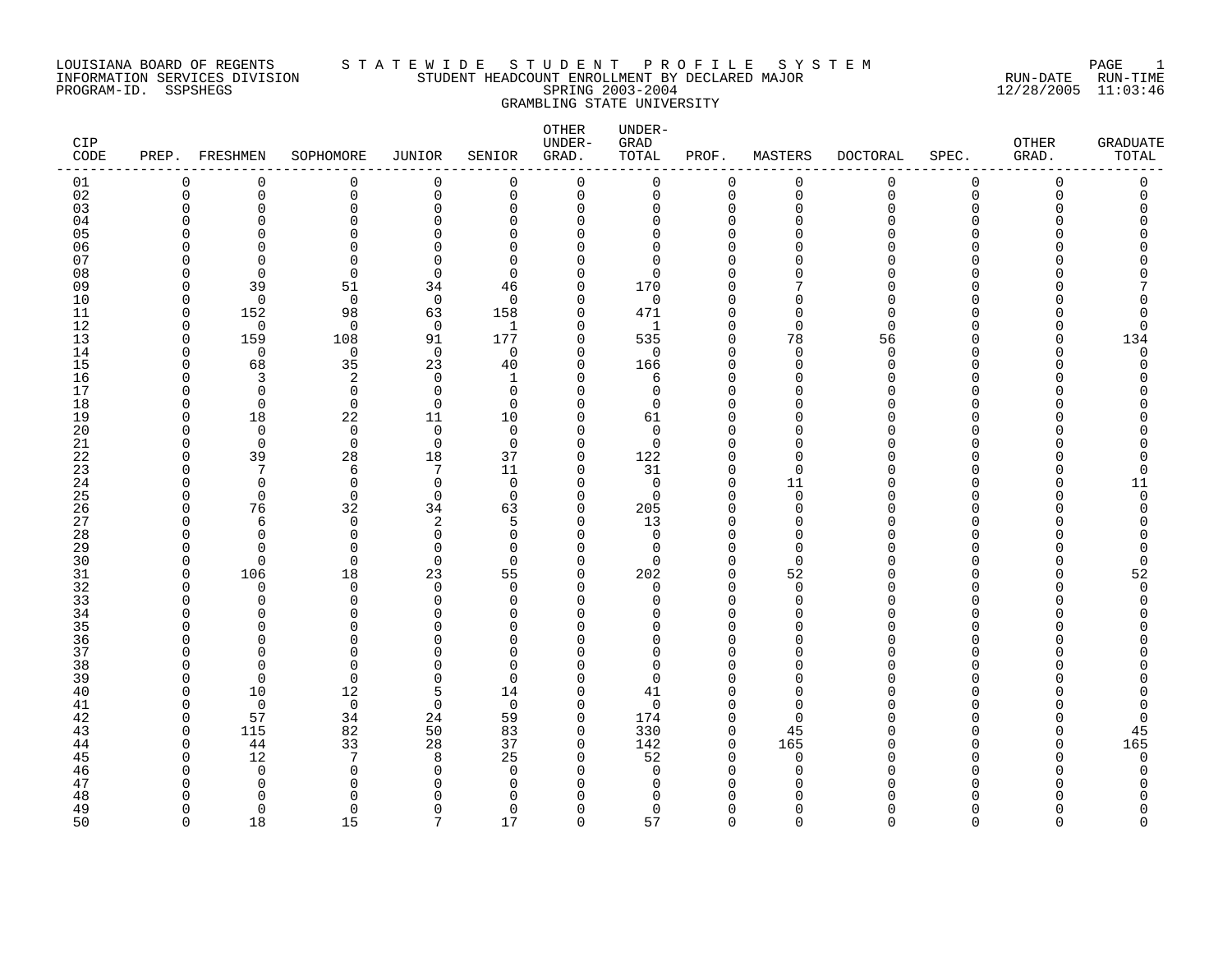# LOUISIANA BOARD OF REGENTS S T A T E W I D E S T U D E N T P R O F I L E S Y S T E M PAGE 2 INFORMATION SERVICES DIVISION STUDENT HEADCOUNT ENROLLMENT BY DECLARED MAJOR RUN-DATE RUN-TIME PROGRAM-ID. SSPSHEGS SPRING 2003-2004 12/28/2005 11:03:46 GRAMBLING STATE UNIVERSITY

| PREP.                                                                                        |                                    | SOPHOMORE                               | JUNIOR                                                   | SENIOR                                                                                                                                                                                                                                                                                                                                | <b>OTHER</b><br>UNDER-<br>GRAD.                | UNDER-<br>GRAD<br>TOTAL | PROF.                                                                                                                                                                                                  | MASTERS  | <b>DOCTORAL</b>                                      | SPEC.    | OTHER<br>GRAD.                                                                                                                                                                             | GRADUATE<br>TOTAL                                                                                                                                                                                                                                                                                                                                                                                                                                                                                                                                                                                                                                                                                                                                                                                                                                                                                                                                                                                                                                                                                                                                                   |
|----------------------------------------------------------------------------------------------|------------------------------------|-----------------------------------------|----------------------------------------------------------|---------------------------------------------------------------------------------------------------------------------------------------------------------------------------------------------------------------------------------------------------------------------------------------------------------------------------------------|------------------------------------------------|-------------------------|--------------------------------------------------------------------------------------------------------------------------------------------------------------------------------------------------------|----------|------------------------------------------------------|----------|--------------------------------------------------------------------------------------------------------------------------------------------------------------------------------------------|---------------------------------------------------------------------------------------------------------------------------------------------------------------------------------------------------------------------------------------------------------------------------------------------------------------------------------------------------------------------------------------------------------------------------------------------------------------------------------------------------------------------------------------------------------------------------------------------------------------------------------------------------------------------------------------------------------------------------------------------------------------------------------------------------------------------------------------------------------------------------------------------------------------------------------------------------------------------------------------------------------------------------------------------------------------------------------------------------------------------------------------------------------------------|
|                                                                                              | 185                                | 63                                      | 56                                                       | 88                                                                                                                                                                                                                                                                                                                                    | $\Omega$                                       | 392                     | $\Omega$                                                                                                                                                                                               |          |                                                      |          |                                                                                                                                                                                            |                                                                                                                                                                                                                                                                                                                                                                                                                                                                                                                                                                                                                                                                                                                                                                                                                                                                                                                                                                                                                                                                                                                                                                     |
| $\Omega$                                                                                     |                                    |                                         | 94                                                       | 147                                                                                                                                                                                                                                                                                                                                   | 0                                              |                         | $\Omega$                                                                                                                                                                                               | $\Omega$ |                                                      |          |                                                                                                                                                                                            |                                                                                                                                                                                                                                                                                                                                                                                                                                                                                                                                                                                                                                                                                                                                                                                                                                                                                                                                                                                                                                                                                                                                                                     |
|                                                                                              | $\Omega$                           | $\Omega$                                |                                                          | $\Omega$                                                                                                                                                                                                                                                                                                                              |                                                | $\Omega$                |                                                                                                                                                                                                        |          |                                                      |          |                                                                                                                                                                                            |                                                                                                                                                                                                                                                                                                                                                                                                                                                                                                                                                                                                                                                                                                                                                                                                                                                                                                                                                                                                                                                                                                                                                                     |
|                                                                                              |                                    | 8                                       |                                                          |                                                                                                                                                                                                                                                                                                                                       |                                                |                         |                                                                                                                                                                                                        |          |                                                      |          |                                                                                                                                                                                            |                                                                                                                                                                                                                                                                                                                                                                                                                                                                                                                                                                                                                                                                                                                                                                                                                                                                                                                                                                                                                                                                                                                                                                     |
|                                                                                              |                                    |                                         |                                                          |                                                                                                                                                                                                                                                                                                                                       |                                                | $\Omega$                |                                                                                                                                                                                                        |          |                                                      |          |                                                                                                                                                                                            |                                                                                                                                                                                                                                                                                                                                                                                                                                                                                                                                                                                                                                                                                                                                                                                                                                                                                                                                                                                                                                                                                                                                                                     |
|                                                                                              |                                    |                                         |                                                          |                                                                                                                                                                                                                                                                                                                                       |                                                |                         |                                                                                                                                                                                                        |          |                                                      |          |                                                                                                                                                                                            |                                                                                                                                                                                                                                                                                                                                                                                                                                                                                                                                                                                                                                                                                                                                                                                                                                                                                                                                                                                                                                                                                                                                                                     |
|                                                                                              |                                    |                                         |                                                          |                                                                                                                                                                                                                                                                                                                                       |                                                |                         |                                                                                                                                                                                                        |          |                                                      |          |                                                                                                                                                                                            |                                                                                                                                                                                                                                                                                                                                                                                                                                                                                                                                                                                                                                                                                                                                                                                                                                                                                                                                                                                                                                                                                                                                                                     |
|                                                                                              |                                    |                                         |                                                          |                                                                                                                                                                                                                                                                                                                                       |                                                |                         |                                                                                                                                                                                                        |          |                                                      |          |                                                                                                                                                                                            |                                                                                                                                                                                                                                                                                                                                                                                                                                                                                                                                                                                                                                                                                                                                                                                                                                                                                                                                                                                                                                                                                                                                                                     |
|                                                                                              |                                    |                                         |                                                          |                                                                                                                                                                                                                                                                                                                                       |                                                |                         |                                                                                                                                                                                                        |          |                                                      |          |                                                                                                                                                                                            |                                                                                                                                                                                                                                                                                                                                                                                                                                                                                                                                                                                                                                                                                                                                                                                                                                                                                                                                                                                                                                                                                                                                                                     |
|                                                                                              |                                    |                                         |                                                          |                                                                                                                                                                                                                                                                                                                                       |                                                |                         |                                                                                                                                                                                                        |          |                                                      |          |                                                                                                                                                                                            |                                                                                                                                                                                                                                                                                                                                                                                                                                                                                                                                                                                                                                                                                                                                                                                                                                                                                                                                                                                                                                                                                                                                                                     |
|                                                                                              |                                    |                                         |                                                          |                                                                                                                                                                                                                                                                                                                                       |                                                |                         |                                                                                                                                                                                                        |          |                                                      |          |                                                                                                                                                                                            |                                                                                                                                                                                                                                                                                                                                                                                                                                                                                                                                                                                                                                                                                                                                                                                                                                                                                                                                                                                                                                                                                                                                                                     |
|                                                                                              |                                    |                                         |                                                          |                                                                                                                                                                                                                                                                                                                                       |                                                |                         |                                                                                                                                                                                                        |          |                                                      |          |                                                                                                                                                                                            | 78                                                                                                                                                                                                                                                                                                                                                                                                                                                                                                                                                                                                                                                                                                                                                                                                                                                                                                                                                                                                                                                                                                                                                                  |
| $\mathbf 0$                                                                                  | 1,448                              | 863                                     | 614                                                      | 1,116                                                                                                                                                                                                                                                                                                                                 | 0                                              | 4,041                   | 0                                                                                                                                                                                                      | 463      | 56                                                   | $\Omega$ | $\Omega$                                                                                                                                                                                   | 519                                                                                                                                                                                                                                                                                                                                                                                                                                                                                                                                                                                                                                                                                                                                                                                                                                                                                                                                                                                                                                                                                                                                                                 |
|                                                                                              |                                    |                                         |                                                          |                                                                                                                                                                                                                                                                                                                                       |                                                |                         |                                                                                                                                                                                                        |          |                                                      |          |                                                                                                                                                                                            |                                                                                                                                                                                                                                                                                                                                                                                                                                                                                                                                                                                                                                                                                                                                                                                                                                                                                                                                                                                                                                                                                                                                                                     |
|                                                                                              |                                    |                                         |                                                          |                                                                                                                                                                                                                                                                                                                                       |                                                |                         |                                                                                                                                                                                                        |          |                                                      |          |                                                                                                                                                                                            |                                                                                                                                                                                                                                                                                                                                                                                                                                                                                                                                                                                                                                                                                                                                                                                                                                                                                                                                                                                                                                                                                                                                                                     |
|                                                                                              |                                    |                                         |                                                          |                                                                                                                                                                                                                                                                                                                                       |                                                |                         |                                                                                                                                                                                                        |          |                                                      |          |                                                                                                                                                                                            |                                                                                                                                                                                                                                                                                                                                                                                                                                                                                                                                                                                                                                                                                                                                                                                                                                                                                                                                                                                                                                                                                                                                                                     |
|                                                                                              |                                    |                                         |                                                          |                                                                                                                                                                                                                                                                                                                                       |                                                |                         |                                                                                                                                                                                                        |          |                                                      |          |                                                                                                                                                                                            |                                                                                                                                                                                                                                                                                                                                                                                                                                                                                                                                                                                                                                                                                                                                                                                                                                                                                                                                                                                                                                                                                                                                                                     |
|                                                                                              |                                    |                                         |                                                          |                                                                                                                                                                                                                                                                                                                                       |                                                |                         |                                                                                                                                                                                                        |          |                                                      |          |                                                                                                                                                                                            |                                                                                                                                                                                                                                                                                                                                                                                                                                                                                                                                                                                                                                                                                                                                                                                                                                                                                                                                                                                                                                                                                                                                                                     |
|                                                                                              |                                    |                                         |                                                          |                                                                                                                                                                                                                                                                                                                                       |                                                |                         |                                                                                                                                                                                                        |          |                                                      |          |                                                                                                                                                                                            |                                                                                                                                                                                                                                                                                                                                                                                                                                                                                                                                                                                                                                                                                                                                                                                                                                                                                                                                                                                                                                                                                                                                                                     |
|                                                                                              |                                    |                                         |                                                          |                                                                                                                                                                                                                                                                                                                                       |                                                |                         |                                                                                                                                                                                                        |          |                                                      |          |                                                                                                                                                                                            |                                                                                                                                                                                                                                                                                                                                                                                                                                                                                                                                                                                                                                                                                                                                                                                                                                                                                                                                                                                                                                                                                                                                                                     |
|                                                                                              |                                    |                                         |                                                          |                                                                                                                                                                                                                                                                                                                                       |                                                |                         |                                                                                                                                                                                                        |          |                                                      |          |                                                                                                                                                                                            |                                                                                                                                                                                                                                                                                                                                                                                                                                                                                                                                                                                                                                                                                                                                                                                                                                                                                                                                                                                                                                                                                                                                                                     |
|                                                                                              |                                    |                                         |                                                          |                                                                                                                                                                                                                                                                                                                                       |                                                |                         |                                                                                                                                                                                                        |          |                                                      |          |                                                                                                                                                                                            |                                                                                                                                                                                                                                                                                                                                                                                                                                                                                                                                                                                                                                                                                                                                                                                                                                                                                                                                                                                                                                                                                                                                                                     |
|                                                                                              |                                    |                                         |                                                          |                                                                                                                                                                                                                                                                                                                                       |                                                |                         |                                                                                                                                                                                                        |          |                                                      |          |                                                                                                                                                                                            |                                                                                                                                                                                                                                                                                                                                                                                                                                                                                                                                                                                                                                                                                                                                                                                                                                                                                                                                                                                                                                                                                                                                                                     |
| CIP<br>CODE<br>51<br>52<br>53<br>54<br>55<br>56<br>57<br>58<br>59<br>60<br>TR<br>UN<br>TOTAL | 13 - EDUCATION<br>14 - ENGINEERING | FRESHMEN<br>184<br>3<br>$\Omega$<br>147 | 120<br>$\mathbf 0$<br>89<br>02 - NOT IN USE AT THIS TIME | $\Omega$<br>33<br>01 - AGRICULTURE, AGRICULTURE OPERATIONS<br>04 - ARCHITECTURE AND RELATED SERVICES<br>08 - NOT IN USE AT THIS TIME<br>12 - PERSONAL AND CULINARY SERVICES<br>15 - ENGINEERING TECHNOLOGIES/TECHNICIANS<br>16 - FOREIGN LANGUAGES, LITERATURES/LING.<br>17 - NOT IN USE AT THIS TIME<br>18 - NOT IN USE AT THIS TIME | 9<br>$\Omega$<br>$\mathbf 0$<br>$\Omega$<br>33 | 32 - BASIC SKILLS       | 545<br>23<br>302<br>20 - NOT IN USE AT THIS TIME<br>11 - COMPUTER AND INFORMATION SCIENCES/SUPP 29 - MILITARY TECHNOLOGIES<br>TR - UNDERGRAD STUDENTS INTENDING TO TRANSFERUN - UNCOMMITTED TO A MAJOR | $\Omega$ | $\Omega$<br>78<br>22 - LEGAL PROFESSIONS AND STUDIES |          | 40 - PHYSICAL SCIENCES<br>24 - LIBERAL ARTS/SCI, GEN STUDIES/HUMANITIES42 - PSYCHOLOGY<br>09 - COMMUNICATION, JOURNALISM, AND RELATED 27 - MATHEMATICS AND STATISTICS 45 - SOCIAL SCIENCES | 19 - FAMILY AND CONSUMER SCIENCES/HUMAN SCI 37 - PERSONAL AWARENESS/SELF-IMPROVEMENT<br>38 - PHILOSOPHY AND RELIGIOUS STUDIES<br>03 - NATURAL RESOURCES AND CONSERVATION 21 - TECHNOLOGY EDUCATION/INDUSTRIIAL ARTS 39 - THEOLOGY AND RELIGIOUS VOCATIIONS<br>05 - AREA, ETHNIC, CULTURAL, AND GENDER STUDI23 - ENGLISH LANGUAGE AND LITERATURE/LETTERS 41 - SCIENCE TECHNOLOGIES/TECHNICIANS<br>43 - SECURITY AND PROTECTIVE SERVICES<br>26 - BIOLOGICAL AND BIOMEDICAL SCIENCES 44 - PUBLIC ADMINISTRATION AND SOCIAL SERV<br>10 - COMMUNICATIONS TECHNOLOGIES/TECHNICIANS 28 - RESERVE OFFICERS TRAINING CORPS (ROTC) 46 - CONSTRUCTION TRADES<br>47 - MECHANIC AND REPAIR TECHNOLOGIES/TECH<br>30 - MULTI/INTERDISCIPLINARY STUDIES 48 - PRECISION PRODUCTION<br>31 - PARKS, RECREATION, LEISURE AND FITNESS 49 - TRANSPORTATION AND MATERIALS MOVING<br>50 - VISUAL AND PERFORMING ARTS<br>33 - CITIZENSHIP ACTIVITIES<br>34 - HEALTH-RELATED KNOWLEDGE AND SKILLS<br>35 - INTERPERSONAL AND SOCIAL SKILLS<br>36 - LEISURE AND RECREATIONAL ACTIVITIES<br>36 - LEISURE AND RECREATIONAL ACTIVITIES<br>36 - LEISURE AND RECREATIONAL<br>60 - RESIDENCY PROGRAMS |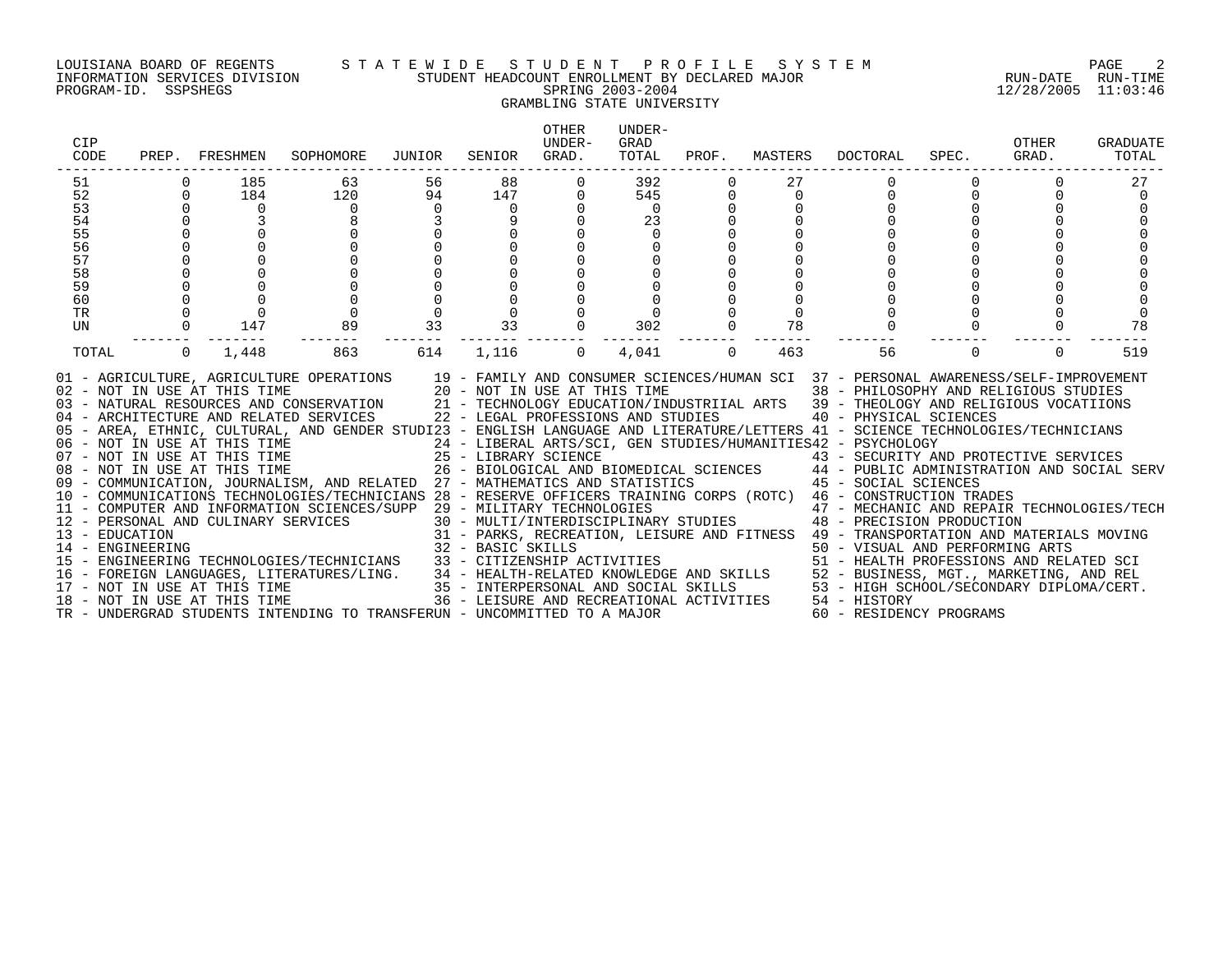#### LOUISIANA BOARD OF REGENTS S T A T E W I D E S T U D E N T P R O F I L E S Y S T E M PAGE 3 INFORMATION SERVICES DIVISION STUDENT HEADCOUNT ENROLLMENT BY DECLARED MAJOR RUN-DATE RUN-TIME PROGRAM-ID. SSPSHEGS SPRING 2003-2004 12/28/2005 11:03:46 LOUISIANA TECH UNIVERSITY

| CIP<br>CODE | PREP. FRESHMEN |                      | SOPHOMORE               | JUNIOR               | SENIOR                   | OTHER<br>UNDER-<br>GRAD. | UNDER-<br>GRAD<br>TOTAL | PROF.                | MASTERS              | <b>DOCTORAL</b> | SPEC.        | OTHER<br>GRAD. | <b>GRADUATE</b><br>TOTAL |
|-------------|----------------|----------------------|-------------------------|----------------------|--------------------------|--------------------------|-------------------------|----------------------|----------------------|-----------------|--------------|----------------|--------------------------|
| 01          | $\mathbf 0$    | 31                   | 29                      | 35                   | 48                       | 4                        | 147                     | 0                    | $\mathbf 0$          | $\mathbf 0$     | $\mathbf 0$  | 0              | $\mathbf 0$              |
| 02          | $\Omega$       | $\Omega$             | $\mathbf 0$             | $\overline{0}$       | $\Omega$                 | $\mathbf 0$              | $\mathbf 0$             | $\mathbf 0$          | $\Omega$             | $\Omega$        | $\Omega$     | $\Omega$       | $\Omega$                 |
| 03          | $\mathbf 0$    | 26                   | 13                      | 40                   | 65                       | $\overline{2}$           | 146                     | 0                    | $\Omega$             |                 | $\Omega$     |                |                          |
| 04          | ∩              | 34                   | 54                      | 47                   | 98                       | 4                        | 237                     | $\Omega$             | ∩                    |                 | n            |                | Ω                        |
| 05          | ∩              | $\Omega$             | $\mathbf 0$             | $\Omega$             | $\Omega$                 | $\Omega$                 | 0                       | $\Omega$             |                      |                 |              |                |                          |
| 06<br>07    | ∩<br>∩         | $\Omega$<br>∩        | $\mathbf 0$<br>$\Omega$ | $\Omega$<br>$\cap$   | $\Omega$<br>$\Omega$     | $\Omega$<br>$\Omega$     | 0<br>$\Omega$           | $\Omega$<br>$\Omega$ |                      |                 |              |                |                          |
| 08          | $\Omega$       | $\Omega$             | 0                       | $\overline{0}$       | $\Omega$                 | $\Omega$                 | $\Omega$                | $\Omega$             |                      |                 | U            |                |                          |
| 09          | $\Omega$       | 23                   | 11                      | 12                   | 23                       | $\mathbf{1}$             | 70                      | $\Omega$             |                      |                 | ∩            |                |                          |
| 10          | $\Omega$       | $\mathbf 0$          | $\mathbf 0$             | $\overline{0}$       | $\Omega$                 | $\mathbf 0$              | $\mathbf 0$             | $\Omega$             | $\Omega$             | $\Omega$        | U            |                | 0                        |
| 11          | 0              | 32                   | 34                      | 27                   | 38                       | $\mathbf 0$              | 131                     | $\Omega$             | 81                   | 32              | n            |                | 113                      |
| 12          | $\Omega$       | $\Omega$             | $\mathbf 0$             | 0                    | $\Omega$                 | 0                        | 0                       | 0                    | $\Omega$             | $\Omega$        | U            |                | 0                        |
| 13          | 0              | 125                  | 137                     | 145                  | 210                      | 10                       | 627                     | $\mathbf 0$          | 364                  | 39              | <sup>n</sup> | q              | 412                      |
| 14          | $\Omega$       | 224                  | 198                     | 167                  | 386                      | 15                       | 990                     | $\mathbf 0$          | 297                  | 90              | U            |                | 387                      |
| 15          | $\Omega$       | 28                   | 51                      | 45                   | 59                       | 2                        | 185                     | $\Omega$             | 8                    |                 |              |                | 8                        |
| 16          | $\Omega$       | $\mathbf{1}$         | 3                       | 4                    | 6                        | $\Omega$                 | 14                      | $\Omega$             | $\Omega$             |                 | n            |                | $\Omega$                 |
| 17          | $\Omega$       | $\Omega$             | 0                       | $\mathbf 0$          | $\Omega$                 | $\Omega$                 | $\mathbf 0$             | $\Omega$             | $\Omega$             |                 | <sup>n</sup> |                | 0                        |
| 18          | <sup>0</sup>   | $\Omega$             | 0                       | $\mathbf 0$          | $\Omega$                 | 0                        | 0                       | $\Omega$             | $\Omega$             |                 | U            |                | $\Omega$                 |
| 19          | $\Omega$       | 25                   | 42                      | 37                   | 91                       |                          | 196                     | 0                    | 10                   |                 | n            |                | 11                       |
| 20          | ∩              | ∩                    | 0                       | $\Omega$             | $\Omega$<br>$\Omega$     | $\Omega$                 | 0                       | $\Omega$<br>$\Omega$ | $\Omega$             |                 | n            |                | $\Omega$                 |
| 21<br>22    | ∩<br>$\Omega$  | $\Omega$<br>$\Omega$ | $\Omega$<br>$\Omega$    | $\Omega$<br>$\Omega$ | $\Omega$                 | $\Omega$<br>$\Omega$     | $\Omega$<br>$\Omega$    | $\Omega$             | $\Omega$<br>$\Omega$ |                 |              |                | $\Omega$<br>$\Omega$     |
| 23          | $\Omega$       | 18                   | 48                      | 38                   | 55                       | $\overline{2}$           | 161                     | $\Omega$             | 31                   |                 | $\cap$       |                | 31                       |
| 24          | 0              | 346                  | 118                     | 126                  | 240                      | 16                       | 846                     | 0                    | 0                    |                 | U            |                | 0                        |
| 25          | $\Omega$       | $\Omega$             | 0                       | $\overline{0}$       | $\Omega$                 | 0                        | $\mathbf 0$             | $\Omega$             | $\Omega$             |                 |              |                | $\mathbf 0$              |
| 26          | 0              | 135                  | 110                     | 73                   | 110                      | 8                        | 436                     | $\mathbf 0$          | 30                   |                 | $\Omega$     |                | 30                       |
| 27          | $\Omega$       | 2                    | 5                       | 2                    | 10                       | -1                       | 20                      | $\Omega$             | 6                    |                 | n            |                | 6                        |
| 28          | $\Omega$       | $\Omega$             | $\Omega$                | $\Omega$             | $\Omega$                 | $\Omega$                 | $\Omega$                | $\Omega$             | $\Omega$             |                 |              |                | O                        |
| 29          | $\Omega$       | $\Omega$             | $\Omega$                | $\Omega$             | $\Omega$                 | $\Omega$                 | 0                       | $\Omega$             | $\cap$               |                 | U            |                |                          |
| 30          | $\Omega$       | $\Omega$             | $\Omega$                | $\mathbf 0$          | $\Omega$                 | $\Omega$                 | $\mathbf 0$             | $\Omega$             | ς                    |                 | $\cap$       |                |                          |
| 31          | <sup>0</sup>   | 22                   | 29                      | 30                   | 36                       | 0                        | 117                     | $\Omega$             | ∩                    |                 | <sup>0</sup> |                |                          |
| 32          | ∩              | $\Omega$             | $\Omega$                | $\Omega$             | $\Omega$                 | $\Omega$                 | 0                       | $\Omega$             |                      |                 | n            |                |                          |
| 33          | ∩              | $\Omega$             | 0                       | $\Omega$             | $\Omega$                 | $\Omega$                 | 0                       | $\Omega$             |                      |                 | <sup>n</sup> |                |                          |
| 34          | ∩              | ∩                    | $\Omega$                | $\cap$               | $\Omega$                 | $\Omega$                 | O                       | $\Omega$             | ∩                    |                 | n            |                |                          |
| 35<br>36    | ∩              | ∩<br>∩               | U<br>O                  | U                    | <sup>n</sup><br>$\Omega$ | U<br>∩                   | O<br>0                  | $\Omega$<br>$\Omega$ |                      |                 | U            |                |                          |
| 37          | $\cap$         | U                    | 0                       | $\Omega$             | $\Omega$                 | 0                        | 0                       | $\Omega$             | O                    |                 | ∩            |                |                          |
| 38          | <sup>0</sup>   | ∩                    | 0                       | ∩                    | $\Omega$                 | O                        | 0                       | $\Omega$             |                      |                 |              |                |                          |
| 39          | ∩              | $\Omega$             | $\Omega$                | 0                    | $\Omega$                 | $\Omega$                 | $\mathbf 0$             | $\Omega$             | $\Omega$             |                 | U            |                | $\Omega$                 |
| 40          | ∩              | 10                   | 9                       | 10                   | 20                       | $\Omega$                 | 49                      | $\mathbf 0$          | 14                   |                 | <sup>n</sup> |                | 14                       |
| 41          | ∩              | $\Omega$             | $\Omega$                | $\overline{0}$       | $\Omega$                 | $\Omega$                 | $\mathbf 0$             | $\mathbf 0$          | $\Omega$             | ∩               | U            |                | $\mathbf 0$              |
| 42          | $\Omega$       | 47                   | 53                      | 51                   | 65                       | 4                        | 220                     | $\mathbf 0$          | 108                  | 30              | U            | U              | 138                      |
| 43          | ∩              | $\Omega$             | $\Omega$                | $\Omega$             | $\Omega$                 | $\Omega$                 | $\Omega$                | $\Omega$             | ∩                    | ∩               |              |                | $\Omega$                 |
| 44          | $\Omega$       | $\mathbf 0$          | $\mathbf 0$             | $\mathbf 0$          | $\Omega$                 | $\mathbf 0$              | 0                       | $\Omega$             | $\Omega$             |                 | <sup>n</sup> |                | O                        |
| 45          |                | 41                   | 49                      | 82                   | 112                      | 2                        | 286                     | $\Omega$             |                      |                 |              |                |                          |
| 46          |                | $\Omega$             | 0                       | $\Omega$             | $\Omega$                 | $\Omega$                 | 0                       | $\Omega$             |                      |                 | n            |                |                          |
| 47          |                | O                    | 0                       | $\Omega$             | $\Omega$                 | U                        | 0                       | $\Omega$             |                      |                 |              |                |                          |
| 48          |                | $\Omega$             | $\Omega$                | $\cap$               | ∩                        | $\Omega$                 | U                       |                      |                      |                 |              |                |                          |
| 49          | $\Omega$       | 36                   | 36                      | 43                   | 81                       | 1                        | 197                     | $\Omega$             | ∩                    |                 | <sup>n</sup> |                | 0                        |
| 50          | $\Omega$       | 84                   | 73                      | 66                   | 125                      | 8                        | 356                     | $\Omega$             | 18                   | $\Omega$        | $\cap$       | $\cap$         | 18                       |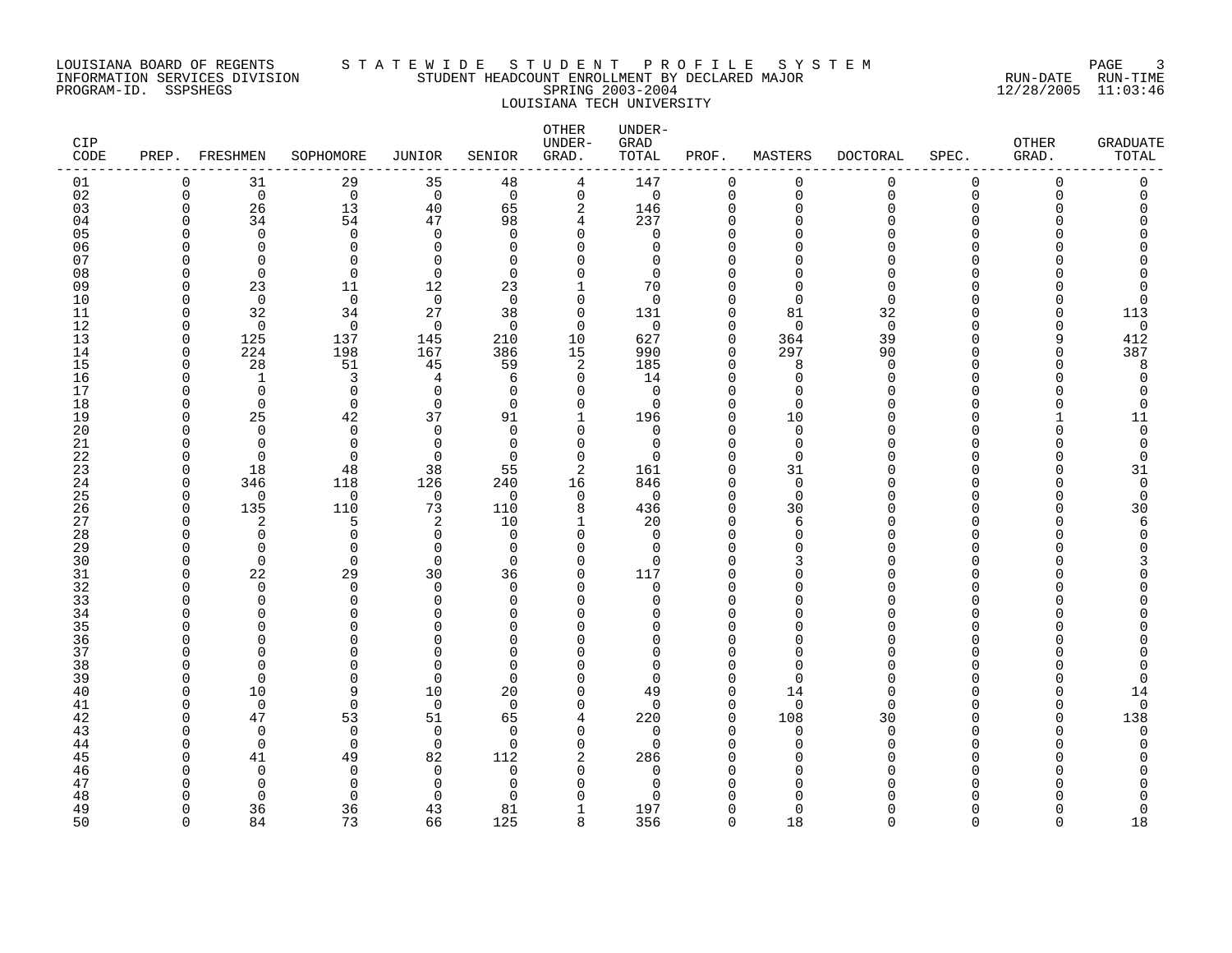#### LOUISIANA BOARD OF REGENTS S T A T E W I D E S T U D E N T P R O F I L E S Y S T E M PAGE 4 INFORMATION SERVICES DIVISION STUDENT HEADCOUNT ENROLLMENT BY DECLARED MAJOR RUN-DATE RUN-TIME PROGRAM-ID. SSPSHEGS SPRING 2003-2004 12/28/2005 11:03:46 LOUISIANA TECH UNIVERSITY

| CIP<br>CODE                                                          |                                      | PREP. FRESHMEN                                                                     | SOPHOMORE                                                                                                                                                                                                                                                                                                                                                                                                                                                                                                                                                                                                                                                                                                                                                                                                                                                                                                                                                                                                                                                                                                                                                                                                                                                                                                                                                                                                                      | JUNIOR                             | SENIOR                    | <b>OTHER</b><br>UNDER-<br>GRAD.                                              | UNDER-<br>GRAD<br>TOTAL                                |                                                                  |                                                                   | PROF. MASTERS DOCTORAL              | SPEC.                                  | OTHER<br>GRAD. | <b>GRADUATE</b><br>TOTAL      |
|----------------------------------------------------------------------|--------------------------------------|------------------------------------------------------------------------------------|--------------------------------------------------------------------------------------------------------------------------------------------------------------------------------------------------------------------------------------------------------------------------------------------------------------------------------------------------------------------------------------------------------------------------------------------------------------------------------------------------------------------------------------------------------------------------------------------------------------------------------------------------------------------------------------------------------------------------------------------------------------------------------------------------------------------------------------------------------------------------------------------------------------------------------------------------------------------------------------------------------------------------------------------------------------------------------------------------------------------------------------------------------------------------------------------------------------------------------------------------------------------------------------------------------------------------------------------------------------------------------------------------------------------------------|------------------------------------|---------------------------|------------------------------------------------------------------------------|--------------------------------------------------------|------------------------------------------------------------------|-------------------------------------------------------------------|-------------------------------------|----------------------------------------|----------------|-------------------------------|
| 51<br>52<br>53<br>54<br>55<br>56<br>57<br>58<br>59<br>60<br>TR<br>UN | $\overline{0}$<br>$\mathsf{O}$<br>18 | 187<br>94<br>$\overline{0}$<br>14<br>$\begin{matrix}0\\0\\0\\0\end{matrix}$<br>724 | 192<br>232<br>$\begin{array}{c} 0 \\ 21 \end{array}$<br>$\overline{0}$                                                                                                                                                                                                                                                                                                                                                                                                                                                                                                                                                                                                                                                                                                                                                                                                                                                                                                                                                                                                                                                                                                                                                                                                                                                                                                                                                         | 125<br>241<br>24.0<br>$\mathsf{O}$ | 150<br>16<br>$\mathsf{O}$ | 42<br>$417$ $13$<br>$\begin{array}{ccc}\n0 & 0 \\ 1 & 1\n\end{array}$<br>409 | 696<br>997<br>$\overline{0}$<br>69<br>$\mathbf 0$<br>0 | $\Omega$<br>$\overline{0}$<br>$\mathbf 0$<br>000000<br>$1,461$ 0 | 60<br>85<br>$\overline{0}$<br>26<br>$\mathbf 0$<br>$\overline{3}$ | $\overline{0}$<br>18<br>$\mathbf 0$ | $\mathbf 0$<br>$\mathbf 0$<br>$\Omega$ | 370            | 60<br>104<br>- 0<br>26<br>373 |
| TOTAL                                                                | 18                                   | --------<br>2,309                                                                  | 01 - AGRICULTURE, AGRICULTURE OPERATIONS 19 - FAMILY AND CONSUMER SCIENCES/HUMAN SCI 37 - PERSONAL AWARENESS/SELF-IMPROVEMENT<br>02 - NOT IN USE AT THIS TIME<br>20 - NOT IN USE AT THIS TIME<br>20 - NOT IN USE AT THIS TIME<br>21 - TECHNOLOGY EDUCATION/INDUSTRIIAL ARTS<br>22 - LEGAL PROFESSIONS AND STUDIES<br>22 - LEGAL PROFESSIONS AND STUDIES<br>22 - LEGAL PROFE<br>05 - AREA, ETHNIC, CULTURAL, AND GENDER STUDI23 - ENGLISH LANGUAGE AND LITERATURE/LETTERS 41 - SCIENCE TECHNOLOGIES/TECHNICIANS<br>06 - NOT IN USE AT THIS TIME<br>07 - NOT IN USE AT THIS TIME<br>07 - NOT IN USE AT THIS TIME<br>25 - LIBRARY SCIENCE<br>26 - BIOLOGICAL AND BIOMEDICAL SCIENCES<br>26 - BIOLOGICAL AND BIOMEDICAL SCIENCES<br>26 - BIOLOGICAL AND BIOMEDIC<br>CONSTRUCTION TRADES<br>12 - PERSONAL AND INFORMATION SCIENCES/SUPP 29 - MILITARY TECHNOLOGIES<br>13 - EDUCATION 21 - PARKS, RECREATION, LEISURE AND FITNESS 47 - MECHANIC AND REPAIR TECHNOLOGIES/TECH<br>31 - PARKS, RECREATION, LE<br>$\begin{tabular}{lllllllllll} 14 & -\texttt{ENGINEERING} & 32 & -\texttt{BASIC} & \texttt{SICUIST} & -\texttt{INING} & 50 & -\texttt{INANSPOKIALI-UNB} & 50 & -\texttt{INRINEDGENING} & 51 & -\texttt{ERGINES/ING} & 52 & -\texttt{BUSINESPONNING ARID PREFORMING ARTS} & 53 & -\texttt{CITIZENSHIP} & -\texttt{NOTIVITES} & 54 & -\texttt{HEALTH-RELATED} & -\texttt{NONLEDGE} & -\texttt{HEMLINB PREFORMING ARTS} &$ |                                    | -------- -------          | 546                                                                          | ------- -------<br>8,654                               | $\Omega$                                                         | --------<br>1,144                                                 | 209                                 | $\Omega$                               | -------<br>381 | 1,734                         |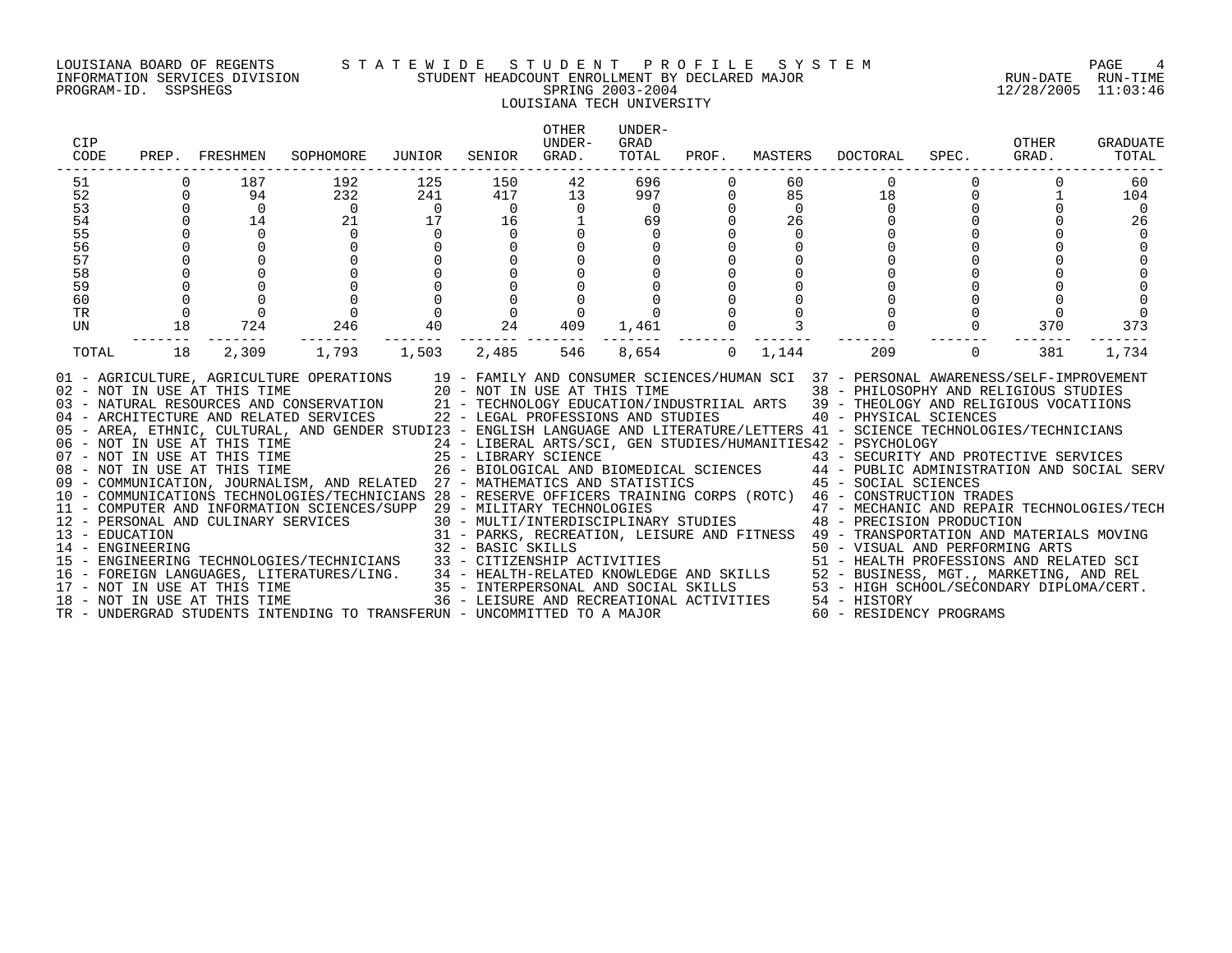#### LOUISIANA BOARD OF REGENTS S T A T E W I D E S T U D E N T P R O F I L E S Y S T E M PAGE 5 INFORMATION SERVICES DIVISION STUDENT HEADCOUNT ENROLLMENT BY DECLARED MAJOR RUN-DATE RUN-TIME PROGRAM-ID. SSPSHEGS SPRING 2003-2004 12/28/2005 11:03:46 MCNEESE STATE UNIVERSITY

| CIP<br>CODE |          | PREP. FRESHMEN           | SOPHOMORE            | <b>JUNIOR</b>        | SENIOR               | OTHER<br>UNDER-<br>GRAD. | UNDER-<br>GRAD<br>TOTAL | PROF.                   | MASTERS            | <b>DOCTORAL</b> | SPEC.       | OTHER<br>GRAD. | <b>GRADUATE</b><br>TOTAL |
|-------------|----------|--------------------------|----------------------|----------------------|----------------------|--------------------------|-------------------------|-------------------------|--------------------|-----------------|-------------|----------------|--------------------------|
| 01          | 0        | 42                       | 28                   | 21                   | 50                   | 0                        | 141                     | $\mathbf 0$             | 0                  | 0               | $\mathbf 0$ | 0              | 0                        |
| 02          | $\Omega$ | $\overline{0}$           | $\mathbf 0$          | $\overline{0}$       | $\overline{0}$       | $\mathbf 0$              | $\mathbf 0$             | $\mathbf 0$             | $\overline{0}$     | $\mathbf 0$     | $\Omega$    | $\Omega$       | $\Omega$                 |
| 03          | $\Omega$ | 26                       | 19                   | 17                   | 24                   | $\mathbf 0$              | 86                      | $\Omega$                | $\Omega$           | O               | $\Omega$    |                | C                        |
| 04          |          | $\Omega$                 | 0                    | $\mathbf 0$          | $\Omega$             | 0                        | 0                       | 0                       | O                  |                 | $\Omega$    |                | Ω                        |
| 05          |          | $\Omega$                 | 0                    | $\Omega$             | $\Omega$             | $\Omega$                 | 0                       | $\Omega$                |                    |                 | ∩           |                |                          |
| 06<br>07    |          | <sup>n</sup>             | $\Omega$<br>$\Omega$ | $\Omega$<br>$\cap$   | $\Omega$             | $\mathbf 0$<br>$\Omega$  | 0                       | $\Omega$<br>$\Omega$    | ∩<br>∩             |                 | ∩           |                | ∩                        |
| 08          |          | $\Omega$<br>$\Omega$     | $\Omega$             | $\mathbf 0$          | $\Omega$<br>$\Omega$ | $\Omega$                 | $\Omega$<br>0           | $\Omega$                | $\cap$             |                 | ∩           |                |                          |
| 09          | n        | 61                       | 57                   | 51                   | 44                   | 0                        | 213                     | $\Omega$                | n                  |                 | ∩           |                |                          |
| 10          |          | $\mathbf 0$              | $\mathbf 0$          | $\overline{0}$       | $\Omega$             | $\mathbf 0$              | $\mathbf 0$             | $\Omega$                | n                  |                 | ∩           |                |                          |
| 11          | ∩        | 51                       | 31                   | 27                   | 39                   | $\mathbf 0$              | 148                     | $\Omega$                | $\cap$             |                 | ∩           |                | 0                        |
| 12          | n        | $\Omega$                 | $\Omega$             | $\Omega$             | $\Omega$             | $\Omega$                 | $\Omega$                | $\Omega$                | $\Omega$           |                 | ∩           |                | 0                        |
| 13          | -1       | 294                      | 270                  | 243                  | 333                  | $\mathbf 0$              | 1,141                   | $\mathbf 0$             | 365                | U               | 33          | $\Omega$       | 398                      |
| 14          | $\Omega$ | 121                      | 76                   | 50                   | 108                  | $\mathbf 0$              | 355                     | $\mathbf 0$             | 64                 | U               | $\Omega$    | ∩              | 64                       |
| 15          | $\Omega$ | 31                       | 30                   | 45                   | 24                   | $\mathbf 0$              | 130                     | $\mathbf 0$             | $\Omega$           | ∩               | $\Omega$    | ∩              | 0                        |
| 16          | n        | $\Omega$                 | 2                    | 1                    | 2                    | $\Omega$                 | 5                       | $\Omega$                | $\Omega$           | ∩               | ∩           |                | $\Omega$                 |
| 17          |          | $\Omega$                 | 0                    | $\mathbf 0$          | $\Omega$             | $\Omega$                 | 0                       | $\Omega$                | $\Omega$           |                 | ∩           |                |                          |
| 18          | ∩        | 0                        | $\mathbf 0$          | $\mathbf 0$          | $\Omega$             | $\mathbf 0$              | 0                       | $\Omega$                | n                  |                 | ∩           |                |                          |
| 19          |          | 20                       | 30                   | 33                   | 55                   | $\mathbf 0$              | 138                     | $\Omega$                | $\Omega$           |                 | ∩           |                |                          |
| 20          |          | $\Omega$                 | $\Omega$             | $\Omega$             | $\Omega$             | $\Omega$                 | $\mathbf 0$             | $\Omega$                | $\cap$             |                 | ∩           |                | Λ                        |
| 21          |          | $\mathbf 0$              | $\mathbf 0$          | $\mathbf 0$          | $\Omega$             | 0                        | $\mathbf 0$             | $\Omega$                | $\Omega$           |                 | ∩           |                | O                        |
| 22          | ∩        | 29                       | 18                   | 13                   | 9                    | 0                        | 69                      | 0                       | $\Omega$           |                 | O           |                | 0                        |
| 23          |          | 10                       | 17                   | 20                   | 24                   | $\mathbf 0$              | 71                      | $\Omega$                | 39                 |                 | $\Omega$    |                | 40                       |
| 24          | n        | 63                       | 100                  | 66                   | 164                  | $\mathbf 0$              | 393                     | $\mathbf 0$             | $\Omega$           |                 | ∩           |                | $\Omega$                 |
| 25          | ∩        | $\Omega$                 | $\mathbf 0$          | $\overline{0}$       | $\Omega$             | $\Omega$                 | $\mathbf 0$             | $\Omega$                | $\Omega$           |                 | ∩           |                | $\Omega$                 |
| 26          | ∩<br>n   | 108<br>4                 | 51                   | 38                   | 37                   | $\Omega$                 | 234                     | $\Omega$                | 5                  |                 | ∩<br>∩      |                | 5                        |
| 27<br>28    |          | $\Omega$                 | 1<br>0               | 3<br>$\mathbf 0$     | 13<br>$\Omega$       | 0<br>$\Omega$            | 21<br>$\mathbf 0$       | $\mathbf 0$<br>$\Omega$ | 35<br>$\Omega$     |                 | ∩           |                | 35<br>$\Omega$           |
| 29          |          | $\Omega$                 | 0                    | $\mathbf 0$          | 0                    | 0                        | 0                       | $\Omega$                | $\Omega$           |                 | ∩           |                | O                        |
| 30          |          | $\Omega$                 | $\Omega$             | $\Omega$             | $\Omega$             | $\Omega$                 | $\Omega$                | $\Omega$                | n                  |                 |             |                |                          |
| 31          | ∩        | 51                       | 46                   | 26                   | 38                   | $\Omega$                 | 161                     | $\mathbf 0$             | n                  |                 | ∩           |                |                          |
| 32          |          | $\Omega$                 | $\Omega$             | $\Omega$             | $\Omega$             | $\Omega$                 | $\mathbf 0$             | $\Omega$                | n                  |                 | ∩           |                |                          |
| 33          |          | $\Omega$                 | 0                    | 0                    | $\Omega$             | 0                        | 0                       | $\Omega$                | U                  |                 | ∩           |                |                          |
| 34          |          | <sup>0</sup>             | $\Omega$             | $\Omega$             | $\Omega$             | $\Omega$                 | 0                       | $\Omega$                | $\Omega$           |                 | ∩           |                |                          |
| 35          |          | ∩                        | U                    | U                    | $\Omega$             | $\Omega$                 | O                       | $\Omega$                | n                  |                 |             |                |                          |
| 36          |          | ∩                        | $\Omega$             | O                    | $\Omega$             | $\Omega$                 | 0                       | $\Omega$                | U                  |                 | ∩           |                |                          |
| 37          |          | n                        | $\Omega$             | O                    | $\Omega$             | $\Omega$                 | $\Omega$                | $\Omega$                | $\Omega$           |                 | ∩           |                |                          |
| 38          |          | n                        | $\Omega$             | $\Omega$             | $\Omega$             | $\Omega$                 | $\Omega$                | $\Omega$                | $\cap$             |                 | ∩           |                | Λ                        |
| 39          |          | $\mathbf 0$              | 0                    | $\Omega$             | $\Omega$             | 0                        | $\mathbf 0$             | $\mathbf 0$             | $\Omega$           |                 | ∩           |                | 0                        |
| 40          |          | 17                       | 12                   | 8                    | 15                   | $\mathbf 0$              | 52                      | $\mathbf 0$             | 27                 |                 | O           |                | 27                       |
| 41          |          | $\mathbf 0$              | $\mathbf 0$          | $\mathbf 0$          | $\Omega$             | $\mathbf 0$              | $\mathbf 0$             | $\mathbf 0$             | $\mathbf 0$        |                 | ∩           |                | $\mathbf 0$              |
| 42          |          | 86                       | 45                   | 48                   | 55                   | $\mathbf 0$              | 235                     | $\mathbf 0$             | 64                 |                 | ∩           |                | 64                       |
| 43          |          | 75                       | 51                   | 41                   | 77                   | $\Omega$                 | 244                     | $\Omega$                | $\Omega$           |                 |             |                | $\cap$                   |
| 44          |          | $\Omega$                 | $\Omega$             | $\overline{0}$       | $\Omega$             | $\Omega$                 | $\mathbf 0$             | $\Omega$                | $\Omega$           |                 | ∩           |                | U                        |
| 45          |          | 39                       | 40                   | 32                   | 48                   | 0                        | 159                     | $\Omega$                | $\Omega$           |                 | ∩           |                |                          |
| 46          |          | $\Omega$<br><sup>0</sup> | 0                    | $\Omega$<br>$\Omega$ | $\Omega$<br>$\Omega$ | 0<br>$\Omega$            | 0                       | $\Omega$<br>$\Omega$    | $\cap$<br>$\Omega$ |                 | ∩           |                |                          |
| 47          |          | ∩                        | 0<br>∩               |                      | <sup>n</sup>         | $\Omega$                 | 0<br>U                  | $\Omega$                |                    |                 |             |                |                          |
| 48<br>49    |          | $\Omega$                 | $\Omega$             | $\Omega$             | $\Omega$             | $\Omega$                 | 0                       | $\Omega$                | $\Omega$           |                 | ∩           |                | O                        |
| 50          | $\cap$   | 62                       | 49                   | 40                   | 64                   | $\Omega$                 | 215                     | $\Omega$                | $\cap$             | $\Omega$        | $\Omega$    | $\Omega$       | $\Omega$                 |
|             |          |                          |                      |                      |                      |                          |                         |                         |                    |                 |             |                |                          |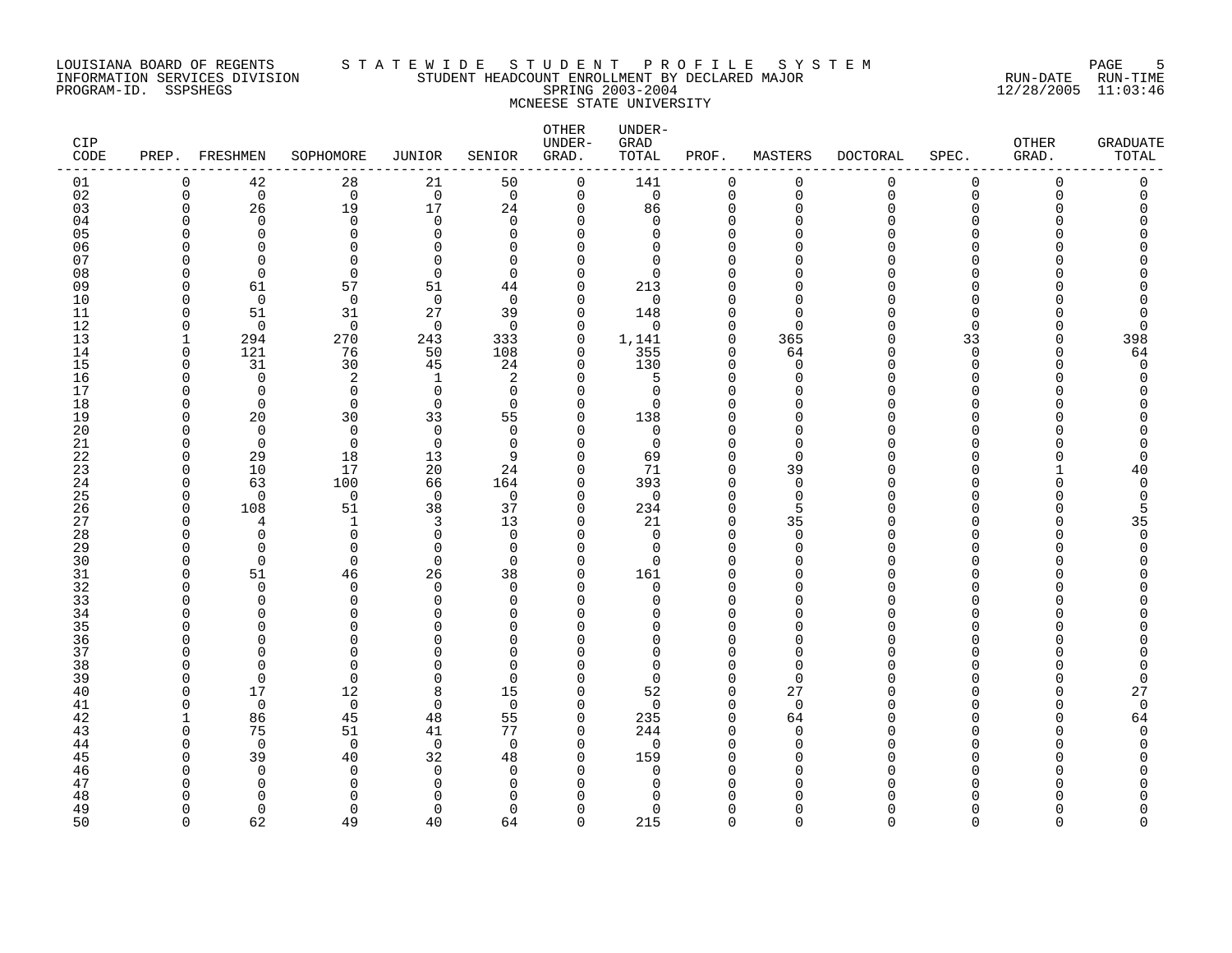#### LOUISIANA BOARD OF REGENTS S T A T E W I D E S T U D E N T P R O F I L E S Y S T E M PAGE 6 INFORMATION SERVICES DIVISION STUDENT HEADCOUNT ENROLLMENT BY DECLARED MAJOR RUN-DATE RUN-TIME PROGRAM-ID. SSPSHEGS SPRING 2003-2004 12/28/2005 11:03:46 MCNEESE STATE UNIVERSITY

| CIP<br>CODE |                | PREP. FRESHMEN | SOPHOMORE                                                                                                                                                                                                                                                                                                                                                                                                                                                                                                                                                                                                                                                                                                                                                                                                                                                                                                                                                                                                                                                                                                                                                                                                                                                                                                                                                                                                                                                                                                      | JUNIOR                   | SENIOR            | <b>OTHER</b><br>UNDER-<br>GRAD. | UNDER-<br>GRAD<br>TOTAL |          | PROF. MASTERS | DOCTORAL                                                                                | SPEC. | OTHER<br>GRAD. | GRADUATE<br>TOTAL |
|-------------|----------------|----------------|----------------------------------------------------------------------------------------------------------------------------------------------------------------------------------------------------------------------------------------------------------------------------------------------------------------------------------------------------------------------------------------------------------------------------------------------------------------------------------------------------------------------------------------------------------------------------------------------------------------------------------------------------------------------------------------------------------------------------------------------------------------------------------------------------------------------------------------------------------------------------------------------------------------------------------------------------------------------------------------------------------------------------------------------------------------------------------------------------------------------------------------------------------------------------------------------------------------------------------------------------------------------------------------------------------------------------------------------------------------------------------------------------------------------------------------------------------------------------------------------------------------|--------------------------|-------------------|---------------------------------|-------------------------|----------|---------------|-----------------------------------------------------------------------------------------|-------|----------------|-------------------|
| 51          |                | 391            | 239                                                                                                                                                                                                                                                                                                                                                                                                                                                                                                                                                                                                                                                                                                                                                                                                                                                                                                                                                                                                                                                                                                                                                                                                                                                                                                                                                                                                                                                                                                            | 176                      | $\frac{264}{334}$ | $\overline{0}$                  | 1,070                   |          | 56            |                                                                                         |       |                | 56                |
| 52          | $\overline{0}$ | 290            | 241                                                                                                                                                                                                                                                                                                                                                                                                                                                                                                                                                                                                                                                                                                                                                                                                                                                                                                                                                                                                                                                                                                                                                                                                                                                                                                                                                                                                                                                                                                            | 245                      |                   | $\mathbf 0$                     | 1,110                   |          | 92            | 0                                                                                       |       |                | 92                |
| 53          |                | $\overline{0}$ | $\overline{0}$                                                                                                                                                                                                                                                                                                                                                                                                                                                                                                                                                                                                                                                                                                                                                                                                                                                                                                                                                                                                                                                                                                                                                                                                                                                                                                                                                                                                                                                                                                 | $\overline{\phantom{0}}$ | $\overline{0}$    |                                 | $\overline{0}$          |          | $\mathbf 0$   |                                                                                         |       |                |                   |
| 54          |                | 10             | $1\bar{5}$                                                                                                                                                                                                                                                                                                                                                                                                                                                                                                                                                                                                                                                                                                                                                                                                                                                                                                                                                                                                                                                                                                                                                                                                                                                                                                                                                                                                                                                                                                     |                          |                   |                                 | 42                      |          |               |                                                                                         |       |                |                   |
| 55          |                | $\Omega$       | $\mathbf 0$                                                                                                                                                                                                                                                                                                                                                                                                                                                                                                                                                                                                                                                                                                                                                                                                                                                                                                                                                                                                                                                                                                                                                                                                                                                                                                                                                                                                                                                                                                    |                          |                   |                                 | $\mathbf 0$             |          |               |                                                                                         |       |                |                   |
| 56          |                |                |                                                                                                                                                                                                                                                                                                                                                                                                                                                                                                                                                                                                                                                                                                                                                                                                                                                                                                                                                                                                                                                                                                                                                                                                                                                                                                                                                                                                                                                                                                                |                          |                   |                                 |                         |          |               |                                                                                         |       |                |                   |
| 57          |                |                |                                                                                                                                                                                                                                                                                                                                                                                                                                                                                                                                                                                                                                                                                                                                                                                                                                                                                                                                                                                                                                                                                                                                                                                                                                                                                                                                                                                                                                                                                                                |                          |                   |                                 |                         |          |               |                                                                                         |       |                |                   |
| 58<br>59    |                |                |                                                                                                                                                                                                                                                                                                                                                                                                                                                                                                                                                                                                                                                                                                                                                                                                                                                                                                                                                                                                                                                                                                                                                                                                                                                                                                                                                                                                                                                                                                                |                          |                   |                                 |                         |          |               |                                                                                         |       |                |                   |
| 60          |                |                |                                                                                                                                                                                                                                                                                                                                                                                                                                                                                                                                                                                                                                                                                                                                                                                                                                                                                                                                                                                                                                                                                                                                                                                                                                                                                                                                                                                                                                                                                                                |                          |                   |                                 |                         |          |               |                                                                                         |       |                |                   |
| <b>TR</b>   |                |                |                                                                                                                                                                                                                                                                                                                                                                                                                                                                                                                                                                                                                                                                                                                                                                                                                                                                                                                                                                                                                                                                                                                                                                                                                                                                                                                                                                                                                                                                                                                |                          |                   |                                 |                         |          |               |                                                                                         |       |                |                   |
| UN          | 112            | 278            |                                                                                                                                                                                                                                                                                                                                                                                                                                                                                                                                                                                                                                                                                                                                                                                                                                                                                                                                                                                                                                                                                                                                                                                                                                                                                                                                                                                                                                                                                                                |                          |                   | 46                              | 439                     |          |               |                                                                                         |       | 221            | 222               |
|             |                |                |                                                                                                                                                                                                                                                                                                                                                                                                                                                                                                                                                                                                                                                                                                                                                                                                                                                                                                                                                                                                                                                                                                                                                                                                                                                                                                                                                                                                                                                                                                                |                          |                   |                                 |                         |          |               |                                                                                         |       |                |                   |
| TOTAL       | 114            | 2,161          | 1,469                                                                                                                                                                                                                                                                                                                                                                                                                                                                                                                                                                                                                                                                                                                                                                                                                                                                                                                                                                                                                                                                                                                                                                                                                                                                                                                                                                                                                                                                                                          | 1,257 1,830              |                   | 46                              | 6,877                   | $\Omega$ | 748           | $\Omega$                                                                                | 33    | 222            | 1,003             |
|             |                |                | 01 - AGRICULTURE, AGRICULTURE OPERATIONS 19 - FAMILY AND CONSUMER SCIENCES/HUMAN SCI 37 - PERSONAL AWARENESS/SELF-IMPROVEMENT<br>02 - NOT IN USE AT THIS TIME 20 - NOT IN USE AT THIS TIME 38 - PHILOSOPHY AND RELIGIOUS STUDIES<br>03 - NATURAL RESOURCES AND CONSERVATION 21 - TECHNOLOGY EDUCATION/INDUSTRIIAL ARTS 39 - THEOLOGY AND RELIGIOUS VOCATIIONS<br>04 - ARCHITECTURE AND RELATED SERVICES 22 - LEGAL PROFESSIONS AND STUDIES 40 - PHYSICAL SCIENCES<br>05 - AREA, ETHNIC, CULTURAL, AND GENDER STUDI23 - ENGLISH LANGUAGE AND LITERATURE/LETTERS 41 - SCIENCE TECHNOLOGIES/TECHNICIANS<br>06 - NOT IN USE AT THIS TIME<br>07 - NOT IN USE AT THIS TIME<br>08 - NOT IN USE AT THIS TIME<br>07 - NOT IN USE AT THIS TIME<br>25 - LIBRARY SCIENCE<br>26 - BIOLOGICAL AND BIOMEDICAL SCIENCES<br>26 - BIOLOGICAL AND BIOMEDICAL SCIENCES<br>26 - BIOLOGICAL AND BIOMEDICAL SCIENCES<br>26 - BIOLOGICAL AND BIOMEDICAL SCIENCES<br>26 - B<br>- CONSTRUCTION TRADES<br>12 - PERSONAL AND CULINARY SERVICES (SUPP 29 - MILITARY TECHNOLOGIES<br>30 - MULTI/INTERDISCIPLINARY STUDIES 47 - MECHANIC AND REPAIR TECHNOLOGIES/TECH<br>31 - PARKS, RECREATION, LEISURE AND FITNESS 49 -<br>14 – ENGINEERING TECHNOLOGIES/TECHNICIANS 32 – BASIC SKILLS<br>15 – ENGINEERING TECHNOLOGIES/TECHNICIANS 33 – CITIZENSHIP ACTIVITIES 50 – VISUAL AND PERFORMING ARTS<br>16 – FOREIGN LANGUAGES, LITERATURES/LING. 34 – HEALTH-RELATE<br>TR - UNDERGRAD STUDENTS INTENDING TO TRANSFERUN - UNCOMMITTED TO A MAJOR |                          |                   |                                 |                         |          |               | 24 - LIBERAL ARTS/SCI, GEN STUDIES/HUMANITIES42 - PSYCHOLOGY<br>60 - RESIDENCY PROGRAMS |       |                |                   |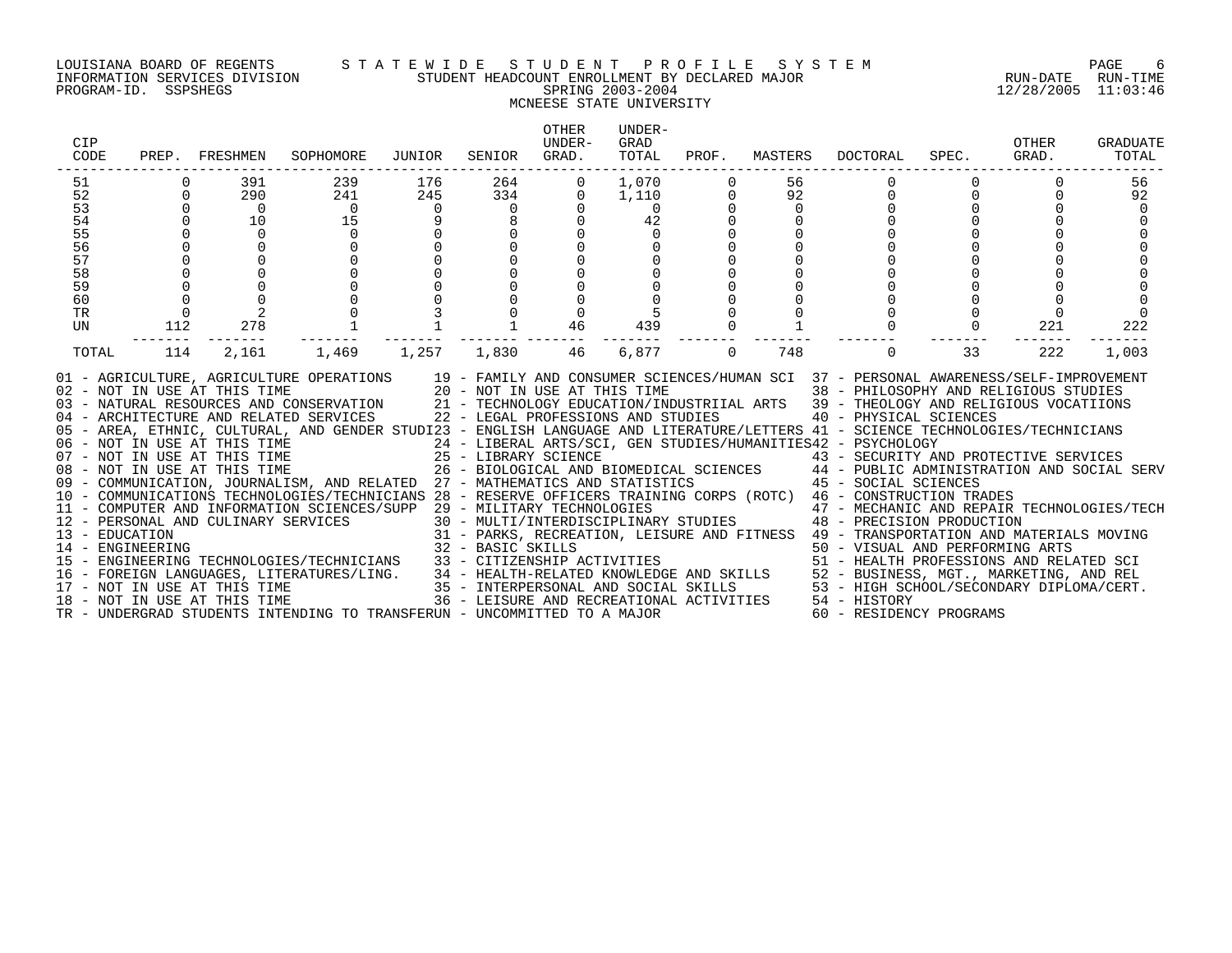# LOUISIANA BOARD OF REGENTS S T A T E W I D E S T U D E N T P R O F I L E S Y S T E M PAGE 7 INFORMATION SERVICES DIVISION STUDENT HEADCOUNT ENROLLMENT BY DECLARED MAJOR RUN-DATE RUN-TIME PROGRAM-ID. SSPSHEGS SPRING 2003-2004 12/28/2005 11:03:46 NICHOLLS STATE UNIVERSITY

| CIP<br>CODE |               | PREP. FRESHMEN     | SOPHOMORE            | JUNIOR         | SENIOR               | OTHER<br>UNDER-<br>GRAD. | UNDER-<br>GRAD<br>TOTAL | PROF.                | MASTERS        | <b>DOCTORAL</b> | SPEC.                        | OTHER<br>GRAD. | <b>GRADUATE</b><br>TOTAL |
|-------------|---------------|--------------------|----------------------|----------------|----------------------|--------------------------|-------------------------|----------------------|----------------|-----------------|------------------------------|----------------|--------------------------|
| 01          | 0             | 9                  | 7                    | 12             | 18                   | 0                        | 46                      | $\mathbf 0$          | 0              | 0               | 0                            | $\mathbf 0$    | 0                        |
| 02          | $\Omega$      | $\mathbf 0$        | 0                    | $\mathbf 0$    | $\Omega$             | $\mathbf 0$              | $\mathbf 0$             | $\mathbf 0$          | $\overline{0}$ | $\Omega$        | $\Omega$                     | $\Omega$       | $\mathbf 0$              |
| 03          | O             | $\Omega$           | $\Omega$             | $\Omega$       | $\Omega$             | $\mathbf 0$              | 0                       | $\Omega$             | $\Omega$       | U               | $\Omega$                     |                |                          |
| 04          | ſ             | O                  | $\Omega$             | O              | O                    | $\Omega$                 | 0                       | $\Omega$             | n              |                 | U                            |                |                          |
| 05          |               | U                  | $\Omega$             | C              | $\Omega$             | ∩                        | $\Omega$                | $\Omega$             |                |                 |                              |                |                          |
| 06<br>07    | ſ<br>∩        | $\cap$<br>$\Omega$ | $\Omega$<br>$\Omega$ | O<br>$\Omega$  | $\Omega$<br>$\Omega$ | U<br>∩                   | $\Omega$<br>$\Omega$    | $\Omega$<br>$\Omega$ |                |                 | U                            |                |                          |
| 08          | U             | $\Omega$           | $\Omega$             | $\Omega$       | $\Omega$             | $\Omega$                 | $\Omega$                | $\Omega$             | n              |                 | <sup>n</sup>                 |                |                          |
| 09          | O             | 49                 | 34                   | 23             | 38                   | 0                        | 144                     | $\Omega$             | n              |                 | U                            |                |                          |
| 10          | U             | $\Omega$           | $\mathbf 0$          | $\mathbf 0$    | $\Omega$             | $\Omega$                 | 0                       | $\Omega$             |                |                 | U                            |                |                          |
| 11          | $\Omega$      | 31                 | 21                   | 5              | 22                   | $\Omega$                 | 79                      | $\Omega$             | $\cap$         |                 | <sup>n</sup>                 |                | 0                        |
| 12          | $\Omega$      | 62                 | 48                   | 31             | 55                   | $\Omega$                 | 196                     | $\Omega$             | $\Omega$       |                 | <sup>n</sup>                 |                | $\Omega$                 |
| 13          | $\Omega$      | 211                | 160                  | 136            | 197                  | $\Omega$                 | 704                     | $\mathbf 0$          | 224            |                 | <sup>n</sup>                 | n              | 224                      |
| 14          | $\cap$        | $\Omega$           | $\mathbf 0$          | $\mathbf 0$    | $\Omega$             | $\Omega$                 | $\mathbf 0$             | $\Omega$             | $\Omega$       |                 | U                            |                | $\Omega$                 |
| 15          | O             | 32                 | 45                   | 32             | 40                   | $\Omega$                 | 149                     | $\Omega$             | $\Omega$       |                 | <sup>n</sup>                 |                | 0                        |
| 16          | n             | $\Omega$           | $\overline{a}$       | $\mathbf 0$    | $\Omega$             | $\Omega$                 | 2                       | $\Omega$             | n              |                 | U                            |                |                          |
| 17          | n             | $\Omega$           | 0                    | $\Omega$       | $\Omega$             | $\Omega$                 | 0                       | $\Omega$             | ∩              |                 | U                            |                |                          |
| 18          | U             | $\mathbf 0$        | $\mathbf 0$          | $\mathbf 0$    | $\Omega$             | $\Omega$                 | $\Omega$                | $\Omega$             |                |                 | <sup>n</sup>                 |                |                          |
| 19          | U             | 51                 | 61                   | 52             | 96                   | $\Omega$                 | 260                     | $\Omega$             | n              |                 | U                            |                |                          |
| 20          | U             | $\Omega$           | $\Omega$             | $\Omega$       | $\Omega$             | $\Omega$                 | $\Omega$                | $\Omega$             | n              |                 | U                            |                |                          |
| 21          | O             | $\Omega$           | $\Omega$             | $\Omega$       | $\Omega$             | $\Omega$                 | $\Omega$                | $\Omega$             | n<br>∩         |                 | U                            |                |                          |
| 22<br>23    | O<br>$\Omega$ | 29<br>11           | 18<br>16             | 8<br>12        | 3<br>19              | O<br>$\Omega$            | 58<br>58                | $\Omega$<br>$\Omega$ | U              |                 | <sup>0</sup><br><sup>n</sup> |                |                          |
| 24          | $\Omega$      | 424                | 106                  | 88             | 127                  | $\Omega$                 | 745                     | $\Omega$             | $\Omega$       |                 | <sup>n</sup>                 |                | 0                        |
| 25          | $\cap$        | $\Omega$           | $\mathbf 0$          | $\overline{0}$ | $\Omega$             | $\Omega$                 | $\mathbf 0$             | $\Omega$             | $\cap$         |                 | U                            |                | $\Omega$                 |
| 26          | U             | 96                 | 50                   | 23             | 57                   | $\Omega$                 | 226                     | $\Omega$             | 18             |                 | $\Omega$                     |                | 18                       |
| 27          | n             | 2                  | 3                    | 6              | 10                   | 0                        | 21                      | 0                    | 17             |                 | <sup>n</sup>                 |                | 17                       |
| 28          | U             | $\Omega$           | $\Omega$             | $\Omega$       | $\Omega$             | $\Omega$                 | $\Omega$                | $\Omega$             | $\Omega$       |                 | <sup>n</sup>                 |                | $\Omega$                 |
| 29          | ∩             | $\Omega$           | $\Omega$             | $\Omega$       | $\Omega$             | $\Omega$                 | $\Omega$                | $\Omega$             | $\cap$         |                 | <sup>n</sup>                 |                | O                        |
| 30          |               | U                  | $\Omega$             | ∩              | ∩                    | U                        | <sup>n</sup>            | $\Omega$             | ∩              |                 | U                            |                |                          |
| 31          | U             | $\Omega$           | $\Omega$             | $\Omega$       | $\Omega$             | $\Omega$                 | $\Omega$                | $\Omega$             | U              |                 | $\Omega$                     |                |                          |
| 32          | ∩             | U                  | $\Omega$             | O              | ∩                    | $\Omega$                 | $\Omega$                | $\Omega$             | n              |                 | $\cap$                       |                |                          |
| 33          | U             | O                  | $\Omega$             | O              | $\Omega$             | 0                        | $\Omega$                | $\Omega$             | U              |                 | <sup>n</sup>                 |                |                          |
| 34          | C             | U                  | $\Omega$             | ∩              | ∩                    | $\Omega$                 | $\Omega$                | $\Omega$             | n              |                 | U                            |                |                          |
| 35          |               | U                  | $\Omega$             |                | ∩                    | U                        | U                       | $\Omega$             | n<br>∩         |                 | <sup>n</sup><br><sup>n</sup> |                |                          |
| 36<br>37    | U<br>U        | O<br>U             | $\Omega$<br>$\Omega$ | ∩              | ∩<br>$\Omega$        | $\Omega$<br>$\Omega$     | $\Omega$<br>$\Omega$    | $\Omega$<br>$\Omega$ | n              |                 | U                            |                |                          |
| 38          | U             | U                  | $\Omega$             | O              | $\Omega$             | U                        | $\Omega$                | $\Omega$             | n              |                 | U                            |                |                          |
| 39          |               | $\Omega$           | $\Omega$             | $\Omega$       | $\Omega$             | $\Omega$                 | $\Omega$                | $\Omega$             | $\Omega$       |                 | $\Omega$                     |                |                          |
| 40          |               | 7                  | 5                    | 6              | 12                   | $\Omega$                 | 30                      | $\Omega$             | $\Omega$       |                 | $\Omega$                     |                |                          |
| 41          | n             | $\Omega$           | 0                    | 1              | 1                    | $\Omega$                 | 2                       | $\mathbf 0$          | $\Omega$       |                 | $\Omega$                     |                | $\Omega$                 |
| 42          | O             | 55                 | 34                   | 24             | 26                   | $\Omega$                 | 139                     | $\mathbf 0$          | 46             |                 | 20                           |                | 66                       |
| 43          | O             | 46                 | 22                   | 11             | 6                    | $\Omega$                 | 85                      | $\Omega$             | $\Omega$       |                 | <sup>n</sup>                 |                | O                        |
| 44          | O             | $\Omega$           | $\Omega$             | $\Omega$       | $\Omega$             | $\Omega$                 | $\Omega$                | $\Omega$             | $\Omega$       |                 | $\Omega$                     |                | Ω                        |
| 45          | n             | 42                 | 61                   | 49             | 59                   | 0                        | 211                     | $\Omega$             | n              |                 | <sup>0</sup>                 |                |                          |
| 46          |               | $\Omega$           | 0                    | $\Omega$       | $\Omega$             | $\Omega$                 | $\Omega$                | $\Omega$             | O              |                 | <sup>n</sup>                 |                |                          |
| 47          | U             | $\Omega$           | $\mathbf 0$          | <sup>0</sup>   | O                    | U                        | <sup>0</sup>            | $\Omega$             | n              |                 | n                            |                |                          |
| 48          |               | $\Omega$           | ∩                    | ∩              | ∩                    |                          | Λ                       |                      |                |                 |                              |                |                          |
| 49          | O             | $\Omega$           | $\Omega$             | 0              | $\Omega$             | $\Omega$                 | $\Omega$                | $\Omega$             | ∩              |                 | <sup>n</sup>                 |                | Λ<br>$\cap$              |
| 50          | $\Omega$      | 40                 | 35                   | 21             | 45                   | $\Omega$                 | 141                     | $\Omega$             | $\Omega$       | $\Omega$        | $\cap$                       | $\cap$         |                          |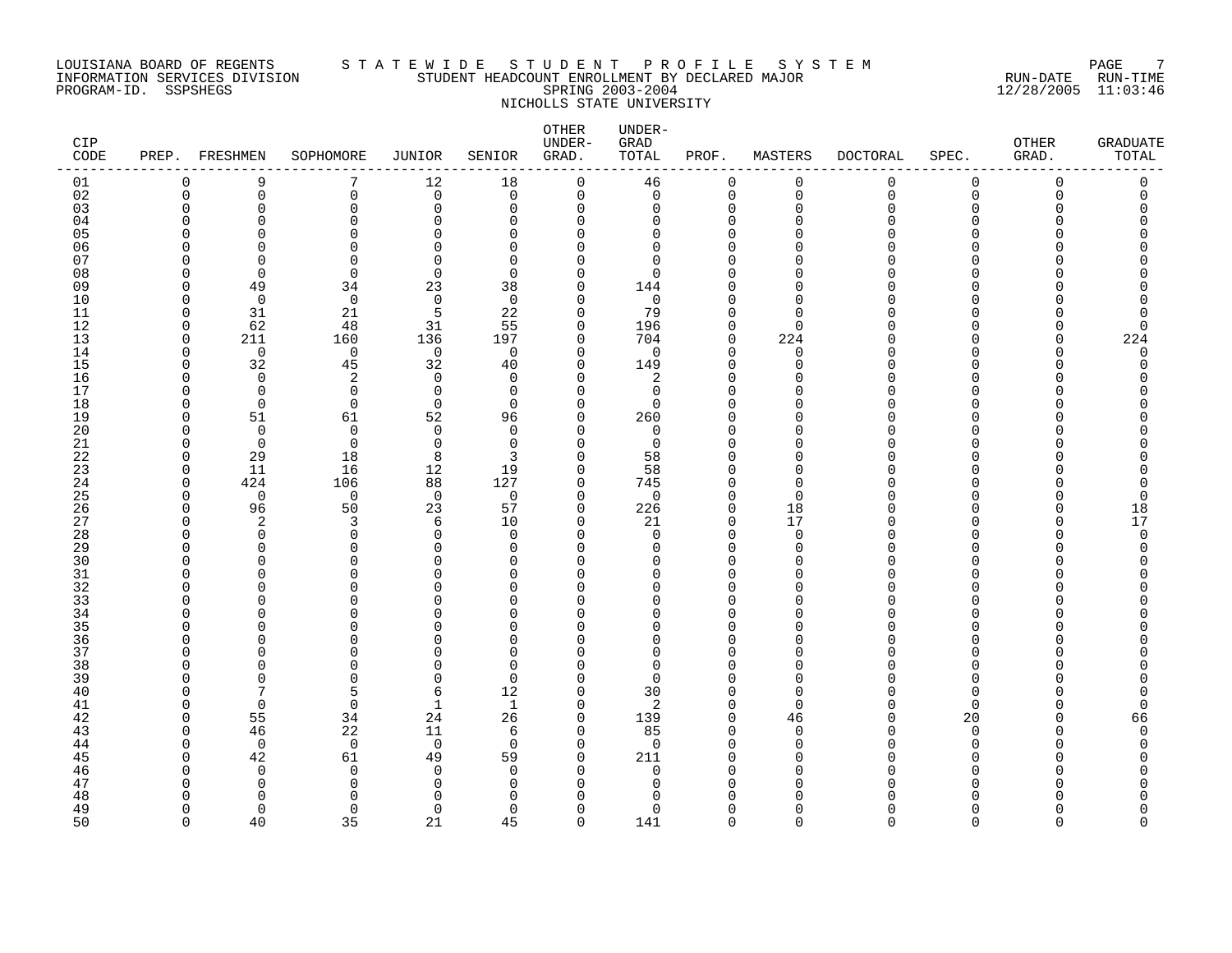#### LOUISIANA BOARD OF REGENTS S T A T E W I D E S T U D E N T P R O F I L E S Y S T E M PAGE 8 INFORMATION SERVICES DIVISION STUDENT HEADCOUNT ENROLLMENT BY DECLARED MAJOR RUN-DATE RUN-TIME PROGRAM-ID. SSPSHEGS SPRING 2003-2004 12/28/2005 11:03:46 NICHOLLS STATE UNIVERSITY

| CIP<br>CODE    | PREP.    | FRESHMEN                     | SOPHOMORE                                                                                                                                                                                                                                                                                                                                                                                                                                                                                                                                                                                                                                                                                                                                                                                                                                                                                                                                                                                                                                                 | JUNIOR         | SENIOR                                                             | <b>OTHER</b><br>UNDER-<br>GRAD. | UNDER-<br>GRAD<br>TOTAL | PROF.        | MASTERS        | DOCTORAL                                                                                                                                                                                                                                                                                                                                                                                                                                                                 | SPEC.    | OTHER<br>GRAD. | <b>GRADUATE</b><br>TOTAL |
|----------------|----------|------------------------------|-----------------------------------------------------------------------------------------------------------------------------------------------------------------------------------------------------------------------------------------------------------------------------------------------------------------------------------------------------------------------------------------------------------------------------------------------------------------------------------------------------------------------------------------------------------------------------------------------------------------------------------------------------------------------------------------------------------------------------------------------------------------------------------------------------------------------------------------------------------------------------------------------------------------------------------------------------------------------------------------------------------------------------------------------------------|----------------|--------------------------------------------------------------------|---------------------------------|-------------------------|--------------|----------------|--------------------------------------------------------------------------------------------------------------------------------------------------------------------------------------------------------------------------------------------------------------------------------------------------------------------------------------------------------------------------------------------------------------------------------------------------------------------------|----------|----------------|--------------------------|
| 51             |          | 464                          | 269                                                                                                                                                                                                                                                                                                                                                                                                                                                                                                                                                                                                                                                                                                                                                                                                                                                                                                                                                                                                                                                       | 227            | 345                                                                | 0                               | 1,305                   |              | 0              |                                                                                                                                                                                                                                                                                                                                                                                                                                                                          |          |                |                          |
| 52             | $\Omega$ | 334                          | 263                                                                                                                                                                                                                                                                                                                                                                                                                                                                                                                                                                                                                                                                                                                                                                                                                                                                                                                                                                                                                                                       | 242            | 354                                                                | 6                               | 1,199                   | 0            | 116            | $\mathbf 0$                                                                                                                                                                                                                                                                                                                                                                                                                                                              | $\Omega$ |                | 116                      |
| 53             | $\Omega$ | $\overline{0}$               | $\overline{0}$                                                                                                                                                                                                                                                                                                                                                                                                                                                                                                                                                                                                                                                                                                                                                                                                                                                                                                                                                                                                                                            | $\overline{0}$ | $\overline{0}$                                                     | $\Omega$                        | $\Omega$                | 0            | $\Omega$       |                                                                                                                                                                                                                                                                                                                                                                                                                                                                          | $\Omega$ |                |                          |
| 54             |          | 11                           | 11                                                                                                                                                                                                                                                                                                                                                                                                                                                                                                                                                                                                                                                                                                                                                                                                                                                                                                                                                                                                                                                        | 12             | 11                                                                 |                                 | 45                      |              |                |                                                                                                                                                                                                                                                                                                                                                                                                                                                                          |          |                |                          |
| 55             |          | $\overline{0}$               | $\overline{0}$                                                                                                                                                                                                                                                                                                                                                                                                                                                                                                                                                                                                                                                                                                                                                                                                                                                                                                                                                                                                                                            | $\overline{0}$ | $\overline{0}$                                                     |                                 | $\Omega$                |              |                |                                                                                                                                                                                                                                                                                                                                                                                                                                                                          |          |                |                          |
| 56             |          |                              | $\mathbf 0$                                                                                                                                                                                                                                                                                                                                                                                                                                                                                                                                                                                                                                                                                                                                                                                                                                                                                                                                                                                                                                               |                | $\mathbf 0$                                                        |                                 |                         |              |                |                                                                                                                                                                                                                                                                                                                                                                                                                                                                          |          |                |                          |
| 57             |          | $\mathbf 0$                  |                                                                                                                                                                                                                                                                                                                                                                                                                                                                                                                                                                                                                                                                                                                                                                                                                                                                                                                                                                                                                                                           |                | $\mathbf 0$                                                        |                                 |                         |              |                |                                                                                                                                                                                                                                                                                                                                                                                                                                                                          |          |                |                          |
| 58<br>59       |          |                              |                                                                                                                                                                                                                                                                                                                                                                                                                                                                                                                                                                                                                                                                                                                                                                                                                                                                                                                                                                                                                                                           |                | $\mathbf 0$<br>$\mathbf 0$                                         |                                 | $\mathbf 0$             |              |                |                                                                                                                                                                                                                                                                                                                                                                                                                                                                          |          |                |                          |
| 60             |          | $\Omega$                     |                                                                                                                                                                                                                                                                                                                                                                                                                                                                                                                                                                                                                                                                                                                                                                                                                                                                                                                                                                                                                                                           |                | $\Omega$                                                           |                                 | $\Omega$                |              | $\mathbf 0$    |                                                                                                                                                                                                                                                                                                                                                                                                                                                                          |          |                |                          |
| <b>TR</b>      |          | 68                           | 31                                                                                                                                                                                                                                                                                                                                                                                                                                                                                                                                                                                                                                                                                                                                                                                                                                                                                                                                                                                                                                                        |                |                                                                    | $\mathbf 0$                     | 114                     | 0            | $\overline{0}$ |                                                                                                                                                                                                                                                                                                                                                                                                                                                                          |          | $\overline{0}$ |                          |
| UN             |          | $\Omega$                     | 0                                                                                                                                                                                                                                                                                                                                                                                                                                                                                                                                                                                                                                                                                                                                                                                                                                                                                                                                                                                                                                                         |                | $\Omega$                                                           | 43                              | 43                      | $\mathbf{0}$ | 134            |                                                                                                                                                                                                                                                                                                                                                                                                                                                                          | $\Omega$ | 134            | 268                      |
|                |          |                              |                                                                                                                                                                                                                                                                                                                                                                                                                                                                                                                                                                                                                                                                                                                                                                                                                                                                                                                                                                                                                                                           |                |                                                                    |                                 |                         |              |                |                                                                                                                                                                                                                                                                                                                                                                                                                                                                          |          |                |                          |
| TOTAL          | $\Omega$ | 2,074                        | 1,302                                                                                                                                                                                                                                                                                                                                                                                                                                                                                                                                                                                                                                                                                                                                                                                                                                                                                                                                                                                                                                                     | 1,028          | 1,549                                                              | 49                              | 6,002                   | $\Omega$     | 555            | $\Omega$                                                                                                                                                                                                                                                                                                                                                                                                                                                                 | 20       | 134            | 709                      |
| 13 - EDUCATION |          | 02 - NOT IN USE AT THIS TIME | 01 - AGRICULTURE, AGRICULTURE OPERATIONS<br>03 - NATURAL RESOURCES AND CONSERVATION 21 - TECHNOLOGY EDUCATION/INDUSTRIIAL ARTS 39 - THEOLOGY AND RELIGIOUS VOCATIIONS<br>04 - ARCHITECTURE AND RELATED SERVICES<br>05 - AREA, ETHNIC, CULTURAL, AND GENDER STUDI23 - ENGLISH LANGUAGE AND LITERATURE/LETTERS 41 - SCIENCE TECHNOLOGIES/TECHNICIANS<br>08 - NOT IN USE AT THIS TIME $\sim$ 26 - BIOLOGICAL AND BIOMEDICAL SCIENCES 44 - PUBLIC ADMINISTRATION AND SOCIAL SERV<br>09 - COMMUNICATION, JOURNALISM, AND RELATED 27 - MATHEMATICS AND STATISTICS 45 - SOCIAL SCIENCES<br>10 - COMMUNICATIONS TECHNOLOGIES/TECHNICIANS 28 - RESERVE OFFICERS TRAINING CORPS (ROTC) 46 - CONSTRUCTION TRADES<br>11 - COMPUTER AND INFORMATION SCIENCES/SUPP 29 - MILITARY TECHNOLOGIES<br>12 - PERSONAL AND CULINARY SERVICES<br>14 - ENGINEERING (1997) 22 - BASIC SKILLS (1997) 22 - BASIC SKILLS (1997) 22 - BASIC SKILLS (1997) 23 - CITIZENSHIP ACTIVITIES (1997) 23 - HEALTH PROFESSIONS AND RELATED SCI<br>16 - FOREIGN LANGUAGES, LITERATURES/LING. 34 - |                | 20 - NOT IN USE AT THIS TIME<br>22 - LEGAL PROFESSIONS AND STUDIES |                                 |                         |              |                | 19 - FAMILY AND CONSUMER SCIENCES/HUMAN SCI 37 - PERSONAL AWARENESS/SELF-IMPROVEMENT<br>38 - PHILOSOPHY AND RELIGIOUS STUDIES<br>40 - PHYSICAL SCIENCES<br>24 - LIBERAL ARTS/SCI, GEN STUDIES/HUMANITIES42 - PSYCHOLOGY<br>43 - SECURITY AND PROTECTIVE SERVICES<br>47 - MECHANIC AND REPAIR TECHNOLOGIES/TECH<br>30 - MULTI/INTERDISCIPLINARY STUDIES 48 - PRECISION PRODUCTION<br>31 - PARKS, RECREATION, LEISURE AND FITNESS 49 - TRANSPORTATION AND MATERIALS MOVING |          |                |                          |
|                |          |                              |                                                                                                                                                                                                                                                                                                                                                                                                                                                                                                                                                                                                                                                                                                                                                                                                                                                                                                                                                                                                                                                           |                |                                                                    |                                 |                         |              |                |                                                                                                                                                                                                                                                                                                                                                                                                                                                                          |          |                |                          |
|                |          |                              | TR - UNDERGRAD STUDENTS INTENDING TO TRANSFERUN - UNCOMMITTED TO A MAJOR                                                                                                                                                                                                                                                                                                                                                                                                                                                                                                                                                                                                                                                                                                                                                                                                                                                                                                                                                                                  |                |                                                                    |                                 |                         |              |                | 60 - RESIDENCY PROGRAMS                                                                                                                                                                                                                                                                                                                                                                                                                                                  |          |                |                          |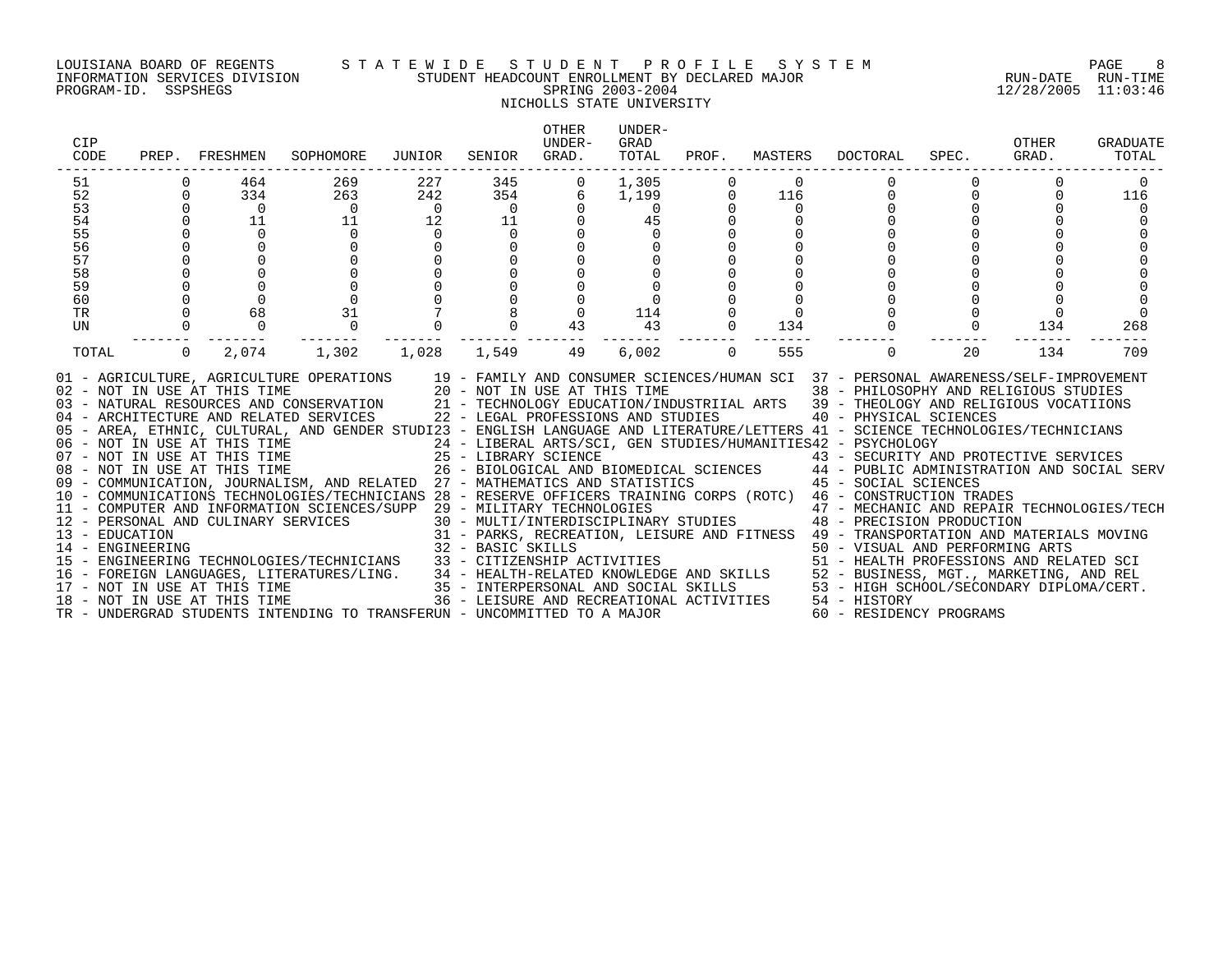# LOUISIANA BOARD OF REGENTS S T A T E W I D E S T U D E N T P R O F I L E S Y S T E M PAGE 9 INFORMATION SERVICES DIVISION STUDENT HEADCOUNT ENROLLMENT BY DECLARED MAJOR RUN-DATE RUN-TIME PROGRAM-ID. SSPSHEGS SPRING 2003-2004 12/28/2005 11:03:46 UNIVERSITY OF LA. AT MONROE

| CIP<br>CODE | PREP.    | FRESHMEN          | SOPHOMORE         | <b>JUNIOR</b>        | SENIOR             | OTHER<br>UNDER-<br>GRAD. | UNDER-<br>GRAD<br>TOTAL | PROF.                   | MASTERS                 | <b>DOCTORAL</b> | SPEC.                | OTHER<br>GRAD. | <b>GRADUATE</b><br>TOTAL   |
|-------------|----------|-------------------|-------------------|----------------------|--------------------|--------------------------|-------------------------|-------------------------|-------------------------|-----------------|----------------------|----------------|----------------------------|
| 01          | 0        | 17                | 10                | 9                    | 17                 | $\mathbf 0$              | 53                      | $\mathbf 0$             | 0                       | 0               | 0                    | $\mathbf 0$    | $\mathsf 0$                |
| 02          | $\Omega$ | $\mathbf 0$       | 0                 | $\mathsf 0$          | $\mathbf 0$        | $\mathbf 0$              | $\mathbf 0$             | $\mathbf 0$             | $\overline{0}$          | $\Omega$        | $\Omega$             | $\Omega$       | $\mathbf 0$                |
| 03          | O        | $\Omega$          | 0                 | $\Omega$             | $\Omega$           | 0                        | 0                       | $\Omega$                | $\Omega$                | U               | $\Omega$             |                |                            |
| 04          |          | U                 | 0                 | $\Omega$             | 0                  | 0                        | 0                       | 0                       | ∩                       |                 | U                    |                |                            |
| 05          |          |                   | $\Omega$          | $\mathsf{C}$         | $\Omega$           | $\Omega$                 | 0                       | $\Omega$                |                         |                 | U                    |                |                            |
| 06          |          | U                 | $\Omega$          | $\Omega$             | $\Omega$           | 0                        | 0                       | $\Omega$                |                         |                 | U                    |                |                            |
| 07          |          | $\cap$            | $\Omega$          | $\Omega$             | $\Omega$           | $\Omega$                 | $\Omega$<br>$\Omega$    | $\Omega$<br>$\Omega$    | ∩<br>$\Omega$           |                 | $\Omega$             |                |                            |
| 08<br>09    |          | $\Omega$<br>47    | $\Omega$<br>26    | $\Omega$<br>26       | $\Omega$<br>31     | $\Omega$<br>0            | 130                     | 0                       | 16                      |                 | O                    |                | O<br>16                    |
| 10          |          | $\overline{0}$    | $\mathbf 0$       | $\mathbf 0$          | $\Omega$           | $\Omega$                 | 0                       | $\Omega$                | $\Omega$                |                 | U                    |                | $\mathbf 0$                |
| 11          |          | 30                | 12                | 5                    | 17                 | 0                        | 64                      | $\Omega$                | $\Omega$                |                 | U                    |                | 0                          |
| 12          |          | $\Omega$          | $\mathbf 0$       | $\Omega$             | $\Omega$           | $\Omega$                 | $\Omega$                | $\Omega$                | $\Omega$                | U               | U                    |                | $\Omega$                   |
| 13          | O        | 220               | 176               | 152                  | 243                | $\mathbf 0$              | 791                     | $\mathbf 0$             | 261                     | 27              | 9                    |                | 298                        |
| 14          | ∩        | $\mathbf 0$       | $\mathbf 0$       | $\overline{0}$       | $\Omega$           | 0                        | $\mathbf 0$             | $\Omega$                | $\Omega$                | $\Omega$        | $\cap$               | U              | $\Omega$                   |
| 15          |          | 47                | 28                | 35                   | 67                 | 0                        | 177                     | $\mathbf 0$             | $\Omega$                | O               | O                    |                | 0                          |
| 16          |          | 3                 | 7                 | $\overline{7}$       | 12                 | 0                        | 29                      | $\Omega$                | $\Omega$                |                 | U                    |                |                            |
| 17          |          | $\Omega$          | 0                 | $\mathbf 0$          | $\Omega$           | 0                        | $\mathbf 0$             | $\Omega$                | $\Omega$                |                 | U                    |                |                            |
| 18          |          | $\mathbf 0$       | $\mathbf 0$       | $\overline{0}$       | $\Omega$           | 0                        | 0                       | $\Omega$                | ∩                       |                 | O                    |                |                            |
| 19          |          | 32                | 17                | 17                   | 39                 | 0                        | 105                     | $\Omega$                |                         |                 | U                    |                |                            |
| 20          |          | $\Omega$          | 0                 | $\Omega$             | $\Omega$           | $\Omega$                 | 0                       | $\Omega$                | ∩                       |                 | U                    |                |                            |
| 21          |          | $\Omega$          | $\mathbf 0$       | $\mathbf 0$          | 0                  | $\Omega$                 | 0                       | $\Omega$                | $\Omega$                |                 | U                    |                |                            |
| 22          |          | 0                 | 3                 | 1                    | 3                  | 0                        | 7                       | 0                       | $\Omega$                |                 | O                    |                | $\Omega$                   |
| 23          |          | 17                | 17                | 28                   | 42                 | 0                        | 104                     | $\Omega$                | 21                      |                 | U<br>U               |                | 21                         |
| 24          |          | 56<br>$\mathbf 0$ | 62<br>$\mathbf 0$ | 97<br>$\overline{0}$ | 171<br>$\mathbf 0$ | 0<br>$\Omega$            | 386<br>$\mathbf 0$      | $\mathbf 0$<br>$\Omega$ | $\mathbf 0$<br>$\Omega$ |                 | U                    |                | $\mathbf 0$<br>$\mathbf 0$ |
| 25<br>26    |          | 83                | 42                | 43                   | 73                 | $\Omega$                 | 241                     | $\Omega$                | 29                      |                 | $\Omega$             |                | 29                         |
| 27          |          | 6                 | 2                 | 1                    | 10                 | 0                        | 19                      | 0                       | $\Omega$                |                 | U                    |                | $\mathbf 0$                |
| 28          |          | $\Omega$          | 0                 | $\mathbf 0$          | $\Omega$           | $\Omega$                 | $\mathbf 0$             | $\Omega$                | $\mathbf 0$             |                 | U                    |                | 0                          |
| 29          |          | O                 | $\Omega$          | $\mathbf 0$          | 0                  | 0                        | 0                       | $\mathbf 0$             | $\Omega$                |                 | U                    |                | 0                          |
| 30          |          | U                 | ∩                 | $\Omega$             | $\Omega$           | $\Omega$                 | $\Omega$                | $\Omega$                | 20                      |                 | U                    |                | 22                         |
| 31          |          | 2                 | 8                 | 9                    | 37                 | 0                        | 56                      | $\Omega$                | 23                      |                 | U                    | ∩              | 23                         |
| 32          |          | U                 | $\Omega$          | $\Omega$             | $\Omega$           | $\Omega$                 | $\Omega$                | $\Omega$                | $\Omega$                |                 | U                    |                | $\Omega$                   |
| 33          |          | U                 | $\Omega$          | $\Omega$             | 0                  | $\Omega$                 | 0                       | $\Omega$                | $\Omega$                |                 | U                    |                | 0                          |
| 34          |          | U                 | $\Omega$          | $\Omega$             | 0                  | $\Omega$                 | <sup>0</sup>            | $\Omega$                | $\Omega$                |                 | U                    |                |                            |
| 35          |          |                   | O                 | C                    | $\Omega$           | $\Omega$                 | O                       | $\Omega$                |                         |                 | U                    |                |                            |
| 36          |          | U                 | $\Omega$          | C                    | $\Omega$           | $\Omega$                 | 0                       | $\Omega$                | ∩                       |                 | O                    |                |                            |
| 37          |          |                   | $\Omega$          | $\Omega$             | $\Omega$           | $\Omega$                 | $\Omega$                | $\Omega$                | O                       |                 | $\Omega$             |                |                            |
| 38          |          | $\cap$            | $\Omega$          | $\Omega$             | $\Omega$           | $\Omega$                 | $\Omega$                | $\Omega$                |                         |                 | U                    |                |                            |
| 39          |          | 0<br>17           | $\mathbf 0$       | $\mathbf 0$          | $\Omega$           | 0<br>0                   | 0                       | $\Omega$<br>$\Omega$    | $\Omega$<br>4           |                 | $\Omega$<br>$\Omega$ |                |                            |
| 40<br>41    |          | $\mathbf 0$       | 12<br>0           | 10<br>$\overline{0}$ | 29<br>$\Omega$     | 0                        | 68<br>$\mathbf 0$       | $\mathbf 0$             | $\Omega$                |                 | $\Omega$             |                | 0                          |
| 42          |          | 56                | 37                | 40                   | 75                 | $\mathbf 0$              | 208                     | $\mathbf 0$             | 25                      |                 | 17                   | U              | 42                         |
| 43          |          | 90                | 64                | 63                   | 64                 | $\Omega$                 | 281                     | $\Omega$                | 27                      |                 | $\Omega$             | U              | 27                         |
| 44          |          | 36                | 25                | 20                   | 45                 | $\Omega$                 | 126                     | $\Omega$                | $\Omega$                |                 | $\Omega$             |                | $\Omega$                   |
| 45          |          | 12                | 11                | 10                   | 37                 | 0                        | 70                      | 0                       | <sup>0</sup>            |                 | U                    |                | 0                          |
| 46          |          | $\Omega$          | $\mathbf 0$       | $\mathbf 0$          | $\Omega$           | $\Omega$                 | $\mathbf 0$             | $\Omega$                | $\Omega$                |                 | U                    |                |                            |
| 47          |          | $\Omega$          | $\Omega$          | $\Omega$             | 0                  | $\Omega$                 | 0                       | $\Omega$                |                         |                 | U                    |                |                            |
| 48          |          | $\Omega$          | $\Omega$          | $\Omega$             | $\Omega$           | ∩                        | ∩                       | O                       |                         |                 |                      |                |                            |
| 49          | ∩        | 13                | 9                 | 11                   | 25                 | $\Omega$                 | 58                      | $\Omega$                | $\Omega$                |                 | O                    |                | 0                          |
| 50          | $\cap$   | 29                | 23                | 10                   | 20                 | $\Omega$                 | 82                      | $\Omega$                | 14                      | U               | $\cap$               | $\cap$         | 14                         |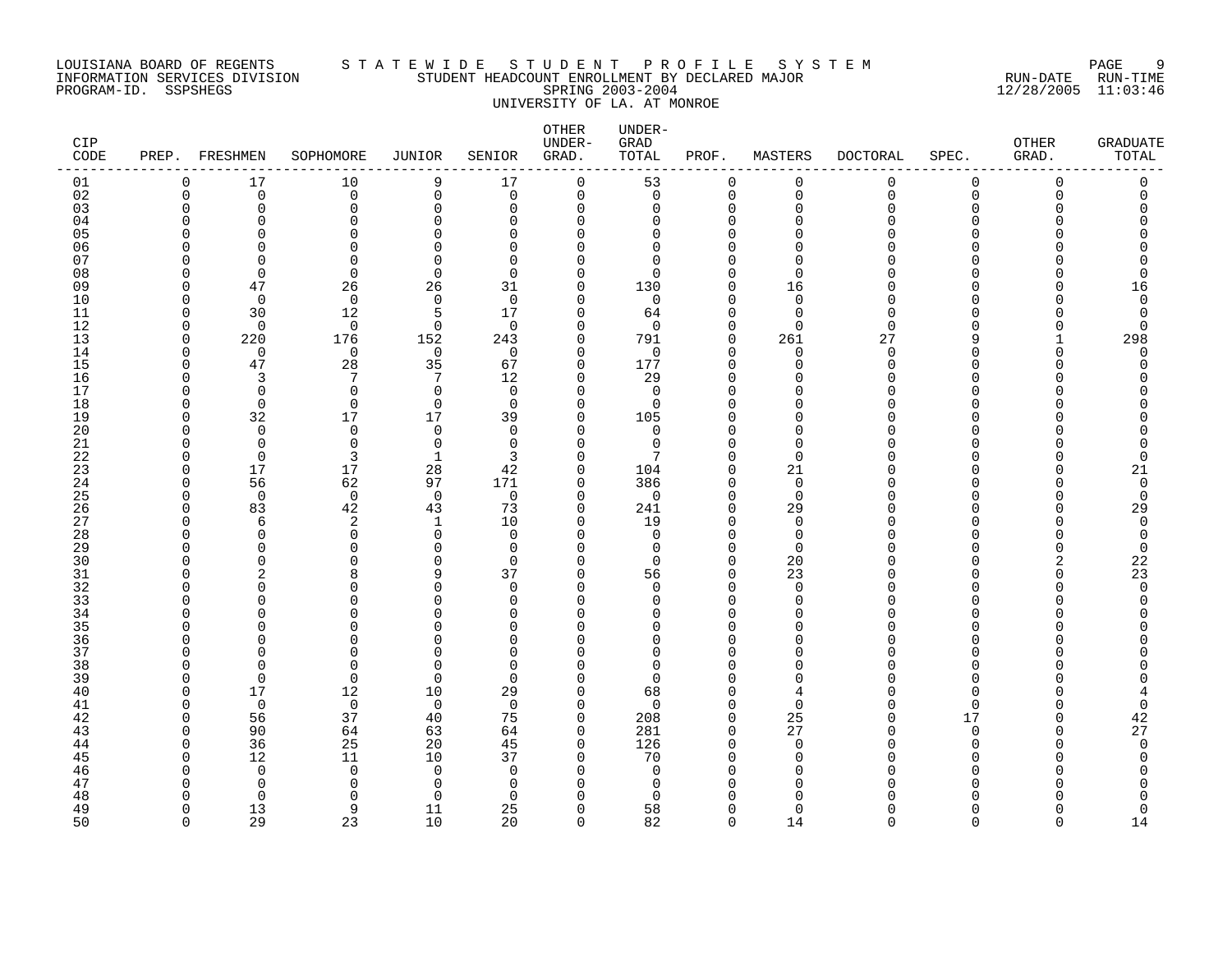# LOUISIANA BOARD OF REGENTS S T A T E W I D E S T U D E N T P R O F I L E S Y S T E M PAGE 10 INFORMATION SERVICES DIVISION STUDENT HEADCOUNT ENROLLMENT BY DECLARED MAJOR RUN-DATE RUN-TIME PROGRAM-ID. SSPSHEGS SPRING 2003-2004 12/28/2005 11:03:46 UNIVERSITY OF LA. AT MONROE

| CIP<br>CODE                                                          |                                        | PREP. FRESHMEN                                                                                                     | SOPHOMORE                                                                                                                                                                                                                                                                                                                                                                                                                                                                                                                                                                                                                                                                                                                                                                                                                                                                                                                                                                                                                                                                                                                                                                                                                                                                                                                                                                                                                                                                           | JUNIOR                                                  | SENIOR                                                                                                                                            | OTHER<br>UNDER-<br>GRAD.                    | UNDER-<br>GRAD<br>TOTAL                             |                                                                                                     |                                                                                | PROF. MASTERS DOCTORAL                                                                                                                                                                                                                                     | SPEC.                                        | OTHER<br>GRAD. | <b>GRADUATE</b><br>TOTAL       |
|----------------------------------------------------------------------|----------------------------------------|--------------------------------------------------------------------------------------------------------------------|-------------------------------------------------------------------------------------------------------------------------------------------------------------------------------------------------------------------------------------------------------------------------------------------------------------------------------------------------------------------------------------------------------------------------------------------------------------------------------------------------------------------------------------------------------------------------------------------------------------------------------------------------------------------------------------------------------------------------------------------------------------------------------------------------------------------------------------------------------------------------------------------------------------------------------------------------------------------------------------------------------------------------------------------------------------------------------------------------------------------------------------------------------------------------------------------------------------------------------------------------------------------------------------------------------------------------------------------------------------------------------------------------------------------------------------------------------------------------------------|---------------------------------------------------------|---------------------------------------------------------------------------------------------------------------------------------------------------|---------------------------------------------|-----------------------------------------------------|-----------------------------------------------------------------------------------------------------|--------------------------------------------------------------------------------|------------------------------------------------------------------------------------------------------------------------------------------------------------------------------------------------------------------------------------------------------------|----------------------------------------------|----------------|--------------------------------|
| 51<br>52<br>53<br>54<br>55<br>56<br>57<br>58<br>59<br>60<br>TR<br>UN | $\Omega$<br>$\Omega$<br>$\Omega$<br>17 | 698<br>297<br>$\overline{0}$<br>5<br>$\mathbf 0$<br>$\mathsf 0$<br>$\mathsf{O}$<br>$\mathsf{O}$<br>$\Omega$<br>310 | 363<br>208<br>$\overline{0}$<br>14<br>$\Omega$<br>$\mathbf 0$<br>$\mathsf 0$<br>$\Omega$<br>98                                                                                                                                                                                                                                                                                                                                                                                                                                                                                                                                                                                                                                                                                                                                                                                                                                                                                                                                                                                                                                                                                                                                                                                                                                                                                                                                                                                      | 365<br>179<br>$\overline{0}$<br>10<br>$\mathbf 0$<br>26 | 576<br>356<br>$\overline{0}$<br>17<br>$\mathbf 0$<br>$\mathbf 0$<br>$\mathbf 0$<br>$\mathbf 0$<br>$\mathbf 0$<br>$\overline{0}$<br>$\Omega$<br>83 | 0<br>$\Omega$<br>$\mathbf 0$<br>$\mathbf 0$ | 2,002<br>1,040<br>$\Omega$<br>46<br>$\Omega$<br>534 | 387<br>$\overline{0}$<br>$\overline{0}$<br>$\mathbf 0$<br>$\mathbf 0$<br>$\mathbf 0$<br>$\mathbf 0$ | 76<br>100<br>$\overline{0}$<br>15<br>$\Omega$<br>$\mathbf 0$<br>$\Omega$<br>19 | 67<br>$\overline{0}$<br>$\overline{0}$                                                                                                                                                                                                                     | $\Omega$<br>$\Omega$<br>$\Omega$<br>$\Omega$ | 155            | 531<br>101<br>- 0<br>15<br>174 |
| TOTAL                                                                | 17                                     | 2,123                                                                                                              | 1,274<br>01 - AGRICULTURE, AGRICULTURE OPERATIONS 19 - FAMILY AND CONSUMER SCIENCES/HUMAN SCI 37 - PERSONAL AWARENESS/SELF-IMPROVEMENT<br>02 - NOT IN USE AT THIS TIME 20 - NOT IN USE AT THIS TIME 38 - PHILOSOPHY AND RELIGIOUS STUDIES<br>03 - NATURAL RESOURCES AND CONSERVATION 21 - TECHNOLOGY EDUCATION/INDUSTRIIAL ARTS 39 - THEOLOGY AND RELIGIOUS VOCATIIONS<br>04 - ARCHITECTURE AND RELATED SERVICES<br>05 - AREA, ETHNIC, CULTURAL, AND GENDER STUDI23 - ENGLISH LANGUAGE AND LITERATURE/LETTERS 41 - SCIENCE TECHNOLOGIES/TECHNICIANS<br>06 - NOT IN USE AT THIS TIME<br>07 - NOT IN USE AT THIS TIME<br>07 - NOT IN USE AT THIS TIME<br>25 - LIBRARY SCIENCE<br>26 - BIOLOGICAL AND BIOMEDICAL SCIENCES<br>26 - BIOLOGICAL AND BIOMEDICAL SCIENCES<br>26 - BIOLOGICAL AND BIOMEDIC<br>11 - COMPUTER AND INFORMATION SCIENCES/SUPP 29 - MILITARY TECHNOLOGIES<br>11 - CONFUTER AND INFORMATION 13 - PERSONAL AND CULINARY SERVICES 30 - MULTI/INTERDI<br>13 - EDUCATION 31 - PARKS, RECREA<br>14 - ENGINEERING 32 - BASIC SKILLS<br>$\begin{tabular}{lllllllllllll} $\texttt{15}$ & $1\text{e}\text{ mQ}~\texttt{1NUEERING}~\text{HOLOGIES/TECHNICIANS} & $32$ & $-$ BASIC SKILLS & $-$ 1\text{mQ}~\text{1NUS} & $+2$ & $-$ 1\text{KANSPUKIATION AND MATERIALS}~\text{MOVING} \\ $15$ & $-$ 0$ & $-$ VISUAL AND PERFORMING ARTS \\ $16$ & $-$  FOREIGN LANGUAGES, LITERATURES/LING. & $34$ & $-$ HEALTH-RELATED KNOWLEDS ENOWLEDGE AND SKILLS & $52$ & $-$ BUSIMESS,$ | 1,175                                                   | 2,089                                                                                                                                             | $\Omega$                                    | 6,678                                               | 387                                                                                                 | 650                                                                            | 94<br>22 - LEGAL PROFESSIONS AND STUDIES 40 - PHYSICAL SCIENCES<br>29 - MILITARY TECHNOLOGIES<br>30 - MULTI/INTERDISCIPLINARY STUDIES<br>48 - PRECISION PRODUCTION<br>31 - PARKS, RECREATION, LEISURE AND FITNESS 49 - TRANSPORTATION AND MATERIALS MOVING | 26                                           | 160            | 1,317                          |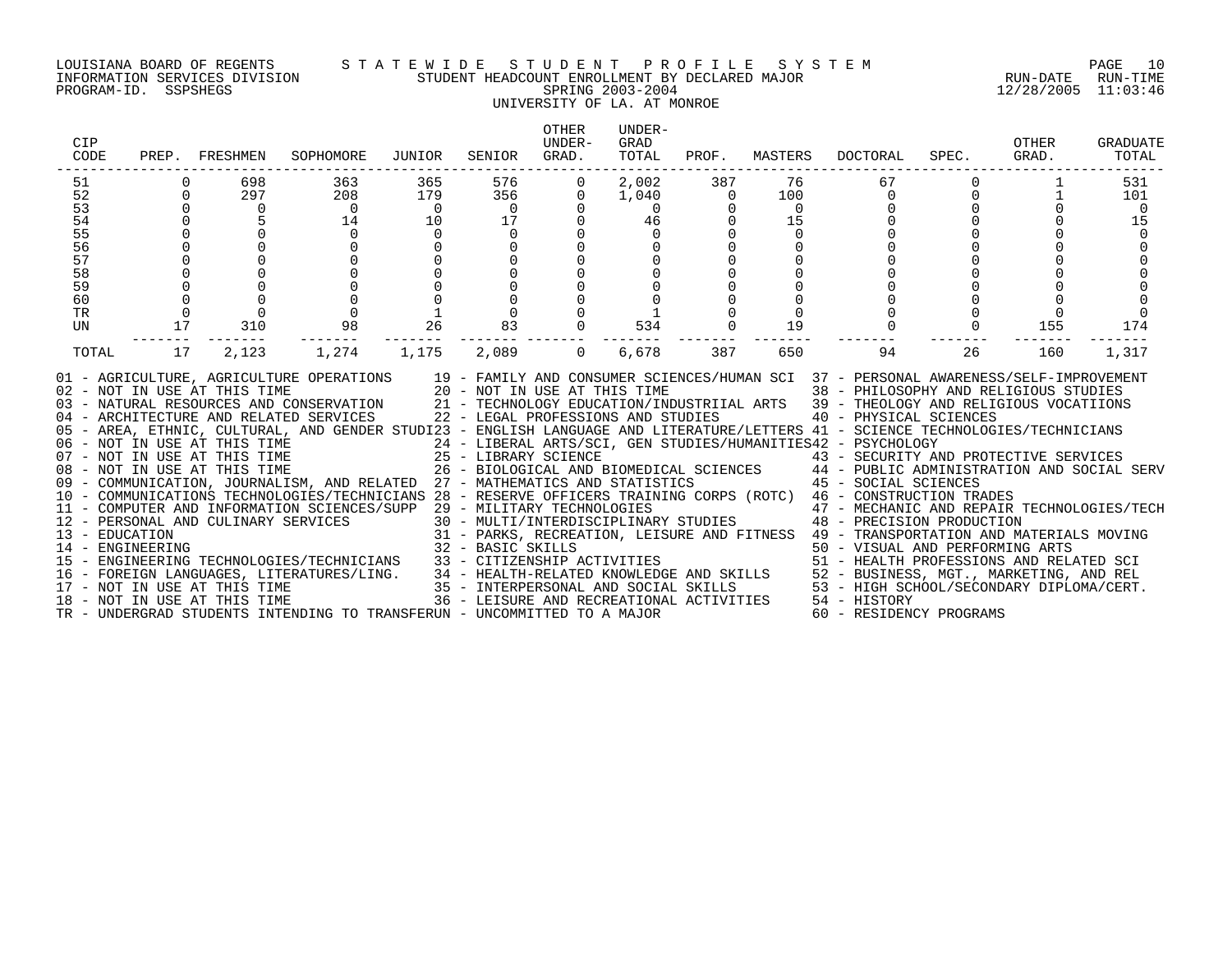# LOUISIANA BOARD OF REGENTS S T A T E W I D E S T U D E N T P R O F I L E S Y S T E M PAGE 11 INFORMATION SERVICES DIVISION STUDENT HEADCOUNT ENROLLMENT BY DECLARED MAJOR RUN-DATE RUN-TIME PROGRAM-ID. SSPSHEGS SPRING 2003-2004 12/28/2005 11:03:46 NORTHWESTERN STATE UNIVERSITY

| CIP<br>CODE | PREP. FRESHMEN |                 | SOPHOMORE                | <b>JUNIOR</b>   | SENIOR          | OTHER<br>UNDER-<br>GRAD. | UNDER-<br>GRAD<br>TOTAL | PROF.                   | MASTERS            | <b>DOCTORAL</b> | SPEC.          | OTHER<br>GRAD. | <b>GRADUATE</b><br>TOTAL |
|-------------|----------------|-----------------|--------------------------|-----------------|-----------------|--------------------------|-------------------------|-------------------------|--------------------|-----------------|----------------|----------------|--------------------------|
| 01          | 0              | $\mathbf 0$     | 0                        | 0               | $\mathbf 0$     | $\mathbf 0$              | 0                       | $\mathbf 0$             | $\mathbf 0$        | 0               | $\mathbf 0$    | $\overline{0}$ | 0                        |
| 02          | $\Omega$       | $\Omega$        | $\Omega$                 | $\Omega$        | $\Omega$        | $\mathbf 0$              | $\mathbf 0$             | $\mathbf 0$             | $\mathbf 0$        | $\mathbf 0$     | $\Omega$       | $\Omega$       | $\Omega$                 |
| 03<br>04    | O              | $\Omega$<br>n   | $\Omega$<br>$\Omega$     | $\Omega$<br>U   | $\Omega$<br>U   | 0<br>0                   | $\mathbf 0$<br>0        | $\Omega$<br>$\cap$      | $\Omega$<br>∩      | $\Omega$<br>Λ   | $\Omega$<br>∩  |                | O<br>Ω                   |
| 05          |                |                 | $\Omega$                 |                 | $\cap$          | $\Omega$                 | $\Omega$                | $\cap$                  | C                  |                 |                |                |                          |
| 06          |                | ∩               | $\Omega$                 | U               | $\Omega$        | 0                        | 0                       | $\cap$                  | ∩                  |                 |                |                |                          |
| 07          |                | ∩               | $\Omega$                 | ∩               | $\Omega$        | $\Omega$                 | $\Omega$                | ∩                       | ∩                  |                 |                |                |                          |
| 08          | ∩              | $\Omega$        | $\Omega$                 | $\Omega$        | $\Omega$        | 0                        | $\Omega$                | ∩                       | O                  |                 | ∩              |                |                          |
| 09          | ∩              | 42              | 37                       | 30              | 55              | 0                        | 164                     |                         | ∩                  |                 | ∩              |                |                          |
| 10          | O              | $\mathbf 0$     | $\mathbf 0$              | $\mathbf 0$     | $\Omega$        | 0                        | $\mathbf 0$             | $\cap$                  | $\Omega$           |                 | $\Omega$       |                |                          |
| 11          | ∩              | 65              | 49                       | 44              | 58              | 0                        | 216                     | $\Omega$                | $\Omega$           | Λ               | $\Omega$       |                | 0                        |
| 12          | ∩              | $\Omega$        | 0                        | 0               | $\Omega$        | 0                        | $\mathbf 0$             | $\Omega$                | $\Omega$           | U               | $\Omega$       |                | 0                        |
| 13<br>14    | ∩<br>∩         | 276<br>$\Omega$ | 232<br>$\mathbf 0$       | 191<br>$\Omega$ | 245<br>$\Omega$ | $\mathbf 0$<br>0         | 944<br>$\mathbf 0$      | $\mathbf 0$<br>$\Omega$ | 577<br>$\mathbf 0$ | 0               | 80<br>$\Omega$ | 9              | 667<br>$\Omega$          |
| 15          | ∩              | 79              | 53                       | 32              | 48              | $\mathbf 0$              | 212                     | $\Omega$                | $\Omega$           | Λ               | $\Omega$       |                | O                        |
| 16          | n              | $\Omega$        | $\Omega$                 | $\Omega$        | $\Omega$        | $\Omega$                 | $\Omega$                | $\cap$                  | $\Omega$           | U               | $\Omega$       |                |                          |
| 17          | ∩              | 0               | 0                        | $\mathbf 0$     | $\mathbf 0$     | $\mathbf 0$              | $\mathbf 0$             | $\Omega$                | $\Omega$           | Ω               | $\Omega$       |                |                          |
| 18          | ∩              | $\Omega$        | $\mathbf 0$              | $\mathbf 0$     | $\Omega$        | 0                        | $\mathbf 0$             | $\cap$                  | C                  |                 | ∩              |                |                          |
| 19          | ∩              | 25              | 16                       | 26              | 35              | 0                        | 102                     | $\cap$                  | $\Omega$           |                 | <sup>0</sup>   |                |                          |
| 20          | ∩              | $\Omega$        | 0                        | $\Omega$        | $\Omega$        | $\mathbf 0$              | 0                       | $\cap$                  | $\Omega$           |                 |                |                |                          |
| 21          |                | ∩               | $\Omega$                 | $\Omega$        | $\Omega$        | $\mathbf 0$              | $\Omega$                | $\cap$                  | $\Omega$           |                 |                |                |                          |
| 22          | ∩              | ∩<br>5          | $\Omega$                 | $\Omega$<br>11  | $\Omega$<br>15  | 0<br>$\mathbf 0$         | $\Omega$<br>39          | $\Omega$<br>$\Omega$    | $\Omega$<br>35     | Λ<br>Λ          | ∩              |                | O                        |
| 23<br>24    | O              | 617             | 8<br>253                 | 217             | 356             | 0                        | 1,443                   | 0                       | 0                  | Λ               | <sup>0</sup>   |                | 35<br>0                  |
| 25          | ∩              | $\Omega$        | 0                        | $\overline{0}$  | $\Omega$        | 0                        | $\mathbf 0$             | $\cap$                  | $\Omega$           |                 |                |                | O                        |
| 26          | O              | 140             | 90                       | 59              | 90              | $\mathbf 0$              | 379                     | $\Omega$                | $\Omega$           | U               | <sup>0</sup>   |                |                          |
| 27          | n              | 3               | 6                        | 8               | 11              | $\mathbf 0$              | 28                      | $\cap$                  | $\Omega$           | Λ               | ∩              |                |                          |
| 28          |                | $\Omega$        | $\Omega$                 | $\Omega$        | $\Omega$        | $\mathbf 0$              | $\Omega$                | $\cap$                  | O                  |                 |                |                |                          |
| 29          |                | ∩               | $\Omega$                 | $\Omega$        | U               | $\mathbf 0$              | $\mathbf 0$             | $\cap$                  | $\Omega$           |                 |                |                |                          |
| 30          |                |                 | ∩                        |                 | $\cap$          | $\Omega$                 | $\Omega$                | ∩                       | ∩                  |                 |                |                |                          |
| 31          |                | n               | <sup>0</sup>             | O               | ∩               | 0                        | 0                       | O                       | ∩                  |                 | <sup>0</sup>   |                |                          |
| 32<br>33    |                | ∩               | <sup>0</sup><br>$\Omega$ | U               | ∩<br>$\cap$     | 0<br>$\Omega$            | $\Omega$<br>$\Omega$    | $\cap$<br>$\cap$        | O<br>∩             | Λ               | ∩<br>∩         |                |                          |
| 34          |                |                 | ∩                        | U               | U               | $\Omega$                 | $\Omega$                | $\cap$                  | ∩                  |                 | ∩              |                |                          |
| 35          |                |                 | $\Omega$                 |                 | <sup>n</sup>    | $\Omega$                 | $\Omega$                | $\cap$                  | O                  |                 |                |                |                          |
| 36          | ∩              | ∩               | $\Omega$                 |                 | ∩               | $\mathbf 0$              | $\mathbf 0$             | $\cap$                  | $\Omega$           | Λ               | $\cap$         |                |                          |
| 37          |                |                 | $\Omega$                 |                 | $\Omega$        | $\mathbf 0$              | $\mathbf 0$             | $\cap$                  | $\Omega$           | Λ               | $\Omega$       |                |                          |
| 38          | n              | ∩               | ∩                        | U               | ∩               | 0                        | 0                       | ∩                       | ∩                  |                 |                |                |                          |
| 39          |                | $\Omega$        | $\Omega$                 | $\Omega$        | $\Omega$        | 0                        | $\Omega$                | $\cap$                  | <sup>0</sup>       |                 |                |                |                          |
| 40          | ∩              | 11              | 9                        | 10              | 16              | $\mathbf 0$              | 46                      | $\cap$                  | $\Omega$           |                 |                |                | O                        |
| 41          | ∩              | $\Omega$        | $\mathbf 0$              | $\overline{0}$  | $\Omega$        | $\mathbf 0$              | $\Omega$                | $\Omega$                | $\Omega$           |                 | ∩<br>$\Omega$  |                | $\Omega$                 |
| 42<br>43    | ∩<br>∩         | 76<br>139       | 71<br>91                 | 81<br>76        | 141<br>84       | 0<br>$\mathbf 0$         | 369<br>390              | $\Omega$<br>$\Omega$    | 26                 |                 |                |                | 26                       |
| 44          | $\Omega$       | 41              | 66                       | 58              | 72              | 0                        | 237                     | $\Omega$                | $\mathbf 0$        | Λ               |                |                | $\Omega$                 |
| 45          |                | 25              | 35                       | 28              | 45              | 0                        | 133                     | $\cap$                  | $\Omega$           | Λ               | O              |                |                          |
| 46          |                | $\Omega$        | $\mathbf 0$              | $\Omega$        | $\Omega$        | 0                        | 0                       | $\cap$                  | $\Omega$           |                 |                |                |                          |
| 47          |                | O               | $\Omega$                 | ∩               | $\Omega$        | 0                        | 0                       |                         | $\Omega$           |                 |                |                |                          |
| 48          |                | ∩               | ∩                        |                 | <sup>n</sup>    | O                        | U                       |                         |                    |                 |                |                |                          |
| 49          | ∩              | $\Omega$        | $\Omega$                 | $\Omega$        | $\Omega$        | 0                        | $\Omega$                | $\cap$                  | $\Omega$           | U               | $\Omega$       |                | 0                        |
| 50          | $\cap$         | 60              | 60                       | 49              | 72              | $\Omega$                 | 241                     | $\Omega$                | 24                 | $\Omega$        | $\Omega$       | $\Omega$       | 24                       |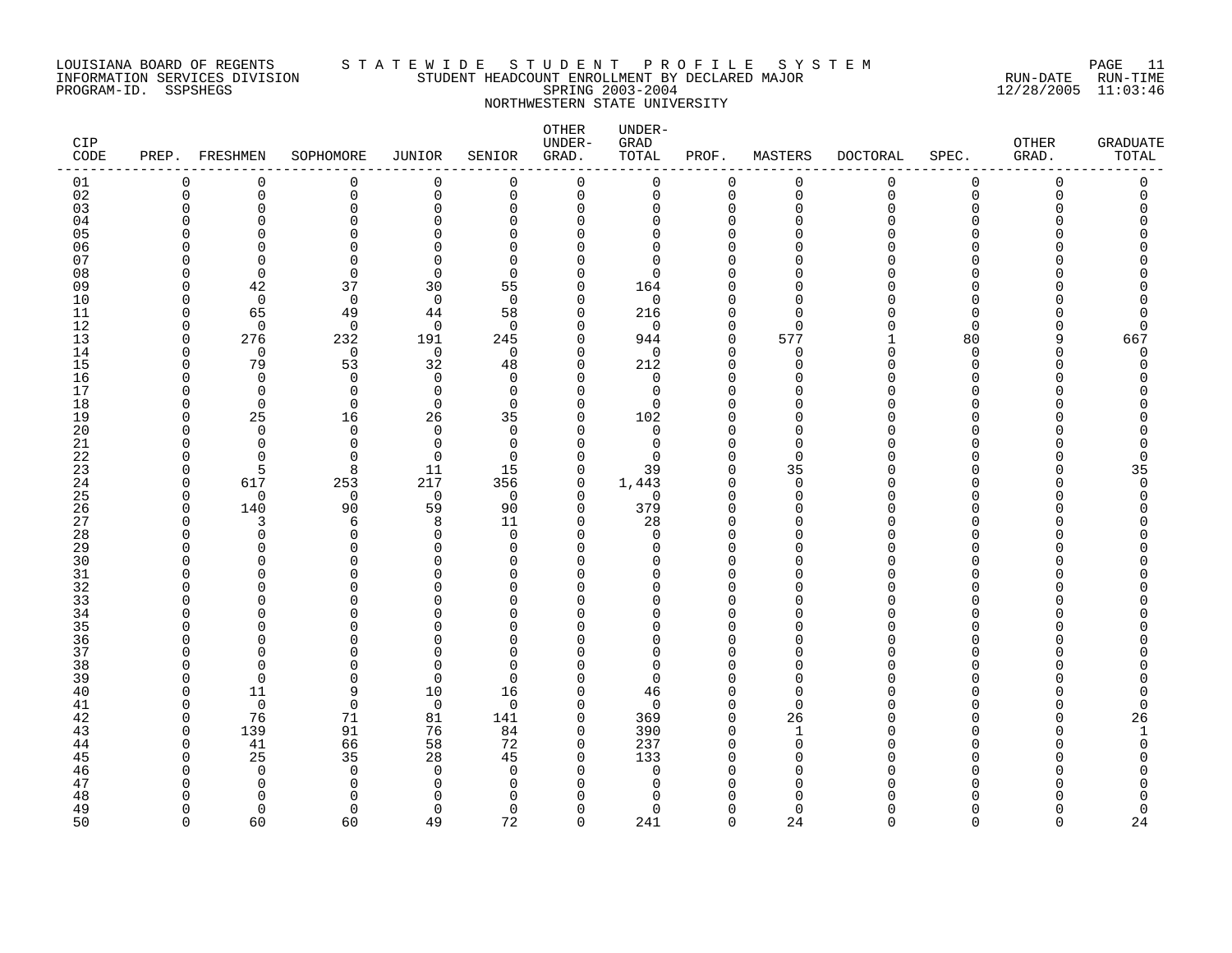#### LOUISIANA BOARD OF REGENTS S T A T E W I D E S T U D E N T P R O F I L E S Y S T E M PAGE 12 INFORMATION SERVICES DIVISION STUDENT HEADCOUNT ENROLLMENT BY DECLARED MAJOR RUN-DATE RUN-TIME PROGRAM-ID. SSPSHEGS SPRING 2003-2004 12/28/2005 11:03:46 NORTHWESTERN STATE UNIVERSITY

# OTHER UNDER-CIP UNDER- GRAD OTHER GRADUATE CODE PREP. FRESHMEN SOPHOMORE JUNIOR SENIOR GRAD. TOTAL PROF. MASTERS DOCTORAL SPEC. GRAD. TOTAL ------------------------------------------------------------------------------------------------------------------------------------ 51 3 843 589 432 609 0 2,476 0 105 0 1 3 109 52 1 361 260 178 267 0 1,067 0 0 0 0 0 0 0<br>53 0 0 0 0 0 0 0 0 0 0 0 0 0 54 0 13 15 17 21 0 66 0 3 0 0 0 3 55 0 0 0 0 0 0 0 0 0 0 0 0 0 56 0 0 0 0 0 0 0 0 0 0 0 0 0 57 0 0 0 0 0 0 0 0 0 0 0 0 0 58 0 0 0 0 0 0 0 0 0 0 0 0 0 59 0 0 0 0 0 0 0 0 0 0 0 0 0 60 0 0 0 0 0 0 0 0 0 0 0 0 0 TR 0 13 2 2 1 0 18 0 0 0 0 0 0 UN 48 34 2 3 11 0 98 0 23 0 1 324 348 ------- ------- ------- ------- ------- ------- ------- ------- ------- ------- ------- ------- ------- TOTAL 52 2,868 1,944 1,552 2,252 0 8,668 0 794 1 82 336 1,213 01 - AGRICULTURE, AGRICULTURE OPERATIONS 19 - FAMILY AND CONSUMER SCIENCES/HUMAN SCI 37 - PERSONAL AWARENESS/SELF-IMPROVEMENT 02 - NOT IN USE AT THIS TIME 20 - NOT IN USE AT THIS TIME 38 - PHILOSOPHY AND RELIGIOUS STUDIES 03 - NATURAL RESOURCES AND CONSERVATION 21 - TECHNOLOGY EDUCATION/INDUSTRIIAL ARTS 39 - THEOLOGY AND RELIGIOUS VOCATIIONS<br>04 - ARCHITECTURE AND RELATED SERVICES 22 - LEGAL PROFESSIONS AND STUDIES 05 - AREA, ETHNIC, CULTURAL, AND GENDER STUDI23 - ENGLISH LANGUAGE AND LITERATURE/LETTERS 41 - SCIENCE TECHNOLOGIES/TECHNICIANS 06 – NOT IN USE AT THIS TIME 24 – LIBERAL ARTS/SCI, GEN STUDIES/HUMANITIES42 – PSYCHOLOGY<br>07 – NOT IN USE AT THIS TIME 25 – LIBRARY SCIENCE 43 – SECURITY AN 08 - NOT IN USE AT THIS TIME 26 - BIOLOGICAL AND BIOMEDICAL SCIENCES 44 - PUBLIC ADMINISTRATION AND SOCIAL SERV 09 - COMMUNICATION, JOURNALISM, AND RELATED 27 - MATHEMATICS AND STATISTICS 45 - SOCIAL SCIENCES 10 - COMMUNICATIONS TECHNOLOGIES/TECHNICIANS 28 - RESERVE OFFICERS TRAINING CORPS (ROTC) 46 - CONSTRUCTION TRADES 11 - COMPUTER AND INFORMATION SCIENCES/SUPP 29 - MILITARY TECHNOLOGIES 47 - MECHANIC AND REPAIR TECHNOLOGIES/TECH 12 - PERSONAL AND CULINARY SERVICES 30 - MULTI/INTERDISCIPLINARY STUDIES 48 - PRECISION PRODUCTION 13 - EDUCATION 31 - PARKS, RECREATION, LEISURE AND FITNESS 49 - TRANSPORTATION AND MATERIALS MOVING 14 - ENGINEERING 32 - BASIC SKILLS 50 - VISUAL AND PERFORMING ARTS 15 - ENGINEERING TECHNOLOGIES/TECHNICIANS 33 - CITIZENSHIP ACTIVITIES 51 - HEALTH PROFESSIONS AND RELATED SCI 16 - FOREIGN LANGUAGES, LITERATURES/LING. 34 - HEALTH-RELATED KNOWLEDGE AND SKILLS 52 - BUSINESS, MGT., MARKETING, AND REL 17 - NOT IN USE AT THIS TIME 35 - INTERPERSONAL AND SOCIAL SKILLS 53 - HIGH SCHOOL/SECONDARY DIPLOMA/CERT. 18 - NOT IN USE AT THIS TIME 36 - LEISURE AND RECREATIONAL ACTIVITIES 54 - HISTORY TR - UNDERGRAD STUDENTS INTENDING TO TRANSFERUN - UNCOMMITTED TO A MAJOR 60 - RESIDENCY PROGRAMS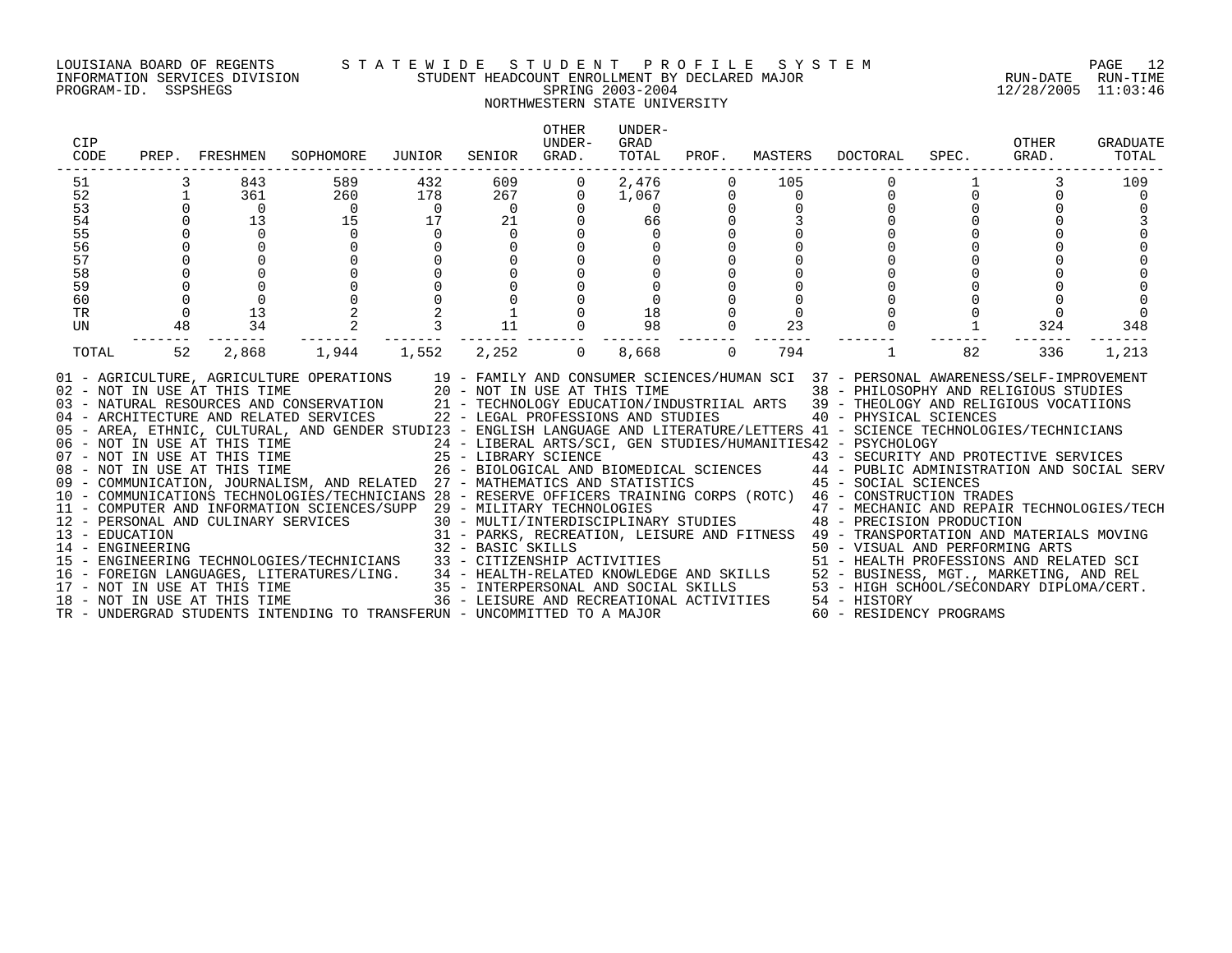# LOUISIANA BOARD OF REGENTS S T A T E W I D E S T U D E N T P R O F I L E S Y S T E M PAGE 13 INFORMATION SERVICES DIVISION STUDENT HEADCOUNT ENROLLMENT BY DECLARED MAJOR RUN-DATE RUN-TIME PROGRAM-ID. SSPSHEGS SPRING 2003-2004 12/28/2005 11:03:46 SOUTHEASTERN LA. UNIVERSITY

| CIP<br>CODE | PREP.          | FRESHMEN       | SOPHOMORE            | JUNIOR           | SENIOR               | OTHER<br>UNDER-<br>GRAD. | UNDER-<br>GRAD<br>TOTAL    | PROF.                   | MASTERS              | DOCTORAL    | SPEC.    | <b>OTHER</b><br>GRAD. | <b>GRADUATE</b><br>TOTAL |
|-------------|----------------|----------------|----------------------|------------------|----------------------|--------------------------|----------------------------|-------------------------|----------------------|-------------|----------|-----------------------|--------------------------|
| 01          | $\Omega$       | 4              | 5                    | 6                | 4                    | $\mathbf 0$              | 19                         | $\mathbf 0$             | 0                    | $\mathbf 0$ | 0        | $\overline{0}$        | $\mathbf 0$              |
| 02          | $\mathbf 0$    | $\mathsf 0$    | 0                    | $\mathbf 0$      | $\mathbf 0$          | $\mathbf 0$              | $\mathbf 0$                | $\mathbf 0$             | $\mathbf 0$          | $\mathbf 0$ | 0        | $\mathbf 0$           | $\mathbf 0$              |
| 03          | $\Omega$       | 0              | 0                    | $\Omega$         | $\mathbf 0$          | 0                        | 0                          | $\Omega$                | $\Omega$             | ∩           | $\Omega$ | C                     |                          |
| 04          | C              | O              | $\Omega$             | O                | $\Omega$             | $\Omega$                 | <sup>0</sup>               | $\Omega$                | $\Omega$             |             | U        |                       |                          |
| 05<br>06    | ſ              | U<br>U         | 0<br>$\Omega$        | U<br>$\cap$      | $\Omega$<br>$\Omega$ | $\Omega$<br>$\Omega$     | O<br>$\Omega$              | $\Omega$<br>$\Omega$    | $\Omega$<br>$\Omega$ |             | U<br>U   |                       |                          |
| 07          | C              | $\Omega$       | 0                    | $\cap$           | $\Omega$             | ∩                        | $\Omega$                   | $\Omega$                | $\Omega$             |             |          |                       |                          |
| 08          | ∩              | $\Omega$       | 0                    | $\mathbf 0$      | $\Omega$             | $\Omega$                 | $\Omega$                   | $\Omega$                | $\Omega$             |             |          |                       |                          |
| 09          | $\Omega$       | 80             | 78                   | 72               | 102                  | 0                        | 332                        | $\mathbf 0$             | 28                   |             | U        |                       | 28                       |
| 10          | $\Omega$       | $\Omega$       | $\mathbf 0$          | $\mathbf 0$      | $\Omega$             | 0                        | $\mathbf 0$                | $\Omega$                | $\mathbf 0$          |             | U        |                       | $\Omega$                 |
| 11          | $\Omega$       | 102            | 79                   | 39               | 65                   | $\mathbf 0$              | 285                        | $\mathbf 0$             | $\Omega$             |             | U        |                       | $\mathbf 0$              |
| 12          | $\Omega$       | $\Omega$       | $\Omega$             | $\Omega$         | $\Omega$             | $\Omega$                 | ∩                          | $\Omega$                | $\Omega$             |             | U        |                       | $\Omega$                 |
| 13          | 3              | 538            | 515                  | 434              | 659                  | $\mathbf 0$              | 2,149                      | $\mathbf 0$             | 900                  |             | O        | <sup>0</sup>          | 900                      |
| 14          | $\Omega$       | 0              | 0                    | 0                | $\Omega$             | 0                        | $\mathbf 0$                | $\mathbf 0$             | 0                    |             | U        | n                     | $\Omega$                 |
| 15          | $\Omega$       | 109            | 92                   | 77               | 111                  | $\Omega$                 | 389                        | $\Omega$                | $\Omega$             |             | U        |                       |                          |
| 16          | $\Omega$       | 4              | 6                    | 12               | 10                   | 0                        | 32                         | $\Omega$                | $\Omega$             |             | U        |                       |                          |
| 17          | $\Omega$       | $\Omega$       | $\Omega$             | $\Omega$         | $\Omega$             | $\Omega$                 | $\Omega$                   | $\Omega$                | $\Omega$             |             | U        |                       |                          |
| 18          | $\Omega$       | $\mathbf 0$    | $\mathbf 0$          | $\mathbf 0$      | $\overline{0}$       | 0                        | 0                          | $\Omega$                | $\Omega$             |             | U        |                       |                          |
| 19          | ∩              | 14<br>$\Omega$ | 27                   | 28<br>$\Omega$   | 61                   | 0                        | 131                        | 0<br>$\Omega$           | $\Omega$<br>$\Omega$ |             | U<br>U   |                       |                          |
| 20<br>21    | ∩              | $\Omega$       | 0<br>$\mathbf 0$     | $\Omega$         | $\Omega$<br>$\Omega$ | 0<br>$\Omega$            | $\mathbf 0$<br>$\mathbf 0$ | $\Omega$                | $\Omega$             |             | U        |                       |                          |
| 22          | O              | $\Omega$       | $\Omega$             | $\Omega$         | $\Omega$             | $\Omega$                 | $\mathbf 0$                | $\mathbf 0$             | $\Omega$             |             | U        |                       | $\Omega$                 |
| 23          | $\Omega$       | 20             | 17                   | 22               | 40                   | $\Omega$                 | 99                         | $\Omega$                | 37                   |             | U        |                       | 37                       |
| 24          | $\Omega$       | 119            | 77                   | 101              | 246                  | 0                        | 543                        | $\mathbf 0$             | $\mathbf 0$          |             | U        |                       | 0                        |
| 25          | $\Omega$       | 0              | $\mathbf 0$          | 0                | $\Omega$             | 0                        | 0                          | $\mathbf 0$             | $\mathbf 0$          |             | U        | U                     | $\mathbf 0$              |
| 26          | 4              | 285            | 148                  | 109              | 200                  | $\Omega$                 | 746                        | $\Omega$                | 27                   |             | U        |                       | 27                       |
| 27          |                | 5              | 7                    | 9                | 19                   | 0                        | 41                         | $\mathbf 0$             | 0                    |             | U        |                       | $\Omega$                 |
| 28          | $\Omega$       | $\Omega$       | 0                    | $\Omega$         | $\Omega$             | $\Omega$                 | 0                          | $\Omega$                | $\mathbf 0$          |             | U        |                       | $\Omega$                 |
| 29          | O              | $\Omega$       | 0                    | $\Omega$         | 0                    | 0                        | 0                          | $\mathbf 0$             | $\mathbf 0$          |             | U        |                       | $\Omega$                 |
| 30          | C              | ∩              | O                    | ∩                | $\Omega$             | $\Omega$                 | <sup>0</sup>               | $\Omega$                | 35                   |             | U        |                       | 35                       |
| 31          | C              | $\Omega$       | 0                    | $\Omega$         | $\Omega$             | 0                        | <sup>0</sup>               | $\mathbf 0$             | $\mathbf 0$          |             | U        |                       | $\Omega$                 |
| 32          | C              | ∩<br>U         | $\Omega$<br>$\Omega$ | $\cap$<br>$\cap$ | $\Omega$<br>$\Omega$ | 0<br>$\Omega$            | $\Omega$<br>$\Omega$       | $\Omega$<br>$\Omega$    | $\Omega$<br>$\Omega$ |             | U<br>U   |                       |                          |
| 33<br>34    | C              | $\Omega$       | $\Omega$             | $\cap$           | $\Omega$             | $\Omega$                 | U                          | $\Omega$                | $\Omega$             |             | U        |                       |                          |
| 35          |                | O              | O                    | C                | $\Omega$             | $\Omega$                 | O                          | $\Omega$                | $\Omega$             |             | U        |                       |                          |
| 36          | ∩              | O              | 0                    | U                | $\Omega$             | O                        | 0                          | 0                       | $\Omega$             |             | U        |                       |                          |
| 37          | ∩              | U              | $\Omega$             | $\Omega$         | $\Omega$             | $\Omega$                 | $\Omega$                   | $\Omega$                | $\Omega$             |             | U        |                       |                          |
| 38          | O              | $\Omega$       | $\Omega$             | $\Omega$         | $\Omega$             | $\Omega$                 | $\Omega$                   | $\Omega$                | $\Omega$             |             | Ω        |                       |                          |
| 39          | $\Omega$       | $\Omega$       | $\Omega$             | $\overline{0}$   | $\Omega$             | $\Omega$                 | $\Omega$                   | $\Omega$                | $\Omega$             |             | U        |                       |                          |
| 40          | $\overline{2}$ | 74             | 32                   | 25               | 31                   | 0                        | 164                        | $\mathbf 0$             | $\Omega$             |             | U        |                       |                          |
| 41          | $\mathbf 0$    | $\mathbf 0$    | 0                    | $\overline{0}$   | $\Omega$             | 0                        | 0                          | $\mathbf 0$             | $\Omega$             |             | U        |                       | $\Omega$                 |
| 42          | $\mathbf{1}$   | 123            | 87                   | 98               | 98                   | 0                        | 407                        | $\mathbf 0$             | 29                   |             | U        |                       | 29                       |
| 43          | $\Omega$       | 134            | 106                  | 105              | 92                   | $\Omega$                 | 437                        | $\Omega$                | $\Omega$             |             | U        |                       | $\Omega$                 |
| 44          | $\Omega$       | 35             | 44                   | 64               | 94                   | $\Omega$                 | 237                        | $\Omega$                | $\Omega$             |             | U        |                       | $\Omega$                 |
| 45          | O              | 58<br>$\Omega$ | 43<br>0              | 47<br>$\Omega$   | 63<br>$\Omega$       | 0<br>$\Omega$            | 211                        | $\mathbf 0$<br>$\Omega$ | 25<br>$\mathbf 0$    |             | U        |                       | 25<br>$\Omega$           |
| 46<br>47    | ſ              | <sup>0</sup>   | 0                    | ∩                | $\Omega$             | $\Omega$                 | 0<br>O                     | 0                       | $\Omega$             |             |          |                       |                          |
| 48          |                | ∩              | $\Omega$             | C                | U                    | ∩                        | U                          | ∩                       | $\Omega$             |             |          |                       |                          |
| 49          | ∩              | $\Omega$       | 0                    | $\Omega$         | $\Omega$             | $\Omega$                 | <sup>0</sup>               | $\Omega$                | $\Omega$             |             | U        |                       | 0                        |
| 50          | $\cap$         | 73             | 59                   | 51               | 95                   | $\Omega$                 | 278                        | $\Omega$                | 23                   | $\Omega$    | $\Omega$ | $\Omega$              | 23                       |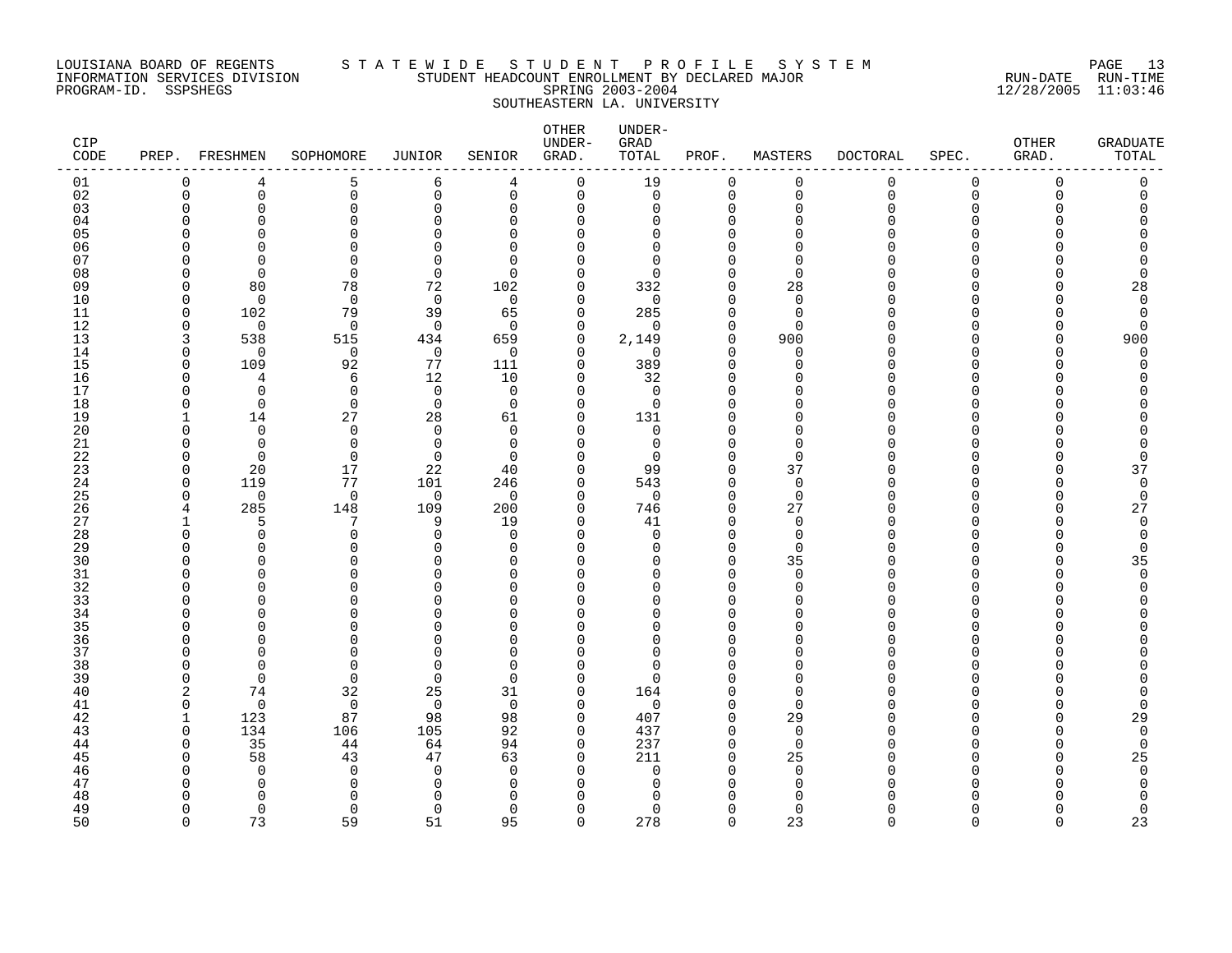# LOUISIANA BOARD OF REGENTS S T A T E W I D E S T U D E N T P R O F I L E S Y S T E M PAGE 14 INFORMATION SERVICES DIVISION STUDENT HEADCOUNT ENROLLMENT BY DECLARED MAJOR RUN-DATE RUN-TIME PROGRAM-ID. SSPSHEGS SPRING 2003-2004 12/28/2005 11:03:46 SOUTHEASTERN LA. UNIVERSITY

| CIP<br>CODE |             | PREP. FRESHMEN      | SOPHOMORE                                                                                                                                                                                                                                                                                                                                                                                                                                                                                                                                                                                                            | JUNIOR                   | SENIOR              | <b>OTHER</b><br>IJNDER-<br>GRAD. | UNDER-<br>GRAD<br>TOTAL |                     |                | PROF. MASTERS DOCTORAL                                                                                                                    | SPEC.                | OTHER<br>GRAD. | <b>GRADUATE</b><br>TOTAL |
|-------------|-------------|---------------------|----------------------------------------------------------------------------------------------------------------------------------------------------------------------------------------------------------------------------------------------------------------------------------------------------------------------------------------------------------------------------------------------------------------------------------------------------------------------------------------------------------------------------------------------------------------------------------------------------------------------|--------------------------|---------------------|----------------------------------|-------------------------|---------------------|----------------|-------------------------------------------------------------------------------------------------------------------------------------------|----------------------|----------------|--------------------------|
| 51<br>52    | $\Omega$    | 565<br>514          | 369<br>594                                                                                                                                                                                                                                                                                                                                                                                                                                                                                                                                                                                                           | 277<br>614               | 430<br>890 88       | $\mathbf 0$<br>$\mathbf{0}$      | 1,642<br>2,612          | $\overline{0}$      | 136<br>185     | $\Omega$                                                                                                                                  | $\Omega$<br>$\Omega$ |                | 136<br>185               |
| 53          | $\Omega$    | $\overline{0}$      | $\overline{0}$                                                                                                                                                                                                                                                                                                                                                                                                                                                                                                                                                                                                       | $\overline{\phantom{0}}$ | $\overline{0}$      | $\mathbf 0$                      | $\overline{0}$          | $\Omega$            | $\overline{0}$ |                                                                                                                                           | $\Omega$             |                | $\overline{\phantom{0}}$ |
| 54          | $\Omega$    | 28                  | 45                                                                                                                                                                                                                                                                                                                                                                                                                                                                                                                                                                                                                   | 36                       |                     | $\Omega$<br>41 \,                | 150                     | $\Omega$            | 37             |                                                                                                                                           | $\Omega$             |                | 37                       |
| 55          |             | $\Omega$            | $\Omega$                                                                                                                                                                                                                                                                                                                                                                                                                                                                                                                                                                                                             | $\Omega$                 | $\Omega$            |                                  | $\Omega$                |                     | $\Omega$       |                                                                                                                                           |                      |                |                          |
| 56          |             | $\mathbf 0$         | $\Omega$                                                                                                                                                                                                                                                                                                                                                                                                                                                                                                                                                                                                             | $\mathbf{0}$             | $\mathbf 0$         |                                  | $\Omega$                |                     |                |                                                                                                                                           |                      |                |                          |
| 57          |             | $\mathsf{O}\xspace$ |                                                                                                                                                                                                                                                                                                                                                                                                                                                                                                                                                                                                                      |                          | $\mathsf{O}\xspace$ |                                  |                         |                     |                |                                                                                                                                           |                      |                |                          |
| 58          |             |                     |                                                                                                                                                                                                                                                                                                                                                                                                                                                                                                                                                                                                                      |                          | $\mathsf{O}\xspace$ |                                  |                         |                     |                |                                                                                                                                           |                      |                |                          |
| 59          |             |                     |                                                                                                                                                                                                                                                                                                                                                                                                                                                                                                                                                                                                                      |                          | $\overline{0}$      |                                  |                         |                     |                |                                                                                                                                           |                      |                |                          |
| 60          |             | $\mathsf 0$         | $\begin{matrix}0\\0\\0\end{matrix}$                                                                                                                                                                                                                                                                                                                                                                                                                                                                                                                                                                                  |                          | $\overline{0}$      | $\mathbf 0$                      | $\mathbf 0$             | $\mathsf{O}\xspace$ |                |                                                                                                                                           |                      |                |                          |
| TR          | $\mathbf 0$ | $\Omega$            |                                                                                                                                                                                                                                                                                                                                                                                                                                                                                                                                                                                                                      | $\overline{0}$<br>96     | $\overline{0}$      | $\Omega$                         |                         | $\mathsf{O}$        |                |                                                                                                                                           |                      | $\Omega$       |                          |
| UN          | 15          | 1,139               | 397                                                                                                                                                                                                                                                                                                                                                                                                                                                                                                                                                                                                                  |                          | 26                  | 77                               | 1,750                   | $\mathbf 0$         | $\overline{0}$ |                                                                                                                                           | $\mathbf{0}$         | 645            | 645                      |
| TOTAL       | 28          | 4,023               | 2,827                                                                                                                                                                                                                                                                                                                                                                                                                                                                                                                                                                                                                | 2,322                    | 3,377               | 77                               | 12,654                  | $\Omega$            | 1,462          | $\Omega$                                                                                                                                  | $\Omega$             | 645            | 2,107                    |
|             |             |                     | 01 - AGRICULTURE, AGRICULTURE OPERATIONS 19 - FAMILY AND CONSUMER SCIENCES/HUMAN SCI 37 - PERSONAL AWARENESS/SELF-IMPROVEMENT<br>02 - NOT IN USE AT THIS TIME 20 - NOT IN USE AT THIS TIME 38 - PHILOSOPHY AND RELIGIOUS STUDIES<br>03 - NATURAL RESOURCES AND CONSERVATION 21 - TECHNOLOGY EDUCATION/INDUSTRIIAL ARTS 39 - THEOLOGY AND RELIGIOUS VOCATIIONS<br>04 - ARCHITECTURE AND RELATED SERVICES<br>22 - LEGAL PROFESSIONS AND STUDIES<br>05 - AREA, ETHNIC, CULTURAL, AND GENDER STUDI23 - ENGLISH LANGUAGE AND LITERATURE/LETTERS 41 - SCIENCE TECHNOLOGIES/TECHNICIANS<br>06 - NOT IN USE AT THIS TIME<br> |                          |                     |                                  |                         |                     |                | 40 - PHYSICAL SCIENCES<br>31 - PARKS, RECREATION, LEISURE AND FITNESS 49 - TRANSPORTATION AND MATERIALS MOVING<br>60 - RESIDENCY PROGRAMS |                      |                |                          |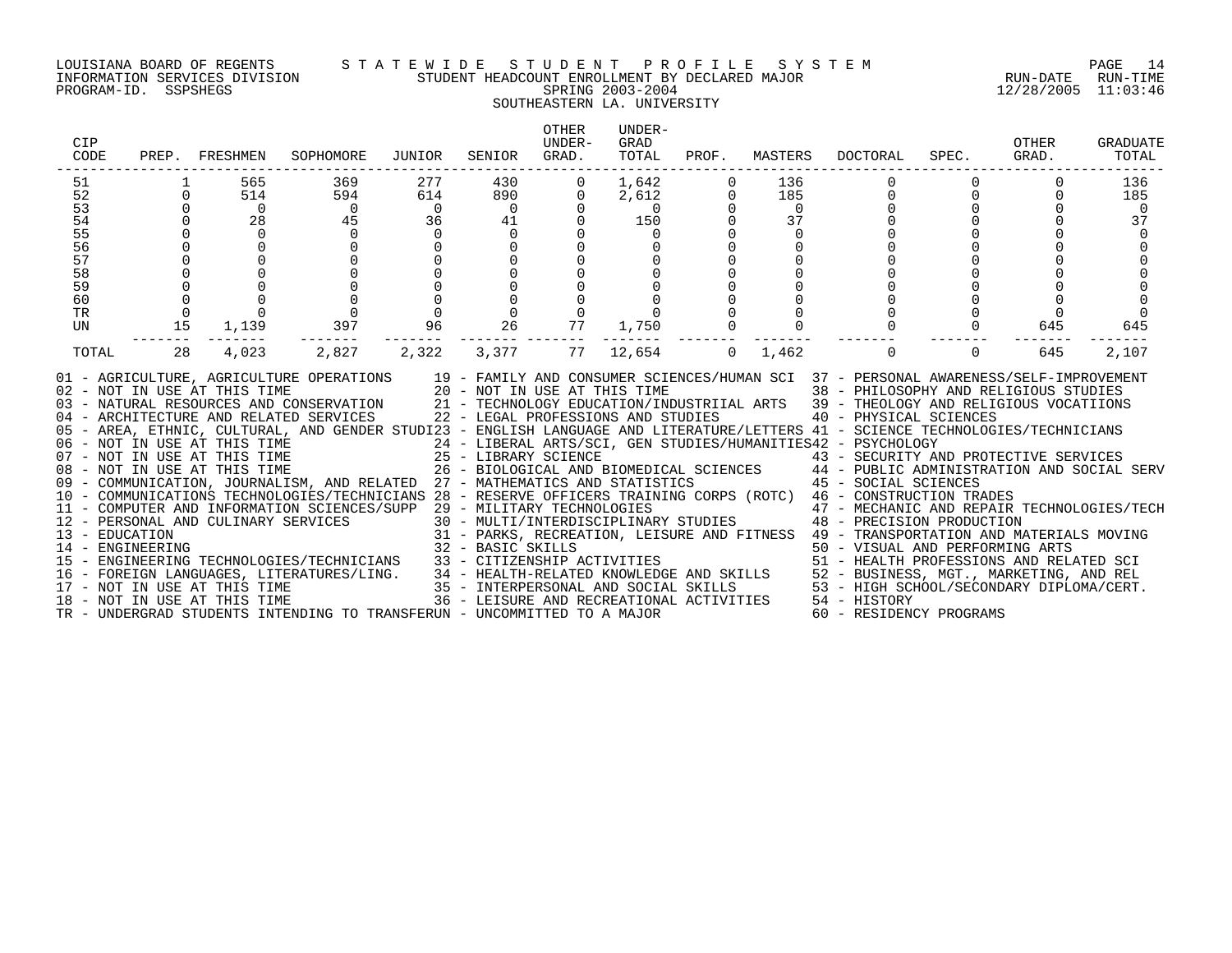# LOUISIANA BOARD OF REGENTS S T A T E W I D E S T U D E N T P R O F I L E S Y S T E M PAGE 15 INFORMATION SERVICES DIVISION STUDENT HEADCOUNT ENROLLMENT BY DECLARED MAJOR RUN-DATE RUN-TIME PROGRAM-ID. SSPSHEGS SPRING 2003-2004 12/28/2005 11:03:46 UNIVERSITY OF LA. IN LAFAYETTE

| CIP<br>CODE |               | PREP. FRESHMEN           | SOPHOMORE            | JUNIOR                | SENIOR               | OTHER<br>UNDER-<br>GRAD. | UNDER-<br>GRAD<br>TOTAL | PROF.                      | MASTERS              | <b>DOCTORAL</b> | SPEC.    | OTHER<br>GRAD. | <b>GRADUATE</b><br>TOTAL |
|-------------|---------------|--------------------------|----------------------|-----------------------|----------------------|--------------------------|-------------------------|----------------------------|----------------------|-----------------|----------|----------------|--------------------------|
| 01          | $\Omega$      | 14                       | 20                   | 21                    | 11                   | $\mathbf 0$              | 66                      | $\mathbf 0$                | 0                    | 0               | 0        | $\Omega$       | $\mathbf 0$              |
| 02          | $\Omega$      | $\Omega$                 | $\overline{0}$       | $\overline{0}$        | $\Omega$             | $\mathbf 0$              | $\overline{0}$          | $\overline{0}$             | $\Omega$             | $\Omega$        | 0        | $\Omega$       | <sup>n</sup>             |
| 03          | $\mathbf 0$   | 17                       | 14                   | 20                    | 29                   | 0                        | 80                      | 0                          | $\mathbf 0$          | $\Omega$        | $\Omega$ |                |                          |
| 04          | <sup>0</sup>  | 112                      | 90                   | 57                    | 106                  | 0                        | 365                     | 0                          | 5                    | <sup>n</sup>    | ∩        |                |                          |
| 05          | U             | $\Omega$                 | $\Omega$             | $\mathbf 0$           | $\Omega$             | $\Omega$                 | $\mathbf 0$             | $\mathbf 0$                | 10                   | 14              | N        |                | 24                       |
| 06          | U             | $\Omega$                 | $\Omega$             | $\Omega$              | $\Omega$             | 0                        | $\mathbf 0$             | $\mathbf 0$                | $\Omega$             | $\Omega$        | U        |                | $\Omega$                 |
| 07          | n<br>$\cap$   | <sup>n</sup><br>$\Omega$ | $\Omega$<br>$\Omega$ | $\Omega$              | $\Omega$<br>$\Omega$ | $\Omega$                 | $\Omega$<br>∩           | $\Omega$<br>$\Omega$       | $\Omega$             | n               | N<br>N   |                | <sup>n</sup><br>$\cap$   |
| 08<br>09    | <sup>0</sup>  | 135                      | 119                  | $\Omega$<br>137       | 136                  | $\Omega$<br>0            | 527                     | 0                          | $\Omega$<br>26       |                 | N        |                | 26                       |
| 10          | $\cap$        | $\Omega$                 | $\mathbf 0$          | $\mathbf 0$           | $\Omega$             | 0                        | 0                       | $\mathbf 0$                | $\Omega$             | $\Omega$        | U        |                | $\Omega$                 |
| 11          | ∩             | 85                       | 44                   | 34                    | 78                   | 0                        | 241                     | $\mathbf 0$                | 106                  | 34              | U        |                | 140                      |
| 12          | ∩             | $\Omega$                 | $\Omega$             | $\Omega$              | $\Omega$             | $\Omega$                 | $\Omega$                | $\Omega$                   | $\Omega$             | $\Omega$        | U        |                | $\Omega$                 |
| 13          | $\Omega$      | 484                      | 427                  | 341                   | 460                  | $\mathbf 0$              | 1,712                   | $\mathbf 0$                | 240                  | $\Omega$        | O        | $\cap$         | 240                      |
| 14          | $\Omega$      | 266                      | 166                  | 121                   | 292                  | 0                        | 845                     | $\mathbf 0$                | 124                  | 30              | $\Omega$ |                | 154                      |
| 15          | $\Omega$      | 48                       | 59                   | 64                    | 80                   | 0                        | 251                     | $\mathbf 0$                | 25                   | $\Omega$        | O        |                | 25                       |
| 16          | ∩             | 5                        | 10                   | 6                     | 11                   | 0                        | 32                      | $\mathbf 0$                | 10                   | U               | U        |                | 10                       |
| 17          |               | $\Omega$                 | $\mathbf 0$          | 0                     | $\Omega$             | $\Omega$                 | $\mathbf 0$             | $\mathbf 0$                | $\Omega$             |                 | O        |                | $\Omega$                 |
| 18          | U             | $\Omega$                 | $\mathbf 0$          | $\mathbf 0$           | $\Omega$             | $\Omega$                 | $\mathbf 0$             | $\mathbf 0$                | $\mathbf 0$          |                 | U        |                | $\Omega$                 |
| 19          | U             | 46                       | 63                   | 75                    | 90                   | 0                        | 274                     | $\mathbf 0$                | 17                   |                 | U        |                | 17                       |
| 20          | U             | $\Omega$                 | $\Omega$             | $\Omega$              | $\Omega$             | $\Omega$                 | $\Omega$                | $\Omega$                   | $\Omega$             | U               | U        |                | $\Omega$                 |
| 21          | O             | $\Omega$                 | $\Omega$             | $\mathbf 0$           | $\Omega$             | 0                        | $\mathbf 0$             | $\Omega$                   | $\Omega$             | U               | O        |                | ∩                        |
| 22          | n             | 64                       | 44                   | 19                    | 23                   | 0                        | 150                     | 0                          | 0                    | <sup>n</sup>    | U        |                | <sup>0</sup>             |
| 23          | U<br>$\Omega$ | 31<br>79                 | 45<br>95             | 33                    | 79                   | 0                        | 188<br>751              | $\mathbf 0$<br>$\mathbf 0$ | 52<br>$\mathbf 0$    | 46<br>$\Omega$  | O<br>U   |                | 98<br>$\mathbf 0$        |
| 24<br>25    | $\Omega$      | $\Omega$                 | $\Omega$             | 196<br>$\overline{0}$ | 381<br>$\Omega$      | 0<br>$\Omega$            | $\Omega$                | $\Omega$                   | $\Omega$             | $\Omega$        | ∩        |                | $\Omega$                 |
| 26          | $\Omega$      | 189                      | 101                  | 79                    | 102                  | $\Omega$                 | 471                     | $\Omega$                   | 53                   | 19              | U        |                | 72                       |
| 27          | <sup>0</sup>  | 10                       | 7                    | 7                     | 15                   | 0                        | 39                      | 0                          | 18                   | 19              | O        |                | 37                       |
| 28          | U             | $\Omega$                 | $\Omega$             | $\Omega$              | $\Omega$             | $\Omega$                 | $\Omega$                | $\Omega$                   | $\Omega$             | $\Omega$        | N        |                | $\Omega$                 |
| 29          | U             | $\Omega$                 | $\Omega$             | $\Omega$              | $\Omega$             | 0                        | O                       | $\mathbf 0$                | $\Omega$             | U               | U        |                | $\Omega$                 |
| 30          |               |                          | ∩                    | $\cap$                | U                    | $\Omega$                 | U                       | $\Omega$                   |                      |                 | N        |                | 14                       |
| 31          | U             | $\cap$                   | $\Omega$             | $\cap$                | $\Omega$             | $\Omega$                 | O                       | $\Omega$                   | $\Omega$             |                 | U        |                | $\Omega$                 |
| 32          |               |                          | ∩                    | U                     | n                    | $\Omega$                 | U                       | $\Omega$                   | $\Omega$             |                 | N        |                |                          |
| 33          |               | ∩                        | $\Omega$             | U                     | $\Omega$             | $\Omega$                 | O                       | $\Omega$                   | $\Omega$             |                 | U        |                |                          |
| 34          |               |                          | $\Omega$             | U                     | $\Omega$             | 0                        | N                       | $\Omega$                   | ∩                    |                 | ∩        |                |                          |
| 35          |               |                          | ∩                    |                       | U                    | O                        | O                       | $\Omega$                   | ∩                    |                 |          |                |                          |
| 36          |               |                          | $\Omega$             | U                     | $\Omega$             | $\Omega$                 | O                       | $\Omega$                   | $\Omega$             |                 | U        |                |                          |
| 37          |               |                          | $\Omega$             | $\cap$                | $\Omega$             | $\Omega$                 | $\Omega$                | $\Omega$                   | $\Omega$<br>$\Omega$ |                 | N<br>∩   |                |                          |
| 38<br>39    | U<br>O        | 8<br>$\Omega$            | 5<br>$\Omega$        | 0                     | 5<br>$\Omega$        | $\Omega$<br>0            | 25<br>$\mathbf 0$       | $\Omega$<br>$\mathbf 0$    | $\Omega$             |                 | O        |                | <sup>0</sup>             |
| 40          | O             | 26                       | 17                   | 18                    | 36                   | 0                        | 97                      | $\mathbf 0$                | 22                   |                 | O        |                | 22                       |
| 41          | $\Omega$      | $\Omega$                 | $\mathbf 0$          | $\overline{0}$        | $\Omega$             | 0                        | $\mathbf 0$             | $\mathbf 0$                | $\Omega$             |                 | U        |                | $\overline{0}$           |
| 42          | $\Omega$      | 132                      | 97                   | 66                    | 107                  | 0                        | 402                     | $\mathbf 0$                | 20                   |                 | U        |                | 20                       |
| 43          | ∩             | 86                       | 108                  | 74                    | 86                   | $\Omega$                 | 354                     | $\Omega$                   | $\Omega$             |                 | ∩        |                |                          |
| 44          | $\cap$        | $\Omega$                 | $\mathbf 0$          | $\mathbf 0$           | $\Omega$             | $\Omega$                 | $\mathbf 0$             | $\Omega$                   | $\Omega$             |                 | N        |                |                          |
| 45          |               | 60                       | 66                   | 53                    | 108                  | 0                        | 287                     | 0                          | $\Omega$             |                 | O        |                |                          |
| 46          |               | $\Omega$                 | $\Omega$             | $\Omega$              | $\Omega$             | $\Omega$                 | $\Omega$                | $\Omega$                   | ∩                    |                 |          |                |                          |
| 47          |               | <sup>0</sup>             | $\Omega$             | ∩                     | <sup>0</sup>         | $\Omega$                 | U                       | $\Omega$                   | ∩                    |                 |          |                |                          |
| 48          |               | ∩                        | ∩                    | ∩                     |                      |                          |                         |                            |                      |                 |          |                |                          |
| 49          | ∩             | $\Omega$                 | $\Omega$             | $\Omega$              | $\Omega$             | $\Omega$                 | O                       | $\Omega$                   | $\Omega$             |                 | U        |                | U                        |
| 50          | $\cap$        | 167                      | 167                  | 130                   | 213                  | $\Omega$                 | 677                     | $\Omega$                   | 16                   | $\cap$          | $\Omega$ | $\Omega$       | 16                       |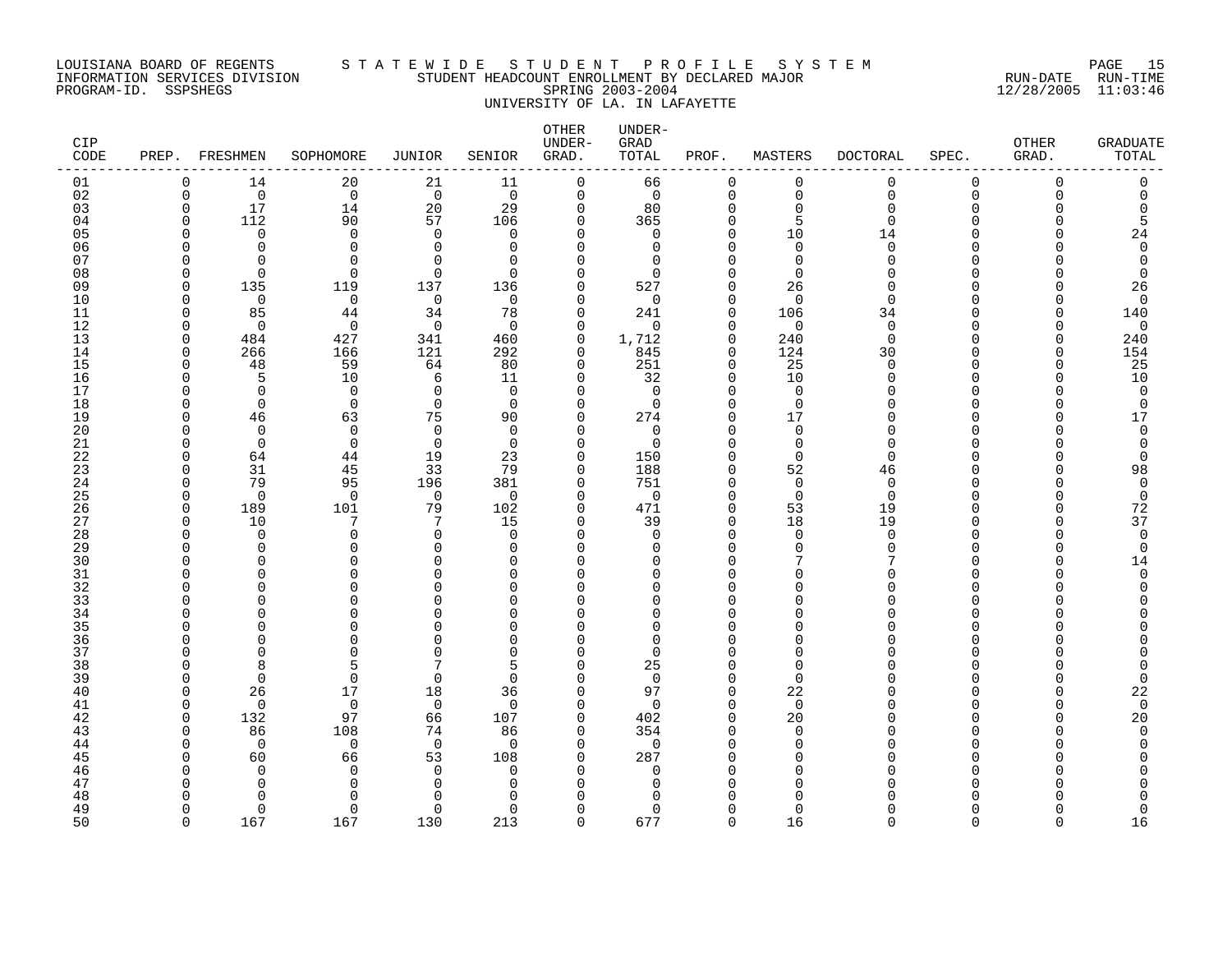#### LOUISIANA BOARD OF REGENTS S T A T E W I D E S T U D E N T P R O F I L E S Y S T E M PAGE 16 INFORMATION SERVICES DIVISION STUDENT HEADCOUNT ENROLLMENT BY DECLARED MAJOR RUN-DATE RUN-TIME PROGRAM-ID. SSPSHEGS SPRING 2003-2004 12/28/2005 11:03:46 UNIVERSITY OF LA. IN LAFAYETTE

# OTHER UNDER-CIP UNDER- GRAD OTHER GRADUATE CODE PREP. FRESHMEN SOPHOMORE JUNIOR SENIOR GRAD. TOTAL PROF. MASTERS DOCTORAL SPEC. GRAD. TOTAL ------------------------------------------------------------------------------------------------------------------------------------ 51 0 559 420 319 353 0 1,651 0 119 9 0 2 130 52 0 722 684 607 731 0 2,744 0 162 0 0 0 162 53 0 0 0 0 0 0 0 0 0 0 0 0 0 54 0 20 14 23 46 0 103 0 25 0 0 0 25 55 0 0 0 0 0 0 0 0 0 0 0 0 0 56 0 0 0 0 0 0 0 0 0 0 0 0 0 57 0 0 0 0 0 0 0 0 0 0 0 0 0 58 0 0 0 0 0 0 0 0 0 0 0 0 0 59 0 0 0 0 0 0 0 0 0 0 0 0 0 60 0 0 0 0 0 0 0 0 0 0 0 0 0 TR 0 71 31 17 22 0 141 0 0 0 0 0 0 UN 210 174 35 10 460 448 1,337 0 0 0 0 296 296 ------- ------- ------- ------- ------- ------- ------- ------- ------- ------- ------- ------- ------- TOTAL 210 3,610 2,948 2,534 4,060 448 13,810 0 1,057 178 0 298 1,533 01 - AGRICULTURE, AGRICULTURE OPERATIONS 19 - FAMILY AND CONSUMER SCIENCES/HUMAN SCI 37 - PERSONAL AWARENESS/SELF-IMPROVEMENT 02 - NOT IN USE AT THIS TIME 20 - NOT IN USE AT THIS TIME 38 - PHILOSOPHY AND RELIGIOUS STUDIES 03 - NATURAL RESOURCES AND CONSERVATION 21 - TECHNOLOGY EDUCATION/INDUSTRIIAL ARTS 39 - THEOLOGY AND RELIGIOUS VOCATIIONS<br>04 - ARCHITECTURE AND RELATED SERVICES 22 - LEGAL PROFESSIONS AND STUDIES 05 - AREA, ETHNIC, CULTURAL, AND GENDER STUDI23 - ENGLISH LANGUAGE AND LITERATURE/LETTERS 41 - SCIENCE TECHNOLOGIES/TECHNICIANS 06 – NOT IN USE AT THIS TIME 24 – LIBERAL ARTS/SCI, GEN STUDIES/HUMANITIES42 – PSYCHOLOGY<br>07 – NOT IN USE AT THIS TIME 25 – LIBRARY SCIENCE 43 – SECURITY AN 08 - NOT IN USE AT THIS TIME 26 - BIOLOGICAL AND BIOMEDICAL SCIENCES 44 - PUBLIC ADMINISTRATION AND SOCIAL SERV 09 - COMMUNICATION, JOURNALISM, AND RELATED 27 - MATHEMATICS AND STATISTICS 45 - SOCIAL SCIENCES 10 - COMMUNICATIONS TECHNOLOGIES/TECHNICIANS 28 - RESERVE OFFICERS TRAINING CORPS (ROTC) 46 - CONSTRUCTION TRADES 11 - COMPUTER AND INFORMATION SCIENCES/SUPP 29 - MILITARY TECHNOLOGIES 47 - MECHANIC AND REPAIR TECHNOLOGIES/TECH 12 - PERSONAL AND CULINARY SERVICES 30 - MULTI/INTERDISCIPLINARY STUDIES 48 - PRECISION PRODUCTION 13 - EDUCATION 31 - PARKS, RECREATION, LEISURE AND FITNESS 49 - TRANSPORTATION AND MATERIALS MOVING 14 - ENGINEERING 32 - BASIC SKILLS 50 - VISUAL AND PERFORMING ARTS 15 - ENGINEERING TECHNOLOGIES/TECHNICIANS 33 - CITIZENSHIP ACTIVITIES 51 - HEALTH PROFESSIONS AND RELATED SCI 16 - FOREIGN LANGUAGES, LITERATURES/LING. 34 - HEALTH-RELATED KNOWLEDGE AND SKILLS 52 - BUSINESS, MGT., MARKETING, AND REL 17 - NOT IN USE AT THIS TIME 35 - INTERPERSONAL AND SOCIAL SKILLS 53 - HIGH SCHOOL/SECONDARY DIPLOMA/CERT. 18 - NOT IN USE AT THIS TIME 36 - LEISURE AND RECREATIONAL ACTIVITIES 54 - HISTORY TR - UNDERGRAD STUDENTS INTENDING TO TRANSFERUN - UNCOMMITTED TO A MAJOR 60 - RESIDENCY PROGRAMS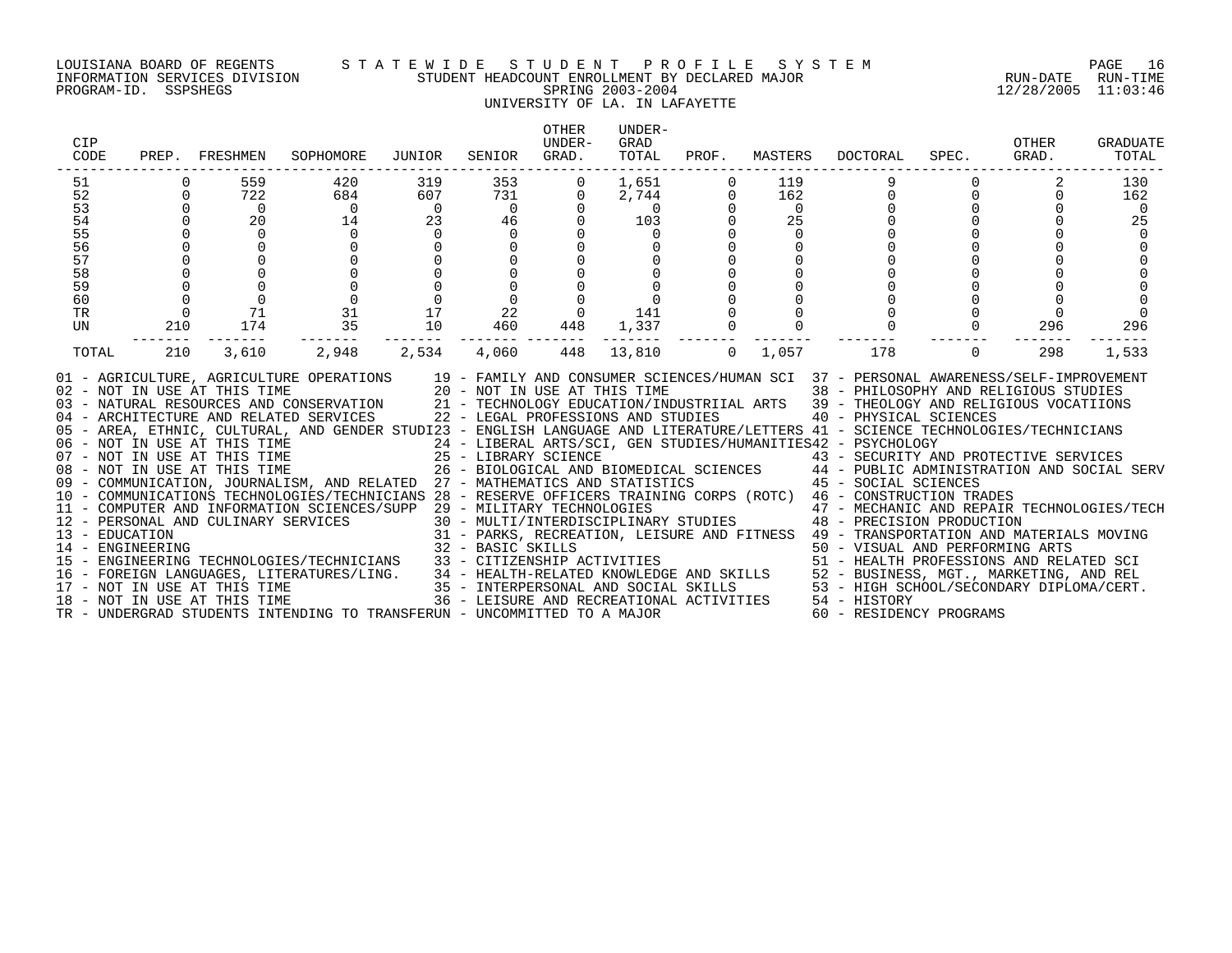#### LOUISIANA BOARD OF REGENTS S T A T E W I D E S T U D E N T P R O F I L E S Y S T E M PAGE 17 INFORMATION SERVICES DIVISION STUDENT HEADCOUNT ENROLLMENT BY DECLARED MAJOR RUN-DATE RUN-TIME PROGRAM-ID. SSPSHEGS SPRING 2003-2004 12/28/2005 11:03:46 L.S.U. AT ALEXANDRIA

| CIP<br>CODE |                      | PREP. FRESHMEN | SOPHOMORE     | <b>JUNIOR</b>        | SENIOR               | ${\small \texttt{OTHER}}$<br>UNDER-<br>GRAD. | UNDER-<br>GRAD<br>TOTAL | PROF.                | MASTERS     | <b>DOCTORAL</b> | SPEC.       | OTHER<br>GRAD. | <b>GRADUATE</b><br>TOTAL |
|-------------|----------------------|----------------|---------------|----------------------|----------------------|----------------------------------------------|-------------------------|----------------------|-------------|-----------------|-------------|----------------|--------------------------|
| 01          | 0                    | $\mathbf 0$    | 0             | $\mathbf 0$          | 0                    | $\mathbf 0$                                  | 0                       | 0                    | $\mathbf 0$ | 0               | 0           | $\Omega$       | 0                        |
| 02          | $\mathbf 0$          | $\mathbf 0$    | 0             | $\mathbf 0$          | 0                    | $\mathbf 0$                                  | 0                       | $\mathbf 0$          | $\mathbf 0$ | $\mathbf 0$     | $\mathbf 0$ | 0              | 0                        |
| 03          | $\mathbf 0$          | 0              | 0             | $\mathbf 0$          | 0                    | 0                                            | 0                       | 0                    | $\Omega$    | U               | $\Omega$    | O              | Λ                        |
| 04          | $\Omega$             | O              | 0             | 0                    | $\Omega$             | 0                                            | 0                       | $\Omega$             | n           |                 | ∩<br>∩      |                |                          |
| 05<br>06    | $\Omega$<br>$\Omega$ | C<br>O         | 0<br>0        | $\Omega$<br>$\Omega$ | $\Omega$<br>$\Omega$ | $\Omega$<br>$\Omega$                         | 0<br>$\Omega$           | $\Omega$<br>$\Omega$ |             |                 | ∩           |                |                          |
| 07          | ∩                    | n              | 0             | $\mathbf 0$          | $\Omega$             | 0                                            | $\Omega$                | $\Omega$             |             |                 |             |                |                          |
| 08          | $\Omega$             | O              | $\Omega$      | $\mathbf 0$          | $\Omega$             | 0                                            | 0                       | $\Omega$             |             |                 | ∩           |                |                          |
| 09          | 0                    | O              | 0             | 0                    | 0                    | 0                                            | 0                       | 0                    |             |                 | ∩           |                |                          |
| 10          | $\mathbf 0$          | $\mathbf 0$    | 0             | $\mathbf 0$          | $\Omega$             | 0                                            | $\mathbf 0$             | $\Omega$             |             |                 | ∩           |                |                          |
| 11          | $\Omega$             | 41             | 20            | 12                   | 8                    | $\mathbf 0$                                  | 81                      | $\mathbf 0$          | n           |                 | ∩           |                |                          |
| 12          | $\Omega$             | $\Omega$       | $\Omega$      | $\mathbf 0$          | $\Omega$             | $\Omega$                                     | $\Omega$                | $\Omega$             | ∩           |                 | ∩           |                |                          |
| 13          | $\mathbf 0$          | 118            | 102           | 76                   | 93                   | $\mathbf 0$                                  | 389                     | $\Omega$             | n           |                 | O           |                |                          |
| 14          | 0                    | $\Omega$       | 0             | $\mathbf 0$          | $\Omega$             | 0                                            | 0                       | $\mathbf 0$          | ∩           |                 | ∩           |                |                          |
| 15          | $\Omega$             | 0              | 0             | $\mathbf 0$          | $\Omega$             | $\Omega$                                     | 0                       | $\Omega$             |             |                 | ∩           |                |                          |
| 16          | $\Omega$             | O              | 0             | $\mathbf 0$          | 0                    | 0                                            | O                       | $\mathbf 0$          | ∩           |                 | ∩           |                |                          |
| 17          | $\Omega$             | O              | $\Omega$      | $\Omega$             | $\Omega$             | $\Omega$                                     | O                       | $\Omega$             |             |                 | ∩           |                |                          |
| 18          | $\Omega$             | C              | 0             | $\Omega$             | 0                    | 0                                            | 0                       | $\Omega$             |             |                 | $\Omega$    |                |                          |
| 19          | $\Omega$<br>$\Omega$ | O<br>O         | 0<br>0        | $\Omega$<br>$\Omega$ | $\Omega$<br>$\Omega$ | 0<br>0                                       | 0<br>0                  | $\Omega$<br>$\Omega$ |             |                 | ∩<br>∩      |                |                          |
| 20<br>21    | $\Omega$             | $\Omega$       | $\mathbf 0$   | $\Omega$             | 0                    | 0                                            | 0                       | $\Omega$             |             |                 | ∩           |                |                          |
| 22          | $\Omega$             | 3              | 12            | 4                    | 6                    | $\mathbf 0$                                  | 25                      | $\Omega$             | ∩           |                 | ∩           |                |                          |
| 23          | $\mathbf 0$          | $\mathbf 0$    | $\mathbf 0$   | $\mathbf 0$          | $\Omega$             | $\mathbf 0$                                  | $\Omega$                | $\Omega$             |             |                 | ∩           |                |                          |
| 24          | 11                   | 439            | 250           | 176                  | 131                  | 0                                            | 1,007                   | 0                    | O           |                 | ∩           |                |                          |
| 25          | 0                    | $\mathbf 0$    | $\mathbf 0$   | $\mathbf 0$          | 0                    | 0                                            | 0                       | 0                    |             |                 | ∩           |                |                          |
| 26          | 2                    | 80             | 24            | 23                   | 19                   | 0                                            | 148                     | $\Omega$             | n           |                 | ∩           |                |                          |
| 27          | ∩                    | $\cap$         | $\mathbf 0$   | $\Omega$             | $\Omega$             | $\Omega$                                     | 0                       | $\mathbf 0$          | ∩           |                 | ∩           |                |                          |
| 28          | $\Omega$             | $\Omega$       | $\mathbf 0$   | $\mathbf 0$          | $\Omega$             | $\Omega$                                     | $\Omega$                | $\Omega$             |             |                 | ∩           |                |                          |
| 29          | $\mathbf 0$          | $\Omega$       | 0             | $\mathbf 0$          | 0                    | 0                                            | 0                       | 0                    |             |                 | ∩           |                |                          |
| 30          | <sup>0</sup>         | O              | 0             | 0                    | 0                    | $\Omega$                                     | O                       | $\Omega$             |             |                 |             |                |                          |
| 31          | $\Omega$             | O              | 0             | 0                    | $\Omega$             | 0                                            | 0                       | $\Omega$             |             |                 | O           |                |                          |
| 32          | $\Omega$<br>$\Omega$ | O<br>$\Omega$  | 0<br>0        | $\Omega$<br>$\Omega$ | $\Omega$<br>$\Omega$ | $\Omega$<br>$\Omega$                         | 0<br>$\Omega$           | $\Omega$<br>$\Omega$ |             |                 | ∩<br>∩      |                |                          |
| 33<br>34    | $\Omega$             | O              | 0             | $\mathbf 0$          | 0                    | 0                                            | O                       | $\Omega$             | ∩           |                 | ∩           |                |                          |
| 35          | <sup>0</sup>         | O              | $\Omega$      | $\Omega$             | $\Omega$             | $\Omega$                                     | O                       | $\Omega$             |             |                 | ∩           |                |                          |
| 36          | $\Omega$             | O              | 0             | $\Omega$             | $\Omega$             | 0                                            | 0                       | $\Omega$             | ∩           |                 | O           |                |                          |
| 37          | $\Omega$             | O              | 0             | $\Omega$             | $\Omega$             | 0                                            | 0                       | $\mathbf 0$          |             |                 | ∩           |                |                          |
| 38          | $\Omega$             | O              | 0             | $\Omega$             | $\Omega$             | $\Omega$                                     | $\Omega$                | $\Omega$             |             |                 | ∩           |                |                          |
| 39          | $\Omega$             | O              | 0             | $\Omega$             | $\Omega$             | $\Omega$                                     | 0                       | $\Omega$             |             |                 | ∩           |                |                          |
| 40          | <sup>0</sup>         | O              | $\Omega$      | $\mathbf 0$          | $\Omega$             | 0                                            | 0                       | $\Omega$             |             |                 | ∩           |                |                          |
| 41          | $\Omega$             | 0              | 0             | $\mathbf 0$          | $\Omega$             | 0                                            | 0                       | $\Omega$             |             |                 | ∩           |                |                          |
| 42          | $\mathbf 0$          | $\overline{0}$ | 0             | $\mathbf 0$          | $\Omega$             | $\mathbf 0$                                  | 0                       | $\mathbf 0$          | n           |                 | ∩           |                |                          |
| 43          | $\Omega$             | 62             | 19            | 23                   | 3                    | $\Omega$                                     | 107                     | $\Omega$             |             |                 |             |                |                          |
| 44          | $\Omega$             | $\Omega$       | $\mathbf 0$   | $\mathbf 0$          | $\Omega$             | $\Omega$                                     | 0                       | $\Omega$             | n           |                 | ∩           |                |                          |
| 45          | $\Omega$             | 0              | 0             | $\mathbf 0$          | 0                    | 0                                            | 0                       | $\Omega$             |             |                 | $\Omega$    |                |                          |
| 46<br>47    | $\Omega$<br>$\Omega$ | 0<br>O         | 0<br>$\Omega$ | 0<br>$\Omega$        | $\Omega$<br>$\Omega$ | 0<br>0                                       | O<br>0                  | $\Omega$<br>$\Omega$ | ∩           |                 | ∩<br>∩      |                |                          |
| 48          | ∩                    | n              | <sup>n</sup>  | $\Omega$             | ∩                    | $\Omega$                                     | U                       | $\Omega$             |             |                 |             |                |                          |
| 49          | $\Omega$             | O              | 0             | $\Omega$             | $\Omega$             | $\Omega$                                     | 0                       | $\mathbf 0$          |             |                 | ∩           |                | ი                        |
| 50          | $\Omega$             | $\Omega$       | $\Omega$      | $\Omega$             | $\Omega$             | $\Omega$                                     | $\Omega$                | $\Omega$             | $\cap$      | $\cap$          | $\Omega$    | $\Omega$       | $\cap$                   |
|             |                      |                |               |                      |                      |                                              |                         |                      |             |                 |             |                |                          |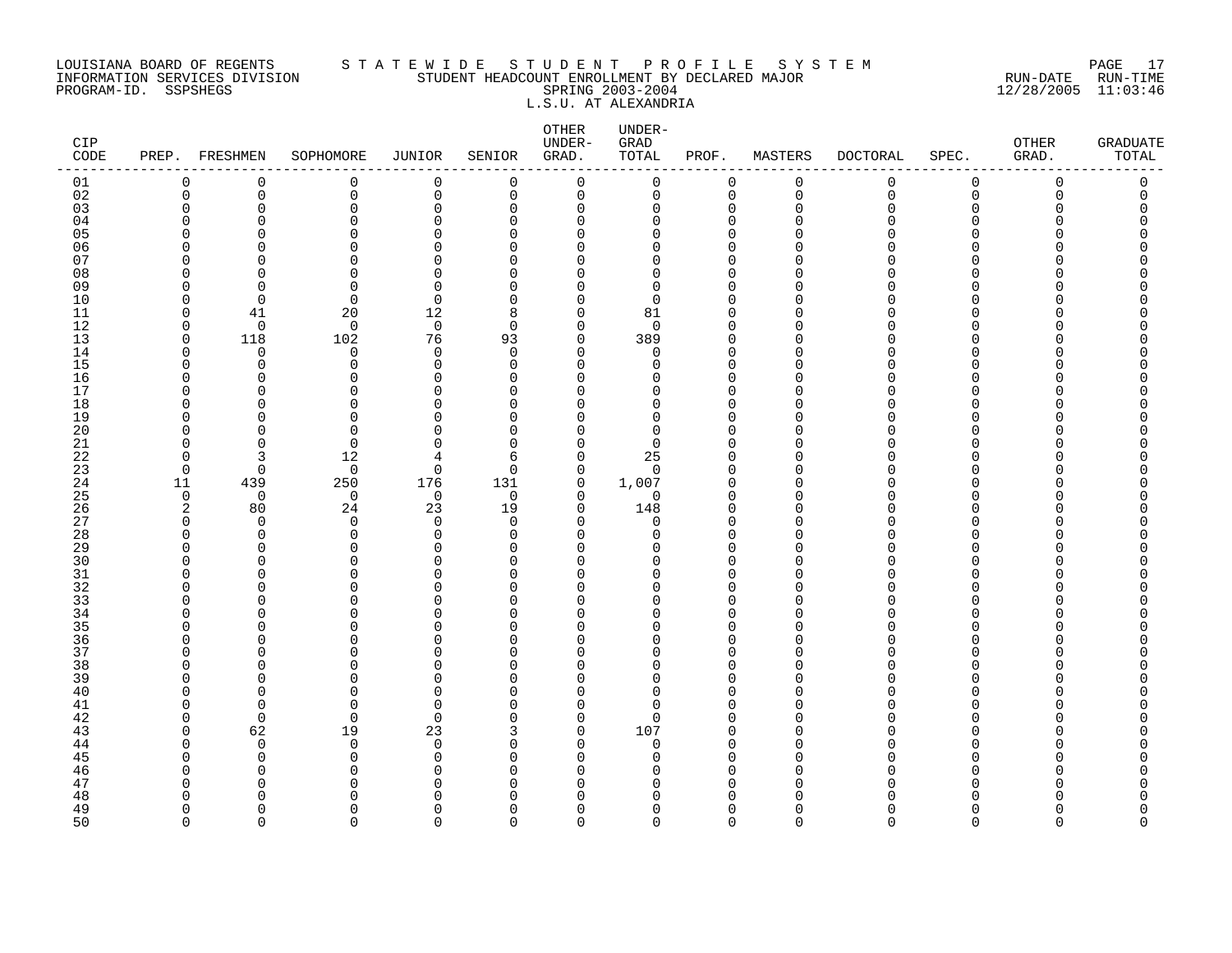#### LOUISIANA BOARD OF REGENTS S T A T E W I D E S T U D E N T P R O F I L E S Y S T E M PAGE 18 INFORMATION SERVICES DIVISION STUDENT HEADCOUNT ENROLLMENT BY DECLARED MAJOR RUN-DATE RUN-TIME PROGRAM-ID. SSPSHEGS SPRING 2003-2004 12/28/2005 11:03:46 L.S.U. AT ALEXANDRIA

| CIP<br>CODE     |             | PREP. FRESHMEN               | SOPHOMORE                                                                                                                                                                                                                                                                                                                                                                                                                                                                                                                                                                                                                                                                                                                                                                                                                                                                                                                                                                                                                                                                                                                                                                                                                                                 | JUNIOR         | SENIOR   | OTHER<br>UNDER-<br>GRAD. | UNDER-<br>GRAD<br>TOTAL |           | PROF. MASTERS | DOCTORAL                                                                                                                                                                                                                                                                                                                                                                                                                                       | SPEC.    | OTHER<br>GRAD. | <b>GRADUATE</b><br>TOTAL |
|-----------------|-------------|------------------------------|-----------------------------------------------------------------------------------------------------------------------------------------------------------------------------------------------------------------------------------------------------------------------------------------------------------------------------------------------------------------------------------------------------------------------------------------------------------------------------------------------------------------------------------------------------------------------------------------------------------------------------------------------------------------------------------------------------------------------------------------------------------------------------------------------------------------------------------------------------------------------------------------------------------------------------------------------------------------------------------------------------------------------------------------------------------------------------------------------------------------------------------------------------------------------------------------------------------------------------------------------------------|----------------|----------|--------------------------|-------------------------|-----------|---------------|------------------------------------------------------------------------------------------------------------------------------------------------------------------------------------------------------------------------------------------------------------------------------------------------------------------------------------------------------------------------------------------------------------------------------------------------|----------|----------------|--------------------------|
| 51              |             | 581                          | 346                                                                                                                                                                                                                                                                                                                                                                                                                                                                                                                                                                                                                                                                                                                                                                                                                                                                                                                                                                                                                                                                                                                                                                                                                                                       | 188            | 133      | 0                        | 1,253                   |           |               |                                                                                                                                                                                                                                                                                                                                                                                                                                                |          |                |                          |
| 52              | $\mathbf 0$ | $\overline{0}$               | $\overline{0}$                                                                                                                                                                                                                                                                                                                                                                                                                                                                                                                                                                                                                                                                                                                                                                                                                                                                                                                                                                                                                                                                                                                                                                                                                                            | $\overline{0}$ | $\Omega$ | 0                        | $\Omega$                | 0         | $\Omega$      | 0                                                                                                                                                                                                                                                                                                                                                                                                                                              |          |                |                          |
| 53              |             |                              |                                                                                                                                                                                                                                                                                                                                                                                                                                                                                                                                                                                                                                                                                                                                                                                                                                                                                                                                                                                                                                                                                                                                                                                                                                                           |                | 0        |                          |                         | $\pmb{0}$ |               |                                                                                                                                                                                                                                                                                                                                                                                                                                                |          |                |                          |
| 54              |             |                              |                                                                                                                                                                                                                                                                                                                                                                                                                                                                                                                                                                                                                                                                                                                                                                                                                                                                                                                                                                                                                                                                                                                                                                                                                                                           |                |          |                          |                         |           |               |                                                                                                                                                                                                                                                                                                                                                                                                                                                |          |                |                          |
| 55              |             |                              |                                                                                                                                                                                                                                                                                                                                                                                                                                                                                                                                                                                                                                                                                                                                                                                                                                                                                                                                                                                                                                                                                                                                                                                                                                                           |                |          |                          |                         |           |               |                                                                                                                                                                                                                                                                                                                                                                                                                                                |          |                |                          |
| 56              |             |                              |                                                                                                                                                                                                                                                                                                                                                                                                                                                                                                                                                                                                                                                                                                                                                                                                                                                                                                                                                                                                                                                                                                                                                                                                                                                           |                |          |                          |                         |           |               |                                                                                                                                                                                                                                                                                                                                                                                                                                                |          |                |                          |
| 57              |             |                              |                                                                                                                                                                                                                                                                                                                                                                                                                                                                                                                                                                                                                                                                                                                                                                                                                                                                                                                                                                                                                                                                                                                                                                                                                                                           |                |          |                          |                         |           |               |                                                                                                                                                                                                                                                                                                                                                                                                                                                |          |                |                          |
| 58              |             |                              |                                                                                                                                                                                                                                                                                                                                                                                                                                                                                                                                                                                                                                                                                                                                                                                                                                                                                                                                                                                                                                                                                                                                                                                                                                                           |                |          |                          |                         |           |               |                                                                                                                                                                                                                                                                                                                                                                                                                                                |          |                |                          |
| 59              |             |                              |                                                                                                                                                                                                                                                                                                                                                                                                                                                                                                                                                                                                                                                                                                                                                                                                                                                                                                                                                                                                                                                                                                                                                                                                                                                           |                |          |                          |                         |           |               |                                                                                                                                                                                                                                                                                                                                                                                                                                                |          |                |                          |
| 60<br><b>TR</b> |             |                              |                                                                                                                                                                                                                                                                                                                                                                                                                                                                                                                                                                                                                                                                                                                                                                                                                                                                                                                                                                                                                                                                                                                                                                                                                                                           |                |          |                          |                         |           |               |                                                                                                                                                                                                                                                                                                                                                                                                                                                |          |                |                          |
| UN              |             | 19                           |                                                                                                                                                                                                                                                                                                                                                                                                                                                                                                                                                                                                                                                                                                                                                                                                                                                                                                                                                                                                                                                                                                                                                                                                                                                           |                | 15       |                          | 39                      |           |               |                                                                                                                                                                                                                                                                                                                                                                                                                                                |          |                |                          |
|                 |             |                              |                                                                                                                                                                                                                                                                                                                                                                                                                                                                                                                                                                                                                                                                                                                                                                                                                                                                                                                                                                                                                                                                                                                                                                                                                                                           |                |          |                          |                         |           |               |                                                                                                                                                                                                                                                                                                                                                                                                                                                |          |                |                          |
| TOTAL           | 19          | 1,343                        | 775                                                                                                                                                                                                                                                                                                                                                                                                                                                                                                                                                                                                                                                                                                                                                                                                                                                                                                                                                                                                                                                                                                                                                                                                                                                       | 504            | 408      | $\Omega$                 | 3,049                   | $\Omega$  | $\Omega$      | $\Omega$                                                                                                                                                                                                                                                                                                                                                                                                                                       | $\Omega$ | $\Omega$       |                          |
|                 |             | 18 - NOT IN USE AT THIS TIME | 01 - AGRICULTURE, AGRICULTURE OPERATIONS 19 - FAMILY AND CONSUMER SCIENCES/HUMAN SCI 37 - PERSONAL AWARENESS/SELF-IMPROVEMENT<br>02 – NOT IN USE AT THIS TIME $20 - NOT IN USE AT THIS TIME$<br>03 – NATURAL RESOURCES AND CONSERVATION $21 - TECHNOLOGY EDUCATION/INL$<br>04 - ARCHITECTURE AND RELATED SERVICES<br>05 - AREA, ETHNIC, CULTURAL, AND GENDER STUDI23 - ENGLISH LANGUAGE AND LITERATURE/LETTERS 41 - SCIENCE TECHNOLOGIES/TECHNICIANS<br>06 - NOT IN USE AT THIS TIME<br>07 - NOT IN USE AT THIS TIME<br>08 - NOT IN USE AT THIS TIME<br>08 - NOT IN USE AT THIS TIME<br>26 - BIOLOGICAL AND P<br>07 - NOT IN USE AT THIS TIME<br>25 - LIBRARY SCIENCE<br>26 - BIOLOGICAL AND BIOMEDICAL SCIENCES<br>26 - BIOLOGICAL AND BIOMEDICAL SCIENCES<br>26 - BIOLOGICAL AND BIOMEDICAL SCIENCES<br>26 - BIOLOGICAL AND BIOMEDICAL SCIENCES<br>26 - B<br>11 - COMPUTER AND INFORMATION SCIENCES/SUPP 29 - MILITARY TECHNOLOGIES<br>11 - COMPUTER AND INFORMATION AND CULINARY SERVICES 30 - MULTI/INTERDISCIPLINARY STUDIES<br>13 - PERSONAL AND CULINARY SERVICES 31 - PARKS, RECREATION, LEISURE AND FITNESS 49 - TRANSPORTATION AND MATERIALS MOVING<br>14 - ENGINEE<br>TR - UNDERGRAD STUDENTS INTENDING TO TRANSFERUN - UNCOMMITTED TO A MAJOR |                |          |                          |                         |           |               | 38 - PHILOSOPHY AND RELIGIOUS STUDIES<br>21 - TECHNOLOGY EDUCATION/INDUSTRIIAL ARTS 39 - THEOLOGY AND RELIGIOUS VOCATIIONS<br>22 - LEGAL PROFESSIONS AND STUDIES 40 - PHYSICAL SCIENCES<br>24 - LIBERAL ARTS/SCI, GEN STUDIES/HUMANITIES42 - PSYCHOLOGY<br>29 - MILITARY TECHNOLOGIES<br>30 - MULTI/INTERDISCIPLINARY STUDIES<br>48 - PRECISION PRODUCTION<br>36 - LEISURE AND RECREATIONAL ACTIVITIES 54 - HISTORY<br>60 - RESIDENCY PROGRAMS |          |                |                          |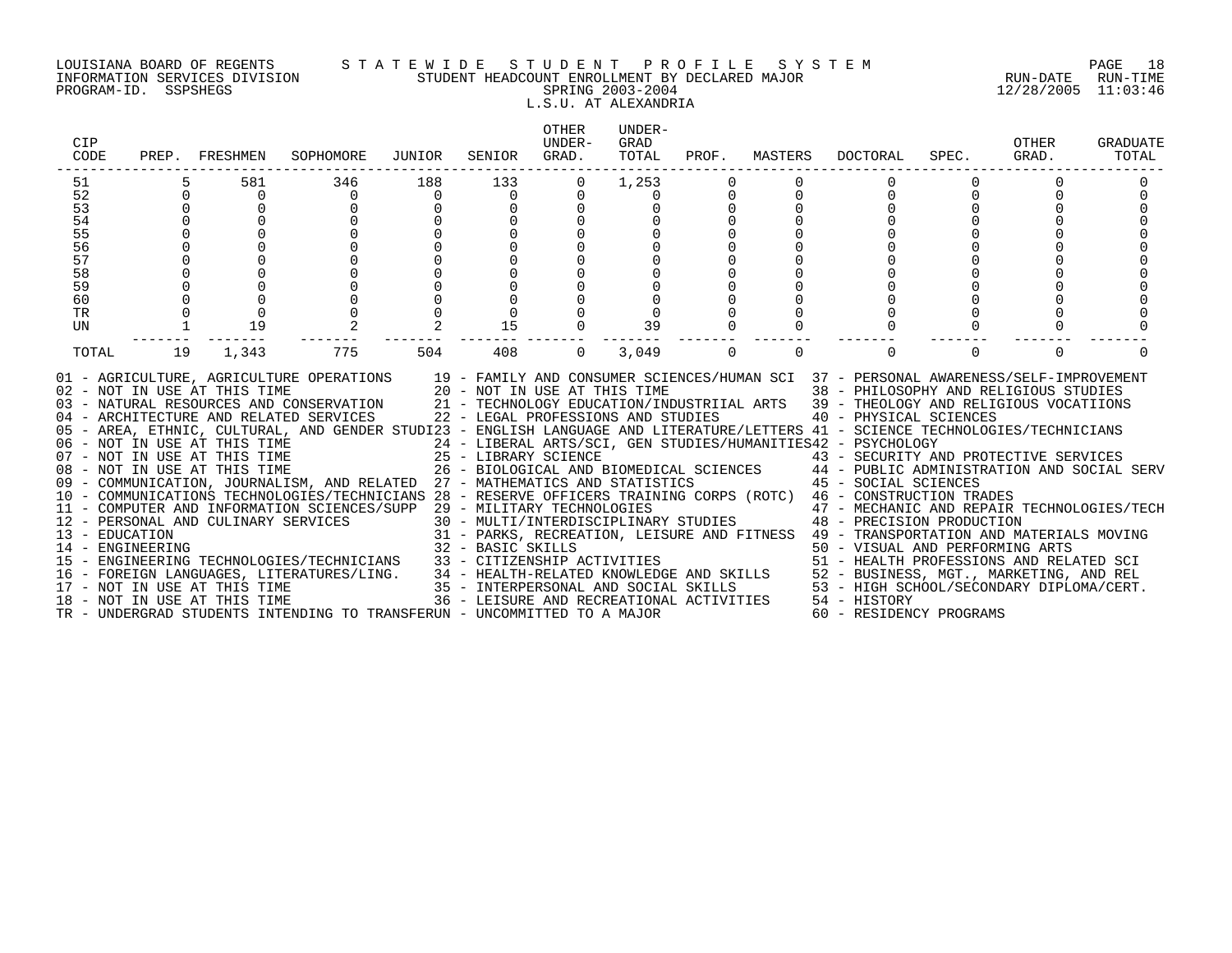# LOUISIANA BOARD OF REGENTS S T A T E W I D E S T U D E N T P R O F I L E S Y S T E M PAGE 19 INFORMATION SERVICES DIVISION STUDENT HEADCOUNT ENROLLMENT BY DECLARED MAJOR RUN-DATE RUN-TIME PROGRAM-ID. SSPSHEGS SPRING 2003-2004 12/28/2005 11:03:46 L.S.U. AT BATON ROUGE

| CIP<br>CODE | PREP.                    | FRESHMEN        | SOPHOMORE       | JUNIOR             | SENIOR          | OTHER<br>UNDER-<br>GRAD. | UNDER-<br>GRAD<br>TOTAL | PROF.                   | MASTERS              | <b>DOCTORAL</b> | SPEC.       | OTHER<br>GRAD. | <b>GRADUATE</b><br>TOTAL |
|-------------|--------------------------|-----------------|-----------------|--------------------|-----------------|--------------------------|-------------------------|-------------------------|----------------------|-----------------|-------------|----------------|--------------------------|
| 01          | 0                        | 131             | 156             | 149                | 188             | $\mathbf 0$              | 624                     | $\mathbf 0$             | 103                  | 87              | $\mathbf 0$ | 0              | 190                      |
| 02          | $\Omega$                 | $\mathbf 0$     | $\mathbf 0$     | $\mathbf 0$        | $\Omega$        | $\mathbf 0$              | $\mathbf 0$             | $\Omega$                | $\mathbf 0$          | $\mathbf 0$     | $\Omega$    | $\Omega$       | $\mathbf 0$              |
| 03          | $\Omega$                 | 25              | 34              | 53                 | 69              | 0                        | 181                     | $\Omega$                | 75                   | 25              | $\Omega$    | $\Omega$       | 100                      |
| 04          | $\Omega$                 | 180             | 172             | 169                | 285             | 0                        | 806                     | $\Omega$                | 73                   | $\Omega$        | ∩           | ∩              | 73                       |
| 05          | $\Omega$                 | 3               | 1               | 3                  | 7               | $\Omega$                 | 14                      | $\Omega$                | $\Omega$             | $\Omega$        | $\cap$      |                | $\mathbf 0$              |
| 06          | $\Omega$                 | $\Omega$        | $\mathbf 0$     | $\Omega$           | $\Omega$        | $\Omega$                 | $\Omega$                | $\Omega$                | $\Omega$             | ∩               | ∩           |                | $\Omega$                 |
| 07          | ∩                        | $\cap$          | $\Omega$        | $\Omega$           | $\Omega$        | $\Omega$                 | $\Omega$                | $\Omega$                | $\Omega$             | ∩               | ∩           |                | U                        |
| 08<br>09    | $\Omega$<br>$\Omega$     | $\Omega$<br>281 | $\Omega$<br>286 | $\Omega$<br>215    | $\Omega$        | $\Omega$<br>0            | $\Omega$                | $\Omega$<br>$\Omega$    | $\Omega$<br>47       | $\Omega$<br>15  | ∩<br>∩      |                | $\Omega$<br>62           |
| 10          | $\Omega$                 | $\mathbf 0$     | $\mathbf 0$     | $\mathbf 0$        | 266<br>$\Omega$ | $\Omega$                 | 1,048<br>$\mathbf 0$    | $\Omega$                | $\mathbf 0$          | $\Omega$        | $\Omega$    |                | $\mathbf 0$              |
| 11          | $\Omega$                 | 75              | 72              | 68                 | 122             | 0                        | 337                     | $\Omega$                | 45                   | 54              | ∩           |                | 99                       |
| 12          | <sup>0</sup>             | $\Omega$        | 0               | 0                  | $\Omega$        | $\Omega$                 | 0                       | $\Omega$                | $\Omega$             | $\Omega$        | ∩           |                | 0                        |
| 13          | $\Omega$                 | 422             | 559             | 584                | 718             | 0                        | 2,283                   | $\Omega$                | 274                  | 231             | 30          | O              | 535                      |
| 14          | $\Omega$                 | 573             | 568             | 540                | 852             | 0                        | 2,533                   | 0                       | 352                  | 234             | $\Omega$    | ∩              | 586                      |
| 15          | $\Omega$                 | $\mathbf 0$     | 0               | $\mathbf 0$        | $\Omega$        | $\Omega$                 | $\mathbf 0$             | $\Omega$                | $\Omega$             | $\Omega$        | $\Omega$    | U              | 0                        |
| 16          | $\Omega$                 | 14              | 15              | 24                 | 43              | 0                        | 96                      | $\Omega$                | 22                   | 43              | ∩           |                | 65                       |
| 17          |                          | $\Omega$        | $\Omega$        | $\Omega$           | $\Omega$        | $\Omega$                 | $\Omega$                | $\Omega$                | $\Omega$             | $\Omega$        | ∩           |                | $\Omega$                 |
| 18          | $\Omega$                 | $\overline{0}$  | $\mathbf 0$     | $\Omega$           | $\Omega$        | $\Omega$                 | $\Omega$                | $\Omega$                | $\Omega$             | $\Omega$        | ∩           |                | $\mathbf 0$              |
| 19          | $\Omega$                 | 11              | 28              | 49                 | 72              | 0                        | 160                     | $\Omega$                | 16                   | 19              | $\cap$      |                | 35                       |
| 20          | $\Omega$                 | $\Omega$        | $\Omega$        | $\Omega$           | $\Omega$        | $\Omega$                 | $\Omega$                | $\Omega$                | $\Omega$             | $\Omega$        | ∩           |                | $\Omega$                 |
| 21          | ∩                        | $\Omega$        | $\Omega$        | $\Omega$           | $\Omega$        | $\Omega$                 | $\Omega$                | $\Omega$                | $\cap$               | $\Omega$        | ∩           |                | $\Omega$                 |
| 22          | $\Omega$                 | $\Omega$        | $\Omega$        | $\Omega$           | $\Omega$        | $\Omega$                 | U                       | $\Omega$                | $\Omega$             | $\Omega$        | ∩           |                | $\Omega$                 |
| 23          | $\Omega$                 | 108             | 165             | 269                | 289             | $\Omega$                 | 831                     | $\Omega$                | 37                   | 86              | $\Omega$    |                | 123                      |
| 24          | $\Omega$                 | 54              | 122             | 378                | 719             | 0                        | 1,273                   | 0                       | 36                   | $\Omega$        | ∩           |                | 36                       |
| 25          | $\Omega$<br>$\Omega$     | $\overline{0}$  | 0               | $\mathbf 0$        | $\Omega$        | 0<br>0                   | 0                       | $\mathbf 0$<br>$\Omega$ | 178                  | $\Omega$        | ∩<br>∩      | U<br>$\Omega$  | 178<br>178               |
| 26<br>27    | $\Omega$                 | 652<br>16       | 582<br>25       | 475<br>35          | 638<br>55       | 0                        | 2,347<br>131            | $\mathbf 0$             | 33<br>32             | 145<br>61       | ∩           | ∩              | 93                       |
| 28          | $\Omega$                 | $\mathbf 0$     | 0               | $\mathbf 0$        | 0               | $\Omega$                 | 0                       | $\Omega$                | $\mathbf 0$          | $\Omega$        | ∩           |                | 0                        |
| 29          | $\Omega$                 | $\mathbf 0$     | $\Omega$        | $\mathbf 0$        | $\Omega$        | $\Omega$                 | 0                       | $\Omega$                | $\Omega$             | ∩               | ∩           |                | $\mathbf 0$              |
| 30          | $\Omega$                 | 21              | 30              | 30                 | 40              | $\Omega$                 | 121                     | $\Omega$                | 25                   |                 | ∩           |                | 25                       |
| 31          | $\Omega$                 | $\Omega$        | $\Omega$        | $\Omega$           | $\Omega$        | $\Omega$                 | 0                       | $\Omega$                | $\Omega$             |                 | ∩           |                | $\Omega$                 |
| 32          | $\Omega$                 | $\Omega$        | $\Omega$        | $\Omega$           | $\Omega$        | $\Omega$                 | $\Omega$                | $\Omega$                | $\Omega$             |                 | ∩           |                | O                        |
| 33          |                          | n               | 0               | $\Omega$           | ∩               | ∩                        | O                       | $\Omega$                | $\cap$               |                 | ∩           |                |                          |
| 34          |                          | n               | 0               | $\Omega$           | $\Omega$        | $\Omega$                 | $\Omega$                | $\Omega$                | $\cap$               |                 | ∩           |                |                          |
| 35          |                          | n               | $\Omega$        | $\Omega$           | $\Omega$        | $\Omega$                 | $\Omega$                | $\Omega$                |                      |                 | ∩           |                |                          |
| 36          | $\Omega$                 | $\bigcap$       | $\Omega$        | $\Omega$           | $\Omega$        | $\Omega$                 | $\Omega$                | $\Omega$                | $\cap$               |                 | ∩           |                | U                        |
| 37          | $\Omega$                 | $\overline{0}$  | $\mathbf 0$     | $\mathbf 0$        | $\Omega$        | 0                        | 0                       | $\Omega$                | $\Omega$             |                 | ∩           |                | $\Omega$                 |
| 38          | $\Omega$                 | 13              | 19              | 27                 | 41              | $\Omega$                 | 100                     | $\Omega$                | 11                   |                 | ∩           |                | 11                       |
| 39          | $\Omega$                 | $\mathbf 0$     | $\mathbf 0$     | $\mathbf 0$        | $\mathbf 0$     | 0                        | $\mathbf 0$             | $\Omega$                | $\mathbf 0$          | $\Omega$        | ∩           |                | 0                        |
| 40          | ∩                        | 74              | 57              | 62                 | 96              | $\Omega$                 | 289                     | $\Omega$                | 53                   | 232             | ∩           |                | 285                      |
| 41          | $\Omega$                 | $\Omega$        | $\mathbf 0$     | $\Omega$           | $\Omega$        | $\Omega$                 | $\Omega$                | $\Omega$                | $\Omega$<br>$\Omega$ | $\Omega$        | ∩<br>∩      |                | 0                        |
| 42          | <sup>0</sup><br>$\Omega$ | 258<br>$\Omega$ | 246<br>0        | 293<br>$\mathbf 0$ | 308<br>$\Omega$ | 0<br>$\Omega$            | 1,105<br>$\Omega$       | $\Omega$<br>$\Omega$    | $\Omega$             | 91<br>$\Omega$  | $\cap$      |                | 91<br>$\mathbf 0$        |
| 43<br>44    | $\Omega$                 | $\mathbf 0$     | $\mathbf 0$     | $\mathbf 0$        | $\Omega$        | 0                        | $\mathbf 0$             | $\mathbf 0$             | 315                  | 16              | ∩           | U              | 331                      |
| 45          |                          | 251             | 342             | 470                | 591             | $\Omega$                 | 1,654                   | $\Omega$                | 93                   | 118             |             |                | 211                      |
| 46          |                          | $\Omega$        | $\Omega$        | $\Omega$           | $\Omega$        | ∩                        | $\Omega$                | $\Omega$                | $\cap$               | $\Omega$        | ∩           |                | $\mathbf 0$              |
| 47          |                          | $\cap$          | 0               | $\Omega$           | 0               | ∩                        | O                       | $\Omega$                | n                    |                 |             |                | 0                        |
| 48          |                          | $\cap$          | $\Omega$        |                    | ∩               |                          | $\Omega$                |                         |                      |                 |             |                | 0                        |
| 49          | $\Omega$                 | $\Omega$        | $\Omega$        | $\Omega$           | $\Omega$        | $\Omega$                 | 0                       | $\Omega$                | $\Omega$             | ∩               | ∩           |                | 0                        |
| 50          | $\cap$                   | 155             | 206             | 199                | 328             | $\Omega$                 | 888                     | $\cap$                  | 142                  | 107             | $\cap$      |                | 249                      |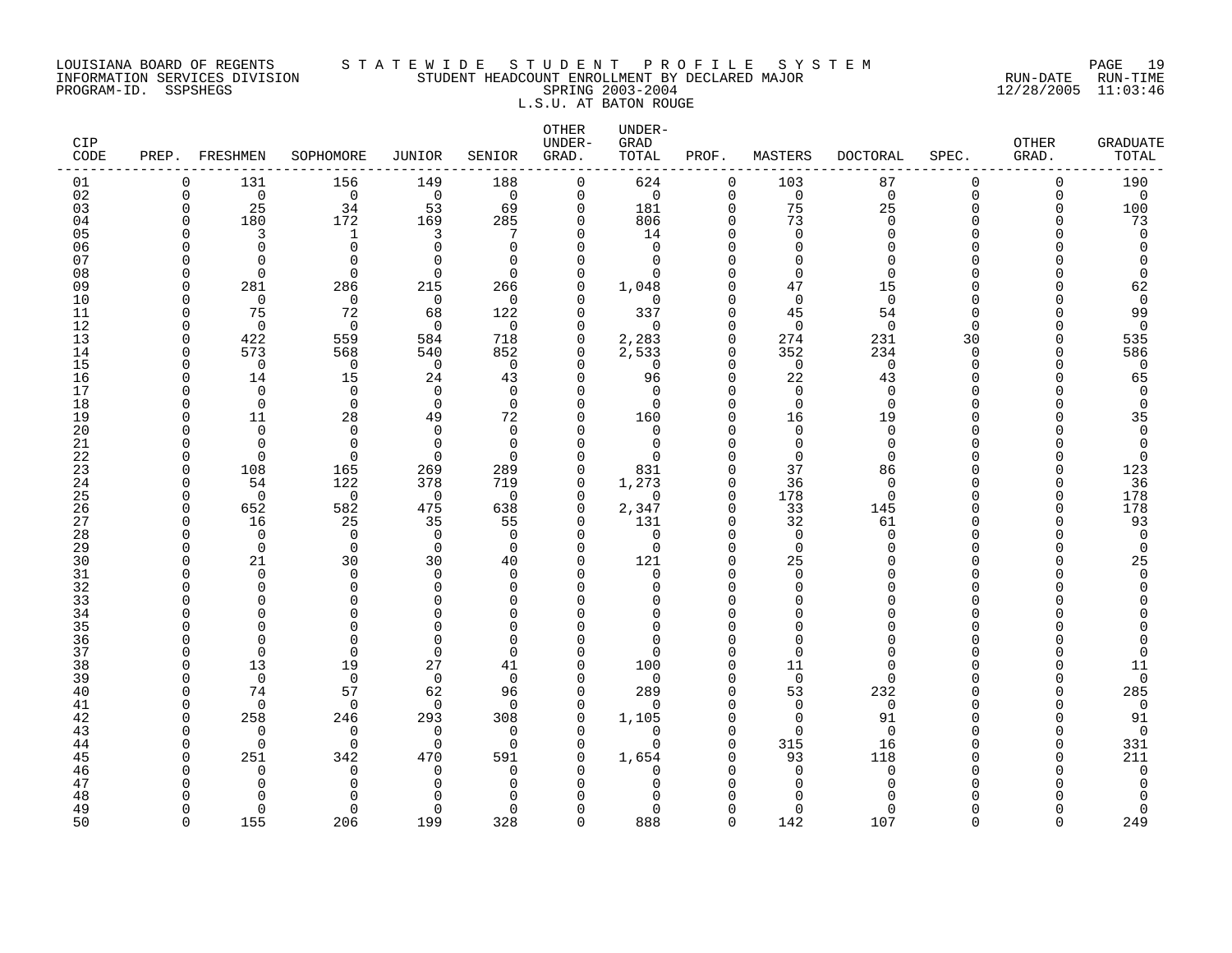# LOUISIANA BOARD OF REGENTS S T A T E W I D E S T U D E N T P R O F I L E S Y S T E M PAGE 20 INFORMATION SERVICES DIVISION STUDENT HEADCOUNT ENROLLMENT BY DECLARED MAJOR RUN-DATE RUN-TIME PROGRAM-ID. SSPSHEGS SPRING 2003-2004 12/28/2005 11:03:46 L.S.U. AT BATON ROUGE

| CIP<br>CODE                                                          |          | PREP. FRESHMEN                                                                                            | SOPHOMORE                                                                                                                                                                                                                                                                                                                                                                                                                                                                                                                                                                                                                                                                                                                                                                                                                            | JUNIOR                                                                                                                                                                | SENIOR                                                                                                 | OTHER<br>UNDER-<br>GRAD.                                          | UNDER-<br>GRAD<br>TOTAL                                     |                                                                       |                                                                          | PROF. MASTERS DOCTORAL                                         | SPEC.                | OTHER<br>GRAD.              | GRADUATE<br>TOTAL                                           |
|----------------------------------------------------------------------|----------|-----------------------------------------------------------------------------------------------------------|--------------------------------------------------------------------------------------------------------------------------------------------------------------------------------------------------------------------------------------------------------------------------------------------------------------------------------------------------------------------------------------------------------------------------------------------------------------------------------------------------------------------------------------------------------------------------------------------------------------------------------------------------------------------------------------------------------------------------------------------------------------------------------------------------------------------------------------|-----------------------------------------------------------------------------------------------------------------------------------------------------------------------|--------------------------------------------------------------------------------------------------------|-------------------------------------------------------------------|-------------------------------------------------------------|-----------------------------------------------------------------------|--------------------------------------------------------------------------|----------------------------------------------------------------|----------------------|-----------------------------|-------------------------------------------------------------|
| 51<br>52<br>53<br>54<br>55<br>56<br>57<br>58<br>59<br>60<br>TR<br>UN | $\Omega$ | 64<br>944<br>$\overline{0}$<br>50<br>$\Omega$<br>$\mathsf{O}$<br>$\Omega$<br>$\overline{0}$<br>262<br>423 | 76<br>1,142<br>$\frac{14}{2}$<br>$\overline{0}$<br>$\begin{matrix}0\\0\\0\\0\end{matrix}$<br>209<br>340                                                                                                                                                                                                                                                                                                                                                                                                                                                                                                                                                                                                                                                                                                                              | 102<br>1,084<br>$\begin{array}{c} 0 \\ 100 \end{array}$<br>$\overline{0}$<br>$\begin{matrix} 0 \\ 0 \\ 0 \\ 0 \end{matrix}$<br>$\begin{matrix}0\\61\\104\end{matrix}$ | $\begin{array}{c} 129 \\ 1,307 \\ 0 \\ 150 \end{array}$<br>$\overline{0}$<br>$\overline{0}$<br>8<br>38 | $\mathbf 0$<br>$\overline{0}$<br>$\circ$<br>$\overline{0}$<br>643 | 371<br>4,477<br>$\frac{47}{37}$<br>$\Omega$<br>540<br>1,553 | 324<br>$\overline{0}$<br>$\mathbf 0$<br>$\Omega$<br>$\mathbf 0$<br>19 | 82<br>389<br>$\overline{0}$<br>25<br>$\Omega$<br>$\mathbf 0$<br>$\Omega$ | 51<br>60<br>$\Omega$<br>30<br>$\overline{0}$<br>$\overline{0}$ | $\Omega$<br>$\Omega$ | $\Omega$<br>$\Omega$<br>455 | 457<br>449<br>$\overline{0}$<br>55<br>$\overline{0}$<br>474 |
| TOTAL                                                                | 5        | 5,060                                                                                                     | 5,523<br>01 - AGRICULTURE, AGRICULTURE OPERATIONS 19 - FAMILY AND CONSUMER SCIENCES/HUMAN SCI 37 - PERSONAL AWARENESS/SELF-IMPROVEMENT<br>02 - NOT IN USE AT THIS TIME 20 - NOT IN USE AT THIS TIME 38 - PHILOSOPHY AND RELIGIOUS STUDIES<br>03 - NATURAL RESOURCES AND CONSERVATION 21 - TECHNOLOGY EDUCATION/INDUSTRIIAL ARTS 39 - THEOLOGY AND RELIGIOUS VOCATIIONS<br>04 - ARCHITECTURE AND RELATED SERVICES 22 - LEGAL PROFESSIONS AND STUDIES<br>05 - AREA, ETHNIC, CULTURAL, AND GENDER STUDI23 - ENGLISH LANGUAGE AND LITERATURE/LETTERS 41 - SCIENCE TECHNOLOGIES/TECHNICIANS<br>07 - NOT IN USE AT THIS TIME<br>25 - LIBRARY SCIENCE<br>26 - BIOLOGICAL AND BIOMEDICAL SCIENCES<br>26 - BIOLOGICAL AND BIOMEDICAL SCIENCES<br>26 - BIOLOGICAL AND BIOMEDICAL SCIENCES<br>26 - BIOLOGICAL AND BIOMEDICAL SCIENCES<br>26 - B | 5,543                                                                                                                                                                 | -------- --<br>7,359                                                                                   | 643                                                               | 24,133                                                      | 343                                                                   | 2,458                                                                    | 1,705<br>40 - PHYSICAL SCIENCES                                | 30                   | 455                         | 4,991                                                       |
|                                                                      |          |                                                                                                           | - CONSTRUCTION TRADES<br>12 - PERSONAL AND CULINARY SERVICES 30 - MULTI/INTERPOLOGIES<br>30 - MULTI/INTERPOLOGIES 31 - PARKS, RECREATION, LEISURE AND FITNESS 47 - MECHANIC AND REPAIR TECHNOLOGIES/TECH<br>32 - BASIC SKILLS<br>32 -<br>32 - BASIC SKILLS<br>32 - BASIC SKILLS<br>32 - BASIC SKILLS<br>50 - VISUAL AND PERFORMING ARTS<br>51 - HEALTH PROFESSIONS AND RELATED SCI<br>51 - HEALTH PROFESSIONS AND RELATED SCI<br>34 - HEALTH-RELATED KNOWLEDGE AND SKILLS<br>35 - INT<br>TR - UNDERGRAD STUDENTS INTENDING TO TRANSFERUN - UNCOMMITTED TO A MAJOR                                                                                                                                                                                                                                                                    |                                                                                                                                                                       |                                                                                                        |                                                                   |                                                             |                                                                       |                                                                          | 60 - RESIDENCY PROGRAMS                                        |                      |                             |                                                             |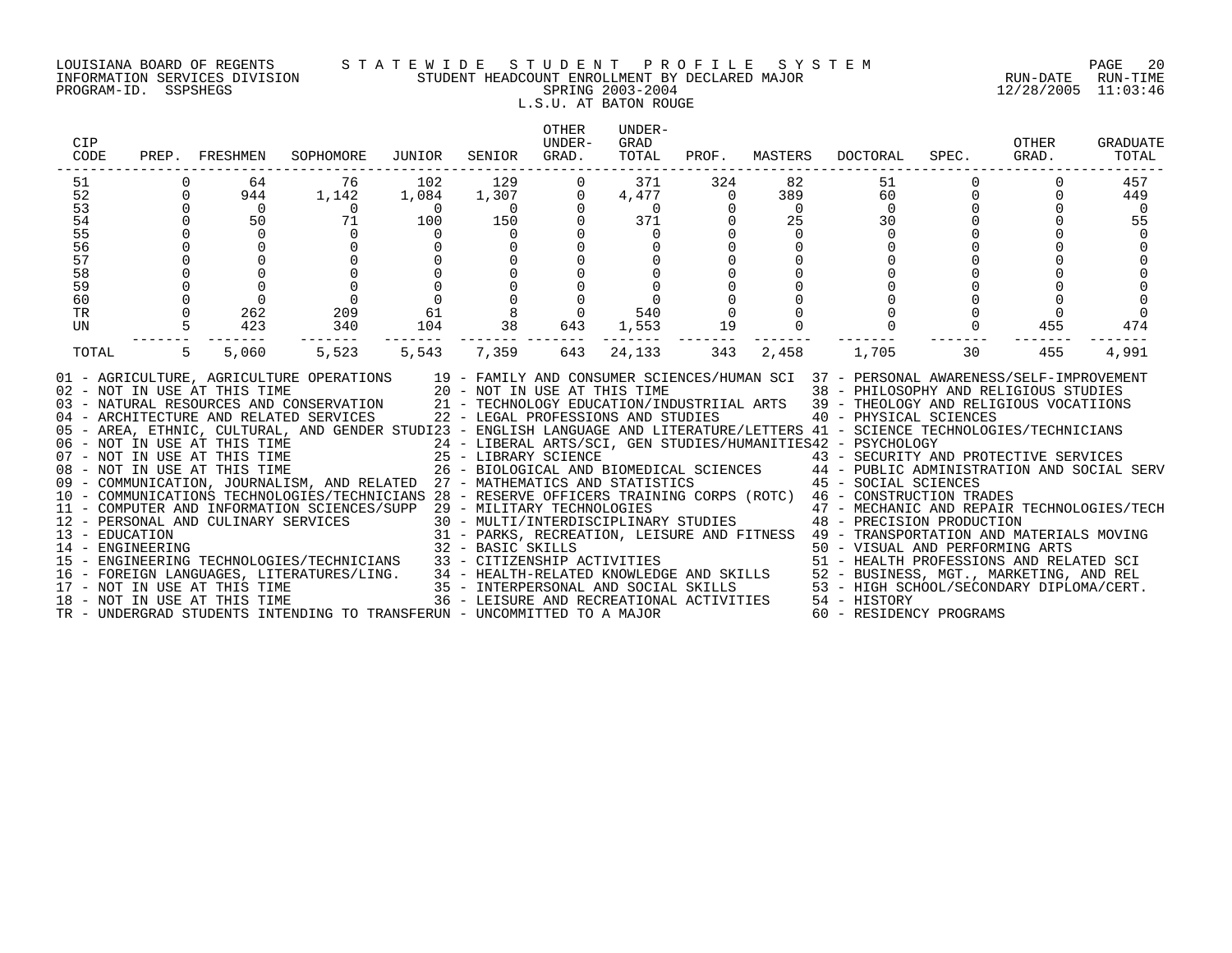# LOUISIANA BOARD OF REGENTS S T A T E W I D E S T U D E N T P R O F I L E S Y S T E M PAGE 21 INFORMATION SERVICES DIVISION STUDENT HEADCOUNT ENROLLMENT BY DECLARED MAJOR RUN-DATE RUN-TIME PROGRAM-ID. SSPSHEGS SPRING 2003-2004 12/28/2005 11:03:46 L.S.U. AT EUNICE

| CIP<br>$\texttt{CODE}$ | PREP.                   | FRESHMEN                | SOPHOMORE         | JUNIOR                  | SENIOR               | OTHER<br>UNDER-<br>GRAD. | UNDER-<br>GRAD<br>TOTAL | PROF.                | MASTERS     | DOCTORAL    | SPEC.       | OTHER<br>GRAD. | <b>GRADUATE</b><br>TOTAL |
|------------------------|-------------------------|-------------------------|-------------------|-------------------------|----------------------|--------------------------|-------------------------|----------------------|-------------|-------------|-------------|----------------|--------------------------|
| 01                     | 0                       | 0                       | 0                 | 0                       | 0                    | $\mathbf 0$              | 0                       | 0                    | $\mathbf 0$ | 0           | $\mathbf 0$ | 0              | 0                        |
| 02                     | $\mathbf 0$             | 0                       | 0                 | 0                       | 0                    | 0                        | 0                       | 0                    | $\mathbf 0$ | $\mathbf 0$ | $\mathbf 0$ | 0              | 0                        |
| 03                     | 0                       | 0                       | 0                 | $\mathbf 0$             | 0                    | 0                        | 0                       | 0                    | $\Omega$    | U           | $\Omega$    | O              | $\Omega$                 |
| 04                     | $\Omega$                | O                       | $\Omega$          | $\Omega$                | $\Omega$             | $\Omega$                 | O                       | $\Omega$             | n           |             | ∩           |                |                          |
| 05                     | $\Omega$<br>$\Omega$    | O                       | 0                 | $\Omega$                | $\Omega$             | $\Omega$                 | O                       | $\Omega$             |             |             | ∩<br>$\cap$ |                | Λ                        |
| 06<br>07               | <sup>0</sup>            | n<br>O                  | $\Omega$<br>0     | $\Omega$<br>$\Omega$    | ∩<br>$\Omega$        | 0<br>0                   | $\Omega$<br>0           | $\Omega$<br>$\Omega$ |             |             | ∩           |                | Π                        |
| 08                     | $\Omega$                | O                       | $\Omega$          | $\Omega$                | $\Omega$             | 0                        | 0                       | $\Omega$             |             |             | ∩           |                |                          |
| 09                     | $\Omega$                | $\Omega$                | $\Omega$          | $\Omega$                | $\Omega$             | $\Omega$                 | 0                       | $\Omega$             | ∩           |             | ∩           |                |                          |
| 10                     | $\Omega$                | $\overline{0}$          | 0                 | $\Omega$                | $\Omega$             | $\mathbf 0$              | 0                       | $\Omega$             |             |             | ∩           |                |                          |
| 11                     | $\mathbf 0$             | 46                      | 20                | $\mathbf 0$             | 0                    | 18                       | 84                      | $\Omega$             | $\cap$      |             | $\cap$      |                |                          |
| 12                     | $\Omega$                | $\mathbf 0$             | 0                 | 0                       | 0                    | 0                        | 0                       | $\Omega$             |             |             |             |                |                          |
| 13                     | $\Omega$                | 64                      | 39                | $\mathbf 0$             | $\Omega$             | 39                       | 142                     | $\Omega$             | O           |             | ∩           |                |                          |
| 14                     | $\Omega$                | $\Omega$                | $\mathbf 0$       | $\Omega$                | $\Omega$             | 0                        | 0                       | 0                    | n           |             | ∩           |                |                          |
| 15                     | $\Omega$                | $\Omega$                | 0                 | $\Omega$                | $\Omega$             | $\Omega$                 | 0                       | $\Omega$             |             |             | $\cap$      |                |                          |
| 16                     | $\mathbf 0$             | $\mathbf 0$             | 0                 | $\mathbf 0$             | 0                    | $\mathbf 0$              | 0                       | 0                    | n           |             | ∩           |                | Λ                        |
| 17                     | <sup>0</sup>            | O                       | $\Omega$          | $\Omega$                | 0                    | $\Omega$                 | O                       | $\Omega$             | ∩           |             | ∩           |                |                          |
| 18                     | $\Omega$                | O                       | 0                 | $\Omega$                | $\Omega$             | 0                        | 0                       | $\Omega$             | O           |             | $\Omega$    |                |                          |
| 19                     | $\Omega$                | O                       | 0                 | $\Omega$                | $\Omega$             | $\Omega$                 | 0                       | $\Omega$             |             |             | ∩           |                |                          |
| 20<br>$21\,$           | $\Omega$<br>$\mathbf 0$ | $\Omega$<br>$\mathbf 0$ | $\Omega$<br>0     | $\Omega$<br>$\mathbf 0$ | $\Omega$<br>0        | $\Omega$<br>$\mathbf 0$  | $\Omega$<br>0           | $\Omega$<br>$\Omega$ | n           |             | ∩<br>∩      |                | Λ<br>Λ                   |
| 22                     | 0                       | 24                      | 20                | 0                       | 0                    | 16                       | 60                      | $\Omega$             | ∩           |             | O           |                |                          |
| 23                     | 0                       | $\overline{0}$          | 0                 | $\Omega$                | 0                    | $\mathbf 0$              | $\mathbf 0$             | $\Omega$             | O           |             | $\Omega$    |                |                          |
| 24                     | $\mathbf 0$             | 68                      | 38                | $\Omega$                | $\Omega$             | 53                       | 159                     | $\Omega$             | $\cap$      |             | ∩           |                |                          |
| 25                     | $\Omega$                | $\mathbf 0$             | 0                 | $\Omega$                | $\Omega$             | $\mathbf 0$              | 0                       | $\Omega$             |             |             | ∩           |                | ∩                        |
| 26                     | $\Omega$                | $\mathbf 0$             | $\mathbf 0$       | $\mathbf 0$             | $\Omega$             | 0                        | 0                       | $\Omega$             | n           |             | ∩           |                |                          |
| 27                     | $\Omega$                | O                       | 0                 | $\Omega$                | $\Omega$             | 0                        | O                       | $\Omega$             | ∩           |             | ∩           |                |                          |
| 28                     | $\Omega$                | O                       | $\Omega$          | $\Omega$                | $\Omega$             | 0                        | 0                       | $\Omega$             |             |             | ∩           |                |                          |
| 29                     | $\Omega$                | O                       | 0                 | $\Omega$                | $\Omega$             | 0                        | 0                       | $\mathbf 0$          |             |             | ∩           |                | ∩                        |
| 30                     | $\Omega$                | n                       | $\Omega$          | $\Omega$                | $\Omega$             | $\Omega$                 | $\Omega$                | $\Omega$             |             |             |             |                |                          |
| $31$                   | $\Omega$                | O                       | 0                 | $\Omega$                | $\Omega$             | 0                        | 0                       | $\Omega$             | O           |             | $\Omega$    |                |                          |
| 32                     | $\Omega$                | O                       | 0                 | $\Omega$                | 0                    | 0                        | 0                       | $\mathbf 0$          |             |             | ∩           |                |                          |
| 33<br>34               | $\Omega$<br>$\Omega$    | O<br>O                  | $\Omega$<br>0     | $\Omega$                | $\Omega$             | $\Omega$                 | $\Omega$                | $\Omega$<br>$\Omega$ | n<br>n      |             | ∩<br>∩      |                |                          |
| 35                     | $\Omega$                | n                       | $\Omega$          | $\mathbf 0$<br>$\Omega$ | $\Omega$<br>$\Omega$ | 0<br>$\Omega$            | 0<br>$\Omega$           | $\Omega$             |             |             | ∩           |                |                          |
| 36                     | 0                       | 0                       | 0                 | $\Omega$                | 0                    | 0                        | 0                       | $\Omega$             | O           |             | $\Omega$    |                | Ω                        |
| 37                     | $\Omega$                | O                       | $\Omega$          | $\Omega$                | $\Omega$             | 0                        | 0                       | $\mathbf 0$          | O           |             | ∩           |                |                          |
| 38                     | $\Omega$                | O                       | 0                 | $\Omega$                | $\Omega$             | $\Omega$                 | 0                       | $\Omega$             |             |             | ∩           |                | ∩                        |
| 39                     | $\Omega$                | O                       | $\Omega$          | $\Omega$                | $\Omega$             | $\Omega$                 | 0                       | $\Omega$             | ∩           |             | ∩           |                |                          |
| 40                     | $\Omega$                | n                       | $\Omega$          | $\Omega$                | $\Omega$             | $\Omega$                 | $\Omega$                | $\Omega$             | n           |             | ∩           |                |                          |
| 41                     | $\mathbf 0$             | $\Omega$                | 0                 | $\overline{0}$          | 0                    | $\mathbf 0$              | 0                       | $\Omega$             |             |             | ∩           |                |                          |
| 42                     | $\mathbf 0$             | $\Omega$                | 0                 | 0                       | 0                    | $\mathbf 0$              | 0                       | $\mathbf 0$          | n           |             | ∩           |                |                          |
| 43                     | $\Omega$                | 104                     | 72                | $\mathbf 0$             | $\Omega$             | 59                       | 235                     | $\Omega$             | ∩           |             |             |                |                          |
| 44                     | $\Omega$                | $\Omega$                | $\mathbf 0$       | $\Omega$                | $\Omega$             | $\Omega$                 | $\mathbf 0$             | $\Omega$             | n           |             | ∩           |                |                          |
| 45                     | $\Omega$                | $\Omega$                | $\Omega$          | $\Omega$                | $\Omega$             | $\Omega$                 | 0                       | $\Omega$             | n           |             | ∩           |                |                          |
| 46                     | $\Omega$<br>$\Omega$    | O                       | 0                 | $\Omega$<br>$\Omega$    | $\Omega$             | $\Omega$                 | 0                       | $\Omega$             | O<br>$\cap$ |             | ∩<br>∩      |                | ∩                        |
| 47                     | $\Omega$                | O<br>n                  | 0<br><sup>n</sup> | C                       | $\Omega$<br>0        | 0<br>∩                   | 0<br>U                  | 0<br>$\Omega$        |             |             |             |                |                          |
| 48<br>49               | $\Omega$                | O                       | 0                 | $\Omega$                | $\Omega$             | $\Omega$                 | 0                       | $\mathbf 0$          | n           |             | ∩           |                | O                        |
| 50                     | $\Omega$                | $\Omega$                | $\Omega$          | $\Omega$                | $\Omega$             | $\Omega$                 | $\Omega$                | $\Omega$             | $\Omega$    | $\Omega$    | $\Omega$    | $\Omega$       | $\Omega$                 |
|                        |                         |                         |                   |                         |                      |                          |                         |                      |             |             |             |                |                          |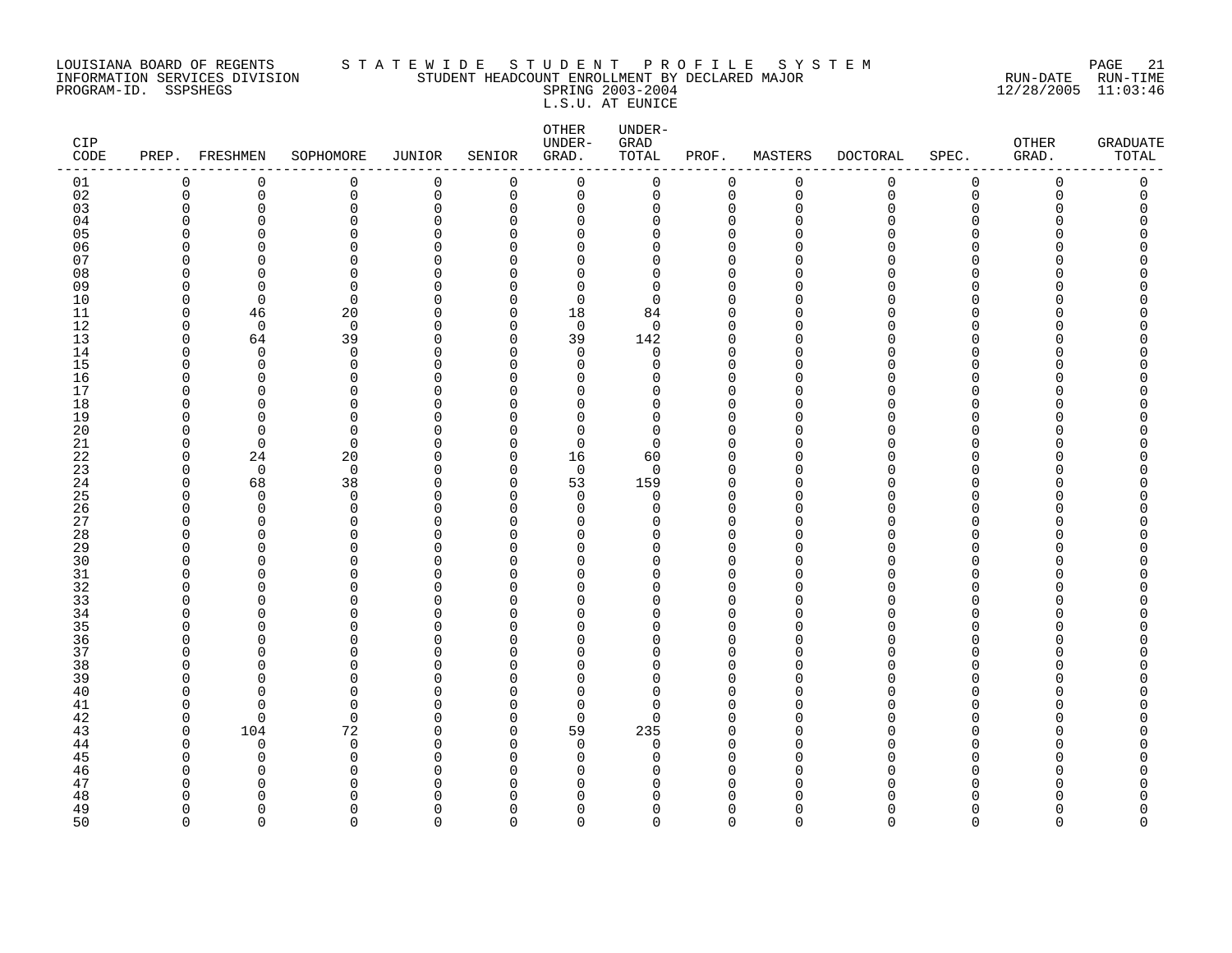PROGRAM-ID. SSPSHEGS SPRING 2003-2004 12/28/2005 11:03:46

# LOUISIANA BOARD OF REGENTS S T A T E W I D E S T U D E N T P R O F I L E S Y S T E M PAGE 22 INFORMATION SERVICES DIVISION STUDENT HEADCOUNT ENROLLMENT BY DECLARED MAJOR RUN-DATE RUN-TIME

L.S.U. AT EUNICE

| CIP<br>CODE          |          | PREP. FRESHMEN             | SOPHOMORE                                                                                                                                                                                                                                                                                                                                                                                                                                                                                                                                                                                                                                                                                                                                                                                                                                                                                                                                                                                                                                                                                                                                                                                                                                                                                                                                                                                                                                                                                                                                                                                                                                                                                                                                                                           | JUNIOR   | SENIOR         | OTHER<br>IJNDER-<br>GRAD. | UNDER-<br>GRAD<br>TOTAL | PROF.    | MASTERS  | DOCTORAL                                                                            | SPEC.    | OTHER<br>GRAD. | <b>GRADUATE</b><br>TOTAL |
|----------------------|----------|----------------------------|-------------------------------------------------------------------------------------------------------------------------------------------------------------------------------------------------------------------------------------------------------------------------------------------------------------------------------------------------------------------------------------------------------------------------------------------------------------------------------------------------------------------------------------------------------------------------------------------------------------------------------------------------------------------------------------------------------------------------------------------------------------------------------------------------------------------------------------------------------------------------------------------------------------------------------------------------------------------------------------------------------------------------------------------------------------------------------------------------------------------------------------------------------------------------------------------------------------------------------------------------------------------------------------------------------------------------------------------------------------------------------------------------------------------------------------------------------------------------------------------------------------------------------------------------------------------------------------------------------------------------------------------------------------------------------------------------------------------------------------------------------------------------------------|----------|----------------|---------------------------|-------------------------|----------|----------|-------------------------------------------------------------------------------------|----------|----------------|--------------------------|
| 51                   |          | 551                        | 224                                                                                                                                                                                                                                                                                                                                                                                                                                                                                                                                                                                                                                                                                                                                                                                                                                                                                                                                                                                                                                                                                                                                                                                                                                                                                                                                                                                                                                                                                                                                                                                                                                                                                                                                                                                 |          |                | 270                       | 1,045                   |          |          |                                                                                     |          |                |                          |
| 52                   | $\Omega$ | 113                        | 90                                                                                                                                                                                                                                                                                                                                                                                                                                                                                                                                                                                                                                                                                                                                                                                                                                                                                                                                                                                                                                                                                                                                                                                                                                                                                                                                                                                                                                                                                                                                                                                                                                                                                                                                                                                  |          |                | 67                        | 270                     |          |          | $\Omega$                                                                            | $\Omega$ |                |                          |
| 53                   |          | $\overline{0}$             | $\mathbf 0$                                                                                                                                                                                                                                                                                                                                                                                                                                                                                                                                                                                                                                                                                                                                                                                                                                                                                                                                                                                                                                                                                                                                                                                                                                                                                                                                                                                                                                                                                                                                                                                                                                                                                                                                                                         |          |                | $\mathbf 0$               | $\Omega$                |          |          |                                                                                     |          |                |                          |
|                      |          |                            | $\mathbf 0$                                                                                                                                                                                                                                                                                                                                                                                                                                                                                                                                                                                                                                                                                                                                                                                                                                                                                                                                                                                                                                                                                                                                                                                                                                                                                                                                                                                                                                                                                                                                                                                                                                                                                                                                                                         |          |                |                           |                         |          |          |                                                                                     |          |                |                          |
| 54<br>55<br>56<br>56 |          |                            | $\Omega$                                                                                                                                                                                                                                                                                                                                                                                                                                                                                                                                                                                                                                                                                                                                                                                                                                                                                                                                                                                                                                                                                                                                                                                                                                                                                                                                                                                                                                                                                                                                                                                                                                                                                                                                                                            |          |                |                           |                         |          |          |                                                                                     |          |                |                          |
|                      |          |                            | $\Omega$                                                                                                                                                                                                                                                                                                                                                                                                                                                                                                                                                                                                                                                                                                                                                                                                                                                                                                                                                                                                                                                                                                                                                                                                                                                                                                                                                                                                                                                                                                                                                                                                                                                                                                                                                                            |          | $\Omega$       |                           |                         |          |          |                                                                                     |          |                |                          |
| 57                   |          |                            | $\Omega$                                                                                                                                                                                                                                                                                                                                                                                                                                                                                                                                                                                                                                                                                                                                                                                                                                                                                                                                                                                                                                                                                                                                                                                                                                                                                                                                                                                                                                                                                                                                                                                                                                                                                                                                                                            |          | $\Omega$       |                           |                         |          |          |                                                                                     |          |                |                          |
| 58                   |          |                            | $\overline{0}$                                                                                                                                                                                                                                                                                                                                                                                                                                                                                                                                                                                                                                                                                                                                                                                                                                                                                                                                                                                                                                                                                                                                                                                                                                                                                                                                                                                                                                                                                                                                                                                                                                                                                                                                                                      |          | $\mathsf{O}$   |                           |                         |          |          |                                                                                     |          |                |                          |
| 59                   |          | $\Omega$                   | $\overline{0}$                                                                                                                                                                                                                                                                                                                                                                                                                                                                                                                                                                                                                                                                                                                                                                                                                                                                                                                                                                                                                                                                                                                                                                                                                                                                                                                                                                                                                                                                                                                                                                                                                                                                                                                                                                      |          |                |                           |                         |          |          |                                                                                     |          |                |                          |
| 60                   |          |                            | $\Omega$                                                                                                                                                                                                                                                                                                                                                                                                                                                                                                                                                                                                                                                                                                                                                                                                                                                                                                                                                                                                                                                                                                                                                                                                                                                                                                                                                                                                                                                                                                                                                                                                                                                                                                                                                                            |          |                |                           |                         |          |          |                                                                                     |          |                |                          |
| <b>TR</b>            |          | 630                        | 254                                                                                                                                                                                                                                                                                                                                                                                                                                                                                                                                                                                                                                                                                                                                                                                                                                                                                                                                                                                                                                                                                                                                                                                                                                                                                                                                                                                                                                                                                                                                                                                                                                                                                                                                                                                 |          | $\mathbf 0$    | 176                       | 1,060                   |          |          |                                                                                     |          |                |                          |
| UN                   |          | 52                         | $\overline{\phantom{a}}$                                                                                                                                                                                                                                                                                                                                                                                                                                                                                                                                                                                                                                                                                                                                                                                                                                                                                                                                                                                                                                                                                                                                                                                                                                                                                                                                                                                                                                                                                                                                                                                                                                                                                                                                                            |          | $\overline{0}$ | 13                        | 68                      |          |          | $\Omega$                                                                            |          |                |                          |
| TOTAL                |          | $0 \qquad \qquad$<br>1,652 | 760                                                                                                                                                                                                                                                                                                                                                                                                                                                                                                                                                                                                                                                                                                                                                                                                                                                                                                                                                                                                                                                                                                                                                                                                                                                                                                                                                                                                                                                                                                                                                                                                                                                                                                                                                                                 | $\Omega$ | $\Omega$       | 711                       | 3,123                   | $\Omega$ | $\Omega$ | $\Omega$                                                                            | $\Omega$ | $\Omega$       |                          |
|                      |          |                            | 01 - AGRICULTURE, AGRICULTURE OPERATIONS 19 - FAMILY AND CONSUMER SCIENCES/HUMAN SCI 37 - PERSONAL AWARENESS/SELF-IMPROVEMENT<br>02 - NOT IN USE AT THIS TIME 20 - NOT IN USE AT THIS TIME 38 - PHILOSOPHY AND RELIGIOUS STUDIES<br>03 - NATURAL RESOURCES AND CONSERVATION 21 - TECHNOLOGY EDUCATION/INDUSTRIIAL ARTS 39 - THEOLOGY AND RELIGIOUS VOCATIIONS<br>04 - ARCHITECTURE AND RELATED SERVICES 22 - LEGAL PROFESSIONS AND STUDIES 40 - PHYSICAL SCIENCES<br>05 - AREA, ETHNIC, CULTURAL, AND GENDER STUDI23 - ENGLISH LANGUAGE AND LITERATURE/LETTERS 41 - SCIENCE TECHNOLOGIES/TECHNICIANS<br>06 - NOT IN USE AT THIS TIME<br>24 - LIBERAL ARTS/SCI, GEN STUDIES/HUMANITIES42 - PSYCHOLOGY<br>25 - LIBRARY SCIENCE<br>26 - BIOLOGICAL AND BIOMEDICAL SCIENCES<br>26 - BIOLOGICAL AND BIOMEDICAL SCIENCES<br>26 - BIOLOGICAL AND BIOMED<br>10 - COMMUNICATIONS TECHNOLOGIES/TECHNICIANS 28 - RESERVE OFFICERS TRAINING CORPS (ROTC) 46 - CONSTRUCTION TRADES<br>$\begin{tabular}{lllllllllllllllllll} 12 & - \text{PERSONAL AND CULINARY SERVICES}/\text{SUP RADES} & 30 & - \text{MULTI/INTERDISCDGIES} & 47 & - \text{ CONSTRUC'HION TRADES} \\ 13 & - \text{ EERSONAL AND CULINARY SERVICES} & 30 & - \text{ MULTI/INTERDISCDFLINKRY STUDIES} & 47 & - \text{ MECHANC C AND REPAIR TECHNOLOGIES/TECH} \\ 14 & - \text{ ENGINEERING} & 31 & - \text{ PARKS, RECREATION, LEISURE AND FITNESS} & 49 & - \text{ PRANSPORTIC AND REPAIR TECHNOLOG$<br>14 - ENGINEERING<br>15 - ENGINEERING TECHNOLOGIES/TECHNICIANS<br>16 - FOREIGN LANGUAGES, LITERATURES/LING.<br>16 - FOREIGN LANGUAGES, LITERATURES/LING.<br>17 - NOT IN USE AT THIS TIME<br>18 - NOT IN USE AT THIS TIME<br>18 - NOT IN USE<br>TR - UNDERGRAD STUDENTS INTENDING TO TRANSFERUN - UNCOMMITTED TO A MAJOR |          |                |                           |                         |          |          | 53 - HIGH SCHOOL/SECONDARY DIPLOMA/CERT.<br>54 - HISTORY<br>60 - RESIDENCY PROGRAMS |          |                |                          |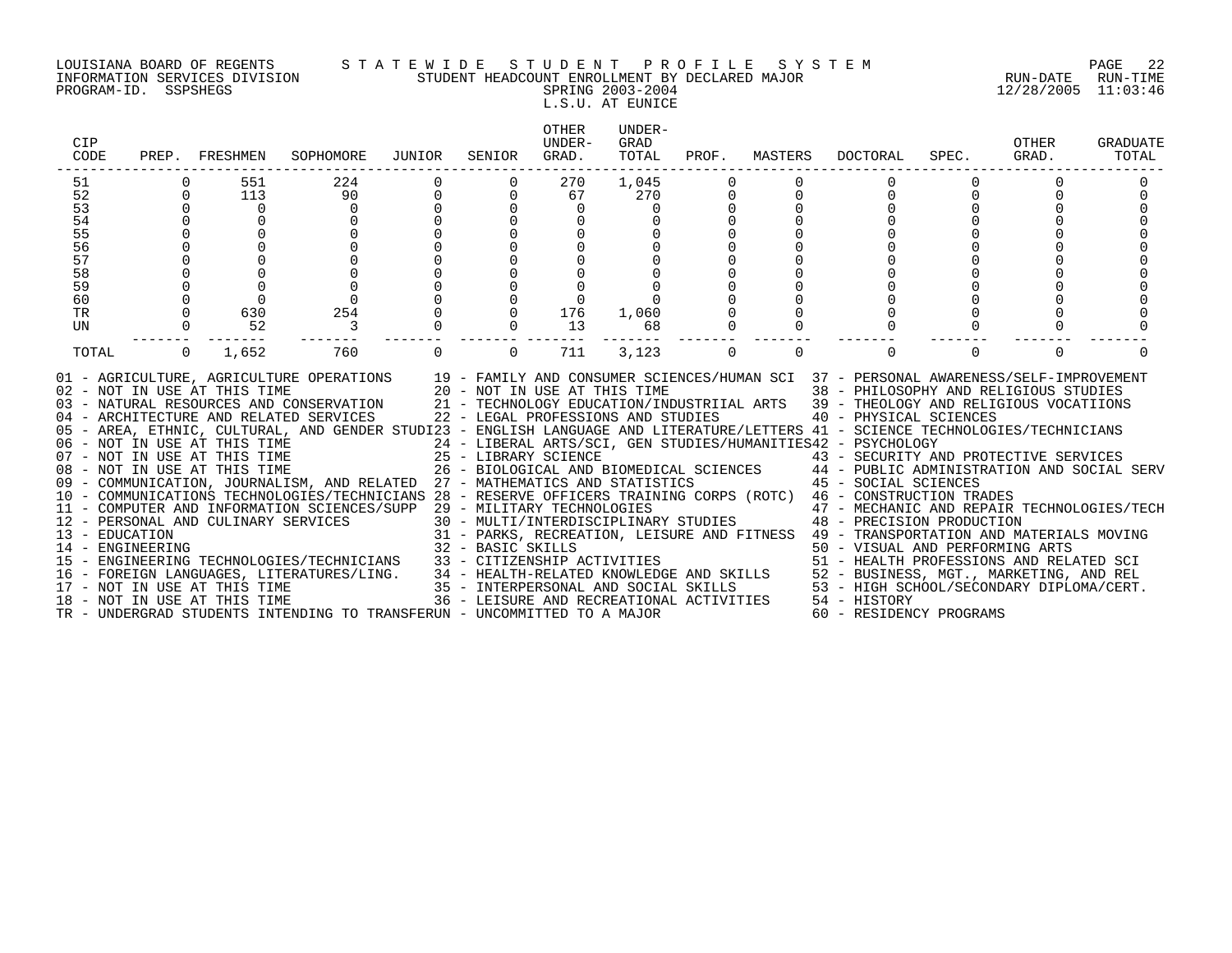# LOUISIANA BOARD OF REGENTS S T A T E W I D E S T U D E N T P R O F I L E S Y S T E M PAGE 23 INFORMATION SERVICES DIVISION STUDENT HEADCOUNT ENROLLMENT BY DECLARED MAJOR RUN-DATE RUN-TIME PROGRAM-ID. SSPSHEGS SPRING 2003-2004 12/28/2005 11:03:46 L.S.U. AT SHREVEPORT

| <b>CIP</b><br>CODE |                          | PREP. FRESHMEN           | SOPHOMORE            | JUNIOR               | SENIOR                   | OTHER<br>UNDER-<br>GRAD.   | UNDER-<br>GRAD<br>TOTAL | PROF.                   | MASTERS        | <b>DOCTORAL</b> | SPEC.                        | <b>OTHER</b><br>GRAD. | <b>GRADUATE</b><br>TOTAL |
|--------------------|--------------------------|--------------------------|----------------------|----------------------|--------------------------|----------------------------|-------------------------|-------------------------|----------------|-----------------|------------------------------|-----------------------|--------------------------|
| 01                 | 0                        | 0                        | $\mathbf 0$          | 0                    | 0                        | 0                          | $\mathbf 0$             | 0                       | $\mathbf 0$    | 0               | $\mathbf 0$                  | $\mathbf 0$           | 0                        |
| 02                 | $\mathbf 0$              | 0                        | $\mathsf 0$          | $\mathbf 0$          | $\mathbf 0$              | $\mathbf 0$                | $\mathsf{O}$            | $\mathbf 0$             | $\mathbf 0$    | $\mathbf 0$     | $\mathbf 0$                  | 0                     | 0                        |
| 03<br>04           | $\Omega$<br>∩            | $\mathbf{1}$<br>$\Omega$ | 0<br>$\Omega$        | 3<br>$\Omega$        | 6<br>$\Omega$            | 0<br>$\Omega$              | 10<br>0                 | 0<br>$\Omega$           | $\Omega$<br>∩  |                 | $\Omega$<br>U                |                       |                          |
| 05                 | $\Omega$                 |                          | $\Omega$             | O                    | $\Omega$                 | $\Omega$                   | 0                       | $\Omega$                |                |                 | <sup>n</sup>                 |                       |                          |
| 06                 | $\Omega$                 | U                        | $\Omega$             | $\cap$               | $\Omega$                 | $\Omega$                   | $\Omega$                | $\Omega$                |                |                 | U                            |                       |                          |
| 07                 | $\Omega$                 | ∩                        | $\Omega$             | $\cap$               | $\Omega$                 | $\cap$                     | 0                       | $\Omega$                |                |                 | ∩                            |                       |                          |
| 08                 | $\Omega$                 | $\Omega$                 | 0                    | $\Omega$             | $\Omega$                 | $\Omega$                   | 0                       | $\Omega$                |                |                 | <sup>n</sup>                 |                       |                          |
| 09                 | 0                        | 15                       | 15                   | 38                   | 44                       | 0                          | 112                     | $\Omega$                |                |                 | U                            |                       |                          |
| 10<br>11           | $\Omega$<br>$\Omega$     | $\overline{0}$<br>45     | $\mathbf 0$<br>24    | $\mathbf 0$<br>29    | $\Omega$<br>43           | $\mathbf 0$<br>$\mathbf 0$ | $\mathbf 0$<br>141      | $\Omega$<br>$\mathbf 0$ | 3              |                 | <sup>n</sup><br><sup>n</sup> |                       |                          |
| 12                 | $\Omega$                 | $\Omega$                 | $\mathbf 0$          | $\Omega$             | $\Omega$                 | $\Omega$                   | $\mathbf 0$             | $\Omega$                | $\Omega$       |                 | U                            |                       | O                        |
| 13                 | $\mathbf 0$              | 61                       | 91                   | 133                  | 193                      | $\mathbf 0$                | 478                     | $\mathbf 0$             | 43             |                 | $\Omega$                     |                       | 43                       |
| 14                 | $\Omega$                 | $\Omega$                 | 0                    | $\Omega$             | $\Omega$                 | 0                          | 0                       | $\mathbf 0$             | $\Omega$       |                 | <sup>n</sup>                 |                       | $\Omega$                 |
| 15                 | $\Omega$                 | $\Omega$                 | 0                    | $\Omega$             | $\Omega$                 | $\mathbf 0$                | $\mathbf 0$             | $\Omega$                | $\Omega$       |                 | <sup>n</sup>                 |                       | O                        |
| 16<br>17           | $\Omega$<br>∩            | 1<br>∩                   | 2<br>$\Omega$        | 3<br>U               | 7<br>$\Omega$            | $\Omega$<br>$\Omega$       | 13<br>$\Omega$          | $\Omega$<br>$\Omega$    | $\cap$<br>∩    |                 | U<br>U                       |                       |                          |
| 18                 | $\Omega$                 | O                        | 0                    | O                    | $\mathbf 0$              | 0                          | 0                       | $\Omega$                | O              |                 | $\Omega$                     |                       |                          |
| 19                 | <sup>0</sup>             |                          | $\Omega$             | C                    | $\Omega$                 | $\Omega$                   | 0                       | $\Omega$                |                |                 | <sup>n</sup>                 |                       |                          |
| 20                 | $\Omega$                 | U                        | O                    | U                    | $\Omega$                 | O                          | 0                       | $\Omega$                |                |                 | <sup>n</sup>                 |                       |                          |
| 21                 | ∩                        | ∩                        | $\Omega$             | $\cap$               | $\Omega$                 | $\Omega$                   | 0                       | $\Omega$                | ∩              |                 | U                            |                       |                          |
| 22                 | $\Omega$                 | ∩                        | $\Omega$             | $\Omega$             | $\Omega$                 | $\Omega$                   | 0                       | $\mathbf 0$             | $\Omega$       |                 | <sup>n</sup>                 |                       |                          |
| 23                 | $\Omega$                 | 4                        | 19                   | 14                   | 17                       | $\Omega$                   | 54                      | $\mathbf 0$             | $\Omega$       |                 | <sup>n</sup><br><sup>n</sup> |                       | 0                        |
| 24<br>25           | 0<br>$\Omega$            | 17<br>$\mathbf 0$        | 23<br>$\mathbf 0$    | 45<br>$\overline{0}$ | 115<br>0                 | 0<br>0                     | 200<br>$\mathbf 0$      | 0<br>$\mathbf 0$        | 15<br>$\Omega$ |                 | U                            |                       | 15<br>$\Omega$           |
| 26                 | $\Omega$                 | 85                       | 63                   | 67                   | 82                       | $\mathbf 0$                | 297                     | $\mathbf 0$             | $\Omega$       |                 | <sup>n</sup>                 |                       | O                        |
| 27                 | $\Omega$                 | 3                        | 2                    | 3                    | 16                       | 0                          | 24                      | $\Omega$                | ∩              |                 | <sup>n</sup>                 |                       |                          |
| 28                 | $\Omega$                 | ∩                        | $\Omega$             | $\Omega$             | $\Omega$                 | $\Omega$                   | $\mathbf 0$             | $\Omega$                |                |                 | U                            |                       |                          |
| 29                 | $\Omega$                 | $\Omega$                 | 0                    | $\Omega$             | $\Omega$                 | $\mathbf 0$                | 0                       | $\Omega$                |                |                 | <sup>n</sup>                 |                       |                          |
| 30<br>31           | ∩<br>$\Omega$            | O<br>O                   | $\Omega$<br>$\Omega$ | O<br>$\Omega$        | U<br>$\Omega$            | U<br>$\Omega$              | 0<br>0                  | $\Omega$<br>$\Omega$    |                |                 | U<br>$\Omega$                |                       |                          |
| 32                 | ∩                        | ∩                        | O                    | O                    | U                        | $\Omega$                   | 0                       | $\Omega$                |                |                 | <sup>n</sup>                 |                       |                          |
| 33                 | $\Omega$                 | U                        | U                    | U                    | $\Omega$                 | $\Omega$                   | 0                       | $\Omega$                |                |                 | $\cap$                       |                       |                          |
| 34                 | $\Omega$                 | U                        | U                    | $\cap$               | $\Omega$                 | $\Omega$                   | 0                       | $\Omega$                | ∩              |                 | $\cap$                       |                       |                          |
| 35                 |                          | ∩                        | 0                    | U                    | U                        | $\Omega$                   | 0                       | $\Omega$                |                |                 | <sup>n</sup>                 |                       |                          |
| 36                 | <sup>0</sup><br>$\Omega$ | ∩                        | 0                    | U                    | $\Omega$<br><sup>n</sup> | $\Omega$                   | 0                       | $\Omega$                | ∩              |                 | $\Omega$<br><sup>n</sup>     |                       |                          |
| 37<br>38           | $\Omega$                 | ∩                        | $\Omega$<br>$\Omega$ | $\Omega$<br>$\cap$   | $\Omega$                 | $\Omega$<br>$\Omega$       | 0<br>0                  | $\Omega$<br>$\Omega$    |                |                 | <sup>n</sup>                 |                       |                          |
| 39                 | $\Omega$                 | $\Omega$                 | $\Omega$             | $\Omega$             | $\Omega$                 | $\Omega$                   | $\mathbf 0$             | $\Omega$                | ∩              |                 | $\Omega$                     |                       |                          |
| 40                 | $\Omega$                 | 16                       | 6                    | 11                   | 9                        | $\mathbf 0$                | 42                      | $\Omega$                | $\Omega$       |                 | $\Omega$                     |                       |                          |
| 41                 | $\Omega$                 | $\mathbf 0$              | 0                    | $\overline{0}$       | $\Omega$                 | $\mathbf 0$                | $\mathbf 0$             | $\Omega$                | ∩              |                 | $\Omega$                     |                       | 0                        |
| 42                 | $\Omega$                 | 44                       | 49                   | 46                   | 55                       | $\mathbf 0$                | 194                     | 0                       | $\Omega$       |                 | 11                           |                       | 11                       |
| 43                 | $\Omega$                 | 25                       | 25                   | 38                   | 44                       | $\Omega$                   | 132                     | $\Omega$                | $\cap$         |                 | $\Omega$                     |                       | $\mathbf 0$              |
| 44<br>45           | $\Omega$<br>$\Omega$     | $\Omega$<br>9            | $\mathbf 0$<br>13    | $\overline{0}$<br>32 | $\Omega$<br>31           | $\Omega$<br>$\mathbf 0$    | $\mathbf 0$<br>85       | $\Omega$<br>$\mathbf 0$ | 35<br>$\Omega$ |                 | $\Omega$<br><sup>n</sup>     |                       | 35<br>$\Omega$           |
| 46                 | ∩                        | $\Omega$                 | 0                    | $\mathbf 0$          | $\Omega$                 | 0                          | 0                       | $\Omega$                | $\Omega$       |                 | <sup>n</sup>                 |                       | O                        |
| 47                 | ∩                        | O                        | 0                    | O                    | $\Omega$                 | $\Omega$                   | 0                       | $\Omega$                | ∩              |                 | U                            |                       |                          |
| 48                 | ∩                        |                          | $\Omega$             | ∩                    | n                        | U                          | O                       | $\Omega$                |                |                 |                              |                       |                          |
| 49                 | $\Omega$                 | ∩                        | $\Omega$             | 0                    | $\Omega$                 | $\Omega$                   | 0                       | $\Omega$                | ∩              |                 | <sup>n</sup>                 |                       | Ω                        |
| 50                 | $\Omega$                 | $\mathsf{R}$             | 11                   | 17                   | 23                       | $\Omega$                   | 59                      | $\Omega$                | $\Omega$       | $\cap$          | $\cap$                       | $\cap$                | $\cap$                   |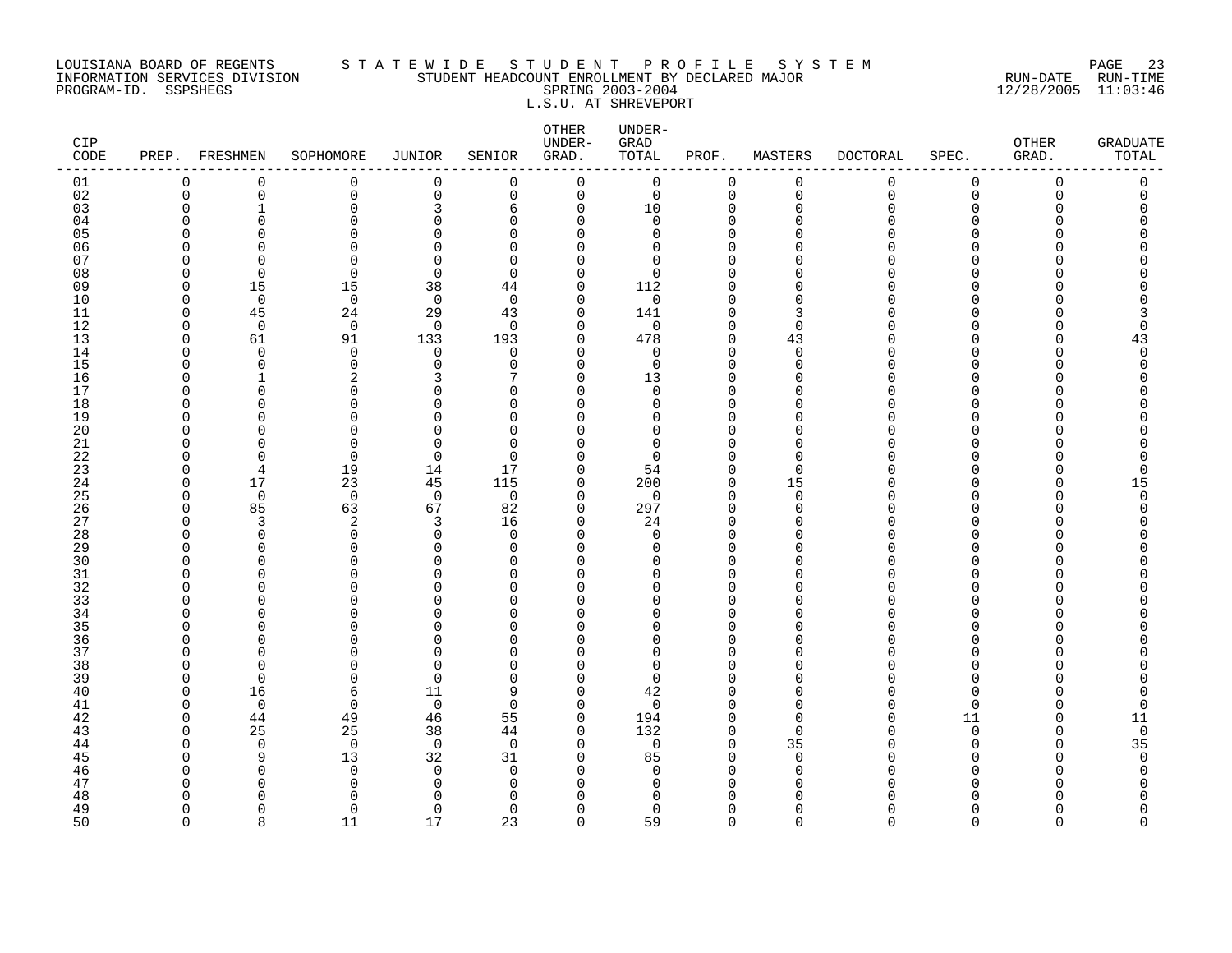### LOUISIANA BOARD OF REGENTS S T A T E W I D E S T U D E N T P R O F I L E S Y S T E M PAGE 24 INFORMATION SERVICES DIVISION STUDENT HEADCOUNT ENROLLMENT BY DECLARED MAJOR RUN-DATE RUN-TIME PROGRAM-ID. SSPSHEGS SPRING 2003-2004 12/28/2005 11:03:46 L.S.U. AT SHREVEPORT

| CIP<br>CODE                                                    | PREP.                                        | FRESHMEN                          | SOPHOMORE                                                                                                                                                                                                                                                                                                                                                                                                                                                                                                                                                                                                                                                                                                                                                                                                                                                                                                                                                                                                                                                                                                                                                                                                                                                                                                                 | JUNIOR                                       | SENIOR                                                          | <b>OTHER</b><br>UNDER-<br>GRAD. | UNDER-<br>GRAD<br>TOTAL                          |          | PROF. MASTERS              | DOCTORAL                                                                                                                                                                                                                                                                                                                                                                                                                             | SPEC.       | OTHER<br>GRAD. | <b>GRADUATE</b><br>TOTAL |
|----------------------------------------------------------------|----------------------------------------------|-----------------------------------|---------------------------------------------------------------------------------------------------------------------------------------------------------------------------------------------------------------------------------------------------------------------------------------------------------------------------------------------------------------------------------------------------------------------------------------------------------------------------------------------------------------------------------------------------------------------------------------------------------------------------------------------------------------------------------------------------------------------------------------------------------------------------------------------------------------------------------------------------------------------------------------------------------------------------------------------------------------------------------------------------------------------------------------------------------------------------------------------------------------------------------------------------------------------------------------------------------------------------------------------------------------------------------------------------------------------------|----------------------------------------------|-----------------------------------------------------------------|---------------------------------|--------------------------------------------------|----------|----------------------------|--------------------------------------------------------------------------------------------------------------------------------------------------------------------------------------------------------------------------------------------------------------------------------------------------------------------------------------------------------------------------------------------------------------------------------------|-------------|----------------|--------------------------|
| 51<br>52<br>53<br>54<br>55<br>56<br>57<br>58<br>59<br>60<br>TR | $\mathbf 0$<br>$\mathbf 0$<br>$\overline{0}$ | $\Omega$<br>131<br>$\overline{0}$ | $\mathbf 0$<br>176<br>$\overline{0}$<br>15<br>0                                                                                                                                                                                                                                                                                                                                                                                                                                                                                                                                                                                                                                                                                                                                                                                                                                                                                                                                                                                                                                                                                                                                                                                                                                                                           | $\Omega$<br>234<br>$\overline{0}$<br>14<br>0 | 5<br>303<br>$\overline{0}$<br>16<br>$\mathbf 0$<br>$\mathsf{O}$ | $\Omega$<br>0                   | .5<br>844<br>$\overline{0}$<br>52<br>$\mathbf 0$ |          | $\Omega$<br>50<br>$\Omega$ | 0                                                                                                                                                                                                                                                                                                                                                                                                                                    | $\mathbf 0$ |                | 50                       |
| UN<br>TOTAL                                                    | 10<br>10                                     | 359<br>831                        | 147<br>681                                                                                                                                                                                                                                                                                                                                                                                                                                                                                                                                                                                                                                                                                                                                                                                                                                                                                                                                                                                                                                                                                                                                                                                                                                                                                                                | 75<br>802                                    | 41<br>1,050                                                     | 69<br>69                        | 701<br>3,443                                     | $\Omega$ | 16<br>162                  | $\Omega$                                                                                                                                                                                                                                                                                                                                                                                                                             | 19          | 587<br>587     | 611<br>768               |
|                                                                |                                              |                                   | 01 - AGRICULTURE, AGRICULTURE OPERATIONS 19 - FAMILY AND CONSUMER SCIENCES/HUMAN SCI 37 - PERSONAL AWARENESS/SELF-IMPROVEMENT<br>02 - NOT IN USE AT THIS TIME $20 - NOT$ IN USE AT THIS TIME 03 - NATURAL RESOURCES AND CONSERVATION $21 - TECHNOLOGY$ EDUCATION/INI<br>04 - ARCHITECTURE AND RELATED SERVICES<br>05 - AREA, ETHNIC, CULTURAL, AND GENDER STUDI23 - ENGLISH LANGUAGE AND LITERATURE/LETTERS 41 - SCIENCE TECHNOLOGIES/TECHNICIANS<br>06 - NOT IN USE AT THIS TIME<br>07 - NOT IN USE AT THIS TIME<br>08 - NOT IN USE AT THIS TIME<br>09 - COMMUNICATION, JOURNALISM, AND RELATED 27 - MATHEMATICS AND STATISTICS<br>10 - COMMUNICATIONS TECHNOLOGIES/TECHNICIANS 28 - RESERVE OFFICERS TRAINING CORPS (ROTC) 46 - CONSTRUCTION TRADES<br>- CONSTRUCTION TRADES<br>12 - PERSONAL AND CULINARY SERVICES (SUPP 29 - MILITARY TECHNOLOGIES<br>30 - MULTI/INTERCHNOLOGIES (PECHENE 2001)<br>31 - PARKS, RECREATION, LEISURE AND FITNESS 49 - TRANSPORTATION AND MATERIALS MOVING<br><br>14 – ENGINEERING<br>15 – ENGINEERING TECHNOLOGIES/TECHNICIANS<br>15 – ENGINEERING TECHNOLOGIES/TECHNICIANS<br>16 – FOREIGN LANGUAGES, LITERATURES/LING.<br>16 – FOREIGN LANGUAGES, LITERATURES/LING.<br>17 – NOT IN USE AT THIS TIME<br>17<br>TR - UNDERGRAD STUDENTS INTENDING TO TRANSFERUN - UNCOMMITTED TO A MAJOR |                                              |                                                                 |                                 | 22 - LEGAL PROFESSIONS AND STUDIES               |          |                            | 38 - PHILOSOPHY AND RELIGIOUS STUDIES<br>21 - TECHNOLOGY EDUCATION/INDUSTRIIAL ARTS 39 - THEOLOGY AND RELIGIOUS VOCATIIONS<br>40 - PHYSICAL SCIENCES<br>24 - LIBERAL ARTS/SCI, GEN STUDIES/HUMANITIES42 - PSYCHOLOGY<br>25 - LIBRARY SCIENCE<br>26 - BIOLOGICAL AND BIOMEDICAL SCIENCES<br>27 - MATHEMATICS AND STATISTICS (27 - MATHEMATICS AND STATISTICS (27 - MATHEMATICS AND STATISTICS (29 - 29 - 2<br>60 - RESIDENCY PROGRAMS |             |                |                          |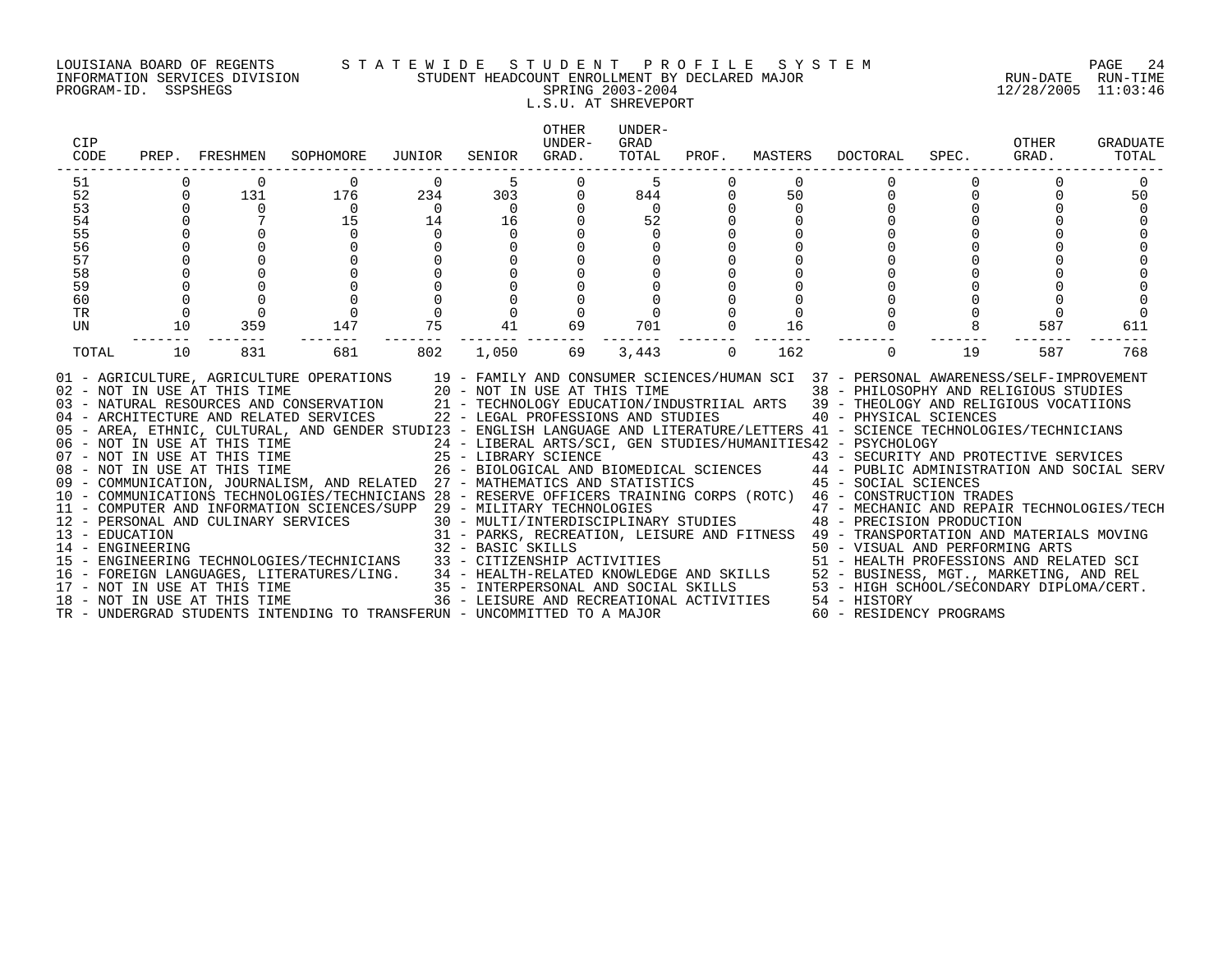### LOUISIANA BOARD OF REGENTS S T A T E W I D E S T U D E N T P R O F I L E S Y S T E M PAGE 25 INFORMATION SERVICES DIVISION STUDENT HEADCOUNT ENROLLMENT BY DECLARED MAJOR RUN-DATE RUN-TIME PROGRAM-ID. SSPSHEGS SPRING 2003-2004 12/28/2005 11:03:46 UNIVERSITY OF NEW ORLEANS

| <b>CIP</b><br>CODE |                    | PREP. FRESHMEN       | SOPHOMORE            | <b>JUNIOR</b>     | SENIOR               | OTHER<br>UNDER-<br>GRAD. | UNDER-<br>GRAD<br>TOTAL | PROF.                | MASTERS              | <b>DOCTORAL</b> | SPEC.             | <b>OTHER</b><br>GRAD. | <b>GRADUATE</b><br>TOTAL |
|--------------------|--------------------|----------------------|----------------------|-------------------|----------------------|--------------------------|-------------------------|----------------------|----------------------|-----------------|-------------------|-----------------------|--------------------------|
| 01                 | O                  | $\Omega$             | 0                    | 0                 | $\Omega$             | 0                        | 0                       | 0                    | 0                    | $\mathbf 0$     | 0                 | $\Omega$              | 0                        |
| 02                 | $\mathbf 0$        | $\mathbf 0$          | $\mathsf 0$          | 0                 | $\mathbf 0$          | 0                        | $\mathsf 0$             | $\mathbf 0$          | $\mathbf 0$          | $\mathbf 0$     | $\mathbf 0$       | $\Omega$              | 0                        |
| 03                 | O                  | 3<br>U               | $\overline{2}$<br>∩  | 6<br>∩            |                      | $\Omega$<br>$\Omega$     | 18                      | 0                    | $\mathbf 0$          |                 | $\Omega$<br>n     |                       | 0                        |
| 04<br>05           |                    |                      | 1                    |                   | $\Omega$             | ∩                        | $\Omega$<br>4           | $\Omega$<br>$\Omega$ | 60<br>$\Omega$       |                 |                   |                       | 60<br>$\Omega$           |
| 06                 |                    | U                    | $\Omega$             |                   | ∩                    | U                        | $\Omega$                | $\Omega$             | n                    |                 |                   |                       |                          |
| 07                 |                    | ∩                    | $\cap$               |                   | ∩                    | Λ                        | $\Omega$                |                      |                      |                 |                   |                       |                          |
| 08                 | O                  | $\Omega$             | $\Omega$             | $\Omega$          | ∩                    | $\Omega$                 | $\Omega$                |                      | n                    |                 |                   |                       |                          |
| 09                 | $\Omega$           | 213                  | 185                  | 163               | 202                  | $\Omega$                 | 763                     | <sup>0</sup>         | 8                    |                 | U                 |                       |                          |
| 10                 | $\cap$             | $\Omega$             | $\mathbf 0$          | $\mathbf 0$       | $\Omega$             | $\Omega$                 | 0                       | $\Omega$             | $\Omega$             |                 |                   |                       | $\Omega$                 |
| 11                 | $\Omega$           | 147                  | 85                   | 75                | 97                   | $\Omega$                 | 404                     | $\Omega$             | 68                   |                 | U                 |                       | 68                       |
| 12                 | $\cap$<br>$\Omega$ | $\Omega$             | $\Omega$             | $\Omega$          | $\Omega$             | $\Omega$                 | $\Omega$                | $\Omega$             | $\Omega$             | ∩               | $\Omega$          |                       | $\mathbf 0$              |
| 13<br>14           | $\Omega$           | 29<br>306            | 39<br>245            | 95<br>206         | 222<br>369           | $\mathbf 0$<br>0         | 385<br>1,126            | $\mathbf 0$<br>0     | 451<br>143           | 179<br>80       | <sup>n</sup>      | O<br>O                | 630<br>223               |
| 15                 | O                  | $\Omega$             | 0                    | $\Omega$          | $\Omega$             | $\Omega$                 | $\Omega$                | $\Omega$             | 34                   | ∩               | U                 |                       | 34                       |
| 16                 | O                  | 12                   | 5                    | 13                | 24                   | $\Omega$                 | 54                      | $\Omega$             | 27                   |                 | U                 |                       | 27                       |
| 17                 | C                  | $\Omega$             | $\Omega$             | $\Omega$          | ∩                    | $\Omega$                 | $\Omega$                | $\Omega$             | $\Omega$             |                 | <sup>n</sup>      |                       | $\Omega$                 |
| 18                 | C                  | $\Omega$             | $\mathbf 0$          | $\Omega$          | $\Omega$             |                          | 0                       | $\Omega$             | $\cap$               |                 | $\Omega$          |                       | O                        |
| 19                 |                    | O                    | $\Omega$             |                   | O                    |                          | $\Omega$                | <sup>0</sup>         | ∩                    |                 | n                 |                       |                          |
| 20                 |                    | $\Omega$             | $\Omega$             |                   | $\Omega$             |                          | $\Omega$                |                      | O                    |                 | n                 |                       |                          |
| 21<br>22           | n                  | $\Omega$<br>$\Omega$ | $\Omega$<br>$\Omega$ | ∩<br>$\Omega$     | $\Omega$<br>$\Omega$ | U<br>$\Omega$            | $\Omega$<br>$\Omega$    | $\Omega$<br>$\Omega$ | $\Omega$<br>$\Omega$ |                 | n<br><sup>n</sup> |                       | O<br>$\Omega$            |
| 23                 | O                  | 68                   | 69                   | 67                | 75                   | $\Omega$                 | 279                     | $\Omega$             | 74                   |                 | U                 |                       | 74                       |
| 24                 | $\Omega$           | 173                  | 138                  | 207               | 352                  | $\Omega$                 | 870                     | $\Omega$             | $\overline{0}$       | N               | <sup>n</sup>      |                       | 0                        |
| 25                 | n                  | $\mathbf 0$          | 0                    | 0                 | $\Omega$             | $\Omega$                 | 0                       | $\Omega$             | $\mathbf 0$          | ∩               |                   |                       | 0                        |
| 26                 | n                  | 90                   | 95                   | 64                | 134                  | $\Omega$                 | 383                     | $\Omega$             | 17                   | 21              | U                 |                       | 38                       |
| 27                 | C                  |                      | 2                    | 3                 | 20                   | $\Omega$                 | 30                      | $\mathbf 0$          | 25                   | $\Omega$        | U                 |                       | 25                       |
| 28                 | U                  | $\Omega$             | $\Omega$             | $\Omega$          | $\Omega$             | $\Omega$                 | $\Omega$                | $\Omega$             | $\Omega$             | ∩               | U                 |                       | $\Omega$                 |
| 29                 | O                  | $\mathbf 0$          | $\Omega$             | $\Omega$          | $\Omega$             | $\Omega$<br>$\Omega$     | 0                       | $\Omega$             | $\Omega$             |                 | <sup>n</sup>      |                       | O                        |
| 30<br>31           | n<br>U             | 11<br>$\Omega$       | $\Omega$             | O                 | 4<br>$\Omega$        | $\Omega$                 | 26<br>0                 | $\Omega$<br>$\Omega$ | ∩<br>O               |                 | U                 |                       |                          |
| 32                 |                    | $\Omega$             | $\Omega$             | C                 | ∩                    | $\Omega$                 | $\Omega$                | $\Omega$             | ∩                    |                 |                   |                       |                          |
| 33                 |                    | $\Omega$             | $\Omega$             |                   | ∩                    | Λ                        | <sup>n</sup>            | $\Omega$             |                      |                 |                   |                       |                          |
| 34                 |                    | U                    | ∩                    |                   | ∩                    | Λ                        | 0                       | $\Omega$             | ∩                    |                 | $\cap$            |                       |                          |
| 35                 |                    | O                    | ∩                    |                   | ∩                    |                          | $\Omega$                |                      |                      |                 |                   |                       |                          |
| 36                 | C                  | ∩                    | 0                    | ∩                 | ∩                    | ∩                        | 0                       | $\Omega$             | n                    |                 | U                 |                       |                          |
| 37                 | n                  | $\Omega$             | $\Omega$             | $\Omega$          | $\Omega$             | $\Omega$                 | $\Omega$                | $\Omega$             | $\Omega$             |                 | n                 |                       |                          |
| 38<br>39           | O<br>n             | 15<br>$\Omega$       | 8<br>$\Omega$        | 13<br>$\mathbf 0$ | 22<br>$\Omega$       | $\Omega$<br>$\Omega$     | 58<br>$\Omega$          | $\Omega$<br>$\Omega$ | $\Omega$<br>$\Omega$ | ∩               | n                 |                       | $\Omega$                 |
| 40                 | O                  | 25                   | 26                   | 27                | 48                   | $\mathbf 0$              | 126                     | $\mathbf 0$          | 51                   | 60              | U                 |                       | 111                      |
| 41                 | n                  | $\Omega$             | $\mathbf 0$          | $\overline{0}$    | $\Omega$             | $\Omega$                 | 0                       | $\Omega$             | $\mathbf 0$          | $\Omega$        | U                 |                       | $\mathbf 0$              |
| 42                 | O                  | 42                   | 57                   | 78                | 132                  | $\Omega$                 | 309                     | $\Omega$             | $\mathbf 0$          | 27              | <sup>n</sup>      |                       | 27                       |
| 43                 | ∩                  | $\Omega$             | $\mathbf 0$          | $\Omega$          | ∩                    | $\Omega$                 | $\Omega$                | $\Omega$             | $\Omega$             | $\Omega$        |                   |                       | $\mathbf 0$              |
| 44                 | O                  | $\Omega$             | $\Omega$             | $\Omega$          | $\Omega$             | $\Omega$                 | $\Omega$                | $\Omega$             | 39                   | $\Omega$        | U                 |                       | 39                       |
| 45                 | O                  | 135                  | 148                  | 136               | 176                  | $\Omega$                 | 595                     | $\Omega$             | 92                   | 69              | <sup>n</sup>      |                       | 161                      |
| 46                 |                    | $\Omega$             | 0                    | $\Omega$          | O                    | $\Omega$                 | 0                       | $\Omega$             | $\Omega$             | $\cap$          | n                 |                       | $\mathbf 0$              |
| 47<br>48           |                    |                      | $\Omega$             |                   | O                    |                          | <sup>0</sup>            |                      | $\cap$               |                 |                   |                       |                          |
| 49                 | U                  | $\Omega$             | $\Omega$             | $\Omega$          | $\Omega$             | U                        | $\Omega$                | $\Omega$             | $\Omega$             |                 | <sup>n</sup>      |                       | 0                        |
| 50                 | $\cap$             | 98                   | 95                   | 79                | 155                  | $\Omega$                 | 427                     | $\Omega$             | 207                  | $\Omega$        | $\Omega$          | $\cap$                | 207                      |
|                    |                    |                      |                      |                   |                      |                          |                         |                      |                      |                 |                   |                       |                          |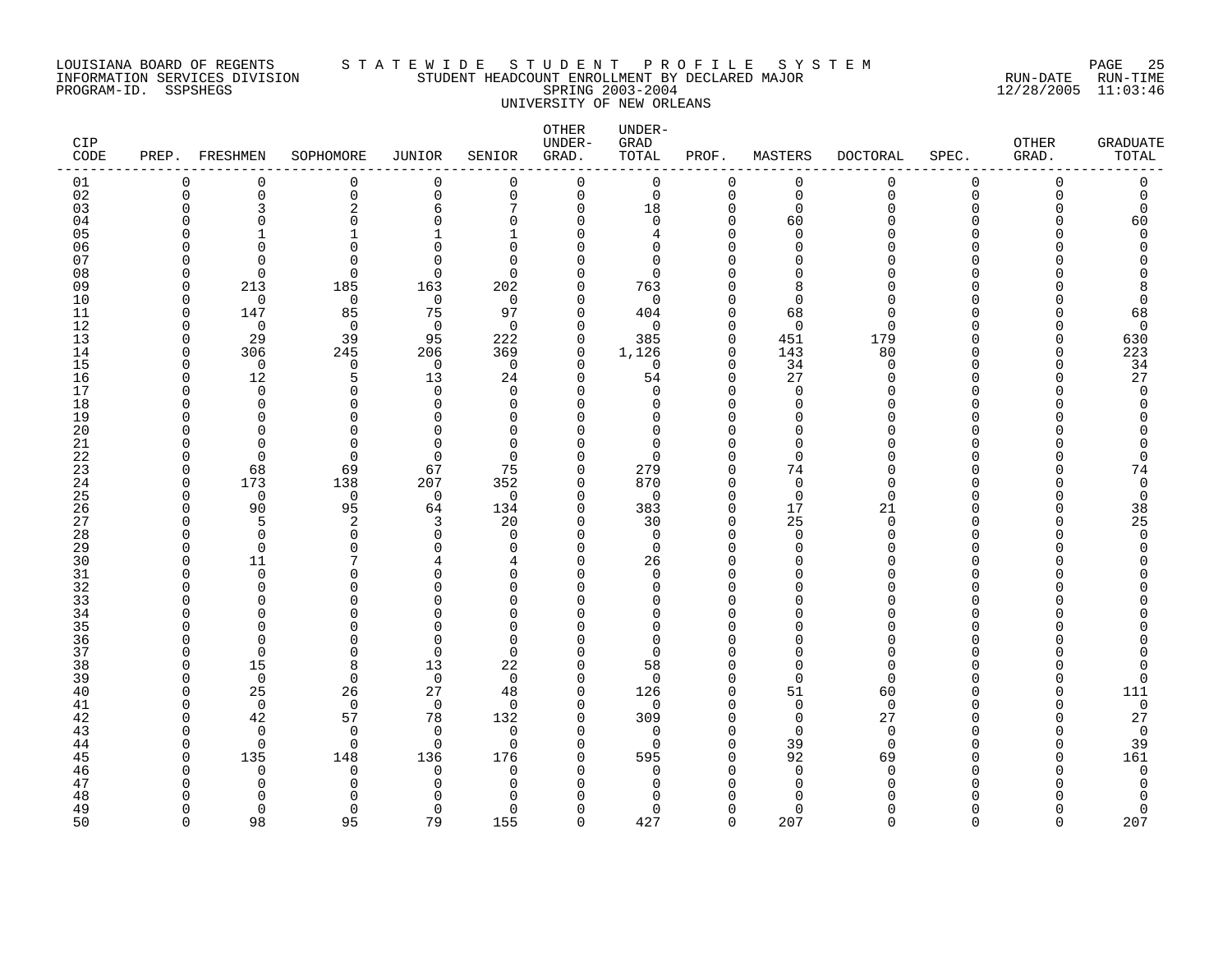# LOUISIANA BOARD OF REGENTS S T A T E W I D E S T U D E N T P R O F I L E S Y S T E M PAGE 26 INFORMATION SERVICES DIVISION STUDENT HEADCOUNT ENROLLMENT BY DECLARED MAJOR RUN-DATE RUN-TIME PROGRAM-ID. SSPSHEGS SPRING 2003-2004 12/28/2005 11:03:46 UNIVERSITY OF NEW ORLEANS

| CIP<br>CODE                                                    |                                                                               | PREP. FRESHMEN                                                       | SOPHOMORE                                                                                                                                                                                                                                                                                                                                                                                                                                                                                                                                                                                                                                                                                                                                                                                                                                                                                                                                                                                                                                                                                                                                                                                                                                                                                                                                                                                                                                                                                                                                                                                                                                                             | JUNIOR                                                                                                              | SENIOR GRAD.                                                                                                                                                                   | <b>OTHER</b><br>UNDER-                                | UNDER-<br>GRAD<br>TOTAL                                            |                                                                                                                   |                                                                                | PROF. MASTERS DOCTORAL                                                                                           | SPEC.                                           | OTHER<br>GRAD. | <b>GRADUATE</b><br>TOTAL          |
|----------------------------------------------------------------|-------------------------------------------------------------------------------|----------------------------------------------------------------------|-----------------------------------------------------------------------------------------------------------------------------------------------------------------------------------------------------------------------------------------------------------------------------------------------------------------------------------------------------------------------------------------------------------------------------------------------------------------------------------------------------------------------------------------------------------------------------------------------------------------------------------------------------------------------------------------------------------------------------------------------------------------------------------------------------------------------------------------------------------------------------------------------------------------------------------------------------------------------------------------------------------------------------------------------------------------------------------------------------------------------------------------------------------------------------------------------------------------------------------------------------------------------------------------------------------------------------------------------------------------------------------------------------------------------------------------------------------------------------------------------------------------------------------------------------------------------------------------------------------------------------------------------------------------------|---------------------------------------------------------------------------------------------------------------------|--------------------------------------------------------------------------------------------------------------------------------------------------------------------------------|-------------------------------------------------------|--------------------------------------------------------------------|-------------------------------------------------------------------------------------------------------------------|--------------------------------------------------------------------------------|------------------------------------------------------------------------------------------------------------------|-------------------------------------------------|----------------|-----------------------------------|
| 51<br>52<br>53<br>54<br>55<br>56<br>57<br>58<br>59<br>60<br>TR | $\Omega$<br>$\Omega$<br>$\Omega$<br>$\Omega$<br>$\mathbf 0$<br>$\overline{0}$ | 11<br>659<br>$\overline{0}$<br>29<br>$\Omega$<br>$\ddot{\mathbf{0}}$ | 8<br>757<br>$\begin{array}{c} 0 \\ 26 \end{array}$<br>$\Omega$<br>$\begin{bmatrix} 0 \\ 0 \\ 0 \\ 0 \end{bmatrix}$                                                                                                                                                                                                                                                                                                                                                                                                                                                                                                                                                                                                                                                                                                                                                                                                                                                                                                                                                                                                                                                                                                                                                                                                                                                                                                                                                                                                                                                                                                                                                    | 6<br>839<br>$\begin{array}{c} 0 \\ 50 \end{array}$<br>$\Omega$<br>$\begin{array}{c}\n 0 \\  0 \\  436\n\end{array}$ | $\begin{array}{r} 5 \\ 1,130 \\ 0 \\ 74 \end{array}$<br>$\overline{0}$<br>$\overline{0}$<br>$\mathsf{O}$<br>$\mathsf{O}$<br>$\overline{0}$<br>$\overline{0}$<br>$\overline{0}$ | $\overline{0}$<br>$\Omega$<br>$\Omega$<br>$\mathbf 0$ | 30<br>3,385<br>$\begin{array}{c} 0 \\ 179 \end{array}$<br>$\Omega$ | $\overline{0}$<br>$\mathbf 0$<br>$\Omega$<br>$\mathsf{O}\xspace$<br>$\begin{matrix}0&0\\0&0\\3,314&0\end{matrix}$ | 66<br>860<br>$\overline{0}$<br>35<br>$\Omega$<br>$\mathbf 0$<br>$\overline{0}$ | $\mathbf 0$<br>36<br>$\overline{0}$<br>$\overline{0}$<br>$\mathsf{O}\xspace$<br>$\frac{0}{16}$<br>$\overline{0}$ | $\Omega$<br>$\Omega$<br>$\Omega$                | $\overline{0}$ | 66<br>896<br>$\overline{0}$<br>35 |
| UN<br>TOTAL                                                    | 42<br>42                                                                      | 1,428<br>3,500                                                       | 754<br>2,752                                                                                                                                                                                                                                                                                                                                                                                                                                                                                                                                                                                                                                                                                                                                                                                                                                                                                                                                                                                                                                                                                                                                                                                                                                                                                                                                                                                                                                                                                                                                                                                                                                                          |                                                                                                                     | 396 258<br>2,568 3,645                                                                                                                                                         | 258                                                   | 12,765                                                             | $\overline{0}$                                                                                                    | 397<br>2,654                                                                   | 488                                                                                                              | $\begin{matrix}0&0&0\\0&0&0\\0&0&0\end{matrix}$ | 770<br>770     | 1,183<br>3,912                    |
|                                                                |                                                                               |                                                                      | 01 - AGRICULTURE, AGRICULTURE OPERATIONS 19 - FAMILY AND CONSUMER SCIENCES/HUMAN SCI 37 - PERSONAL AWARENESS/SELF-IMPROVEMENT<br>02 - NOT IN USE AT THIS TIME<br>20 - NOT IN USE AT THIS TIME<br>20 - NOT IN USE AT THIS TIME<br>21 - TECHNOLOGY EDUCATION/INDUSTRIIAL ARTS<br>22 - LEGAL PROFESSIONS AND STUDIES<br>22 - LEGAL PROFESSIONS AND STUDIES<br>22 - LEGAL PROFE<br>05 - AREA, ETHNIC, CULTURAL, AND GENDER STUDI23 - ENGLISH LANGUAGE AND LITERATURE/LETTERS 41 - SCIENCE TECHNOLOGIES/TECHNICIANS<br>06 - AKEA, EIRINIC, CULIUMAL STIME 25 - EIBERAL ARTS/SCI, GEN STUDIES/HUMANITIES42 - EXCHOLOGY<br>07 - NOT IN USE AT THIS TIME 25 - LIBRARY SCIENCE 43 - SECURITY AND PROTECTIVE SERVICES<br>08 - NOT IN USE AT THIS TIME 26 - BIOLO<br>$\begin{tabular}{lllllllllllll} \multicolumn{4}{c}{\multicolumn{4}{c}{\multicolumn{4}{c}{\multicolumn{4}{c}{\multicolumn{4}{c}{\multicolumn{4}{c}{\multicolumn{4}{c}{\multicolumn{4}{c}{\multicolumn{4}{c}{\multicolumn{4}{c}{\multicolumn{4}{c}{\multicolumn{4}{c}{\multicolumn{4}{c}{\multicolumn{4}{c}{\multicolumn{4}{c}{\multicolumn{4}{c}{\multicolumn{4}{c}{\multicolumn{4}{c}{\multicolumn{4}{c}{\multicolumn{4}{c}{\multicolumn{4}{c}{\multicolumn{4}{c}{\multicolumn{4}{c}{$<br>$\begin{tabular}{lllllllllllll} 14 & -\texttt{ENGINEERING} & 32 & -\texttt{BAMIC} & -\texttt{BAMIC} & -\texttt{BAMIC} & -\texttt{BAMIC} & -\texttt{BAMIC} & -\texttt{BAMIC} & -\texttt{BAMIC} & -\texttt{BAMIC} & -\texttt{BAMIC} & -\texttt{BAMIC} & -\texttt{BAMIC} & -\texttt{BAMIC} & -\texttt{BAMIC} & -\texttt{BAMIC} & -\texttt{BAMIC} & -\texttt{BAMIC} & -\texttt{BAMIC} & -\texttt{BAMIC} & -\texttt{B$ |                                                                                                                     |                                                                                                                                                                                |                                                       |                                                                    |                                                                                                                   |                                                                                |                                                                                                                  |                                                 |                |                                   |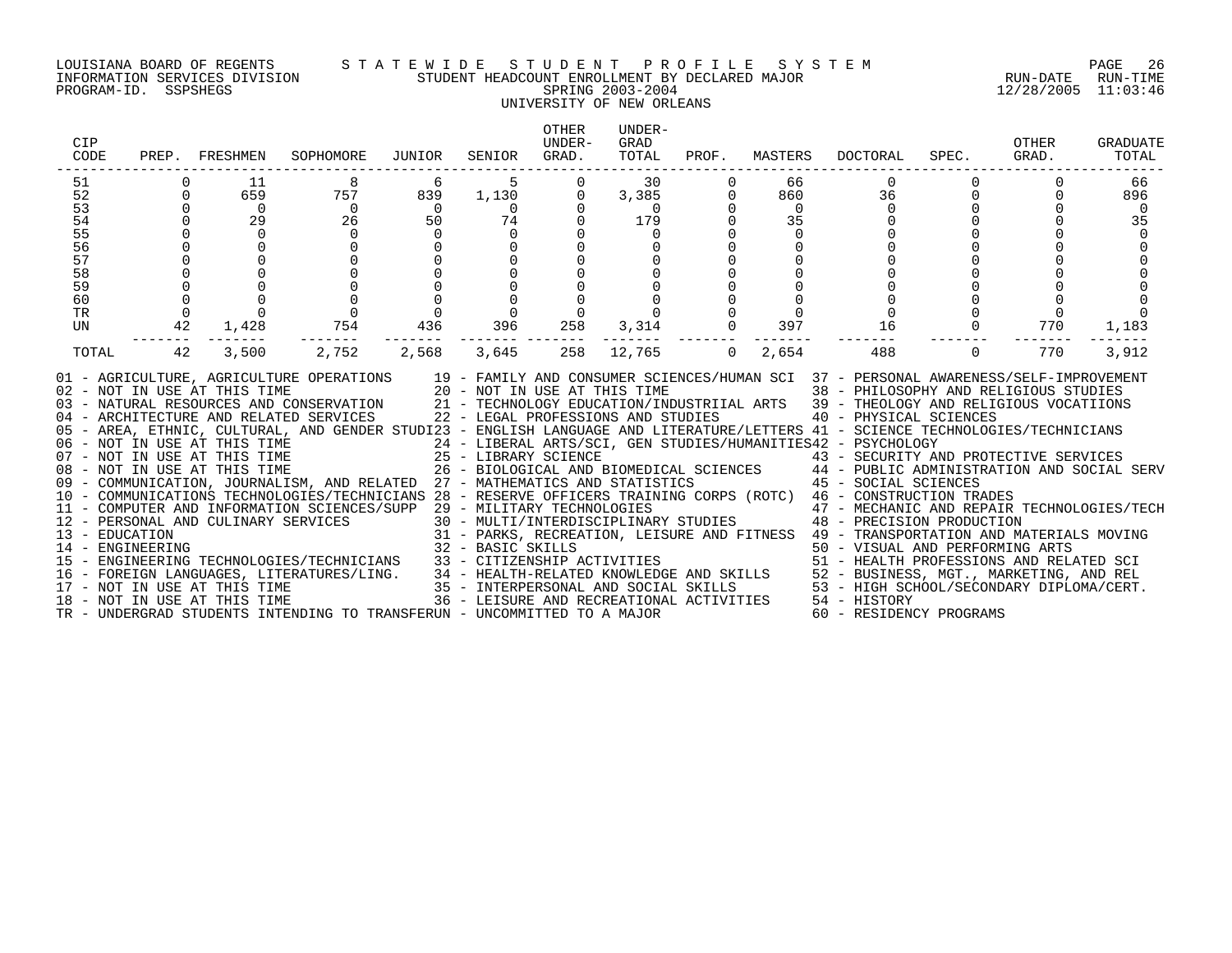#### LOUISIANA BOARD OF REGENTS S T A T E W I D E S T U D E N T P R O F I L E S Y S T E M PAGE 27 INFORMATION SERVICES DIVISION STUDENT HEADCOUNT ENROLLMENT BY DECLARED MAJOR RUN-DATE RUN-TIME PROGRAM-ID. SSPSHEGS SPRING 2003-2004 12/28/2005 11:03:46 L.S.U. LAW CENTER

| $\mathtt{CIP}$<br>$\texttt{CODE}{}$ |                      | PREP. FRESHMEN | SOPHOMORE                | JUNIOR               | SENIOR               | OTHER<br>UNDER-<br>GRAD. | UNDER-<br>GRAD<br>TOTAL | PROF.                   | MASTERS     | <b>DOCTORAL</b> | SPEC.       | OTHER<br>GRAD. | <b>GRADUATE</b><br>TOTAL |
|-------------------------------------|----------------------|----------------|--------------------------|----------------------|----------------------|--------------------------|-------------------------|-------------------------|-------------|-----------------|-------------|----------------|--------------------------|
| 01                                  | $\mathbf 0$          | 0              | 0                        | $\mathbf 0$          | 0                    | $\mathbf 0$              | $\mathsf{O}$            | 0                       | $\mathsf 0$ | 0               | $\mathbf 0$ | 0              | 0                        |
| 02                                  | $\mathbf 0$          | $\mathbf 0$    | 0                        | $\mathsf 0$          | 0                    | $\mathbf 0$              | 0                       | $\mathbf 0$             | $\mathbf 0$ | $\mathbf 0$     | $\mathbf 0$ | $\Omega$       | 0                        |
| 03                                  | $\mathbf 0$          | $\Omega$       | 0                        | $\mathbf 0$          | 0                    | 0                        | 0                       | 0                       | $\Omega$    | N               | $\Omega$    | O              | C                        |
| 04                                  | 0                    | 0              | 0                        | 0                    | 0                    | 0                        | 0                       | 0                       | ∩           |                 | O           |                | O                        |
| 05                                  | $\Omega$             | 0              | $\Omega$                 | $\Omega$             | $\Omega$             | 0                        | 0                       | $\Omega$                |             |                 | ∩           |                |                          |
| 06                                  | $\Omega$             | 0              | 0                        | $\mathbf 0$          | $\Omega$             | 0                        | 0                       | $\mathbf 0$             |             |                 | ∩           |                | ი                        |
| 07                                  | $\Omega$             | O              | $\Omega$                 | $\Omega$             | $\Omega$             | $\Omega$                 | $\Omega$                | $\Omega$                |             |                 | ∩           |                |                          |
| 08<br>09                            | $\Omega$<br>0        | $\Omega$<br>0  | $\Omega$                 | $\Omega$<br>0        | $\Omega$<br>0        | $\Omega$                 | $\Omega$<br>0           | $\Omega$<br>$\mathbf 0$ |             |                 | ∩<br>∩      |                |                          |
| 10                                  | $\mathbf 0$          | 0              | 0<br>$\Omega$            | $\Omega$             | $\Omega$             | 0<br>0                   | 0                       | $\Omega$                |             |                 | ∩           |                |                          |
| 11                                  | $\Omega$             | O              | 0                        | $\mathbf 0$          | $\Omega$             | 0                        | 0                       | $\mathbf 0$             | ∩           |                 | ∩           |                | ∩                        |
| 12                                  | $\Omega$             | O              | $\Omega$                 | $\Omega$             | $\Omega$             | $\Omega$                 | O                       | $\Omega$                |             |                 | ∩           |                |                          |
| 13                                  | $\mathbf 0$          | 0              | 0                        | $\Omega$             | $\Omega$             | $\mathbf 0$              | 0                       | $\mathbf 0$             | O           |                 | $\Omega$    |                |                          |
| 14                                  | $\Omega$             | $\Omega$       | 0                        | $\Omega$             | $\Omega$             | 0                        | 0                       | $\mathbf 0$             | n           |                 | $\cap$      |                |                          |
| 15                                  | $\Omega$             | 0              | 0                        | $\Omega$             | $\Omega$             | 0                        | 0                       | $\mathbf 0$             | ∩           |                 | ∩           |                | Ω                        |
| 16                                  | $\Omega$             | 0              | 0                        | 0                    | $\Omega$             | 0                        | 0                       | $\mathbf 0$             | ∩           |                 | ∩           |                | ∩                        |
| 17                                  | $\Omega$             | 0              | 0                        | 0                    | $\Omega$             | 0                        | 0                       | $\mathbf 0$             | n           |                 | $\Omega$    |                |                          |
| 18                                  | $\Omega$             | O              | 0                        | $\Omega$             | $\Omega$             | 0                        | 0                       | $\mathbf 0$             | ∩           |                 | ∩           |                |                          |
| 19                                  | $\Omega$             | O              | 0                        | $\Omega$             | $\Omega$             | 0                        | 0                       | $\mathbf 0$             |             |                 | ∩           |                | Λ                        |
| 20                                  | $\Omega$             | O              | 0                        | $\Omega$             | $\Omega$             | $\Omega$                 | 0                       | $\Omega$                |             |                 | ∩           |                | C                        |
| 21                                  | $\Omega$             | O              | $\Omega$                 | 0                    | $\Omega$             | 0                        | 0                       | $\mathbf 0$             |             |                 | O           |                | O                        |
| 22                                  | 0                    | 0              | 0                        | 0                    | $\Omega$             | 0                        | 0                       | 686                     |             |                 | O           | O              | 686                      |
| 23                                  | $\mathbf 0$          | 0              | 0                        | $\Omega$             | $\Omega$             | 0                        | 0                       | 0                       |             |                 | ∩           | U              | $\Omega$                 |
| 24                                  | $\Omega$             | O              | 0                        | $\mathbf 0$          | $\Omega$             | 0                        | 0                       | $\mathbf 0$             | n           |                 | ∩           | U              | O                        |
| 25                                  | $\Omega$             | O              | 0                        | $\mathbf 0$          | $\Omega$             | $\Omega$                 | $\Omega$                | $\Omega$                |             |                 | ∩           |                | ∩                        |
| 26                                  | $\Omega$             | O              | 0                        | $\mathbf 0$          | $\Omega$             | $\Omega$                 | $\Omega$                | $\mathbf 0$             | n           |                 | ∩           |                |                          |
| 27                                  | 0<br>$\Omega$        | 0              | 0<br>$\Omega$            | 0<br>$\Omega$        | 0<br>$\Omega$        | 0                        | 0<br>0                  | 0<br>$\Omega$           |             |                 | ∩<br>∩      |                |                          |
| 28<br>29                            | $\Omega$             | 0<br>0         | 0                        | 0                    | 0                    | 0<br>0                   | 0                       | 0                       |             |                 | ∩           |                |                          |
| 30                                  | $\Omega$             | O              | $\Omega$                 | $\Omega$             | $\Omega$             | $\Omega$                 | $\Omega$                | $\Omega$                |             |                 | ∩           |                |                          |
| 31                                  | $\Omega$             | O              | 0                        | $\Omega$             | $\Omega$             | $\mathbf 0$              | 0                       | $\mathbf 0$             | ∩           |                 | $\Omega$    |                | ∩                        |
| 32                                  | $\Omega$             | O              | $\Omega$                 | $\Omega$             | ∩                    | $\Omega$                 | 0                       | $\Omega$                |             |                 | $\Omega$    |                |                          |
| 33                                  | $\Omega$             | 0              | $\Omega$                 | $\Omega$             | $\Omega$             | 0                        | 0                       | $\Omega$                |             |                 | ∩           |                | ∩                        |
| 34                                  | $\Omega$             | 0              | $\Omega$                 | $\mathbf 0$          | 0                    | 0                        | 0                       | $\Omega$                | ∩           |                 | ∩           |                |                          |
| 35                                  | $\Omega$             | O              | $\Omega$                 | $\Omega$             | $\Omega$             | $\Omega$                 | O                       | $\Omega$                |             |                 | ∩           |                |                          |
| 36                                  | $\Omega$             | O              | 0                        | $\Omega$             | $\Omega$             | 0                        | 0                       | $\mathbf 0$             | ∩           |                 | ∩           |                |                          |
| 37                                  | $\Omega$             | O              | 0                        | $\Omega$             | $\Omega$             | 0                        | $\Omega$                | $\mathbf 0$             | n           |                 | $\Omega$    |                |                          |
| 38                                  | $\Omega$             | O              | $\Omega$                 | $\Omega$             | $\Omega$             | $\Omega$                 | $\Omega$                | $\Omega$                |             |                 | ∩           |                | ∩                        |
| 39                                  | $\Omega$             | 0              | $\Omega$                 | 0                    | $\Omega$             | 0                        | 0                       | $\mathbf 0$             | n           |                 | O           |                |                          |
| 40                                  | $\Omega$             | 0              | $\Omega$                 | 0                    | $\Omega$             | 0                        | 0                       | $\mathbf 0$             | ∩           |                 | $\Omega$    |                |                          |
| 41                                  | $\Omega$             | 0              | 0                        | $\Omega$             | $\Omega$             | 0                        | 0                       | $\mathbf 0$             |             |                 | ∩           |                |                          |
| 42                                  | $\mathbf 0$          | 0              | 0                        | $\mathbf 0$          | $\Omega$             | 0                        | 0                       | $\mathbf 0$             | n           |                 | ∩           |                | Λ                        |
| 43                                  | $\Omega$             | n              | $\Omega$                 | $\mathbf 0$          | $\Omega$             | $\Omega$                 | $\Omega$                | $\Omega$                | ∩           |                 | ∩           |                |                          |
| 44                                  | $\Omega$             | O              | $\Omega$                 | $\Omega$             | $\Omega$             | $\Omega$                 | $\Omega$                | $\Omega$                | n           |                 | ∩           |                |                          |
| 45                                  | $\Omega$             | 0              | 0                        | $\Omega$             | 0                    | 0                        | 0                       | 0                       | ∩           |                 | O           |                |                          |
| 46                                  | $\Omega$             | 0              | $\Omega$                 | $\Omega$             | $\Omega$             | 0                        | 0                       | $\Omega$                | O<br>∩      |                 | ∩           |                |                          |
| 47                                  | $\Omega$<br>$\Omega$ | O<br>n         | $\Omega$<br><sup>n</sup> | $\Omega$<br>$\Omega$ | $\Omega$<br>$\Omega$ | 0<br>$\Omega$            | 0<br>$\Omega$           | $\Omega$<br>$\Omega$    |             |                 | ∩           |                | ∩                        |
| 48<br>49                            | $\Omega$             | $\Omega$       | 0                        | $\Omega$             | $\Omega$             | $\mathbf 0$              | 0                       | $\mathbf 0$             | O           |                 | $\Omega$    |                | O                        |
| 50                                  | $\Omega$             | $\Omega$       | $\Omega$                 | $\Omega$             | $\Omega$             | $\Omega$                 | $\Omega$                | $\Omega$                | $\Omega$    | $\Omega$        | $\Omega$    | $\Omega$       | $\Omega$                 |
|                                     |                      |                |                          |                      |                      |                          |                         |                         |             |                 |             |                |                          |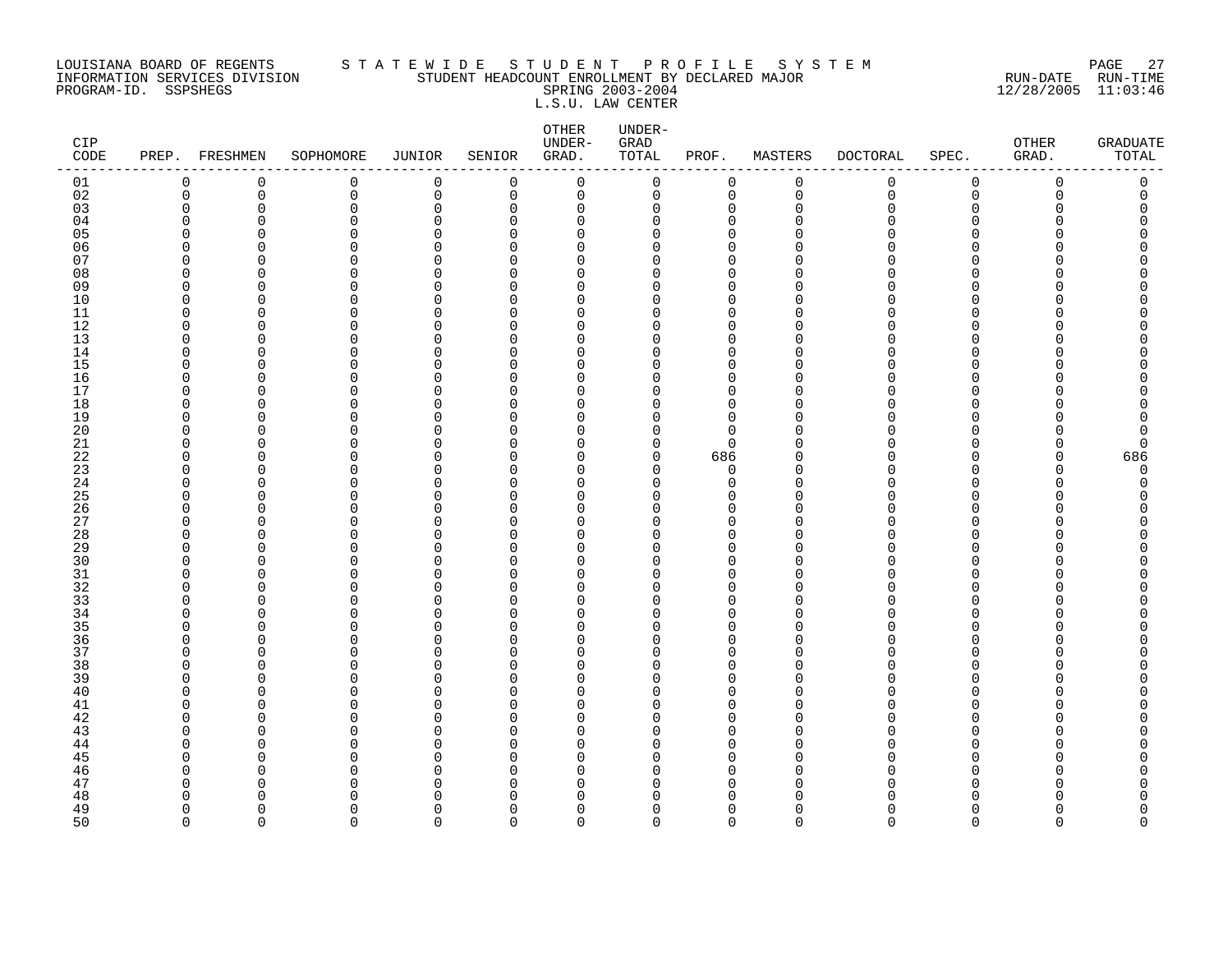# LOUISIANA BOARD OF REGENTS S T A T E W I D E S T U D E N T P R O F I L E S Y S T E M PAGE 28 INFORMATION SERVICES DIVISION STUDENT HEADCOUNT ENROLLMENT BY DECLARED MAJOR RUN-DATE RUN-TIME PROGRAM-ID. SSPSHEGS SPRING 2003-2004 12/28/2005 11:03:46 L.S.U. LAW CENTER

| CIP<br>CODE                        |             | PREP. FRESHMEN               | SOPHOMORE                                                                                                                                                                                                                                                                                                                                                                                                                                                                                                                                                                                                                                                                                                                                                                                                                                                                                                                                                                                                                                                                                                                                                                                                                                                                                                                                                                                                                                                                                     | JUNIOR       | SENIOR      | OTHER<br>UNDER-<br>GRAD.           | UNDER-<br>GRAD<br>TOTAL |     | PROF. MASTERS | DOCTORAL                                                                                                                                                                                                                                                                                                                                                                                                                                                                                                                                                                          | SPEC.    | OTHER<br>GRAD. | <b>GRADUATE</b><br>TOTAL |
|------------------------------------|-------------|------------------------------|-----------------------------------------------------------------------------------------------------------------------------------------------------------------------------------------------------------------------------------------------------------------------------------------------------------------------------------------------------------------------------------------------------------------------------------------------------------------------------------------------------------------------------------------------------------------------------------------------------------------------------------------------------------------------------------------------------------------------------------------------------------------------------------------------------------------------------------------------------------------------------------------------------------------------------------------------------------------------------------------------------------------------------------------------------------------------------------------------------------------------------------------------------------------------------------------------------------------------------------------------------------------------------------------------------------------------------------------------------------------------------------------------------------------------------------------------------------------------------------------------|--------------|-------------|------------------------------------|-------------------------|-----|---------------|-----------------------------------------------------------------------------------------------------------------------------------------------------------------------------------------------------------------------------------------------------------------------------------------------------------------------------------------------------------------------------------------------------------------------------------------------------------------------------------------------------------------------------------------------------------------------------------|----------|----------------|--------------------------|
| 51                                 |             |                              |                                                                                                                                                                                                                                                                                                                                                                                                                                                                                                                                                                                                                                                                                                                                                                                                                                                                                                                                                                                                                                                                                                                                                                                                                                                                                                                                                                                                                                                                                               |              |             |                                    |                         |     |               |                                                                                                                                                                                                                                                                                                                                                                                                                                                                                                                                                                                   |          |                |                          |
| 52                                 | $\mathbf 0$ | $\mathbf 0$                  | $\mathbf 0$                                                                                                                                                                                                                                                                                                                                                                                                                                                                                                                                                                                                                                                                                                                                                                                                                                                                                                                                                                                                                                                                                                                                                                                                                                                                                                                                                                                                                                                                                   | $\mathsf{O}$ | $\mathbf 0$ | 0                                  |                         | 0   |               | 0                                                                                                                                                                                                                                                                                                                                                                                                                                                                                                                                                                                 | $\Omega$ | 0              |                          |
| 53                                 | 0           |                              |                                                                                                                                                                                                                                                                                                                                                                                                                                                                                                                                                                                                                                                                                                                                                                                                                                                                                                                                                                                                                                                                                                                                                                                                                                                                                                                                                                                                                                                                                               |              |             |                                    |                         |     |               |                                                                                                                                                                                                                                                                                                                                                                                                                                                                                                                                                                                   |          |                |                          |
| 54                                 |             |                              |                                                                                                                                                                                                                                                                                                                                                                                                                                                                                                                                                                                                                                                                                                                                                                                                                                                                                                                                                                                                                                                                                                                                                                                                                                                                                                                                                                                                                                                                                               |              |             |                                    |                         |     |               |                                                                                                                                                                                                                                                                                                                                                                                                                                                                                                                                                                                   |          |                |                          |
| 55                                 |             |                              |                                                                                                                                                                                                                                                                                                                                                                                                                                                                                                                                                                                                                                                                                                                                                                                                                                                                                                                                                                                                                                                                                                                                                                                                                                                                                                                                                                                                                                                                                               |              |             |                                    |                         |     |               |                                                                                                                                                                                                                                                                                                                                                                                                                                                                                                                                                                                   |          |                |                          |
| 56                                 |             |                              |                                                                                                                                                                                                                                                                                                                                                                                                                                                                                                                                                                                                                                                                                                                                                                                                                                                                                                                                                                                                                                                                                                                                                                                                                                                                                                                                                                                                                                                                                               |              |             |                                    |                         |     |               |                                                                                                                                                                                                                                                                                                                                                                                                                                                                                                                                                                                   |          |                |                          |
| 57                                 |             |                              |                                                                                                                                                                                                                                                                                                                                                                                                                                                                                                                                                                                                                                                                                                                                                                                                                                                                                                                                                                                                                                                                                                                                                                                                                                                                                                                                                                                                                                                                                               |              |             |                                    |                         |     |               |                                                                                                                                                                                                                                                                                                                                                                                                                                                                                                                                                                                   |          |                |                          |
| 58                                 |             |                              |                                                                                                                                                                                                                                                                                                                                                                                                                                                                                                                                                                                                                                                                                                                                                                                                                                                                                                                                                                                                                                                                                                                                                                                                                                                                                                                                                                                                                                                                                               |              |             |                                    |                         |     |               |                                                                                                                                                                                                                                                                                                                                                                                                                                                                                                                                                                                   |          |                |                          |
| 59                                 |             |                              |                                                                                                                                                                                                                                                                                                                                                                                                                                                                                                                                                                                                                                                                                                                                                                                                                                                                                                                                                                                                                                                                                                                                                                                                                                                                                                                                                                                                                                                                                               |              |             |                                    |                         |     |               |                                                                                                                                                                                                                                                                                                                                                                                                                                                                                                                                                                                   |          |                |                          |
| 60                                 |             |                              |                                                                                                                                                                                                                                                                                                                                                                                                                                                                                                                                                                                                                                                                                                                                                                                                                                                                                                                                                                                                                                                                                                                                                                                                                                                                                                                                                                                                                                                                                               |              |             |                                    |                         |     |               |                                                                                                                                                                                                                                                                                                                                                                                                                                                                                                                                                                                   |          |                |                          |
| TR<br>UN                           |             |                              |                                                                                                                                                                                                                                                                                                                                                                                                                                                                                                                                                                                                                                                                                                                                                                                                                                                                                                                                                                                                                                                                                                                                                                                                                                                                                                                                                                                                                                                                                               |              |             |                                    |                         | 25  |               |                                                                                                                                                                                                                                                                                                                                                                                                                                                                                                                                                                                   |          |                | 25                       |
|                                    |             |                              |                                                                                                                                                                                                                                                                                                                                                                                                                                                                                                                                                                                                                                                                                                                                                                                                                                                                                                                                                                                                                                                                                                                                                                                                                                                                                                                                                                                                                                                                                               |              |             |                                    |                         |     |               |                                                                                                                                                                                                                                                                                                                                                                                                                                                                                                                                                                                   |          |                |                          |
| TOTAL                              | $\Omega$    | 0                            | $\Omega$                                                                                                                                                                                                                                                                                                                                                                                                                                                                                                                                                                                                                                                                                                                                                                                                                                                                                                                                                                                                                                                                                                                                                                                                                                                                                                                                                                                                                                                                                      |              |             | $\Omega$                           | 0                       | 711 | $\Omega$      | $\Omega$                                                                                                                                                                                                                                                                                                                                                                                                                                                                                                                                                                          | $\Omega$ | $\Omega$       | 711                      |
| 13 - EDUCATION<br>14 - ENGINEERING |             | 18 - NOT IN USE AT THIS TIME | 01 - AGRICULTURE, AGRICULTURE OPERATIONS 19 - FAMILY AND CONSUMER SCIENCES/HUMAN SCI 37 - PERSONAL AWARENESS/SELF-IMPROVEMENT<br>02 - NOT IN USE AT THIS TIME $20 - NOT$ IN USE AT THIS TIME $03 - NATURAL$ RESOURCES AND CONSERVATION $21 - TECHNOLOGY$ EDUCATION/IND<br>04 - ARCHITECTURE AND RELATED SERVICES<br>05 - AREA, ETHNIC, CULTURAL, AND GENDER STUDI23 - ENGLISH LANGUAGE AND LITERATURE/LETTERS 41 - SCIENCE TECHNOLOGIES/TECHNICIANS<br>06 - NOT IN USE AT THIS TIME<br>07 - NOT IN USE AT THIS TIME<br>08 - NOT IN USE AT THIS TIME<br>07 - NOT IN USE AT THIS TIME 25 - LIBRARY SCIENCE<br>26 - BIOLOGICAL AND BIOMEDICAL SCIENCES<br>26 - BIOLOGICAL AND BIOMEDICAL SCIENCES<br>27 - MATHEMATICS AND STATISTICS (PROPOSICL SERVENT CONDUCTED 27 - MATHEMATICS AND STATIST<br>10 - COMMUNICATIONS TECHNOLOGIES/TECHNICIANS 28 - RESERVE OFFICERS TRAINING CORPS (ROTC) 46 - CONSTRUCTION TRADES<br>11 - COMPUTER AND INFORMATION SCIENCES/SUPP 29 - MILITARY TECHNOLOGIES<br>12 - PERSONAL AND CULINARY SERVICES<br>13 - EDUCATION<br>$31 - PARTO, NUCNILS$<br>$32 - BASIC SKILLS$<br>15 - ENGINEERING TECHNOLOGIES/TECHNICIANS 33 - CITIZENSHIP ACTIVITIES<br>16 - FOREIGN LANGUAGES, LITERATURES/LING. 34 - HEALTH-RELATED KNOWLEDGE AND SKILLS 52 - BUSINESS, MGT., MARKETING, AND REL<br>17 - NOT IN USE AT THIS TIME 1991 1892 - INTERPERSONAL AND SOCIAL SKILLS 53 - HIGH SCHOOL/SECONDARY<br>TR - UNDERGRAD STUDENTS INTENDING TO TRANSFERUN - UNCOMMITTED TO A MAJOR |              |             | 22 - LEGAL PROFESSIONS AND STUDIES |                         |     |               | 38 - PHILOSOPHY AND RELIGIOUS STUDIES<br>21 - TECHNOLOGY EDUCATION/INDUSTRIIAL ARTS 39 - THEOLOGY AND RELIGIOUS VOCATIIONS<br>40 - PHYSICAL SCIENCES<br>24 - LIBERAL ARTS/SCI, GEN STUDIES/HUMANITIES42 - PSYCHOLOGY<br>29 - MILITARY TECHNOLOGIES<br>30 - MULTI/INTERDISCIPLINARY STUDIES<br>48 - PRECISION PRODUCTION<br>31 - PARKS, RECREATION, LEISURE AND FITNESS 49 - TRANSPORTATION AND MATERIALS MOVING<br>50 - VISUAL AND PERFORMING ARTS<br>51 - HEALTH PROFESSIONS AND RELATED SCI<br>36 - LEISURE AND RECREATIONAL ACTIVITIES 54 - HISTORY<br>60 - RESIDENCY PROGRAMS |          |                |                          |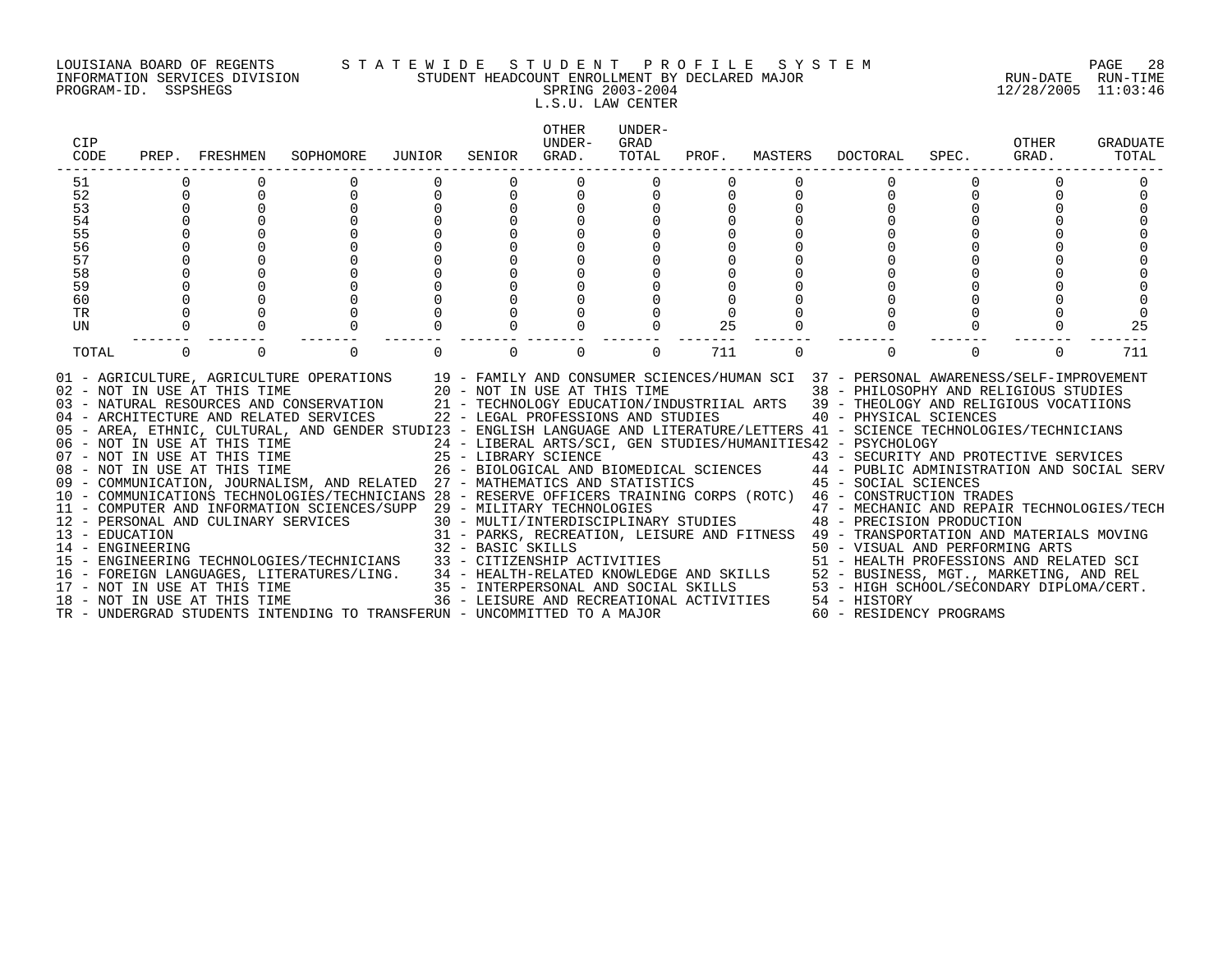### LOUISIANA BOARD OF REGENTS S T A T E W I D E S T U D E N T P R O F I L E S Y S T E M PAGE 29 INFORMATION SERVICES DIVISION STUDENT HEADCOUNT ENROLLMENT BY DECLARED MAJOR RUN-DATE RUN-TIME PROGRAM-ID. SSPSHEGS SPRING 2003-2004 12/28/2005 11:03:46 SOUTHERN U. AT BATON ROUGE

| CIP<br>CODE | PREP.                | FRESHMEN             | SOPHOMORE                  | <b>JUNIOR</b>        | SENIOR               | OTHER<br>UNDER-<br>GRAD. | UNDER-<br>GRAD<br>TOTAL | PROF.                      | MASTERS                 | <b>DOCTORAL</b>      | SPEC.         | OTHER<br>GRAD. | <b>GRADUATE</b><br>TOTAL |
|-------------|----------------------|----------------------|----------------------------|----------------------|----------------------|--------------------------|-------------------------|----------------------------|-------------------------|----------------------|---------------|----------------|--------------------------|
| 01          | $\Omega$             | 18                   | 23                         | 14                   | 13                   | $\mathbf 0$              | 68                      | 0                          | $\mathbf 0$             | 0                    | 0             | $\mathbf 0$    | 0                        |
| 02          | 0                    | $\overline{0}$       | $\mathbf 0$                | $\overline{0}$       | $\mathbf 0$          | $\mathbf 0$              | $\mathbf 0$             | 0                          | $\mathbf 0$             | 0                    | 0             | $\mathbf 0$    | 0                        |
| 03          | $\Omega$             | 9                    | 11                         | 5                    | 10                   | $\mathbf 0$              | 35                      | $\mathbf 0$                | 14                      | O                    | 0             | ∩              | 14                       |
| 04<br>05    | $\Omega$<br>O        | 53<br>$\Omega$       | 30                         | 25<br>$\Omega$       | 34<br>$\Omega$       | $\Omega$<br>$\Omega$     | 142<br>$\mathbf 0$      | $\Omega$<br>$\mathbf 0$    | $\Omega$<br>$\Omega$    | ∩                    | O<br>O        |                | $\Omega$                 |
| 06          | ∩                    | $\Omega$             | $\mathbf 0$<br>$\mathbf 0$ | $\cap$               | $\Omega$             | $\Omega$                 | 0                       | $\mathbf 0$                | $\Omega$                | ∩                    | $\Omega$      |                |                          |
| 07          | ∩                    | ∩                    | $\mathbf 0$                | $\cap$               | $\Omega$             | $\Omega$                 | 0                       | $\Omega$                   | $\Omega$                |                      | O             |                |                          |
| 08          | ∩                    | $\mathbf 0$          | $\mathbf 0$                | $\mathbf 0$          | $\Omega$             | $\Omega$                 | $\Omega$                | $\mathbf 0$                | $\Omega$                |                      | U             |                |                          |
| 09          | $\Omega$             | 65                   | 59                         | 74                   | 64                   | $\Omega$                 | 262                     | $\mathbf 0$                | 21                      | U                    | O             |                | 21                       |
| 10          | $\Omega$             | $\Omega$             | $\mathbf 0$                | $\mathbf 0$          | $\Omega$             | $\Omega$                 | $\mathbf 0$             | $\mathbf 0$                | $\mathbf 0$             | U                    | $\Omega$      |                | $\mathbf 0$              |
| 11          | $\Omega$             | 132                  | 115                        | 100                  | 143                  | 0                        | 490                     | $\mathbf 0$                | 60                      | $\Omega$             | $\Omega$      |                | 60                       |
| 12          | $\Omega$             | $\mathbf 0$          | 0                          | $\mathbf 0$          | $\mathbf 0$          | $\Omega$                 | $\mathbf 0$             | $\mathbf 0$                | $\Omega$                | $\Omega$             | O             |                | $\Omega$                 |
| 13          | $\Omega$             | 55                   | 122                        | 150                  | 232                  | 0                        | 559                     | $\mathbf 0$                | 313                     | 45                   | $\Omega$      |                | 358                      |
| 14<br>15    | 0<br>$\Omega$        | 132<br>44            | 109<br>55                  | 115<br>26            | 230<br>43            | 1<br>$\Omega$            | 587<br>168              | $\mathbf 0$<br>$\Omega$    | 37<br>$\Omega$          | $\Omega$<br>$\Omega$ | O<br>$\Omega$ |                | 37<br>$\Omega$           |
| 16          | $\Omega$             | $\mathbf{1}$         | 3                          | 2                    | 3                    | 0                        | 9                       | 0                          | $\mathbf 0$             | O                    | 0             |                |                          |
| 17          | $\Omega$             | $\Omega$             | $\mathbf 0$                | $\Omega$             | $\Omega$             | $\Omega$                 | $\mathbf 0$             | $\Omega$                   | $\Omega$                | n                    | O             |                |                          |
| 18          | C                    | $\Omega$             | 0                          | $\mathbf 0$          | $\Omega$             | $\mathbf 0$              | $\Omega$                | $\mathbf 0$                | $\Omega$                | U                    | O             |                |                          |
| 19          | ∩                    | 8                    | 12                         | 35                   | 103                  | $\mathbf{1}$             | 159                     | $\mathbf 0$                | $\Omega$                | U                    | $\Omega$      |                |                          |
| 20          | C                    | $\Omega$             | $\Omega$                   | $\Omega$             | $\Omega$             | $\Omega$                 | $\mathbf 0$             | $\Omega$                   | $\Omega$                | U                    | $\Omega$      |                |                          |
| 21          | O                    | $\Omega$             | $\overline{0}$             | $\Omega$             | $\Omega$             | $\Omega$                 | $\mathbf 0$             | $\mathbf 0$                | $\Omega$                | U                    | $\Omega$      |                |                          |
| 22          | $\Omega$             | $\Omega$             | $\mathbf 0$                | $\mathbf 0$          | $\Omega$             | $\Omega$                 | $\Omega$                | $\mathbf 0$                | $\Omega$                |                      | O             |                |                          |
| 23<br>24    | $\Omega$<br>$\Omega$ | 16<br>$\Omega$       | 13<br>$\mathbf 0$          | 15<br>$\Omega$       | 17<br>$\Omega$       | $\Omega$<br>$\Omega$     | 61<br>$\Omega$          | $\mathbf 0$<br>$\mathbf 0$ | $\Omega$<br>$\Omega$    | U<br>U               | O<br>O        |                | $\Omega$                 |
| 25          | $\Omega$             | $\Omega$             | $\Omega$                   | $\Omega$             | $\Omega$             | $\Omega$                 | $\Omega$                | $\Omega$                   | $\Omega$                |                      | U             |                | $\Omega$                 |
| 26          | $\mathbf 0$          | 122                  | 76                         | 65                   | 111                  | 0                        | 374                     | $\mathbf 0$                | 21                      | 8                    | $\Omega$      |                | 29                       |
| 27          | $\Omega$             | 7                    | 5                          | 4                    | 16                   | 0                        | 32                      | 0                          | 12                      | O                    | O             |                | 12                       |
| 28          | $\Omega$             | $\Omega$             | 0                          | $\Omega$             | $\Omega$             | $\Omega$                 | $\mathbf 0$             | $\mathbf 0$                | $\mathbf 0$             | U                    | $\Omega$      |                | $\Omega$                 |
| 29          | ∩                    | $\Omega$             | $\Omega$                   | $\Omega$             | $\Omega$             | $\Omega$                 | $\Omega$                | $\mathbf 0$                | $\Omega$                | U                    | O             |                |                          |
| 30          | ∩                    | ∩                    | $\Omega$                   | $\cap$               | $\Omega$             | $\Omega$                 | $\Omega$                | $\Omega$                   | $\cap$                  |                      | U             |                |                          |
| 31          | O                    | $\Omega$             | 0                          | $\Omega$             | $\mathbf 0$          | $\Omega$                 | $\Omega$                | $\mathbf 0$                | $\Omega$                | U                    | $\Omega$      |                |                          |
| 32<br>33    | ∩                    | O<br>U               | $\Omega$<br>0              | C<br>O               | $\Omega$<br>$\Omega$ | $\Omega$<br>$\Omega$     | $\Omega$<br>$\Omega$    | $\mathbf 0$<br>$\Omega$    | $\Omega$<br>$\Omega$    | U                    | O<br>$\Omega$ |                |                          |
| 34          | $\cap$               | ∩                    | $\Omega$                   | O                    | $\Omega$             | $\Omega$                 | $\Omega$                | $\mathbf 0$                | $\Omega$                |                      | U             |                |                          |
| 35          |                      | ∩                    | $\Omega$                   | O                    | $\Omega$             | $\Omega$                 | $\Omega$                | $\Omega$                   | $\cap$                  |                      | U             |                |                          |
| 36          | $\Omega$             | O                    | 0                          | O                    | $\mathbf 0$          | $\Omega$                 | 0                       | $\mathbf 0$                | $\Omega$                | O                    | 0             |                |                          |
| 37          | $\Omega$             | ∩                    | $\Omega$                   | O                    | $\Omega$             | $\Omega$                 | 0                       | $\mathbf 0$                | $\Omega$                | U                    | O             |                |                          |
| 38          | ∩                    | ∩                    | $\Omega$                   | $\cap$               | $\Omega$             | $\Omega$                 | $\Omega$                | $\Omega$                   | ∩                       | U                    | O             |                |                          |
| 39          | $\Omega$             | $\Omega$             | $\mathbf 0$                | $\mathbf 0$          | $\Omega$             | $\Omega$                 | $\Omega$                | $\mathbf 0$                | $\Omega$                | U                    | $\Omega$      |                |                          |
| 40          | $\Omega$             | 18                   | 27                         | 20                   | 53                   | $\Omega$                 | 118                     | $\Omega$                   | 7                       | U                    | U             |                |                          |
| 41<br>42    | $\Omega$<br>$\Omega$ | $\overline{0}$<br>98 | $\mathbf 0$<br>58          | $\overline{0}$<br>71 | $\Omega$<br>103      | O<br>$\Omega$            | 0<br>330                | $\mathbf 0$<br>$\mathbf 0$ | $\mathbf 0$<br>$\Omega$ | U<br>$\Omega$        | $\Omega$<br>O |                |                          |
| 43          | $\Omega$             | 73                   | 58                         | 52                   | 100                  | $\Omega$                 | 283                     | $\mathbf 0$                | $\Omega$                | $\Omega$             | U             |                | $\Omega$                 |
| 44          | $\Omega$             | 46                   | 40                         | 55                   | 80                   | $\Omega$                 | 221                     | $\mathbf 0$                | 167                     | 26                   | O             |                | 194                      |
| 45          | ∩                    | 57                   | 58                         | 54                   | 91                   | $\Omega$                 | 260                     | $\Omega$                   | 73                      | $\Omega$             | U             |                | 73                       |
| 46          | ∩                    | $\Omega$             | 0                          | $\Omega$             | $\Omega$             | $\Omega$                 | $\mathbf 0$             | $\mathbf 0$                | $\mathbf 0$             | $\Omega$             | O             |                | $\Omega$                 |
| 47          | ∩                    | O                    | 0                          | $\cap$               | 0                    | $\Omega$                 | 0                       | $\mathbf 0$                | $\Omega$                | U                    | U             |                |                          |
| 48          |                      | ∩                    | $\Omega$                   | C                    | $\Omega$             | ∩                        | $\Omega$                | U                          | ∩                       |                      | ∩             |                |                          |
| 49          | O                    | $\Omega$             | $\Omega$                   | 0                    | $\Omega$             | $\Omega$                 | $\Omega$                | $\mathbf 0$                | $\Omega$                | U                    | O             |                | U                        |
| 50          | $\cap$               | 62                   | 44                         | 31                   | 37                   | $\Omega$                 | 174                     | $\Omega$                   | $\cap$                  | $\cap$               | $\Omega$      | $\Omega$       | $\cap$                   |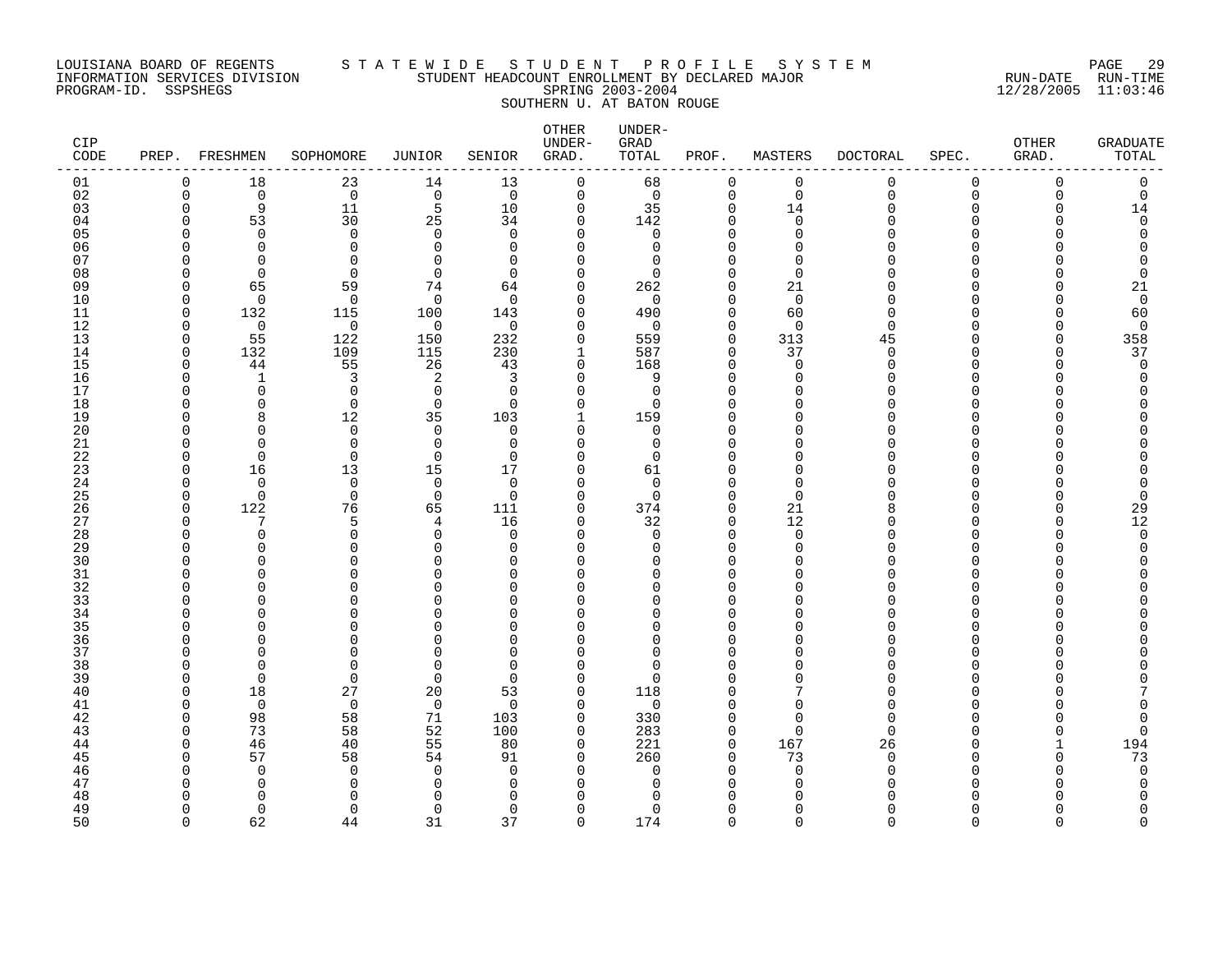# LOUISIANA BOARD OF REGENTS S T A T E W I D E S T U D E N T P R O F I L E S Y S T E M PAGE 30 INFORMATION SERVICES DIVISION STUDENT HEADCOUNT ENROLLMENT BY DECLARED MAJOR RUN-DATE RUN-TIME PROGRAM-ID. SSPSHEGS SPRING 2003-2004 12/28/2005 11:03:46 SOUTHERN U. AT BATON ROUGE

| CIP<br>CODE |                | PREP. FRESHMEN | SOPHOMORE                                                                                                                                                                                                                                                                                                                                                                                                                                                                                                                                                                                                                                                                                                                                                                                                                                                                                                                                                                                                                                                                                                                                                                                                                                | JUNIOR         | SENIOR                             | OTHER<br>UNDER-<br>GRAD. | UNDER-<br>GRAD<br>TOTAL | PROF.    | MASTERS  | DOCTORAL                                                                                                                                                     | SPEC. | OTHER<br>GRAD. | GRADUATE<br>TOTAL |
|-------------|----------------|----------------|------------------------------------------------------------------------------------------------------------------------------------------------------------------------------------------------------------------------------------------------------------------------------------------------------------------------------------------------------------------------------------------------------------------------------------------------------------------------------------------------------------------------------------------------------------------------------------------------------------------------------------------------------------------------------------------------------------------------------------------------------------------------------------------------------------------------------------------------------------------------------------------------------------------------------------------------------------------------------------------------------------------------------------------------------------------------------------------------------------------------------------------------------------------------------------------------------------------------------------------|----------------|------------------------------------|--------------------------|-------------------------|----------|----------|--------------------------------------------------------------------------------------------------------------------------------------------------------------|-------|----------------|-------------------|
| 51          |                | 320            | 247                                                                                                                                                                                                                                                                                                                                                                                                                                                                                                                                                                                                                                                                                                                                                                                                                                                                                                                                                                                                                                                                                                                                                                                                                                      | 230            | 503                                |                          | 1,300                   |          | 192      | 16                                                                                                                                                           |       |                | 208               |
| 52          | $\Omega$       | 303            | 251                                                                                                                                                                                                                                                                                                                                                                                                                                                                                                                                                                                                                                                                                                                                                                                                                                                                                                                                                                                                                                                                                                                                                                                                                                      | 247            | 330                                | $\Omega$                 | 1,131                   |          | $\Omega$ | $\Omega$                                                                                                                                                     |       |                |                   |
| 53          | $\Omega$       | $\Omega$       | $\Omega$                                                                                                                                                                                                                                                                                                                                                                                                                                                                                                                                                                                                                                                                                                                                                                                                                                                                                                                                                                                                                                                                                                                                                                                                                                 | $\overline{0}$ | $\overline{0}$                     |                          | $\Omega$                |          |          |                                                                                                                                                              |       |                |                   |
| 54          | $\Omega$       |                |                                                                                                                                                                                                                                                                                                                                                                                                                                                                                                                                                                                                                                                                                                                                                                                                                                                                                                                                                                                                                                                                                                                                                                                                                                          |                | 33                                 |                          | 56                      |          |          |                                                                                                                                                              |       |                |                   |
| 55          |                |                |                                                                                                                                                                                                                                                                                                                                                                                                                                                                                                                                                                                                                                                                                                                                                                                                                                                                                                                                                                                                                                                                                                                                                                                                                                          |                | $\Omega$                           |                          |                         |          |          |                                                                                                                                                              |       |                |                   |
| 56          |                |                |                                                                                                                                                                                                                                                                                                                                                                                                                                                                                                                                                                                                                                                                                                                                                                                                                                                                                                                                                                                                                                                                                                                                                                                                                                          |                | $\Omega$                           |                          |                         |          |          |                                                                                                                                                              |       |                |                   |
| 57          |                |                |                                                                                                                                                                                                                                                                                                                                                                                                                                                                                                                                                                                                                                                                                                                                                                                                                                                                                                                                                                                                                                                                                                                                                                                                                                          |                | $\Omega$                           |                          |                         |          |          |                                                                                                                                                              |       |                |                   |
| 58          |                |                |                                                                                                                                                                                                                                                                                                                                                                                                                                                                                                                                                                                                                                                                                                                                                                                                                                                                                                                                                                                                                                                                                                                                                                                                                                          |                |                                    |                          |                         |          |          |                                                                                                                                                              |       |                |                   |
| 59          |                |                |                                                                                                                                                                                                                                                                                                                                                                                                                                                                                                                                                                                                                                                                                                                                                                                                                                                                                                                                                                                                                                                                                                                                                                                                                                          |                |                                    |                          |                         |          |          |                                                                                                                                                              |       |                |                   |
| 60          |                |                |                                                                                                                                                                                                                                                                                                                                                                                                                                                                                                                                                                                                                                                                                                                                                                                                                                                                                                                                                                                                                                                                                                                                                                                                                                          |                | $\Omega$                           |                          |                         |          |          |                                                                                                                                                              |       |                |                   |
| TR<br>UN    | $\mathbf 0$    | 168            | 68                                                                                                                                                                                                                                                                                                                                                                                                                                                                                                                                                                                                                                                                                                                                                                                                                                                                                                                                                                                                                                                                                                                                                                                                                                       | 58             | $\mathbf 0$<br>58                  | 96                       |                         |          |          |                                                                                                                                                              |       | 365            | 371               |
|             |                |                |                                                                                                                                                                                                                                                                                                                                                                                                                                                                                                                                                                                                                                                                                                                                                                                                                                                                                                                                                                                                                                                                                                                                                                                                                                          |                |                                    |                          | 448                     |          |          |                                                                                                                                                              |       |                |                   |
| TOTAL       | $\overline{0}$ | 1,815          | 1,491                                                                                                                                                                                                                                                                                                                                                                                                                                                                                                                                                                                                                                                                                                                                                                                                                                                                                                                                                                                                                                                                                                                                                                                                                                    | 1,456          | 2,407                              | 98                       | 7,267                   | $\Omega$ | 917      | 95                                                                                                                                                           | 6     | 366            | 1,384             |
|             |                |                | 01 - AGRICULTURE, AGRICULTURE OPERATIONS<br>02 - NOT IN USE AT THIS TIME 20 - NOT IN USE AT THIS TIME 38 - PHILOSOPHY AND RELIGIOUS STUDIES<br>03 - NATURAL RESOURCES AND CONSERVATION 21 - TECHNOLOGY EDUCATION/INDUSTRIIAL ARTS 39 - THEOLOGY AND RELIGIOUS VOCATIIONS<br>04 - ARCHITECTURE AND RELATED SERVICES<br>05 - AREA, ETHNIC, CULTURAL, AND GENDER STUDI23 - ENGLISH LANGUAGE AND LITERATURE/LETTERS 41 - SCIENCE TECHNOLOGIES/TECHNICIANS<br>06 - NOT IN USE AT THIS TIME 24 - LIBERAL ARTS/SCI, GEN STUDIES/HUMANITIES42 - PSYCHOLOGY<br>07 - NOT IN USE AT THIS TIME 25 - LIBRARY SCIENCE 43 - SECURITY AND PROTECTIVE SERVICES<br>08 - NOT IN USE AT THIS TIME 26 - BIOLOGICAL<br>09 - COMMUNICATION, JOURNALISM, AND RELATED 27 - MATHEMATICS AND STATISTICS 45 - SOCIAL SCIENCES<br>10 - COMMUNICATIONS TECHNOLOGIES/TECHNICIANS 28 - RESERVE OFFICERS TRAINING CORPS (ROTC) 46 - CONSTRUCTION TRADES<br>11 - COMPUTER AND INFORMATION SCIENCES/SUPP 29 - MILITARY TECHNOLOGIES<br>11 - COMPUTER AND INFORMATION SCIENCES/SUPP 29 - MILITARY TECHNOLOGIES<br>12 - PERSONAL AND CULINARY SERVICES<br>13 - EDUCATION AND CULINARY SERVICES<br>14 - ENGINEERING 14 - ENGINEERING 31 - NAKS, RECREATION, LEISURE AND FITNES |                | 22 - LEGAL PROFESSIONS AND STUDIES |                          |                         |          |          | 19 - FAMILY AND CONSUMER SCIENCES/HUMAN SCI 37 - PERSONAL AWARENESS/SELF-IMPROVEMENT<br>40 - PHYSICAL SCIENCES<br>47 - MECHANIC AND REPAIR TECHNOLOGIES/TECH |       |                |                   |
|             |                |                |                                                                                                                                                                                                                                                                                                                                                                                                                                                                                                                                                                                                                                                                                                                                                                                                                                                                                                                                                                                                                                                                                                                                                                                                                                          |                |                                    |                          |                         |          |          |                                                                                                                                                              |       |                |                   |
|             |                |                | TR - UNDERGRAD STUDENTS INTENDING TO TRANSFERUN - UNCOMMITTED TO A MAJOR                                                                                                                                                                                                                                                                                                                                                                                                                                                                                                                                                                                                                                                                                                                                                                                                                                                                                                                                                                                                                                                                                                                                                                 |                |                                    |                          |                         |          |          | 60 - RESIDENCY PROGRAMS                                                                                                                                      |       |                |                   |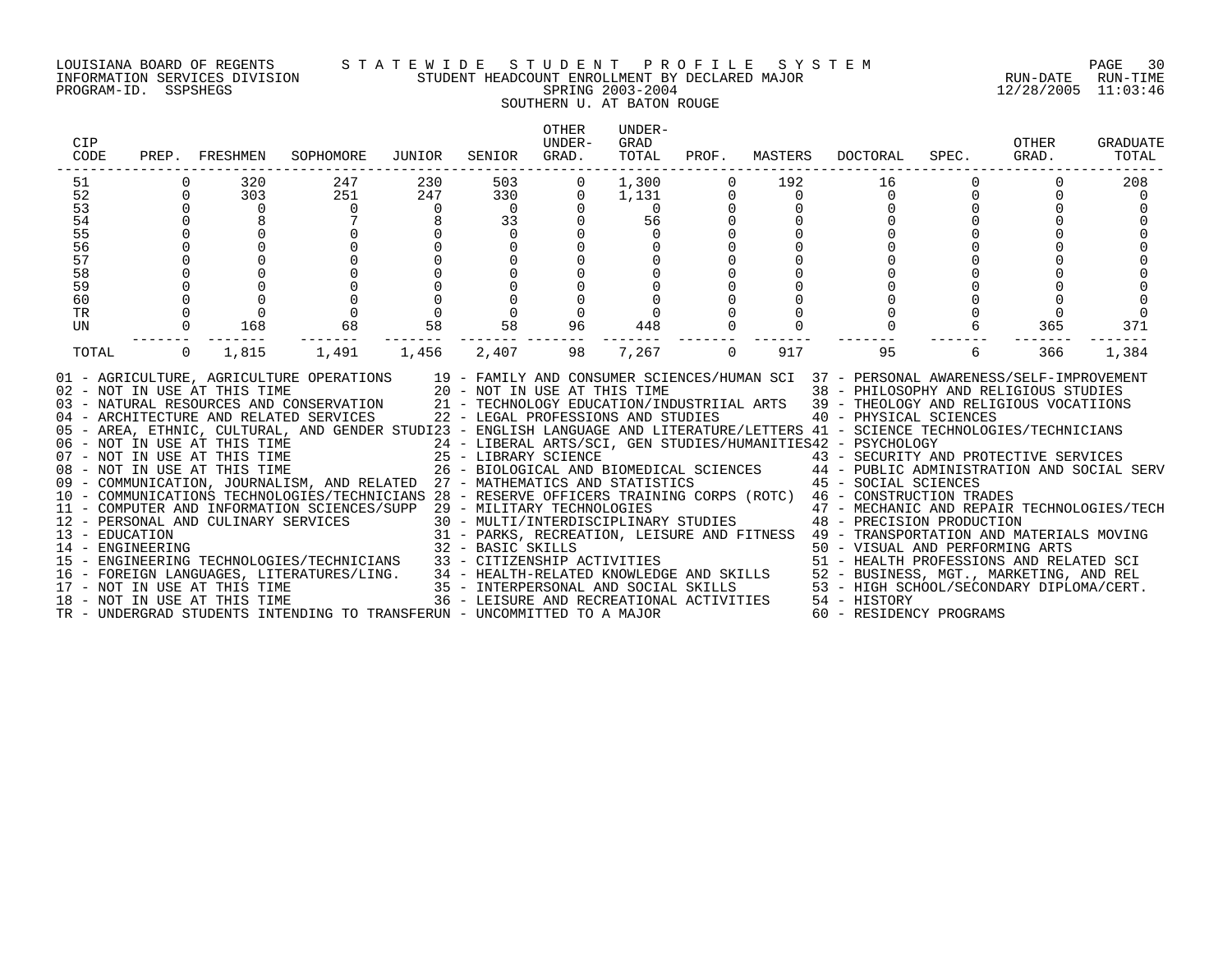# LOUISIANA BOARD OF REGENTS S T A T E W I D E S T U D E N T P R O F I L E S Y S T E M PAGE 31 INFORMATION SERVICES DIVISION STUDENT HEADCOUNT ENROLLMENT BY DECLARED MAJOR RUN-DATE RUN-TIME PROGRAM-ID. SSPSHEGS SPRING 2003-2004 12/28/2005 11:03:46 SOUTHERN U. AT NEW ORLEANS

| CIP<br>CODE    | PREP. FRESHMEN |             | SOPHOMORE     | JUNIOR         | SENIOR         | OTHER<br>UNDER-<br>GRAD. | UNDER-<br>GRAD<br>TOTAL | PROF.                | MASTERS            | <b>DOCTORAL</b> | SPEC.         | OTHER<br>GRAD. | <b>GRADUATE</b><br>TOTAL |
|----------------|----------------|-------------|---------------|----------------|----------------|--------------------------|-------------------------|----------------------|--------------------|-----------------|---------------|----------------|--------------------------|
| 01             | 0              | $\mathbf 0$ | 0             | $\mathbf 0$    | $\mathbf 0$    | $\mathbf 0$              | 0                       | $\mathbf 0$          | $\mathbf 0$        | 0               | 0             | $\mathbf 0$    | 0                        |
| 02             | $\Omega$       | $\Omega$    | $\Omega$      | $\mathbf 0$    | $\Omega$       | $\mathbf 0$              | 0                       | $\mathbf 0$          | $\overline{0}$     | $\Omega$        | $\Omega$      | $\Omega$       | $\Omega$                 |
| 03             | $\cap$         | $\mathbf 0$ | $\mathbf 0$   | $\Omega$       | $\Omega$       | $\Omega$                 | 0                       | $\Omega$             | $\Omega$           |                 | $\Omega$      |                |                          |
| 04             | C              | U           | $\Omega$      | ∩              | ∩              | O                        | 0                       | $\Omega$             | n                  |                 | U             |                | Ω                        |
| 0 <sub>5</sub> | U              | U           | $\Omega$      |                | ∩              | U                        | $\Omega$                | $\Omega$             |                    |                 | n             |                |                          |
| 06<br>07       | U<br>n         | U           | $\Omega$<br>∩ | ∩              | O<br>$\Omega$  | $\Omega$<br>$\Omega$     | 0<br>$\Omega$           | $\Omega$<br>$\Omega$ | ∩                  |                 |               |                |                          |
| 08             | U              | U           | $\Omega$      | $\Omega$       | $\Omega$       | $\Omega$                 | $\Omega$                | $\Omega$             | O                  |                 | <sup>n</sup>  |                |                          |
| 09             | U              |             | 3             | 9              | 21             | $\Omega$                 | 33                      | $\Omega$             | $\cap$             |                 | U             |                |                          |
| 10             | O              | $\Omega$    | 0             | $\mathbf 0$    | $\mathbf 0$    | $\Omega$                 | $\mathbf 0$             | $\mathbf 0$          | $\Omega$           |                 | <sup>n</sup>  |                | 0                        |
| 11             | n              | 1           | 27            | 42             | 95             | $\Omega$                 | 165                     | $\mathbf 0$          | 38                 |                 | n             |                | 42                       |
| 12             | O              | $\Omega$    | $\mathbf 0$   | $\overline{0}$ | $\Omega$       | $\Omega$                 | 0                       | $\mathbf 0$          | $\mathbf 0$        |                 | U             | <sup>0</sup>   | $\mathbf 0$              |
| 13             | O              | 21          | 39            | 69             | 146            | $\mathbf 0$              | 275                     | $\mathbf 0$          | 90                 |                 | $\Omega$      | 20             | 110                      |
| 14             | O              | $\Omega$    | 0             | $\Omega$       | 1              | $\Omega$                 | 1                       | $\Omega$             | $\Omega$           |                 | <sup>n</sup>  | $\Omega$       | $\mathbf 0$              |
| 15             | O              | $\Omega$    | $\Omega$      | $\Omega$       | $\Omega$       | U                        | $\Omega$                | $\Omega$             | $\Omega$           |                 | <sup>n</sup>  | U              | O                        |
| 16             | n              | $\Omega$    | $\Omega$      | O              | 3              | $\Omega$                 | 3                       | $\Omega$             | $\cap$             |                 | U             |                | 3                        |
| 17             | n              | O           | $\Omega$      | ∩              | $\Omega$       | $\Omega$                 | $\Omega$                | $\Omega$             | O                  |                 | $\Omega$      |                |                          |
| 18             | U              | U           | $\Omega$      | C              | O              | ∩                        | $\Omega$                | $\Omega$             |                    |                 | U             |                |                          |
| 19             | n              | U           | $\Omega$      | ∩              | $\Omega$       | 0                        | $\Omega$                | $\Omega$             | n                  |                 | <sup>n</sup>  |                |                          |
| 20             | ∩              | U           | ∩             | ∩              | ∩              | Λ                        | $\Omega$                | $\Omega$             | ∩                  |                 |               |                |                          |
| 21             | n              | U           | $\Omega$      | C              | $\Omega$       | $\Omega$                 | $\Omega$                | $\Omega$             | n                  |                 | <sup>n</sup>  |                |                          |
| 22             | ∩              | U           | $\Omega$      | ∩              | $\Omega$       | $\Omega$                 | $\Omega$                | $\Omega$             | ∩                  |                 | U             |                |                          |
| 23             | U              | ∩           | 1             |                | 8              | $\Omega$                 | 10                      | $\Omega$             | n                  |                 | U             |                |                          |
| 24             | n              | U           | 6             | 14             | 74             | $\Omega$                 | 94                      | $\Omega$             | n                  |                 | <sup>0</sup>  |                | Ω                        |
| 25             | n              | U           | $\Omega$      | 0              | $\Omega$       | $\Omega$                 | $\mathbf 0$             | $\Omega$             | ∩                  |                 | U             |                |                          |
| 26<br>27       | O<br>n         | 1<br>U      | 32<br>4       | 42<br>5        | 72<br>14       | 0<br>$\Omega$            | 147<br>23               | $\Omega$<br>$\Omega$ | $\Omega$<br>$\cap$ |                 | $\Omega$<br>U |                | 3<br>2                   |
| 28             | O              | U           | $\Omega$      | $\Omega$       | $\Omega$       | $\Omega$                 | $\Omega$                | $\Omega$             | $\cap$             |                 | U             |                | 0                        |
| 29             | ∩              | U           | $\Omega$      | O              | $\Omega$       | $\Omega$                 | $\Omega$                | $\mathbf 0$          | $\Omega$           |                 | U             |                | $\Omega$                 |
| 30             |                | ∩           | ∩             | C              | ∩              | U                        | $\Omega$                | $\Omega$             | 11                 |                 | U             |                | 11                       |
| 31             | U              | O           | 0             | O              | O              | O                        | 0                       | 0                    | $\mathbf 0$        |                 | <sup>0</sup>  |                | 0                        |
| 32             | C              |             | $\Omega$      |                | O              | $\Omega$                 | $\Omega$                | $\Omega$             | $\Omega$           |                 | U             |                | O                        |
| 33             | n              | U           | $\Omega$      | ∩              | $\Omega$       | U                        | $\Omega$                | $\Omega$             | n                  |                 | U             |                |                          |
| 34             | n              | ∩           | $\Omega$      | ∩              | ∩              | $\Omega$                 | $\Omega$                | $\Omega$             | $\cap$             |                 | <sup>n</sup>  |                |                          |
| 35             | C              | U           | ∩             |                | ∩              | U                        | U                       | $\Omega$             | n                  |                 | <sup>n</sup>  |                |                          |
| 36             | ∩              | U           | $\Omega$      | ∩              | ∩              | $\Omega$                 | $\Omega$                | $\Omega$             | $\cap$             |                 | <sup>n</sup>  |                |                          |
| 37             | O              | U           | $\Omega$      |                | $\Omega$       | $\Omega$                 | 0                       | $\Omega$             | $\cap$             |                 | <sup>n</sup>  |                |                          |
| 38             | U              | U           | $\Omega$      | C              | O              | Ω                        | $\Omega$                | <sup>0</sup>         |                    |                 | U             |                |                          |
| 39             | U              | O           | $\Omega$      | $\Omega$       | $\Omega$       | $\Omega$                 | $\Omega$                | $\Omega$             | n                  |                 | U             |                |                          |
| 40             | n              | U           | 9             | 7              | 15             | $\Omega$                 | 31                      | $\Omega$             | n                  |                 | U             |                |                          |
| 41             | n              | ∩           | $\Omega$      | $\Omega$       | $\Omega$       | $\Omega$                 | $\mathbf 0$             | $\Omega$             | $\cap$             |                 | n             |                | 0                        |
| 42             | ∩              | U           | 15            | 37             | 76             | $\Omega$                 | 128                     | $\mathbf 0$          | $\Omega$           |                 | U             |                | 3                        |
| 43             | ∩              |             | 38            | 53             | 93             | $\Omega$                 | 188                     | $\Omega$             | 62                 |                 | U             | 7              | 69                       |
| 44             | O              | $\Omega$    | 27            | 41             | 116            | 0                        | 184                     | $\mathbf 0$          | 292                |                 | $\Omega$      | 7              | 299                      |
| 45             | U              | U<br>U      | 7<br>0        | 7<br>$\Omega$  | 22<br>$\Omega$ | $\Omega$<br>$\Omega$     | 36<br>0                 | 0<br>$\Omega$        | 0<br>$\Omega$      |                 | U<br>U        |                | 0                        |
| 46<br>47       | ſ              |             | $\Omega$      | ∩              | O              | ∩                        | 0                       | $\Omega$             | ∩                  |                 |               |                | 0                        |
| 48             |                |             | ∩             |                | ∩              |                          | U                       |                      |                    |                 |               |                |                          |
| 49             | O              | $\Omega$    | $\Omega$      | ∩              | $\Omega$       | $\Omega$                 | $\Omega$                | $\Omega$             | ∩                  |                 | <sup>n</sup>  |                | U                        |
| 50             | $\cap$         | $\Omega$    | $\mathcal{D}$ | Δ              | $\mathsf{Q}$   | $\Omega$                 | 15                      | $\Omega$             | $\Omega$           | $\Omega$        | $\Omega$      | $\cap$         | $\Omega$                 |
|                |                |             |               |                |                |                          |                         |                      |                    |                 |               |                |                          |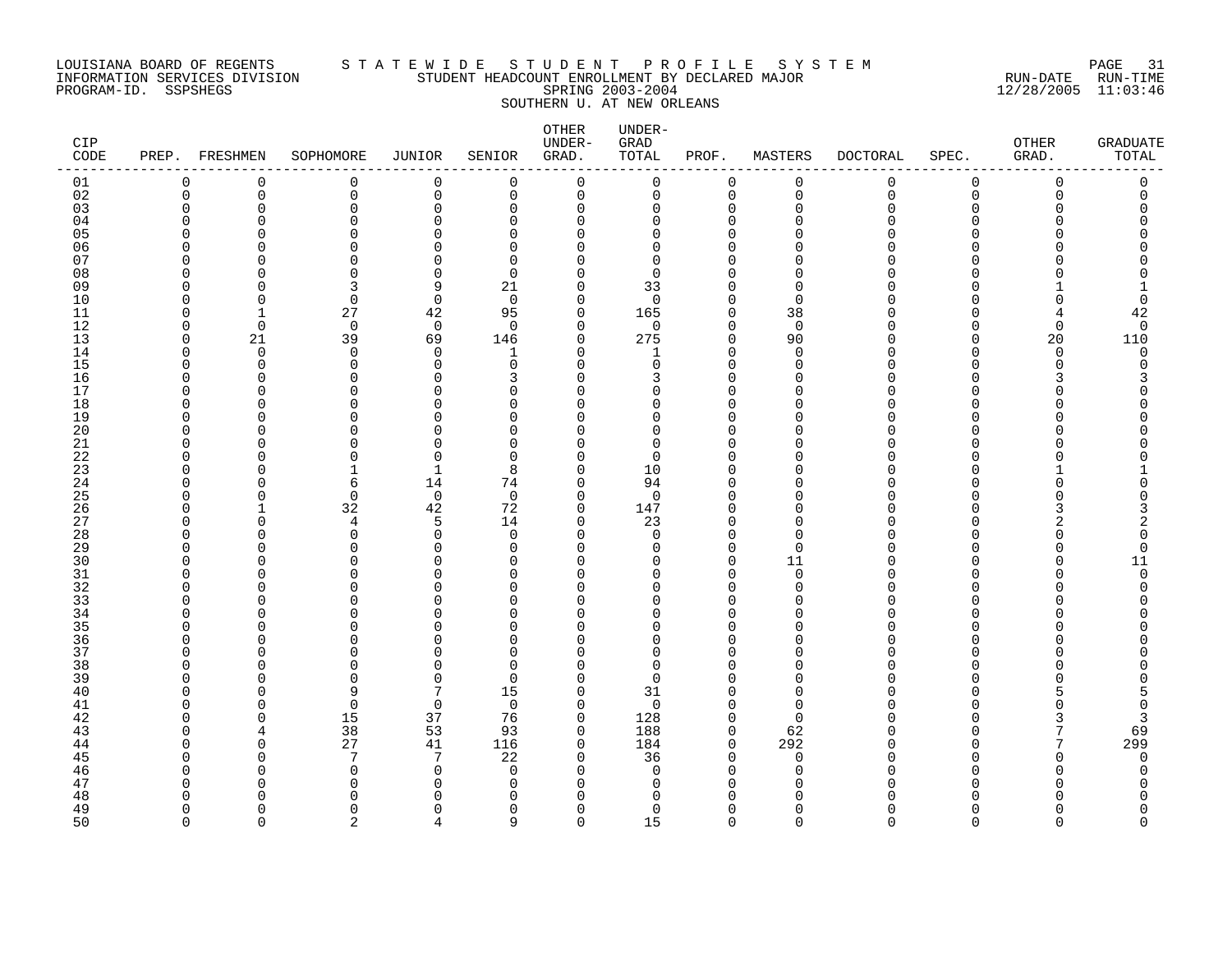# LOUISIANA BOARD OF REGENTS S T A T E W I D E S T U D E N T P R O F I L E S Y S T E M PAGE 32 INFORMATION SERVICES DIVISION STUDENT HEADCOUNT ENROLLMENT BY DECLARED MAJOR RUN-DATE RUN-TIME PROGRAM-ID. SSPSHEGS SPRING 2003-2004 12/28/2005 11:03:46 SOUTHERN U. AT NEW ORLEANS

| CIP<br>CODE |              | PREP. FRESHMEN | SOPHOMORE                                                                                                                                                                                                                                                                                                                                                                                                                                                                                                                                                                                                                                                                                                                                                                                                                                                                                                                                                                                                                                                                                                                              | JUNIOR   | SENIOR    | <b>OTHER</b><br>IJNDER-<br>GRAD. | UNDER-<br>GRAD<br>TOTAL |             |     | PROF. MASTERS DOCTORAL                                                | SPEC. | OTHER<br>GRAD. | <b>GRADUATE</b><br>TOTAL |
|-------------|--------------|----------------|----------------------------------------------------------------------------------------------------------------------------------------------------------------------------------------------------------------------------------------------------------------------------------------------------------------------------------------------------------------------------------------------------------------------------------------------------------------------------------------------------------------------------------------------------------------------------------------------------------------------------------------------------------------------------------------------------------------------------------------------------------------------------------------------------------------------------------------------------------------------------------------------------------------------------------------------------------------------------------------------------------------------------------------------------------------------------------------------------------------------------------------|----------|-----------|----------------------------------|-------------------------|-------------|-----|-----------------------------------------------------------------------|-------|----------------|--------------------------|
| 51          |              |                |                                                                                                                                                                                                                                                                                                                                                                                                                                                                                                                                                                                                                                                                                                                                                                                                                                                                                                                                                                                                                                                                                                                                        |          | 15        |                                  | 26                      |             |     |                                                                       |       | 25             | 25                       |
| 52          | $\Omega$     |                | 30                                                                                                                                                                                                                                                                                                                                                                                                                                                                                                                                                                                                                                                                                                                                                                                                                                                                                                                                                                                                                                                                                                                                     | 94       | 212       |                                  | 336                     |             |     |                                                                       |       | 8              | 8                        |
| 53          | $\Omega$     |                | $\Omega$                                                                                                                                                                                                                                                                                                                                                                                                                                                                                                                                                                                                                                                                                                                                                                                                                                                                                                                                                                                                                                                                                                                               | $\Omega$ | $\bigcap$ |                                  | $\Omega$                |             |     |                                                                       |       |                | $\Omega$                 |
| 54          |              |                |                                                                                                                                                                                                                                                                                                                                                                                                                                                                                                                                                                                                                                                                                                                                                                                                                                                                                                                                                                                                                                                                                                                                        |          | 18        |                                  | 24                      |             |     |                                                                       |       |                |                          |
| 55          |              |                |                                                                                                                                                                                                                                                                                                                                                                                                                                                                                                                                                                                                                                                                                                                                                                                                                                                                                                                                                                                                                                                                                                                                        |          | $\Omega$  |                                  | $\Omega$                |             |     |                                                                       |       |                |                          |
| 56          |              |                |                                                                                                                                                                                                                                                                                                                                                                                                                                                                                                                                                                                                                                                                                                                                                                                                                                                                                                                                                                                                                                                                                                                                        |          | $\Omega$  |                                  |                         |             |     |                                                                       |       |                |                          |
| 57          |              |                |                                                                                                                                                                                                                                                                                                                                                                                                                                                                                                                                                                                                                                                                                                                                                                                                                                                                                                                                                                                                                                                                                                                                        |          | $\Omega$  |                                  |                         |             |     |                                                                       |       |                |                          |
| 58          |              |                |                                                                                                                                                                                                                                                                                                                                                                                                                                                                                                                                                                                                                                                                                                                                                                                                                                                                                                                                                                                                                                                                                                                                        |          |           |                                  |                         |             |     |                                                                       |       |                |                          |
| 59          |              |                |                                                                                                                                                                                                                                                                                                                                                                                                                                                                                                                                                                                                                                                                                                                                                                                                                                                                                                                                                                                                                                                                                                                                        |          |           |                                  |                         |             |     |                                                                       |       |                |                          |
| 60          |              |                |                                                                                                                                                                                                                                                                                                                                                                                                                                                                                                                                                                                                                                                                                                                                                                                                                                                                                                                                                                                                                                                                                                                                        |          |           |                                  |                         |             |     |                                                                       |       |                |                          |
| TR          |              |                | $\Omega$                                                                                                                                                                                                                                                                                                                                                                                                                                                                                                                                                                                                                                                                                                                                                                                                                                                                                                                                                                                                                                                                                                                               |          | $\Omega$  |                                  |                         |             |     |                                                                       |       |                |                          |
| UN          | $\mathbf{0}$ | 781            | 194                                                                                                                                                                                                                                                                                                                                                                                                                                                                                                                                                                                                                                                                                                                                                                                                                                                                                                                                                                                                                                                                                                                                    | 65       | 25        | $\Omega$                         | 1,065                   |             |     |                                                                       |       | 223            | 223                      |
| TOTAL       | $\Omega$     | 808            | 440                                                                                                                                                                                                                                                                                                                                                                                                                                                                                                                                                                                                                                                                                                                                                                                                                                                                                                                                                                                                                                                                                                                                    | 501      | 1,035     | $\Omega$                         | 2,784                   | $\mathbf 0$ | 493 |                                                                       | 0     | 314            | 807                      |
|             |              |                | 01 - AGRICULTURE, AGRICULTURE OPERATIONS 19 - FAMILY AND CONSUMER SCIENCES/HUMAN SCI 37 - PERSONAL AWARENESS/SELF-IMPROVEMENT<br>02 - NOT IN USE AT THIS TIME<br>03 - NATURAL RESOURCES AND CONSERVATION<br>04 - ARCHITECTURE AND RELATED SERVICES<br>04 - ARCHITECTURE AND RELATED SERVICES<br>04 - ARCHITECTURE AND RELATED SERVICES<br>04 - ARCHITECTURE AND RELATED SERVIC<br>05 - AREA, ETHNIC, CULTURAL, AND GENDER STUDI23 - ENGLISH LANGUAGE AND LITERATURE/LETTERS 41 - SCIENCE TECHNOLOGIES/TECHNICIANS<br>09 - COMMUNICATION, JOURNALISM, AND RELATED 27 - MATHEMATICS AND STATISTICS 45 - SOCIAL SCIENCES<br>10 - COMMUNICATIONS TECHNOLOGIES/TECHNICIANS 28 - RESERVE OFFICERS TRAINING CORPS (ROTC) 46 - CONSTRUCTION TRADES<br>11 - COMPUTER AND INFORMATION SCIENCES/SUPP 29 - MILITARY TECHNOLOGIES<br>11 - COMPUTER AND INFORMATION SCIENCES/SUPP 29 - MILITIARY TECHNOLOGIES<br>12 - PERSONAL AND CULINARY SERVICES 31 - PARKS, RECREATION, LEISURE AND FITNESS 49 - TRANSPORTATION AND MATERIALS MOVING<br>14 - ENGINEERING 32 - BASIC<br>TR - UNDERGRAD STUDENTS INTENDING TO TRANSFERUN - UNCOMMITTED TO A MAJOR |          |           |                                  |                         |             |     | 47 - MECHANIC AND REPAIR TECHNOLOGIES/TECH<br>60 - RESIDENCY PROGRAMS |       |                |                          |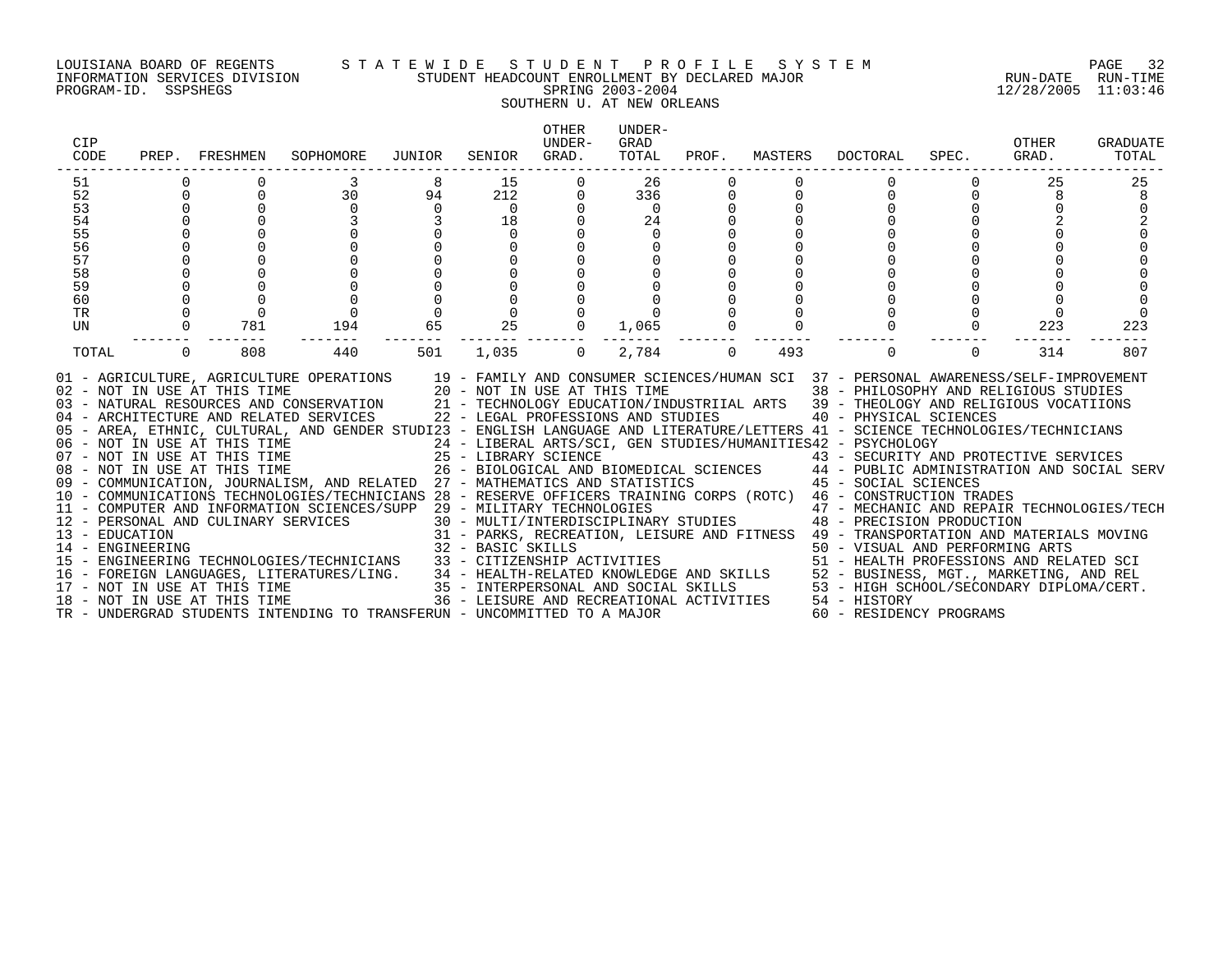# LOUISIANA BOARD OF REGENTS S T A T E W I D E S T U D E N T P R O F I L E S Y S T E M PAGE 33 INFORMATION SERVICES DIVISION STUDENT HEADCOUNT ENROLLMENT BY DECLARED MAJOR RUN-DATE RUN-TIME PROGRAM-ID. SSPSHEGS SPRING 2003-2004 12/28/2005 11:03:46 SOUTHERN U. AT SHREVEPORT

| CIP<br>CODE          | PREP. FRESHMEN       |                      | SOPHOMORE            | JUNIOR      | SENIOR               | OTHER<br>UNDER-<br>GRAD. | UNDER-<br>GRAD<br>TOTAL    | PROF.                | MASTERS        | <b>DOCTORAL</b> | SPEC.                        | OTHER<br>GRAD. | <b>GRADUATE</b><br>TOTAL |
|----------------------|----------------------|----------------------|----------------------|-------------|----------------------|--------------------------|----------------------------|----------------------|----------------|-----------------|------------------------------|----------------|--------------------------|
| 01                   | 0                    | $\mathbf 0$          | 0                    | 0           | $\mathbf 0$          | $\mathbf 0$              | 0                          | $\mathbf 0$          | $\mathbf 0$    | 0               | 0                            | $\mathbf 0$    | 0                        |
| 02                   | $\overline{0}$       | $\mathbf 0$          | $\mathbf 0$          | $\mathbf 0$ | $\Omega$             | $\mathbf 0$              | 0                          | $\mathbf 0$          | $\overline{0}$ | $\Omega$        | $\Omega$                     | $\Omega$       | $\Omega$                 |
| 03                   | $\Omega$             | $\mathbf 0$          | $\mathbf 0$          | $\Omega$    | $\Omega$             | $\Omega$                 | 0                          | $\Omega$             | $\Omega$       | N               | $\Omega$                     |                |                          |
| 04                   | n                    | U                    | $\Omega$             | ∩           | ∩                    | $\Omega$                 | 0                          | $\Omega$             | ∩              |                 | U                            |                | Ω                        |
| 0 <sub>5</sub><br>06 | U<br>U               | U<br>U               | $\Omega$<br>$\Omega$ | ∩           | ∩<br>∩               | $\Omega$<br>$\Omega$     | $\Omega$<br>$\Omega$       | $\Omega$<br>$\Omega$ | ∩              |                 | n<br>n                       |                |                          |
| 07                   | n                    | O                    | $\Omega$             |             | ∩                    | $\Omega$                 | <sup>n</sup>               | $\Omega$             |                |                 | n                            |                |                          |
| 08                   | O                    | $\cap$               | $\Omega$             | C           | ∩                    | U                        | $\Omega$                   | $\Omega$             | ∩              |                 | <sup>n</sup>                 |                |                          |
| 09                   | O                    | $\Omega$             | $\Omega$             | ∩           | ∩                    | $\Omega$                 | $\Omega$                   | $\Omega$             |                |                 | U                            |                |                          |
| 10                   | $\Omega$             | $\Omega$             | $\mathbf 0$          | $\Omega$    | $\Omega$             | $\Omega$                 | 0                          | $\Omega$             | n              |                 | <sup>n</sup>                 |                |                          |
| 11                   | $\Omega$             | 22                   | 25                   | O           | O                    | $\Omega$                 | 47                         | $\Omega$             | $\cap$         |                 | U                            |                |                          |
| 12                   | $\Omega$             | 10                   | 5                    | O           | O                    | 0                        | 15                         | $\Omega$             | O              |                 | U                            |                |                          |
| 13                   | $\Omega$             | 90                   | 72                   | O           | O                    | 0                        | 162                        | $\Omega$             | $\cap$         |                 | $\Omega$                     |                |                          |
| 14                   | $\Omega$             | $\Omega$             | $\mathbf 0$          | ∩           | O                    | $\Omega$                 | 0                          | $\Omega$             | $\cap$         |                 | <sup>n</sup>                 |                |                          |
| 15                   | O                    | 20                   | 16                   | ∩           | ∩                    | $\Omega$                 | 36                         | $\Omega$             | n              |                 | <sup>n</sup>                 |                |                          |
| 16                   | O                    | $\Omega$             | $\Omega$             | ∩           | ∩                    | $\Omega$                 | $\Omega$                   | $\Omega$             | n              |                 | U                            |                |                          |
| 17                   | O                    | $\Omega$             | $\mathbf 0$          | O           | $\Omega$             | $\Omega$                 | 0                          | $\Omega$             | n              |                 | $\Omega$                     |                |                          |
| 18                   | n                    | $\Omega$             | 0                    | O           | ∩                    | $\Omega$                 | 0                          | $\Omega$             |                |                 | U                            |                |                          |
| 19                   | n                    | 7                    | 12                   | O           | O                    | $\Omega$                 | 19                         | $\Omega$             | n              |                 | <sup>n</sup>                 |                |                          |
| 20                   | n<br>n               | $\Omega$<br>$\Omega$ | 0<br>$\Omega$        | ∩<br>C      | ∩<br>∩               | $\Omega$<br>$\Omega$     | 0<br>$\Omega$              | $\Omega$<br>$\Omega$ | ∩<br>n         |                 | n<br><sup>n</sup>            |                |                          |
| 21<br>22             | n                    |                      | $\overline{c}$       | ∩           | ∩                    | $\Omega$                 | 5                          | $\Omega$             | ∩              |                 | <sup>n</sup>                 |                |                          |
| 23                   | $\cap$               | $\Omega$             | $\Omega$             | C           | ∩                    | $\Omega$                 | $\Omega$                   | $\Omega$             | n              |                 | U                            |                |                          |
| 24                   | 0                    | 554                  | 381                  | O           | 0                    | $\Omega$                 | 935                        | $\Omega$             | n              |                 | U                            |                |                          |
| 25                   | $\Omega$             | $\overline{0}$       | $\mathbf 0$          | O           | ∩                    | $\Omega$                 | 0                          | $\Omega$             | ∩              |                 | U                            |                |                          |
| 26                   | $\Omega$             | 32                   | 11                   | O           | O                    | 0                        | 43                         | $\Omega$             | $\cap$         |                 | $\Omega$                     |                |                          |
| 27                   | $\cap$               | 2                    | $\Omega$             | ∩           | ∩                    | $\Omega$                 | 2                          | $\Omega$             | ∩              |                 | U                            |                |                          |
| 28                   | O                    | $\Omega$             | $\Omega$             | C           | ∩                    | $\Omega$                 | $\Omega$                   | $\Omega$             | ∩              |                 | U                            |                |                          |
| 29                   | n                    | $\Omega$             | $\Omega$             | ∩           | ∩                    | $\Omega$                 | $\Omega$                   | $\Omega$             | n              |                 | U                            |                |                          |
| 30                   | ∩                    | ∩                    | $\Omega$             | C           | ∩                    | U                        | $\Omega$                   | $\Omega$             | ∩              |                 | U                            |                |                          |
| 31                   | O                    | O                    | 0                    | C           | O                    | O                        | 0                          | $\Omega$             | n              |                 | <sup>0</sup>                 |                |                          |
| 32                   | n                    | O                    | $\Omega$             |             | n                    | $\Omega$                 | $\Omega$                   | $\Omega$             | ∩              |                 | <sup>n</sup>                 |                |                          |
| 33                   | n                    | U                    | $\Omega$             | ∩           | ∩                    | U                        | $\Omega$                   | $\Omega$             | n              |                 | <sup>n</sup>                 |                |                          |
| 34                   | n<br>n               | U<br>U               | $\Omega$<br>$\Omega$ | ∩           | ∩<br>∩               | $\Omega$<br>U            | $\Omega$<br><sup>n</sup>   | $\Omega$<br>$\Omega$ | ∩<br>n         |                 | <sup>n</sup><br><sup>n</sup> |                |                          |
| 35<br>36             | O                    | U                    | $\Omega$             | ∩           | ∩                    | $\Omega$                 | $\Omega$                   | $\Omega$             | $\cap$         |                 | <sup>n</sup>                 |                |                          |
| 37                   | O                    | U                    | $\Omega$             | C           | $\Omega$             | $\Omega$                 | 0                          | $\Omega$             | $\cap$         |                 | <sup>n</sup>                 |                |                          |
| 38                   | n                    | U                    | $\Omega$             | C           | ∩                    | U                        | $\Omega$                   | $\Omega$             |                |                 | U                            |                |                          |
| 39                   | n                    | O                    | $\Omega$             | C           | ∩                    | $\Omega$                 | $\Omega$                   | $\Omega$             | n              |                 | U                            |                |                          |
| 40                   | n                    | 6                    | 5                    | C           | O                    | $\Omega$                 | 11                         | $\Omega$             | ∩              |                 | <sup>n</sup>                 |                |                          |
| 41                   | O                    | $\Omega$             | $\Omega$             | C           | ∩                    | $\Omega$                 | $\mathbf 0$                | $\Omega$             |                |                 | U                            |                |                          |
| 42                   | O                    | $\Omega$             | $\Omega$             | ∩           | $\Omega$             | $\Omega$                 | 0                          | $\Omega$             | n              |                 | <sup>n</sup>                 |                |                          |
| 43                   | O                    | 28                   | 13                   | O           | ∩                    | $\Omega$                 | 41                         | $\Omega$             | n              |                 | U                            |                |                          |
| 44                   | O                    | $\overline{0}$       | $\mathbf 0$          | $\Omega$    | $\Omega$             | $\Omega$                 | 0                          | $\Omega$             | O              |                 | $\Omega$                     |                |                          |
| 45                   | O                    | $\Omega$             | 0                    | C           | ∩                    | O                        | 0                          | $\Omega$             | ∩              |                 | U                            |                |                          |
| 46                   | O                    | $\Omega$             | $\Omega$             |             | ∩                    | $\Omega$                 | $\Omega$                   | $\Omega$             | O              |                 | U                            |                |                          |
| 47                   | O                    | 31                   | 15                   | ∩           | ∩                    | $\Omega$                 | 46                         | $\Omega$             | ∩              |                 | n                            |                |                          |
| 48                   | O                    | $\Omega$             | $\Omega$             | C           | ∩                    | ∩                        | $\Omega$                   | $\Omega$             |                |                 |                              |                |                          |
| 49<br>50             | $\Omega$<br>$\Omega$ | $\Omega$<br>2        | $\Omega$<br>$\cap$   | O<br>$\cap$ | $\Omega$<br>$\Omega$ | $\Omega$<br>$\Omega$     | $\Omega$<br>$\overline{2}$ | $\Omega$<br>$\Omega$ | ∩<br>$\cap$    | $\Omega$        | <sup>n</sup><br>$\cap$       | $\cap$         | Ω<br>$\Omega$            |
|                      |                      |                      |                      |             |                      |                          |                            |                      |                |                 |                              |                |                          |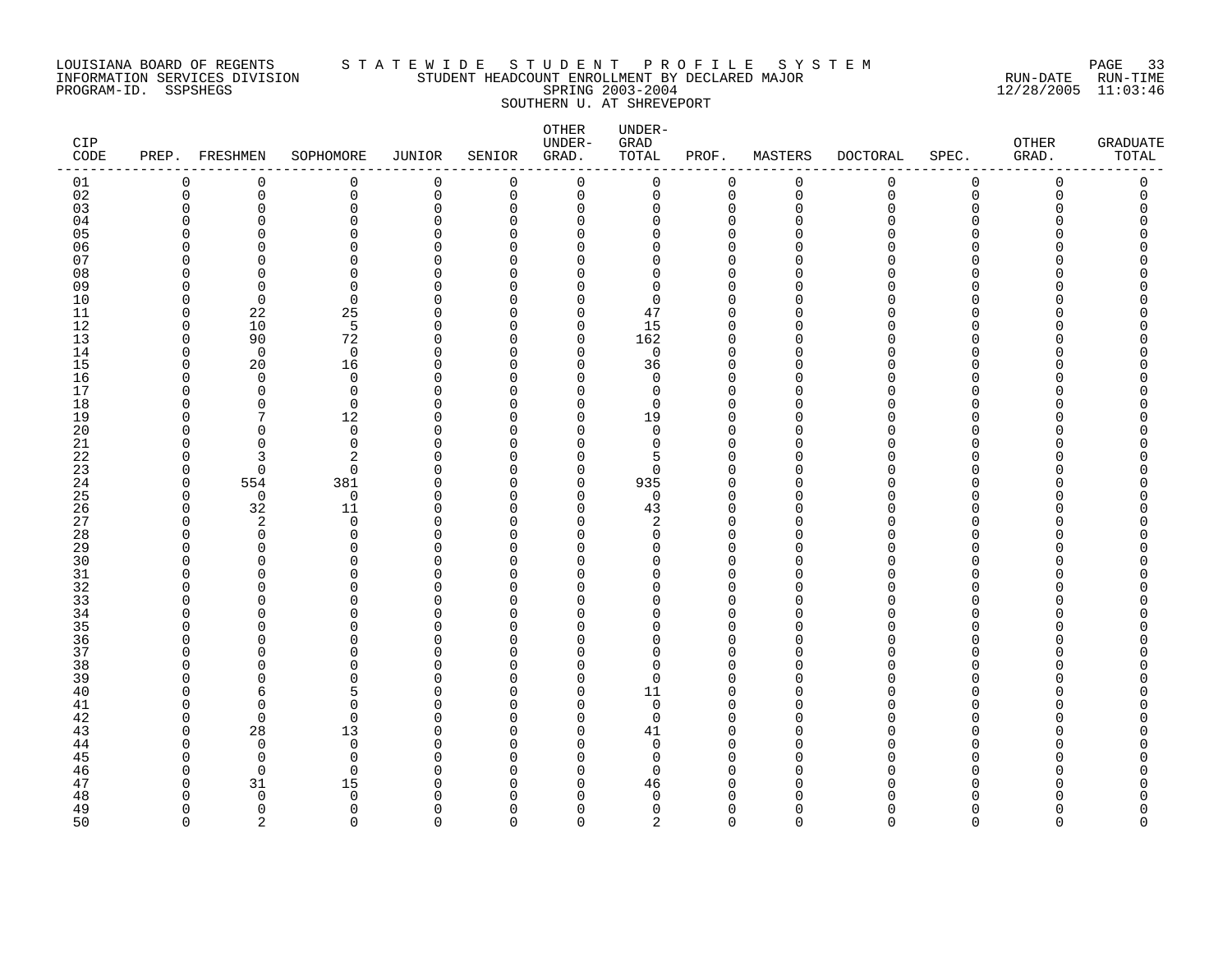# LOUISIANA BOARD OF REGENTS S T A T E W I D E S T U D E N T P R O F I L E S Y S T E M PAGE 34 INFORMATION SERVICES DIVISION STUDENT HEADCOUNT ENROLLMENT BY DECLARED MAJOR RUN-DATE RUN-TIME PROGRAM-ID. SSPSHEGS SPRING 2003-2004 12/28/2005 11:03:46 SOUTHERN U. AT SHREVEPORT

| CIP<br>CODE      | PREP.        | FRESHMEN                     | SOPHOMORE                                                                                                                                                                                                                                                                                                                                                                                                                                                                                               | JUNIOR | SENIOR                                                             | <b>OTHER</b><br>UNDER-<br>GRAD. | UNDER-<br>GRAD<br>TOTAL | PROF. | MASTERS | <b>DOCTORAL</b>                                                                                                                                                                                                                          | SPEC.    | OTHER<br>GRAD. | GRADUATE<br>TOTAL |
|------------------|--------------|------------------------------|---------------------------------------------------------------------------------------------------------------------------------------------------------------------------------------------------------------------------------------------------------------------------------------------------------------------------------------------------------------------------------------------------------------------------------------------------------------------------------------------------------|--------|--------------------------------------------------------------------|---------------------------------|-------------------------|-------|---------|------------------------------------------------------------------------------------------------------------------------------------------------------------------------------------------------------------------------------------------|----------|----------------|-------------------|
| 51               |              | 354                          | 344                                                                                                                                                                                                                                                                                                                                                                                                                                                                                                     |        |                                                                    | 0                               | 698                     |       |         |                                                                                                                                                                                                                                          |          |                |                   |
| 52               | $\Omega$     | 102                          | 76                                                                                                                                                                                                                                                                                                                                                                                                                                                                                                      |        | $\Omega$                                                           |                                 | 178                     |       |         |                                                                                                                                                                                                                                          |          |                |                   |
| 53               |              | $\Omega$                     | $\Omega$                                                                                                                                                                                                                                                                                                                                                                                                                                                                                                |        | $\Omega$                                                           |                                 | $\Omega$                |       |         |                                                                                                                                                                                                                                          |          |                |                   |
| 54               |              | $\Omega$                     | $\Omega$                                                                                                                                                                                                                                                                                                                                                                                                                                                                                                |        | $\Omega$                                                           |                                 |                         |       |         |                                                                                                                                                                                                                                          |          |                |                   |
| 55               |              |                              |                                                                                                                                                                                                                                                                                                                                                                                                                                                                                                         |        |                                                                    |                                 |                         |       |         |                                                                                                                                                                                                                                          |          |                |                   |
| 56               |              |                              |                                                                                                                                                                                                                                                                                                                                                                                                                                                                                                         |        |                                                                    |                                 |                         |       |         |                                                                                                                                                                                                                                          |          |                |                   |
| 57               |              |                              |                                                                                                                                                                                                                                                                                                                                                                                                                                                                                                         |        |                                                                    |                                 |                         |       |         |                                                                                                                                                                                                                                          |          |                |                   |
| 58               |              |                              |                                                                                                                                                                                                                                                                                                                                                                                                                                                                                                         |        |                                                                    |                                 |                         |       |         |                                                                                                                                                                                                                                          |          |                |                   |
| 59               |              |                              |                                                                                                                                                                                                                                                                                                                                                                                                                                                                                                         |        |                                                                    |                                 |                         |       |         |                                                                                                                                                                                                                                          |          |                |                   |
| 60               |              |                              |                                                                                                                                                                                                                                                                                                                                                                                                                                                                                                         |        |                                                                    |                                 |                         |       |         |                                                                                                                                                                                                                                          |          |                |                   |
| TR               |              | $\Omega$                     |                                                                                                                                                                                                                                                                                                                                                                                                                                                                                                         |        |                                                                    |                                 |                         |       |         |                                                                                                                                                                                                                                          |          |                |                   |
| UN               |              | 64                           | 17                                                                                                                                                                                                                                                                                                                                                                                                                                                                                                      |        |                                                                    |                                 | 81                      |       |         |                                                                                                                                                                                                                                          |          |                |                   |
| TOTAL            | $\mathbf{0}$ | 1,327                        | 994                                                                                                                                                                                                                                                                                                                                                                                                                                                                                                     |        | $\Omega$                                                           | 0                               | 2,321                   | 0     | 0       |                                                                                                                                                                                                                                          | $\Omega$ | $\Omega$       |                   |
|                  |              | 02 - NOT IN USE AT THIS TIME | 01 - AGRICULTURE, AGRICULTURE OPERATIONS 19 - FAMILY AND CONSUMER SCIENCES/HUMAN SCI 37 - PERSONAL AWARENESS/SELF-IMPROVEMENT<br>03 - NATURAL RESOURCES AND CONSERVATION 21 - TECHNOLOGY EDUCATION/INDUSTRIIAL ARTS 39 - THEOLOGY AND RELIGIOUS VOCATIIONS<br>04 - ARCHITECTURE AND RELATED SERVICES<br>05 - AREA, ETHNIC, CULTURAL, AND GENDER STUDI23 - ENGLISH LANGUAGE AND LITERATURE/LETTERS 41 - SCIENCE TECHNOLOGIES/TECHNICIANS<br>06 - NOT IN USE AT THIS TIME<br>07 - NOT IN USE AT THIS TIME |        | 20 - NOT IN USE AT THIS TIME<br>22 - LEGAL PROFESSIONS AND STUDIES |                                 |                         |       |         | 38 - PHILOSOPHY AND RELIGIOUS STUDIES<br>40 - PHYSICAL SCIENCES<br>24 - LIBERAL ARTS/SCI, GEN STUDIES/HUMANITIES42 - PSYCHOLOGY                                                                                                          |          |                |                   |
|                  |              |                              |                                                                                                                                                                                                                                                                                                                                                                                                                                                                                                         |        | 25 - LIBRARY SCIENCE                                               |                                 |                         |       |         | 43 - SECURITY AND PROTECTIVE SERVICES                                                                                                                                                                                                    |          |                |                   |
|                  |              |                              | 08 - NOT IN USE AT THIS TIME<br>09 - COMMUNICATION, JOURNALISM, AND RELATED 27 - MATHEMATICS AND STATISTICS 45 - SOCIAL SCIENCES                                                                                                                                                                                                                                                                                                                                                                        |        |                                                                    |                                 |                         |       |         | 26 - BIOLOGICAL AND BIOMEDICAL SCIENCES 44 - PUBLIC ADMINISTRATION AND SOCIAL SERV                                                                                                                                                       |          |                |                   |
|                  |              |                              | 10 - COMMUNICATIONS TECHNOLOGIES/TECHNICIANS 28 - RESERVE OFFICERS TRAINING CORPS (ROTC) 46 - CONSTRUCTION TRADES                                                                                                                                                                                                                                                                                                                                                                                       |        |                                                                    |                                 |                         |       |         |                                                                                                                                                                                                                                          |          |                |                   |
|                  |              |                              | 11 - COMPUTER AND INFORMATION SCIENCES/SUPP 29 - MILITARY TECHNOLOGIES                                                                                                                                                                                                                                                                                                                                                                                                                                  |        |                                                                    |                                 |                         |       |         |                                                                                                                                                                                                                                          |          |                |                   |
|                  |              |                              |                                                                                                                                                                                                                                                                                                                                                                                                                                                                                                         |        |                                                                    |                                 |                         |       |         | 47 - MECHANIC AND REPAIR TECHNOLOGIES/TECH<br>30 - MULTI/INTERDISCIPLINARY STUDIES 48 - PRECISION PRODUCTION                                                                                                                             |          |                |                   |
| 13 - EDUCATION   |              |                              | 12 - PERSONAL AND CULINARY SERVICES                                                                                                                                                                                                                                                                                                                                                                                                                                                                     |        |                                                                    |                                 |                         |       |         | 31 - PARKS, RECREATION, LEISURE AND FITNESS 49 - TRANSPORTATION AND MATERIALS MOVING                                                                                                                                                     |          |                |                   |
| 14 - ENGINEERING |              |                              |                                                                                                                                                                                                                                                                                                                                                                                                                                                                                                         |        | 32 - BASIC SKILLS                                                  |                                 |                         |       |         |                                                                                                                                                                                                                                          |          |                |                   |
|                  |              |                              | 15 - ENGINEERING TECHNOLOGIES/TECHNICIANS                                                                                                                                                                                                                                                                                                                                                                                                                                                               |        |                                                                    |                                 |                         |       |         | 50 - VISUAL AND PERFORMING ARTS                                                                                                                                                                                                          |          |                |                   |
|                  |              |                              | 16 - FOREIGN LANGUAGES, LITERATURES/LING.                                                                                                                                                                                                                                                                                                                                                                                                                                                               |        |                                                                    |                                 |                         |       |         |                                                                                                                                                                                                                                          |          |                |                   |
|                  |              |                              |                                                                                                                                                                                                                                                                                                                                                                                                                                                                                                         |        |                                                                    |                                 |                         |       |         |                                                                                                                                                                                                                                          |          |                |                   |
|                  |              |                              | 17 - NOT IN USE AT THIS TIME<br>18 - NOT IN USE AT THIS TIME                                                                                                                                                                                                                                                                                                                                                                                                                                            |        |                                                                    |                                 |                         |       |         | 33 - CITIZENSHIP ACTIVITIES<br>34 - HEALTH-RELATED KNOWLEDGE AND SKILLS<br>35 - INTERPERSONAL AND SOCIAL SKILLS<br>36 - LEISURE AND RECREATIONAL ACTIVITIES<br>36 - LEISURE AND RECREATIONAL ACTIVITIES<br>36 - LEISURE AND RECREATIONAL |          |                |                   |
|                  |              |                              | TR - UNDERGRAD STUDENTS INTENDING TO TRANSFERUN - UNCOMMITTED TO A MAJOR                                                                                                                                                                                                                                                                                                                                                                                                                                |        |                                                                    |                                 |                         |       |         | 60 - RESIDENCY PROGRAMS                                                                                                                                                                                                                  |          |                |                   |
|                  |              |                              |                                                                                                                                                                                                                                                                                                                                                                                                                                                                                                         |        |                                                                    |                                 |                         |       |         |                                                                                                                                                                                                                                          |          |                |                   |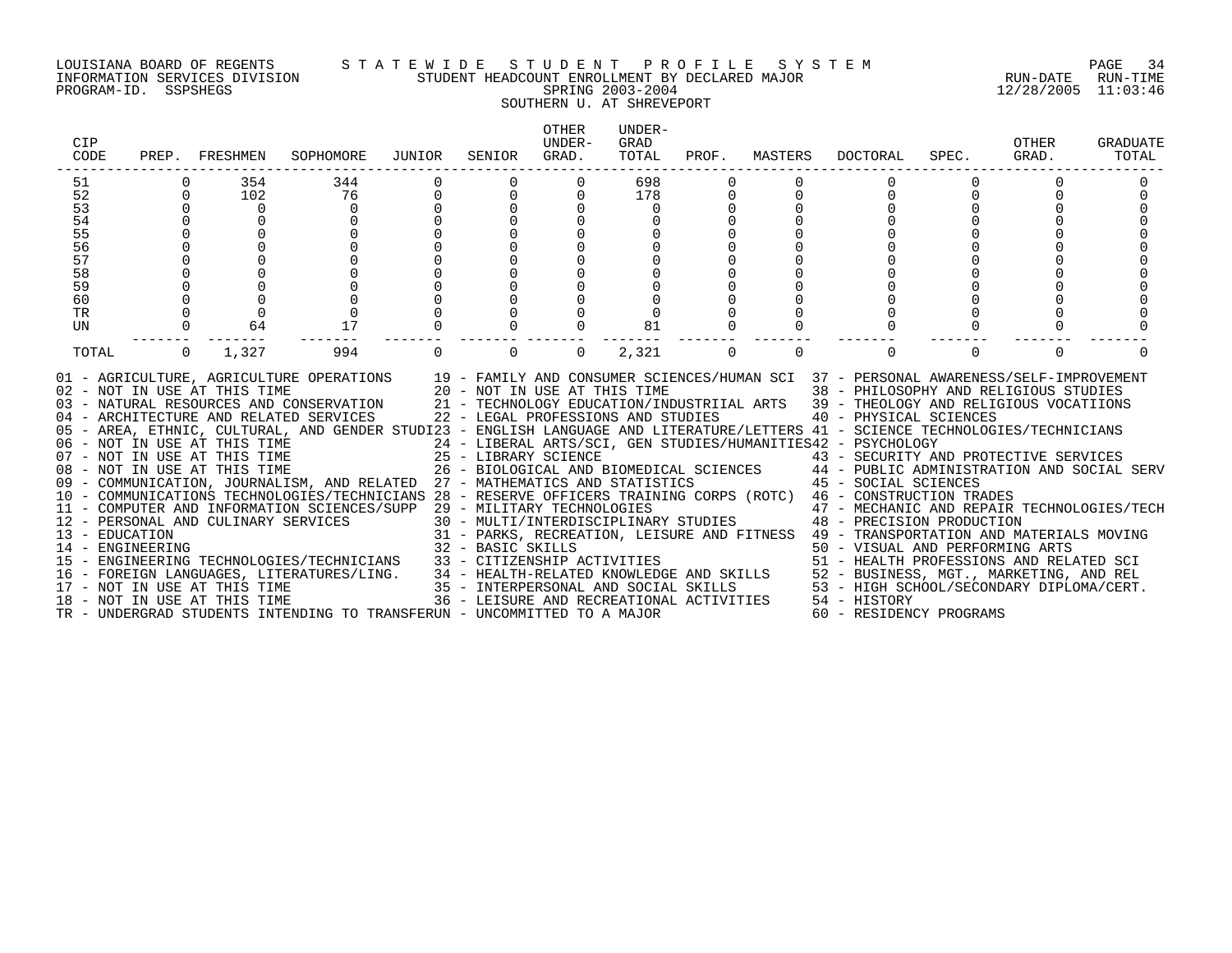# LOUISIANA BOARD OF REGENTS S T A T E W I D E S T U D E N T P R O F I L E S Y S T E M PAGE 35 INFORMATION SERVICES DIVISION STUDENT HEADCOUNT ENROLLMENT BY DECLARED MAJOR RUN-DATE RUN-TIME PROGRAM-ID. SSPSHEGS SPRING 2003-2004 12/28/2005 11:03:46 SOUTHERN LAW CENTER

| CIP<br>$\texttt{CODE}$ | PREP. FRESHMEN       |             | SOPHOMORE            | JUNIOR             | SENIOR                   | OTHER<br>UNDER-<br>GRAD. | UNDER-<br>GRAD<br>TOTAL | PROF.                   | MASTERS       | <b>DOCTORAL</b> | SPEC.                    | ${\small \texttt{OTHER}}$<br>GRAD. | <b>GRADUATE</b><br>TOTAL |
|------------------------|----------------------|-------------|----------------------|--------------------|--------------------------|--------------------------|-------------------------|-------------------------|---------------|-----------------|--------------------------|------------------------------------|--------------------------|
| 01                     | $\mathbf 0$          | $\mathbf 0$ | 0                    | 0                  | $\mathbf 0$              | $\mathbf 0$              | 0                       | 0                       | $\mathbf 0$   | 0               | 0                        | $\mathbf 0$                        | 0                        |
| 02                     | $\mathbf 0$          | $\mathbf 0$ | 0                    | $\mathbf 0$        | $\mathbf 0$              | $\mathbf 0$              | $\mathsf 0$             | $\mathbf 0$             | $\mathbf 0$   | $\mathbf 0$     | $\mathbf 0$              | $\Omega$                           | $\mathbf 0$              |
| 03                     | 0                    | $\Omega$    | 0                    | $\Omega$           | 0                        | $\mathbf 0$              | 0                       | $\mathbf 0$             | $\Omega$      | U               | $\mathbf 0$              |                                    |                          |
| 04                     | $\Omega$<br>$\Omega$ | ∩<br>U      | $\Omega$<br>$\Omega$ | $\Omega$<br>O      | U<br>$\Omega$            | $\Omega$<br>$\Omega$     | 0<br>$\Omega$           | $\mathbf 0$<br>$\Omega$ | ∩             |                 | <sup>n</sup><br>U        |                                    | Ω<br>Ω                   |
| 05<br>06               | $\Omega$             | $\Omega$    | $\Omega$             | $\Omega$           | $\Omega$                 | $\Omega$                 | 0                       | $\Omega$                |               |                 | <sup>n</sup>             |                                    | Ω                        |
| 07                     | $\Omega$             | ∩           | $\Omega$             | $\cap$             | <sup>n</sup>             | $\Omega$                 | $\Omega$                | $\Omega$                |               |                 | <sup>n</sup>             |                                    |                          |
| 08                     | 0                    | O           | 0                    | U                  | $\Omega$                 | 0                        | 0                       | 0                       |               |                 | $\Omega$                 |                                    |                          |
| 09                     | $\Omega$             | ∩           | $\Omega$             | O                  | U                        | 0                        | 0                       | $\mathbf 0$             |               |                 | <sup>n</sup>             |                                    |                          |
| 10                     | $\Omega$             | U           | 0                    | $\Omega$           | $\Omega$                 | 0                        | 0                       | $\mathbf 0$             |               |                 | <sup>n</sup>             |                                    |                          |
| 11                     | $\Omega$             | ∩           | $\Omega$             | $\cap$             | $\Omega$                 | $\Omega$                 | 0                       | $\mathbf 0$             | ∩             |                 | U                        |                                    |                          |
| 12                     | $\Omega$             | ∩           | $\Omega$             | ∩                  | $\Omega$                 | $\Omega$                 | 0                       | $\Omega$                | ∩             |                 | <sup>n</sup>             |                                    |                          |
| 13                     | $\mathbf 0$          | O           | 0                    | O                  | <sup>n</sup>             | $\mathbf 0$              | 0                       | $\Omega$                |               |                 | $\Omega$                 |                                    |                          |
| 14                     | $\Omega$             | O           | $\Omega$             | O                  | $\Omega$                 | 0                        | 0                       | $\mathbf 0$             | ∩             |                 | <sup>n</sup>             |                                    |                          |
| 15                     | $\Omega$             | ∩           | 0                    | U                  | <sup>n</sup>             | $\Omega$                 | 0                       | $\Omega$                |               |                 | U                        |                                    |                          |
| 16                     | $\Omega$             | $\Omega$    | $\Omega$             | U                  | $\Omega$                 | $\Omega$                 | $\Omega$                | $\Omega$                |               |                 | $\Omega$                 |                                    |                          |
| 17                     | $\Omega$             | ∩           | $\Omega$             | ∩                  | <sup>n</sup>             | $\Omega$                 | 0                       | $\Omega$                |               |                 | <sup>n</sup>             |                                    |                          |
| 18                     | $\mathbf 0$          | O           | $\Omega$             | O                  | $\Omega$                 | $\mathbf 0$              | 0                       | $\Omega$                |               |                 | $\Omega$<br><sup>n</sup> |                                    |                          |
| 19<br>20               | 0                    | O<br>∩      | 0<br>U               | O<br>∩             | $\Omega$<br>U            | 0<br>$\Omega$            | 0                       | 0<br>$\Omega$           |               |                 | U                        |                                    |                          |
| 21                     | $\Omega$<br>$\Omega$ | $\Omega$    | $\Omega$             | $\Omega$           | $\Omega$                 | 0                        | 0<br>0                  | $\mathbf 0$             | ∩             |                 | $\Omega$                 | Ω                                  | O                        |
| 22                     | $\Omega$             | ∩           | $\Omega$             | $\cap$             | U                        | $\Omega$                 | 0                       | 409                     |               |                 | <sup>n</sup>             | U                                  | 409                      |
| 23                     | $\Omega$             | U           | $\Omega$             | $\cap$             | $\Omega$                 | $\Omega$                 | 0                       | $\mathbf 0$             |               |                 | $\Omega$                 | Λ                                  | $\Omega$                 |
| 24                     | $\Omega$             | O           | $\Omega$             | O                  | U                        | $\Omega$                 | 0                       | 0                       | ∩             |                 | <sup>n</sup>             |                                    | U                        |
| 25                     | $\Omega$             | O           | $\Omega$             | U                  | U                        | $\Omega$                 | O                       | $\Omega$                |               |                 | <sup>n</sup>             |                                    |                          |
| 26                     | 0                    | O           | 0                    | O                  | $\Omega$                 | $\Omega$                 | 0                       | 0                       | ∩             |                 | $\Omega$                 |                                    |                          |
| 27                     | $\Omega$             | ∩           | $\Omega$             | O                  | U                        | $\Omega$                 | 0                       | $\mathbf 0$             | ∩             |                 | <sup>n</sup>             |                                    |                          |
| 28                     | $\Omega$             | U           | $\Omega$             | U                  | $\Omega$                 | $\Omega$                 | 0                       | $\Omega$                |               |                 | <sup>n</sup>             |                                    |                          |
| 29                     | $\Omega$             | $\Omega$    | $\Omega$             | $\Omega$           | $\Omega$                 | $\mathbf 0$              | 0                       | $\mathbf 0$             | O             |                 | $\Omega$                 |                                    |                          |
| 30                     | $\Omega$             | O           | $\Omega$             | O                  | $\Omega$                 | 0                        | 0                       | 0                       | ∩             |                 | $\Omega$                 |                                    |                          |
| 31                     | $\Omega$             | ∩           | 0                    | $\Omega$           | $\Omega$                 | $\Omega$                 | 0                       | $\mathbf 0$             |               |                 | <sup>n</sup>             |                                    |                          |
| 32                     | $\Omega$             | U           | $\Omega$             | $\Omega$           | $\Omega$                 | 0                        | 0                       | $\mathbf 0$             | ∩             |                 | <sup>n</sup>             |                                    |                          |
| 33                     | $\Omega$<br>$\Omega$ | ∩<br>∩      | $\Omega$<br>$\Omega$ | $\cap$<br>$\Omega$ | <sup>n</sup><br>$\Omega$ | $\Omega$<br>$\Omega$     | 0<br>$\Omega$           | $\Omega$<br>$\Omega$    | ∩<br>∩        |                 | U<br>$\Omega$            |                                    |                          |
| 34<br>35               | $\Omega$             | O           | 0                    | U                  | <sup>0</sup>             | 0                        | 0                       | 0                       |               |                 | <sup>0</sup>             |                                    |                          |
| 36                     | $\Omega$             | U           | $\Omega$             | U                  | $\Omega$                 | $\Omega$                 | 0                       | $\Omega$                |               |                 | <sup>n</sup>             |                                    |                          |
| 37                     | $\Omega$             | O           | $\Omega$             | O                  | $\Omega$                 | $\Omega$                 | 0                       | 0                       | ∩             |                 | <sup>n</sup>             |                                    |                          |
| 38                     | $\Omega$             | ∩           | U                    | ∩                  | U                        | $\Omega$                 | $\Omega$                | $\Omega$                |               |                 | U                        |                                    |                          |
| 39                     | $\Omega$             | ∩           | $\Omega$             | $\Omega$           | $\Omega$                 | $\Omega$                 | 0                       | $\Omega$                | ∩             |                 | $\Omega$                 |                                    |                          |
| $40$                   | $\Omega$             | U           | 0                    | O                  | <sup>n</sup>             | $\Omega$                 | 0                       | $\mathbf 0$             |               |                 | <sup>n</sup>             |                                    |                          |
| 41                     | $\Omega$             | O           | O                    | U                  | $\Omega$                 | 0                        | 0                       | $\Omega$                |               |                 | <sup>n</sup>             |                                    |                          |
| 42                     | $\Omega$             | O           | $\Omega$             | O                  | $\Omega$                 | $\Omega$                 | 0                       | $\mathbf 0$             | ∩             |                 | <sup>n</sup>             |                                    |                          |
| 43                     | $\Omega$             | ∩           | $\Omega$             | ∩                  | <sup>n</sup>             | $\Omega$                 | O                       | $\Omega$                |               |                 | <sup>n</sup>             |                                    |                          |
| 44                     | $\Omega$             | U           | $\Omega$             | O                  | <sup>n</sup>             | $\Omega$                 | 0                       | $\mathbf 0$             |               |                 | <sup>n</sup>             |                                    |                          |
| 45                     | $\Omega$             | O           | $\Omega$             | $\Omega$           | <sup>n</sup>             | $\mathbf 0$              | 0                       | $\mathbf 0$             |               |                 | $\Omega$                 |                                    |                          |
| 46                     | $\Omega$             | O           | O                    | O                  | U                        | $\Omega$                 | 0                       | 0                       | ∩             |                 | U                        |                                    |                          |
| 47                     | $\Omega$             | ∩           | $\Omega$             | O                  | U                        | $\Omega$                 | O                       | $\Omega$                | ∩             |                 | U                        |                                    |                          |
| 48                     | $\Omega$<br>$\Omega$ | U<br>∩      | O<br>$\Omega$        | O<br>$\Omega$      | <sup>n</sup><br>$\Omega$ | $\Omega$<br>$\mathbf 0$  | 0<br>0                  | 0<br>$\mathbf 0$        | ∩<br>$\Omega$ |                 | n<br><sup>n</sup>        |                                    | O                        |
| 49<br>50               | $\Omega$             | $\Omega$    | $\Omega$             | $\Omega$           | $\Omega$                 | $\Omega$                 | $\Omega$                | $\Omega$                | $\Omega$      | $\Omega$        | $\Omega$                 | $\Omega$                           | 0                        |
|                        |                      |             |                      |                    |                          |                          |                         |                         |               |                 |                          |                                    |                          |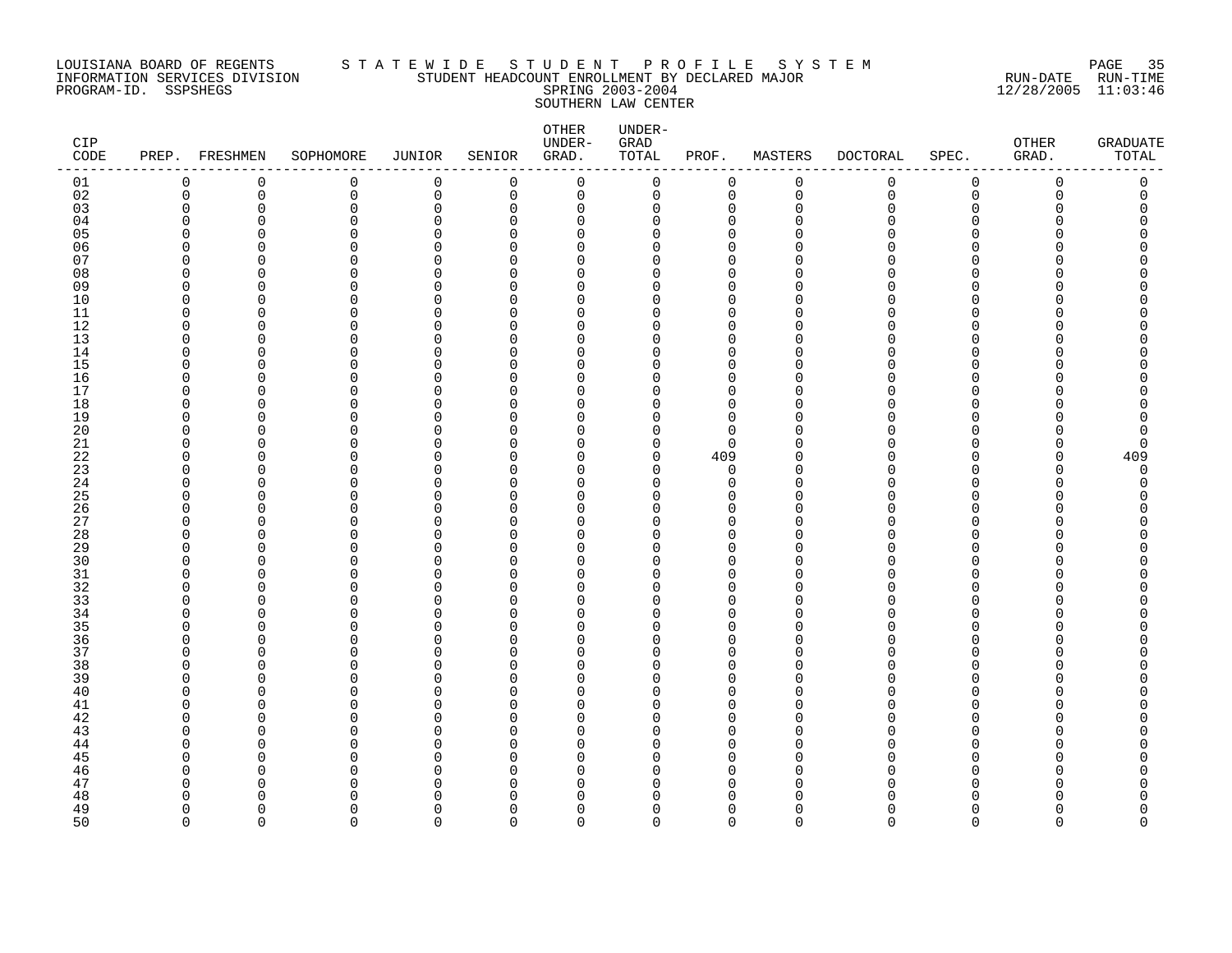### LOUISIANA BOARD OF REGENTS S T A T E W I D E S T U D E N T P R O F I L E S Y S T E M PAGE 36 INFORMATION SERVICES DIVISION STUDENT HEADCOUNT ENROLLMENT BY DECLARED MAJOR RUN-DATE RUN-TIME PROGRAM-ID. SSPSHEGS SPRING 2003-2004 12/28/2005 11:03:46 SOUTHERN LAW CENTER

| CIP<br>CODE                        | PREP.    | FRESHMEN                                                     | SOPHOMORE                                                                                                                                                                                                                                                                                                                                                                                                                                                                                                                                                                                                                                                                                                                                                                                                                                                                                                                                   | JUNIOR | SENIOR   | <b>OTHER</b><br>UNDER-<br>GRAD.                                    | UNDER-<br>GRAD<br>TOTAL | PROF. | MASTERS  | DOCTORAL                                                                                                                                                                                                                                                                                                                                                                                                                                                                                                                                                                                                                                                                                                             | SPEC. | OTHER<br>GRAD. | GRADUATE<br>TOTAL |
|------------------------------------|----------|--------------------------------------------------------------|---------------------------------------------------------------------------------------------------------------------------------------------------------------------------------------------------------------------------------------------------------------------------------------------------------------------------------------------------------------------------------------------------------------------------------------------------------------------------------------------------------------------------------------------------------------------------------------------------------------------------------------------------------------------------------------------------------------------------------------------------------------------------------------------------------------------------------------------------------------------------------------------------------------------------------------------|--------|----------|--------------------------------------------------------------------|-------------------------|-------|----------|----------------------------------------------------------------------------------------------------------------------------------------------------------------------------------------------------------------------------------------------------------------------------------------------------------------------------------------------------------------------------------------------------------------------------------------------------------------------------------------------------------------------------------------------------------------------------------------------------------------------------------------------------------------------------------------------------------------------|-------|----------------|-------------------|
| 51                                 |          |                                                              |                                                                                                                                                                                                                                                                                                                                                                                                                                                                                                                                                                                                                                                                                                                                                                                                                                                                                                                                             |        |          |                                                                    |                         |       |          |                                                                                                                                                                                                                                                                                                                                                                                                                                                                                                                                                                                                                                                                                                                      |       |                |                   |
| 52                                 | $\Omega$ |                                                              |                                                                                                                                                                                                                                                                                                                                                                                                                                                                                                                                                                                                                                                                                                                                                                                                                                                                                                                                             |        | $\Omega$ | 0                                                                  |                         |       |          |                                                                                                                                                                                                                                                                                                                                                                                                                                                                                                                                                                                                                                                                                                                      |       |                |                   |
| 53                                 | $\Omega$ |                                                              |                                                                                                                                                                                                                                                                                                                                                                                                                                                                                                                                                                                                                                                                                                                                                                                                                                                                                                                                             |        | $\Omega$ |                                                                    |                         |       |          |                                                                                                                                                                                                                                                                                                                                                                                                                                                                                                                                                                                                                                                                                                                      |       |                |                   |
| 54                                 |          |                                                              |                                                                                                                                                                                                                                                                                                                                                                                                                                                                                                                                                                                                                                                                                                                                                                                                                                                                                                                                             |        |          |                                                                    |                         |       |          |                                                                                                                                                                                                                                                                                                                                                                                                                                                                                                                                                                                                                                                                                                                      |       |                |                   |
| 55                                 |          |                                                              |                                                                                                                                                                                                                                                                                                                                                                                                                                                                                                                                                                                                                                                                                                                                                                                                                                                                                                                                             |        |          |                                                                    |                         |       |          |                                                                                                                                                                                                                                                                                                                                                                                                                                                                                                                                                                                                                                                                                                                      |       |                |                   |
| 56                                 |          |                                                              |                                                                                                                                                                                                                                                                                                                                                                                                                                                                                                                                                                                                                                                                                                                                                                                                                                                                                                                                             |        |          |                                                                    |                         |       |          |                                                                                                                                                                                                                                                                                                                                                                                                                                                                                                                                                                                                                                                                                                                      |       |                |                   |
| 57                                 |          |                                                              |                                                                                                                                                                                                                                                                                                                                                                                                                                                                                                                                                                                                                                                                                                                                                                                                                                                                                                                                             |        |          |                                                                    |                         |       |          |                                                                                                                                                                                                                                                                                                                                                                                                                                                                                                                                                                                                                                                                                                                      |       |                |                   |
| 58                                 |          |                                                              |                                                                                                                                                                                                                                                                                                                                                                                                                                                                                                                                                                                                                                                                                                                                                                                                                                                                                                                                             |        |          |                                                                    |                         |       |          |                                                                                                                                                                                                                                                                                                                                                                                                                                                                                                                                                                                                                                                                                                                      |       |                |                   |
| 59                                 |          |                                                              |                                                                                                                                                                                                                                                                                                                                                                                                                                                                                                                                                                                                                                                                                                                                                                                                                                                                                                                                             |        |          |                                                                    |                         |       |          |                                                                                                                                                                                                                                                                                                                                                                                                                                                                                                                                                                                                                                                                                                                      |       |                |                   |
| 60                                 |          |                                                              |                                                                                                                                                                                                                                                                                                                                                                                                                                                                                                                                                                                                                                                                                                                                                                                                                                                                                                                                             |        |          |                                                                    |                         |       |          |                                                                                                                                                                                                                                                                                                                                                                                                                                                                                                                                                                                                                                                                                                                      |       |                |                   |
| TR                                 |          |                                                              |                                                                                                                                                                                                                                                                                                                                                                                                                                                                                                                                                                                                                                                                                                                                                                                                                                                                                                                                             |        |          |                                                                    |                         |       |          |                                                                                                                                                                                                                                                                                                                                                                                                                                                                                                                                                                                                                                                                                                                      |       |                |                   |
| UN                                 | $\Omega$ |                                                              |                                                                                                                                                                                                                                                                                                                                                                                                                                                                                                                                                                                                                                                                                                                                                                                                                                                                                                                                             |        | $\cap$   |                                                                    |                         |       |          |                                                                                                                                                                                                                                                                                                                                                                                                                                                                                                                                                                                                                                                                                                                      |       |                |                   |
| TOTAL                              | $\Omega$ | $\Omega$                                                     | $\Omega$                                                                                                                                                                                                                                                                                                                                                                                                                                                                                                                                                                                                                                                                                                                                                                                                                                                                                                                                    |        | $\Omega$ | $\Omega$                                                           | $\Omega$                | 409   | $\Omega$ |                                                                                                                                                                                                                                                                                                                                                                                                                                                                                                                                                                                                                                                                                                                      | 0     | $\Omega$       | 409               |
| 13 - EDUCATION<br>14 - ENGINEERING |          | 02 - NOT IN USE AT THIS TIME<br>17 - NOT IN USE AT THIS TIME | 01 - AGRICULTURE, AGRICULTURE OPERATIONS 19 - FAMILY AND CONSUMER SCIENCES/HUMAN SCI 37 - PERSONAL AWARENESS/SELF-IMPROVEMENT<br>03 - NATURAL RESOURCES AND CONSERVATION 21 - TECHNOLOGY EDUCATION/INDUSTRIIAL ARTS 39 - THEOLOGY AND RELIGIOUS VOCATIIONS<br>04 - ARCHITECTURE AND RELATED SERVICES<br>05 - AREA, ETHNIC, CULTURAL, AND GENDER STUDI23 - ENGLISH LANGUAGE AND LITERATURE/LETTERS 41 - SCIENCE TECHNOLOGIES/TECHNICIANS<br>08 - NOT IN USE AT THIS TIME<br>09 - COMMUNICATION, JOURNALISM, AND RELATED 27 - MATHEMATICS AND STATISTICS 45 - SOCIAL SCIENCES<br>10 - COMMUNICATIONS TECHNOLOGIES/TECHNICIANS 28 - RESERVE OFFICERS TRAINING CORPS (ROTC) 46 - CONSTRUCTION TRADES<br>11 - COMPUTER AND INFORMATION SCIENCES/SUPP 29 - MILITARY TECHNOLOGIES<br>12 - PERSONAL AND CULINARY SERVICES<br>15 - ENGINEERING TECHNOLOGIES/TECHNICIANS<br>16 - FOREIGN LANGUAGES, LITERATURES/LING.<br>18 - NOT IN USE AT THIS TIME |        |          | 20 - NOT IN USE AT THIS TIME<br>22 - LEGAL PROFESSIONS AND STUDIES |                         |       |          | 38 - PHILOSOPHY AND RELIGIOUS STUDIES<br>40 - PHYSICAL SCIENCES<br>24 - LIBERAL ARTS/SCI, GEN STUDIES/HUMANITIES42 - PSYCHOLOGY<br>43 - SECURITY AND PROTECTIVE SERVICES<br>26 - BIOLOGICAL AND BIOMEDICAL SCIENCES 44 - PUBLIC ADMINISTRATION AND SOCIAL SERV<br>47 - MECHANIC AND REPAIR TECHNOLOGIES/TECH<br>30 - MULTI/INTERDISCIPLINARY STUDIES 48 - PRECISION PRODUCTION<br>31 - PARKS, RECREATION, LEISURE AND FITNESS 49 - TRANSPORTATION AND MATERIALS MOVING<br>32 - BASIC SKILLS<br>33 - CITIZENSHIP ACTIVITIES<br>34 - HEALTH-RELATED KNOWLEDGE AND SKILLS<br>35 - INTERPERSONAL AND SOCIAL SKILLS<br>35 - INTERPERSONAL AND SOCIAL SKILLS<br>35 - INTERPERSONAL AND SOCIAL SKILLS<br>35 - HEALTH SCHOOL |       |                |                   |
|                                    |          |                                                              | TR - UNDERGRAD STUDENTS INTENDING TO TRANSFERUN - UNCOMMITTED TO A MAJOR                                                                                                                                                                                                                                                                                                                                                                                                                                                                                                                                                                                                                                                                                                                                                                                                                                                                    |        |          |                                                                    |                         |       |          | 60 - RESIDENCY PROGRAMS                                                                                                                                                                                                                                                                                                                                                                                                                                                                                                                                                                                                                                                                                              |       |                |                   |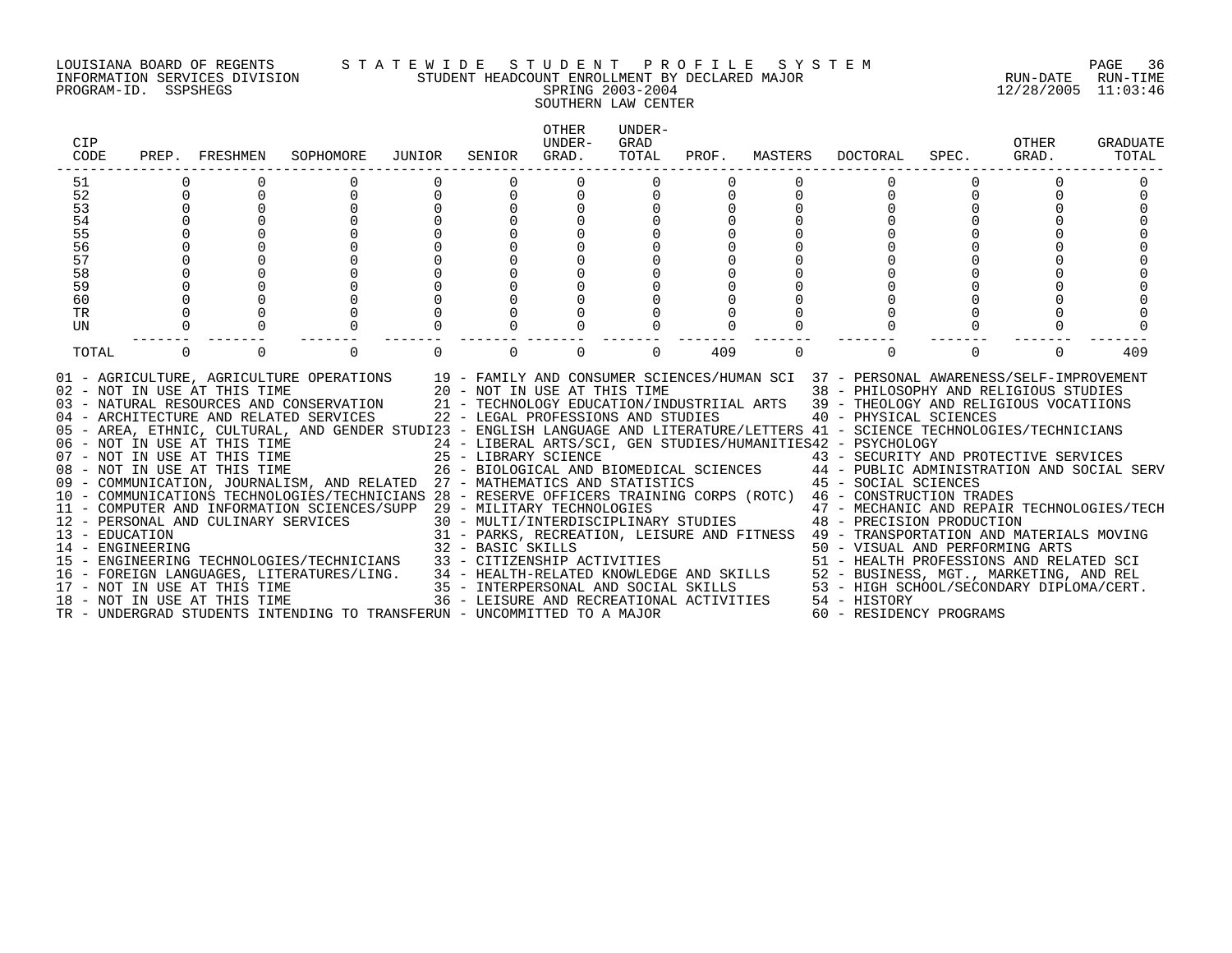#### LOUISIANA BOARD OF REGENTS S T A T E W I D E S T U D E N T P R O F I L E S Y S T E M PAGE 37 INFORMATION SERVICES DIVISION STUDENT HEADCOUNT ENROLLMENT BY DECLARED MAJOR RUN-DATE RUN-TIME PROGRAM-ID. SSPSHEGS SPRING 2003-2004 12/28/2005 11:03:46 BATON ROUGE COMMUNITY COLLEGE

| CIP<br>CODE |          | PREP. FRESHMEN | SOPHOMORE            | JUNIOR            | SENIOR      | OTHER<br>UNDER-<br>GRAD.   | UNDER-<br>GRAD<br>TOTAL | PROF.         | MASTERS              | <b>DOCTORAL</b> | SPEC.       | OTHER<br>GRAD. | <b>GRADUATE</b><br>TOTAL |
|-------------|----------|----------------|----------------------|-------------------|-------------|----------------------------|-------------------------|---------------|----------------------|-----------------|-------------|----------------|--------------------------|
| 01          | 0        | $\mathbf 0$    | $\mathsf 0$          | $\mathbf 0$       | $\mathsf 0$ | $\mathsf{O}$               | 0                       | 0             | $\pmb{0}$            | $\mathsf{O}$    | $\mathsf 0$ | $\mathbf 0$    | $\mathsf 0$              |
| 02          | 0        | $\mathbf 0$    | $\mathbf 0$          | 0                 | $\mathbf 0$ | $\mathsf{O}$               | 0                       | $\mathbf 0$   | $\mathbf 0$          | $\mathbf 0$     | $\mathbf 0$ | 0              | 0                        |
| 03          | $\Omega$ | $\Omega$       | $\Omega$             | 0                 | $\Omega$    | 0                          | $\mathbf 0$             | O             | $\mathbf 0$          | $\Omega$        | $\Omega$    | Λ              |                          |
| 04          | U        | U              | $\Omega$             | $\Omega$          | ∩           | $\mathbf 0$                | $\Omega$                | $\cap$        | $\Omega$             | ∩               | ∩           |                |                          |
| 05          |          | ∩              | $\Omega$<br>$\Omega$ | O<br>O            | $\cap$<br>Λ | $\mathbf 0$                | $\Omega$                | $\cap$<br>O   | O<br>∩               | N               | ∩<br>∩      |                |                          |
| 06<br>07    | U        | O<br>U         | ∩                    | <sup>0</sup>      | U           | 0<br>$\mathbf 0$           | 0<br>$\Omega$           | n             | <sup>0</sup>         | ი               | ∩           |                |                          |
| 08          | U        |                | $\Omega$             | $\Omega$          | Λ           | $\mathbf 0$                | $\Omega$                | O             | $\Omega$             |                 | ∩           |                |                          |
| 09          | U        | ∩              | $\Omega$             | O                 | Λ           | $\mathbf 0$                | 0                       | n             | $\Omega$             | ∩               | ∩           |                |                          |
| $10$        | U        |                | $\Omega$             | $\Omega$          | n           | $\mathbf 0$                | $\overline{0}$          | $\cap$        | $\Omega$             | O               | $\Omega$    |                |                          |
| 11          | O        | U              | ∩                    | O                 | Λ           | 0                          | 0                       | $\cap$        | $\Omega$             | O               | ∩           |                |                          |
| 12          | U        | U              | $\Omega$             | U                 | ∩           | $\Omega$                   | $\Omega$                | $\cap$        | $\Omega$             |                 | ∩           |                |                          |
| 13          | 0        | $\Omega$       | $\Omega$             | $\Omega$          | Ω           | $\mathbf 0$                | $\mathbf 0$             | U             | $\Omega$             | O               | $\Omega$    |                |                          |
| 14          | $\Omega$ | $\Omega$       | $\Omega$             | U                 | ∩           | $\mathbf 0$                | $\Omega$                | $\cap$        | $\Omega$             | U               | $\cap$      |                |                          |
| 15          | $\Omega$ | 152            | 68                   | $\Omega$          | $\Omega$    | 34                         | 254                     | U             | $\Omega$             | ი               | ∩           |                |                          |
| 16          | O        | $\Omega$       | $\Omega$             | 0                 | ∩           | 0                          | 0                       | $\cap$        | $\Omega$             | ∩               | ∩           |                |                          |
| 17          | $\Omega$ | 0              | $\mathbf 0$          | $\Omega$          | $\Omega$    | $\mathbf 0$                | $\mathbf 0$             | $\cap$        | $\Omega$             | N               | ∩           |                |                          |
| 18          | U        | $\cap$         | $\Omega$             | O                 | ∩           | $\mathbf 0$                | $\mathbf 0$             | $\cap$        | $\Omega$             | ∩               | ∩           |                |                          |
| 19          | 0<br>U   | O<br>U         | $\Omega$<br>∩        | O                 | O<br>Λ      | 0                          | $\mathbf 0$             | $\Omega$<br>U | $\Omega$             | O<br>N          | ∩<br>∩      |                |                          |
| 20<br>21    | U        | $\cap$         | $\Omega$             | O<br><sup>0</sup> | ∩           | $\mathbf 0$<br>$\mathbf 0$ | 0<br>$\Omega$           | $\cap$        | $\Omega$<br>$\Omega$ | ∩               | ∩           |                |                          |
| 22          | $\Omega$ | <sup>n</sup>   | $\Omega$             | O                 | ∩           | 0                          | $\Omega$                | $\cap$        | $\Omega$             | ∩               | ∩           |                |                          |
| 23          | $\Omega$ | $\Omega$       | $\Omega$             | $\Omega$          | $\Omega$    | $\Omega$                   | $\Omega$                | $\cap$        | $\Omega$             | U               | $\Omega$    |                |                          |
| 24          | 0        | 1,322          | 399                  | 0                 | 0           | 105                        | 1,826                   | $\Omega$      | 0                    | O               | $\Omega$    |                |                          |
| 25          | $\Omega$ | $\Omega$       | $\mathbf 0$          | 0                 | $\Omega$    | 0                          | $\mathbf 0$             | $\cap$        | $\Omega$             | N               | ∩           |                |                          |
| 26          | $\Omega$ | $\Omega$       | $\Omega$             | $\Omega$          | $\Omega$    | 0                          | $\mathbf 0$             | $\Omega$      | $\Omega$             | O               | $\Omega$    |                |                          |
| 27          | U        | U              | $\Omega$             | U                 | ∩           | $\Omega$                   | $\Omega$                | $\cap$        | $\Omega$             | ∩               | $\Omega$    |                |                          |
| 28          | $\Omega$ | O              | $\Omega$             | $\Omega$          | $\Omega$    | $\Omega$                   | 0                       | $\Omega$      | $\Omega$             | ი               | ∩           |                |                          |
| 29          | U        | U              | $\Omega$             | <sup>0</sup>      | ∩           | 0                          | 0                       | $\cap$        | $\Omega$             | ∩               | ∩           |                |                          |
| 30          | U        | U              | $\Omega$             | O                 | U           | $\mathbf 0$                | $\Omega$                | $\cap$        | $\Omega$             |                 | ∩           |                |                          |
| 31          | U        | U              | $\Omega$             | O                 | $\cap$      | $\mathbf 0$                | 0                       | $\cap$        | $\Omega$             | O               | ∩           |                |                          |
| 32          | U        | U              | $\Omega$             | O                 | U<br>Λ      | $\mathbf 0$                | $\Omega$                | $\cap$        | $\Omega$             | N               | ∩           |                |                          |
| 33<br>34    | U<br>U   | U<br>U         | ∩<br>$\Omega$        | O<br>O            | $\cap$      | 0<br>$\mathbf 0$           | 0<br>$\Omega$           | n<br>O        | $\Omega$<br>$\Omega$ | N<br>N          | ∩<br>O      |                |                          |
| 35          | U        | U              | $\Omega$             | O                 | U           | $\mathbf 0$                | 0                       | n             | $\Omega$             |                 | $\Omega$    |                |                          |
| 36          | ∩        | U              | $\Omega$             | U                 | ∩           | $\mathbf 0$                | $\Omega$                | n             | $\Omega$             | ∩               | $\Omega$    |                |                          |
| 37          | 0        | U              | $\Omega$             | O                 | Λ           | 0                          | $\mathbf 0$             | O             | $\Omega$             | N               | $\Omega$    |                |                          |
| 38          | U        | U              | ∩                    | O                 | U           | $\Omega$                   | $\Omega$                | n             | $\Omega$             |                 | ∩           |                |                          |
| 39          | U        | O              | $\Omega$             | $\Omega$          | U           | 0                          | $\mathbf 0$             | O             | $\Omega$             | O               | $\Omega$    |                |                          |
| 40          | U        | n              | ∩                    | U                 | ∩           | $\mathbf 0$                | $\mathbf 0$             | n             | $\Omega$             | ∩               | ∩           |                |                          |
| 41          | ∩        |                | $\Omega$             | U                 | Λ           | $\Omega$                   | $\Omega$                | n             | $\Omega$             | N               | ∩           |                |                          |
| $4\sqrt{2}$ | U        | U              | ∩                    | <sup>0</sup>      | ∩           | 0                          | 0                       | $\cap$        | 0                    | O               | ∩           |                |                          |
| 43          | U        |                | $\Omega$             | U                 | U           | $\mathbf 0$                | $\Omega$                | O             | $\Omega$             |                 | ∩           |                |                          |
| 44          | U        | U              | ∩                    | O                 | ∩           | 0                          | 0                       | $\cap$        | $\Omega$             | ∩               | $\Omega$    |                |                          |
| 45          |          | U              | $\Omega$             | U                 | Λ<br>Λ      | $\mathbf 0$                | $\Omega$                | n             | $\Omega$             | ∩               | $\Omega$    |                |                          |
| 46<br>47    | U        | U              | $\Omega$<br>∩        | O<br>O            | Λ           | $\mathbf 0$<br>0           | $\mathbf 0$<br>$\Omega$ | O<br>$\cap$   | $\Omega$<br>$\Omega$ | ი<br>∩          | ∩<br>∩      |                |                          |
| 48          |          |                | <sup>0</sup>         | U                 | U           | 0                          | $\Omega$                | n             | $\Omega$             | N               | ∩           |                |                          |
| 49          | U        | U              | $\Omega$             | <sup>0</sup>      | ∩           | $\mathbf 0$                | $\overline{0}$          | $\cap$        | $\Omega$             | $\Omega$        | $\Omega$    |                |                          |
| 50          | $\Omega$ | $\Omega$       | $\Omega$             | $\Omega$          | $\Omega$    | $\Omega$                   | $\Omega$                | $\Omega$      | $\Omega$             | $\Omega$        | $\Omega$    | $\Omega$       | $\Omega$                 |
|             |          |                |                      |                   |             |                            |                         |               |                      |                 |             |                |                          |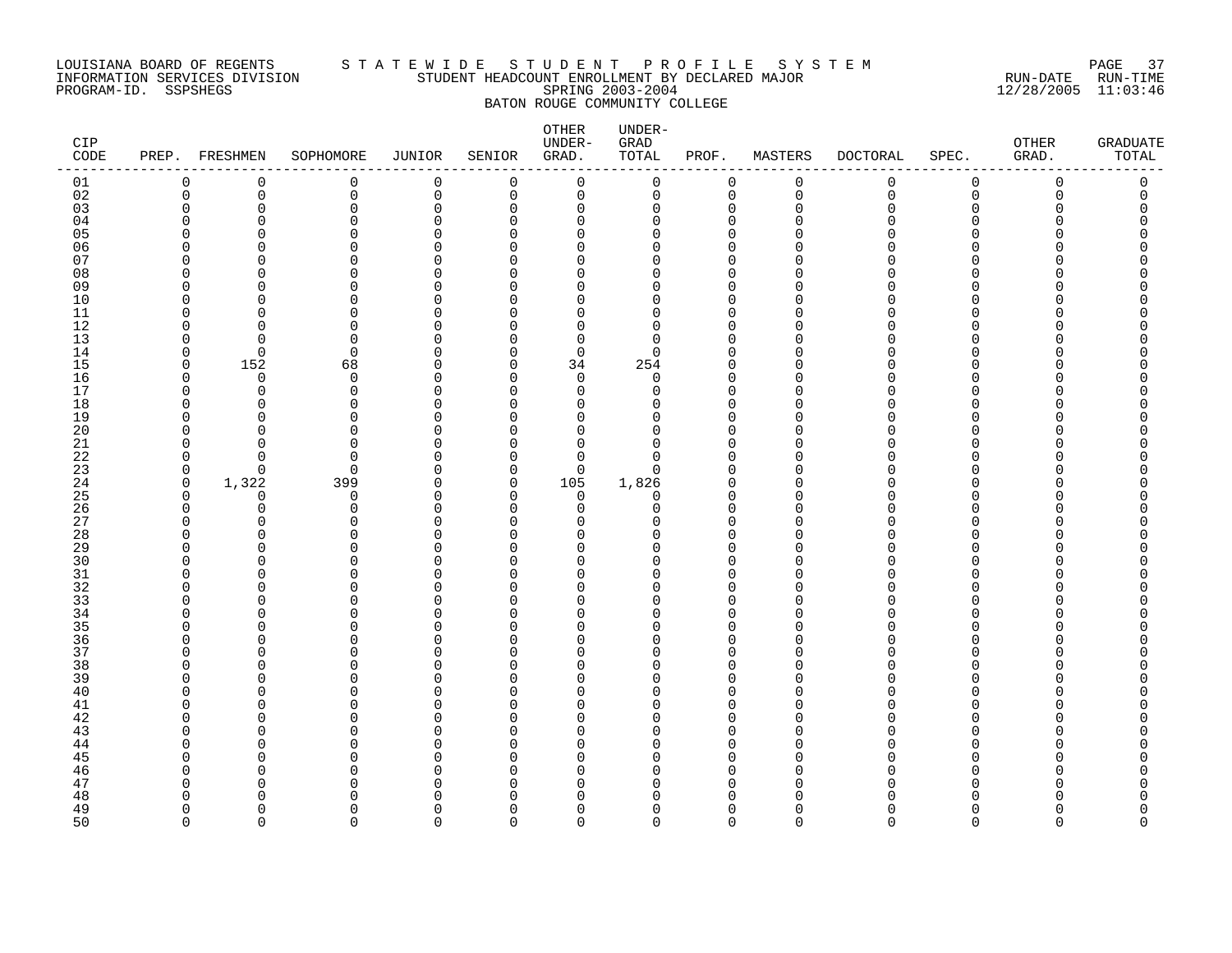#### LOUISIANA BOARD OF REGENTS S T A T E W I D E S T U D E N T P R O F I L E S Y S T E M PAGE 38 INFORMATION SERVICES DIVISION STUDENT HEADCOUNT ENROLLMENT BY DECLARED MAJOR RUN-DATE RUN-TIME PROGRAM-ID. SSPSHEGS SPRING 2003-2004 12/28/2005 11:03:46 BATON ROUGE COMMUNITY COLLEGE

| CIP<br>CODE |   | PREP. FRESHMEN | SOPHOMORE                                                                                                                                                                                                                                                                                                                                                                                                                                                                                                                                                                                                                                                                                                                                                                                                                                                                                                                                                                                                                                                                                                                                                                                                                                                                                                                                                                                                                                                                                                                                                                                                                                                                                                                                                                                          | JUNIOR   | SENIOR      | <b>OTHER</b><br>UNDER-<br>GRAD. | IJNDER-<br>GRAD<br>TOTAL |             |             | PROF. MASTERS DOCTORAL                     | SPEC. | OTHER<br>GRAD. | <b>GRADUATE</b><br>TOTAL |
|-------------|---|----------------|----------------------------------------------------------------------------------------------------------------------------------------------------------------------------------------------------------------------------------------------------------------------------------------------------------------------------------------------------------------------------------------------------------------------------------------------------------------------------------------------------------------------------------------------------------------------------------------------------------------------------------------------------------------------------------------------------------------------------------------------------------------------------------------------------------------------------------------------------------------------------------------------------------------------------------------------------------------------------------------------------------------------------------------------------------------------------------------------------------------------------------------------------------------------------------------------------------------------------------------------------------------------------------------------------------------------------------------------------------------------------------------------------------------------------------------------------------------------------------------------------------------------------------------------------------------------------------------------------------------------------------------------------------------------------------------------------------------------------------------------------------------------------------------------------|----------|-------------|---------------------------------|--------------------------|-------------|-------------|--------------------------------------------|-------|----------------|--------------------------|
| 51          |   |                |                                                                                                                                                                                                                                                                                                                                                                                                                                                                                                                                                                                                                                                                                                                                                                                                                                                                                                                                                                                                                                                                                                                                                                                                                                                                                                                                                                                                                                                                                                                                                                                                                                                                                                                                                                                                    |          |             | $\Omega$                        | $\Omega$                 |             |             |                                            |       |                |                          |
| 52          |   | 389            | 139                                                                                                                                                                                                                                                                                                                                                                                                                                                                                                                                                                                                                                                                                                                                                                                                                                                                                                                                                                                                                                                                                                                                                                                                                                                                                                                                                                                                                                                                                                                                                                                                                                                                                                                                                                                                | $\Omega$ | $\Omega$    | 41                              | 569                      |             |             |                                            |       |                |                          |
| 53          |   | $\Omega$       | $\Omega$                                                                                                                                                                                                                                                                                                                                                                                                                                                                                                                                                                                                                                                                                                                                                                                                                                                                                                                                                                                                                                                                                                                                                                                                                                                                                                                                                                                                                                                                                                                                                                                                                                                                                                                                                                                           |          | $\Omega$    | $\Omega$                        | $\Omega$                 |             |             |                                            |       |                |                          |
| 54          |   | $\Omega$       |                                                                                                                                                                                                                                                                                                                                                                                                                                                                                                                                                                                                                                                                                                                                                                                                                                                                                                                                                                                                                                                                                                                                                                                                                                                                                                                                                                                                                                                                                                                                                                                                                                                                                                                                                                                                    |          |             |                                 |                          |             |             |                                            |       |                |                          |
| 55          |   |                |                                                                                                                                                                                                                                                                                                                                                                                                                                                                                                                                                                                                                                                                                                                                                                                                                                                                                                                                                                                                                                                                                                                                                                                                                                                                                                                                                                                                                                                                                                                                                                                                                                                                                                                                                                                                    |          |             |                                 |                          |             |             |                                            |       |                |                          |
| 56          |   |                |                                                                                                                                                                                                                                                                                                                                                                                                                                                                                                                                                                                                                                                                                                                                                                                                                                                                                                                                                                                                                                                                                                                                                                                                                                                                                                                                                                                                                                                                                                                                                                                                                                                                                                                                                                                                    |          |             |                                 |                          |             |             |                                            |       |                |                          |
| 57          |   |                |                                                                                                                                                                                                                                                                                                                                                                                                                                                                                                                                                                                                                                                                                                                                                                                                                                                                                                                                                                                                                                                                                                                                                                                                                                                                                                                                                                                                                                                                                                                                                                                                                                                                                                                                                                                                    |          |             |                                 |                          |             |             |                                            |       |                |                          |
| 58          |   |                |                                                                                                                                                                                                                                                                                                                                                                                                                                                                                                                                                                                                                                                                                                                                                                                                                                                                                                                                                                                                                                                                                                                                                                                                                                                                                                                                                                                                                                                                                                                                                                                                                                                                                                                                                                                                    |          |             |                                 |                          |             |             |                                            |       |                |                          |
| 59          |   |                |                                                                                                                                                                                                                                                                                                                                                                                                                                                                                                                                                                                                                                                                                                                                                                                                                                                                                                                                                                                                                                                                                                                                                                                                                                                                                                                                                                                                                                                                                                                                                                                                                                                                                                                                                                                                    |          |             |                                 |                          |             |             |                                            |       |                |                          |
| 60          |   |                |                                                                                                                                                                                                                                                                                                                                                                                                                                                                                                                                                                                                                                                                                                                                                                                                                                                                                                                                                                                                                                                                                                                                                                                                                                                                                                                                                                                                                                                                                                                                                                                                                                                                                                                                                                                                    |          |             |                                 |                          |             |             |                                            |       |                |                          |
| TR          |   |                | $\overline{0}$                                                                                                                                                                                                                                                                                                                                                                                                                                                                                                                                                                                                                                                                                                                                                                                                                                                                                                                                                                                                                                                                                                                                                                                                                                                                                                                                                                                                                                                                                                                                                                                                                                                                                                                                                                                     |          |             | 0                               |                          |             |             |                                            |       |                |                          |
| UN          |   | 1,991          | 408                                                                                                                                                                                                                                                                                                                                                                                                                                                                                                                                                                                                                                                                                                                                                                                                                                                                                                                                                                                                                                                                                                                                                                                                                                                                                                                                                                                                                                                                                                                                                                                                                                                                                                                                                                                                |          | $\mathbf 0$ | 120                             | 2,519                    |             |             |                                            |       |                |                          |
| TOTAL       | 0 | 3,854          | 1,014                                                                                                                                                                                                                                                                                                                                                                                                                                                                                                                                                                                                                                                                                                                                                                                                                                                                                                                                                                                                                                                                                                                                                                                                                                                                                                                                                                                                                                                                                                                                                                                                                                                                                                                                                                                              |          | $\Omega$    | 300                             | 5,168                    | $\mathbf 0$ | $\mathbf 0$ | $\Omega$                                   | 0     | $\Omega$       |                          |
|             |   |                | 01 - AGRICULTURE, AGRICULTURE OPERATIONS 19 - FAMILY AND CONSUMER SCIENCES/HUMAN SCI 37 - PERSONAL AWARENESS/SELF-IMPROVEMENT<br>O2 - NOT IN USE AT THIS TIME AND CONSUMER SULENCES/HUMAN SCI 37 - PERSONAL AWARENESS/SELF-IMPROVEMENT 20 - NOT IN USE AT THIS TIME 38 - PHILOSOPHY AND RELIGIOUS STUDIES<br>03 - NATURAL RESOURCES AND CONSERVATION 21 - TECHNOL<br>05 - AREA, ETHNIC, CULTURAL, AND GENDER STUDI23 - ENGLISH LANGUAGE AND LITERATURE/LETTERS 41 - SCIENCE TECHNOLOGIES/TECHNICIANS<br>06 - NOT IN USE AT THIS TIME                         24 - LIBERAL ARTS/SCI, GEN STUDIES/HUMANITIES42 - PSYCHOLOGY<br>07 - NOT IN USE AT THIS TIME                   25 - LIBRARY SCIENCE                       43 - SECURITY AN<br>07 - NOT IN USE AT THIS TIME                             25 - LIBRARY SCIENCE                       43 - SECURITY AND PROTECTIVE SERVICES<br>08 - NOT IN USE AT THIS TIME                       26 - BIOLOGICAL AND BIOMEDICAL SC<br>09 - COMMUNICATION, JOURNALISM, AND RELATED 27 - MATHEMATICS AND STATISTICS 45 - SOCIAL SCIENCES<br>10 - COMMUNICATIONS TECHNOLOGIES/TECHNICIANS 28 - RESERVE OFFICERS TRAINING CORPS (ROTC) 46 - CONSTRUCTION TRADES<br>11 - COMPUTER AND INFORMATION SCIENCES/SUPP 29 - MILITARY TECHNOLOGIES<br>$\begin{tabular}{lllllllllllllllllllll} 11 & - \texttt{COMPUTER AND INFORMATION SCLEMCLS/SOFF} & 43 & - \texttt{MULTI/INTERDISCIPLINARY STUDIES} & 48 & - \texttt{ PRECISION PKUDUCTION} \\ 13 & - \texttt{EDKSONAL AND CULINARY SERVICES} & 30 & - \texttt{MULTI/INTERDISCIPLINARY STUDIES} & 49 & - \texttt{TRANSPORTATION AND MATERIAS MOVING} \\ 14 & - \texttt{ENDCATION AND UULINARY SERVICES} & 31 & - \texttt{PARKS, RECREATION, LEISURE AND FITNESS} & 49 & - \texttt{TRANSPORTATION AND MATERIAS MOV$ |          |             |                                 |                          |             |             | 47 - MECHANIC AND REPAIR TECHNOLOGIES/TECH |       |                |                          |
|             |   |                |                                                                                                                                                                                                                                                                                                                                                                                                                                                                                                                                                                                                                                                                                                                                                                                                                                                                                                                                                                                                                                                                                                                                                                                                                                                                                                                                                                                                                                                                                                                                                                                                                                                                                                                                                                                                    |          |             |                                 |                          |             |             |                                            |       |                |                          |
|             |   |                |                                                                                                                                                                                                                                                                                                                                                                                                                                                                                                                                                                                                                                                                                                                                                                                                                                                                                                                                                                                                                                                                                                                                                                                                                                                                                                                                                                                                                                                                                                                                                                                                                                                                                                                                                                                                    |          |             |                                 |                          |             |             |                                            |       |                |                          |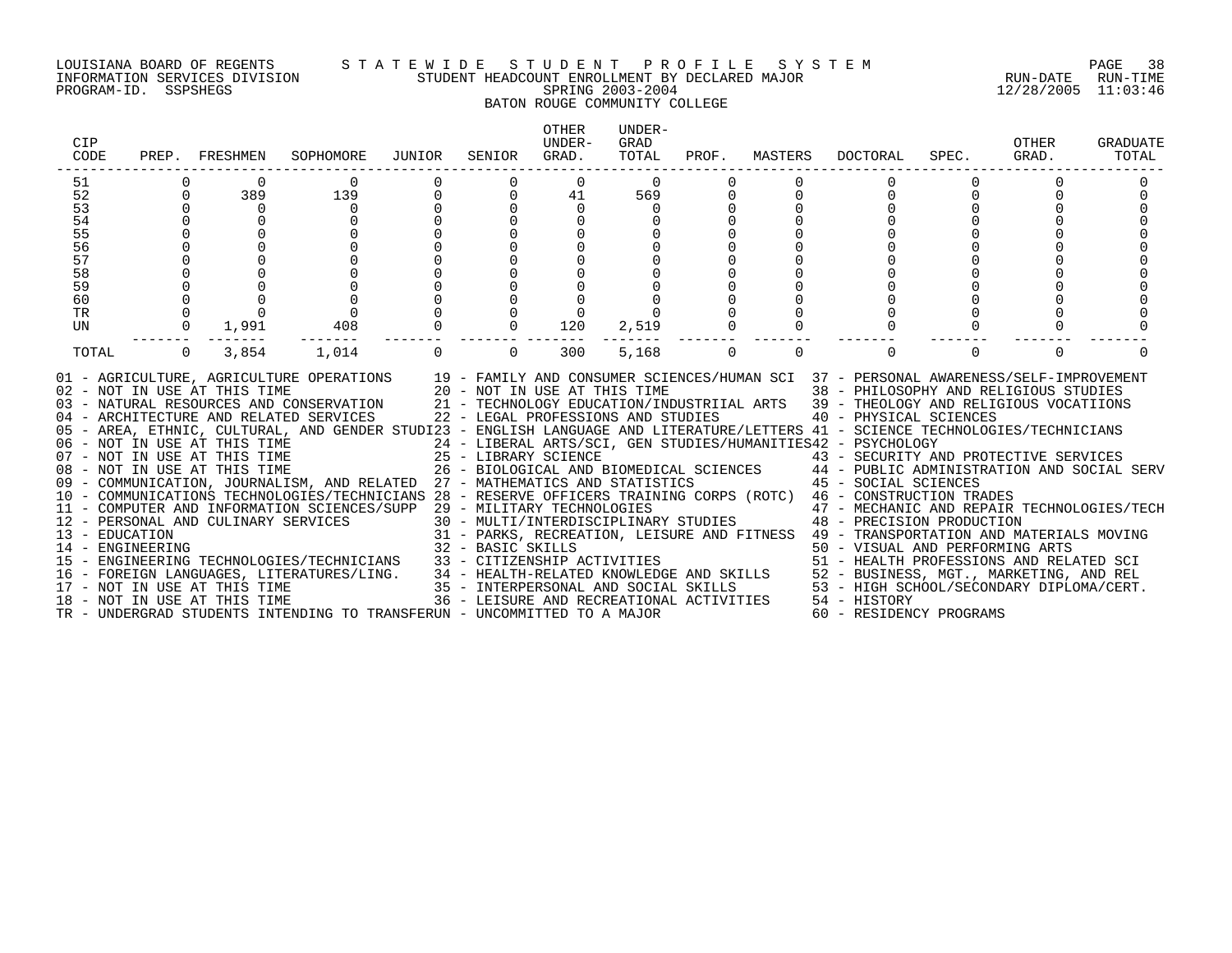#### LOUISIANA BOARD OF REGENTS S T A T E W I D E S T U D E N T P R O F I L E S Y S T E M PAGE 39 INFORMATION SERVICES DIVISION STUDENT HEADCOUNT ENROLLMENT BY DECLARED MAJOR RUN-DATE RUN-TIME PROGRAM-ID. SSPSHEGS SPRING 2003-2004 12/28/2005 11:03:46 BOSSIER PARISH COMMUNITY COLLEGE

| CIP<br>CODE |               | PREP. FRESHMEN | SOPHOMORE            | <b>JUNIOR</b> | SENIOR             | OTHER<br>UNDER-<br>GRAD. | UNDER-<br>GRAD<br>TOTAL | PROF.                | MASTERS                 | <b>DOCTORAL</b> | SPEC.              | OTHER<br>GRAD. | <b>GRADUATE</b><br>TOTAL |
|-------------|---------------|----------------|----------------------|---------------|--------------------|--------------------------|-------------------------|----------------------|-------------------------|-----------------|--------------------|----------------|--------------------------|
| 01          | 0             | $\mathbf 0$    | $\mathsf 0$          | $\mathbf 0$   | $\mathbf 0$        | $\mathbf 0$              | 0                       | $\mathbf 0$          | $\mathsf 0$             | 0               | $\mathbf 0$        | $\mathbf 0$    | $\mathsf{0}$             |
| 02          | 0             | 0              | $\mathbf 0$          | 0             | 0                  | 0                        | 0                       | $\mathbf 0$          | $\mathbf 0$             | 0               | $\mathbf 0$        | 0              | 0                        |
| 03          | $\Omega$      | 0              | $\mathbf 0$          | 0             | $\Omega$           | 0                        | 0                       | $\Omega$             | $\mathbf 0$             | O               | $\Omega$           | Λ              | 0                        |
| 04          | ∩             | ∩              | $\Omega$             | ∩             | $\cap$             | $\Omega$                 | $\Omega$                | $\Omega$             | $\Omega$                |                 | ∩                  |                |                          |
| 05          | ∩             | ∩              | $\Omega$<br>$\Omega$ | U             | $\cap$             | 0                        | O                       | $\Omega$<br>$\cap$   | $\Omega$<br>∩           |                 | $\Omega$<br>$\cap$ |                |                          |
| 06<br>07    | r<br>∩        | ∩<br>O         | $\Omega$             | U             | $\cap$<br>U        | $\Omega$<br>$\Omega$     | $\Omega$<br>O           | ∩                    | <sup>0</sup>            |                 | ∩                  |                |                          |
| 08          | ∩             | $\Omega$       | $\Omega$             | U             | $\cap$             | $\mathbf 0$              | $\Omega$                | $\Omega$             | $\Omega$                |                 | ∩                  |                |                          |
| 09          | O             | $\Omega$       | $\mathbf 0$          | $\Omega$      | $\Omega$           | $\mathbf 0$              | $\Omega$                | $\Omega$             | $\Omega$                |                 | $\Omega$           |                |                          |
| 10          | <sup>n</sup>  | 67             | 69                   | $\Omega$      | $\Omega$           | 12                       | 148                     | $\cap$               | $\Omega$                |                 | $\Omega$           |                |                          |
| 11          | $\Omega$      | 91             | 98                   | $\Omega$      | $\mathbf 0$        | $\overline{4}$           | 193                     | $\Omega$             | $\mathbf 0$             |                 | $\Omega$           |                |                          |
| 12          | 0             | 14             | 4                    | O             | $\Omega$           | 0                        | 18                      | $\Omega$             | $\Omega$                |                 | ∩                  |                |                          |
| 13          | $\Omega$      | $\mathbf 0$    | $\mathbf 0$          | $\Omega$      | $\cap$             | $\mathbf 0$              | $\mathbf 0$             | $\Omega$             | $\Omega$                |                 | $\Omega$           |                |                          |
| 14          | <sup>0</sup>  | $\mathbf 0$    | $\mathbf 0$          | ∩             | $\Omega$           | $\mathbf 0$              | $\mathbf 0$             | $\Omega$             | $\Omega$                |                 | ∩                  |                |                          |
| 15          | $\Omega$      | 48             | 31                   | U             | $\cap$             | $\mathbf 0$              | 79                      | $\Omega$             | $\Omega$                |                 | $\Omega$           |                |                          |
| 16          | $\Omega$      | $\mathbf 0$    | $\mathbf 0$          | 0             | $\Omega$           | 0                        | 0                       | $\Omega$             | $\Omega$                |                 | $\Omega$           |                |                          |
| 17          | O             | O              | $\Omega$             | O             | ∩                  | 0                        | $\Omega$                | $\Omega$             | $\Omega$                |                 | ∩                  |                |                          |
| 18          | O             | $\Omega$       | 0                    | U             | $\cap$             | $\Omega$                 | $\Omega$                | $\Omega$             | $\Omega$                |                 | $\Omega$           |                |                          |
| 19          | ∩             | ∩              | $\Omega$             | U             | U                  | $\Omega$                 | $\Omega$                | $\Omega$             | $\Omega$                |                 | ∩                  |                |                          |
| 20<br>21    | O<br>$\Omega$ | ∩<br>∩         | $\Omega$<br>$\Omega$ | U<br>0        | $\Omega$<br>$\cap$ | $\Omega$<br>0            | $\Omega$<br>0           | $\Omega$<br>$\Omega$ | $\Omega$<br>$\mathbf 0$ |                 | $\Omega$<br>∩      |                |                          |
| 22          | O             | O              | $\Omega$             | O             | $\Omega$           | 0                        | $\Omega$                | $\Omega$             | $\Omega$                |                 | $\Omega$           |                |                          |
| 23          | 0             | $\Omega$       | $\mathbf 0$          | $\Omega$      | $\cap$             | 0                        | 0                       | O                    | 0                       |                 | $\Omega$           |                |                          |
| 24          | 3             | 865            | 585                  | U             | $\Omega$           | 0                        | 1,453                   | $\Omega$             | $\Omega$                |                 | ∩                  |                |                          |
| 25          | $\Omega$      | $\Omega$       | $\mathbf 0$          | ∩             | $\cap$             | 0                        | 0                       | ∩                    | $\Omega$                |                 | ∩                  |                |                          |
| 26          | $\Omega$      | $\Omega$       | $\mathbf 0$          | $\Omega$      | $\Omega$           | $\mathbf 0$              | $\Omega$                | $\Omega$             | $\Omega$                |                 | $\Omega$           |                |                          |
| 27          | U             | O              | $\Omega$             | O             | $\Omega$           | $\Omega$                 | U                       | $\Omega$             | $\Omega$                |                 | O                  |                |                          |
| 28          | ∩             | ∩              | $\Omega$             |               | U                  | $\Omega$                 | U                       |                      | $\Omega$                |                 | ∩                  |                |                          |
| 29          | <sup>n</sup>  | $\Omega$       | $\Omega$             | U             | $\Omega$           | $\Omega$                 | O                       | O                    | $\Omega$                |                 | ∩                  |                |                          |
| 30          | ∩             | ∩              | $\Omega$             | U             | U                  | $\Omega$                 | U                       |                      | $\Omega$                |                 | ∩                  |                |                          |
| 31          | $\Omega$      | $\Omega$       | $\Omega$             | O             | O                  | $\Omega$                 | O                       | $\Omega$             | $\mathbf 0$             |                 | $\Omega$           |                |                          |
| 32          | ∩             | ∩              | $\Omega$             | U             | U                  | 0                        | O                       | ∩                    | $\Omega$                |                 | ∩                  |                |                          |
| 33<br>34    | O<br>U        | ∩<br>∩         | $\Omega$<br>$\Omega$ | U             | $\cap$<br>U        | $\Omega$<br>0            | U<br>O                  | $\cap$               | $\Omega$<br>$\Omega$    |                 | ∩<br>∩             |                |                          |
| 35          | ∩             | ∩              | $\Omega$             |               | U                  | $\Omega$                 | ∩                       |                      | $\Omega$                |                 | ∩                  |                |                          |
| 36          | $\Omega$      | $\Omega$       | $\mathbf 0$          | $\Omega$      | $\Omega$           | 0                        | O                       | $\Omega$             | 0                       |                 | $\Omega$           |                |                          |
| 37          | ∩             | ∩              | $\Omega$             |               | <sup>0</sup>       | $\Omega$                 | $\Omega$                | $\Omega$             | $\Omega$                |                 | ∩                  |                |                          |
| 38          | ∩             | $\Omega$       | $\Omega$             | U             | O                  | $\Omega$                 | O                       | O                    | $\Omega$                |                 | ∩                  |                |                          |
| 39          | U             | ∩              | $\Omega$             | U             | $\cap$             | $\Omega$                 | $\Omega$                | $\Omega$             | $\Omega$                |                 | ∩                  |                |                          |
| 40          | ∩             | ∩              | $\Omega$             | U             | $\cap$             | $\Omega$                 | $\Omega$                | $\cap$               | $\Omega$                |                 | ∩                  |                |                          |
| 41          | O             | O              | $\mathbf 0$          | O             | ∩                  | 0                        | 0                       | ∩                    | $\Omega$                |                 | O                  |                |                          |
| 42          | $\Omega$      | $\Omega$       | $\mathbf 0$          | O             | $\Omega$           | 0                        | $\Omega$                | O                    | $\Omega$                |                 | ∩                  |                |                          |
| 43          | $\Omega$      | 126            | 116                  | ∩             | $\cap$             | $\mathbf 0$              | 242                     | ∩                    | $\Omega$                |                 | ∩                  |                |                          |
| 44          | $\Omega$      | $\Omega$       | 0                    | ∩             | $\cap$             | $\mathbf 0$              | 0                       | $\Omega$             | $\Omega$                |                 | ∩                  |                |                          |
| 45          | ∩             | $\Omega$       | $\Omega$             | U             | $\Omega$           | 0                        | $\Omega$                | ∩                    | $\Omega$                |                 | ∩                  |                |                          |
| 46          | O             | $\Omega$       | $\mathbf 0$          | U             | ∩<br>∩             | $\Omega$                 | $\Omega$                | ∩                    | 0                       |                 | ∩<br>∩             |                |                          |
| 47<br>48    | $\Omega$<br>U | 10<br>$\Omega$ | 16<br>$\Omega$       | U             | $\cap$             | 0<br>$\Omega$            | 26<br>$\Omega$          |                      | $\Omega$<br>$\cap$      |                 |                    |                |                          |
| 49          | <sup>n</sup>  | $\mathbf 0$    | $\mathbf 0$          | ∩             | $\Omega$           | $\mathbf 0$              | $\Omega$                | $\Omega$             | $\Omega$                | N               | $\Omega$           |                | O                        |
| 50          | $\cap$        | 13             | 11                   | $\Omega$      | $\cap$             | $\Omega$                 | 24                      | $\Omega$             | $\Omega$                | $\Omega$        | $\Omega$           | $\Omega$       | $\Omega$                 |
|             |               |                |                      |               |                    |                          |                         |                      |                         |                 |                    |                |                          |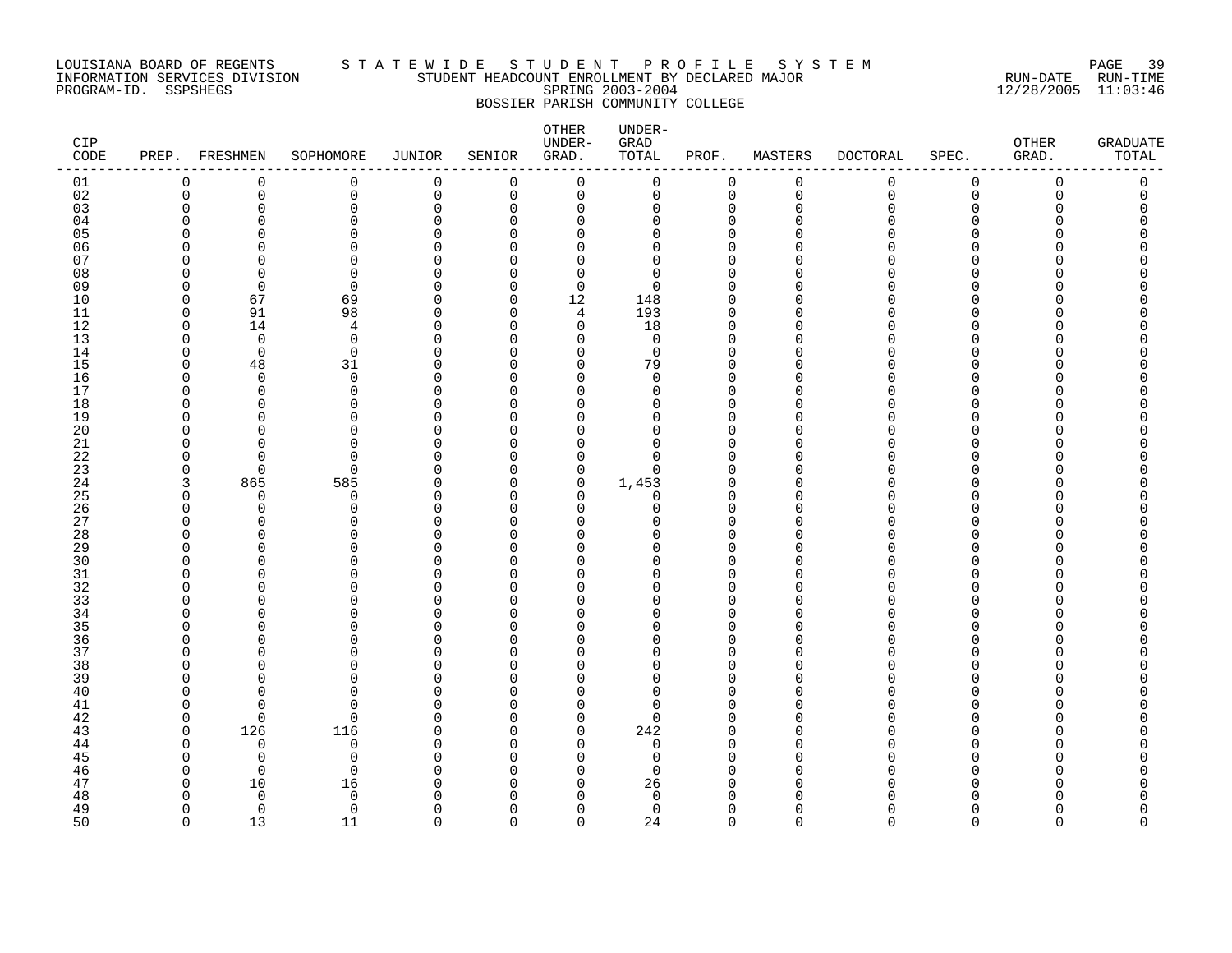#### LOUISIANA BOARD OF REGENTS S T A T E W I D E S T U D E N T P R O F I L E S Y S T E M PAGE 40 INFORMATION SERVICES DIVISION STUDENT HEADCOUNT ENROLLMENT BY DECLARED MAJOR RUN-DATE RUN-TIME PROGRAM-ID. SSPSHEGS SPRING 2003-2004 12/28/2005 11:03:46

BOSSIER PARISH COMMUNITY COLLEGE

| CIP<br>CODE      | PREP. | FRESHMEN                     | SOPHOMORE                                                                                                                                                                                                                                                                                                                                                                                                                                                                                                                               | JUNIOR | SENIOR                                                                                     | <b>OTHER</b><br>UNDER-<br>GRAD. | UNDER-<br>GRAD<br>TOTAL | PROF.       | MASTERS | <b>DOCTORAL</b>                                                                                                                                                                                                                                                | SPEC.    | OTHER<br>GRAD. | GRADUATE<br>TOTAL |
|------------------|-------|------------------------------|-----------------------------------------------------------------------------------------------------------------------------------------------------------------------------------------------------------------------------------------------------------------------------------------------------------------------------------------------------------------------------------------------------------------------------------------------------------------------------------------------------------------------------------------|--------|--------------------------------------------------------------------------------------------|---------------------------------|-------------------------|-------------|---------|----------------------------------------------------------------------------------------------------------------------------------------------------------------------------------------------------------------------------------------------------------------|----------|----------------|-------------------|
| 51               |       | 451                          | 415                                                                                                                                                                                                                                                                                                                                                                                                                                                                                                                                     |        |                                                                                            |                                 | 873                     |             |         |                                                                                                                                                                                                                                                                |          |                |                   |
| 52               | 2     | 246                          | 185                                                                                                                                                                                                                                                                                                                                                                                                                                                                                                                                     | 0      | $\Omega$                                                                                   |                                 | 437                     | 0           |         |                                                                                                                                                                                                                                                                |          |                |                   |
| 53               |       | $\Omega$                     | $\Omega$                                                                                                                                                                                                                                                                                                                                                                                                                                                                                                                                |        | $\Omega$                                                                                   |                                 | $\Omega$                |             |         |                                                                                                                                                                                                                                                                |          |                |                   |
| 54               |       | $\Omega$                     | $\Omega$                                                                                                                                                                                                                                                                                                                                                                                                                                                                                                                                |        | $\Omega$                                                                                   |                                 |                         |             |         |                                                                                                                                                                                                                                                                |          |                |                   |
| 55               |       |                              |                                                                                                                                                                                                                                                                                                                                                                                                                                                                                                                                         |        |                                                                                            |                                 |                         |             |         |                                                                                                                                                                                                                                                                |          |                |                   |
| 56               |       |                              |                                                                                                                                                                                                                                                                                                                                                                                                                                                                                                                                         |        |                                                                                            |                                 |                         |             |         |                                                                                                                                                                                                                                                                |          |                |                   |
| 57               |       |                              |                                                                                                                                                                                                                                                                                                                                                                                                                                                                                                                                         |        |                                                                                            |                                 |                         |             |         |                                                                                                                                                                                                                                                                |          |                |                   |
| 58               |       |                              |                                                                                                                                                                                                                                                                                                                                                                                                                                                                                                                                         |        |                                                                                            |                                 |                         |             |         |                                                                                                                                                                                                                                                                |          |                |                   |
| 59               |       |                              |                                                                                                                                                                                                                                                                                                                                                                                                                                                                                                                                         |        |                                                                                            |                                 |                         |             |         |                                                                                                                                                                                                                                                                |          |                |                   |
| 60               |       |                              |                                                                                                                                                                                                                                                                                                                                                                                                                                                                                                                                         |        |                                                                                            |                                 |                         |             |         |                                                                                                                                                                                                                                                                |          |                |                   |
| TR               |       |                              |                                                                                                                                                                                                                                                                                                                                                                                                                                                                                                                                         |        | 0                                                                                          | 512                             | 512                     |             |         |                                                                                                                                                                                                                                                                |          |                |                   |
| UN               |       |                              |                                                                                                                                                                                                                                                                                                                                                                                                                                                                                                                                         |        | $\Omega$                                                                                   | 329                             | 329                     | $\mathbf 0$ |         |                                                                                                                                                                                                                                                                |          |                |                   |
| TOTAL            | 5     | 1,931                        | 1,530                                                                                                                                                                                                                                                                                                                                                                                                                                                                                                                                   |        | $\Omega$                                                                                   | 868                             | 4,334                   | $\mathbf 0$ | 0       | $\Omega$                                                                                                                                                                                                                                                       | $\Omega$ | $\Omega$       |                   |
|                  |       | 02 - NOT IN USE AT THIS TIME | 01 - AGRICULTURE, AGRICULTURE OPERATIONS 19 - FAMILY AND CONSUMER SCIENCES/HUMAN SCI 37 - PERSONAL AWARENESS/SELF-IMPROVEMENT<br>03 - NATURAL RESOURCES AND CONSERVATION 21 - TECHNOLOGY EDUCATION/INDUSTRIIAL ARTS 39 - THEOLOGY AND RELIGIOUS VOCATIIONS<br>04 - ARCHITECTURE AND RELATED SERVICES<br>05 - AREA, ETHNIC, CULTURAL, AND GENDER STUDI23 - ENGLISH LANGUAGE AND LITERATURE/LETTERS 41 - SCIENCE TECHNOLOGIES/TECHNICIANS<br>06 - NOT IN USE AT THIS TIME<br>07 - NOT IN USE AT THIS TIME<br>08 - NOT IN USE AT THIS TIME |        | 20 - NOT IN USE AT THIS TIME<br>22 - LEGAL PROFESSIONS AND STUDIES<br>25 - LIBRARY SCIENCE |                                 |                         |             |         | 38 - PHILOSOPHY AND RELIGIOUS STUDIES<br>40 - PHYSICAL SCIENCES<br>24 - LIBERAL ARTS/SCI, GEN STUDIES/HUMANITIES42 - PSYCHOLOGY<br>43 - SECURITY AND PROTECTIVE SERVICES<br>26 - BIOLOGICAL AND BIOMEDICAL SCIENCES 44 - PUBLIC ADMINISTRATION AND SOCIAL SERV |          |                |                   |
|                  |       |                              | 09 - COMMUNICATION, JOURNALISM, AND RELATED 27 - MATHEMATICS AND STATISTICS 45 - SOCIAL SCIENCES                                                                                                                                                                                                                                                                                                                                                                                                                                        |        |                                                                                            |                                 |                         |             |         |                                                                                                                                                                                                                                                                |          |                |                   |
|                  |       |                              | 10 - COMMUNICATIONS TECHNOLOGIES/TECHNICIANS 28 - RESERVE OFFICERS TRAINING CORPS (ROTC) 46 - CONSTRUCTION TRADES                                                                                                                                                                                                                                                                                                                                                                                                                       |        |                                                                                            |                                 |                         |             |         |                                                                                                                                                                                                                                                                |          |                |                   |
|                  |       |                              | 11 - COMPUTER AND INFORMATION SCIENCES/SUPP 29 - MILITARY TECHNOLOGIES                                                                                                                                                                                                                                                                                                                                                                                                                                                                  |        |                                                                                            |                                 |                         |             |         | 47 - MECHANIC AND REPAIR TECHNOLOGIES/TECH                                                                                                                                                                                                                     |          |                |                   |
|                  |       |                              | 12 - PERSONAL AND CULINARY SERVICES                                                                                                                                                                                                                                                                                                                                                                                                                                                                                                     |        |                                                                                            |                                 |                         |             |         | 30 - MULTI/INTERDISCIPLINARY STUDIES 48 - PRECISION PRODUCTION                                                                                                                                                                                                 |          |                |                   |
| 13 - EDUCATION   |       |                              |                                                                                                                                                                                                                                                                                                                                                                                                                                                                                                                                         |        |                                                                                            |                                 |                         |             |         | 31 - PARKS, RECREATION, LEISURE AND FITNESS 49 - TRANSPORTATION AND MATERIALS MOVING                                                                                                                                                                           |          |                |                   |
| 14 - ENGINEERING |       |                              |                                                                                                                                                                                                                                                                                                                                                                                                                                                                                                                                         |        |                                                                                            |                                 |                         |             |         |                                                                                                                                                                                                                                                                |          |                |                   |
|                  |       |                              | 15 - ENGINEERING TECHNOLOGIES/TECHNICIANS                                                                                                                                                                                                                                                                                                                                                                                                                                                                                               |        |                                                                                            |                                 |                         |             |         |                                                                                                                                                                                                                                                                |          |                |                   |
|                  |       |                              | 16 - FOREIGN LANGUAGES, LITERATURES/LING.                                                                                                                                                                                                                                                                                                                                                                                                                                                                                               |        |                                                                                            |                                 |                         |             |         |                                                                                                                                                                                                                                                                |          |                |                   |
|                  |       |                              |                                                                                                                                                                                                                                                                                                                                                                                                                                                                                                                                         |        |                                                                                            |                                 |                         |             |         |                                                                                                                                                                                                                                                                |          |                |                   |
|                  |       |                              | 17 - NOT IN USE AT THIS TIME<br>18 - NOT IN USE AT THIS TIME                                                                                                                                                                                                                                                                                                                                                                                                                                                                            |        |                                                                                            |                                 |                         |             |         | 32 - BASIC SKILLS<br>33 - CITIZENSHIP ACTIVITIES<br>34 - HEALTH-RELATED KNOWLEDGE AND SKILLS<br>35 - INTERPERSONAL AND SOCIAL SKILLS<br>35 - INTERPERSONAL AND SOCIAL SKILLS<br>35 - INTERPERSONAL AND SOCIAL SKILLS<br>35 - LEISURE AND S                     |          |                |                   |
|                  |       |                              | TR - UNDERGRAD STUDENTS INTENDING TO TRANSFERUN - UNCOMMITTED TO A MAJOR                                                                                                                                                                                                                                                                                                                                                                                                                                                                |        |                                                                                            |                                 |                         |             |         | 60 - RESIDENCY PROGRAMS                                                                                                                                                                                                                                        |          |                |                   |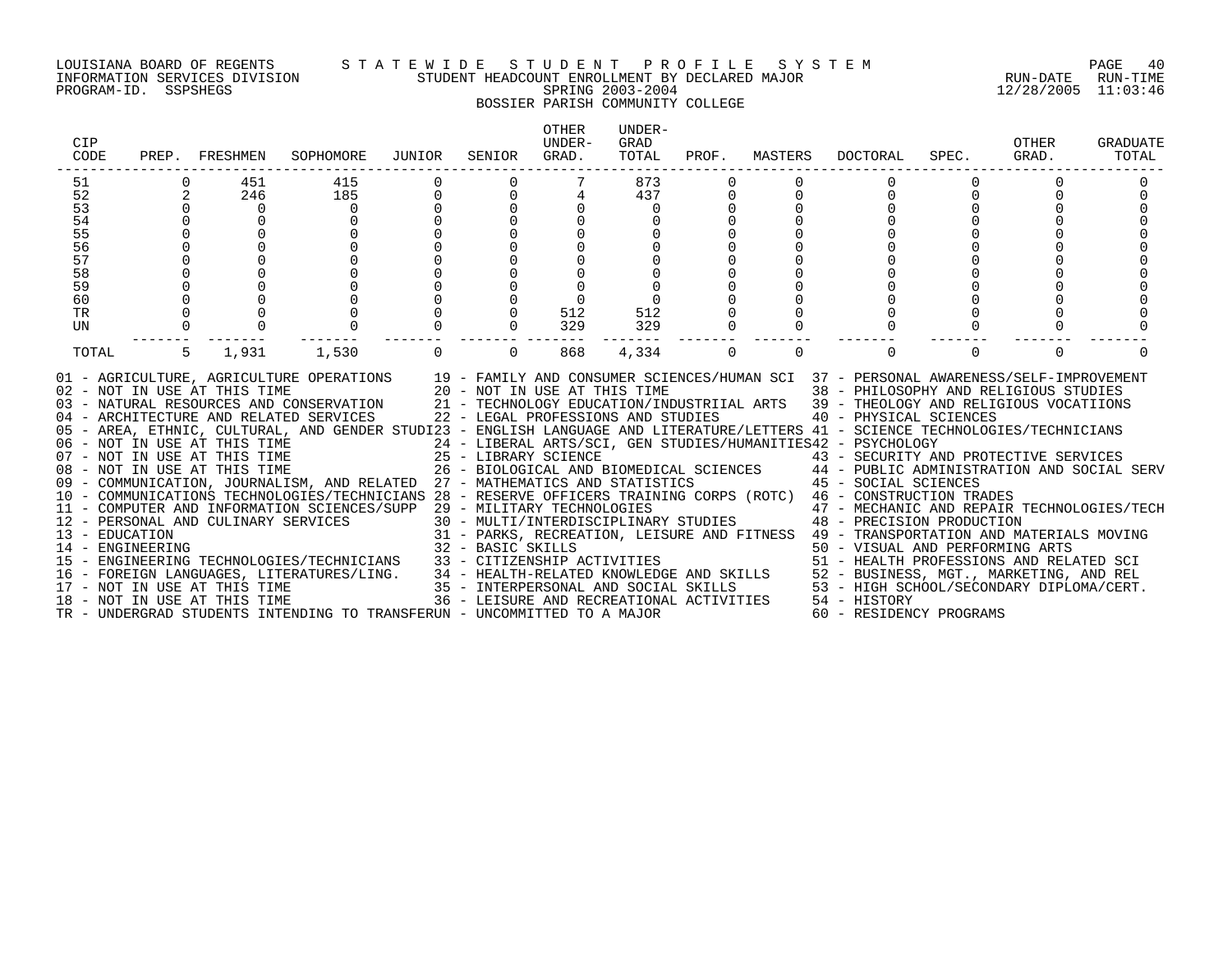#### LOUISIANA BOARD OF REGENTS S T A T E W I D E S T U D E N T P R O F I L E S Y S T E M PAGE 41 INFORMATION SERVICES DIVISION STUDENT HEADCOUNT ENROLLMENT BY DECLARED MAJOR RUN-DATE RUN-TIME PROGRAM-ID. SSPSHEGS SPRING 2003-2004 12/28/2005 11:03:46 DELGADO COMMUNITY COLLEGE

| CIP<br>CODE |                      | PREP. FRESHMEN | SOPHOMORE            | JUNIOR                   | SENIOR               | OTHER<br>UNDER-<br>GRAD. | UNDER-<br>GRAD<br>TOTAL | PROF.                      | MASTERS              | <b>DOCTORAL</b> | SPEC.    | OTHER<br>GRAD. | <b>GRADUATE</b><br>TOTAL |
|-------------|----------------------|----------------|----------------------|--------------------------|----------------------|--------------------------|-------------------------|----------------------------|----------------------|-----------------|----------|----------------|--------------------------|
| 01          | 0                    | 17             | 9                    | $\mathbf 0$              | 0                    | 16                       | 42                      | 0                          | 0                    | 0               | 0        | $\mathbf 0$    | 0                        |
| 02          | $\mathbf 0$          | $\Omega$       | 0                    | $\mathbf 0$              | 0                    | $\Omega$                 | $\mathbf 0$             | $\mathbf 0$                | $\Omega$             | $\Omega$        | $\Omega$ | $\Omega$       | $\Omega$                 |
| 03          | $\mathbf 0$          | $\Omega$       | 0                    | $\mathbf 0$              | 0                    | 0                        | $\Omega$                | $\mathbf 0$                | $\mathbf 0$          | ∩               | 0        |                |                          |
| 04          | ∩                    | ∩              | 0                    | ∩                        | 0                    | O                        | $\Omega$                | 0                          | ∩                    |                 | U        |                |                          |
| 05          | ∩                    |                | $\Omega$             | C                        | $\Omega$             | $\Omega$                 | $\Omega$                | $\Omega$                   | ∩                    |                 |          |                |                          |
| 06          | ∩                    | ∩<br>∩         | $\Omega$             | $\Omega$                 | $\Omega$             | $\Omega$                 | 0<br>$\Omega$           | $\mathbf 0$                | ∩<br>∩               |                 | U        |                |                          |
| 07          | ∩<br>$\Omega$        | $\Omega$       | $\Omega$<br>$\Omega$ | C<br>$\Omega$            | $\Omega$<br>$\Omega$ | $\Omega$<br>$\mathbf 0$  | $\Omega$                | $\Omega$<br>$\mathbf 0$    | $\Omega$             |                 | U        |                |                          |
| 08<br>09    | $\Omega$             | 108            | 52                   | $\Omega$                 | $\Omega$             | 44                       | 204                     | $\mathbf 0$                | $\Omega$             |                 |          |                |                          |
| 10          | $\mathbf 0$          | $\mathbf 0$    | $\mathbf 0$          | $\Omega$                 | 0                    | $\mathbf 0$              | $\mathbf 0$             | $\mathbf 0$                | $\Omega$             |                 | U        |                |                          |
| 11          | 1                    | 379            | 182                  | $\Omega$                 | 0                    | 168                      | 730                     | $\mathbf 0$                | ∩                    |                 | U        |                |                          |
| 12          | 0                    | 194            | 67                   | $\Omega$                 | 0                    | 109                      | 370                     | $\mathbf 0$                | $\Omega$             |                 | U        |                |                          |
| 13          | 0                    | 434            | 204                  | $\Omega$                 | 0                    | 172                      | 810                     | $\mathbf 0$                | $\Omega$             |                 | U        |                |                          |
| 14          | $\mathbf 0$          | $\Omega$       | $\Omega$             | $\Omega$                 | $\Omega$             | $\mathbf 0$              | $\mathbf 0$             | $\mathbf 0$                | $\Omega$             |                 | U        |                |                          |
| 15          | -1                   | 262            | 102                  | $\Omega$                 | $\Omega$             | 133                      | 498                     | $\Omega$                   | ∩                    |                 | U        |                |                          |
| 16          | $\Omega$             | 47             | 18                   | $\Omega$                 | $\Omega$             | 34                       | 99                      | $\Omega$                   | ∩                    |                 | U        |                |                          |
| 17          | $\Omega$             | $\Omega$       | 0                    | $\Omega$                 | 0                    | $\mathbf 0$              | $\mathbf 0$             | $\mathbf 0$                | $\Omega$             |                 | O        |                |                          |
| 18          | O                    | O              | 0                    | C                        | $\Omega$             | $\Omega$                 | 0                       | $\mathbf 0$                | ∩                    |                 | U        |                |                          |
| 19          | ∩                    | $\Omega$       | $\Omega$             | $\Omega$                 | $\Omega$             | $\Omega$                 | $\Omega$                | $\mathbf 0$                | $\Omega$             |                 | U        |                |                          |
| 20          | ∩                    | $\Omega$       | $\Omega$             | $\Omega$                 | $\Omega$             | $\Omega$                 | $\Omega$                | $\Omega$                   | ∩                    |                 | U        |                |                          |
| 21          | $\Omega$             | $\Omega$       | $\Omega$             | $\Omega$                 | $\Omega$             | $\Omega$                 | $\Omega$                | $\Omega$                   | ∩                    |                 | U        |                |                          |
| 22          | $\Omega$             | 59             | 26                   | $\Omega$                 | $\Omega$             | 13                       | 98                      | $\mathbf 0$                | ∩                    |                 | U        |                |                          |
| 23          | $\Omega$             | $\Omega$       | $\Omega$             | $\Omega$                 | $\Omega$             | $\Omega$                 | $\Omega$                | $\Omega$                   | $\Omega$             |                 | U        |                |                          |
| 24          | 4                    | 1,090          | 406                  | $\Omega$                 | 0                    | 345                      | 1,845                   | 0                          | $\Omega$             |                 | U        |                |                          |
| 25          | $\Omega$             | O              | 0                    | <sup>0</sup>             | 0                    | 0                        | 0                       | $\Omega$                   | ∩                    |                 | U        |                |                          |
| 26<br>27    | $\Omega$<br>$\Omega$ | $\Omega$<br>U  | 0<br>0               | $\Omega$<br>$\Omega$     | $\Omega$<br>∩        | 0<br><sup>0</sup>        | 0<br><sup>n</sup>       | $\mathbf 0$<br>$\mathbf 0$ | $\Omega$<br>$\Omega$ |                 | U<br>U   |                |                          |
| 28          | $\cap$               |                | U                    | $\Omega$                 | $\Omega$             | $\Omega$                 | U                       | $\Omega$                   | ∩                    |                 | U        |                |                          |
| 29          | $\cap$               | ∩              | U                    | $\Omega$                 | $\Omega$             | $\Omega$                 | <sup>n</sup>            | $\mathbf 0$                | ∩                    |                 | U        |                |                          |
| 30          |                      | Λ              | U                    | C                        | ∩                    | $\Omega$                 | U                       | $\Omega$                   | ∩                    |                 |          |                |                          |
| 31          | <sup>0</sup>         | Λ              | O                    | O                        | O                    | 0                        | U                       | 0                          | O                    |                 | U        |                |                          |
| 32          | ∩                    |                | 0                    | C                        | O                    | $\Omega$                 | $\Omega$                | 0                          | $\Omega$             |                 |          |                |                          |
| 33          | ∩                    | Λ              | U                    | $\Omega$                 | $\Omega$             | $\Omega$                 | U                       | $\Omega$                   | ∩                    |                 | U        |                |                          |
| 34          | ∩                    | Λ              | U                    | C                        | $\Omega$             | <sup>0</sup>             | <sup>n</sup>            | $\Omega$                   | ∩                    |                 | U        |                |                          |
| 35          |                      |                | U                    | C                        | ∩                    | $\Omega$                 | $\Omega$                | $\Omega$                   | ∩                    |                 | U        |                |                          |
| 36          | $\Omega$             | Λ              | $\Omega$             | $\Omega$                 | ∩                    | $\Omega$                 | $\Omega$                | $\mathbf 0$                | ∩                    |                 | U        |                |                          |
| 37          | $\Omega$             |                | $\Omega$             | $\Omega$                 | $\Omega$             | $\Omega$                 | $\Omega$                | $\mathbf 0$                | $\Omega$             |                 | U        |                |                          |
| 38          | ∩                    |                | O                    | <sup>0</sup>             | $\Omega$             | O                        | U                       | 0                          | ∩                    |                 | U        |                |                          |
| 39          | ∩                    |                | 0                    | <sup>0</sup>             | $\Omega$             | O                        | $\Omega$                | $\mathbf 0$                | $\Omega$             |                 | U        |                |                          |
| 40          | ∩                    |                | U                    | C                        | $\Omega$             | $\Omega$                 | $\Omega$                | $\mathbf 0$                | ∩                    |                 | Λ        |                |                          |
| 41          | $\Omega$             | ∩              | $\Omega$             | C                        | $\Omega$             | $\Omega$                 | $\Omega$                | $\Omega$                   | ∩                    |                 | U        |                |                          |
| 42          | $\Omega$             | $\Omega$       | $\Omega$             | $\Omega$                 | 0                    | $\mathbf 0$              | $\Omega$                | $\mathbf 0$                | ∩                    |                 | U        |                |                          |
| 43          | $\Omega$             | 404            | 155                  | $\Omega$                 | 0                    | 132                      | 691                     | $\Omega$                   | ∩                    |                 | ∩        |                |                          |
| 44          | $\Omega$             | $\mathbf 0$    | 0                    | $\Omega$                 | 0                    | $\mathbf 0$              | 0                       | $\mathbf 0$                | $\Omega$             |                 | U        |                |                          |
| 45          | $\Omega$             | $\Omega$       | 0                    | <sup>0</sup>             | O                    | 0<br>7                   | $\mathbf 0$             | 0                          | $\Omega$<br>∩        |                 | O        |                |                          |
| 46<br>47    | $\Omega$<br>0        | 33<br>199      | 9<br>43              | $\Omega$<br><sup>0</sup> | $\Omega$<br>0        | 52                       | 49<br>294               | $\Omega$<br>0              | ∩                    |                 |          |                |                          |
| 48          | ∩                    | 14             | 4                    |                          | $\Omega$             | $\mathbf{1}$             | 19                      | $\Omega$                   | ∩                    |                 |          |                |                          |
| 49          | $\Omega$             | $\overline{0}$ | $\mathbf 0$          | $\Omega$                 | $\Omega$             | 0                        | $\mathbf 0$             | $\mathbf 0$                | $\Omega$             |                 | U        |                |                          |
| 50          | $\mathbf{3}$         | 316            | 155                  | $\cap$                   | $\Omega$             | 173                      | 647                     | $\Omega$                   | $\cap$               | $\Omega$        | $\Omega$ | $\Omega$       | $\cap$                   |
|             |                      |                |                      |                          |                      |                          |                         |                            |                      |                 |          |                |                          |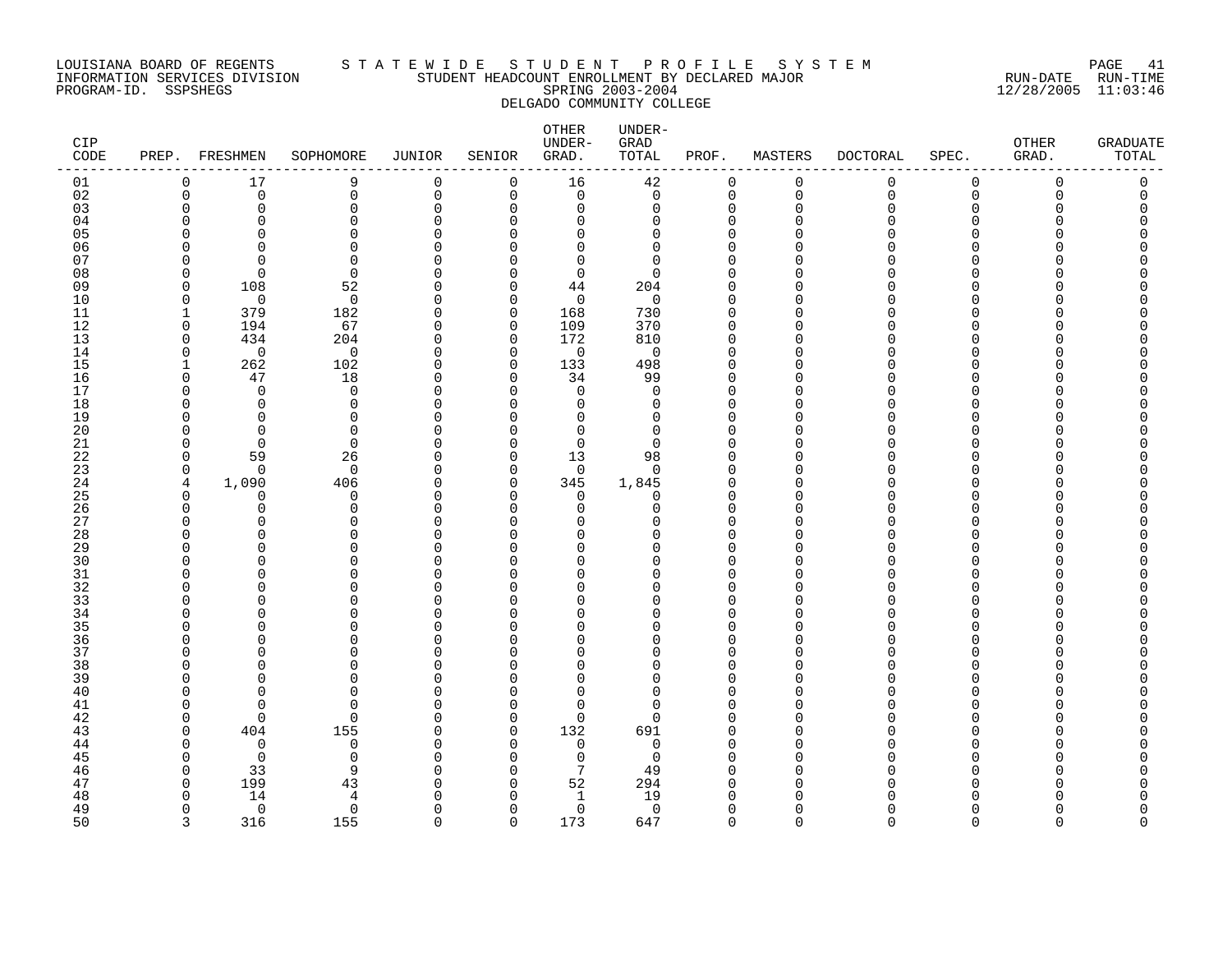#### LOUISIANA BOARD OF REGENTS S T A T E W I D E S T U D E N T P R O F I L E S Y S T E M PAGE 42 INFORMATION SERVICES DIVISION STUDENT HEADCOUNT ENROLLMENT BY DECLARED MAJOR RUN-DATE RUN-TIME PROGRAM-ID. SSPSHEGS SPRING 2003-2004 12/28/2005 11:03:46 DELGADO COMMUNITY COLLEGE

| CIP<br>CODE                                                    | PREP.                                              | FRESHMEN          | SOPHOMORE                                                                                                                                                                                                                                                                                                                                                                                                                                                                                                                                                                                                                                                                                                                                                                                                                                                                                                            | JUNIOR   | SENIOR                                  | <b>OTHER</b><br>UNDER-<br>GRAD. | UNDER-<br>GRAD<br>TOTAL |                            |          | PROF. MASTERS DOCTORAL                                                                                                                                                                  | SPEC.       | OTHER<br>GRAD. | GRADUATE<br>TOTAL |
|----------------------------------------------------------------|----------------------------------------------------|-------------------|----------------------------------------------------------------------------------------------------------------------------------------------------------------------------------------------------------------------------------------------------------------------------------------------------------------------------------------------------------------------------------------------------------------------------------------------------------------------------------------------------------------------------------------------------------------------------------------------------------------------------------------------------------------------------------------------------------------------------------------------------------------------------------------------------------------------------------------------------------------------------------------------------------------------|----------|-----------------------------------------|---------------------------------|-------------------------|----------------------------|----------|-----------------------------------------------------------------------------------------------------------------------------------------------------------------------------------------|-------------|----------------|-------------------|
| 51<br>52<br>53<br>54<br>55<br>56<br>57<br>58<br>59<br>60<br>TR | 6<br>$\mathbf{1}$<br>$\mathbf 0$<br>$\overline{0}$ | 3,390<br>996<br>0 | 1,644<br>539<br>$\Omega$                                                                                                                                                                                                                                                                                                                                                                                                                                                                                                                                                                                                                                                                                                                                                                                                                                                                                             | $_0^0$   | $\mathbf{0}$<br>$\mathbf 0$<br>$\Omega$ | 1,865<br>449<br>$\mathbf 0$     | 6,905<br>1,985          | $\mathbf 0$<br>$\mathbf 0$ | $\Omega$ | 0                                                                                                                                                                                       | $\mathbf 0$ |                |                   |
| UN<br>TOTAL                                                    | 123<br>139                                         | 745<br>8,687      | 111<br>3,726                                                                                                                                                                                                                                                                                                                                                                                                                                                                                                                                                                                                                                                                                                                                                                                                                                                                                                         | $\Omega$ | $\Omega$                                | 177<br>3,890                    | 1,156<br>16,442         | $\mathbf 0$                | $\Omega$ | $\Omega$                                                                                                                                                                                | $\Omega$    | $\Omega$       |                   |
|                                                                |                                                    |                   | 01 - AGRICULTURE, AGRICULTURE OPERATIONS 19 - FAMILY AND CONSUMER SCIENCES/HUMAN SCI 37 - PERSONAL AWARENESS/SELF-IMPROVEMENT<br>02 - NOT IN USE AT THIS TIME 20 - NOT IN USE AT THIS TIME 38 - PHILOSOPHY AND RELIGIOUS STUDIES<br>03 - NATURAL RESOURCES AND CONSERVATION 21 - TECHNOLOGY EDUCATION/INDUSTRIIAL ARTS 39 - THEOLOGY AND RELIGIOUS VOCATIIONS<br>04 - ARCHITECTURE AND RELATED SERVICES 22 - LEGAL PROFESSIONS AND STUDIES 40 - PHYSICAL SCIENCES<br>05 - AREA, ETHNIC, CULTURAL, AND GENDER STUDI23 - ENGLISH LANGUAGE AND LITERATURE/LETTERS 41 - SCIENCE TECHNOLOGIES/TECHNICIANS<br>06 - NOT IN USE AT THIS TIME 25 - 24 - LIBERAL ARTS/SCI, GEN STUDIES/HUMANITIES42 - PSYCHOLOGY<br>07 - NOT IN USE AT THIS TIME 25 - LIBRARY SCIENCE 25 - LIBRARY SCIENCE 25 - BIOLOGICAL AND BIOMEDICAL SCIENCES<br>09 - COMMUNICA<br>11 - COMPUTER AND INFORMATION SCIENCES/SUPP 29 - MILITARY TECHNOLOGIES |          |                                         |                                 |                         |                            |          | 29 - MILITARY TECHNOLOGIES<br>30 - MULTI/INTERDISCIPLINARY STUDIES<br>48 - PRECISION PRODUCTION<br>31 - PARKS, RECREATION, LEISURE AND FITNESS 49 - TRANSPORTATION AND MATERIALS MOVING |             |                |                   |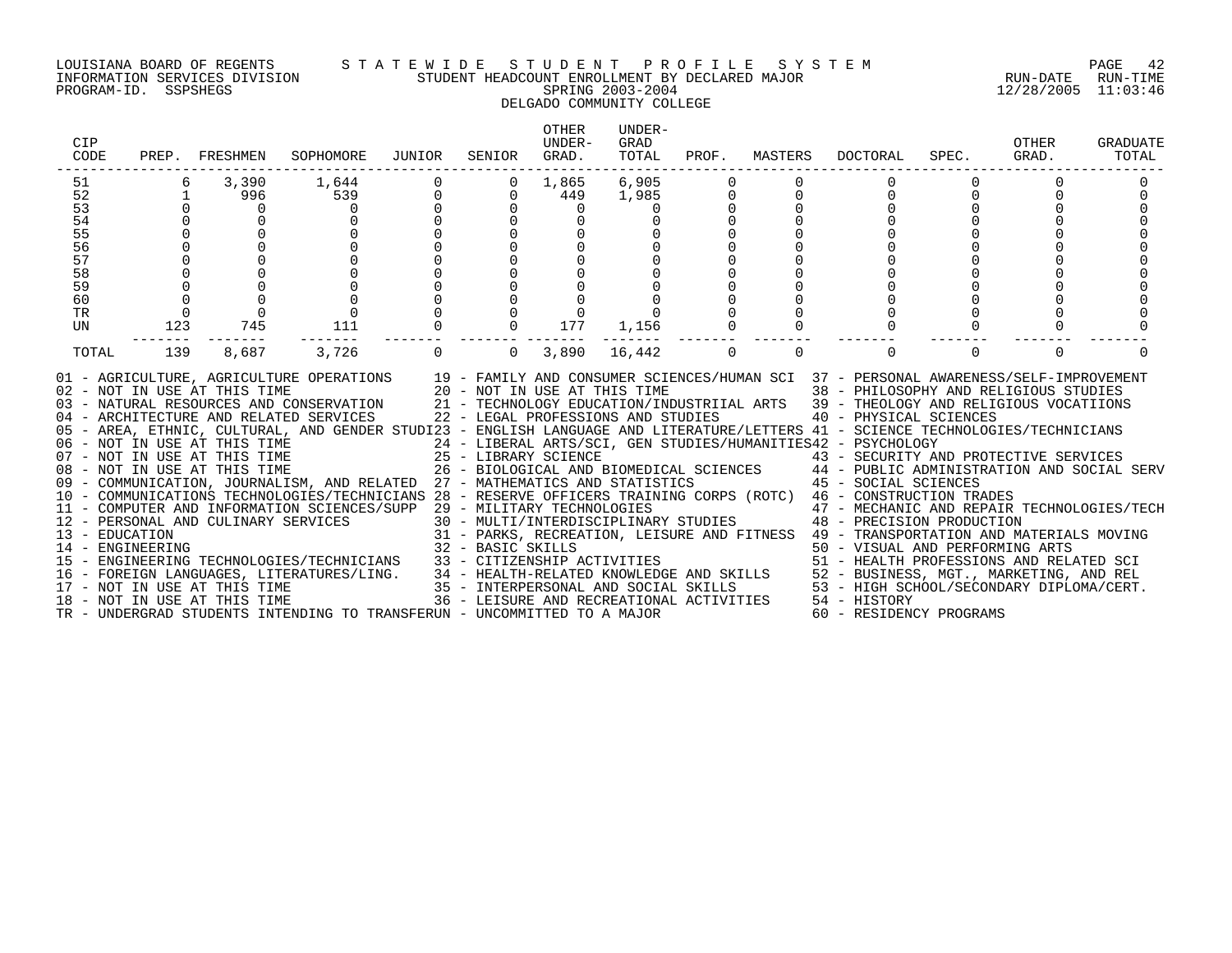#### LOUISIANA BOARD OF REGENTS S T A T E W I D E S T U D E N T P R O F I L E S Y S T E M PAGE 43 INFORMATION SERVICES DIVISION STUDENT HEADCOUNT ENROLLMENT BY DECLARED MAJOR RUN-DATE RUN-TIME PROGRAM-ID. SSPSHEGS SPRING 2003-2004 12/28/2005 11:03:46 ELAINE P. NUNEZ COMMUN. COLLEGE

| CIP<br>CODE |               | PREP. FRESHMEN | SOPHOMORE            | <b>JUNIOR</b>        | SENIOR               | OTHER<br>UNDER-<br>GRAD. | UNDER-<br>GRAD<br>TOTAL | PROF.                | MASTERS              | <b>DOCTORAL</b> | SPEC.         | OTHER<br>GRAD. | <b>GRADUATE</b><br>TOTAL |
|-------------|---------------|----------------|----------------------|----------------------|----------------------|--------------------------|-------------------------|----------------------|----------------------|-----------------|---------------|----------------|--------------------------|
| 01          | 0             | 0              | 0                    | 0                    | 0                    | 0                        | 0                       | $\mathbf 0$          | 0                    | 0               | $\mathbf 0$   | 0              | 0                        |
| 02          | 0             | $\mathbf 0$    | $\mathbf 0$          | 0                    | $\mathbf 0$          | $\mathbf 0$              | 0                       | $\mathbf 0$          | $\mathsf 0$          | $\mathbf 0$     | $\mathbf 0$   | $\mathbf 0$    | 0                        |
| 03          | $\Omega$      | $\Omega$       | 0                    | $\Omega$             | $\mathbf 0$          | 0                        | 0                       | $\Omega$             | $\mathbf 0$          | O               | $\Omega$      | Ω              | 0                        |
| 04          | O             | ∩              | $\Omega$             | $\Omega$<br>$\Omega$ | $\Omega$<br>$\Omega$ | 0                        | $\Omega$<br>U           | $\Omega$<br>$\Omega$ | $\Omega$             | ∩               | ∩<br>$\Omega$ |                |                          |
| 05          | O<br>O        | ∩<br>O         | $\Omega$<br>$\Omega$ | O                    | ∩                    | $\Omega$                 | $\Omega$                | $\Omega$             | $\Omega$<br>$\Omega$ |                 | ∩             |                |                          |
| 06<br>07    | ∩             | $\Omega$       | $\Omega$             | U                    | $\Omega$             | 0<br>$\Omega$            | $\Omega$                | $\Omega$             | $\Omega$             |                 | ∩             |                |                          |
| 08          | U             | $\Omega$       | $\Omega$             | ∩                    | $\cap$               | 0                        | 0                       | $\Omega$             | $\Omega$             |                 | ∩             |                |                          |
| 09          | ∩             | ∩              | $\Omega$             | ∩                    | $\Omega$             | $\Omega$                 | $\Omega$                | $\Omega$             | $\Omega$             |                 | ∩             |                |                          |
| $10$        | $\Omega$      | $\mathbf 0$    | $\mathbf 0$          | $\Omega$             | $\Omega$             | $\mathbf 0$              | 0                       | $\Omega$             | $\mathbf 0$          |                 | $\Omega$      |                |                          |
| 11          | $\Omega$      | 38             | 23                   | $\Omega$             | $\Omega$             | 32                       | 93                      | $\Omega$             | $\Omega$             | N               | ∩             |                |                          |
| 12          | $\Omega$      | 18             | 19                   | $\Omega$             | $\Omega$             | 13                       | 50                      | $\Omega$             | $\Omega$             |                 | ∩             |                |                          |
| 13          | $\Omega$      | 52             | 37                   | $\Omega$             | $\Omega$             | 32                       | 121                     | $\Omega$             | $\Omega$             |                 | $\Omega$      |                |                          |
| 14          | $\Omega$      | $\overline{0}$ | $\mathbf 0$          | $\Omega$             | $\Omega$             | $\mathbf 0$              | $\mathbf 0$             | $\Omega$             | $\Omega$             |                 | ∩             |                |                          |
| 15          | $\Omega$      | 62             | 37                   | $\Omega$             | $\Omega$             | 58                       | 157                     | $\Omega$             | 0                    |                 | $\Omega$      |                |                          |
| 16          | $\Omega$      | $\mathbf 0$    | $\mathbf 0$          | $\Omega$             | $\Omega$             | $\mathbf 0$              | 0                       | $\Omega$             | $\Omega$             |                 | $\Omega$      |                |                          |
| 17          | U             | $\Omega$       | $\Omega$             | ∩                    | $\Omega$             | $\Omega$                 | $\Omega$                | $\Omega$             | $\Omega$             |                 | ∩             |                |                          |
| 18          | O             | $\Omega$       | $\Omega$             | $\Omega$             | $\Omega$             | 0                        | $\Omega$                | $\Omega$             | $\Omega$             |                 | $\Omega$      |                |                          |
| 19          | $\Omega$      | $\Omega$       | $\mathbf 0$          | $\Omega$             | $\cap$               | 0                        | 0                       | $\Omega$             | $\mathbf 0$          |                 | $\Omega$      |                |                          |
| 20<br>21    | O<br>$\Omega$ | $\Omega$       | $\Omega$<br>$\Omega$ | U<br>$\Omega$        | $\cap$<br>$\Omega$   | $\mathbf 0$              | $\Omega$                | $\Omega$<br>$\Omega$ | $\Omega$             |                 | ∩<br>∩        |                |                          |
| 22          | $\Omega$      | $\Omega$<br>37 | 21                   | $\Omega$             | $\Omega$             | $\mathbf 0$<br>30        | 0<br>88                 | $\Omega$             | $\Omega$<br>$\Omega$ |                 | ∩             |                |                          |
| 23          | $\Omega$      | $\Omega$       | $\mathbf 0$          | $\Omega$             | $\Omega$             | $\mathbf 0$              | $\Omega$                | $\Omega$             | $\Omega$             |                 | $\Omega$      |                |                          |
| 24          | $\Omega$      | 290            | 137                  | $\Omega$             | 0                    | 85                       | 512                     | $\Omega$             | $\Omega$             |                 | $\Omega$      |                |                          |
| 25          | $\Omega$      | $\mathbf 0$    | $\mathbf 0$          | $\Omega$             | $\Omega$             | $\mathbf 0$              | 0                       | O                    | $\Omega$             |                 | $\Omega$      |                |                          |
| 26          | U             | 2              | $\mathbf{1}$         | $\Omega$             | $\Omega$             | $\mathbf 0$              | 3                       | $\Omega$             | $\Omega$             |                 | ∩             |                |                          |
| 27          | U             | ∩              | $\Omega$             | ∩                    | $\Omega$             | $\Omega$                 | U                       | $\Omega$             | $\Omega$             |                 | ∩             |                |                          |
| 28          | $\Omega$      | $\Omega$       | $\Omega$             | $\Omega$             | $\Omega$             | 0                        | 0                       | $\Omega$             | $\Omega$             |                 | $\Omega$      |                |                          |
| 29          | O             | O              | $\Omega$             | O                    | $\Omega$             | 0                        | O                       | $\Omega$             | $\Omega$             |                 | $\Omega$      |                |                          |
| 30          | ∩             | ∩              | $\Omega$             | ∩                    | U                    | $\Omega$                 | U                       | $\cap$               | $\Omega$             |                 | ∩             |                |                          |
| 31          | O             | ∩              | $\Omega$             | U                    | $\cap$               | 0                        | U                       | $\Omega$             | $\Omega$             |                 | ∩             |                |                          |
| 32          | ∩             | ∩              | $\Omega$             | U                    | $\cap$               | 0                        | U                       | $\Omega$             | $\Omega$             |                 | $\Omega$      |                |                          |
| 33          | O             | $\Omega$       | $\Omega$             | U                    | $\Omega$             | $\Omega$                 | U                       | $\Omega$             | $\Omega$             |                 | $\Omega$      |                |                          |
| 34<br>35    | U<br>∩        | O<br>∩         | $\Omega$<br>$\Omega$ | U<br>∩               | $\cap$<br>$\cap$     | 0<br>$\Omega$            | U<br>U                  | $\Omega$<br>$\Omega$ | $\Omega$<br>$\Omega$ |                 | $\Omega$<br>∩ |                |                          |
| 36          | $\Omega$      | $\Omega$       | $\mathbf 0$          | $\Omega$             | $\Omega$             | $\mathbf 0$              | $\Omega$                | $\Omega$             | $\Omega$             |                 | $\Omega$      |                |                          |
| 37          | $\Omega$      | $\Omega$       | $\mathbf 0$          | 0                    | $\Omega$             | 0                        | $\Omega$                | $\Omega$             | $\Omega$             | N               | $\Omega$      |                |                          |
| 38          | O             | $\Omega$       | $\Omega$             | 0                    | $\Omega$             | $\Omega$                 | $\Omega$                | $\Omega$             | $\Omega$             |                 | $\Omega$      |                |                          |
| 39          | U             | O              | $\Omega$             | O                    | $\Omega$             | 0                        | $\Omega$                | $\Omega$             | $\Omega$             |                 | ∩             |                |                          |
| 40          | ∩             | ∩              | $\Omega$             | ∩                    | $\cap$               | 0                        | U                       | $\Omega$             | $\Omega$             |                 | ∩             |                |                          |
| 41          | ∩             | ∩              | $\Omega$             | U                    | $\cap$               | $\Omega$                 | U                       | $\cap$               | $\Omega$             |                 | ∩             |                | Ω                        |
| 42          | ∩             | O              | $\Omega$             | O                    | $\Omega$             | 0                        | $\Omega$                | $\Omega$             | $\Omega$             |                 | $\Omega$      |                |                          |
| 43          | ∩             | ∩              | $\Omega$             | ∩                    | $\cap$               | $\Omega$                 | U                       | $\cap$               | $\Omega$             |                 | ∩             |                |                          |
| 44          | ∩             | $\Omega$       | $\Omega$             | U                    | $\cap$               | $\Omega$                 | $\Omega$                | $\Omega$             | $\Omega$             |                 | $\Omega$      |                |                          |
| 45          | ∩             | $\Omega$       | $\Omega$             | U                    | $\Omega$             | $\mathbf 0$              | $\Omega$                | ∩                    | $\Omega$             |                 | ∩             |                |                          |
| 46          | $\Omega$      | 22             | 7                    | 0                    | $\Omega$             | 5                        | 34                      | $\Omega$             | $\mathbf 0$          |                 | $\Omega$      |                |                          |
| 47          | $\Omega$      | 28             | 13                   | O                    | $\Omega$             | 17                       | 58                      | $\Omega$             | $\Omega$             |                 | ∩             |                |                          |
| 48          | <sup>n</sup>  | 24             | 4                    | ∩                    | $\Omega$             | $\overline{2}$           | 30                      | $\Omega$             | $\Omega$             |                 |               |                |                          |
| 49          | 0             | $\mathbf 0$    | $\mathbf 0$          | $\Omega$             | $\Omega$             | $\mathbf 0$              | $\mathbf 0$             | $\Omega$             | $\Omega$             | N               | $\Omega$      | Λ              | U                        |
| 50          | $\cap$        | $\Omega$       | $\Omega$             | $\Omega$             | $\cap$               | $\Omega$                 | $\Omega$                | $\Omega$             | $\Omega$             | $\Omega$        | $\Omega$      | $\Omega$       | $\Omega$                 |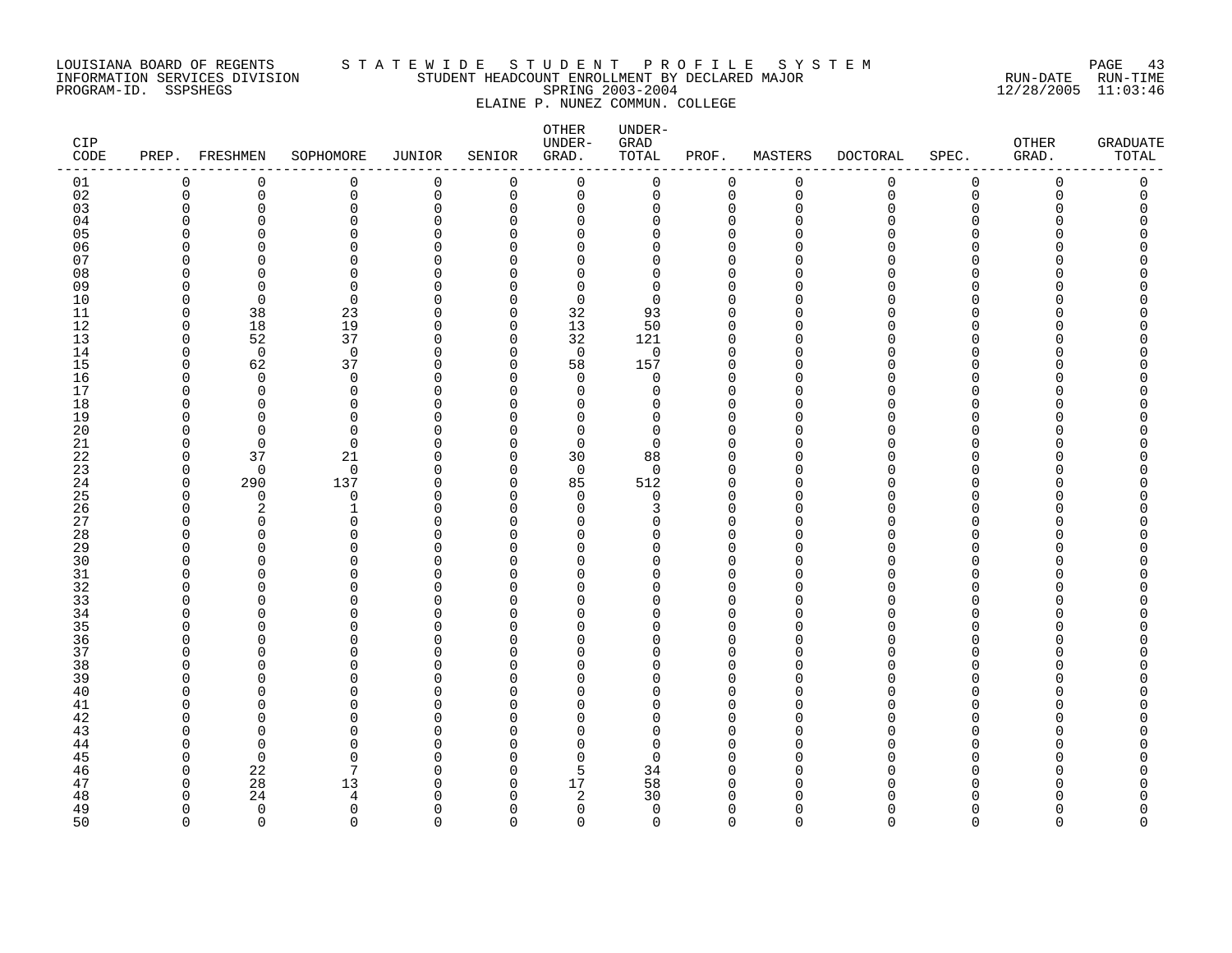PROGRAM-ID. SSPSHEGS SPRING 2003-2004 12/28/2005 11:03:46

## LOUISIANA BOARD OF REGENTS S T A T E W I D E S T U D E N T P R O F I L E S Y S T E M PAGE 44 INFORMATION SERVICES DIVISION STUDENT HEADCOUNT ENROLLMENT BY DECLARED MAJOR RUN-DATE RUN-TIME

# ELAINE P. NUNEZ COMMUN. COLLEGE

| CIP<br>CODE |               | PREP. FRESHMEN               | SOPHOMORE                                                                                                                                                                                                                                                                                                                                                                                                                                                                                                                                                                                                                                                                                                                                                                                                                                                                                                                                                                                                                                                                                                                                                                                                                                                                                                                                                                                                                                                                             | JUNIOR      | SENIOR                                   | <b>OTHER</b><br>UNDER-<br>GRAD. | UNDER-<br>GRAD<br>TOTAL | PROF.          | MASTERS  | DOCTORAL                                                                                                                                                                                                                                                                                                                     | SPEC.    | OTHER<br>GRAD. | GRADUATE<br>TOTAL |
|-------------|---------------|------------------------------|---------------------------------------------------------------------------------------------------------------------------------------------------------------------------------------------------------------------------------------------------------------------------------------------------------------------------------------------------------------------------------------------------------------------------------------------------------------------------------------------------------------------------------------------------------------------------------------------------------------------------------------------------------------------------------------------------------------------------------------------------------------------------------------------------------------------------------------------------------------------------------------------------------------------------------------------------------------------------------------------------------------------------------------------------------------------------------------------------------------------------------------------------------------------------------------------------------------------------------------------------------------------------------------------------------------------------------------------------------------------------------------------------------------------------------------------------------------------------------------|-------------|------------------------------------------|---------------------------------|-------------------------|----------------|----------|------------------------------------------------------------------------------------------------------------------------------------------------------------------------------------------------------------------------------------------------------------------------------------------------------------------------------|----------|----------------|-------------------|
| 51<br>52    | 6<br>$\Omega$ | 279<br>135                   | 159<br>73                                                                                                                                                                                                                                                                                                                                                                                                                                                                                                                                                                                                                                                                                                                                                                                                                                                                                                                                                                                                                                                                                                                                                                                                                                                                                                                                                                                                                                                                             | $\mathbf 0$ | $\Omega$                                 | 115<br>76                       | 559<br>284              |                |          | $\Omega$                                                                                                                                                                                                                                                                                                                     |          | $\Omega$       |                   |
| 53          | $\Omega$      | $\Omega$                     | $\Omega$                                                                                                                                                                                                                                                                                                                                                                                                                                                                                                                                                                                                                                                                                                                                                                                                                                                                                                                                                                                                                                                                                                                                                                                                                                                                                                                                                                                                                                                                              |             |                                          | $\Omega$                        | $\Omega$                |                |          |                                                                                                                                                                                                                                                                                                                              |          |                |                   |
| 54          |               |                              |                                                                                                                                                                                                                                                                                                                                                                                                                                                                                                                                                                                                                                                                                                                                                                                                                                                                                                                                                                                                                                                                                                                                                                                                                                                                                                                                                                                                                                                                                       |             |                                          |                                 |                         |                |          |                                                                                                                                                                                                                                                                                                                              |          |                |                   |
| 55          |               |                              |                                                                                                                                                                                                                                                                                                                                                                                                                                                                                                                                                                                                                                                                                                                                                                                                                                                                                                                                                                                                                                                                                                                                                                                                                                                                                                                                                                                                                                                                                       |             |                                          |                                 |                         |                |          |                                                                                                                                                                                                                                                                                                                              |          |                |                   |
| 56          |               |                              |                                                                                                                                                                                                                                                                                                                                                                                                                                                                                                                                                                                                                                                                                                                                                                                                                                                                                                                                                                                                                                                                                                                                                                                                                                                                                                                                                                                                                                                                                       |             |                                          |                                 |                         |                |          |                                                                                                                                                                                                                                                                                                                              |          |                |                   |
| 57          |               |                              |                                                                                                                                                                                                                                                                                                                                                                                                                                                                                                                                                                                                                                                                                                                                                                                                                                                                                                                                                                                                                                                                                                                                                                                                                                                                                                                                                                                                                                                                                       |             |                                          |                                 |                         |                |          |                                                                                                                                                                                                                                                                                                                              |          |                |                   |
| 58          |               |                              |                                                                                                                                                                                                                                                                                                                                                                                                                                                                                                                                                                                                                                                                                                                                                                                                                                                                                                                                                                                                                                                                                                                                                                                                                                                                                                                                                                                                                                                                                       |             |                                          |                                 |                         |                |          |                                                                                                                                                                                                                                                                                                                              |          |                |                   |
| 59          |               |                              |                                                                                                                                                                                                                                                                                                                                                                                                                                                                                                                                                                                                                                                                                                                                                                                                                                                                                                                                                                                                                                                                                                                                                                                                                                                                                                                                                                                                                                                                                       |             |                                          |                                 |                         |                |          |                                                                                                                                                                                                                                                                                                                              |          |                |                   |
| 60          |               |                              |                                                                                                                                                                                                                                                                                                                                                                                                                                                                                                                                                                                                                                                                                                                                                                                                                                                                                                                                                                                                                                                                                                                                                                                                                                                                                                                                                                                                                                                                                       |             |                                          |                                 |                         |                |          |                                                                                                                                                                                                                                                                                                                              |          |                |                   |
| TR          | $\Omega$      |                              | $\mathbf 0$                                                                                                                                                                                                                                                                                                                                                                                                                                                                                                                                                                                                                                                                                                                                                                                                                                                                                                                                                                                                                                                                                                                                                                                                                                                                                                                                                                                                                                                                           |             |                                          |                                 |                         |                |          |                                                                                                                                                                                                                                                                                                                              |          |                |                   |
| UN          | 70            | 126                          | 21                                                                                                                                                                                                                                                                                                                                                                                                                                                                                                                                                                                                                                                                                                                                                                                                                                                                                                                                                                                                                                                                                                                                                                                                                                                                                                                                                                                                                                                                                    |             |                                          | 59                              | 276                     |                |          |                                                                                                                                                                                                                                                                                                                              |          |                |                   |
| TOTAL       | 76            | 1,113                        | 552                                                                                                                                                                                                                                                                                                                                                                                                                                                                                                                                                                                                                                                                                                                                                                                                                                                                                                                                                                                                                                                                                                                                                                                                                                                                                                                                                                                                                                                                                   | $\Omega$    | $\Omega$                                 | 524                             | 2,265                   | $\overline{0}$ | $\Omega$ | $\Omega$                                                                                                                                                                                                                                                                                                                     | $\Omega$ | $\Omega$       |                   |
|             |               | 18 - NOT IN USE AT THIS TIME | 01 - AGRICULTURE, AGRICULTURE OPERATIONS 19 - FAMILY AND CONSUMER SCIENCES/HUMAN SCI 37 - PERSONAL AWARENESS/SELF-IMPROVEMENT<br>02 - NOT IN USE AT THIS TIME 20 - NOT IN USE AT THIS TIME 38 - PHILOSOPHY AND RELIGIOUS STUDIES<br>03 - NATURAL RESOURCES AND CONSERVATION 21 - TECHNOLOGY EDUCATION/INDUSTRIIAL ARTS 39 - THEOLOGY AND RELIGIOUS VOCATIIONS<br>04 - ARCHITECTURE AND RELATED SERVICES 22 - LEGAL PROFESSIONS AND STUDIES<br>05 - AREA, ETHNIC, CULTURAL, AND GENDER STUDI23 - ENGLISH LANGUAGE AND LITERATURE/LETTERS 41 - SCIENCE TECHNOLOGIES/TECHNICIANS<br>06 - NOT IN USE AT THIS TIME<br>07 - NOT IN USE AT THIS TIME<br>07 - NOT IN USE AT THIS TIME 25 - LIBRARY SCIENCE 43 - SECURITY AND PROTECTIVE SERVICES<br>08 - NOT IN USE AT THIS TIME 26 - BIOLOGICAL AND BIOMEDICAL SCIENCES 44 - PUBLIC ADMINISTRATION AND SOCIAL SERV<br>09 - COMMUNICATION, JO<br>10 - COMMUNICATIONS TECHNOLOGIES/TECHNICIANS 28 - RESERVE OFFICERS TRAINING CORPS (ROTC) 46 - CONSTRUCTION TRADES<br>11 - COMPUTER AND INFORMATION SCIENCES/SUPP 29 - MILITARY TECHNOLOGIES<br>11 - PERSONAL AND CULINARY SERVICES<br>13 - EDUCATION<br>14 - ENGINEERING<br>14 - ENGINEERING TECHNOLOGIES/TECHNICIANS 32 - BASIC SKILLS 50 - VISUAL AND PERFORMING ARTS<br>15 - ENGINEERING TECHNOLOGIES/TECHNICIANS 33 - CITIZENSHIP ACTIVITIES 51 - HEALTH PROFESSIONS AND RELATED SCI<br>16 - FOREIGN LANGUAG<br>TR - UNDERGRAD STUDENTS INTENDING TO TRANSFERUN - UNCOMMITTED TO A MAJOR |             | 36 - LEISURE AND RECREATIONAL ACTIVITIES |                                 |                         |                |          | 40 - PHYSICAL SCIENCES<br>24 - LIBERAL ARTS/SCI, GEN STUDIES/HUMANITIES42 - PSYCHOLOGY<br>29 - MILITARY TECHNOLOGIES<br>30 - MULTI/INTERDISCIPLINARY STUDIES<br>48 - PRECISION PRODUCTION<br>31 - PARKS, RECREATION, LEISURE AND FITNESS 49 - TRANSPORTATION AND MATERIALS MOVING<br>54 - HISTORY<br>60 - RESIDENCY PROGRAMS |          |                |                   |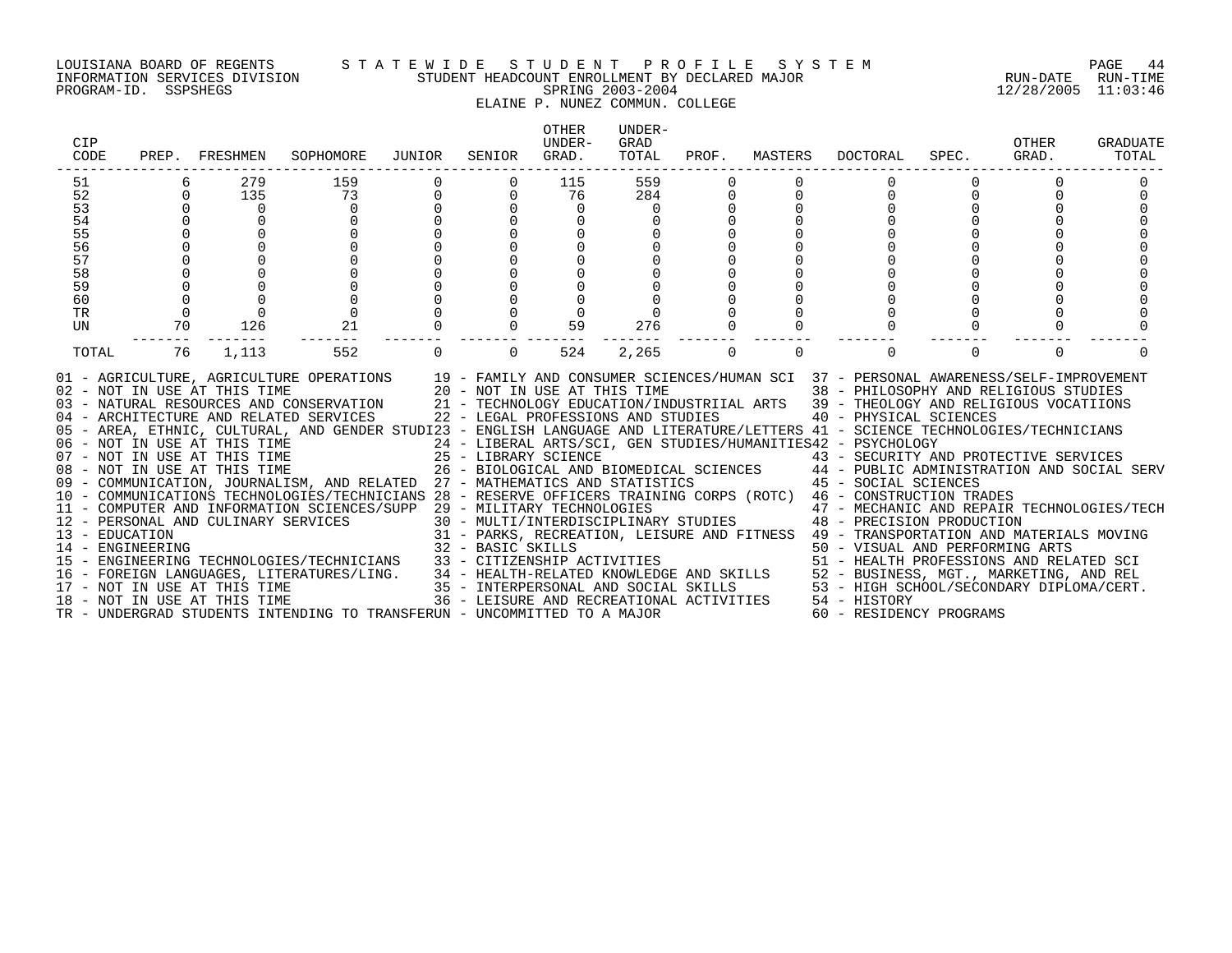#### LOUISIANA BOARD OF REGENTS S T A T E W I D E S T U D E N T P R O F I L E S Y S T E M PAGE 45 INFORMATION SERVICES DIVISION STUDENT HEADCOUNT ENROLLMENT BY DECLARED MAJOR RUN-DATE RUN-TIME PROGRAM-ID. SSPSHEGS SPRING 2003-2004 12/28/2005 11:03:46 RIVER PARISHES COMMUNITY COLLEGE

| CIP<br>$\texttt{CODE}$ |               | PREP. FRESHMEN | SOPHOMORE            | JUNIOR        | SENIOR                   | OTHER<br>UNDER-<br>GRAD. | UNDER-<br>${\tt GRAD}$<br>TOTAL | PROF.                | MASTERS              | <b>DOCTORAL</b> | SPEC.                | OTHER<br>GRAD. | <b>GRADUATE</b><br>TOTAL |
|------------------------|---------------|----------------|----------------------|---------------|--------------------------|--------------------------|---------------------------------|----------------------|----------------------|-----------------|----------------------|----------------|--------------------------|
| 01                     | 0             | $\mathbf 0$    | $\mathbf 0$          | $\mathbf 0$   | $\mathbf 0$              | $\mathbf 0$              | 0                               | $\mathbf 0$          | $\mathsf 0$          | $\mathbf 0$     | $\mathbf 0$          | $\mathbf 0$    | 0                        |
| 02                     | 0             | $\mathbf 0$    | $\mathbf 0$          | 0             | $\mathbf 0$              | $\mathsf 0$              | 0                               | $\mathbf 0$          | $\mathbb O$          | $\mathbf 0$     | $\mathsf 0$          | $\mathbf 0$    | 0                        |
| 03                     | $\Omega$      | $\Omega$       | $\mathbf 0$          | $\Omega$      | $\mathbf 0$              | 0                        | 0                               | $\Omega$             | $\mathbf 0$          | O               | $\Omega$             | Λ              | O                        |
| 04                     | ∩             | O              | $\Omega$             | $\Omega$      | $\Omega$                 | 0                        | $\Omega$                        | $\Omega$             | $\Omega$             |                 | ∩                    |                |                          |
| 05                     | ∩<br>O        | O              | $\Omega$<br>$\Omega$ | U<br>U        | $\cap$<br>$\cap$         | $\Omega$                 | U<br>U                          | $\Omega$<br>$\Omega$ | ∩<br>$\cap$          |                 | ∩<br>$\Omega$        |                |                          |
| 06<br>07               | <sup>n</sup>  | O<br>∩         | $\Omega$             | ∩             | $\cap$                   | 0<br>0                   | U                               | $\cap$               | $\cap$               |                 | ∩                    |                |                          |
| 08                     | O             | O              | $\Omega$             | U             | $\cap$                   | $\Omega$                 | U                               | $\Omega$             | $\Omega$             |                 | ∩                    |                |                          |
| 09                     | O             | O              | 0                    | O             | $\Omega$                 | 0                        | O                               | $\Omega$             | <sup>0</sup>         |                 | $\Omega$             |                |                          |
| 10                     | $\Omega$      | $\Omega$       | $\Omega$             | U             | $\cap$                   | $\Omega$                 | U                               |                      | $\Omega$             |                 | $\Omega$             |                |                          |
| 11                     | $\Omega$      | $\Omega$       | $\Omega$             | U             | $\Omega$                 | 0                        | U                               | $\Omega$             | $\Omega$             |                 | ∩                    |                |                          |
| 12                     | $\Omega$      | ∩              | $\Omega$             | U             | $\Omega$                 | $\Omega$                 | ∩                               | $\cap$               | $\cap$               |                 | ∩                    |                |                          |
| $13$                   | $\Omega$      | 0              | $\mathbf 0$          | $\Omega$      | $\Omega$                 | 0                        | 0                               | $\Omega$             | $\mathbf 0$          |                 | $\mathbf 0$          |                |                          |
| 14                     | U             | ∩              | $\Omega$             | U             | ∩                        | 0                        | $\Omega$                        | $\Omega$             | $\Omega$             |                 | ∩                    |                |                          |
| 15                     | O             | $\Omega$       | $\Omega$             | U             | $\cap$                   | $\Omega$                 | U                               | $\Omega$             | $\cap$               |                 | ∩                    |                |                          |
| 16                     | U             | ∩              | $\Omega$             | U             | $\cap$                   | 0                        | O                               | $\Omega$             | $\Omega$             |                 | ∩                    |                |                          |
| 17                     | ∩             | ∩              | $\Omega$             | U             | $\cap$                   | $\Omega$                 | U                               | $\Omega$             | $\Omega$             |                 | ∩                    |                |                          |
| 18                     | $\Omega$      | $\Omega$       | $\Omega$             | O             | $\Omega$                 | 0                        | 0                               | $\Omega$             | $\Omega$             |                 | $\Omega$             |                |                          |
| 19                     | O<br>$\Omega$ | O<br>$\Omega$  | $\Omega$<br>$\Omega$ | U<br>0        | <sup>0</sup><br>$\Omega$ | $\Omega$<br>$\Omega$     | $\Omega$<br>$\Omega$            | $\Omega$<br>O        | $\Omega$<br>$\Omega$ |                 | ∩<br>∩               |                |                          |
| 20<br>21               | O             | ∩              | $\Omega$             | ∩             | $\cap$                   | 0                        | $\Omega$                        | $\Omega$             | $\Omega$             |                 | ∩                    |                |                          |
| 22                     | $\Omega$      | ∩              | $\Omega$             | ∩             | $\Omega$                 | $\mathbf 0$              | $\Omega$                        | $\Omega$             | $\Omega$             |                 | $\Omega$             |                |                          |
| 23                     | $\Omega$      | $\Omega$       | $\mathbf 0$          | ∩             | $\cap$                   | $\mathbf 0$              | $\Omega$                        | ∩                    | $\Omega$             |                 | $\Omega$             |                |                          |
| 24                     | 0             | 291            | 104                  | O             | 0                        | 0                        | 395                             | $\Omega$             | 0                    |                 | $\Omega$             |                |                          |
| 25                     | $\Omega$      | 0              | $\mathbf 0$          | O             | $\cap$                   | 0                        | 0                               | $\Omega$             | $\Omega$             |                 | ∩                    |                |                          |
| 26                     | $\Omega$      | $\Omega$       | $\Omega$             | $\Omega$      | $\cap$                   | $\mathbf 0$              | $\Omega$                        | $\Omega$             | $\Omega$             |                 | $\Omega$             |                |                          |
| 27                     | U             | ∩              | $\Omega$             | ∩             | $\Omega$                 | $\mathbf 0$              | U                               | $\Omega$             | $\Omega$             |                 | ∩                    |                |                          |
| 28                     | O             | ∩              | $\Omega$             | U             | $\Omega$                 | $\Omega$                 | U                               | $\Omega$             | $\Omega$             |                 | $\Omega$             |                |                          |
| 29                     | $\Omega$      | $\Omega$       | $\Omega$             | O             | $\Omega$                 | 0                        | 0                               | $\Omega$             | $\Omega$             |                 | $\Omega$             |                |                          |
| 30                     | ∩             | ∩              | $\Omega$             | O             | U                        | $\Omega$                 | $\Omega$                        | $\Omega$             | $\Omega$             |                 | ∩                    |                |                          |
| 31<br>32               | O<br>U        | O<br>∩         | 0<br>$\Omega$        | $\Omega$<br>U | $\Omega$<br>$\Omega$     | 0<br>0                   | $\Omega$<br>$\Omega$            | $\Omega$<br>$\Omega$ | $\Omega$<br>$\Omega$ |                 | $\Omega$<br>$\Omega$ |                |                          |
| 33                     | O             | ∩              | $\Omega$             | U             | $\Omega$                 | $\Omega$                 | U                               | $\Omega$             | $\Omega$             |                 | ∩                    |                |                          |
| 34                     | <sup>n</sup>  | ∩              | $\Omega$             | U             | $\cap$                   | 0                        | $\Omega$                        | $\Omega$             | $\Omega$             |                 | ∩                    |                |                          |
| 35                     | O             | O              | $\Omega$             | U             | ∩                        | $\Omega$                 | U                               | $\Omega$             | $\Omega$             |                 | ∩                    |                |                          |
| 36                     | O             | O              | 0                    | O             | ∩                        | 0                        | $\Omega$                        | $\Omega$             | 0                    |                 | $\Omega$             |                |                          |
| 37                     | <sup>n</sup>  | O              | $\Omega$             | U             | $\Omega$                 | 0                        | $\Omega$                        | $\Omega$             | $\Omega$             | N               | ∩                    |                |                          |
| 38                     | <sup>n</sup>  | $\Omega$       | $\Omega$             | O             | $\cap$                   | $\Omega$                 | U                               | $\Omega$             | $\Omega$             |                 | ∩                    |                |                          |
| 39                     | U             | ∩              | $\Omega$             | ∩             | $\cap$                   | $\mathbf 0$              | $\Omega$                        | $\Omega$             | $\Omega$             |                 | ∩                    |                |                          |
| 40                     | O             | O              | O                    | U             | $\Omega$                 | 0                        | 0                               | $\Omega$             | $\Omega$             |                 | O                    |                |                          |
| 41                     | O             | O              | $\Omega$             | U             | $\cap$                   | 0                        | O                               | $\Omega$             | ∩                    |                 | ∩                    |                |                          |
| 42                     | U             | O              | $\Omega$             | U             | $\Omega$                 | 0                        | $\Omega$                        | $\Omega$             | $\Omega$             |                 | ∩                    |                |                          |
| 43                     | ∩<br>O        | ∩              | $\Omega$             | ∩<br>U        | $\cap$<br>$\cap$         | 0                        | U<br>U                          | $\cap$<br>$\Omega$   | $\Omega$             |                 | ∩<br>∩               |                |                          |
| 44<br>45               |               | ∩              | $\Omega$             |               |                          | 0                        | O                               | $\Omega$             | $\Omega$<br>$\Omega$ |                 | $\Omega$             |                |                          |
| 46                     | O<br>O        | O<br>O         | $\Omega$<br>$\Omega$ | U<br>U        | <sup>0</sup><br>U        | 0<br>$\Omega$            | O                               | $\Omega$             | $\Omega$             |                 | ∩                    |                |                          |
| 47                     | U             | O              | $\Omega$             | U             | ∩                        | $\Omega$                 | O                               | $\Omega$             | $\Omega$             |                 | ∩                    |                |                          |
| 48                     | U             | n              | ∩                    | U             | ∩                        | $\Omega$                 | ∩                               |                      | ∩                    |                 |                      |                |                          |
| 49                     | $\Omega$      | $\Omega$       | $\Omega$             | $\Omega$      | $\Omega$                 | $\mathbf 0$              | O                               | $\Omega$             | $\Omega$             | N               | $\Omega$             | Λ              | Ω                        |
| 50                     | $\cap$        | $\Omega$       | $\cap$               | $\Omega$      | $\cap$                   | $\Omega$                 | $\Omega$                        | $\Omega$             | $\Omega$             | $\Omega$        | $\Omega$             | $\Omega$       | $\cap$                   |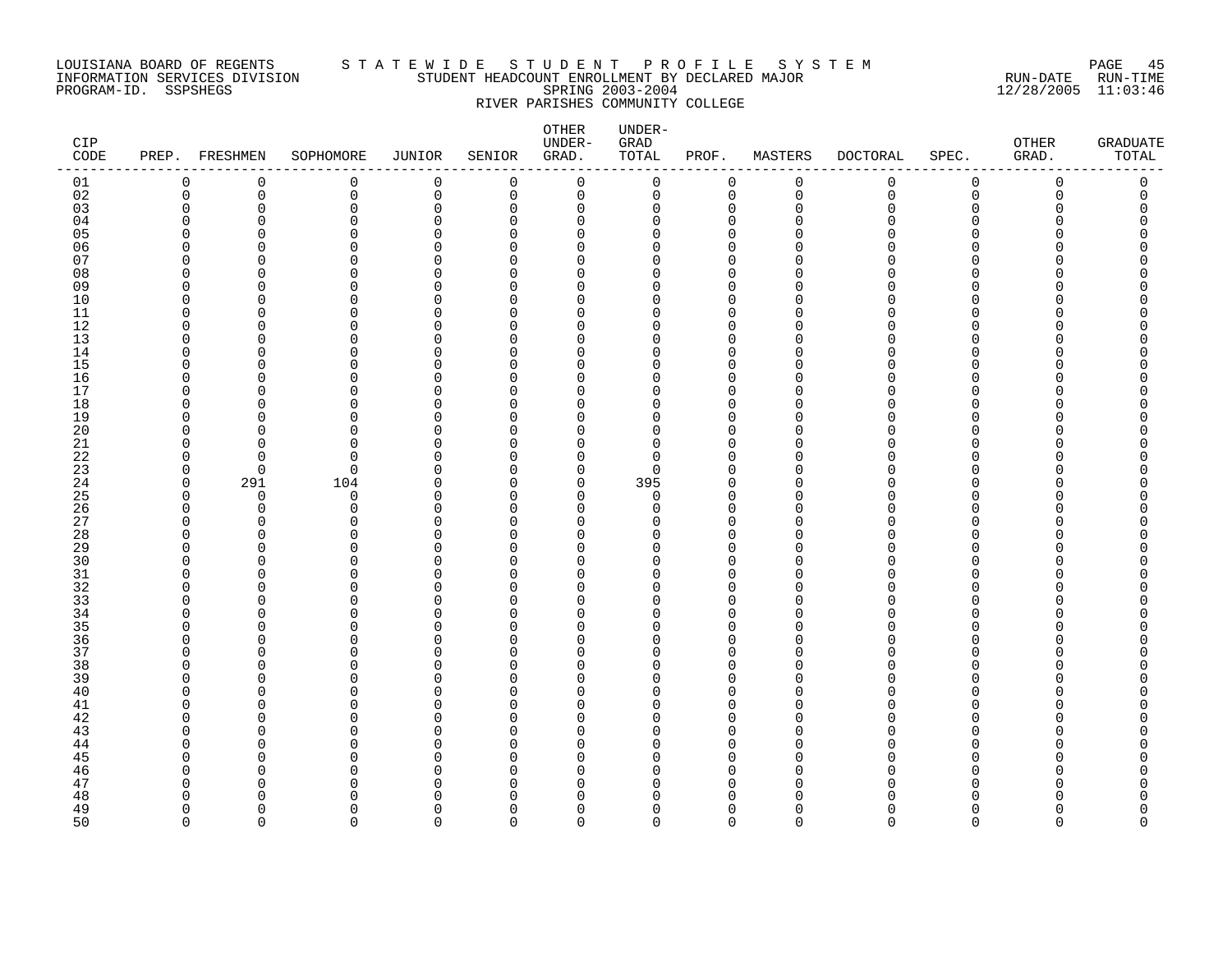#### LOUISIANA BOARD OF REGENTS S T A T E W I D E S T U D E N T P R O F I L E S Y S T E M PAGE 46 INFORMATION SERVICES DIVISION STUDENT HEADCOUNT ENROLLMENT BY DECLARED MAJOR RUN-DATE RUN-TIME PROGRAM-ID. SSPSHEGS SPRING 2003-2004 12/28/2005 11:03:46 RIVER PARISHES COMMUNITY COLLEGE

| CIP<br>CODE |             | PREP. FRESHMEN | SOPHOMORE                                                                                                                                                                                                                                                                                                                                                                                                                                                                                                                                                                                                                                                                                                                                                                                                                                                                                                                                                                                                                                                                                                                                                | JUNIOR   | SENIOR   | <b>OTHER</b><br>UNDER-<br>GRAD. | UNDER-<br>GRAD<br>TOTAL |          |          | PROF. MASTERS DOCTORAL                     | SPEC.    | OTHER<br>GRAD. | <b>GRADUATE</b><br>TOTAL |
|-------------|-------------|----------------|----------------------------------------------------------------------------------------------------------------------------------------------------------------------------------------------------------------------------------------------------------------------------------------------------------------------------------------------------------------------------------------------------------------------------------------------------------------------------------------------------------------------------------------------------------------------------------------------------------------------------------------------------------------------------------------------------------------------------------------------------------------------------------------------------------------------------------------------------------------------------------------------------------------------------------------------------------------------------------------------------------------------------------------------------------------------------------------------------------------------------------------------------------|----------|----------|---------------------------------|-------------------------|----------|----------|--------------------------------------------|----------|----------------|--------------------------|
| 51          |             |                |                                                                                                                                                                                                                                                                                                                                                                                                                                                                                                                                                                                                                                                                                                                                                                                                                                                                                                                                                                                                                                                                                                                                                          |          |          |                                 |                         |          |          |                                            |          |                |                          |
| 52          | $\Omega$    |                |                                                                                                                                                                                                                                                                                                                                                                                                                                                                                                                                                                                                                                                                                                                                                                                                                                                                                                                                                                                                                                                                                                                                                          | $\Omega$ | $\Omega$ |                                 |                         |          |          | $\cap$                                     |          |                |                          |
| 53          | $\Omega$    |                |                                                                                                                                                                                                                                                                                                                                                                                                                                                                                                                                                                                                                                                                                                                                                                                                                                                                                                                                                                                                                                                                                                                                                          | $\Omega$ |          |                                 |                         |          |          |                                            |          |                |                          |
| 54          |             |                |                                                                                                                                                                                                                                                                                                                                                                                                                                                                                                                                                                                                                                                                                                                                                                                                                                                                                                                                                                                                                                                                                                                                                          |          |          |                                 |                         |          |          |                                            |          |                |                          |
| 55          | $\Omega$    |                |                                                                                                                                                                                                                                                                                                                                                                                                                                                                                                                                                                                                                                                                                                                                                                                                                                                                                                                                                                                                                                                                                                                                                          |          |          |                                 |                         |          |          |                                            |          |                |                          |
| 56          | $\Omega$    |                |                                                                                                                                                                                                                                                                                                                                                                                                                                                                                                                                                                                                                                                                                                                                                                                                                                                                                                                                                                                                                                                                                                                                                          |          |          |                                 |                         |          |          |                                            |          |                |                          |
| 57          | $\Omega$    |                |                                                                                                                                                                                                                                                                                                                                                                                                                                                                                                                                                                                                                                                                                                                                                                                                                                                                                                                                                                                                                                                                                                                                                          |          |          |                                 |                         |          |          |                                            |          |                |                          |
| 58          | 0           |                |                                                                                                                                                                                                                                                                                                                                                                                                                                                                                                                                                                                                                                                                                                                                                                                                                                                                                                                                                                                                                                                                                                                                                          |          |          |                                 |                         |          |          |                                            |          |                |                          |
| 59          |             |                |                                                                                                                                                                                                                                                                                                                                                                                                                                                                                                                                                                                                                                                                                                                                                                                                                                                                                                                                                                                                                                                                                                                                                          |          |          |                                 |                         |          |          |                                            |          |                |                          |
| 60          | $\mathbf 0$ |                |                                                                                                                                                                                                                                                                                                                                                                                                                                                                                                                                                                                                                                                                                                                                                                                                                                                                                                                                                                                                                                                                                                                                                          |          |          |                                 |                         |          |          |                                            |          |                |                          |
| TR          | $\Omega$    | $\Omega$       |                                                                                                                                                                                                                                                                                                                                                                                                                                                                                                                                                                                                                                                                                                                                                                                                                                                                                                                                                                                                                                                                                                                                                          |          |          |                                 |                         |          |          |                                            |          |                |                          |
| UN          | 53          | 141            | 65                                                                                                                                                                                                                                                                                                                                                                                                                                                                                                                                                                                                                                                                                                                                                                                                                                                                                                                                                                                                                                                                                                                                                       |          | $\Omega$ | 44                              | 303                     |          |          |                                            |          |                |                          |
| TOTAL       | 53          | 432            | 169                                                                                                                                                                                                                                                                                                                                                                                                                                                                                                                                                                                                                                                                                                                                                                                                                                                                                                                                                                                                                                                                                                                                                      |          | $\Omega$ | 44                              | 698                     | $\Omega$ | $\Omega$ | $\Omega$                                   | $\Omega$ |                |                          |
|             |             |                | 01 - AGRICULTURE, AGRICULTURE OPERATIONS 19 - FAMILY AND CONSUMER SCIENCES/HUMAN SCI 37 - PERSONAL AWARENESS/SELF-IMPROVEMENT 102 - NOT IN USE AT THIS TIME 20 - NOT IN USE AT THIS TIME 38 - PHILOSOPHY AND RELIGIOUS STUDIES<br>05 - AREA, ETHNIC, CULTURAL, AND GENDER STUDI23 - ENGLISH LANGUAGE AND LITERATURE/LETTERS 41 - SCIENCE TECHNOLOGIES/TECHNICIANS<br>06 - NOT IN USE AT THIS TIME 24 - LIBERAL ARTS/SCI, GEN STUDIES/HUMANITIES42 - PSYCHOLOGY<br>07 - NOT IN USE AT THIS TIME 25 - LIBRARY SCIENCE 43 - SECURITY AND PROTECTIVE SERVICES<br>08 - NOT IN USE AT THIS TIME 26 - BIOLOGICAL<br>09 - COMMUNICATION, JOURNALISM, AND RELATED 27 - MATHEMATICS AND STATISTICS 45 - SOCIAL SCIENCES<br>10 - COMMUNICATIONS TECHNOLOGIES/TECHNICIANS 28 - RESERVE OFFICERS TRAINING CORPS (ROTC) 46 - CONSTRUCTION TRADES<br>11 - COMPUTER AND INFORMATION SCIENCES/SUPP 29 - MILITARY TECHNOLOGIES<br>11 - CONFUTER AND INFORMATION SCIENCES/SUPP 29 - MILITARY TECHNOLOGIES<br>12 - PERSONAL AND CULINARY SERVICES<br>13 - EDUCATION<br>14 - ENGINEERING<br>14 - ENGINEERING TECHNOLOGIES/TECHNICIANS<br>14 - ENGINEERING TECHNOLOGIES/TECHNI |          |          |                                 |                         |          |          | 47 - MECHANIC AND REPAIR TECHNOLOGIES/TECH |          |                |                          |
|             |             |                | TR - UNDERGRAD STUDENTS INTENDING TO TRANSFERUN - UNCOMMITTED TO A MAJOR                                                                                                                                                                                                                                                                                                                                                                                                                                                                                                                                                                                                                                                                                                                                                                                                                                                                                                                                                                                                                                                                                 |          |          |                                 |                         |          |          | 60 - RESIDENCY PROGRAMS                    |          |                |                          |
|             |             |                |                                                                                                                                                                                                                                                                                                                                                                                                                                                                                                                                                                                                                                                                                                                                                                                                                                                                                                                                                                                                                                                                                                                                                          |          |          |                                 |                         |          |          |                                            |          |                |                          |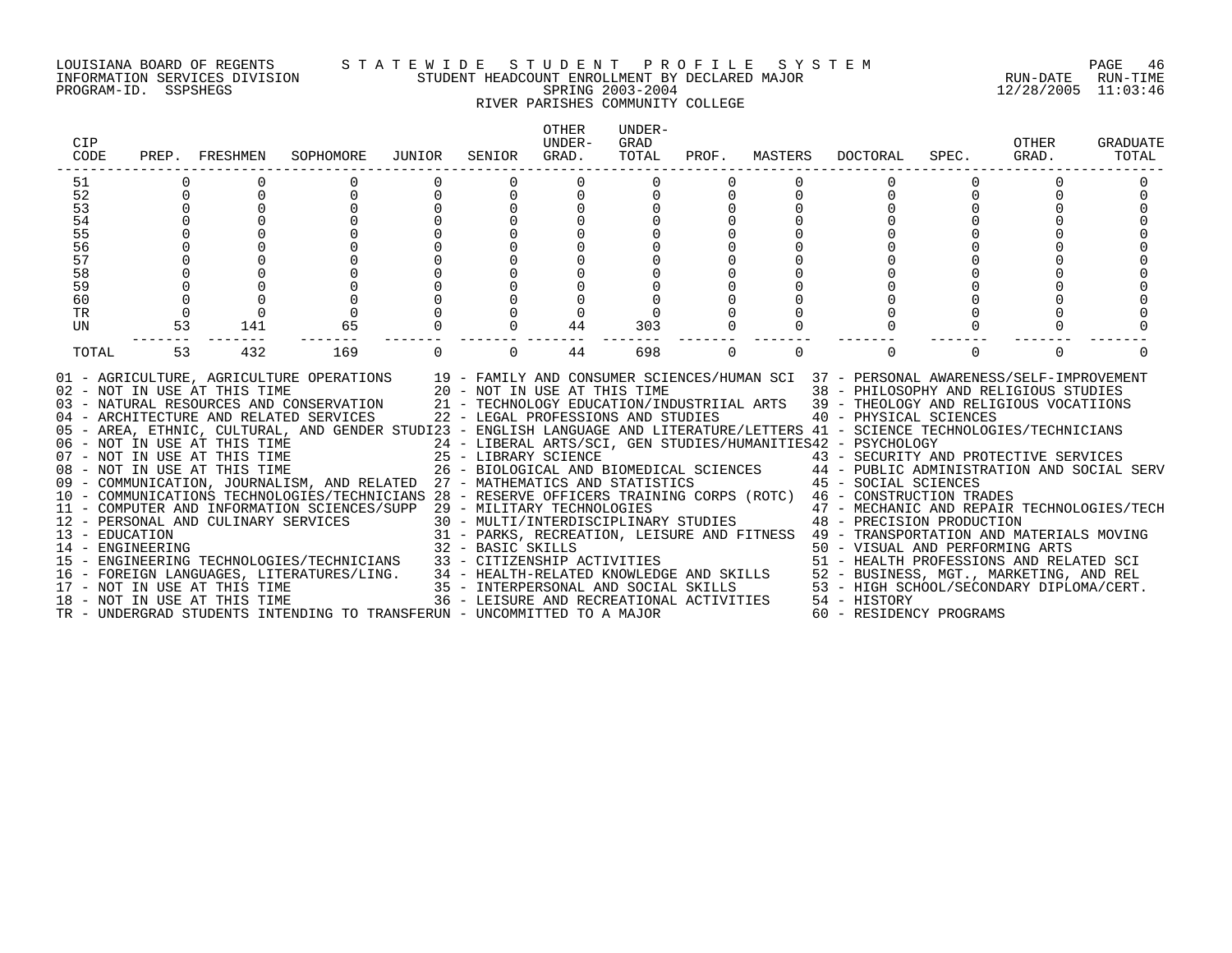#### LOUISIANA BOARD OF REGENTS S T A T E W I D E S T U D E N T P R O F I L E S Y S T E M PAGE 47 INFORMATION SERVICES DIVISION STUDENT HEADCOUNT ENROLLMENT BY DECLARED MAJOR RUN-DATE RUN-TIME PROGRAM-ID. SSPSHEGS SPRING 2003-2004 12/28/2005 11:03:46 SOUTH LA. COMMUNITY COLLEGE

| CIP<br>$\texttt{CODE}$ |                      | PREP. FRESHMEN  | SOPHOMORE            | JUNIOR        | SENIOR                       | OTHER<br>UNDER-<br>GRAD. | UNDER-<br>GRAD<br>TOTAL | PROF.                   | MASTERS     | <b>DOCTORAL</b> | SPEC.                        | <b>OTHER</b><br>GRAD. | <b>GRADUATE</b><br>TOTAL |
|------------------------|----------------------|-----------------|----------------------|---------------|------------------------------|--------------------------|-------------------------|-------------------------|-------------|-----------------|------------------------------|-----------------------|--------------------------|
| 01                     | 0                    | 0               | 0                    | 0             | 0                            | $\mathbf 0$              | 0                       | 0                       | $\mathbf 0$ | 0               | $\mathsf 0$                  | 0                     | $\mathsf 0$              |
| 02                     | $\mathbf 0$          | 0               | 0                    | 0             | 0                            | 0                        | 0                       | 0                       | $\mathbf 0$ | $\mathbf 0$     | $\mathbf 0$                  | 0                     | 0                        |
| 03                     | $\mathbf 0$          | 0               | $\mathbf 0$          | $\Omega$      | $\Omega$                     | $\mathbf 0$              | 0                       | $\mathbf 0$             | $\Omega$    | Ω               | $\Omega$                     | Ω                     |                          |
| 04                     | $\Omega$             | $\Omega$        | $\Omega$             | $\Omega$      | $\Omega$                     | 0                        | 0                       | $\mathbf 0$             | ∩           |                 | <sup>n</sup>                 |                       |                          |
| 05                     | $\Omega$             | U               | $\Omega$             | $\Omega$      | <sup>n</sup>                 | $\Omega$                 | 0                       | $\Omega$                |             |                 | <sup>n</sup>                 |                       |                          |
| 06                     | $\Omega$             | O               | 0                    | $\Omega$      | $\Omega$                     | 0                        | 0                       | $\mathbf 0$             |             |                 | <sup>n</sup>                 |                       |                          |
| 07                     | $\Omega$             | O               | $\Omega$             | $\Omega$      | U                            | $\Omega$                 | 0                       | $\Omega$                |             |                 | n                            |                       |                          |
| 08<br>09               | $\Omega$<br>$\Omega$ | ∩<br>∩          | $\Omega$<br>$\Omega$ | $\Omega$<br>O | <sup>n</sup><br><sup>n</sup> | $\Omega$<br>$\Omega$     | $\Omega$<br>0           | $\Omega$<br>0           |             |                 | <sup>n</sup><br><sup>n</sup> |                       |                          |
| 10                     | $\mathbf 0$          | $\Omega$        | $\mathbf 0$          | 0             | $\Omega$                     | $\mathbf 0$              | 0                       | $\Omega$                |             |                 | $\Omega$                     |                       |                          |
| 11                     | $\Omega$             | $\Omega$        | 0                    | 0             | $\Omega$                     | 0                        | 0                       | 0                       | ∩           |                 | $\Omega$                     |                       |                          |
| 12                     | $\Omega$             | $\Omega$        | $\Omega$             | O             | $\Omega$                     | $\Omega$                 | $\Omega$                | $\Omega$                | ∩           |                 | <sup>n</sup>                 |                       |                          |
| 13                     | $\mathbf 0$          | 167             | 49                   | $\Omega$      | $\Omega$                     | 18                       | 234                     | $\mathbf 0$             | ∩           |                 | $\Omega$                     |                       |                          |
| 14                     | $\Omega$             | $\Omega$        | $\mathbf 0$          | $\Omega$      | $\Omega$                     | $\mathbf 0$              | $\mathbf 0$             | $\mathbf 0$             | ∩           |                 | $\cap$                       |                       |                          |
| 15                     | 0                    | 31              | 11                   | $\Omega$      | $\Omega$                     | 3                        | 45                      | $\mathbf 0$             | ∩           |                 | <sup>n</sup>                 |                       |                          |
| 16                     | $\Omega$             | $\Omega$        | $\mathbf 0$          | $\Omega$      | $\Omega$                     | $\Omega$                 | 0                       | $\mathbf 0$             | ∩           |                 | <sup>n</sup>                 |                       |                          |
| 17                     | $\Omega$             | $\Omega$        | 0                    | $\Omega$      | $\Omega$                     | $\Omega$                 | 0                       | $\mathbf 0$             | ∩           |                 | <sup>n</sup>                 |                       |                          |
| 18                     | $\Omega$             | $\Omega$        | 0                    | O             | <sup>n</sup>                 | $\Omega$                 | 0                       | $\Omega$                |             |                 | $\Omega$                     |                       |                          |
| 19                     | $\Omega$             | $\Omega$        | 0                    | $\Omega$      | $\Omega$                     | $\mathbf 0$              | 0                       | $\mathbf 0$             |             |                 | $\Omega$                     |                       |                          |
| 20                     | $\Omega$             | O               | $\Omega$             | U             | $\Omega$                     | $\Omega$                 | 0                       | $\Omega$                |             |                 | U                            |                       |                          |
| 21                     | $\Omega$             | ∩               | $\Omega$             | U             | $\Omega$                     | $\Omega$                 | 0                       | $\Omega$                |             |                 | <sup>n</sup>                 |                       |                          |
| 22                     | $\Omega$             | ∩               | 0                    | O             | <sup>n</sup>                 | $\Omega$                 | 0                       | $\mathbf 0$             |             |                 | $\Omega$                     |                       |                          |
| 23                     | $\Omega$             | $\Omega$        | $\Omega$             | $\Omega$      | $\Omega$                     | $\Omega$                 | $\Omega$                | $\Omega$                | ∩           |                 | $\cap$                       |                       |                          |
| 24                     | 0                    | 123<br>$\Omega$ | 32                   | 0<br>$\Omega$ | $\Omega$<br>U                | 9<br>$\Omega$            | 164                     | 0<br>$\Omega$           |             |                 | $\Omega$<br><sup>n</sup>     |                       |                          |
| 25<br>26               | 0<br>0               | 0               | 0<br>0               | $\Omega$      | $\Omega$                     | 0                        | 0<br>0                  | $\mathbf 0$             | O           |                 | $\Omega$                     |                       |                          |
| 27                     | $\Omega$             | ∩               | $\Omega$             | $\Omega$      | U                            | $\Omega$                 | 0                       | $\mathbf 0$             | ∩           |                 | $\cap$                       |                       |                          |
| 28                     | $\Omega$             | $\Omega$        | $\Omega$             | $\Omega$      | $\Omega$                     | $\mathbf 0$              | 0                       | $\Omega$                |             |                 | $\Omega$                     |                       |                          |
| 29                     | $\Omega$             | O               | $\Omega$             | O             | $\Omega$                     | 0                        | 0                       | 0                       | ∩           |                 | <sup>n</sup>                 |                       |                          |
| 30                     | $\Omega$             | $\Omega$        | $\Omega$             | O             | U                            | $\Omega$                 | O                       | $\Omega$                |             |                 | <sup>n</sup>                 |                       |                          |
| 31                     | $\Omega$             | $\Omega$        | 0                    | O             | $\Omega$                     | $\Omega$                 | 0                       | $\mathbf 0$             | ∩           |                 | $\Omega$                     |                       |                          |
| 32                     | $\Omega$             | U               | $\Omega$             | $\Omega$      | <sup>n</sup>                 | $\Omega$                 | 0                       | $\Omega$                |             |                 | $\cap$                       |                       |                          |
| 33                     | $\Omega$             | O               | 0                    | O             | $\Omega$                     | 0                        | 0                       | 0                       |             |                 | <sup>n</sup>                 |                       |                          |
| 34                     | $\Omega$             | O               | $\Omega$             | U             | $\Omega$                     | 0                        | 0                       | $\mathbf 0$             | ∩           |                 | $\Omega$                     |                       |                          |
| 35                     | $\Omega$             | $\Omega$        | $\Omega$             | O             | <sup>n</sup>                 | $\Omega$                 | 0                       | $\mathbf 0$             |             |                 | <sup>n</sup>                 |                       |                          |
| 36                     | $\Omega$             | U               | $\Omega$             | O             | $\Omega$                     | $\Omega$                 | 0                       | $\Omega$                |             |                 | $\Omega$                     |                       |                          |
| 37                     | $\Omega$             | O               | $\mathbf 0$          | $\Omega$      | $\Omega$                     | $\mathbf 0$              | 0                       | 0                       | ∩           |                 | $\Omega$                     |                       |                          |
| 38                     | $\Omega$             | O               | $\Omega$             | O             | U                            | $\Omega$                 | 0                       | $\Omega$                |             |                 | U                            |                       |                          |
| 39                     | $\Omega$             | $\Omega$        | 0                    | $\Omega$      | $\Omega$                     | 0                        | 0                       | $\mathbf 0$             | ∩           |                 | $\Omega$                     |                       |                          |
| 40<br>41               | $\Omega$<br>$\Omega$ | U<br>$\Omega$   | $\Omega$<br>$\Omega$ | $\Omega$<br>O | <sup>n</sup><br>$\Omega$     | $\Omega$<br>$\Omega$     | 0<br>0                  | $\mathbf 0$<br>$\Omega$ |             |                 | <sup>n</sup><br>U            |                       |                          |
| 42                     | 0                    | $\mathbf 0$     | $\mathbf 0$          | 0             | $\Omega$                     | 0                        | 0                       | $\Omega$                | ∩           |                 | U                            |                       |                          |
| 43                     | $\mathbf{1}$         | 33              | 15                   | $\Omega$      | $\Omega$                     | 4                        | 53                      | $\Omega$                |             |                 | <sup>n</sup>                 |                       |                          |
| 44                     | $\mathbf 0$          | $\mathbf 0$     | 0                    | $\Omega$      | $\Omega$                     | 0                        | 0                       | 0                       |             |                 | $\Omega$                     |                       |                          |
| 45                     | $\Omega$             | ∩               | $\Omega$             | $\Omega$      | <sup>n</sup>                 | $\Omega$                 | 0                       | $\Omega$                |             |                 | $\cap$                       |                       |                          |
| 46                     | $\Omega$             | $\Omega$        | 0                    | $\Omega$      | $\Omega$                     | $\mathbf 0$              | 0                       | $\mathbf 0$             | ∩           |                 | <sup>n</sup>                 |                       |                          |
| 47                     | $\Omega$             | O               | $\Omega$             | O             | U                            | $\Omega$                 | 0                       | $\Omega$                | ∩           |                 | <sup>n</sup>                 |                       |                          |
| 48                     | $\Omega$             | O               | $\Omega$             | O             | $\Omega$                     | $\Omega$                 | 0                       | 0                       | O           |                 | <sup>n</sup>                 |                       |                          |
| 49                     | $\Omega$             | $\Omega$        | $\Omega$             | $\Omega$      | $\Omega$                     | $\mathbf 0$              | 0                       | $\mathbf 0$             | $\Omega$    |                 | <sup>n</sup>                 |                       |                          |
| 50                     | $\Omega$             | $\Omega$        | $\Omega$             | $\Omega$      | $\Omega$                     | $\Omega$                 | $\Omega$                | $\Omega$                | $\Omega$    | $\Omega$        | $\Omega$                     | $\Omega$              | $\Omega$                 |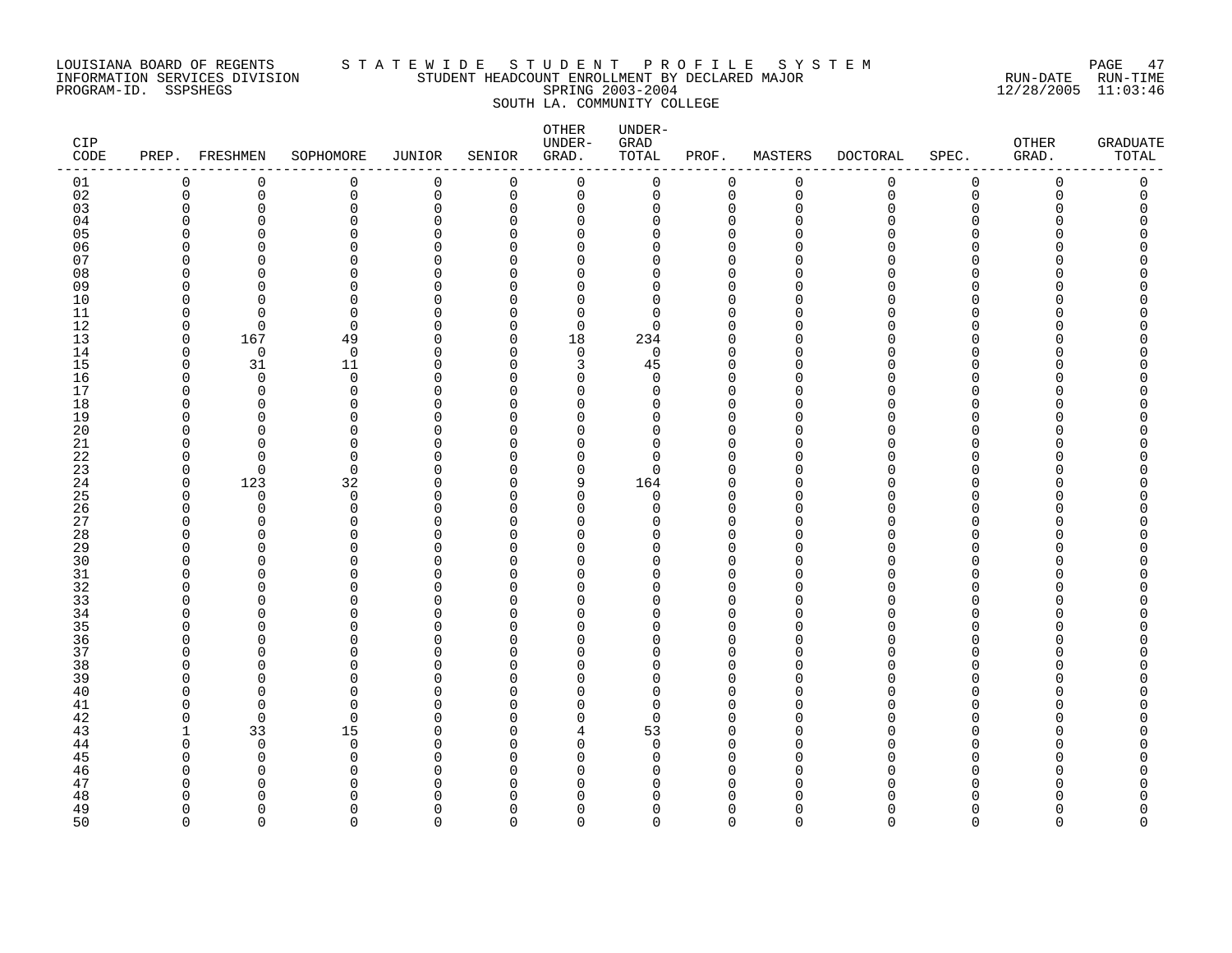#### LOUISIANA BOARD OF REGENTS S T A T E W I D E S T U D E N T P R O F I L E S Y S T E M PAGE 48 INFORMATION SERVICES DIVISION STUDENT HEADCOUNT ENROLLMENT BY DECLARED MAJOR RUN-DATE RUN-TIME PROGRAM-ID. SSPSHEGS SPRING 2003-2004 12/28/2005 11:03:46 SOUTH LA. COMMUNITY COLLEGE

| CIP<br>CODE                        | PREP. | FRESHMEN                     | SOPHOMORE                                                                                                                                                                                                                                                                                                                                                                                                                                                                                                                                                                                                                                                                                                                                                                                                                                  | JUNIOR | SENIOR                                                                                     | <b>OTHER</b><br>UNDER-<br>GRAD. | UNDER-<br>GRAD<br>TOTAL | PROF. | MASTERS | <b>DOCTORAL</b>                                                                                                                                                                                                                                                                                              | SPEC.    | OTHER<br>GRAD. | <b>GRADUATE</b><br>TOTAL |
|------------------------------------|-------|------------------------------|--------------------------------------------------------------------------------------------------------------------------------------------------------------------------------------------------------------------------------------------------------------------------------------------------------------------------------------------------------------------------------------------------------------------------------------------------------------------------------------------------------------------------------------------------------------------------------------------------------------------------------------------------------------------------------------------------------------------------------------------------------------------------------------------------------------------------------------------|--------|--------------------------------------------------------------------------------------------|---------------------------------|-------------------------|-------|---------|--------------------------------------------------------------------------------------------------------------------------------------------------------------------------------------------------------------------------------------------------------------------------------------------------------------|----------|----------------|--------------------------|
| 51                                 |       | 311                          | 30                                                                                                                                                                                                                                                                                                                                                                                                                                                                                                                                                                                                                                                                                                                                                                                                                                         |        |                                                                                            |                                 | 342                     |       |         |                                                                                                                                                                                                                                                                                                              |          |                |                          |
| 52                                 |       | 74                           | 26                                                                                                                                                                                                                                                                                                                                                                                                                                                                                                                                                                                                                                                                                                                                                                                                                                         |        | $\Omega$                                                                                   | 15                              | 115                     | 0     |         |                                                                                                                                                                                                                                                                                                              |          |                |                          |
| 53                                 |       | $\Omega$                     | $\Omega$                                                                                                                                                                                                                                                                                                                                                                                                                                                                                                                                                                                                                                                                                                                                                                                                                                   |        | $\Omega$                                                                                   | $\Omega$                        |                         |       |         |                                                                                                                                                                                                                                                                                                              |          |                |                          |
| 54                                 |       | $\Omega$                     | $\Omega$                                                                                                                                                                                                                                                                                                                                                                                                                                                                                                                                                                                                                                                                                                                                                                                                                                   |        | $\Omega$                                                                                   | $\Omega$                        |                         |       |         |                                                                                                                                                                                                                                                                                                              |          |                |                          |
| 55                                 |       |                              |                                                                                                                                                                                                                                                                                                                                                                                                                                                                                                                                                                                                                                                                                                                                                                                                                                            |        |                                                                                            |                                 |                         |       |         |                                                                                                                                                                                                                                                                                                              |          |                |                          |
| 56                                 |       |                              |                                                                                                                                                                                                                                                                                                                                                                                                                                                                                                                                                                                                                                                                                                                                                                                                                                            |        |                                                                                            |                                 |                         |       |         |                                                                                                                                                                                                                                                                                                              |          |                |                          |
| 57                                 |       |                              |                                                                                                                                                                                                                                                                                                                                                                                                                                                                                                                                                                                                                                                                                                                                                                                                                                            |        |                                                                                            |                                 |                         |       |         |                                                                                                                                                                                                                                                                                                              |          |                |                          |
| 58                                 |       |                              |                                                                                                                                                                                                                                                                                                                                                                                                                                                                                                                                                                                                                                                                                                                                                                                                                                            |        |                                                                                            |                                 |                         |       |         |                                                                                                                                                                                                                                                                                                              |          |                |                          |
| 59                                 |       |                              |                                                                                                                                                                                                                                                                                                                                                                                                                                                                                                                                                                                                                                                                                                                                                                                                                                            |        |                                                                                            |                                 |                         |       |         |                                                                                                                                                                                                                                                                                                              |          |                |                          |
| 60                                 |       |                              |                                                                                                                                                                                                                                                                                                                                                                                                                                                                                                                                                                                                                                                                                                                                                                                                                                            |        |                                                                                            |                                 |                         |       |         |                                                                                                                                                                                                                                                                                                              |          |                |                          |
| TR                                 |       | $\Omega$                     | $\mathbf 0$                                                                                                                                                                                                                                                                                                                                                                                                                                                                                                                                                                                                                                                                                                                                                                                                                                |        | $\Omega$                                                                                   |                                 |                         |       |         |                                                                                                                                                                                                                                                                                                              |          |                |                          |
| UN                                 |       | 156                          | 12                                                                                                                                                                                                                                                                                                                                                                                                                                                                                                                                                                                                                                                                                                                                                                                                                                         |        | $\Omega$                                                                                   | 720                             | 895                     |       |         |                                                                                                                                                                                                                                                                                                              |          |                |                          |
| TOTAL                              |       | 895                          | 175                                                                                                                                                                                                                                                                                                                                                                                                                                                                                                                                                                                                                                                                                                                                                                                                                                        |        | $\Omega$                                                                                   | 770                             | 1,848                   | 0     | 0       |                                                                                                                                                                                                                                                                                                              | $\Omega$ | $\Omega$       |                          |
|                                    |       | 02 - NOT IN USE AT THIS TIME | 01 - AGRICULTURE, AGRICULTURE OPERATIONS 19 - FAMILY AND CONSUMER SCIENCES/HUMAN SCI 37 - PERSONAL AWARENESS/SELF-IMPROVEMENT<br>03 - NATURAL RESOURCES AND CONSERVATION 21 - TECHNOLOGY EDUCATION/INDUSTRIIAL ARTS 39 - THEOLOGY AND RELIGIOUS VOCATIIONS<br>04 - ARCHITECTURE AND RELATED SERVICES<br>05 - AREA, ETHNIC, CULTURAL, AND GENDER STUDI23 - ENGLISH LANGUAGE AND LITERATURE/LETTERS 41 - SCIENCE TECHNOLOGIES/TECHNICIANS<br>06 - NOT IN USE AT THIS TIME<br>07 - NOT IN USE AT THIS TIME<br>08 - NOT IN USE AT THIS TIME<br>09 - COMMUNICATION, JOURNALISM, AND RELATED 27 - MATHEMATICS AND STATISTICS 45 - SOCIAL SCIENCES<br>10 - COMMUNICATIONS TECHNOLOGIES/TECHNICIANS 28 - RESERVE OFFICERS TRAINING CORPS (ROTC) 46 - CONSTRUCTION TRADES<br>11 - COMPUTER AND INFORMATION SCIENCES/SUPP 29 - MILITARY TECHNOLOGIES |        | 20 - NOT IN USE AT THIS TIME<br>22 - LEGAL PROFESSIONS AND STUDIES<br>25 - LIBRARY SCIENCE |                                 |                         |       |         | 38 - PHILOSOPHY AND RELIGIOUS STUDIES<br>40 - PHYSICAL SCIENCES<br>24 - LIBERAL ARTS/SCI, GEN STUDIES/HUMANITIES42 - PSYCHOLOGY<br>43 - SECURITY AND PROTECTIVE SERVICES<br>26 - BIOLOGICAL AND BIOMEDICAL SCIENCES 44 - PUBLIC ADMINISTRATION AND SOCIAL SERV<br>47 - MECHANIC AND REPAIR TECHNOLOGIES/TECH |          |                |                          |
|                                    |       |                              | 12 - PERSONAL AND CULINARY SERVICES                                                                                                                                                                                                                                                                                                                                                                                                                                                                                                                                                                                                                                                                                                                                                                                                        |        |                                                                                            |                                 |                         |       |         | 30 - MULTI/INTERDISCIPLINARY STUDIES 48 - PRECISION PRODUCTION                                                                                                                                                                                                                                               |          |                |                          |
| 13 - EDUCATION<br>14 - ENGINEERING |       |                              |                                                                                                                                                                                                                                                                                                                                                                                                                                                                                                                                                                                                                                                                                                                                                                                                                                            |        | 32 - BASIC SKILLS                                                                          |                                 |                         |       |         | 31 - PARKS, RECREATION, LEISURE AND FITNESS 49 - TRANSPORTATION AND MATERIALS MOVING<br>50 - VISUAL AND PERFORMING ARTS                                                                                                                                                                                      |          |                |                          |
|                                    |       |                              |                                                                                                                                                                                                                                                                                                                                                                                                                                                                                                                                                                                                                                                                                                                                                                                                                                            |        |                                                                                            |                                 |                         |       |         |                                                                                                                                                                                                                                                                                                              |          |                |                          |
|                                    |       |                              | 15 - ENGINEERING TECHNOLOGIES/TECHNICIANS<br>16 - FOREIGN LANGUAGES, LITERATURES/LING.                                                                                                                                                                                                                                                                                                                                                                                                                                                                                                                                                                                                                                                                                                                                                     |        |                                                                                            |                                 |                         |       |         | 33 - CITIZENSHIP ACTIVITIES<br>34 - HEALTH-RELATED KNOWLEDGE AND SKILLS<br>35 - INTERPERSONAL AND SOCIAL SKILLS<br>36 - LEISURE AND RECREATIONAL ACTIVITIES<br>36 - LEISURE AND RECREATIONAL ACTIVITIES<br>36 - LEISURE AND RECREATIONAL                                                                     |          |                |                          |
|                                    |       |                              |                                                                                                                                                                                                                                                                                                                                                                                                                                                                                                                                                                                                                                                                                                                                                                                                                                            |        |                                                                                            |                                 |                         |       |         |                                                                                                                                                                                                                                                                                                              |          |                |                          |
|                                    |       |                              | 17 - NOT IN USE AT THIS TIME<br>18 - NOT IN USE AT THIS TIME                                                                                                                                                                                                                                                                                                                                                                                                                                                                                                                                                                                                                                                                                                                                                                               |        |                                                                                            |                                 |                         |       |         |                                                                                                                                                                                                                                                                                                              |          |                |                          |
|                                    |       |                              |                                                                                                                                                                                                                                                                                                                                                                                                                                                                                                                                                                                                                                                                                                                                                                                                                                            |        |                                                                                            |                                 |                         |       |         |                                                                                                                                                                                                                                                                                                              |          |                |                          |
|                                    |       |                              | TR - UNDERGRAD STUDENTS INTENDING TO TRANSFERUN - UNCOMMITTED TO A MAJOR                                                                                                                                                                                                                                                                                                                                                                                                                                                                                                                                                                                                                                                                                                                                                                   |        |                                                                                            |                                 |                         |       |         | 60 - RESIDENCY PROGRAMS                                                                                                                                                                                                                                                                                      |          |                |                          |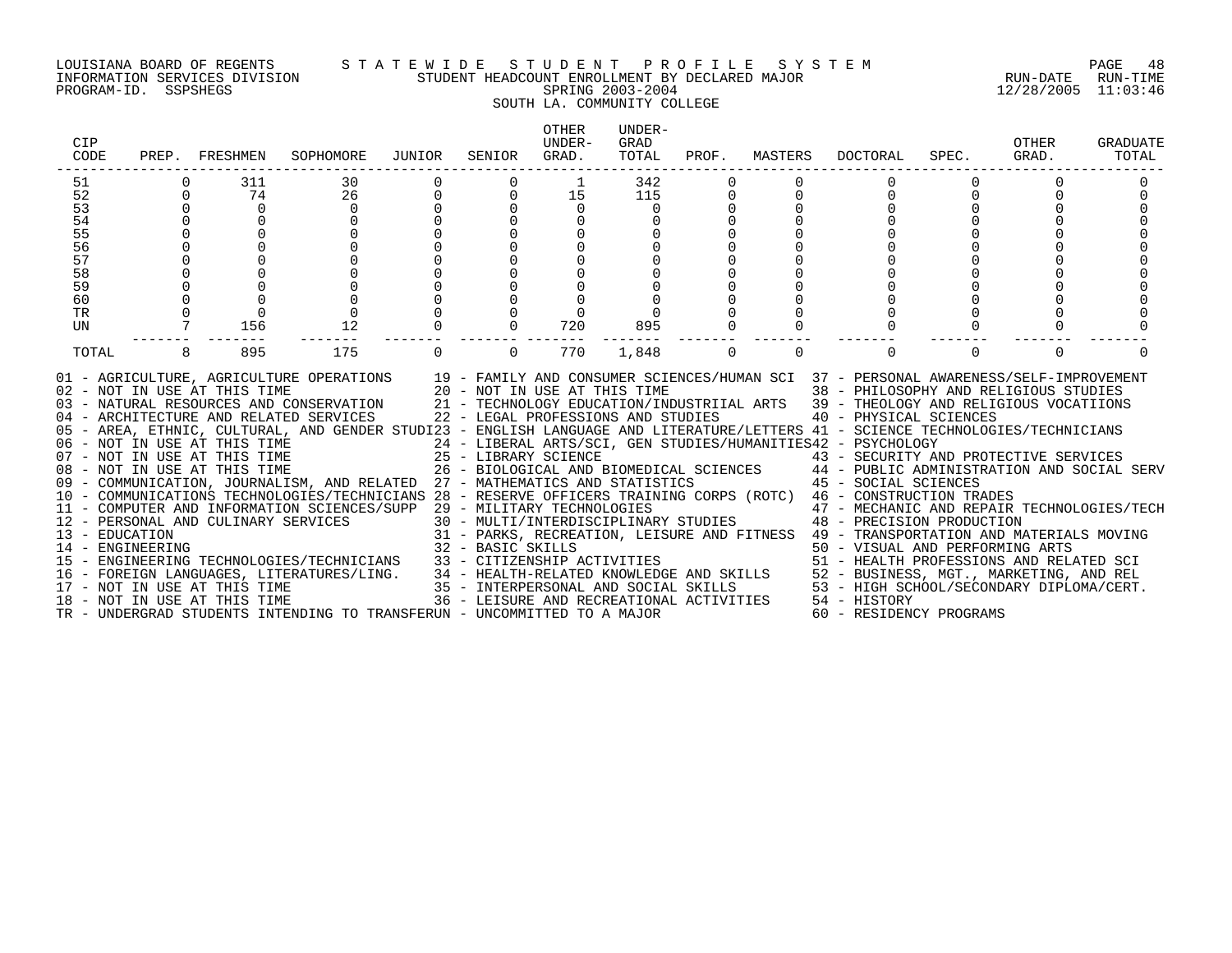#### LOUISIANA BOARD OF REGENTS S T A T E W I D E S T U D E N T P R O F I L E S Y S T E M PAGE 49 INFORMATION SERVICES DIVISION STUDENT HEADCOUNT ENROLLMENT BY DECLARED MAJOR RUN-DATE RUN-TIME PROGRAM-ID. SSPSHEGS SPRING 2003-2004 12/28/2005 11:03:46 LA. DELTA COMMUNITY COLLEGE

| CIP<br>$\texttt{CODE}$ |                      | PREP. FRESHMEN | SOPHOMORE            | JUNIOR               | SENIOR               | OTHER<br>UNDER-<br>GRAD. | UNDER-<br>GRAD<br>TOTAL | PROF.                      | MASTERS     | <b>DOCTORAL</b> | SPEC.                        | <b>OTHER</b><br>GRAD. | <b>GRADUATE</b><br>TOTAL |
|------------------------|----------------------|----------------|----------------------|----------------------|----------------------|--------------------------|-------------------------|----------------------------|-------------|-----------------|------------------------------|-----------------------|--------------------------|
| 01                     | 0                    | 0              | 0                    | 0                    | 0                    | $\mathsf 0$              | 0                       | 0                          | $\mathbf 0$ | 0               | $\mathsf{0}$                 | 0                     | $\mathsf{0}$             |
| 02                     | $\mathbf 0$          | 0              | 0                    | 0                    | 0                    | 0                        | 0                       | 0                          | $\mathbf 0$ | $\mathbf 0$     | $\mathbf 0$                  | 0                     | 0                        |
| 03                     | $\mathbf 0$          | 0              | $\mathbf 0$          | $\Omega$             | $\Omega$             | $\mathbf 0$              | 0                       | $\mathbf 0$                | $\Omega$    | Ω               | $\Omega$                     | Ω                     |                          |
| 04                     | $\Omega$             | $\Omega$       | $\Omega$             | $\Omega$             | $\Omega$             | 0                        | 0                       | $\mathbf 0$                | ∩           |                 | <sup>n</sup>                 |                       |                          |
| 05                     | $\Omega$             | U              | $\Omega$             | $\Omega$             | <sup>n</sup>         | $\Omega$                 | 0                       | $\Omega$                   |             |                 | <sup>n</sup>                 |                       |                          |
| 06<br>07               | $\Omega$<br>$\Omega$ | O<br>$\Omega$  | 0<br>$\Omega$        | $\Omega$<br>$\Omega$ | $\Omega$<br>U        | 0<br>$\Omega$            | 0                       | $\mathbf 0$<br>$\Omega$    |             |                 | <sup>n</sup><br>n            |                       |                          |
| 08                     | $\Omega$             | $\Omega$       | $\Omega$             | $\Omega$             | $\Omega$             | $\Omega$                 | 0<br>$\Omega$           | $\Omega$                   |             |                 | $\Omega$                     |                       |                          |
| 09                     | $\Omega$             | $\Omega$       | $\Omega$             | $\Omega$             | <sup>n</sup>         | $\Omega$                 | 0                       | $\mathbf 0$                |             |                 | <sup>n</sup>                 |                       |                          |
| 10                     | $\mathbf 0$          | $\Omega$       | $\mathbf 0$          | 0                    | $\Omega$             | $\mathbf 0$              | 0                       | $\Omega$                   |             |                 | $\Omega$                     |                       |                          |
| 11                     | 0                    | $\Omega$       | $\Omega$             | 0                    | $\Omega$             | 0                        | 0                       | 0                          | ∩           |                 | $\Omega$                     |                       |                          |
| 12                     | $\Omega$             | $\Omega$       | O                    | O                    | $\Omega$             | $\mathbf 0$              | $\mathbf 0$             | $\Omega$                   | ∩           |                 | <sup>n</sup>                 |                       |                          |
| 13                     | $\Omega$             | 17             | 3                    | $\Omega$             | $\Omega$             | $\mathbf{1}$             | 21                      | $\mathbf 0$                | ∩           |                 | $\Omega$                     |                       |                          |
| 14                     | $\Omega$             | $\Omega$       | $\Omega$             | $\Omega$             | <sup>n</sup>         | $\Omega$                 | $\mathbf 0$             | $\mathbf 0$                | ∩           |                 | $\Omega$                     |                       |                          |
| 15                     | $\Omega$             | 0              | $\Omega$             | 0                    | $\Omega$             | 0                        | 0                       | $\mathbf 0$                |             |                 | <sup>n</sup>                 |                       |                          |
| 16                     | $\Omega$             | $\Omega$       | $\Omega$             | O                    | $\Omega$             | $\Omega$                 | 0                       | $\mathbf 0$                | ∩           |                 | <sup>n</sup>                 |                       |                          |
| 17                     | $\Omega$             | $\Omega$       | $\Omega$             | $\Omega$             | $\Omega$             | $\Omega$                 | 0                       | $\mathbf 0$                | ∩           |                 | <sup>n</sup>                 |                       |                          |
| 18                     | $\Omega$             | O              | $\mathbf 0$          | O                    | <sup>n</sup>         | $\Omega$                 | 0                       | $\Omega$                   |             |                 | $\Omega$                     |                       |                          |
| 19                     | $\Omega$             | O              | $\mathbf 0$          | 0                    | $\Omega$             | $\mathbf 0$              | 0                       | $\mathbf 0$                |             |                 | $\Omega$                     |                       |                          |
| 20<br>21               | $\Omega$<br>$\Omega$ | O<br>∩         | $\Omega$<br>$\Omega$ | O<br>U               | $\Omega$<br>$\Omega$ | $\Omega$<br>$\Omega$     | 0<br>0                  | $\Omega$<br>$\Omega$       |             |                 | U<br>$\Omega$                |                       |                          |
| 22                     | 0                    | ∩              | 0                    | O                    | $\Omega$             | $\Omega$                 | 0                       | $\mathbf 0$                |             |                 | $\Omega$                     |                       |                          |
| 23                     | $\mathbf 0$          | $\Omega$       | $\Omega$             | $\Omega$             | $\Omega$             | $\Omega$                 | $\Omega$                | $\Omega$                   |             |                 | $\cap$                       |                       |                          |
| 24                     | 0                    | 122            | 25                   | 0                    | 0                    | 17                       | 164                     | 0                          | ∩           |                 | $\Omega$                     |                       |                          |
| 25                     | 0                    | $\Omega$       | 0                    | $\Omega$             | $\Omega$             | $\mathbf 0$              | 0                       | $\Omega$                   | ∩           |                 | <sup>n</sup>                 |                       |                          |
| 26                     | 0                    | 0              | 0                    | $\Omega$             | $\Omega$             | 0                        | 0                       | $\mathbf 0$                | O           |                 | $\Omega$                     |                       |                          |
| 27                     | $\Omega$             | ∩              | $\Omega$             | $\Omega$             | U                    | $\Omega$                 | 0                       | $\mathbf 0$                | ∩           |                 | $\cap$                       |                       |                          |
| 28                     | $\Omega$             | $\Omega$       | $\Omega$             | $\Omega$             | $\Omega$             | $\mathbf 0$              | 0                       | $\mathbf 0$                |             |                 | $\Omega$                     |                       |                          |
| 29                     | $\Omega$             | 0              | $\Omega$             | O                    | $\Omega$             | 0                        | 0                       | 0                          | ∩           |                 | <sup>n</sup>                 |                       |                          |
| 30                     | $\Omega$             | $\Omega$       | $\Omega$             | $\Omega$             | U                    | $\Omega$                 | O                       | $\Omega$                   |             |                 | <sup>n</sup>                 |                       |                          |
| 31                     | $\Omega$             | $\Omega$       | 0                    | $\Omega$             | <sup>n</sup>         | $\Omega$                 | 0                       | $\mathbf 0$                | ∩           |                 | $\Omega$                     |                       |                          |
| 32                     | $\Omega$             | U              | $\Omega$             | $\Omega$             | <sup>n</sup>         | $\Omega$                 | 0                       | $\Omega$                   |             |                 | $\cap$                       |                       |                          |
| 33<br>34               | $\Omega$<br>$\Omega$ | O<br>O         | 0<br>$\Omega$        | O<br>O               | $\Omega$<br>$\Omega$ | 0<br>0                   | 0<br>0                  | 0<br>$\mathbf 0$           | ∩           |                 | <sup>n</sup><br>$\Omega$     |                       |                          |
| 35                     | $\Omega$             | $\Omega$       | $\Omega$             | O                    | $\Omega$             | $\Omega$                 | 0                       | $\mathbf 0$                |             |                 | <sup>n</sup>                 |                       |                          |
| 36                     | $\Omega$             | U              | $\Omega$             | O                    | $\Omega$             | $\Omega$                 | 0                       | $\mathbf 0$                |             |                 | $\Omega$                     |                       |                          |
| 37                     | $\Omega$             | O              | 0                    | $\Omega$             | $\Omega$             | $\mathbf 0$              | 0                       | 0                          | ∩           |                 | $\Omega$                     |                       |                          |
| 38                     | $\Omega$             | O              | $\Omega$             | O                    | U                    | $\Omega$                 | 0                       | $\Omega$                   |             |                 | U                            |                       |                          |
| 39                     | $\Omega$             | $\Omega$       | 0                    | $\Omega$             | $\Omega$             | 0                        | 0                       | $\mathbf 0$                | ∩           |                 | $\Omega$                     |                       |                          |
| 40                     | $\Omega$             | U              | $\Omega$             | $\Omega$             | <sup>n</sup>         | $\Omega$                 | 0                       | $\mathbf 0$                |             |                 | <sup>n</sup>                 |                       |                          |
| 41                     | $\Omega$             | U              | $\Omega$             | O                    | $\Omega$             | $\Omega$                 | 0                       | $\Omega$                   |             |                 | <sup>n</sup>                 |                       |                          |
| 42                     | $\Omega$             | 0              | 0                    | 0                    | $\Omega$             | 0                        | 0                       | $\Omega$                   | ∩           |                 | <sup>n</sup>                 |                       |                          |
| 43                     | $\Omega$             | O              | 0                    | O                    | $\Omega$             | $\Omega$                 | $\Omega$                | $\Omega$                   |             |                 | <sup>n</sup>                 |                       |                          |
| 44                     | $\Omega$             | O              | 0                    | U                    | $\Omega$             | $\Omega$                 | 0                       | 0                          |             |                 | $\Omega$                     |                       |                          |
| 45                     | $\Omega$             | ∩              | $\Omega$             | $\Omega$             | <sup>n</sup>         | $\Omega$                 | 0                       | $\mathbf 0$                | ∩           |                 | $\cap$                       |                       |                          |
| 46<br>47               | $\Omega$<br>$\Omega$ | O<br>O         | 0<br>$\Omega$        | 0<br>O               | $\Omega$<br>U        | $\mathbf 0$<br>$\Omega$  | 0<br>0                  | $\mathbf 0$<br>$\mathbf 0$ | ∩           |                 | <sup>n</sup><br><sup>n</sup> |                       |                          |
| 48                     | $\Omega$             | O              | O                    | O                    | $\Omega$             | $\Omega$                 | 0                       | 0                          | O           |                 | <sup>n</sup>                 |                       |                          |
| 49                     | $\Omega$             | $\Omega$       | $\Omega$             | $\Omega$             | $\Omega$             | $\mathbf 0$              | 0                       | $\mathbf 0$                | $\Omega$    |                 | <sup>n</sup>                 |                       |                          |
| 50                     | $\Omega$             | $\Omega$       | $\Omega$             | $\Omega$             | $\Omega$             | $\Omega$                 | $\Omega$                | $\Omega$                   | $\Omega$    | $\Omega$        | $\Omega$                     | $\Omega$              | $\Omega$                 |
|                        |                      |                |                      |                      |                      |                          |                         |                            |             |                 |                              |                       |                          |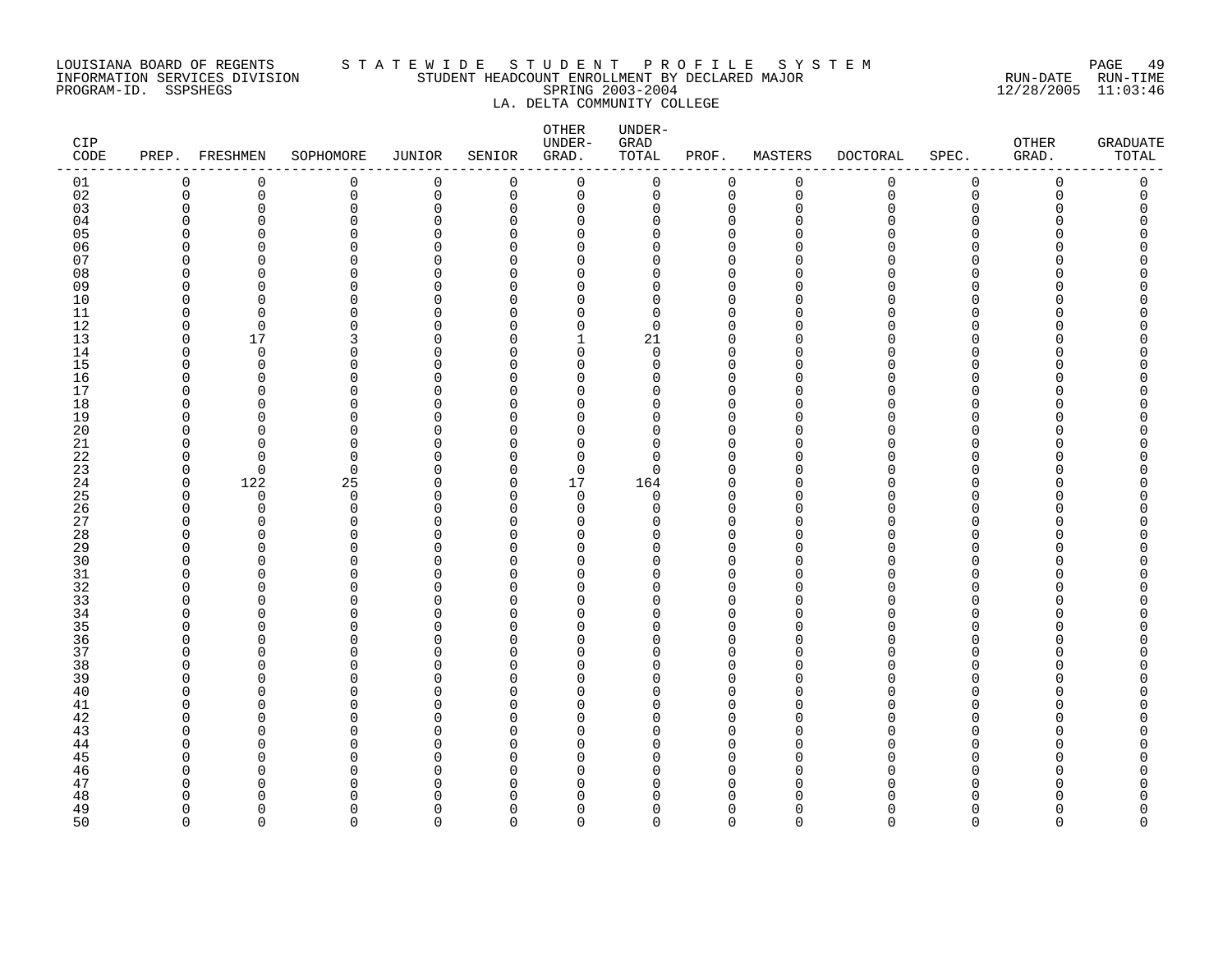#### LOUISIANA BOARD OF REGENTS S T A T E W I D E S T U D E N T P R O F I L E S Y S T E M PAGE 50 INFORMATION SERVICES DIVISION STUDENT HEADCOUNT ENROLLMENT BY DECLARED MAJOR RUN-DATE RUN-TIME PROGRAM-ID. SSPSHEGS SPRING 2003-2004 12/28/2005 11:03:46 LA. DELTA COMMUNITY COLLEGE

| CIP<br>CODE |          | PREP. FRESHMEN | SOPHOMORE                                                                                                                                                                                                                                                                                                                                                                                                                                                                                                                                                                                                                                                                                                                                                                                                                                                                                                                                                                                                                                                                                                                                                                                                                                                                                         | JUNIOR | SENIOR   | <b>OTHER</b><br>IJNDER-<br>GRAD. | UNDER-<br>GRAD<br>TOTAL |          |          | PROF. MASTERS DOCTORAL                     | SPEC.    | OTHER<br>GRAD. | <b>GRADUATE</b><br>TOTAL |
|-------------|----------|----------------|---------------------------------------------------------------------------------------------------------------------------------------------------------------------------------------------------------------------------------------------------------------------------------------------------------------------------------------------------------------------------------------------------------------------------------------------------------------------------------------------------------------------------------------------------------------------------------------------------------------------------------------------------------------------------------------------------------------------------------------------------------------------------------------------------------------------------------------------------------------------------------------------------------------------------------------------------------------------------------------------------------------------------------------------------------------------------------------------------------------------------------------------------------------------------------------------------------------------------------------------------------------------------------------------------|--------|----------|----------------------------------|-------------------------|----------|----------|--------------------------------------------|----------|----------------|--------------------------|
| 51          |          |                |                                                                                                                                                                                                                                                                                                                                                                                                                                                                                                                                                                                                                                                                                                                                                                                                                                                                                                                                                                                                                                                                                                                                                                                                                                                                                                   |        |          |                                  | $\Omega$                |          |          |                                            |          |                |                          |
| 52          | $\Omega$ | 41             |                                                                                                                                                                                                                                                                                                                                                                                                                                                                                                                                                                                                                                                                                                                                                                                                                                                                                                                                                                                                                                                                                                                                                                                                                                                                                                   |        | $\Omega$ | 9                                | 59                      |          |          |                                            |          |                |                          |
| 53          |          | $\Omega$       |                                                                                                                                                                                                                                                                                                                                                                                                                                                                                                                                                                                                                                                                                                                                                                                                                                                                                                                                                                                                                                                                                                                                                                                                                                                                                                   |        | $\Omega$ |                                  | $\cap$                  |          |          |                                            |          |                |                          |
| 54          |          | $\Omega$       |                                                                                                                                                                                                                                                                                                                                                                                                                                                                                                                                                                                                                                                                                                                                                                                                                                                                                                                                                                                                                                                                                                                                                                                                                                                                                                   |        | $\Omega$ |                                  |                         |          |          |                                            |          |                |                          |
| 55          |          |                |                                                                                                                                                                                                                                                                                                                                                                                                                                                                                                                                                                                                                                                                                                                                                                                                                                                                                                                                                                                                                                                                                                                                                                                                                                                                                                   |        |          |                                  |                         |          |          |                                            |          |                |                          |
| 56          |          |                |                                                                                                                                                                                                                                                                                                                                                                                                                                                                                                                                                                                                                                                                                                                                                                                                                                                                                                                                                                                                                                                                                                                                                                                                                                                                                                   |        |          |                                  |                         |          |          |                                            |          |                |                          |
| 57          |          |                |                                                                                                                                                                                                                                                                                                                                                                                                                                                                                                                                                                                                                                                                                                                                                                                                                                                                                                                                                                                                                                                                                                                                                                                                                                                                                                   |        |          |                                  |                         |          |          |                                            |          |                |                          |
| 58          |          |                |                                                                                                                                                                                                                                                                                                                                                                                                                                                                                                                                                                                                                                                                                                                                                                                                                                                                                                                                                                                                                                                                                                                                                                                                                                                                                                   |        |          |                                  |                         |          |          |                                            |          |                |                          |
| 59          |          |                |                                                                                                                                                                                                                                                                                                                                                                                                                                                                                                                                                                                                                                                                                                                                                                                                                                                                                                                                                                                                                                                                                                                                                                                                                                                                                                   |        |          |                                  |                         |          |          |                                            |          |                |                          |
| 60          |          |                |                                                                                                                                                                                                                                                                                                                                                                                                                                                                                                                                                                                                                                                                                                                                                                                                                                                                                                                                                                                                                                                                                                                                                                                                                                                                                                   |        |          |                                  |                         |          |          |                                            |          |                |                          |
| <b>TR</b>   |          | $\Omega$       |                                                                                                                                                                                                                                                                                                                                                                                                                                                                                                                                                                                                                                                                                                                                                                                                                                                                                                                                                                                                                                                                                                                                                                                                                                                                                                   |        |          |                                  |                         |          |          |                                            |          |                |                          |
| UN          |          | 382            | 57                                                                                                                                                                                                                                                                                                                                                                                                                                                                                                                                                                                                                                                                                                                                                                                                                                                                                                                                                                                                                                                                                                                                                                                                                                                                                                |        | $\Omega$ | 50                               | 489                     |          |          |                                            |          |                |                          |
| TOTAL       | $\Omega$ | 562            | 94                                                                                                                                                                                                                                                                                                                                                                                                                                                                                                                                                                                                                                                                                                                                                                                                                                                                                                                                                                                                                                                                                                                                                                                                                                                                                                |        | $\Omega$ | 77                               | 733                     | $\Omega$ | $\Omega$ |                                            | $\Omega$ | $\Omega$       |                          |
|             |          |                | 01 - AGRICULTURE, AGRICULTURE OPERATIONS 19 - FAMILY AND CONSUMER SCIENCES/HUMAN SCI 37 - PERSONAL AWARENESS/SELF-IMPROVEMENT<br>02 - NOT IN USE AT THIS TIME<br>03 - NATURAL RESOURCES AND CONSERVATION<br>03 - NATURAL RESOURCES AND CONSERVATION<br>04 - ARCHITECTURE AND RELATED SERVICES<br>04 - ARCHITECTURE AND RELATED SERVICES<br>04 - ARCHITECTURE AND RELATED SERVI<br>05 - AREA, ETHNIC, CULTURAL, AND GENDER STUDI23 - ENGLISH LANGUAGE AND LITERATURE/LETTERS 41 - SCIENCE TECHNOLOGIES/TECHNICIANS<br>06 - NOT IN USE AT THIS TIME 24 - LIBERAL ARTS/SCI, GEN STUDIES/HUMANITIES42 - PSYCHOLOGY<br>07 - NOT IN USE AT THIS TIME 25 - LIBRARY SCIENCE 43 - SECURITY AND PROTECTIVE SERVICES<br>08 - NOT IN USE AT THIS TIME 26 - BIOLOGICAL<br>09 - COMMUNICATION, JOURNALISM, AND RELATED 27 - MATHEMATICS AND STATISTICS 45 - SOCIAL SCIENCES<br>10 - COMMUNICATIONS TECHNOLOGIES/TECHNICIANS 28 - RESERVE OFFICERS TRAINING CORPS (ROTC) 46 - CONSTRUCTION TRADES<br>11 - COMPUTER AND INFORMATION SCIENCES/SUPP 29 - MILITARY TECHNOLOGIES<br>11 - COMPUTER AND INFORMATION SCIENCES/SUPP 29 - MILITARY TECHNOLOGIES<br>12 - PERSONAL AND CULINARY SERVICES 30 - MULTI/INTERENDISCIPLINARY STUDIES<br>13 - ENGINEERING 32 - BARKS, RECREATION, LEISURE AND FITNESS 49 - TRANSPO |        |          |                                  |                         |          |          | 47 - MECHANIC AND REPAIR TECHNOLOGIES/TECH |          |                |                          |
|             |          |                | TR - UNDERGRAD STUDENTS INTENDING TO TRANSFERUN - UNCOMMITTED TO A MAJOR                                                                                                                                                                                                                                                                                                                                                                                                                                                                                                                                                                                                                                                                                                                                                                                                                                                                                                                                                                                                                                                                                                                                                                                                                          |        |          |                                  |                         |          |          | 60 - RESIDENCY PROGRAMS                    |          |                |                          |
|             |          |                |                                                                                                                                                                                                                                                                                                                                                                                                                                                                                                                                                                                                                                                                                                                                                                                                                                                                                                                                                                                                                                                                                                                                                                                                                                                                                                   |        |          |                                  |                         |          |          |                                            |          |                |                          |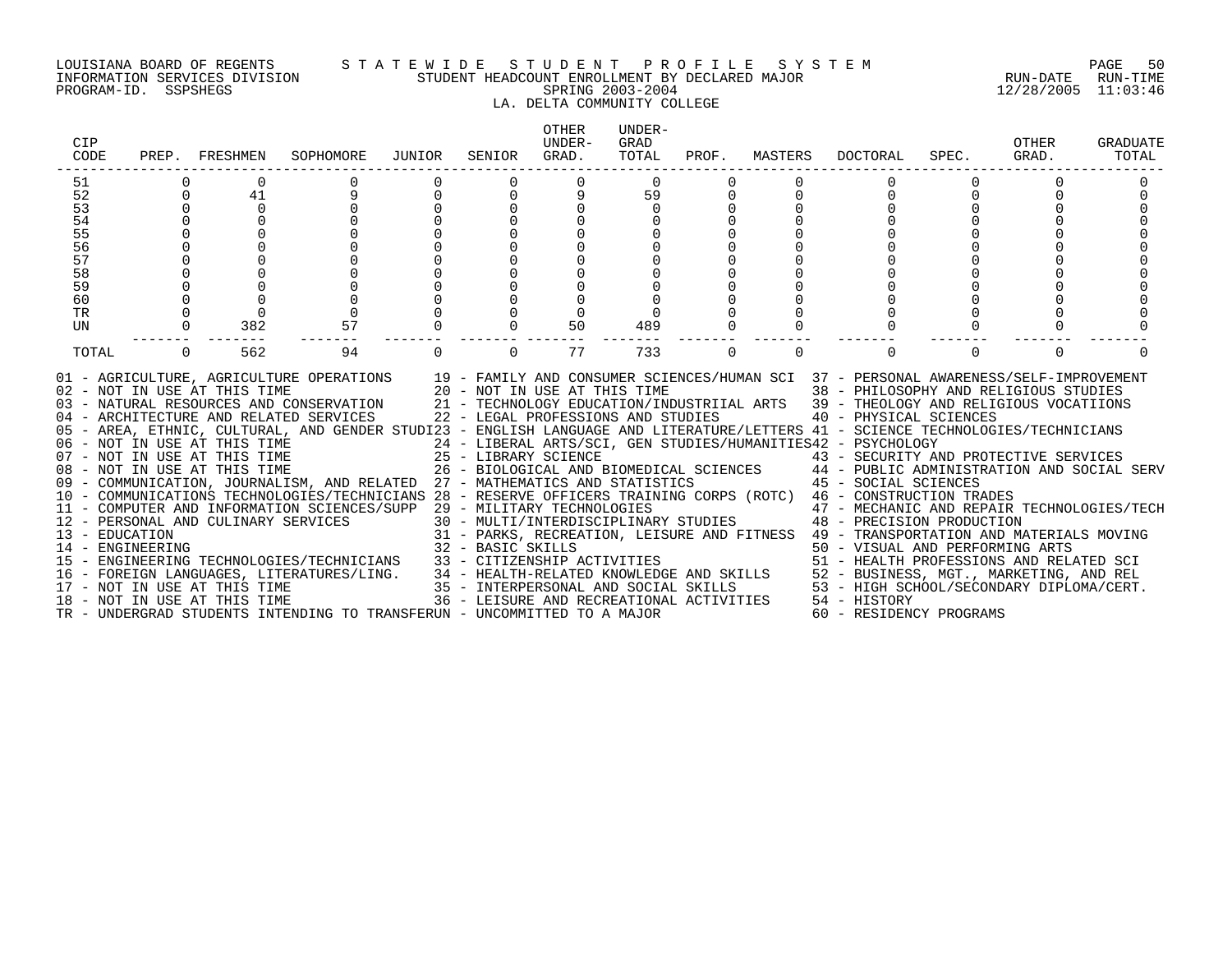#### LOUISIANA BOARD OF REGENTS S T A T E W I D E S T U D E N T P R O F I L E S Y S T E M PAGE 51 INFORMATION SERVICES DIVISION STUDENT HEADCOUNT ENROLLMENT BY DECLARED MAJOR RUN-DATE RUN-TIME PROGRAM-ID. SSPSHEGS SPRING 2003-2004 12/28/2005 11:03:46 L.T.C.-ACADIAN

| CIP<br>$\texttt{CODE}$ | PREP. FRESHMEN       |                      | SOPHOMORE     | JUNIOR               | SENIOR         | OTHER<br>UNDER-<br>GRAD. | UNDER-<br>${\tt GRAD}$<br>TOTAL | PROF.                      | MASTERS     | <b>DOCTORAL</b> | SPEC.          | OTHER<br>GRAD. | <b>GRADUATE</b><br>TOTAL |
|------------------------|----------------------|----------------------|---------------|----------------------|----------------|--------------------------|---------------------------------|----------------------------|-------------|-----------------|----------------|----------------|--------------------------|
| 01                     | 0                    | 0                    | 0             | $\mathbf 0$          | 0              | $\mathbf 0$              | $\mathsf{O}$                    | 0                          | $\mathbf 0$ | 0               | $\mathsf 0$    | 0              | 0                        |
| 02                     | $\mathbf 0$          | $\mathbf 0$          | 0             | $\mathbf 0$          | $\overline{0}$ | $\mathbf 0$              | $\mathsf{O}$                    | $\mathbf 0$                | $\mathbf 0$ | $\mathbf 0$     | $\overline{0}$ | $\Omega$       | 0                        |
| 03                     | 0                    | $\mathbf 0$          | $\Omega$      | $\mathbf 0$          | $\Omega$       | 0                        | $\Omega$                        | $\mathbf 0$                | $\Omega$    | Λ               | $\Omega$       |                | C                        |
| 04                     | 0                    | $\Omega$             | 0             | $\Omega$             | $\Omega$       | 0                        | 0                               | 0                          | ∩           |                 | ∩              |                | O                        |
| 05                     | $\Omega$             | $\Omega$             | 0             | $\Omega$             | $\Omega$       | $\Omega$                 | O                               | $\mathbf 0$                |             |                 | ∩<br>∩         |                | Λ                        |
| 06<br>07               | $\Omega$<br>$\Omega$ | $\Omega$<br>$\Omega$ | 0<br>0        | $\Omega$<br>$\cap$   | $\Omega$<br>∩  | $\mathbf 0$<br>$\Omega$  | U<br>U                          | $\mathbf 0$<br>$\Omega$    |             |                 | ∩              |                | O<br>∩                   |
| 08                     | $\Omega$             | $\Omega$             | $\Omega$      | $\Omega$             | $\Omega$       | $\Omega$                 | O                               | $\Omega$                   | ∩           |                 | $\Omega$       |                |                          |
| 09                     | 0                    | $\Omega$             | 0             | $\Omega$             | O              | 0                        | 0                               | $\mathbf 0$                |             |                 | ∩              |                |                          |
| 10                     | $\Omega$             | $\Omega$             | 0             | $\Omega$             | ∩              | $\Omega$                 | 0                               | $\mathbf 0$                |             |                 | ∩              |                |                          |
| 11                     | $\mathbf 0$          | 0                    | 0             | $\Omega$             | $\Omega$       | 0                        | 0                               | $\mathbf 0$                | ∩           |                 | ∩              |                | ∩                        |
| 12                     | $\Omega$             | $\Omega$             | 0             | $\Omega$             | ∩              | $\Omega$                 | O                               | $\Omega$                   | $\Omega$    |                 | ∩              |                |                          |
| 13                     | $\Omega$             | $\Omega$             | 0             | $\Omega$             | ∩              | $\Omega$                 | O                               | $\mathbf 0$                | $\Omega$    |                 | $\Omega$       |                | ∩                        |
| 14                     | $\Omega$             | $\Omega$             | 0             | $\Omega$             | ∩              | $\Omega$                 | 0                               | $\Omega$                   | $\Omega$    |                 | $\Omega$       |                |                          |
| 15                     | $\Omega$             | 7                    |               | $\Omega$             | $\Omega$       | 0                        | 8                               | $\mathbf 0$                |             |                 | $\Omega$       |                | Λ                        |
| 16                     | $\Omega$             | $\Omega$             | 0             | $\Omega$             | O              | $\Omega$                 | 0                               | $\mathbf 0$                | ∩           |                 | ∩              |                | ∩                        |
| 17                     | $\Omega$             | $\Omega$             | 0             | $\Omega$             | $\Omega$       | $\Omega$                 | O                               | $\mathbf 0$                | $\Omega$    |                 | $\Omega$       |                |                          |
| 18                     | $\Omega$             | $\Omega$             | 0             | $\Omega$             | $\Omega$       | 0                        | 0                               | $\mathbf{0}$               | ∩           |                 | $\Omega$       |                | ∩                        |
| 19                     | $\Omega$             | $\Omega$             | 0             | $\Omega$             | ∩              | $\Omega$                 | 0                               | $\mathbf 0$                |             |                 | $\Omega$       |                |                          |
| 20                     | $\Omega$             | $\Omega$             | $\Omega$      | $\cap$               | ∩              | $\Omega$                 | O                               | $\Omega$                   |             |                 | ∩              |                | ∩                        |
| 21                     | $\Omega$             | $\Omega$             | 0             | $\Omega$             | $\Omega$       | O                        | O                               | $\mathbf 0$                | ∩<br>∩      |                 | ∩              |                |                          |
| 22                     | 0<br>$\Omega$        | $\Omega$<br>$\Omega$ | 0<br>0        | $\Omega$<br>$\Omega$ | ∩<br>∩         | 0<br>$\Omega$            | 0<br>0                          | 0                          | O           |                 | O<br>∩         |                |                          |
| 23<br>24               | $\Omega$             | $\Omega$             | 0             | $\Omega$             | $\Omega$       | 0                        | O                               | $\mathbf 0$<br>$\mathbf 0$ | O           |                 | ∩              |                | ∩                        |
| 25                     | $\Omega$             | $\Omega$             | $\Omega$      | $\cap$               | ∩              | O                        | O                               | $\Omega$                   |             |                 | ∩              |                |                          |
| 26                     | $\Omega$             | $\Omega$             | 0             | $\Omega$             | $\Omega$       | $\Omega$                 | O                               | $\Omega$                   | $\Omega$    |                 | $\Omega$       |                |                          |
| 27                     | $\Omega$             | $\Omega$             | 0             | $\Omega$             | O              | 0                        | O                               | $\mathbf 0$                | ∩           |                 | ∩              |                |                          |
| 28                     | $\Omega$             | $\Omega$             | 0             | $\Omega$             | $\Omega$       | $\Omega$                 | O                               | $\mathbf 0$                |             |                 | ∩              |                |                          |
| 29                     | $\Omega$             | $\Omega$             | 0             | $\Omega$             | $\Omega$       | 0                        | 0                               | $\mathbf 0$                | ∩           |                 | ∩              |                | ∩                        |
| 30                     | ∩                    | $\Omega$             | $\Omega$      | $\cap$               | ∩              | O                        | O                               | $\Omega$                   | ∩           |                 | ∩              |                |                          |
| 31                     | $\Omega$             | $\Omega$             | 0             | $\Omega$             | $\Omega$       | $\Omega$                 | O                               | $\mathbf 0$                | $\Omega$    |                 | $\Omega$       |                | ∩                        |
| 32                     | $\Omega$             | $\Omega$             | 0             | $\cap$               | ∩              | $\Omega$                 | O                               | $\Omega$                   | ∩           |                 | $\Omega$       |                |                          |
| 33                     | $\Omega$             | $\Omega$             | 0             | $\Omega$             | $\Omega$       | 0                        | O                               | $\mathbf 0$                | O           |                 | $\Omega$       |                | Λ                        |
| 34                     | $\Omega$             | 0                    | O             | $\Omega$             | $\Omega$       | $\Omega$                 | O                               | $\mathbf 0$                | ∩           |                 | ∩              |                | ∩                        |
| 35                     | $\Omega$             | $\Omega$             | 0             | $\Omega$             | $\Omega$       | $\Omega$                 | O                               | $\Omega$                   | O           |                 | ∩              |                |                          |
| 36                     | $\Omega$             | $\Omega$             | 0             | $\Omega$             | $\Omega$       | 0                        | 0                               | $\mathbf 0$                | $\Omega$    |                 | $\Omega$       |                | ∩                        |
| 37                     | $\Omega$<br>$\Omega$ | $\Omega$             | 0             | $\Omega$<br>$\cap$   | ∩              | $\Omega$                 | 0                               | $\mathbf 0$                | $\Omega$    |                 | $\Omega$<br>∩  |                |                          |
| 38                     | $\Omega$             | $\Omega$<br>$\Omega$ | $\Omega$<br>0 | $\Omega$             | n<br>$\Omega$  | $\Omega$                 | O<br>0                          | $\Omega$<br>$\mathbf 0$    | ∩           |                 | O              |                | ∩                        |
| 39<br>40               | $\Omega$             | $\Omega$             | 0             | $\Omega$             | $\Omega$       | 0<br>0                   | O                               | $\mathbf 0$                | O           |                 | $\Omega$       |                |                          |
| 41                     | $\Omega$             | $\Omega$             | 0             | $\Omega$             | $\Omega$       | $\Omega$                 | 0                               | $\mathbf{0}$               |             |                 | ∩              |                | Λ                        |
| 42                     | $\Omega$             | $\Omega$             | 0             | $\Omega$             | $\Omega$       | 0                        | 0                               | $\mathbf 0$                | O           |                 | ∩              |                | Λ                        |
| 43                     | ∩                    | $\Omega$             | $\Omega$      | $\cap$               | ∩              | O                        | U                               | $\Omega$                   | ∩           |                 | ∩              |                | ∩                        |
| 44                     | $\Omega$             | $\Omega$             | $\Omega$      | $\Omega$             | $\Omega$       | $\Omega$                 | O                               | $\Omega$                   | ∩           |                 | ∩              |                |                          |
| 45                     | 0                    | 0                    | 0             | $\Omega$             | O              | 0                        | 0                               | 0                          | ∩           |                 | O              |                |                          |
| 46                     | $\Omega$             | $\mathbf 0$          | 0             | $\Omega$             | ∩              | $\mathbf 0$              | $\Omega$                        | $\mathbf 0$                | $\Omega$    |                 | ∩              |                | Λ                        |
| 47                     | $\mathbf 0$          | 27                   | 7             | $\Omega$             | $\Omega$       | 1                        | 35                              | $\Omega$                   | ∩           |                 | ∩              |                | ∩                        |
| 48                     | $\Omega$             | 24                   | 5             | $\cap$               | ∩              | 1                        | 30                              | $\Omega$                   |             |                 |                |                | ∩                        |
| 49                     | $\mathbf 0$          | $\overline{0}$       | 0             | $\Omega$             | $\Omega$       | 0                        | $\mathbf 0$                     | $\mathbf 0$                | $\Omega$    |                 | $\Omega$       | Λ              | 0                        |
| 50                     | $\Omega$             | $\Omega$             | $\Omega$      | $\Omega$             | $\Omega$       | $\Omega$                 | $\Omega$                        | $\Omega$                   | $\cap$      | $\Omega$        | $\Omega$       | $\Omega$       | $\Omega$                 |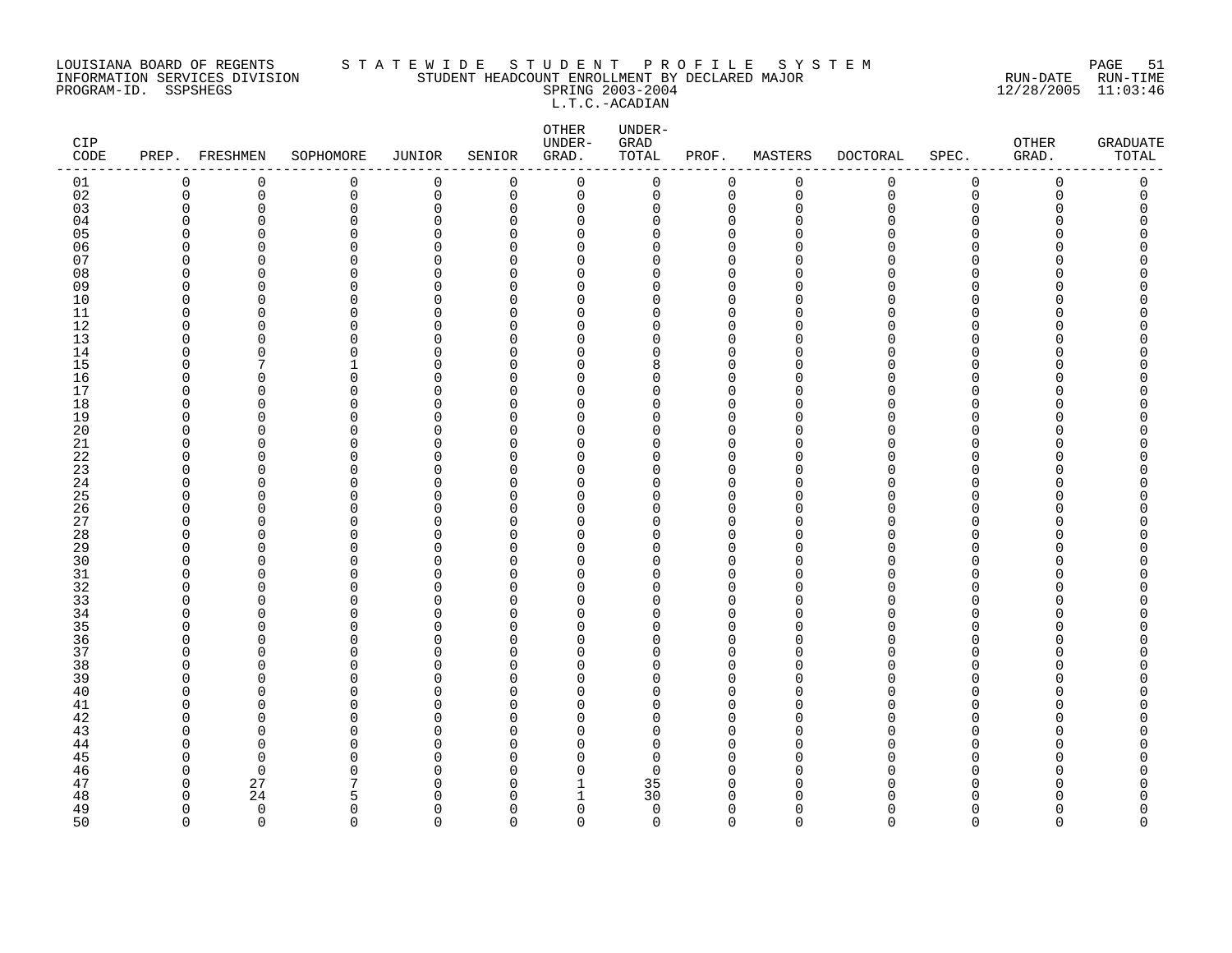#### LOUISIANA BOARD OF REGENTS S T A T E W I D E S T U D E N T P R O F I L E S Y S T E M PAGE 52 INFORMATION SERVICES DIVISION STUDENT HEADCOUNT ENROLLMENT BY DECLARED MAJOR RUN-DATE RUN-TIME PROGRAM-ID. SSPSHEGS SPRING 2003-2004 12/28/2005 11:03:46

L.T.C.-ACADIAN

| CIP<br>CODE     |                | PREP. FRESHMEN | SOPHOMORE                                                                                                                                                                                                                                                                                                                                                                                                                                                                                                                                                                                                                                                                                                                                                                                                                                                                                                                                                                                                                                                                                                                                                                                                                                                                                                                                                                                                                                                                                                                 | JUNIOR                           | SENIOR   | <b>OTHER</b><br>UNDER-<br>GRAD. | UNDER-<br>GRAD<br>TOTAL | PROF.    | MASTERS  | DOCTORAL | SPEC.                   | OTHER<br>GRAD. | <b>GRADUATE</b><br>TOTAL |
|-----------------|----------------|----------------|---------------------------------------------------------------------------------------------------------------------------------------------------------------------------------------------------------------------------------------------------------------------------------------------------------------------------------------------------------------------------------------------------------------------------------------------------------------------------------------------------------------------------------------------------------------------------------------------------------------------------------------------------------------------------------------------------------------------------------------------------------------------------------------------------------------------------------------------------------------------------------------------------------------------------------------------------------------------------------------------------------------------------------------------------------------------------------------------------------------------------------------------------------------------------------------------------------------------------------------------------------------------------------------------------------------------------------------------------------------------------------------------------------------------------------------------------------------------------------------------------------------------------|----------------------------------|----------|---------------------------------|-------------------------|----------|----------|----------|-------------------------|----------------|--------------------------|
| 51<br>52        |                | 14             | 15<br>25                                                                                                                                                                                                                                                                                                                                                                                                                                                                                                                                                                                                                                                                                                                                                                                                                                                                                                                                                                                                                                                                                                                                                                                                                                                                                                                                                                                                                                                                                                                  |                                  |          |                                 | 20<br>40                |          |          | $\Omega$ |                         |                |                          |
| 53              | $\Omega$       | $\Omega$       | $\mathbf 0$                                                                                                                                                                                                                                                                                                                                                                                                                                                                                                                                                                                                                                                                                                                                                                                                                                                                                                                                                                                                                                                                                                                                                                                                                                                                                                                                                                                                                                                                                                               | $\begin{matrix}0\\0\end{matrix}$ |          |                                 | $\Omega$                |          |          |          |                         |                |                          |
| 54              |                |                | $\Omega$                                                                                                                                                                                                                                                                                                                                                                                                                                                                                                                                                                                                                                                                                                                                                                                                                                                                                                                                                                                                                                                                                                                                                                                                                                                                                                                                                                                                                                                                                                                  |                                  |          | $\Omega$                        |                         |          |          | $\Omega$ |                         |                |                          |
| 55              |                |                | $\cap$                                                                                                                                                                                                                                                                                                                                                                                                                                                                                                                                                                                                                                                                                                                                                                                                                                                                                                                                                                                                                                                                                                                                                                                                                                                                                                                                                                                                                                                                                                                    |                                  |          |                                 |                         |          |          |          |                         |                |                          |
| 56              |                |                |                                                                                                                                                                                                                                                                                                                                                                                                                                                                                                                                                                                                                                                                                                                                                                                                                                                                                                                                                                                                                                                                                                                                                                                                                                                                                                                                                                                                                                                                                                                           |                                  |          |                                 |                         |          |          |          |                         |                |                          |
| 57              |                |                |                                                                                                                                                                                                                                                                                                                                                                                                                                                                                                                                                                                                                                                                                                                                                                                                                                                                                                                                                                                                                                                                                                                                                                                                                                                                                                                                                                                                                                                                                                                           |                                  |          |                                 |                         |          |          |          |                         |                |                          |
| 58              |                |                |                                                                                                                                                                                                                                                                                                                                                                                                                                                                                                                                                                                                                                                                                                                                                                                                                                                                                                                                                                                                                                                                                                                                                                                                                                                                                                                                                                                                                                                                                                                           |                                  |          |                                 |                         |          |          |          |                         |                |                          |
| 59              |                |                | $\Omega$                                                                                                                                                                                                                                                                                                                                                                                                                                                                                                                                                                                                                                                                                                                                                                                                                                                                                                                                                                                                                                                                                                                                                                                                                                                                                                                                                                                                                                                                                                                  |                                  |          |                                 |                         |          |          |          |                         |                |                          |
| 60              | $\Omega$       |                |                                                                                                                                                                                                                                                                                                                                                                                                                                                                                                                                                                                                                                                                                                                                                                                                                                                                                                                                                                                                                                                                                                                                                                                                                                                                                                                                                                                                                                                                                                                           |                                  |          |                                 |                         |          |          |          |                         |                |                          |
| TR<br><b>UN</b> | $\Omega$<br>10 | 59             |                                                                                                                                                                                                                                                                                                                                                                                                                                                                                                                                                                                                                                                                                                                                                                                                                                                                                                                                                                                                                                                                                                                                                                                                                                                                                                                                                                                                                                                                                                                           |                                  |          |                                 | 70                      |          |          | $\Omega$ |                         |                |                          |
|                 |                |                |                                                                                                                                                                                                                                                                                                                                                                                                                                                                                                                                                                                                                                                                                                                                                                                                                                                                                                                                                                                                                                                                                                                                                                                                                                                                                                                                                                                                                                                                                                                           |                                  |          |                                 |                         |          |          |          |                         |                |                          |
| TOTAL           | 10             | 136            | 54                                                                                                                                                                                                                                                                                                                                                                                                                                                                                                                                                                                                                                                                                                                                                                                                                                                                                                                                                                                                                                                                                                                                                                                                                                                                                                                                                                                                                                                                                                                        | $\Omega$                         | $\Omega$ | 3                               | 203                     | $\Omega$ | $\Omega$ | $\Omega$ | $\Omega$                |                |                          |
|                 |                |                | 01 - AGRICULTURE, AGRICULTURE OPERATIONS 19 - FAMILY AND CONSUMER SCIENCES/HUMAN SCI 37 - PERSONAL AWARENESS/SELF-IMPROVEMENT<br>02 - NOT IN USE AT THIS TIME CONSULTING AND CONSUMER SCIENCES/HUMAN SCI 37 - PERSONAL AWARENESS/SELF-IMPROVEMEN<br>03 - NATURAL RESOURCES AND CONSERVATION 21 - TECHNOLOGY EDUCATION/INDUSTRIIAL ARTS 39 - THEOLOGY AND RELIGIOUS<br>05 - AREA, ETHNIC, CULTURAL, AND GENDER STUDI23 - ENGLISH LANGUAGE AND LITERATURE/LETTERS 41 - SCIENCE TECHNOLOGIES/TECHNICIANS<br>06 - NOT IN USE AT THIS TIME                         24 - LIBERAL ARTS/SCI, GEN STUDIES/HUMANITIES42 - PSYCHOLOGY<br>07 - NOT IN USE AT THIS TIME                  25 - LIBRARY SCIENCE                      43 - SECURITY AN<br>07 - NOT IN USE AT THIS TIME                        25 - LIBRARY SCIENCE                         43 - SECURITY AND PROTECTIVE SERVICES<br>08 - NOT IN USE AT THIS TIME                   26 - BIOLOGICAL AND BIOMEDICAL SCIENCES<br>09 - COMMUNICATION, JOURNALISM, AND RELATED 27 - MATHEMATICS AND STATISTICS 45 - SOCIAL SCIENCES<br>10 - COMMUNICATIONS TECHNOLOGIES/TECHNICIANS 28 - RESERVE OFFICERS TRAINING CORPS (ROTC) 46 - CONSTRUCTION TRADES<br>11 - COMPUTER AND INFORMATION SCIENCES/SUPP 29 - MILITARY TECHNOLOGIES<br>12 - PERSONAL AND CULINARY SERVICES<br>12 - PERSONAL AND CULINARY SERVICES<br>12 - PERSONAL AND CULINARY SERVICES<br>14 - ENGINEERING TECHNOLOGIES/TECHNICIA<br>TR - UNDERGRAD STUDENTS INTENDING TO TRANSFERUN - UNCOMMITTED TO A MAJOR |                                  |          |                                 |                         |          |          |          | 60 - RESIDENCY PROGRAMS |                |                          |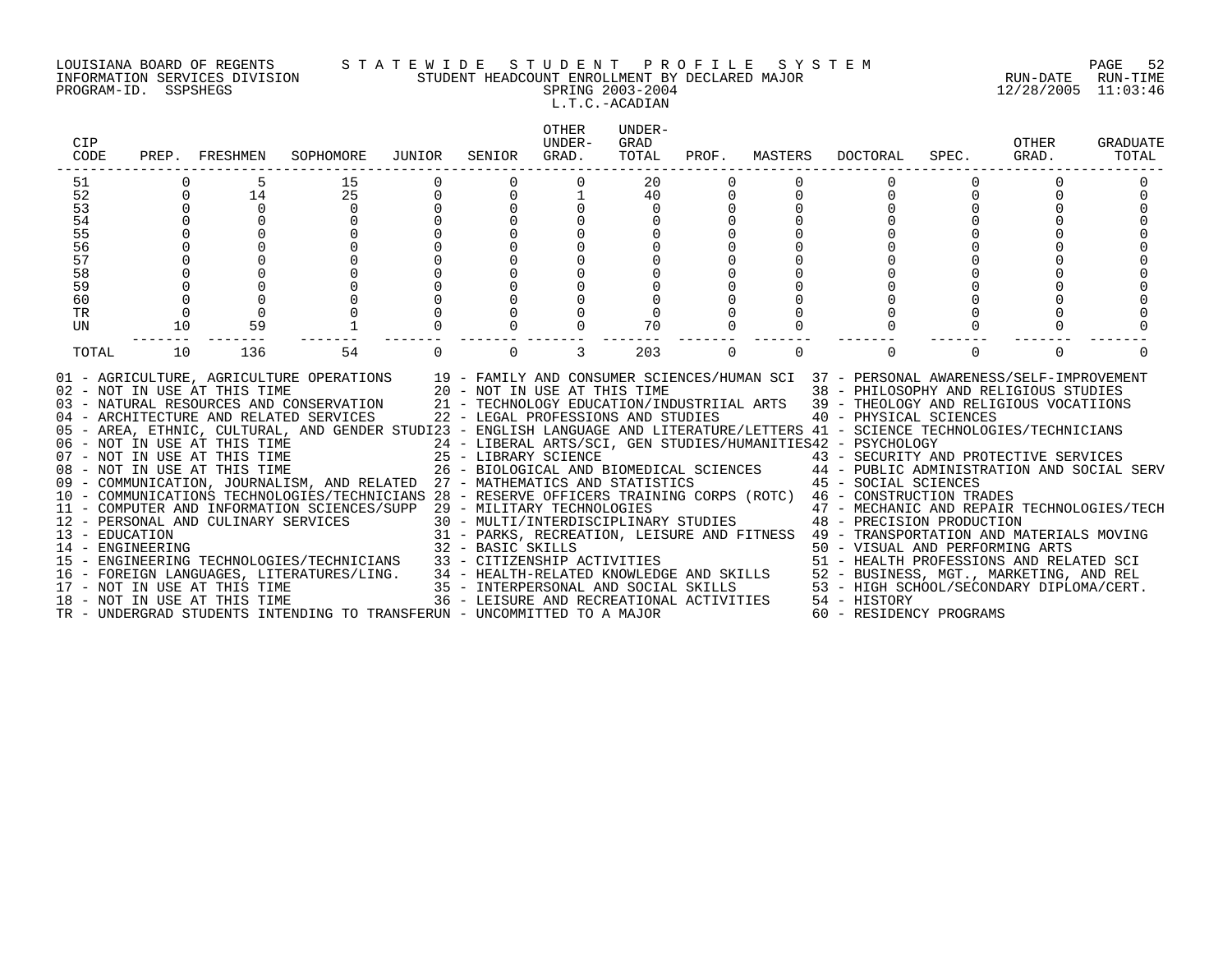#### LOUISIANA BOARD OF REGENTS S T A T E W I D E S T U D E N T P R O F I L E S Y S T E M PAGE 53 INFORMATION SERVICES DIVISION STUDENT HEADCOUNT ENROLLMENT BY DECLARED MAJOR RUN-DATE RUN-TIME PROGRAM-ID. SSPSHEGS SPRING 2003-2004 12/28/2005 11:03:46 L.T.C.-ALEXANDRIA

| CIP<br>$\texttt{CODE}$ | PREP.                   | FRESHMEN                | SOPHOMORE     | JUNIOR                  | SENIOR               | OTHER<br>UNDER-<br>GRAD. | UNDER-<br>GRAD<br>TOTAL | PROF.                   | MASTERS       | <b>DOCTORAL</b> | SPEC.              | OTHER<br>GRAD. | <b>GRADUATE</b><br>TOTAL |
|------------------------|-------------------------|-------------------------|---------------|-------------------------|----------------------|--------------------------|-------------------------|-------------------------|---------------|-----------------|--------------------|----------------|--------------------------|
| 01                     | 0                       | 0                       | 0             | $\mathbf 0$             | 0                    | $\mathbf 0$              | 0                       | 0                       | $\mathbf 0$   | 0               | $\mathsf 0$        | 0              | 0                        |
| 02                     | $\mathbf 0$             | 0                       | 0             | 0                       | 0                    | 0                        | 0                       | $\mathbf 0$             | $\mathbf 0$   | 0               | $\mathbf 0$        | 0              | 0                        |
| 03                     | 0                       | 0                       | 0             | $\mathbf 0$             | 0                    | 0                        | 0                       | 0                       | $\Omega$      | U               | $\Omega$           | O              | $\Omega$                 |
| 04                     | $\Omega$                | O                       | $\Omega$      | $\Omega$                | $\Omega$             | $\Omega$                 | O                       | $\Omega$                | n             |                 | ∩                  |                |                          |
| 05                     | $\Omega$<br>$\Omega$    | O                       | 0             | $\Omega$                | $\Omega$             | $\Omega$                 | O                       | $\Omega$                |               |                 | $\Omega$<br>$\cap$ |                | Λ                        |
| 06<br>07               | <sup>0</sup>            | n<br>O                  | $\Omega$<br>0 | $\Omega$<br>$\Omega$    | ∩<br>$\Omega$        | 0<br>0                   | $\Omega$<br>0           | $\Omega$<br>$\Omega$    |               |                 | ∩                  |                | ⋂                        |
| 08                     | $\Omega$                | O                       | $\Omega$      | $\Omega$                | $\Omega$             | 0                        | 0                       | $\Omega$                |               |                 | ∩                  |                |                          |
| 09                     | $\Omega$                | O                       | 0             | $\Omega$                | $\Omega$             | $\Omega$                 | O                       | $\mathbf 0$             | ∩             |                 | ∩                  |                |                          |
| 10                     | $\Omega$                | O                       | 0             | $\Omega$                | $\Omega$             | $\Omega$                 | 0                       | $\Omega$                | n             |                 | ∩                  |                |                          |
| 11                     | $\mathbf 0$             | $\Omega$                | 0             | $\mathbf 0$             | $\Omega$             | 0                        | 0                       | $\mathbf 0$             | $\cap$        |                 | $\cap$             |                |                          |
| 12                     | <sup>0</sup>            | O                       | $\Omega$      | 0                       | 0                    | $\Omega$                 | 0                       | $\Omega$                |               |                 | ∩                  |                |                          |
| 13                     | $\Omega$                | O                       | $\Omega$      | $\Omega$                | $\Omega$             | $\Omega$                 | 0                       | $\Omega$                |               |                 | ∩                  |                |                          |
| 14                     | 0                       | 0                       | 0             | $\Omega$                | $\Omega$             | $\mathbf 0$              | 0                       | 0                       | ∩             |                 | ∩                  |                | ⋂                        |
| 15                     | $\mathbf 0$             | 11                      | 7             | $\Omega$                | $\Omega$             | $\mathbf{1}$             | 19                      | $\Omega$                |               |                 | $\cap$             |                |                          |
| 16                     | $\mathbf 0$             | $\mathbf 0$             | $\Omega$      | $\mathbf 0$             | 0                    | 0                        | $\mathbf 0$             | 0                       | n             |                 | ∩                  |                | Λ                        |
| 17                     | <sup>0</sup>            | $\Omega$                | $\Omega$      | $\Omega$                | 0                    | $\Omega$                 | 0                       | $\Omega$                | n             |                 | ∩                  |                |                          |
| 18                     | $\Omega$                | O                       | 0             | $\Omega$                | $\Omega$             | 0                        | 0                       | $\Omega$                | O             |                 | $\Omega$           |                | Ω                        |
| 19                     | $\Omega$                | O                       | 0             | $\Omega$                | $\Omega$             | 0                        | O                       | $\mathbf 0$             |               |                 | ∩                  |                |                          |
| 20                     | $\Omega$                | $\Omega$                | 0             | $\Omega$                | $\Omega$             | $\Omega$                 | $\Omega$                | $\Omega$                | n             |                 | ∩                  |                | Λ                        |
| $21\,$<br>22           | $\Omega$<br>$\Omega$    | O<br>O                  | 0<br>$\Omega$ | $\mathbf 0$<br>$\Omega$ | $\Omega$<br>$\Omega$ | 0<br>0                   | 0<br>0                  | $\Omega$<br>$\Omega$    | O<br>∩        |                 | ∩<br>O             |                | Λ                        |
| 23                     | $\Omega$                | O                       | 0             | $\Omega$                | $\Omega$             | 0                        | 0                       | $\Omega$                | n             |                 | $\Omega$           |                |                          |
| 24                     | $\Omega$                | O                       | 0             | $\Omega$                | $\Omega$             | 0                        | $\Omega$                | $\mathbf 0$             | n             |                 | ∩                  |                |                          |
| 25                     | $\Omega$                | O                       | $\Omega$      | $\Omega$                | ∩                    | $\Omega$                 | $\Omega$                | $\Omega$                |               |                 | ∩                  |                | ∩                        |
| 26                     | $\Omega$                | O                       | $\Omega$      | $\Omega$                | $\Omega$             | 0                        | 0                       | $\Omega$                |               |                 | ∩                  |                |                          |
| 27                     | $\Omega$                | O                       | 0             | $\Omega$                | 0                    | 0                        | 0                       | 0                       | ∩             |                 | ∩                  |                |                          |
| 28                     | $\Omega$                | C                       | $\Omega$      | $\Omega$                | $\Omega$             | 0                        | 0                       | $\Omega$                |               |                 | ∩                  |                |                          |
| 29                     | $\Omega$                | O                       | 0             | $\Omega$                | $\Omega$             | 0                        | 0                       | $\mathbf 0$             |               |                 | ∩                  |                | ⋂                        |
| 30                     | $\Omega$                | n                       | $\Omega$      | $\Omega$                | $\Omega$             | $\Omega$                 | $\Omega$                | $\Omega$                |               |                 |                    |                |                          |
| $31$                   | $\Omega$                | O                       | 0             | $\Omega$                | $\Omega$             | 0                        | 0                       | $\Omega$                | U             |                 | $\Omega$           |                |                          |
| 32                     | $\Omega$                | O                       | 0             | $\Omega$                | 0                    | 0                        | 0                       | $\mathbf 0$             | ∩             |                 | ∩                  |                |                          |
| 33                     | $\Omega$                | C                       | $\Omega$      | $\Omega$                | $\Omega$             | $\Omega$                 | $\Omega$                | $\Omega$                | n             |                 | ∩                  |                |                          |
| 34                     | $\Omega$                | O                       | 0             | $\mathbf 0$<br>$\Omega$ | $\Omega$             | 0                        | O<br>$\Omega$           | $\Omega$<br>$\Omega$    | $\cap$        |                 | ∩<br>∩             |                |                          |
| 35                     | $\Omega$<br>$\mathbf 0$ | n<br>0                  | $\Omega$<br>0 | $\Omega$                | $\Omega$<br>0        | $\Omega$<br>0            | 0                       | $\mathbf 0$             | U             |                 | $\Omega$           |                | Ω                        |
| 36<br>37               | $\Omega$                | O                       | $\Omega$      | $\Omega$                | $\Omega$             | 0                        | 0                       | $\mathbf 0$             | U             |                 | ∩                  |                |                          |
| 38                     | $\Omega$                | O                       | 0             | $\Omega$                | $\Omega$             | 0                        | 0                       | $\Omega$                |               |                 | ∩                  |                | ⋂                        |
| 39                     | $\Omega$                | O                       | $\Omega$      | $\Omega$                | $\Omega$             | $\Omega$                 | 0                       | $\Omega$                | ∩             |                 | ∩                  |                |                          |
| 40                     | $\Omega$                | n                       | $\Omega$      | $\Omega$                | $\Omega$             | $\Omega$                 | $\Omega$                | $\Omega$                | n             |                 | ∩                  |                |                          |
| 41                     | <sup>0</sup>            | O                       | 0             | $\Omega$                | O                    | 0                        | 0                       | $\Omega$                |               |                 | O                  |                |                          |
| 42                     | $\Omega$                | O                       | 0             | $\Omega$                | $\Omega$             | 0                        | 0                       | $\mathbf 0$             | n             |                 | ∩                  |                |                          |
| 43                     | ∩                       | n                       | $\Omega$      | $\Omega$                | $\Omega$             | $\Omega$                 | $\Omega$                | $\Omega$                |               |                 | ∩                  |                |                          |
| 44                     | $\Omega$                | $\Omega$                | $\Omega$      | $\Omega$                | $\Omega$             | $\Omega$                 | 0                       | $\Omega$                | n             |                 | ∩                  |                |                          |
| 45                     | $\Omega$                | $\Omega$                | 0             | $\Omega$                | $\Omega$             | $\mathbf 0$              | $\Omega$                | $\Omega$                | n             |                 | ∩                  |                |                          |
| 46                     | 0                       | 10                      | 8             | $\Omega$                | $\Omega$             | 2                        | 20                      | $\Omega$                | $\Omega$      |                 | ∩                  |                |                          |
| 47                     | 0                       | 56                      | 28            | 0                       | 0                    | 21                       | 105                     | 0                       | $\cap$        |                 | ∩                  |                | Ω                        |
| 48                     | $\Omega$                | 18                      | 7             | $\Omega$                | $\Omega$             | 9                        | 34                      | $\Omega$                |               |                 |                    |                | ⋂                        |
| 49<br>50               | $\Omega$<br>$\Omega$    | $\mathbf 0$<br>$\Omega$ | 0<br>$\cap$   | $\Omega$<br>$\Omega$    | $\Omega$<br>$\Omega$ | $\mathbf 0$<br>$\Omega$  | $\mathbf 0$<br>$\Omega$ | $\mathbf 0$<br>$\Omega$ | ∩<br>$\Omega$ | $\Omega$        | ∩<br>$\Omega$      | $\Omega$       | <sup>0</sup><br>$\Omega$ |
|                        |                         |                         |               |                         |                      |                          |                         |                         |               |                 |                    |                |                          |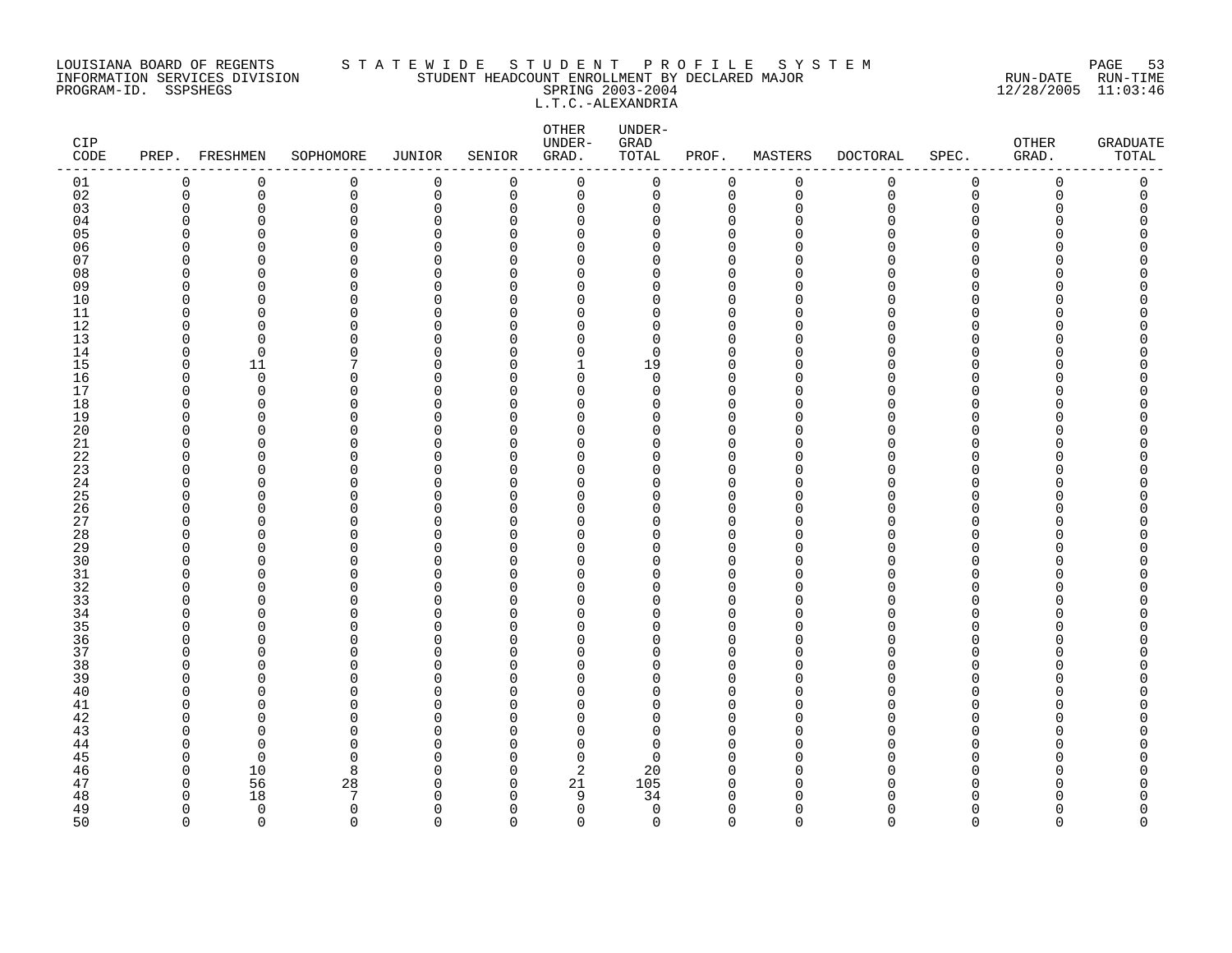#### LOUISIANA BOARD OF REGENTS S T A T E W I D E S T U D E N T P R O F I L E S Y S T E M PAGE 54 INFORMATION SERVICES DIVISION STUDENT HEADCOUNT ENROLLMENT BY DECLARED MAJOR RUN-DATE RUN-TIME PROGRAM-ID. SSPSHEGS SPRING 2003-2004 12/28/2005 11:03:46 L.T.C.-ALEXANDRIA

|             | SOPHOMORE                                       | JUNIOR                             | SENIOR   | OTHER<br>UNDER-<br>GRAD. | UNDER-<br>GRAD<br>TOTAL |                                                                                                                                                                                                                                                 |          | DOCTORAL      | SPEC.    | OTHER<br>GRAD.                                                                                                        | <b>GRADUATE</b><br>TOTAL                                                                                                                                                                                                                                                                                                                                                                                                                                                                                                                                                                                                                                                                                                                                                                                                                                                                                                                                                                                                                                                                                                   |
|-------------|-------------------------------------------------|------------------------------------|----------|--------------------------|-------------------------|-------------------------------------------------------------------------------------------------------------------------------------------------------------------------------------------------------------------------------------------------|----------|---------------|----------|-----------------------------------------------------------------------------------------------------------------------|----------------------------------------------------------------------------------------------------------------------------------------------------------------------------------------------------------------------------------------------------------------------------------------------------------------------------------------------------------------------------------------------------------------------------------------------------------------------------------------------------------------------------------------------------------------------------------------------------------------------------------------------------------------------------------------------------------------------------------------------------------------------------------------------------------------------------------------------------------------------------------------------------------------------------------------------------------------------------------------------------------------------------------------------------------------------------------------------------------------------------|
| 94          |                                                 |                                    |          | 26                       |                         |                                                                                                                                                                                                                                                 |          |               |          |                                                                                                                       |                                                                                                                                                                                                                                                                                                                                                                                                                                                                                                                                                                                                                                                                                                                                                                                                                                                                                                                                                                                                                                                                                                                            |
| 41          | 24                                              | $\mathsf{O}$                       | $\Omega$ | 16                       | 81                      |                                                                                                                                                                                                                                                 |          |               |          |                                                                                                                       |                                                                                                                                                                                                                                                                                                                                                                                                                                                                                                                                                                                                                                                                                                                                                                                                                                                                                                                                                                                                                                                                                                                            |
| $\mathbf 0$ | $\mathbf 0$                                     |                                    |          | 0                        | 0                       |                                                                                                                                                                                                                                                 |          |               |          |                                                                                                                       |                                                                                                                                                                                                                                                                                                                                                                                                                                                                                                                                                                                                                                                                                                                                                                                                                                                                                                                                                                                                                                                                                                                            |
|             |                                                 |                                    |          |                          |                         |                                                                                                                                                                                                                                                 |          |               |          |                                                                                                                       |                                                                                                                                                                                                                                                                                                                                                                                                                                                                                                                                                                                                                                                                                                                                                                                                                                                                                                                                                                                                                                                                                                                            |
|             |                                                 |                                    |          |                          |                         |                                                                                                                                                                                                                                                 |          |               |          |                                                                                                                       |                                                                                                                                                                                                                                                                                                                                                                                                                                                                                                                                                                                                                                                                                                                                                                                                                                                                                                                                                                                                                                                                                                                            |
|             |                                                 |                                    |          |                          |                         |                                                                                                                                                                                                                                                 |          |               |          |                                                                                                                       |                                                                                                                                                                                                                                                                                                                                                                                                                                                                                                                                                                                                                                                                                                                                                                                                                                                                                                                                                                                                                                                                                                                            |
|             |                                                 |                                    |          |                          |                         |                                                                                                                                                                                                                                                 |          |               |          |                                                                                                                       |                                                                                                                                                                                                                                                                                                                                                                                                                                                                                                                                                                                                                                                                                                                                                                                                                                                                                                                                                                                                                                                                                                                            |
|             |                                                 |                                    |          |                          |                         |                                                                                                                                                                                                                                                 |          |               |          |                                                                                                                       |                                                                                                                                                                                                                                                                                                                                                                                                                                                                                                                                                                                                                                                                                                                                                                                                                                                                                                                                                                                                                                                                                                                            |
|             |                                                 |                                    |          |                          |                         |                                                                                                                                                                                                                                                 |          |               |          |                                                                                                                       |                                                                                                                                                                                                                                                                                                                                                                                                                                                                                                                                                                                                                                                                                                                                                                                                                                                                                                                                                                                                                                                                                                                            |
|             |                                                 |                                    |          |                          |                         |                                                                                                                                                                                                                                                 |          |               |          |                                                                                                                       |                                                                                                                                                                                                                                                                                                                                                                                                                                                                                                                                                                                                                                                                                                                                                                                                                                                                                                                                                                                                                                                                                                                            |
|             |                                                 |                                    |          |                          |                         |                                                                                                                                                                                                                                                 |          |               |          |                                                                                                                       |                                                                                                                                                                                                                                                                                                                                                                                                                                                                                                                                                                                                                                                                                                                                                                                                                                                                                                                                                                                                                                                                                                                            |
|             |                                                 |                                    |          |                          |                         |                                                                                                                                                                                                                                                 |          |               |          |                                                                                                                       |                                                                                                                                                                                                                                                                                                                                                                                                                                                                                                                                                                                                                                                                                                                                                                                                                                                                                                                                                                                                                                                                                                                            |
| 251         | 110                                             |                                    | $\Omega$ | 263                      | 624                     | $\Omega$                                                                                                                                                                                                                                        | $\Omega$ | $\Omega$      | $\Omega$ | $\Omega$                                                                                                              |                                                                                                                                                                                                                                                                                                                                                                                                                                                                                                                                                                                                                                                                                                                                                                                                                                                                                                                                                                                                                                                                                                                            |
|             |                                                 |                                    |          |                          |                         |                                                                                                                                                                                                                                                 |          |               |          |                                                                                                                       |                                                                                                                                                                                                                                                                                                                                                                                                                                                                                                                                                                                                                                                                                                                                                                                                                                                                                                                                                                                                                                                                                                                            |
|             | PREP. FRESHMEN<br>$\mathbf 0$<br>21<br>$\Omega$ | 36<br>18 - NOT IN USE AT THIS TIME |          | $\Omega$                 | $\Omega$<br>188         | 156<br>209<br>06 - NOT IN USE AT THIS TIME<br>07 - NOT IN USE AT THIS TIME<br>08 - NOT IN USE AT THIS TIME<br>08 - NOT IN USE AT THIS TIME<br>26 - BIOLOGICAL AND P<br>TR - UNDERGRAD STUDENTS INTENDING TO TRANSFERUN - UNCOMMITTED TO A MAJOR |          | PROF. MASTERS |          | 24 - LIBERAL ARTS/SCI, GEN STUDIES/HUMANITIES42 - PSYCHOLOGY<br>36 - LEISURE AND RECREATIONAL ACTIVITIES 54 - HISTORY | 01 - AGRICULTURE, AGRICULTURE OPERATIONS 19 - FAMILY AND CONSUMER SCIENCES/HUMAN SCI 37 - PERSONAL AWARENESS/SELF-IMPROVEMENT 102 - NOT IN USE AT THIS TIME 20 - NOT IN USE AT THIS TIME 38 - PHILOSOPHY AND RELIGIOUS STUDIES<br>05 - AREA, ETHNIC, CULTURAL, AND GENDER STUDI23 - ENGLISH LANGUAGE AND LITERATURE/LETTERS 41 - SCIENCE TECHNOLOGIES/TECHNICIANS<br>07 - NOT IN USE AT THIS TIME<br>25 - LIBRARY SCIENCE<br>26 - BIOLOGICAL AND BIOMEDICAL SCIENCES<br>26 - BIOLOGICAL AND BIOMEDICAL SCIENCES<br>26 - BIOLOGICAL AND BIOMEDICAL SCIENCES<br>26 - BIOLOGICAL AND BIOMEDICAL SCIENCES<br>26 - B<br>TRESONAL AND CULINARY SERVICES/SUPP 29 - MILITARY TECHNOLOGIES<br>12 - PERSONAL AND CULINARY SERVICES<br>30 - MULTI/INTERDISCIPLINARY STUDIES<br>31 - PARKS, RECREATION, LEISURE AND FITNESS 49 - TRANSPORTATION AND MATERIALS MOVIN<br>14 – ENGINEERING TECHNOLOGIES/TECHNICIANS 32 – BASIC SKILLS<br>15 – ENGINEERING TECHNOLOGIES/TECHNICIANS 33 – CITIZENSHIP ACTIVITIES 50 – VISUAL AND PERFORMING ARTS<br>16 – FOREIGN LANGUAGES, LITERATURES/LING. 34 – HEALTH-RELATE<br>60 - RESIDENCY PROGRAMS |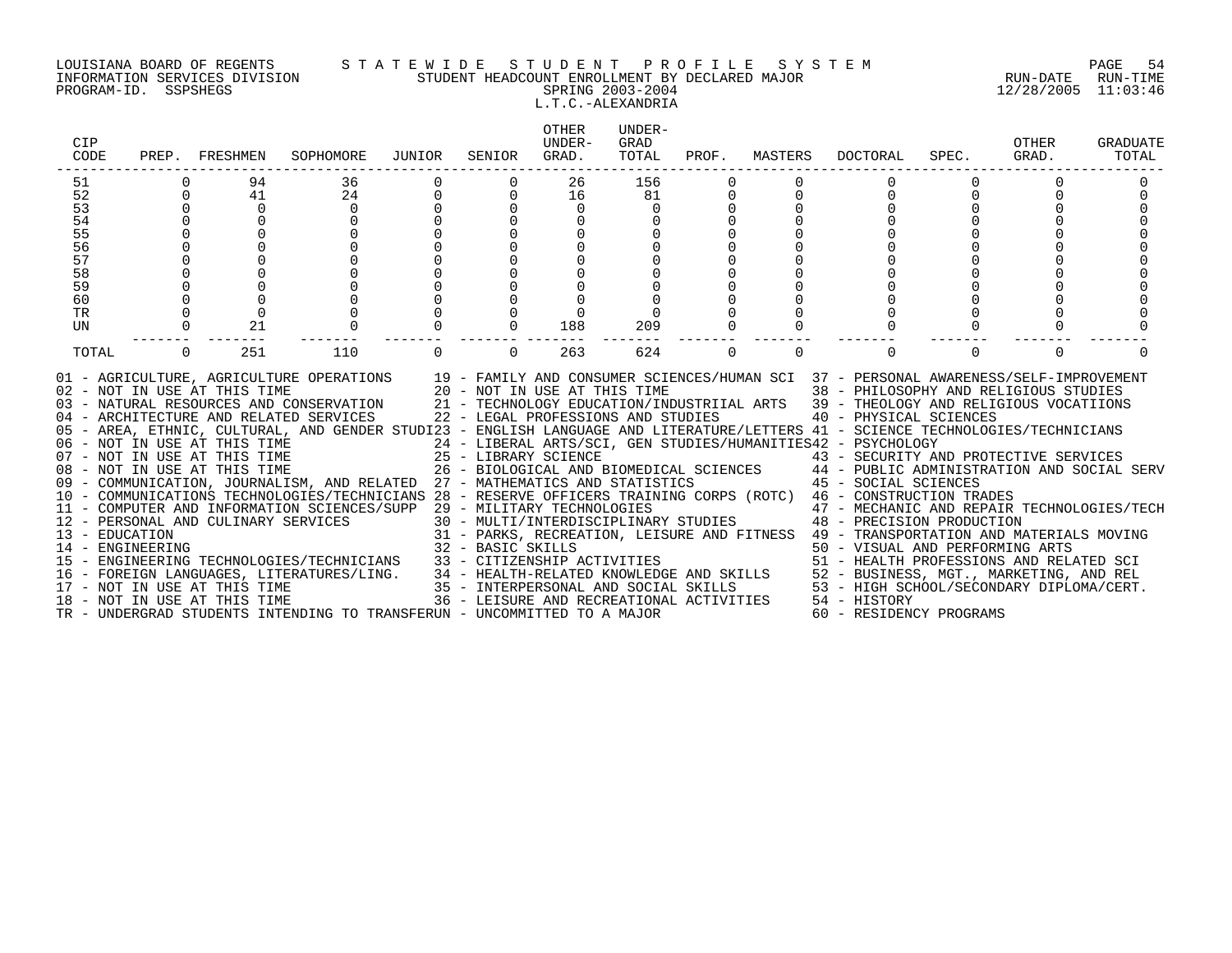#### LOUISIANA BOARD OF REGENTS S T A T E W I D E S T U D E N T P R O F I L E S Y S T E M PAGE 55 INFORMATION SERVICES DIVISION STUDENT HEADCOUNT ENROLLMENT BY DECLARED MAJOR RUN-DATE RUN-TIME PROGRAM-ID. SSPSHEGS SPRING 2003-2004 12/28/2005 11:03:46 L.T.C.-ASCENSION

| CIP<br>$\texttt{CODE}$ |             | PREP. FRESHMEN | SOPHOMORE            | JUNIOR      | SENIOR               | OTHER<br>UNDER-<br>GRAD. | UNDER-<br>GRAD<br>TOTAL | PROF.                   | MASTERS     | <b>DOCTORAL</b> | SPEC.       | OTHER<br>GRAD. | GRADUATE<br>TOTAL |
|------------------------|-------------|----------------|----------------------|-------------|----------------------|--------------------------|-------------------------|-------------------------|-------------|-----------------|-------------|----------------|-------------------|
| 01                     | 0           | 0              | 0                    | $\mathbf 0$ | $\mathbf 0$          | 0                        | 0                       | $\mathbf 0$             | $\mathbf 0$ | 0               | $\mathbf 0$ | 0              | 0                 |
| 02                     | $\mathbf 0$ | 0              | 0                    | $\mathbf 0$ | 0                    | $\mathbf 0$              | 0                       | $\mathbf 0$             | $\mathbf 0$ | $\mathbf 0$     | $\mathbf 0$ | 0              | 0                 |
| 03                     | $\Omega$    | $\Omega$       | 0                    | $\Omega$    | $\mathbf 0$          | 0                        | 0                       | $\mathbf 0$             | $\Omega$    | O               | $\Omega$    | O              | C                 |
| 04                     | ∩           | O              | $\Omega$             | O           | $\Omega$             | 0                        | 0                       | $\mathbf 0$             | n           | N               | $\Omega$    |                |                   |
| 05                     |             | ∩              | $\Omega$             | $\Omega$    | $\Omega$             | $\Omega$                 | 0                       | $\Omega$                |             |                 | ∩           |                | ⋂                 |
| 06                     |             | n<br>n         | $\Omega$<br>$\Omega$ | O<br>O      | $\Omega$<br>$\Omega$ | $\mathbf 0$<br>$\Omega$  | 0                       | $\Omega$<br>$\Omega$    |             |                 | ∩<br>∩      |                |                   |
| 07<br>08               | O           | O              | $\Omega$             | O           | $\Omega$             | $\mathbf 0$              | 0<br>0                  | $\mathbf 0$             | ∩           |                 | $\Omega$    |                |                   |
| 09                     | ∩           | O              | 0                    | O           | $\Omega$             | 0                        | 0                       | 0                       | ∩           |                 | O           |                |                   |
| 10                     | O           | Λ              | $\Omega$             | $\Omega$    | $\Omega$             | $\mathbf 0$              | 0                       | $\Omega$                | n           |                 | $\Omega$    |                |                   |
| 11                     | n           | n              | $\Omega$             | O           | $\Omega$             | $\mathbf 0$              | 0                       | $\mathbf 0$             | n           |                 | ∩           |                |                   |
| 12                     | ∩           | ∩              | $\Omega$             | $\cap$      | $\Omega$             | $\Omega$                 | 0                       | $\Omega$                | n           |                 | ∩           |                |                   |
| 13                     | $\Omega$    | $\Omega$       | 0                    | $\Omega$    | $\Omega$             | $\mathbf 0$              | $\mathbf 0$             | $\mathbf 0$             | $\cap$      |                 | $\Omega$    |                |                   |
| 14                     | $\Omega$    | 0              | 0                    | O           | $\Omega$             | $\mathbf 0$              | 0                       | $\mathbf 0$             | n           |                 | ∩           |                |                   |
| 15                     | $\Omega$    | 23             | 34                   | $\Omega$    | $\Omega$             | 16                       | 73                      | $\Omega$                | n           |                 | ∩           |                |                   |
| 16                     | n           | $\mathbf 0$    | 0                    | O           | $\Omega$             | $\mathbf 0$              | 0                       | $\mathbf 0$             | $\cap$      |                 | ∩           |                |                   |
| 17                     | n           | $\Omega$       | $\Omega$             | $\Omega$    | $\Omega$             | $\Omega$                 | 0                       | $\Omega$                | ∩           |                 | ∩           |                |                   |
| 18                     | O           | $\Omega$       | 0                    | $\Omega$    | $\Omega$             | $\mathbf 0$              | 0                       | $\mathbf 0$             | n           |                 | $\Omega$    |                |                   |
| 19                     |             | O              | $\Omega$             | O           | $\Omega$             | 0                        | 0                       | $\mathbf 0$             |             |                 | $\Omega$    |                |                   |
| 20                     |             | ∩              | $\Omega$             | O           | $\Omega$             | 0                        | 0                       | $\mathbf 0$             | n           |                 | ∩           |                | ⋂                 |
| 21                     | ∩<br>∩      | ∩<br>∩         | $\Omega$             | O<br>O      | $\Omega$<br>$\Omega$ | $\mathbf 0$              | 0                       | $\mathbf 0$             | ∩<br>n      |                 | ∩<br>∩      |                |                   |
| 22<br>23               |             | n              | $\Omega$<br>$\Omega$ | $\Omega$    | $\Omega$             | $\mathbf 0$<br>$\Omega$  | 0<br>0                  | $\mathbf 0$<br>$\Omega$ | n           |                 | $\Omega$    |                |                   |
| 24                     | n           | O              | $\Omega$             | 0           | $\Omega$             | 0                        | 0                       | $\mathbf 0$             | ∩           |                 | $\Omega$    |                |                   |
| 25                     |             | O              | 0                    | O           | $\Omega$             | 0                        | 0                       | $\Omega$                |             |                 | ∩           |                |                   |
| 26                     | n           | O              | $\Omega$             | O           | $\Omega$             | $\Omega$                 | 0                       | $\mathbf 0$             | U           |                 | ∩           |                |                   |
| 27                     | ∩           | ∩              | $\Omega$             | O           | $\Omega$             | $\Omega$                 | 0                       | $\mathbf 0$             | ∩           |                 | ∩           |                |                   |
| 28                     |             | Ω              | $\Omega$             | $\Omega$    | $\Omega$             | $\Omega$                 | $\Omega$                | $\Omega$                |             |                 | $\cap$      |                |                   |
| 29                     |             | $\Omega$       | $\Omega$             | 0           | $\mathbf 0$          | 0                        | 0                       | $\mathbf 0$             | U           |                 | $\Omega$    |                |                   |
| 30                     |             | O              | 0                    | O           | $\Omega$             | $\Omega$                 | 0                       | $\Omega$                | ∩           |                 | ∩           |                |                   |
| 31                     | n           | O              | $\Omega$             | O           | $\Omega$             | 0                        | 0                       | $\mathbf 0$             | n           |                 | O           |                |                   |
| 32                     |             | ∩              | $\Omega$             | O           | $\Omega$             | $\Omega$                 | 0                       | $\mathbf 0$             | ∩           |                 | ∩           |                |                   |
| 33                     |             | n              | $\Omega$             | $\Omega$    | $\Omega$             | $\mathbf 0$              | 0                       | $\Omega$                | $\cap$      |                 | $\Omega$    |                |                   |
| 34                     | ∩           | n              | U                    | O           | $\Omega$             | $\mathbf 0$              | 0                       | $\mathbf 0$             | $\cap$      |                 | ∩           |                |                   |
| 35                     | ∩           | O<br>O         | 0                    | O           | $\Omega$<br>$\Omega$ | $\Omega$                 | O                       | $\Omega$                | ∩<br>n      |                 | ∩<br>O      |                |                   |
| 36<br>37               | n           | ∩              | 0<br>0               | 0<br>O      | $\Omega$             | 0<br>$\mathbf 0$         | 0<br>0                  | 0<br>$\mathbf 0$        | n           |                 | ∩           |                |                   |
| 38                     |             | n              | U                    | O           | $\Omega$             | $\mathbf 0$              | 0                       | $\mathbf 0$             |             |                 | ∩           |                |                   |
| 39                     | ∩           | $\Omega$       | $\Omega$             | O           | $\Omega$             | $\Omega$                 | $\mathbf 0$             | $\Omega$                | n           |                 | ∩           |                |                   |
| 40                     | n           | $\mathbf 0$    | 0                    | O           | $\Omega$             | $\mathbf 0$              | $\mathbf 0$             | $\overline{0}$          | n           |                 | O           |                |                   |
| 41                     | n           | 21             |                      | 0           | $\Omega$             | 5                        | 27                      | 0                       |             |                 | ∩           |                |                   |
| 42                     | n           | $\mathbf 0$    | $\Omega$             | O           | $\Omega$             | $\mathbf 0$              | 0                       | $\mathbf 0$             | n           |                 | ∩           |                |                   |
| 43                     |             | $\Omega$       | U                    | U           | $\Omega$             | $\Omega$                 | 0                       | $\Omega$                | n           |                 | ∩           |                |                   |
| 44                     |             | <sup>n</sup>   | $\Omega$             | O           | $\Omega$             | $\Omega$                 | 0                       | $\Omega$                | n           |                 | ∩           |                |                   |
| 45                     |             | $\Omega$       | 0                    | 0           | $\Omega$             | $\mathbf 0$              | 0                       | $\mathbf 0$             | U           |                 | $\Omega$    |                |                   |
| 46                     |             | $\Omega$       | 0                    | O           | $\Omega$             | $\mathbf 0$              | 0                       | $\Omega$                | ∩           |                 | ∩           |                |                   |
| 47                     | ∩           | 24             | U                    | O           | $\Omega$             | 3                        | 27                      | 0                       | $\Omega$    |                 | ∩           |                |                   |
| 48                     |             | 14             | U                    | n           | U                    | $\mathbf{1}$             | 15                      | $\Omega$                | ∩           |                 |             |                |                   |
| 49                     | ∩           | $\Omega$       | $\Omega$             | O           | $\Omega$             | 0                        | $\mathbf 0$             | $\mathbf 0$             | $\Omega$    | N               | ∩           |                | O<br>$\cap$       |
| 50                     | $\cap$      | $\Omega$       | $\Omega$             | $\Omega$    | $\cap$               | $\Omega$                 | $\Omega$                | $\Omega$                | $\cap$      | $\Omega$        | $\Omega$    | $\Omega$       |                   |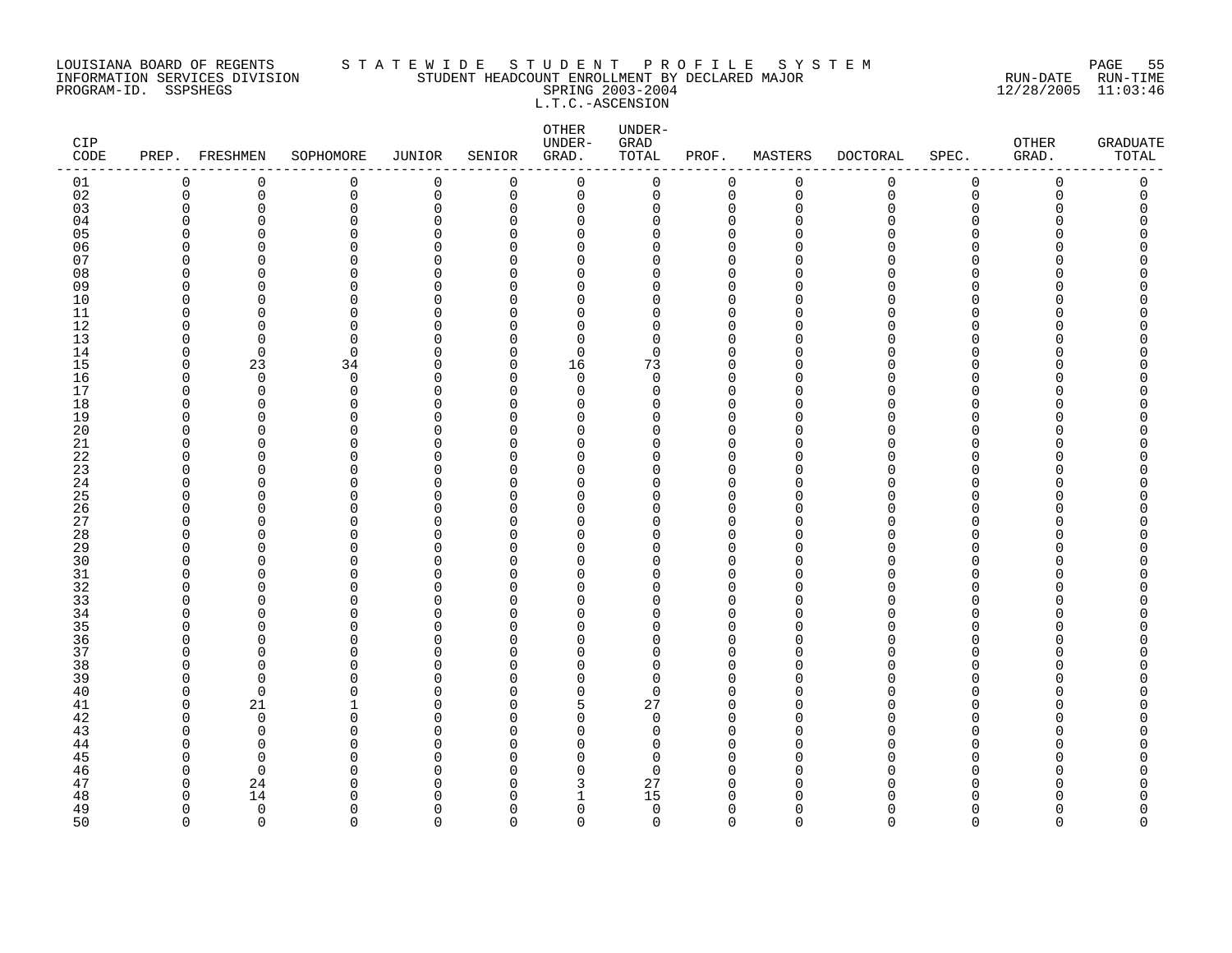#### LOUISIANA BOARD OF REGENTS S T A T E W I D E S T U D E N T P R O F I L E S Y S T E M PAGE 56 INFORMATION SERVICES DIVISION STUDENT HEADCOUNT ENROLLMENT BY DECLARED MAJOR RUN-DATE RUN-TIME PROGRAM-ID. SSPSHEGS SPRING 2003-2004 12/28/2005 11:03:46 L.T.C.-ASCENSION

|   |             | SOPHOMORE                |                              | SENIOR      | OTHER<br>UNDER-<br>GRAD. | UNDER-<br>GRAD<br>TOTAL |                                                                                                                                                                                                                                   |          | DOCTORAL      | SPEC.    | OTHER<br>GRAD.                                                                                                        | <b>GRADUATE</b><br>TOTAL                                                                                                                                                                                                                                                                                                                                                                                                                                                                                                                                                                                                                                                                                                                                                                                                                                                                                                                                                                                                                                                                                                   |
|---|-------------|--------------------------|------------------------------|-------------|--------------------------|-------------------------|-----------------------------------------------------------------------------------------------------------------------------------------------------------------------------------------------------------------------------------|----------|---------------|----------|-----------------------------------------------------------------------------------------------------------------------|----------------------------------------------------------------------------------------------------------------------------------------------------------------------------------------------------------------------------------------------------------------------------------------------------------------------------------------------------------------------------------------------------------------------------------------------------------------------------------------------------------------------------------------------------------------------------------------------------------------------------------------------------------------------------------------------------------------------------------------------------------------------------------------------------------------------------------------------------------------------------------------------------------------------------------------------------------------------------------------------------------------------------------------------------------------------------------------------------------------------------|
|   |             |                          |                              |             | 0                        | $\Omega$                |                                                                                                                                                                                                                                   |          |               |          |                                                                                                                       |                                                                                                                                                                                                                                                                                                                                                                                                                                                                                                                                                                                                                                                                                                                                                                                                                                                                                                                                                                                                                                                                                                                            |
| 0 | 22          | 12                       |                              | $\mathbf 0$ | 15                       | 49                      |                                                                                                                                                                                                                                   |          |               |          |                                                                                                                       |                                                                                                                                                                                                                                                                                                                                                                                                                                                                                                                                                                                                                                                                                                                                                                                                                                                                                                                                                                                                                                                                                                                            |
|   | $\mathbf 0$ | $\mathbf 0$              |                              |             | 0                        | 0                       |                                                                                                                                                                                                                                   |          |               |          |                                                                                                                       |                                                                                                                                                                                                                                                                                                                                                                                                                                                                                                                                                                                                                                                                                                                                                                                                                                                                                                                                                                                                                                                                                                                            |
|   |             |                          |                              |             |                          |                         |                                                                                                                                                                                                                                   |          |               |          |                                                                                                                       |                                                                                                                                                                                                                                                                                                                                                                                                                                                                                                                                                                                                                                                                                                                                                                                                                                                                                                                                                                                                                                                                                                                            |
|   |             |                          |                              |             |                          |                         |                                                                                                                                                                                                                                   |          |               |          |                                                                                                                       |                                                                                                                                                                                                                                                                                                                                                                                                                                                                                                                                                                                                                                                                                                                                                                                                                                                                                                                                                                                                                                                                                                                            |
|   |             |                          |                              |             |                          |                         |                                                                                                                                                                                                                                   |          |               |          |                                                                                                                       |                                                                                                                                                                                                                                                                                                                                                                                                                                                                                                                                                                                                                                                                                                                                                                                                                                                                                                                                                                                                                                                                                                                            |
|   |             |                          |                              |             |                          |                         |                                                                                                                                                                                                                                   |          |               |          |                                                                                                                       |                                                                                                                                                                                                                                                                                                                                                                                                                                                                                                                                                                                                                                                                                                                                                                                                                                                                                                                                                                                                                                                                                                                            |
|   |             |                          |                              |             |                          |                         |                                                                                                                                                                                                                                   |          |               |          |                                                                                                                       |                                                                                                                                                                                                                                                                                                                                                                                                                                                                                                                                                                                                                                                                                                                                                                                                                                                                                                                                                                                                                                                                                                                            |
|   |             |                          |                              |             |                          |                         |                                                                                                                                                                                                                                   |          |               |          |                                                                                                                       |                                                                                                                                                                                                                                                                                                                                                                                                                                                                                                                                                                                                                                                                                                                                                                                                                                                                                                                                                                                                                                                                                                                            |
|   |             |                          |                              |             |                          |                         |                                                                                                                                                                                                                                   |          |               |          |                                                                                                                       |                                                                                                                                                                                                                                                                                                                                                                                                                                                                                                                                                                                                                                                                                                                                                                                                                                                                                                                                                                                                                                                                                                                            |
|   |             |                          |                              |             |                          |                         |                                                                                                                                                                                                                                   |          |               |          |                                                                                                                       |                                                                                                                                                                                                                                                                                                                                                                                                                                                                                                                                                                                                                                                                                                                                                                                                                                                                                                                                                                                                                                                                                                                            |
|   |             |                          |                              |             |                          |                         |                                                                                                                                                                                                                                   |          |               |          |                                                                                                                       |                                                                                                                                                                                                                                                                                                                                                                                                                                                                                                                                                                                                                                                                                                                                                                                                                                                                                                                                                                                                                                                                                                                            |
|   | 106         | 47                       |                              | $\Omega$    | 42                       | 199                     | $\Omega$                                                                                                                                                                                                                          | $\Omega$ | $\Omega$      | $\Omega$ | $\Omega$                                                                                                              |                                                                                                                                                                                                                                                                                                                                                                                                                                                                                                                                                                                                                                                                                                                                                                                                                                                                                                                                                                                                                                                                                                                            |
|   |             |                          |                              |             |                          |                         |                                                                                                                                                                                                                                   |          |               |          |                                                                                                                       |                                                                                                                                                                                                                                                                                                                                                                                                                                                                                                                                                                                                                                                                                                                                                                                                                                                                                                                                                                                                                                                                                                                            |
|   |             | PREP. FRESHMEN<br>2<br>4 | 18 - NOT IN USE AT THIS TIME | JUNIOR      |                          |                         | 06 - NOT IN USE AT THIS TIME<br>07 - NOT IN USE AT THIS TIME<br>08 - NOT IN USE AT THIS TIME<br>08 - NOT IN USE AT THIS TIME<br>26 - BIOLOGICAL AND E<br>TR - UNDERGRAD STUDENTS INTENDING TO TRANSFERUN - UNCOMMITTED TO A MAJOR |          | PROF. MASTERS |          | 24 - LIBERAL ARTS/SCI, GEN STUDIES/HUMANITIES42 - PSYCHOLOGY<br>36 - LEISURE AND RECREATIONAL ACTIVITIES 54 - HISTORY | 01 - AGRICULTURE, AGRICULTURE OPERATIONS 19 - FAMILY AND CONSUMER SCIENCES/HUMAN SCI 37 - PERSONAL AWARENESS/SELF-IMPROVEMENT 102 - NOT IN USE AT THIS TIME 20 - NOT IN USE AT THIS TIME 38 - PHILOSOPHY AND RELIGIOUS STUDIES<br>05 - AREA, ETHNIC, CULTURAL, AND GENDER STUDI23 - ENGLISH LANGUAGE AND LITERATURE/LETTERS 41 - SCIENCE TECHNOLOGIES/TECHNICIANS<br>07 - NOT IN USE AT THIS TIME<br>25 - LIBRARY SCIENCE<br>26 - BIOLOGICAL AND BIOMEDICAL SCIENCES<br>26 - BIOLOGICAL AND BIOMEDICAL SCIENCES<br>26 - BIOLOGICAL AND BIOMEDICAL SCIENCES<br>26 - BIOLOGICAL AND BIOMEDICAL SCIENCES<br>26 - B<br>TRESONAL AND CULINARY SERVICES/SUPP 29 - MILITARY TECHNOLOGIES<br>12 - PERSONAL AND CULINARY SERVICES<br>30 - MULTI/INTERDISCIPLINARY STUDIES<br>31 - PARKS, RECREATION, LEISURE AND FITNESS 49 - TRANSPORTATION AND MATERIALS MOVIN<br>14 – ENGINEERING TECHNOLOGIES/TECHNICIANS 32 – BASIC SKILLS<br>15 – ENGINEERING TECHNOLOGIES/TECHNICIANS 33 – CITIZENSHIP ACTIVITIES 50 – VISUAL AND PERFORMING ARTS<br>16 – FOREIGN LANGUAGES, LITERATURES/LING. 34 – HEALTH-RELATE<br>60 - RESIDENCY PROGRAMS |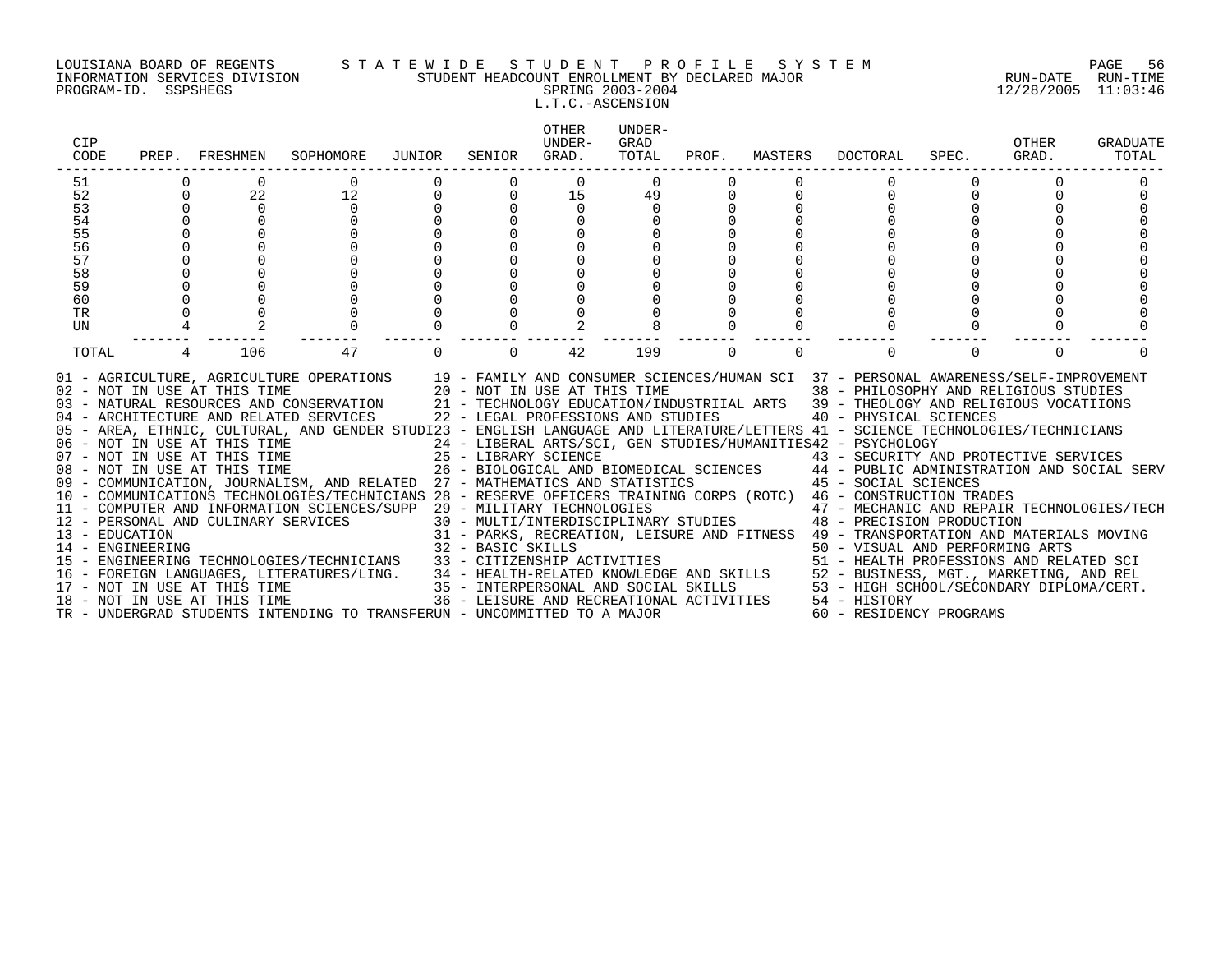#### LOUISIANA BOARD OF REGENTS S T A T E W I D E S T U D E N T P R O F I L E S Y S T E M PAGE 57 INFORMATION SERVICES DIVISION STUDENT HEADCOUNT ENROLLMENT BY DECLARED MAJOR RUN-DATE RUN-TIME PROGRAM-ID. SSPSHEGS SPRING 2003-2004 12/28/2005 11:03:46 L.T.C.-AVOYELLES

| CIP<br>$\texttt{CODE}$ |                         | PREP. FRESHMEN | SOPHOMORE     | <b>JUNIOR</b>           | SENIOR               | ${\small \texttt{OTHER}}$<br>UNDER-<br>GRAD. | UNDER-<br>GRAD<br>TOTAL | PROF.                      | MASTERS     | <b>DOCTORAL</b> | SPEC.         | OTHER<br>GRAD. | GRADUATE<br>TOTAL |
|------------------------|-------------------------|----------------|---------------|-------------------------|----------------------|----------------------------------------------|-------------------------|----------------------------|-------------|-----------------|---------------|----------------|-------------------|
| 01                     | 0                       | $\mathbf 0$    | 0             | $\mathbf 0$             | 0                    | $\mathbf 0$                                  | 0                       | 0                          | $\mathbf 0$ | 0               | $\mathbf 0$   | 0              | 0                 |
| 02                     | $\mathbf 0$             | $\mathbf 0$    | 0             | $\mathbf 0$             | 0                    | $\mathbf 0$                                  | 0                       | $\mathbf 0$                | $\mathbf 0$ | $\mathbf 0$     | $\mathbf 0$   | 0              | 0                 |
| 03                     | $\mathbf 0$             | 0              | 0             | $\mathbf 0$             | 0                    | 0                                            | 0                       | 0                          | $\Omega$    | U               | $\Omega$      | O              | C                 |
| 04                     | $\Omega$                | O              | 0             | 0                       | $\Omega$             | $\mathbf 0$                                  | 0                       | $\mathbf 0$                | n           |                 | $\Omega$      |                |                   |
| 05<br>06               | $\Omega$<br>$\Omega$    | C<br>O         | 0             | $\Omega$<br>$\Omega$    | $\Omega$<br>$\Omega$ | $\Omega$<br>$\Omega$                         | 0<br>$\Omega$           | $\Omega$<br>$\Omega$       |             |                 | ∩<br>∩        |                | ⋂                 |
| 07                     | $\Omega$                | n              | 0<br>0        | $\mathbf 0$             | $\Omega$             | 0                                            | $\Omega$                | $\Omega$                   |             |                 | ∩             |                |                   |
| 08                     | $\Omega$                | 0              | $\Omega$      | $\mathbf 0$             | $\Omega$             | 0                                            | 0                       | $\Omega$                   |             |                 | ∩             |                |                   |
| 09                     | 0                       | 0              | 0             | 0                       | $\Omega$             | 0                                            | 0                       | 0                          | ∩           |                 | O             |                |                   |
| 10                     | $\mathbf 0$             | $\Omega$       | 0             | $\Omega$                | $\Omega$             | 0                                            | 0                       | $\Omega$                   |             |                 | $\Omega$      |                |                   |
| 11                     | $\Omega$                | $\Omega$       | 0             | $\mathbf 0$             | $\Omega$             | $\mathbf 0$                                  | 0                       | $\mathbf 0$                | n           |                 | ∩             |                |                   |
| 12                     | $\Omega$                | 3              | 30            | $\Omega$                | $\Omega$             | $\Omega$                                     | 33                      | $\Omega$                   | ∩           |                 | ∩             |                |                   |
| 13                     | $\mathbf 0$             | $\Omega$       | $\mathbf 0$   | $\mathbf 0$             | 0                    | $\mathbf 0$                                  | $\mathbf 0$             | $\mathbf 0$                | n           |                 | $\Omega$      |                |                   |
| 14                     | 0                       | 0              | 0             | 0                       | 0                    | $\mathbf 0$                                  | 0                       | $\mathbf 0$                | ∩           |                 | ∩             |                |                   |
| 15                     | $\Omega$                | $\Omega$       | 0             | $\Omega$                | $\Omega$             | $\Omega$                                     | $\Omega$                | $\Omega$                   |             |                 | ∩             |                |                   |
| 16                     | $\Omega$                | O              | 0             | $\mathbf 0$             | $\Omega$             | 0                                            | 0                       | $\mathbf 0$                | ∩           |                 | ∩             |                |                   |
| 17                     | $\Omega$                | O              | 0             | $\Omega$                | $\Omega$             | $\Omega$                                     | $\Omega$                | $\Omega$                   | n           |                 | ∩             |                |                   |
| 18                     | $\mathbf 0$             | 0              | 0             | $\Omega$                | $\Omega$             | 0                                            | 0                       | $\mathbf 0$                |             |                 | $\Omega$      |                |                   |
| 19                     | $\Omega$                | 0              | 0             | $\Omega$                | $\Omega$             | 0                                            | 0                       | $\mathbf 0$                |             |                 | ∩             |                |                   |
| 20<br>21               | $\Omega$<br>$\Omega$    | 0<br>O         | 0<br>0        | $\Omega$<br>$\mathbf 0$ | $\Omega$<br>$\Omega$ | 0<br>0                                       | 0<br>0                  | $\mathbf 0$<br>$\mathbf 0$ | ∩           |                 | ∩<br>∩        |                | ⋂                 |
| 22                     | $\Omega$                | O              | 0             | $\Omega$                | $\Omega$             | 0                                            | 0                       | $\mathbf 0$                | ∩           |                 | ∩             |                |                   |
| 23                     | $\Omega$                | $\Omega$       | 0             | $\Omega$                | $\Omega$             | $\Omega$                                     | 0                       | $\mathbf 0$                | n           |                 | $\Omega$      |                |                   |
| 24                     | 0                       | 0              | 0             | 0                       | 0                    | 0                                            | 0                       | $\mathbf 0$                | U           |                 | $\Omega$      |                |                   |
| 25                     | $\Omega$                | 0              | 0             | 0                       | $\Omega$             | 0                                            | 0                       | 0                          |             |                 | ∩             |                |                   |
| 26                     | $\Omega$                | O              | $\Omega$      | $\mathbf 0$             | $\Omega$             | $\Omega$                                     | 0                       | $\Omega$                   | ∩           |                 | ∩             |                |                   |
| 27                     | $\Omega$                | O              | 0             | 0                       | $\Omega$             | 0                                            | O                       | $\mathbf 0$                | ∩           |                 | ∩             |                |                   |
| 28                     | $\Omega$                | $\Omega$       | 0             | $\Omega$                | $\Omega$             | $\Omega$                                     | $\Omega$                | $\Omega$                   |             |                 | $\cap$        |                |                   |
| 29                     | $\mathbf 0$             | 0              | 0             | $\mathbf 0$             | 0                    | 0                                            | 0                       | 0                          |             |                 | ∩             |                |                   |
| 30                     | $\Omega$                | O              | 0             | 0                       | $\Omega$             | 0                                            | 0                       | $\Omega$                   |             |                 | ∩             |                |                   |
| 31                     | $\Omega$                | 0              | 0             | 0                       | $\Omega$             | 0                                            | 0                       | $\mathbf 0$                | ∩           |                 | $\Omega$      |                |                   |
| 32                     | $\Omega$                | O              | 0             | $\Omega$                | $\Omega$             | 0                                            | 0                       | $\mathbf 0$                |             |                 | ∩             |                |                   |
| 33                     | $\Omega$<br>$\Omega$    | $\Omega$<br>O  | $\Omega$<br>0 | $\Omega$                | $\Omega$<br>0        | $\Omega$<br>0                                | $\Omega$<br>$\Omega$    | $\Omega$                   | n<br>n      |                 | $\Omega$<br>∩ |                |                   |
| 34<br>35               | $\Omega$                | O              | $\Omega$      | $\mathbf 0$<br>$\Omega$ | $\Omega$             | $\Omega$                                     | 0                       | 0<br>$\Omega$              |             |                 | ∩             |                |                   |
| 36                     | 0                       | 0              | 0             | $\Omega$                | $\Omega$             | 0                                            | 0                       | 0                          | ∩           |                 | $\Omega$      |                |                   |
| 37                     | $\Omega$                | 0              | 0             | $\Omega$                | $\Omega$             | 0                                            | 0                       | $\mathbf 0$                | n           |                 | ∩             |                |                   |
| 38                     | $\Omega$                | O              | $\Omega$      | $\Omega$                | $\Omega$             | $\Omega$                                     | $\Omega$                | $\mathbf 0$                |             |                 | ∩             |                |                   |
| 39                     | $\Omega$                | O              | $\Omega$      | $\Omega$                | $\Omega$             | $\Omega$                                     | 0                       | $\Omega$                   | ∩           |                 | ∩             |                |                   |
| 40                     | $\Omega$                | 0              | 0             | $\mathbf 0$             | $\Omega$             | 0                                            | 0                       | $\mathbf 0$                | ∩           |                 | O             |                |                   |
| 41                     | $\Omega$                | 0              | 0             | $\Omega$                | $\Omega$             | 0                                            | 0                       | $\mathbf 0$                |             |                 | ∩             |                |                   |
| 42                     | $\Omega$                | 0              | 0             | 0                       | $\Omega$             | 0                                            | 0                       | $\mathbf 0$                | n           |                 | ∩             |                |                   |
| 43                     | $\Omega$                | n              | 0             | $\mathbf 0$             | $\Omega$             | $\Omega$                                     | $\Omega$                | $\Omega$                   |             |                 | ∩             |                |                   |
| 44                     | $\Omega$                | O              | 0             | $\Omega$                | $\Omega$             | $\Omega$                                     | $\Omega$                | $\Omega$                   | n           |                 | ∩             |                |                   |
| 45                     | $\mathbf 0$             | 0              | 0             | $\mathbf 0$             | $\Omega$             | $\mathbf 0$                                  | 0                       | $\mathbf 0$                |             |                 | $\Omega$      |                |                   |
| 46                     | $\mathbf 0$             | $\mathbf 0$    | 0             | $\Omega$                | $\Omega$             | 0                                            | 0                       | $\Omega$                   | U<br>∩      |                 | ∩<br>∩        |                |                   |
| 47                     | $\mathbf 0$<br>$\Omega$ | 12<br>$\Omega$ | 17<br>6       | 0<br>$\Omega$           | 0<br>$\Omega$        | 0<br>$\Omega$                                | 29<br>6                 | 0<br>$\Omega$              |             |                 |               |                |                   |
| 48<br>49               | $\Omega$                | $\Omega$       | 0             | $\Omega$                | $\Omega$             | $\Omega$                                     | 0                       | $\mathbf 0$                | n           |                 | ∩             |                | O                 |
| 50                     | $\Omega$                | $\Omega$       | $\Omega$      | $\Omega$                | $\Omega$             | $\Omega$                                     | $\Omega$                | $\Omega$                   | $\Omega$    | $\Omega$        | $\Omega$      | $\Omega$       | $\Omega$          |
|                        |                         |                |               |                         |                      |                                              |                         |                            |             |                 |               |                |                   |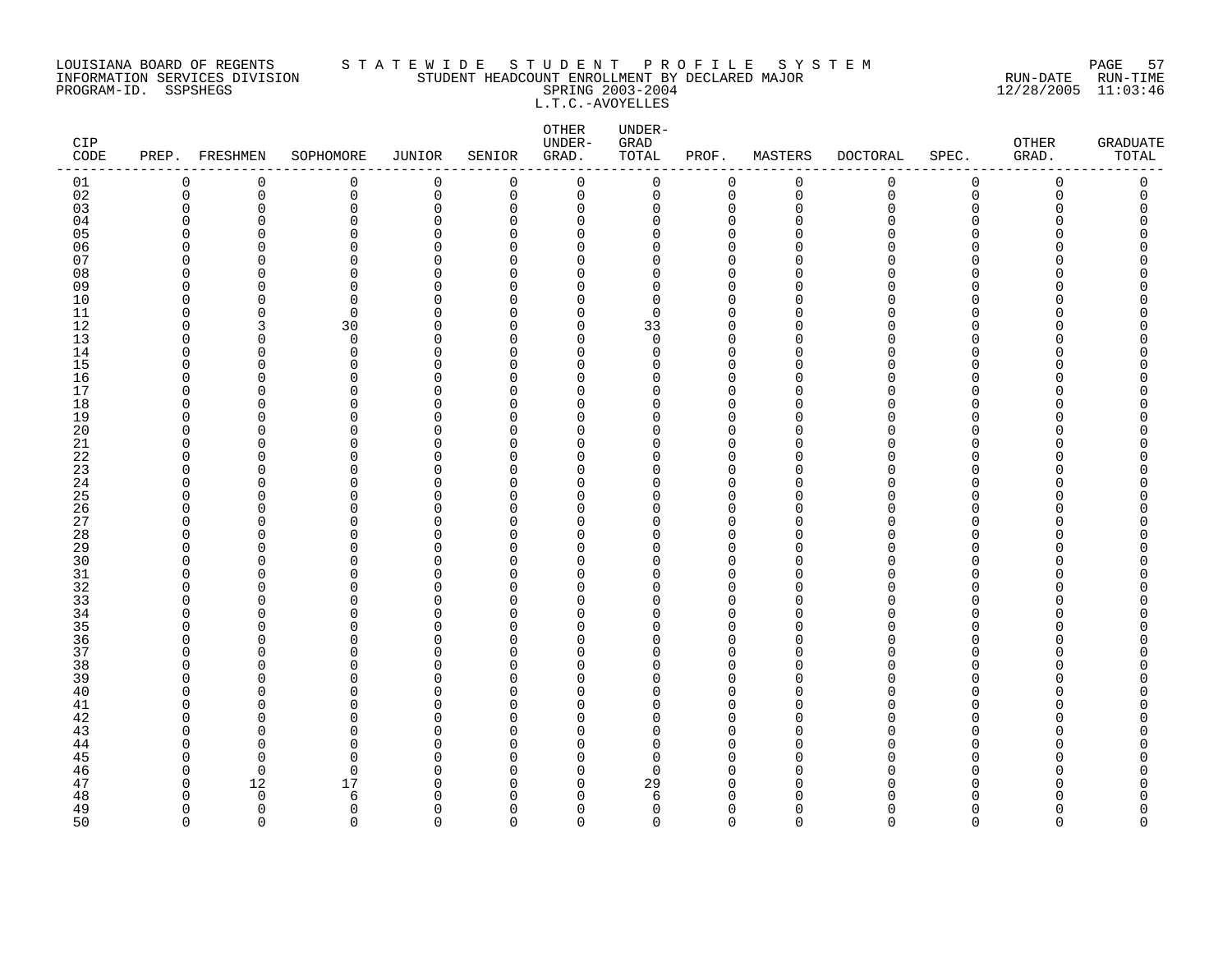#### LOUISIANA BOARD OF REGENTS S T A T E W I D E S T U D E N T P R O F I L E S Y S T E M PAGE 58 INFORMATION SERVICES DIVISION STUDENT HEADCOUNT ENROLLMENT BY DECLARED MAJOR RUN-DATE RUN-TIME PROGRAM-ID. SSPSHEGS SPRING 2003-2004 12/28/2005 11:03:46 L.T.C.-AVOYELLES

|             | SOPHOMORE                                              | JUNIOR                                   | SENIOR      | OTHER<br>UNDER-<br>GRAD. | UNDER-<br>GRAD<br>TOTAL |                                                                                                                                                                                                                                          |          | DOCTORAL      | SPEC.    | OTHER<br>GRAD.                                                                                                        | <b>GRADUATE</b><br>TOTAL                                                                                                                                                                                                                                                                                                                                                                                                                                                                                                                                                                                                                                                                                                                                                                                                                                                                                                                                                                                                                                                                                                   |
|-------------|--------------------------------------------------------|------------------------------------------|-------------|--------------------------|-------------------------|------------------------------------------------------------------------------------------------------------------------------------------------------------------------------------------------------------------------------------------|----------|---------------|----------|-----------------------------------------------------------------------------------------------------------------------|----------------------------------------------------------------------------------------------------------------------------------------------------------------------------------------------------------------------------------------------------------------------------------------------------------------------------------------------------------------------------------------------------------------------------------------------------------------------------------------------------------------------------------------------------------------------------------------------------------------------------------------------------------------------------------------------------------------------------------------------------------------------------------------------------------------------------------------------------------------------------------------------------------------------------------------------------------------------------------------------------------------------------------------------------------------------------------------------------------------------------|
|             |                                                        |                                          |             |                          | 70                      |                                                                                                                                                                                                                                          |          |               |          |                                                                                                                       |                                                                                                                                                                                                                                                                                                                                                                                                                                                                                                                                                                                                                                                                                                                                                                                                                                                                                                                                                                                                                                                                                                                            |
| 31          | 17                                                     |                                          | $\mathbf 0$ | 0                        | 48                      |                                                                                                                                                                                                                                          |          |               |          |                                                                                                                       |                                                                                                                                                                                                                                                                                                                                                                                                                                                                                                                                                                                                                                                                                                                                                                                                                                                                                                                                                                                                                                                                                                                            |
| $\mathbf 0$ | 0                                                      |                                          |             |                          | 0                       |                                                                                                                                                                                                                                          |          |               |          |                                                                                                                       |                                                                                                                                                                                                                                                                                                                                                                                                                                                                                                                                                                                                                                                                                                                                                                                                                                                                                                                                                                                                                                                                                                                            |
|             |                                                        |                                          |             |                          |                         |                                                                                                                                                                                                                                          |          |               |          |                                                                                                                       |                                                                                                                                                                                                                                                                                                                                                                                                                                                                                                                                                                                                                                                                                                                                                                                                                                                                                                                                                                                                                                                                                                                            |
|             |                                                        |                                          |             |                          |                         |                                                                                                                                                                                                                                          |          |               |          |                                                                                                                       |                                                                                                                                                                                                                                                                                                                                                                                                                                                                                                                                                                                                                                                                                                                                                                                                                                                                                                                                                                                                                                                                                                                            |
|             |                                                        |                                          |             |                          |                         |                                                                                                                                                                                                                                          |          |               |          |                                                                                                                       |                                                                                                                                                                                                                                                                                                                                                                                                                                                                                                                                                                                                                                                                                                                                                                                                                                                                                                                                                                                                                                                                                                                            |
|             |                                                        |                                          |             |                          |                         |                                                                                                                                                                                                                                          |          |               |          |                                                                                                                       |                                                                                                                                                                                                                                                                                                                                                                                                                                                                                                                                                                                                                                                                                                                                                                                                                                                                                                                                                                                                                                                                                                                            |
|             |                                                        |                                          |             |                          |                         |                                                                                                                                                                                                                                          |          |               |          |                                                                                                                       |                                                                                                                                                                                                                                                                                                                                                                                                                                                                                                                                                                                                                                                                                                                                                                                                                                                                                                                                                                                                                                                                                                                            |
|             |                                                        |                                          |             |                          |                         |                                                                                                                                                                                                                                          |          |               |          |                                                                                                                       |                                                                                                                                                                                                                                                                                                                                                                                                                                                                                                                                                                                                                                                                                                                                                                                                                                                                                                                                                                                                                                                                                                                            |
|             |                                                        |                                          |             |                          |                         |                                                                                                                                                                                                                                          |          |               |          |                                                                                                                       |                                                                                                                                                                                                                                                                                                                                                                                                                                                                                                                                                                                                                                                                                                                                                                                                                                                                                                                                                                                                                                                                                                                            |
|             |                                                        |                                          |             |                          |                         |                                                                                                                                                                                                                                          |          |               |          |                                                                                                                       |                                                                                                                                                                                                                                                                                                                                                                                                                                                                                                                                                                                                                                                                                                                                                                                                                                                                                                                                                                                                                                                                                                                            |
|             |                                                        |                                          |             |                          |                         |                                                                                                                                                                                                                                          |          |               |          |                                                                                                                       |                                                                                                                                                                                                                                                                                                                                                                                                                                                                                                                                                                                                                                                                                                                                                                                                                                                                                                                                                                                                                                                                                                                            |
| 312         | 141                                                    |                                          | $\Omega$    | 9                        | 462                     | $\Omega$                                                                                                                                                                                                                                 | $\Omega$ | $\Omega$      | $\Omega$ | $\Omega$                                                                                                              |                                                                                                                                                                                                                                                                                                                                                                                                                                                                                                                                                                                                                                                                                                                                                                                                                                                                                                                                                                                                                                                                                                                            |
|             |                                                        |                                          |             |                          |                         |                                                                                                                                                                                                                                          |          |               |          |                                                                                                                       |                                                                                                                                                                                                                                                                                                                                                                                                                                                                                                                                                                                                                                                                                                                                                                                                                                                                                                                                                                                                                                                                                                                            |
|             | PREP. FRESHMEN<br>40<br>$\mathbf 0$<br>226<br>$\Omega$ | 30<br>41<br>18 - NOT IN USE AT THIS TIME | 0           |                          | 9                       | 276<br>06 - NOT IN USE AT THIS TIME<br>07 - NOT IN USE AT THIS TIME<br>08 - NOT IN USE AT THIS TIME<br>08 - NOT IN USE AT THIS TIME<br>26 - BIOLOGICAL AND E<br>TR - UNDERGRAD STUDENTS INTENDING TO TRANSFERUN - UNCOMMITTED TO A MAJOR |          | PROF. MASTERS |          | 24 - LIBERAL ARTS/SCI, GEN STUDIES/HUMANITIES42 - PSYCHOLOGY<br>36 - LEISURE AND RECREATIONAL ACTIVITIES 54 - HISTORY | 01 - AGRICULTURE, AGRICULTURE OPERATIONS 19 - FAMILY AND CONSUMER SCIENCES/HUMAN SCI 37 - PERSONAL AWARENESS/SELF-IMPROVEMENT 102 - NOT IN USE AT THIS TIME 20 - NOT IN USE AT THIS TIME 38 - PHILOSOPHY AND RELIGIOUS STUDIES<br>05 - AREA, ETHNIC, CULTURAL, AND GENDER STUDI23 - ENGLISH LANGUAGE AND LITERATURE/LETTERS 41 - SCIENCE TECHNOLOGIES/TECHNICIANS<br>07 - NOT IN USE AT THIS TIME<br>25 - LIBRARY SCIENCE<br>26 - BIOLOGICAL AND BIOMEDICAL SCIENCES<br>26 - BIOLOGICAL AND BIOMEDICAL SCIENCES<br>26 - BIOLOGICAL AND BIOMEDICAL SCIENCES<br>26 - BIOLOGICAL AND BIOMEDICAL SCIENCES<br>26 - B<br>TRESONAL AND CULINARY SERVICES/SUPP 29 - MILITARY TECHNOLOGIES<br>12 - PERSONAL AND CULINARY SERVICES<br>30 - MULTI/INTERDISCIPLINARY STUDIES<br>31 - PARKS, RECREATION, LEISURE AND FITNESS 49 - TRANSPORTATION AND MATERIALS MOVIN<br>14 – ENGINEERING TECHNOLOGIES/TECHNICIANS 32 – BASIC SKILLS<br>15 – ENGINEERING TECHNOLOGIES/TECHNICIANS 33 – CITIZENSHIP ACTIVITIES 50 – VISUAL AND PERFORMING ARTS<br>16 – FOREIGN LANGUAGES, LITERATURES/LING. 34 – HEALTH-RELATE<br>60 - RESIDENCY PROGRAMS |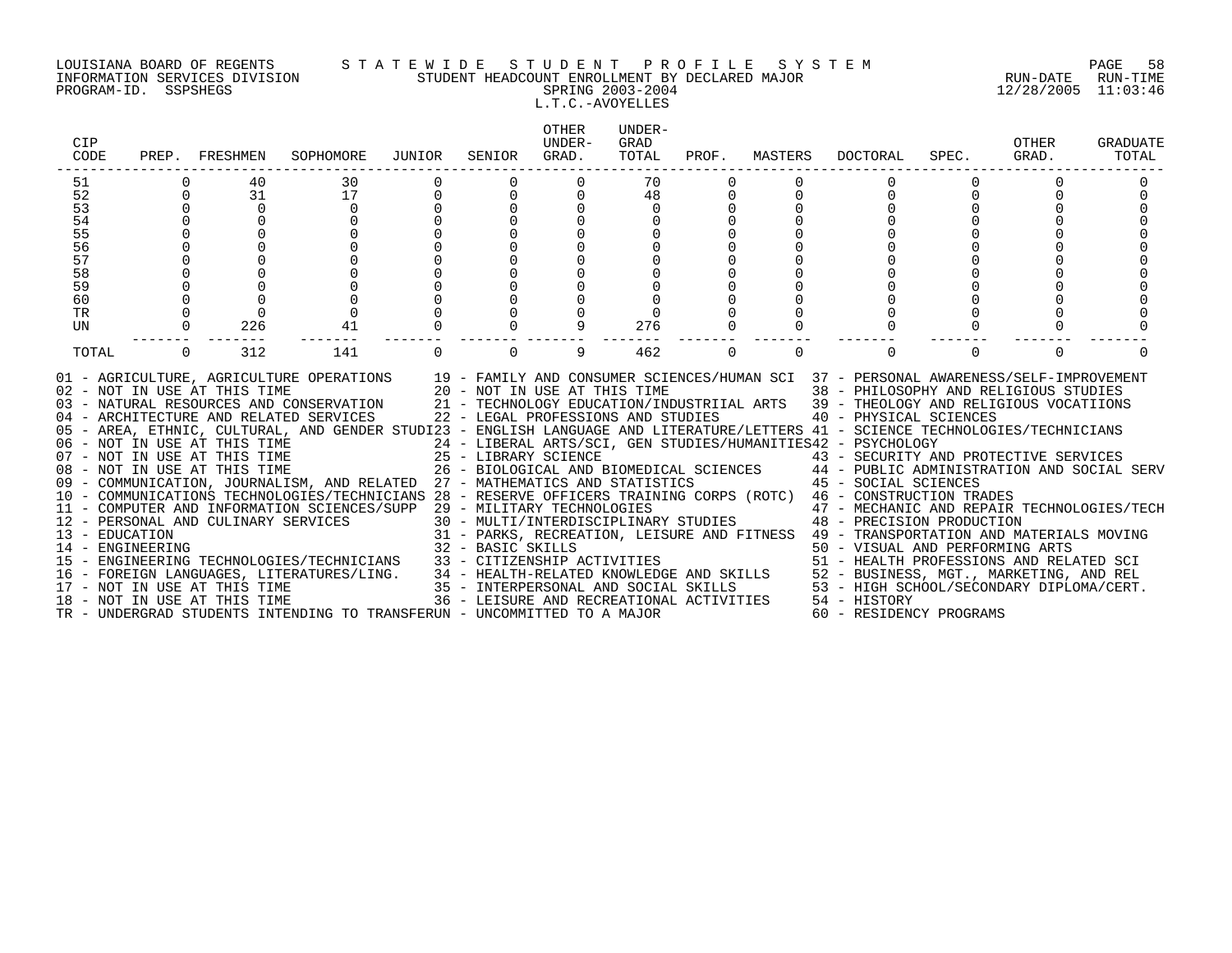#### LOUISIANA BOARD OF REGENTS S T A T E W I D E S T U D E N T P R O F I L E S Y S T E M PAGE 59 INFORMATION SERVICES DIVISION STUDENT HEADCOUNT ENROLLMENT BY DECLARED MAJOR RUN-DATE RUN-TIME PROGRAM-ID. SSPSHEGS SPRING 2003-2004 12/28/2005 11:03:46 L.T.C.-BASTROP

| CIP<br>CODE |             | PREP. FRESHMEN | SOPHOMORE    | <b>JUNIOR</b> | SENIOR   | OTHER<br>UNDER-<br>GRAD. | UNDER-<br>${\tt GRAD}$<br>TOTAL | PROF.        | MASTERS     | <b>DOCTORAL</b> | SPEC.       | OTHER<br>GRAD. | <b>GRADUATE</b><br>TOTAL |
|-------------|-------------|----------------|--------------|---------------|----------|--------------------------|---------------------------------|--------------|-------------|-----------------|-------------|----------------|--------------------------|
| 01          | 0           | 0              | 0            | $\mathbf 0$   | 0        | $\mathbf 0$              | 0                               | 0            | $\mathbf 0$ | 0               | $\mathsf 0$ | $\mathbf 0$    | 0                        |
| 02          | $\mathbf 0$ | $\mathsf 0$    | $\mathsf{O}$ | $\mathbb O$   | 0        | 0                        | $\mathsf{O}$                    | $\mathbf 0$  | $\mathbf 0$ | 0               | $\mathsf 0$ | $\mathsf{O}$   | 0                        |
| 03          | ∩           | $\Omega$       | $\Omega$     | $\mathbf 0$   | $\Omega$ | 0                        | $\Omega$                        | $\mathbf 0$  | $\cap$      | Λ               | $\Omega$    |                | $\Omega$                 |
| 04          | $\Omega$    | $\Omega$       | $\Omega$     | $\Omega$      | $\Omega$ | 0                        | 0                               | $\mathbf{0}$ |             |                 | $\Omega$    |                | $\Omega$                 |
| 05          | $\Omega$    | $\mathbf 0$    | 0            | $\Omega$      | $\Omega$ | 0                        | 0                               | $\mathbf{0}$ |             |                 | $\Omega$    |                | Λ                        |
| 06          | ∩           | $\mathbf 0$    | 0            | $\Omega$      | $\Omega$ | 0                        | U                               | $\Omega$     |             |                 | ∩           |                |                          |
| 07          | $\Omega$    | $\Omega$       | 0            | $\Omega$      | $\Omega$ | 0                        | U                               | $\mathbf 0$  | $\Omega$    |                 | $\Omega$    |                |                          |
| 08          | 0           | $\Omega$       | 0            | 0             | O        | 0                        | O                               | $\mathbf 0$  | ∩           |                 | $\Omega$    |                |                          |
| 09          | $\Omega$    | $\Omega$       | 0            | $\mathbf 0$   | $\Omega$ | 0                        | O                               | $\mathbf 0$  |             |                 | ∩           |                |                          |
| 10          | ∩           | $\Omega$       | O            | $\Omega$      | ∩        | $\Omega$                 | O                               | $\mathbf 0$  |             |                 | ∩           |                |                          |
| 11          | ∩           | $\Omega$       | 0            | $\Omega$      | $\Omega$ | $\Omega$                 | U                               | $\Omega$     | ∩           |                 | ∩           |                |                          |
| 12          | $\Omega$    | $\Omega$       | 0            | $\Omega$      | $\Omega$ | $\Omega$                 | O                               | $\mathbf 0$  | $\Omega$    |                 | ∩           |                |                          |
| 13          | $\Omega$    | $\Omega$       | 0            | $\Omega$      | $\Omega$ | 0                        | $\Omega$                        | $\mathbf 0$  | ∩           |                 | $\Omega$    |                |                          |
| 14          | $\mathbf 0$ | $\mathbf 0$    | 0            | $\Omega$      | ∩        | 0                        | $\mathbf 0$                     | $\mathbf 0$  |             |                 | $\Omega$    |                |                          |
| 15          | $\mathbf 0$ | 14             | 5            | $\Omega$      | $\Omega$ | 0                        | 19                              | $\mathbf 0$  |             |                 | ∩           |                |                          |
| 16          | 0           | $\mathbf 0$    | 0            | $\Omega$      | O        | 0                        | $\Omega$                        | $\mathbf 0$  |             |                 | ∩           |                |                          |
| 17          | $\Omega$    | $\mathbf 0$    | $\Omega$     | $\cap$        | ∩        | 0                        | O                               | $\mathbf 0$  |             |                 | ∩           |                |                          |
| 18          | $\Omega$    | $\Omega$       | $\Omega$     | $\Omega$      | $\Omega$ | $\Omega$                 | U                               | $\Omega$     | O           |                 | ∩           |                |                          |
| 19          | $\Omega$    | $\Omega$       | 0            | $\mathbf 0$   | $\Omega$ | 0                        | O                               | $\mathbf{0}$ | ∩           |                 | $\Omega$    |                |                          |
| 20          | ∩           | $\Omega$       | $\Omega$     | $\Omega$      | U        | $\Omega$                 | O                               | $\Omega$     |             |                 | ∩           |                |                          |
| 21          | $\Omega$    | $\Omega$       | 0            | $\Omega$      | $\Omega$ | 0                        | O                               | $\mathbf 0$  |             |                 | ∩           |                |                          |
| $2\sqrt{2}$ | ∩           | $\Omega$       | 0            | $\Omega$      | O        | 0                        | N                               | $\mathbf 0$  | ∩           |                 | ∩           |                |                          |
| 23          | ∩           | $\Omega$       | 0            | $\cap$        | ∩        | $\Omega$                 | U                               | $\Omega$     |             |                 | ∩           |                |                          |
| 24          | $\Omega$    | $\Omega$       | 0            | $\Omega$      | ∩        | $\Omega$                 | O                               | $\mathbf 0$  | $\Omega$    |                 | $\Omega$    |                |                          |
| 25          | $\Omega$    | $\Omega$       | 0            | $\cap$        | U        | $\Omega$                 | U                               | $\mathbf{0}$ | ∩           |                 | ∩           |                |                          |
| 26          | $\Omega$    | $\Omega$       | 0            | $\Omega$      | U        | 0                        | O                               | $\Omega$     |             |                 | ∩           |                |                          |
| $27\,$      | $\Omega$    | 0              | 0            | $\Omega$      | $\Omega$ | 0                        | O                               | $\mathbf 0$  | ∩           |                 | ∩           |                |                          |
| 28          | ∩           | $\Omega$       | 0            | $\Omega$      | $\Omega$ | $\Omega$                 | U                               | $\Omega$     | ∩           |                 | ∩           |                |                          |
| 29          | $\Omega$    | $\Omega$       | 0            | $\Omega$      | $\Omega$ | 0                        | N                               | $\mathbf 0$  | ∩           |                 | $\Omega$    |                |                          |
| 30          | $\Omega$    | $\Omega$       | 0            | $\Omega$      | ∩        | 0                        | O                               | $\mathbf 0$  | O           |                 | ∩           |                |                          |
| 31          | $\Omega$    | $\Omega$       | $\Omega$     | $\Omega$      | O        | $\Omega$                 | O                               | $\mathbf{0}$ | O           |                 | $\Omega$    |                |                          |
| 32          | $\Omega$    | $\Omega$       | 0            | $\Omega$      | $\Omega$ | $\Omega$                 | O                               | $\mathbf 0$  | O           |                 | ∩           |                |                          |
| 33          | ∩           | $\Omega$       | 0            | $\Omega$      | ∩        | $\Omega$                 | U                               | $\Omega$     |             |                 | ∩           |                |                          |
| 34          | $\Omega$    | $\Omega$       | 0            | $\Omega$      | $\Omega$ | 0                        | O                               | $\mathbf 0$  | $\Omega$    |                 | $\Omega$    |                |                          |
| 35          | $\Omega$    | $\Omega$       | 0            | $\Omega$      | $\Omega$ | 0                        | O                               | $\mathbf 0$  | ∩           |                 | $\Omega$    |                |                          |
| 36          | $\Omega$    | $\mathbf 0$    | 0            | $\Omega$      | $\Omega$ | 0                        | 0                               | $\mathbf 0$  | ∩           |                 | $\Omega$    |                |                          |
| 37          | $\Omega$    | $\Omega$       | 0            | $\Omega$      | ∩        | $\Omega$                 | O                               | $\mathbf 0$  | $\cap$      |                 | $\cap$      |                |                          |
| 38          | ∩           | $\Omega$       | $\Omega$     | $\Omega$      | ∩        | $\Omega$                 | O                               | $\mathbf 0$  | ∩           |                 | ∩           |                |                          |
| 39          | ∩           | $\Omega$       | $\Omega$     | $\Omega$      | $\Omega$ | $\Omega$                 | U                               | $\mathbf 0$  | $\Omega$    |                 | ∩           |                |                          |
| 40          | ∩           | $\Omega$       | 0            | $\Omega$      | ∩        | 0                        | O                               | $\mathbf 0$  | O           |                 | ∩           |                |                          |
| 41          | $\Omega$    | $\Omega$       | 0            | $\Omega$      | $\Omega$ | 0                        | 0                               | $\mathbf 0$  | ∩           |                 | $\Omega$    |                |                          |
| $4\,2$      | $\Omega$    | $\Omega$       | 0            | $\Omega$      | ∩        | 0                        | 0                               | $\mathbf 0$  | O           |                 | ∩           |                |                          |
| 43          | ∩           | $\Omega$       | 0            | $\Omega$      | ∩        | $\Omega$                 | O                               | $\Omega$     |             |                 | ∩           |                |                          |
| 44          | ∩           | $\Omega$       | 0            | $\Omega$      | $\Omega$ | 0                        | O                               | $\mathbf 0$  | ∩           |                 | ∩           |                |                          |
| 45          | ∩           | $\Omega$       | $\Omega$     | $\cap$        | ∩        | $\Omega$                 | O                               | $\Omega$     |             |                 | ∩           |                |                          |
| 46          | $\Omega$    | $\Omega$       | 0            | $\cap$        | $\Omega$ | 0                        | O                               | $\Omega$     |             |                 | $\Omega$    |                |                          |
| 47          | ∩           | 8              | 10           |               | U        | 0                        | 18                              | $\Omega$     |             |                 |             |                |                          |
| $4\,8$      | $\Omega$    | 14             | 1            | $\Omega$      | $\Omega$ |                          | 16                              | $\mathbf 0$  |             |                 | ∩           |                | 0                        |
| 49          | $\mathbf 0$ | $\mathbf 0$    | $\mathbf 0$  | $\mathbf 0$   | 0        | 0                        | 0                               | $\mathbf 0$  | $\mathbf 0$ | $\Omega$        | $\Omega$    | $\Omega$       | 0                        |

50 0 0 0 0 0 0 0 0 0 0 0 0 0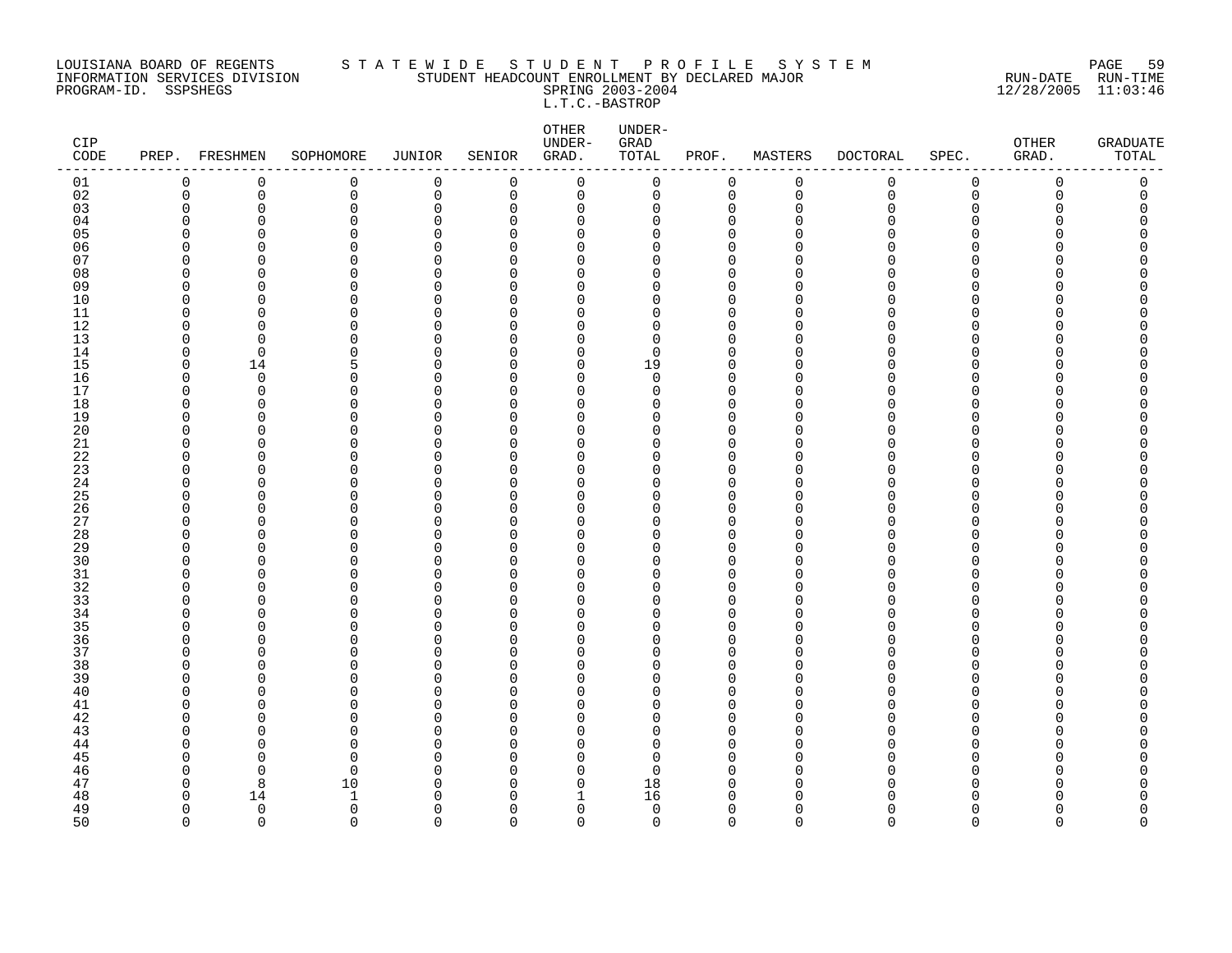#### LOUISIANA BOARD OF REGENTS S T A T E W I D E S T U D E N T P R O F I L E S Y S T E M PAGE 60 INFORMATION SERVICES DIVISION STUDENT HEADCOUNT ENROLLMENT BY DECLARED MAJOR RUN-DATE RUN-TIME

## PROGRAM-ID. SSPSHEGS SPRING 2003-2004 12/28/2005 11:03:46 L.T.C.-BASTROP

| CIP<br>CODE    |          | PREP. FRESHMEN                                                                               | SOPHOMORE                                                                                                                                                                                                                                                                                                                                                                                                                                                                                                                                                                                                                                                                                                                                                                                                                                                                                                                                                                                                                                                                                      | JUNIOR | SENIOR   | <b>OTHER</b><br>UNDER-<br>GRAD.                                                                                              | UNDER-<br>GRAD<br>TOTAL | PROF.    | MASTERS  | DOCTORAL                                                                                                                                                                                                                                                                                                                                                                                                                                                                                                                                                                                                                                      | SPEC.    | OTHER<br>GRAD. | GRADUATE<br>TOTAL |
|----------------|----------|----------------------------------------------------------------------------------------------|------------------------------------------------------------------------------------------------------------------------------------------------------------------------------------------------------------------------------------------------------------------------------------------------------------------------------------------------------------------------------------------------------------------------------------------------------------------------------------------------------------------------------------------------------------------------------------------------------------------------------------------------------------------------------------------------------------------------------------------------------------------------------------------------------------------------------------------------------------------------------------------------------------------------------------------------------------------------------------------------------------------------------------------------------------------------------------------------|--------|----------|------------------------------------------------------------------------------------------------------------------------------|-------------------------|----------|----------|-----------------------------------------------------------------------------------------------------------------------------------------------------------------------------------------------------------------------------------------------------------------------------------------------------------------------------------------------------------------------------------------------------------------------------------------------------------------------------------------------------------------------------------------------------------------------------------------------------------------------------------------------|----------|----------------|-------------------|
| 51             |          | 7                                                                                            | 21                                                                                                                                                                                                                                                                                                                                                                                                                                                                                                                                                                                                                                                                                                                                                                                                                                                                                                                                                                                                                                                                                             |        |          | 1                                                                                                                            | 29                      |          |          |                                                                                                                                                                                                                                                                                                                                                                                                                                                                                                                                                                                                                                               |          |                |                   |
| 52             | 0        | 62                                                                                           | 24                                                                                                                                                                                                                                                                                                                                                                                                                                                                                                                                                                                                                                                                                                                                                                                                                                                                                                                                                                                                                                                                                             |        | $\Omega$ | 10                                                                                                                           | 96                      | 0        |          | $\mathbf 0$                                                                                                                                                                                                                                                                                                                                                                                                                                                                                                                                                                                                                                   |          | $\mathbf 0$    |                   |
| 53             | 0        | $\mathsf{O}$                                                                                 | $\Omega$                                                                                                                                                                                                                                                                                                                                                                                                                                                                                                                                                                                                                                                                                                                                                                                                                                                                                                                                                                                                                                                                                       |        |          | $\mathsf{O}$                                                                                                                 | $\Omega$                |          |          |                                                                                                                                                                                                                                                                                                                                                                                                                                                                                                                                                                                                                                               |          |                |                   |
| 54             |          |                                                                                              |                                                                                                                                                                                                                                                                                                                                                                                                                                                                                                                                                                                                                                                                                                                                                                                                                                                                                                                                                                                                                                                                                                |        |          |                                                                                                                              |                         |          |          |                                                                                                                                                                                                                                                                                                                                                                                                                                                                                                                                                                                                                                               |          |                |                   |
|                |          |                                                                                              |                                                                                                                                                                                                                                                                                                                                                                                                                                                                                                                                                                                                                                                                                                                                                                                                                                                                                                                                                                                                                                                                                                |        |          |                                                                                                                              |                         |          |          |                                                                                                                                                                                                                                                                                                                                                                                                                                                                                                                                                                                                                                               |          |                |                   |
| 55<br>56<br>57 |          |                                                                                              |                                                                                                                                                                                                                                                                                                                                                                                                                                                                                                                                                                                                                                                                                                                                                                                                                                                                                                                                                                                                                                                                                                |        |          |                                                                                                                              |                         |          |          |                                                                                                                                                                                                                                                                                                                                                                                                                                                                                                                                                                                                                                               |          |                |                   |
| 58             |          |                                                                                              |                                                                                                                                                                                                                                                                                                                                                                                                                                                                                                                                                                                                                                                                                                                                                                                                                                                                                                                                                                                                                                                                                                |        |          |                                                                                                                              |                         |          |          |                                                                                                                                                                                                                                                                                                                                                                                                                                                                                                                                                                                                                                               |          |                |                   |
| 59             |          |                                                                                              |                                                                                                                                                                                                                                                                                                                                                                                                                                                                                                                                                                                                                                                                                                                                                                                                                                                                                                                                                                                                                                                                                                |        |          |                                                                                                                              |                         |          |          |                                                                                                                                                                                                                                                                                                                                                                                                                                                                                                                                                                                                                                               |          |                |                   |
| 60             |          |                                                                                              |                                                                                                                                                                                                                                                                                                                                                                                                                                                                                                                                                                                                                                                                                                                                                                                                                                                                                                                                                                                                                                                                                                |        |          |                                                                                                                              |                         |          |          |                                                                                                                                                                                                                                                                                                                                                                                                                                                                                                                                                                                                                                               |          |                |                   |
| <b>TR</b>      |          | $\Omega$                                                                                     |                                                                                                                                                                                                                                                                                                                                                                                                                                                                                                                                                                                                                                                                                                                                                                                                                                                                                                                                                                                                                                                                                                |        |          |                                                                                                                              |                         |          |          |                                                                                                                                                                                                                                                                                                                                                                                                                                                                                                                                                                                                                                               |          |                |                   |
| UN             |          | 38                                                                                           |                                                                                                                                                                                                                                                                                                                                                                                                                                                                                                                                                                                                                                                                                                                                                                                                                                                                                                                                                                                                                                                                                                |        |          |                                                                                                                              | 39                      |          |          |                                                                                                                                                                                                                                                                                                                                                                                                                                                                                                                                                                                                                                               |          |                |                   |
|                |          |                                                                                              |                                                                                                                                                                                                                                                                                                                                                                                                                                                                                                                                                                                                                                                                                                                                                                                                                                                                                                                                                                                                                                                                                                |        |          |                                                                                                                              |                         |          |          |                                                                                                                                                                                                                                                                                                                                                                                                                                                                                                                                                                                                                                               |          |                |                   |
| TOTAL          | $\Omega$ | 143                                                                                          | 61                                                                                                                                                                                                                                                                                                                                                                                                                                                                                                                                                                                                                                                                                                                                                                                                                                                                                                                                                                                                                                                                                             |        | $\Omega$ | 13                                                                                                                           | 217                     | $\Omega$ | $\Omega$ | $\Omega$                                                                                                                                                                                                                                                                                                                                                                                                                                                                                                                                                                                                                                      | $\Omega$ | $\Omega$       |                   |
|                |          | 08 - NOT IN USE AT THIS TIME<br>17 - NOT IN USE AT THIS TIME<br>18 - NOT IN USE AT THIS TIME | 01 - AGRICULTURE, AGRICULTURE OPERATIONS 19 - FAMILY AND CONSUMER SCIENCES/HUMAN SCI 37 - PERSONAL AWARENESS/SELF-IMPROVEMENT 102 - NOT IN USE AT THIS TIME 20 - NOT IN USE AT THIS TIME 38 - PHILOSOPHY AND RELIGIOUS STUDIES<br>05 - AREA, ETHNIC, CULTURAL, AND GENDER STUDI23 - ENGLISH LANGUAGE AND LITERATURE/LETTERS 41 - SCIENCE TECHNOLOGIES/TECHNICIANS<br>06 - NOT IN USE AT THIS TIME<br>07 - NOT IN USE AT THIS TIME<br>09 - COMMUNICATION, JOURNALISM, AND RELATED 27 - MATHEMATICS AND STATISTICS<br>10 - COMMUNICATIONS TECHNOLOGIES/TECHNICIANS 28 - RESERVE OFFICERS TRAINING CORPS (ROTC) 46 - CONSTRUCTION TRADES<br>11 - COMPUTER AND INFORMATION SCIENCES/SUPP 29 - MILITARY TECHNOLOGIES<br>12 - PERSONAL AND CULINARY SERVICES<br>13 - EDUCATION 14 - ENGINEERING 15 - ENGINEERING 15 - ENGINEERING 15 - ENGINEERING 15 - ENGINEERING 15 - ENGINEERING 15 - ENGINEERING 15 - ENGINEERING TECHNOLOGIES/TECHNICIANS 33 - CITIZENSHIP ACTIVITIES<br>16 - FOREIGN LANGUAGES, LITERATURES/LING.<br>TR - UNDERGRAD STUDENTS INTENDING TO TRANSFERUN - UNCOMMITTED TO A MAJOR |        |          | 34 - HEALTH-RELATED KNOWLEDGE AND SKILLS<br>35 - INTERPERSONAL AND SOCIAL SKILLS<br>36 - LEISURE AND RECREATIONAL ACTIVITIES |                         |          |          | 24 - LIBERAL ARTS/SCI, GEN STUDIES/HUMANITIES42 - PSYCHOLOGY<br>25 - LIBRARY SCIENCE<br>26 - BIOLOGICAL AND BIOMEDICAL SCIENCES 44 - PUBLIC ADMINISTRATION AND SOCIAL SERV<br>27 - MATHEMATICS AND STATISTICS 45 - SOCIAL SCIENCES<br>29 - MILITARY TECHNOLOGIES<br>30 - MULTI/INTERDISCIPLINARY STUDIES<br>48 - PRECISION PRODUCTION<br>31 - PARKS, RECREATION, LEISURE AND FITNESS 49 - TRANSPORTATION AND MATERIALS MOVING<br>50 - VISUAL AND PERFORMING ARTS<br>51 - HEALTH PROFESSIONS AND RELATED SCI<br>52 - BUSINESS, MGT., MARKETING, AND REL<br>53 - HIGH SCHOOL/SECONDARY DIPLOMA/CERT.<br>54 - HISTORY<br>60 - RESIDENCY PROGRAMS |          |                |                   |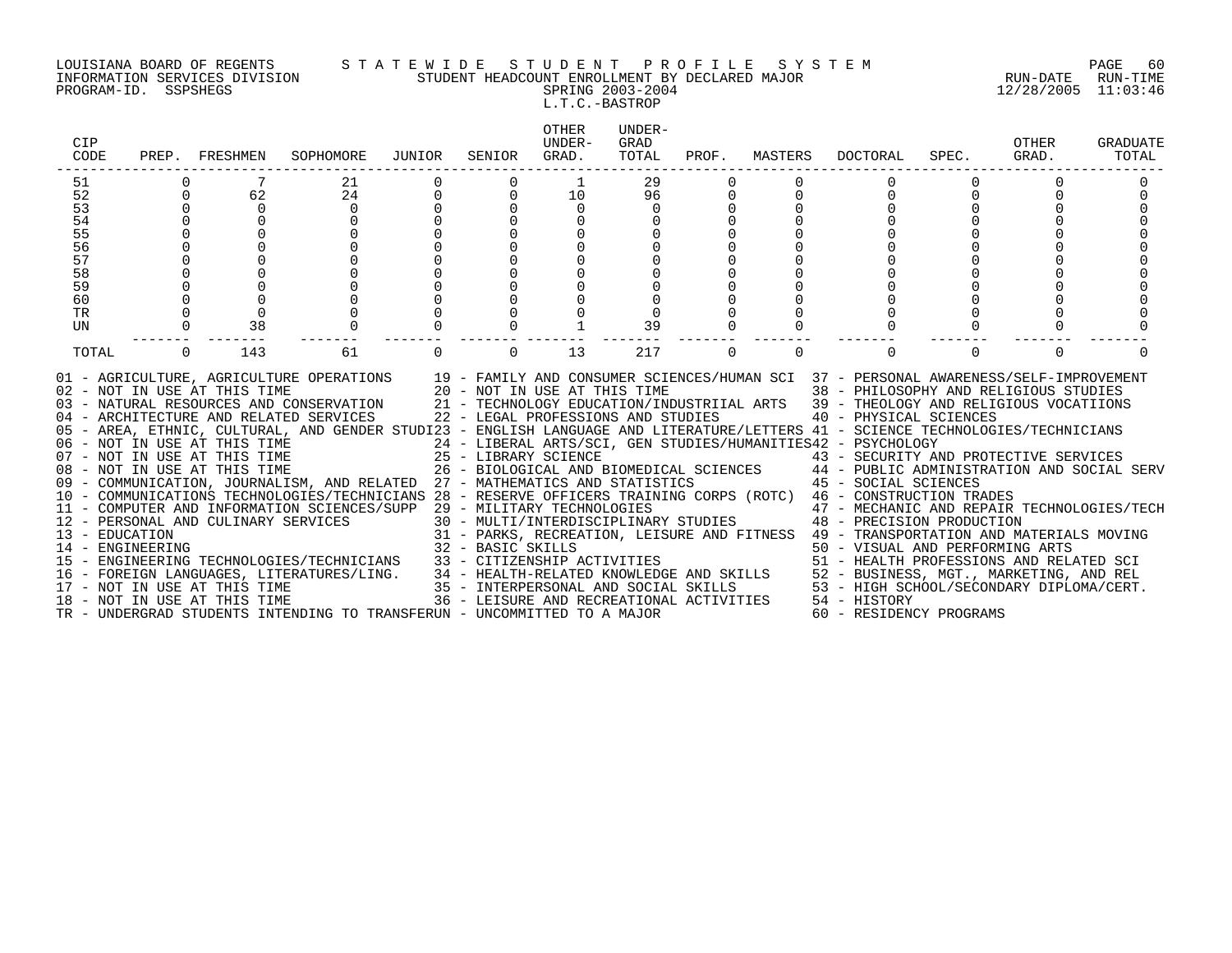#### LOUISIANA BOARD OF REGENTS S T A T E W I D E S T U D E N T P R O F I L E S Y S T E M PAGE 61 INFORMATION SERVICES DIVISION STUDENT HEADCOUNT ENROLLMENT BY DECLARED MAJOR RUN-DATE RUN-TIME PROGRAM-ID. SSPSHEGS SPRING 2003-2004 12/28/2005 11:03:46 L.T.C.-BATON ROUGE

| CIP<br>$\texttt{CODE}$ | PREP.                | FRESHMEN                | SOPHOMORE               | <b>JUNIOR</b>           | SENIOR               | OTHER<br>UNDER-<br>GRAD. | UNDER-<br>GRAD<br>TOTAL | PROF.                      | MASTERS              | <b>DOCTORAL</b> | SPEC.                | OTHER<br>GRAD. | <b>GRADUATE</b><br>TOTAL |
|------------------------|----------------------|-------------------------|-------------------------|-------------------------|----------------------|--------------------------|-------------------------|----------------------------|----------------------|-----------------|----------------------|----------------|--------------------------|
| 01                     | 0                    | 0                       | 0                       | $\mathbf 0$             | 0                    | $\mathbf 0$              | $\mathsf{O}$            | 0                          | $\mathbf 0$          | $\mathbf 0$     | $\mathbf 0$          | $\mathbf 0$    | $\mathsf 0$              |
| 02                     | 0                    | 0                       | 0                       | $\mathbf 0$             | 0                    | 0                        | 0                       | $\mathbf 0$                | $\mathbf 0$          | 0               | 0                    | 0              | 0                        |
| 03                     | 0                    | $\Omega$                | 0                       | 0                       | 0                    | 0                        | 0                       | $\mathbf 0$                | $\Omega$             | O               | $\mathbf 0$          | U              | 0                        |
| 04                     | $\Omega$             | $\Omega$                | 0                       | $\Omega$                | $\Omega$             | $\Omega$                 | $\Omega$                | $\Omega$                   | $\Omega$             |                 | U                    |                |                          |
| 05                     | $\Omega$<br>$\Omega$ | $\Omega$<br>$\cap$      | 0<br>$\Omega$           | $\Omega$<br>$\mathbf 0$ | $\Omega$<br>∩        | $\Omega$<br>$\Omega$     | O<br>0                  | $\mathbf 0$<br>$\mathbf 0$ | $\Omega$<br>∩        |                 | $\Omega$<br>$\Omega$ |                | O                        |
| 06<br>07               | ∩                    | $\cap$                  | 0                       | 0                       | ∩                    | $\Omega$                 | O                       | 0                          | ∩                    |                 | O                    |                |                          |
| 08                     | $\Omega$             | $\Omega$                | 0                       | $\Omega$                | $\Omega$             | $\Omega$                 | $\Omega$                | $\Omega$                   | $\Omega$             |                 | U                    |                |                          |
| 09                     | $\Omega$             | $\Omega$                | $\mathbf 0$             | 0                       | $\Omega$             | 0                        | $\Omega$                | $\mathbf 0$                | $\Omega$             |                 | O                    |                |                          |
| 10                     | $\mathbf 0$          | 16                      | 15                      | $\mathbf 0$             | $\Omega$             | 9                        | 40                      | $\mathbf 0$                | $\Omega$             |                 | $\Omega$             |                |                          |
| 11                     | $\mathbf 0$          | 39                      | $2\,8$                  | $\mathbf 0$             | 0                    | 51                       | 118                     | $\mathbf 0$                | $\Omega$             |                 | $\Omega$             |                | O                        |
| 12                     | $\Omega$             | 22                      | 33                      | 0                       | 0                    | 43                       | 98                      | $\Omega$                   | ∩                    |                 | U                    |                |                          |
| 13                     | $\Omega$             | $\overline{0}$          | $\mathbf 0$             | $\mathbf 0$             | $\Omega$             | 0                        | $\mathbf 0$             | $\mathbf 0$                | $\Omega$             |                 | $\Omega$             |                |                          |
| 14                     | 0                    | $\mathbf 0$             | $\mathbf 0$             | 0                       | $\Omega$             | 0                        | $\mathbf 0$             | $\mathbf 0$                | $\Omega$             |                 | O                    |                |                          |
| 15                     | $\Omega$             | 11                      | 17                      | $\mathbf 0$             | $\Omega$             | 11                       | 39                      | $\Omega$                   | $\Omega$             |                 | $\Omega$             |                |                          |
| 16                     | 0                    | $\mathbf 0$             | $\mathbf 0$             | $\mathbf 0$             | $\Omega$             | 0                        | $\mathbf 0$             | $\mathbf 0$                | $\Omega$             |                 | $\Omega$             |                |                          |
| 17                     | <sup>0</sup>         | $\Omega$                | $\mathbf 0$             | $\Omega$                | $\Omega$             | 0                        | $\Omega$                | $\Omega$                   | ∩                    |                 | U                    |                |                          |
| 18                     | 0                    | $\mathbf 0$             | $\mathbf 0$             | $\mathbf 0$             | 0                    | 0                        | 0                       | $\mathbf 0$                | $\Omega$             |                 | $\Omega$             |                |                          |
| 19                     | $\mathbf 0$          | 40                      | 68                      | 0                       | $\Omega$             | 114                      | 222                     | $\mathbf 0$                | $\Omega$             |                 | U                    |                |                          |
| 20<br>21               | $\Omega$<br>$\Omega$ | $\Omega$<br>$\Omega$    | 0<br>$\mathbf 0$        | $\Omega$                | $\Omega$<br>$\Omega$ | $\Omega$<br>$\Omega$     | $\Omega$<br>$\Omega$    | $\Omega$<br>$\mathbf 0$    | $\Omega$<br>$\Omega$ |                 | $\Omega$<br>$\Omega$ |                |                          |
| 22                     | $\Omega$             | $\Omega$                | 0                       | $\mathbf 0$<br>0        | $\Omega$             | $\Omega$                 | O                       | $\mathbf 0$                | <sup>0</sup>         |                 | O                    |                |                          |
| 23                     | $\Omega$             | $\Omega$                | 0                       | $\mathbf 0$             | ∩                    | $\Omega$                 | O                       | $\mathbf 0$                | ∩                    |                 | O                    |                |                          |
| 24                     | $\Omega$             | $\Omega$                | 0                       | $\Omega$                | ∩                    | $\Omega$                 | $\Omega$                | $\Omega$                   | $\Omega$             |                 | $\Omega$             |                |                          |
| 25                     | $\Omega$             | $\Omega$                | 0                       | $\Omega$                | ∩                    | $\Omega$                 | O                       | $\Omega$                   | $\Omega$             |                 | U                    |                |                          |
| 26                     | $\Omega$             | $\Omega$                | 0                       | $\mathbf 0$             | $\Omega$             | $\Omega$                 | $\Omega$                | $\mathbf{0}$               | $\Omega$             |                 | $\Omega$             |                |                          |
| 27                     | $\Omega$             | O                       | 0                       | 0                       | ∩                    | 0                        | O                       | 0                          | <sup>0</sup>         |                 | O                    |                |                          |
| 28                     | $\Omega$             | $\Omega$                | 0                       | $\mathbf 0$             | ∩                    | $\Omega$                 | O                       | $\Omega$                   | $\Omega$             |                 | O                    |                |                          |
| 29                     | $\Omega$             | $\Omega$                | 0                       | $\Omega$                | ∩                    | $\Omega$                 | O                       | $\mathbf 0$                | $\Omega$             |                 | $\Omega$             |                |                          |
| 30                     | $\Omega$             | $\cap$                  | 0                       | $\Omega$                | ∩                    | $\Omega$                 | U                       | $\Omega$                   | ∩                    |                 | U                    |                |                          |
| $31$                   | $\Omega$             | $\Omega$                | 0                       | $\mathbf 0$             | $\Omega$             | $\Omega$                 | O                       | $\mathbf 0$                | $\Omega$             |                 | $\Omega$             |                | O                        |
| 32                     | $\Omega$             | O                       | 0                       | 0                       | ∩                    | $\Omega$                 | O                       | $\mathbf 0$                | $\Omega$             |                 | O                    |                |                          |
| 33                     | $\Omega$             | $\Omega$                | 0                       | $\mathbf 0$             | U                    | $\Omega$                 | O                       | $\Omega$                   | $\Omega$<br>∩        |                 | $\Omega$             |                |                          |
| 34<br>35               | $\Omega$<br>$\Omega$ | $\Omega$<br>n           | 0<br>0                  | $\mathbf 0$<br>$\Omega$ | $\Omega$<br>∩        | $\Omega$<br>$\Omega$     | O<br>O                  | $\mathbf 0$<br>$\Omega$    |                      |                 | $\Omega$<br>U        |                |                          |
| 36                     | 0                    | $\Omega$                | 0                       | $\mathbf 0$             | $\Omega$             | $\Omega$                 | 0                       | $\mathbf 0$                | $\Omega$             |                 | $\mathbf 0$          |                |                          |
| 37                     | $\Omega$             | $\Omega$                | 0                       | 0                       | ∩                    | $\Omega$                 | O                       | $\Omega$                   | $\Omega$             |                 | U                    |                |                          |
| 38                     | $\Omega$             | $\Omega$                | 0                       | $\Omega$                | ∩                    | $\Omega$                 | O                       | $\Omega$                   | $\Omega$             |                 | U                    |                |                          |
| 39                     | $\Omega$             | $\Omega$                | 0                       | $\Omega$                | ∩                    | $\Omega$                 | O                       | $\Omega$                   | $\Omega$             |                 | $\Omega$             |                |                          |
| 40                     | $\Omega$             | n                       | 0                       | $\Omega$                | $\Omega$             | $\Omega$                 | O                       | $\Omega$                   | $\Omega$             |                 | $\Omega$             |                |                          |
| 41                     | <sup>0</sup>         | O                       | 0                       | $\mathbf 0$             | O                    | 0                        | 0                       | $\mathbf{0}$               | <sup>0</sup>         |                 | $\Omega$             |                |                          |
| 42                     | $\Omega$             | $\Omega$                | 0                       | 0                       | $\Omega$             | $\Omega$                 | 0                       | $\mathbf 0$                | $\Omega$             |                 | O                    |                |                          |
| 43                     | ∩                    | n                       | O                       | $\Omega$                | ∩                    | $\Omega$                 | U                       | $\Omega$                   | ∩                    |                 | U                    |                |                          |
| 44                     | $\Omega$             | $\Omega$                | $\Omega$                | $\Omega$                | ∩                    | $\Omega$                 | O                       | $\Omega$                   | $\Omega$             |                 | $\Omega$             |                |                          |
| 45                     | $\Omega$             | $\Omega$                | $\Omega$                | $\Omega$                | ∩                    | $\Omega$                 | $\Omega$                | $\Omega$                   | $\Omega$             |                 | U                    |                |                          |
| 46                     | $\Omega$             | $\mathbf 0$             | $\mathbf 0$             | 0                       | $\Omega$             | $\Omega$                 | $\Omega$                | $\Omega$                   | $\Omega$             |                 | O                    |                |                          |
| 47                     | 0                    | 19                      | 25                      | 0                       | 0                    | 36                       | 80                      | 0                          | ∩                    |                 | O                    |                |                          |
| 48                     | $\Omega$             | 13                      | 15                      | $\Omega$                | $\Omega$             | 47                       | 75                      | $\Omega$                   |                      |                 |                      |                |                          |
| 49<br>50               | $\Omega$<br>$\Omega$ | $\mathbf 0$<br>$\Omega$ | $\mathbf 0$<br>$\Omega$ | $\Omega$<br>$\Omega$    | $\Omega$<br>$\Omega$ | 0<br>$\Omega$            | $\mathbf 0$<br>$\Omega$ | $\mathbf 0$<br>$\Omega$    | $\Omega$<br>$\Omega$ | U<br>$\cap$     | $\Omega$<br>$\cap$   | U<br>$\cap$    | O<br>$\Omega$            |
|                        |                      |                         |                         |                         |                      |                          |                         |                            |                      |                 |                      |                |                          |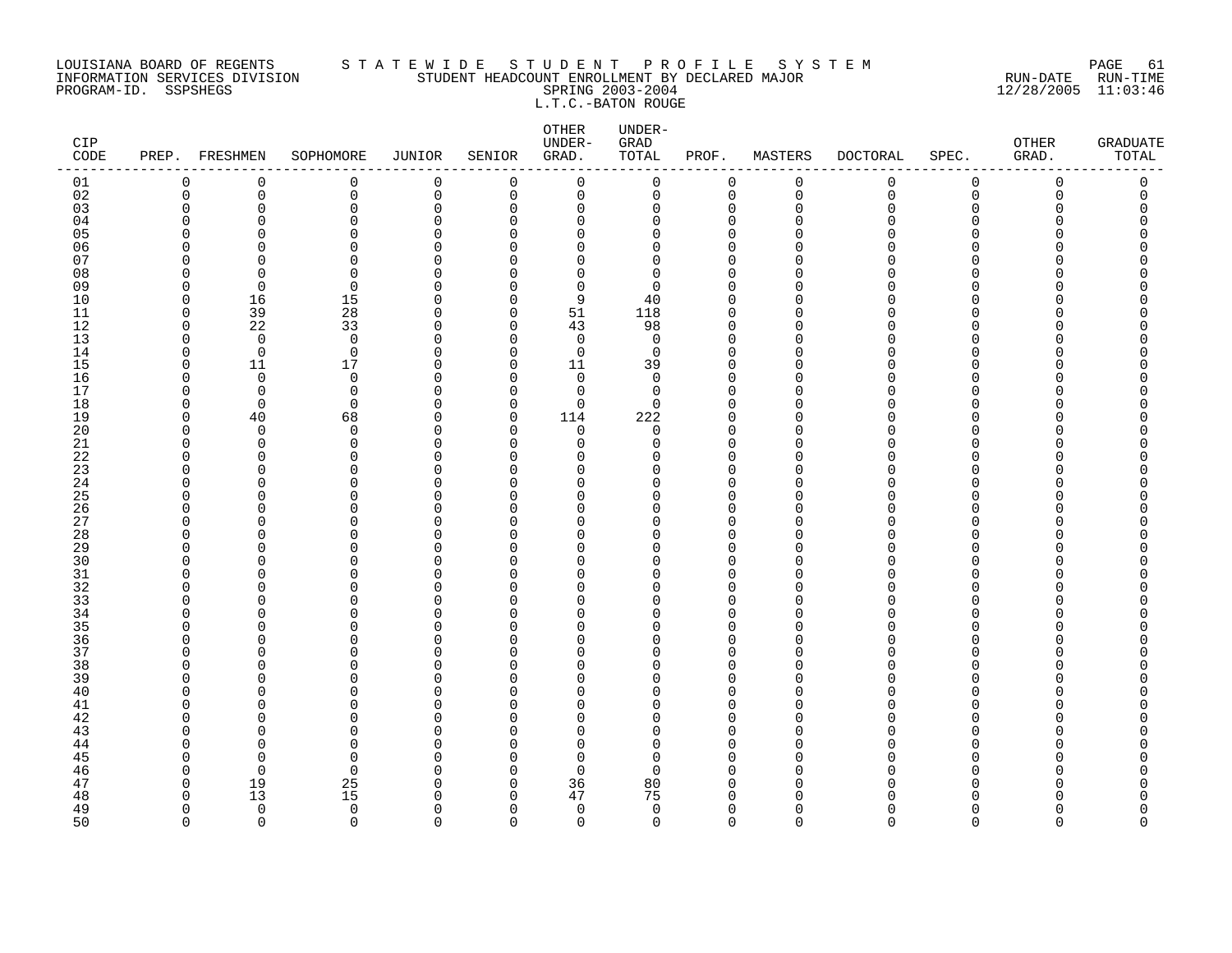#### LOUISIANA BOARD OF REGENTS S T A T E W I D E S T U D E N T P R O F I L E S Y S T E M PAGE 62 INFORMATION SERVICES DIVISION STUDENT HEADCOUNT ENROLLMENT BY DECLARED MAJOR RUN-DATE RUN-TIME PROGRAM-ID. SSPSHEGS SPRING 2003-2004 12/28/2005 11:03:46 L.T.C.-BATON ROUGE

| CIP<br>CODE                        | PREP.       | FRESHMEN                                                     | SOPHOMORE                                                                                                                                                                                                                                                                                                                                                                                                                                                                                                                                                                                                                                                                                                                                                                                                                                                                                                                                                                                                                                                                                  | JUNIOR      | SENIOR                                                                                                                   | OTHER<br>UNDER-<br>GRAD. | UNDER-<br>GRAD<br>TOTAL | PROF.    | MASTERS     | <b>DOCTORAL</b>                                                                                                                                                                                                                                                                                                                                                                                                                                                                                                                                                                                                                                                                                                     | SPEC.    | OTHER<br>GRAD. | GRADUATE<br>TOTAL |
|------------------------------------|-------------|--------------------------------------------------------------|--------------------------------------------------------------------------------------------------------------------------------------------------------------------------------------------------------------------------------------------------------------------------------------------------------------------------------------------------------------------------------------------------------------------------------------------------------------------------------------------------------------------------------------------------------------------------------------------------------------------------------------------------------------------------------------------------------------------------------------------------------------------------------------------------------------------------------------------------------------------------------------------------------------------------------------------------------------------------------------------------------------------------------------------------------------------------------------------|-------------|--------------------------------------------------------------------------------------------------------------------------|--------------------------|-------------------------|----------|-------------|---------------------------------------------------------------------------------------------------------------------------------------------------------------------------------------------------------------------------------------------------------------------------------------------------------------------------------------------------------------------------------------------------------------------------------------------------------------------------------------------------------------------------------------------------------------------------------------------------------------------------------------------------------------------------------------------------------------------|----------|----------------|-------------------|
| 51                                 |             | 32                                                           | 42                                                                                                                                                                                                                                                                                                                                                                                                                                                                                                                                                                                                                                                                                                                                                                                                                                                                                                                                                                                                                                                                                         |             |                                                                                                                          | 49                       | 123                     |          |             |                                                                                                                                                                                                                                                                                                                                                                                                                                                                                                                                                                                                                                                                                                                     |          |                |                   |
| 52                                 | $\mathbf 0$ | 27                                                           | 47                                                                                                                                                                                                                                                                                                                                                                                                                                                                                                                                                                                                                                                                                                                                                                                                                                                                                                                                                                                                                                                                                         | $\mathbf 0$ | $\mathbf 0$                                                                                                              | 27                       | 101                     | 0        | $\mathbf 0$ | 0                                                                                                                                                                                                                                                                                                                                                                                                                                                                                                                                                                                                                                                                                                                   | $\Omega$ | 0              |                   |
| 53                                 | $\Omega$    | $\mathbf 0$                                                  | $\mathbf 0$                                                                                                                                                                                                                                                                                                                                                                                                                                                                                                                                                                                                                                                                                                                                                                                                                                                                                                                                                                                                                                                                                |             |                                                                                                                          | 0                        | 0                       |          |             |                                                                                                                                                                                                                                                                                                                                                                                                                                                                                                                                                                                                                                                                                                                     |          |                |                   |
| 54                                 | $\Omega$    |                                                              |                                                                                                                                                                                                                                                                                                                                                                                                                                                                                                                                                                                                                                                                                                                                                                                                                                                                                                                                                                                                                                                                                            |             |                                                                                                                          |                          |                         |          |             |                                                                                                                                                                                                                                                                                                                                                                                                                                                                                                                                                                                                                                                                                                                     |          |                |                   |
| 55                                 |             |                                                              |                                                                                                                                                                                                                                                                                                                                                                                                                                                                                                                                                                                                                                                                                                                                                                                                                                                                                                                                                                                                                                                                                            |             |                                                                                                                          |                          |                         |          |             |                                                                                                                                                                                                                                                                                                                                                                                                                                                                                                                                                                                                                                                                                                                     |          |                |                   |
| 56<br>57                           |             |                                                              |                                                                                                                                                                                                                                                                                                                                                                                                                                                                                                                                                                                                                                                                                                                                                                                                                                                                                                                                                                                                                                                                                            |             |                                                                                                                          |                          |                         |          |             |                                                                                                                                                                                                                                                                                                                                                                                                                                                                                                                                                                                                                                                                                                                     |          |                |                   |
| 58                                 |             |                                                              |                                                                                                                                                                                                                                                                                                                                                                                                                                                                                                                                                                                                                                                                                                                                                                                                                                                                                                                                                                                                                                                                                            |             |                                                                                                                          |                          |                         |          |             |                                                                                                                                                                                                                                                                                                                                                                                                                                                                                                                                                                                                                                                                                                                     |          |                |                   |
| 59                                 |             |                                                              |                                                                                                                                                                                                                                                                                                                                                                                                                                                                                                                                                                                                                                                                                                                                                                                                                                                                                                                                                                                                                                                                                            |             |                                                                                                                          |                          |                         |          |             |                                                                                                                                                                                                                                                                                                                                                                                                                                                                                                                                                                                                                                                                                                                     |          |                |                   |
| 60                                 |             |                                                              |                                                                                                                                                                                                                                                                                                                                                                                                                                                                                                                                                                                                                                                                                                                                                                                                                                                                                                                                                                                                                                                                                            |             |                                                                                                                          |                          |                         |          |             |                                                                                                                                                                                                                                                                                                                                                                                                                                                                                                                                                                                                                                                                                                                     |          |                |                   |
| <b>TR</b>                          |             |                                                              |                                                                                                                                                                                                                                                                                                                                                                                                                                                                                                                                                                                                                                                                                                                                                                                                                                                                                                                                                                                                                                                                                            |             |                                                                                                                          |                          |                         |          |             |                                                                                                                                                                                                                                                                                                                                                                                                                                                                                                                                                                                                                                                                                                                     |          |                |                   |
| UN                                 |             |                                                              |                                                                                                                                                                                                                                                                                                                                                                                                                                                                                                                                                                                                                                                                                                                                                                                                                                                                                                                                                                                                                                                                                            |             |                                                                                                                          | 21                       | 29                      |          |             |                                                                                                                                                                                                                                                                                                                                                                                                                                                                                                                                                                                                                                                                                                                     |          |                |                   |
| TOTAL                              | $\Omega$    | 226                                                          | 291                                                                                                                                                                                                                                                                                                                                                                                                                                                                                                                                                                                                                                                                                                                                                                                                                                                                                                                                                                                                                                                                                        |             | $\Omega$                                                                                                                 | 408                      | 925                     | $\Omega$ | $\Omega$    | $\Omega$                                                                                                                                                                                                                                                                                                                                                                                                                                                                                                                                                                                                                                                                                                            | $\Omega$ | $\Omega$       |                   |
| 13 - EDUCATION<br>14 - ENGINEERING |             | 02 - NOT IN USE AT THIS TIME<br>18 - NOT IN USE AT THIS TIME | 01 - AGRICULTURE, AGRICULTURE OPERATIONS 19 - FAMILY AND CONSUMER SCIENCES/HUMAN SCI 37 - PERSONAL AWARENESS/SELF-IMPROVEMENT<br>03 - NATURAL RESOURCES AND CONSERVATION<br>04 - ARCHITECTURE AND RELATED SERVICES<br>05 - AREA, ETHNIC, CULTURAL, AND GENDER STUDI23 - ENGLISH LANGUAGE AND LITERATURE/LETTERS 41 - SCIENCE TECHNOLOGIES/TECHNICIANS<br>06 - NOT IN USE AT THIS TIME<br>07 - NOT IN USE AT THIS TIME<br>08 - NOT IN USE AT THIS TIME<br>09 - COMMUNICATION, JOURNALISM, AND RELATED 27 - MATHEMATICS AND STATISTICS<br>10 - COMMUNICATIONS TECHNOLOGIES/TECHNICIANS 28 - RESERVE OFFICERS TRAINING CORPS (ROTC) 46 - CONSTRUCTION TRADES<br>11 - COMPUTER AND INFORMATION SCIENCES/SUPP 29 - MILITARY TECHNOLOGIES<br>12 - PERSONAL AND CULINARY SERVICES<br>- ENGINEERING TECHNOLOGIES/TECHNICIANS 33 - CITIZENSHIP ACTIVITIES 51 - HEALTH PROFESSIONS AND RELATED SCI<br>16 - FOREIGN LANGUAGES, LITERATURES/LING. 34 - HEALTH-RELATED KNOWLEDGE AND SKILLS 52 - BUSINESS, MGT., MARKETING,<br>TR - UNDERGRAD STUDENTS INTENDING TO TRANSFERUN - UNCOMMITTED TO A MAJOR |             | 20 - NOT IN USE AT THIS TIME<br>21 - TECHNOLOGY EDUCATION/IND<br>22 - LEGAL PROFESSIONS AND STUDIES<br>32 - BASIC SKILLS |                          |                         |          |             | 38 - PHILOSOPHY AND RELIGIOUS STUDIES<br>21 - TECHNOLOGY EDUCATION/INDUSTRIIAL ARTS 39 - THEOLOGY AND RELIGIOUS VOCATIIONS<br>40 - PHYSICAL SCIENCES<br>24 - LIBERAL ARTS/SCI, GEN STUDIES/HUMANITIES42 - PSYCHOLOGY<br>21 - LIBRARY SCIENCE<br>26 - BIOLOGICAL AND BIOMEDICAL SCIENCES<br>26 - BIOLOGICAL AND BIOMEDICAL SCIENCES<br>27 - MATHEMATICS AND STATISTICS (2008) 45 - SOCIAL SCIENCES<br>29 - MILITARY TECHNOLOGIES<br>30 - MULTI/INTERDISCIPLINARY STUDIES<br>48 - PRECISION PRODUCTION<br>31 - PARKS, RECREATION, LEISURE AND FITNESS 49 - TRANSPORTATION AND MATERIALS MOVING<br>50 - VISUAL AND PERFORMING ARTS<br>36 - LEISURE AND RECREATIONAL ACTIVITIES 54 - HISTORY<br>60 - RESIDENCY PROGRAMS |          |                |                   |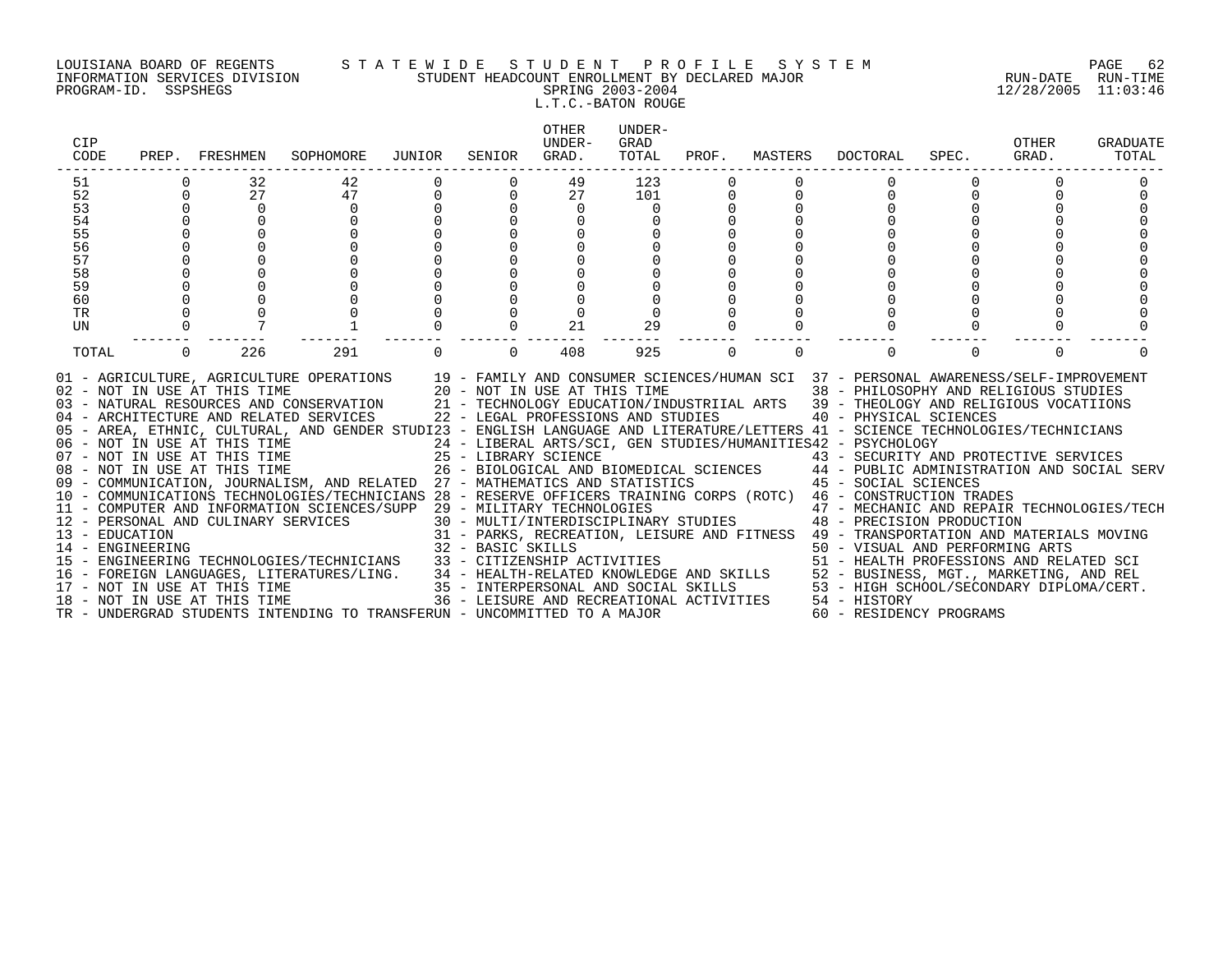#### LOUISIANA BOARD OF REGENTS S T A T E W I D E S T U D E N T P R O F I L E S Y S T E M PAGE 63 INFORMATION SERVICES DIVISION STUDENT HEADCOUNT ENROLLMENT BY DECLARED MAJOR RUN-DATE RUN-TIME PROGRAM-ID. SSPSHEGS SPRING 2003-2004 12/28/2005 11:03:46 L.T.C.-CHARLES B. COREIL

| CIP<br>$\texttt{CODE}$ |                      | PREP. FRESHMEN    | SOPHOMORE     | JUNIOR        | SENIOR               | OTHER<br>UNDER-<br>GRAD. | UNDER-<br>GRAD<br>TOTAL | PROF.                      | MASTERS     | <b>DOCTORAL</b> | SPEC.                    | <b>OTHER</b><br>GRAD. | <b>GRADUATE</b><br>TOTAL |
|------------------------|----------------------|-------------------|---------------|---------------|----------------------|--------------------------|-------------------------|----------------------------|-------------|-----------------|--------------------------|-----------------------|--------------------------|
| 01                     | 0                    | 0                 | 0             | 0             | 0                    | $\mathsf 0$              | 0                       | 0                          | $\mathbf 0$ | 0               | $\mathsf 0$              | 0                     | $\mathsf 0$              |
| 02                     | $\mathbf 0$          | 0                 | 0             | 0             | 0                    | 0                        | 0                       | 0                          | $\mathbf 0$ | $\mathbf 0$     | $\mathsf 0$              | 0                     | 0                        |
| 03                     | $\mathbf 0$          | 0                 | $\mathbf 0$   | $\Omega$      | $\Omega$             | $\mathbf 0$              | 0                       | $\mathbf 0$                | $\Omega$    | Ω               | $\Omega$                 | Λ                     |                          |
| 04                     | $\Omega$             | $\Omega$          | $\Omega$      | $\Omega$      | $\Omega$             | $\mathbf 0$              | 0                       | $\mathbf 0$                | ∩           |                 | <sup>n</sup>             |                       |                          |
| 05                     | $\Omega$             | U                 | $\Omega$      | $\Omega$      | <sup>n</sup>         | $\Omega$                 | 0                       | $\Omega$                   |             |                 | $\Omega$                 |                       |                          |
| 06<br>07               | $\Omega$<br>$\Omega$ | O<br>O            | 0<br>$\Omega$ | 0<br>$\Omega$ | $\Omega$<br>U        | 0<br>$\Omega$            | 0                       | $\mathbf 0$<br>$\Omega$    |             |                 | <sup>n</sup><br>n        |                       |                          |
| 08                     | $\Omega$             | $\Omega$          | $\Omega$      | $\Omega$      | $\Omega$             | $\Omega$                 | 0<br>$\Omega$           | $\Omega$                   |             |                 | $\Omega$                 |                       |                          |
| 09                     | $\Omega$             | $\Omega$          | $\Omega$      | $\Omega$      | <sup>n</sup>         | $\Omega$                 | 0                       | $\mathbf 0$                |             |                 | <sup>n</sup>             |                       |                          |
| 10                     | $\overline{0}$       | $\Omega$          | $\mathbf 0$   | 0             | $\Omega$             | $\mathbf 0$              | 0                       | $\Omega$                   |             |                 | $\Omega$                 |                       |                          |
| 11                     | 0                    | O                 | 0             | 0             | $\Omega$             | 0                        | 0                       | 0                          | ∩           |                 | $\Omega$                 |                       |                          |
| 12                     | $\Omega$             | $\Omega$          | $\Omega$      | O             | $\Omega$             | $\Omega$                 | O                       | $\Omega$                   | ∩           |                 | <sup>n</sup>             |                       |                          |
| 13                     | $\Omega$             | $\Omega$          | 0             | $\Omega$      | $\Omega$             | $\Omega$                 | 0                       | $\mathbf 0$                | ∩           |                 | $\Omega$                 |                       |                          |
| 14                     | $\Omega$             | U                 | $\Omega$      | $\Omega$      | <sup>n</sup>         | $\Omega$                 | 0                       | $\mathbf 0$                | ∩           |                 | $\Omega$                 |                       |                          |
| 15                     | 0                    | O                 | $\Omega$      | $\Omega$      | $\Omega$             | 0                        | 0                       | $\mathbf 0$                |             |                 | <sup>n</sup>             |                       |                          |
| 16                     | $\Omega$             | O                 | $\Omega$      | O             | $\Omega$             | $\Omega$                 | 0                       | $\mathbf 0$                | ∩           |                 | <sup>n</sup>             |                       |                          |
| 17                     | $\Omega$             | $\Omega$          | $\Omega$      | $\Omega$      | $\Omega$             | $\Omega$                 | 0                       | $\mathbf 0$                | ∩           |                 | <sup>n</sup>             |                       |                          |
| 18                     | $\Omega$             | O                 | $\mathbf 0$   | O             | <sup>n</sup>         | $\Omega$                 | 0                       | $\Omega$                   |             |                 | $\Omega$                 |                       |                          |
| 19                     | $\mathbf 0$          | O                 | $\mathbf 0$   | $\Omega$      | $\Omega$             | $\mathbf 0$              | 0                       | $\mathbf 0$                |             |                 | $\Omega$                 |                       |                          |
| 20<br>21               | $\Omega$<br>$\Omega$ | O<br>$\Omega$     | 0<br>$\Omega$ | O<br>O        | $\Omega$<br>$\Omega$ | $\Omega$<br>$\Omega$     | 0<br>$\Omega$           | $\Omega$<br>$\Omega$       |             |                 | U<br>$\Omega$            |                       |                          |
| 22                     | $\Omega$             | O                 | 0             | O             | <sup>n</sup>         | $\Omega$                 | 0                       | $\mathbf 0$                |             |                 | $\Omega$                 |                       |                          |
| 23                     | $\Omega$             | $\Omega$          | $\Omega$      | O             | $\Omega$             | $\Omega$                 | 0                       | $\Omega$                   |             |                 | $\cap$                   |                       |                          |
| 24                     | 0                    | O                 | 0             | 0             | $\Omega$             | 0                        | 0                       | 0                          | ∩           |                 | $\Omega$                 |                       |                          |
| 25                     | $\Omega$             | O                 | $\Omega$      | O             | U                    | $\Omega$                 | 0                       | $\Omega$                   |             |                 | <sup>n</sup>             |                       |                          |
| 26                     | 0                    | $\Omega$          | $\mathbf 0$   | $\Omega$      | $\Omega$             | 0                        | 0                       | $\mathbf 0$                | O           |                 | $\Omega$                 |                       |                          |
| 27                     | $\Omega$             | U                 | $\Omega$      | $\Omega$      | U                    | $\Omega$                 | 0                       | $\mathbf 0$                | ∩           |                 | $\Omega$                 |                       |                          |
| 28                     | $\mathbf 0$          | $\Omega$          | $\Omega$      | $\Omega$      | $\Omega$             | $\mathbf 0$              | 0                       | $\mathbf 0$                |             |                 | $\Omega$                 |                       |                          |
| 29                     | $\Omega$             | O                 | $\Omega$      | O             | $\Omega$             | 0                        | 0                       | $\mathbf 0$                | ∩           |                 | <sup>n</sup>             |                       |                          |
| 30                     | $\Omega$             | $\Omega$          | $\Omega$      | $\Omega$      | U                    | $\Omega$                 | $\Omega$                | $\Omega$                   | ∩           |                 | <sup>n</sup>             |                       |                          |
| 31                     | 0                    | $\Omega$          | 0             | $\Omega$      | $\Omega$             | $\Omega$                 | 0                       | $\mathbf 0$                | ∩           |                 | $\Omega$                 |                       |                          |
| 32                     | $\Omega$             | U                 | $\Omega$      | $\Omega$      | <sup>n</sup>         | $\Omega$                 | 0                       | $\Omega$                   | ∩           |                 | $\Omega$                 |                       |                          |
| 33<br>34               | $\Omega$<br>$\Omega$ | O<br>O            | 0<br>$\Omega$ | O<br>$\Omega$ | $\Omega$<br>$\Omega$ | 0<br>0                   | 0<br>0                  | 0<br>$\mathbf 0$           | ∩<br>O      |                 | <sup>n</sup><br>$\Omega$ |                       |                          |
| 35                     | $\Omega$             | $\Omega$          | $\Omega$      | O             | $\Omega$             | $\Omega$                 | 0                       | $\mathbf 0$                | ∩           |                 | <sup>n</sup>             |                       |                          |
| 36                     | $\Omega$             | U                 | $\Omega$      | $\Omega$      | $\Omega$             | $\Omega$                 | 0                       | $\mathbf 0$                | ∩           |                 | $\Omega$                 |                       |                          |
| 37                     | $\mathbf 0$          | O                 | $\mathbf 0$   | $\Omega$      | $\Omega$             | $\mathbf 0$              | 0                       | 0                          | ∩           |                 | $\Omega$                 |                       |                          |
| 38                     | $\Omega$             | O                 | $\Omega$      | O             | U                    | $\Omega$                 | 0                       | $\Omega$                   |             |                 | U                        |                       |                          |
| 39                     | $\Omega$             | $\Omega$          | 0             | $\Omega$      | $\Omega$             | 0                        | 0                       | $\mathbf 0$                | ∩           |                 | $\Omega$                 |                       |                          |
| 40                     | $\Omega$             | U                 | $\Omega$      | $\Omega$      | <sup>n</sup>         | $\Omega$                 | 0                       | $\mathbf 0$                |             |                 | <sup>n</sup>             |                       |                          |
| 41                     | $\Omega$             | U                 | $\Omega$      | O             | $\Omega$             | $\Omega$                 | 0                       | $\Omega$                   |             |                 | $\Omega$                 |                       |                          |
| 42                     | $\Omega$             | 0                 | 0             | 0             | $\Omega$             | 0                        | 0                       | $\Omega$                   | ∩           |                 | <sup>n</sup>             |                       |                          |
| 43                     | $\Omega$             | O                 | $\Omega$      | O             | $\Omega$             | $\Omega$                 | $\Omega$                | $\Omega$                   | ∩           |                 | <sup>n</sup>             |                       |                          |
| 44                     | $\Omega$             | O                 | 0             | $\Omega$      | $\Omega$             | $\Omega$                 | 0                       | 0                          |             |                 | $\Omega$                 |                       |                          |
| 45                     | $\Omega$             | U                 | $\Omega$      | $\Omega$      | <sup>n</sup>         | $\Omega$                 | 0                       | $\mathbf 0$                |             |                 | $\cap$                   |                       |                          |
| 46                     | $\Omega$             | O<br>$\mathbf{1}$ | 0             | $\Omega$      | $\Omega$             | $\mathbf 0$              | 0                       | $\mathbf 0$                | ∩<br>∩      |                 | $\Omega$<br>$\Omega$     |                       |                          |
| 47<br>48               | $\Omega$<br>$\Omega$ | 1                 | 5<br>10       | O<br>O        | $\Omega$<br>$\Omega$ | $\mathbf 0$<br>1         | 6<br>12                 | $\mathbf 0$<br>$\mathbf 0$ | O           |                 | <sup>n</sup>             |                       |                          |
| 49                     | $\Omega$             | $\Omega$          | $\mathbf 0$   | $\Omega$      | $\Omega$             | $\mathbf 0$              | $\mathbf 0$             | $\mathbf 0$                | $\Omega$    |                 | <sup>n</sup>             |                       | O                        |
| 50                     | $\Omega$             | $\Omega$          | $\Omega$      | $\Omega$      | $\Omega$             | $\Omega$                 | $\Omega$                | $\Omega$                   | $\Omega$    | $\Omega$        | $\Omega$                 | $\Omega$              | $\Omega$                 |
|                        |                      |                   |               |               |                      |                          |                         |                            |             |                 |                          |                       |                          |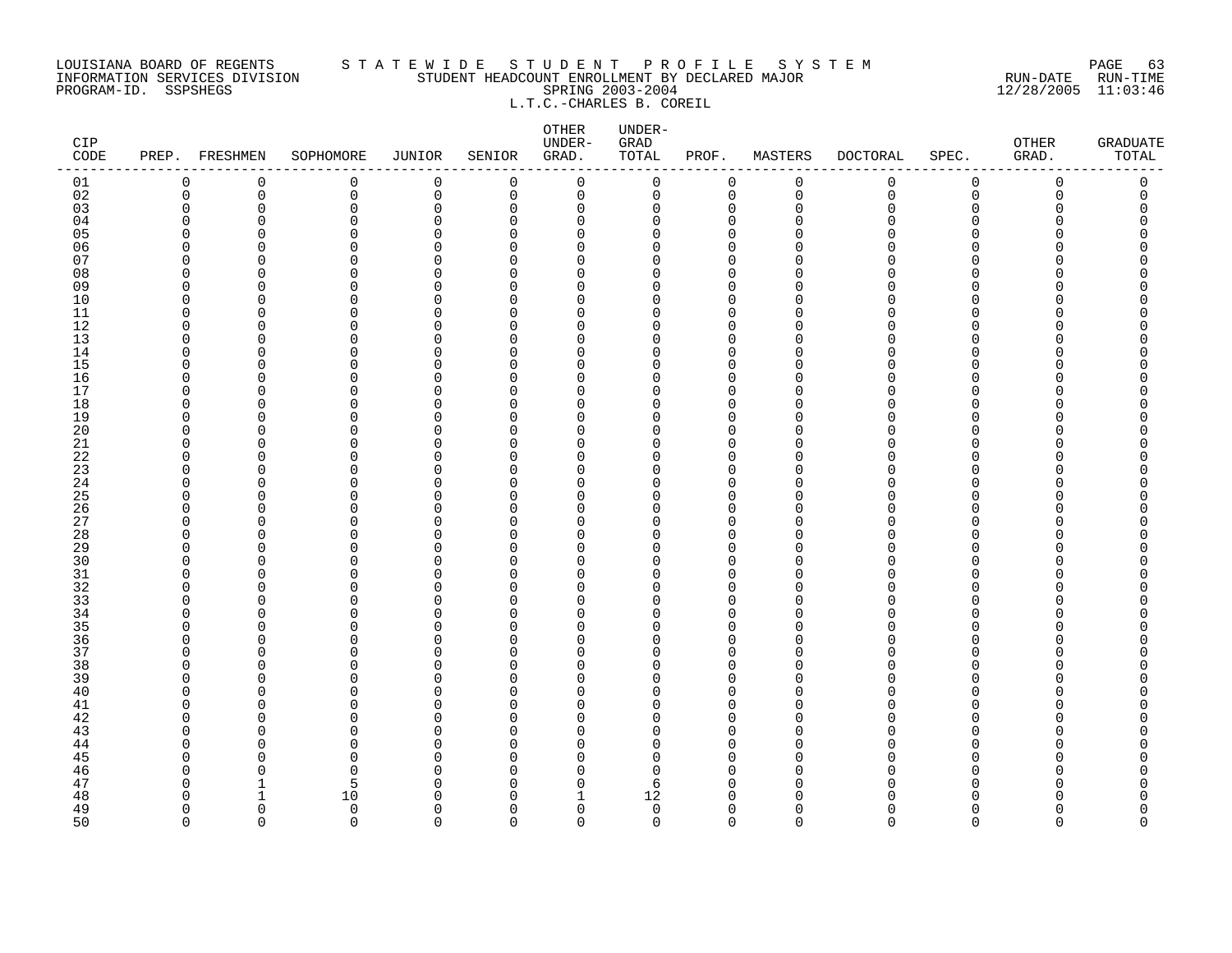#### LOUISIANA BOARD OF REGENTS S T A T E W I D E S T U D E N T P R O F I L E S Y S T E M PAGE 64 INFORMATION SERVICES DIVISION STUDENT HEADCOUNT ENROLLMENT BY DECLARED MAJOR RUN-DATE RUN-TIME PROGRAM-ID. SSPSHEGS SPRING 2003-2004 12/28/2005 11:03:46 L.T.C.-CHARLES B. COREIL

| CIP<br>CODE | PREP.                                                 | FRESHMEN | SOPHOMORE                                                                                                                                                                                                                                                                                                                                                                                                             | JUNIOR | SENIOR            | <b>OTHER</b><br>UNDER-<br>GRAD. | UNDER-<br>GRAD<br>TOTAL            | PROF.    | MASTERS  | DOCTORAL                                                                                                                                                                                                                                 | SPEC.    | OTHER<br>GRAD. | <b>GRADUATE</b><br>TOTAL |
|-------------|-------------------------------------------------------|----------|-----------------------------------------------------------------------------------------------------------------------------------------------------------------------------------------------------------------------------------------------------------------------------------------------------------------------------------------------------------------------------------------------------------------------|--------|-------------------|---------------------------------|------------------------------------|----------|----------|------------------------------------------------------------------------------------------------------------------------------------------------------------------------------------------------------------------------------------------|----------|----------------|--------------------------|
| 51          |                                                       |          | 20                                                                                                                                                                                                                                                                                                                                                                                                                    |        |                   | 0                               | 21                                 |          |          |                                                                                                                                                                                                                                          |          |                |                          |
| 52          |                                                       | 14       | 21                                                                                                                                                                                                                                                                                                                                                                                                                    |        | $\Omega$          | 3                               | 38                                 |          |          |                                                                                                                                                                                                                                          |          |                |                          |
| 53          |                                                       | $\Omega$ | $\Omega$                                                                                                                                                                                                                                                                                                                                                                                                              |        |                   |                                 | $\Omega$                           |          |          |                                                                                                                                                                                                                                          |          |                |                          |
| 54          |                                                       |          |                                                                                                                                                                                                                                                                                                                                                                                                                       |        |                   |                                 |                                    |          |          |                                                                                                                                                                                                                                          |          |                |                          |
| 55          |                                                       |          |                                                                                                                                                                                                                                                                                                                                                                                                                       |        |                   |                                 |                                    |          |          |                                                                                                                                                                                                                                          |          |                |                          |
| 56          |                                                       |          |                                                                                                                                                                                                                                                                                                                                                                                                                       |        |                   |                                 |                                    |          |          |                                                                                                                                                                                                                                          |          |                |                          |
| 57          |                                                       |          |                                                                                                                                                                                                                                                                                                                                                                                                                       |        |                   |                                 |                                    |          |          |                                                                                                                                                                                                                                          |          |                |                          |
| 58<br>59    |                                                       |          |                                                                                                                                                                                                                                                                                                                                                                                                                       |        |                   |                                 |                                    |          |          |                                                                                                                                                                                                                                          |          |                |                          |
| 60          |                                                       | $\Omega$ |                                                                                                                                                                                                                                                                                                                                                                                                                       |        |                   |                                 |                                    |          |          |                                                                                                                                                                                                                                          |          |                |                          |
| TR          | $\Omega$                                              | $\Omega$ |                                                                                                                                                                                                                                                                                                                                                                                                                       |        |                   |                                 |                                    |          |          |                                                                                                                                                                                                                                          |          |                |                          |
| <b>UN</b>   | 19                                                    | 94       |                                                                                                                                                                                                                                                                                                                                                                                                                       |        |                   | 10                              | 126                                |          |          |                                                                                                                                                                                                                                          |          |                |                          |
|             |                                                       |          |                                                                                                                                                                                                                                                                                                                                                                                                                       |        |                   |                                 |                                    |          |          |                                                                                                                                                                                                                                          |          |                |                          |
| TOTAL       | 19                                                    | 111      | 59                                                                                                                                                                                                                                                                                                                                                                                                                    |        | $\Omega$          | 14                              | 203                                | $\Omega$ | $\Omega$ |                                                                                                                                                                                                                                          | $\Omega$ | $\Omega$       |                          |
|             | 02 - NOT IN USE AT THIS TIME                          |          | 01 - AGRICULTURE, AGRICULTURE OPERATIONS 19 - FAMILY AND CONSUMER SCIENCES/HUMAN SCI 37 - PERSONAL AWARENESS/SELF-IMPROVEMENT<br>03 - NATURAL RESOURCES AND CONSERVATION<br>04 - ARCHITECTURE AND RELATED SERVICES<br>05 - AREA, ETHNIC, CULTURAL, AND GENDER STUDI23 - ENGLISH LANGUAGE AND LITERATURE/LETTERS 41 - SCIENCE TECHNOLOGIES/TECHNICIANS<br>06 - NOT IN USE AT THIS TIME<br>07 - NOT IN USE AT THIS TIME |        |                   | 20 - NOT IN USE AT THIS TIME    | 22 - LEGAL PROFESSIONS AND STUDIES |          |          | 38 - PHILOSOPHY AND RELIGIOUS STUDIES<br>21 - TECHNOLOGY EDUCATION/INDUSTRIIAL ARTS 39 - THEOLOGY AND RELIGIOUS VOCATIIONS<br>40 - PHYSICAL SCIENCES<br>24 - LIBERAL ARTS/SCI, GEN STUDIES/HUMANITIES42 - PSYCHOLOGY                     |          |                |                          |
|             |                                                       |          |                                                                                                                                                                                                                                                                                                                                                                                                                       |        |                   | 25 - LIBRARY SCIENCE            |                                    |          |          | 43 - SECURITY AND PROTECTIVE SERVICES                                                                                                                                                                                                    |          |                |                          |
|             | 08 - NOT IN USE AT THIS TIME                          |          |                                                                                                                                                                                                                                                                                                                                                                                                                       |        |                   |                                 |                                    |          |          | 26 - BIOLOGICAL AND BIOMEDICAL SCIENCES 44 - PUBLIC ADMINISTRATION AND SOCIAL SERV                                                                                                                                                       |          |                |                          |
|             |                                                       |          | 09 - COMMUNICATION, JOURNALISM, AND RELATED 27 - MATHEMATICS AND STATISTICS 45 - SOCIAL SCIENCES                                                                                                                                                                                                                                                                                                                      |        |                   |                                 |                                    |          |          |                                                                                                                                                                                                                                          |          |                |                          |
|             |                                                       |          | 10 - COMMUNICATIONS TECHNOLOGIES/TECHNICIANS 28 - RESERVE OFFICERS TRAINING CORPS (ROTC) 46 - CONSTRUCTION TRADES                                                                                                                                                                                                                                                                                                     |        |                   |                                 |                                    |          |          |                                                                                                                                                                                                                                          |          |                |                          |
|             |                                                       |          | 11 - COMPUTER AND INFORMATION SCIENCES/SUPP                                                                                                                                                                                                                                                                                                                                                                           |        |                   | 29 - MILITARY TECHNOLOGIES      |                                    |          |          | 47 - MECHANIC AND REPAIR TECHNOLOGIES/TECH<br>30 - MULTI/INTERDISCIPLINARY STUDIES 48 - PRECISION PRODUCTION                                                                                                                             |          |                |                          |
|             | 12 - PERSONAL AND CULINARY SERVICES<br>13 - EDUCATION |          |                                                                                                                                                                                                                                                                                                                                                                                                                       |        |                   |                                 |                                    |          |          | 31 - PARKS, RECREATION, LEISURE AND FITNESS 49 - TRANSPORTATION AND MATERIALS MOVING                                                                                                                                                     |          |                |                          |
|             | 14 - ENGINEERING                                      |          |                                                                                                                                                                                                                                                                                                                                                                                                                       |        | 32 - BASIC SKILLS |                                 |                                    |          |          | 50 - VISUAL AND PERFORMING ARTS                                                                                                                                                                                                          |          |                |                          |
|             |                                                       |          | 15 - ENGINEERING TECHNOLOGIES/TECHNICIANS                                                                                                                                                                                                                                                                                                                                                                             |        |                   |                                 |                                    |          |          |                                                                                                                                                                                                                                          |          |                |                          |
|             |                                                       |          | 16 - FOREIGN LANGUAGES, LITERATURES/LING.                                                                                                                                                                                                                                                                                                                                                                             |        |                   |                                 |                                    |          |          |                                                                                                                                                                                                                                          |          |                |                          |
|             | 17 - NOT IN USE AT THIS TIME                          |          |                                                                                                                                                                                                                                                                                                                                                                                                                       |        |                   |                                 |                                    |          |          |                                                                                                                                                                                                                                          |          |                |                          |
|             | 18 - NOT IN USE AT THIS TIME                          |          |                                                                                                                                                                                                                                                                                                                                                                                                                       |        |                   |                                 |                                    |          |          | 33 - CITIZENSHIP ACTIVITIES<br>34 - HEALTH-RELATED KNOWLEDGE AND SKILLS<br>35 - INTERPERSONAL AND SOCIAL SKILLS<br>36 - INTERPERSONAL AND SOCIAL SKILLS<br>36 - LEISURE AND RECREATIONAL ACTIVITIES<br>36 - LEISURE AND RECREATIONAL ACT |          |                |                          |
|             |                                                       |          | TR - UNDERGRAD STUDENTS INTENDING TO TRANSFERUN - UNCOMMITTED TO A MAJOR                                                                                                                                                                                                                                                                                                                                              |        |                   |                                 |                                    |          |          | 60 - RESIDENCY PROGRAMS                                                                                                                                                                                                                  |          |                |                          |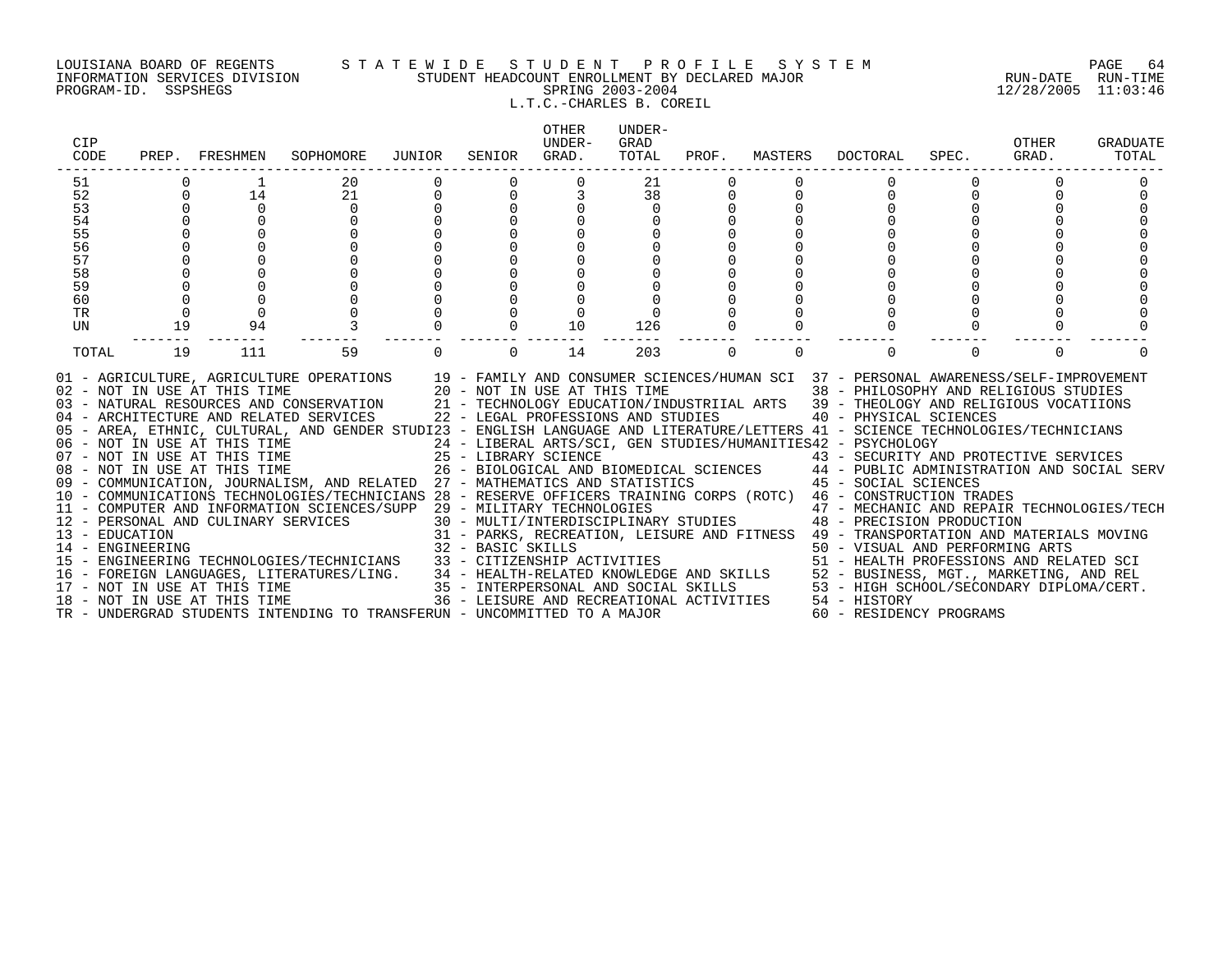#### LOUISIANA BOARD OF REGENTS S T A T E W I D E S T U D E N T P R O F I L E S Y S T E M PAGE 65 INFORMATION SERVICES DIVISION STUDENT HEADCOUNT ENROLLMENT BY DECLARED MAJOR RUN-DATE RUN-TIME PROGRAM-ID. SSPSHEGS SPRING 2003-2004 12/28/2005 11:03:46 L.T.C.-DELTA OUACHITA

| CIP<br>$\texttt{CODE}$ |               | PREP. FRESHMEN    | SOPHOMORE     | JUNIOR        | SENIOR               | OTHER<br>UNDER-<br>GRAD.      | UNDER-<br>${\tt GRAD}$<br>TOTAL | PROF.                   | MASTERS        | <b>DOCTORAL</b> | SPEC.         | OTHER<br>GRAD. | <b>GRADUATE</b><br>TOTAL |
|------------------------|---------------|-------------------|---------------|---------------|----------------------|-------------------------------|---------------------------------|-------------------------|----------------|-----------------|---------------|----------------|--------------------------|
| 01                     | $\mathbf 0$   | 0                 | 0             | 0             | $\mathbf 0$          | $\mathbf 0$                   | 0                               | $\mathbf 0$             | $\mathsf 0$    | 0               | $\mathbf 0$   | 0              | 0                        |
| 02                     | $\mathbf 0$   | $\mathbf 0$       | 0             | $\mathbf 0$   | $\mathbf 0$          | $\mathbf 0$                   | $\mathsf{O}$                    | $\mathbf 0$             | $\overline{0}$ | $\mathbf 0$     | $\mathbf 0$   | $\Omega$       | 0                        |
| 03                     | $\Omega$      | $\Omega$          | 0             | $\Omega$      | $\Omega$             | $\mathbf 0$                   | 0                               | $\Omega$                | $\Omega$       | O               | $\Omega$      | U              | O                        |
| 04                     | ∩             | O                 | 0             | O             | $\Omega$             | 0                             | 0                               | 0                       | ∩              | N               | O             |                | Ω                        |
| 05                     |               |                   | 0             | $\Omega$      | U                    | $\mathbf 0$                   | 0                               | $\Omega$                |                |                 | ∩             |                |                          |
| 06                     |               | ∩                 | $\Omega$      | O             | $\Omega$             | $\mathbf 0$                   | 0                               | $\mathbf 0$             |                |                 | ∩             |                | Λ                        |
| 07                     |               | ∩                 | $\Omega$      | $\cap$        | U                    | $\Omega$                      | 0                               | $\Omega$<br>$\Omega$    | n              |                 | ∩             |                |                          |
| 08<br>09               | U<br>n        | n<br><sup>0</sup> | $\Omega$<br>0 | $\Omega$<br>O | $\Omega$<br>$\Omega$ | $\Omega$<br>0                 | 0<br>0                          | $\Omega$                |                |                 | ∩<br>$\Omega$ |                |                          |
| 10                     | U             | $\Omega$          | $\Omega$      | O             | $\Omega$             | $\mathbf 0$                   | 0                               | $\Omega$                | n              |                 | ∩             |                |                          |
| 11                     | $\Omega$      | 29                | 18            | $\Omega$      | 0                    | 36                            | 83                              | $\Omega$                | $\cap$         |                 | ∩             |                |                          |
| 12                     | $\Omega$      | 23                | 12            | $\Omega$      | $\Omega$             | $\mathbf 0$                   | 35                              | $\Omega$                | n              |                 | ∩             |                |                          |
| 13                     | ∩             | $\mathbf 0$       | $\mathbf 0$   | $\Omega$      | $\Omega$             | $\mathbf 0$                   | $\mathbf 0$                     | $\mathbf 0$             | $\Omega$       |                 | $\Omega$      |                |                          |
| 14                     | $\Omega$      | $\Omega$          | $\Omega$      | $\Omega$      | $\Omega$             | $\Omega$                      | $\mathbf 0$                     | $\mathbf 0$             | $\Omega$       |                 | $\Omega$      |                |                          |
| 15                     | $\Omega$      | 14                | 9             | O             | $\Omega$             | 0                             | 23                              | $\Omega$                | U              |                 | ∩             |                | Ω                        |
| 16                     | n             | $\mathbf 0$       | 0             | $\Omega$      | $\Omega$             | $\mathbf 0$                   | 0                               | $\mathbf 0$             | $\cap$         |                 | ∩             |                | ⋂                        |
| 17                     | n             | $\Omega$          | $\Omega$      | $\Omega$      | $\Omega$             | 0                             | 0                               | $\mathbf 0$             | ∩              |                 | O             |                |                          |
| 18                     | U             | $\Omega$          | 0             | $\Omega$      | $\Omega$             | $\mathbf 0$                   | 0                               | $\Omega$                | n              |                 | ∩             |                |                          |
| 19                     | ∩             | 30                | 8             | O             | $\Omega$             | $\mathbf{1}$                  | 39                              | $\mathbf 0$             | n              |                 | ∩             |                |                          |
| 20                     |               | $\Omega$          | $\Omega$      | U             | $\Omega$             | $\Omega$                      | $\Omega$                        | $\Omega$                | n              |                 | ∩             |                | ∩                        |
| $21\,$                 | n             | $\Omega$          | $\Omega$      | O             | $\Omega$             | 0                             | 0                               | $\mathbf 0$             | $\cap$         |                 | O             |                |                          |
| 22                     | ∩             | <sup>0</sup>      | 0             | O             | $\Omega$             | 0                             | 0                               | 0                       | n              |                 | O             |                |                          |
| 23                     |               | $\Omega$          | $\Omega$      | O             | $\Omega$             | $\Omega$                      | 0                               | $\Omega$                | O              |                 | ∩             |                |                          |
| 24                     | n             | <sup>n</sup>      | $\Omega$      | O             | $\Omega$             | $\mathbf 0$                   | 0                               | $\mathbf 0$             | ∩              |                 | ∩             |                |                          |
| 25                     | ∩             | $\Omega$          | $\Omega$      | O             | $\Omega$             | $\Omega$                      | 0                               | $\Omega$                | n              |                 | ∩             |                |                          |
| 26                     | O             | $\Omega$          | $\Omega$      | O             | $\Omega$             | $\Omega$                      | 0                               | $\Omega$                | $\cap$         |                 | ∩             |                |                          |
| 27                     | n             | <sup>0</sup>      | 0<br>0        | O<br>O        | O<br>$\Omega$        | 0                             | 0<br>0                          | $\mathbf 0$<br>$\Omega$ | n              |                 | ∩<br>∩        |                |                          |
| 28<br>29               |               | O                 | $\Omega$      | O             | $\Omega$             | $\mathbf 0$<br>0              | 0                               | $\Omega$                | ∩              |                 | ∩             |                |                          |
| 30                     |               | ∩                 | U             | O             | $\Omega$             | $\Omega$                      | 0                               | $\Omega$                | ∩              |                 | ∩             |                |                          |
| 31                     | n             | n                 | $\Omega$      | O             | $\Omega$             | $\Omega$                      | 0                               | $\mathbf 0$             | n              |                 | $\Omega$      |                | ⋂                        |
| 32                     |               | ∩                 | $\Omega$      | O             | $\Omega$             | $\Omega$                      | 0                               | $\mathbf 0$             |                |                 | $\Omega$      |                |                          |
| 33                     |               | O                 | $\Omega$      | O             | $\Omega$             | 0                             | 0                               | $\Omega$                | n              |                 | $\Omega$      |                |                          |
| 34                     | ∩             | O                 | $\Omega$      | O             | $\Omega$             | 0                             | 0                               | $\Omega$                | $\cap$         |                 | ∩             |                |                          |
| 35                     |               | ∩                 | 0             | O             | $\Omega$             | $\Omega$                      | O                               | $\Omega$                | n              |                 | ∩             |                |                          |
| 36                     | ∩             | ∩                 | 0             | O             | $\Omega$             | $\Omega$                      | 0                               | $\Omega$                | ∩              |                 | $\Omega$      |                |                          |
| 37                     | n             | n                 | $\Omega$      | O             | $\Omega$             | $\mathbf 0$                   | 0                               | $\Omega$                | $\cap$         |                 | $\Omega$      |                |                          |
| 38                     |               | n                 | U             | O             | $\Omega$             | $\Omega$                      | 0                               | $\Omega$                | ∩              |                 | ∩             |                | ∩                        |
| 39                     |               | O                 | $\Omega$      | 0             | $\Omega$             | 0                             | 0                               | $\mathbf 0$             | n              |                 | O             |                |                          |
| 40                     |               | O                 | $\Omega$      | O             | $\Omega$             | 0                             | 0                               | $\mathbf 0$             | U              |                 | O             |                |                          |
| 41                     |               | Λ                 | 0             | $\Omega$      | $\Omega$             | $\mathbf 0$                   | 0                               | $\Omega$                |                |                 | ∩             |                |                          |
| 42                     |               | ∩                 | $\Omega$      | O             | $\Omega$             | $\mathbf 0$                   | 0                               | $\mathbf 0$             | n              |                 | ∩             |                | ⋂                        |
| 43                     |               | n                 | U             | $\cap$        | $\Omega$             | $\Omega$                      | 0                               | $\Omega$                | n              |                 | ∩             |                |                          |
| 44                     | n             | $\Omega$          | $\Omega$      | U             | $\Omega$             | $\Omega$                      | 0                               | $\Omega$                | n              |                 | ∩             |                |                          |
| 45                     |               | $\Omega$          | $\Omega$      | O             | $\Omega$             | 0                             | 0                               | $\Omega$                | n              |                 | O             |                |                          |
| 46                     | n             | 22                | 12            | 0             | $\Omega$             | $\mathbf 0$                   | 34                              | $\Omega$                | U              |                 | ∩             |                |                          |
| 47                     | $\Omega$<br>∩ | 55<br>17          | 17            | O<br>U        | $\Omega$<br>$\Omega$ | $\mathbf 0$                   | 72<br>23                        | $\Omega$<br>$\Omega$    | $\Omega$<br>n  |                 | ∩             |                |                          |
| 48<br>49               | $\Omega$      | $\Omega$          | 4<br>0        | $\Omega$      | $\Omega$             | $\overline{2}$<br>$\mathbf 0$ | $\mathbf 0$                     | $\mathbf 0$             | $\Omega$       | U               | $\Omega$      | ∩              | O                        |
| 50                     | $\Omega$      | $\Omega$          | $\Omega$      | $\Omega$      | $\cap$               | $\Omega$                      | $\Omega$                        | $\Omega$                | $\Omega$       | $\Omega$        | $\Omega$      | $\Omega$       | $\Omega$                 |
|                        |               |                   |               |               |                      |                               |                                 |                         |                |                 |               |                |                          |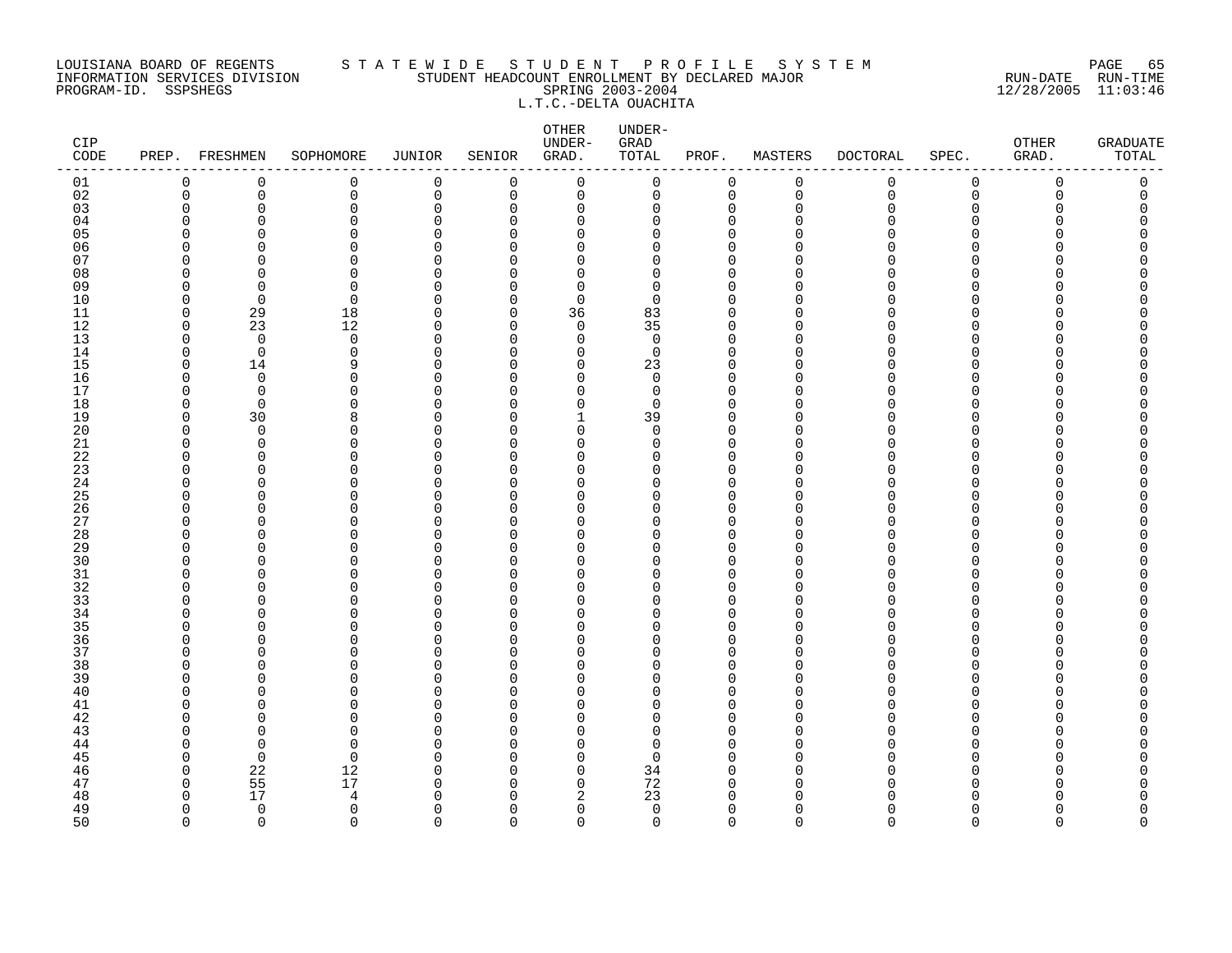#### LOUISIANA BOARD OF REGENTS S T A T E W I D E S T U D E N T P R O F I L E S Y S T E M PAGE 66 INFORMATION SERVICES DIVISION STUDENT HEADCOUNT ENROLLMENT BY DECLARED MAJOR RUN-DATE RUN-TIME PROGRAM-ID. SSPSHEGS SPRING 2003-2004 12/28/2005 11:03:46 L.T.C.-DELTA OUACHITA

| CIP<br>CODE      |   | PREP. FRESHMEN               | SOPHOMORE                                                                                                                                                                                                                                                                                                                                                                                                                               | JUNIOR   | SENIOR            | <b>OTHER</b><br>UNDER-<br>GRAD.                                    | UNDER-<br>GRAD<br>TOTAL | PROF.    | MASTERS  | DOCTORAL                                                                                                                                                                                                                                                                                                                                                                                                                        | SPEC.    | OTHER<br>GRAD. | <b>GRADUATE</b><br>TOTAL |
|------------------|---|------------------------------|-----------------------------------------------------------------------------------------------------------------------------------------------------------------------------------------------------------------------------------------------------------------------------------------------------------------------------------------------------------------------------------------------------------------------------------------|----------|-------------------|--------------------------------------------------------------------|-------------------------|----------|----------|---------------------------------------------------------------------------------------------------------------------------------------------------------------------------------------------------------------------------------------------------------------------------------------------------------------------------------------------------------------------------------------------------------------------------------|----------|----------------|--------------------------|
| 51               |   | 56                           | 22                                                                                                                                                                                                                                                                                                                                                                                                                                      |          |                   |                                                                    | 78                      |          |          |                                                                                                                                                                                                                                                                                                                                                                                                                                 |          |                |                          |
| 52               | 0 | 28                           | 12                                                                                                                                                                                                                                                                                                                                                                                                                                      |          | $\Omega$          |                                                                    | 42                      | 0        |          | 0                                                                                                                                                                                                                                                                                                                                                                                                                               |          |                |                          |
| 53               |   | $\Omega$                     | $\Omega$                                                                                                                                                                                                                                                                                                                                                                                                                                |          |                   |                                                                    | $\Omega$                |          |          |                                                                                                                                                                                                                                                                                                                                                                                                                                 |          |                |                          |
| 54               |   |                              |                                                                                                                                                                                                                                                                                                                                                                                                                                         |          |                   |                                                                    |                         |          |          |                                                                                                                                                                                                                                                                                                                                                                                                                                 |          |                |                          |
| 55               |   |                              |                                                                                                                                                                                                                                                                                                                                                                                                                                         |          |                   |                                                                    |                         |          |          |                                                                                                                                                                                                                                                                                                                                                                                                                                 |          |                |                          |
| 56               |   |                              |                                                                                                                                                                                                                                                                                                                                                                                                                                         |          |                   |                                                                    |                         |          |          |                                                                                                                                                                                                                                                                                                                                                                                                                                 |          |                |                          |
| 57               |   |                              |                                                                                                                                                                                                                                                                                                                                                                                                                                         |          |                   |                                                                    |                         |          |          |                                                                                                                                                                                                                                                                                                                                                                                                                                 |          |                |                          |
| 58               |   |                              |                                                                                                                                                                                                                                                                                                                                                                                                                                         |          |                   |                                                                    |                         |          |          |                                                                                                                                                                                                                                                                                                                                                                                                                                 |          |                |                          |
| 59               |   |                              |                                                                                                                                                                                                                                                                                                                                                                                                                                         |          |                   |                                                                    |                         |          |          |                                                                                                                                                                                                                                                                                                                                                                                                                                 |          |                |                          |
| 60               |   |                              |                                                                                                                                                                                                                                                                                                                                                                                                                                         |          |                   |                                                                    |                         |          |          |                                                                                                                                                                                                                                                                                                                                                                                                                                 |          |                |                          |
| TR<br><b>UN</b>  |   | $\Omega$<br>26               |                                                                                                                                                                                                                                                                                                                                                                                                                                         |          | $\cap$            | 17                                                                 |                         |          |          |                                                                                                                                                                                                                                                                                                                                                                                                                                 |          |                |                          |
|                  |   |                              |                                                                                                                                                                                                                                                                                                                                                                                                                                         |          |                   |                                                                    | 52                      |          |          |                                                                                                                                                                                                                                                                                                                                                                                                                                 |          |                |                          |
| TOTAL            | 8 | 300                          | 115                                                                                                                                                                                                                                                                                                                                                                                                                                     | $\Omega$ | $\Omega$          | 58                                                                 | 481                     | $\Omega$ | $\Omega$ | $\Omega$                                                                                                                                                                                                                                                                                                                                                                                                                        | $\Omega$ | $\Omega$       |                          |
|                  |   | 02 - NOT IN USE AT THIS TIME | 01 - AGRICULTURE, AGRICULTURE OPERATIONS 19 - FAMILY AND CONSUMER SCIENCES/HUMAN SCI 37 - PERSONAL AWARENESS/SELF-IMPROVEMENT<br>03 - NATURAL RESOURCES AND CONSERVATION 21 - TECHNOLOGY EDUCATION/INDUSTRIIAL ARTS 39 - THEOLOGY AND RELIGIOUS VOCATIIONS<br>04 - ARCHITECTURE AND RELATED SERVICES<br>05 - AREA, ETHNIC, CULTURAL, AND GENDER STUDI23 - ENGLISH LANGUAGE AND LITERATURE/LETTERS 41 - SCIENCE TECHNOLOGIES/TECHNICIANS |          |                   | 20 - NOT IN USE AT THIS TIME<br>22 - LEGAL PROFESSIONS AND STUDIES |                         |          |          | 38 - PHILOSOPHY AND RELIGIOUS STUDIES<br>40 - PHYSICAL SCIENCES<br>24 - LIBERAL ARTS/SCI, GEN STUDIES/HUMANITIES42 - PSYCHOLOGY                                                                                                                                                                                                                                                                                                 |          |                |                          |
|                  |   |                              | 06 - NOT IN USE AT THIS TIME<br>07 - NOT IN USE AT THIS TIME                                                                                                                                                                                                                                                                                                                                                                            |          |                   | 25 - LIBRARY SCIENCE                                               |                         |          |          | 43 - SECURITY AND PROTECTIVE SERVICES                                                                                                                                                                                                                                                                                                                                                                                           |          |                |                          |
|                  |   | 08 - NOT IN USE AT THIS TIME |                                                                                                                                                                                                                                                                                                                                                                                                                                         |          |                   |                                                                    |                         |          |          | 26 - BIOLOGICAL AND BIOMEDICAL SCIENCES $\hphantom{\overline{F^2}}\qquad\hphantom{\overline{F^2}}\qquad\hphantom{\overline{F^2}}\qquad\hphantom{\overline{F^2}}\qquad\hphantom{\overline{F^2}}\qquad\hphantom{\overline{F^2}}\qquad\hphantom{\overline{F^2}}\qquad\hphantom{\overline{F^2}}\qquad\hphantom{\overline{F^2}}\qquad\hphantom{\overline{F^2}}\qquad\hphantom{\overline{F^2}}\qquad\hphantom{\overline{F^2}}\qquad\$ |          |                |                          |
|                  |   |                              | 09 - COMMUNICATION, JOURNALISM, AND RELATED 27 - MATHEMATICS AND STATISTICS 45 - SOCIAL SCIENCES                                                                                                                                                                                                                                                                                                                                        |          |                   |                                                                    |                         |          |          |                                                                                                                                                                                                                                                                                                                                                                                                                                 |          |                |                          |
|                  |   |                              | 10 - COMMUNICATIONS TECHNOLOGIES/TECHNICIANS 28 - RESERVE OFFICERS TRAINING CORPS (ROTC) 46 - CONSTRUCTION TRADES                                                                                                                                                                                                                                                                                                                       |          |                   |                                                                    |                         |          |          |                                                                                                                                                                                                                                                                                                                                                                                                                                 |          |                |                          |
|                  |   |                              | 11 - COMPUTER AND INFORMATION SCIENCES/SUPP 29 - MILITARY TECHNOLOGIES                                                                                                                                                                                                                                                                                                                                                                  |          |                   |                                                                    |                         |          |          | 47 - MECHANIC AND REPAIR TECHNOLOGIES/TECH                                                                                                                                                                                                                                                                                                                                                                                      |          |                |                          |
|                  |   |                              | 12 - PERSONAL AND CULINARY SERVICES                                                                                                                                                                                                                                                                                                                                                                                                     |          |                   |                                                                    |                         |          |          | 30 - MULTI/INTERDISCIPLINARY STUDIES 48 - PRECISION PRODUCTION                                                                                                                                                                                                                                                                                                                                                                  |          |                |                          |
| 13 - EDUCATION   |   |                              |                                                                                                                                                                                                                                                                                                                                                                                                                                         |          |                   |                                                                    |                         |          |          | 31 - PARKS, RECREATION, LEISURE AND FITNESS 49 - TRANSPORTATION AND MATERIALS MOVING                                                                                                                                                                                                                                                                                                                                            |          |                |                          |
| 14 - ENGINEERING |   |                              |                                                                                                                                                                                                                                                                                                                                                                                                                                         |          | 32 - BASIC SKILLS |                                                                    |                         |          |          | 50 - VISUAL AND PERFORMING ARTS                                                                                                                                                                                                                                                                                                                                                                                                 |          |                |                          |
|                  |   |                              | 15 - ENGINEERING TECHNOLOGIES/TECHNICIANS                                                                                                                                                                                                                                                                                                                                                                                               |          |                   |                                                                    |                         |          |          |                                                                                                                                                                                                                                                                                                                                                                                                                                 |          |                |                          |
|                  |   |                              | 16 - FOREIGN LANGUAGES, LITERATURES/LING.                                                                                                                                                                                                                                                                                                                                                                                               |          |                   |                                                                    |                         |          |          |                                                                                                                                                                                                                                                                                                                                                                                                                                 |          |                |                          |
|                  |   | 17 - NOT IN USE AT THIS TIME |                                                                                                                                                                                                                                                                                                                                                                                                                                         |          |                   |                                                                    |                         |          |          | 33 - CITIZENSHIP ACTIVITIES<br>34 - HEALTH-RELATED KNOWLEDGE AND SKILLS<br>35 - INTERPERSONAL AND SOCIAL SKILLS<br>36 - INTERPERSONAL AND SOCIAL SKILLS<br>36 - LEISURE AND RECREATIONAL ACTIVITIES<br>36 - LEISURE AND RECREATIONAL ACT                                                                                                                                                                                        |          |                |                          |
|                  |   | 18 - NOT IN USE AT THIS TIME |                                                                                                                                                                                                                                                                                                                                                                                                                                         |          |                   |                                                                    |                         |          |          |                                                                                                                                                                                                                                                                                                                                                                                                                                 |          |                |                          |
|                  |   |                              | TR - UNDERGRAD STUDENTS INTENDING TO TRANSFERUN - UNCOMMITTED TO A MAJOR                                                                                                                                                                                                                                                                                                                                                                |          |                   |                                                                    |                         |          |          | 60 - RESIDENCY PROGRAMS                                                                                                                                                                                                                                                                                                                                                                                                         |          |                |                          |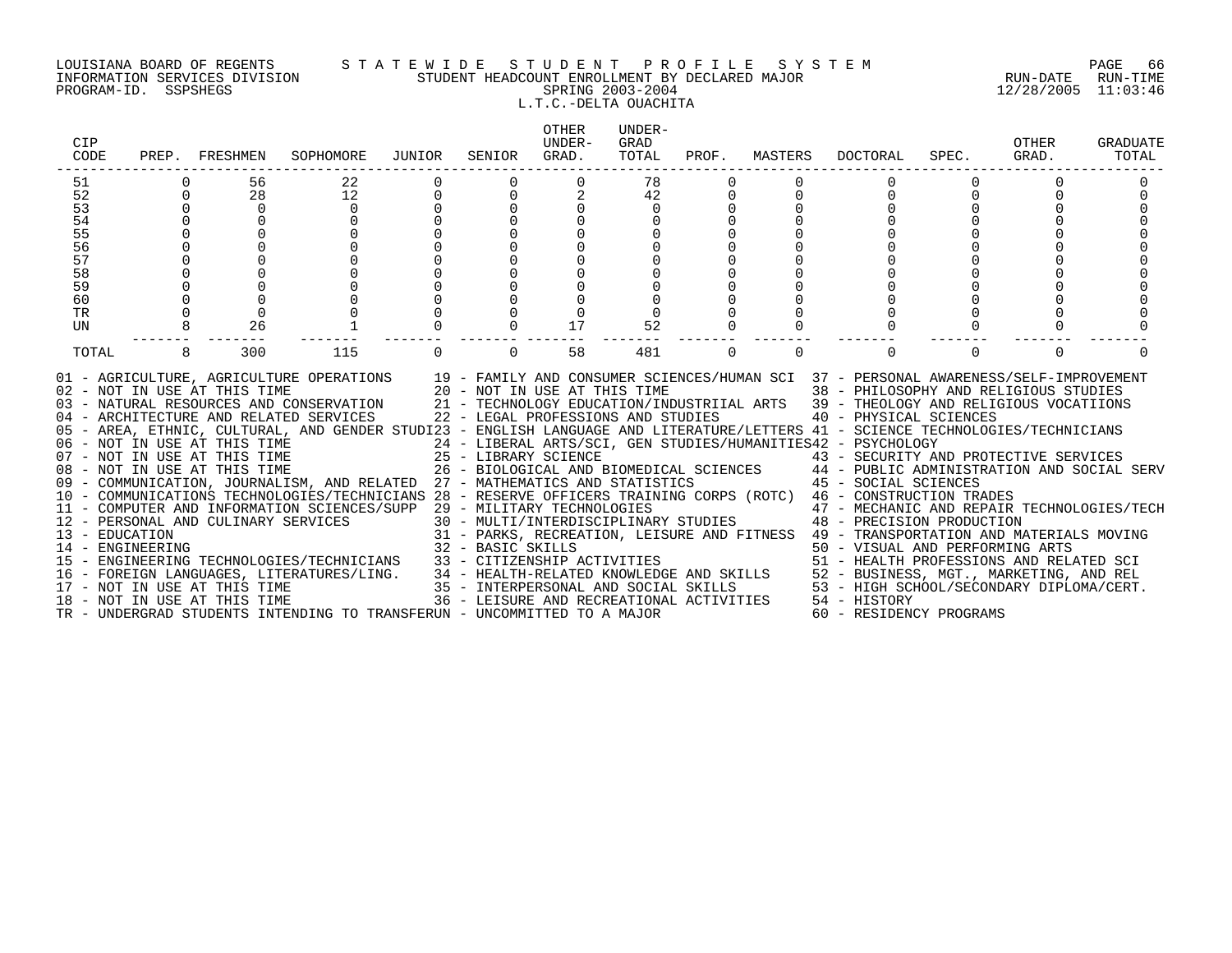#### LOUISIANA BOARD OF REGENTS S T A T E W I D E S T U D E N T P R O F I L E S Y S T E M PAGE 67 INFORMATION SERVICES DIVISION STUDENT HEADCOUNT ENROLLMENT BY DECLARED MAJOR RUN-DATE RUN-TIME PROGRAM-ID. SSPSHEGS SPRING 2003-2004 12/28/2005 11:03:46 L.T.C.-EVANGELINE

| CIP<br>$\texttt{CODE}$ | PREP. FRESHMEN       |                         | SOPHOMORE     | <b>JUNIOR</b>        | SENIOR        | OTHER<br>UNDER-<br>GRAD. | UNDER-<br>GRAD<br>TOTAL | PROF.                      | MASTERS       | <b>DOCTORAL</b> | SPEC.       | OTHER<br>GRAD. | <b>GRADUATE</b><br>TOTAL |
|------------------------|----------------------|-------------------------|---------------|----------------------|---------------|--------------------------|-------------------------|----------------------------|---------------|-----------------|-------------|----------------|--------------------------|
| 01                     | $\mathbf 0$          | 0                       | 0             | 0                    | 0             | $\mathbf 0$              | $\mathsf{O}$            | 0                          | $\mathbf 0$   | 0               | $\mathsf 0$ | $\mathbf 0$    | 0                        |
| 02                     | 0                    | 0                       | 0             | $\mathbf 0$          | 0             | 0                        | 0                       | $\mathbf 0$                | $\mathbf 0$   | 0               | $\mathsf 0$ | 0              | 0                        |
| 03                     | $\mathbf 0$          | 0                       | 0             | $\mathbf 0$          | 0             | 0                        | 0                       | 0                          | $\Omega$      | Λ               | $\Omega$    | O              | $\Omega$                 |
| 04                     | ∩                    | $\Omega$                | 0             | $\Omega$             | ∩             | $\Omega$                 | U                       | $\Omega$                   | ∩             |                 | ∩           |                | Λ                        |
| 05                     | $\Omega$             | $\Omega$                | 0             | $\Omega$             | $\Omega$      | $\Omega$                 | O                       | $\mathbf 0$                | ∩             |                 | $\Omega$    |                | C                        |
| 06                     | $\Omega$             | $\Omega$                | 0             | $\Omega$             | ∩             | 0                        | O                       | $\mathbf{0}$               |               |                 | $\cap$      |                |                          |
| 07                     | $\Omega$             | $\Omega$                | 0             | $\Omega$             | ∩             | 0                        | O                       | 0                          |               |                 | ∩           |                | ⋂                        |
| 08<br>09               | $\Omega$<br>$\Omega$ | $\Omega$<br>$\Omega$    | $\Omega$<br>O | $\Omega$<br>$\Omega$ | O<br>∩        | $\Omega$<br>$\Omega$     | O<br>U                  | $\Omega$<br>$\mathbf 0$    | ∩<br>$\Omega$ |                 | ∩<br>∩      |                |                          |
| 10                     | $\Omega$             | $\Omega$                | 0             | $\Omega$             | ∩             | $\Omega$                 | O                       | $\Omega$                   | ∩             |                 | $\Omega$    |                |                          |
| 11                     | $\mathbf 0$          | $\Omega$                | 0             | $\Omega$             | $\Omega$      | $\Omega$                 | 0                       | $\mathbf 0$                | $\cap$        |                 | $\Omega$    |                |                          |
| 12                     | $\Omega$             | $\Omega$                | 0             | $\Omega$             | O             | $\Omega$                 | O                       | $\Omega$                   |               |                 | ∩           |                |                          |
| 13                     | $\Omega$             | $\Omega$                | 0             | $\Omega$             | ∩             | $\Omega$                 | O                       | $\Omega$                   | $\Omega$      |                 | ∩           |                |                          |
| 14                     | $\Omega$             | $\Omega$                | 0             | $\Omega$             | ∩             | $\Omega$                 | O                       | $\mathbf 0$                | ∩             |                 | ∩           |                | ⋂                        |
| 15                     | $\Omega$             | $\Omega$                | 0             | $\cap$               | $\Omega$      | $\Omega$                 | O                       | $\Omega$                   |               |                 | $\Omega$    |                |                          |
| 16                     | $\mathbf 0$          | $\mathbf 0$             | 0             | $\mathbf 0$          | $\Omega$      | $\mathbf 0$              | 0                       | $\mathbf 0$                | $\Omega$      |                 | $\Omega$    |                | Λ                        |
| 17                     | $\Omega$             | $\Omega$                | 0             | $\Omega$             | $\Omega$      | $\Omega$                 | $\Omega$                | $\Omega$                   | ∩             |                 | ∩           |                |                          |
| 18                     | $\mathbf 0$          | $\mathbf 0$             | 0             | $\Omega$             | $\Omega$      | 0                        | 0                       | $\mathbf 0$                | $\Omega$      |                 | $\Omega$    |                | Ω                        |
| 19                     | $\Omega$             | 15                      | 3             | $\Omega$             | $\Omega$      | 14                       | 32                      | $\mathbf 0$                | O             |                 | ∩           |                |                          |
| 20                     | $\Omega$             | $\overline{0}$          | 0             | $\Omega$             | $\Omega$      | $\Omega$                 | $\Omega$                | $\Omega$                   | O             |                 | $\Omega$    |                | Λ                        |
| 21                     | $\Omega$             | $\mathbf 0$             | 0             | $\Omega$             | $\Omega$      | $\Omega$                 | $\Omega$                | $\mathbf 0$                | $\Omega$      |                 | ∩           |                | Λ                        |
| 22                     | $\Omega$             | $\Omega$                | 0             | $\Omega$             | $\Omega$      | $\Omega$                 | O                       | $\mathbf 0$                | ∩             |                 | O           |                |                          |
| 23                     | 0                    | $\Omega$                | 0             | $\Omega$             | $\Omega$      | 0                        | 0                       | $\Omega$                   | $\Omega$      |                 | $\Omega$    |                | ⋂                        |
| 24                     | $\Omega$             | $\Omega$                | 0             | $\Omega$             | ∩             | 0                        | 0                       | $\mathbf 0$                | $\Omega$      |                 | $\Omega$    |                |                          |
| 25                     | ∩                    | $\Omega$                | $\Omega$      | $\cap$               | $\cap$        | $\Omega$                 | O                       | $\Omega$                   |               |                 | ∩           |                | ∩                        |
| 26<br>27               | $\Omega$<br>$\Omega$ | $\Omega$<br>$\Omega$    | 0<br>0        | $\Omega$<br>$\Omega$ | $\Omega$<br>∩ | $\Omega$<br>$\Omega$     | O<br>0                  | $\mathbf{0}$               | $\Omega$<br>∩ |                 | ∩<br>O      |                | ⋂                        |
| 28                     | $\Omega$             | $\Omega$                | 0             | $\Omega$             | ∩             | $\Omega$                 | O                       | 0<br>$\Omega$              |               |                 | ∩           |                |                          |
| 29                     | $\Omega$             | $\Omega$                | 0             | $\Omega$             | ∩             | $\Omega$                 | U                       | $\mathbf 0$                | O             |                 | ∩           |                | Λ                        |
| 30                     | ∩                    | $\Omega$                | $\Omega$      | $\cap$               | ∩             | O                        | O                       | $\Omega$                   | ∩             |                 | ∩           |                |                          |
| 31                     | $\Omega$             | $\Omega$                | 0             | $\Omega$             | $\Omega$      | $\mathbf 0$              | O                       | $\mathbf 0$                | $\Omega$      |                 | $\Omega$    |                |                          |
| 32                     | $\Omega$             | $\Omega$                | 0             | $\Omega$             | ∩             | $\Omega$                 | O                       | $\mathbf 0$                | ∩             |                 | ∩           |                |                          |
| 33                     | ∩                    | $\Omega$                | 0             | $\Omega$             | U             | $\Omega$                 | O                       | $\Omega$                   |               |                 | ∩           |                |                          |
| 34                     | ∩                    | $\Omega$                | 0             | $\Omega$             | $\Omega$      | $\Omega$                 | O                       | $\mathbf 0$                | ∩             |                 | ∩           |                |                          |
| 35                     | ∩                    | $\cap$                  | $\Omega$      | $\cap$               | ∩             | O                        | O                       | $\Omega$                   | ∩             |                 | ∩           |                |                          |
| 36                     | $\Omega$             | $\Omega$                | 0             | $\mathbf 0$          | $\Omega$      | $\mathbf 0$              | 0                       | $\mathbf 0$                | $\Omega$      |                 | $\Omega$    |                | Ω                        |
| 37                     | $\Omega$             | $\Omega$                | 0             | $\Omega$             | ∩             | 0                        | U                       | $\mathbf 0$                | $\Omega$      |                 | ∩           |                |                          |
| 38                     | $\Omega$             | $\Omega$                | 0             | $\Omega$             | ∩             | $\Omega$                 | O                       | $\mathbf 0$                |               |                 | ∩           |                | ⋂                        |
| 39                     | ∩                    | $\Omega$                | 0             | $\Omega$             | ∩             | $\Omega$                 | O                       | $\Omega$                   | $\Omega$      |                 | ∩           |                |                          |
| 40                     | $\Omega$             | $\Omega$                | $\Omega$      | $\cap$               | $\Omega$      | $\Omega$                 | O                       | $\Omega$                   | $\Omega$      |                 | ∩           |                |                          |
| 41                     | $\Omega$             | $\Omega$                | 0             | $\Omega$             | O             | $\Omega$                 | 0                       | $\mathbf{0}$               | ∩             |                 | $\Omega$    |                |                          |
| 42                     | $\Omega$             | $\Omega$                | 0             | $\Omega$             | $\Omega$      | 0                        | 0                       | $\mathbf 0$                | O             |                 | ∩           |                | ⋂                        |
| 43                     | ∩<br>$\Omega$        | $\Omega$<br>$\Omega$    | 0<br>$\Omega$ | $\cap$<br>$\Omega$   | ∩<br>∩        | O                        | U<br>O                  | $\Omega$                   | ∩<br>$\Omega$ |                 | ∩<br>∩      |                |                          |
| 44                     | $\Omega$             |                         |               | $\cap$               | ∩             | $\Omega$                 |                         | $\Omega$                   | O             |                 | ∩           |                |                          |
| 45<br>46               | $\Omega$             | $\Omega$<br>$\mathbf 0$ | 0<br>0        | $\Omega$             | $\Omega$      | $\Omega$<br>$\mathbf 0$  | $\Omega$<br>$\Omega$    | $\mathbf 0$<br>$\mathbf 0$ | $\Omega$      |                 | ∩           |                |                          |
| 47                     | $\mathbf 0$          | 27                      | 7             | $\Omega$             | 0             | 13                       | 47                      | $\mathbf 0$                | $\Omega$      |                 | ∩           |                | Ω                        |
| 48                     | $\Omega$             | 11                      | U             | ∩                    | ∩             | 3                        | 14                      | $\Omega$                   |               |                 |             |                | ⋂                        |
| 49                     | $\Omega$             | $\overline{0}$          | 0             | $\Omega$             | $\Omega$      | $\mathbf 0$              | $\mathbf 0$             | $\mathbf 0$                | $\Omega$      |                 | $\Omega$    |                | <sup>0</sup>             |
| 50                     | $\Omega$             | $\Omega$                | $\cap$        | $\Omega$             | $\Omega$      | $\Omega$                 | $\Omega$                | $\Omega$                   | $\cap$        | $\Omega$        | $\Omega$    | $\Omega$       | $\Omega$                 |
|                        |                      |                         |               |                      |               |                          |                         |                            |               |                 |             |                |                          |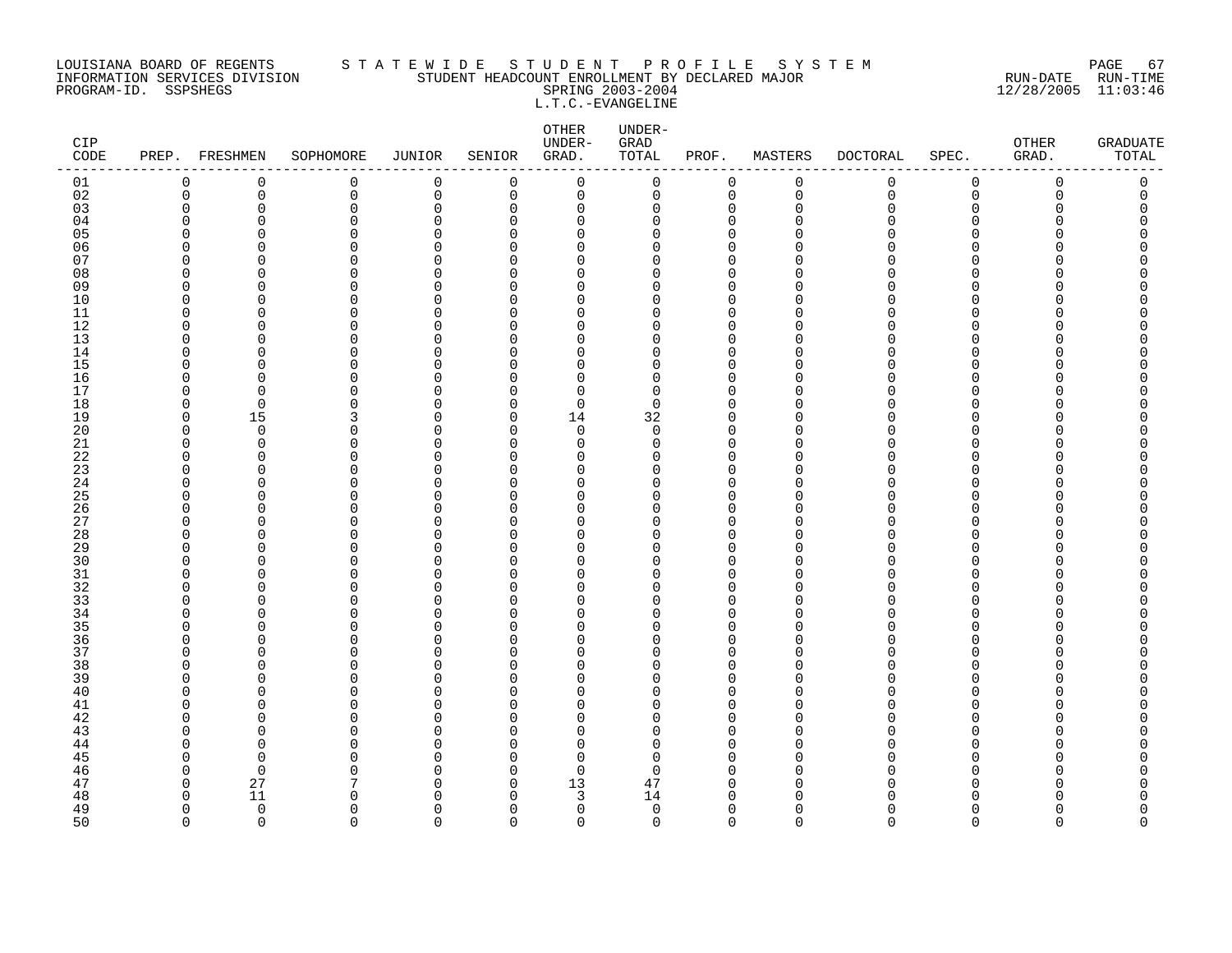#### LOUISIANA BOARD OF REGENTS S T A T E W I D E S T U D E N T P R O F I L E S Y S T E M PAGE 68 INFORMATION SERVICES DIVISION STUDENT HEADCOUNT ENROLLMENT BY DECLARED MAJOR RUN-DATE RUN-TIME PROGRAM-ID. SSPSHEGS SPRING 2003-2004 12/28/2005 11:03:46 L.T.C.-EVANGELINE

| CIP<br>CODE |          | PREP. FRESHMEN               | SOPHOMORE                                                                                                                                                                                                                                                                                                                                                                                                                                                                                                                                                                                                                                                                                                                                                                                                                                                                                                                                                                                                                                                                                                                                                                                                                                                                                                                                                                                                      | JUNIOR | SENIOR   | OTHER<br>IJNDER-<br>GRAD. | UNDER-<br>GRAD<br>TOTAL |   | PROF. MASTERS | DOCTORAL                                                                                                                                                                                                                                                                                                                                                                                                                                                                                                                                                                                                                  | SPEC. | OTHER<br>GRAD. | <b>GRADUATE</b><br>TOTAL |
|-------------|----------|------------------------------|----------------------------------------------------------------------------------------------------------------------------------------------------------------------------------------------------------------------------------------------------------------------------------------------------------------------------------------------------------------------------------------------------------------------------------------------------------------------------------------------------------------------------------------------------------------------------------------------------------------------------------------------------------------------------------------------------------------------------------------------------------------------------------------------------------------------------------------------------------------------------------------------------------------------------------------------------------------------------------------------------------------------------------------------------------------------------------------------------------------------------------------------------------------------------------------------------------------------------------------------------------------------------------------------------------------------------------------------------------------------------------------------------------------|--------|----------|---------------------------|-------------------------|---|---------------|---------------------------------------------------------------------------------------------------------------------------------------------------------------------------------------------------------------------------------------------------------------------------------------------------------------------------------------------------------------------------------------------------------------------------------------------------------------------------------------------------------------------------------------------------------------------------------------------------------------------------|-------|----------------|--------------------------|
| 51          |          |                              |                                                                                                                                                                                                                                                                                                                                                                                                                                                                                                                                                                                                                                                                                                                                                                                                                                                                                                                                                                                                                                                                                                                                                                                                                                                                                                                                                                                                                |        |          |                           | 13                      |   |               |                                                                                                                                                                                                                                                                                                                                                                                                                                                                                                                                                                                                                           |       |                |                          |
| 52          | $\Omega$ | 27                           | 10                                                                                                                                                                                                                                                                                                                                                                                                                                                                                                                                                                                                                                                                                                                                                                                                                                                                                                                                                                                                                                                                                                                                                                                                                                                                                                                                                                                                             |        |          |                           | 43                      |   |               |                                                                                                                                                                                                                                                                                                                                                                                                                                                                                                                                                                                                                           |       |                |                          |
| 53          | $\Omega$ | $\Omega$                     | $\Omega$                                                                                                                                                                                                                                                                                                                                                                                                                                                                                                                                                                                                                                                                                                                                                                                                                                                                                                                                                                                                                                                                                                                                                                                                                                                                                                                                                                                                       |        |          |                           |                         |   |               |                                                                                                                                                                                                                                                                                                                                                                                                                                                                                                                                                                                                                           |       |                |                          |
| 54          | $\Omega$ |                              | $\cap$                                                                                                                                                                                                                                                                                                                                                                                                                                                                                                                                                                                                                                                                                                                                                                                                                                                                                                                                                                                                                                                                                                                                                                                                                                                                                                                                                                                                         |        |          |                           |                         |   |               |                                                                                                                                                                                                                                                                                                                                                                                                                                                                                                                                                                                                                           |       |                |                          |
| 55          |          |                              |                                                                                                                                                                                                                                                                                                                                                                                                                                                                                                                                                                                                                                                                                                                                                                                                                                                                                                                                                                                                                                                                                                                                                                                                                                                                                                                                                                                                                |        |          |                           |                         |   |               |                                                                                                                                                                                                                                                                                                                                                                                                                                                                                                                                                                                                                           |       |                |                          |
| 56          |          |                              |                                                                                                                                                                                                                                                                                                                                                                                                                                                                                                                                                                                                                                                                                                                                                                                                                                                                                                                                                                                                                                                                                                                                                                                                                                                                                                                                                                                                                |        |          |                           |                         |   |               |                                                                                                                                                                                                                                                                                                                                                                                                                                                                                                                                                                                                                           |       |                |                          |
| 57          |          |                              |                                                                                                                                                                                                                                                                                                                                                                                                                                                                                                                                                                                                                                                                                                                                                                                                                                                                                                                                                                                                                                                                                                                                                                                                                                                                                                                                                                                                                |        |          |                           |                         |   |               |                                                                                                                                                                                                                                                                                                                                                                                                                                                                                                                                                                                                                           |       |                |                          |
| 58          |          |                              |                                                                                                                                                                                                                                                                                                                                                                                                                                                                                                                                                                                                                                                                                                                                                                                                                                                                                                                                                                                                                                                                                                                                                                                                                                                                                                                                                                                                                |        |          |                           |                         |   |               |                                                                                                                                                                                                                                                                                                                                                                                                                                                                                                                                                                                                                           |       |                |                          |
| 59          |          |                              |                                                                                                                                                                                                                                                                                                                                                                                                                                                                                                                                                                                                                                                                                                                                                                                                                                                                                                                                                                                                                                                                                                                                                                                                                                                                                                                                                                                                                |        |          |                           |                         |   |               |                                                                                                                                                                                                                                                                                                                                                                                                                                                                                                                                                                                                                           |       |                |                          |
| 60          |          |                              |                                                                                                                                                                                                                                                                                                                                                                                                                                                                                                                                                                                                                                                                                                                                                                                                                                                                                                                                                                                                                                                                                                                                                                                                                                                                                                                                                                                                                |        |          |                           |                         |   |               |                                                                                                                                                                                                                                                                                                                                                                                                                                                                                                                                                                                                                           |       |                |                          |
| TR          |          |                              |                                                                                                                                                                                                                                                                                                                                                                                                                                                                                                                                                                                                                                                                                                                                                                                                                                                                                                                                                                                                                                                                                                                                                                                                                                                                                                                                                                                                                |        |          |                           |                         |   |               |                                                                                                                                                                                                                                                                                                                                                                                                                                                                                                                                                                                                                           |       |                |                          |
| UN          |          | 184                          |                                                                                                                                                                                                                                                                                                                                                                                                                                                                                                                                                                                                                                                                                                                                                                                                                                                                                                                                                                                                                                                                                                                                                                                                                                                                                                                                                                                                                |        |          |                           | 187                     |   |               |                                                                                                                                                                                                                                                                                                                                                                                                                                                                                                                                                                                                                           |       |                |                          |
| TOTAL       |          | 268                          | 22                                                                                                                                                                                                                                                                                                                                                                                                                                                                                                                                                                                                                                                                                                                                                                                                                                                                                                                                                                                                                                                                                                                                                                                                                                                                                                                                                                                                             |        | $\Omega$ | 45                        | 336                     | 0 | $\Omega$      | $\Omega$                                                                                                                                                                                                                                                                                                                                                                                                                                                                                                                                                                                                                  |       | $\Omega$       |                          |
|             |          | 02 - NOT IN USE AT THIS TIME | 01 - AGRICULTURE, AGRICULTURE OPERATIONS 19 - FAMILY AND CONSUMER SCIENCES/HUMAN SCI 37 - PERSONAL AWARENESS/SELF-IMPROVEMENT<br>20 - NOT IN USE AT THIS TIME<br>03 - NATURAL RESOURCES AND CONSERVATION 21 - TECHNOLOGY EDUCATION/INDUSTRIIAL ARTS 39 - THEOLOGY AND RELIGIOUS VOCATIIONS<br>04 - ARCHITECTURE AND RELATED SERVICES 22 - LEGAL PROFESSIONS AND STUDIES<br>05 - AREA, ETHNIC, CULTURAL, AND GENDER STUDI23 - ENGLISH LANGUAGE AND LITERATURE/LETTERS 41 - SCIENCE TECHNOLOGIES/TECHNICIANS<br>06 - NOT IN USE AT THIS TIME                         24 - LIBERAL ARTS/SCI, GEN STUDIES/HUMANITIES42 - PSYCHOLOGY<br>07 - NOT IN USE AT THIS TIME                   25 - LIBRARY SCIENCE                       43 - SECURITY AN<br>08 - NOT IN USE AT THIS TIME $26$ - BIOLOGICAL AND BIOMEDICAL SCIENCES $44$ - PUBLIC ADMINISTRATION AND SOCIAL SERV<br>09 - COMMUNICATION, JOURNALISM, AND RELATED 27 - MATHEMATICS AND STATISTICS 45 - SOCIAL SCIENCES<br>10 - COMMUNICATIONS TECHNOLOGIES/TECHNICIANS 28 - RESERVE OFFICERS TRAINING CORPS (ROTC) 46 - CONSTRUCTION TRADES<br>11 - COMPUTER AND INFORMATION SCIENCES/SUPP 29 - MILITARY TECHNOLOGIES<br>12 - PERSONAL AND CULINARY SERVICES<br>13 - EDUCATION<br>14 - ENGINEERING<br>15 - ENGINEERING TECHNOLOGIES/TECHNICIANS<br>16 - FOREIGN LANGUAGES, LITERATURES/LING.<br>17 - NOT IN USE AT THIS TIME<br>18 - NOT IN USE AT THIS TIME |        |          |                           |                         |   |               | 38 - PHILOSOPHY AND RELIGIOUS STUDIES<br>40 - PHYSICAL SCIENCES<br>43 - SECURITY AND PROTECTIVE SERVICES<br>29 - MILITARY TECHNOLOGIES                       47 - MECHANIC AND REPAIR TECHNOLOGIES/TECH<br>30 - MULTI/INTERDISCIPLINARY STUDIES           48 - PRECISION PRODUCTION<br>31 - PARKS, RECREATION, LEISURE AND FITNESS 49 - TRANSPORTATION AND MATERIALS MOVING<br>32 - BASIC SKILLS<br>33 - CITIZENSHIP ACTIVITIES<br>34 - HEALTH-RELATED KNOWLEDGE AND SKILLS<br>35 - INTERPERSONAL AND SOCIAL SKILLS<br>35 - INTERPERSONAL AND SOCIAL SKILLS<br>35 - INTERPERSONAL AND SOCIAL SKILLS<br>36 - LEISURE AND R |       |                |                          |
|             |          |                              | TR - UNDERGRAD STUDENTS INTENDING TO TRANSFERUN - UNCOMMITTED TO A MAJOR                                                                                                                                                                                                                                                                                                                                                                                                                                                                                                                                                                                                                                                                                                                                                                                                                                                                                                                                                                                                                                                                                                                                                                                                                                                                                                                                       |        |          |                           |                         |   |               | 60 - RESIDENCY PROGRAMS                                                                                                                                                                                                                                                                                                                                                                                                                                                                                                                                                                                                   |       |                |                          |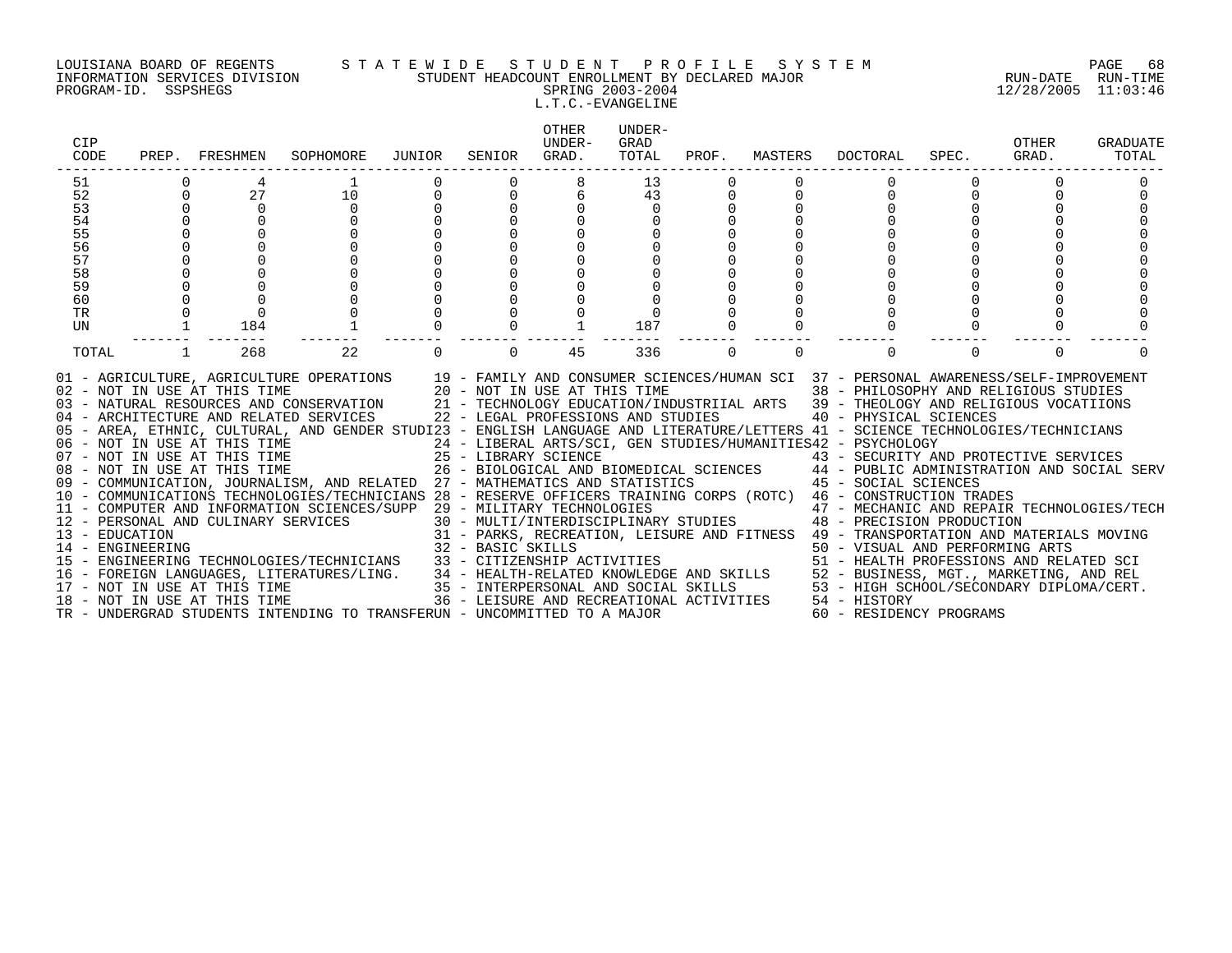#### LOUISIANA BOARD OF REGENTS S T A T E W I D E S T U D E N T P R O F I L E S Y S T E M PAGE 69 INFORMATION SERVICES DIVISION STUDENT HEADCOUNT ENROLLMENT BY DECLARED MAJOR RUN-DATE RUN-TIME PROGRAM-ID. SSPSHEGS SPRING 2003-2004 12/28/2005 11:03:46 L.T.C.-FLORIDA PARISHES

| CIP<br>$\texttt{CODE}$ |                         | PREP. FRESHMEN | SOPHOMORE            | JUNIOR               | SENIOR                   | OTHER<br>UNDER-<br>GRAD. | UNDER-<br>GRAD<br>TOTAL | PROF.                      | MASTERS     | <b>DOCTORAL</b> | SPEC.                | <b>OTHER</b><br>GRAD. | <b>GRADUATE</b><br>TOTAL |
|------------------------|-------------------------|----------------|----------------------|----------------------|--------------------------|--------------------------|-------------------------|----------------------------|-------------|-----------------|----------------------|-----------------------|--------------------------|
| 01                     | 0                       | 0              | 0                    | 0                    | 0                        | $\mathsf 0$              | 0                       | 0                          | $\mathbf 0$ | 0               | $\mathsf 0$          | 0                     | $\mathsf 0$              |
| 02                     | $\mathbf 0$             | 0              | 0                    | 0                    | 0                        | 0                        | 0                       | 0                          | $\mathbf 0$ | $\mathbf 0$     | $\mathsf 0$          | 0                     | 0                        |
| 03                     | $\mathbf 0$             | 0              | $\mathbf 0$          | $\Omega$             | $\Omega$                 | $\mathbf 0$              | 0                       | $\mathbf 0$                | $\Omega$    | Ω               | $\Omega$             | Ω                     |                          |
| 04                     | $\Omega$                | $\Omega$       | $\Omega$             | $\Omega$             | $\Omega$                 | $\mathbf 0$              | 0                       | $\mathbf 0$                | ∩           |                 | <sup>n</sup>         |                       |                          |
| 05                     | $\Omega$                | U              | $\Omega$             | $\Omega$             | <sup>n</sup>             | $\Omega$                 | 0                       | $\Omega$                   |             |                 | $\Omega$             |                       |                          |
| 06                     | $\Omega$                | O              | 0                    | $\Omega$             | $\Omega$                 | 0                        | 0                       | $\mathbf 0$                |             |                 | <sup>n</sup>         |                       |                          |
| 07                     | $\Omega$<br>$\Omega$    | O<br>$\Omega$  | $\Omega$<br>$\Omega$ | $\Omega$<br>$\Omega$ | U<br>$\Omega$            | $\Omega$<br>$\Omega$     | 0<br>$\Omega$           | $\Omega$<br>$\Omega$       |             |                 | n<br>$\Omega$        |                       |                          |
| 08<br>09               | $\Omega$                | $\Omega$       | $\Omega$             | $\Omega$             | <sup>n</sup>             | $\Omega$                 | 0                       | $\mathbf 0$                |             |                 | <sup>n</sup>         |                       |                          |
| 10                     | $\overline{0}$          | $\Omega$       | $\mathbf 0$          | 0                    | $\Omega$                 | $\mathbf 0$              | 0                       | $\Omega$                   |             |                 | $\Omega$             |                       |                          |
| 11                     | 0                       | O              | 0                    | 0                    | $\Omega$                 | 0                        | 0                       | 0                          | ∩           |                 | $\Omega$             |                       |                          |
| 12                     | $\Omega$                | $\Omega$       | $\Omega$             | O                    | U                        | $\Omega$                 | O                       | $\Omega$                   | ∩           |                 | <sup>n</sup>         |                       |                          |
| 13                     | $\Omega$                | $\Omega$       | 0                    | $\Omega$             | $\Omega$                 | $\Omega$                 | 0                       | $\mathbf 0$                | ∩           |                 | $\Omega$             |                       |                          |
| 14                     | $\Omega$                | U              | $\Omega$             | $\Omega$             | <sup>n</sup>             | $\Omega$                 | 0                       | $\mathbf 0$                | ∩           |                 | $\Omega$             |                       |                          |
| 15                     | 0                       | O              | $\Omega$             | $\Omega$             | $\Omega$                 | 0                        | 0                       | $\mathbf 0$                |             |                 | <sup>n</sup>         |                       |                          |
| 16                     | $\Omega$                | O              | $\Omega$             | O                    | $\Omega$                 | $\Omega$                 | 0                       | $\mathbf 0$                | ∩           |                 | <sup>n</sup>         |                       |                          |
| 17                     | $\Omega$                | $\Omega$       | $\Omega$             | $\Omega$             | $\Omega$                 | $\Omega$                 | 0                       | $\mathbf 0$                | ∩           |                 | <sup>n</sup>         |                       |                          |
| 18                     | $\Omega$                | O              | $\mathbf 0$          | O                    | <sup>n</sup>             | $\Omega$                 | 0                       | $\Omega$                   |             |                 | $\Omega$             |                       |                          |
| 19                     | $\mathbf 0$             | O              | $\mathbf 0$          | $\Omega$             | $\Omega$                 | $\mathbf 0$              | 0                       | $\mathbf 0$                |             |                 | $\Omega$             |                       |                          |
| 20                     | $\Omega$                | O              | 0                    | O                    | $\Omega$                 | $\Omega$                 | 0                       | $\Omega$                   |             |                 | U                    |                       |                          |
| 21                     | $\Omega$                | O              | $\Omega$             | U                    | $\Omega$                 | $\Omega$                 | $\Omega$                | $\Omega$                   |             |                 | $\Omega$             |                       |                          |
| 22                     | $\Omega$                | O              | 0                    | O                    | <sup>n</sup>             | $\Omega$                 | 0                       | $\mathbf 0$                |             |                 | $\Omega$             |                       |                          |
| 23                     | $\Omega$                | U              | $\Omega$             | O                    | $\Omega$                 | $\Omega$                 | 0                       | $\Omega$                   |             |                 | $\cap$               |                       |                          |
| 24                     | 0                       | O              | 0                    | 0                    | $\Omega$                 | 0                        | 0                       | 0                          | ∩           |                 | $\Omega$             |                       |                          |
| 25                     | $\Omega$                | O              | $\Omega$             | O                    | U                        | $\Omega$                 | 0                       | $\Omega$                   | O           |                 | <sup>n</sup>         |                       |                          |
| 26<br>27               | 0<br>$\Omega$           | $\Omega$<br>U  | 0<br>$\Omega$        | $\Omega$<br>$\Omega$ | $\Omega$<br>U            | 0<br>$\Omega$            | 0<br>0                  | $\mathbf 0$<br>$\mathbf 0$ | ∩           |                 | $\Omega$<br>$\Omega$ |                       |                          |
| 28                     | $\mathbf 0$             | $\Omega$       | $\Omega$             | $\Omega$             | $\Omega$                 | $\mathbf 0$              | 0                       | $\mathbf 0$                |             |                 | $\Omega$             |                       |                          |
| 29                     | $\Omega$                | O              | $\Omega$             | O                    | $\Omega$                 | 0                        | 0                       | $\mathbf 0$                | ∩           |                 | <sup>n</sup>         |                       |                          |
| 30                     | $\Omega$                | $\Omega$       | $\Omega$             | $\Omega$             | U                        | $\Omega$                 | $\Omega$                | $\Omega$                   | ∩           |                 | <sup>n</sup>         |                       |                          |
| 31                     | 0                       | O              | 0                    | $\Omega$             | $\Omega$                 | $\Omega$                 | 0                       | $\mathbf 0$                | ∩           |                 | $\Omega$             |                       |                          |
| 32                     | $\Omega$                | U              | $\Omega$             | $\Omega$             | <sup>n</sup>             | $\Omega$                 | 0                       | $\Omega$                   | ∩           |                 | $\cap$               |                       |                          |
| 33                     | $\Omega$                | O              | 0                    | O                    | $\Omega$                 | $\Omega$                 | 0                       | 0                          | ∩           |                 | <sup>n</sup>         |                       |                          |
| 34                     | $\Omega$                | O              | $\Omega$             | O                    | $\Omega$                 | 0                        | 0                       | $\mathbf 0$                | ∩           |                 | $\Omega$             |                       |                          |
| 35                     | $\Omega$                | $\Omega$       | $\Omega$             | O                    | $\Omega$                 | $\Omega$                 | 0                       | $\mathbf 0$                | ∩           |                 | <sup>n</sup>         |                       |                          |
| 36                     | $\Omega$                | U              | $\Omega$             | O                    | $\Omega$                 | $\Omega$                 | 0                       | $\mathbf 0$                |             |                 | $\Omega$             |                       |                          |
| 37                     | $\mathbf 0$             | O              | $\mathbf 0$          | 0                    | $\Omega$                 | $\mathbf 0$              | 0                       | 0                          | ∩           |                 | $\Omega$             |                       |                          |
| 38                     | $\Omega$                | O              | $\Omega$             | O                    | U                        | $\Omega$                 | 0                       | $\Omega$                   |             |                 | U                    |                       |                          |
| 39                     | $\Omega$                | $\Omega$       | 0                    | $\Omega$             | $\Omega$                 | 0                        | 0                       | $\mathbf 0$                | ∩           |                 | $\Omega$             |                       |                          |
| 40                     | $\Omega$                | U              | $\Omega$             | $\Omega$             | <sup>n</sup>             | $\Omega$                 | 0                       | $\mathbf 0$                |             |                 | <sup>n</sup>         |                       |                          |
| 41                     | $\Omega$                | U              | $\Omega$             | O                    | $\Omega$                 | $\Omega$                 | 0                       | $\Omega$                   |             |                 | $\Omega$             |                       |                          |
| 42                     | $\Omega$                | O              | 0                    | 0                    | $\Omega$                 | 0                        | 0                       | $\Omega$                   | ∩           |                 | <sup>n</sup>         |                       |                          |
| 43                     | $\Omega$                | $\Omega$       | $\Omega$             | O                    | $\Omega$                 | $\Omega$                 | 0                       | $\Omega$                   |             |                 | <sup>n</sup>         |                       |                          |
| 44                     | $\Omega$                | $\Omega$       | 0                    | $\Omega$             | $\Omega$                 | $\Omega$                 | 0                       | 0                          |             |                 | $\Omega$<br>$\cap$   |                       |                          |
| 45                     | $\Omega$<br>$\mathbf 0$ | $\Omega$       | 0<br>4               | $\Omega$<br>0        | <sup>n</sup><br>$\Omega$ | $\Omega$<br>$\mathbf 0$  | $\Omega$                | $\mathbf 0$<br>$\mathbf 0$ | O           |                 | $\Omega$             |                       |                          |
| 46<br>47               | $\Omega$                | 12<br>4        | $\Omega$             | O                    | U                        | 0                        | 16<br>4                 | $\mathbf 0$                | $\Omega$    |                 | $\Omega$             |                       |                          |
| 48                     | $\Omega$                | 12             | 3                    | O                    | $\Omega$                 | 0                        | 15                      | $\mathbf 0$                | O           |                 | <sup>n</sup>         |                       |                          |
| 49                     | $\mathbf 0$             | $\Omega$       | 0                    | $\Omega$             | $\Omega$                 | $\mathbf 0$              | $\mathbf 0$             | $\mathbf 0$                | $\Omega$    |                 | <sup>n</sup>         |                       | O                        |
| 50                     | $\Omega$                | $\Omega$       | $\Omega$             | $\Omega$             | $\Omega$                 | $\Omega$                 | $\Omega$                | $\Omega$                   | $\Omega$    | $\Omega$        | $\Omega$             | $\Omega$              | $\Omega$                 |
|                        |                         |                |                      |                      |                          |                          |                         |                            |             |                 |                      |                       |                          |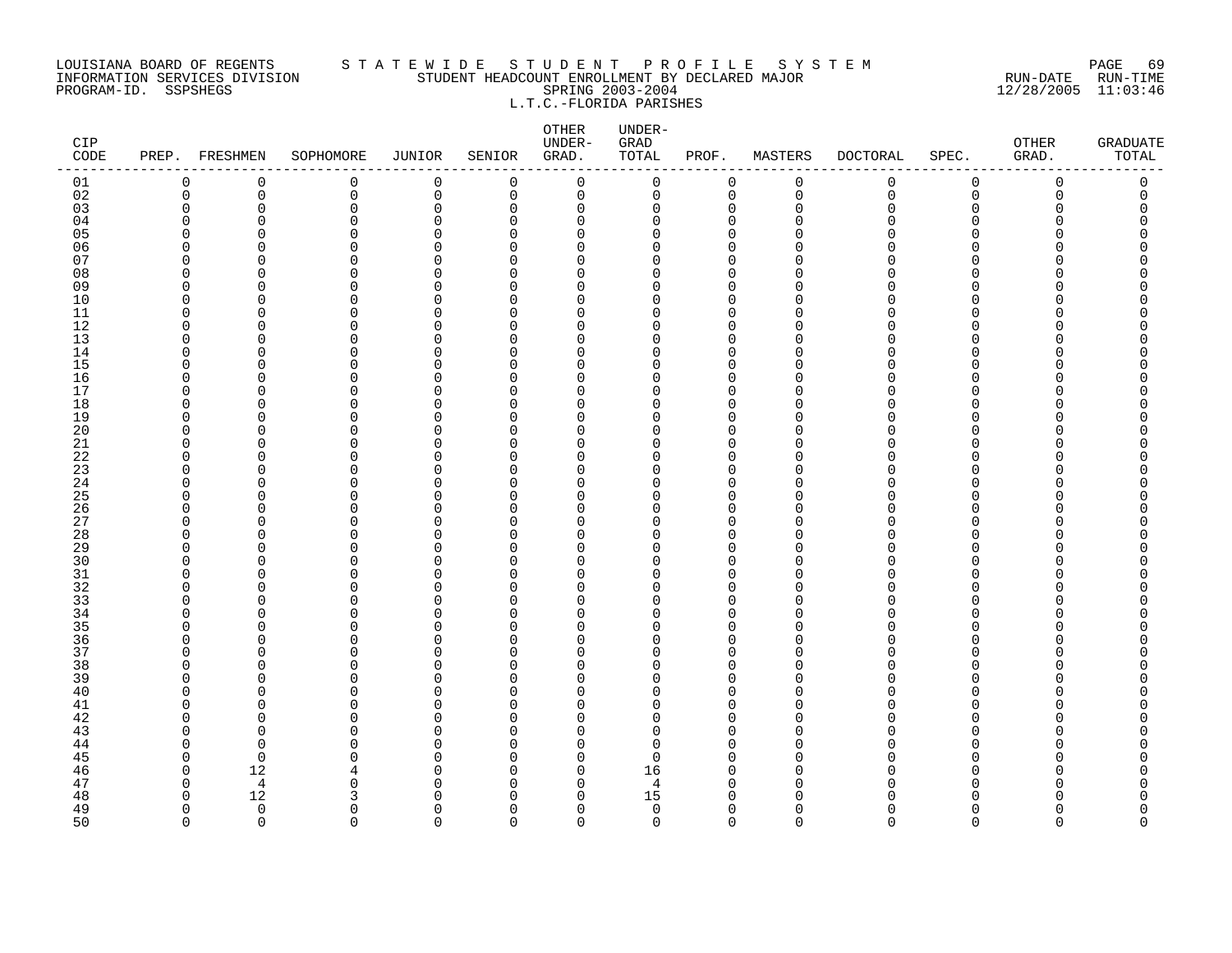#### LOUISIANA BOARD OF REGENTS S T A T E W I D E S T U D E N T P R O F I L E S Y S T E M PAGE 70 INFORMATION SERVICES DIVISION STUDENT HEADCOUNT ENROLLMENT BY DECLARED MAJOR RUN-DATE RUN-TIME PROGRAM-ID. SSPSHEGS SPRING 2003-2004 12/28/2005 11:03:46 L.T.C.-FLORIDA PARISHES

| CIP<br>CODE      | PREP.    | FRESHMEN                            | SOPHOMORE                                                                                                                                                                                                                                                                                                                                                                                                             | JUNIOR | SENIOR                                                             | <b>OTHER</b><br>UNDER-<br>GRAD. | UNDER-<br>GRAD<br>TOTAL | PROF.    | MASTERS  | DOCTORAL                                                                                                                                                                                                                                 | SPEC.    | OTHER<br>GRAD. | <b>GRADUATE</b><br>TOTAL |
|------------------|----------|-------------------------------------|-----------------------------------------------------------------------------------------------------------------------------------------------------------------------------------------------------------------------------------------------------------------------------------------------------------------------------------------------------------------------------------------------------------------------|--------|--------------------------------------------------------------------|---------------------------------|-------------------------|----------|----------|------------------------------------------------------------------------------------------------------------------------------------------------------------------------------------------------------------------------------------------|----------|----------------|--------------------------|
| 51               |          | 13                                  | 12                                                                                                                                                                                                                                                                                                                                                                                                                    |        |                                                                    |                                 | 26                      |          |          |                                                                                                                                                                                                                                          |          |                |                          |
| 52               |          | 16                                  | 14                                                                                                                                                                                                                                                                                                                                                                                                                    |        | $\Omega$                                                           |                                 | 31                      |          |          |                                                                                                                                                                                                                                          |          |                |                          |
| 53               |          | $\Omega$                            | $\Omega$                                                                                                                                                                                                                                                                                                                                                                                                              |        |                                                                    |                                 | $\Omega$                |          |          |                                                                                                                                                                                                                                          |          |                |                          |
| 54               |          |                                     |                                                                                                                                                                                                                                                                                                                                                                                                                       |        |                                                                    |                                 |                         |          |          |                                                                                                                                                                                                                                          |          |                |                          |
| 55               |          |                                     |                                                                                                                                                                                                                                                                                                                                                                                                                       |        |                                                                    |                                 |                         |          |          |                                                                                                                                                                                                                                          |          |                |                          |
| 56               |          |                                     |                                                                                                                                                                                                                                                                                                                                                                                                                       |        |                                                                    |                                 |                         |          |          |                                                                                                                                                                                                                                          |          |                |                          |
| 57               |          |                                     |                                                                                                                                                                                                                                                                                                                                                                                                                       |        |                                                                    |                                 |                         |          |          |                                                                                                                                                                                                                                          |          |                |                          |
| 58<br>59         |          |                                     |                                                                                                                                                                                                                                                                                                                                                                                                                       |        |                                                                    |                                 |                         |          |          |                                                                                                                                                                                                                                          |          |                |                          |
| 60               |          | $\Omega$                            |                                                                                                                                                                                                                                                                                                                                                                                                                       |        |                                                                    |                                 |                         |          |          |                                                                                                                                                                                                                                          |          |                |                          |
| TR               | $\Omega$ | $\Omega$                            |                                                                                                                                                                                                                                                                                                                                                                                                                       |        |                                                                    |                                 |                         |          |          |                                                                                                                                                                                                                                          |          |                |                          |
| <b>UN</b>        | 98       | 117                                 |                                                                                                                                                                                                                                                                                                                                                                                                                       |        |                                                                    |                                 | 223                     |          |          |                                                                                                                                                                                                                                          |          |                |                          |
|                  |          |                                     |                                                                                                                                                                                                                                                                                                                                                                                                                       |        |                                                                    |                                 |                         |          |          |                                                                                                                                                                                                                                          |          |                |                          |
| TOTAL            | 98       | 174                                 | 35                                                                                                                                                                                                                                                                                                                                                                                                                    |        | $\Omega$                                                           | 8                               | 315                     | $\Omega$ | $\Omega$ |                                                                                                                                                                                                                                          | $\Omega$ | $\Omega$       |                          |
|                  |          | 02 - NOT IN USE AT THIS TIME        | 01 - AGRICULTURE, AGRICULTURE OPERATIONS 19 - FAMILY AND CONSUMER SCIENCES/HUMAN SCI 37 - PERSONAL AWARENESS/SELF-IMPROVEMENT<br>03 - NATURAL RESOURCES AND CONSERVATION<br>04 - ARCHITECTURE AND RELATED SERVICES<br>05 - AREA, ETHNIC, CULTURAL, AND GENDER STUDI23 - ENGLISH LANGUAGE AND LITERATURE/LETTERS 41 - SCIENCE TECHNOLOGIES/TECHNICIANS<br>06 - NOT IN USE AT THIS TIME<br>07 - NOT IN USE AT THIS TIME |        | 20 - NOT IN USE AT THIS TIME<br>22 - LEGAL PROFESSIONS AND STUDIES |                                 |                         |          |          | 38 - PHILOSOPHY AND RELIGIOUS STUDIES<br>21 - TECHNOLOGY EDUCATION/INDUSTRIIAL ARTS 39 - THEOLOGY AND RELIGIOUS VOCATIIONS<br>40 - PHYSICAL SCIENCES<br>24 - LIBERAL ARTS/SCI, GEN STUDIES/HUMANITIES42 - PSYCHOLOGY                     |          |                |                          |
|                  |          |                                     |                                                                                                                                                                                                                                                                                                                                                                                                                       |        | 25 - LIBRARY SCIENCE                                               |                                 |                         |          |          | 43 - SECURITY AND PROTECTIVE SERVICES                                                                                                                                                                                                    |          |                |                          |
|                  |          | 08 - NOT IN USE AT THIS TIME        |                                                                                                                                                                                                                                                                                                                                                                                                                       |        |                                                                    |                                 |                         |          |          | 26 - BIOLOGICAL AND BIOMEDICAL SCIENCES 44 - PUBLIC ADMINISTRATION AND SOCIAL SERV                                                                                                                                                       |          |                |                          |
|                  |          |                                     | 09 - COMMUNICATION, JOURNALISM, AND RELATED 27 - MATHEMATICS AND STATISTICS 45 - SOCIAL SCIENCES<br>10 - COMMUNICATIONS TECHNOLOGIES/TECHNICIANS 28 - RESERVE OFFICERS TRAINING CORPS (ROTC) 46 - CONSTRUCTION TRADES                                                                                                                                                                                                 |        |                                                                    |                                 |                         |          |          |                                                                                                                                                                                                                                          |          |                |                          |
|                  |          |                                     | 11 - COMPUTER AND INFORMATION SCIENCES/SUPP                                                                                                                                                                                                                                                                                                                                                                           |        | 29 - MILITARY TECHNOLOGIES                                         |                                 |                         |          |          | 47 - MECHANIC AND REPAIR TECHNOLOGIES/TECH                                                                                                                                                                                               |          |                |                          |
|                  |          | 12 - PERSONAL AND CULINARY SERVICES |                                                                                                                                                                                                                                                                                                                                                                                                                       |        |                                                                    |                                 |                         |          |          | 30 - MULTI/INTERDISCIPLINARY STUDIES 48 - PRECISION PRODUCTION                                                                                                                                                                           |          |                |                          |
| 13 - EDUCATION   |          |                                     |                                                                                                                                                                                                                                                                                                                                                                                                                       |        |                                                                    |                                 |                         |          |          | 31 - PARKS, RECREATION, LEISURE AND FITNESS 49 - TRANSPORTATION AND MATERIALS MOVING                                                                                                                                                     |          |                |                          |
| 14 - ENGINEERING |          |                                     |                                                                                                                                                                                                                                                                                                                                                                                                                       |        | 32 - BASIC SKILLS                                                  |                                 |                         |          |          | 50 - VISUAL AND PERFORMING ARTS                                                                                                                                                                                                          |          |                |                          |
|                  |          |                                     | 15 - ENGINEERING TECHNOLOGIES/TECHNICIANS                                                                                                                                                                                                                                                                                                                                                                             |        |                                                                    |                                 |                         |          |          |                                                                                                                                                                                                                                          |          |                |                          |
|                  |          |                                     | 16 - FOREIGN LANGUAGES, LITERATURES/LING.                                                                                                                                                                                                                                                                                                                                                                             |        |                                                                    |                                 |                         |          |          |                                                                                                                                                                                                                                          |          |                |                          |
|                  |          | 17 - NOT IN USE AT THIS TIME        |                                                                                                                                                                                                                                                                                                                                                                                                                       |        |                                                                    |                                 |                         |          |          |                                                                                                                                                                                                                                          |          |                |                          |
|                  |          | 18 - NOT IN USE AT THIS TIME        |                                                                                                                                                                                                                                                                                                                                                                                                                       |        |                                                                    |                                 |                         |          |          | 33 - CITIZENSHIP ACTIVITIES<br>34 - HEALTH-RELATED KNOWLEDGE AND SKILLS<br>35 - INTERPERSONAL AND SOCIAL SKILLS<br>36 - INTERPERSONAL AND SOCIAL SKILLS<br>36 - LEISURE AND RECREATIONAL ACTIVITIES<br>36 - LEISURE AND RECREATIONAL ACT |          |                |                          |
|                  |          |                                     | TR - UNDERGRAD STUDENTS INTENDING TO TRANSFERUN - UNCOMMITTED TO A MAJOR                                                                                                                                                                                                                                                                                                                                              |        |                                                                    |                                 |                         |          |          | 60 - RESIDENCY PROGRAMS                                                                                                                                                                                                                  |          |                |                          |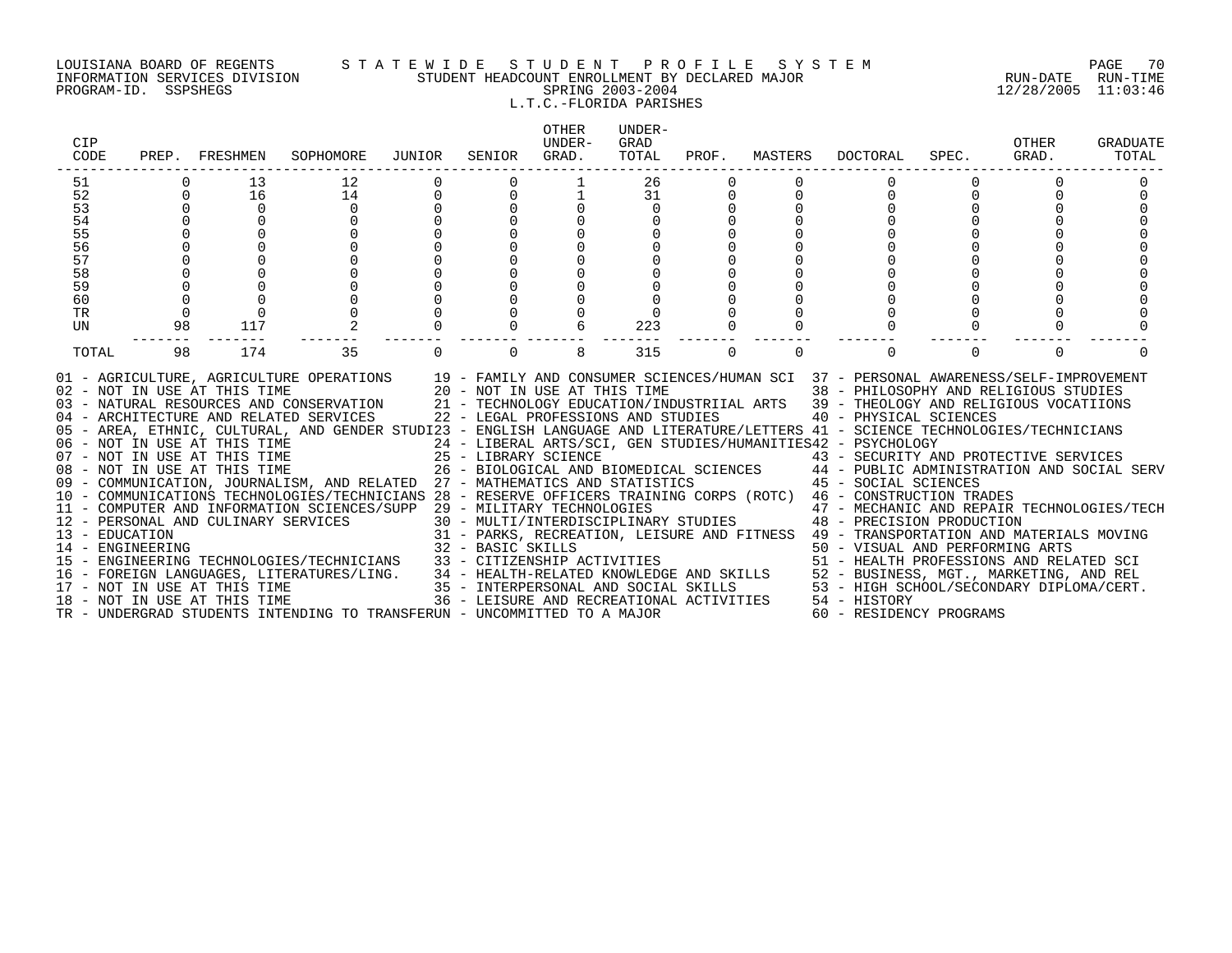#### LOUISIANA BOARD OF REGENTS S T A T E W I D E S T U D E N T P R O F I L E S Y S T E M PAGE 71 INFORMATION SERVICES DIVISION STUDENT HEADCOUNT ENROLLMENT BY DECLARED MAJOR RUN-DATE RUN-TIME PROGRAM-ID. SSPSHEGS SPRING 2003-2004 12/28/2005 11:03:46 L.T.C.-FOLKES

| $\mathtt{CIP}$<br>CODE |                         | PREP. FRESHMEN | SOPHOMORE | <b>JUNIOR</b>              | SENIOR               | OTHER<br>UNDER-<br>GRAD.   | UNDER-<br>GRAD<br>TOTAL | PROF.                      | MASTERS       | <b>DOCTORAL</b> | SPEC.                | OTHER<br>GRAD. | GRADUATE<br>TOTAL |
|------------------------|-------------------------|----------------|-----------|----------------------------|----------------------|----------------------------|-------------------------|----------------------------|---------------|-----------------|----------------------|----------------|-------------------|
| 01                     | $\mathbf 0$             | 5              | 0         | 0                          | 0                    | 56                         | 61                      | 0                          | 0             | 0               | $\mathbf 0$          | 0              | 0                 |
| 02                     | $\mathbf 0$             | $\mathsf 0$    | 0         | $\mathbf 0$                | 0                    | $\mathbf 0$                | $\mathsf{O}$            | $\mathbf 0$                | $\mathbf 0$   | $\mathbf 0$     | $\mathbf 0$          | 0              | 0                 |
| 03                     | $\mathbf 0$             | 0              | 0         | $\mathbf 0$                | 0                    | $\mathbf 0$                | 0                       | 0                          | $\Omega$      | O               | $\Omega$             | O              | 0                 |
| 04                     | $\Omega$                | $\Omega$       | 0         | $\Omega$                   | $\Omega$             | $\Omega$                   | $\Omega$                | $\Omega$                   | n             | ∩               | ∩                    | ∩              | U                 |
| 05                     | $\Omega$                | $\Omega$       | $\Omega$  | $\Omega$                   | $\Omega$             | $\Omega$                   | $\Omega$                | $\mathbf 0$                | n             |                 | $\Omega$             |                | C                 |
| 06                     | 0                       | 0              | 0         | 0                          | 0                    | 0                          | 0                       | 0                          | ∩             |                 | ∩<br>∩               |                | Ω                 |
| 07<br>08               | $\mathbf 0$<br>$\Omega$ | O<br>O         | 0<br>0    | $\mathbf 0$<br>$\mathbf 0$ | $\Omega$<br>$\Omega$ | 0<br>0                     | 0<br>0                  | $\mathbf 0$<br>$\mathbf 0$ | n             |                 | ∩                    |                | ⋂<br>⋂            |
| 09                     | $\Omega$                | O              | 0         | $\Omega$                   | $\Omega$             | $\Omega$                   | $\Omega$                | $\Omega$                   | U             |                 | ∩                    |                |                   |
| 10                     | $\mathbf 0$             | $\Omega$       | 0         | $\Omega$                   | 0                    | 0                          | 0                       | $\mathbf 0$                | n             |                 | $\Omega$             |                |                   |
| 11                     | $\mathbf 0$             | 0              | 0         | $\Omega$                   | $\Omega$             | 0                          | 0                       | $\mathbf 0$                | U             |                 | ∩                    |                |                   |
| 12                     | $\Omega$                | O              | 0         | 0                          | $\Omega$             | 0                          | 0                       | $\Omega$                   |               |                 | ∩                    |                |                   |
| 13                     | $\Omega$                | $\Omega$       | 0         | $\mathbf 0$                | $\Omega$             | 0                          | 0                       | $\Omega$                   | n             |                 | $\Omega$             |                |                   |
| 14                     | $\Omega$                | O              | 0         | $\Omega$                   | $\Omega$             | $\mathbf 0$                | 0                       | $\mathbf 0$                | ∩             |                 | ∩                    |                | Λ                 |
| 15                     | $\Omega$                | 0              | 0         | $\Omega$                   | $\Omega$             | 0                          | 0                       | $\Omega$                   | U             |                 | $\Omega$             |                | Ω                 |
| 16                     | $\mathbf 0$             | 0              | 0         | $\Omega$                   | $\Omega$             | 0                          | 0                       | $\mathbf 0$                | n             |                 | $\Omega$             |                | Ω                 |
| 17                     | $\Omega$                | O              | 0         | $\mathbf 0$                | $\Omega$             | $\Omega$                   | $\Omega$                | $\Omega$                   | U             |                 | ∩                    |                |                   |
| 18                     | $\Omega$                | $\Omega$       | 0         | $\Omega$                   | $\Omega$             | $\Omega$                   | $\Omega$                | $\Omega$                   | $\cap$        |                 | $\Omega$             |                |                   |
| 19                     | $\mathbf 0$             | 0              | 0         | $\mathbf 0$                | $\Omega$             | 0                          | 0                       | $\mathbf 0$                | U             |                 | $\Omega$             |                | Λ                 |
| 20                     | $\mathbf 0$             | 0              | 0         | $\Omega$                   | $\Omega$             | 0                          | 0                       | $\Omega$                   | U             |                 | $\Omega$             |                |                   |
| 21                     | $\Omega$                | O              | 0         | $\mathbf 0$                | $\Omega$             | 0                          | 0                       | $\mathbf 0$                | $\cap$        |                 | ∩                    |                |                   |
| 22                     | $\Omega$                | O              | $\Omega$  | $\Omega$                   | $\Omega$             | $\Omega$                   | $\Omega$                | $\Omega$                   | O             |                 | ∩                    |                |                   |
| 23                     | $\Omega$                | O              | 0         | $\Omega$                   | $\Omega$             | $\Omega$                   | 0                       | $\mathbf 0$                | n             |                 | $\Omega$             |                |                   |
| 24                     | $\mathbf 0$             | 0              | 0         | $\Omega$                   | $\Omega$             | 0                          | 0                       | $\mathbf 0$                | O             |                 | $\Omega$             |                |                   |
| 25                     | 0<br>$\Omega$           | 0              | 0         | $\Omega$                   | $\Omega$             | 0                          | 0<br>0                  | $\mathbf 0$                | ∩             |                 | ∩<br>∩               |                | ⋂<br>⋂            |
| 26<br>27               | $\Omega$                | 0<br>O         | 0<br>0    | $\mathbf 0$<br>$\Omega$    | $\Omega$<br>$\Omega$ | 0<br>0                     | 0                       | $\mathbf 0$<br>$\mathbf 0$ | n             |                 | ∩                    |                |                   |
| 28                     | $\Omega$                | 0              | 0         | $\overline{0}$             | $\Omega$             | 0                          | 0                       | $\mathbf 0$                |               |                 | $\Omega$             |                |                   |
| 29                     | $\mathbf 0$             | 0              | 0         | $\Omega$                   | $\Omega$             | 0                          | 0                       | 0                          | O             |                 | $\Omega$             |                |                   |
| 30                     | $\Omega$                | O              | 0         | $\mathbf 0$                | $\Omega$             | 0                          | 0                       | $\Omega$                   | n             |                 | ∩                    |                |                   |
| $31$                   | $\Omega$                | C              | 0         | $\Omega$                   | $\Omega$             | $\Omega$                   | $\Omega$                | $\Omega$                   | n             |                 | ∩                    |                |                   |
| 32                     | $\Omega$                | O              | 0         | $\Omega$                   | $\Omega$             | 0                          | 0                       | $\mathbf 0$                | ∩             |                 | ∩                    |                |                   |
| 33                     | $\mathbf 0$             | 0              | 0         | $\Omega$                   | $\Omega$             | 0                          | 0                       | $\Omega$                   | O             |                 | $\Omega$             |                |                   |
| 34                     | 0                       | 0              | 0         | 0                          | 0                    | 0                          | 0                       | 0                          | $\cap$        |                 | ∩                    |                |                   |
| 35                     | $\Omega$                | O              | 0         | $\Omega$                   | $\Omega$             | $\Omega$                   | $\Omega$                | $\Omega$                   |               |                 | ∩                    |                |                   |
| 36                     | $\Omega$                | O              | 0         | $\Omega$                   | $\Omega$             | 0                          | 0                       | $\mathbf 0$                | n             |                 | $\Omega$             |                | ⋂                 |
| 37                     | $\mathbf 0$             | $\Omega$       | 0         | $\Omega$                   | $\Omega$             | 0                          | 0                       | $\mathbf 0$                | $\cap$        |                 | $\Omega$             |                |                   |
| 38                     | 0                       | 0              | 0         | $\Omega$                   | $\Omega$             | 0                          | 0                       | $\Omega$                   | n             |                 | $\Omega$             |                | Ω                 |
| 39                     | $\Omega$                | O              | 0         | $\mathbf 0$                | $\Omega$             | 0                          | 0                       | $\mathbf 0$                | n             |                 | ∩                    |                |                   |
| 40                     | $\Omega$                | O              | $\Omega$  | $\Omega$                   | $\Omega$             | $\Omega$                   | $\Omega$                | $\Omega$                   | O             |                 | ∩                    |                |                   |
| 41                     | $\Omega$                | O              | 0         | $\Omega$                   | $\Omega$             | 0                          | 0                       | $\Omega$                   | n             |                 | $\Omega$             |                |                   |
| 42                     | 0                       | 0              | 0         | $\Omega$                   | 0                    | 0                          | 0                       | 0                          | O             |                 | $\Omega$             |                |                   |
| 43                     | $\Omega$                | O              | 0         | $\mathbf 0$                | $\Omega$             | $\Omega$                   | 0                       | $\mathbf 0$                | ∩             |                 | ∩                    |                |                   |
| 44                     | $\Omega$                | C              | $\Omega$  | $\Omega$                   | $\Omega$             | $\Omega$                   | 0                       | $\Omega$                   | n             |                 | ∩                    |                |                   |
| 45                     | $\Omega$                | O<br>0         | 0         | $\Omega$<br>$\Omega$       | $\Omega$<br>$\Omega$ | $\mathbf 0$<br>$\mathbf 0$ | 0<br>0                  | $\mathbf 0$<br>$\Omega$    | O<br>$\Omega$ |                 | $\Omega$<br>$\Omega$ |                |                   |
| 46<br>47               | $\mathbf 0$<br>0        | 7              | 0<br>0    | 0                          | 0                    | 94                         | 101                     | 0                          | $\cap$        |                 | ∩                    |                | Ω                 |
| 48                     | $\Omega$                | 6              | $\Omega$  | $\Omega$                   | $\Omega$             | 56                         | 62                      | $\Omega$                   |               |                 |                      |                | ⋂                 |
| 49                     | $\Omega$                | $\Omega$       | 0         | $\Omega$                   | $\Omega$             | $\mathbf 0$                | $\mathbf 0$             | $\mathbf 0$                | $\Omega$      | N               | $\Omega$             | U              | 0                 |
| 50                     | $\Omega$                | $\Omega$       | $\Omega$  | $\Omega$                   | $\Omega$             | $\Omega$                   | $\Omega$                | $\Omega$                   | $\Omega$      | $\Omega$        | $\Omega$             | $\Omega$       | $\Omega$          |
|                        |                         |                |           |                            |                      |                            |                         |                            |               |                 |                      |                |                   |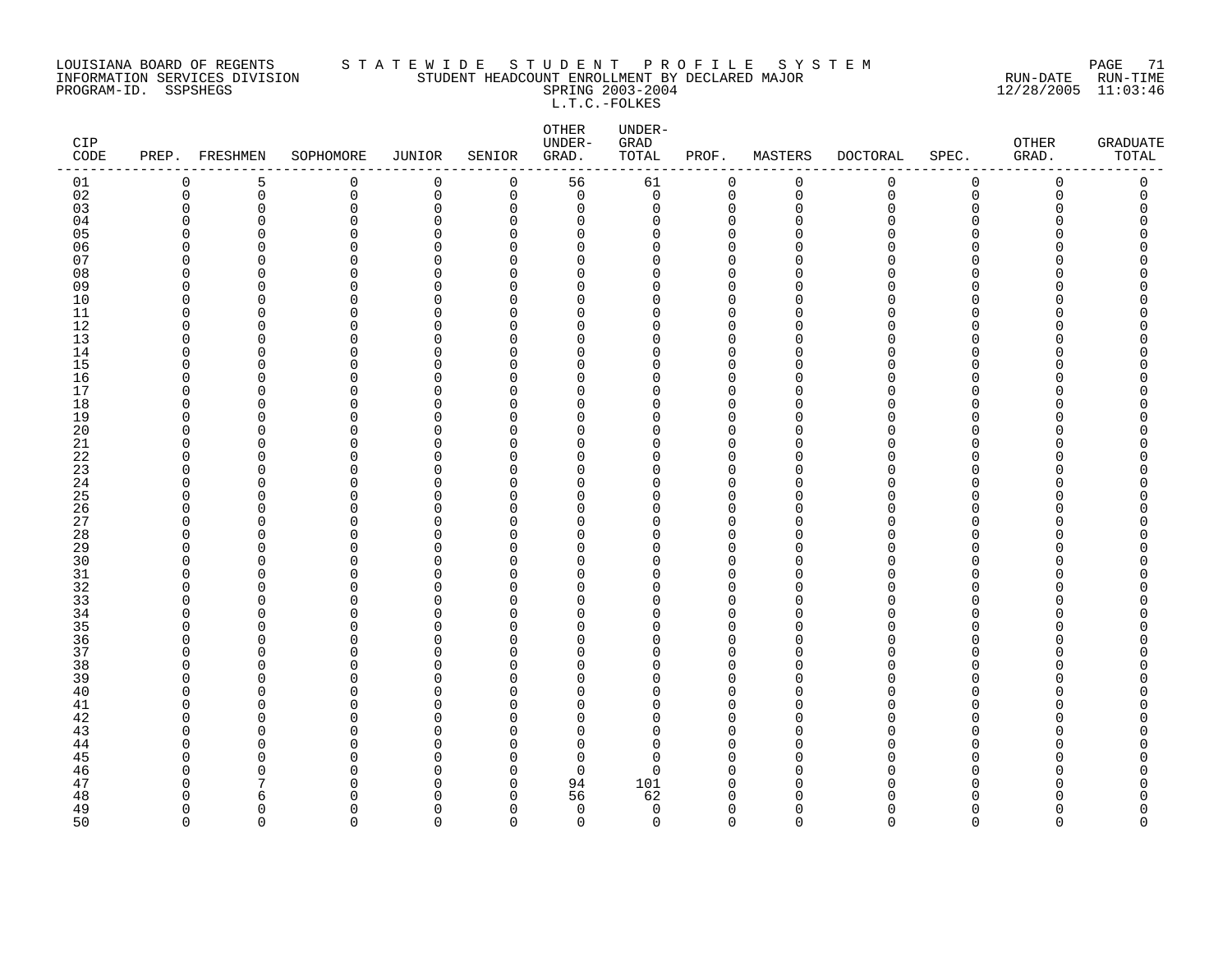PROGRAM-ID. SSPSHEGS SPRING 2003-2004 12/28/2005 11:03:46

### LOUISIANA BOARD OF REGENTS S T A T E W I D E S T U D E N T P R O F I L E S Y S T E M PAGE 72 INFORMATION SERVICES DIVISION STUDENT HEADCOUNT ENROLLMENT BY DECLARED MAJOR RUN-DATE RUN-TIME

L.T.C.-FOLKES

| CIP<br>CODE                        |          | PREP. FRESHMEN                                                                               | SOPHOMORE                                                                                                                                                                                                                                                                                                                                                                                                                                                                                                                                                                                                                                                                                                                                                            | JUNIOR | SENIOR            | <b>OTHER</b><br>UNDER-<br>GRAD.                                                                                                                                                                               | UNDER-<br>GRAD<br>TOTAL | PROF.    | MASTERS  | DOCTORAL                                                                                                                                                                                                                                                                                                                                                                                                                                                                                                                                                                                                                                                                                                                                                                                                                 | SPEC.    | OTHER<br>GRAD. | GRADUATE<br>TOTAL |
|------------------------------------|----------|----------------------------------------------------------------------------------------------|----------------------------------------------------------------------------------------------------------------------------------------------------------------------------------------------------------------------------------------------------------------------------------------------------------------------------------------------------------------------------------------------------------------------------------------------------------------------------------------------------------------------------------------------------------------------------------------------------------------------------------------------------------------------------------------------------------------------------------------------------------------------|--------|-------------------|---------------------------------------------------------------------------------------------------------------------------------------------------------------------------------------------------------------|-------------------------|----------|----------|--------------------------------------------------------------------------------------------------------------------------------------------------------------------------------------------------------------------------------------------------------------------------------------------------------------------------------------------------------------------------------------------------------------------------------------------------------------------------------------------------------------------------------------------------------------------------------------------------------------------------------------------------------------------------------------------------------------------------------------------------------------------------------------------------------------------------|----------|----------------|-------------------|
| 51                                 |          |                                                                                              |                                                                                                                                                                                                                                                                                                                                                                                                                                                                                                                                                                                                                                                                                                                                                                      |        |                   | 13                                                                                                                                                                                                            | 14                      |          |          |                                                                                                                                                                                                                                                                                                                                                                                                                                                                                                                                                                                                                                                                                                                                                                                                                          |          |                |                   |
| 52                                 | 0        | 15                                                                                           |                                                                                                                                                                                                                                                                                                                                                                                                                                                                                                                                                                                                                                                                                                                                                                      | 0      | 0                 | 131                                                                                                                                                                                                           | 147                     |          |          |                                                                                                                                                                                                                                                                                                                                                                                                                                                                                                                                                                                                                                                                                                                                                                                                                          |          |                |                   |
| 53                                 |          | $\overline{0}$                                                                               |                                                                                                                                                                                                                                                                                                                                                                                                                                                                                                                                                                                                                                                                                                                                                                      |        |                   | $\mathbf{0}$                                                                                                                                                                                                  |                         |          |          |                                                                                                                                                                                                                                                                                                                                                                                                                                                                                                                                                                                                                                                                                                                                                                                                                          |          |                |                   |
| 54                                 |          |                                                                                              |                                                                                                                                                                                                                                                                                                                                                                                                                                                                                                                                                                                                                                                                                                                                                                      |        |                   |                                                                                                                                                                                                               |                         |          |          |                                                                                                                                                                                                                                                                                                                                                                                                                                                                                                                                                                                                                                                                                                                                                                                                                          |          |                |                   |
| 55                                 |          |                                                                                              |                                                                                                                                                                                                                                                                                                                                                                                                                                                                                                                                                                                                                                                                                                                                                                      |        |                   |                                                                                                                                                                                                               |                         |          |          |                                                                                                                                                                                                                                                                                                                                                                                                                                                                                                                                                                                                                                                                                                                                                                                                                          |          |                |                   |
| 56                                 |          |                                                                                              |                                                                                                                                                                                                                                                                                                                                                                                                                                                                                                                                                                                                                                                                                                                                                                      |        |                   |                                                                                                                                                                                                               |                         |          |          |                                                                                                                                                                                                                                                                                                                                                                                                                                                                                                                                                                                                                                                                                                                                                                                                                          |          |                |                   |
| 57                                 |          |                                                                                              |                                                                                                                                                                                                                                                                                                                                                                                                                                                                                                                                                                                                                                                                                                                                                                      |        |                   |                                                                                                                                                                                                               |                         |          |          |                                                                                                                                                                                                                                                                                                                                                                                                                                                                                                                                                                                                                                                                                                                                                                                                                          |          |                |                   |
| 58                                 |          |                                                                                              |                                                                                                                                                                                                                                                                                                                                                                                                                                                                                                                                                                                                                                                                                                                                                                      |        |                   |                                                                                                                                                                                                               |                         |          |          |                                                                                                                                                                                                                                                                                                                                                                                                                                                                                                                                                                                                                                                                                                                                                                                                                          |          |                |                   |
| 59                                 |          |                                                                                              |                                                                                                                                                                                                                                                                                                                                                                                                                                                                                                                                                                                                                                                                                                                                                                      |        |                   |                                                                                                                                                                                                               |                         |          |          |                                                                                                                                                                                                                                                                                                                                                                                                                                                                                                                                                                                                                                                                                                                                                                                                                          |          |                |                   |
| 60                                 |          |                                                                                              |                                                                                                                                                                                                                                                                                                                                                                                                                                                                                                                                                                                                                                                                                                                                                                      |        |                   |                                                                                                                                                                                                               |                         |          |          |                                                                                                                                                                                                                                                                                                                                                                                                                                                                                                                                                                                                                                                                                                                                                                                                                          |          |                |                   |
| <b>TR</b>                          |          |                                                                                              |                                                                                                                                                                                                                                                                                                                                                                                                                                                                                                                                                                                                                                                                                                                                                                      |        |                   |                                                                                                                                                                                                               |                         |          |          |                                                                                                                                                                                                                                                                                                                                                                                                                                                                                                                                                                                                                                                                                                                                                                                                                          |          |                |                   |
| UN                                 | 0        | 26                                                                                           |                                                                                                                                                                                                                                                                                                                                                                                                                                                                                                                                                                                                                                                                                                                                                                      |        | $\Omega$          | 881                                                                                                                                                                                                           | 907                     |          |          |                                                                                                                                                                                                                                                                                                                                                                                                                                                                                                                                                                                                                                                                                                                                                                                                                          |          |                |                   |
| TOTAL                              | $\Omega$ | 59                                                                                           | 2                                                                                                                                                                                                                                                                                                                                                                                                                                                                                                                                                                                                                                                                                                                                                                    | 0      | $\Omega$          | 1,231                                                                                                                                                                                                         | 1,292                   | $\Omega$ | $\Omega$ |                                                                                                                                                                                                                                                                                                                                                                                                                                                                                                                                                                                                                                                                                                                                                                                                                          | $\Omega$ | $\Omega$       |                   |
| 13 - EDUCATION<br>14 - ENGINEERING |          | 02 - NOT IN USE AT THIS TIME<br>08 - NOT IN USE AT THIS TIME<br>17 - NOT IN USE AT THIS TIME | 01 - AGRICULTURE, AGRICULTURE OPERATIONS<br>03 - NATURAL RESOURCES AND CONSERVATION<br>04 - ARCHITECTURE AND RELATED SERVICES<br>05 - AREA, ETHNIC, CULTURAL, AND GENDER STUDI23 - ENGLISH LANGUAGE AND LITERATURE/LETTERS 41 - SCIENCE TECHNOLOGIES/TECHNICIANS<br>06 - NOT IN USE AT THIS TIME<br>07 - NOT IN USE AT THIS TIME<br>09 - COMMUNICATION, JOURNALISM, AND RELATED 27 - MATHEMATICS AND STATISTICS 45 - SOCIAL SCIENCES<br>10 - COMMUNICATIONS TECHNOLOGIES/TECHNICIANS 28 - RESERVE OFFICERS TRAINING CORPS (ROTC) 46 - CONSTRUCTION TRADES<br>11 - COMPUTER AND INFORMATION SCIENCES/SUPP 29 - MILITARY TECHNOLOGIES<br>12 - PERSONAL AND CULINARY SERVICES<br>15 - ENGINEERING TECHNOLOGIES/TECHNICIANS<br>16 - FOREIGN LANGUAGES, LITERATURES/LING. |        | 32 - BASIC SKILLS | 20 - NOT IN USE AT THIS TIME<br>22 - LEGAL PROFESSIONS AND STUDIES<br>25 - LIBRARY SCIENCE<br>33 - CITIZENSHIP ACTIVITIES<br>34 - HEALTH-RELATED KNOWLEDGE AND SKILLS<br>35 - INTERPERSONAL AND SOCIAL SKILLS |                         |          |          | 19 - FAMILY AND CONSUMER SCIENCES/HUMAN SCI 37 - PERSONAL AWARENESS/SELF-IMPROVEMENT<br>38 - PHILOSOPHY AND RELIGIOUS STUDIES<br>21 - TECHNOLOGY EDUCATION/INDUSTRIIAL ARTS 39 - THEOLOGY AND RELIGIOUS VOCATIIONS<br>40 - PHYSICAL SCIENCES<br>24 - LIBERAL ARTS/SCI, GEN STUDIES/HUMANITIES42 - PSYCHOLOGY<br>43 - SECURITY AND PROTECTIVE SERVICES<br>26 - BIOLOGICAL AND BIOMEDICAL SCIENCES 44 - PUBLIC ADMINISTRATION AND SOCIAL SERV<br>47 - MECHANIC AND REPAIR TECHNOLOGIES/TECH<br>30 - MULTI/INTERDISCIPLINARY STUDIES 48 - PRECISION PRODUCTION<br>31 - PARKS, RECREATION, LEISURE AND FITNESS 49 - TRANSPORTATION AND MATERIALS MOVING<br>50 - VISUAL AND PERFORMING ARTS<br>51 - HEALTH PROFESSIONS AND RELATED SCI<br>52 - BUSINESS, MGT., MARKETING, AND REL<br>53 - HIGH SCHOOL/SECONDARY DIPLOMA/CERT. |          |                |                   |
|                                    |          | 18 - NOT IN USE AT THIS TIME                                                                 | TR - UNDERGRAD STUDENTS INTENDING TO TRANSFERUN - UNCOMMITTED TO A MAJOR                                                                                                                                                                                                                                                                                                                                                                                                                                                                                                                                                                                                                                                                                             |        |                   | 36 - LEISURE AND RECREATIONAL ACTIVITIES                                                                                                                                                                      |                         |          |          | 54 - HISTORY<br>60 - RESIDENCY PROGRAMS                                                                                                                                                                                                                                                                                                                                                                                                                                                                                                                                                                                                                                                                                                                                                                                  |          |                |                   |
|                                    |          |                                                                                              |                                                                                                                                                                                                                                                                                                                                                                                                                                                                                                                                                                                                                                                                                                                                                                      |        |                   |                                                                                                                                                                                                               |                         |          |          |                                                                                                                                                                                                                                                                                                                                                                                                                                                                                                                                                                                                                                                                                                                                                                                                                          |          |                |                   |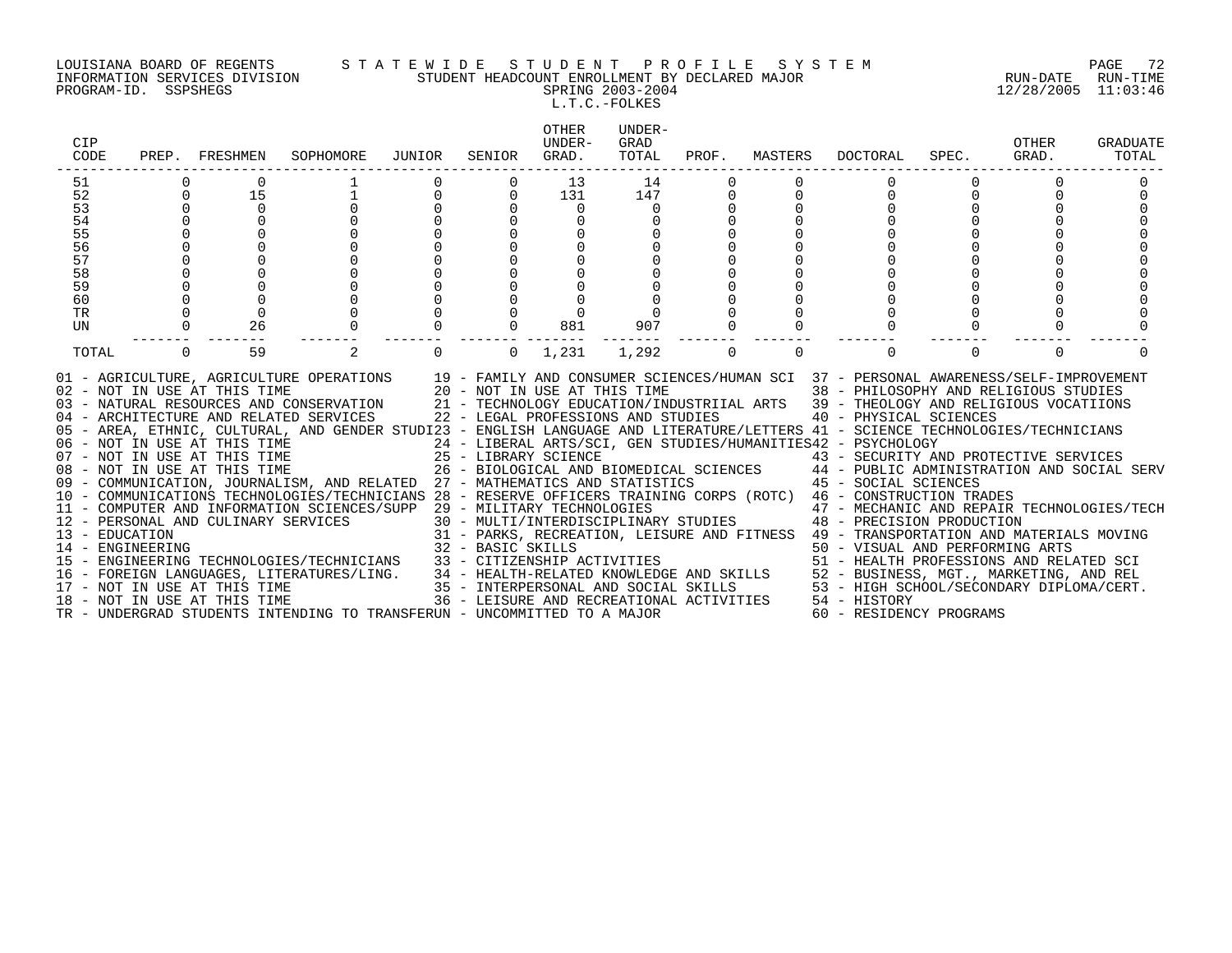#### LOUISIANA BOARD OF REGENTS S T A T E W I D E S T U D E N T P R O F I L E S Y S T E M PAGE 73 INFORMATION SERVICES DIVISION STUDENT HEADCOUNT ENROLLMENT BY DECLARED MAJOR RUN-DATE RUN-TIME PROGRAM-ID. SSPSHEGS SPRING 2003-2004 12/28/2005 11:03:46 L.T.C.-GULF AREA

| CIP<br>$\texttt{CODE}$ | PREP. FRESHMEN       |                          | SOPHOMORE            | JUNIOR             | SENIOR         | OTHER<br>UNDER-<br>GRAD. | UNDER-<br>GRAD<br>TOTAL | PROF.                   | MASTERS     | <b>DOCTORAL</b> | SPEC.       | ${\small \texttt{OTHER}}$<br>GRAD. | <b>GRADUATE</b><br>TOTAL |
|------------------------|----------------------|--------------------------|----------------------|--------------------|----------------|--------------------------|-------------------------|-------------------------|-------------|-----------------|-------------|------------------------------------|--------------------------|
| 01                     | $\mathbf 0$          | 0                        | 0                    | $\mathbf 0$        | 0              | 0                        | 0                       | 0                       | $\mathbf 0$ | 0               | $\mathsf 0$ | 0                                  | 0                        |
| 02                     | $\mathbf 0$          | $\mathbf 0$              | 0                    | $\mathbf 0$        | $\overline{0}$ | $\mathbf 0$              | $\mathbf 0$             | $\mathbf 0$             | $\mathbf 0$ | $\Omega$        | $\Omega$    | $\Omega$                           | $\Omega$                 |
| 03                     | $\mathbf 0$          | $\mathbf 0$              | 0                    | $\mathbf 0$        | $\Omega$       | 0                        | 0                       | $\mathbf 0$             | $\mathbf 0$ | U               | $\Omega$    |                                    | $\Omega$                 |
| 04                     | $\Omega$             | $\Omega$                 | 0                    | $\Omega$           | 0              | 0                        | O                       | 0                       |             |                 | ∩           |                                    | O                        |
| 05                     | ∩                    | $\Omega$                 | 0                    | $\cap$             | ∩              | $\Omega$                 | O                       | $\Omega$                |             |                 | ∩           |                                    | Λ                        |
| 06<br>07               | $\Omega$<br>$\Omega$ | $\Omega$<br>∩            | 0<br>0               | $\Omega$<br>$\cap$ | O<br>∩         | 0<br>$\Omega$            | O<br>O                  | 0<br>$\Omega$           |             |                 | ∩<br>∩      |                                    | ∩                        |
| 08                     | $\Omega$             | $\Omega$                 | 0                    | $\Omega$           | ∩              | $\Omega$                 | 0                       | $\mathbf 0$             |             |                 | ∩           |                                    |                          |
| 09                     | $\Omega$             | $\cap$                   | $\Omega$             | $\cap$             | ∩              | O                        | $\Omega$                | $\Omega$                |             |                 | ∩           |                                    |                          |
| 10                     | $\Omega$             | $\mathbf 0$              | $\mathbf 0$          | $\Omega$           | $\Omega$       | 0                        | $\Omega$                | $\Omega$                |             |                 | ∩           |                                    | Λ                        |
| 11                     | 0                    | 5                        | 15                   | $\Omega$           | O              | 7                        | 27                      | $\mathbf 0$             | ∩           |                 | ∩           |                                    |                          |
| 12                     | $\mathbf 0$          | 28                       | 7                    | $\Omega$           | $\Omega$       | 1                        | 36                      | $\mathbf 0$             | ∩           |                 | ∩           |                                    |                          |
| 13                     | 0                    | $\overline{0}$           | 0                    | $\Omega$           | ∩              | 0                        | 0                       | $\mathbf 0$             | ∩           |                 | ∩           |                                    |                          |
| 14                     | $\Omega$             | $\Omega$                 | $\Omega$             | $\cap$             | ∩              | $\Omega$                 | $\mathbf 0$             | $\Omega$                |             |                 | ∩           |                                    |                          |
| 15                     | $\Omega$             |                          | 5                    | $\cap$             | n              | 3                        | 12                      | $\Omega$                |             |                 | ∩           |                                    | ∩                        |
| 16                     | $\Omega$             | $\Omega$                 | $\Omega$             | $\cap$             | ∩              | $\Omega$                 | $\Omega$                | $\Omega$                | ∩           |                 | ∩           |                                    |                          |
| 17                     | $\mathbf 0$          | $\Omega$                 | 0                    | $\Omega$           | $\Omega$       | 0                        | 0                       | $\mathbf 0$             | O           |                 | $\Omega$    |                                    | Λ                        |
| 18                     | $\Omega$             | $\Omega$                 | 0                    | $\Omega$           | ∩              | $\Omega$                 | O                       | $\Omega$                |             |                 | ∩           |                                    |                          |
| 19                     | $\Omega$             | $\Omega$                 | 0                    | $\Omega$           | $\Omega$       | 0                        | U                       | $\mathbf 0$             |             |                 | ∩           |                                    |                          |
| 20                     | ∩                    | $\Omega$                 | 0                    | $\Omega$           | ∩              | $\Omega$                 | U                       | $\Omega$                | ∩           |                 | ∩           |                                    |                          |
| 21                     | $\Omega$             | $\Omega$                 | 0                    | $\Omega$           | ∩              | $\Omega$                 | O                       | $\Omega$                | ∩           |                 | ∩           |                                    |                          |
| 22                     | ∩                    | $\Omega$                 | 0                    | $\cap$             | ∩              | $\Omega$                 | O                       | $\Omega$                | ∩           |                 | ∩           |                                    |                          |
| 23                     | $\Omega$             | $\Omega$                 | 0                    | $\cap$             | ∩              | $\Omega$                 | O                       | $\Omega$                |             |                 | ∩           |                                    |                          |
| 24                     | 0                    | $\Omega$                 | 0                    | O                  | O              | 0                        | 0                       | 0                       | ∩           |                 | ∩           |                                    |                          |
| 25                     | ∩<br>$\Omega$        | <sup>0</sup><br>$\Omega$ | 0                    | ∩<br>$\Omega$      | ∩<br>$\Omega$  | O                        | U<br>O                  | $\Omega$                | ∩           |                 | $\Omega$    |                                    |                          |
| 26<br>27               | $\Omega$             | $\Omega$                 | 0<br>0               | ∩                  | ∩              | 0<br>$\Omega$            | O                       | 0<br>$\Omega$           |             |                 | ∩           |                                    |                          |
| 28                     | $\Omega$             | $\Omega$                 | $\Omega$             | $\cap$             | $\Omega$       | $\Omega$                 | O                       | $\Omega$                |             |                 | ∩           |                                    |                          |
| 29                     | ∩                    | $\Omega$                 | 0                    | $\cap$             | $\Omega$       | $\Omega$                 | O                       | $\Omega$                |             |                 | ∩           |                                    |                          |
| 30                     | ∩                    | $\cap$                   | $\Omega$             | ∩                  | ∩              | U                        | O                       | $\Omega$                |             |                 | ∩           |                                    |                          |
| 31                     | $\Omega$             | $\Omega$                 | 0                    | O                  | O              | 0                        | 0                       | 0                       | n           |                 | O           |                                    | Π                        |
| 32                     | $\Omega$             | <sup>0</sup>             | 0                    | ∩                  | U              | O                        | O                       | 0                       |             |                 | ∩           |                                    |                          |
| 33                     | ∩                    | $\Omega$                 | 0                    | $\cap$             | ∩              | $\Omega$                 | O                       | $\Omega$                |             |                 | ∩           |                                    |                          |
| 34                     | ∩                    | $\Omega$                 | 0                    | $\cap$             | ∩              | $\Omega$                 | O                       | $\Omega$                |             |                 | ∩           |                                    |                          |
| 35                     | ∩                    | $\Omega$                 | 0                    | $\cap$             | ∩              | $\Omega$                 | O                       | $\Omega$                |             |                 | ∩           |                                    |                          |
| 36                     | ∩                    | $\Omega$                 | 0                    | $\cap$             | ∩              | $\Omega$                 | O                       | $\Omega$                | ∩           |                 | ∩           |                                    |                          |
| 37                     | $\Omega$             | $\Omega$                 | 0                    | $\Omega$           | $\Omega$       | $\Omega$                 | 0                       | $\mathbf{0}$            |             |                 | $\Omega$    |                                    |                          |
| 38                     | O                    | $\Omega$                 | 0                    | O                  | O              | $\Omega$                 | O                       | 0                       |             |                 | ∩           |                                    |                          |
| 39                     | $\Omega$             | $\Omega$                 | 0                    | $\Omega$           | $\Omega$       | $\Omega$                 | O                       | $\mathbf 0$             | ∩           |                 | ∩           |                                    |                          |
| 40                     | $\Omega$             | $\Omega$                 | 0                    | $\cap$             | $\Omega$       | $\Omega$                 | O                       | $\mathbf 0$             | ∩           |                 | ∩           |                                    |                          |
| 41                     | ∩                    | $\Omega$                 | 0                    | $\Omega$           | ∩              | $\Omega$                 | O                       | $\Omega$                |             |                 | ∩           |                                    |                          |
| 42                     | $\Omega$<br>∩        | $\Omega$                 | $\Omega$<br>$\Omega$ | $\Omega$           | ∩              | $\Omega$                 | 0<br>O                  | $\mathbf 0$<br>$\Omega$ | ∩           |                 | ∩           |                                    | ∩                        |
| 43                     | $\Omega$             | $\cap$<br>$\Omega$       | $\Omega$             | $\cap$<br>$\Omega$ | ∩<br>$\Omega$  | O<br>$\Omega$            | O                       | $\mathbf 0$             | O           |                 | $\Omega$    |                                    |                          |
| 44<br>45               | $\Omega$             | $\Omega$                 | 0                    | ∩                  | U              | 0                        | $\Omega$                | 0                       |             |                 | ∩           |                                    |                          |
| 46                     | $\Omega$             | 2                        |                      | $\Omega$           | U              | 1                        | 4                       | $\Omega$                |             |                 | ∩           |                                    |                          |
| 47                     | 0                    | 39                       | 16                   | $\Omega$           | O              | 8                        | 63                      | 0                       |             |                 | ∩           |                                    |                          |
| 48                     | $\Omega$             | 16                       | $\Omega$             | ∩                  | ∩              | 2                        | 18                      | $\Omega$                |             |                 |             |                                    |                          |
| 49                     | $\Omega$             | $\overline{0}$           | 0                    | $\Omega$           | $\Omega$       | 0                        | $\mathbf 0$             | $\mathbf 0$             | $\Omega$    |                 | ∩           |                                    | O                        |
| 50                     | $\Omega$             | $\Omega$                 | $\cap$               | $\Omega$           | $\Omega$       | $\Omega$                 | $\Omega$                | $\Omega$                | $\Omega$    | $\Omega$        | $\Omega$    | $\Omega$                           | $\Omega$                 |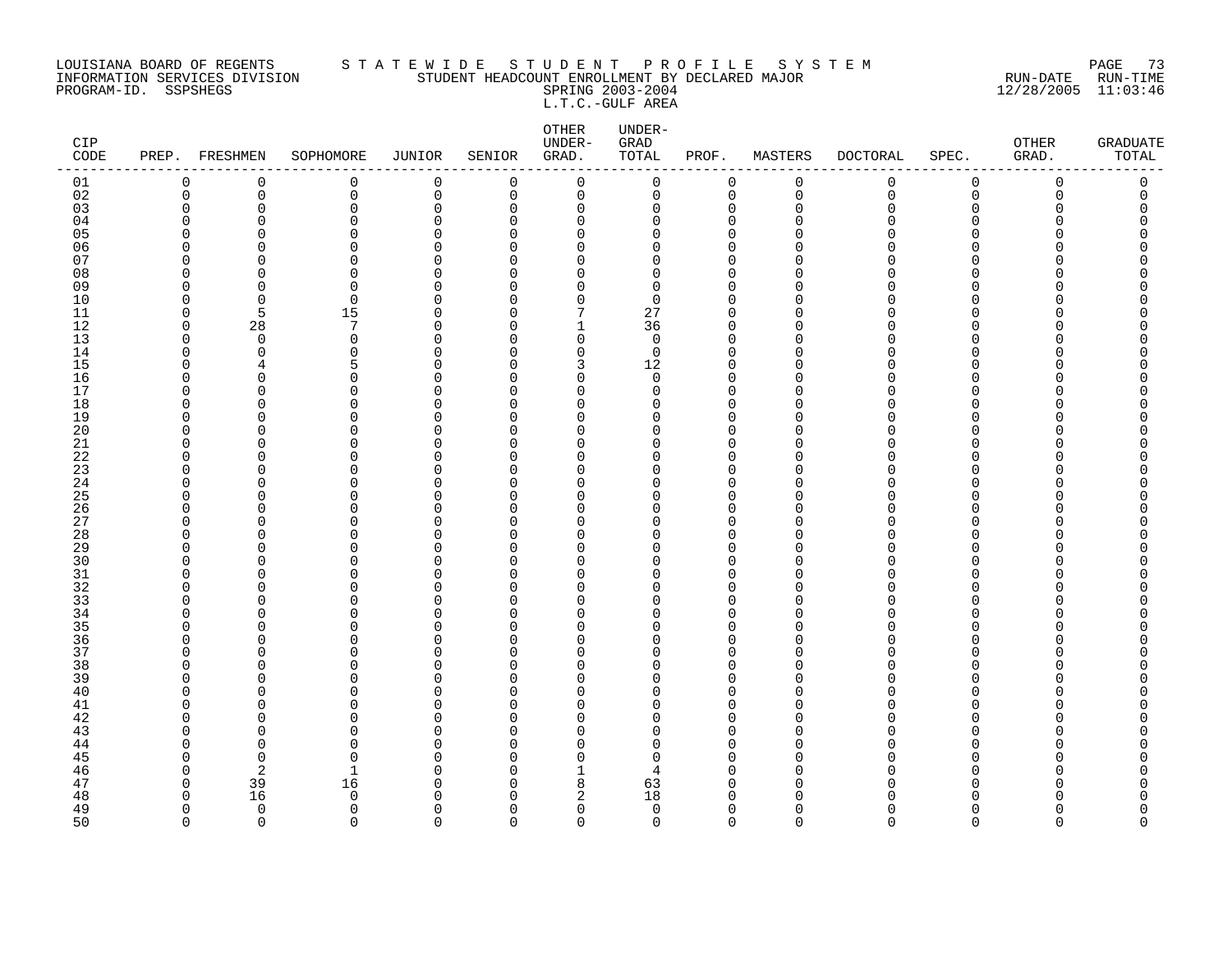#### LOUISIANA BOARD OF REGENTS S T A T E W I D E S T U D E N T P R O F I L E S Y S T E M PAGE 74 INFORMATION SERVICES DIVISION STUDENT HEADCOUNT ENROLLMENT BY DECLARED MAJOR RUN-DATE RUN-TIME PROGRAM-ID. SSPSHEGS SPRING 2003-2004 12/28/2005 11:03:46

L.T.C.-GULF AREA

| CIP<br>CODE |          | PREP. FRESHMEN               | SOPHOMORE                                                                                                                                                                                                                                                                                                                                                                                                                                                                                                                                                                                                                                                                                                                                                                                                                                                                                                                                                                                                                                                                                                                                                                                                                                                                                                                                                                         | JUNIOR   | SENIOR   | OTHER<br>IJNDER-<br>GRAD. | UNDER-<br>GRAD<br>TOTAL | PROF.    | MASTERS  | DOCTORAL                                                                         | SPEC.    | OTHER<br>GRAD. | <b>GRADUATE</b><br>TOTAL |
|-------------|----------|------------------------------|-----------------------------------------------------------------------------------------------------------------------------------------------------------------------------------------------------------------------------------------------------------------------------------------------------------------------------------------------------------------------------------------------------------------------------------------------------------------------------------------------------------------------------------------------------------------------------------------------------------------------------------------------------------------------------------------------------------------------------------------------------------------------------------------------------------------------------------------------------------------------------------------------------------------------------------------------------------------------------------------------------------------------------------------------------------------------------------------------------------------------------------------------------------------------------------------------------------------------------------------------------------------------------------------------------------------------------------------------------------------------------------|----------|----------|---------------------------|-------------------------|----------|----------|----------------------------------------------------------------------------------|----------|----------------|--------------------------|
| 51          |          | 46                           | 19                                                                                                                                                                                                                                                                                                                                                                                                                                                                                                                                                                                                                                                                                                                                                                                                                                                                                                                                                                                                                                                                                                                                                                                                                                                                                                                                                                                |          |          | 15                        | 80                      |          |          |                                                                                  |          |                |                          |
| 52          | $\Omega$ | 20                           | 31                                                                                                                                                                                                                                                                                                                                                                                                                                                                                                                                                                                                                                                                                                                                                                                                                                                                                                                                                                                                                                                                                                                                                                                                                                                                                                                                                                                |          |          |                           | 59                      |          |          |                                                                                  |          |                |                          |
| 53          | $\Omega$ | $\mathbf 0$                  | $\mathbf 0$                                                                                                                                                                                                                                                                                                                                                                                                                                                                                                                                                                                                                                                                                                                                                                                                                                                                                                                                                                                                                                                                                                                                                                                                                                                                                                                                                                       |          |          |                           | $\mathbf 0$             |          |          |                                                                                  |          |                |                          |
| 54          |          |                              | $\Omega$                                                                                                                                                                                                                                                                                                                                                                                                                                                                                                                                                                                                                                                                                                                                                                                                                                                                                                                                                                                                                                                                                                                                                                                                                                                                                                                                                                          |          |          |                           |                         |          |          |                                                                                  |          |                |                          |
| 55          |          |                              |                                                                                                                                                                                                                                                                                                                                                                                                                                                                                                                                                                                                                                                                                                                                                                                                                                                                                                                                                                                                                                                                                                                                                                                                                                                                                                                                                                                   |          |          |                           |                         |          |          |                                                                                  |          |                |                          |
| 56          |          |                              |                                                                                                                                                                                                                                                                                                                                                                                                                                                                                                                                                                                                                                                                                                                                                                                                                                                                                                                                                                                                                                                                                                                                                                                                                                                                                                                                                                                   |          |          |                           |                         |          |          |                                                                                  |          |                |                          |
| 57          |          |                              |                                                                                                                                                                                                                                                                                                                                                                                                                                                                                                                                                                                                                                                                                                                                                                                                                                                                                                                                                                                                                                                                                                                                                                                                                                                                                                                                                                                   |          |          |                           |                         |          |          |                                                                                  |          |                |                          |
| 58          |          |                              |                                                                                                                                                                                                                                                                                                                                                                                                                                                                                                                                                                                                                                                                                                                                                                                                                                                                                                                                                                                                                                                                                                                                                                                                                                                                                                                                                                                   |          |          |                           |                         |          |          |                                                                                  |          |                |                          |
| 59          |          |                              |                                                                                                                                                                                                                                                                                                                                                                                                                                                                                                                                                                                                                                                                                                                                                                                                                                                                                                                                                                                                                                                                                                                                                                                                                                                                                                                                                                                   |          |          |                           |                         |          |          |                                                                                  |          |                |                          |
| 60          |          |                              |                                                                                                                                                                                                                                                                                                                                                                                                                                                                                                                                                                                                                                                                                                                                                                                                                                                                                                                                                                                                                                                                                                                                                                                                                                                                                                                                                                                   |          |          |                           |                         |          |          |                                                                                  |          |                |                          |
| <b>TR</b>   | $\Omega$ | $\Omega$<br>43               |                                                                                                                                                                                                                                                                                                                                                                                                                                                                                                                                                                                                                                                                                                                                                                                                                                                                                                                                                                                                                                                                                                                                                                                                                                                                                                                                                                                   |          |          |                           |                         |          |          |                                                                                  |          |                |                          |
| UN          | 39       |                              |                                                                                                                                                                                                                                                                                                                                                                                                                                                                                                                                                                                                                                                                                                                                                                                                                                                                                                                                                                                                                                                                                                                                                                                                                                                                                                                                                                                   |          |          | 11                        | 94                      |          |          |                                                                                  |          |                |                          |
| TOTAL       | 39       | 203                          | 95                                                                                                                                                                                                                                                                                                                                                                                                                                                                                                                                                                                                                                                                                                                                                                                                                                                                                                                                                                                                                                                                                                                                                                                                                                                                                                                                                                                | $\Omega$ | $\Omega$ | 56                        | 393                     | $\Omega$ | $\Omega$ | $\Omega$                                                                         | $\Omega$ | $\Omega$       |                          |
|             |          | 18 - NOT IN USE AT THIS TIME | 01 - AGRICULTURE, AGRICULTURE OPERATIONS 19 - FAMILY AND CONSUMER SCIENCES/HUMAN SCI 37 - PERSONAL AWARENESS/SELF-IMPROVEMENT 02 - NOT IN USE AT THIS TIME 38 - PHILOSOPHY AND RELIGIOUS STUDIES<br>03 - NATURAL RESOURCES AND CO<br>04 - ARCHITECTURE AND RELATED SERVICES 22 - LEGAL PROFESSIONS AND STUDIES 40 - PHYSICAL SCIENCES<br>05 - AREA, ETHNIC, CULTURAL, AND GENDER STUDI23 - ENGLISH LANGUAGE AND LITERATURE/LETTERS 41 - SCIENCE TECHNOLOGIES/TECHNICIANS<br>06 - NOT IN USE AT THIS TIME<br>07 - NOT IN USE AT THIS TIME<br>08 - NOT IN USE AT THIS TIME<br>08 - NOT IN USE AT THIS TIME<br>08 - NOT IN USE AT THIS TIME<br>26 - BIOLOGICAL AND BIOMEDICAL SCIENCES 44 - PUBLIC ADMI<br>07 - NOT IN USE AT THIS TIME 25 - LIBRARY SCIENCE 43 - SECURITY AND PROTECTIVE SERVICES<br>08 - NOT IN USE AT THIS TIME 26 - BIOLOGICAL AND BIOMEDICAL SCIENCES 44 - PUBLIC ADMINISTRATION AND SOCIAL SERV<br>09 - COMMUNICATION, JO<br>10 - COMMUNICATIONS TECHNOLOGIES/TECHNICIANS 28 - RESERVE OFFICERS TRAINING CORPS (ROTC) 46 - CONSTRUCTION TRADES<br>15 - EOREIGN LANGUAGES, LITERATURES/LING. 334 - HEALTH-RELATED KNOWLEDGE AND SKILLS 52 - BUSINESS, MGT., MARKETING, AND REL<br>17 - NOT IN USE AT THIS TIME TIME 35 - INTERPERSONAL AND SOCIAL SKILLS 53 - HIGH SCHOOL/SECONDARY<br>TR - UNDERGRAD STUDENTS INTENDING TO TRANSFERUN - UNCOMMITTED TO A MAJOR |          |          |                           |                         |          |          | 36 - LEISURE AND RECREATIONAL ACTIVITIES 54 - HISTORY<br>60 - RESIDENCY PROGRAMS |          |                |                          |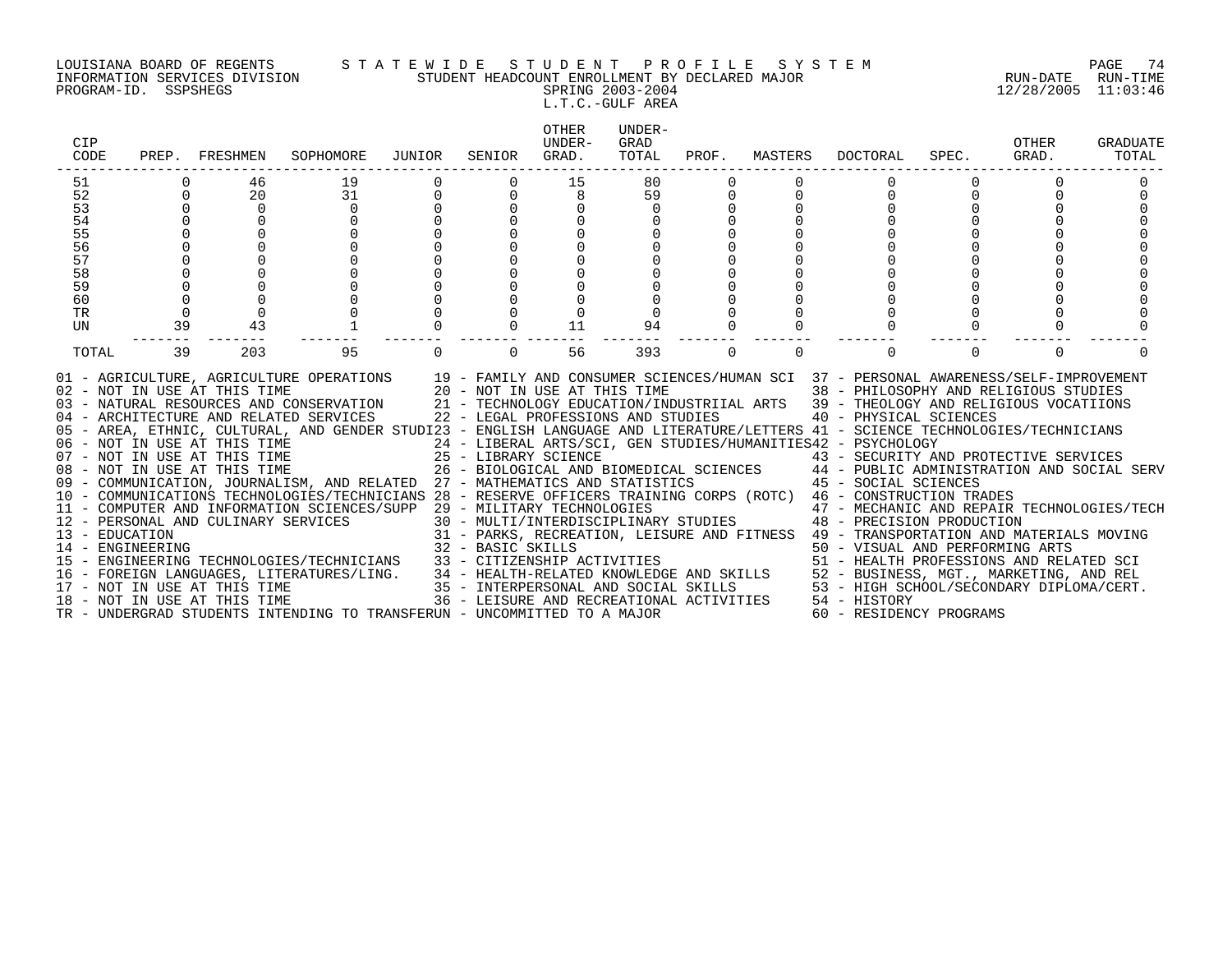#### LOUISIANA BOARD OF REGENTS S T A T E W I D E S T U D E N T P R O F I L E S Y S T E M PAGE 75 INFORMATION SERVICES DIVISION STUDENT HEADCOUNT ENROLLMENT BY DECLARED MAJOR RUN-DATE RUN-TIME PROGRAM-ID. SSPSHEGS SPRING 2003-2004 12/28/2005 11:03:46 L.T.C.-HAMMOND AREA

| CIP<br>$\texttt{CODE}{}$ |                      | PREP. FRESHMEN | SOPHOMORE     | <b>JUNIOR</b>           | SENIOR               | OTHER<br>UNDER-<br>GRAD. | UNDER-<br>GRAD<br>TOTAL | PROF.                   | MASTERS     | <b>DOCTORAL</b> | SPEC.       | OTHER<br>GRAD. | <b>GRADUATE</b><br>TOTAL |
|--------------------------|----------------------|----------------|---------------|-------------------------|----------------------|--------------------------|-------------------------|-------------------------|-------------|-----------------|-------------|----------------|--------------------------|
| 01                       | $\mathbf 0$          | 0              | 0             | 0                       | 0                    | $\mathbf 0$              | $\mathsf{O}$            | 0                       | $\mathsf 0$ | 0               | $\mathbf 0$ | 0              | 0                        |
| 02                       | $\mathbf 0$          | $\mathbf 0$    | 0             | $\mathsf 0$             | 0                    | $\mathbf 0$              | 0                       | $\mathbf 0$             | $\mathbf 0$ | $\mathbf 0$     | $\mathbf 0$ | $\Omega$       | 0                        |
| 03                       | $\mathbf 0$          | $\Omega$       | 0             | $\mathbf 0$             | 0                    | 0                        | 0                       | $\Omega$                | $\Omega$    | U               | $\Omega$    | U              | C                        |
| 04                       | $\Omega$             | 0              | 0             | 0                       | $\Omega$             | 0                        | 0                       | 0                       | ∩           |                 | ∩           |                | Λ                        |
| 05                       | $\Omega$<br>$\Omega$ | O              | $\Omega$      | $\Omega$                | $\Omega$             | 0                        | 0                       | $\Omega$                |             |                 | ∩<br>∩      |                |                          |
| 06<br>07                 | $\Omega$             | 0<br>n         | 0<br>$\Omega$ | $\mathbf 0$<br>$\Omega$ | $\Omega$<br>$\Omega$ | 0<br>$\Omega$            | 0<br>$\Omega$           | $\mathbf 0$<br>$\Omega$ |             |                 | ∩           |                | Λ                        |
| 08                       | $\Omega$             | $\Omega$       | $\Omega$      | $\Omega$                | $\Omega$             | $\Omega$                 | $\Omega$                | $\Omega$                |             |                 | ∩           |                |                          |
| 09                       | 0                    | $\Omega$       | $\Omega$      | 0                       | 0                    | 0                        | 0                       | $\mathbf 0$             |             |                 | ∩           |                |                          |
| 10                       | $\mathbf 0$          | $\mathbf 0$    | 0             | $\Omega$                | $\Omega$             | 0                        | 0                       | $\Omega$                |             |                 | ∩           |                |                          |
| 11                       | $\mathbf 0$          | 26             | 7             | $\mathbf 0$             | $\Omega$             | 2                        | 35                      | $\mathbf 0$             | ∩           |                 | ∩           |                | ∩                        |
| 12                       | $\Omega$             | 11             | 10            | $\Omega$                | $\Omega$             | $\mathbf{1}$             | 22                      | $\Omega$                | ∩           |                 | ∩           |                |                          |
| 13                       | $\mathbf 0$          | $\mathbf 0$    | 0             | $\mathbf 0$             | $\Omega$             | $\mathbf 0$              | $\mathbf 0$             | $\mathbf 0$             | U           |                 | $\Omega$    |                |                          |
| 14                       | $\Omega$             | $\Omega$       | 0             | $\Omega$                | $\Omega$             | $\Omega$                 | 0                       | $\mathbf 0$             | $\cap$      |                 | $\cap$      |                |                          |
| 15                       | $\Omega$             | 0              | 0             | $\Omega$                | $\Omega$             | 0                        | 0                       | $\Omega$                | ∩           |                 | ∩           |                | Λ                        |
| 16                       | $\Omega$             | 0              | 0             | 0                       | $\Omega$             | 0                        | 0                       | $\mathbf 0$             | ∩           |                 | ∩           |                | ∩                        |
| 17                       | $\Omega$             | 0              | 0             | 0                       | $\Omega$             | 0                        | 0                       | $\mathbf 0$             | ∩           |                 | ∩           |                |                          |
| 18                       | $\Omega$             | O              | 0             | $\Omega$                | $\Omega$             | 0                        | 0                       | $\Omega$                |             |                 | ∩           |                |                          |
| 19                       | $\Omega$             | O              | 0             | $\Omega$                | $\Omega$             | 0                        | 0                       | $\mathbf 0$             |             |                 | ∩           |                |                          |
| 20                       | $\Omega$             | O              | 0             | $\Omega$                | $\Omega$             | $\Omega$                 | $\Omega$                | $\Omega$                |             |                 | ∩           |                | ∩                        |
| 21<br>22                 | $\Omega$             | O              | $\Omega$      | 0                       | $\Omega$             | 0                        | 0<br>0                  | $\Omega$                | n<br>∩      |                 | ∩<br>O      |                |                          |
| 23                       | 0<br>$\mathbf 0$     | 0<br>O         | 0<br>0        | 0<br>$\Omega$           | 0<br>$\Omega$        | 0<br>0                   | 0                       | 0<br>$\Omega$           |             |                 | ∩           |                |                          |
| 24                       | $\Omega$             | O              | 0             | $\mathbf 0$             | $\Omega$             | 0                        | 0                       | $\mathbf 0$             | n           |                 | ∩           |                |                          |
| 25                       | $\Omega$             | O              | $\Omega$      | $\mathbf 0$             | $\Omega$             | $\Omega$                 | $\Omega$                | $\Omega$                |             |                 | ∩           |                |                          |
| 26                       | $\Omega$             | O              | $\Omega$      | $\mathbf 0$             | $\Omega$             | $\Omega$                 | $\Omega$                | $\Omega$                | n           |                 | ∩           |                |                          |
| 27                       | 0                    | 0              | 0             | 0                       | 0                    | 0                        | 0                       | 0                       |             |                 | ∩           |                |                          |
| 28                       | $\Omega$             | 0              | $\Omega$      | $\Omega$                | $\Omega$             | 0                        | 0                       | $\Omega$                |             |                 | ∩           |                |                          |
| 29                       | $\Omega$             | 0              | 0             | $\Omega$                | 0                    | 0                        | 0                       | 0                       |             |                 | ∩           |                |                          |
| 30                       | $\Omega$             | O              | $\Omega$      | $\Omega$                | $\Omega$             | $\Omega$                 | $\Omega$                | $\Omega$                |             |                 | ∩           |                |                          |
| 31                       | $\Omega$             | O              | 0             | $\Omega$                | $\Omega$             | 0                        | 0                       | $\mathbf 0$             | ∩           |                 | $\Omega$    |                | ⋂                        |
| 32                       | $\Omega$             | O              | $\Omega$      | $\Omega$                | ∩                    | $\Omega$                 | 0                       | $\Omega$                |             |                 | ∩           |                |                          |
| 33                       | $\Omega$             | 0              | $\Omega$      | $\Omega$                | $\Omega$             | 0                        | 0                       | $\Omega$                |             |                 | ∩           |                |                          |
| 34                       | $\Omega$             | O              | $\Omega$      | 0                       | 0                    | 0                        | 0                       | $\Omega$                | ∩           |                 | ∩           |                |                          |
| 35                       | $\Omega$<br>$\Omega$ | O<br>O         | $\Omega$      | $\Omega$<br>$\Omega$    | $\Omega$<br>$\Omega$ | $\Omega$                 | O<br>0                  | $\Omega$                | ∩           |                 | ∩<br>∩      |                |                          |
| 36<br>37                 | $\Omega$             | O              | 0<br>0        | $\Omega$                | $\Omega$             | 0<br>0                   | $\Omega$                | 0<br>$\mathbf 0$        | n           |                 | ∩           |                |                          |
| 38                       | $\Omega$             | O              | $\Omega$      | $\Omega$                | $\Omega$             | $\Omega$                 | $\Omega$                | $\Omega$                |             |                 | ∩           |                | ∩                        |
| 39                       | $\Omega$             | 0              | $\Omega$      | 0                       | $\Omega$             | 0                        | 0                       | $\mathbf 0$             | n           |                 | O           |                |                          |
| 40                       | $\Omega$             | O              | $\Omega$      | 0                       | $\Omega$             | 0                        | 0                       | $\mathbf 0$             | ∩           |                 | O           |                |                          |
| 41                       | $\Omega$             | 0              | 0             | $\Omega$                | $\Omega$             | 0                        | 0                       | $\Omega$                |             |                 | ∩           |                |                          |
| 42                       | $\Omega$             | 0              | 0             | $\Omega$                | $\Omega$             | 0                        | 0                       | $\mathbf 0$             | n           |                 | ∩           |                | ⋂                        |
| 43                       | $\Omega$             | n              | $\Omega$      | $\Omega$                | $\Omega$             | $\Omega$                 | $\Omega$                | $\Omega$                |             |                 |             |                |                          |
| 44                       | $\Omega$             | O              | $\Omega$      | $\Omega$                | $\Omega$             | $\Omega$                 | $\Omega$                | $\Omega$                | n           |                 | ∩           |                |                          |
| 45                       | $\Omega$             | 0              | 0             | 0                       | 0                    | 0                        | 0                       | $\Omega$                |             |                 | O           |                |                          |
| 46                       | 0                    | $\mathbf 0$    | 0             | $\Omega$                | $\Omega$             | 0                        | 0                       | $\Omega$                | U           |                 | ∩           |                |                          |
| 47                       | $\mathbf 0$          | 15             | 13            | $\Omega$                | 0                    | 0                        | 28                      | $\Omega$                | ∩           |                 | ∩           |                | ⋂                        |
| 48                       | $\Omega$             | 12             | 2             | $\Omega$                | $\Omega$             | $\Omega$                 | 14                      | $\Omega$                |             |                 |             |                |                          |
| 49                       | $\Omega$             | $\mathbf 0$    | 0             | $\Omega$                | $\Omega$             | $\mathbf 0$              | $\mathbf 0$             | $\mathbf 0$             | ∩           |                 | $\Omega$    | ∩              | <sup>0</sup><br>$\Omega$ |
| 50                       | $\Omega$             | $\Omega$       | $\Omega$      | $\Omega$                | $\Omega$             | $\Omega$                 | $\Omega$                | $\Omega$                | $\cap$      | $\Omega$        | $\Omega$    | $\Omega$       |                          |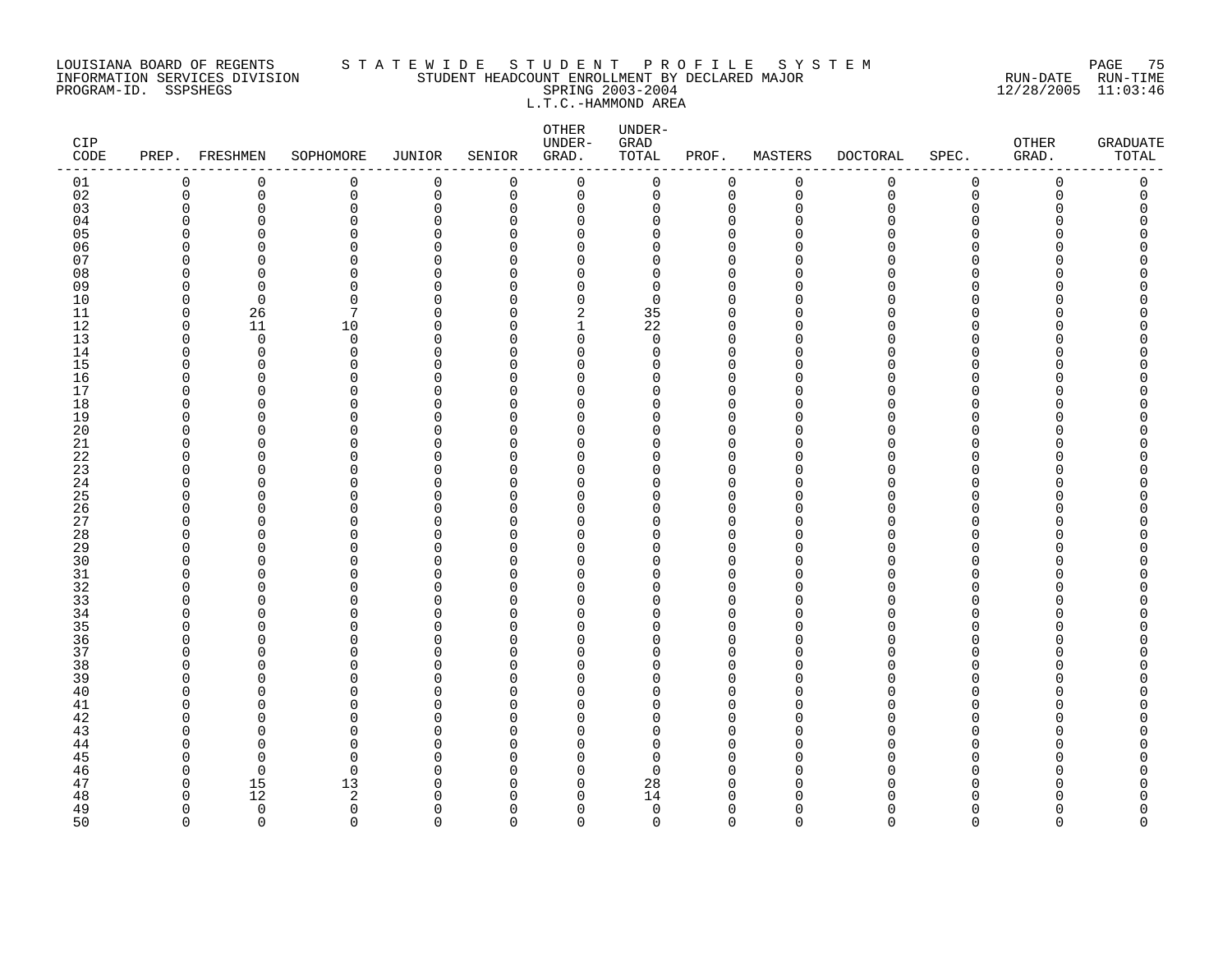#### LOUISIANA BOARD OF REGENTS S T A T E W I D E S T U D E N T P R O F I L E S Y S T E M PAGE 76 INFORMATION SERVICES DIVISION STUDENT HEADCOUNT ENROLLMENT BY DECLARED MAJOR RUN-DATE RUN-TIME PROGRAM-ID. SSPSHEGS SPRING 2003-2004 12/28/2005 11:03:46 L.T.C.-HAMMOND AREA

| CIP<br>CODE                                 |             | PREP. FRESHMEN                      | SOPHOMORE                                                                                                                                                                                                                                                                                                                                                                                                                                                                                                                                                                                                                                                                                                                                                                                                                                                                                                                                                                                                                                                                                                                                                                                                                                                                                                                              | JUNIOR            | SENIOR | OTHER<br>UNDER-<br>GRAD. | UNDER-<br>GRAD<br>TOTAL | PROF.    | MASTERS  | DOCTORAL                                                                                                                                                                                                                                                                                                                           | SPEC.    | OTHER<br>GRAD. | <b>GRADUATE</b><br>TOTAL |
|---------------------------------------------|-------------|-------------------------------------|----------------------------------------------------------------------------------------------------------------------------------------------------------------------------------------------------------------------------------------------------------------------------------------------------------------------------------------------------------------------------------------------------------------------------------------------------------------------------------------------------------------------------------------------------------------------------------------------------------------------------------------------------------------------------------------------------------------------------------------------------------------------------------------------------------------------------------------------------------------------------------------------------------------------------------------------------------------------------------------------------------------------------------------------------------------------------------------------------------------------------------------------------------------------------------------------------------------------------------------------------------------------------------------------------------------------------------------|-------------------|--------|--------------------------|-------------------------|----------|----------|------------------------------------------------------------------------------------------------------------------------------------------------------------------------------------------------------------------------------------------------------------------------------------------------------------------------------------|----------|----------------|--------------------------|
| 51<br>52<br>53<br>54<br>55<br>56<br>57      | $\mathbf 0$ | 77<br>39<br>$\Omega$                | 13<br>$\mathbf 0$                                                                                                                                                                                                                                                                                                                                                                                                                                                                                                                                                                                                                                                                                                                                                                                                                                                                                                                                                                                                                                                                                                                                                                                                                                                                                                                      | 0                 |        |                          | 79<br>53                | 0        |          | 0                                                                                                                                                                                                                                                                                                                                  | $\Omega$ |                |                          |
| 58<br>59<br>60<br>TR<br>UN                  |             | 32                                  |                                                                                                                                                                                                                                                                                                                                                                                                                                                                                                                                                                                                                                                                                                                                                                                                                                                                                                                                                                                                                                                                                                                                                                                                                                                                                                                                        |                   |        |                          | 33                      |          |          |                                                                                                                                                                                                                                                                                                                                    |          |                |                          |
| TOTAL<br>13 - EDUCATION<br>14 - ENGINEERING | $\Omega$    | 212<br>18 - NOT IN USE AT THIS TIME | 48<br>01 - AGRICULTURE, AGRICULTURE OPERATIONS 19 - FAMILY AND CONSUMER SCIENCES/HUMAN SCI 37 - PERSONAL AWARENESS/SELF-IMPROVEMENT<br>02 - NOT IN USE AT THIS TIME 20 - NOT IN USE AT THIS TIME 38 - PHILOSOPHY AND RELIGIOUS STUDIES<br>03 - NATURAL RESOURCES AND CONSERVATION 21 - TECHNOLOGY EDUCATION/INDUSTRIIAL ARTS 39 - THEOLOGY AND RELIGIOUS VOCATIIONS<br>04 - ARCHITECTURE AND RELATED SERVICES 22 - LEGAL PROFESSIONS AND STUDIES 40 - PHYSICAL SCIENCES<br>05 - AREA, ETHNIC, CULTURAL, AND GENDER STUDI23 - ENGLISH LANGUAGE AND LITERATURE/LETTERS 41 - SCIENCE TECHNOLOGIES/TECHNICIANS<br>06 - NOT IN USE AT THIS TIME<br>07 - NOT IN USE AT THIS TIME<br>08 - NOT IN USE AT THIS TIME<br>07 - NOT IN USE AT THIS TIME<br>25 - LIBRARY SCIENCE<br>26 - BIOLOGICAL AND BIOMEDICAL SCIENCES<br>26 - BIOLOGICAL AND BIOMEDICAL SCIENCES<br>26 - BIOLOGICAL AND BIOMEDICAL SCIENCES<br>26 - BIOLOGICAL AND BIOMEDICAL SCIENCES<br>26 - B<br>11 - COMPUTER AND INFORMATION SCIENCES/SUPP 29 - MILITARY TECHNOLOGIES (47 - MECHANIC AND REPAIR TECHNOLOGIES<br>12 - PERSONAL AND CULINARY SERVICES (30 - MULTI/INTERDISCIPLINARY STUDIES (48 - PRECISION PRODUCTION<br>15 - ENGINEERING TECHNOLOGIES/TECHNICIANS 33 - CITIZENSHIP ACTIVITIES<br>TR - UNDERGRAD STUDENTS INTENDING TO TRANSFERUN - UNCOMMITTED TO A MAJOR | 32 - BASIC SKILLS |        | 4                        | 264                     | $\Omega$ | $\Omega$ | $\Omega$<br>24 - LIBERAL ARTS/SCI, GEN STUDIES/HUMANITIES42 - PSYCHOLOGY<br>31 - PARKS, RECREATION, LEISURE AND FITNESS 49 - TRANSPORTATION AND MATERIALS MOVING<br>50 - VISUAL AND PERFORMING ARTS<br>51 - HEALTH PROFESSIONS AND RELATED SCI<br>36 - LEISURE AND RECREATIONAL ACTIVITIES 54 - HISTORY<br>60 - RESIDENCY PROGRAMS | $\Omega$ | $\Omega$       |                          |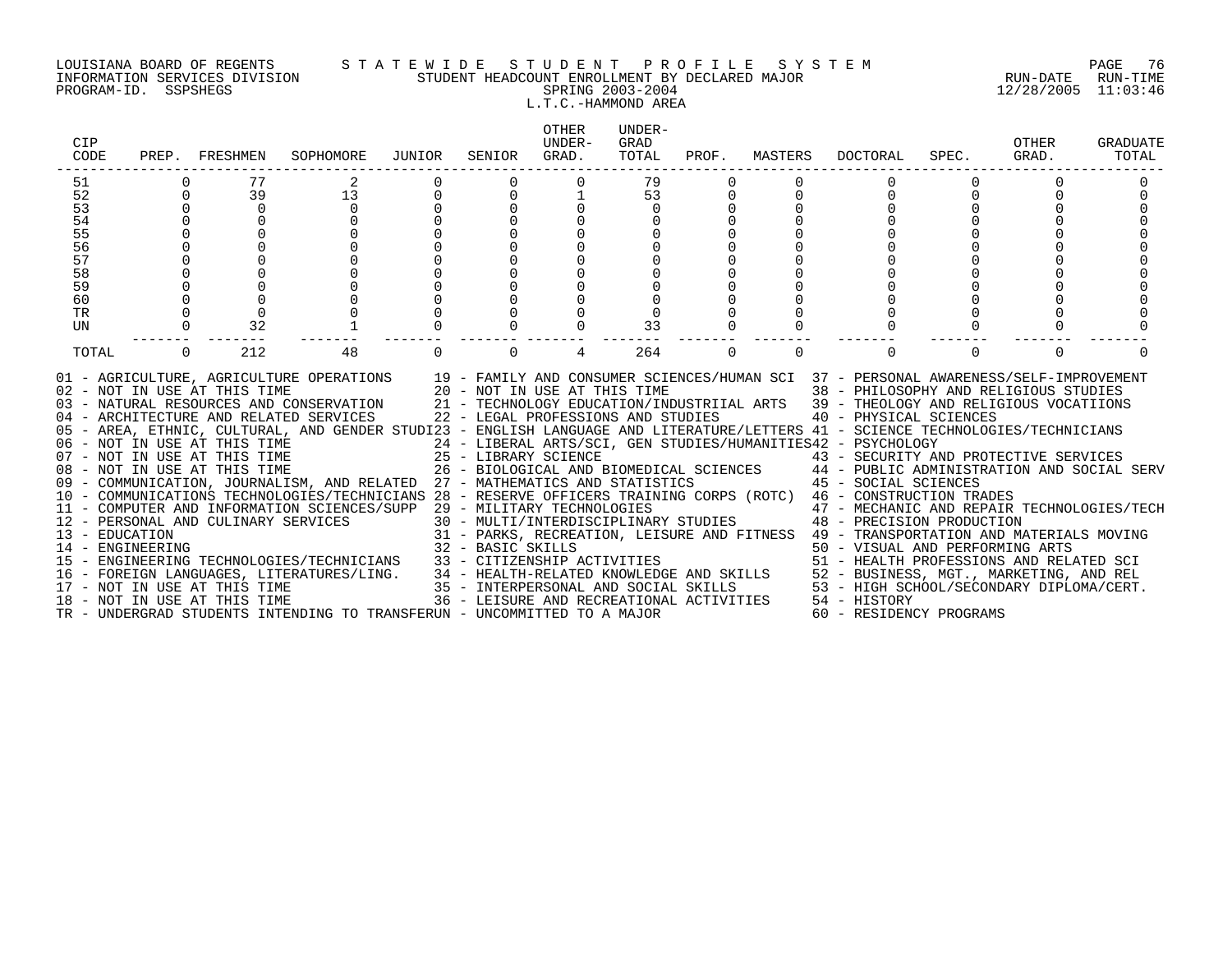#### LOUISIANA BOARD OF REGENTS S T A T E W I D E S T U D E N T P R O F I L E S Y S T E M PAGE 77 INFORMATION SERVICES DIVISION STUDENT HEADCOUNT ENROLLMENT BY DECLARED MAJOR RUN-DATE RUN-TIME PROGRAM-ID. SSPSHEGS SPRING 2003-2004 12/28/2005 11:03:46 L.T.C.-HUEY P. LONG

| CIP<br>$\texttt{CODE}{}$ |                      | PREP. FRESHMEN | SOPHOMORE     | <b>JUNIOR</b>              | SENIOR               | ${\small \texttt{OTHER}}$<br>UNDER-<br>GRAD. | UNDER-<br>GRAD<br>TOTAL | PROF.                      | MASTERS     | <b>DOCTORAL</b> | SPEC.         | OTHER<br>GRAD. | <b>GRADUATE</b><br>TOTAL |
|--------------------------|----------------------|----------------|---------------|----------------------------|----------------------|----------------------------------------------|-------------------------|----------------------------|-------------|-----------------|---------------|----------------|--------------------------|
| 01                       | 0                    | $\mathbf 0$    | 0             | $\mathbf 0$                | 0                    | $\mathbf 0$                                  | 0                       | 0                          | $\mathbf 0$ | 0               | $\mathbf 0$   | 0              | 0                        |
| 02                       | $\mathbf 0$          | $\mathbf 0$    | 0             | $\mathbf 0$                | 0                    | $\mathbf 0$                                  | 0                       | $\mathbf 0$                | $\mathbf 0$ | $\mathbf 0$     | $\mathbf 0$   | 0              | 0                        |
| 03                       | $\mathbf 0$          | 0              | 0             | $\mathbf 0$                | 0                    | 0                                            | 0                       | 0                          | $\Omega$    | U               | $\Omega$      | O              | C                        |
| 04                       | $\Omega$             | 0              | 0             | 0                          | $\Omega$             | $\mathbf 0$                                  | 0                       | $\mathbf 0$                | n           |                 | $\Omega$      |                |                          |
| 05                       | $\Omega$             | C              | 0             | $\Omega$                   | $\Omega$             | 0                                            | 0                       | $\Omega$                   |             |                 | ∩             |                | ⋂                        |
| 06<br>07                 | $\Omega$<br>$\Omega$ | O<br>n         | 0             | $\Omega$                   | $\Omega$<br>$\Omega$ | $\Omega$                                     | $\Omega$<br>U           | $\Omega$<br>$\Omega$       |             |                 | ∩<br>∩        |                |                          |
| 08                       | $\Omega$             | 0              | 0<br>$\Omega$ | $\mathbf 0$<br>$\mathbf 0$ | $\Omega$             | 0<br>0                                       | 0                       | $\Omega$                   |             |                 | ∩             |                |                          |
| 09                       | 0                    | 0              | 0             | 0                          | $\Omega$             | 0                                            | 0                       | 0                          | ∩           |                 | O             |                |                          |
| 10                       | $\mathbf 0$          | $\Omega$       | 0             | $\Omega$                   | $\Omega$             | 0                                            | 0                       | $\Omega$                   |             |                 | $\Omega$      |                |                          |
| 11                       | $\Omega$             | O              | 0             | $\mathbf 0$                | $\Omega$             | 0                                            | 0                       | $\mathbf 0$                | n           |                 | ∩             |                |                          |
| 12                       | $\Omega$             | O              | 0             | $\Omega$                   | $\Omega$             | $\Omega$                                     | $\Omega$                | $\Omega$                   | ∩           |                 | ∩             |                |                          |
| 13                       | $\mathbf 0$          | $\Omega$       | 0             | $\mathbf 0$                | 0                    | 0                                            | 0                       | $\mathbf 0$                | n           |                 | $\Omega$      |                |                          |
| 14                       | 0                    | 0              | 0             | 0                          | 0                    | $\mathbf 0$                                  | 0                       | $\mathbf 0$                | ∩           |                 | ∩             |                |                          |
| 15                       | $\Omega$             | 0              | $\Omega$      | $\Omega$                   | $\Omega$             | 0                                            | $\Omega$                | $\Omega$                   |             |                 | ∩             |                |                          |
| 16                       | $\Omega$             | O              | 0             | $\mathbf 0$                | $\Omega$             | 0                                            | 0                       | $\mathbf 0$                | ∩           |                 | ∩             |                |                          |
| 17                       | $\Omega$             | O              | 0             | $\Omega$                   | $\Omega$             | $\Omega$                                     | $\Omega$                | $\Omega$                   | n           |                 | ∩             |                |                          |
| 18                       | $\mathbf 0$          | 0              | 0             | $\Omega$                   | $\Omega$             | 0                                            | 0                       | $\mathbf 0$                |             |                 | $\Omega$      |                |                          |
| 19                       | 0                    | 0              | 0             | $\Omega$                   | $\Omega$             | 0                                            | 0                       | $\mathbf 0$                |             |                 | ∩             |                |                          |
| 20                       | $\Omega$             | 0              | 0             | $\Omega$                   | $\Omega$             | 0                                            | 0                       | $\mathbf 0$                |             |                 | ∩             |                | ⋂                        |
| 21                       | $\Omega$             | 0<br>O         | 0             | $\mathbf 0$                | $\Omega$             | 0                                            | 0<br>O                  | $\mathbf 0$                | ∩<br>∩      |                 | ∩<br>∩        |                |                          |
| 22<br>23                 | $\Omega$<br>$\Omega$ | $\Omega$       | 0<br>0        | $\Omega$<br>$\Omega$       | $\Omega$<br>$\Omega$ | 0<br>$\Omega$                                | 0                       | $\mathbf 0$<br>$\mathbf 0$ | n           |                 | $\Omega$      |                |                          |
| 24                       | 0                    | 0              | 0             | 0                          | 0                    | 0                                            | 0                       | $\mathbf 0$                | U           |                 | $\Omega$      |                |                          |
| 25                       | $\Omega$             | 0              | 0             | 0                          | $\Omega$             | 0                                            | 0                       | 0                          |             |                 | ∩             |                |                          |
| 26                       | $\Omega$             | O              | $\Omega$      | $\mathbf 0$                | $\Omega$             | 0                                            | 0                       | $\Omega$                   | ∩           |                 | ∩             |                |                          |
| 27                       | $\Omega$             | O              | 0             | 0                          | $\Omega$             | 0                                            | O                       | $\mathbf 0$                | ∩           |                 | ∩             |                |                          |
| 28                       | $\Omega$             | $\Omega$       | 0             | $\Omega$                   | $\Omega$             | $\Omega$                                     | $\Omega$                | $\Omega$                   |             |                 | $\cap$        |                |                          |
| 29                       | $\mathbf 0$          | 0              | 0             | $\mathbf 0$                | 0                    | 0                                            | 0                       | 0                          |             |                 | $\Omega$      |                |                          |
| 30                       | $\Omega$             | O              | 0             | 0                          | $\Omega$             | 0                                            | 0                       | $\Omega$                   |             |                 | ∩             |                |                          |
| 31                       | $\Omega$             | 0              | 0             | 0                          | $\Omega$             | 0                                            | 0                       | $\mathbf 0$                | ∩           |                 | $\Omega$      |                |                          |
| 32                       | $\Omega$             | O              | 0             | $\mathbf 0$                | $\Omega$             | 0                                            | 0                       | $\mathbf 0$                |             |                 | ∩             |                |                          |
| 33                       | $\Omega$             | $\Omega$       | 0             | $\Omega$                   | $\Omega$             | $\Omega$                                     | $\Omega$                | $\Omega$                   | n           |                 | $\Omega$      |                |                          |
| 34                       | $\Omega$             | O              | 0             | $\mathbf 0$                | 0                    | 0                                            | $\Omega$                | 0                          | n           |                 | ∩             |                |                          |
| 35                       | $\Omega$             | O              | $\Omega$      | 0<br>$\Omega$              | $\Omega$<br>$\Omega$ | $\Omega$                                     | 0<br>0                  | $\Omega$                   | ∩           |                 | ∩<br>$\Omega$ |                |                          |
| 36<br>37                 | 0<br>$\Omega$        | 0<br>0         | 0<br>0        | $\Omega$                   | $\Omega$             | 0<br>0                                       | 0                       | 0<br>$\mathbf 0$           | n           |                 | ∩             |                |                          |
| 38                       | $\Omega$             | O              | 0             | $\Omega$                   | $\Omega$             | $\Omega$                                     | $\Omega$                | $\mathbf 0$                |             |                 | ∩             |                |                          |
| 39                       | $\Omega$             | O              | 0             | $\Omega$                   | $\Omega$             | $\Omega$                                     | 0                       | $\Omega$                   |             |                 | ∩             |                |                          |
| 40                       | $\Omega$             | 0              | 0             | $\mathbf 0$                | $\Omega$             | 0                                            | 0                       | $\mathbf 0$                |             |                 | O             |                |                          |
| 41                       | $\Omega$             | 0              | 0             | $\Omega$                   | $\Omega$             | 0                                            | 0                       | $\mathbf 0$                |             |                 | ∩             |                |                          |
| 42                       | $\mathbf 0$          | 0              | 0             | 0                          | $\Omega$             | 0                                            | 0                       | $\mathbf 0$                | n           |                 | ∩             |                |                          |
| 43                       | $\Omega$             | O              | 0             | $\mathbf 0$                | $\Omega$             | $\Omega$                                     | O                       | $\Omega$                   |             |                 | ∩             |                |                          |
| 44                       | $\Omega$             | O              | $\Omega$      | $\Omega$                   | $\Omega$             | $\Omega$                                     | $\Omega$                | $\Omega$                   | n           |                 | ∩             |                |                          |
| 45                       | $\Omega$             | 0              | $\Omega$      | $\mathbf 0$                | $\Omega$             | 0                                            | 0                       | $\mathbf 0$                | n           |                 | $\Omega$      |                |                          |
| 46                       | $\Omega$             | 7              | 2             | $\Omega$                   | $\Omega$             | 0                                            | 9                       | $\Omega$                   | O           |                 | ∩             |                |                          |
| 47                       | 0                    | 7              | 1             | $\Omega$                   | $\Omega$             | 0                                            | 8                       | 0                          | ∩           |                 | ∩             |                |                          |
| 48                       | $\Omega$             | 22             | 7             | $\Omega$                   | $\Omega$             | $\Omega$                                     | 29                      | $\Omega$                   |             |                 |               |                |                          |
| 49                       | $\Omega$             | $\mathbf 0$    | 0             | $\Omega$                   | $\Omega$             | $\mathbf 0$                                  | $\mathbf 0$             | $\mathbf 0$                | O           |                 | ∩             |                | O<br>$\Omega$            |
| 50                       | $\Omega$             | $\Omega$       | $\Omega$      | $\Omega$                   | $\Omega$             | $\Omega$                                     | $\Omega$                | $\Omega$                   | $\Omega$    | $\Omega$        | $\Omega$      | $\Omega$       |                          |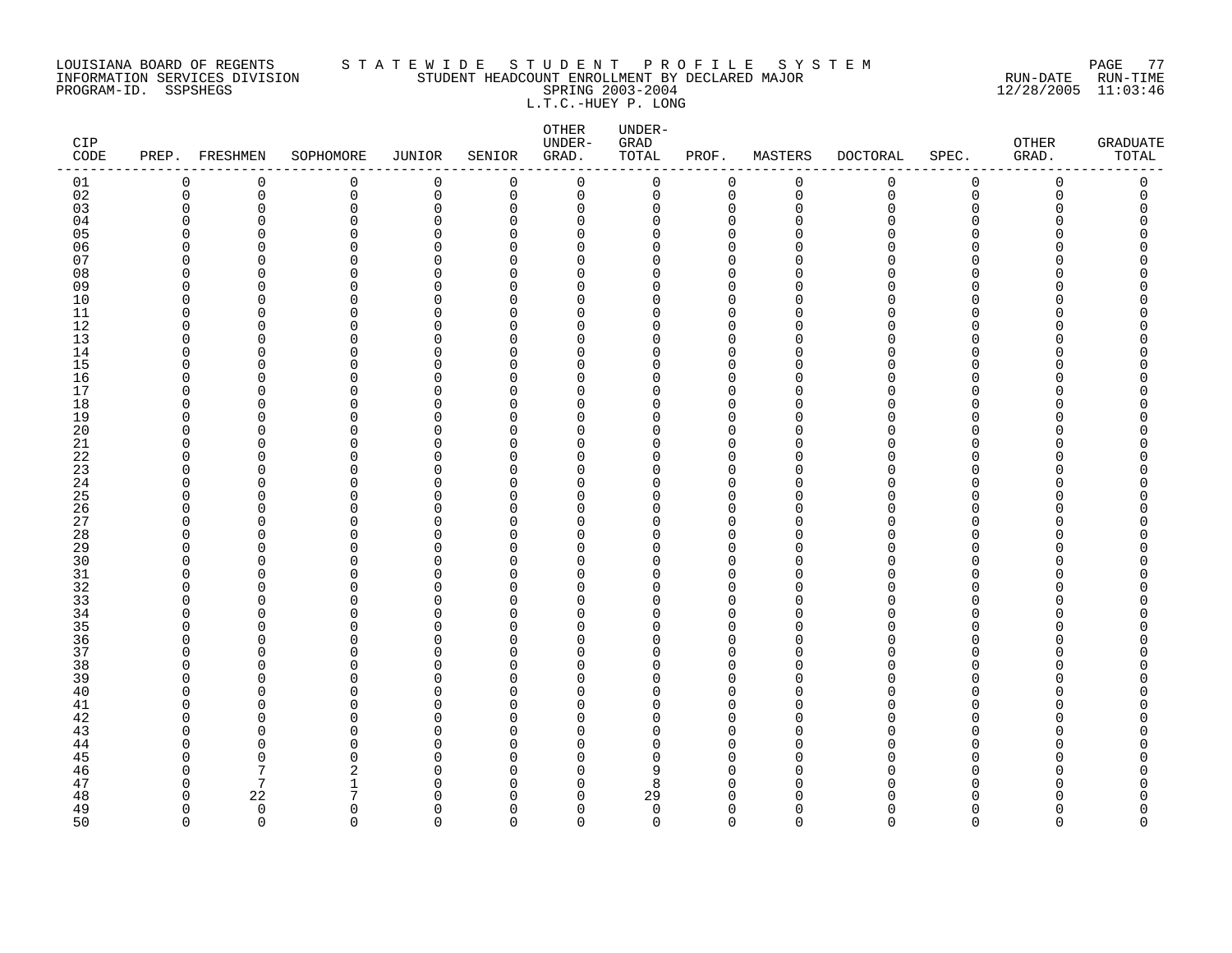#### LOUISIANA BOARD OF REGENTS S T A T E W I D E S T U D E N T P R O F I L E S Y S T E M PAGE 78 INFORMATION SERVICES DIVISION STUDENT HEADCOUNT ENROLLMENT BY DECLARED MAJOR RUN-DATE RUN-TIME PROGRAM-ID. SSPSHEGS SPRING 2003-2004 12/28/2005 11:03:46 L.T.C.-HUEY P. LONG

| CIP<br>CODE            |          | PREP. FRESHMEN               | SOPHOMORE                                                                                                                                                                                                                                                                                                                                                                                                                                                                                                  | JUNIOR      | SENIOR   | <b>OTHER</b><br>UNDER-<br>GRAD. | UNDER-<br>GRAD<br>TOTAL |          | PROF. MASTERS | DOCTORAL                                                        | SPEC.    | OTHER<br>GRAD. | <b>GRADUATE</b><br>TOTAL |
|------------------------|----------|------------------------------|------------------------------------------------------------------------------------------------------------------------------------------------------------------------------------------------------------------------------------------------------------------------------------------------------------------------------------------------------------------------------------------------------------------------------------------------------------------------------------------------------------|-------------|----------|---------------------------------|-------------------------|----------|---------------|-----------------------------------------------------------------|----------|----------------|--------------------------|
| 51                     |          |                              | 64                                                                                                                                                                                                                                                                                                                                                                                                                                                                                                         |             | 0        |                                 | 66                      |          |               |                                                                 |          |                |                          |
| 52                     |          | 37                           | 15                                                                                                                                                                                                                                                                                                                                                                                                                                                                                                         | $\mathbf 0$ | $\Omega$ | $\Omega$                        | 52                      |          |               |                                                                 |          |                |                          |
| 53                     |          | $\Omega$                     | $\Omega$                                                                                                                                                                                                                                                                                                                                                                                                                                                                                                   |             |          |                                 | $\Omega$                |          |               |                                                                 |          |                |                          |
| 54                     |          |                              |                                                                                                                                                                                                                                                                                                                                                                                                                                                                                                            |             |          |                                 |                         |          |               |                                                                 |          |                |                          |
| 55                     |          |                              |                                                                                                                                                                                                                                                                                                                                                                                                                                                                                                            |             |          |                                 |                         |          |               |                                                                 |          |                |                          |
| 56                     |          |                              |                                                                                                                                                                                                                                                                                                                                                                                                                                                                                                            |             |          |                                 |                         |          |               |                                                                 |          |                |                          |
| 57                     |          |                              |                                                                                                                                                                                                                                                                                                                                                                                                                                                                                                            |             |          |                                 |                         |          |               |                                                                 |          |                |                          |
| 58                     |          |                              |                                                                                                                                                                                                                                                                                                                                                                                                                                                                                                            |             |          |                                 |                         |          |               |                                                                 |          |                |                          |
| 59                     |          |                              |                                                                                                                                                                                                                                                                                                                                                                                                                                                                                                            |             |          |                                 |                         |          |               |                                                                 |          |                |                          |
| 60                     |          |                              |                                                                                                                                                                                                                                                                                                                                                                                                                                                                                                            |             |          |                                 |                         |          |               |                                                                 |          |                |                          |
| <b>TR</b><br><b>UN</b> |          | 60                           |                                                                                                                                                                                                                                                                                                                                                                                                                                                                                                            |             |          |                                 | 62                      |          |               |                                                                 |          |                |                          |
|                        |          |                              |                                                                                                                                                                                                                                                                                                                                                                                                                                                                                                            |             |          |                                 |                         |          |               |                                                                 |          |                |                          |
| TOTAL                  | $\Omega$ | 135                          | 90                                                                                                                                                                                                                                                                                                                                                                                                                                                                                                         |             | $\Omega$ |                                 | 226                     | $\Omega$ | $\Omega$      |                                                                 | $\Omega$ | $\Omega$       | $\cap$                   |
|                        |          | 02 - NOT IN USE AT THIS TIME | 01 - AGRICULTURE, AGRICULTURE OPERATIONS 19 - FAMILY AND CONSUMER SCIENCES/HUMAN SCI 37 - PERSONAL AWARENESS/SELF-IMPROVEMENT<br>20 - NOT IN USE AT THIS TIME<br>03 - NATURAL RESOURCES AND CONSERVATION 21 - TECHNOLOGY EDUCATION/INDUSTRIIAL ARTS 39 - THEOLOGY AND RELIGIOUS VOCATIIONS<br>04 - ARCHITECTURE AND RELATED SERVICES 22 - LEGAL PROFESSIONS AND STUDIES<br>05 - AREA, ETHNIC, CULTURAL, AND GENDER STUDI23 - ENGLISH LANGUAGE AND LITERATURE/LETTERS 41 - SCIENCE TECHNOLOGIES/TECHNICIANS |             |          |                                 |                         |          |               | 38 - PHILOSOPHY AND RELIGIOUS STUDIES<br>40 - PHYSICAL SCIENCES |          |                |                          |
|                        |          |                              | 06 - NOT IN USE AT THIS TIME                         24 - LIBERAL ARTS/SCI, GEN STUDIES/HUMANITIES42 - PSYCHOLOGY<br>07 - NOT IN USE AT THIS TIME                  25 - LIBRARY SCIENCE                      43 - SECURITY AN                                                                                                                                                                                                                                                                              |             |          |                                 |                         |          |               | 43 - SECURITY AND PROTECTIVE SERVICES                           |          |                |                          |
|                        |          |                              | 08 - NOT IN USE AT THIS TIME $26$ - BIOLOGICAL AND BIOMEDICAL SCIENCES $44$ - PUBLIC ADMINISTRATION AND SOCIAL SERV                                                                                                                                                                                                                                                                                                                                                                                        |             |          |                                 |                         |          |               |                                                                 |          |                |                          |
|                        |          |                              | 09 - COMMUNICATION, JOURNALISM, AND RELATED 27 - MATHEMATICS AND STATISTICS 45 - SOCIAL SCIENCES                                                                                                                                                                                                                                                                                                                                                                                                           |             |          |                                 |                         |          |               |                                                                 |          |                |                          |
|                        |          |                              | 10 - COMMUNICATIONS TECHNOLOGIES/TECHNICIANS 28 - RESERVE OFFICERS TRAINING CORPS (ROTC) 46 - CONSTRUCTION TRADES                                                                                                                                                                                                                                                                                                                                                                                          |             |          |                                 |                         |          |               |                                                                 |          |                |                          |
|                        |          |                              | 11 - COMPUTER AND INFORMATION SCIENCES/SUPP 29 - MILITARY TECHNOLOGIES                                                                                                                                                                                                                                                                                                                                                                                                                                     |             |          |                                 |                         |          |               | 47 - MECHANIC AND REPAIR TECHNOLOGIES/TECH                      |          |                |                          |
|                        |          |                              | 12 - PERSONAL AND CULINARY SERVICES 30 - MULTI/INTERDISCIPLINARY STUDIES 48 - PRECISION PRODUCTION                                                                                                                                                                                                                                                                                                                                                                                                         |             |          |                                 |                         |          |               |                                                                 |          |                |                          |
|                        |          |                              |                                                                                                                                                                                                                                                                                                                                                                                                                                                                                                            |             |          |                                 |                         |          |               |                                                                 |          |                |                          |
|                        |          |                              |                                                                                                                                                                                                                                                                                                                                                                                                                                                                                                            |             |          |                                 |                         |          |               |                                                                 |          |                |                          |
|                        |          |                              |                                                                                                                                                                                                                                                                                                                                                                                                                                                                                                            |             |          |                                 |                         |          |               |                                                                 |          |                |                          |
|                        |          |                              | 12 - PERSONAL AND CULINARY SERVICES<br>13 - ENGINEERING 32 - BARSIC SKILLS<br>14 - ENGINEERING TECHNOLOGIES/TECHNICIANS 33 - CITIZENSHIP ACTIVITIES<br>15 - ENGINEERING TECHNOLOGIES/TECHNICIANS 33 - CITIZENSHIP ACTIVITIES<br>16 - F                                                                                                                                                                                                                                                                     |             |          |                                 |                         |          |               |                                                                 |          |                |                          |
|                        |          |                              |                                                                                                                                                                                                                                                                                                                                                                                                                                                                                                            |             |          |                                 |                         |          |               |                                                                 |          |                |                          |
|                        |          |                              |                                                                                                                                                                                                                                                                                                                                                                                                                                                                                                            |             |          |                                 |                         |          |               |                                                                 |          |                |                          |
|                        |          |                              |                                                                                                                                                                                                                                                                                                                                                                                                                                                                                                            |             |          |                                 |                         |          |               |                                                                 |          |                |                          |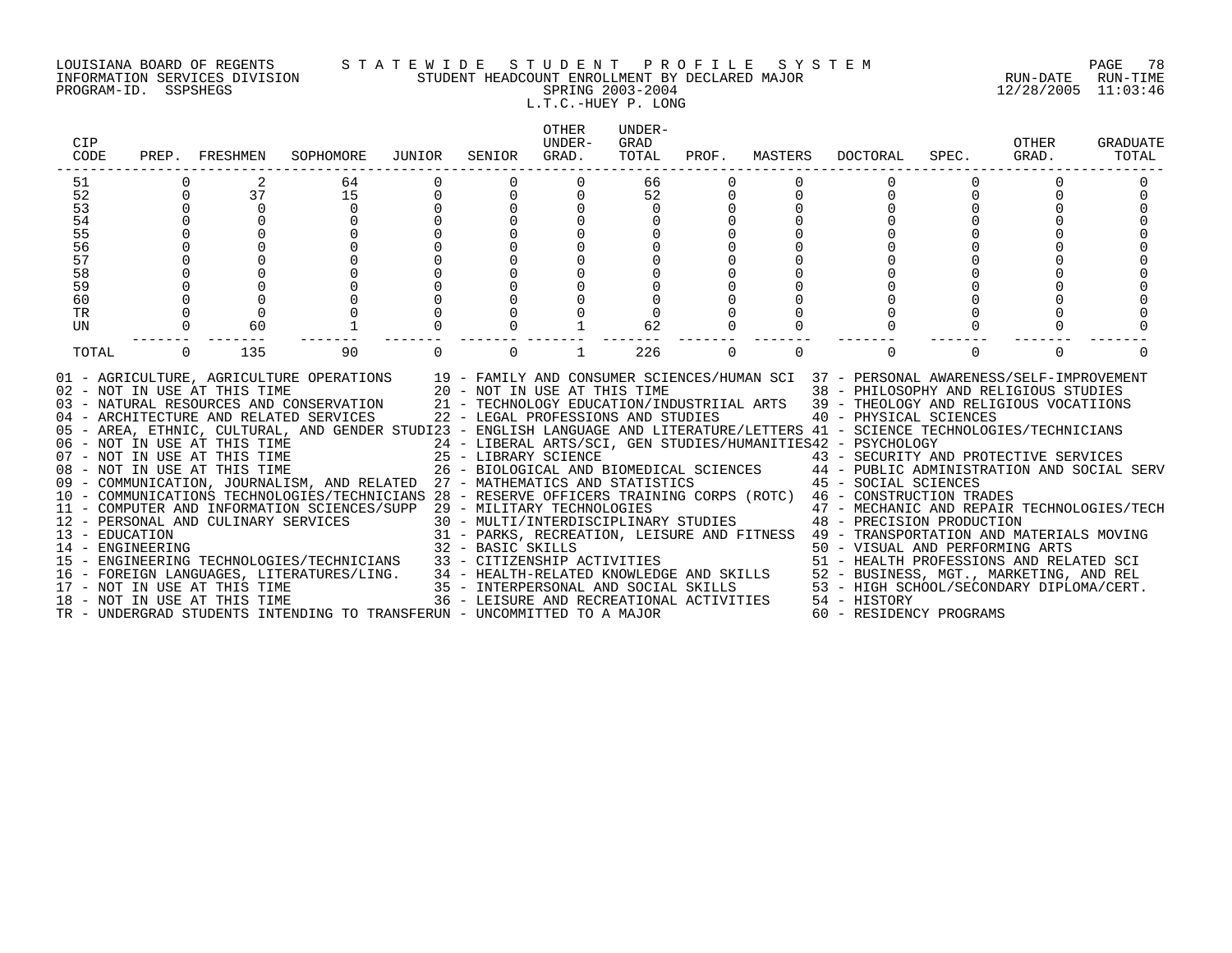#### LOUISIANA BOARD OF REGENTS S T A T E W I D E S T U D E N T P R O F I L E S Y S T E M PAGE 79 INFORMATION SERVICES DIVISION STUDENT HEADCOUNT ENROLLMENT BY DECLARED MAJOR RUN-DATE RUN-TIME PROGRAM-ID. SSPSHEGS SPRING 2003-2004 12/28/2005 11:03:46 L.T.C.-JEFFERSON

| CIP<br>$\texttt{CODE}{}$ |                      | PREP. FRESHMEN | SOPHOMORE     | <b>JUNIOR</b>           | SENIOR               | OTHER<br>UNDER-<br>GRAD. | UNDER-<br>GRAD<br>TOTAL | PROF.                   | MASTERS     | <b>DOCTORAL</b> | SPEC.       | OTHER<br>GRAD. | <b>GRADUATE</b><br>TOTAL |
|--------------------------|----------------------|----------------|---------------|-------------------------|----------------------|--------------------------|-------------------------|-------------------------|-------------|-----------------|-------------|----------------|--------------------------|
| 01                       | $\mathbf 0$          | 0              | 0             | 0                       | 0                    | $\mathbf 0$              | $\mathsf{O}$            | 0                       | $\mathsf 0$ | 0               | $\mathbf 0$ | 0              | 0                        |
| 02                       | $\mathbf 0$          | $\mathbf 0$    | 0             | $\mathsf 0$             | 0                    | $\mathbf 0$              | 0                       | $\mathbf 0$             | $\mathbf 0$ | $\mathbf 0$     | $\mathbf 0$ | $\Omega$       | 0                        |
| 03                       | $\mathbf 0$          | $\Omega$       | 0             | $\mathbf 0$             | 0                    | 0                        | 0                       | $\Omega$                | $\Omega$    | U               | $\Omega$    | U              | C                        |
| 04                       | $\Omega$             | 0              | 0             | 0                       | $\Omega$             | 0                        | 0                       | 0                       | ∩           |                 | ∩           |                | Ω                        |
| 05                       | $\Omega$             | O              | $\Omega$      | $\Omega$                | $\Omega$             | 0                        | 0                       | $\Omega$                |             |                 | ∩           |                |                          |
| 06<br>07                 | $\Omega$<br>$\Omega$ | 0<br>n         | 0<br>$\Omega$ | $\mathbf 0$<br>$\Omega$ | $\Omega$<br>$\Omega$ | 0<br>$\Omega$            | 0<br>$\Omega$           | $\mathbf 0$<br>$\Omega$ |             |                 | ∩<br>∩      |                | Λ                        |
| 08                       | $\Omega$             | $\Omega$       | 0             | $\Omega$                | $\Omega$             | $\Omega$                 | $\Omega$                | $\Omega$                |             |                 | ∩           |                |                          |
| 09                       | $\Omega$             | O              | 0             | 0                       | 0                    | 0                        | 0                       | $\mathbf 0$             |             |                 | ∩           |                |                          |
| 10                       | $\Omega$             | O              | $\Omega$      | $\Omega$                | $\Omega$             | 0                        | 0                       | $\Omega$                |             |                 | ∩           |                |                          |
| 11                       | 0                    | $\Omega$       | 0             | 0                       | $\Omega$             | 0                        | 0                       | 0                       |             |                 | ∩           |                | ⋂                        |
| 12                       | $\Omega$             | 15             | 7             | $\Omega$                | $\Omega$             | $\Omega$                 | 22                      | $\Omega$                |             |                 | ∩           |                |                          |
| 13                       | $\mathbf 0$          | $\mathbf 0$    | 0             | $\mathbf 0$             | $\Omega$             | $\mathbf 0$              | $\mathbf 0$             | $\mathbf 0$             | O           |                 | $\Omega$    |                |                          |
| 14                       | $\Omega$             | $\mathbf 0$    | $\mathbf 0$   | $\Omega$                | $\Omega$             | $\mathbf 0$              | $\mathbf 0$             | $\mathbf 0$             | $\cap$      |                 | $\cap$      |                |                          |
| 15                       | $\Omega$             | 8              | 11            | $\Omega$                | $\Omega$             | 2                        | 21                      | $\Omega$                | ∩           |                 | ∩           |                | Ω                        |
| 16                       | $\Omega$             | 0              | 0             | 0                       | $\Omega$             | 0                        | 0                       | $\mathbf 0$             | ∩           |                 | ∩           |                | ⋂                        |
| 17                       | $\Omega$             | 0              | 0             | 0                       | $\Omega$             | $\mathbf 0$              | 0                       | $\mathbf 0$             | n           |                 | ∩           |                |                          |
| 18                       | $\Omega$             | 0              | 0             | $\Omega$                | $\Omega$             | 0                        | 0                       | $\Omega$                |             |                 | ∩           |                |                          |
| 19                       | $\Omega$             | O              | 0             | $\Omega$                | $\Omega$             | 0                        | 0                       | $\mathbf 0$             |             |                 | ∩           |                |                          |
| 20                       | $\Omega$             | O              | 0             | $\Omega$                | $\Omega$             | $\Omega$                 | $\Omega$                | $\Omega$                |             |                 | ∩           |                | ∩                        |
| 21                       | $\Omega$             | O              | $\Omega$      | 0                       | $\Omega$             | 0                        | 0                       | $\Omega$                | n           |                 | ∩           |                |                          |
| 22                       | 0                    | 0              | 0             | 0                       | $\Omega$             | 0                        | 0                       | 0                       | ∩           |                 | O           |                |                          |
| 23                       | $\Omega$             | O              | 0             | $\Omega$                | $\Omega$             | 0                        | 0                       | $\Omega$                |             |                 | ∩           |                |                          |
| 24                       | $\Omega$             | O              | 0             | $\mathbf 0$             | $\Omega$             | 0                        | 0                       | $\mathbf 0$             | n           |                 | ∩           |                |                          |
| 25                       | $\Omega$             | O              | $\Omega$      | $\mathbf 0$             | $\Omega$             | $\Omega$                 | $\Omega$                | $\Omega$                | n           |                 | ∩           |                |                          |
| 26<br>27                 | $\Omega$             | O              | 0             | $\Omega$                | $\Omega$             | $\Omega$                 | $\Omega$<br>0           | $\mathbf 0$             |             |                 | ∩<br>∩      |                |                          |
| 28                       | 0<br>$\Omega$        | 0<br>C         | 0<br>$\Omega$ | 0<br>$\Omega$           | 0<br>$\Omega$        | 0<br>0                   | 0                       | 0<br>$\Omega$           |             |                 | ∩           |                |                          |
| 29                       | $\Omega$             | 0              | 0             | $\Omega$                | 0                    | 0                        | 0                       | 0                       |             |                 | ∩           |                |                          |
| 30                       | $\Omega$             | O              | $\Omega$      | $\Omega$                | $\Omega$             | $\Omega$                 | $\Omega$                | $\Omega$                |             |                 | ∩           |                |                          |
| 31                       | $\Omega$             | O              | 0             | $\Omega$                | $\Omega$             | 0                        | 0                       | $\mathbf 0$             | ∩           |                 | $\Omega$    |                | ⋂                        |
| 32                       | $\Omega$             | O              | $\Omega$      | $\Omega$                | ∩                    | $\Omega$                 | 0                       | $\Omega$                |             |                 | ∩           |                |                          |
| 33                       | $\Omega$             | 0              | $\Omega$      | $\Omega$                | $\Omega$             | 0                        | 0                       | $\Omega$                |             |                 | ∩           |                | ⋂                        |
| 34                       | $\Omega$             | O              | $\Omega$      | 0                       | 0                    | 0                        | 0                       | $\Omega$                | ∩           |                 | ∩           |                |                          |
| 35                       | $\Omega$             | O              | $\Omega$      | $\Omega$                | $\Omega$             | $\Omega$                 | O                       | $\Omega$                |             |                 | ∩           |                |                          |
| 36                       | $\Omega$             | O              | 0             | $\Omega$                | $\Omega$             | 0                        | 0                       | 0                       | ∩           |                 | ∩           |                |                          |
| 37                       | $\Omega$             | O              | 0             | $\Omega$                | $\Omega$             | 0                        | $\Omega$                | $\mathbf 0$             | n           |                 | ∩           |                |                          |
| 38                       | $\Omega$             | O              | $\Omega$      | $\Omega$                | $\Omega$             | $\Omega$                 | $\Omega$                | $\Omega$                |             |                 | ∩           |                | ∩                        |
| 39                       | $\Omega$             | 0              | $\Omega$      | 0                       | $\Omega$             | 0                        | 0                       | $\mathbf 0$             | n           |                 | O           |                |                          |
| 40                       | $\Omega$             | O              | $\Omega$      | 0                       | $\Omega$             | 0                        | 0                       | $\mathbf 0$             | ∩           |                 | O           |                |                          |
| 41                       | $\Omega$             | 0              | 0             | $\Omega$                | $\Omega$             | 0                        | 0                       | $\Omega$                |             |                 | ∩           |                |                          |
| 42                       | $\Omega$             | 0              | 0             | $\mathbf 0$             | $\Omega$             | 0                        | 0                       | $\mathbf 0$             | n           |                 | ∩           |                | ⋂                        |
| 43                       | $\Omega$             | n              | $\Omega$      | $\Omega$                | $\Omega$             | $\Omega$                 | $\Omega$                | $\Omega$                |             |                 |             |                |                          |
| 44                       | $\Omega$             | n              | 0             | $\Omega$                | $\Omega$             | $\Omega$                 | $\Omega$                | $\Omega$                | n           |                 | ∩           |                |                          |
| 45                       | $\Omega$             | O              | 0<br>7        | 0                       | 0                    | 0                        | 0                       | $\Omega$                | O           |                 | O<br>∩      |                |                          |
| 46<br>47                 | 0<br>0               | 3<br>16        | 23            | $\Omega$<br>0           | $\Omega$<br>0        | 2                        | 12<br>41                | $\Omega$<br>$\Omega$    | $\cap$      |                 | ∩           |                | ⋂                        |
| 48                       | $\Omega$             | 6              | 1             | $\Omega$                | $\Omega$             | 2<br>4                   | 11                      | $\Omega$                |             |                 |             |                |                          |
| 49                       | $\Omega$             | 0              | $\mathbf 0$   | $\Omega$                | $\Omega$             | $\mathbf 0$              | $\mathbf 0$             | $\mathbf 0$             | ∩           |                 | $\Omega$    | ∩              | O                        |
| 50                       | $\Omega$             | $\Omega$       | $\Omega$      | $\Omega$                | $\Omega$             | $\Omega$                 | $\Omega$                | $\Omega$                | $\Omega$    | $\Omega$        | $\Omega$    | $\Omega$       | $\Omega$                 |
|                          |                      |                |               |                         |                      |                          |                         |                         |             |                 |             |                |                          |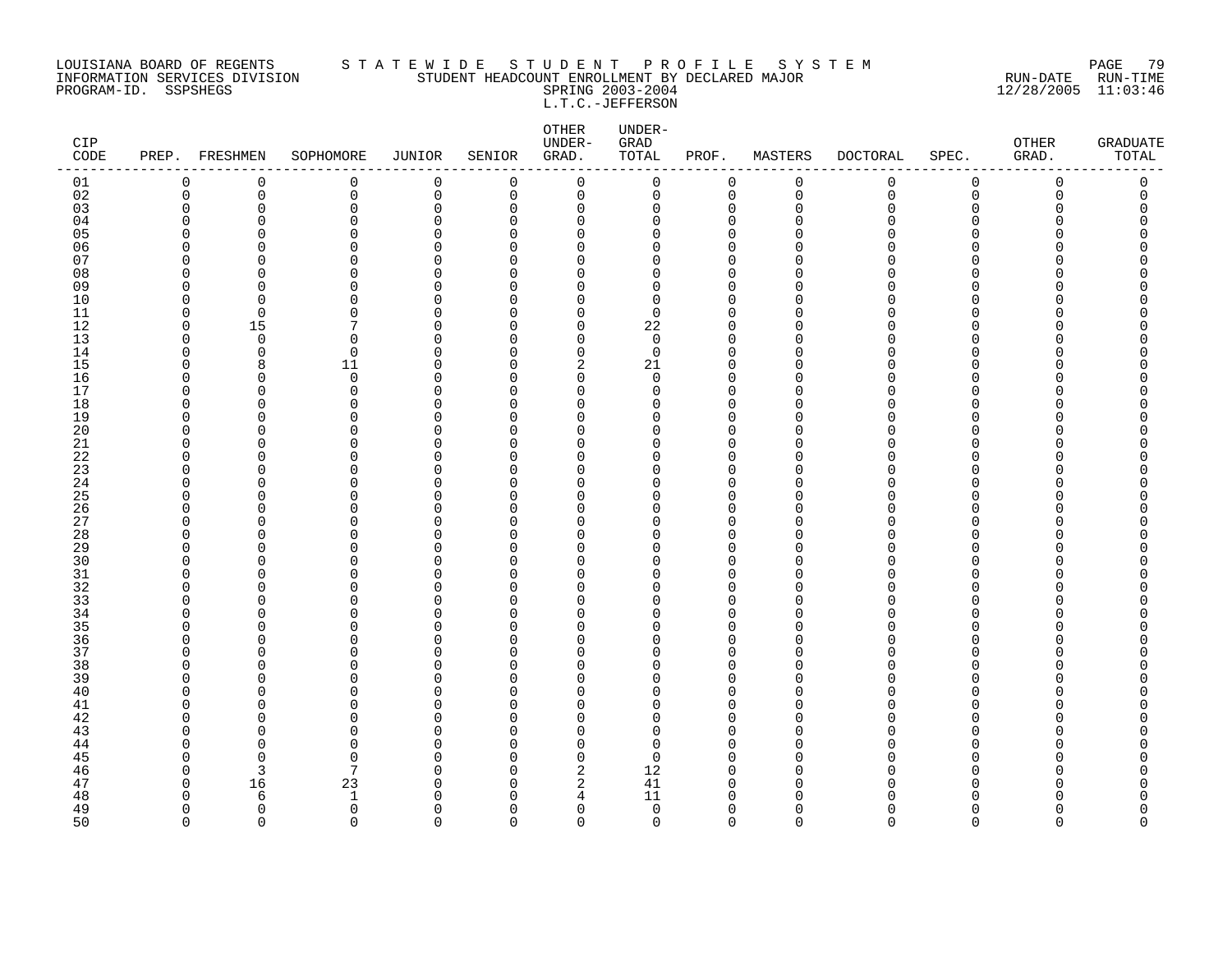#### LOUISIANA BOARD OF REGENTS S T A T E W I D E S T U D E N T P R O F I L E S Y S T E M PAGE 80 INFORMATION SERVICES DIVISION STUDENT HEADCOUNT ENROLLMENT BY DECLARED MAJOR RUN-DATE RUN-TIME PROGRAM-ID. SSPSHEGS SPRING 2003-2004 12/28/2005 11:03:46

# L.T.C.-JEFFERSON

| CIP<br>CODE                                                    |                      | PREP. FRESHMEN                                                    | SOPHOMORE                                                                                                                                                                                                                                                                                                                                                                                                                                                                                                                                                                                                                                                                                                                                                                                                                                                                                                                                                                                                                                                                                                                            | JUNIOR                               | SENIOR         | OTHER<br>IJNDER-<br>GRAD. | UNDER-<br>GRAD<br>TOTAL | PROF.       | MASTERS     | DOCTORAL                | SPEC.    | <b>OTHER</b><br>GRAD. | GRADUATE<br>TOTAL |
|----------------------------------------------------------------|----------------------|-------------------------------------------------------------------|--------------------------------------------------------------------------------------------------------------------------------------------------------------------------------------------------------------------------------------------------------------------------------------------------------------------------------------------------------------------------------------------------------------------------------------------------------------------------------------------------------------------------------------------------------------------------------------------------------------------------------------------------------------------------------------------------------------------------------------------------------------------------------------------------------------------------------------------------------------------------------------------------------------------------------------------------------------------------------------------------------------------------------------------------------------------------------------------------------------------------------------|--------------------------------------|----------------|---------------------------|-------------------------|-------------|-------------|-------------------------|----------|-----------------------|-------------------|
| 51<br>52<br>53<br>54<br>55<br>56<br>57<br>58<br>59<br>60<br>TR | $\Omega$<br>$\Omega$ | 38<br>23<br>$\overline{0}$<br>$\mathbf 0$<br>$\Omega$<br>$\Omega$ | 39<br>22<br>$\mathbf 0$<br>$\Omega$<br>$\Omega$<br>$\Omega$<br>$\cap$<br>$\Omega$<br>$\Omega$<br>$\Omega$                                                                                                                                                                                                                                                                                                                                                                                                                                                                                                                                                                                                                                                                                                                                                                                                                                                                                                                                                                                                                            | $\begin{matrix} 0 \\ 0 \end{matrix}$ | $\Omega$       | $\mathbf 0$<br>$\Omega$   | 84<br>51<br>$\Omega$    | 0           |             | $\Omega$                |          |                       |                   |
| UN<br>TOTAL                                                    | $\overline{0}$       | 25<br>134                                                         | 112                                                                                                                                                                                                                                                                                                                                                                                                                                                                                                                                                                                                                                                                                                                                                                                                                                                                                                                                                                                                                                                                                                                                  | $\Omega$                             | $\overline{0}$ | 89<br>112                 | 116<br>358              | $\mathbf 0$ | $\mathbf 0$ | $\mathbf 0$             | $\Omega$ | $\mathbf 0$           |                   |
|                                                                |                      |                                                                   | 01 - AGRICULTURE, AGRICULTURE OPERATIONS 19 - FAMILY AND CONSUMER SCIENCES/HUMAN SCI 37 - PERSONAL AWARENESS/SELF-IMPROVEMENT 102 - NOT IN USE AT THIS TIME 20 - NOT IN USE AT THIS TIME 38 - PHILOSOPHY AND RELIGIOUS STUDIES<br>05 - AREA, ETHNIC, CULTURAL, AND GENDER STUDI23 - ENGLISH LANGUAGE AND LITERATURE/LETTERS 41 - SCIENCE TECHNOLOGIES/TECHNICIANS<br>06 - NOT IN USE AT THIS TIME<br>07 - NOT IN USE AT THIS TIME 25 - LIBRARY SCIENCE<br>08 - NOT IN USE AT THIS TIME 25 - LIBRARY SCIENCE<br>08 - NOT IN USE AT THIS TIME 26 - BIOLOGICAL AND BIOMEDICAL SCIENCES<br>09 - COMMUNICATION, JOUR<br>10 - COMMUNICATIONS TECHNOLOGIES/TECHNICIANS 28 - RESERVE OFFICERS TRAINING CORPS (ROTC) 46 - CONSTRUCTION TRADES<br>- CONSTRUCTENT RADES<br>12 - PERSONAL AND CULINARY SERVICES 30 - MULTI/INTERDISCIPLINARY STUDIES<br>13 - EDUCATION 31 - PARKS, RECREATION, LEISURE AND FITNESS 49 - TRANSPORTAGION PRODUCTION<br>14 - ENGINEERING 32 - BASIC SKILLS<br><br>15 - ENGINEERING TECHNOLOGIES/TECHNICIANS 33 - CITIZENSHIP ACTIVITIES<br>TR - UNDERGRAD STUDENTS INTENDING TO TRANSFERUN - UNCOMMITTED TO A MAJOR |                                      |                |                           |                         |             |             | 60 - RESIDENCY PROGRAMS |          |                       |                   |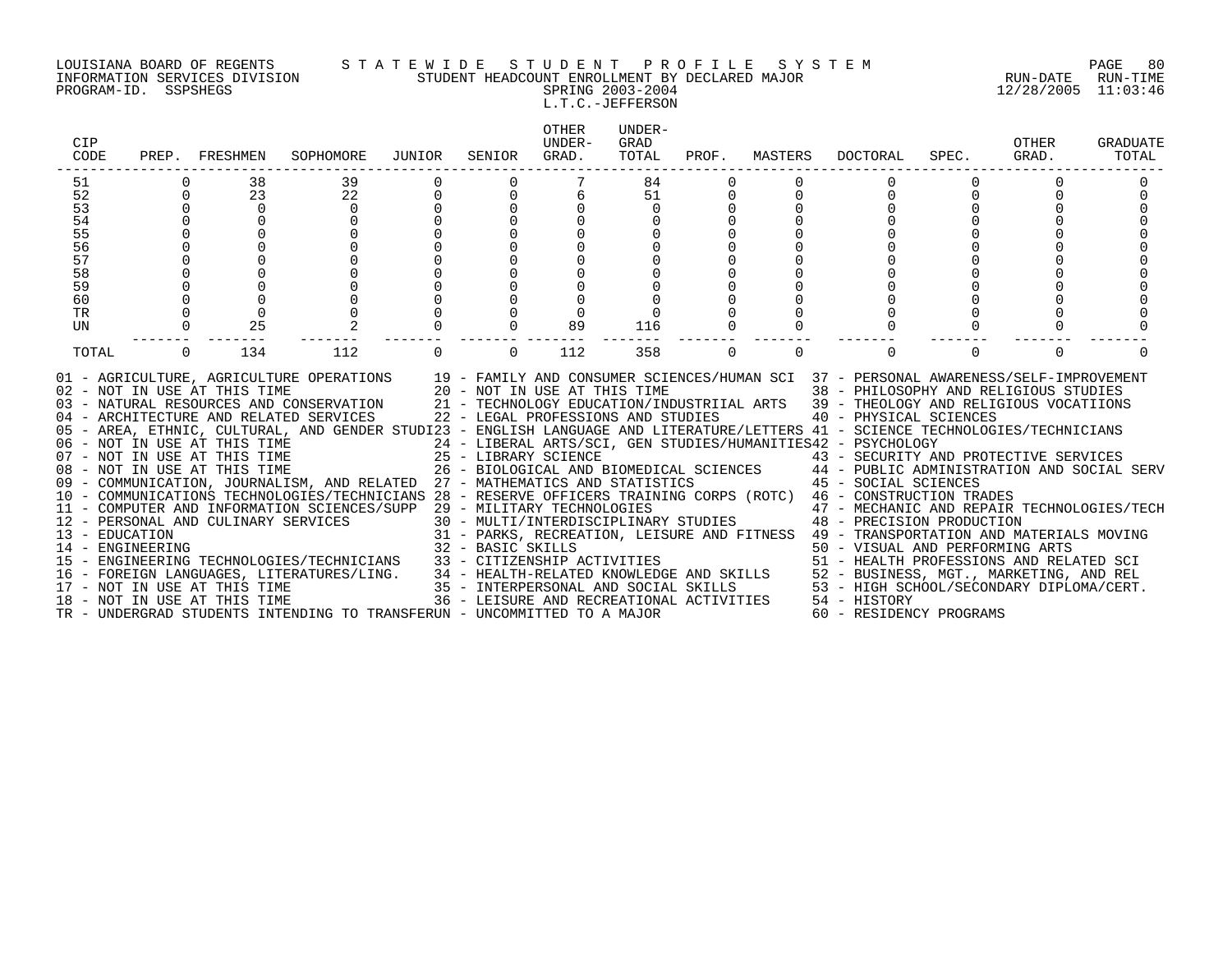#### LOUISIANA BOARD OF REGENTS S T A T E W I D E S T U D E N T P R O F I L E S Y S T E M PAGE 81 INFORMATION SERVICES DIVISION STUDENT HEADCOUNT ENROLLMENT BY DECLARED MAJOR RUN-DATE RUN-TIME PROGRAM-ID. SSPSHEGS SPRING 2003-2004 12/28/2005 11:03:46 L.T.C.-JUMONVILLE

| CIP<br>$\texttt{CODE}{}$ |                      | PREP. FRESHMEN          | SOPHOMORE     | <b>JUNIOR</b>           | SENIOR               | ${\small \texttt{OTHER}}$<br>UNDER-<br>GRAD. | UNDER-<br>GRAD<br>TOTAL | PROF.                      | MASTERS       | <b>DOCTORAL</b> | SPEC.         | OTHER<br>GRAD. | <b>GRADUATE</b><br>TOTAL |
|--------------------------|----------------------|-------------------------|---------------|-------------------------|----------------------|----------------------------------------------|-------------------------|----------------------------|---------------|-----------------|---------------|----------------|--------------------------|
| 01                       | 0                    | $\mathbf 0$             | 0             | $\mathbf 0$             | 0                    | $\mathbf 0$                                  | 0                       | 0                          | $\mathbf 0$   | 0               | $\mathbf 0$   | 0              | 0                        |
| 02                       | $\mathbf 0$          | $\mathbf 0$             | 0             | $\mathbf 0$             | 0                    | $\mathbf 0$                                  | 0                       | $\mathbf 0$                | $\mathbf 0$   | $\mathbf 0$     | $\mathbf 0$   | 0              | 0                        |
| 03                       | $\mathbf 0$          | 0                       | 0             | $\mathbf 0$             | 0                    | 0                                            | 0                       | 0                          | $\Omega$      | U               | $\Omega$      | O              | C                        |
| 04                       | $\Omega$             | 0                       | 0             | 0                       | $\Omega$             | $\mathbf 0$                                  | 0                       | $\mathbf 0$                | n             |                 | $\Omega$      |                |                          |
| 05<br>06                 | $\Omega$<br>$\Omega$ | C<br>O                  | 0             | $\Omega$<br>$\Omega$    | $\Omega$<br>$\Omega$ | 0<br>$\Omega$                                | 0<br>$\Omega$           | $\Omega$<br>$\Omega$       |               |                 | ∩<br>∩        |                | ⋂                        |
| 07                       | $\Omega$             | n                       | 0<br>0        | $\mathbf 0$             | $\Omega$             | 0                                            | $\Omega$                | $\Omega$                   |               |                 | ∩             |                |                          |
| 08                       | $\Omega$             | 0                       | $\Omega$      | $\mathbf 0$             | $\Omega$             | 0                                            | 0                       | $\Omega$                   |               |                 | ∩             |                |                          |
| 09                       | 0                    | 0                       | 0             | 0                       | $\Omega$             | 0                                            | 0                       | 0                          | ∩             |                 | O             |                |                          |
| 10                       | $\mathbf 0$          | $\Omega$                | 0             | $\Omega$                | $\Omega$             | 0                                            | 0                       | $\Omega$                   |               |                 | $\Omega$      |                |                          |
| 11                       | $\Omega$             | O                       | 0             | $\mathbf 0$             | $\Omega$             | 0                                            | 0                       | $\mathbf 0$                | n             |                 | ∩             |                |                          |
| 12                       | $\Omega$             | O                       | 0             | $\Omega$                | $\Omega$             | $\Omega$                                     | $\Omega$                | $\Omega$                   | ∩             |                 | ∩             |                |                          |
| 13                       | $\mathbf 0$          | $\Omega$                | 0             | $\mathbf 0$             | 0                    | 0                                            | 0                       | $\mathbf 0$                | n             |                 | $\Omega$      |                |                          |
| 14                       | 0                    | 0                       | 0             | 0                       | 0                    | $\mathbf 0$                                  | 0                       | $\mathbf 0$                | ∩             |                 | ∩             |                |                          |
| 15                       | $\Omega$             | 0                       | 0             | $\Omega$                | $\Omega$             | 0                                            | $\Omega$                | $\Omega$                   |               |                 | ∩             |                |                          |
| 16                       | $\Omega$             | O                       | 0             | $\mathbf 0$             | $\Omega$             | 0                                            | 0                       | $\mathbf 0$                | ∩             |                 | ∩             |                |                          |
| 17                       | $\Omega$             | O                       | 0             | $\Omega$                | $\Omega$             | $\Omega$                                     | $\Omega$                | $\Omega$                   | n             |                 | ∩             |                |                          |
| 18                       | $\mathbf 0$          | 0                       | 0             | $\Omega$                | $\Omega$             | 0                                            | 0                       | $\mathbf 0$                |               |                 | $\Omega$      |                |                          |
| 19                       | 0                    | 0                       | 0             | $\Omega$                | $\Omega$             | 0                                            | 0                       | $\mathbf 0$                |               |                 | ∩             |                |                          |
| 20                       | $\Omega$<br>$\Omega$ | 0                       | 0             | $\Omega$                | $\Omega$             | 0                                            | 0<br>0                  | $\mathbf 0$                | ∩             |                 | ∩<br>∩        |                | ⋂                        |
| 21<br>22                 | $\Omega$             | 0<br>O                  | 0<br>0        | $\mathbf 0$<br>$\Omega$ | $\Omega$<br>$\Omega$ | 0<br>0                                       | 0                       | $\mathbf 0$<br>$\mathbf 0$ | ∩             |                 | ∩             |                |                          |
| 23                       | $\Omega$             | $\Omega$                | 0             | $\Omega$                | $\Omega$             | $\Omega$                                     | 0                       | $\mathbf 0$                | n             |                 | $\Omega$      |                |                          |
| 24                       | 0                    | 0                       | 0             | 0                       | 0                    | 0                                            | 0                       | $\mathbf 0$                | U             |                 | $\Omega$      |                |                          |
| 25                       | $\Omega$             | 0                       | 0             | 0                       | $\Omega$             | 0                                            | 0                       | 0                          |               |                 | ∩             |                |                          |
| 26                       | $\Omega$             | 0                       | $\Omega$      | $\mathbf 0$             | $\Omega$             | 0                                            | 0                       | $\Omega$                   | ∩             |                 | ∩             |                |                          |
| 27                       | $\Omega$             | O                       | 0             | 0                       | $\Omega$             | 0                                            | O                       | $\mathbf 0$                | ∩             |                 | ∩             |                |                          |
| 28                       | $\Omega$             | $\Omega$                | 0             | $\Omega$                | $\Omega$             | $\Omega$                                     | $\Omega$                | $\Omega$                   |               |                 | $\Omega$      |                |                          |
| 29                       | $\mathbf 0$          | 0                       | 0             | $\mathbf 0$             | 0                    | 0                                            | 0                       | 0                          |               |                 | $\Omega$      |                |                          |
| 30                       | $\Omega$             | O                       | 0             | 0                       | $\Omega$             | 0                                            | 0                       | $\Omega$                   |               |                 | ∩             |                |                          |
| 31                       | $\Omega$             | 0                       | 0             | 0                       | $\Omega$             | 0                                            | 0                       | $\mathbf 0$                | ∩             |                 | $\Omega$      |                |                          |
| 32                       | $\Omega$             | O                       | 0             | $\mathbf 0$             | $\Omega$             | 0                                            | 0                       | $\mathbf 0$                |               |                 | ∩             |                |                          |
| 33                       | $\Omega$             | $\Omega$                | 0             | $\Omega$                | $\Omega$             | $\Omega$                                     | $\Omega$                | $\Omega$                   | n             |                 | $\Omega$      |                |                          |
| 34                       | $\Omega$<br>$\Omega$ | O                       | 0             | $\mathbf 0$             | 0                    | 0                                            | $\Omega$                | 0<br>$\Omega$              | n             |                 | ∩<br>∩        |                |                          |
| 35<br>36                 | 0                    | O<br>0                  | $\Omega$<br>0 | 0<br>$\Omega$           | $\Omega$<br>$\Omega$ | 0<br>0                                       | 0<br>0                  | 0                          | ∩             |                 | $\Omega$      |                |                          |
| 37                       | $\Omega$             | 0                       | 0             | $\Omega$                | $\Omega$             | 0                                            | 0                       | $\mathbf 0$                | n             |                 | ∩             |                |                          |
| 38                       | $\Omega$             | O                       | 0             | $\Omega$                | $\Omega$             | $\Omega$                                     | $\Omega$                | $\mathbf 0$                |               |                 | ∩             |                |                          |
| 39                       | $\Omega$             | O                       | 0             | $\Omega$                | $\Omega$             | $\Omega$                                     | 0                       | $\Omega$                   |               |                 | ∩             |                |                          |
| 40                       | $\Omega$             | 0                       | 0             | $\mathbf 0$             | $\Omega$             | 0                                            | 0                       | $\mathbf 0$                |               |                 | O             |                |                          |
| 41                       | $\Omega$             | 0                       | 0             | $\Omega$                | $\Omega$             | 0                                            | 0                       | $\mathbf 0$                |               |                 | ∩             |                |                          |
| 42                       | $\mathbf 0$          | 0                       | 0             | 0                       | $\Omega$             | 0                                            | 0                       | $\mathbf 0$                | n             |                 | ∩             |                |                          |
| 43                       | $\Omega$             | O                       | 0             | $\mathbf 0$             | $\Omega$             | $\Omega$                                     | $\Omega$                | $\Omega$                   |               |                 | ∩             |                |                          |
| 44                       | $\Omega$             | O                       | $\Omega$      | $\Omega$                | $\Omega$             | $\Omega$                                     | $\Omega$                | $\Omega$                   | n             |                 | ∩             |                |                          |
| 45                       | $\Omega$             | 0                       | 0             | $\mathbf 0$             | $\Omega$             | 0                                            | 0                       | $\mathbf 0$                | n             |                 | $\Omega$      |                |                          |
| 46                       | $\Omega$             | O                       | $\Omega$      | $\Omega$                | $\Omega$             | 0                                            | 0                       | $\Omega$                   | O             |                 | ∩             |                |                          |
| 47                       | 0                    | 0                       | 0             | $\Omega$                | $\Omega$             | 0                                            | 0                       | 0                          | ∩             |                 | ∩             |                |                          |
| 48                       | $\Omega$             | 16                      | <sup>n</sup>  | $\Omega$                | $\Omega$             | 6                                            | 22                      | $\Omega$                   |               |                 |               |                |                          |
| 49<br>50                 | $\Omega$<br>$\Omega$ | $\mathbf 0$<br>$\Omega$ | 0<br>$\Omega$ | $\Omega$<br>$\Omega$    | $\Omega$<br>$\Omega$ | $\mathbf 0$<br>$\Omega$                      | $\mathbf 0$<br>$\Omega$ | $\mathbf 0$<br>$\Omega$    | O<br>$\Omega$ | $\Omega$        | ∩<br>$\Omega$ | $\Omega$       | O<br>$\Omega$            |
|                          |                      |                         |               |                         |                      |                                              |                         |                            |               |                 |               |                |                          |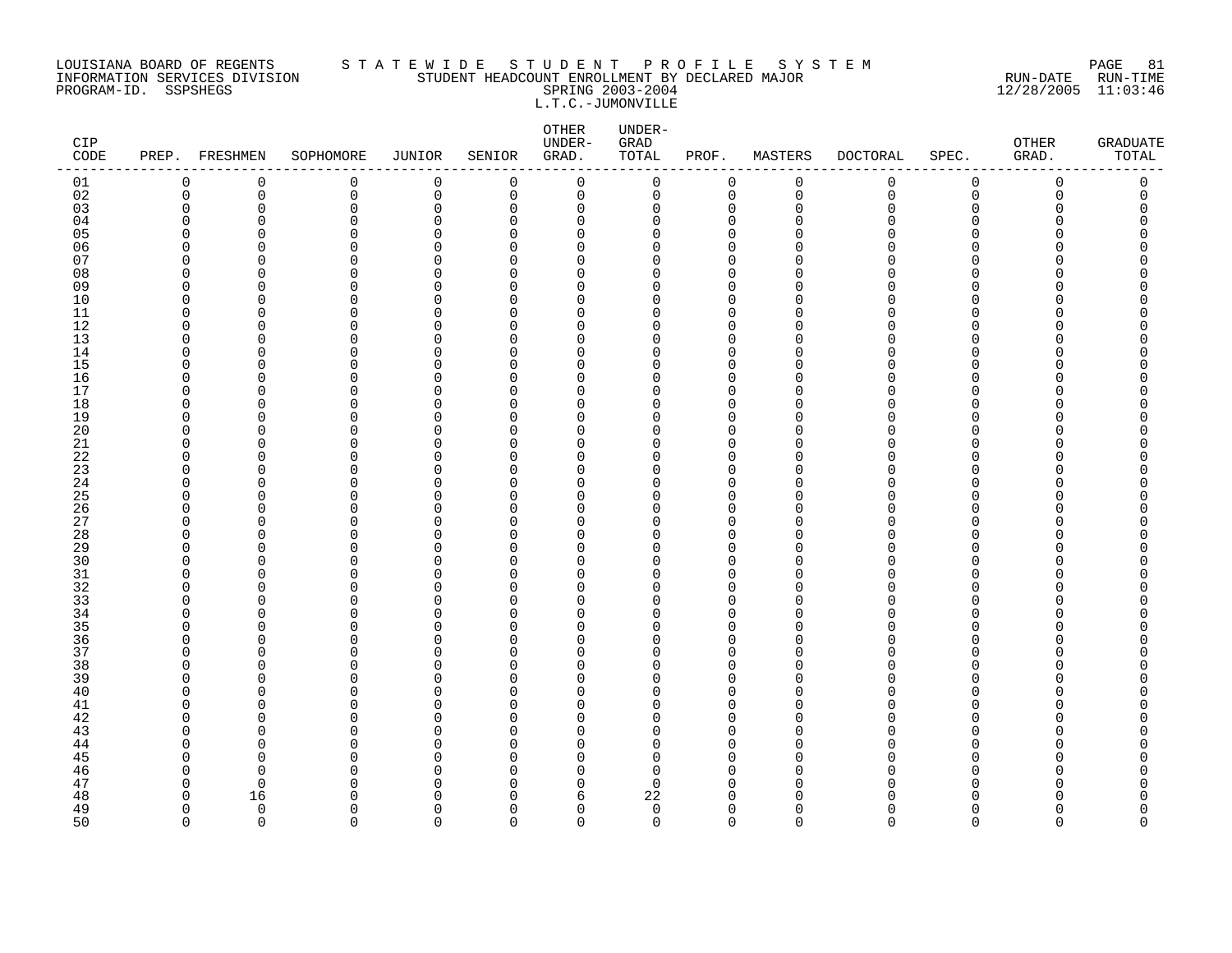#### LOUISIANA BOARD OF REGENTS S T A T E W I D E S T U D E N T P R O F I L E S Y S T E M PAGE 82 INFORMATION SERVICES DIVISION STUDENT HEADCOUNT ENROLLMENT BY DECLARED MAJOR RUN-DATE RUN-TIME PROGRAM-ID. SSPSHEGS SPRING 2003-2004 12/28/2005 11:03:46 L.T.C.-JUMONVILLE

| CIP<br>CODE                        | PREP.       | FRESHMEN                                                     | SOPHOMORE                                                                                                                                                                                                                                                                                                                                                                                                                                                                                                                                                                                                                                                                                                                                                                                                                                                                                                                                                                                                                                                                                  | JUNIOR | SENIOR            | <b>OTHER</b><br>UNDER-<br>GRAD.                                    | UNDER-<br>GRAD<br>TOTAL | PROF.    | MASTERS  | <b>DOCTORAL</b>                                                                                                                                                                                                                                                                                                                                                                                                                                                                                                                                                                                                                                                                                                     | SPEC.    | OTHER<br>GRAD. | GRADUATE<br>TOTAL |
|------------------------------------|-------------|--------------------------------------------------------------|--------------------------------------------------------------------------------------------------------------------------------------------------------------------------------------------------------------------------------------------------------------------------------------------------------------------------------------------------------------------------------------------------------------------------------------------------------------------------------------------------------------------------------------------------------------------------------------------------------------------------------------------------------------------------------------------------------------------------------------------------------------------------------------------------------------------------------------------------------------------------------------------------------------------------------------------------------------------------------------------------------------------------------------------------------------------------------------------|--------|-------------------|--------------------------------------------------------------------|-------------------------|----------|----------|---------------------------------------------------------------------------------------------------------------------------------------------------------------------------------------------------------------------------------------------------------------------------------------------------------------------------------------------------------------------------------------------------------------------------------------------------------------------------------------------------------------------------------------------------------------------------------------------------------------------------------------------------------------------------------------------------------------------|----------|----------------|-------------------|
| 51                                 |             | 31                                                           |                                                                                                                                                                                                                                                                                                                                                                                                                                                                                                                                                                                                                                                                                                                                                                                                                                                                                                                                                                                                                                                                                            |        |                   | 1                                                                  | 33                      |          |          |                                                                                                                                                                                                                                                                                                                                                                                                                                                                                                                                                                                                                                                                                                                     |          |                |                   |
| 52                                 | $\mathbf 0$ | 36                                                           |                                                                                                                                                                                                                                                                                                                                                                                                                                                                                                                                                                                                                                                                                                                                                                                                                                                                                                                                                                                                                                                                                            | 0      | $\mathbf 0$       | 10                                                                 | 47                      | 0        |          | 0                                                                                                                                                                                                                                                                                                                                                                                                                                                                                                                                                                                                                                                                                                                   | $\Omega$ | 0              |                   |
| 53                                 | $\Omega$    | $\mathbf 0$                                                  |                                                                                                                                                                                                                                                                                                                                                                                                                                                                                                                                                                                                                                                                                                                                                                                                                                                                                                                                                                                                                                                                                            |        |                   | $\mathbf 0$                                                        | 0                       |          |          |                                                                                                                                                                                                                                                                                                                                                                                                                                                                                                                                                                                                                                                                                                                     |          |                |                   |
| 54                                 | $\Omega$    |                                                              |                                                                                                                                                                                                                                                                                                                                                                                                                                                                                                                                                                                                                                                                                                                                                                                                                                                                                                                                                                                                                                                                                            |        |                   |                                                                    |                         |          |          |                                                                                                                                                                                                                                                                                                                                                                                                                                                                                                                                                                                                                                                                                                                     |          |                |                   |
| 55                                 |             |                                                              |                                                                                                                                                                                                                                                                                                                                                                                                                                                                                                                                                                                                                                                                                                                                                                                                                                                                                                                                                                                                                                                                                            |        |                   |                                                                    |                         |          |          |                                                                                                                                                                                                                                                                                                                                                                                                                                                                                                                                                                                                                                                                                                                     |          |                |                   |
| 56                                 |             |                                                              |                                                                                                                                                                                                                                                                                                                                                                                                                                                                                                                                                                                                                                                                                                                                                                                                                                                                                                                                                                                                                                                                                            |        |                   |                                                                    |                         |          |          |                                                                                                                                                                                                                                                                                                                                                                                                                                                                                                                                                                                                                                                                                                                     |          |                |                   |
| 57                                 |             |                                                              |                                                                                                                                                                                                                                                                                                                                                                                                                                                                                                                                                                                                                                                                                                                                                                                                                                                                                                                                                                                                                                                                                            |        |                   |                                                                    |                         |          |          |                                                                                                                                                                                                                                                                                                                                                                                                                                                                                                                                                                                                                                                                                                                     |          |                |                   |
| 58<br>59                           |             |                                                              |                                                                                                                                                                                                                                                                                                                                                                                                                                                                                                                                                                                                                                                                                                                                                                                                                                                                                                                                                                                                                                                                                            |        |                   |                                                                    |                         |          |          |                                                                                                                                                                                                                                                                                                                                                                                                                                                                                                                                                                                                                                                                                                                     |          |                |                   |
| 60                                 |             |                                                              |                                                                                                                                                                                                                                                                                                                                                                                                                                                                                                                                                                                                                                                                                                                                                                                                                                                                                                                                                                                                                                                                                            |        |                   |                                                                    |                         |          |          |                                                                                                                                                                                                                                                                                                                                                                                                                                                                                                                                                                                                                                                                                                                     |          |                |                   |
| <b>TR</b>                          |             |                                                              |                                                                                                                                                                                                                                                                                                                                                                                                                                                                                                                                                                                                                                                                                                                                                                                                                                                                                                                                                                                                                                                                                            |        |                   |                                                                    |                         |          |          |                                                                                                                                                                                                                                                                                                                                                                                                                                                                                                                                                                                                                                                                                                                     |          |                |                   |
| UN                                 |             |                                                              |                                                                                                                                                                                                                                                                                                                                                                                                                                                                                                                                                                                                                                                                                                                                                                                                                                                                                                                                                                                                                                                                                            |        |                   |                                                                    | 17                      |          |          |                                                                                                                                                                                                                                                                                                                                                                                                                                                                                                                                                                                                                                                                                                                     |          |                |                   |
|                                    |             |                                                              |                                                                                                                                                                                                                                                                                                                                                                                                                                                                                                                                                                                                                                                                                                                                                                                                                                                                                                                                                                                                                                                                                            |        |                   |                                                                    |                         |          |          |                                                                                                                                                                                                                                                                                                                                                                                                                                                                                                                                                                                                                                                                                                                     |          |                |                   |
| TOTAL                              | $\Omega$    | 92                                                           | 2                                                                                                                                                                                                                                                                                                                                                                                                                                                                                                                                                                                                                                                                                                                                                                                                                                                                                                                                                                                                                                                                                          |        | $\Omega$          | 25                                                                 | 119                     | $\Omega$ | $\Omega$ | $\Omega$                                                                                                                                                                                                                                                                                                                                                                                                                                                                                                                                                                                                                                                                                                            | $\Omega$ | $\Omega$       |                   |
| 13 - EDUCATION<br>14 - ENGINEERING |             | 02 - NOT IN USE AT THIS TIME<br>18 - NOT IN USE AT THIS TIME | 01 - AGRICULTURE, AGRICULTURE OPERATIONS 19 - FAMILY AND CONSUMER SCIENCES/HUMAN SCI 37 - PERSONAL AWARENESS/SELF-IMPROVEMENT<br>03 - NATURAL RESOURCES AND CONSERVATION<br>04 - ARCHITECTURE AND RELATED SERVICES<br>05 - AREA, ETHNIC, CULTURAL, AND GENDER STUDI23 - ENGLISH LANGUAGE AND LITERATURE/LETTERS 41 - SCIENCE TECHNOLOGIES/TECHNICIANS<br>06 - NOT IN USE AT THIS TIME<br>07 - NOT IN USE AT THIS TIME<br>08 - NOT IN USE AT THIS TIME<br>09 - COMMUNICATION, JOURNALISM, AND RELATED 27 - MATHEMATICS AND STATISTICS<br>10 - COMMUNICATIONS TECHNOLOGIES/TECHNICIANS 28 - RESERVE OFFICERS TRAINING CORPS (ROTC) 46 - CONSTRUCTION TRADES<br>11 - COMPUTER AND INFORMATION SCIENCES/SUPP 29 - MILITARY TECHNOLOGIES<br>12 - PERSONAL AND CULINARY SERVICES<br>- ENGINEERING TECHNOLOGIES/TECHNICIANS 33 - CITIZENSHIP ACTIVITIES 51 - HEALTH PROFESSIONS AND RELATED SCI<br>16 - FOREIGN LANGUAGES, LITERATURES/LING. 34 - HEALTH-RELATED KNOWLEDGE AND SKILLS 52 - BUSINESS, MGT., MARKETING,<br>TR - UNDERGRAD STUDENTS INTENDING TO TRANSFERUN - UNCOMMITTED TO A MAJOR |        | 32 - BASIC SKILLS | 20 - NOT IN USE AT THIS TIME<br>22 - LEGAL PROFESSIONS AND STUDIES |                         |          |          | 38 - PHILOSOPHY AND RELIGIOUS STUDIES<br>21 - TECHNOLOGY EDUCATION/INDUSTRIIAL ARTS 39 - THEOLOGY AND RELIGIOUS VOCATIIONS<br>40 - PHYSICAL SCIENCES<br>24 - LIBERAL ARTS/SCI, GEN STUDIES/HUMANITIES42 - PSYCHOLOGY<br>21 - LIBRARY SCIENCE<br>26 - BIOLOGICAL AND BIOMEDICAL SCIENCES<br>26 - BIOLOGICAL AND BIOMEDICAL SCIENCES<br>27 - MATHEMATICS AND STATISTICS (2008) 45 - SOCIAL SCIENCES<br>29 - MILITARY TECHNOLOGIES<br>30 - MULTI/INTERDISCIPLINARY STUDIES<br>48 - PRECISION PRODUCTION<br>31 - PARKS, RECREATION, LEISURE AND FITNESS 49 - TRANSPORTATION AND MATERIALS MOVING<br>50 - VISUAL AND PERFORMING ARTS<br>36 - LEISURE AND RECREATIONAL ACTIVITIES 54 - HISTORY<br>60 - RESIDENCY PROGRAMS |          |                |                   |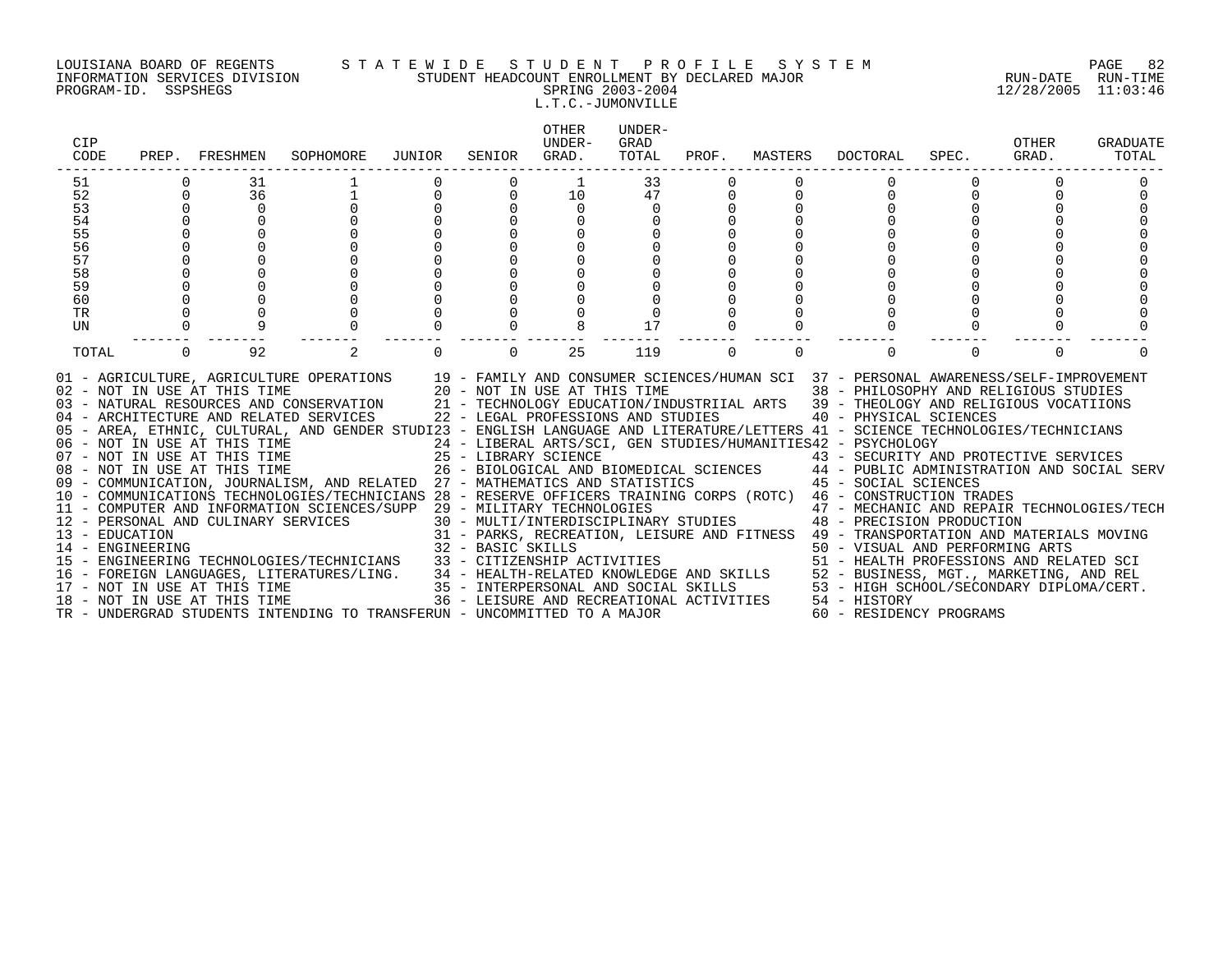#### LOUISIANA BOARD OF REGENTS S T A T E W I D E S T U D E N T P R O F I L E S Y S T E M PAGE 83 INFORMATION SERVICES DIVISION STUDENT HEADCOUNT ENROLLMENT BY DECLARED MAJOR RUN-DATE RUN-TIME PROGRAM-ID. SSPSHEGS SPRING 2003-2004 12/28/2005 11:03:46 L. E. FLETCHER

| CIP<br>CODE | PREP. FRESHMEN       |                      | SOPHOMORE     | JUNIOR           | SENIOR         | OTHER<br>UNDER-<br>GRAD. | UNDER-<br>GRAD<br>TOTAL | PROF.                   | MASTERS     | <b>DOCTORAL</b> | SPEC.         | ${\small \texttt{OTHER}}$<br>GRAD. | <b>GRADUATE</b><br>TOTAL |
|-------------|----------------------|----------------------|---------------|------------------|----------------|--------------------------|-------------------------|-------------------------|-------------|-----------------|---------------|------------------------------------|--------------------------|
| 01          | 0                    | 0                    | 0             | $\mathbf 0$      | 0              | 0                        | 0                       | 0                       | $\mathbf 0$ | 0               | $\mathsf 0$   | 0                                  | 0                        |
| 02          | $\mathbf 0$          | $\mathbf 0$          | 0             | $\overline{0}$   | $\overline{0}$ | $\mathbf 0$              | $\mathbf 0$             | $\mathbf 0$             | $\mathbf 0$ | $\Omega$        | $\Omega$      | $\Omega$                           | $\Omega$                 |
| 03          | $\mathbf 0$          | $\mathbf 0$          | 0             | $\mathbf 0$      | $\Omega$       | $\mathbf 0$              | 0                       | $\mathbf 0$             | $\mathbf 0$ | U               | $\Omega$      |                                    | $\Omega$                 |
| 04          | $\Omega$             | $\Omega$             | 0             | $\Omega$         | 0              | 0                        | O                       | 0                       |             |                 | ∩             |                                    | O                        |
| 05          | ∩                    | $\Omega$             | 0             | $\cap$           | ∩              | $\Omega$                 | O                       | $\Omega$                |             |                 | ∩             |                                    | Ω                        |
| 06          | $\Omega$             | $\Omega$             | 0             | $\Omega$         | O              | 0                        | O                       | 0                       |             |                 | ∩             |                                    | ⋂                        |
| 07          | $\Omega$             | $\Omega$             | 0<br>$\Omega$ | $\cap$<br>$\cap$ | ∩<br>∩         | $\Omega$                 | U                       | $\Omega$                |             |                 | ∩<br>∩        |                                    |                          |
| 08<br>09    | $\Omega$<br>$\Omega$ | $\Omega$<br>$\cap$   | $\Omega$      | $\cap$           | ∩              | $\Omega$<br>O            | O<br>O                  | $\mathbf 0$<br>$\Omega$ |             |                 | ∩             |                                    |                          |
| 10          | $\Omega$             | $\Omega$             | 0             | $\Omega$         | $\Omega$       | $\Omega$                 | O                       | $\Omega$                |             |                 | ∩             |                                    | Λ                        |
| 11          | $\Omega$             | <sup>0</sup>         | 0             | $\Omega$         | O              | O                        | O                       | 0                       |             |                 | ∩             |                                    |                          |
| 12          | $\Omega$             | <sup>0</sup>         | 0             | $\Omega$         | $\Omega$       | $\Omega$                 | U                       | $\mathbf 0$             |             |                 | ∩             |                                    |                          |
| 13          | 0                    | $\Omega$             | 0             | $\cap$           | ∩              | $\Omega$                 | $\Omega$                | $\mathbf 0$             | ∩           |                 | ∩             |                                    |                          |
| 14          | $\Omega$             | $\Omega$             | 0             | $\cap$           | ∩              | $\Omega$                 | $\Omega$                | $\Omega$                |             |                 | ∩             |                                    |                          |
| 15          | $\Omega$             | 50                   | 6             | $\cap$           | n              | $\Omega$                 | 56                      | $\Omega$                |             |                 | ∩             |                                    | ∩                        |
| 16          | $\Omega$             | $\Omega$             | $\Omega$      | $\cap$           | ∩              | $\Omega$                 | $\Omega$                | $\Omega$                | ∩           |                 | ∩             |                                    |                          |
| 17          | $\mathbf 0$          | $\mathbf 0$          | 0             | $\Omega$         | $\Omega$       | $\mathbf 0$              | 0                       | $\mathbf 0$             | O           |                 | $\Omega$      |                                    | Λ                        |
| 18          | $\Omega$             | $\Omega$             | 0             | $\Omega$         | ∩              | $\Omega$                 | O                       | $\Omega$                | ∩           |                 | ∩             |                                    |                          |
| 19          | $\Omega$             | $\Omega$             | 0             | $\Omega$         | $\Omega$       | 0                        | O                       | $\mathbf 0$             |             |                 | ∩             |                                    |                          |
| 20          | ∩                    | $\Omega$             | 0             | $\Omega$         | ∩              | $\Omega$                 | U                       | $\Omega$                | ∩           |                 | ∩             |                                    |                          |
| 21          | ∩                    | $\Omega$             | 0             | $\Omega$         | ∩              | $\Omega$                 | O                       | $\Omega$                | ∩           |                 | ∩             |                                    |                          |
| 22          | ∩                    | $\Omega$             | 0             | $\cap$           | ∩              | $\Omega$                 | O                       | $\Omega$                | ∩           |                 | ∩             |                                    |                          |
| 23          | $\Omega$             | $\Omega$             | $\Omega$      | $\cap$           | ∩              | $\Omega$                 | O                       | $\Omega$                |             |                 | ∩             |                                    |                          |
| 24          | 0                    | $\Omega$             | 0             | O                | O              | 0                        | 0                       | 0                       | ∩           |                 | ∩             |                                    |                          |
| 25          | ∩                    | <sup>0</sup>         | 0             | ∩                | ∩              | O                        | U                       | $\Omega$                |             |                 |               |                                    |                          |
| 26          | $\Omega$             | $\Omega$             | 0             | $\Omega$         | $\Omega$       | 0                        | O                       | 0                       | ∩           |                 | $\Omega$<br>∩ |                                    |                          |
| 27          | $\Omega$<br>$\Omega$ | $\Omega$<br>$\Omega$ | 0<br>$\Omega$ | ∩<br>$\cap$      | ∩<br>∩         | $\Omega$<br>$\Omega$     | O<br>O                  | $\Omega$<br>$\Omega$    |             |                 | ∩             |                                    |                          |
| 28<br>29    | ∩                    | $\Omega$             | 0             | $\cap$           | $\Omega$       | $\Omega$                 | O                       | $\Omega$                |             |                 | ∩             |                                    |                          |
| 30          | ∩                    | $\cap$               | $\Omega$      | ∩                | ∩              | O                        | O                       | $\Omega$                |             |                 | ∩             |                                    |                          |
| 31          | $\Omega$             | <sup>0</sup>         | 0             | O                | O              | 0                        | 0                       | 0                       | n           |                 | O             |                                    | Π                        |
| 32          | ∩                    | <sup>0</sup>         | 0             | ∩                | U              | O                        | O                       | $\Omega$                |             |                 | ∩             |                                    |                          |
| 33          | ∩                    | $\Omega$             | 0             | $\cap$           | ∩              | $\Omega$                 | O                       | $\Omega$                |             |                 | ∩             |                                    |                          |
| 34          | ∩                    | $\Omega$             | 0             | $\cap$           | ∩              | $\Omega$                 | O                       | $\Omega$                |             |                 | ∩             |                                    |                          |
| 35          | ∩                    | $\Omega$             | 0             | $\cap$           | ∩              | $\Omega$                 | O                       | $\Omega$                |             |                 | ∩             |                                    |                          |
| 36          | ∩                    | $\Omega$             | 0             | $\cap$           | ∩              | $\Omega$                 | O                       | $\Omega$                | ∩           |                 | ∩             |                                    |                          |
| 37          | $\Omega$             | $\Omega$             | 0             | $\Omega$         | $\Omega$       | $\Omega$                 | 0                       | $\mathbf{0}$            |             |                 | $\Omega$      |                                    |                          |
| 38          | O                    | $\Omega$             | 0             | O                | O              | $\Omega$                 | O                       | 0                       |             |                 | ∩             |                                    |                          |
| 39          | $\Omega$             | $\Omega$             | 0             | $\cap$           | $\Omega$       | $\Omega$                 | O                       | $\mathbf 0$             | ∩           |                 | ∩             |                                    |                          |
| 40          | $\Omega$             | $\Omega$             | 0             | $\cap$           | $\Omega$       | $\Omega$                 | O                       | $\mathbf 0$             | ∩           |                 | ∩             |                                    |                          |
| 41          | ∩                    | $\Omega$             | 0             | $\Omega$         | ∩              | $\Omega$                 | O                       | $\Omega$                |             |                 | ∩             |                                    |                          |
| 42          | $\Omega$             | $\Omega$             | $\Omega$      | $\Omega$         | ∩              | $\Omega$                 | 0                       | $\mathbf 0$             | ∩           |                 | ∩             |                                    | ⋂                        |
| 43          | ∩                    | $\cap$               | $\Omega$      | $\cap$           | ∩              | U                        | U                       | $\Omega$                |             |                 |               |                                    |                          |
| 44          | $\Omega$             | $\Omega$             | 0             | $\Omega$         | $\Omega$       | 0                        | $\Omega$                | $\Omega$                | O           |                 | $\Omega$      |                                    |                          |
| 45          | 0                    | 0                    | 0             | O                | ∩              | 0                        | $\Omega$                | 0                       | n           |                 | ∩             |                                    |                          |
| 46          | $\Omega$             | 15                   | 2             | $\Omega$         | U              | $\Omega$                 | 17                      | $\Omega$                |             |                 | ∩<br>∩        |                                    |                          |
| 47          | $\Omega$<br>$\Omega$ | 59<br>27             | 14<br>9       | $\Omega$<br>∩    | O<br>∩         | 0<br>$\Omega$            | 73<br>36                | 0<br>$\Omega$           |             |                 |               |                                    |                          |
| 48<br>49    | $\mathbf 0$          | 110                  | 1             | $\Omega$         | $\Omega$       | $\mathbf 0$              | 111                     | $\mathbf 0$             | $\Omega$    |                 | ∩             |                                    | <sup>0</sup>             |
| 50          | $\Omega$             | $\Omega$             | $\Omega$      | $\Omega$         | $\Omega$       | $\Omega$                 | $\Omega$                | $\Omega$                | $\cap$      | $\Omega$        | $\Omega$      | $\Omega$                           | $\Omega$                 |
|             |                      |                      |               |                  |                |                          |                         |                         |             |                 |               |                                    |                          |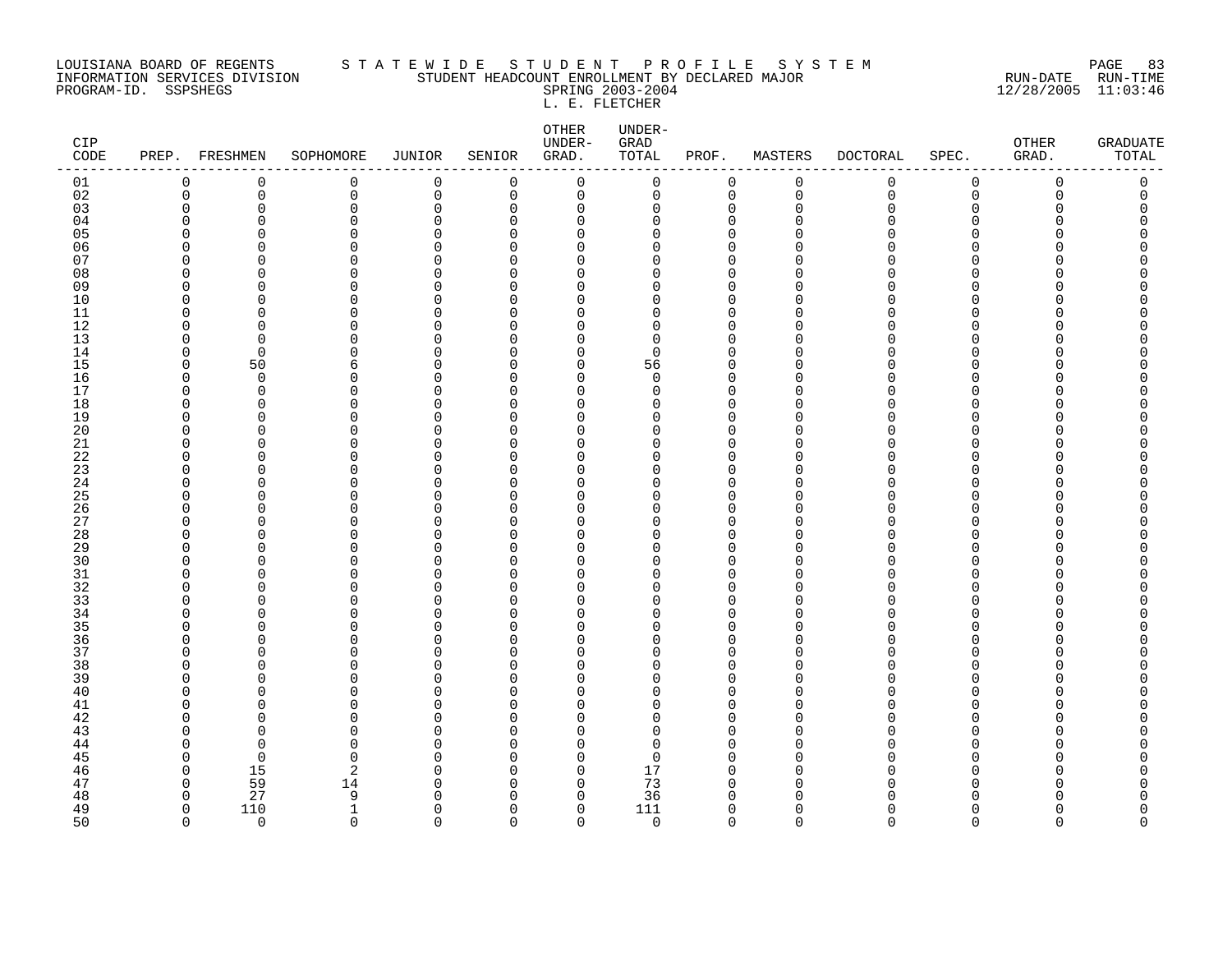#### LOUISIANA BOARD OF REGENTS S T A T E W I D E S T U D E N T P R O F I L E S Y S T E M PAGE 84 INFORMATION SERVICES DIVISION STUDENT HEADCOUNT ENROLLMENT BY DECLARED MAJOR RUN-DATE RUN-TIME PROGRAM-ID. SSPSHEGS SPRING 2003-2004 12/28/2005 11:03:46

L. E. FLETCHER

| CIP<br>CODE                                                          |                         | PREP. FRESHMEN                                                      | SOPHOMORE                                                                                                                                                                                                                                                                                                                                                                                                                                                                                                                                                                                                                                                                                                                                                                                                                                                                                                                                                                                                                                                                                                                                                                                                                                                                                                                                                                                                                                                                                                                                                                            | JUNIOR      | SENIOR   | OTHER<br>UNDER-<br>GRAD. | UNDER-<br>GRAD<br>TOTAL | PROF.       | MASTERS  | DOCTORAL                                                                                                                                                                                                                                                                                                                                                                                                                                                                       | SPEC.    | OTHER<br>GRAD. | GRADUATE<br>TOTAL |
|----------------------------------------------------------------------|-------------------------|---------------------------------------------------------------------|--------------------------------------------------------------------------------------------------------------------------------------------------------------------------------------------------------------------------------------------------------------------------------------------------------------------------------------------------------------------------------------------------------------------------------------------------------------------------------------------------------------------------------------------------------------------------------------------------------------------------------------------------------------------------------------------------------------------------------------------------------------------------------------------------------------------------------------------------------------------------------------------------------------------------------------------------------------------------------------------------------------------------------------------------------------------------------------------------------------------------------------------------------------------------------------------------------------------------------------------------------------------------------------------------------------------------------------------------------------------------------------------------------------------------------------------------------------------------------------------------------------------------------------------------------------------------------------|-------------|----------|--------------------------|-------------------------|-------------|----------|--------------------------------------------------------------------------------------------------------------------------------------------------------------------------------------------------------------------------------------------------------------------------------------------------------------------------------------------------------------------------------------------------------------------------------------------------------------------------------|----------|----------------|-------------------|
| 51<br>52<br>53<br>54<br>55<br>56<br>57<br>58<br>59<br>60<br>TR<br>UN | $\Omega$<br>$\mathbf 0$ | 87<br>133<br>$\overline{0}$<br>$\Omega$<br>85                       | 25<br>$\mathbf 0$<br>$\Omega$<br>$\cap$<br>$\Omega$<br>$\mathbf 0$<br>$\Omega$                                                                                                                                                                                                                                                                                                                                                                                                                                                                                                                                                                                                                                                                                                                                                                                                                                                                                                                                                                                                                                                                                                                                                                                                                                                                                                                                                                                                                                                                                                       | $\mathbf 0$ |          |                          | 87<br>158<br>90         | $\mathbf 0$ | $\Omega$ | $\cap$<br>$\Omega$                                                                                                                                                                                                                                                                                                                                                                                                                                                             |          |                |                   |
| TOTAL                                                                | $\Omega$                | 566<br>08 - NOT IN USE AT THIS TIME<br>18 - NOT IN USE AT THIS TIME | 57<br>01 - AGRICULTURE, AGRICULTURE OPERATIONS 19 - FAMILY AND CONSUMER SCIENCES/HUMAN SCI 37 - PERSONAL AWARENESS/SELF-IMPROVEMENT<br>02 - NOT IN USE AT THIS TIME 20 - NOT IN USE AT THIS TIME 38 - PHILOSOPHY AND RELIGIOUS STUDIES<br>03 - NATURAL RESOURCES AND CONSERVATION 21 - TECHNOLOGY EDUCATION/INDUSTRIIAL ARTS 39 - THEOLOGY AND RELIGIOUS VOCATIIONS<br>04 - ARCHITECTURE AND RELATED SERVICES 22 - LEGAL PROFESSIONS AND STUDIES<br>05 - AREA, ETHNIC, CULTURAL, AND GENDER STUDI23 - ENGLISH LANGUAGE AND LITERATURE/LETTERS 41 - SCIENCE TECHNOLOGIES/TECHNICIANS<br>06 - NOT IN USE AT THIS TIME                          24 - LIBERAL ARTS/SCI, GEN STUDIES/HUMANITIES42 - PSYCHOLOGY<br>07 - NOT IN USE AT THIS TIME                    25 - LIBRARY SCIENCE                       43 - SECURITY AN<br>09 - COMMUNICATION, JOURNALISM, AND RELATED 27 - MATHEMATICS AND STATISTICS 45 - SOCIAL SCIENCES<br>10 - COMMUNICATIONS TECHNOLOGIES/TECHNICIANS 28 - RESERVE OFFICERS TRAINING CORPS (ROTC) 46 - CONSTRUCTION TRADES<br>11 - COMPUTER AND INFORMATION SCIENCES/SUPP 29 - MILITARY TECHNOLOGIES<br>12 - DERSONAL AND CULINARY SERVICES 30 - MULTI/INTERDI<br>13 - EDUCATION 31 - PARKS, RECREA<br>14 - ENGINEERING 32 - BASIC SKILLS<br>14 - ENGINEERING 1989 EREORATOR MOLOGIES/TECHNICIANS 32 - BASIC SKILLS<br>15 - ENGINEERING TECHNOLOGIES/TECHNICIANS 33 - CITIZENSHIP ACTIVITIES 50 - VISUAL AND PERFORMING ARTS<br>16 - FOREIGN LANGUAGES, LITERATURES/LING. 34 - HE<br>TR - UNDERGRAD STUDENTS INTENDING TO TRANSFERUN - UNCOMMITTED TO A MAJOR | $\Omega$    | $\Omega$ | 5                        | 628                     | $\Omega$    | $\Omega$ | $\Omega$<br>40 - PHYSICAL SCIENCES<br>25 - LIBRARY SCIENCE<br>26 - BIOLOGICAL AND BIOMEDICAL SCIENCES<br>27 - MATURIMATICA AND CENTRICIAL SCIENCES<br>27 - MATURIMATICA AND CENTRICIAL SCIENCES<br>29 - MILITARY TECHNOLOGIES<br>30 - MULTI/INTERDISCIPLINARY STUDIES<br>48 - PRECISION PRODUCTION<br>31 - PARKS, RECREATION, LEISURE AND FITNESS 49 - TRANSPORTATION AND MATERIALS MOVING<br>36 - LEISURE AND RECREATIONAL ACTIVITIES 54 - HISTORY<br>60 - RESIDENCY PROGRAMS | $\Omega$ | $\Omega$       | ∩                 |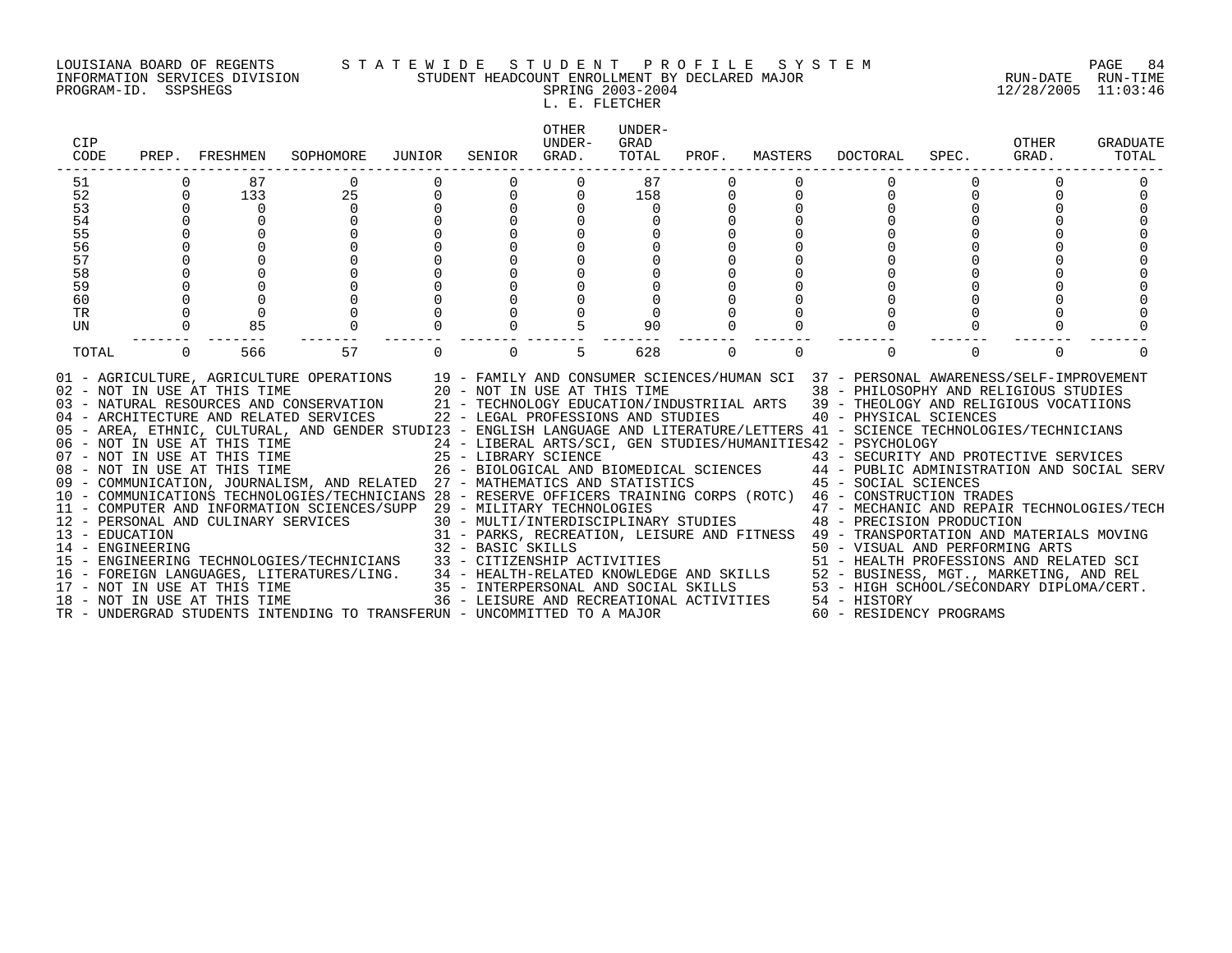#### LOUISIANA BOARD OF REGENTS S T A T E W I D E S T U D E N T P R O F I L E S Y S T E M PAGE 85 INFORMATION SERVICES DIVISION STUDENT HEADCOUNT ENROLLMENT BY DECLARED MAJOR RUN-DATE RUN-TIME PROGRAM-ID. SSPSHEGS SPRING 2003-2004 12/28/2005 11:03:46 L.T.C.-LAFAYETTE

| CIP<br>$\texttt{CODE}{}$ |                      | PREP. FRESHMEN | SOPHOMORE            | <b>JUNIOR</b>           | SENIOR               | OTHER<br>UNDER-<br>GRAD. | UNDER-<br>GRAD<br>TOTAL | PROF.                   | MASTERS     | <b>DOCTORAL</b> | SPEC.       | OTHER<br>GRAD. | <b>GRADUATE</b><br>TOTAL |
|--------------------------|----------------------|----------------|----------------------|-------------------------|----------------------|--------------------------|-------------------------|-------------------------|-------------|-----------------|-------------|----------------|--------------------------|
| 01                       | $\mathbf 0$          | 0              | 0                    | 0                       | 0                    | $\mathbf 0$              | 0                       | 0                       | $\mathbf 0$ | 0               | $\mathbf 0$ | 0              | 0                        |
| 02                       | $\mathbf 0$          | $\mathbf 0$    | 0                    | $\mathsf 0$             | 0                    | $\mathbf 0$              | 0                       | $\mathbf 0$             | $\mathbf 0$ | $\mathbf 0$     | $\Omega$    | $\Omega$       | 0                        |
| 03                       | $\Omega$             | $\Omega$       | 0                    | $\mathbf 0$             | 0                    | 0                        | 0                       | $\Omega$                | $\Omega$    | Λ               | $\Omega$    | U              | O                        |
| 04                       | $\Omega$             | O              | 0                    | 0                       | $\Omega$             | 0                        | 0                       | 0                       | ∩           |                 | ∩           |                | Ω                        |
| 05                       | $\Omega$             | C              | $\Omega$             | $\Omega$                | $\Omega$             | 0                        | 0                       | $\Omega$                |             |                 | ∩           |                |                          |
| 06                       | $\Omega$<br>$\Omega$ | O<br>n         | 0<br>$\Omega$        | $\Omega$                | $\Omega$             | 0                        | 0<br>$\Omega$           | $\mathbf 0$<br>$\Omega$ |             |                 | ∩<br>∩      |                | ⋂                        |
| 07<br>08                 | $\Omega$             | $\Omega$       | $\Omega$             | $\Omega$<br>$\Omega$    | $\Omega$<br>$\Omega$ | $\Omega$<br>$\Omega$     | $\Omega$                | $\Omega$                |             |                 | ∩           |                |                          |
| 09                       | 0                    | 0              | 0                    | 0                       | 0                    | 0                        | 0                       | $\mathbf 0$             |             |                 | ∩           |                |                          |
| 10                       | $\mathbf 0$          | 13             | 15                   | $\Omega$                | $\Omega$             | 4                        | 32                      | $\Omega$                |             |                 | ∩           |                |                          |
| 11                       | $\mathbf 0$          | 29             | 47                   | $\mathbf 0$             | 0                    | 17                       | 93                      | 0                       | ∩           |                 | ∩           |                |                          |
| 12                       | $\Omega$             | 22             | 29                   | $\Omega$                | $\Omega$             | 2                        | 53                      | $\Omega$                |             |                 | ∩           |                |                          |
| 13                       | $\mathbf 0$          | $\mathbf 0$    | $\mathbf 0$          | $\mathbf 0$             | $\Omega$             | $\mathbf 0$              | $\mathbf 0$             | $\mathbf 0$             | O           |                 | $\Omega$    |                |                          |
| 14                       | $\Omega$             | $\Omega$       | 0                    | $\Omega$                | $\Omega$             | $\Omega$                 | $\mathbf 0$             | $\mathbf 0$             | n           |                 | $\cap$      |                |                          |
| 15                       | $\Omega$             | 9              | 8                    | $\Omega$                | $\Omega$             | 0                        | 17                      | $\Omega$                | ∩           |                 | ∩           |                | Ω                        |
| 16                       | $\Omega$             | $\Omega$       | 0                    | 0                       | $\Omega$             | 0                        | 0                       | $\mathbf 0$             | ∩           |                 | ∩           |                | ⋂                        |
| 17                       | $\Omega$             | $\Omega$       | 0                    | 0                       | $\Omega$             | $\mathbf 0$              | $\mathbf 0$             | $\mathbf 0$             | ∩           |                 | ∩           |                |                          |
| 18                       | 0                    | $\Omega$       | 0                    | $\Omega$                | 0                    | $\mathbf 0$              | 0                       | $\Omega$                |             |                 | ∩           |                |                          |
| 19                       | $\Omega$             | 18             | 9                    | $\mathbf 0$             | $\Omega$             | 11                       | 38                      | $\Omega$                |             |                 | ∩           |                |                          |
| 20                       | $\Omega$             | $\Omega$       | $\Omega$             | $\Omega$                | $\Omega$             | $\Omega$                 | $\Omega$                | $\Omega$                |             |                 | ∩           |                | ∩                        |
| 21                       | $\Omega$             | 0              | $\Omega$             | 0                       | $\Omega$             | 0                        | 0                       | $\Omega$                | n           |                 | ∩           |                |                          |
| 22                       | 0                    | 0              | $\Omega$             | 0                       | 0                    | 0                        | 0                       | 0                       | ∩           |                 | O           |                |                          |
| 23                       | $\Omega$             | O              | 0                    | $\Omega$                | ∩                    | 0                        | 0                       | $\Omega$                |             |                 | ∩           |                |                          |
| 24                       | $\Omega$             | O              | 0                    | $\mathbf 0$             | $\Omega$             | 0                        | 0                       | $\mathbf 0$             | n           |                 | ∩           |                |                          |
| 25                       | $\Omega$<br>$\Omega$ | O<br>O         | $\Omega$<br>0        | $\mathbf 0$<br>$\Omega$ | $\Omega$<br>$\Omega$ | $\Omega$<br>$\Omega$     | $\Omega$<br>$\Omega$    | $\Omega$<br>$\Omega$    | n           |                 | ∩<br>∩      |                |                          |
| 26<br>27                 | $\Omega$             | O              | 0                    | 0                       | 0                    | 0                        | 0                       | $\mathbf 0$             |             |                 | ∩           |                |                          |
| 28                       | $\Omega$             | C              | $\Omega$             | $\Omega$                | $\Omega$             | $\Omega$                 | 0                       | $\Omega$                |             |                 | ∩           |                |                          |
| 29                       | $\Omega$             | 0              | 0                    | $\Omega$                | 0                    | 0                        | 0                       | 0                       |             |                 | ∩           |                |                          |
| 30                       | $\Omega$             | O              | $\Omega$             | $\Omega$                | $\Omega$             | $\Omega$                 | $\Omega$                | $\Omega$                |             |                 | ∩           |                |                          |
| 31                       | $\Omega$             | O              | 0                    | $\Omega$                | $\Omega$             | $\Omega$                 | 0                       | $\Omega$                |             |                 | $\Omega$    |                |                          |
| 32                       | $\Omega$             | O              | $\Omega$             | $\Omega$                | ∩                    | $\Omega$                 | 0                       | $\Omega$                |             |                 | ∩           |                |                          |
| 33                       | $\Omega$             | 0              | $\Omega$             | $\Omega$                | $\Omega$             | 0                        | 0                       | $\Omega$                |             |                 | ∩           |                |                          |
| 34                       | $\Omega$             | O              | $\Omega$             | 0                       | $\Omega$             | 0                        | 0                       | $\Omega$                | ∩           |                 | ∩           |                |                          |
| 35                       | $\Omega$             | O              | $\Omega$             | $\Omega$                | $\Omega$             | $\Omega$                 | O                       | $\Omega$                |             |                 | ∩           |                |                          |
| 36                       | $\Omega$             | O              | 0                    | $\Omega$                | $\Omega$             | 0                        | 0                       | $\Omega$                | ∩           |                 | ∩           |                |                          |
| 37                       | $\Omega$             | O              | 0                    | $\Omega$                | $\Omega$             | 0                        | $\Omega$                | $\Omega$                |             |                 | ∩           |                |                          |
| 38                       | $\Omega$             | O              | $\Omega$             | $\Omega$                | $\Omega$             | $\Omega$                 | $\Omega$                | $\Omega$                |             |                 | ∩           |                |                          |
| 39                       | $\Omega$             | 0              | $\Omega$             | 0                       | $\Omega$             | 0                        | 0                       | $\Omega$                | n           |                 | O           |                |                          |
| 40                       | $\Omega$             | O              | $\Omega$             | $\Omega$                | $\Omega$             | 0                        | 0                       | $\mathbf 0$             | ∩           |                 | O           |                |                          |
| 41                       | $\Omega$             | C              | $\Omega$             | $\Omega$                | $\Omega$             | 0                        | 0                       | $\Omega$                |             |                 | ∩           |                |                          |
| 42                       | $\Omega$             | O              | 0                    | $\Omega$                | $\Omega$             | 0                        | 0                       | $\mathbf 0$             | n           |                 | ∩           |                | ⋂                        |
| 43<br>44                 | $\Omega$<br>$\Omega$ | n<br>$\Omega$  | $\Omega$<br>$\Omega$ | $\Omega$<br>$\Omega$    | $\Omega$<br>$\Omega$ | $\Omega$<br>$\Omega$     | $\Omega$<br>$\Omega$    | $\Omega$<br>$\Omega$    | n           |                 | ∩           |                |                          |
| 45                       | $\Omega$             | 0              | 0                    | $\Omega$                | 0                    | 0                        | 0                       | $\Omega$                | ∩           |                 | O           |                |                          |
| 46                       | 0                    | 16             | 14                   | $\Omega$                | $\Omega$             | $\mathbf 0$              | 30                      | $\Omega$                | U           |                 | ∩           |                |                          |
| 47                       | 0                    | 82             | 86                   | $\Omega$                | 0                    | 3                        | 171                     | $\Omega$                | $\cap$      |                 | ∩           |                |                          |
| 48                       | $\Omega$             | 18             | 19                   | $\Omega$                | $\Omega$             | 3                        | 40                      | $\Omega$                |             |                 |             |                |                          |
| 49                       | $\Omega$             | $\mathbf 0$    | $\mathbf 0$          | $\Omega$                | $\Omega$             | $\mathbf 0$              | $\mathbf 0$             | $\mathbf 0$             | ∩           |                 | $\Omega$    | ∩              | O                        |
| 50                       | $\Omega$             | $\Omega$       | $\Omega$             | $\Omega$                | $\Omega$             | $\Omega$                 | $\Omega$                | $\Omega$                | $\Omega$    | $\Omega$        | $\Omega$    | $\Omega$       | $\Omega$                 |
|                          |                      |                |                      |                         |                      |                          |                         |                         |             |                 |             |                |                          |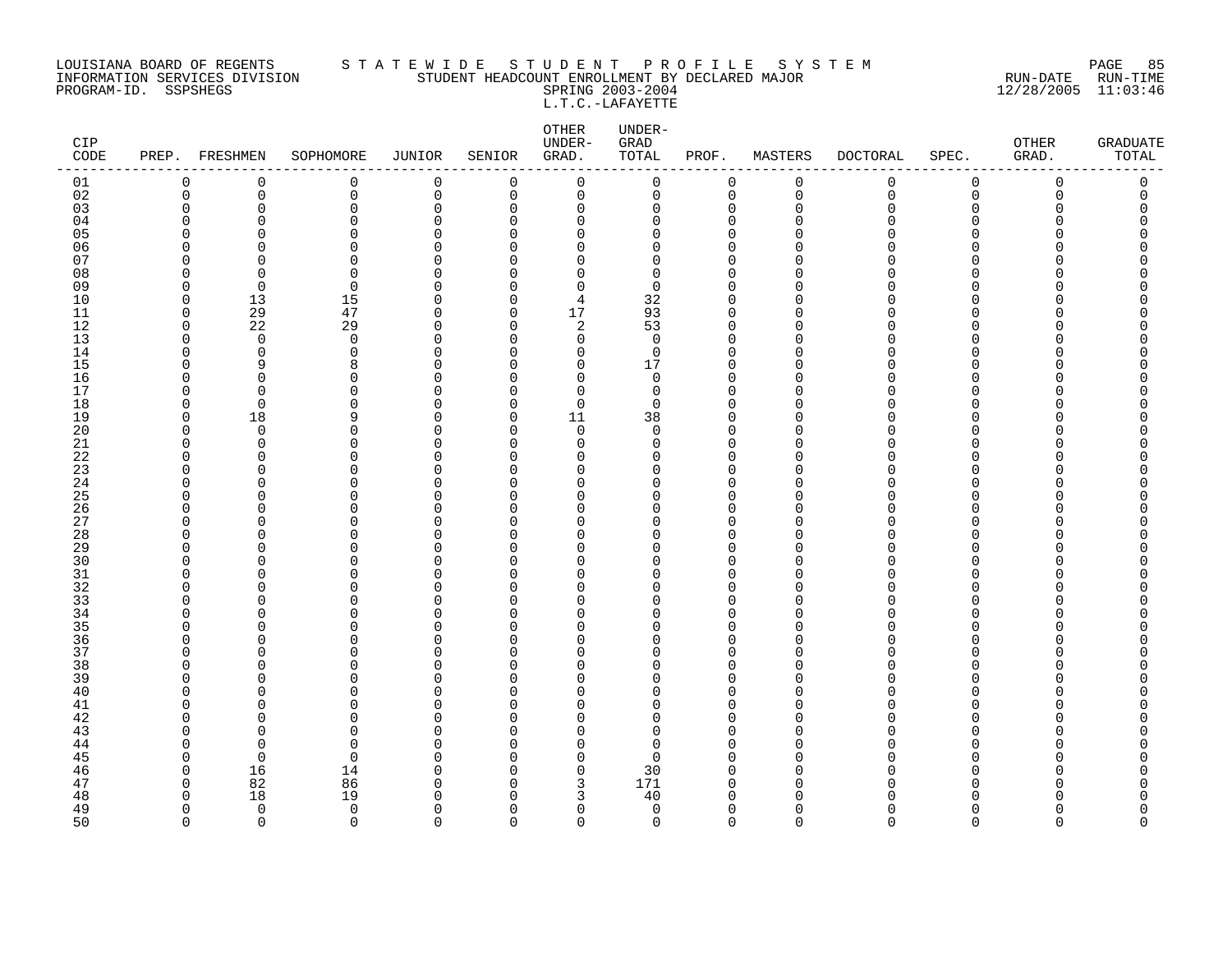#### LOUISIANA BOARD OF REGENTS S T A T E W I D E S T U D E N T P R O F I L E S Y S T E M PAGE 86 INFORMATION SERVICES DIVISION STUDENT HEADCOUNT ENROLLMENT BY DECLARED MAJOR RUN-DATE RUN-TIME PROGRAM-ID. SSPSHEGS SPRING 2003-2004 12/28/2005 11:03:46

# L.T.C.-LAFAYETTE

| CIP<br>CODE     |                      | PREP. FRESHMEN                                               | SOPHOMORE                                                                                                                                                                                                                                                                                                                                                                                                                                                                                                                                                                                                                                                                                                                                                                                                                                                                                                                                                                                                                                                                                                                                                                                                                                                                                                                                                                                                                                                                                                                                                                                                   | JUNIOR   | SENIOR   | <b>OTHER</b><br>UNDER-<br>GRAD. | UNDER-<br>GRAD<br>TOTAL | PROF.    | MASTERS  | DOCTORAL                                                                                                                                                                                                                                                                                                                            | SPEC.    | OTHER<br>GRAD. | GRADUATE<br>TOTAL |
|-----------------|----------------------|--------------------------------------------------------------|-------------------------------------------------------------------------------------------------------------------------------------------------------------------------------------------------------------------------------------------------------------------------------------------------------------------------------------------------------------------------------------------------------------------------------------------------------------------------------------------------------------------------------------------------------------------------------------------------------------------------------------------------------------------------------------------------------------------------------------------------------------------------------------------------------------------------------------------------------------------------------------------------------------------------------------------------------------------------------------------------------------------------------------------------------------------------------------------------------------------------------------------------------------------------------------------------------------------------------------------------------------------------------------------------------------------------------------------------------------------------------------------------------------------------------------------------------------------------------------------------------------------------------------------------------------------------------------------------------------|----------|----------|---------------------------------|-------------------------|----------|----------|-------------------------------------------------------------------------------------------------------------------------------------------------------------------------------------------------------------------------------------------------------------------------------------------------------------------------------------|----------|----------------|-------------------|
| 51<br>52        | $\Omega$             | 127<br>56                                                    | 68<br>74                                                                                                                                                                                                                                                                                                                                                                                                                                                                                                                                                                                                                                                                                                                                                                                                                                                                                                                                                                                                                                                                                                                                                                                                                                                                                                                                                                                                                                                                                                                                                                                                    |          |          | 11                              | 202<br>141              |          |          | $\Omega$                                                                                                                                                                                                                                                                                                                            |          |                |                   |
| 53              | $\Omega$             | $\Omega$                                                     | $\Omega$                                                                                                                                                                                                                                                                                                                                                                                                                                                                                                                                                                                                                                                                                                                                                                                                                                                                                                                                                                                                                                                                                                                                                                                                                                                                                                                                                                                                                                                                                                                                                                                                    |          |          | $\Omega$                        | $\Omega$                |          |          |                                                                                                                                                                                                                                                                                                                                     |          |                |                   |
| $\overline{54}$ | $\Omega$             | $\Omega$                                                     | $\Omega$                                                                                                                                                                                                                                                                                                                                                                                                                                                                                                                                                                                                                                                                                                                                                                                                                                                                                                                                                                                                                                                                                                                                                                                                                                                                                                                                                                                                                                                                                                                                                                                                    | $\Omega$ |          |                                 | $\Omega$                |          |          |                                                                                                                                                                                                                                                                                                                                     |          |                |                   |
| 55              |                      |                                                              |                                                                                                                                                                                                                                                                                                                                                                                                                                                                                                                                                                                                                                                                                                                                                                                                                                                                                                                                                                                                                                                                                                                                                                                                                                                                                                                                                                                                                                                                                                                                                                                                             |          |          |                                 |                         |          |          |                                                                                                                                                                                                                                                                                                                                     |          |                |                   |
| 56<br>57        | $\Omega$<br>$\Omega$ |                                                              |                                                                                                                                                                                                                                                                                                                                                                                                                                                                                                                                                                                                                                                                                                                                                                                                                                                                                                                                                                                                                                                                                                                                                                                                                                                                                                                                                                                                                                                                                                                                                                                                             |          |          |                                 |                         |          |          |                                                                                                                                                                                                                                                                                                                                     |          |                |                   |
| 58              | $\Omega$             |                                                              |                                                                                                                                                                                                                                                                                                                                                                                                                                                                                                                                                                                                                                                                                                                                                                                                                                                                                                                                                                                                                                                                                                                                                                                                                                                                                                                                                                                                                                                                                                                                                                                                             |          |          |                                 |                         |          |          |                                                                                                                                                                                                                                                                                                                                     |          |                |                   |
| 59              |                      |                                                              |                                                                                                                                                                                                                                                                                                                                                                                                                                                                                                                                                                                                                                                                                                                                                                                                                                                                                                                                                                                                                                                                                                                                                                                                                                                                                                                                                                                                                                                                                                                                                                                                             |          |          |                                 |                         |          |          |                                                                                                                                                                                                                                                                                                                                     |          |                |                   |
| 60              |                      |                                                              |                                                                                                                                                                                                                                                                                                                                                                                                                                                                                                                                                                                                                                                                                                                                                                                                                                                                                                                                                                                                                                                                                                                                                                                                                                                                                                                                                                                                                                                                                                                                                                                                             |          |          |                                 |                         |          |          |                                                                                                                                                                                                                                                                                                                                     |          |                |                   |
| TR              | $\Omega$             | $\Omega$                                                     |                                                                                                                                                                                                                                                                                                                                                                                                                                                                                                                                                                                                                                                                                                                                                                                                                                                                                                                                                                                                                                                                                                                                                                                                                                                                                                                                                                                                                                                                                                                                                                                                             |          |          |                                 |                         |          |          |                                                                                                                                                                                                                                                                                                                                     |          |                |                   |
| UN              | $\mathbf 0$          | 65                                                           |                                                                                                                                                                                                                                                                                                                                                                                                                                                                                                                                                                                                                                                                                                                                                                                                                                                                                                                                                                                                                                                                                                                                                                                                                                                                                                                                                                                                                                                                                                                                                                                                             |          |          |                                 | 72                      | $\Omega$ |          |                                                                                                                                                                                                                                                                                                                                     |          |                |                   |
| TOTAL           | $\Omega$             | 455                                                          | 372                                                                                                                                                                                                                                                                                                                                                                                                                                                                                                                                                                                                                                                                                                                                                                                                                                                                                                                                                                                                                                                                                                                                                                                                                                                                                                                                                                                                                                                                                                                                                                                                         | $\Omega$ | $\Omega$ | 62                              | 889                     | $\Omega$ | $\Omega$ | $\Omega$                                                                                                                                                                                                                                                                                                                            | $\Omega$ | $\Omega$       | ∩                 |
|                 |                      | 02 - NOT IN USE AT THIS TIME<br>08 - NOT IN USE AT THIS TIME | 01 - AGRICULTURE, AGRICULTURE OPERATIONS 19 - FAMILY AND CONSUMER SCIENCES/HUMAN SCI 37 - PERSONAL AWARENESS/SELF-IMPROVEMENT<br>20 - NOT IN USE AT THIS TIME<br>03 - NATURAL RESOURCES AND CONSERVATION 21 - TECHNOLOGY EDUCATION/INDUSTRIIAL ARTS 39 - THEOLOGY AND RELIGIOUS VOCATIIONS<br>04 - ARCHITECTURE AND RELATED SERVICES 22 - LEGAL PROFESSIONS AND STUDIES<br>05 - AREA, ETHNIC, CULTURAL, AND GENDER STUDI23 - ENGLISH LANGUAGE AND LITERATURE/LETTERS 41 - SCIENCE TECHNOLOGIES/TECHNICIANS<br>$\begin{array}{lllllllll} 06 & -& \text{NOT} & \text{IN} & \text{USE} & \text{AT} & \text{THIS} & \text{TIME} & \text{15} & \text{16} & \text{17} & \text{17} & \text{18} & \text{17} \\ 07 & -& \text{NOT} & \text{IN} & \text{USE} & \text{AT} & \text{THIS} & \text{TIME} & \text{17} & \text{18} & \text{18} & \text{19} & \text{19} \\ \end{array}$<br>09 - COMMUNICATION, JOURNALISM, AND RELATED 27 - MATHEMATICS AND STATISTICS 45 - SOCIAL SCIENCES<br>10 - COMMUNICATIONS TECHNOLOGIES/TECHNICIANS 28 - RESERVE OFFICERS TRAINING CORPS (ROTC) 46 - CONSTRUCTION TRADES<br>11 - COMPUTER AND INFORMATION SCIENCES/SUPP 29 - MILITARY TECHNOLOGIES 47 - MECHANIC AND REPAIR TECHNOLOGIES/TECH<br>12 - PERSONAL AND CULINARY SERVICES 30 - MULTI/INTERDISCIPLINARY STUDIES 48 - PRECISION PRODUCTION<br>12 - PERSONAL AND CULINARY SERVICES<br>12 - PERSONAL AND CULINARY SERVICES<br>13 - PARKS, RECREATION, LEISURE AND FINICIAL AND PERFORMING AKIS<br>14 - ENGINEERING TECHNOLOGIES/TECHNICIANS<br>15 - ENGINEERING TECHNOLOGIES/TECHNICIANS<br>16 - FOREIGN LANGUAGES, LITERATUR |          |          |                                 |                         |          |          | 38 - PHILOSOPHY AND RELIGIOUS STUDIES<br>40 - PHYSICAL SCIENCES<br>24 - LIBERAL ARTS/SCI, GEN STUDIES/HUMANITIES42 - PSYCHOLOGY<br>25 - LIBRARY SCIENCE<br>26 - BIOLOGICAL AND BIOMEDICAL SCIENCES<br>26 - BIOLOGICAL AND BIOMEDICAL SCIENCES<br>26 - BIOLOGICAL AND BIOMEDICAL SCIENCES<br>26 - BIOLOGICAL AND BIOMEDICAL SCIENCES |          |                |                   |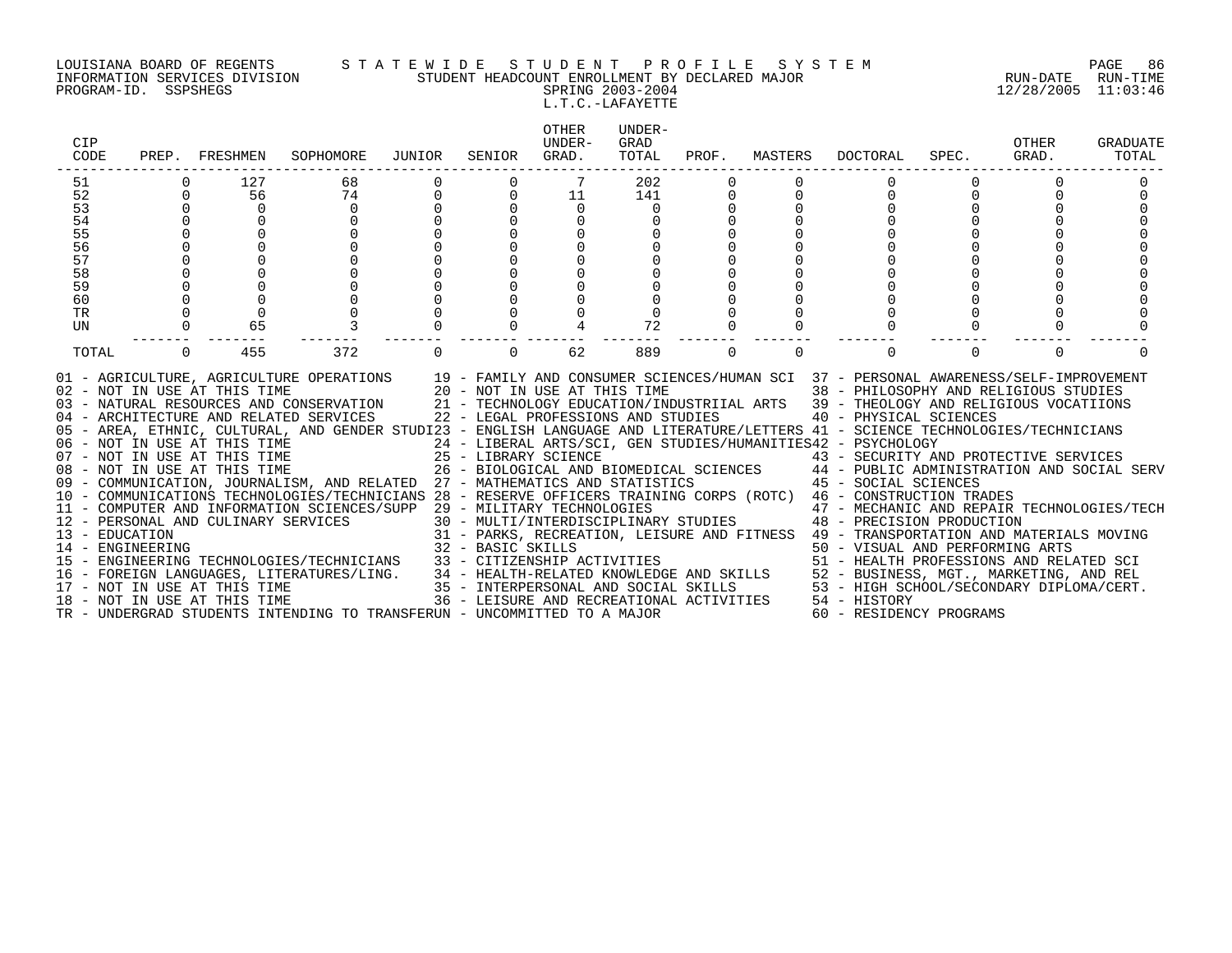#### LOUISIANA BOARD OF REGENTS S T A T E W I D E S T U D E N T P R O F I L E S Y S T E M PAGE 87 INFORMATION SERVICES DIVISION STUDENT HEADCOUNT ENROLLMENT BY DECLARED MAJOR RUN-DATE RUN-TIME PROGRAM-ID. SSPSHEGS SPRING 2003-2004 12/28/2005 11:03:46 L.T.C.-LAFOURCHE

| CIP<br>$\texttt{CODE}$ | PREP. FRESHMEN          |                      | SOPHOMORE     | JUNIOR               | SENIOR               | OTHER<br>UNDER-<br>GRAD. | UNDER-<br>${\tt GRAD}$<br>TOTAL | PROF.                      | MASTERS     | <b>DOCTORAL</b> | SPEC.          | OTHER<br>GRAD. | <b>GRADUATE</b><br>TOTAL |
|------------------------|-------------------------|----------------------|---------------|----------------------|----------------------|--------------------------|---------------------------------|----------------------------|-------------|-----------------|----------------|----------------|--------------------------|
| 01                     | 0                       | 0                    | 0             | $\mathbf 0$          | 0                    | $\mathbf 0$              | $\mathsf{O}$                    | 0                          | $\mathbf 0$ | 0               | $\mathsf 0$    | 0              | 0                        |
| 02                     | $\mathbf 0$             | $\mathbf 0$          | 0             | $\mathbf 0$          | $\overline{0}$       | $\mathbf 0$              | $\mathbf 0$                     | $\mathbf 0$                | $\mathbf 0$ | $\mathbf 0$     | $\overline{0}$ | $\Omega$       | 0                        |
| 03                     | 0                       | $\mathbf 0$          | $\Omega$      | $\mathbf 0$          | $\Omega$             | 0                        | $\Omega$                        | $\mathbf 0$                | $\Omega$    | Λ               | $\Omega$       |                | C                        |
| 04                     | 0                       | $\Omega$             | 0             | $\Omega$             | $\Omega$             | 0                        | 0                               | 0                          | ∩           |                 | ∩              |                | O                        |
| 05                     | $\Omega$                | $\Omega$             | 0             | $\Omega$             | $\Omega$             | $\Omega$                 | 0                               | $\mathbf 0$                |             |                 | ∩              |                | Λ                        |
| 06                     | $\Omega$<br>$\Omega$    | $\Omega$             | 0<br>0        | $\Omega$<br>$\cap$   | $\Omega$<br>∩        | $\mathbf 0$              | O<br>U                          | $\mathbf 0$                |             |                 | ∩<br>∩         |                | O                        |
| 07                     | $\Omega$                | $\Omega$<br>$\Omega$ | $\Omega$      | $\Omega$             | $\Omega$             | $\Omega$<br>$\Omega$     | 0                               | $\Omega$<br>$\Omega$       | ∩           |                 | $\Omega$       |                | ∩                        |
| 08<br>09               | 0                       | $\Omega$             | 0             | $\Omega$             | O                    | 0                        | 0                               | $\mathbf 0$                |             |                 | ∩              |                |                          |
| 10                     | $\Omega$                | $\Omega$             | 0             | $\Omega$             | ∩                    | 0                        | 0                               | $\mathbf 0$                |             |                 | ∩              |                |                          |
| 11                     | $\mathbf 0$             | 0                    | 0             | $\Omega$             | $\Omega$             | 0                        | O                               | $\mathbf 0$                | ∩           |                 | ∩              |                | ∩                        |
| 12                     | $\Omega$                | $\Omega$             | 0             | $\Omega$             | ∩                    | $\Omega$                 | O                               | $\Omega$                   | $\Omega$    |                 | ∩              |                |                          |
| 13                     | $\Omega$                | $\Omega$             | 0             | $\Omega$             | $\Omega$             | $\Omega$                 | 0                               | $\mathbf 0$                | $\Omega$    |                 | $\Omega$       |                | ∩                        |
| 14                     | $\Omega$                | $\Omega$             | 0             | $\Omega$             | ∩                    | $\Omega$                 | 0                               | $\Omega$                   | $\Omega$    |                 | $\Omega$       |                |                          |
| 15                     | $\Omega$                | $\Omega$             | 0             | $\Omega$             | $\Omega$             | 0                        | O                               | $\mathbf 0$                | ∩           |                 | $\Omega$       |                | Ω                        |
| 16                     | $\Omega$                | $\Omega$             | 0             | $\Omega$             | O                    | $\Omega$                 | U                               | $\mathbf 0$                | ∩           |                 | ∩              |                | ∩                        |
| 17                     | $\Omega$                | $\Omega$             | 0             | $\Omega$             | $\Omega$             | $\Omega$                 | U                               | $\mathbf 0$                | $\Omega$    |                 | $\Omega$       |                |                          |
| 18                     | $\Omega$                | $\Omega$             | 0             | $\Omega$             | $\Omega$             | 0                        | 0                               | $\mathbf 0$                | ∩           |                 | $\Omega$       |                | ∩                        |
| 19                     | $\Omega$                | $\Omega$             | 0             | $\Omega$             | ∩                    | $\Omega$                 | 0                               | $\mathbf 0$                |             |                 | $\Omega$       |                |                          |
| 20                     | $\Omega$                | $\Omega$             | 0             | $\cap$               | ∩                    | $\Omega$                 | 0                               | $\Omega$                   |             |                 | ∩              |                | ∩                        |
| 21                     | $\Omega$                | $\Omega$             | 0             | $\Omega$             | $\Omega$             | O                        | O                               | $\mathbf 0$                | ∩           |                 | ∩              |                |                          |
| 22                     | 0                       | $\Omega$             | 0             | $\Omega$             | ∩                    | 0                        | 0                               | 0                          | ∩           |                 | O              |                |                          |
| 23                     | $\Omega$                | $\Omega$             | 0             | $\Omega$             | ∩                    | $\Omega$                 | 0                               | $\mathbf 0$                | O           |                 | ∩              |                |                          |
| 24                     | $\Omega$                | $\Omega$             | 0             | $\Omega$             | $\Omega$             | 0                        | O                               | $\mathbf 0$                | O           |                 | ∩              |                | ∩                        |
| 25                     | $\Omega$                | $\Omega$             | $\Omega$      | $\cap$               | ∩                    | U                        | O                               | $\Omega$                   |             |                 | ∩              |                |                          |
| 26                     | $\Omega$                | $\Omega$             | 0             | $\Omega$             | $\Omega$             | $\Omega$                 | O                               | $\Omega$                   | $\Omega$    |                 | $\Omega$       |                |                          |
| 27                     | $\Omega$                | $\Omega$             | 0             | $\Omega$<br>$\Omega$ | O                    | 0                        | 0<br>O                          | $\mathbf 0$                | ∩           |                 | ∩<br>∩         |                |                          |
| 28<br>29               | $\Omega$<br>$\Omega$    | $\Omega$<br>$\Omega$ | 0<br>0        | $\Omega$             | $\Omega$<br>$\Omega$ | $\Omega$<br>0            | 0                               | $\mathbf 0$<br>$\mathbf 0$ | ∩           |                 | ∩              |                | ∩                        |
| 30                     | ∩                       | $\Omega$             | $\Omega$      | $\cap$               | ∩                    | U                        | O                               | $\Omega$                   | O           |                 | ∩              |                |                          |
| 31                     | $\Omega$                | $\Omega$             | 0             | $\Omega$             | $\Omega$             | $\Omega$                 | O                               | $\mathbf 0$                | $\Omega$    |                 | $\Omega$       |                | ∩                        |
| 32                     | $\Omega$                | $\Omega$             | 0             | $\Omega$             | ∩                    | $\Omega$                 | O                               | $\Omega$                   | ∩           |                 | $\Omega$       |                |                          |
| 33                     | $\Omega$                | $\Omega$             | 0             | $\Omega$             | $\Omega$             | 0                        | O                               | $\mathbf 0$                | O           |                 | $\Omega$       |                | Ω                        |
| 34                     | $\Omega$                | 0                    | O             | $\Omega$             | $\Omega$             | $\Omega$                 | O                               | $\mathbf 0$                | ∩           |                 | ∩              |                | ∩                        |
| 35                     | $\Omega$                | $\Omega$             | 0             | $\Omega$             | $\Omega$             | $\Omega$                 | O                               | $\Omega$                   | $\Omega$    |                 | ∩              |                |                          |
| 36                     | $\Omega$                | $\Omega$             | 0             | $\Omega$             | $\Omega$             | 0                        | 0                               | $\mathbf 0$                | $\Omega$    |                 | $\Omega$       |                | ∩                        |
| 37                     | $\Omega$                | $\Omega$             | 0             | $\Omega$             | ∩                    | $\Omega$                 | 0                               | $\mathbf 0$                | $\Omega$    |                 | $\Omega$       |                |                          |
| 38                     | $\Omega$                | $\Omega$             | $\Omega$      | $\Omega$             | n                    | $\Omega$                 | O                               | $\Omega$                   |             |                 | ∩              |                | ∩                        |
| 39                     | $\Omega$                | $\Omega$             | 0             | $\Omega$             | $\Omega$             | 0                        | 0                               | $\mathbf 0$                | ∩           |                 | O              |                |                          |
| 40                     | $\Omega$                | $\Omega$             | 0             | $\Omega$             | $\Omega$             | 0                        | O                               | $\mathbf 0$                | O           |                 | $\Omega$       |                |                          |
| 41                     | $\Omega$                | $\Omega$             | 0             | $\Omega$             | $\Omega$             | $\Omega$                 | 0                               | $\mathbf 0$                |             |                 | ∩              |                | Λ                        |
| 42                     | $\Omega$                | $\Omega$             | 0             | $\Omega$             | $\Omega$             | 0                        | 0                               | $\mathbf 0$                | O           |                 | ∩              |                | Λ                        |
| 43                     | ∩                       | $\Omega$             | 0             | $\cap$               | ∩                    | O                        | 0                               | $\Omega$                   | ∩           |                 | ∩              |                | ∩                        |
| 44                     | $\Omega$                | $\Omega$             | $\Omega$      | $\Omega$             | $\Omega$             | $\Omega$                 | $\Omega$                        | $\Omega$                   | $\Omega$    |                 | ∩              |                |                          |
| 45                     | 0                       | 0                    | 0             | $\Omega$             | O                    | 0                        | 0                               | $\mathbf 0$                | ∩           |                 | O              |                |                          |
| 46                     | $\Omega$                | 14                   | 5             | $\Omega$             | ∩                    | 5                        | 24                              | $\mathbf 0$                | $\Omega$    |                 | ∩              |                | Λ                        |
| 47                     | $\mathbf 0$             | 12                   | 5<br>$\Omega$ | $\Omega$             | $\Omega$             | 4                        | 21                              | $\mathbf 0$<br>$\Omega$    | ∩           |                 | ∩              |                | ∩                        |
| 48                     | $\Omega$<br>$\mathbf 0$ | 15<br>$\overline{0}$ | 0             | $\cap$<br>$\Omega$   | ∩<br>$\Omega$        | 9<br>$\mathbf 0$         | 24<br>$\mathbf 0$               | $\mathbf 0$                | $\Omega$    |                 | $\Omega$       | Λ              | ∩<br>0                   |
| 49<br>50               | $\Omega$                | $\Omega$             | $\Omega$      | $\Omega$             | $\Omega$             | $\Omega$                 | $\Omega$                        | $\Omega$                   | $\cap$      | $\Omega$        | $\Omega$       | $\Omega$       | $\Omega$                 |
|                        |                         |                      |               |                      |                      |                          |                                 |                            |             |                 |                |                |                          |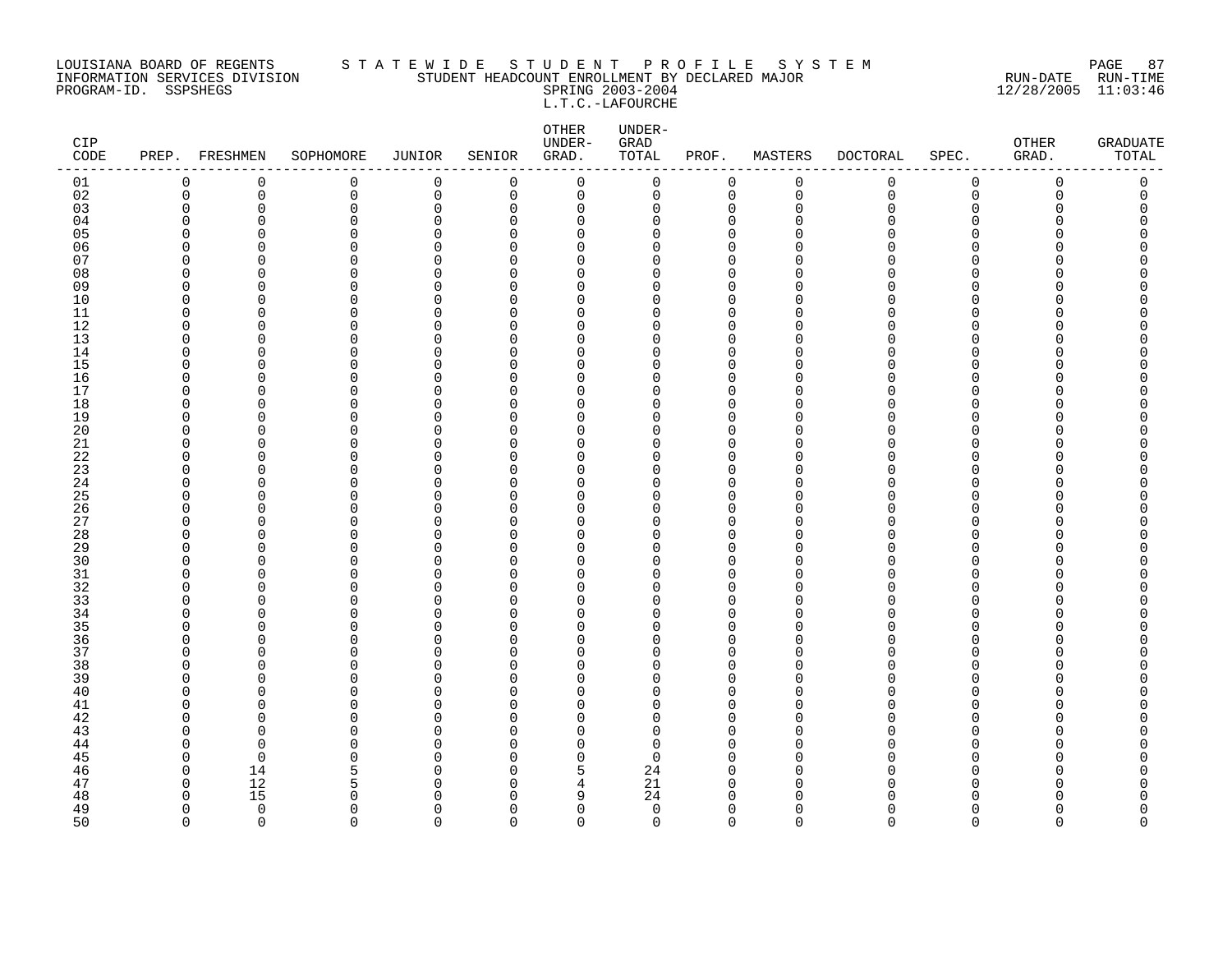PROGRAM-ID. SSPSHEGS SPRING 2003-2004 12/28/2005 11:03:46

#### LOUISIANA BOARD OF REGENTS S T A T E W I D E S T U D E N T P R O F I L E S Y S T E M PAGE 88 INFORMATION SERVICES DIVISION STUDENT HEADCOUNT ENROLLMENT BY DECLARED MAJOR RUN-DATE RUN-TIME

L.T.C.-LAFOURCHE

| CIP<br>CODE                        |   | PREP. FRESHMEN                                               | SOPHOMORE                                                                                                                                                                                                                                                                                                                                                                                                                                                                                                                                                                                                                                                                                                                                                                                                                                                                                                                                                                                                                                                         | JUNIOR   | SENIOR            | <b>OTHER</b><br>UNDER-<br>GRAD.                                                                   | UNDER-<br>GRAD<br>TOTAL | PROF.    | MASTERS  | DOCTORAL                                                                                                                                                                                                                                                                                                                                                                                                                                                                                                                                                                                                                                                                                                                                                                                                                                                                            | SPEC.    | OTHER<br>GRAD. | GRADUATE<br>TOTAL |
|------------------------------------|---|--------------------------------------------------------------|-------------------------------------------------------------------------------------------------------------------------------------------------------------------------------------------------------------------------------------------------------------------------------------------------------------------------------------------------------------------------------------------------------------------------------------------------------------------------------------------------------------------------------------------------------------------------------------------------------------------------------------------------------------------------------------------------------------------------------------------------------------------------------------------------------------------------------------------------------------------------------------------------------------------------------------------------------------------------------------------------------------------------------------------------------------------|----------|-------------------|---------------------------------------------------------------------------------------------------|-------------------------|----------|----------|-------------------------------------------------------------------------------------------------------------------------------------------------------------------------------------------------------------------------------------------------------------------------------------------------------------------------------------------------------------------------------------------------------------------------------------------------------------------------------------------------------------------------------------------------------------------------------------------------------------------------------------------------------------------------------------------------------------------------------------------------------------------------------------------------------------------------------------------------------------------------------------|----------|----------------|-------------------|
| 51                                 |   | 33                                                           |                                                                                                                                                                                                                                                                                                                                                                                                                                                                                                                                                                                                                                                                                                                                                                                                                                                                                                                                                                                                                                                                   |          |                   | 9                                                                                                 | 42                      |          |          |                                                                                                                                                                                                                                                                                                                                                                                                                                                                                                                                                                                                                                                                                                                                                                                                                                                                                     |          |                |                   |
| 52                                 | 0 | 60                                                           | 8                                                                                                                                                                                                                                                                                                                                                                                                                                                                                                                                                                                                                                                                                                                                                                                                                                                                                                                                                                                                                                                                 | 0        | $\Omega$          | 28                                                                                                | 96                      |          |          | $\Omega$                                                                                                                                                                                                                                                                                                                                                                                                                                                                                                                                                                                                                                                                                                                                                                                                                                                                            |          |                |                   |
| 53                                 |   | $\mathbf 0$                                                  |                                                                                                                                                                                                                                                                                                                                                                                                                                                                                                                                                                                                                                                                                                                                                                                                                                                                                                                                                                                                                                                                   |          |                   | $\mathbf 0$                                                                                       | 0                       |          |          |                                                                                                                                                                                                                                                                                                                                                                                                                                                                                                                                                                                                                                                                                                                                                                                                                                                                                     |          |                |                   |
| 54                                 |   |                                                              |                                                                                                                                                                                                                                                                                                                                                                                                                                                                                                                                                                                                                                                                                                                                                                                                                                                                                                                                                                                                                                                                   |          |                   |                                                                                                   |                         |          |          |                                                                                                                                                                                                                                                                                                                                                                                                                                                                                                                                                                                                                                                                                                                                                                                                                                                                                     |          |                |                   |
| 55                                 |   |                                                              |                                                                                                                                                                                                                                                                                                                                                                                                                                                                                                                                                                                                                                                                                                                                                                                                                                                                                                                                                                                                                                                                   |          |                   |                                                                                                   |                         |          |          |                                                                                                                                                                                                                                                                                                                                                                                                                                                                                                                                                                                                                                                                                                                                                                                                                                                                                     |          |                |                   |
| $\overline{56}$                    |   |                                                              |                                                                                                                                                                                                                                                                                                                                                                                                                                                                                                                                                                                                                                                                                                                                                                                                                                                                                                                                                                                                                                                                   |          |                   |                                                                                                   |                         |          |          |                                                                                                                                                                                                                                                                                                                                                                                                                                                                                                                                                                                                                                                                                                                                                                                                                                                                                     |          |                |                   |
| 57                                 |   |                                                              |                                                                                                                                                                                                                                                                                                                                                                                                                                                                                                                                                                                                                                                                                                                                                                                                                                                                                                                                                                                                                                                                   |          |                   |                                                                                                   |                         |          |          |                                                                                                                                                                                                                                                                                                                                                                                                                                                                                                                                                                                                                                                                                                                                                                                                                                                                                     |          |                |                   |
| 58                                 |   |                                                              |                                                                                                                                                                                                                                                                                                                                                                                                                                                                                                                                                                                                                                                                                                                                                                                                                                                                                                                                                                                                                                                                   |          |                   |                                                                                                   |                         |          |          |                                                                                                                                                                                                                                                                                                                                                                                                                                                                                                                                                                                                                                                                                                                                                                                                                                                                                     |          |                |                   |
| 59                                 |   |                                                              |                                                                                                                                                                                                                                                                                                                                                                                                                                                                                                                                                                                                                                                                                                                                                                                                                                                                                                                                                                                                                                                                   |          |                   |                                                                                                   |                         |          |          |                                                                                                                                                                                                                                                                                                                                                                                                                                                                                                                                                                                                                                                                                                                                                                                                                                                                                     |          |                |                   |
| 60<br><b>TR</b>                    |   |                                                              |                                                                                                                                                                                                                                                                                                                                                                                                                                                                                                                                                                                                                                                                                                                                                                                                                                                                                                                                                                                                                                                                   |          |                   | $\Omega$                                                                                          |                         |          |          |                                                                                                                                                                                                                                                                                                                                                                                                                                                                                                                                                                                                                                                                                                                                                                                                                                                                                     |          |                |                   |
| UN                                 | 9 | 114                                                          |                                                                                                                                                                                                                                                                                                                                                                                                                                                                                                                                                                                                                                                                                                                                                                                                                                                                                                                                                                                                                                                                   |          |                   | 38                                                                                                | 161                     |          |          |                                                                                                                                                                                                                                                                                                                                                                                                                                                                                                                                                                                                                                                                                                                                                                                                                                                                                     |          |                |                   |
|                                    |   |                                                              |                                                                                                                                                                                                                                                                                                                                                                                                                                                                                                                                                                                                                                                                                                                                                                                                                                                                                                                                                                                                                                                                   |          |                   |                                                                                                   |                         |          |          |                                                                                                                                                                                                                                                                                                                                                                                                                                                                                                                                                                                                                                                                                                                                                                                                                                                                                     |          |                |                   |
| TOTAL                              | 9 | 248                                                          | 18                                                                                                                                                                                                                                                                                                                                                                                                                                                                                                                                                                                                                                                                                                                                                                                                                                                                                                                                                                                                                                                                | $\Omega$ | $\Omega$          | 93                                                                                                | 368                     | $\Omega$ | $\Omega$ | $\Omega$                                                                                                                                                                                                                                                                                                                                                                                                                                                                                                                                                                                                                                                                                                                                                                                                                                                                            | $\Omega$ | $\Omega$       |                   |
| 13 - EDUCATION<br>14 - ENGINEERING |   | 17 - NOT IN USE AT THIS TIME<br>18 - NOT IN USE AT THIS TIME | 01 - AGRICULTURE, AGRICULTURE OPERATIONS 19 - FAMILY AND CONSUMER SCIENCES/HUMAN SCI 37 - PERSONAL AWARENESS/SELF-IMPROVEMENT<br>02 - NOT IN USE AT THIS TIME<br>03 - NATURAL RESOURCES AND CONSERVATION<br>04 - ARCHITECTURE AND RELATED SERVICES<br>05 - AREA, ETHNIC, CULTURAL, AND GENDER STUDI23 - ENGLISH LANGUAGE AND LITERATURE/LETTERS 41 - SCIENCE TECHNOLOGIES/TECHNICIANS<br>06 - NOT IN USE AT THIS TIME<br>07 - NOT IN USE AT THIS TIME<br>08 - NOT IN USE AT THIS TIME<br>09 - COMMUNICATION, JOURNALISM, AND RELATED 27 - MATHEMATICS AND STATISTICS<br>10 - COMMUNICATIONS TECHNOLOGIES/TECHNICIANS 28 - RESERVE OFFICERS TRAINING CORPS (ROTC) 46 - CONSTRUCTION TRADES<br>11 - COMPUTER AND INFORMATION SCIENCES/SUPP 29 - MILITARY TECHNOLOGIES<br>12 - PERSONAL AND CULINARY SERVICES<br>15 - ENGINEERING TECHNOLOGIES/TECHNICIANS<br>16 - FOREIGN LANGUAGES, LITERATURES/LING. 34 - HEALTH-RELATED KNOWLEDGE AND SKILLS 52 - BUSINESS, MGT., MARKETING, AND REL<br>TR - UNDERGRAD STUDENTS INTENDING TO TRANSFERUN - UNCOMMITTED TO A MAJOR |          | 32 - BASIC SKILLS | 20 - NOT IN USE AT THIS TIME<br>22 - LEGAL PROFESSIONS AND STUDIES<br>33 - CITIZENSHIP ACTIVITIES |                         |          |          | 38 - PHILOSOPHY AND RELIGIOUS STUDIES<br>21 - TECHNOLOGY EDUCATION/INDUSTRIIAL ARTS 39 - THEOLOGY AND RELIGIOUS VOCATIIONS<br>40 - PHYSICAL SCIENCES<br>24 - LIBERAL ARTS/SCI, GEN STUDIES/HUMANITIES42 - PSYCHOLOGY<br>25 - LIBRARY SCIENCE<br>26 - BIOLOGICAL AND BIOMEDICAL SCIENCES 44 - PUBLIC ADMINISTRATION AND SOCIAL SERV<br>27 - MATHEMATICS AND STATISTICS 45 - SOCIAL SCIENCES<br>47 - MECHANIC AND REPAIR TECHNOLOGIES/TECH<br>29 - MILITARY TECHNOLOGIES<br>30 - MULTI/INTERDISCIPLINARY STUDIES 48 - PRECISION PRODUCTION<br>31 - PARKS, RECREATION, LEISURE AND FITNESS 49 - TRANSPORTATION AND MATERIALS MOVING<br>50 - VISUAL AND PERFORMING ARTS<br>51 - HEALTH PROFESSIONS AND RELATED SCI<br>35 - INTERPERSONAL AND SOCIAL SKILLS 53 - HIGH SCHOOL/SECONDARY DIPLOMA/CERT.<br>36 - LEISURE AND RECREATIONAL ACTIVITIES 54 - HISTORY<br>60 - RESIDENCY PROGRAMS |          |                |                   |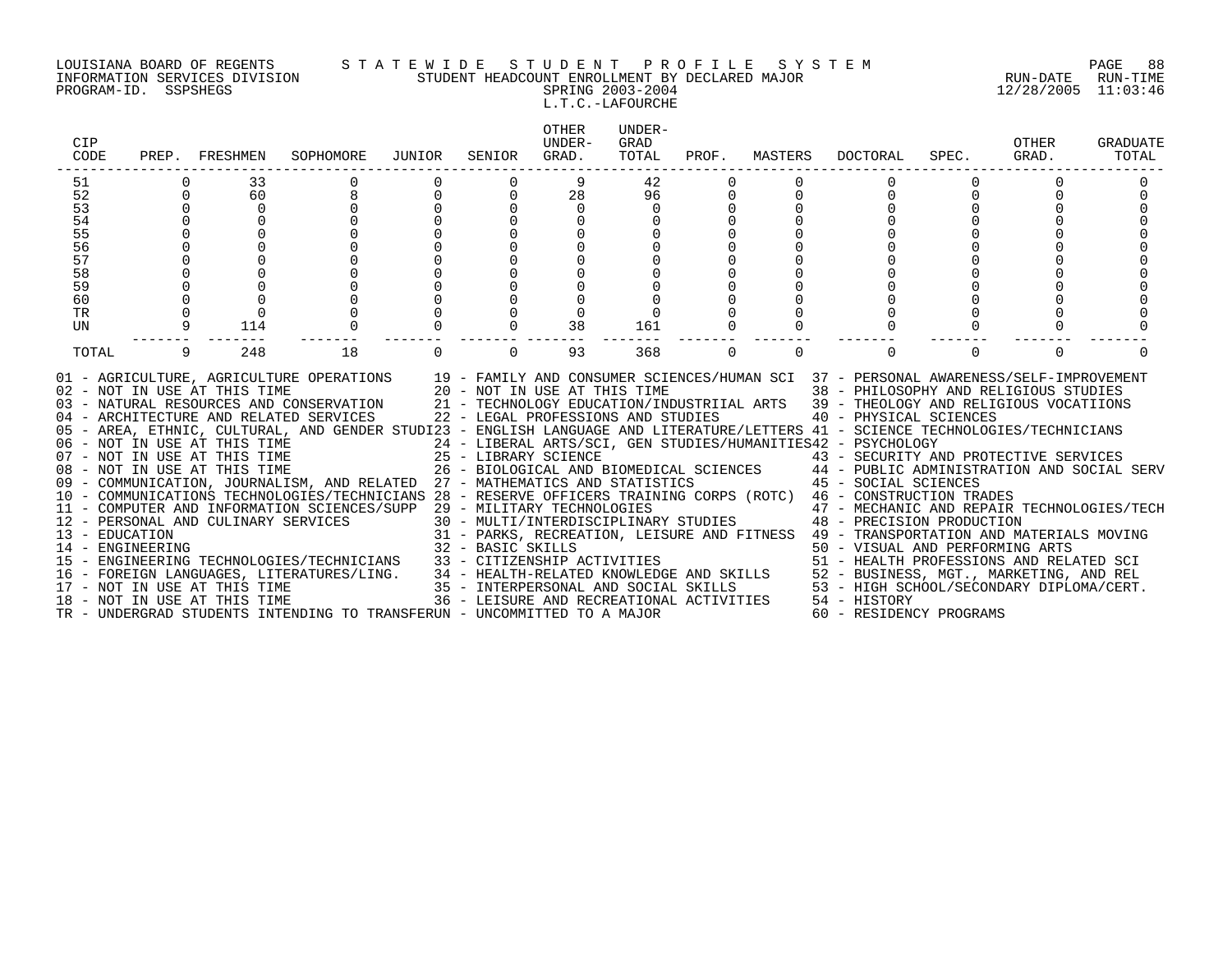#### LOUISIANA BOARD OF REGENTS S T A T E W I D E S T U D E N T P R O F I L E S Y S T E M PAGE 89 INFORMATION SERVICES DIVISION STUDENT HEADCOUNT ENROLLMENT BY DECLARED MAJOR RUN-DATE RUN-TIME PROGRAM-ID. SSPSHEGS SPRING 2003-2004 12/28/2005 11:03:46 L.T.C.-LAMAR SALTER

| CIP<br>CODE | PREP. FRESHMEN       |                         | SOPHOMORE        | <b>JUNIOR</b>           | SENIOR               | OTHER<br>UNDER-<br>GRAD. | UNDER-<br>GRAD<br>TOTAL | PROF.                   | MASTERS     | <b>DOCTORAL</b> | SPEC.         | OTHER<br>GRAD. | <b>GRADUATE</b><br>TOTAL |
|-------------|----------------------|-------------------------|------------------|-------------------------|----------------------|--------------------------|-------------------------|-------------------------|-------------|-----------------|---------------|----------------|--------------------------|
| 01          | 0                    | $\mathbf 0$             | 0                | 0                       | 0                    | $\mathbf 0$              | $\mathsf 0$             | 0                       | $\mathbf 0$ | 0               | $\mathsf 0$   | 0              | 0                        |
| 02          | $\mathbf 0$          | $\mathbf 0$             | 0                | $\mathbf 0$             | 0                    | 0                        | $\mathsf{O}$            | $\mathbf 0$             | $\mathbf 0$ | $\mathbf 0$     | $\mathsf 0$   | 0              | 0                        |
| 03          | $\mathbf 0$          | $\mathbf 0$             | 0                | $\mathbf 0$             | 0                    | 0                        | 0                       | $\mathbf 0$             | $\Omega$    | U               | $\Omega$      | N              | C                        |
| 04          | $\Omega$             | $\Omega$                | 0                | $\Omega$                | $\Omega$             | 0                        | O                       | $\mathbf 0$             |             |                 | ∩             |                |                          |
| 05<br>06    | $\Omega$<br>$\Omega$ | $\Omega$<br>$\Omega$    | 0<br>0           | $\Omega$<br>$\Omega$    | ∩<br>∩               | $\Omega$<br>$\Omega$     | O<br>O                  | $\Omega$<br>$\Omega$    |             |                 | ∩<br>∩        |                | ∩                        |
| 07          | $\Omega$             | $\cap$                  | 0                | $\cap$                  | ∩                    | O                        | U                       | $\Omega$                |             |                 | ∩             |                |                          |
| 08          | $\Omega$             | $\Omega$                | $\Omega$         | $\Omega$                | $\Omega$             | $\Omega$                 | 0                       | $\mathbf 0$             |             |                 | $\Omega$      |                |                          |
| 09          | 0                    | $\Omega$                | 0                | $\Omega$                | $\Omega$             | 0                        | 0                       | 0                       | ∩           |                 | $\Omega$      |                |                          |
| 10          | $\Omega$             | $\Omega$                | $\mathbf 0$      | $\Omega$                | ∩                    | 0                        | $\mathbf 0$             | $\Omega$                | O           |                 | $\Omega$      |                |                          |
| 11          | $\Omega$             | 8                       | 10               | $\Omega$                | $\Omega$             | 3                        | 21                      | $\mathbf 0$             | O           |                 | ∩             |                |                          |
| 12          | $\Omega$             | $\Omega$                | $\Omega$         | $\Omega$                | ∩                    | $\Omega$                 | $\Omega$                | $\Omega$                | ∩           |                 | ∩             |                |                          |
| 13          | $\mathbf 0$          | $\Omega$                | 0                | $\mathbf 0$             | $\Omega$             | $\mathbf 0$              | 0                       | $\mathbf 0$             | O           |                 | $\Omega$      |                |                          |
| 14          | $\Omega$             | $\Omega$                | 0                | $\Omega$                | 0                    | $\Omega$                 | O                       | $\mathbf 0$             | ∩           |                 | ∩             |                |                          |
| 15          | $\Omega$             | $\Omega$                | 0                | $\Omega$                | $\Omega$             | $\Omega$                 | O                       | $\Omega$                |             |                 | ∩             |                |                          |
| 16          | $\Omega$             | $\Omega$                | 0                | $\Omega$                | $\Omega$             | 0                        | 0                       | $\mathbf 0$             | ∩           |                 | ∩             |                |                          |
| 17          | $\Omega$             | $\Omega$                | 0                | $\Omega$                | ∩                    | $\Omega$                 | $\Omega$                | $\Omega$                | O           |                 | ∩             |                |                          |
| 18          | $\mathbf 0$          | $\Omega$                | 0                | $\Omega$                | $\Omega$             | 0                        | 0                       | $\mathbf 0$             |             |                 | $\Omega$      |                |                          |
| 19          | $\Omega$             | 6                       | 6                | $\Omega$                | $\Omega$             | 0                        | 12                      | $\mathbf 0$             |             |                 | ∩             |                |                          |
| 20          | $\Omega$<br>∩        | $\Omega$<br>$\Omega$    | 0<br>$\Omega$    | $\Omega$<br>$\Omega$    | $\Omega$<br>$\Omega$ | 0<br>$\Omega$            | 0<br>$\Omega$           | $\mathbf 0$<br>$\Omega$ | $\Omega$    |                 | ∩<br>∩        |                | ∩                        |
| 21<br>22    | $\Omega$             | $\Omega$                | 0                | $\Omega$                | ∩                    | $\Omega$                 | O                       | $\mathbf 0$             | O           |                 | $\Omega$      |                |                          |
| 23          | $\Omega$             | $\Omega$                | $\Omega$         | $\Omega$                | ∩                    | $\Omega$                 | O                       | $\Omega$                | ∩           |                 | $\Omega$      |                |                          |
| 24          | $\Omega$             | $\Omega$                | 0                | 0                       | $\Omega$             | 0                        | 0                       | $\mathbf 0$             | O           |                 | $\Omega$      |                |                          |
| 25          | $\Omega$             | $\Omega$                | 0                | $\Omega$                | $\Omega$             | $\Omega$                 | O                       | $\mathbf 0$             |             |                 | ∩             |                |                          |
| 26          | $\Omega$             | $\Omega$                | 0                | $\Omega$                | $\Omega$             | $\Omega$                 | O                       | $\mathbf 0$             | ∩           |                 | ∩             |                |                          |
| 27          | $\Omega$             | $\Omega$                | 0                | $\Omega$                | $\Omega$             | $\Omega$                 | O                       | $\mathbf 0$             | ∩           |                 | ∩             |                |                          |
| 28          | $\Omega$             | $\Omega$                | 0                | $\Omega$                | $\Omega$             | $\Omega$                 | O                       | $\Omega$                |             |                 | $\Omega$      |                |                          |
| 29          | $\Omega$             | $\Omega$                | 0                | $\mathbf 0$             | $\Omega$             | $\mathbf 0$              | 0                       | $\mathbf 0$             | O           |                 | $\Omega$      |                |                          |
| 30          | ∩                    | $\Omega$                | O                | $\Omega$                | O                    | $\Omega$                 | O                       | $\Omega$                | ∩           |                 | ∩             |                |                          |
| 31          | $\Omega$             | $\Omega$                | 0                | $\Omega$                | $\Omega$             | $\Omega$                 | O                       | $\mathbf 0$             | ∩           |                 | $\Omega$      |                |                          |
| 32          | $\Omega$             | $\Omega$                | 0                | $\cap$                  | ∩                    | $\Omega$                 | O                       | $\Omega$                |             |                 | ∩             |                |                          |
| 33          | $\Omega$<br>$\Omega$ | $\Omega$                | 0                | $\Omega$                | $\Omega$             | $\Omega$                 | O                       | $\Omega$                | ∩           |                 | $\Omega$<br>∩ |                |                          |
| 34<br>35    | ∩                    | $\mathbf 0$<br>$\Omega$ | 0<br>0           | $\mathbf 0$<br>$\Omega$ | $\Omega$<br>$\Omega$ | $\Omega$<br>$\Omega$     | O<br>O                  | $\mathbf 0$<br>$\Omega$ |             |                 | ∩             |                |                          |
| 36          | 0                    | $\Omega$                | 0                | $\Omega$                | $\Omega$             | 0                        | 0                       | 0                       | ∩           |                 | $\Omega$      |                |                          |
| 37          | $\Omega$             | $\Omega$                | 0                | $\Omega$                | ∩                    | $\Omega$                 | 0                       | $\mathbf 0$             | O           |                 | ∩             |                |                          |
| 38          | $\Omega$             | $\Omega$                | $\Omega$         | $\Omega$                | ∩                    | $\Omega$                 | 0                       | $\mathbf 0$             |             |                 | ∩             |                |                          |
| 39          | ∩                    | $\Omega$                | 0                | $\Omega$                | ∩                    | $\Omega$                 | 0                       | $\Omega$                | ∩           |                 | ∩             |                |                          |
| 40          | $\Omega$             | $\Omega$                | 0                | $\Omega$                | $\Omega$             | $\mathbf 0$              | 0                       | $\mathbf{0}$            | ∩           |                 | $\Omega$      |                |                          |
| 41          | $\Omega$             | $\Omega$                | 0                | $\Omega$                | $\Omega$             | 0                        | 0                       | $\mathbf 0$             |             |                 | ∩             |                |                          |
| 42          | $\Omega$             | $\Omega$                | 0                | $\Omega$                | $\Omega$             | 0                        | 0                       | $\mathbf 0$             |             |                 | ∩             |                |                          |
| 43          | ∩                    | $\Omega$                | 0                | $\cap$                  | ∩                    | $\Omega$                 | 0                       | $\Omega$                |             |                 | ∩             |                |                          |
| 44          | $\Omega$             | $\Omega$                | $\Omega$         | $\Omega$                | $\Omega$             | $\Omega$                 | $\Omega$                | $\Omega$                |             |                 | ∩             |                |                          |
| 45          | $\mathbf 0$          | $\mathbf 0$             | 0                | $\Omega$                | $\Omega$             | 0                        | 0                       | 0                       | ∩           |                 | $\Omega$      |                |                          |
| 46          | $\Omega$             | 11                      | 2                | $\Omega$                | $\Omega$             | 2                        | 15                      | $\mathbf 0$             | $\Omega$    |                 | ∩             |                |                          |
| 47          | 0                    | $\overline{3}$          | 31               | $\Omega$                | $\Omega$             | 3                        | 37                      | 0                       | ∩           |                 | ∩             |                |                          |
| 48          | $\Omega$<br>$\Omega$ | 9<br>$\mathbf 0$        | 3<br>$\mathbf 0$ | $\cap$<br>$\Omega$      | ∩<br>$\Omega$        | 2<br>0                   | 14<br>$\mathbf 0$       | $\Omega$<br>$\mathbf 0$ | $\Omega$    |                 | $\Omega$      |                | O                        |
| 49<br>50    | $\Omega$             | $\Omega$                | $\Omega$         | $\Omega$                | $\Omega$             | $\Omega$                 | $\Omega$                | $\Omega$                | $\cap$      | $\Omega$        | $\Omega$      | $\Omega$       | $\Omega$                 |
|             |                      |                         |                  |                         |                      |                          |                         |                         |             |                 |               |                |                          |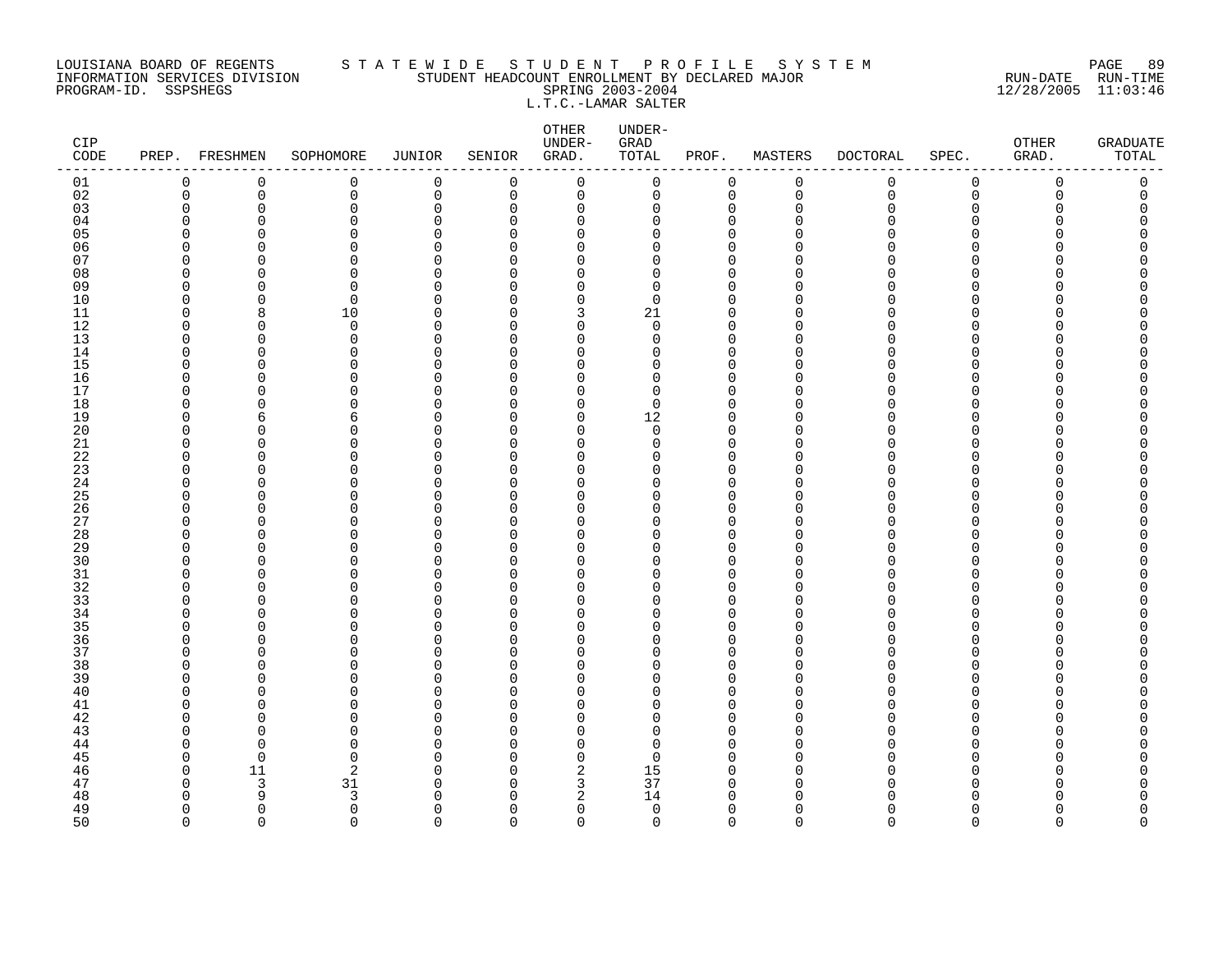#### LOUISIANA BOARD OF REGENTS S T A T E W I D E S T U D E N T P R O F I L E S Y S T E M PAGE 90 INFORMATION SERVICES DIVISION STUDENT HEADCOUNT ENROLLMENT BY DECLARED MAJOR RUN-DATE RUN-TIME PROGRAM-ID. SSPSHEGS SPRING 2003-2004 12/28/2005 11:03:46 L.T.C.-LAMAR SALTER

| PREP.                              |             | SOPHOMORE      | JUNIOR                       | SENIOR                                                                                                                              | OTHER<br>UNDER-<br>GRAD. | UNDER-<br>GRAD<br>TOTAL |                                                                                                                                                          | MASTERS                                                                     | <b>DOCTORAL</b> | SPEC.    | OTHER<br>GRAD.                                                                                                        | GRADUATE<br>TOTAL                                                                                                                                                                                                                                                                                                                                                                                                                                                                                                                                                                                                                                                                                                                                                                                                                                                                                                                                                                                                                                                                                                                    |
|------------------------------------|-------------|----------------|------------------------------|-------------------------------------------------------------------------------------------------------------------------------------|--------------------------|-------------------------|----------------------------------------------------------------------------------------------------------------------------------------------------------|-----------------------------------------------------------------------------|-----------------|----------|-----------------------------------------------------------------------------------------------------------------------|--------------------------------------------------------------------------------------------------------------------------------------------------------------------------------------------------------------------------------------------------------------------------------------------------------------------------------------------------------------------------------------------------------------------------------------------------------------------------------------------------------------------------------------------------------------------------------------------------------------------------------------------------------------------------------------------------------------------------------------------------------------------------------------------------------------------------------------------------------------------------------------------------------------------------------------------------------------------------------------------------------------------------------------------------------------------------------------------------------------------------------------|
|                                    | 11          | 37             |                              |                                                                                                                                     |                          | 48                      |                                                                                                                                                          |                                                                             |                 |          |                                                                                                                       |                                                                                                                                                                                                                                                                                                                                                                                                                                                                                                                                                                                                                                                                                                                                                                                                                                                                                                                                                                                                                                                                                                                                      |
| $\mathbf 0$                        | 14          | 16             | $\mathbf 0$                  | $\mathbf 0$                                                                                                                         |                          | 37                      | 0                                                                                                                                                        |                                                                             | 0               |          |                                                                                                                       |                                                                                                                                                                                                                                                                                                                                                                                                                                                                                                                                                                                                                                                                                                                                                                                                                                                                                                                                                                                                                                                                                                                                      |
|                                    | $\mathbf 0$ | $\mathbf 0$    |                              |                                                                                                                                     |                          | 0                       |                                                                                                                                                          |                                                                             |                 |          |                                                                                                                       |                                                                                                                                                                                                                                                                                                                                                                                                                                                                                                                                                                                                                                                                                                                                                                                                                                                                                                                                                                                                                                                                                                                                      |
|                                    |             |                |                              |                                                                                                                                     |                          |                         |                                                                                                                                                          |                                                                             |                 |          |                                                                                                                       |                                                                                                                                                                                                                                                                                                                                                                                                                                                                                                                                                                                                                                                                                                                                                                                                                                                                                                                                                                                                                                                                                                                                      |
|                                    |             |                |                              |                                                                                                                                     |                          |                         |                                                                                                                                                          |                                                                             |                 |          |                                                                                                                       |                                                                                                                                                                                                                                                                                                                                                                                                                                                                                                                                                                                                                                                                                                                                                                                                                                                                                                                                                                                                                                                                                                                                      |
|                                    |             |                |                              |                                                                                                                                     |                          |                         |                                                                                                                                                          |                                                                             |                 |          |                                                                                                                       |                                                                                                                                                                                                                                                                                                                                                                                                                                                                                                                                                                                                                                                                                                                                                                                                                                                                                                                                                                                                                                                                                                                                      |
|                                    |             |                |                              |                                                                                                                                     |                          |                         |                                                                                                                                                          |                                                                             |                 |          |                                                                                                                       |                                                                                                                                                                                                                                                                                                                                                                                                                                                                                                                                                                                                                                                                                                                                                                                                                                                                                                                                                                                                                                                                                                                                      |
|                                    |             |                |                              |                                                                                                                                     |                          |                         |                                                                                                                                                          |                                                                             |                 |          |                                                                                                                       |                                                                                                                                                                                                                                                                                                                                                                                                                                                                                                                                                                                                                                                                                                                                                                                                                                                                                                                                                                                                                                                                                                                                      |
|                                    |             |                |                              |                                                                                                                                     |                          |                         |                                                                                                                                                          |                                                                             |                 |          |                                                                                                                       |                                                                                                                                                                                                                                                                                                                                                                                                                                                                                                                                                                                                                                                                                                                                                                                                                                                                                                                                                                                                                                                                                                                                      |
|                                    |             |                |                              |                                                                                                                                     |                          |                         |                                                                                                                                                          |                                                                             |                 |          |                                                                                                                       |                                                                                                                                                                                                                                                                                                                                                                                                                                                                                                                                                                                                                                                                                                                                                                                                                                                                                                                                                                                                                                                                                                                                      |
|                                    |             |                |                              |                                                                                                                                     |                          |                         |                                                                                                                                                          |                                                                             |                 |          |                                                                                                                       |                                                                                                                                                                                                                                                                                                                                                                                                                                                                                                                                                                                                                                                                                                                                                                                                                                                                                                                                                                                                                                                                                                                                      |
|                                    |             |                |                              |                                                                                                                                     |                          |                         |                                                                                                                                                          |                                                                             |                 |          |                                                                                                                       |                                                                                                                                                                                                                                                                                                                                                                                                                                                                                                                                                                                                                                                                                                                                                                                                                                                                                                                                                                                                                                                                                                                                      |
| $\Omega$                           | 120         | 106            |                              | $\Omega$                                                                                                                            | 24                       | 250                     | $\Omega$                                                                                                                                                 | $\Omega$                                                                    |                 | $\Omega$ | $\Omega$                                                                                                              |                                                                                                                                                                                                                                                                                                                                                                                                                                                                                                                                                                                                                                                                                                                                                                                                                                                                                                                                                                                                                                                                                                                                      |
| 13 - EDUCATION<br>14 - ENGINEERING |             |                |                              |                                                                                                                                     |                          |                         |                                                                                                                                                          |                                                                             |                 |          |                                                                                                                       |                                                                                                                                                                                                                                                                                                                                                                                                                                                                                                                                                                                                                                                                                                                                                                                                                                                                                                                                                                                                                                                                                                                                      |
|                                    |             | FRESHMEN<br>58 | 18 - NOT IN USE AT THIS TIME | 06 - NOT IN USE AT THIS TIME<br>07 - NOT IN USE AT THIS TIME<br>08 - NOT IN USE AT THIS TIME<br>12 - PERSONAL AND CULINARY SERVICES |                          | 32 - BASIC SKILLS       | 66<br>11 - COMPUTER AND INFORMATION SCIENCES/SUPP 29 - MILITARY TECHNOLOGIES<br>TR - UNDERGRAD STUDENTS INTENDING TO TRANSFERUN - UNCOMMITTED TO A MAJOR | 09 - COMMUNICATION, JOURNALISM, AND RELATED 27 - MATHEMATICS AND STATISTICS | PROF.           |          | 24 - LIBERAL ARTS/SCI, GEN STUDIES/HUMANITIES42 - PSYCHOLOGY<br>36 - LEISURE AND RECREATIONAL ACTIVITIES 54 - HISTORY | 01 - AGRICULTURE, AGRICULTURE OPERATIONS 19 - FAMILY AND CONSUMER SCIENCES/HUMAN SCI 37 - PERSONAL AWARENESS/SELF-IMPROVEMENT<br>02 - NOT IN USE AT THIS TIME 20 - NOT IN USE AT THIS TIME 38 - PHILOSOPHY AND RELIGIOUS STUDIES<br>03 - NATURAL RESOURCES AND CONSERVATION 21 - TECHNOLOGY EDUCATION/INDUSTRIIAL ARTS 39 - THEOLOGY AND RELIGIOUS VOCATIIONS<br>04 - ARCHITECTURE AND RELATED SERVICES 22 - LEGAL PROFESSIONS AND STUDIES 40 - PHYSICAL SCIENCES<br>05 - AREA, ETHNIC, CULTURAL, AND GENDER STUDI23 - ENGLISH LANGUAGE AND LITERATURE/LETTERS 41 - SCIENCE TECHNOLOGIES/TECHNICIANS<br>25 - LIBRARY SCIENCE<br>26 - BIOLOGICAL AND BIOMEDICAL SCIENCES<br>27 - MATHEMATICS AND STATISTICS (27 - 2001) 27 - MATHEMATICS AND STATISTICS<br>10 - COMMUNICATIONS TECHNOLOGIES/TECHNICIANS 28 - RESERVE OFFICERS TRAINING CORPS (ROTC) 46 - CONSTRUCTION TRADES<br>29 - MILITARY TECHNOLOGIES<br>30 - MULTI/INTERDISCIPLINARY STUDIES<br>48 - PRECISION PRODUCTION<br>31 - PARKS, RECREATION, LEISURE AND FITNESS 49 - TRANSPORTATION AND MATERIALS MOVING<br>50 - VISUAL AND PERFORMING ARTS<br>60 - RESIDENCY PROGRAMS |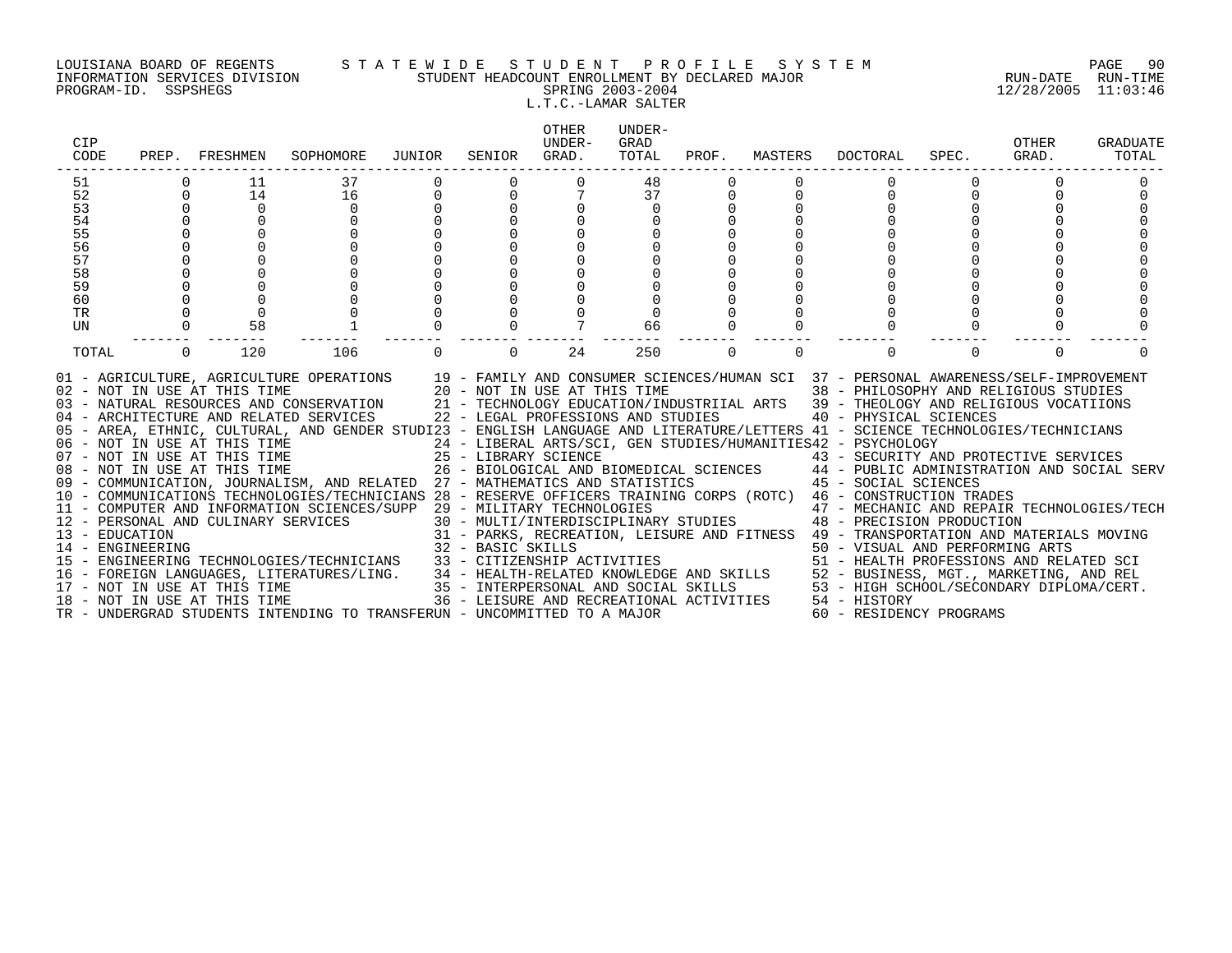#### LOUISIANA BOARD OF REGENTS S T A T E W I D E S T U D E N T P R O F I L E S Y S T E M PAGE 91 INFORMATION SERVICES DIVISION STUDENT HEADCOUNT ENROLLMENT BY DECLARED MAJOR RUN-DATE RUN-TIME PROGRAM-ID. SSPSHEGS SPRING 2003-2004 12/28/2005 11:03:46 L.T.C.-MANSFIELD

| $\mathtt{CIP}$<br>$\texttt{CODE}{}$ |                      | PREP. FRESHMEN | SOPHOMORE     | JUNIOR               | SENIOR               | OTHER<br>UNDER-<br>GRAD. | UNDER-<br>GRAD<br>TOTAL | PROF.                   | MASTERS     | <b>DOCTORAL</b> | SPEC.       | OTHER<br>GRAD. | <b>GRADUATE</b><br>TOTAL |
|-------------------------------------|----------------------|----------------|---------------|----------------------|----------------------|--------------------------|-------------------------|-------------------------|-------------|-----------------|-------------|----------------|--------------------------|
| 01                                  | $\mathbf 0$          | 0              | 0             | $\mathbf 0$          | 0                    | $\mathbf 0$              | $\mathsf{O}$            | 0                       | $\mathsf 0$ | 0               | $\mathbf 0$ | 0              | 0                        |
| 02                                  | $\mathbf 0$          | $\mathbf 0$    | 0             | $\mathsf 0$          | 0                    | $\mathbf 0$              | 0                       | $\mathbf 0$             | $\mathbf 0$ | $\mathbf 0$     | $\mathbf 0$ | $\Omega$       | 0                        |
| 03                                  | $\mathbf 0$          | $\Omega$       | 0             | $\mathbf 0$          | 0                    | 0                        | 0                       | 0                       | $\Omega$    | N               | $\Omega$    | O              | 0                        |
| 04                                  | 0                    | 0              | 0             | 0                    | 0                    | 0                        | 0                       | 0                       | ∩           |                 | O           |                | O                        |
| 05                                  | $\Omega$             | 0              | $\Omega$      | $\Omega$             | $\Omega$             | 0                        | 0                       | $\Omega$                |             |                 | ∩           |                |                          |
| 06                                  | $\Omega$             | 0              | 0             | $\mathbf 0$          | $\Omega$             | 0                        | 0                       | $\mathbf 0$             |             |                 | ∩           |                | ი                        |
| 07                                  | $\Omega$             | O              | $\Omega$      | $\Omega$             | $\Omega$             | $\Omega$                 | $\Omega$                | $\Omega$                |             |                 | ∩           |                |                          |
| 08<br>09                            | $\Omega$<br>0        | $\Omega$<br>0  | $\Omega$<br>0 | $\Omega$<br>0        | $\Omega$<br>0        | $\Omega$                 | $\Omega$<br>0           | $\Omega$<br>$\mathbf 0$ |             |                 | ∩<br>∩      |                |                          |
| 10                                  | $\mathbf 0$          | 0              | $\Omega$      | $\Omega$             | $\Omega$             | 0<br>0                   | 0                       | $\Omega$                |             |                 | ∩           |                |                          |
| 11                                  | $\Omega$             | O              | 0             | $\mathbf 0$          | $\Omega$             | 1                        | 1                       | $\mathbf 0$             | ∩           |                 | ∩           |                | ∩                        |
| 12                                  | $\Omega$             | O              | $\Omega$      | $\Omega$             | $\Omega$             | $\Omega$                 | $\Omega$                | $\Omega$                |             |                 | ∩           |                |                          |
| 13                                  | $\mathbf 0$          | 0              | 0             | $\mathbf 0$          | $\Omega$             | $\mathbf 0$              | 0                       | $\mathbf 0$             | U           |                 | $\Omega$    |                |                          |
| 14                                  | $\Omega$             | $\Omega$       | 0             | $\Omega$             | $\Omega$             | $\Omega$                 | 0                       | $\mathbf 0$             | n           |                 | $\cap$      |                | Λ                        |
| 15                                  | $\Omega$             | 0              | 0             | $\Omega$             | $\Omega$             | 0                        | 0                       | $\mathbf 0$             | ∩           |                 | ∩           |                | Ω                        |
| 16                                  | $\Omega$             | 0              | 0             | 0                    | $\Omega$             | 0                        | 0                       | $\mathbf 0$             | ∩           |                 | ∩           |                | ∩                        |
| 17                                  | $\Omega$             | 0              | 0             | 0                    | $\Omega$             | $\mathbf 0$              | 0                       | $\mathbf 0$             | n           |                 | $\Omega$    |                |                          |
| 18                                  | $\Omega$             | O              | 0             | $\Omega$             | $\Omega$             | 0                        | 0                       | $\mathbf 0$             | ∩           |                 | ∩           |                | ∩                        |
| 19                                  | $\Omega$             | O              | 0             | $\Omega$             | $\Omega$             | 0                        | 0                       | $\mathbf 0$             | n           |                 | ∩           |                |                          |
| 20                                  | $\Omega$             | O              | $\Omega$      | $\Omega$             | $\Omega$             | $\Omega$                 | $\Omega$                | $\Omega$                |             |                 | ∩           |                | ∩                        |
| 21                                  | $\Omega$             | O              | $\Omega$      | 0                    | $\Omega$             | 0                        | 0                       | $\Omega$                | n           |                 | O           |                |                          |
| 22                                  | 0                    | 0              | 0             | 0                    | $\Omega$             | 0                        | 0                       | 0                       | ∩           |                 | O           |                |                          |
| 23                                  | $\mathbf 0$          | 0              | 0             | $\Omega$             | $\Omega$             | 0                        | 0                       | $\Omega$                |             |                 | ∩           |                |                          |
| 24                                  | $\Omega$             | O              | 0             | $\mathbf 0$          | $\Omega$             | 0                        | 0                       | $\mathbf 0$             | n           |                 | ∩           |                | ∩                        |
| 25                                  | $\Omega$             | O              | $\Omega$      | $\mathbf 0$          | $\Omega$             | $\Omega$                 | $\Omega$                | $\Omega$                |             |                 | ∩           |                |                          |
| 26                                  | $\Omega$             | O              | $\Omega$      | $\mathbf 0$          | $\Omega$             | $\Omega$                 | $\Omega$                | $\mathbf 0$             | n           |                 | ∩           |                |                          |
| 27                                  | 0<br>$\Omega$        | 0              | 0<br>$\Omega$ | 0<br>$\Omega$        | 0<br>$\Omega$        | 0                        | 0<br>0                  | 0<br>$\Omega$           |             |                 | ∩<br>∩      |                |                          |
| 28<br>29                            | $\Omega$             | 0<br>0         | 0             | 0                    | 0                    | 0<br>0                   | 0                       | 0                       | ∩           |                 | ∩           |                |                          |
| 30                                  | $\Omega$             | O              | $\Omega$      | $\Omega$             | $\Omega$             | $\Omega$                 | $\Omega$                | $\Omega$                |             |                 | ∩           |                |                          |
| 31                                  | $\Omega$             | O              | 0             | $\Omega$             | $\Omega$             | $\mathbf 0$              | 0                       | $\mathbf 0$             | ∩           |                 | $\Omega$    |                | ∩                        |
| 32                                  | $\Omega$             | O              | $\Omega$      | $\Omega$             | ∩                    | $\Omega$                 | 0                       | $\Omega$                |             |                 | $\Omega$    |                |                          |
| 33                                  | $\Omega$             | 0              | $\Omega$      | $\Omega$             | $\Omega$             | 0                        | 0                       | $\Omega$                |             |                 | ∩           |                | ∩                        |
| 34                                  | $\Omega$             | 0              | $\Omega$      | 0                    | 0                    | 0                        | 0                       | $\Omega$                | ∩           |                 | ∩           |                |                          |
| 35                                  | $\Omega$             | O              | $\Omega$      | $\Omega$             | $\Omega$             | $\Omega$                 | O                       | $\Omega$                |             |                 | ∩           |                |                          |
| 36                                  | $\Omega$             | O              | 0             | $\Omega$             | $\Omega$             | 0                        | 0                       | $\mathbf 0$             | ∩           |                 | ∩           |                |                          |
| 37                                  | $\Omega$             | O              | 0             | $\Omega$             | $\Omega$             | 0                        | $\Omega$                | $\mathbf 0$             | n           |                 | $\Omega$    |                |                          |
| 38                                  | $\Omega$             | O              | $\Omega$      | $\Omega$             | $\Omega$             | $\Omega$                 | $\Omega$                | $\Omega$                |             |                 | ∩           |                | ∩                        |
| 39                                  | $\Omega$             | 0              | $\Omega$      | 0                    | $\Omega$             | 0                        | 0                       | $\mathbf 0$             | n           |                 | O           |                |                          |
| 40                                  | $\Omega$             | 0              | $\Omega$      | 0                    | $\Omega$             | 0                        | 0                       | $\mathbf 0$             | ∩           |                 | O           |                |                          |
| 41                                  | $\Omega$             | 0              | 0             | $\Omega$             | $\Omega$             | 0                        | 0                       | $\mathbf 0$             |             |                 | ∩           |                |                          |
| 42                                  | $\mathbf 0$          | 0              | 0             | $\mathbf 0$          | $\Omega$             | 0                        | 0                       | $\mathbf 0$             | n           |                 | ∩           |                | Λ                        |
| 43                                  | $\Omega$             | n              | $\Omega$      | $\mathbf 0$          | $\Omega$             | $\Omega$                 | $\Omega$                | $\Omega$                |             |                 | ∩           |                |                          |
| 44                                  | $\Omega$             | O              | $\Omega$      | $\Omega$             | $\Omega$             | $\Omega$                 | $\Omega$                | $\Omega$                | n           |                 | ∩           |                |                          |
| 45                                  | $\Omega$             | O              | 0             | $\Omega$             | 0                    | 0                        | 0                       | 0                       | ∩           |                 | O           |                |                          |
| 46                                  | $\Omega$             | 0              | $\Omega$      | $\Omega$             | $\Omega$             | 0                        | 0                       | $\Omega$                | U<br>∩      |                 | ∩           |                |                          |
| 47                                  | $\Omega$<br>$\Omega$ | 5<br>q         | 4             | $\Omega$<br>$\Omega$ | $\Omega$<br>$\Omega$ | 0<br>$\Omega$            | 9<br>12                 | $\Omega$<br>$\Omega$    |             |                 | ∩           |                | ∩                        |
| 48<br>49                            | $\Omega$             | $\Omega$       | 3<br>0        | $\Omega$             | $\Omega$             | $\mathbf 0$              | $\mathbf 0$             | $\mathbf 0$             | ∩           |                 | $\Omega$    | ∩              | <sup>0</sup>             |
| 50                                  | $\Omega$             | $\Omega$       | $\Omega$      | $\Omega$             | $\Omega$             | $\Omega$                 | $\Omega$                | $\Omega$                | $\cap$      | $\Omega$        | $\Omega$    | $\Omega$       | $\Omega$                 |
|                                     |                      |                |               |                      |                      |                          |                         |                         |             |                 |             |                |                          |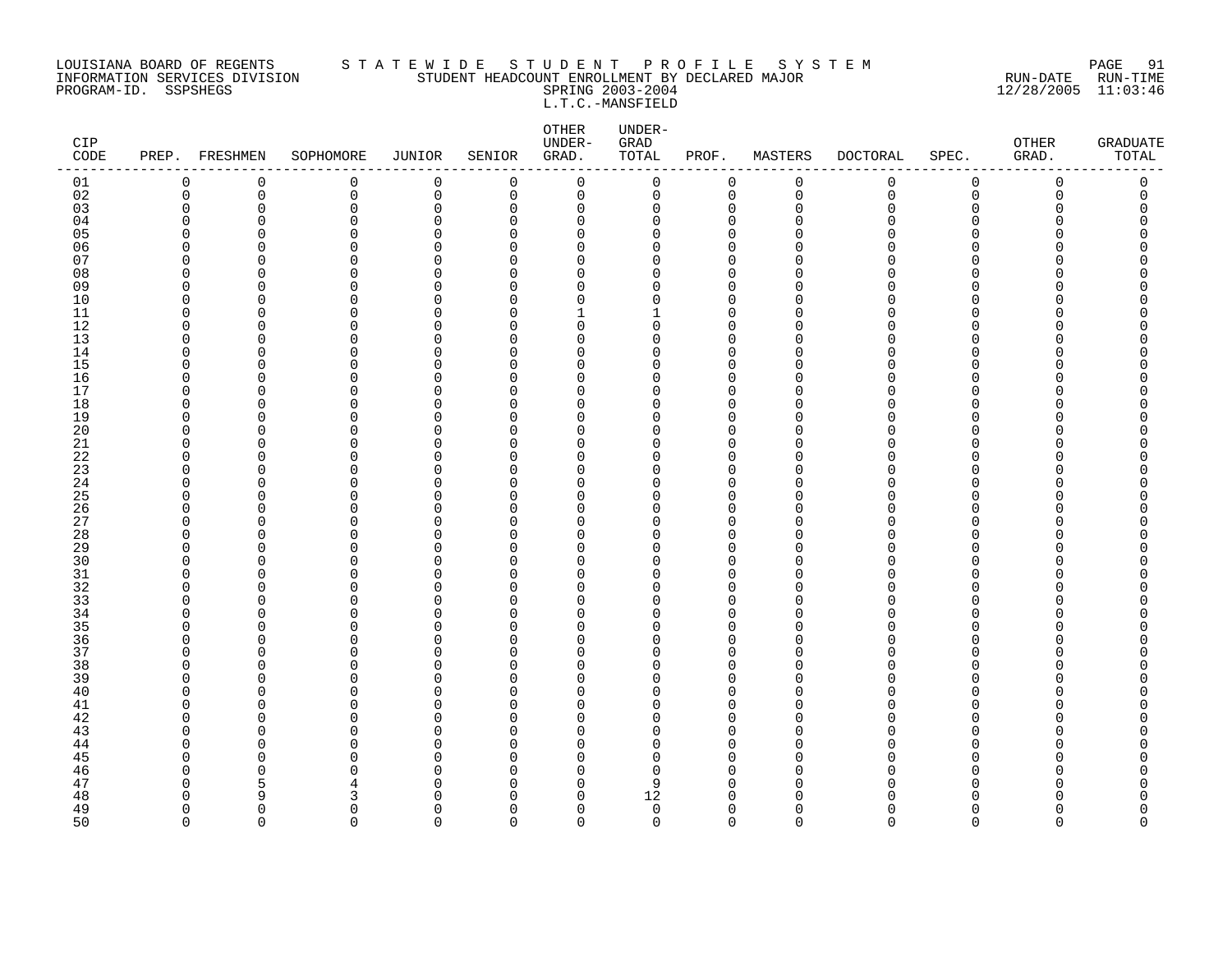#### LOUISIANA BOARD OF REGENTS S T A T E W I D E S T U D E N T P R O F I L E S Y S T E M PAGE 92 INFORMATION SERVICES DIVISION STUDENT HEADCOUNT ENROLLMENT BY DECLARED MAJOR RUN-DATE RUN-TIME PROGRAM-ID. SSPSHEGS SPRING 2003-2004 12/28/2005 11:03:46

L.T.C.-MANSFIELD

| CIP<br>CODE     |          | PREP. FRESHMEN                                               | SOPHOMORE                                                                                                                                                                                                                                                                                                                                                                                                                                                                                                                                                                                                                                                                                                                                                                                                                                                                                                                                                                                                                                                                                                                                                                                                                                                                                                                                                                                                                                     | JUNIOR   | SENIOR   | <b>OTHER</b><br>UNDER-<br>GRAD. | UNDER-<br>GRAD<br>TOTAL | PROF.    | MASTERS  | DOCTORAL                                                                                                                                                                                                                                                                                                                                                                                                                                                                                                                                             | SPEC.    | OTHER<br>GRAD. | GRADUATE<br>TOTAL |
|-----------------|----------|--------------------------------------------------------------|-----------------------------------------------------------------------------------------------------------------------------------------------------------------------------------------------------------------------------------------------------------------------------------------------------------------------------------------------------------------------------------------------------------------------------------------------------------------------------------------------------------------------------------------------------------------------------------------------------------------------------------------------------------------------------------------------------------------------------------------------------------------------------------------------------------------------------------------------------------------------------------------------------------------------------------------------------------------------------------------------------------------------------------------------------------------------------------------------------------------------------------------------------------------------------------------------------------------------------------------------------------------------------------------------------------------------------------------------------------------------------------------------------------------------------------------------|----------|----------|---------------------------------|-------------------------|----------|----------|------------------------------------------------------------------------------------------------------------------------------------------------------------------------------------------------------------------------------------------------------------------------------------------------------------------------------------------------------------------------------------------------------------------------------------------------------------------------------------------------------------------------------------------------------|----------|----------------|-------------------|
| 51<br>52        |          | 15                                                           | 22<br>22                                                                                                                                                                                                                                                                                                                                                                                                                                                                                                                                                                                                                                                                                                                                                                                                                                                                                                                                                                                                                                                                                                                                                                                                                                                                                                                                                                                                                                      |          |          |                                 | 29<br>37                |          |          |                                                                                                                                                                                                                                                                                                                                                                                                                                                                                                                                                      |          |                |                   |
| 53              | $\Omega$ |                                                              | $\Omega$                                                                                                                                                                                                                                                                                                                                                                                                                                                                                                                                                                                                                                                                                                                                                                                                                                                                                                                                                                                                                                                                                                                                                                                                                                                                                                                                                                                                                                      |          |          |                                 | $\Omega$                |          |          |                                                                                                                                                                                                                                                                                                                                                                                                                                                                                                                                                      |          |                |                   |
| 54              |          |                                                              | $\Omega$                                                                                                                                                                                                                                                                                                                                                                                                                                                                                                                                                                                                                                                                                                                                                                                                                                                                                                                                                                                                                                                                                                                                                                                                                                                                                                                                                                                                                                      |          |          | $\Omega$                        |                         |          |          |                                                                                                                                                                                                                                                                                                                                                                                                                                                                                                                                                      |          |                |                   |
| 55              |          |                                                              |                                                                                                                                                                                                                                                                                                                                                                                                                                                                                                                                                                                                                                                                                                                                                                                                                                                                                                                                                                                                                                                                                                                                                                                                                                                                                                                                                                                                                                               |          |          |                                 |                         |          |          |                                                                                                                                                                                                                                                                                                                                                                                                                                                                                                                                                      |          |                |                   |
| 56              |          |                                                              |                                                                                                                                                                                                                                                                                                                                                                                                                                                                                                                                                                                                                                                                                                                                                                                                                                                                                                                                                                                                                                                                                                                                                                                                                                                                                                                                                                                                                                               |          |          |                                 |                         |          |          |                                                                                                                                                                                                                                                                                                                                                                                                                                                                                                                                                      |          |                |                   |
| 57              |          |                                                              |                                                                                                                                                                                                                                                                                                                                                                                                                                                                                                                                                                                                                                                                                                                                                                                                                                                                                                                                                                                                                                                                                                                                                                                                                                                                                                                                                                                                                                               |          |          |                                 |                         |          |          |                                                                                                                                                                                                                                                                                                                                                                                                                                                                                                                                                      |          |                |                   |
| 58              |          |                                                              |                                                                                                                                                                                                                                                                                                                                                                                                                                                                                                                                                                                                                                                                                                                                                                                                                                                                                                                                                                                                                                                                                                                                                                                                                                                                                                                                                                                                                                               |          |          |                                 |                         |          |          |                                                                                                                                                                                                                                                                                                                                                                                                                                                                                                                                                      |          |                |                   |
| 59              |          |                                                              |                                                                                                                                                                                                                                                                                                                                                                                                                                                                                                                                                                                                                                                                                                                                                                                                                                                                                                                                                                                                                                                                                                                                                                                                                                                                                                                                                                                                                                               |          |          |                                 |                         |          |          |                                                                                                                                                                                                                                                                                                                                                                                                                                                                                                                                                      |          |                |                   |
| 60<br><b>TR</b> |          |                                                              |                                                                                                                                                                                                                                                                                                                                                                                                                                                                                                                                                                                                                                                                                                                                                                                                                                                                                                                                                                                                                                                                                                                                                                                                                                                                                                                                                                                                                                               |          |          |                                 |                         |          |          |                                                                                                                                                                                                                                                                                                                                                                                                                                                                                                                                                      |          |                |                   |
| UN              |          | 20                                                           | $\mathbf 0$                                                                                                                                                                                                                                                                                                                                                                                                                                                                                                                                                                                                                                                                                                                                                                                                                                                                                                                                                                                                                                                                                                                                                                                                                                                                                                                                                                                                                                   |          |          |                                 | 23                      |          |          |                                                                                                                                                                                                                                                                                                                                                                                                                                                                                                                                                      |          |                |                   |
|                 |          |                                                              |                                                                                                                                                                                                                                                                                                                                                                                                                                                                                                                                                                                                                                                                                                                                                                                                                                                                                                                                                                                                                                                                                                                                                                                                                                                                                                                                                                                                                                               |          |          |                                 |                         |          |          |                                                                                                                                                                                                                                                                                                                                                                                                                                                                                                                                                      |          |                |                   |
| TOTAL           | $\Omega$ | 55                                                           | 51                                                                                                                                                                                                                                                                                                                                                                                                                                                                                                                                                                                                                                                                                                                                                                                                                                                                                                                                                                                                                                                                                                                                                                                                                                                                                                                                                                                                                                            | $\Omega$ | $\Omega$ | 5                               | 111                     | $\Omega$ | $\Omega$ | $\Omega$                                                                                                                                                                                                                                                                                                                                                                                                                                                                                                                                             | $\Omega$ | $\Omega$       |                   |
|                 |          | 02 - NOT IN USE AT THIS TIME<br>08 - NOT IN USE AT THIS TIME | 01 - AGRICULTURE, AGRICULTURE OPERATIONS 19 - FAMILY AND CONSUMER SCIENCES/HUMAN SCI 37 - PERSONAL AWARENESS/SELF-IMPROVEMENT<br>20 - NOT IN USE AT THIS TIME<br>03 - NATURAL RESOURCES AND CONSERVATION 21 - TECHNOLOGY EDUCATION/INDUSTRIIAL ARTS 39 - THEOLOGY AND RELIGIOUS VOCATIIONS<br>04 - ARCHITECTURE AND RELATED SERVICES<br>05 - AREA, ETHNIC, CULTURAL, AND GENDER STUDI23 - ENGLISH LANGUAGE AND LITERATURE/LETTERS 41 - SCIENCE TECHNOLOGIES/TECHNICIANS<br>06 - NOT IN USE AT THIS TIME                           24 - LIBERAL ARTS/SCI, GEN STUDIES/HUMANITIES42 - PSYCHOLOGY<br>07 - NOT IN USE AT THIS TIME                   25 - LIBRARY SCIENCE                      43 - SECURITY AN<br>09 - COMMUNICATION, JOURNALISM, AND RELATED 27 - MATHEMATICS AND STATISTICS<br>10 - COMMUNICATIONS TECHNOLOGIES/TECHNICIANS 28 - RESERVE OFFICERS TRAINING CORPS (ROTC) 46 - CONSTRUCTION TRADES<br>11 - COMPUTER AND INFORMATION SCIENCES/SUPP 29 - MILITARY TECHNOLOGIES<br>12 - PERSONAL AND CULINARY SERVICES<br>13 - EDUCATION<br>14 - ENGINEERING<br>15 - ENGINEERING TECHNOLOGIES/TECHNICIANS<br>14 - ENGINEERING<br>15 - ENGINEERING TECHNOLOGIES/TECHNICIANS<br>15 - ENGINEERING TECHNOLOGIES/TECHNICIANS<br>16 - FOREIGN LANGUAGES, LITERATURES/LING.<br>17 - NOT IN USE AT THIS TIME<br>17 - NOT IN USE AT THIS TIME<br>17 - NOT IN USE<br>TR - UNDERGRAD STUDENTS INTENDING TO TRANSFERUN - UNCOMMITTED TO A MAJOR |          |          |                                 |                         |          |          | 38 - PHILOSOPHY AND RELIGIOUS STUDIES<br>22 - LEGAL PROFESSIONS AND STUDIES 40 - PHYSICAL SCIENCES<br>43 - SECURITY AND PROTECTIVE SERVICES<br>26 - BIOLOGICAL AND BIOMEDICAL SCIENCES 44 - PUBLIC ADMINISTRATION AND SOCIAL SERV<br>45 - SOCIAL SCIENCES<br>29 - MILITARY TECHNOLOGIES                       47 - MECHANIC AND REPAIR TECHNOLOGIES/TECH 30 - MULTI/INTERDISCIPLINARY STUDIES           48 - PRECISION PRODUCTION<br>31 - PARKS, RECREATION, LEISURE AND FITNESS 49 - TRANSPORTATION AND MATERIALS MOVING<br>60 - RESIDENCY PROGRAMS |          |                |                   |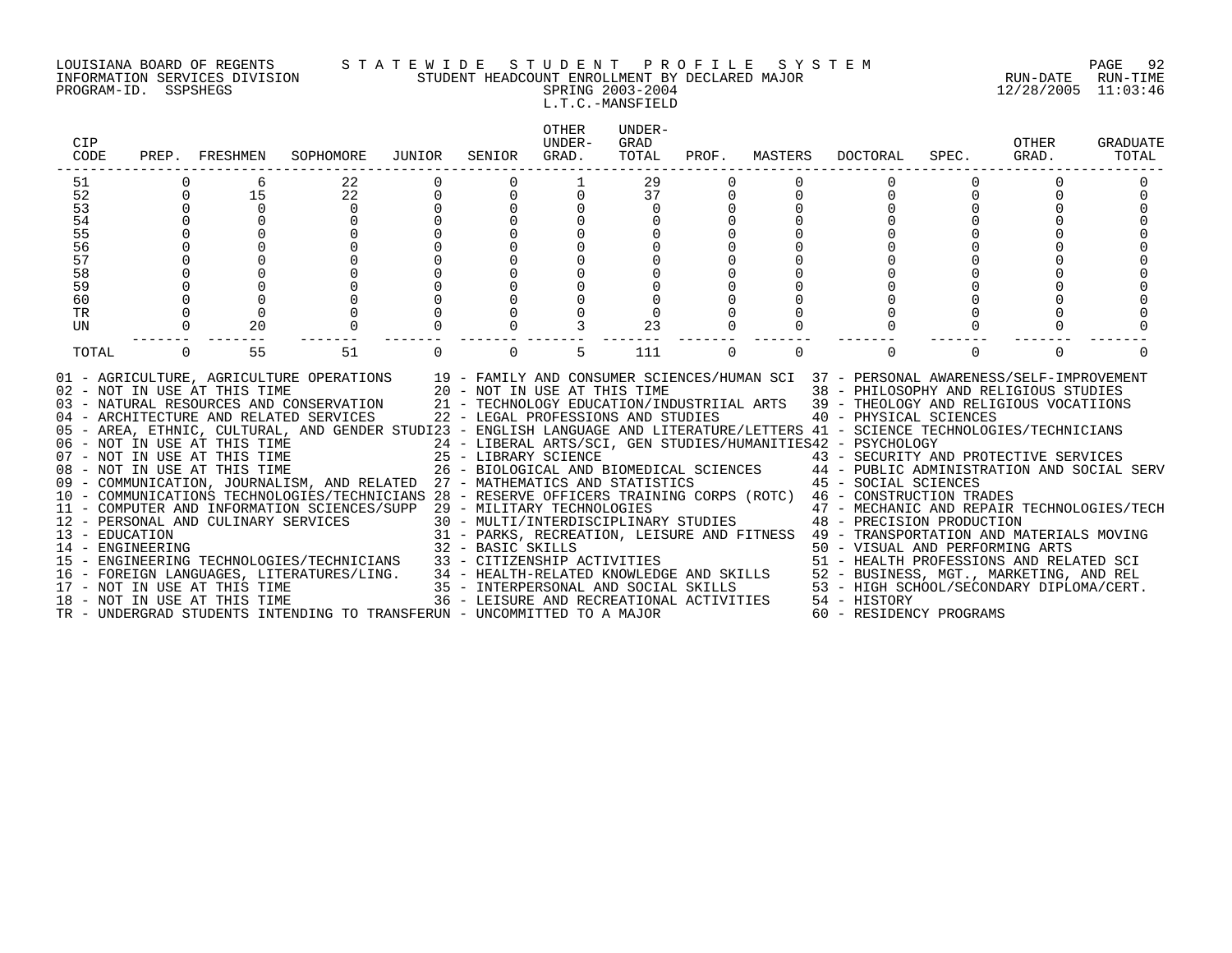#### LOUISIANA BOARD OF REGENTS S T A T E W I D E S T U D E N T P R O F I L E S Y S T E M PAGE 93 INFORMATION SERVICES DIVISION STUDENT HEADCOUNT ENROLLMENT BY DECLARED MAJOR RUN-DATE RUN-TIME PROGRAM-ID. SSPSHEGS SPRING 2003-2004 12/28/2005 11:03:46 L.T.C.-MORGAN SMITH

| CIP<br>$\texttt{CODE}$ |                      | PREP. FRESHMEN | SOPHOMORE   | <b>JUNIOR</b>           | SENIOR               | ${\small \texttt{OTHER}}$<br>UNDER-<br>GRAD. | UNDER-<br>GRAD<br>TOTAL | PROF.                      | MASTERS     | <b>DOCTORAL</b> | SPEC.         | OTHER<br>GRAD. | <b>GRADUATE</b><br>TOTAL |
|------------------------|----------------------|----------------|-------------|-------------------------|----------------------|----------------------------------------------|-------------------------|----------------------------|-------------|-----------------|---------------|----------------|--------------------------|
| 01                     | 0                    | $\mathbf 0$    | 0           | $\mathbf 0$             | 0                    | $\mathbf 0$                                  | 0                       | 0                          | $\mathbf 0$ | 0               | $\mathbf 0$   | 0              | 0                        |
| 02                     | $\mathbf 0$          | $\mathbf 0$    | $\mathsf 0$ | $\mathbf 0$             | 0                    | $\mathbf 0$                                  | 0                       | $\mathbf 0$                | $\mathbf 0$ | $\mathbf 0$     | $\mathbf 0$   | 0              | 0                        |
| 03                     | $\mathbf 0$          | 0              | 0           | $\mathbf 0$             | 0                    | 0                                            | 0                       | 0                          | $\Omega$    | U               | $\Omega$      | O              | C                        |
| 04                     | $\Omega$             | 0              | 0           | 0                       | $\Omega$             | $\mathbf 0$                                  | 0                       | $\Omega$                   | n           |                 | $\Omega$      |                |                          |
| 05<br>06               | $\Omega$<br>$\Omega$ | C<br>O         | 0           | $\Omega$<br>$\Omega$    | $\Omega$<br>$\Omega$ | $\Omega$<br>$\Omega$                         | 0<br>$\Omega$           | $\Omega$<br>$\Omega$       |             |                 | ∩<br>∩        |                | ∩                        |
| 07                     | $\Omega$             | n              | 0<br>0      | $\mathbf 0$             | $\Omega$             | 0                                            | U                       | $\Omega$                   |             |                 | ∩             |                |                          |
| 08                     | $\Omega$             | 0              | $\Omega$    | $\mathbf 0$             | $\Omega$             | 0                                            | 0                       | $\Omega$                   |             |                 | ∩             |                |                          |
| 09                     | 0                    | 0              | 0           | 0                       | $\Omega$             | 0                                            | 0                       | 0                          | ∩           |                 | O             |                |                          |
| 10                     | $\mathbf 0$          | $\Omega$       | 0           | $\Omega$                | ∩                    | 0                                            | 0                       | $\Omega$                   |             |                 | $\Omega$      |                |                          |
| 11                     | $\Omega$             | O              | 0           | $\mathbf 0$             | $\Omega$             | 0                                            | 0                       | $\mathbf 0$                | n           |                 | ∩             |                |                          |
| 12                     | $\Omega$             | O              | $\Omega$    | $\Omega$                | $\Omega$             | $\Omega$                                     | $\Omega$                | $\Omega$                   |             |                 | ∩             |                |                          |
| 13                     | $\mathbf 0$          | $\Omega$       | 0           | $\mathbf 0$             | 0                    | 0                                            | 0                       | $\mathbf 0$                | n           |                 | $\Omega$      |                |                          |
| 14                     | 0                    | 0              | 0           | 0                       | 0                    | 0                                            | 0                       | $\mathbf 0$                | ∩           |                 | ∩             |                |                          |
| 15                     | $\Omega$             | 0              | $\Omega$    | $\Omega$                | $\Omega$             | 0                                            | $\Omega$                | $\Omega$                   |             |                 | ∩             |                |                          |
| 16                     | $\Omega$             | O              | 0           | $\mathbf 0$             | $\Omega$             | 0                                            | 0                       | $\mathbf 0$                | ∩           |                 | ∩             |                |                          |
| 17                     | $\Omega$             | O              | $\Omega$    | $\Omega$                | $\Omega$             | $\Omega$                                     | $\Omega$                | $\Omega$                   | n           |                 | ∩             |                |                          |
| 18                     | $\mathbf 0$          | 0              | 0           | $\Omega$                | $\Omega$             | 0                                            | 0                       | $\mathbf 0$                |             |                 | $\Omega$      |                |                          |
| 19                     | $\Omega$             | 0              | $\Omega$    | $\Omega$                | $\Omega$             | 0                                            | 0                       | $\mathbf 0$                |             |                 | ∩             |                |                          |
| 20                     | $\Omega$             | 0              | 0           | $\Omega$                | $\Omega$             | 0                                            | 0                       | $\mathbf 0$                | ∩           |                 | ∩<br>∩        |                | ∩                        |
| 21<br>22               | $\Omega$<br>$\Omega$ | O<br>O         | 0<br>0      | $\mathbf 0$<br>$\Omega$ | $\Omega$<br>$\Omega$ | 0<br>0                                       | 0<br>O                  | $\mathbf 0$<br>$\mathbf 0$ | ∩           |                 | ∩             |                |                          |
| 23                     | $\Omega$             | O              | 0           | $\Omega$                | $\Omega$             | $\Omega$                                     | 0                       | $\mathbf 0$                | n           |                 | $\Omega$      |                |                          |
| 24                     | 0                    | 0              | 0           | 0                       | 0                    | 0                                            | 0                       | $\mathbf 0$                | O           |                 | $\Omega$      |                |                          |
| 25                     | $\Omega$             | 0              | 0           | 0                       | $\Omega$             | 0                                            | 0                       | 0                          |             |                 | ∩             |                |                          |
| 26                     | $\Omega$             | O              | $\Omega$    | $\mathbf 0$             | $\Omega$             | 0                                            | 0                       | $\Omega$                   | ∩           |                 | ∩             |                |                          |
| 27                     | $\Omega$             | O              | 0           | 0                       | $\Omega$             | 0                                            | O                       | $\mathbf 0$                | ∩           |                 | ∩             |                |                          |
| 28                     | $\Omega$             | O              | 0           | $\Omega$                | $\Omega$             | $\Omega$                                     | $\Omega$                | $\Omega$                   |             |                 | $\Omega$      |                |                          |
| 29                     | $\mathbf 0$          | 0              | 0           | $\mathbf 0$             | 0                    | 0                                            | 0                       | 0                          |             |                 | $\Omega$      |                |                          |
| 30                     | $\Omega$             | O              | 0           | 0                       | 0                    | 0                                            | 0                       | $\Omega$                   |             |                 | ∩             |                |                          |
| 31                     | $\Omega$             | O              | 0           | 0                       | $\Omega$             | 0                                            | 0                       | $\mathbf 0$                | ∩           |                 | $\Omega$      |                |                          |
| 32                     | $\Omega$             | O              | 0           | $\Omega$                | $\Omega$             | 0                                            | 0                       | $\mathbf 0$                |             |                 | ∩             |                |                          |
| 33                     | $\Omega$             | $\Omega$       | 0           | $\Omega$                | $\Omega$             | $\Omega$                                     | $\Omega$                | $\Omega$                   | n           |                 | $\Omega$      |                |                          |
| 34                     | $\Omega$             | O              | 0           | $\mathbf 0$             | 0                    | 0                                            | $\Omega$                | 0                          | n           |                 | ∩             |                |                          |
| 35                     | $\Omega$             | O              | $\Omega$    | 0<br>$\Omega$           | $\Omega$<br>$\Omega$ | 0                                            | 0<br>0                  | $\Omega$                   | ∩           |                 | ∩<br>$\Omega$ |                |                          |
| 36<br>37               | 0<br>$\Omega$        | 0<br>O         | 0<br>0      | $\Omega$                | $\Omega$             | 0<br>0                                       | 0                       | 0<br>$\mathbf 0$           |             |                 | ∩             |                |                          |
| 38                     | $\Omega$             | O              | 0           | $\Omega$                | $\Omega$             | 0                                            | $\Omega$                | $\mathbf 0$                |             |                 | ∩             |                |                          |
| 39                     | $\Omega$             | O              | 0           | $\Omega$                | $\Omega$             | $\Omega$                                     | 0                       | $\Omega$                   |             |                 | ∩             |                |                          |
| 40                     | $\Omega$             | 0              | $\Omega$    | $\mathbf 0$             | $\Omega$             | 0                                            | 0                       | $\mathbf 0$                |             |                 | O             |                |                          |
| 41                     | $\Omega$             | 0              | 0           | $\Omega$                | $\Omega$             | 0                                            | 0                       | $\Omega$                   |             |                 | ∩             |                |                          |
| 42                     | 0                    | 0              | 0           | 0                       | $\Omega$             | 0                                            | 0                       | $\mathbf 0$                | n           |                 | ∩             |                |                          |
| 43                     | $\Omega$             | n              | 0           | $\mathbf 0$             | $\Omega$             | $\Omega$                                     | $\Omega$                | $\Omega$                   |             |                 | ∩             |                |                          |
| 44                     | $\Omega$             | $\Omega$       | $\Omega$    | $\Omega$                | $\Omega$             | $\Omega$                                     | $\Omega$                | $\Omega$                   |             |                 | ∩             |                |                          |
| 45                     | $\Omega$             | $\mathbf 0$    | $\Omega$    | $\mathbf 0$             | 0                    | 0                                            | 0                       | $\mathbf 0$                | n           |                 | $\Omega$      |                |                          |
| 46                     | $\mathbf 0$          | 10             | 6           | $\Omega$                | $\Omega$             | 0                                            | 16                      | $\Omega$                   | U           |                 | ∩             |                |                          |
| 47                     | 0                    | 12             | 3           | 0                       | 0                    | 0                                            | 15                      | 0                          | $\cap$      |                 | ∩             |                |                          |
| 48                     | $\Omega$             | 16             | $\Omega$    | $\Omega$                | $\Omega$             | 2                                            | 18                      | $\Omega$                   |             |                 |               |                |                          |
| 49                     | $\Omega$             | $\mathbf 0$    | 0           | $\Omega$                | $\Omega$             | $\mathbf 0$                                  | $\mathbf 0$             | $\mathbf 0$                | U           |                 | ∩             |                | O<br>$\Omega$            |
| 50                     | $\Omega$             | $\Omega$       | $\Omega$    | $\Omega$                | $\Omega$             | $\Omega$                                     | $\Omega$                | $\Omega$                   | $\Omega$    | $\Omega$        | $\Omega$      | $\Omega$       |                          |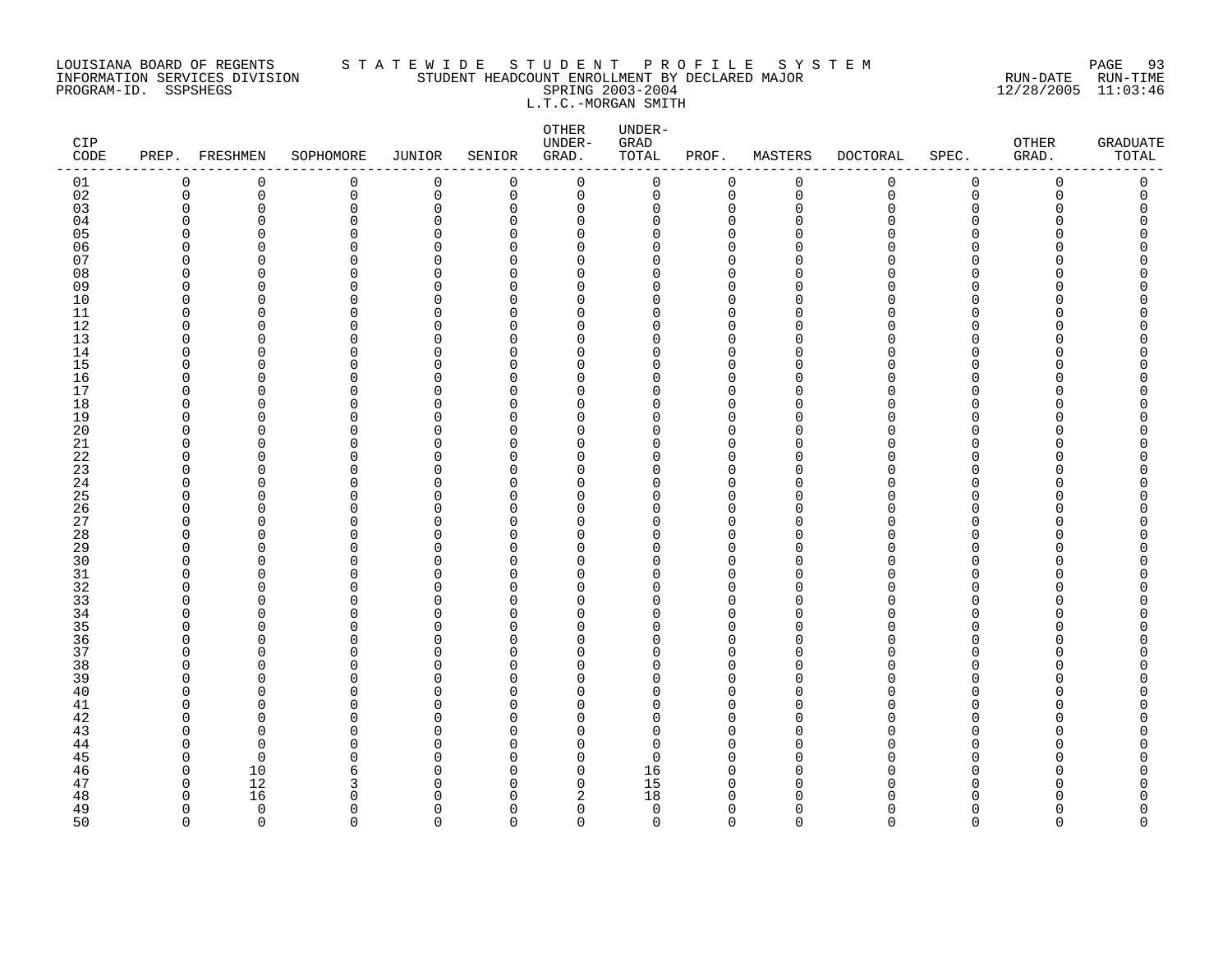#### LOUISIANA BOARD OF REGENTS S T A T E W I D E S T U D E N T P R O F I L E S Y S T E M PAGE 94 INFORMATION SERVICES DIVISION STUDENT HEADCOUNT ENROLLMENT BY DECLARED MAJOR RUN-DATE RUN-TIME PROGRAM-ID. SSPSHEGS SPRING 2003-2004 12/28/2005 11:03:46 L.T.C.-MORGAN SMITH

| CIP<br>CODE                        |          | PREP. FRESHMEN               | SOPHOMORE                                                                                                                                                                                                                                                                                                                                                                                                                                                                                                                                                                                                                                                                                                                                                                                                                                                                                                                                                                                                                                                                                                                                                                                                                                                                                                          | JUNIOR                           | SENIOR                             | OTHER<br>UNDER-<br>GRAD. | UNDER-<br>GRAD<br>TOTAL | PROF.    | MASTERS  | DOCTORAL                                                                                                                                                                                                                                                                                                                                                                                                                                                                                                                                                                          | SPEC.    | <b>OTHER</b><br>GRAD. | GRADUATE<br>TOTAL |
|------------------------------------|----------|------------------------------|--------------------------------------------------------------------------------------------------------------------------------------------------------------------------------------------------------------------------------------------------------------------------------------------------------------------------------------------------------------------------------------------------------------------------------------------------------------------------------------------------------------------------------------------------------------------------------------------------------------------------------------------------------------------------------------------------------------------------------------------------------------------------------------------------------------------------------------------------------------------------------------------------------------------------------------------------------------------------------------------------------------------------------------------------------------------------------------------------------------------------------------------------------------------------------------------------------------------------------------------------------------------------------------------------------------------|----------------------------------|------------------------------------|--------------------------|-------------------------|----------|----------|-----------------------------------------------------------------------------------------------------------------------------------------------------------------------------------------------------------------------------------------------------------------------------------------------------------------------------------------------------------------------------------------------------------------------------------------------------------------------------------------------------------------------------------------------------------------------------------|----------|-----------------------|-------------------|
| 51                                 |          |                              | 19                                                                                                                                                                                                                                                                                                                                                                                                                                                                                                                                                                                                                                                                                                                                                                                                                                                                                                                                                                                                                                                                                                                                                                                                                                                                                                                 |                                  |                                    |                          | 21                      |          |          |                                                                                                                                                                                                                                                                                                                                                                                                                                                                                                                                                                                   |          |                       |                   |
| 52                                 | $\Omega$ | 28                           | 20                                                                                                                                                                                                                                                                                                                                                                                                                                                                                                                                                                                                                                                                                                                                                                                                                                                                                                                                                                                                                                                                                                                                                                                                                                                                                                                 | $\begin{matrix}0\\0\end{matrix}$ | $\Omega$                           |                          | 50                      | 0        |          | $\Omega$                                                                                                                                                                                                                                                                                                                                                                                                                                                                                                                                                                          | $\Omega$ |                       |                   |
| 53                                 |          | $\Omega$                     | $\Omega$                                                                                                                                                                                                                                                                                                                                                                                                                                                                                                                                                                                                                                                                                                                                                                                                                                                                                                                                                                                                                                                                                                                                                                                                                                                                                                           |                                  |                                    |                          | 0                       |          |          |                                                                                                                                                                                                                                                                                                                                                                                                                                                                                                                                                                                   |          |                       |                   |
| 54                                 |          |                              |                                                                                                                                                                                                                                                                                                                                                                                                                                                                                                                                                                                                                                                                                                                                                                                                                                                                                                                                                                                                                                                                                                                                                                                                                                                                                                                    |                                  |                                    |                          |                         |          |          |                                                                                                                                                                                                                                                                                                                                                                                                                                                                                                                                                                                   |          |                       |                   |
| 55<br>56                           |          |                              |                                                                                                                                                                                                                                                                                                                                                                                                                                                                                                                                                                                                                                                                                                                                                                                                                                                                                                                                                                                                                                                                                                                                                                                                                                                                                                                    |                                  |                                    |                          |                         |          |          |                                                                                                                                                                                                                                                                                                                                                                                                                                                                                                                                                                                   |          |                       |                   |
| 57                                 |          |                              |                                                                                                                                                                                                                                                                                                                                                                                                                                                                                                                                                                                                                                                                                                                                                                                                                                                                                                                                                                                                                                                                                                                                                                                                                                                                                                                    |                                  |                                    |                          |                         |          |          |                                                                                                                                                                                                                                                                                                                                                                                                                                                                                                                                                                                   |          |                       |                   |
| 58                                 |          |                              |                                                                                                                                                                                                                                                                                                                                                                                                                                                                                                                                                                                                                                                                                                                                                                                                                                                                                                                                                                                                                                                                                                                                                                                                                                                                                                                    |                                  |                                    |                          |                         |          |          |                                                                                                                                                                                                                                                                                                                                                                                                                                                                                                                                                                                   |          |                       |                   |
| 59                                 |          |                              |                                                                                                                                                                                                                                                                                                                                                                                                                                                                                                                                                                                                                                                                                                                                                                                                                                                                                                                                                                                                                                                                                                                                                                                                                                                                                                                    |                                  |                                    |                          |                         |          |          |                                                                                                                                                                                                                                                                                                                                                                                                                                                                                                                                                                                   |          |                       |                   |
| 60                                 |          |                              |                                                                                                                                                                                                                                                                                                                                                                                                                                                                                                                                                                                                                                                                                                                                                                                                                                                                                                                                                                                                                                                                                                                                                                                                                                                                                                                    |                                  |                                    |                          |                         |          |          |                                                                                                                                                                                                                                                                                                                                                                                                                                                                                                                                                                                   |          |                       |                   |
| TR                                 | $\Omega$ |                              |                                                                                                                                                                                                                                                                                                                                                                                                                                                                                                                                                                                                                                                                                                                                                                                                                                                                                                                                                                                                                                                                                                                                                                                                                                                                                                                    |                                  |                                    |                          |                         |          |          |                                                                                                                                                                                                                                                                                                                                                                                                                                                                                                                                                                                   |          |                       |                   |
| UN                                 | 13       | 18                           |                                                                                                                                                                                                                                                                                                                                                                                                                                                                                                                                                                                                                                                                                                                                                                                                                                                                                                                                                                                                                                                                                                                                                                                                                                                                                                                    |                                  |                                    |                          | 31                      |          |          |                                                                                                                                                                                                                                                                                                                                                                                                                                                                                                                                                                                   |          |                       |                   |
| TOTAL                              | 13       | 86                           | 48                                                                                                                                                                                                                                                                                                                                                                                                                                                                                                                                                                                                                                                                                                                                                                                                                                                                                                                                                                                                                                                                                                                                                                                                                                                                                                                 |                                  | $\Omega$                           | 4                        | 151                     | $\Omega$ | $\Omega$ | $\Omega$                                                                                                                                                                                                                                                                                                                                                                                                                                                                                                                                                                          | $\Omega$ | $\Omega$              |                   |
| 13 - EDUCATION<br>14 - ENGINEERING |          | 18 - NOT IN USE AT THIS TIME | 01 - AGRICULTURE, AGRICULTURE OPERATIONS 19 - FAMILY AND CONSUMER SCIENCES/HUMAN SCI 37 - PERSONAL AWARENESS/SELF-IMPROVEMENT<br>02 - NOT IN USE AT THIS TIME $20 - NOT$ IN USE AT THIS TIME $03 - NATURAL$ RESOURCES AND CONSERVATION $21 - TECHNOLOGY$ EDUCATION/IND<br>04 - ARCHITECTURE AND RELATED SERVICES<br>05 - AREA, ETHNIC, CULTURAL, AND GENDER STUDI23 - ENGLISH LANGUAGE AND LITERATURE/LETTERS 41 - SCIENCE TECHNOLOGIES/TECHNICIANS<br>06 - NOT IN USE AT THIS TIME<br>07 - NOT IN USE AT THIS TIME<br>08 - NOT IN USE AT THIS TIME<br>09 - COMMUNICATION, JOURNALISM, AND RELATED 27 - MATHEMATICS AND STATISTICS<br>10 - COMMUNICATIONS TECHNOLOGIES/TECHNICIANS 28 - RESERVE OFFICERS TRAINING CORPS (ROTC) 46 - CONSTRUCTION TRADES<br>11 - COMPUTER AND INFORMATION SCIENCES/SUPP 29 - MILITARY TECHNOLOGIES<br>12 - PERSONAL AND CULINARY SERVICES<br>$31 - FANW$ , $NUSW1$<br>$32 - BASIC SKILLS$<br>15 - ENGINEERING TECHNOLOGIES/TECHNICIANS 33 - CITIZENSHIP ACTIVITIES<br>16 - FOREIGN LANGUAGES, LITERATURES/LING. 34 - HEALTH-RELATED KNOWLEDGE AND SKILLS 52 - BUSINESS, MGT., MARKETING, AND REL<br>17 - NOT IN USE AT THIS TIME TIME 35 - INTERPERSONAL AND SOCIAL SKILLS 53 - HIGH SCHOOL/SECONDARY D<br>TR - UNDERGRAD STUDENTS INTENDING TO TRANSFERUN - UNCOMMITTED TO A MAJOR |                                  | 22 - LEGAL PROFESSIONS AND STUDIES |                          |                         |          |          | 38 - PHILOSOPHY AND RELIGIOUS STUDIES<br>21 - TECHNOLOGY EDUCATION/INDUSTRIIAL ARTS 39 - THEOLOGY AND RELIGIOUS VOCATIIONS<br>40 - PHYSICAL SCIENCES<br>24 - LIBERAL ARTS/SCI, GEN STUDIES/HUMANITIES42 - PSYCHOLOGY<br>29 - MILITARY TECHNOLOGIES<br>30 - MULTI/INTERDISCIPLINARY STUDIES<br>48 - PRECISION PRODUCTION<br>31 - PARKS, RECREATION, LEISURE AND FITNESS 49 - TRANSPORTATION AND MATERIALS MOVING<br>50 - VISUAL AND PERFORMING ARTS<br>51 - HEALTH PROFESSIONS AND RELATED SCI<br>36 - LEISURE AND RECREATIONAL ACTIVITIES 54 - HISTORY<br>60 - RESIDENCY PROGRAMS |          |                       |                   |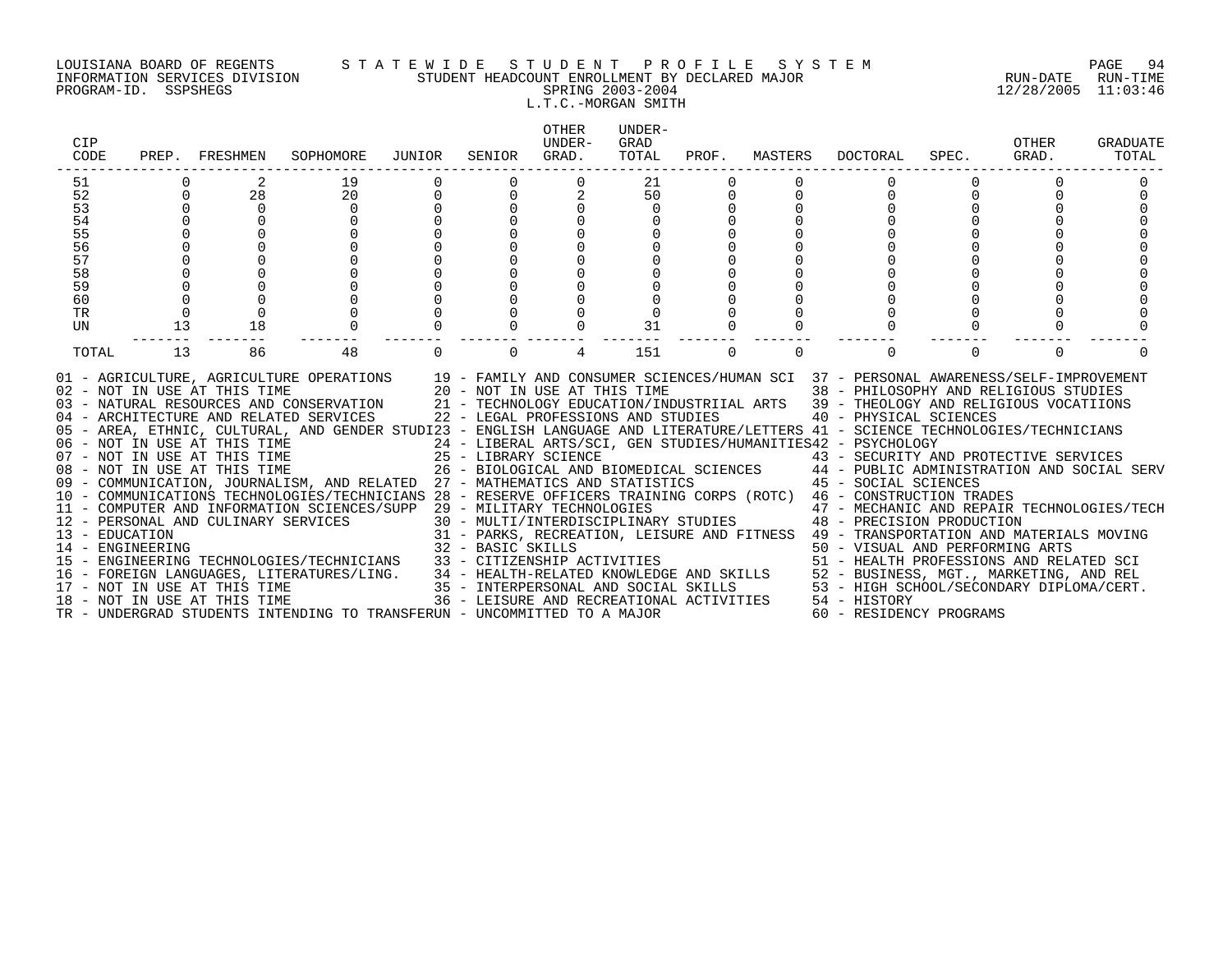#### LOUISIANA BOARD OF REGENTS S T A T E W I D E S T U D E N T P R O F I L E S Y S T E M PAGE 95 INFORMATION SERVICES DIVISION STUDENT HEADCOUNT ENROLLMENT BY DECLARED MAJOR RUN-DATE RUN-TIME PROGRAM-ID. SSPSHEGS SPRING 2003-2004 12/28/2005 11:03:46 L.T.C.-NATCHITOCHES

| CIP<br>$\texttt{CODE}$ |             | PREP. FRESHMEN           | SOPHOMORE     | JUNIOR               | SENIOR               | ${\small \texttt{OTHER}}$<br>UNDER-<br>GRAD. | UNDER-<br>GRAD<br>TOTAL | PROF.                      | MASTERS       | <b>DOCTORAL</b> | SPEC.                | OTHER<br>GRAD. | <b>GRADUATE</b><br>TOTAL |
|------------------------|-------------|--------------------------|---------------|----------------------|----------------------|----------------------------------------------|-------------------------|----------------------------|---------------|-----------------|----------------------|----------------|--------------------------|
| 01                     | $\mathbf 0$ | 0                        | 0             | $\mathsf 0$          | $\mathbf 0$          | $\mathbf 0$                                  | 0                       | 0                          | $\mathsf 0$   | $\mathsf{O}$    | $\mathsf 0$          | 0              | 0                        |
| 02                     | 0           | 0                        | 0             | $\mathbf 0$          | 0                    | 0                                            | 0                       | $\mathbf 0$                | $\mathbf 0$   | 0               | $\mathbf 0$          | 0              | 0                        |
| 03                     | O           | $\Omega$                 | 0             | $\Omega$             | $\mathbf 0$          | 0                                            | 0                       | $\mathbf 0$                | $\Omega$      | O               | 0                    | O              | $\Omega$                 |
| 04                     | ∩           | $\cap$                   | $\Omega$      | $\cap$               | $\Omega$             | $\Omega$                                     | O                       | $\Omega$                   | n             | ∩               | ∩                    |                | Λ                        |
| 05                     | n           | $\cap$                   | $\Omega$      | $\Omega$             | $\Omega$             | $\mathbf 0$                                  | 0                       | $\mathbf 0$                | n             |                 | $\Omega$             |                | O                        |
| 06                     | ∩           | $\cap$                   | $\Omega$      | $\cap$               | $\Omega$             | $\mathbf 0$                                  | 0                       | $\mathbf 0$                | ∩             |                 | $\Omega$             |                | Λ                        |
| 07                     | n           | ∩<br>∩                   | 0<br>$\Omega$ | $\Omega$<br>$\Omega$ | $\Omega$<br>$\Omega$ | 0<br>$\mathbf 0$                             | 0<br>0                  | 0<br>$\mathbf 0$           | $\cap$        |                 | ∩<br>∩               |                | ∩<br>∩                   |
| 08<br>09               | $\Omega$    | <sup>0</sup>             | $\Omega$      | $\Omega$             | $\Omega$             | $\mathbf 0$                                  | 0                       | $\mathbf 0$                | $\Omega$      |                 | $\Omega$             |                |                          |
| 10                     | ∩           | <sup>n</sup>             | $\Omega$      | $\Omega$             | $\Omega$             | $\Omega$                                     | 0                       | $\mathbf 0$                | $\Omega$      | ∩               | $\Omega$             |                | ∩                        |
| 11                     | $\Omega$    | $\Omega$                 | $\Omega$      | $\Omega$             | $\Omega$             | $\mathbf 0$                                  | 0                       | $\mathbf 0$                | $\Omega$      | ∩               | $\Omega$             |                | Λ                        |
| 12                     | n           | <sup>0</sup>             | 7             | $\Omega$             | $\Omega$             | $\Omega$                                     | 7                       | $\Omega$                   | $\Omega$      |                 | ∩                    |                |                          |
| 13                     | U           | $\Omega$                 | $\Omega$      | O                    | $\Omega$             | $\Omega$                                     | 0                       | $\mathbf 0$                | $\Omega$      |                 | $\Omega$             |                |                          |
| 14                     | ∩           | U                        | 0             | O                    | O                    | $\Omega$                                     | 0                       | $\mathbf 0$                | $\Omega$      |                 | $\Omega$             |                | ∩                        |
| 15                     | n           |                          | $\Omega$      | $\cap$               | $\Omega$             | $\Omega$                                     | 0                       | $\Omega$                   | n             |                 | $\Omega$             |                |                          |
| 16                     | n           | $\Omega$                 | 0             | $\Omega$             | $\Omega$             | $\mathbf 0$                                  | 0                       | $\mathbf 0$                | n             |                 | $\Omega$             |                | Λ                        |
| 17                     | n           | ∩                        | $\Omega$      | O                    | $\Omega$             | $\Omega$                                     | 0                       | $\Omega$                   | n             |                 | ∩                    |                |                          |
| 18                     | O           | $\Omega$                 | 0             | O                    | $\Omega$             | $\mathbf 0$                                  | 0                       | $\mathbf 0$                | O             |                 | $\Omega$             |                |                          |
| 19                     | ∩           | 9                        | 48            | O                    | $\Omega$             | $\overline{c}$                               | 59                      | $\mathbf 0$                | n             |                 | $\Omega$             |                |                          |
| 20                     | n           | $\Omega$                 | $\Omega$      | $\cap$               | $\Omega$             | $\Omega$                                     | $\Omega$                | $\Omega$                   | $\cap$        |                 | $\Omega$             |                | Λ                        |
| 21                     | O           | $\Omega$                 | 0             | $\Omega$             | $\Omega$             | $\mathbf 0$                                  | 0                       | $\overline{0}$             | $\Omega$      |                 | ∩                    |                |                          |
| 22                     | n<br>∩      | <sup>0</sup>             | $\Omega$      | O                    | $\Omega$             | 0                                            | 0                       | $\mathbf 0$                | ∩<br>$\cap$   |                 | O                    |                |                          |
| 23<br>24               | n           | $\Omega$<br><sup>n</sup> | 0<br>$\Omega$ | O<br>O               | $\Omega$<br>$\Omega$ | 0<br>$\mathbf 0$                             | 0<br>0                  | $\mathbf 0$<br>$\mathbf 0$ | $\Omega$      | ∩               | $\Omega$<br>$\Omega$ |                | Λ                        |
| 25                     |             | $\cap$                   | ∩             | $\Omega$             | $\Omega$             | $\Omega$                                     | 0                       | $\Omega$                   | n             |                 | ∩                    |                | ∩                        |
| 26                     | O           | $\Omega$                 | $\Omega$      | $\Omega$             | $\Omega$             | $\mathbf 0$                                  | 0                       | $\mathbf 0$                | $\Omega$      |                 | $\Omega$             |                |                          |
| 27                     | ∩           | U                        | $\Omega$      | O                    | $\Omega$             | 0                                            | 0                       | 0                          | $\Omega$      |                 | O                    |                | Λ                        |
| 28                     | n           | Ω                        | $\Omega$      | $\Omega$             | $\Omega$             | $\Omega$                                     | 0                       | $\Omega$                   | U             |                 | ∩                    |                |                          |
| 29                     | n           | <sup>n</sup>             | $\Omega$      | O                    | $\Omega$             | $\mathbf 0$                                  | 0                       | $\mathbf 0$                | ∩             |                 | ∩                    |                | ∩                        |
| 30                     | ∩           | <sup>n</sup>             | $\Omega$      | $\cap$               | $\Omega$             | $\Omega$                                     | 0                       | $\Omega$                   | $\cap$        |                 | ∩                    |                |                          |
| $31\,$                 | ∩           | $\Omega$                 | $\Omega$      | $\Omega$             | $\Omega$             | $\mathbf 0$                                  | 0                       | $\mathbf 0$                | $\Omega$      |                 | $\Omega$             |                | Λ                        |
| 32                     |             | U                        | 0             | O                    | U                    | 0                                            | 0                       | $\mathbf 0$                | $\Omega$      |                 | ∩                    |                |                          |
| 33                     |             | $\cap$                   | $\Omega$      | $\Omega$             | $\Omega$             | $\mathbf 0$                                  | 0                       | $\Omega$                   | $\cap$        |                 | ∩                    |                |                          |
| 34                     | n           | <sup>n</sup>             | $\Omega$      | $\Omega$             | $\Omega$             | $\mathbf 0$                                  | 0                       | $\Omega$                   | $\Omega$      |                 | ∩                    |                |                          |
| 35                     |             | $\cap$                   | $\Omega$      | U                    | $\Omega$             | $\Omega$                                     | $\Omega$                | $\Omega$                   | n             |                 | ∩                    |                |                          |
| 36                     | U<br>∩      | $\Omega$                 | 0             | 0                    | $\Omega$             | $\mathbf 0$                                  | 0                       | $\mathbf 0$                | $\Omega$<br>U |                 | $\Omega$             |                | Λ                        |
| 37                     |             | ∩<br>$\cap$              | $\Omega$<br>0 | O<br>O               | $\Omega$<br>$\Omega$ | 0<br>$\mathbf 0$                             | 0                       | $\mathbf 0$<br>$\mathbf 0$ | n             |                 | $\Omega$<br>∩        |                | ∩                        |
| 38<br>39               | ∩           | ∩                        | $\Omega$      | $\Omega$             | $\Omega$             | $\Omega$                                     | 0<br>0                  | $\mathbf 0$                | $\cap$        |                 | ∩                    |                |                          |
| 40                     |             | $\cap$                   | $\Omega$      | U                    | $\Omega$             | $\Omega$                                     | $\Omega$                | $\Omega$                   | $\cap$        |                 | ∩                    |                |                          |
| 41                     | n           | O                        | 0             | $\Omega$             | $\Omega$             | $\mathbf 0$                                  | 0                       | $\Omega$                   | n             |                 | $\Omega$             |                |                          |
| 42                     | ∩           | <sup>0</sup>             | $\Omega$      | O                    | $\Omega$             | $\mathbf 0$                                  | 0                       | $\mathbf 0$                | ∩             |                 | $\Omega$             |                | ∩                        |
| 43                     |             | ∩                        | U             | $\cap$               | $\Omega$             | $\Omega$                                     | 0                       | $\Omega$                   | n             |                 | ∩                    |                |                          |
| 44                     |             |                          | $\Omega$      | O                    | $\Omega$             | $\Omega$                                     | 0                       | $\Omega$                   | n             |                 | ∩                    |                |                          |
| 45                     |             | ∩                        | $\Omega$      | U                    | U                    | $\Omega$                                     | 0                       | $\Omega$                   | ∩             |                 | ∩                    |                |                          |
| 46                     |             | 3                        | 4             | O                    | $\Omega$             | 1                                            | 8                       | $\Omega$                   | $\Omega$      | N               | $\Omega$             |                |                          |
| 47                     | ∩           | 7                        | 26            | O                    | $\Omega$             | $\mathbf 0$                                  | 33                      | $\mathbf 0$                | $\Omega$      |                 | ∩                    |                | Λ                        |
| 48                     |             | <sup>n</sup>             | $\Omega$      | n                    | $\Omega$             | $\Omega$                                     | $\Omega$                | $\Omega$                   | ∩             |                 |                      |                | ∩                        |
| 49                     | ∩           | $\Omega$                 | $\Omega$      | O                    | $\Omega$             | $\Omega$                                     | 0                       | $\Omega$                   | $\Omega$      | U               | $\Omega$             | U              | O                        |
| 50                     | $\cap$      | $\cap$                   | 9             | $\cap$               | $\cap$               | $\Omega$                                     | 9                       | $\Omega$                   | $\cap$        | $\Omega$        | $\Omega$             | $\Omega$       | $\Omega$                 |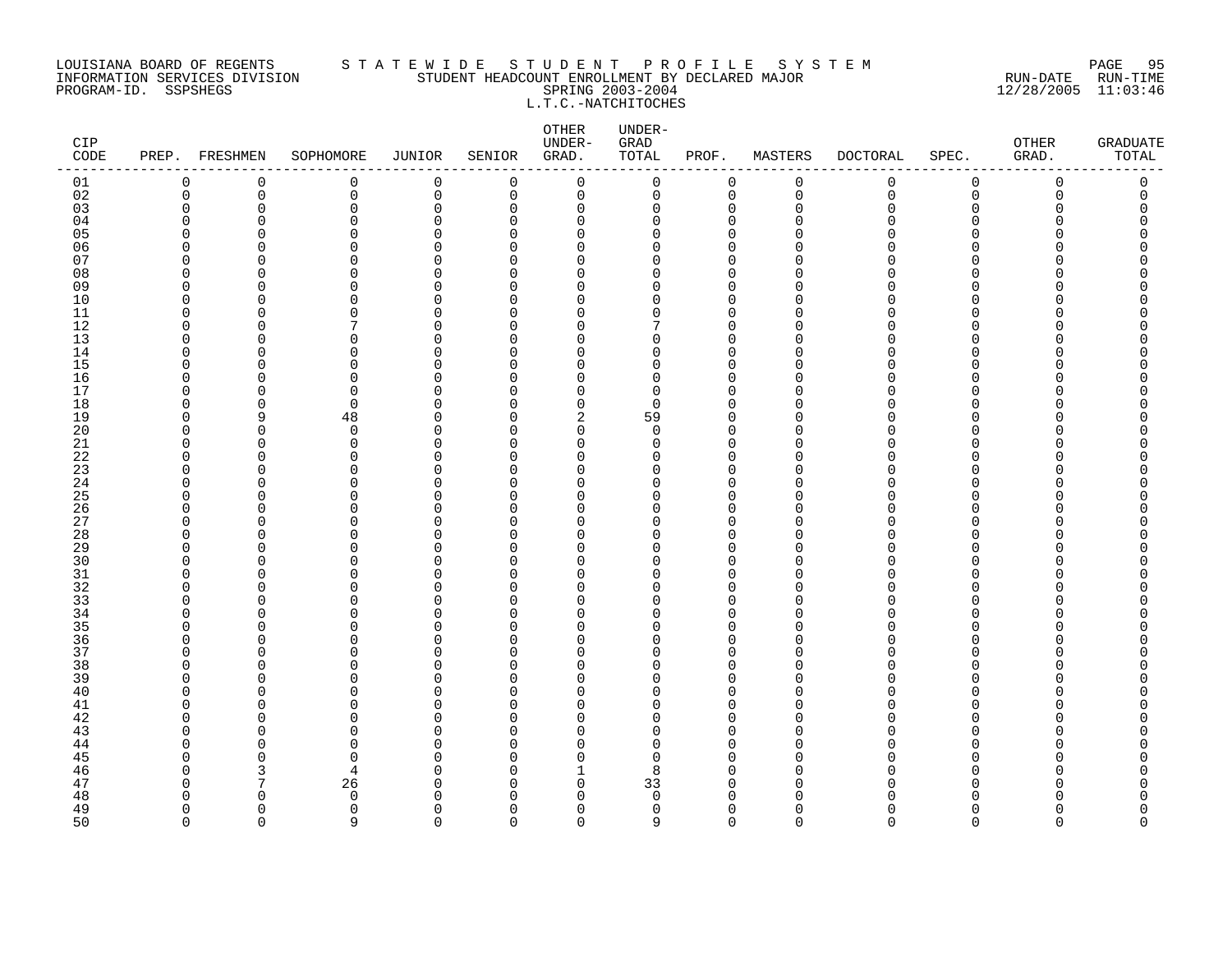#### LOUISIANA BOARD OF REGENTS S T A T E W I D E S T U D E N T P R O F I L E S Y S T E M PAGE 96 INFORMATION SERVICES DIVISION STUDENT HEADCOUNT ENROLLMENT BY DECLARED MAJOR RUN-DATE RUN-TIME PROGRAM-ID. SSPSHEGS SPRING 2003-2004 12/28/2005 11:03:46 L.T.C.-NATCHITOCHES

| CIP<br>CODE                                                    | PREP.    | FRESHMEN                                                     | SOPHOMORE                                                                                                                                                                                                                                                                                                                                                                                                                                                                                                                                                                                                                                                                                                                                                                                                                                                                                                                                             | JUNIOR | SENIOR                                    | OTHER<br>UNDER-<br>GRAD.           | UNDER-<br>GRAD<br>TOTAL | PROF.    | MASTERS  | DOCTORAL                                                                                                                                                                                                                                                                                                                                                                                                                                                                                                                                                                                                                                                                                                                                                                                                     | SPEC.    | <b>OTHER</b><br>GRAD. | GRADUATE<br>TOTAL |
|----------------------------------------------------------------|----------|--------------------------------------------------------------|-------------------------------------------------------------------------------------------------------------------------------------------------------------------------------------------------------------------------------------------------------------------------------------------------------------------------------------------------------------------------------------------------------------------------------------------------------------------------------------------------------------------------------------------------------------------------------------------------------------------------------------------------------------------------------------------------------------------------------------------------------------------------------------------------------------------------------------------------------------------------------------------------------------------------------------------------------|--------|-------------------------------------------|------------------------------------|-------------------------|----------|----------|--------------------------------------------------------------------------------------------------------------------------------------------------------------------------------------------------------------------------------------------------------------------------------------------------------------------------------------------------------------------------------------------------------------------------------------------------------------------------------------------------------------------------------------------------------------------------------------------------------------------------------------------------------------------------------------------------------------------------------------------------------------------------------------------------------------|----------|-----------------------|-------------------|
| 51<br>52<br>53<br>54<br>55<br>56<br>57<br>58<br>59<br>60<br>TR | $\Omega$ | $\Omega$<br>10<br>$\Omega$<br>$\Omega$                       | 10<br>16<br>$\Omega$<br>$\Omega$                                                                                                                                                                                                                                                                                                                                                                                                                                                                                                                                                                                                                                                                                                                                                                                                                                                                                                                      |        | $\Omega$                                  | $\Omega$<br>0                      | 10<br>26<br>$\Omega$    |          |          | 0                                                                                                                                                                                                                                                                                                                                                                                                                                                                                                                                                                                                                                                                                                                                                                                                            |          |                       |                   |
| UN<br>TOTAL                                                    | 4        | 199<br>228                                                   | 22<br>142                                                                                                                                                                                                                                                                                                                                                                                                                                                                                                                                                                                                                                                                                                                                                                                                                                                                                                                                             |        | $\Omega$                                  | 21<br>24                           | 246<br>398              | $\Omega$ | $\Omega$ | $\Omega$                                                                                                                                                                                                                                                                                                                                                                                                                                                                                                                                                                                                                                                                                                                                                                                                     | $\Omega$ | $\Omega$              |                   |
| 13 - EDUCATION<br>14 - ENGINEERING                             |          | 08 - NOT IN USE AT THIS TIME<br>18 - NOT IN USE AT THIS TIME | 01 - AGRICULTURE, AGRICULTURE OPERATIONS 19 - FAMILY AND CONSUMER SCIENCES/HUMAN SCI 37 - PERSONAL AWARENESS/SELF-IMPROVEMENT<br>02 - NOT IN USE AT THIS TIME $20 - NOT IN USE AT THIS TIME$<br>03 - NATURAL RESOURCES AND CONSERVATION $21 - TECHNOLOGY EDUCATION/INL$<br>04 - ARCHITECTURE AND RELATED SERVICES<br>05 - AREA, ETHNIC, CULTURAL, AND GENDER STUDI23 - ENGLISH LANGUAGE AND LITERATURE/LETTERS 41 - SCIENCE TECHNOLOGIES/TECHNICIANS<br>06 - NOT IN USE AT THIS TIME<br>07 - NOT IN USE AT THIS TIME<br>08 - NOT IN USE AT THIS TIME<br>09 - COMMUNICATION, JOURNALISM, AND RELATED 27 - MATHEMATICS AND STATISTICS<br>10 - COMMUNICATIONS TECHNOLOGIES/TECHNICIANS 28 - RESERVE OFFICERS TRAINING CORPS (ROTC) 46 - CONSTRUCTION TRADES<br>11 - COMPUTER AND INFORMATION SCIENCES/SUPP 29 - MILITARY TECHNOLOGIES<br>12 - PERSONAL AND CULINARY SERVICES<br>TR - UNDERGRAD STUDENTS INTENDING TO TRANSFERUN - UNCOMMITTED TO A MAJOR |        | 25 - LIBRARY SCIENCE<br>32 - BASIC SKILLS | 22 - LEGAL PROFESSIONS AND STUDIES |                         |          |          | 38 - PHILOSOPHY AND RELIGIOUS STUDIES<br>21 - TECHNOLOGY EDUCATION/INDUSTRIIAL ARTS 39 - THEOLOGY AND RELIGIOUS VOCATIIONS<br>40 - PHYSICAL SCIENCES<br>24 - LIBERAL ARTS/SCI, GEN STUDIES/HUMANITIES42 - PSYCHOLOGY<br>25 - LIBRARY SCIENCE<br>26 - BIOLOGICAL AND BIOMEDICAL SCIENCES<br>27 - MATHEMATICS AND STATISTICS<br>27 - MATHEMATICS AND STATISTICS<br>27 - MATHEMATICS AND STATISTICS<br>27 - MATHEMATICS AND STATISTICS<br>$29$ – MILITARY TECHNOLOGIES $$\sf 47$ – MECHANIC AND REPAIR TECHNOLOGIES/TECH $30$ – MULTI/INTERDISCIPLINARY STUDIES $$\sf 48$ – PRECISION PRODUCTION<br>31 - PARKS, RECREATION, LEISURE AND FITNESS 49 - TRANSPORTATION AND MATERIALS MOVING<br>50 - VISUAL AND PERFORMING ARTS<br>36 - LEISURE AND RECREATIONAL ACTIVITIES 54 - HISTORY<br>60 - RESIDENCY PROGRAMS |          |                       |                   |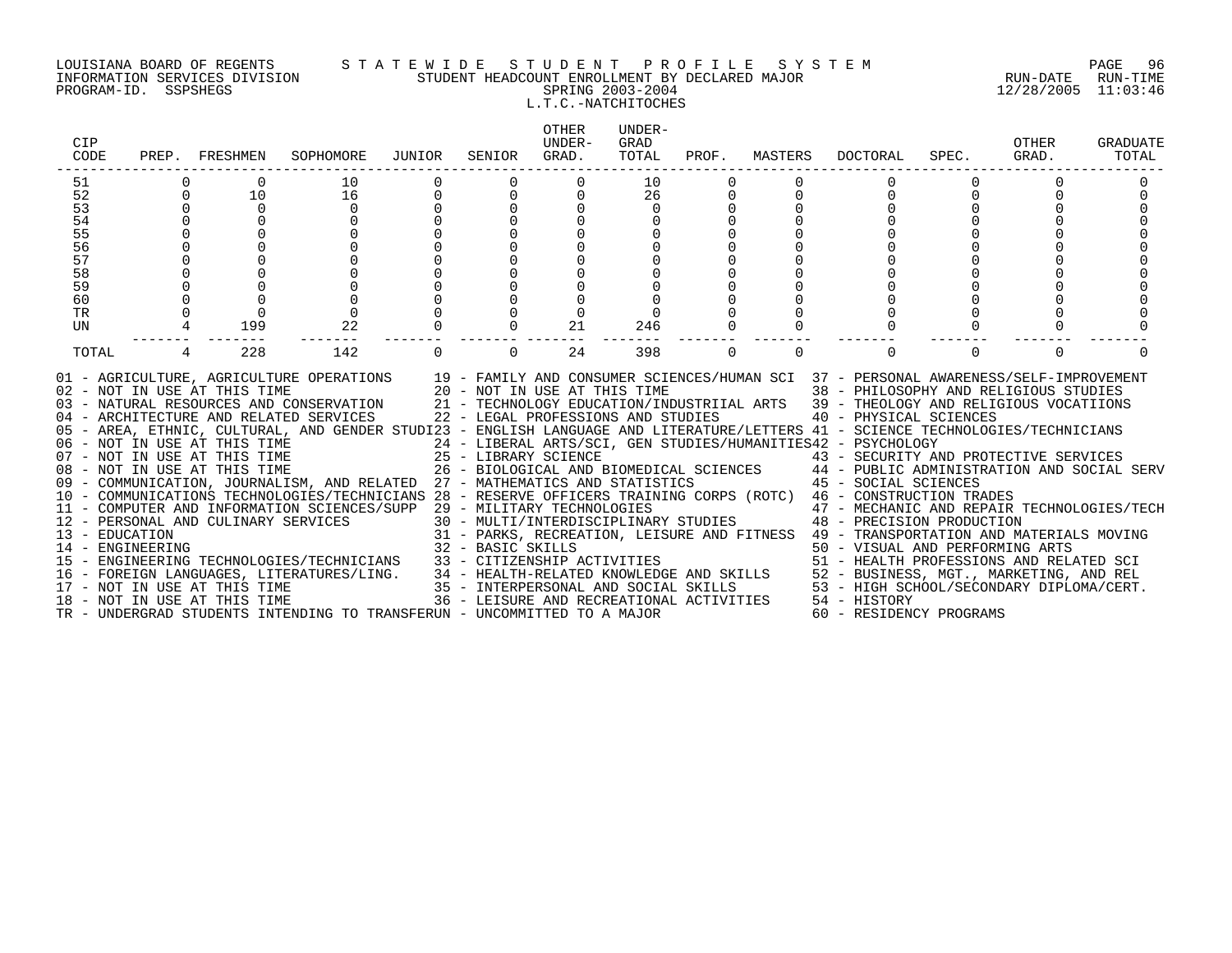#### LOUISIANA BOARD OF REGENTS S T A T E W I D E S T U D E N T P R O F I L E S Y S T E M PAGE 97 INFORMATION SERVICES DIVISION STUDENT HEADCOUNT ENROLLMENT BY DECLARED MAJOR RUN-DATE RUN-TIME PROGRAM-ID. SSPSHEGS SPRING 2003-2004 12/28/2005 11:03:46 L.T.C.-NORTH CENTRAL

| CIP<br>$\texttt{CODE}$ |             | PREP. FRESHMEN         | SOPHOMORE            | JUNIOR               | SENIOR               | OTHER<br>UNDER-<br>GRAD.   | UNDER-<br>GRAD<br>TOTAL | PROF.                      | MASTERS          | <b>DOCTORAL</b> | SPEC.         | OTHER<br>GRAD. | <b>GRADUATE</b><br>TOTAL |
|------------------------|-------------|------------------------|----------------------|----------------------|----------------------|----------------------------|-------------------------|----------------------------|------------------|-----------------|---------------|----------------|--------------------------|
| 01                     | 0           | 0                      | 0                    | $\mathbf 0$          | $\mathbf 0$          | $\mathbf 0$                | 0                       | $\mathbf 0$                | $\mathbf 0$      | 0               | $\mathbf 0$   | 0              | 0                        |
| 02                     | $\mathbf 0$ | 0                      | 0                    | $\mathbf 0$          | 0                    | $\mathbf 0$                | 0                       | $\mathbf 0$                | $\mathbf 0$      | $\mathbf 0$     | $\mathbf 0$   | 0              | 0                        |
| 03                     | $\Omega$    | $\Omega$               | 0                    | $\Omega$             | $\mathbf 0$          | 0                          | 0                       | $\mathbf 0$                | $\Omega$         | O               | $\Omega$      | O              | C                        |
| 04                     | U           | $\Omega$               | $\Omega$             | $\Omega$             | $\Omega$             | 0                          | 0                       | $\mathbf 0$                | n                | N               | $\Omega$      |                |                          |
| 05<br>06               | n           | n<br>n                 | $\Omega$<br>$\Omega$ | $\Omega$<br>O        | $\Omega$<br>$\Omega$ | $\Omega$<br>$\Omega$       | 0<br>0                  | $\Omega$<br>$\Omega$       |                  |                 | ∩<br>$\Omega$ |                | ∩                        |
| 07                     | ∩           | n                      | U                    | $\cap$               | $\Omega$             | $\Omega$                   | 0                       | $\Omega$                   |                  |                 | ∩             |                |                          |
| 08                     | U           | O                      | $\Omega$             | 0                    | $\Omega$             | $\mathbf 0$                | 0                       | $\mathbf 0$                | n                |                 | $\Omega$      |                |                          |
| 09                     | ∩           | <sup>0</sup>           | $\Omega$             | $\Omega$             | $\Omega$             | 0                          | 0                       | 0                          | n                |                 | O             |                |                          |
| 10                     | U           | $\Omega$               | $\Omega$             | $\Omega$             | $\Omega$             | $\mathbf 0$                | $\mathbf 0$             | $\Omega$                   | U                |                 | $\Omega$      |                |                          |
| 11                     | $\Omega$    | 9                      | 4                    | O                    | $\Omega$             | $\mathbf 0$                | 13                      | $\mathbf 0$                | $\Omega$         | ∩               | ∩             |                |                          |
| 12                     | n           | $\cap$                 | U                    | $\Omega$             | $\Omega$             | $\Omega$                   | $\Omega$                | $\Omega$                   | n                |                 | ∩             |                |                          |
| 13                     | $\Omega$    | $\Omega$               | $\Omega$             | $\Omega$             | $\Omega$             | $\mathbf 0$                | 0                       | $\mathbf 0$                | $\cap$           |                 | $\Omega$      |                |                          |
| 14                     | $\cap$      | <sup>0</sup>           | $\Omega$             | O                    | $\Omega$             | 0                          | 0                       | $\mathbf 0$                | ∩                |                 | ∩             |                | ∩                        |
| 15                     | O           | $\Omega$               | $\Omega$             | O                    | $\Omega$             | $\mathbf 0$                | $\Omega$                | $\Omega$                   | n                |                 | ∩             |                |                          |
| 16                     | n           | $\Omega$               | $\Omega$             | O                    | $\Omega$             | $\mathbf 0$                | 0                       | $\mathbf 0$                | $\cap$           |                 | ∩             |                |                          |
| 17                     | n           | $\cap$                 | $\Omega$             | $\Omega$             | $\Omega$             | $\Omega$                   | 0                       | $\Omega$                   | n                |                 | ∩             |                |                          |
| 18                     | O           | $\Omega$               | 0                    | $\Omega$             | $\Omega$             | $\mathbf 0$                | 0                       | $\mathbf 0$                | n                |                 | $\Omega$      |                |                          |
| 19                     |             | O                      | $\Omega$             | O                    | $\Omega$             | 0                          | 0                       | $\mathbf 0$                |                  |                 | $\Omega$      |                |                          |
| 20<br>21               | ∩<br>n      | ∩<br>∩                 | $\Omega$<br>$\Omega$ | O<br>$\Omega$        | $\Omega$<br>$\Omega$ | $\mathbf 0$<br>$\mathbf 0$ | 0<br>0                  | $\mathbf 0$<br>$\mathbf 0$ | n<br>∩           |                 | ∩<br>∩        |                | ∩                        |
| 22                     | ∩           | <sup>0</sup>           | $\Omega$             | O                    | $\Omega$             | $\mathbf 0$                | 0                       | $\mathbf 0$                | n                |                 | $\Omega$      |                |                          |
| 23                     | n           | $\cap$                 | $\Omega$             | $\Omega$             | $\Omega$             | $\Omega$                   | 0                       | $\Omega$                   | n                |                 | $\Omega$      |                |                          |
| 24                     | ∩           | <sup>0</sup>           | 0                    | 0                    | $\Omega$             | 0                          | 0                       | $\mathbf 0$                | ∩                |                 | $\Omega$      |                |                          |
| 25                     | ∩           | O                      | 0                    | O                    | $\Omega$             | 0                          | 0                       | $\Omega$                   | ∩                |                 | ∩             |                |                          |
| 26                     | U           | $\Omega$               | $\Omega$             | O                    | $\Omega$             | $\Omega$                   | 0                       | $\mathbf 0$                | U                |                 | ∩             |                |                          |
| 27                     | ∩           | U                      | $\Omega$             | O                    | $\Omega$             | $\Omega$                   | 0                       | $\mathbf 0$                | n                |                 | ∩             |                |                          |
| 28                     | n           | Ω                      | $\Omega$             | $\Omega$             | $\Omega$             | $\Omega$                   | $\Omega$                | $\Omega$                   |                  |                 | $\Omega$      |                |                          |
| 29                     | U           | $\Omega$               | $\Omega$             | 0                    | $\mathbf 0$          | 0                          | 0                       | $\mathbf 0$                | U                |                 | $\Omega$      |                |                          |
| 30                     | n           | O                      | 0                    | $\Omega$             | $\Omega$             | $\Omega$                   | 0                       | $\Omega$                   | n                |                 | ∩             |                |                          |
| 31                     | U           | $\Omega$               | $\Omega$             | O                    | $\Omega$             | 0                          | 0                       | $\mathbf 0$                | n                |                 | $\Omega$      |                |                          |
| 32                     |             | ∩                      | $\Omega$             | O                    | $\Omega$             | $\mathbf 0$                | 0                       | $\mathbf 0$                | ∩                |                 | ∩             |                |                          |
| 33                     | n<br>n      | $\cap$<br><sup>n</sup> | $\Omega$<br>$\Omega$ | $\Omega$<br>$\Omega$ | $\Omega$<br>$\Omega$ | $\mathbf 0$                | 0                       | $\mathbf 0$                | $\cap$<br>$\cap$ |                 | $\Omega$<br>∩ |                |                          |
| 34<br>35               |             | O                      | 0                    | O                    | $\Omega$             | $\mathbf 0$<br>$\Omega$    | 0<br>O                  | $\mathbf 0$<br>$\Omega$    | ∩                |                 | ∩             |                |                          |
| 36                     | n           | O                      | 0                    | 0                    | $\Omega$             | 0                          | 0                       | 0                          | n                |                 | $\Omega$      |                |                          |
| 37                     | n           | ∩                      | $\Omega$             | O                    | $\Omega$             | $\mathbf 0$                | 0                       | $\mathbf 0$                | ∩                |                 | ∩             |                |                          |
| 38                     | n           | $\cap$                 | U                    | O                    | $\Omega$             | $\mathbf 0$                | 0                       | $\mathbf 0$                | ∩                |                 | ∩             |                |                          |
| 39                     | ∩           | $\cap$                 | $\Omega$             | O                    | $\Omega$             | $\Omega$                   | 0                       | $\mathbf 0$                | n                |                 | ∩             |                |                          |
| 40                     | n           | O                      | $\Omega$             | O                    | $\Omega$             | $\mathbf 0$                | 0                       | $\overline{0}$             | $\cap$           |                 | O             |                |                          |
| 41                     | n           | O                      | 0                    | 0                    | $\Omega$             | $\mathbf 0$                | 0                       | 0                          |                  |                 | $\Omega$      |                |                          |
| 42                     | n           | O                      | $\Omega$             | O                    | $\Omega$             | $\mathbf 0$                | 0                       | $\mathbf 0$                | n                |                 | ∩             |                |                          |
| 43                     |             | ∩                      | U                    | U                    | $\Omega$             | $\Omega$                   | 0                       | $\Omega$                   | n                |                 | ∩             |                |                          |
| 44                     | n           | $\cap$                 | $\Omega$             | O                    | $\Omega$             | $\Omega$                   | 0                       | $\Omega$                   | n                |                 | ∩             |                |                          |
| 45                     |             | O                      | 0                    | 0                    | $\Omega$             | $\mathbf 0$                | 0                       | $\mathbf 0$                | U                |                 | $\Omega$      |                |                          |
| 46                     |             |                        | 0                    | O                    | $\Omega$             | $\mathbf 0$                | 0                       | $\Omega$                   | ∩                | N               | ∩             |                |                          |
| 47                     |             | ∩                      | 0<br>7               | O                    | $\Omega$             | 0                          | 0                       | $\Omega$<br>$\Omega$       | $\Omega$<br>∩    |                 | ∩             |                |                          |
| 48<br>49               | ∩           | 8<br>$\Omega$          | $\Omega$             | C<br>O               | U<br>$\Omega$        | $\Omega$<br>$\mathbf 0$    | 15<br>$\mathbf 0$       | $\mathbf 0$                | $\Omega$         | N               | ∩             |                | O                        |
| 50                     | $\cap$      | $\Omega$               | $\Omega$             | $\Omega$             | $\cap$               | $\Omega$                   | $\Omega$                | $\Omega$                   | $\cap$           | $\Omega$        | $\Omega$      | $\Omega$       | $\Omega$                 |
|                        |             |                        |                      |                      |                      |                            |                         |                            |                  |                 |               |                |                          |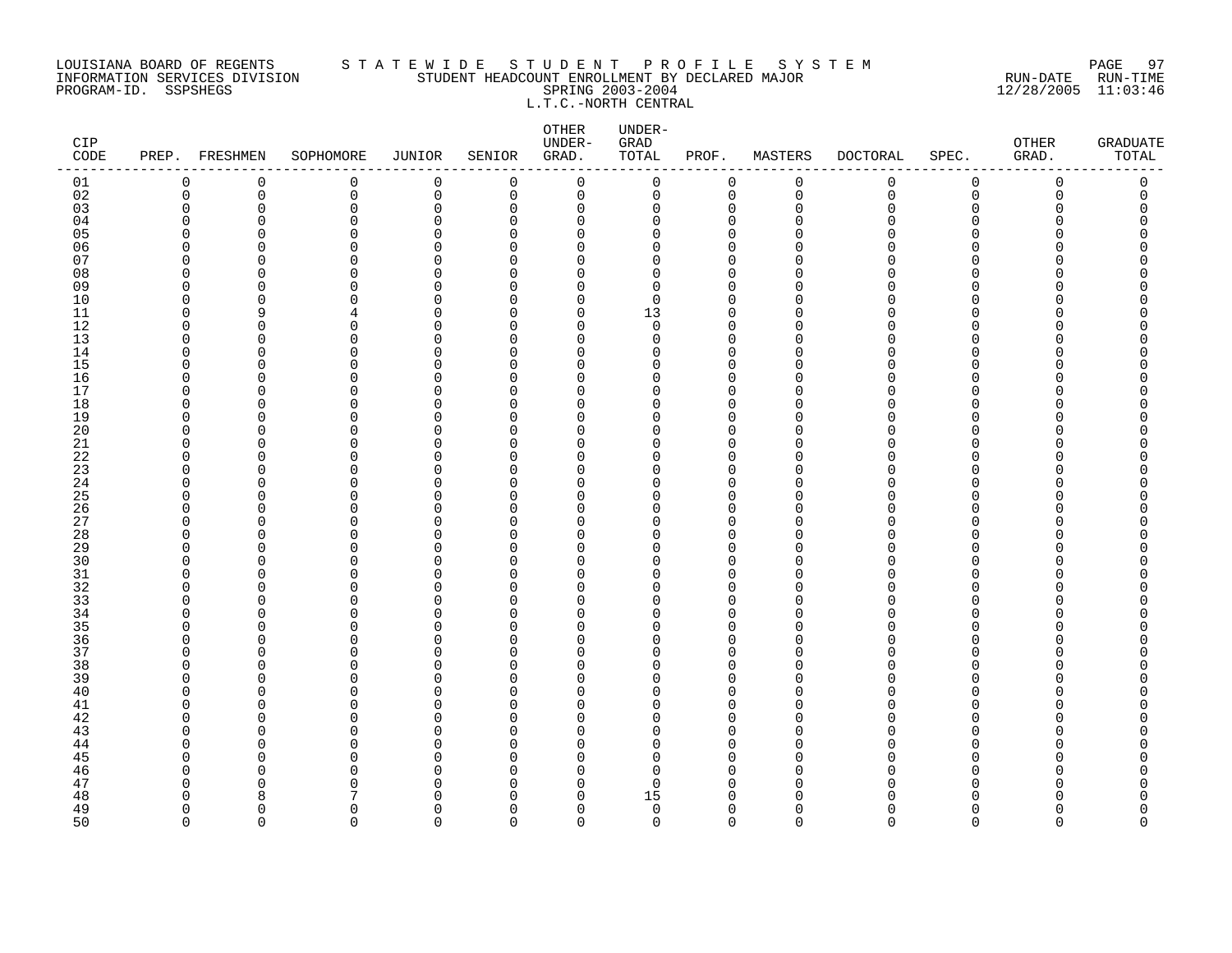#### LOUISIANA BOARD OF REGENTS S T A T E W I D E S T U D E N T P R O F I L E S Y S T E M PAGE 98 INFORMATION SERVICES DIVISION STUDENT HEADCOUNT ENROLLMENT BY DECLARED MAJOR RUN-DATE RUN-TIME PROGRAM-ID. SSPSHEGS SPRING 2003-2004 12/28/2005 11:03:46 L.T.C.-NORTH CENTRAL

| CIP<br>CODE      |          | PREP. FRESHMEN               | SOPHOMORE                                                                                                                                                                                                                                                                                                                                                                                                                                                                                                                                                                                                                                                                                                                                                                                                                                                                                                                                                                                                                                                                                  | JUNIOR            | SENIOR   | OTHER<br>UNDER-<br>GRAD. | UNDER-<br>GRAD<br>TOTAL |          | PROF. MASTERS | DOCTORAL                                                                                                                                                                                                                                                                                                                                                                                                                                                                                                                                                                                                                                                                                                                                          | SPEC.    | OTHER<br>GRAD. | <b>GRADUATE</b><br>TOTAL |
|------------------|----------|------------------------------|--------------------------------------------------------------------------------------------------------------------------------------------------------------------------------------------------------------------------------------------------------------------------------------------------------------------------------------------------------------------------------------------------------------------------------------------------------------------------------------------------------------------------------------------------------------------------------------------------------------------------------------------------------------------------------------------------------------------------------------------------------------------------------------------------------------------------------------------------------------------------------------------------------------------------------------------------------------------------------------------------------------------------------------------------------------------------------------------|-------------------|----------|--------------------------|-------------------------|----------|---------------|---------------------------------------------------------------------------------------------------------------------------------------------------------------------------------------------------------------------------------------------------------------------------------------------------------------------------------------------------------------------------------------------------------------------------------------------------------------------------------------------------------------------------------------------------------------------------------------------------------------------------------------------------------------------------------------------------------------------------------------------------|----------|----------------|--------------------------|
| 51               |          | 62                           |                                                                                                                                                                                                                                                                                                                                                                                                                                                                                                                                                                                                                                                                                                                                                                                                                                                                                                                                                                                                                                                                                            |                   |          |                          | 62                      |          |               |                                                                                                                                                                                                                                                                                                                                                                                                                                                                                                                                                                                                                                                                                                                                                   |          |                |                          |
| 52               | $\Omega$ | 20                           |                                                                                                                                                                                                                                                                                                                                                                                                                                                                                                                                                                                                                                                                                                                                                                                                                                                                                                                                                                                                                                                                                            |                   | $\Omega$ | 0                        | 22                      |          |               |                                                                                                                                                                                                                                                                                                                                                                                                                                                                                                                                                                                                                                                                                                                                                   |          |                |                          |
| 53               |          | 0                            |                                                                                                                                                                                                                                                                                                                                                                                                                                                                                                                                                                                                                                                                                                                                                                                                                                                                                                                                                                                                                                                                                            |                   |          |                          | $\mathbf 0$             |          |               |                                                                                                                                                                                                                                                                                                                                                                                                                                                                                                                                                                                                                                                                                                                                                   |          |                |                          |
| 54               |          |                              |                                                                                                                                                                                                                                                                                                                                                                                                                                                                                                                                                                                                                                                                                                                                                                                                                                                                                                                                                                                                                                                                                            |                   |          |                          |                         |          |               |                                                                                                                                                                                                                                                                                                                                                                                                                                                                                                                                                                                                                                                                                                                                                   |          |                |                          |
| 55               |          |                              |                                                                                                                                                                                                                                                                                                                                                                                                                                                                                                                                                                                                                                                                                                                                                                                                                                                                                                                                                                                                                                                                                            |                   |          |                          |                         |          |               |                                                                                                                                                                                                                                                                                                                                                                                                                                                                                                                                                                                                                                                                                                                                                   |          |                |                          |
| 56               |          |                              |                                                                                                                                                                                                                                                                                                                                                                                                                                                                                                                                                                                                                                                                                                                                                                                                                                                                                                                                                                                                                                                                                            |                   |          |                          |                         |          |               |                                                                                                                                                                                                                                                                                                                                                                                                                                                                                                                                                                                                                                                                                                                                                   |          |                |                          |
| 57               |          |                              |                                                                                                                                                                                                                                                                                                                                                                                                                                                                                                                                                                                                                                                                                                                                                                                                                                                                                                                                                                                                                                                                                            |                   |          |                          |                         |          |               |                                                                                                                                                                                                                                                                                                                                                                                                                                                                                                                                                                                                                                                                                                                                                   |          |                |                          |
| 58               |          |                              |                                                                                                                                                                                                                                                                                                                                                                                                                                                                                                                                                                                                                                                                                                                                                                                                                                                                                                                                                                                                                                                                                            |                   |          |                          |                         |          |               |                                                                                                                                                                                                                                                                                                                                                                                                                                                                                                                                                                                                                                                                                                                                                   |          |                |                          |
| 59<br>60         |          |                              |                                                                                                                                                                                                                                                                                                                                                                                                                                                                                                                                                                                                                                                                                                                                                                                                                                                                                                                                                                                                                                                                                            |                   |          |                          |                         |          |               |                                                                                                                                                                                                                                                                                                                                                                                                                                                                                                                                                                                                                                                                                                                                                   |          |                |                          |
| TR               |          |                              |                                                                                                                                                                                                                                                                                                                                                                                                                                                                                                                                                                                                                                                                                                                                                                                                                                                                                                                                                                                                                                                                                            |                   |          |                          |                         |          |               |                                                                                                                                                                                                                                                                                                                                                                                                                                                                                                                                                                                                                                                                                                                                                   |          |                |                          |
| UN               |          | 16                           |                                                                                                                                                                                                                                                                                                                                                                                                                                                                                                                                                                                                                                                                                                                                                                                                                                                                                                                                                                                                                                                                                            |                   |          | 41                       | 62                      |          |               |                                                                                                                                                                                                                                                                                                                                                                                                                                                                                                                                                                                                                                                                                                                                                   |          |                |                          |
|                  |          |                              |                                                                                                                                                                                                                                                                                                                                                                                                                                                                                                                                                                                                                                                                                                                                                                                                                                                                                                                                                                                                                                                                                            |                   |          |                          |                         |          |               |                                                                                                                                                                                                                                                                                                                                                                                                                                                                                                                                                                                                                                                                                                                                                   |          |                |                          |
| TOTAL            |          | 115                          | 13                                                                                                                                                                                                                                                                                                                                                                                                                                                                                                                                                                                                                                                                                                                                                                                                                                                                                                                                                                                                                                                                                         |                   | $\Omega$ | 41                       | 174                     | $\Omega$ | $\Omega$      | $\Omega$                                                                                                                                                                                                                                                                                                                                                                                                                                                                                                                                                                                                                                                                                                                                          | $\Omega$ | $\Omega$       |                          |
| 14 - ENGINEERING |          | 18 - NOT IN USE AT THIS TIME | 01 - AGRICULTURE, AGRICULTURE OPERATIONS 19 - FAMILY AND CONSUMER SCIENCES/HUMAN SCI 37 - PERSONAL AWARENESS/SELF-IMPROVEMENT<br>02 - NOT IN USE AT THIS TIME<br>120 - NOT IN USE AT THIS TIME<br>138 - PHILOSOPHY AND REL<br>139 - THEOLOGY AND RELATED SERVICES<br>22 - LEGAL PROFESSIONS AND STUDIES<br>22 - LEGAL PROFESSIONS AND STUDIES<br>22 - LEGAL PROFESSIONS AND<br>05 - AREA, ETHNIC, CULTURAL, AND GENDER STUDI23 - ENGLISH LANGUAGE AND LITERATURE/LETTERS 41 - SCIENCE TECHNOLOGIES/TECHNICIANS<br>06 - NOT IN USE AT THIS TIME<br>07 - NOT IN USE AT THIS TIME<br>08 - NOT IN USE AT THIS TIME<br>08 - NOT IN USE AT THIS TIME<br>26 - BIOLOGICAL AND I<br>09 - COMMUNICATION, JOURNALISM, AND RELATED 27 - MATHEMATICS AND STATISTICS<br>10 - COMMUNICATIONS TECHNOLOGIES/TECHNICIANS 28 - RESERVE OFFICERS TRAINING CORPS (ROTC) 46 - CONSTRUCTION TRADES<br>11 - COMPUTER AND INFORMATION SCIENCES/SUPP 29 - MILITARY TECHNOLOGIES<br>12 - PERSONAL AND CULINARY SERVICES<br>13 - EDUCATION<br>TR - UNDERGRAD STUDENTS INTENDING TO TRANSFERUN - UNCOMMITTED TO A MAJOR | 32 - BASIC SKILLS |          |                          |                         |          |               | 38 - PHILOSOPHY AND RELIGIOUS STUDIES<br>21 - TECHNOLOGY EDUCATION/INDUSTRIIAL ARTS 39 - THEOLOGY AND RELIGIOUS VOCATIIONS<br>24 - LIBERAL ARTS/SCI, GEN STUDIES/HUMANITIES42 - PSYCHOLOGY<br>25 - LIBRARY SCIENCE († 13 - SECURITY AND PROTECTIVE SERVICES 26 - BIOLOGICAL AND BIOMEDICAL SCIENCES († 14 - PUBLIC ADMINISTRATION AND SOCIAL SERV<br>27 - MATHEMATICS AND STATISTICS († 15 - SOCIAL SCIENCES († 15 - MATHEMATIC<br>29 - MILITARY TECHNOLOGIES<br>30 - MULTI/INTERDISCIPLINARY STUDIES<br>48 - PRECISION PRODUCTION<br>31 - PARKS, RECREATION, LEISURE AND FITNESS 49 - TRANSPORTATION AND MATERIALS MOVING<br>50 - VISUAL AND PERFORMING ARTS<br>36 - LEISURE AND RECREATIONAL ACTIVITIES 54 - HISTORY<br>60 - RESIDENCY PROGRAMS |          |                |                          |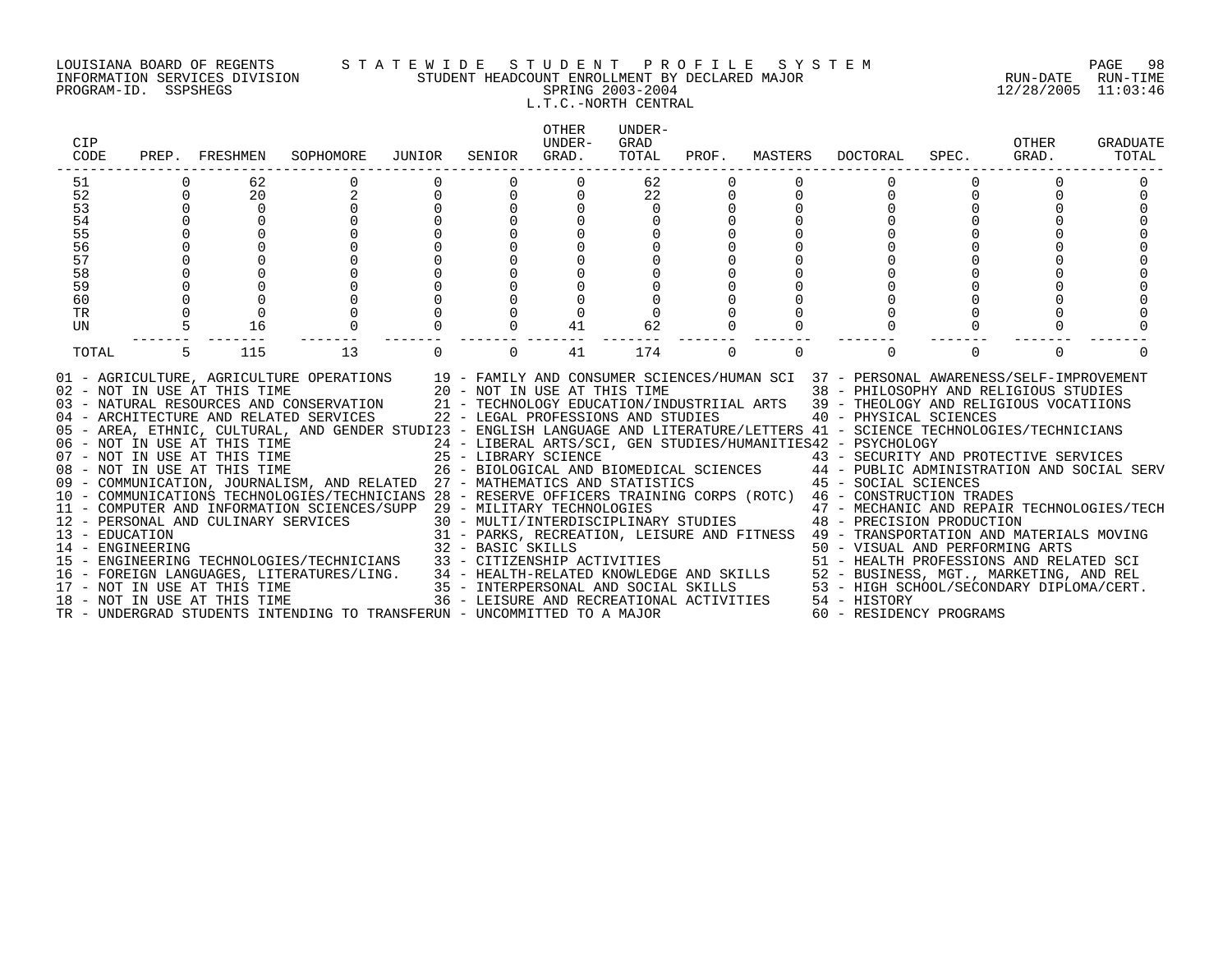#### LOUISIANA BOARD OF REGENTS S T A T E W I D E S T U D E N T P R O F I L E S Y S T E M PAGE 99 INFORMATION SERVICES DIVISION STUDENT HEADCOUNT ENROLLMENT BY DECLARED MAJOR RUN-DATE RUN-TIME PROGRAM-ID. SSPSHEGS SPRING 2003-2004 12/28/2005 11:03:46 L.T.C.-NORTHEAST

| $\mathtt{CIP}$<br>$\texttt{CODE}{}$ |                      | PREP. FRESHMEN | SOPHOMORE            | JUNIOR                  | SENIOR               | OTHER<br>UNDER-<br>GRAD. | UNDER-<br>GRAD<br>TOTAL | PROF.                   | MASTERS     | <b>DOCTORAL</b> | SPEC.       | OTHER<br>GRAD. | <b>GRADUATE</b><br>TOTAL |
|-------------------------------------|----------------------|----------------|----------------------|-------------------------|----------------------|--------------------------|-------------------------|-------------------------|-------------|-----------------|-------------|----------------|--------------------------|
| 01                                  | $\mathbf 0$          | 0              | 0                    | $\mathbf 0$             | 0                    | $\mathbf 0$              | $\mathsf{O}$            | 0                       | $\mathsf 0$ | 0               | $\mathbf 0$ | 0              | 0                        |
| 02                                  | $\mathbf 0$          | $\mathbf 0$    | 0                    | $\mathsf 0$             | 0                    | $\mathbf 0$              | 0                       | $\mathbf 0$             | $\mathbf 0$ | $\mathbf 0$     | $\mathbf 0$ | $\Omega$       | 0                        |
| 03                                  | $\mathbf 0$          | $\Omega$       | 0                    | $\mathbf 0$             | 0                    | 0                        | 0                       | 0                       | $\Omega$    | N               | $\Omega$    | O              | 0                        |
| 04                                  | 0                    | 0              | 0                    | 0                       | 0                    | 0                        | 0                       | 0                       | ∩           |                 | O           |                | O                        |
| 05                                  | $\Omega$             | 0              | $\Omega$             | $\Omega$                | $\Omega$             | 0                        | 0                       | $\Omega$                |             |                 | ∩           |                |                          |
| 06<br>07                            | $\Omega$<br>$\Omega$ | 0<br>O         | 0<br>$\Omega$        | $\mathbf 0$<br>$\Omega$ | $\Omega$<br>$\Omega$ | 0<br>$\Omega$            | 0<br>$\Omega$           | $\mathbf 0$<br>$\Omega$ |             |                 | ∩<br>∩      |                | ი                        |
| 08                                  | $\Omega$             | $\Omega$       | $\Omega$             | $\Omega$                | $\Omega$             | $\Omega$                 | $\Omega$                | $\Omega$                |             |                 | ∩           |                |                          |
| 09                                  | 0                    | O              | 0                    | 0                       | 0                    | 0                        | 0                       | $\mathbf 0$             |             |                 | ∩           |                |                          |
| 10                                  | $\mathbf 0$          | 0              | $\Omega$             | $\Omega$                | $\Omega$             | 0                        | 0                       | $\Omega$                |             |                 | ∩           |                |                          |
| 11                                  | $\Omega$             | -1             | 0                    | $\mathbf 0$             | $\Omega$             | 0                        | 1                       | $\mathbf 0$             |             |                 | ∩           |                | ∩                        |
| 12                                  | $\Omega$             | O              | $\Omega$             | $\Omega$                | $\Omega$             | $\Omega$                 | $\Omega$                | $\Omega$                |             |                 | ∩           |                |                          |
| 13                                  | $\mathbf 0$          | 0              | 0                    | $\mathbf 0$             | $\Omega$             | $\mathbf 0$              | 0                       | $\mathbf 0$             | O           |                 | $\Omega$    |                |                          |
| 14                                  | $\Omega$             | $\Omega$       | $\Omega$             | $\Omega$                | $\Omega$             | $\mathbf 0$              | $\mathbf 0$             | $\mathbf 0$             | n           |                 | $\cap$      |                | Λ                        |
| 15                                  | $\Omega$             | 7              | 4                    | $\Omega$                | $\Omega$             | 0                        | 11                      | $\mathbf 0$             | ∩           |                 | ∩           |                | Λ                        |
| 16                                  | $\Omega$             | 0              | 0                    | 0                       | $\Omega$             | 0                        | $\mathbf 0$             | $\mathbf 0$             | n           |                 | ∩           |                | ∩                        |
| 17                                  | $\Omega$             | 0              | 0                    | 0                       | $\Omega$             | $\mathbf 0$              | 0                       | $\mathbf 0$             | O           |                 | $\Omega$    |                |                          |
| 18                                  | $\Omega$             | O              | 0                    | $\Omega$                | $\Omega$             | 0                        | 0                       | $\mathbf 0$             | ∩           |                 | ∩           |                | ∩                        |
| 19                                  | $\Omega$             | O              | 0                    | $\Omega$                | $\Omega$             | 0                        | 0                       | $\mathbf 0$             |             |                 | ∩           |                |                          |
| 20                                  | $\Omega$             | O              | 0                    | $\Omega$                | $\Omega$             | $\Omega$                 | $\Omega$                | $\Omega$                |             |                 | ∩           |                | ∩                        |
| 21                                  | $\Omega$             | O              | $\Omega$             | 0                       | $\Omega$             | 0                        | 0                       | $\Omega$                | n           |                 | O           |                |                          |
| 22                                  | 0                    | 0              | 0                    | 0                       | $\Omega$             | 0                        | 0                       | 0                       | ∩           |                 | O           |                |                          |
| 23                                  | $\mathbf 0$          | 0              | 0                    | $\Omega$                | $\Omega$             | 0                        | 0                       | $\Omega$                |             |                 | ∩           |                |                          |
| 24                                  | $\Omega$             | O              | 0                    | $\mathbf 0$             | $\Omega$             | 0                        | 0                       | $\mathbf 0$             | n           |                 | ∩           |                | ∩                        |
| 25                                  | $\Omega$             | O              | $\Omega$             | $\mathbf 0$             | $\Omega$             | $\Omega$                 | $\Omega$                | $\Omega$                | n           |                 | ∩           |                |                          |
| 26<br>27                            | $\Omega$             | O              | 0                    | $\mathbf 0$             | $\Omega$             | $\Omega$                 | $\Omega$<br>0           | $\mathbf 0$             |             |                 | ∩<br>∩      |                |                          |
| 28                                  | 0<br>$\Omega$        | 0<br>0         | 0<br>$\Omega$        | 0<br>$\Omega$           | 0<br>$\Omega$        | 0<br>0                   | 0                       | 0<br>$\Omega$           |             |                 | ∩           |                |                          |
| 29                                  | $\Omega$             | 0              | 0                    | $\Omega$                | 0                    | 0                        | 0                       | 0                       |             |                 | ∩           |                |                          |
| 30                                  | $\Omega$             | O              | $\Omega$             | $\Omega$                | $\Omega$             | $\Omega$                 | $\Omega$                | $\Omega$                |             |                 | ∩           |                |                          |
| 31                                  | $\Omega$             | O              | 0                    | $\Omega$                | $\Omega$             | $\mathbf 0$              | 0                       | $\mathbf 0$             | ∩           |                 | $\Omega$    |                | ∩                        |
| 32                                  | $\Omega$             | O              | $\Omega$             | $\Omega$                | ∩                    | $\Omega$                 | 0                       | $\Omega$                |             |                 | $\Omega$    |                |                          |
| 33                                  | $\Omega$             | 0              | $\Omega$             | $\Omega$                | $\Omega$             | 0                        | 0                       | $\Omega$                |             |                 | ∩           |                | ∩                        |
| 34                                  | $\Omega$             | 0              | $\Omega$             | 0                       | 0                    | 0                        | 0                       | $\Omega$                | ∩           |                 | ∩           |                |                          |
| 35                                  | $\Omega$             | O              | $\Omega$             | $\Omega$                | $\Omega$             | $\Omega$                 | O                       | $\Omega$                |             |                 | ∩           |                |                          |
| 36                                  | $\Omega$             | O              | 0                    | $\Omega$                | $\Omega$             | 0                        | 0                       | $\mathbf 0$             | ∩           |                 | ∩           |                |                          |
| 37                                  | $\Omega$             | O              | 0                    | $\Omega$                | $\Omega$             | 0                        | $\Omega$                | $\mathbf 0$             | n           |                 | $\Omega$    |                |                          |
| 38                                  | $\Omega$             | O              | $\Omega$             | $\Omega$                | $\Omega$             | $\Omega$                 | $\Omega$                | $\Omega$                |             |                 | ∩           |                | ∩                        |
| 39                                  | $\Omega$             | 0              | $\Omega$             | 0                       | $\Omega$             | 0                        | 0                       | $\mathbf 0$             | n           |                 | O           |                |                          |
| 40                                  | $\Omega$             | 0              | $\Omega$             | 0                       | $\Omega$             | 0                        | 0                       | $\mathbf 0$             | ∩           |                 | O           |                |                          |
| 41                                  | $\Omega$             | 0              | 0                    | $\Omega$                | $\Omega$             | 0                        | 0                       | $\Omega$                |             |                 | ∩           |                |                          |
| 42                                  | $\mathbf 0$          | 0              | 0                    | $\mathbf 0$             | $\Omega$             | 0                        | 0                       | $\mathbf 0$             | n           |                 | ∩           |                | ∩                        |
| 43                                  | $\Omega$             | n              | $\Omega$             | $\mathbf 0$             | $\Omega$             | $\Omega$                 | $\Omega$                | $\Omega$                |             |                 | ∩           |                |                          |
| 44                                  | $\Omega$             | O              | $\Omega$             | $\Omega$                | $\Omega$             | $\Omega$                 | $\Omega$                | $\Omega$                | n           |                 | ∩           |                |                          |
| 45                                  | $\Omega$             | O              | 0                    | $\Omega$                | 0                    | 0                        | 0                       | 0                       | ∩           |                 | O           |                |                          |
| 46<br>47                            | $\Omega$<br>$\Omega$ | 0<br>7         | $\Omega$<br>$\Omega$ | $\Omega$<br>$\Omega$    | $\Omega$<br>$\Omega$ | 0                        | 0<br>7                  | $\Omega$<br>$\Omega$    | U<br>∩      |                 | ∩<br>∩      |                | ∩                        |
| 48                                  | $\Omega$             | q              | 5                    | $\Omega$                | $\Omega$             | 0<br>$\Omega$            | 14                      | $\Omega$                |             |                 |             |                |                          |
| 49                                  | $\Omega$             | $\Omega$       | 0                    | $\Omega$                | $\Omega$             | $\mathbf 0$              | $\mathbf 0$             | $\mathbf 0$             | ∩           |                 | $\Omega$    | ∩              | O                        |
| 50                                  | $\Omega$             | $\Omega$       | $\Omega$             | $\Omega$                | $\Omega$             | $\Omega$                 | $\Omega$                | $\Omega$                | $\Omega$    | $\Omega$        | $\Omega$    | $\Omega$       | $\Omega$                 |
|                                     |                      |                |                      |                         |                      |                          |                         |                         |             |                 |             |                |                          |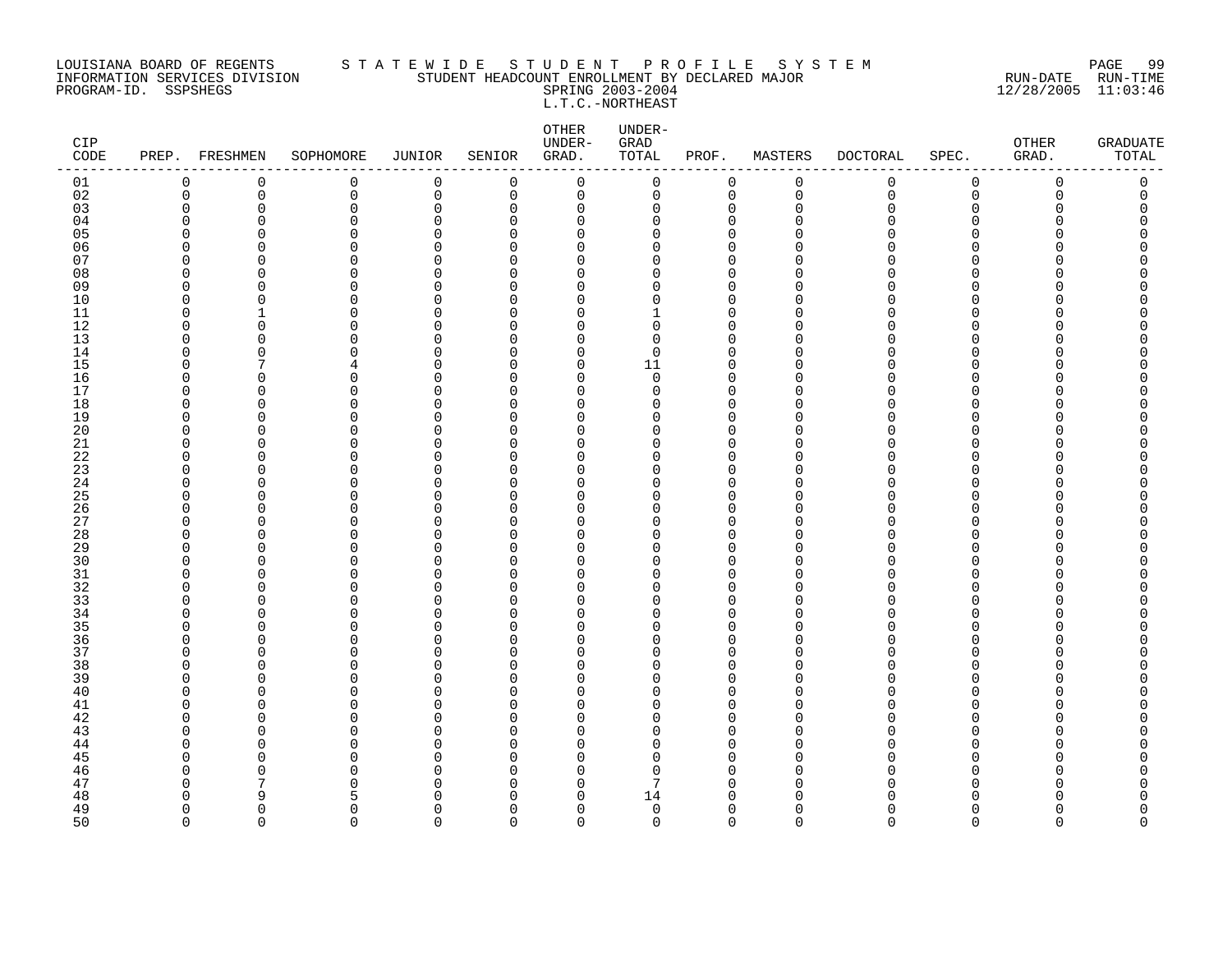#### LOUISIANA BOARD OF REGENTS S T A T E W I D E S T U D E N T P R O F I L E S Y S T E M PAGE 100 INFORMATION SERVICES DIVISION STUDENT HEADCOUNT ENROLLMENT BY DECLARED MAJOR RUN-DATE RUN-TIME PROGRAM-ID. SSPSHEGS SPRING 2003-2004 12/28/2005 11:03:46

# L.T.C.-NORTHEAST

| CIP<br>CODE                                                                 | PREP.                            | FRESHMEN                      | SOPHOMORE                                                                                                                                                                                                                                                                                                                                                                                                                                                                                                                                                                                                                                                                                                                                                                                                                                                                                                                                                                                                                                                                                                                                                                                  | JUNIOR   | SENIOR            | <b>OTHER</b><br>UNDER-<br>GRAD.          | UNDER-<br>GRAD<br>TOTAL     | PROF.       | MASTERS  | <b>DOCTORAL</b>                                                                                                                                                                                     | SPEC.    | OTHER<br>GRAD. | GRADUATE<br>TOTAL |
|-----------------------------------------------------------------------------|----------------------------------|-------------------------------|--------------------------------------------------------------------------------------------------------------------------------------------------------------------------------------------------------------------------------------------------------------------------------------------------------------------------------------------------------------------------------------------------------------------------------------------------------------------------------------------------------------------------------------------------------------------------------------------------------------------------------------------------------------------------------------------------------------------------------------------------------------------------------------------------------------------------------------------------------------------------------------------------------------------------------------------------------------------------------------------------------------------------------------------------------------------------------------------------------------------------------------------------------------------------------------------|----------|-------------------|------------------------------------------|-----------------------------|-------------|----------|-----------------------------------------------------------------------------------------------------------------------------------------------------------------------------------------------------|----------|----------------|-------------------|
| 51<br>52<br>53<br>54<br>55<br>56<br>57<br>58<br>59<br>60<br><b>TR</b><br>UN | $\mathbf 0$<br>$\mathbf 0$<br>41 | 41<br>55<br>$\mathbf 0$<br>99 | 18<br>$\Omega$                                                                                                                                                                                                                                                                                                                                                                                                                                                                                                                                                                                                                                                                                                                                                                                                                                                                                                                                                                                                                                                                                                                                                                             |          |                   | 35                                       | 43<br>75<br>$\Omega$<br>177 | 0           |          |                                                                                                                                                                                                     |          |                |                   |
| TOTAL<br>14 - ENGINEERING                                                   | 41                               | 219                           | 30<br>01 - AGRICULTURE, AGRICULTURE OPERATIONS 19 - FAMILY AND CONSUMER SCIENCES/HUMAN SCI 37 - PERSONAL AWARENESS/SELF-IMPROVEMENT<br>02 - NOT IN USE AT THIS TIME $20 - NOT IN USE AT THIS TIME$<br>03 - NATURAL RESOURCES AND CONSERVATION $21 - TECHNOLOGY EDUCATION/INI$<br>04 - ARCHITECTURE AND RELATED SERVICES 22 - LEGAL PROFESSIONS AND STUDIES<br>05 - AREA, ETHNIC, CULTURAL, AND GENDER STUDI23 - ENGLISH LANGUAGE AND LITERATURE/LETTERS 41 - SCIENCE TECHNOLOGIES/TECHNICIANS<br>06 - NOT IN USE AT THIS TIME<br>07 - NOT IN USE AT THIS TIME<br>08 - NOT IN USE AT THIS TIME<br>08 - NOT IN USE AT THIS TIME<br>26 - BIOLOGICAL AND BIOMEDICAL SCIENCES<br>26 - BIOLOGICAL AND BIOMEDICAL SCIENCES<br>26 - BIOLOGICAL AND<br>07 - NOT IN USE AT THIS TIME<br>25 - LIBRARY SCIENCE<br>26 - BIOLOGICAL AND BIOMEDICAL SCIENCES<br>26 - BIOLOGICAL AND BIOMEDICAL SCIENCES<br>26 - BIOLOGICAL AND BIOMEDICAL SCIENCES<br>26 - BIOLOGICAL AND BIOMEDICAL SCIENCES<br>26 - B<br>12 - PERSONAL AND INFORMATION SCIENCES/SUPP 29 - MILITARY TECHNOLOGIES<br>12 - PERSONAL AND CULINARY SERVICES 30 - MULTI/INTERDISCIPLINARY STUDIES 48 - PRECISION PRODUCTION<br>14 - EDUCATION | $\Omega$ | 32 - BASIC SKILLS | 38                                       | 328                         | $\mathbf 0$ | $\Omega$ | $\Omega$<br>38 - PHILOSOPHY AND RELIGIOUS STUDIES<br>21 - TECHNOLOGY EDUCATION/INDUSTRIIAL ARTS 39 - THEOLOGY AND RELIGIOUS VOCATIIONS<br>40 - PHYSICAL SCIENCES<br>50 - VISUAL AND PERFORMING ARTS | $\Omega$ | $\Omega$       |                   |
|                                                                             |                                  | 18 - NOT IN USE AT THIS TIME  | TR - UNDERGRAD STUDENTS INTENDING TO TRANSFERUN - UNCOMMITTED TO A MAJOR                                                                                                                                                                                                                                                                                                                                                                                                                                                                                                                                                                                                                                                                                                                                                                                                                                                                                                                                                                                                                                                                                                                   |          |                   | 36 - LEISURE AND RECREATIONAL ACTIVITIES |                             |             |          | 54 - HISTORY<br>60 - RESIDENCY PROGRAMS                                                                                                                                                             |          |                |                   |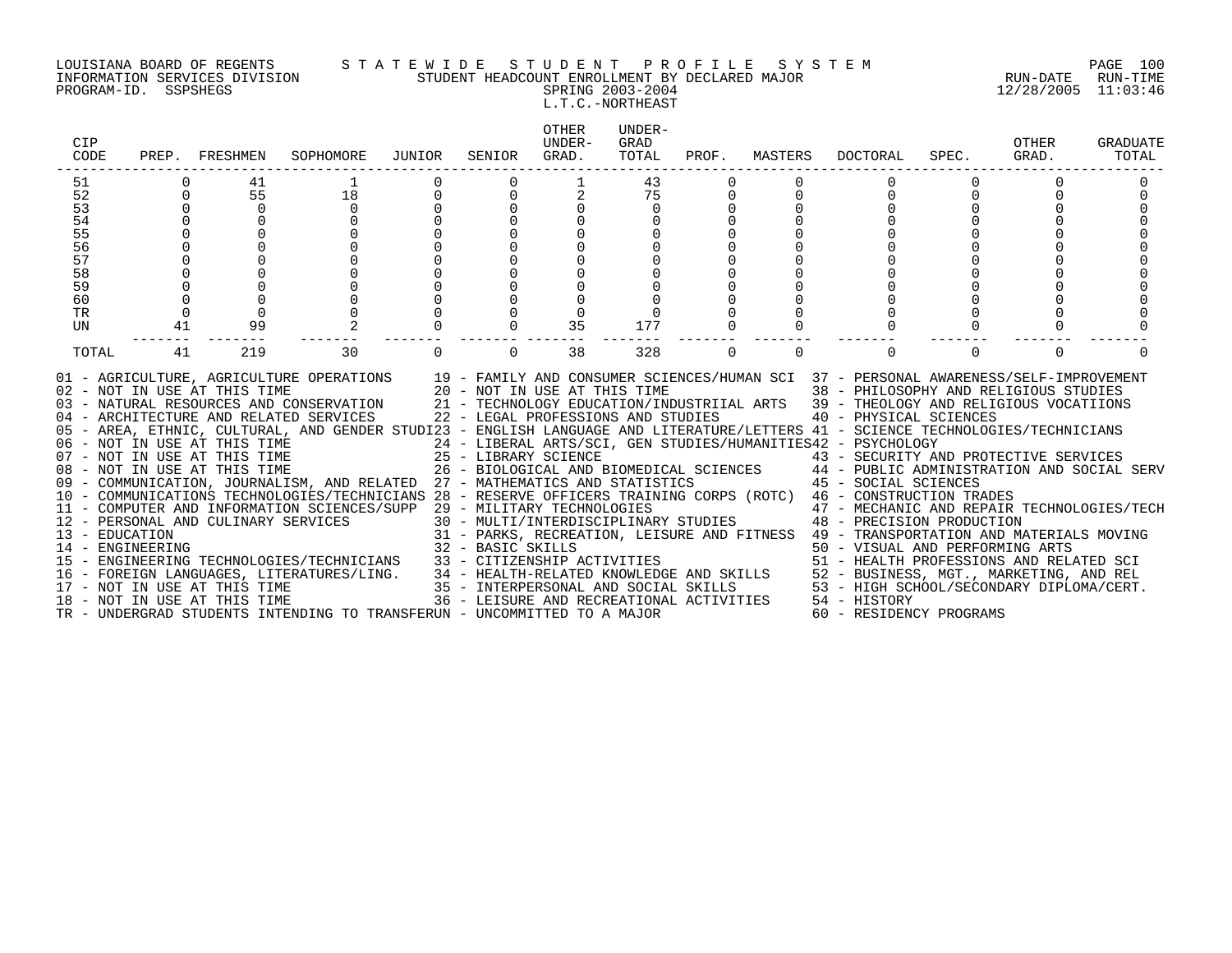#### LOUISIANA BOARD OF REGENTS S T A T E W I D E S T U D E N T P R O F I L E S Y S T E M PAGE 101 INFORMATION SERVICES DIVISION STUDENT HEADCOUNT ENROLLMENT BY DECLARED MAJOR RUN-DATE RUN-TIME PROGRAM-ID. SSPSHEGS SPRING 2003-2004 12/28/2005 11:03:46 L.T.C.-NORTHWEST

| CIP<br>CODE | PREP. FRESHMEN          |                            | SOPHOMORE               | <b>JUNIOR</b>           | SENIOR               | OTHER<br>UNDER-<br>GRAD. | UNDER-<br>GRAD<br>TOTAL | PROF.                      | MASTERS       | <b>DOCTORAL</b> | SPEC.         | OTHER<br>GRAD. | <b>GRADUATE</b><br>TOTAL |
|-------------|-------------------------|----------------------------|-------------------------|-------------------------|----------------------|--------------------------|-------------------------|----------------------------|---------------|-----------------|---------------|----------------|--------------------------|
| 01          | 0                       | 2                          | 9                       | 0                       | 0                    | 1                        | 12                      | 0                          | $\mathbf 0$   | 0               | $\mathsf 0$   | 0              | 0                        |
| 02          | $\mathbf 0$             | $\mathsf{O}$               | 0                       | $\mathbf 0$             | 0                    | 0                        | $\mathsf{O}$            | $\mathbf 0$                | $\mathbf 0$   | $\mathbf 0$     | $\mathsf 0$   | 0              | 0                        |
| 03<br>04    | $\Omega$<br>$\Omega$    | $\mathbf 0$<br>$\Omega$    | 0<br>0                  | $\mathbf 0$<br>$\Omega$ | 0<br>$\Omega$        | 0<br>0                   | 0<br>O                  | $\mathbf 0$<br>$\mathbf 0$ | $\Omega$      | U               | $\Omega$<br>∩ | Ω              | C                        |
| 05          | $\Omega$                | $\Omega$                   | 0                       | $\Omega$                | ∩                    | $\Omega$                 | O                       | $\Omega$                   |               |                 | ∩             |                | ∩                        |
| 06          | $\Omega$                | $\Omega$                   | 0                       | $\Omega$                | ∩                    | $\Omega$                 | O                       | $\Omega$                   |               |                 | ∩             |                |                          |
| 07          | ∩                       | $\cap$                     | 0                       | $\cap$                  | ∩                    | U                        | U                       | $\Omega$                   |               |                 | ∩             |                |                          |
| 08          | $\Omega$                | $\Omega$                   | $\Omega$                | $\Omega$                | $\Omega$             | $\Omega$                 | 0                       | $\mathbf 0$                |               |                 | $\Omega$      |                |                          |
| 09          | 0                       | 0                          | 0                       | $\Omega$                | O                    | 0                        | 0                       | 0                          | ∩             |                 | O             |                |                          |
| 10          | $\Omega$                | $\overline{0}$             | $\mathbf 0$             | $\Omega$                | ∩                    | $\Omega$                 | $\Omega$                | $\Omega$                   |               |                 | ∩             |                |                          |
| 11          | $\mathbf 0$             | 31                         | 20                      | $\Omega$                | $\Omega$             | 5                        | 56<br>$\Omega$          | $\mathbf 0$                | O             |                 | ∩<br>∩        |                |                          |
| 12<br>13    | $\Omega$<br>$\mathbf 0$ | $\Omega$<br>$\overline{0}$ | $\Omega$<br>$\mathbf 0$ | $\Omega$<br>$\mathbf 0$ | ∩<br>$\Omega$        | $\Omega$<br>$\mathbf 0$  | $\mathbf 0$             | $\Omega$<br>$\mathbf 0$    | ∩<br>O        |                 | $\Omega$      |                |                          |
| 14          | $\mathbf 0$             | $\overline{0}$             | $\mathbf 0$             | $\Omega$                | O                    | 0                        | 0                       | $\mathbf 0$                | ∩             |                 | ∩             |                |                          |
| 15          | $\Omega$                | 27                         | 65                      | $\Omega$                | $\Omega$             | 5                        | 97                      | $\Omega$                   |               |                 | ∩             |                |                          |
| 16          | $\Omega$                | $\overline{0}$             | $\mathbf 0$             | 0                       | $\Omega$             | 0                        | $\mathbf 0$             | $\mathbf 0$                | ∩             |                 | ∩             |                |                          |
| 17          | $\Omega$                | $\Omega$                   | $\mathbf 0$             | $\Omega$                | ∩                    | $\Omega$                 | $\Omega$                | $\Omega$                   | O             |                 | ∩             |                |                          |
| 18          | 0                       | $\overline{0}$             | $\mathbf 0$             | $\Omega$                | $\Omega$             | 0                        | 0                       | $\mathbf 0$                |               |                 | $\Omega$      |                |                          |
| 19          | $\mathbf 0$             | 12                         | 29                      | $\Omega$                | $\Omega$             | 2                        | 43                      | 0                          |               |                 | ∩             |                |                          |
| 20          | $\Omega$                | $\mathbf 0$                | 0                       | $\Omega$                | $\Omega$             | $\mathbf 0$              | $\Omega$                | $\mathbf 0$                |               |                 | ∩             |                |                          |
| 21          | $\Omega$<br>$\Omega$    | $\mathbf 0$                | 0                       | $\Omega$<br>$\Omega$    | $\Omega$<br>∩        | $\Omega$                 | $\Omega$<br>O           | $\Omega$                   | $\Omega$<br>O |                 | ∩<br>$\Omega$ |                |                          |
| 22<br>23    | $\Omega$                | $\Omega$<br>$\Omega$       | 0<br>0                  | $\cap$                  | ∩                    | $\Omega$<br>$\Omega$     | O                       | $\mathbf 0$<br>$\Omega$    | ∩             |                 | $\Omega$      |                |                          |
| 24          | $\Omega$                | $\Omega$                   | 0                       | 0                       | $\Omega$             | 0                        | 0                       | $\mathbf 0$                | O             |                 | $\Omega$      |                |                          |
| 25          | $\Omega$                | $\Omega$                   | 0                       | $\Omega$                | $\Omega$             | 0                        | O                       | $\mathbf 0$                |               |                 | ∩             |                |                          |
| 26          | $\Omega$                | $\Omega$                   | 0                       | $\Omega$                | $\Omega$             | $\Omega$                 | O                       | $\mathbf 0$                |               |                 | ∩             |                |                          |
| 27          | $\Omega$                | $\Omega$                   | 0                       | $\Omega$                | ∩                    | $\Omega$                 | O                       | $\mathbf 0$                | ∩             |                 | ∩             |                |                          |
| 28          | $\Omega$                | $\Omega$                   | 0                       | $\Omega$                | $\Omega$             | $\Omega$                 | O                       | $\Omega$                   |               |                 | $\Omega$      |                |                          |
| 29          | $\Omega$                | $\Omega$                   | 0                       | $\Omega$                | $\Omega$             | $\Omega$                 | 0                       | $\mathbf 0$                | O             |                 | $\Omega$      |                |                          |
| 30          | ∩                       | $\Omega$                   | O                       | $\Omega$                | O                    | O                        | O                       | $\Omega$                   | ∩             |                 | ∩             |                |                          |
| 31<br>32    | $\Omega$<br>$\Omega$    | $\Omega$<br>$\Omega$       | 0<br>$\Omega$           | $\Omega$<br>$\cap$      | $\Omega$<br>∩        | $\Omega$<br>$\Omega$     | O<br>O                  | $\mathbf 0$<br>$\Omega$    | ∩             |                 | $\Omega$<br>∩ |                |                          |
| 33          | $\Omega$                | $\Omega$                   | 0                       | $\Omega$                | $\Omega$             | $\Omega$                 | O                       | $\Omega$                   |               |                 | ∩             |                |                          |
| 34          | $\Omega$                | $\Omega$                   | $\Omega$                | $\mathbf 0$             | $\Omega$             | $\Omega$                 | O                       | $\Omega$                   | ∩             |                 | ∩             |                |                          |
| 35          | ∩                       | $\Omega$                   | 0                       | $\Omega$                | $\Omega$             | $\Omega$                 | O                       | $\Omega$                   |               |                 | ∩             |                |                          |
| 36          | 0                       | $\Omega$                   | 0                       | $\Omega$                | $\Omega$             | 0                        | 0                       | 0                          | ∩             |                 | $\Omega$      |                |                          |
| 37          | $\Omega$                | $\Omega$                   | 0                       | $\Omega$                | ∩                    | $\Omega$                 | O                       | $\mathbf 0$                | O             |                 | ∩             |                |                          |
| 38          | $\Omega$                | $\Omega$                   | $\Omega$                | $\Omega$                | ∩                    | $\Omega$                 | O                       | $\mathbf 0$                |               |                 | ∩             |                |                          |
| 39          | ∩                       | $\Omega$                   | $\Omega$                | $\cap$                  | ∩                    | $\Omega$                 | O                       | $\Omega$                   | ∩             |                 | ∩             |                |                          |
| 40          | $\Omega$                | $\Omega$                   | 0                       | $\Omega$                | $\Omega$             | $\mathbf 0$              | O                       | $\mathbf 0$                | ∩             |                 | $\Omega$      |                |                          |
| 41<br>42    | $\Omega$<br>$\Omega$    | $\Omega$<br>$\Omega$       | 0<br>0                  | 0<br>$\Omega$           | $\Omega$<br>$\Omega$ | 0<br>0                   | 0<br>0                  | $\mathbf 0$<br>$\mathbf 0$ |               |                 | $\Omega$<br>∩ |                |                          |
| 43          | ∩                       | $\Omega$                   | 0                       | $\cap$                  | ∩                    | $\Omega$                 | 0                       | $\Omega$                   |               |                 | ∩             |                |                          |
| 44          | ∩                       | $\Omega$                   | $\Omega$                | $\cap$                  | $\Omega$             | $\Omega$                 | $\Omega$                | $\Omega$                   |               |                 | ∩             |                |                          |
| 45          | $\Omega$                | $\mathbf 0$                | $\Omega$                | $\Omega$                | $\Omega$             | 0                        | 0                       | $\mathbf 0$                | ∩             |                 | $\Omega$      |                |                          |
| 46          | $\Omega$                | 7                          | 9                       | $\Omega$                | ∩                    | 2                        | 18                      | $\mathbf 0$                |               |                 | ∩             |                |                          |
| 47          | $\mathbf 0$             | 32                         | 30                      | $\Omega$                | $\Omega$             | 7                        | 69                      | 0                          | ∩             |                 | ∩             |                |                          |
| 48          | $\Omega$                | 36                         | 18                      | ∩                       | ∩                    | 0                        | 54                      | $\Omega$                   |               |                 |               |                |                          |
| 49          | $\mathbf 0$             | $\overline{0}$             | $\mathbf 0$             | $\Omega$                | $\Omega$             | 0                        | $\mathbf 0$             | $\mathbf 0$                | $\Omega$      |                 | $\Omega$      |                | O                        |
| 50          | $\Omega$                | $\Omega$                   | $\Omega$                | $\Omega$                | $\Omega$             | $\Omega$                 | $\Omega$                | $\Omega$                   | $\cap$        | $\Omega$        | $\Omega$      | $\Omega$       | $\Omega$                 |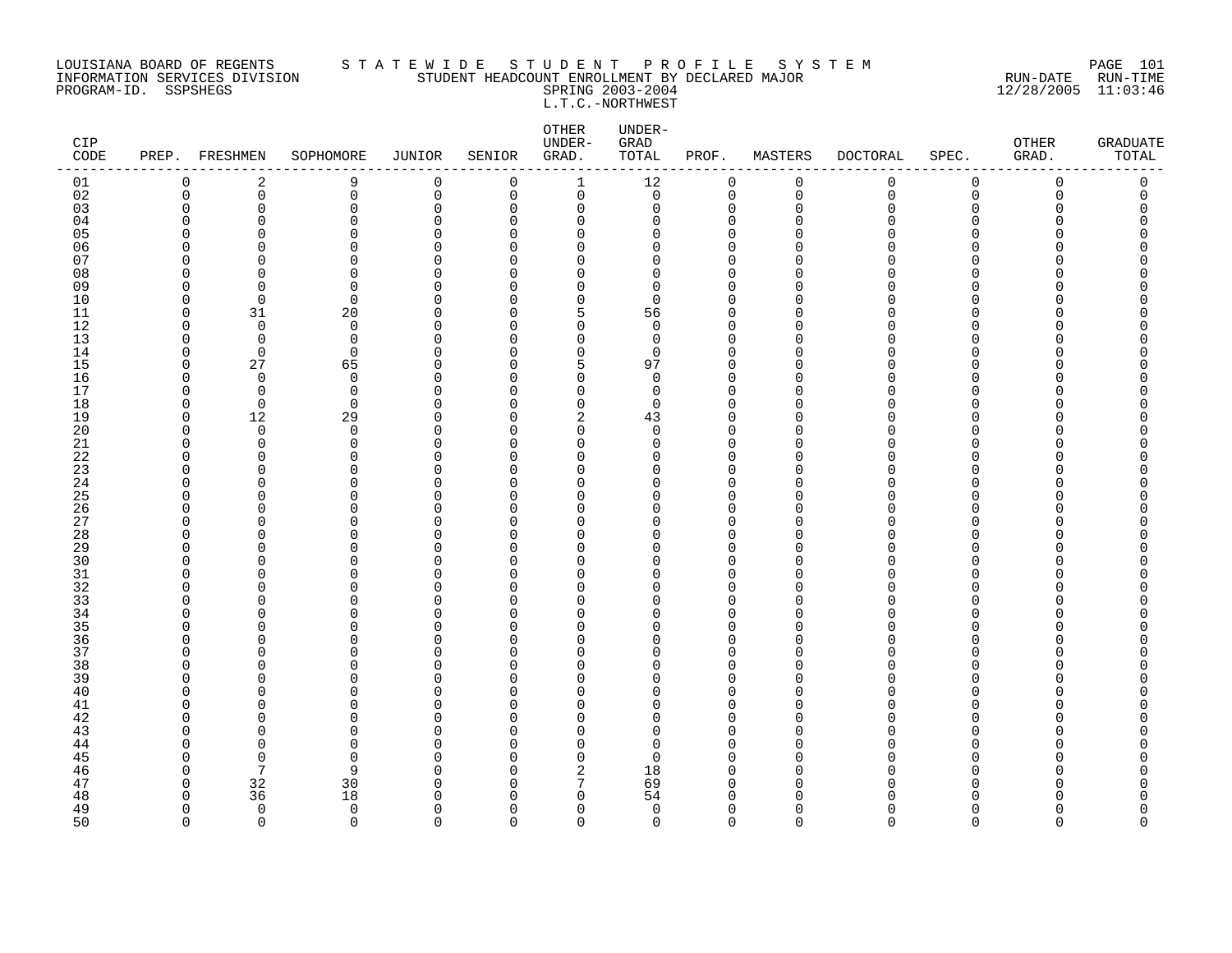PROGRAM-ID. SSPSHEGS SPRING 2003-2004 12/28/2005 11:03:46

#### LOUISIANA BOARD OF REGENTS S T A T E W I D E S T U D E N T P R O F I L E S Y S T E M PAGE 102 INFORMATION SERVICES DIVISION STUDENT HEADCOUNT ENROLLMENT BY DECLARED MAJOR RUN-DATE RUN-TIME

L.T.C.-NORTHWEST

| CIP<br>CODE      |             | PREP. FRESHMEN               | SOPHOMORE                                                                                                                                                                                                                                                                                                                                                                                                                                                                                                                                                                                                                                                                                                                                                                                                                                                                                                                                                                                                       | JUNIOR            | SENIOR   | OTHER<br>UNDER-<br>GRAD. | UNDER-<br>GRAD<br>TOTAL |          | PROF. MASTERS | DOCTORAL                                                                                                                                                                                                                                                                                                                                                                  | SPEC.    | OTHER<br>GRAD. | <b>GRADUATE</b><br>TOTAL |
|------------------|-------------|------------------------------|-----------------------------------------------------------------------------------------------------------------------------------------------------------------------------------------------------------------------------------------------------------------------------------------------------------------------------------------------------------------------------------------------------------------------------------------------------------------------------------------------------------------------------------------------------------------------------------------------------------------------------------------------------------------------------------------------------------------------------------------------------------------------------------------------------------------------------------------------------------------------------------------------------------------------------------------------------------------------------------------------------------------|-------------------|----------|--------------------------|-------------------------|----------|---------------|---------------------------------------------------------------------------------------------------------------------------------------------------------------------------------------------------------------------------------------------------------------------------------------------------------------------------------------------------------------------------|----------|----------------|--------------------------|
| 51               |             | 64                           | 29                                                                                                                                                                                                                                                                                                                                                                                                                                                                                                                                                                                                                                                                                                                                                                                                                                                                                                                                                                                                              |                   |          |                          | 96                      |          |               |                                                                                                                                                                                                                                                                                                                                                                           |          |                |                          |
| 52               | $\mathbf 0$ | 52                           | 33                                                                                                                                                                                                                                                                                                                                                                                                                                                                                                                                                                                                                                                                                                                                                                                                                                                                                                                                                                                                              | $\mathsf 0$       |          | 19                       | 104                     |          |               | $\Omega$                                                                                                                                                                                                                                                                                                                                                                  |          |                |                          |
| 53               |             | $\mathbf 0$                  | 0                                                                                                                                                                                                                                                                                                                                                                                                                                                                                                                                                                                                                                                                                                                                                                                                                                                                                                                                                                                                               |                   |          | 0                        | 0                       |          |               |                                                                                                                                                                                                                                                                                                                                                                           |          |                |                          |
| 54               |             |                              |                                                                                                                                                                                                                                                                                                                                                                                                                                                                                                                                                                                                                                                                                                                                                                                                                                                                                                                                                                                                                 |                   |          |                          |                         |          |               |                                                                                                                                                                                                                                                                                                                                                                           |          |                |                          |
| 55               |             |                              |                                                                                                                                                                                                                                                                                                                                                                                                                                                                                                                                                                                                                                                                                                                                                                                                                                                                                                                                                                                                                 |                   |          |                          |                         |          |               |                                                                                                                                                                                                                                                                                                                                                                           |          |                |                          |
| 56               |             |                              |                                                                                                                                                                                                                                                                                                                                                                                                                                                                                                                                                                                                                                                                                                                                                                                                                                                                                                                                                                                                                 |                   |          |                          |                         |          |               |                                                                                                                                                                                                                                                                                                                                                                           |          |                |                          |
| 57               |             |                              |                                                                                                                                                                                                                                                                                                                                                                                                                                                                                                                                                                                                                                                                                                                                                                                                                                                                                                                                                                                                                 |                   |          |                          |                         |          |               |                                                                                                                                                                                                                                                                                                                                                                           |          |                |                          |
| 58               |             |                              |                                                                                                                                                                                                                                                                                                                                                                                                                                                                                                                                                                                                                                                                                                                                                                                                                                                                                                                                                                                                                 |                   |          |                          |                         |          |               |                                                                                                                                                                                                                                                                                                                                                                           |          |                |                          |
| 59               |             |                              |                                                                                                                                                                                                                                                                                                                                                                                                                                                                                                                                                                                                                                                                                                                                                                                                                                                                                                                                                                                                                 |                   |          |                          |                         |          |               |                                                                                                                                                                                                                                                                                                                                                                           |          |                |                          |
| 60               |             |                              |                                                                                                                                                                                                                                                                                                                                                                                                                                                                                                                                                                                                                                                                                                                                                                                                                                                                                                                                                                                                                 |                   |          |                          |                         |          |               |                                                                                                                                                                                                                                                                                                                                                                           |          |                |                          |
| <b>TR</b><br>UN  |             | 59                           |                                                                                                                                                                                                                                                                                                                                                                                                                                                                                                                                                                                                                                                                                                                                                                                                                                                                                                                                                                                                                 |                   |          | 156                      | 215                     |          |               |                                                                                                                                                                                                                                                                                                                                                                           |          |                |                          |
|                  |             |                              |                                                                                                                                                                                                                                                                                                                                                                                                                                                                                                                                                                                                                                                                                                                                                                                                                                                                                                                                                                                                                 |                   |          |                          |                         |          |               |                                                                                                                                                                                                                                                                                                                                                                           |          |                |                          |
| TOTAL            | $\Omega$    | 322                          | 242                                                                                                                                                                                                                                                                                                                                                                                                                                                                                                                                                                                                                                                                                                                                                                                                                                                                                                                                                                                                             | $\Omega$          | $\Omega$ | 200                      | 764                     | $\Omega$ | $\Omega$      | $\Omega$                                                                                                                                                                                                                                                                                                                                                                  | $\Omega$ | $\Omega$       |                          |
| 14 - ENGINEERING |             | 18 - NOT IN USE AT THIS TIME | 01 - AGRICULTURE, AGRICULTURE OPERATIONS<br>02 - NOT IN USE AT THIS TIME 20 - NOT IN USE AT THIS TIME 38 - PHILOSOPHY AND RELIGIOUS STUDIES<br>03 - NATURAL RESOURCES AND CONSERVATION 21 - TECHNOLOGY EDUCATION/INDUSTRIIAL ARTS<br>05 - AREA, ETHNIC, CULTURAL, AND GENDER STUDI23 - ENGLISH LANGUAGE AND LITERATURE/LETTERS 41 - SCIENCE TECHNOLOGIES/TECHNICIANS<br>06 - NOT IN USE AT THIS TIME<br>07 - NOT IN USE AT THIS TIME<br>08 - NOT IN USE AT THIS TIME<br>08 - NOT IN USE AT THIS TIME<br>26 - BIOLOGICAL AND P<br>09 - COMMUNICATION, JOURNALISM, AND RELATED 27 - MATHEMATICS AND STATISTICS<br>10 - COMMUNICATIONS TECHNOLOGIES/TECHNICIANS 28 - RESERVE OFFICERS TRAINING CORPS (ROTC) 46 - CONSTRUCTION TRADES<br>11 - COMPUTER AND INFORMATION SCIENCES/SUPP 29 - MILITARY TECHNOLOGIES<br>12 - PERSONAL AND CULINARY SERVICES 30 - MULTI/INTERDISCIPLINARY STUDIES 48 - PRECISION PRODUCTION<br>13 - EDUCATION<br>TR - UNDERGRAD STUDENTS INTENDING TO TRANSFERUN - UNCOMMITTED TO A MAJOR | 32 - BASIC SKILLS |          |                          |                         |          |               | 24 - LIBERAL ARTS/SCI, GEN STUDIES/HUMANITIES42 - PSYCHOLOGY<br>25 - LIBRARY SCIENCE († 1888)<br>26 - BIOLOGICAL AND BIOMEDICAL SCIENCES († 1888)<br>27 - MATHEMATICS AND STATISTICS († 1888)<br>27 - MATHEMATICS AND STATISTICS († 1888) († 1898)<br>50 - VISUAL AND PERFORMING ARTS<br>36 - LEISURE AND RECREATIONAL ACTIVITIES 54 - HISTORY<br>60 - RESIDENCY PROGRAMS |          |                |                          |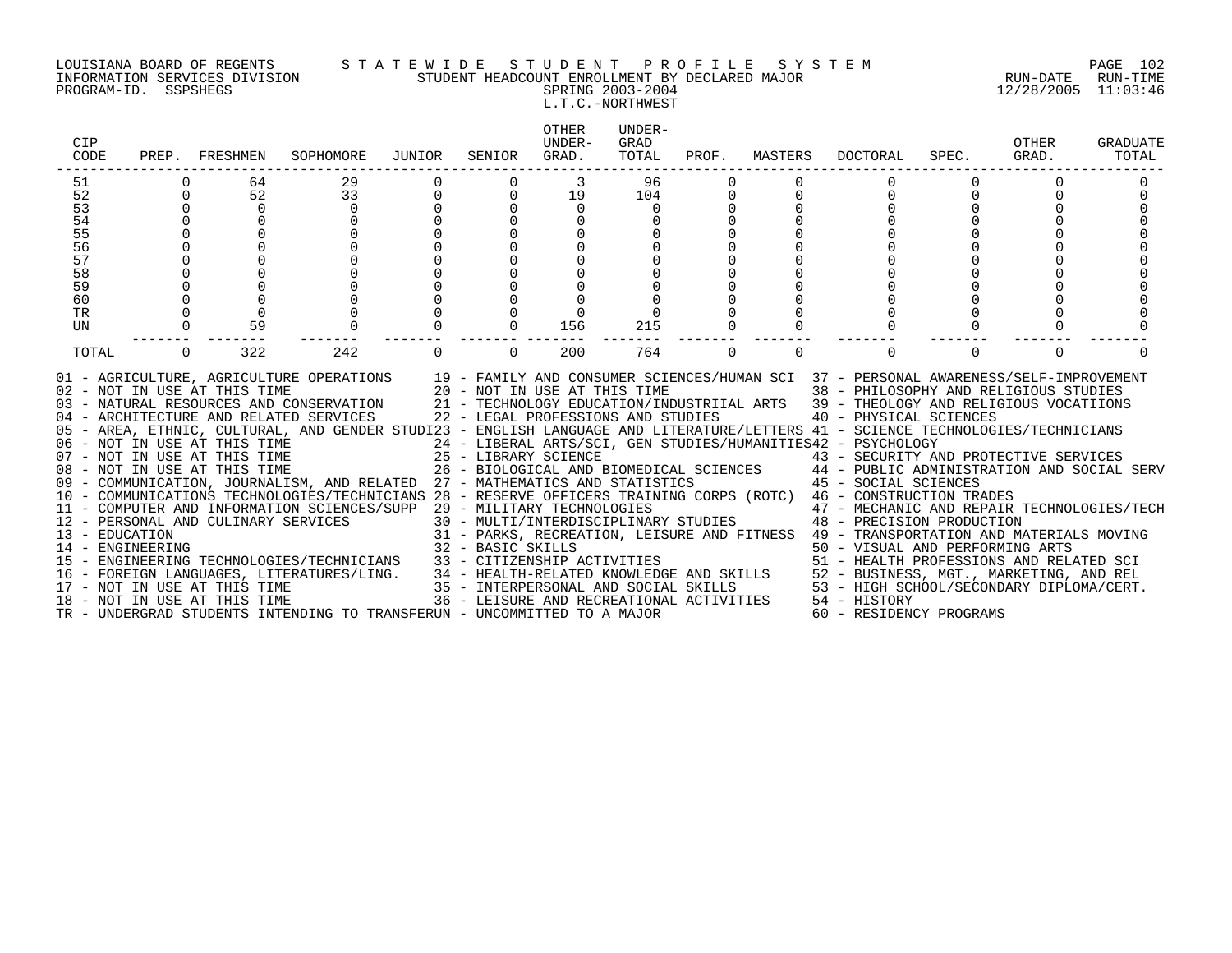#### LOUISIANA BOARD OF REGENTS S T A T E W I D E S T U D E N T P R O F I L E S Y S T E M PAGE 103 INFORMATION SERVICES DIVISION STUDENT HEADCOUNT ENROLLMENT BY DECLARED MAJOR RUN-DATE RUN-TIME PROGRAM-ID. SSPSHEGS SPRING 2003-2004 12/28/2005 11:03:46 L.T.C.-OAKDALE

| CIP<br>$\texttt{CODE}$ | PREP. FRESHMEN       |                      | SOPHOMORE         | JUNIOR               | SENIOR         | OTHER<br>UNDER-<br>GRAD. | UNDER-<br>GRAD<br>TOTAL | PROF.                   | MASTERS       | <b>DOCTORAL</b> | SPEC.         | OTHER<br>GRAD. | <b>GRADUATE</b><br>TOTAL |
|------------------------|----------------------|----------------------|-------------------|----------------------|----------------|--------------------------|-------------------------|-------------------------|---------------|-----------------|---------------|----------------|--------------------------|
| 01                     | 0                    | 0                    | 0                 | $\mathbf 0$          | 0              | 0                        | $\mathsf{O}$            | 0                       | $\mathbf 0$   | 0               | $\mathsf 0$   | 0              | 0                        |
| 02                     | $\mathbf 0$          | $\mathbf 0$          | 0                 | $\mathbf 0$          | $\overline{0}$ | $\mathbf 0$              | $\mathbf 0$             | $\mathbf 0$             | $\mathbf 0$   | $\mathbf 0$     | $\Omega$      | $\Omega$       | 0                        |
| 03                     | $\Omega$             | 8                    | 3                 | $\mathbf 0$          | $\Omega$       | 1                        | 12                      | $\mathbf 0$             | $\Omega$      | Λ               | $\Omega$      |                | C                        |
| 04                     | $\Omega$             | 0                    | 0                 | $\Omega$             | $\Omega$       | 0                        | $\mathbf 0$             | 0                       | ∩             |                 | ∩             |                | O                        |
| 05                     | $\Omega$             | $\Omega$             | 0                 | $\Omega$             | $\Omega$       | $\mathbf 0$              | 0                       | $\Omega$                |               |                 | ∩             |                | Λ                        |
| 06                     | $\Omega$<br>$\Omega$ | $\Omega$             | 0<br>0            | $\Omega$<br>$\cap$   | $\Omega$<br>∩  | $\mathbf 0$              | 0<br>U                  | $\mathbf 0$             |               |                 | ∩<br>∩        |                | C                        |
| 07                     | $\Omega$             | $\Omega$<br>$\Omega$ | $\Omega$          | $\Omega$             | $\Omega$       | $\Omega$<br>$\Omega$     | O                       | $\Omega$<br>$\Omega$    | ∩             |                 | $\Omega$      |                |                          |
| 08<br>09               | 0                    | $\Omega$             | 0                 | $\Omega$             | O              | 0                        | 0                       | $\mathbf 0$             |               |                 | ∩             |                |                          |
| 10                     | $\Omega$             | $\Omega$             | 0                 | $\Omega$             | ∩              | $\Omega$                 | 0                       | $\mathbf 0$             |               |                 | ∩             |                |                          |
| 11                     | 0                    | 0                    | 0                 | $\Omega$             | $\Omega$       | 0                        | 0                       | $\mathbf 0$             | ∩             |                 | ∩             |                | ∩                        |
| 12                     | $\Omega$             | $\Omega$             | 0                 | $\Omega$             | ∩              | $\Omega$                 | O                       | $\Omega$                | $\Omega$      |                 | ∩             |                |                          |
| 13                     | $\Omega$             | $\Omega$             | 0                 | $\Omega$             | ∩              | $\Omega$                 | 0                       | $\mathbf 0$             | $\Omega$      |                 | $\Omega$      |                |                          |
| 14                     | $\Omega$             | $\Omega$             | 0                 | $\Omega$             | ∩              | $\Omega$                 | $\Omega$                | $\Omega$                | $\Omega$      |                 | $\Omega$      |                |                          |
| 15                     | $\Omega$             | $\Omega$             | 0                 | $\Omega$             | $\Omega$       | 0                        | 0                       | $\mathbf 0$             | ∩             |                 | ∩             |                | Ω                        |
| 16                     | $\Omega$             | 0                    | 0                 | $\Omega$             | O              | $\Omega$                 | 0                       | $\mathbf 0$             | ∩             |                 | ∩             |                | ∩                        |
| 17                     | $\Omega$             | $\Omega$             | 0                 | $\Omega$             | $\Omega$       | 0                        | $\Omega$                | $\mathbf 0$             | $\Omega$      |                 | $\Omega$      |                |                          |
| 18                     | $\mathbf 0$          | $\mathbf 0$          | 0                 | $\Omega$             | $\Omega$       | $\mathbf 0$              | 0                       | $\Omega$                | ∩             |                 | $\Omega$      |                | ∩                        |
| 19                     | $\Omega$             | 18                   | 6                 | $\Omega$             | ∩              | $\mathbf 0$              | 24                      | $\mathbf 0$             |               |                 | $\Omega$      |                |                          |
| 20                     | $\Omega$             | $\overline{0}$       | $\Omega$          | $\cap$               | ∩              | $\Omega$                 | $\Omega$                | $\Omega$                | ∩             |                 | ∩             |                | ∩                        |
| 21                     | $\Omega$             | $\mathbf 0$          | 0                 | $\Omega$             | $\Omega$       | $\Omega$                 | $\Omega$                | $\Omega$                | ∩             |                 | ∩             |                |                          |
| 22                     | 0                    | 0                    | 0                 | $\Omega$             | ∩              | 0                        | 0                       | 0                       | ∩             |                 | O             |                |                          |
| 23                     | $\Omega$             | $\Omega$             | 0                 | $\Omega$             | ∩              | $\Omega$                 | 0                       | $\Omega$                | O             |                 | ∩             |                |                          |
| 24                     | $\Omega$             | $\Omega$             | 0                 | $\Omega$             | $\Omega$       | 0                        | U                       | $\mathbf 0$             | O             |                 | ∩             |                | ∩                        |
| 25                     | ∩                    | $\Omega$             | $\Omega$          | $\cap$               | ∩<br>$\Omega$  | O                        | O                       | $\Omega$                |               |                 | ∩<br>$\Omega$ |                |                          |
| 26<br>27               | $\Omega$<br>$\Omega$ | $\Omega$<br>$\Omega$ | 0<br>0            | $\Omega$<br>$\Omega$ | O              | $\Omega$                 | O<br>0                  | $\Omega$<br>$\mathbf 0$ | $\Omega$<br>∩ |                 | ∩             |                |                          |
|                        | $\Omega$             | $\Omega$             | 0                 | $\Omega$             | $\Omega$       | 0<br>$\Omega$            | O                       | $\mathbf 0$             |               |                 | ∩             |                |                          |
| 28<br>29               | $\Omega$             | $\Omega$             | 0                 | $\Omega$             | $\Omega$       | 0                        | 0                       | $\mathbf 0$             | ∩             |                 | ∩             |                |                          |
| 30                     | ∩                    | $\Omega$             | $\Omega$          | $\cap$               | ∩              | U                        | O                       | $\Omega$                | ∩             |                 | ∩             |                |                          |
| 31                     | $\Omega$             | $\Omega$             | 0                 | $\Omega$             | $\Omega$       | $\Omega$                 | O                       | $\mathbf 0$             | $\Omega$      |                 | $\Omega$      |                | ∩                        |
| 32                     | $\Omega$             | $\Omega$             | 0                 | $\cap$               | ∩              | $\Omega$                 | 0                       | $\Omega$                | ∩             |                 | $\Omega$      |                |                          |
| 33                     | $\Omega$             | $\Omega$             | 0                 | $\Omega$             | $\Omega$       | 0                        | O                       | $\mathbf 0$             | O             |                 | ∩             |                | Ω                        |
| 34                     | $\Omega$             | 0                    | O                 | $\Omega$             | $\Omega$       | $\Omega$                 | O                       | $\mathbf 0$             | ∩             |                 | ∩             |                |                          |
| 35                     | ∩                    | $\Omega$             | 0                 | $\Omega$             | $\Omega$       | $\Omega$                 | O                       | $\Omega$                | $\Omega$      |                 | ∩             |                |                          |
| 36                     | $\Omega$             | $\Omega$             | 0                 | $\Omega$             | $\Omega$       | 0                        | 0                       | $\mathbf 0$             | $\Omega$      |                 | $\Omega$      |                | ∩                        |
| 37                     | $\Omega$             | $\Omega$             | 0                 | $\Omega$             | ∩              | $\Omega$                 | $\Omega$                | $\mathbf 0$             | $\Omega$      |                 | $\Omega$      |                |                          |
| 38                     | $\Omega$             | $\Omega$             | $\Omega$          | $\cap$               | n              | $\Omega$                 | O                       | $\Omega$                |               |                 | ∩             |                | ∩                        |
| 39                     | $\Omega$             | $\Omega$             | 0                 | $\Omega$             | $\Omega$       | 0                        | $\Omega$                | $\mathbf 0$             | ∩             |                 | O             |                |                          |
| 40                     | $\Omega$             | $\Omega$             | 0                 | $\Omega$             | $\Omega$       | 0                        | O                       | $\mathbf 0$             | O             |                 | $\Omega$      |                |                          |
| 41                     | $\Omega$             | $\mathbf 0$          | 0                 | $\Omega$             | $\Omega$       | $\mathbf 0$              | 0                       | $\mathbf{0}$            | ∩             |                 | ∩             |                |                          |
| 42                     | $\Omega$             | $\mathbf 0$          | 0                 | $\Omega$             | $\Omega$       | $\mathbf 0$              | 0                       | $\mathbf 0$             | O             |                 | ∩             |                | Λ                        |
| 43                     | $\Omega$             | 46                   | 39                | $\Omega$             | $\Omega$       | 15                       | 100                     | $\Omega$                | ∩             |                 | ∩             |                |                          |
| 44                     | $\Omega$             | $\Omega$             | $\mathbf 0$       | $\Omega$             | $\Omega$       | $\Omega$                 | $\Omega$                | $\Omega$                | $\Omega$      |                 | ∩             |                |                          |
| 45                     | 0                    | 0                    | 0                 | $\Omega$             | O              | 0                        | 0                       | $\mathbf 0$             | ∩             |                 | O             |                |                          |
| 46                     | $\Omega$             | $\mathbf 0$          | 0                 | $\Omega$             | U              | $\Omega$                 | $\Omega$                | $\Omega$                | $\Omega$<br>∩ |                 | ∩<br>∩        |                |                          |
| 47<br>48               | 0<br>$\Omega$        | $\overline{0}$<br>40 | $\mathbf 0$<br>22 | $\Omega$<br>∩        | O<br>U         | 0                        | $\Omega$<br>65          | $\Omega$<br>$\Omega$    |               |                 |               |                | ∩                        |
| 49                     | $\mathbf 0$          | $\overline{0}$       | $\mathbf 0$       | $\Omega$             | $\Omega$       | 3<br>0                   | 0                       | $\mathbf 0$             | $\Omega$      |                 | $\Omega$      | Λ              | 0                        |
| 50                     | $\Omega$             | $\Omega$             | $\Omega$          | $\Omega$             | $\Omega$       | $\Omega$                 | $\Omega$                | $\Omega$                | $\cap$        | $\Omega$        | $\Omega$      | $\Omega$       | $\Omega$                 |
|                        |                      |                      |                   |                      |                |                          |                         |                         |               |                 |               |                |                          |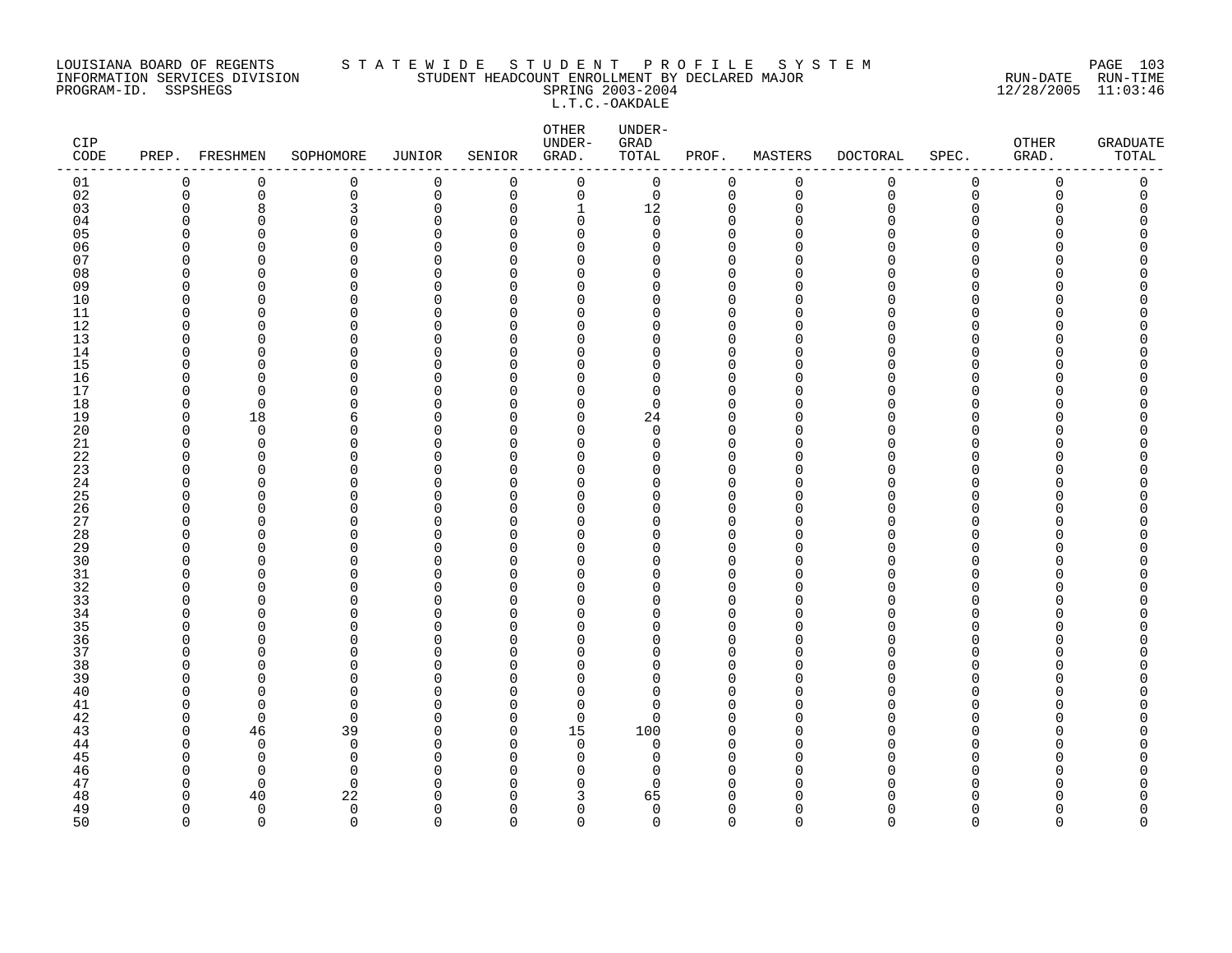#### LOUISIANA BOARD OF REGENTS S T A T E W I D E S T U D E N T P R O F I L E S Y S T E M PAGE 104 INFORMATION SERVICES DIVISION STUDENT HEADCOUNT ENROLLMENT BY DECLARED MAJOR RUN-DATE RUN-TIME PROGRAM-ID. SSPSHEGS SPRING 2003-2004 12/28/2005 11:03:46

## L.T.C.-OAKDALE

| CIP<br>CODE                                                                                                                                                                                                                                                                                                                                                                                                                                                                                                                                                                                                                                                                                                                                                                                                                                                                                                                                                                         | PREP. FRESHMEN       |                                              | SOPHOMORE                          | JUNIOR | SENIOR                        | OTHER<br>UNDER-<br>GRAD.                                                                                        | UNDER-<br>GRAD<br>TOTAL    | PROF.    | MASTERS  | DOCTORAL                                                                                                                                                                                                                                                                                                                                                                                                                                                                                                                                                                                                                                                                                                                                                                                                                        | SPEC.    | OTHER<br>GRAD. | <b>GRADUATE</b><br>TOTAL |
|-------------------------------------------------------------------------------------------------------------------------------------------------------------------------------------------------------------------------------------------------------------------------------------------------------------------------------------------------------------------------------------------------------------------------------------------------------------------------------------------------------------------------------------------------------------------------------------------------------------------------------------------------------------------------------------------------------------------------------------------------------------------------------------------------------------------------------------------------------------------------------------------------------------------------------------------------------------------------------------|----------------------|----------------------------------------------|------------------------------------|--------|-------------------------------|-----------------------------------------------------------------------------------------------------------------|----------------------------|----------|----------|---------------------------------------------------------------------------------------------------------------------------------------------------------------------------------------------------------------------------------------------------------------------------------------------------------------------------------------------------------------------------------------------------------------------------------------------------------------------------------------------------------------------------------------------------------------------------------------------------------------------------------------------------------------------------------------------------------------------------------------------------------------------------------------------------------------------------------|----------|----------------|--------------------------|
| 51<br>52<br>53<br>54<br>55<br>56<br>57<br>58<br>59<br>60<br>TR<br>UN                                                                                                                                                                                                                                                                                                                                                                                                                                                                                                                                                                                                                                                                                                                                                                                                                                                                                                                | $\Omega$<br>$\Omega$ | 21<br>$\Omega$<br>$\Omega$<br>$\Omega$<br>19 | 13                                 |        |                               | 12                                                                                                              | 22<br>32<br>$\Omega$<br>31 |          |          |                                                                                                                                                                                                                                                                                                                                                                                                                                                                                                                                                                                                                                                                                                                                                                                                                                 |          |                |                          |
| TOTAL<br>01 - AGRICULTURE, AGRICULTURE OPERATIONS 19 - FAMILY AND CONSUMER SCIENCES/HUMAN SCI 37 - PERSONAL AWARENESS/SELF-IMPROVEMENT<br>02 - NOT IN USE AT THIS TIME<br>03 - NATURAL RESOURCES AND CONSERVATION<br>04 - ARCHITECTURE AND RELATED SERVICES<br>05 - AREA, ETHNIC, CULTURAL, AND GENDER STUDI23 - ENGLISH LANGUAGE AND LITERATURE/LETTERS 41 - SCIENCE TECHNOLOGIES/TECHNICIANS<br>06 - NOT IN USE AT THIS TIME<br>07 - NOT IN USE AT THIS TIME<br>08 - NOT IN USE AT THIS TIME<br>09 - COMMUNICATION, JOURNALISM, AND RELATED 27 - MATHEMATICS AND STATISTICS<br>10 - COMMUNICATIONS TECHNOLOGIES/TECHNICIANS 28 - RESERVE OFFICERS TRAINING CORPS (ROTC) 46 - CONSTRUCTION TRADES<br>11 - COMPUTER AND INFORMATION SCIENCES/SUPP 29 - MILITARY TECHNOLOGIES<br>12 - PERSONAL AND CULINARY SERVICES<br>13 - EDUCATION<br>14 - ENGINEERING<br>15 - ENGINEERING TECHNOLOGIES/TECHNICIANS<br>16 - FOREIGN LANGUAGES, LITERATURES/LING.<br>17 - NOT IN USE AT THIS TIME | $\Omega$             | 160                                          | 90<br>20 - NOT IN USE AT THIS TIME |        | $\Omega$<br>32 - BASIC SKILLS | 36<br>22 - LEGAL PROFESSIONS AND STUDIES<br>33 - CITIZENSHIP ACTIVITIES<br>35 - INTERPERSONAL AND SOCIAL SKILLS | 286                        | $\Omega$ | $\Omega$ | $\Omega$<br>38 - PHILOSOPHY AND RELIGIOUS STUDIES<br>21 - TECHNOLOGY EDUCATION/INDUSTRIIAL ARTS 39 - THEOLOGY AND RELIGIOUS VOCATIIONS<br>40 - PHYSICAL SCIENCES<br>24 - LIBERAL ARTS/SCI, GEN STUDIES/HUMANITIES42 - PSYCHOLOGY<br>25 - LIBRARY SCIENCE<br>26 - BIOLOGICAL AND BIOMEDICAL SCIENCES<br>27 - MATHEMATICS AND STATISTICS (27 - ANTHEMATICS AND SOCIAL SERV<br>29 - MILITARY TECHNOLOGIES<br>30 - MULTI/INTERDISCIPLINARY STUDIES<br>48 - PRECISION PRODUCTION<br>47 - MECHANIC AND REPAIR TECHNOLOGIES/TECH<br>31 - PARKS, RECREATION, LEISURE AND FITNESS 49 - TRANSPORTATION AND MATERIALS MOVING<br>50 - VISUAL AND PERFORMING ARTS<br>51 - HEALTH PROFESSIONS AND RELATED SCI<br>34 - HEALTH-RELATED KNOWLEDGE AND SKILLS 52 - BUSINESS, MGT., MARKETING, AND REL<br>53 - HIGH SCHOOL/SECONDARY DIPLOMA/CERT. | $\Omega$ | $\Omega$       |                          |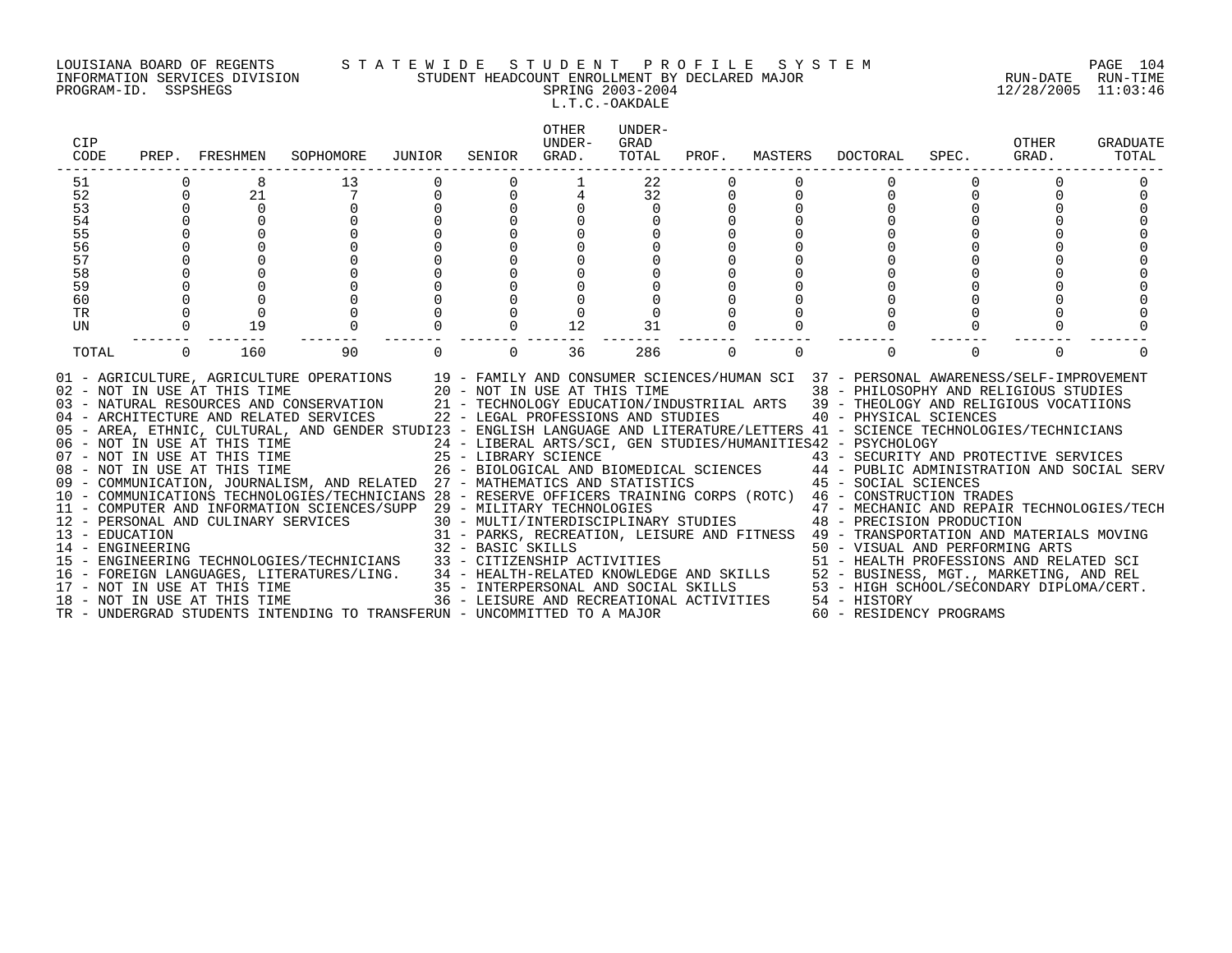#### LOUISIANA BOARD OF REGENTS S T A T E W I D E S T U D E N T P R O F I L E S Y S T E M PAGE 105 INFORMATION SERVICES DIVISION STUDENT HEADCOUNT ENROLLMENT BY DECLARED MAJOR RUN-DATE RUN-TIME PROGRAM-ID. SSPSHEGS SPRING 2003-2004 12/28/2005 11:03:46 L.T.C.-RIVER PARISHES

| $\mathbf 0$<br>$\mathbf 0$<br>$\mathbf 0$<br>$\mathbf 0$<br>$\mathbf 0$<br>$\mathsf{O}$<br>$\mathsf{O}$<br>$\mathbf 0$<br>$\mathbf 0$<br>01<br>0<br>0<br>$\mathbf 0$<br>02<br>$\mathbf 0$<br>$\mathbf 0$<br>$\mathbf 0$<br>$\Omega$<br>$\mathbf 0$<br>$\mathbf 0$<br>$\mathbf 0$<br>$\mathbf 0$<br>$\mathsf{O}$<br>$\overline{0}$<br>$\Omega$<br>$\Omega$<br>03<br>$\overline{0}$<br>$\Omega$<br>$\Omega$<br>$\mathbf 0$<br>$\Omega$<br>$\Omega$<br>0<br>$\mathbf 0$<br>$\Omega$<br>$\Omega$<br>$\Omega$<br>04<br>$\Omega$<br>0<br>0<br>U<br>U<br>$\Omega$<br>∩<br>U<br>∩<br>O<br>n<br>05<br>$\mathbf 0$<br>$\Omega$<br>$\Omega$<br>U<br>n<br>$\cap$<br>C<br>U<br>06<br>0<br>$\Omega$<br>0<br>$\Omega$<br>∩<br>O<br>∩<br>∩<br>Λ<br>∩<br>n<br>07<br>$\mathbf 0$<br><sup>n</sup><br>$\Omega$<br>$\cap$<br>∩<br>U<br>∩<br>U<br>O<br>08<br>$\mathbf 0$<br>$\mathbf 0$<br>$\Omega$<br>U<br>Ω<br>$\cap$<br>O<br>U<br>∩<br>∩<br>∩<br>09<br>$\Omega$<br>$\mathbf 0$<br>$\Omega$<br>$\cap$<br>∩<br>U<br>U<br>∩<br>U<br>∩<br>10<br>$\Omega$<br>$\Omega$<br>$\Omega$<br>0<br>$\mathbf 0$<br>$\Omega$<br>$\Omega$<br>$\Omega$<br>$\Omega$<br>U<br>$\Omega$<br>11<br>0<br>0<br>$\Omega$<br>∩<br><sup>0</sup><br>U<br>n<br>∩<br>U<br>∩<br>n<br>12<br>$\Omega$<br>0<br>0<br>$\Omega$<br>O<br>O<br>O<br>U<br>Λ<br><sup>0</sup><br>O<br>13<br>0<br>$\mathbf 0$<br>$\Omega$<br>0<br>$\Omega$<br>$\Omega$<br>∩<br>∩<br>U<br>∩<br>n<br>14<br>$\Omega$<br>0<br>$\Omega$<br>$\Omega$<br><sup>n</sup><br>$\Omega$<br>U<br>$\Omega$<br>∩<br>U<br>15<br>62<br>71<br>∩<br>2<br>U<br><sup>n</sup><br>$\cap$<br>O<br>Λ<br>∩<br>16<br>$\mathbf 0$<br>$\Omega$<br>$\Omega$<br>$\Omega$<br>$\Omega$<br>$\Omega$<br>U<br>$\Omega$<br>∩<br>∩<br>U<br>17<br>0<br>$\mathbf 0$<br>$\Omega$<br>0<br>0<br><sup>n</sup><br>$\Omega$<br>U<br>∩<br>O<br><sup>0</sup><br>18<br>$\mathbf 0$<br>$\Omega$<br>0<br>$\Omega$<br>∩<br>U<br>∩<br>C<br>Λ<br>∩<br>n<br>19<br>$\Omega$<br>0<br>0<br>$\Omega$<br>O<br>$\Omega$<br>∩<br>O<br>O<br>Λ<br>U<br>20<br>$\mathbf 0$<br>0<br>$\cap$<br>$\Omega$<br>∩<br>∩<br>∩<br>U<br>Λ<br>U<br>∩<br>21<br>$\mathbf 0$<br>$\Omega$<br>$\Omega$<br>O<br>$\Omega$<br>U<br>n<br>$\Omega$<br>$\Omega$<br>U<br>$2\sqrt{2}$<br>$\mathbf 0$<br>$\mathbf 0$<br>$\Omega$<br>$\Omega$<br>$\Omega$<br>U<br>∩<br>U<br>∩<br>∩<br>n<br>23<br>$\mathbf 0$<br>$\Omega$<br>$\Omega$<br>$\cap$<br>$\Omega$<br>O<br>∩<br>U<br>∩<br>U<br>$\Omega$<br>24<br>$\Omega$<br>0<br>0<br>$\Omega$<br>$\Omega$<br>O<br>O<br>Λ<br>U<br><sup>0</sup><br>O<br>25<br>$\mathbf 0$<br>$\Omega$<br>$\cap$<br>∩<br>∩<br>U<br>Λ<br>∩<br>Λ<br>∩<br>n<br>26<br>$\mathbf 0$<br>$\Omega$<br>0<br>$\Omega$<br>$\Omega$<br>$\Omega$<br>O<br>O<br>O<br>Λ<br>U<br>27<br>$\Omega$<br>$\mathbf 0$<br>$\Omega$<br>$\cap$<br>$\Omega$<br>$\Omega$<br>∩<br>∩<br>U<br>∩<br>U<br>28<br>$\mathbf 0$<br>$\Omega$<br>$\Omega$<br>O<br>$\Omega$<br>U<br>n<br>O<br>U<br>$\Omega$<br>29<br>0<br>$\mathbf 0$<br>$\Omega$<br>U<br>U<br>$\Omega$<br>$\Omega$<br>U<br>$\cap$<br>∩<br>∩<br>30<br>$\mathbf 0$<br>$\Omega$<br>$\cap$<br>$\cap$<br>$\Omega$<br>Λ<br>Λ<br>∩<br>U<br>∩<br>31<br>0<br>0<br>$\Omega$<br>O<br>0<br>O<br>∩<br><sup>0</sup><br>U<br><sup>0</sup><br>O<br>32<br>0<br>$\mathbf 0$<br>$\Omega$<br>$\Omega$<br>$\Omega$<br>∩<br>∩<br>U<br><sup>0</sup><br>33<br>$\mathbf 0$<br>$\Omega$<br>$\Omega$<br>U<br>Λ<br>$\cap$<br>$\Omega$<br>Ω<br>∩<br>O<br><sup>0</sup><br>34<br>$\mathbf 0$<br>$\Omega$<br>$\Omega$<br>U<br>$\Omega$<br>$\Omega$<br>$\Omega$<br>∩<br>∩<br>U<br>∩<br>35<br>$\mathbf 0$<br>$\Omega$<br>$\Omega$<br>U<br>$\cap$<br>$\Omega$<br>Ω<br>$\Omega$<br>∩<br>U<br>36<br>0<br>$\mathbf 0$<br>∩<br>$\Omega$<br>U<br>∩<br>$\cap$<br>$\Omega$<br>U<br>$\Omega$<br>∩<br>37<br>$\Omega$<br>0<br>$\mathbf 0$<br>$\Omega$<br>$\Omega$<br>$\Omega$<br>0<br>$\Omega$<br>U<br>$\Omega$<br>38<br>$\mathbf 0$<br>0<br>∩<br><sup>0</sup><br>O<br>Λ<br>$\cap$<br>∩<br>Λ<br>O<br>n<br>39<br>0<br>$\mathbf 0$<br>$\Omega$<br><sup>n</sup><br>$\cap$<br>∩<br>O<br><sup>0</sup><br>U<br>∩<br>40<br>$\mathbf 0$<br>$\Omega$<br>$\Omega$<br><sup>n</sup><br>$\cap$<br>O<br>∩<br>U<br>Λ<br><sup>0</sup><br>n<br>65<br>41<br>63<br><sup>n</sup><br>$\cap$<br>O<br>$\Omega$<br>∩<br>-1<br>U<br>U<br>42<br>$\mathbf 0$<br>0<br>$\Omega$<br>U<br><sup>n</sup><br>$\cap$<br>$\Omega$<br>Ω<br>$\Omega$<br>∩<br>O<br>43<br>0<br>$\mathbf 0$<br>∩<br>U<br>U<br>$\cap$<br>$\Omega$<br>Λ<br>∩<br>∩<br>∩<br>44<br>$\mathbf 0$<br>$\mathbf 0$<br>$\Omega$<br>O<br>$\Omega$<br>0<br><sup>n</sup><br>$\Omega$<br>U<br>$\Omega$<br>45<br>0<br>0<br>$\Omega$<br><sup>0</sup><br>Λ<br>$\cap$<br>U<br>n<br>U<br>n<br>46<br>$\mathbf 0$<br>$\Omega$<br>$\Omega$<br>$\cap$<br>$\Omega$<br>U<br>U<br>∩<br><sup>0</sup><br>47<br>40<br>41<br>$\Omega$<br>U<br>$\cap$<br>$\Omega$<br>U<br>∩<br>O<br>∩<br>48<br>15<br>18<br>2<br>U<br>∩<br>U<br>∩<br>∩<br>49<br>$\mathbf{0}$<br>$\mathbf 0$<br>0<br>$\Omega$<br>$\Omega$<br>$\Omega$<br>$\Omega$<br>$\Omega$<br>$\Omega$<br>0<br>$\Omega$<br>∩<br>50<br>$\mathbf 0$<br>$\Omega$<br>$\cap$<br>$\Omega$<br>$\Omega$<br>$\Omega$<br>$\Omega$<br>$\cap$<br>$\Omega$<br>$\cap$<br>$\Omega$<br>$\Omega$ | CIP<br>$\texttt{CODE}$ | PREP. FRESHMEN | SOPHOMORE | JUNIOR | SENIOR | OTHER<br>UNDER-<br>GRAD. | UNDER-<br>${\tt GRAD}$<br>TOTAL | PROF. | MASTERS | <b>DOCTORAL</b> | SPEC. | ${\small\texttt{OTHER}}{}$<br>GRAD. | <b>GRADUATE</b><br>TOTAL |
|------------------------------------------------------------------------------------------------------------------------------------------------------------------------------------------------------------------------------------------------------------------------------------------------------------------------------------------------------------------------------------------------------------------------------------------------------------------------------------------------------------------------------------------------------------------------------------------------------------------------------------------------------------------------------------------------------------------------------------------------------------------------------------------------------------------------------------------------------------------------------------------------------------------------------------------------------------------------------------------------------------------------------------------------------------------------------------------------------------------------------------------------------------------------------------------------------------------------------------------------------------------------------------------------------------------------------------------------------------------------------------------------------------------------------------------------------------------------------------------------------------------------------------------------------------------------------------------------------------------------------------------------------------------------------------------------------------------------------------------------------------------------------------------------------------------------------------------------------------------------------------------------------------------------------------------------------------------------------------------------------------------------------------------------------------------------------------------------------------------------------------------------------------------------------------------------------------------------------------------------------------------------------------------------------------------------------------------------------------------------------------------------------------------------------------------------------------------------------------------------------------------------------------------------------------------------------------------------------------------------------------------------------------------------------------------------------------------------------------------------------------------------------------------------------------------------------------------------------------------------------------------------------------------------------------------------------------------------------------------------------------------------------------------------------------------------------------------------------------------------------------------------------------------------------------------------------------------------------------------------------------------------------------------------------------------------------------------------------------------------------------------------------------------------------------------------------------------------------------------------------------------------------------------------------------------------------------------------------------------------------------------------------------------------------------------------------------------------------------------------------------------------------------------------------------------------------------------------------------------------------------------------------------------------------------------------------------------------------------------------------------------------------------------------------------------------------------------------------------------------------------------------------------------------------------------------------------------------------------------------------------------------------------------------------------------------------------------------------------------------------------------------------------------------------------------------------------------------------------------------------------------------------------------------------------------------------------------------------------------------------------------------------------------------------------------------------------------------------------------------------------------------------------------------------------------------------------------------------------------------------------------------------------------------------------------------------------------------------------------------------------------------------------------------------------------------------------------------------------------------------------------------------------|------------------------|----------------|-----------|--------|--------|--------------------------|---------------------------------|-------|---------|-----------------|-------|-------------------------------------|--------------------------|
|                                                                                                                                                                                                                                                                                                                                                                                                                                                                                                                                                                                                                                                                                                                                                                                                                                                                                                                                                                                                                                                                                                                                                                                                                                                                                                                                                                                                                                                                                                                                                                                                                                                                                                                                                                                                                                                                                                                                                                                                                                                                                                                                                                                                                                                                                                                                                                                                                                                                                                                                                                                                                                                                                                                                                                                                                                                                                                                                                                                                                                                                                                                                                                                                                                                                                                                                                                                                                                                                                                                                                                                                                                                                                                                                                                                                                                                                                                                                                                                                                                                                                                                                                                                                                                                                                                                                                                                                                                                                                                                                                                                                                                                                                                                                                                                                                                                                                                                                                                                                                                                                                                                                                            |                        |                |           |        |        |                          |                                 |       |         |                 |       |                                     | 0                        |
|                                                                                                                                                                                                                                                                                                                                                                                                                                                                                                                                                                                                                                                                                                                                                                                                                                                                                                                                                                                                                                                                                                                                                                                                                                                                                                                                                                                                                                                                                                                                                                                                                                                                                                                                                                                                                                                                                                                                                                                                                                                                                                                                                                                                                                                                                                                                                                                                                                                                                                                                                                                                                                                                                                                                                                                                                                                                                                                                                                                                                                                                                                                                                                                                                                                                                                                                                                                                                                                                                                                                                                                                                                                                                                                                                                                                                                                                                                                                                                                                                                                                                                                                                                                                                                                                                                                                                                                                                                                                                                                                                                                                                                                                                                                                                                                                                                                                                                                                                                                                                                                                                                                                                            |                        |                |           |        |        |                          |                                 |       |         |                 |       |                                     | 0                        |
|                                                                                                                                                                                                                                                                                                                                                                                                                                                                                                                                                                                                                                                                                                                                                                                                                                                                                                                                                                                                                                                                                                                                                                                                                                                                                                                                                                                                                                                                                                                                                                                                                                                                                                                                                                                                                                                                                                                                                                                                                                                                                                                                                                                                                                                                                                                                                                                                                                                                                                                                                                                                                                                                                                                                                                                                                                                                                                                                                                                                                                                                                                                                                                                                                                                                                                                                                                                                                                                                                                                                                                                                                                                                                                                                                                                                                                                                                                                                                                                                                                                                                                                                                                                                                                                                                                                                                                                                                                                                                                                                                                                                                                                                                                                                                                                                                                                                                                                                                                                                                                                                                                                                                            |                        |                |           |        |        |                          |                                 |       |         |                 |       |                                     | $\Omega$                 |
|                                                                                                                                                                                                                                                                                                                                                                                                                                                                                                                                                                                                                                                                                                                                                                                                                                                                                                                                                                                                                                                                                                                                                                                                                                                                                                                                                                                                                                                                                                                                                                                                                                                                                                                                                                                                                                                                                                                                                                                                                                                                                                                                                                                                                                                                                                                                                                                                                                                                                                                                                                                                                                                                                                                                                                                                                                                                                                                                                                                                                                                                                                                                                                                                                                                                                                                                                                                                                                                                                                                                                                                                                                                                                                                                                                                                                                                                                                                                                                                                                                                                                                                                                                                                                                                                                                                                                                                                                                                                                                                                                                                                                                                                                                                                                                                                                                                                                                                                                                                                                                                                                                                                                            |                        |                |           |        |        |                          |                                 |       |         |                 |       |                                     | O                        |
|                                                                                                                                                                                                                                                                                                                                                                                                                                                                                                                                                                                                                                                                                                                                                                                                                                                                                                                                                                                                                                                                                                                                                                                                                                                                                                                                                                                                                                                                                                                                                                                                                                                                                                                                                                                                                                                                                                                                                                                                                                                                                                                                                                                                                                                                                                                                                                                                                                                                                                                                                                                                                                                                                                                                                                                                                                                                                                                                                                                                                                                                                                                                                                                                                                                                                                                                                                                                                                                                                                                                                                                                                                                                                                                                                                                                                                                                                                                                                                                                                                                                                                                                                                                                                                                                                                                                                                                                                                                                                                                                                                                                                                                                                                                                                                                                                                                                                                                                                                                                                                                                                                                                                            |                        |                |           |        |        |                          |                                 |       |         |                 |       |                                     | Ω                        |
|                                                                                                                                                                                                                                                                                                                                                                                                                                                                                                                                                                                                                                                                                                                                                                                                                                                                                                                                                                                                                                                                                                                                                                                                                                                                                                                                                                                                                                                                                                                                                                                                                                                                                                                                                                                                                                                                                                                                                                                                                                                                                                                                                                                                                                                                                                                                                                                                                                                                                                                                                                                                                                                                                                                                                                                                                                                                                                                                                                                                                                                                                                                                                                                                                                                                                                                                                                                                                                                                                                                                                                                                                                                                                                                                                                                                                                                                                                                                                                                                                                                                                                                                                                                                                                                                                                                                                                                                                                                                                                                                                                                                                                                                                                                                                                                                                                                                                                                                                                                                                                                                                                                                                            |                        |                |           |        |        |                          |                                 |       |         |                 |       |                                     | ∩                        |
|                                                                                                                                                                                                                                                                                                                                                                                                                                                                                                                                                                                                                                                                                                                                                                                                                                                                                                                                                                                                                                                                                                                                                                                                                                                                                                                                                                                                                                                                                                                                                                                                                                                                                                                                                                                                                                                                                                                                                                                                                                                                                                                                                                                                                                                                                                                                                                                                                                                                                                                                                                                                                                                                                                                                                                                                                                                                                                                                                                                                                                                                                                                                                                                                                                                                                                                                                                                                                                                                                                                                                                                                                                                                                                                                                                                                                                                                                                                                                                                                                                                                                                                                                                                                                                                                                                                                                                                                                                                                                                                                                                                                                                                                                                                                                                                                                                                                                                                                                                                                                                                                                                                                                            |                        |                |           |        |        |                          |                                 |       |         |                 |       |                                     |                          |
|                                                                                                                                                                                                                                                                                                                                                                                                                                                                                                                                                                                                                                                                                                                                                                                                                                                                                                                                                                                                                                                                                                                                                                                                                                                                                                                                                                                                                                                                                                                                                                                                                                                                                                                                                                                                                                                                                                                                                                                                                                                                                                                                                                                                                                                                                                                                                                                                                                                                                                                                                                                                                                                                                                                                                                                                                                                                                                                                                                                                                                                                                                                                                                                                                                                                                                                                                                                                                                                                                                                                                                                                                                                                                                                                                                                                                                                                                                                                                                                                                                                                                                                                                                                                                                                                                                                                                                                                                                                                                                                                                                                                                                                                                                                                                                                                                                                                                                                                                                                                                                                                                                                                                            |                        |                |           |        |        |                          |                                 |       |         |                 |       |                                     |                          |
|                                                                                                                                                                                                                                                                                                                                                                                                                                                                                                                                                                                                                                                                                                                                                                                                                                                                                                                                                                                                                                                                                                                                                                                                                                                                                                                                                                                                                                                                                                                                                                                                                                                                                                                                                                                                                                                                                                                                                                                                                                                                                                                                                                                                                                                                                                                                                                                                                                                                                                                                                                                                                                                                                                                                                                                                                                                                                                                                                                                                                                                                                                                                                                                                                                                                                                                                                                                                                                                                                                                                                                                                                                                                                                                                                                                                                                                                                                                                                                                                                                                                                                                                                                                                                                                                                                                                                                                                                                                                                                                                                                                                                                                                                                                                                                                                                                                                                                                                                                                                                                                                                                                                                            |                        |                |           |        |        |                          |                                 |       |         |                 |       |                                     | Λ                        |
|                                                                                                                                                                                                                                                                                                                                                                                                                                                                                                                                                                                                                                                                                                                                                                                                                                                                                                                                                                                                                                                                                                                                                                                                                                                                                                                                                                                                                                                                                                                                                                                                                                                                                                                                                                                                                                                                                                                                                                                                                                                                                                                                                                                                                                                                                                                                                                                                                                                                                                                                                                                                                                                                                                                                                                                                                                                                                                                                                                                                                                                                                                                                                                                                                                                                                                                                                                                                                                                                                                                                                                                                                                                                                                                                                                                                                                                                                                                                                                                                                                                                                                                                                                                                                                                                                                                                                                                                                                                                                                                                                                                                                                                                                                                                                                                                                                                                                                                                                                                                                                                                                                                                                            |                        |                |           |        |        |                          |                                 |       |         |                 |       |                                     | ∩                        |
|                                                                                                                                                                                                                                                                                                                                                                                                                                                                                                                                                                                                                                                                                                                                                                                                                                                                                                                                                                                                                                                                                                                                                                                                                                                                                                                                                                                                                                                                                                                                                                                                                                                                                                                                                                                                                                                                                                                                                                                                                                                                                                                                                                                                                                                                                                                                                                                                                                                                                                                                                                                                                                                                                                                                                                                                                                                                                                                                                                                                                                                                                                                                                                                                                                                                                                                                                                                                                                                                                                                                                                                                                                                                                                                                                                                                                                                                                                                                                                                                                                                                                                                                                                                                                                                                                                                                                                                                                                                                                                                                                                                                                                                                                                                                                                                                                                                                                                                                                                                                                                                                                                                                                            |                        |                |           |        |        |                          |                                 |       |         |                 |       |                                     |                          |
|                                                                                                                                                                                                                                                                                                                                                                                                                                                                                                                                                                                                                                                                                                                                                                                                                                                                                                                                                                                                                                                                                                                                                                                                                                                                                                                                                                                                                                                                                                                                                                                                                                                                                                                                                                                                                                                                                                                                                                                                                                                                                                                                                                                                                                                                                                                                                                                                                                                                                                                                                                                                                                                                                                                                                                                                                                                                                                                                                                                                                                                                                                                                                                                                                                                                                                                                                                                                                                                                                                                                                                                                                                                                                                                                                                                                                                                                                                                                                                                                                                                                                                                                                                                                                                                                                                                                                                                                                                                                                                                                                                                                                                                                                                                                                                                                                                                                                                                                                                                                                                                                                                                                                            |                        |                |           |        |        |                          |                                 |       |         |                 |       |                                     |                          |
|                                                                                                                                                                                                                                                                                                                                                                                                                                                                                                                                                                                                                                                                                                                                                                                                                                                                                                                                                                                                                                                                                                                                                                                                                                                                                                                                                                                                                                                                                                                                                                                                                                                                                                                                                                                                                                                                                                                                                                                                                                                                                                                                                                                                                                                                                                                                                                                                                                                                                                                                                                                                                                                                                                                                                                                                                                                                                                                                                                                                                                                                                                                                                                                                                                                                                                                                                                                                                                                                                                                                                                                                                                                                                                                                                                                                                                                                                                                                                                                                                                                                                                                                                                                                                                                                                                                                                                                                                                                                                                                                                                                                                                                                                                                                                                                                                                                                                                                                                                                                                                                                                                                                                            |                        |                |           |        |        |                          |                                 |       |         |                 |       |                                     |                          |
|                                                                                                                                                                                                                                                                                                                                                                                                                                                                                                                                                                                                                                                                                                                                                                                                                                                                                                                                                                                                                                                                                                                                                                                                                                                                                                                                                                                                                                                                                                                                                                                                                                                                                                                                                                                                                                                                                                                                                                                                                                                                                                                                                                                                                                                                                                                                                                                                                                                                                                                                                                                                                                                                                                                                                                                                                                                                                                                                                                                                                                                                                                                                                                                                                                                                                                                                                                                                                                                                                                                                                                                                                                                                                                                                                                                                                                                                                                                                                                                                                                                                                                                                                                                                                                                                                                                                                                                                                                                                                                                                                                                                                                                                                                                                                                                                                                                                                                                                                                                                                                                                                                                                                            |                        |                |           |        |        |                          |                                 |       |         |                 |       |                                     | ∩                        |
|                                                                                                                                                                                                                                                                                                                                                                                                                                                                                                                                                                                                                                                                                                                                                                                                                                                                                                                                                                                                                                                                                                                                                                                                                                                                                                                                                                                                                                                                                                                                                                                                                                                                                                                                                                                                                                                                                                                                                                                                                                                                                                                                                                                                                                                                                                                                                                                                                                                                                                                                                                                                                                                                                                                                                                                                                                                                                                                                                                                                                                                                                                                                                                                                                                                                                                                                                                                                                                                                                                                                                                                                                                                                                                                                                                                                                                                                                                                                                                                                                                                                                                                                                                                                                                                                                                                                                                                                                                                                                                                                                                                                                                                                                                                                                                                                                                                                                                                                                                                                                                                                                                                                                            |                        |                |           |        |        |                          |                                 |       |         |                 |       |                                     |                          |
|                                                                                                                                                                                                                                                                                                                                                                                                                                                                                                                                                                                                                                                                                                                                                                                                                                                                                                                                                                                                                                                                                                                                                                                                                                                                                                                                                                                                                                                                                                                                                                                                                                                                                                                                                                                                                                                                                                                                                                                                                                                                                                                                                                                                                                                                                                                                                                                                                                                                                                                                                                                                                                                                                                                                                                                                                                                                                                                                                                                                                                                                                                                                                                                                                                                                                                                                                                                                                                                                                                                                                                                                                                                                                                                                                                                                                                                                                                                                                                                                                                                                                                                                                                                                                                                                                                                                                                                                                                                                                                                                                                                                                                                                                                                                                                                                                                                                                                                                                                                                                                                                                                                                                            |                        |                |           |        |        |                          |                                 |       |         |                 |       |                                     |                          |
|                                                                                                                                                                                                                                                                                                                                                                                                                                                                                                                                                                                                                                                                                                                                                                                                                                                                                                                                                                                                                                                                                                                                                                                                                                                                                                                                                                                                                                                                                                                                                                                                                                                                                                                                                                                                                                                                                                                                                                                                                                                                                                                                                                                                                                                                                                                                                                                                                                                                                                                                                                                                                                                                                                                                                                                                                                                                                                                                                                                                                                                                                                                                                                                                                                                                                                                                                                                                                                                                                                                                                                                                                                                                                                                                                                                                                                                                                                                                                                                                                                                                                                                                                                                                                                                                                                                                                                                                                                                                                                                                                                                                                                                                                                                                                                                                                                                                                                                                                                                                                                                                                                                                                            |                        |                |           |        |        |                          |                                 |       |         |                 |       |                                     |                          |
|                                                                                                                                                                                                                                                                                                                                                                                                                                                                                                                                                                                                                                                                                                                                                                                                                                                                                                                                                                                                                                                                                                                                                                                                                                                                                                                                                                                                                                                                                                                                                                                                                                                                                                                                                                                                                                                                                                                                                                                                                                                                                                                                                                                                                                                                                                                                                                                                                                                                                                                                                                                                                                                                                                                                                                                                                                                                                                                                                                                                                                                                                                                                                                                                                                                                                                                                                                                                                                                                                                                                                                                                                                                                                                                                                                                                                                                                                                                                                                                                                                                                                                                                                                                                                                                                                                                                                                                                                                                                                                                                                                                                                                                                                                                                                                                                                                                                                                                                                                                                                                                                                                                                                            |                        |                |           |        |        |                          |                                 |       |         |                 |       |                                     |                          |
|                                                                                                                                                                                                                                                                                                                                                                                                                                                                                                                                                                                                                                                                                                                                                                                                                                                                                                                                                                                                                                                                                                                                                                                                                                                                                                                                                                                                                                                                                                                                                                                                                                                                                                                                                                                                                                                                                                                                                                                                                                                                                                                                                                                                                                                                                                                                                                                                                                                                                                                                                                                                                                                                                                                                                                                                                                                                                                                                                                                                                                                                                                                                                                                                                                                                                                                                                                                                                                                                                                                                                                                                                                                                                                                                                                                                                                                                                                                                                                                                                                                                                                                                                                                                                                                                                                                                                                                                                                                                                                                                                                                                                                                                                                                                                                                                                                                                                                                                                                                                                                                                                                                                                            |                        |                |           |        |        |                          |                                 |       |         |                 |       |                                     |                          |
|                                                                                                                                                                                                                                                                                                                                                                                                                                                                                                                                                                                                                                                                                                                                                                                                                                                                                                                                                                                                                                                                                                                                                                                                                                                                                                                                                                                                                                                                                                                                                                                                                                                                                                                                                                                                                                                                                                                                                                                                                                                                                                                                                                                                                                                                                                                                                                                                                                                                                                                                                                                                                                                                                                                                                                                                                                                                                                                                                                                                                                                                                                                                                                                                                                                                                                                                                                                                                                                                                                                                                                                                                                                                                                                                                                                                                                                                                                                                                                                                                                                                                                                                                                                                                                                                                                                                                                                                                                                                                                                                                                                                                                                                                                                                                                                                                                                                                                                                                                                                                                                                                                                                                            |                        |                |           |        |        |                          |                                 |       |         |                 |       |                                     |                          |
|                                                                                                                                                                                                                                                                                                                                                                                                                                                                                                                                                                                                                                                                                                                                                                                                                                                                                                                                                                                                                                                                                                                                                                                                                                                                                                                                                                                                                                                                                                                                                                                                                                                                                                                                                                                                                                                                                                                                                                                                                                                                                                                                                                                                                                                                                                                                                                                                                                                                                                                                                                                                                                                                                                                                                                                                                                                                                                                                                                                                                                                                                                                                                                                                                                                                                                                                                                                                                                                                                                                                                                                                                                                                                                                                                                                                                                                                                                                                                                                                                                                                                                                                                                                                                                                                                                                                                                                                                                                                                                                                                                                                                                                                                                                                                                                                                                                                                                                                                                                                                                                                                                                                                            |                        |                |           |        |        |                          |                                 |       |         |                 |       |                                     |                          |
|                                                                                                                                                                                                                                                                                                                                                                                                                                                                                                                                                                                                                                                                                                                                                                                                                                                                                                                                                                                                                                                                                                                                                                                                                                                                                                                                                                                                                                                                                                                                                                                                                                                                                                                                                                                                                                                                                                                                                                                                                                                                                                                                                                                                                                                                                                                                                                                                                                                                                                                                                                                                                                                                                                                                                                                                                                                                                                                                                                                                                                                                                                                                                                                                                                                                                                                                                                                                                                                                                                                                                                                                                                                                                                                                                                                                                                                                                                                                                                                                                                                                                                                                                                                                                                                                                                                                                                                                                                                                                                                                                                                                                                                                                                                                                                                                                                                                                                                                                                                                                                                                                                                                                            |                        |                |           |        |        |                          |                                 |       |         |                 |       |                                     |                          |
|                                                                                                                                                                                                                                                                                                                                                                                                                                                                                                                                                                                                                                                                                                                                                                                                                                                                                                                                                                                                                                                                                                                                                                                                                                                                                                                                                                                                                                                                                                                                                                                                                                                                                                                                                                                                                                                                                                                                                                                                                                                                                                                                                                                                                                                                                                                                                                                                                                                                                                                                                                                                                                                                                                                                                                                                                                                                                                                                                                                                                                                                                                                                                                                                                                                                                                                                                                                                                                                                                                                                                                                                                                                                                                                                                                                                                                                                                                                                                                                                                                                                                                                                                                                                                                                                                                                                                                                                                                                                                                                                                                                                                                                                                                                                                                                                                                                                                                                                                                                                                                                                                                                                                            |                        |                |           |        |        |                          |                                 |       |         |                 |       |                                     |                          |
|                                                                                                                                                                                                                                                                                                                                                                                                                                                                                                                                                                                                                                                                                                                                                                                                                                                                                                                                                                                                                                                                                                                                                                                                                                                                                                                                                                                                                                                                                                                                                                                                                                                                                                                                                                                                                                                                                                                                                                                                                                                                                                                                                                                                                                                                                                                                                                                                                                                                                                                                                                                                                                                                                                                                                                                                                                                                                                                                                                                                                                                                                                                                                                                                                                                                                                                                                                                                                                                                                                                                                                                                                                                                                                                                                                                                                                                                                                                                                                                                                                                                                                                                                                                                                                                                                                                                                                                                                                                                                                                                                                                                                                                                                                                                                                                                                                                                                                                                                                                                                                                                                                                                                            |                        |                |           |        |        |                          |                                 |       |         |                 |       |                                     | Ω                        |
|                                                                                                                                                                                                                                                                                                                                                                                                                                                                                                                                                                                                                                                                                                                                                                                                                                                                                                                                                                                                                                                                                                                                                                                                                                                                                                                                                                                                                                                                                                                                                                                                                                                                                                                                                                                                                                                                                                                                                                                                                                                                                                                                                                                                                                                                                                                                                                                                                                                                                                                                                                                                                                                                                                                                                                                                                                                                                                                                                                                                                                                                                                                                                                                                                                                                                                                                                                                                                                                                                                                                                                                                                                                                                                                                                                                                                                                                                                                                                                                                                                                                                                                                                                                                                                                                                                                                                                                                                                                                                                                                                                                                                                                                                                                                                                                                                                                                                                                                                                                                                                                                                                                                                            |                        |                |           |        |        |                          |                                 |       |         |                 |       |                                     |                          |
|                                                                                                                                                                                                                                                                                                                                                                                                                                                                                                                                                                                                                                                                                                                                                                                                                                                                                                                                                                                                                                                                                                                                                                                                                                                                                                                                                                                                                                                                                                                                                                                                                                                                                                                                                                                                                                                                                                                                                                                                                                                                                                                                                                                                                                                                                                                                                                                                                                                                                                                                                                                                                                                                                                                                                                                                                                                                                                                                                                                                                                                                                                                                                                                                                                                                                                                                                                                                                                                                                                                                                                                                                                                                                                                                                                                                                                                                                                                                                                                                                                                                                                                                                                                                                                                                                                                                                                                                                                                                                                                                                                                                                                                                                                                                                                                                                                                                                                                                                                                                                                                                                                                                                            |                        |                |           |        |        |                          |                                 |       |         |                 |       |                                     |                          |
|                                                                                                                                                                                                                                                                                                                                                                                                                                                                                                                                                                                                                                                                                                                                                                                                                                                                                                                                                                                                                                                                                                                                                                                                                                                                                                                                                                                                                                                                                                                                                                                                                                                                                                                                                                                                                                                                                                                                                                                                                                                                                                                                                                                                                                                                                                                                                                                                                                                                                                                                                                                                                                                                                                                                                                                                                                                                                                                                                                                                                                                                                                                                                                                                                                                                                                                                                                                                                                                                                                                                                                                                                                                                                                                                                                                                                                                                                                                                                                                                                                                                                                                                                                                                                                                                                                                                                                                                                                                                                                                                                                                                                                                                                                                                                                                                                                                                                                                                                                                                                                                                                                                                                            |                        |                |           |        |        |                          |                                 |       |         |                 |       |                                     |                          |
|                                                                                                                                                                                                                                                                                                                                                                                                                                                                                                                                                                                                                                                                                                                                                                                                                                                                                                                                                                                                                                                                                                                                                                                                                                                                                                                                                                                                                                                                                                                                                                                                                                                                                                                                                                                                                                                                                                                                                                                                                                                                                                                                                                                                                                                                                                                                                                                                                                                                                                                                                                                                                                                                                                                                                                                                                                                                                                                                                                                                                                                                                                                                                                                                                                                                                                                                                                                                                                                                                                                                                                                                                                                                                                                                                                                                                                                                                                                                                                                                                                                                                                                                                                                                                                                                                                                                                                                                                                                                                                                                                                                                                                                                                                                                                                                                                                                                                                                                                                                                                                                                                                                                                            |                        |                |           |        |        |                          |                                 |       |         |                 |       |                                     |                          |
|                                                                                                                                                                                                                                                                                                                                                                                                                                                                                                                                                                                                                                                                                                                                                                                                                                                                                                                                                                                                                                                                                                                                                                                                                                                                                                                                                                                                                                                                                                                                                                                                                                                                                                                                                                                                                                                                                                                                                                                                                                                                                                                                                                                                                                                                                                                                                                                                                                                                                                                                                                                                                                                                                                                                                                                                                                                                                                                                                                                                                                                                                                                                                                                                                                                                                                                                                                                                                                                                                                                                                                                                                                                                                                                                                                                                                                                                                                                                                                                                                                                                                                                                                                                                                                                                                                                                                                                                                                                                                                                                                                                                                                                                                                                                                                                                                                                                                                                                                                                                                                                                                                                                                            |                        |                |           |        |        |                          |                                 |       |         |                 |       |                                     |                          |
|                                                                                                                                                                                                                                                                                                                                                                                                                                                                                                                                                                                                                                                                                                                                                                                                                                                                                                                                                                                                                                                                                                                                                                                                                                                                                                                                                                                                                                                                                                                                                                                                                                                                                                                                                                                                                                                                                                                                                                                                                                                                                                                                                                                                                                                                                                                                                                                                                                                                                                                                                                                                                                                                                                                                                                                                                                                                                                                                                                                                                                                                                                                                                                                                                                                                                                                                                                                                                                                                                                                                                                                                                                                                                                                                                                                                                                                                                                                                                                                                                                                                                                                                                                                                                                                                                                                                                                                                                                                                                                                                                                                                                                                                                                                                                                                                                                                                                                                                                                                                                                                                                                                                                            |                        |                |           |        |        |                          |                                 |       |         |                 |       |                                     |                          |
|                                                                                                                                                                                                                                                                                                                                                                                                                                                                                                                                                                                                                                                                                                                                                                                                                                                                                                                                                                                                                                                                                                                                                                                                                                                                                                                                                                                                                                                                                                                                                                                                                                                                                                                                                                                                                                                                                                                                                                                                                                                                                                                                                                                                                                                                                                                                                                                                                                                                                                                                                                                                                                                                                                                                                                                                                                                                                                                                                                                                                                                                                                                                                                                                                                                                                                                                                                                                                                                                                                                                                                                                                                                                                                                                                                                                                                                                                                                                                                                                                                                                                                                                                                                                                                                                                                                                                                                                                                                                                                                                                                                                                                                                                                                                                                                                                                                                                                                                                                                                                                                                                                                                                            |                        |                |           |        |        |                          |                                 |       |         |                 |       |                                     | ∩                        |
|                                                                                                                                                                                                                                                                                                                                                                                                                                                                                                                                                                                                                                                                                                                                                                                                                                                                                                                                                                                                                                                                                                                                                                                                                                                                                                                                                                                                                                                                                                                                                                                                                                                                                                                                                                                                                                                                                                                                                                                                                                                                                                                                                                                                                                                                                                                                                                                                                                                                                                                                                                                                                                                                                                                                                                                                                                                                                                                                                                                                                                                                                                                                                                                                                                                                                                                                                                                                                                                                                                                                                                                                                                                                                                                                                                                                                                                                                                                                                                                                                                                                                                                                                                                                                                                                                                                                                                                                                                                                                                                                                                                                                                                                                                                                                                                                                                                                                                                                                                                                                                                                                                                                                            |                        |                |           |        |        |                          |                                 |       |         |                 |       |                                     |                          |
|                                                                                                                                                                                                                                                                                                                                                                                                                                                                                                                                                                                                                                                                                                                                                                                                                                                                                                                                                                                                                                                                                                                                                                                                                                                                                                                                                                                                                                                                                                                                                                                                                                                                                                                                                                                                                                                                                                                                                                                                                                                                                                                                                                                                                                                                                                                                                                                                                                                                                                                                                                                                                                                                                                                                                                                                                                                                                                                                                                                                                                                                                                                                                                                                                                                                                                                                                                                                                                                                                                                                                                                                                                                                                                                                                                                                                                                                                                                                                                                                                                                                                                                                                                                                                                                                                                                                                                                                                                                                                                                                                                                                                                                                                                                                                                                                                                                                                                                                                                                                                                                                                                                                                            |                        |                |           |        |        |                          |                                 |       |         |                 |       |                                     |                          |
|                                                                                                                                                                                                                                                                                                                                                                                                                                                                                                                                                                                                                                                                                                                                                                                                                                                                                                                                                                                                                                                                                                                                                                                                                                                                                                                                                                                                                                                                                                                                                                                                                                                                                                                                                                                                                                                                                                                                                                                                                                                                                                                                                                                                                                                                                                                                                                                                                                                                                                                                                                                                                                                                                                                                                                                                                                                                                                                                                                                                                                                                                                                                                                                                                                                                                                                                                                                                                                                                                                                                                                                                                                                                                                                                                                                                                                                                                                                                                                                                                                                                                                                                                                                                                                                                                                                                                                                                                                                                                                                                                                                                                                                                                                                                                                                                                                                                                                                                                                                                                                                                                                                                                            |                        |                |           |        |        |                          |                                 |       |         |                 |       |                                     |                          |
|                                                                                                                                                                                                                                                                                                                                                                                                                                                                                                                                                                                                                                                                                                                                                                                                                                                                                                                                                                                                                                                                                                                                                                                                                                                                                                                                                                                                                                                                                                                                                                                                                                                                                                                                                                                                                                                                                                                                                                                                                                                                                                                                                                                                                                                                                                                                                                                                                                                                                                                                                                                                                                                                                                                                                                                                                                                                                                                                                                                                                                                                                                                                                                                                                                                                                                                                                                                                                                                                                                                                                                                                                                                                                                                                                                                                                                                                                                                                                                                                                                                                                                                                                                                                                                                                                                                                                                                                                                                                                                                                                                                                                                                                                                                                                                                                                                                                                                                                                                                                                                                                                                                                                            |                        |                |           |        |        |                          |                                 |       |         |                 |       |                                     |                          |
|                                                                                                                                                                                                                                                                                                                                                                                                                                                                                                                                                                                                                                                                                                                                                                                                                                                                                                                                                                                                                                                                                                                                                                                                                                                                                                                                                                                                                                                                                                                                                                                                                                                                                                                                                                                                                                                                                                                                                                                                                                                                                                                                                                                                                                                                                                                                                                                                                                                                                                                                                                                                                                                                                                                                                                                                                                                                                                                                                                                                                                                                                                                                                                                                                                                                                                                                                                                                                                                                                                                                                                                                                                                                                                                                                                                                                                                                                                                                                                                                                                                                                                                                                                                                                                                                                                                                                                                                                                                                                                                                                                                                                                                                                                                                                                                                                                                                                                                                                                                                                                                                                                                                                            |                        |                |           |        |        |                          |                                 |       |         |                 |       |                                     |                          |
|                                                                                                                                                                                                                                                                                                                                                                                                                                                                                                                                                                                                                                                                                                                                                                                                                                                                                                                                                                                                                                                                                                                                                                                                                                                                                                                                                                                                                                                                                                                                                                                                                                                                                                                                                                                                                                                                                                                                                                                                                                                                                                                                                                                                                                                                                                                                                                                                                                                                                                                                                                                                                                                                                                                                                                                                                                                                                                                                                                                                                                                                                                                                                                                                                                                                                                                                                                                                                                                                                                                                                                                                                                                                                                                                                                                                                                                                                                                                                                                                                                                                                                                                                                                                                                                                                                                                                                                                                                                                                                                                                                                                                                                                                                                                                                                                                                                                                                                                                                                                                                                                                                                                                            |                        |                |           |        |        |                          |                                 |       |         |                 |       |                                     |                          |
|                                                                                                                                                                                                                                                                                                                                                                                                                                                                                                                                                                                                                                                                                                                                                                                                                                                                                                                                                                                                                                                                                                                                                                                                                                                                                                                                                                                                                                                                                                                                                                                                                                                                                                                                                                                                                                                                                                                                                                                                                                                                                                                                                                                                                                                                                                                                                                                                                                                                                                                                                                                                                                                                                                                                                                                                                                                                                                                                                                                                                                                                                                                                                                                                                                                                                                                                                                                                                                                                                                                                                                                                                                                                                                                                                                                                                                                                                                                                                                                                                                                                                                                                                                                                                                                                                                                                                                                                                                                                                                                                                                                                                                                                                                                                                                                                                                                                                                                                                                                                                                                                                                                                                            |                        |                |           |        |        |                          |                                 |       |         |                 |       |                                     |                          |
|                                                                                                                                                                                                                                                                                                                                                                                                                                                                                                                                                                                                                                                                                                                                                                                                                                                                                                                                                                                                                                                                                                                                                                                                                                                                                                                                                                                                                                                                                                                                                                                                                                                                                                                                                                                                                                                                                                                                                                                                                                                                                                                                                                                                                                                                                                                                                                                                                                                                                                                                                                                                                                                                                                                                                                                                                                                                                                                                                                                                                                                                                                                                                                                                                                                                                                                                                                                                                                                                                                                                                                                                                                                                                                                                                                                                                                                                                                                                                                                                                                                                                                                                                                                                                                                                                                                                                                                                                                                                                                                                                                                                                                                                                                                                                                                                                                                                                                                                                                                                                                                                                                                                                            |                        |                |           |        |        |                          |                                 |       |         |                 |       |                                     |                          |
|                                                                                                                                                                                                                                                                                                                                                                                                                                                                                                                                                                                                                                                                                                                                                                                                                                                                                                                                                                                                                                                                                                                                                                                                                                                                                                                                                                                                                                                                                                                                                                                                                                                                                                                                                                                                                                                                                                                                                                                                                                                                                                                                                                                                                                                                                                                                                                                                                                                                                                                                                                                                                                                                                                                                                                                                                                                                                                                                                                                                                                                                                                                                                                                                                                                                                                                                                                                                                                                                                                                                                                                                                                                                                                                                                                                                                                                                                                                                                                                                                                                                                                                                                                                                                                                                                                                                                                                                                                                                                                                                                                                                                                                                                                                                                                                                                                                                                                                                                                                                                                                                                                                                                            |                        |                |           |        |        |                          |                                 |       |         |                 |       |                                     |                          |
|                                                                                                                                                                                                                                                                                                                                                                                                                                                                                                                                                                                                                                                                                                                                                                                                                                                                                                                                                                                                                                                                                                                                                                                                                                                                                                                                                                                                                                                                                                                                                                                                                                                                                                                                                                                                                                                                                                                                                                                                                                                                                                                                                                                                                                                                                                                                                                                                                                                                                                                                                                                                                                                                                                                                                                                                                                                                                                                                                                                                                                                                                                                                                                                                                                                                                                                                                                                                                                                                                                                                                                                                                                                                                                                                                                                                                                                                                                                                                                                                                                                                                                                                                                                                                                                                                                                                                                                                                                                                                                                                                                                                                                                                                                                                                                                                                                                                                                                                                                                                                                                                                                                                                            |                        |                |           |        |        |                          |                                 |       |         |                 |       |                                     |                          |
|                                                                                                                                                                                                                                                                                                                                                                                                                                                                                                                                                                                                                                                                                                                                                                                                                                                                                                                                                                                                                                                                                                                                                                                                                                                                                                                                                                                                                                                                                                                                                                                                                                                                                                                                                                                                                                                                                                                                                                                                                                                                                                                                                                                                                                                                                                                                                                                                                                                                                                                                                                                                                                                                                                                                                                                                                                                                                                                                                                                                                                                                                                                                                                                                                                                                                                                                                                                                                                                                                                                                                                                                                                                                                                                                                                                                                                                                                                                                                                                                                                                                                                                                                                                                                                                                                                                                                                                                                                                                                                                                                                                                                                                                                                                                                                                                                                                                                                                                                                                                                                                                                                                                                            |                        |                |           |        |        |                          |                                 |       |         |                 |       |                                     |                          |
|                                                                                                                                                                                                                                                                                                                                                                                                                                                                                                                                                                                                                                                                                                                                                                                                                                                                                                                                                                                                                                                                                                                                                                                                                                                                                                                                                                                                                                                                                                                                                                                                                                                                                                                                                                                                                                                                                                                                                                                                                                                                                                                                                                                                                                                                                                                                                                                                                                                                                                                                                                                                                                                                                                                                                                                                                                                                                                                                                                                                                                                                                                                                                                                                                                                                                                                                                                                                                                                                                                                                                                                                                                                                                                                                                                                                                                                                                                                                                                                                                                                                                                                                                                                                                                                                                                                                                                                                                                                                                                                                                                                                                                                                                                                                                                                                                                                                                                                                                                                                                                                                                                                                                            |                        |                |           |        |        |                          |                                 |       |         |                 |       |                                     |                          |
|                                                                                                                                                                                                                                                                                                                                                                                                                                                                                                                                                                                                                                                                                                                                                                                                                                                                                                                                                                                                                                                                                                                                                                                                                                                                                                                                                                                                                                                                                                                                                                                                                                                                                                                                                                                                                                                                                                                                                                                                                                                                                                                                                                                                                                                                                                                                                                                                                                                                                                                                                                                                                                                                                                                                                                                                                                                                                                                                                                                                                                                                                                                                                                                                                                                                                                                                                                                                                                                                                                                                                                                                                                                                                                                                                                                                                                                                                                                                                                                                                                                                                                                                                                                                                                                                                                                                                                                                                                                                                                                                                                                                                                                                                                                                                                                                                                                                                                                                                                                                                                                                                                                                                            |                        |                |           |        |        |                          |                                 |       |         |                 |       |                                     |                          |
|                                                                                                                                                                                                                                                                                                                                                                                                                                                                                                                                                                                                                                                                                                                                                                                                                                                                                                                                                                                                                                                                                                                                                                                                                                                                                                                                                                                                                                                                                                                                                                                                                                                                                                                                                                                                                                                                                                                                                                                                                                                                                                                                                                                                                                                                                                                                                                                                                                                                                                                                                                                                                                                                                                                                                                                                                                                                                                                                                                                                                                                                                                                                                                                                                                                                                                                                                                                                                                                                                                                                                                                                                                                                                                                                                                                                                                                                                                                                                                                                                                                                                                                                                                                                                                                                                                                                                                                                                                                                                                                                                                                                                                                                                                                                                                                                                                                                                                                                                                                                                                                                                                                                                            |                        |                |           |        |        |                          |                                 |       |         |                 |       |                                     | ∩                        |
|                                                                                                                                                                                                                                                                                                                                                                                                                                                                                                                                                                                                                                                                                                                                                                                                                                                                                                                                                                                                                                                                                                                                                                                                                                                                                                                                                                                                                                                                                                                                                                                                                                                                                                                                                                                                                                                                                                                                                                                                                                                                                                                                                                                                                                                                                                                                                                                                                                                                                                                                                                                                                                                                                                                                                                                                                                                                                                                                                                                                                                                                                                                                                                                                                                                                                                                                                                                                                                                                                                                                                                                                                                                                                                                                                                                                                                                                                                                                                                                                                                                                                                                                                                                                                                                                                                                                                                                                                                                                                                                                                                                                                                                                                                                                                                                                                                                                                                                                                                                                                                                                                                                                                            |                        |                |           |        |        |                          |                                 |       |         |                 |       |                                     | <sup>0</sup>             |
|                                                                                                                                                                                                                                                                                                                                                                                                                                                                                                                                                                                                                                                                                                                                                                                                                                                                                                                                                                                                                                                                                                                                                                                                                                                                                                                                                                                                                                                                                                                                                                                                                                                                                                                                                                                                                                                                                                                                                                                                                                                                                                                                                                                                                                                                                                                                                                                                                                                                                                                                                                                                                                                                                                                                                                                                                                                                                                                                                                                                                                                                                                                                                                                                                                                                                                                                                                                                                                                                                                                                                                                                                                                                                                                                                                                                                                                                                                                                                                                                                                                                                                                                                                                                                                                                                                                                                                                                                                                                                                                                                                                                                                                                                                                                                                                                                                                                                                                                                                                                                                                                                                                                                            |                        |                |           |        |        |                          |                                 |       |         |                 |       |                                     | $\Omega$                 |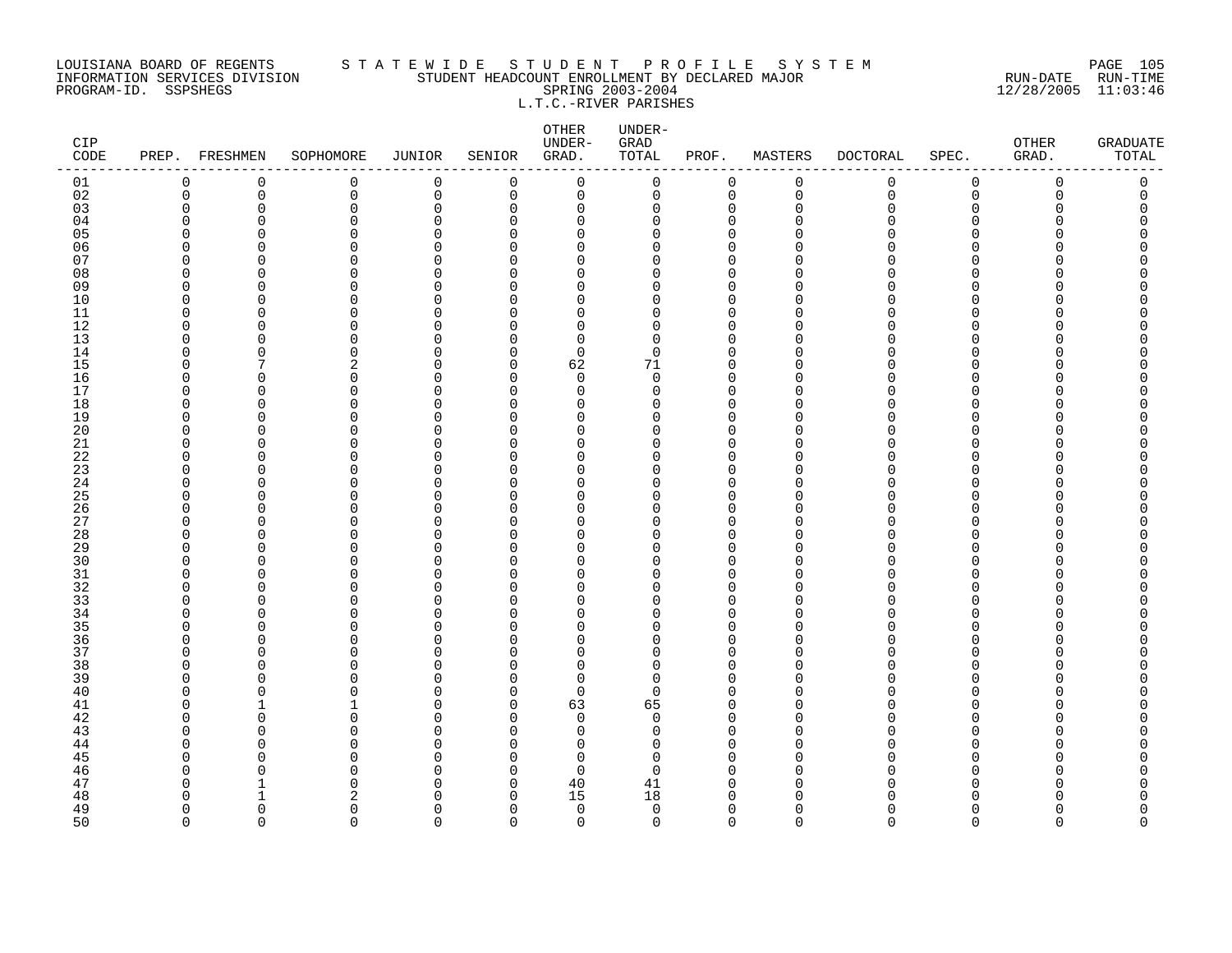#### LOUISIANA BOARD OF REGENTS S T A T E W I D E S T U D E N T P R O F I L E S Y S T E M PAGE 106 INFORMATION SERVICES DIVISION STUDENT HEADCOUNT ENROLLMENT BY DECLARED MAJOR RUN-DATE RUN-TIME PROGRAM-ID. SSPSHEGS SPRING 2003-2004 12/28/2005 11:03:46 L.T.C.-RIVER PARISHES

| <b>CIP</b><br>CODE                 | PREP.    | FRESHMEN                                                                                            | SOPHOMORE                                                                                                                                                                                                                                                                                                                                                                                                                                                                                                                                                                                                                                                                                                                                                                                                               | JUNIOR | SENIOR            | <b>OTHER</b><br>UNDER-<br>GRAD.                                                                                          | UNDER-<br>GRAD<br>TOTAL | PROF. | MASTERS  | DOCTORAL                                                                                                                                                                                                                                                                                                                                                                                                                                                                                                                                                                                                                                                                                                                                                                                                                                   | SPEC.    | OTHER<br>GRAD. | GRADUATE<br>TOTAL |
|------------------------------------|----------|-----------------------------------------------------------------------------------------------------|-------------------------------------------------------------------------------------------------------------------------------------------------------------------------------------------------------------------------------------------------------------------------------------------------------------------------------------------------------------------------------------------------------------------------------------------------------------------------------------------------------------------------------------------------------------------------------------------------------------------------------------------------------------------------------------------------------------------------------------------------------------------------------------------------------------------------|--------|-------------------|--------------------------------------------------------------------------------------------------------------------------|-------------------------|-------|----------|--------------------------------------------------------------------------------------------------------------------------------------------------------------------------------------------------------------------------------------------------------------------------------------------------------------------------------------------------------------------------------------------------------------------------------------------------------------------------------------------------------------------------------------------------------------------------------------------------------------------------------------------------------------------------------------------------------------------------------------------------------------------------------------------------------------------------------------------|----------|----------------|-------------------|
| 51                                 |          |                                                                                                     |                                                                                                                                                                                                                                                                                                                                                                                                                                                                                                                                                                                                                                                                                                                                                                                                                         |        |                   | 36                                                                                                                       | 36                      |       |          |                                                                                                                                                                                                                                                                                                                                                                                                                                                                                                                                                                                                                                                                                                                                                                                                                                            |          |                |                   |
| 52                                 | $\Omega$ |                                                                                                     |                                                                                                                                                                                                                                                                                                                                                                                                                                                                                                                                                                                                                                                                                                                                                                                                                         |        | 0                 | 23                                                                                                                       | 28                      |       |          |                                                                                                                                                                                                                                                                                                                                                                                                                                                                                                                                                                                                                                                                                                                                                                                                                                            |          |                |                   |
| 53                                 |          |                                                                                                     |                                                                                                                                                                                                                                                                                                                                                                                                                                                                                                                                                                                                                                                                                                                                                                                                                         |        |                   | $\Omega$                                                                                                                 | <sup>n</sup>            |       |          |                                                                                                                                                                                                                                                                                                                                                                                                                                                                                                                                                                                                                                                                                                                                                                                                                                            |          |                |                   |
| 54                                 |          |                                                                                                     |                                                                                                                                                                                                                                                                                                                                                                                                                                                                                                                                                                                                                                                                                                                                                                                                                         |        |                   |                                                                                                                          |                         |       |          |                                                                                                                                                                                                                                                                                                                                                                                                                                                                                                                                                                                                                                                                                                                                                                                                                                            |          |                |                   |
| 55                                 |          |                                                                                                     |                                                                                                                                                                                                                                                                                                                                                                                                                                                                                                                                                                                                                                                                                                                                                                                                                         |        |                   |                                                                                                                          |                         |       |          |                                                                                                                                                                                                                                                                                                                                                                                                                                                                                                                                                                                                                                                                                                                                                                                                                                            |          |                |                   |
| 56                                 |          |                                                                                                     |                                                                                                                                                                                                                                                                                                                                                                                                                                                                                                                                                                                                                                                                                                                                                                                                                         |        |                   |                                                                                                                          |                         |       |          |                                                                                                                                                                                                                                                                                                                                                                                                                                                                                                                                                                                                                                                                                                                                                                                                                                            |          |                |                   |
| 57                                 |          |                                                                                                     |                                                                                                                                                                                                                                                                                                                                                                                                                                                                                                                                                                                                                                                                                                                                                                                                                         |        |                   |                                                                                                                          |                         |       |          |                                                                                                                                                                                                                                                                                                                                                                                                                                                                                                                                                                                                                                                                                                                                                                                                                                            |          |                |                   |
| 58                                 |          |                                                                                                     |                                                                                                                                                                                                                                                                                                                                                                                                                                                                                                                                                                                                                                                                                                                                                                                                                         |        |                   |                                                                                                                          |                         |       |          |                                                                                                                                                                                                                                                                                                                                                                                                                                                                                                                                                                                                                                                                                                                                                                                                                                            |          |                |                   |
| 59                                 |          |                                                                                                     |                                                                                                                                                                                                                                                                                                                                                                                                                                                                                                                                                                                                                                                                                                                                                                                                                         |        |                   |                                                                                                                          |                         |       |          |                                                                                                                                                                                                                                                                                                                                                                                                                                                                                                                                                                                                                                                                                                                                                                                                                                            |          |                |                   |
| 60                                 |          |                                                                                                     |                                                                                                                                                                                                                                                                                                                                                                                                                                                                                                                                                                                                                                                                                                                                                                                                                         |        |                   |                                                                                                                          |                         |       |          |                                                                                                                                                                                                                                                                                                                                                                                                                                                                                                                                                                                                                                                                                                                                                                                                                                            |          |                |                   |
| TR                                 |          |                                                                                                     |                                                                                                                                                                                                                                                                                                                                                                                                                                                                                                                                                                                                                                                                                                                                                                                                                         |        |                   |                                                                                                                          |                         |       |          |                                                                                                                                                                                                                                                                                                                                                                                                                                                                                                                                                                                                                                                                                                                                                                                                                                            |          |                |                   |
| UN                                 |          |                                                                                                     |                                                                                                                                                                                                                                                                                                                                                                                                                                                                                                                                                                                                                                                                                                                                                                                                                         |        |                   | 46                                                                                                                       | 51                      |       |          |                                                                                                                                                                                                                                                                                                                                                                                                                                                                                                                                                                                                                                                                                                                                                                                                                                            |          |                |                   |
| TOTAL                              |          | 12                                                                                                  | 8                                                                                                                                                                                                                                                                                                                                                                                                                                                                                                                                                                                                                                                                                                                                                                                                                       |        | $\Omega$          | 285                                                                                                                      | 310                     | 0     | $\Omega$ |                                                                                                                                                                                                                                                                                                                                                                                                                                                                                                                                                                                                                                                                                                                                                                                                                                            | $\Omega$ | $\Omega$       |                   |
| 13 - EDUCATION<br>14 - ENGINEERING |          | 02 - NOT IN USE AT THIS TIME<br>12 - PERSONAL AND CULINARY SERVICES<br>17 - NOT IN USE AT THIS TIME | 01 - AGRICULTURE, AGRICULTURE OPERATIONS 19 - FAMILY AND CONSUMER SCIENCES/HUMAN SCI 37 - PERSONAL AWARENESS/SELF-IMPROVEMENT<br>03 - NATURAL RESOURCES AND CONSERVATION<br>04 - ARCHITECTURE AND RELATED SERVICES<br>05 - AREA, ETHNIC, CULTURAL, AND GENDER STUDI23 - ENGLISH LANGUAGE AND LITERATURE/LETTERS 41 - SCIENCE TECHNOLOGIES/TECHNICIANS<br>06 - NOT IN USE AT THIS TIME<br>07 - NOT IN USE AT THIS TIME<br>08 - NOT IN USE AT THIS TIME<br>09 - COMMUNICATION, JOURNALISM, AND RELATED 27 - MATHEMATICS AND STATISTICS 45 - SOCIAL SCIENCES<br>10 - COMMUNICATIONS TECHNOLOGIES/TECHNICIANS 28 - RESERVE OFFICERS TRAINING CORPS (ROTC) 46 - CONSTRUCTION TRADES<br>11 - COMPUTER AND INFORMATION SCIENCES/SUPP<br>15 - ENGINEERING TECHNOLOGIES/TECHNICIANS<br>16 - FOREIGN LANGUAGES, LITERATURES/LING. |        | 32 - BASIC SKILLS | 20 - NOT IN USE AT THIS TIME<br>22 - LEGAL PROFESSIONS AND STUDIES<br>25 - LIBRARY SCIENCE<br>29 - MILITARY TECHNOLOGIES |                         |       |          | 38 - PHILOSOPHY AND RELIGIOUS STUDIES<br>21 - TECHNOLOGY EDUCATION/INDUSTRIIAL ARTS 39 - THEOLOGY AND RELIGIOUS VOCATIIONS<br>40 - PHYSICAL SCIENCES<br>24 - LIBERAL ARTS/SCI, GEN STUDIES/HUMANITIES42 - PSYCHOLOGY<br>43 - SECURITY AND PROTECTIVE SERVICES<br>26 - BIOLOGICAL AND BIOMEDICAL SCIENCES 44 - PUBLIC ADMINISTRATION AND SOCIAL SERV<br>47 - MECHANIC AND REPAIR TECHNOLOGIES/TECH<br>30 - MULTI/INTERDISCIPLINARY STUDIES 48 - PRECISION PRODUCTION<br>31 - PARKS, RECREATION, LEISURE AND FITNESS 49 - TRANSPORTATION AND MATERIALS MOVING<br>50 - VISUAL AND PERFORMING ARTS<br>33 - CITIZENSHIP ACTIVITIES<br>34 - HEALTH-RELATED KNOWLEDGE AND SKILLS<br>35 - INTERPERSONAL AND SOCIAL SKILLS<br>36 - INTERPERSONAL AND SOCIAL SKILLS<br>36 - LEISURE AND RECREATIONAL ACTIVITIES<br>36 - LEISURE AND RECREATIONAL ACT |          |                |                   |
|                                    |          | 18 - NOT IN USE AT THIS TIME                                                                        | TR - UNDERGRAD STUDENTS INTENDING TO TRANSFERUN - UNCOMMITTED TO A MAJOR                                                                                                                                                                                                                                                                                                                                                                                                                                                                                                                                                                                                                                                                                                                                                |        |                   |                                                                                                                          |                         |       |          | 60 - RESIDENCY PROGRAMS                                                                                                                                                                                                                                                                                                                                                                                                                                                                                                                                                                                                                                                                                                                                                                                                                    |          |                |                   |
|                                    |          |                                                                                                     |                                                                                                                                                                                                                                                                                                                                                                                                                                                                                                                                                                                                                                                                                                                                                                                                                         |        |                   |                                                                                                                          |                         |       |          |                                                                                                                                                                                                                                                                                                                                                                                                                                                                                                                                                                                                                                                                                                                                                                                                                                            |          |                |                   |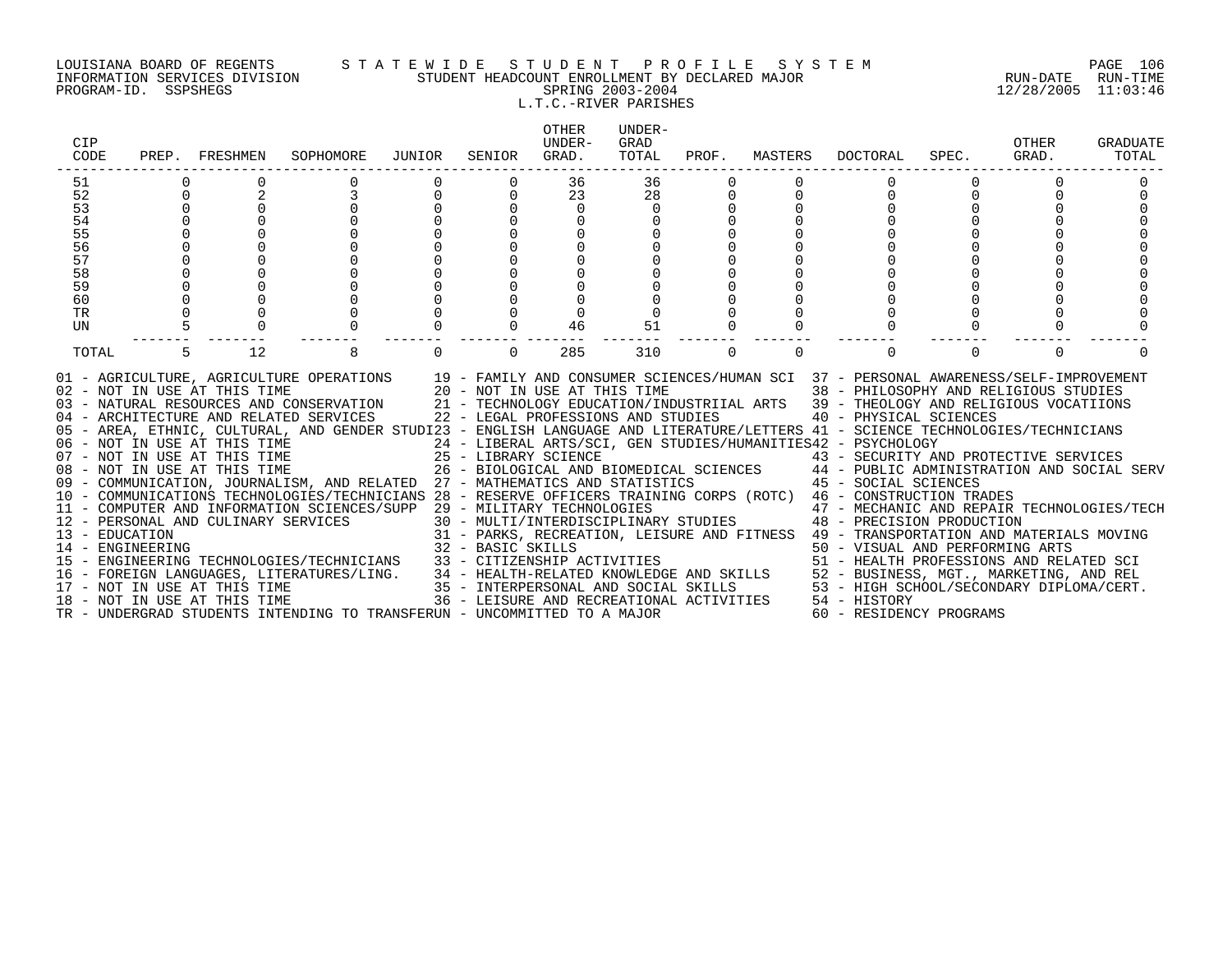#### LOUISIANA BOARD OF REGENTS S T A T E W I D E S T U D E N T P R O F I L E S Y S T E M PAGE 107 INFORMATION SERVICES DIVISION STUDENT HEADCOUNT ENROLLMENT BY DECLARED MAJOR RUN-DATE RUN-TIME PROGRAM-ID. SSPSHEGS SPRING 2003-2004 12/28/2005 11:03:46 L.T.C.-RUSTON

| CIP<br>CODE |             | PREP. FRESHMEN | SOPHOMORE            | JUNIOR               | SENIOR               | OTHER<br>UNDER-<br>GRAD.   | UNDER-<br>GRAD<br>TOTAL | PROF.                      | MASTERS              | <b>DOCTORAL</b> | SPEC.                | OTHER<br>GRAD. | <b>GRADUATE</b><br>TOTAL |
|-------------|-------------|----------------|----------------------|----------------------|----------------------|----------------------------|-------------------------|----------------------------|----------------------|-----------------|----------------------|----------------|--------------------------|
| 01          | $\mathbf 0$ | 0              | 0                    | $\mathbf 0$          | 0                    | $\mathbf 0$                | 0                       | $\mathbf 0$                | 0                    | 0               | 0                    | $\mathbf 0$    | 0                        |
| 02          | $\mathbf 0$ | 0              | 0                    | $\mathbf 0$          | 0                    | $\mathbf 0$                | 0                       | $\mathbf 0$                | $\mathbf 0$          | $\mathbf 0$     | $\mathbf 0$          | 0              | 0                        |
| 03          | $\Omega$    | $\Omega$       | 0                    | $\mathbf 0$          | $\Omega$             | 0                          | $\mathbf 0$             | $\mathbf 0$                | $\Omega$             | $\Omega$        | $\Omega$             | $\Omega$       | 0                        |
| 04          | n           | $\Omega$       | $\Omega$             | $\Omega$             | $\Omega$             | $\Omega$                   | 0                       | $\Omega$                   | ∩                    | ∩               | ∩                    |                | U                        |
| 05          | $\cap$      | $\Omega$       | $\Omega$             | $\Omega$             | $\Omega$             | $\mathbf 0$                | $\Omega$                | $\overline{0}$             | $\cap$               |                 | $\Omega$             |                |                          |
| 06          |             | <sup>0</sup>   | $\Omega$             | $\Omega$             | $\Omega$             | 0                          | 0                       | 0                          | ∩                    |                 | ∩                    |                |                          |
| 07          |             | n              | $\Omega$             | $\Omega$             | $\Omega$             | $\mathbf 0$                | 0                       | $\mathbf 0$                | n                    |                 | $\Omega$             |                |                          |
| 08          |             | n              | ∩                    | $\Omega$             | $\Omega$             | $\mathbf 0$                | 0                       | $\mathbf 0$                | ∩                    |                 | $\Omega$             |                |                          |
| 09          |             | $\Omega$       | $\Omega$             | $\Omega$             | $\Omega$             | $\mathbf 0$                | 0                       | $\mathbf 0$                | U                    |                 | $\Omega$             |                |                          |
| 10<br>11    | n<br>∩      | $\Omega$<br>n  | 0                    | $\Omega$<br>$\Omega$ | $\Omega$<br>$\Omega$ | $\mathbf 0$                | 0                       | $\mathbf 0$<br>$\mathbf 0$ | $\Omega$<br>∩        |                 | $\Omega$<br>$\Omega$ |                |                          |
| 12          | n           | <sup>n</sup>   | $\Omega$<br>$\Omega$ | $\Omega$             | $\Omega$             | $\mathbf 0$<br>$\mathbf 0$ | 0<br>0                  | $\mathbf 0$                | ∩                    | ∩               | ∩                    |                | ∩                        |
| 13          |             | $\Omega$       | 0                    | $\Omega$             | $\Omega$             | $\mathbf 0$                | 0                       | $\mathbf 0$                | $\cap$               |                 | ∩                    |                |                          |
| 14          | n           | $\Omega$       | $\Omega$             | $\Omega$             | $\Omega$             | $\mathbf 0$                | 0                       | $\mathbf 0$                | $\Omega$             |                 | O                    |                |                          |
| 15          | n           | 11             | 9                    | $\Omega$             | $\Omega$             | 3                          | 23                      | $\overline{0}$             | U                    |                 | $\Omega$             |                |                          |
| 16          | n           | $\Omega$       | $\Omega$             | O                    | $\Omega$             | $\mathbf 0$                | $\Omega$                | $\mathbf 0$                | $\cap$               |                 | $\Omega$             |                |                          |
| 17          | ∩           | 0              | $\Omega$             | $\Omega$             | $\Omega$             | $\mathbf 0$                | 0                       | $\Omega$                   | $\Omega$             |                 | ∩                    |                |                          |
| 18          | ∩           | $\Omega$       | 0                    | O                    | $\Omega$             | $\mathbf 0$                | O                       | $\mathbf 0$                | U                    |                 | ∩                    |                |                          |
| 19          |             | <sup>0</sup>   | $\Omega$             | O                    | $\Omega$             | 0                          | 0                       | 0                          | n                    |                 | $\Omega$             |                |                          |
| $20\,$      |             | n              | $\Omega$             | $\Omega$             | $\Omega$             | $\mathbf 0$                | 0                       | $\Omega$                   | $\cap$               |                 | $\Omega$             |                |                          |
| $21\,$      | ∩           | n              | ∩                    | $\Omega$             | $\Omega$             | 0                          | 0                       | $\mathbf 0$                | $\Omega$             |                 | $\Omega$             |                |                          |
| 22          |             | O              | $\Omega$             | $\Omega$             | $\Omega$             | 0                          | O                       | $\mathbf 0$                | n                    |                 | O                    |                |                          |
| 23          | n           | $\Omega$       | $\Omega$             | O                    | $\Omega$             | $\mathbf 0$                | 0                       | $\mathbf 0$                | $\Omega$             |                 | $\Omega$             |                |                          |
| 24          | ∩           | ∩              | $\Omega$             | O                    | $\Omega$             | $\mathbf 0$                | 0                       | $\mathbf 0$                | $\Omega$             |                 | $\Omega$             |                |                          |
| 25          | ∩           | n              | $\Omega$             | $\Omega$             | $\Omega$             | $\mathbf 0$                | 0                       | $\mathbf 0$                | $\cap$               |                 | $\Omega$             |                |                          |
| 26          |             | <sup>0</sup>   | $\Omega$             | $\Omega$             | $\Omega$             | 0                          | 0                       | $\mathbf 0$                | $\Omega$             |                 | ∩                    |                |                          |
| 27          |             | O<br>n         | $\Omega$             | $\Omega$             | $\Omega$             | 0                          | 0                       | $\mathbf 0$<br>$\Omega$    | $\Omega$<br>n        |                 | O<br>∩               |                |                          |
| 28<br>29    |             | n              | $\Omega$<br>U        | O<br>O               | $\Omega$<br>$\Omega$ | $\Omega$<br>$\mathbf 0$    | 0<br>0                  | $\mathbf 0$                | $\cap$               |                 | $\Omega$             |                |                          |
| 30          |             | ∩              | U                    | $\Omega$             | $\Omega$             | $\mathbf 0$                | 0                       | $\Omega$                   | ∩                    |                 | ∩                    |                |                          |
| $31\,$      | ∩           |                | 0                    | O                    | $\Omega$             | $\Omega$                   | O                       | $\mathbf 0$                | n                    |                 | ∩                    |                |                          |
| 32          |             | ∩              | $\Omega$             | O                    | $\Omega$             | 0                          | 0                       | $\mathbf 0$                | n                    |                 | ∩                    |                |                          |
| 33          |             | Ω              | $\Omega$             | $\Omega$             | $\Omega$             | $\mathbf 0$                | 0                       | $\Omega$                   | $\cap$               |                 | $\Omega$             |                |                          |
| 34          |             | $\Omega$       | $\Omega$             | $\Omega$             | $\Omega$             | 0                          | 0                       | $\mathbf 0$                | $\Omega$             |                 | $\Omega$             |                |                          |
| 35          |             | O              | $\Omega$             | $\Omega$             | $\Omega$             | $\Omega$                   | 0                       | $\Omega$                   | n                    |                 | ∩                    |                |                          |
| 36          | ∩           | $\Omega$       | $\Omega$             | O                    | $\Omega$             | $\mathbf 0$                | 0                       | $\mathbf 0$                | $\Omega$             |                 | $\Omega$             |                |                          |
| 37          |             | ∩              | 0                    | $\Omega$             | $\Omega$             | $\mathbf 0$                | 0                       | $\mathbf 0$                | $\Omega$             |                 | $\Omega$             |                |                          |
| 38          | n           | $\Omega$       | $\Omega$             | $\Omega$             | $\Omega$             | $\mathbf 0$                | 0                       | $\mathbf 0$                | $\cap$               |                 | ∩                    |                |                          |
| 39          |             | <sup>0</sup>   | $\Omega$             | $\Omega$             | $\Omega$             | 0                          | 0                       | $\mathbf 0$                | $\Omega$             |                 | ∩                    |                |                          |
| 40          |             | ∩              | $\Omega$             | $\Omega$             | $\Omega$             | $\Omega$                   | O                       | $\Omega$                   | $\Omega$             |                 | ∩                    |                |                          |
| 41          |             | ∩              | $\Omega$             | O                    | $\Omega$             | $\Omega$                   | 0                       | $\mathbf 0$                | n                    |                 | ∩                    |                |                          |
| $4\sqrt{2}$ |             | $\Omega$       | $\Omega$             | 0                    | $\Omega$             | 0                          | 0                       | $\mathbf 0$                | $\cap$               |                 | $\Omega$             |                |                          |
| 43          |             | ∩              | U                    | $\Omega$             | $\Omega$             | 0                          | 0                       | 0                          | ∩                    |                 | ∩                    |                |                          |
| 44          |             |                | $\Omega$             | O                    | $\Omega$             | $\Omega$                   | 0                       | $\mathbf 0$                | n                    |                 | ∩                    |                |                          |
| 45          |             | ∩              | $\Omega$             | O                    | $\Omega$             | $\mathbf 0$                | 0                       | $\mathbf 0$                | ∩                    |                 | $\Omega$             |                |                          |
| 46          |             | n              | $\Omega$             | $\Omega$             | $\Omega$             | 0                          | $\Omega$                | $\mathbf 0$                | $\Omega$<br>$\Omega$ | ∩<br>∩          | $\Omega$<br>∩        |                |                          |
| 47<br>48    |             | 8              | 20<br>7              | O<br>C               | $\Omega$<br>$\Omega$ | 0<br>$\Omega$              | 28<br>14                | 0<br>$\Omega$              | ∩                    |                 |                      |                | Π                        |
| 49          | n           | $\Omega$       | $\Omega$             | O                    | $\Omega$             | $\Omega$                   | $\mathbf 0$             | $\mathbf 0$                | $\Omega$             | N               | ∩                    |                | O                        |
| 50          | $\Omega$    | $\cap$         | $\Omega$             | $\cap$               | $\cap$               | $\Omega$                   | $\Omega$                | $\Omega$                   | $\cap$               | $\Omega$        | $\Omega$             | $\cap$         | $\cap$                   |
|             |             |                |                      |                      |                      |                            |                         |                            |                      |                 |                      |                |                          |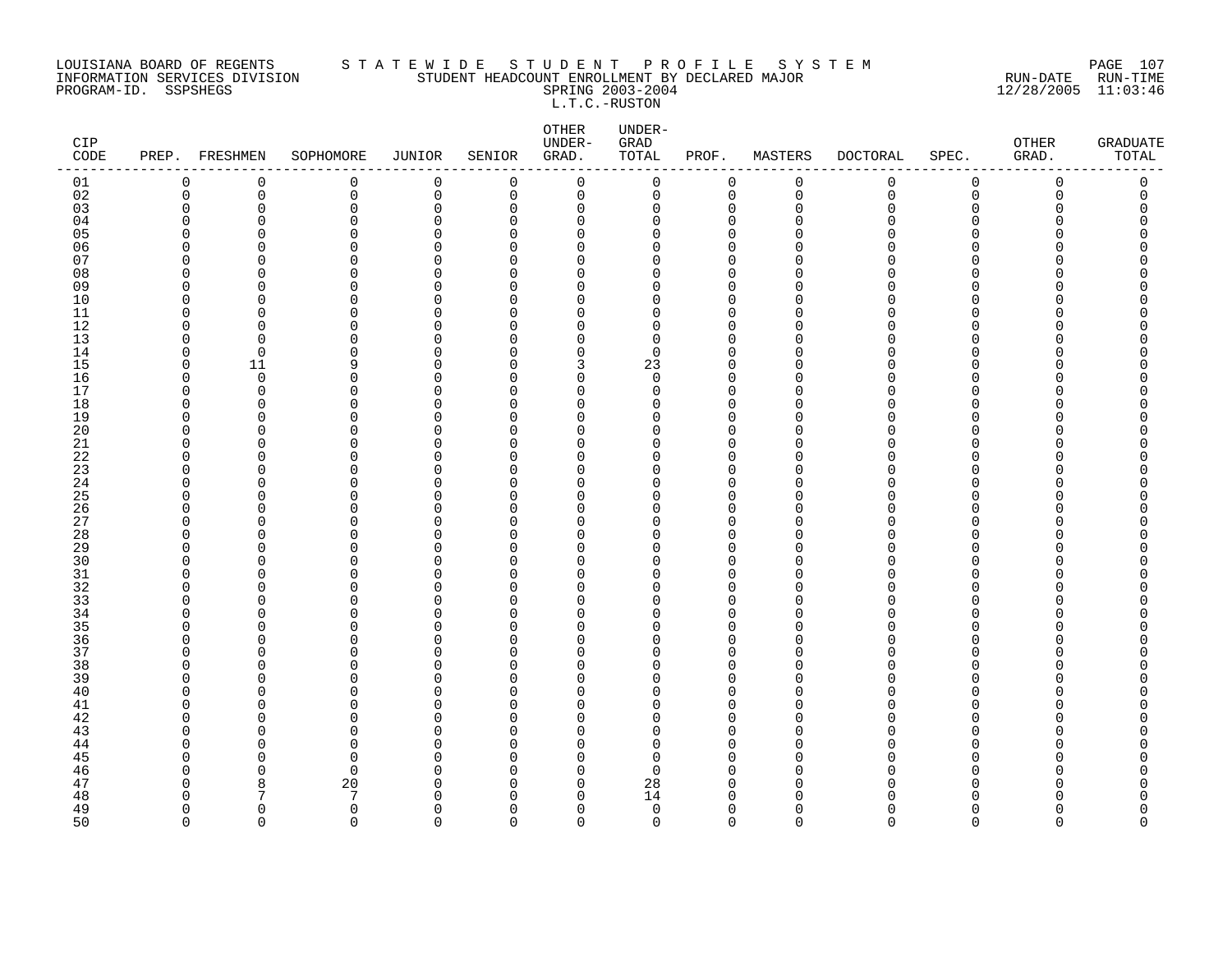PROGRAM-ID. SSPSHEGS SPRING 2003-2004 12/28/2005 11:03:46

#### LOUISIANA BOARD OF REGENTS S T A T E W I D E S T U D E N T P R O F I L E S Y S T E M PAGE 108 INFORMATION SERVICES DIVISION STUDENT HEADCOUNT ENROLLMENT BY DECLARED MAJOR RUN-DATE RUN-TIME

### L.T.C.-RUSTON

| CIP<br>CODE                                                          |                                | PREP. FRESHMEN                                                                                                                                                                                             | SOPHOMORE                                                                                                                                                                                                                                                                                                                                                                                                                                                                                                                                                                                                                                                                                                                                                                                                                                                                                                                                                                                                                                                                                                                 | JUNIOR   | SENIOR                                                | <b>OTHER</b><br>UNDER-<br>GRAD.                                                                                    | UNDER-<br>GRAD<br>TOTAL | PROF.    | MASTERS  | DOCTORAL                                                                                                                                                                                                                                                                                                                                                                                                                                                                                                                                                                                                                                                                                                                              | SPEC.    | OTHER<br>GRAD. | GRADUATE<br>TOTAL |
|----------------------------------------------------------------------|--------------------------------|------------------------------------------------------------------------------------------------------------------------------------------------------------------------------------------------------------|---------------------------------------------------------------------------------------------------------------------------------------------------------------------------------------------------------------------------------------------------------------------------------------------------------------------------------------------------------------------------------------------------------------------------------------------------------------------------------------------------------------------------------------------------------------------------------------------------------------------------------------------------------------------------------------------------------------------------------------------------------------------------------------------------------------------------------------------------------------------------------------------------------------------------------------------------------------------------------------------------------------------------------------------------------------------------------------------------------------------------|----------|-------------------------------------------------------|--------------------------------------------------------------------------------------------------------------------|-------------------------|----------|----------|---------------------------------------------------------------------------------------------------------------------------------------------------------------------------------------------------------------------------------------------------------------------------------------------------------------------------------------------------------------------------------------------------------------------------------------------------------------------------------------------------------------------------------------------------------------------------------------------------------------------------------------------------------------------------------------------------------------------------------------|----------|----------------|-------------------|
| 51<br>52<br>53<br>54<br>55<br>56<br>57<br>58<br>59<br>60<br>TR<br>UN | $\Omega$<br>$\Omega$<br>$\cap$ | 39<br>36<br>$\Omega$<br>$\Omega$                                                                                                                                                                           | 15<br>$\Omega$<br>$\cap$                                                                                                                                                                                                                                                                                                                                                                                                                                                                                                                                                                                                                                                                                                                                                                                                                                                                                                                                                                                                                                                                                                  | $\cap$   |                                                       |                                                                                                                    | 39<br>51<br>$\cap$      |          |          | $\Omega$                                                                                                                                                                                                                                                                                                                                                                                                                                                                                                                                                                                                                                                                                                                              |          |                |                   |
| TOTAL<br>13 - EDUCATION<br>14 - ENGINEERING                          |                                | 105<br>02 - NOT IN USE AT THIS TIME<br>06 - NOT IN USE AT THIS TIME<br>07 - NOT IN USE AT THIS TIME<br>08 - NOT IN USE AT THIS TIME<br>12 - PERSONAL AND CULINARY SERVICES<br>18 - NOT IN USE AT THIS TIME | 51<br>01 - AGRICULTURE, AGRICULTURE OPERATIONS 19 - FAMILY AND CONSUMER SCIENCES/HUMAN SCI 37 - PERSONAL AWARENESS/SELF-IMPROVEMENT<br>20 - NOT IN USE AT THIS TIME<br>03 - NATURAL RESOURCES AND CONSERVATION 21 - TECHNOLOGY EDUCATION/INDUSTRIIAL ARTS 39 - THEOLOGY AND RELIGIOUS VOCATIIONS<br>04 - ARCHITECTURE AND RELATED SERVICES<br>05 - AREA, ETHNIC, CULTURAL, AND GENDER STUDI23 - ENGLISH LANGUAGE AND LITERATURE/LETTERS 41 - SCIENCE TECHNOLOGIES/TECHNICIANS<br>09 - COMMUNICATION, JOURNALISM, AND RELATED 27 - MATHEMATICS AND STATISTICS<br>10 - COMMUNICATIONS TECHNOLOGIES/TECHNICIANS 28 - RESERVE OFFICERS TRAINING CORPS (ROTC) 46 - CONSTRUCTION TRADES<br>11 - COMPUTER AND INFORMATION SCIENCES/SUPP 29 - MILITARY TECHNOLOGIES<br>15 - ENGINEERING TECHNOLOGIES/TECHNICIANS<br>16 - FOREIGN LANGUAGES, LITERATURES/LING. 34 - HEALTH-RELATED KNOWLEDGE AND SKILLS 52 - BUSINESS, MGT., MARKETING, AND REL<br>17 - NOT IN USE AT THIS TIME 35 - INTERPERSONAL AND SOCIAL SKILLS 53 - HIGH SCHOOL/SECONDARY DIPLOM<br>TR - UNDERGRAD STUDENTS INTENDING TO TRANSFERUN - UNCOMMITTED TO A MAJOR | $\Omega$ | $\Omega$<br>25 - LIBRARY SCIENCE<br>32 - BASIC SKILLS | 4<br>22 - LEGAL PROFESSIONS AND STUDIES<br>33 - CITIZENSHIP ACTIVITIES<br>36 - LEISURE AND RECREATIONAL ACTIVITIES | 161                     | $\Omega$ | $\Omega$ | $\Omega$<br>38 - PHILOSOPHY AND RELIGIOUS STUDIES<br>40 - PHYSICAL SCIENCES<br>24 - LIBERAL ARTS/SCI, GEN STUDIES/HUMANITIES42 - PSYCHOLOGY<br>25 - LIBRARY SCIENCE<br>26 - BIOLOGICAL AND BIOMEDICAL SCIENCES<br>26 - BIOLOGICAL AND BIOMEDICAL SCIENCES<br>26 - BIOLOGICAL AND BIOMEDICAL SCIENCES<br>26 - BIOLOGICAL AND BIOMEDICAL SCIENCES<br>45 - SOCIAL SCIENCES<br>$29$ – MILITARY TECHNOLOGIES<br>30 – MULTI/INTERDISCIPLINARY STUDIES<br>30 – MULTI/INTERDISCIPLINARY STUDIES<br>30 – PRECISION PRODUCTION<br>31 - PARKS, RECREATION, LEISURE AND FITNESS 49 - TRANSPORTATION AND MATERIALS MOVING<br>50 - VISUAL AND PERFORMING ARTS<br>51 - HEALTH PROFESSIONS AND RELATED SCI<br>54 - HISTORY<br>60 - RESIDENCY PROGRAMS | $\Omega$ | $\Omega$       |                   |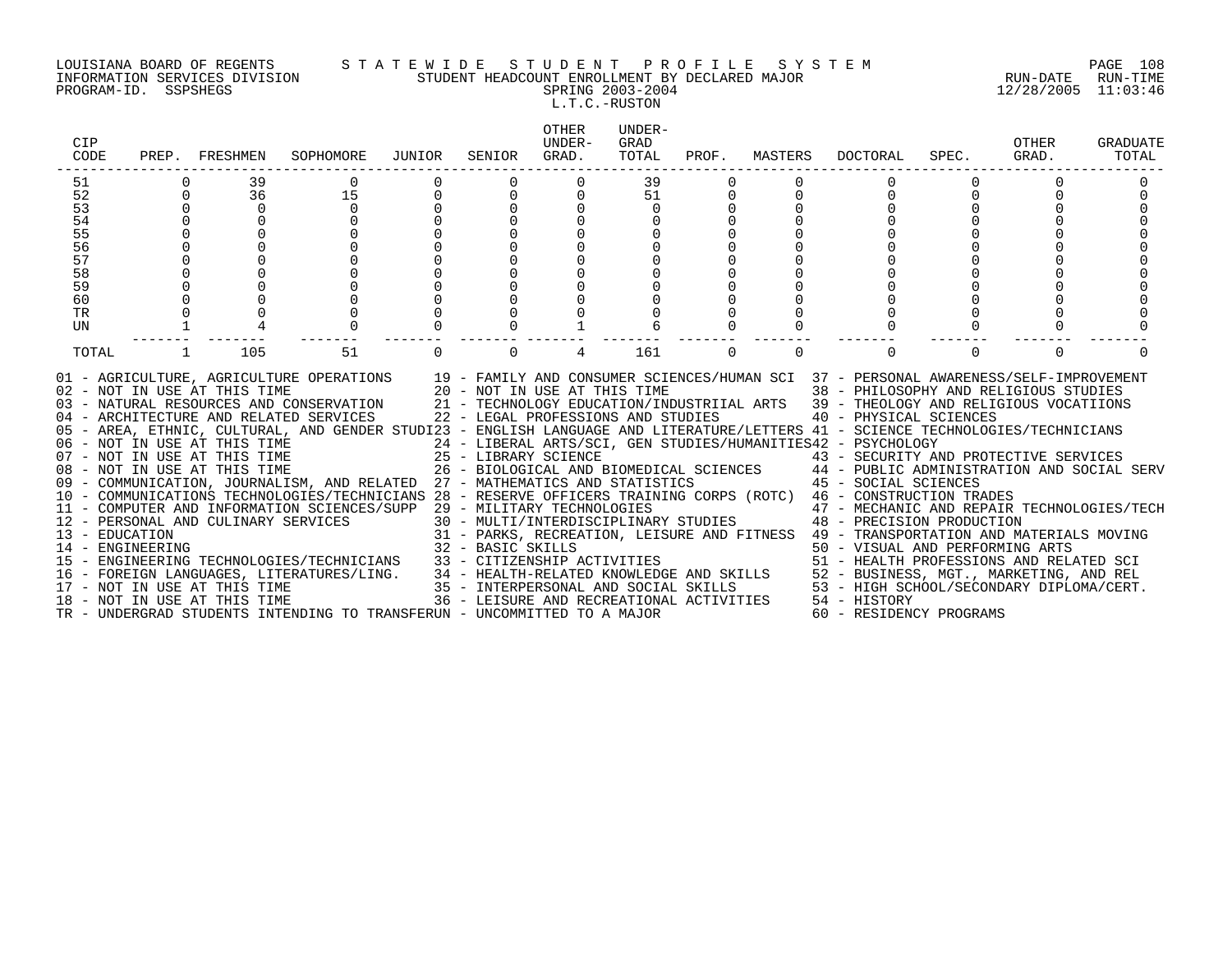### LOUISIANA BOARD OF REGENTS S T A T E W I D E S T U D E N T P R O F I L E S Y S T E M PAGE 109 INFORMATION SERVICES DIVISION STUDENT HEADCOUNT ENROLLMENT BY DECLARED MAJOR RUN-DATE RUN-TIME PROGRAM-ID. SSPSHEGS SPRING 2003-2004 12/28/2005 11:03:46 L.T.C.-WEST JEFFERSON

| CIP<br>$\texttt{CODE}$ |             | PREP. FRESHMEN | SOPHOMORE               | JUNIOR      | SENIOR        | OTHER<br>UNDER-<br>GRAD. | UNDER-<br>${\tt GRAD}$<br>TOTAL | PROF.                | MASTERS       | <b>DOCTORAL</b> | SPEC.                        | OTHER<br>GRAD. | <b>GRADUATE</b><br>TOTAL |
|------------------------|-------------|----------------|-------------------------|-------------|---------------|--------------------------|---------------------------------|----------------------|---------------|-----------------|------------------------------|----------------|--------------------------|
| 01                     | 0           | 0              | 0                       | 0           | $\mathbf 0$   | $\mathbf 0$              | 0                               | $\mathbf 0$          | $\mathbf 0$   | $\mathbf 0$     | 0                            | $\mathbf 0$    | 0                        |
| 02                     | $\mathbf 0$ | 0              | 0                       | $\mathbf 0$ | $\mathbf 0$   | 0                        | 0                               | $\mathbf 0$          | $\mathbf 0$   | $\mathbf 0$     | $\mathsf 0$                  | $\mathbf 0$    | 0                        |
| 03                     | $\Omega$    | 0              | $\mathbf 0$             | $\Omega$    | $\Omega$      | $\Omega$                 | 0                               | $\mathbf 0$          | $\Omega$      | U               | $\Omega$                     | Λ              | O                        |
| 04                     | O           | $\Omega$       | $\Omega$                | $\Omega$    | $\Omega$      | $\Omega$                 | $\Omega$                        | $\Omega$             | n             |                 | <sup>n</sup>                 |                |                          |
| 05                     | U<br>U      | O<br>U         | $\mathbf 0$<br>$\Omega$ | O<br>O      | ∩<br>∩        | $\Omega$<br>$\Omega$     | $\Omega$<br>$\Omega$            | $\Omega$<br>$\Omega$ |               |                 | <sup>n</sup><br>$\cap$       |                |                          |
| 06<br>07               | n           | U              | $\Omega$                | O           | ∩             | $\Omega$                 | $\Omega$                        | $\Omega$             |               |                 | U                            |                |                          |
| 08                     | O           | U              | $\Omega$                | C           | ∩             | $\Omega$                 | U                               | $\Omega$             |               |                 | <sup>n</sup>                 |                |                          |
| 09                     | O           | O              | 0                       | O           | O             | $\Omega$                 | 0                               | $\Omega$             | U             |                 | $\Omega$                     |                |                          |
| 10                     | $\Omega$    | U              | $\Omega$                | $\Omega$    | ∩             | $\Omega$                 | U                               | $\Omega$             |               |                 | <sup>n</sup>                 |                |                          |
| 11                     | U           | O              | $\Omega$                | O           | $\Omega$      | U                        | $\Omega$                        | $\Omega$             | ∩             |                 | <sup>n</sup>                 |                |                          |
| 12                     | U           | U              | $\Omega$                | ∩           | ∩             | $\Omega$                 | U                               | $\Omega$             |               |                 | U                            |                |                          |
| $13$                   | $\Omega$    | $\Omega$       | $\mathbf 0$             | O           | O             | $\Omega$                 | O                               | $\Omega$             | n             |                 | $\Omega$                     |                |                          |
| 14                     | n           | U              | $\Omega$                | O           | ∩             | $\Omega$                 | $\Omega$                        | $\Omega$             | ∩             |                 | <sup>n</sup>                 |                |                          |
| 15                     | U           | U              | $\Omega$                |             | ∩             | 0                        | U                               | $\Omega$             |               |                 | <sup>n</sup>                 |                |                          |
| 16                     | U           | U              | $\Omega$                | ∩           | ∩             | $\Omega$                 | $\Omega$                        | $\Omega$             | ∩             |                 | <sup>n</sup>                 |                |                          |
| 17                     | U           | U              | $\Omega$                | C           | ∩             | $\Omega$                 | U                               | $\Omega$             | n             |                 | <sup>n</sup>                 |                |                          |
| 18                     | 0           | O              | $\mathbf 0$             | $\Omega$    | $\Omega$      | $\Omega$                 | U                               | $\Omega$             | n             |                 | $\Omega$                     |                |                          |
| 19                     | O           | O              | $\Omega$                | C           | O             | $\Omega$                 | $\Omega$                        | $\Omega$             | n             |                 | <sup>n</sup>                 |                |                          |
| 20<br>21               | O<br>O      | O<br>U         | $\Omega$<br>$\Omega$    | O<br>O      | $\Omega$<br>∩ | 0<br>$\Omega$            | $\Omega$<br>$\Omega$            | $\Omega$<br>$\Omega$ | ∩             |                 | <sup>n</sup><br><sup>n</sup> |                |                          |
| 22                     | O           | U              | $\Omega$                | ∩           | ∩             | $\Omega$                 | $\Omega$                        | $\Omega$             | n             |                 | $\Omega$                     |                |                          |
| 23                     | O           | U              | $\Omega$                | O           | ∩             | $\Omega$                 | $\Omega$                        | $\Omega$             | n             |                 | $\Omega$                     |                |                          |
| 24                     | O           | O              | $\Omega$                | O           | O             | $\Omega$                 | $\Omega$                        | $\Omega$             | O             |                 | $\Omega$                     |                |                          |
| 25                     | n           | O              | $\Omega$                | O           | ∩             | U                        | $\Omega$                        | $\Omega$             |               |                 | U                            |                |                          |
| 26                     | O           | $\Omega$       | $\Omega$                | C           | ∩             | $\Omega$                 | $\Omega$                        | $\Omega$             | ∩             |                 | <sup>n</sup>                 |                |                          |
| 27                     | O           | U              | $\Omega$                | ∩           | ∩             | $\Omega$                 | $\Omega$                        | $\Omega$             | ∩             |                 | <sup>n</sup>                 |                |                          |
| 28                     | $\cap$      | U              | $\Omega$                | C           | ∩             | $\Omega$                 | U                               | $\Omega$             |               |                 | $\Omega$                     |                |                          |
| 29                     | O           | O              | $\mathbf 0$             | $\Omega$    | $\Omega$      | $\Omega$                 | 0                               | $\Omega$             | O             |                 | $\Omega$                     |                |                          |
| 30                     | n           | U              | $\Omega$                | O           | ∩             | $\Omega$                 | $\Omega$                        | $\Omega$             | ∩             |                 | U                            |                |                          |
| 31                     | O           | $\Omega$       | $\mathbf 0$             | O           | O             | $\Omega$                 | $\Omega$                        | $\Omega$             | U             |                 | $\Omega$                     |                |                          |
| 32                     | U           | U              | $\Omega$                | O           | ∩             | $\Omega$                 | $\Omega$                        | $\Omega$             | ∩             |                 | <sup>n</sup>                 |                |                          |
| 33<br>34               | $\cap$<br>n | U<br>U         | $\Omega$<br>$\Omega$    | C<br>O      | ∩<br>∩        | $\Omega$<br>$\Omega$     | $\Omega$                        | $\Omega$<br>$\Omega$ | n<br>n        |                 | <sup>n</sup><br>U            |                |                          |
| 35                     | O           | O              | $\Omega$                | C           | n             | $\Omega$                 | 0<br>U                          | $\Omega$             | ∩             |                 | U                            |                |                          |
| 36                     | O           | O              | 0                       | O           | ∩             | $\Omega$                 | 0                               | 0                    | $\Omega$      |                 | $\Omega$                     |                |                          |
| 37                     | O           | U              | $\Omega$                | C           | ∩             | $\Omega$                 | $\Omega$                        | $\Omega$             | ∩             |                 | <sup>n</sup>                 |                |                          |
| 38                     | U           | O              | $\Omega$                | O           | ∩             | U                        | $\Omega$                        | $\Omega$             | n             |                 | <sup>n</sup>                 |                |                          |
| 39                     | U           | U              | $\Omega$                | ∩           | ∩             | $\Omega$                 | $\Omega$                        | $\Omega$             | n             |                 | <sup>n</sup>                 |                |                          |
| 40                     | O           | O              | $\Omega$                | O           | O             | $\Omega$                 | O                               | $\Omega$             | $\cap$        |                 | $\Omega$                     |                |                          |
| 41                     | n           | U              | $\Omega$                | O           | ∩             | $\Omega$                 | $\Omega$                        | $\Omega$             |               |                 | <sup>n</sup>                 |                |                          |
| 42                     | O           | O              | $\Omega$                | O           | O             | 0                        | $\Omega$                        | $\Omega$             | n             |                 | <sup>n</sup>                 |                |                          |
| 43                     | O           | U              | $\Omega$                | O           | ∩             | $\Omega$                 | $\Omega$                        | $\Omega$             | n             |                 | U                            |                |                          |
| 44                     | O           | $\Omega$       | $\Omega$                | O           | ∩             | $\Omega$                 | $\Omega$                        | $\Omega$             | n             |                 | <sup>n</sup>                 |                |                          |
| 45                     | O           | $\Omega$       | $\Omega$                | O           | $\Omega$      | $\mathbf 0$              | 0                               | $\Omega$             | O             |                 | $\Omega$                     |                |                          |
| 46<br>47               | O<br>O      | 21             | 8                       | C           | $\Omega$      | 12                       | 41                              | $\Omega$             | O<br>$\Omega$ |                 | <sup>n</sup><br><sup>n</sup> |                |                          |
|                        | O           | 15<br>9        | 6                       | O<br>∩      | O<br>∩        | 8<br>2                   | 29                              | $\Omega$<br>$\Omega$ | ∩             |                 |                              |                |                          |
| 48<br>49               | $\Omega$    | $\Omega$       | $\Omega$                | $\Omega$    | $\Omega$      | 0                        | 14<br>$\mathbf 0$               | $\Omega$             | $\Omega$      |                 | <sup>n</sup>                 |                | Λ                        |
| 50                     | $\Omega$    | $\cap$         | $\cap$                  | $\cap$      | $\Omega$      | $\Omega$                 | $\Omega$                        | $\Omega$             | $\cap$        | $\Omega$        | $\cap$                       | $\cap$         | $\cap$                   |
|                        |             |                |                         |             |               |                          |                                 |                      |               |                 |                              |                |                          |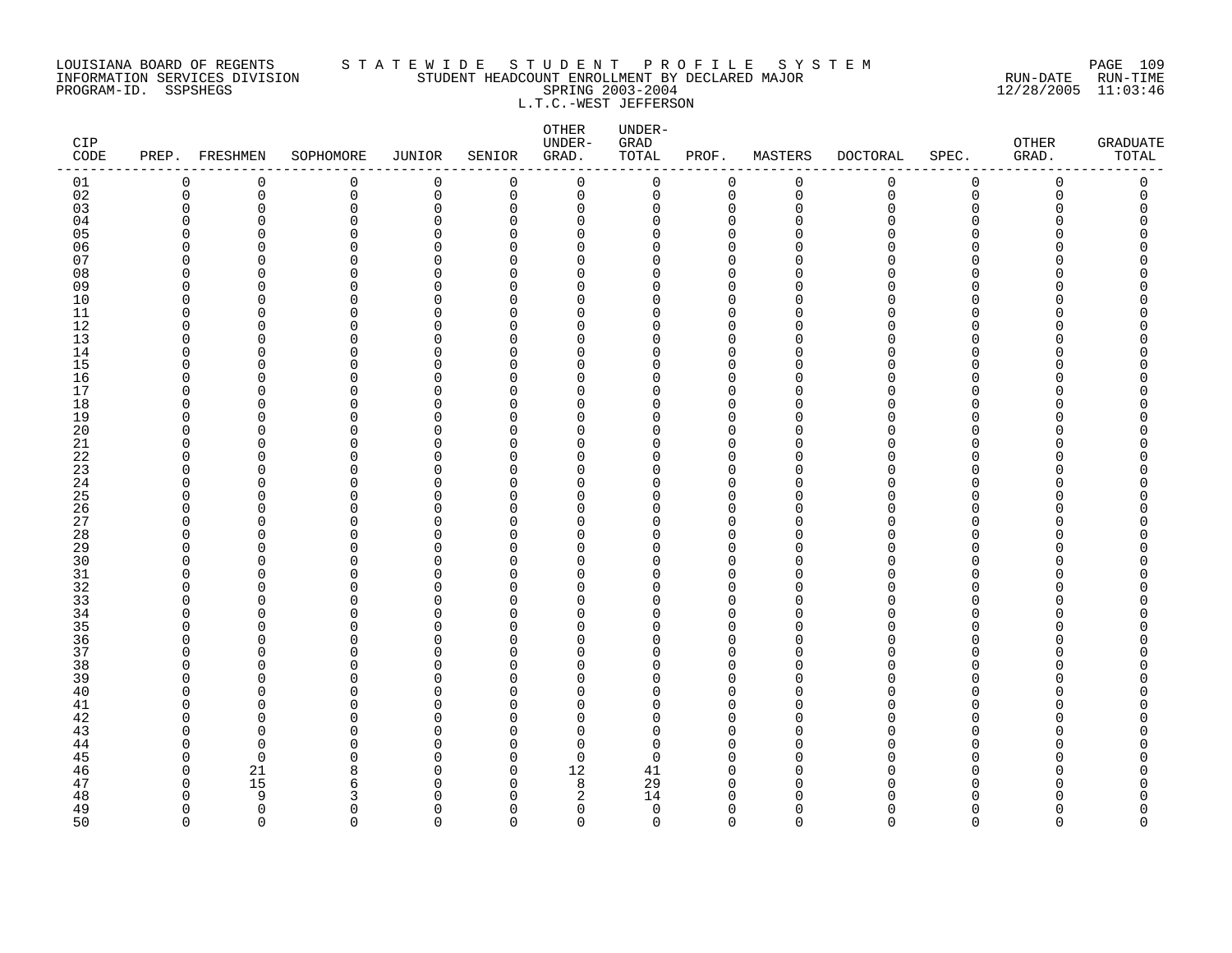### LOUISIANA BOARD OF REGENTS S T A T E W I D E S T U D E N T P R O F I L E S Y S T E M PAGE 110 INFORMATION SERVICES DIVISION STUDENT HEADCOUNT ENROLLMENT BY DECLARED MAJOR RUN-DATE RUN-TIME PROGRAM-ID. SSPSHEGS SPRING 2003-2004 12/28/2005 11:03:46 L.T.C.-WEST JEFFERSON

| <b>CIP</b><br>CODE | PREP.       | FRESHMEN                            | SOPHOMORE                                                                                                                                                                                                                                                                                                                                                                                                             | JUNIOR | SENIOR            | <b>OTHER</b><br>UNDER-<br>GRAD.                                                                                                                             | UNDER-<br>GRAD<br>TOTAL | PROF.    | MASTERS  | DOCTORAL                                                                                                                                                                                                                                                      | SPEC.    | OTHER<br>GRAD. | GRADUATE<br>TOTAL |
|--------------------|-------------|-------------------------------------|-----------------------------------------------------------------------------------------------------------------------------------------------------------------------------------------------------------------------------------------------------------------------------------------------------------------------------------------------------------------------------------------------------------------------|--------|-------------------|-------------------------------------------------------------------------------------------------------------------------------------------------------------|-------------------------|----------|----------|---------------------------------------------------------------------------------------------------------------------------------------------------------------------------------------------------------------------------------------------------------------|----------|----------------|-------------------|
| 51                 |             | 53                                  | 48                                                                                                                                                                                                                                                                                                                                                                                                                    |        |                   | 23                                                                                                                                                          | 124                     |          |          |                                                                                                                                                                                                                                                               |          |                |                   |
| 52                 | $\mathbf 0$ | 28                                  |                                                                                                                                                                                                                                                                                                                                                                                                                       |        | $\Omega$          | 15                                                                                                                                                          | 47                      |          |          |                                                                                                                                                                                                                                                               | $\Omega$ |                |                   |
| 53                 | $\mathbf 0$ | $\Omega$                            |                                                                                                                                                                                                                                                                                                                                                                                                                       |        |                   | $\Omega$                                                                                                                                                    |                         |          |          |                                                                                                                                                                                                                                                               |          |                |                   |
| 54                 |             |                                     |                                                                                                                                                                                                                                                                                                                                                                                                                       |        |                   |                                                                                                                                                             |                         |          |          |                                                                                                                                                                                                                                                               |          |                |                   |
| 55                 |             |                                     |                                                                                                                                                                                                                                                                                                                                                                                                                       |        |                   |                                                                                                                                                             |                         |          |          |                                                                                                                                                                                                                                                               |          |                |                   |
| 56                 |             |                                     |                                                                                                                                                                                                                                                                                                                                                                                                                       |        |                   |                                                                                                                                                             |                         |          |          |                                                                                                                                                                                                                                                               |          |                |                   |
| 57                 |             |                                     |                                                                                                                                                                                                                                                                                                                                                                                                                       |        |                   |                                                                                                                                                             |                         |          |          |                                                                                                                                                                                                                                                               |          |                |                   |
| 58                 |             |                                     |                                                                                                                                                                                                                                                                                                                                                                                                                       |        |                   |                                                                                                                                                             |                         |          |          |                                                                                                                                                                                                                                                               |          |                |                   |
| 59                 |             |                                     |                                                                                                                                                                                                                                                                                                                                                                                                                       |        |                   |                                                                                                                                                             |                         |          |          |                                                                                                                                                                                                                                                               |          |                |                   |
| 60                 |             |                                     |                                                                                                                                                                                                                                                                                                                                                                                                                       |        |                   |                                                                                                                                                             |                         |          |          |                                                                                                                                                                                                                                                               |          |                |                   |
| TR                 |             |                                     |                                                                                                                                                                                                                                                                                                                                                                                                                       |        |                   |                                                                                                                                                             |                         |          |          |                                                                                                                                                                                                                                                               |          |                |                   |
| UN                 | $\Omega$    | 16                                  |                                                                                                                                                                                                                                                                                                                                                                                                                       |        |                   | 95                                                                                                                                                          | 112                     |          |          |                                                                                                                                                                                                                                                               |          |                |                   |
| TOTAL              | $\Omega$    | 142                                 | 70                                                                                                                                                                                                                                                                                                                                                                                                                    |        | $\Omega$          | 155                                                                                                                                                         | 367                     | $\Omega$ | $\Omega$ |                                                                                                                                                                                                                                                               | $\Omega$ | $\Omega$       |                   |
|                    |             | 02 - NOT IN USE AT THIS TIME        | 01 - AGRICULTURE, AGRICULTURE OPERATIONS 19 - FAMILY AND CONSUMER SCIENCES/HUMAN SCI 37 - PERSONAL AWARENESS/SELF-IMPROVEMENT<br>03 - NATURAL RESOURCES AND CONSERVATION<br>04 - ARCHITECTURE AND RELATED SERVICES<br>05 - AREA, ETHNIC, CULTURAL, AND GENDER STUDI23 - ENGLISH LANGUAGE AND LITERATURE/LETTERS 41 - SCIENCE TECHNOLOGIES/TECHNICIANS<br>06 - NOT IN USE AT THIS TIME<br>07 - NOT IN USE AT THIS TIME |        |                   | 20 - NOT IN USE AT THIS TIME<br>22 - LEGAL PROFESSIONS AND STUDIES<br>25 - LIBRARY SCIENCE                                                                  |                         |          |          | 38 - PHILOSOPHY AND RELIGIOUS STUDIES<br>21 - TECHNOLOGY EDUCATION/INDUSTRIIAL ARTS 39 - THEOLOGY AND RELIGIOUS VOCATIIONS<br>40 - PHYSICAL SCIENCES<br>24 - LIBERAL ARTS/SCI, GEN STUDIES/HUMANITIES42 - PSYCHOLOGY<br>43 - SECURITY AND PROTECTIVE SERVICES |          |                |                   |
|                    |             | 08 - NOT IN USE AT THIS TIME        |                                                                                                                                                                                                                                                                                                                                                                                                                       |        |                   |                                                                                                                                                             |                         |          |          | 26 - BIOLOGICAL AND BIOMEDICAL SCIENCES 44 - PUBLIC ADMINISTRATION AND SOCIAL SERV                                                                                                                                                                            |          |                |                   |
|                    |             |                                     | 09 - COMMUNICATION, JOURNALISM, AND RELATED 27 - MATHEMATICS AND STATISTICS 45 - SOCIAL SCIENCES                                                                                                                                                                                                                                                                                                                      |        |                   |                                                                                                                                                             |                         |          |          |                                                                                                                                                                                                                                                               |          |                |                   |
|                    |             |                                     | 10 - COMMUNICATIONS TECHNOLOGIES/TECHNICIANS 28 - RESERVE OFFICERS TRAINING CORPS (ROTC) 46 - CONSTRUCTION TRADES                                                                                                                                                                                                                                                                                                     |        |                   |                                                                                                                                                             |                         |          |          |                                                                                                                                                                                                                                                               |          |                |                   |
|                    |             |                                     | 11 - COMPUTER AND INFORMATION SCIENCES/SUPP                                                                                                                                                                                                                                                                                                                                                                           |        |                   | 29 - MILITARY TECHNOLOGIES                                                                                                                                  |                         |          |          | 47 - MECHANIC AND REPAIR TECHNOLOGIES/TECH                                                                                                                                                                                                                    |          |                |                   |
|                    |             | 12 - PERSONAL AND CULINARY SERVICES |                                                                                                                                                                                                                                                                                                                                                                                                                       |        |                   |                                                                                                                                                             |                         |          |          | 30 - MULTI/INTERDISCIPLINARY STUDIES 48 - PRECISION PRODUCTION                                                                                                                                                                                                |          |                |                   |
| 13 - EDUCATION     |             |                                     |                                                                                                                                                                                                                                                                                                                                                                                                                       |        |                   |                                                                                                                                                             |                         |          |          | 31 - PARKS, RECREATION, LEISURE AND FITNESS 49 - TRANSPORTATION AND MATERIALS MOVING                                                                                                                                                                          |          |                |                   |
| 14 - ENGINEERING   |             |                                     |                                                                                                                                                                                                                                                                                                                                                                                                                       |        | 32 - BASIC SKILLS |                                                                                                                                                             |                         |          |          | 50 - VISUAL AND PERFORMING ARTS                                                                                                                                                                                                                               |          |                |                   |
|                    |             |                                     | 15 - ENGINEERING TECHNOLOGIES/TECHNICIANS                                                                                                                                                                                                                                                                                                                                                                             |        |                   |                                                                                                                                                             |                         |          |          | 51 - HEALTH PROFESSIONS AND RELATED SCI                                                                                                                                                                                                                       |          |                |                   |
|                    |             |                                     | 16 - FOREIGN LANGUAGES, LITERATURES/LING.                                                                                                                                                                                                                                                                                                                                                                             |        |                   |                                                                                                                                                             |                         |          |          | 52 - BUSINESS, MGT., MARKETING, AND REL                                                                                                                                                                                                                       |          |                |                   |
|                    |             | 17 - NOT IN USE AT THIS TIME        |                                                                                                                                                                                                                                                                                                                                                                                                                       |        |                   | 33 - CITIZENSHIP ACTIVITIES<br>34 - HEALTH-RELATED KNOWLEDGE AND SKILLS<br>35 - INTERPERSONAL AND SOCIAL SKILLS<br>36 - LEISURE AND RECREATIONAL ACTIVITIES |                         |          |          | 53 - HIGH SCHOOL/SECONDARY DIPLOMA/CERT.                                                                                                                                                                                                                      |          |                |                   |
|                    |             | 18 - NOT IN USE AT THIS TIME        |                                                                                                                                                                                                                                                                                                                                                                                                                       |        |                   |                                                                                                                                                             |                         |          |          | 54 - HISTORY                                                                                                                                                                                                                                                  |          |                |                   |
|                    |             |                                     | TR - UNDERGRAD STUDENTS INTENDING TO TRANSFERUN - UNCOMMITTED TO A MAJOR                                                                                                                                                                                                                                                                                                                                              |        |                   |                                                                                                                                                             |                         |          |          | 60 - RESIDENCY PROGRAMS                                                                                                                                                                                                                                       |          |                |                   |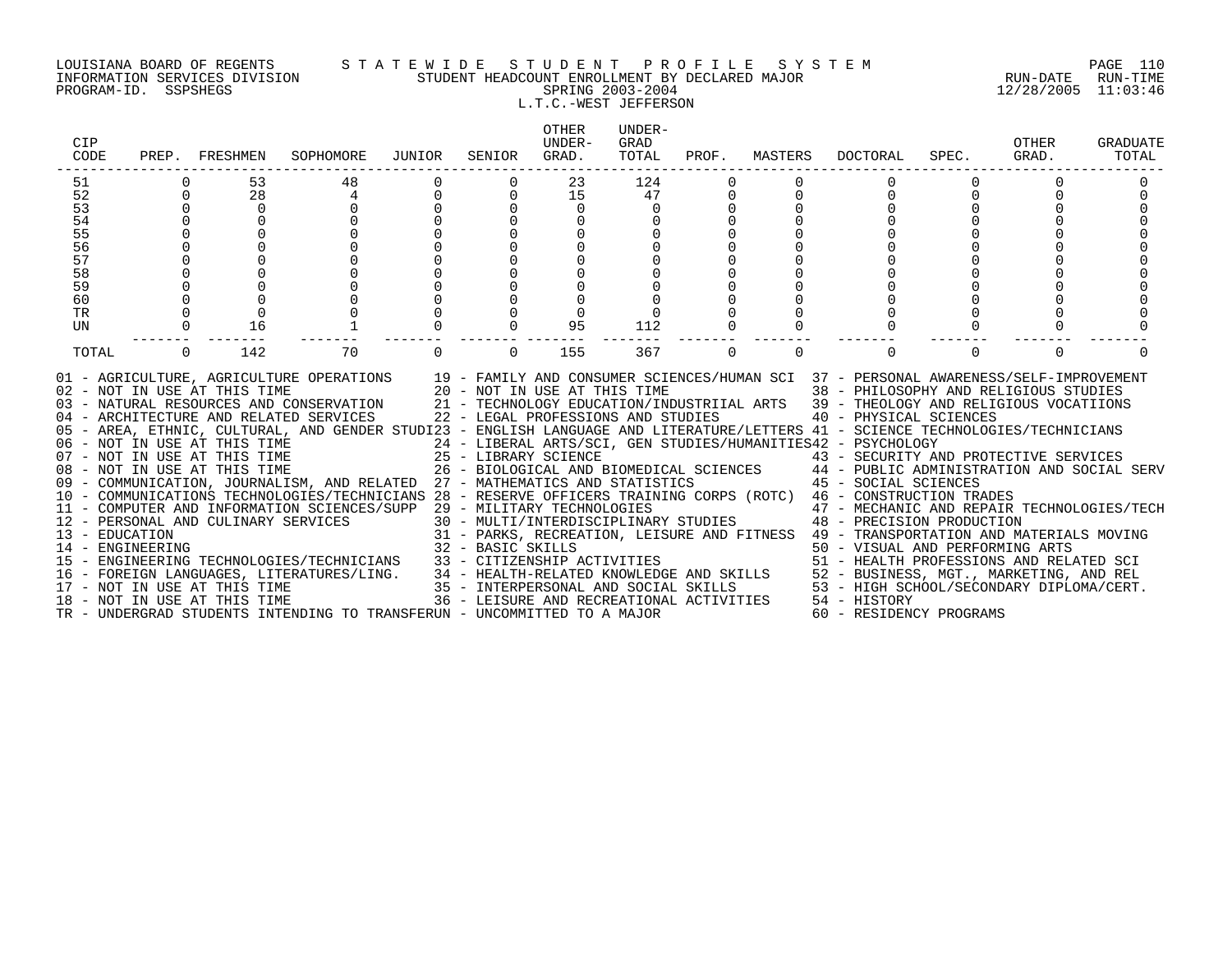### LOUISIANA BOARD OF REGENTS S T A T E W I D E S T U D E N T P R O F I L E S Y S T E M PAGE 111 INFORMATION SERVICES DIVISION STUDENT HEADCOUNT ENROLLMENT BY DECLARED MAJOR RUN-DATE RUN-TIME PROGRAM-ID. SSPSHEGS SPRING 2003-2004 12/28/2005 11:03:46 L.T.C.-WESTSIDE

| CIP<br>$\texttt{CODE}$ |                      | PREP. FRESHMEN           | SOPHOMORE     | JUNIOR        | SENIOR               | OTHER<br>UNDER-<br>GRAD. | UNDER-<br>${\tt GRAD}$<br>TOTAL | PROF.                      | MASTERS              | <b>DOCTORAL</b> | SPEC.                | OTHER<br>GRAD. | <b>GRADUATE</b><br>TOTAL |
|------------------------|----------------------|--------------------------|---------------|---------------|----------------------|--------------------------|---------------------------------|----------------------------|----------------------|-----------------|----------------------|----------------|--------------------------|
| 01                     | $\mathbf 0$          | 0                        | 0             | 0             | 0                    | 0                        | 0                               | $\mathbf 0$                | $\mathbf 0$          | 0               | $\mathbf 0$          | 0              | 0                        |
| 02                     | $\mathbf 0$          | 0                        | 0             | $\mathsf 0$   | $\mathbf 0$          | $\mathbf 0$              | 0                               | $\mathbf 0$                | $\mathbf 0$          | $\mathbf 0$     | $\mathbf 0$          | 0              | 0                        |
| 03                     | $\Omega$             | $\Omega$                 | 0             | $\Omega$      | $\mathbf 0$          | $\mathbf 0$              | 0                               | $\mathbf 0$                | $\Omega$             | $\Omega$        | 0                    | O              | 0                        |
| 04                     | $\Omega$<br>$\Omega$ | <sup>n</sup><br>$\Omega$ | $\Omega$      | $\Omega$      | $\Omega$             | $\Omega$                 | 0                               | $\Omega$                   | n<br>$\cap$          | U               | $\Omega$             | ∩              | U                        |
| 05                     | n                    | <sup>0</sup>             | $\Omega$      | $\Omega$<br>O | $\Omega$             | $\Omega$                 | 0                               | $\Omega$                   | ∩                    | N<br>∩          | $\Omega$<br>$\Omega$ |                | C<br>Λ                   |
| 06<br>07               | ∩                    | <sup>n</sup>             | 0<br>$\Omega$ | $\Omega$      | $\Omega$<br>$\Omega$ | 0<br>$\mathbf 0$         | 0<br>0                          | $\mathbf 0$<br>$\mathbf 0$ | ∩                    | ∩               | $\Omega$             | ∩              | ი                        |
| 08                     | $\Omega$             | $\Omega$                 | $\Omega$      | $\Omega$      | $\Omega$             | $\mathbf 0$              | 0                               | $\mathbf 0$                | $\Omega$             | ∩               | ∩                    |                | ⋂                        |
| 09                     | $\Omega$             | $\Omega$                 | $\Omega$      | $\Omega$      | $\Omega$             | $\Omega$                 | $\Omega$                        | $\Omega$                   | $\Omega$             | N               | $\Omega$             |                |                          |
| 10                     | $\Omega$             | $\mathbf 0$              | 0             | $\Omega$      | $\Omega$             | $\mathbf 0$              | 0                               | $\mathbf 0$                | $\Omega$             | N               | 0                    |                |                          |
| 11                     | $\Omega$             | 10                       | 4             | O             | $\Omega$             | 2                        | 16                              | $\mathbf 0$                | ∩                    | N               | $\Omega$             |                |                          |
| 12                     | $\Omega$             | $\Omega$                 | 0             | O             | $\Omega$             | $\mathbf 0$              | 0                               | $\Omega$                   | n                    |                 | ∩                    |                | ∩                        |
| 13                     | $\Omega$             | $\Omega$                 | $\Omega$      | $\Omega$      | $\Omega$             | $\mathbf 0$              | 0                               | $\mathbf 0$                | $\cap$               |                 | $\Omega$             |                |                          |
| 14                     | $\Omega$             | <sup>n</sup>             | $\Omega$      | $\Omega$      | $\Omega$             | $\mathbf 0$              | 0                               | $\mathbf 0$                | $\Omega$             | ∩               | $\Omega$             | U              | Λ                        |
| 15                     | O                    | $\Omega$                 | 0             | $\Omega$      | $\Omega$             | $\mathbf 0$              | 0                               | $\overline{0}$             | O                    |                 | $\Omega$             | U              | Λ                        |
| 16                     | ∩                    | $\Omega$                 | 0             | 0             | $\Omega$             | $\mathbf 0$              | 0                               | $\mathbf 0$                | ∩                    | N               | $\Omega$             | U              | Λ                        |
| 17                     | n                    | $\Omega$                 | $\Omega$      | $\Omega$      | $\Omega$             | $\Omega$                 | 0                               | $\mathbf 0$                | $\Omega$             | ∩               | ∩                    |                | ⋂                        |
| 18                     | $\Omega$             | $\Omega$                 | $\Omega$      | $\Omega$      | $\Omega$             | $\Omega$                 | 0                               | $\mathbf 0$                | $\Omega$             |                 | $\Omega$             |                |                          |
| 19                     | U                    | $\Omega$                 | 0             | O             | $\Omega$             | $\mathbf 0$              | 0                               | $\mathbf 0$                | $\Omega$             | N               | $\Omega$             |                | Λ                        |
| 20                     | U                    | $\Omega$                 | 0             | $\Omega$      | $\Omega$             | $\mathbf 0$              | 0                               | $\mathbf 0$                | $\Omega$             | N               | $\Omega$             |                |                          |
| 21                     | $\Omega$             | $\Omega$                 | 0             | $\Omega$      | $\Omega$             | $\mathbf 0$              | 0                               | $\mathbf 0$                | $\Omega$             | ∩               | ∩                    |                | ⋂                        |
| 22                     | ∩<br>∩               | $\Omega$<br><sup>n</sup> | $\Omega$      | O<br>$\Omega$ | $\Omega$             | $\Omega$                 | 0                               | $\Omega$                   | $\Omega$<br>$\Omega$ |                 | $\Omega$             |                |                          |
| 23<br>24               | $\Omega$             | O                        | $\Omega$<br>0 | 0             | $\Omega$<br>$\Omega$ | $\Omega$<br>$\mathbf 0$  | 0<br>0                          | $\mathbf 0$<br>$\mathbf 0$ | $\Omega$             | N               | $\Omega$<br>$\Omega$ |                |                          |
| 25                     | U                    | $\Omega$                 | $\Omega$      | O             | $\Omega$             | $\mathbf 0$              | 0                               | $\mathbf 0$                | n                    |                 | $\Omega$             |                | ⋂                        |
| 26                     | U                    | $\Omega$                 | $\Omega$      | $\Omega$      | $\Omega$             | $\mathbf 0$              | 0                               | $\mathbf 0$                | $\Omega$             | ∩               | ∩                    |                | Λ                        |
| 27                     | $\cap$               | <sup>n</sup>             | $\Omega$      | $\Omega$      | $\Omega$             | $\mathbf 0$              | 0                               | $\mathbf 0$                | ∩                    |                 | $\Omega$             | U              | Λ                        |
| 28                     | $\cap$               | $\Omega$                 | 0             | $\Omega$      | $\Omega$             | $\mathbf 0$              | 0                               | $\overline{0}$             | $\cap$               |                 | $\Omega$             |                | Λ                        |
| 29                     | ∩                    | <sup>0</sup>             | 0             | 0             | $\Omega$             | 0                        | 0                               | $\mathbf 0$                | ∩                    |                 | $\Omega$             |                | Ω                        |
| 30                     | ∩                    | <sup>n</sup>             | $\Omega$      | $\Omega$      | $\Omega$             | $\Omega$                 | 0                               | $\Omega$                   | $\Omega$             |                 | ∩                    |                |                          |
| 31                     | ∩                    | n                        | $\Omega$      | O             | $\Omega$             | $\Omega$                 | 0                               | $\Omega$                   | $\Omega$             |                 | $\Omega$             |                |                          |
| 32                     | n                    | <sup>n</sup>             | $\Omega$      | U             | $\Omega$             | $\Omega$                 | 0                               | $\mathbf 0$                | $\cap$               |                 | ∩                    |                |                          |
| 33                     | U                    | $\Omega$                 | 0             | 0             | $\Omega$             | $\mathbf 0$              | 0                               | $\Omega$                   | $\Omega$             |                 | $\Omega$             |                |                          |
| 34                     | n                    | $\Omega$                 | 0             | 0             | $\Omega$             | 0                        | 0                               | $\mathbf 0$                | $\Omega$             |                 | $\Omega$             |                |                          |
| 35                     | ∩                    | $\Omega$                 | $\Omega$      | U             | $\Omega$             | $\Omega$                 | 0                               | $\Omega$                   | n                    |                 | ∩                    |                |                          |
| 36                     | ∩                    | $\Omega$                 | $\Omega$      | O             | $\Omega$             | $\mathbf 0$              | 0                               | $\mathbf 0$                | $\Omega$             | N               | $\Omega$             | U              | ⋂                        |
| 37                     | $\Omega$             | $\Omega$                 | 0             | $\Omega$      | $\Omega$             | $\mathbf 0$              | 0                               | $\mathbf 0$                | $\Omega$             | N               | $\Omega$             |                |                          |
| 38                     | ∩                    | $\Omega$                 | $\Omega$      | 0             | $\Omega$             | $\mathbf 0$              | 0                               | $\mathbf 0$                | n                    |                 | $\Omega$             |                | Ω                        |
| 39                     | U                    | $\Omega$                 | $\Omega$      | $\Omega$      | $\Omega$             | $\mathbf 0$              | 0                               | $\mathbf 0$                | $\Omega$             | ∩               | ∩                    |                | ⋂                        |
| 40                     | U                    | n                        | $\Omega$      | O             | $\Omega$             | $\Omega$                 | 0                               | $\Omega$                   | $\Omega$             |                 | ∩                    |                |                          |
| 41                     | n<br>U               | n                        | 0             | $\Omega$      | $\Omega$             | $\Omega$                 | 0                               | $\mathbf 0$                | n<br>∩               |                 | $\Omega$<br>$\Omega$ |                | Λ                        |
| $4\sqrt{2}$<br>43      | ∩                    | <sup>0</sup><br>n        | 0<br>0        | 0<br>$\Omega$ | $\Omega$<br>$\Omega$ | 0<br>0                   | 0<br>0                          | $\mathbf 0$<br>$\Omega$    | U                    |                 | ∩                    |                | ⋂                        |
| 44                     | n                    | n                        | $\Omega$      | O             | $\Omega$             | $\mathbf 0$              | 0                               | $\mathbf 0$                | $\Omega$             |                 | $\Omega$             |                |                          |
| 45                     |                      | O                        | $\Omega$      | O             | $\Omega$             | $\mathbf 0$              | 0                               | $\mathbf 0$                | ∩                    |                 | $\Omega$             |                |                          |
| 46                     | U                    | $\Omega$                 | 0             | $\Omega$      | $\Omega$             | 0                        | 0                               | $\mathbf 0$                | $\Omega$             | U               | $\Omega$             |                |                          |
| 47                     | ∩                    | O                        | $\Omega$      | O             | $\Omega$             | 0                        | 0                               | 0                          | $\Omega$             | N               | $\Omega$             |                | Ω                        |
| 48                     |                      | ∩                        | U             | n             | $\Omega$             | $\mathbf{1}$             | 1                               | $\Omega$                   | U                    |                 |                      |                | ⋂                        |
| 49                     | ∩                    | $\Omega$                 | $\Omega$      | O             | $\Omega$             | $\mathbf 0$              | 0                               | $\mathbf 0$                | $\Omega$             | U               | $\Omega$             | ∩              | 0                        |
| 50                     | $\cap$               | $\Omega$                 | $\Omega$      | $\Omega$      | $\cap$               | $\Omega$                 | 0                               | $\Omega$                   | $\cap$               | $\Omega$        | $\Omega$             | $\Omega$       | $\Omega$                 |
|                        |                      |                          |               |               |                      |                          |                                 |                            |                      |                 |                      |                |                          |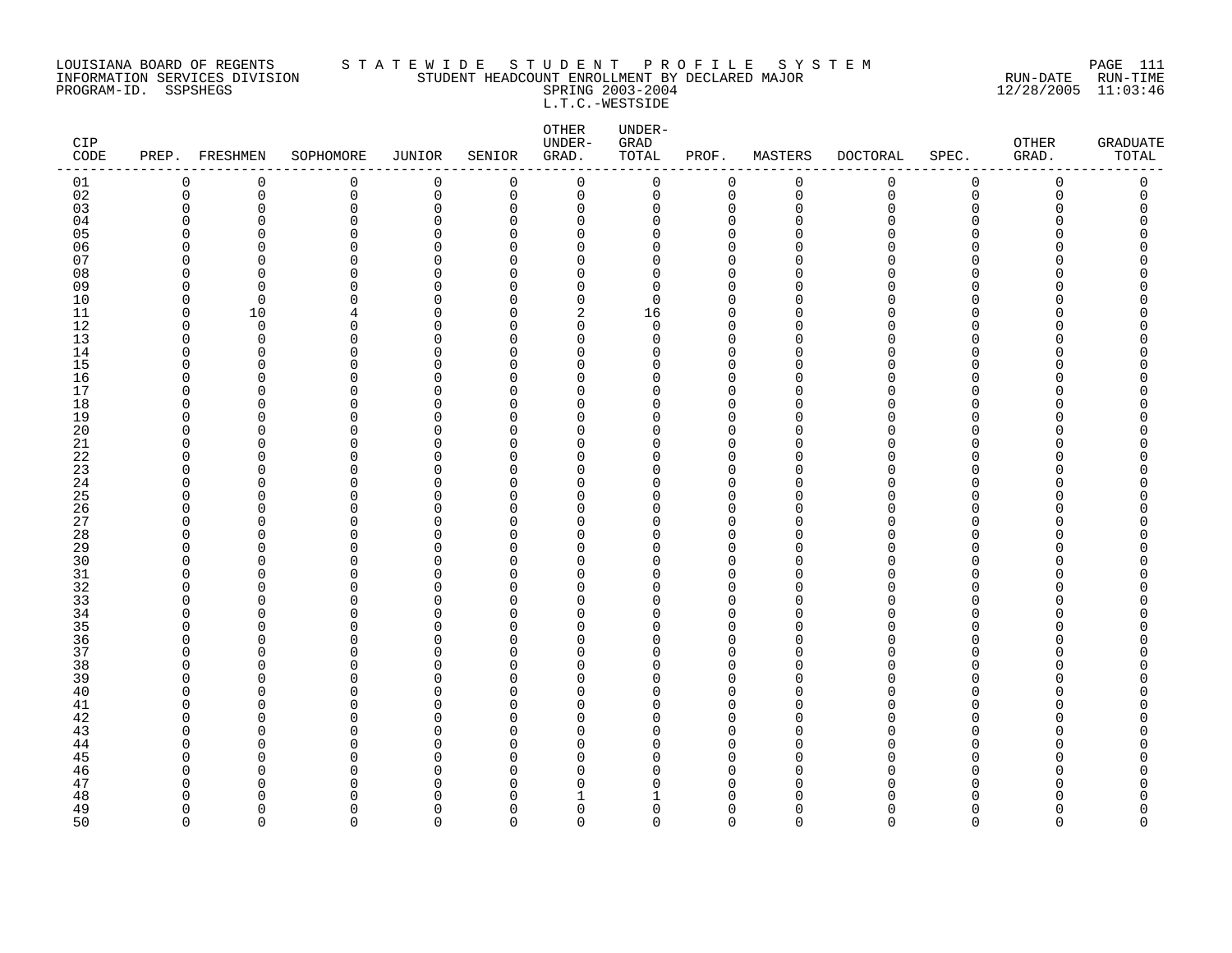### LOUISIANA BOARD OF REGENTS S T A T E W I D E S T U D E N T P R O F I L E S Y S T E M PAGE 112 INFORMATION SERVICES DIVISION STUDENT HEADCOUNT ENROLLMENT BY DECLARED MAJOR RUN-DATE RUN-TIME

PROGRAM-ID. SSPSHEGS SPRING 2003-2004 12/28/2005 11:03:46 L.T.C.-WESTSIDE

| CIP<br>CODE     | PREP.    | FRESHMEN                                                                                     | SOPHOMORE                                                                                                                                                                                                                                                                                                                                                                                                                                                                                                                                                                                                                                                                                                  | JUNIOR | SENIOR   | <b>OTHER</b><br>UNDER-<br>GRAD.                                                                                                                                                  | UNDER-<br>GRAD<br>TOTAL | PROF.    | MASTERS  | DOCTORAL                                                                                                                                                                                                                                                                                                                                                                                                                                                                                                                                                                                                                                                   | SPEC.    | OTHER<br>GRAD. | GRADUATE<br>TOTAL |
|-----------------|----------|----------------------------------------------------------------------------------------------|------------------------------------------------------------------------------------------------------------------------------------------------------------------------------------------------------------------------------------------------------------------------------------------------------------------------------------------------------------------------------------------------------------------------------------------------------------------------------------------------------------------------------------------------------------------------------------------------------------------------------------------------------------------------------------------------------------|--------|----------|----------------------------------------------------------------------------------------------------------------------------------------------------------------------------------|-------------------------|----------|----------|------------------------------------------------------------------------------------------------------------------------------------------------------------------------------------------------------------------------------------------------------------------------------------------------------------------------------------------------------------------------------------------------------------------------------------------------------------------------------------------------------------------------------------------------------------------------------------------------------------------------------------------------------------|----------|----------------|-------------------|
| 51              |          | 52                                                                                           | 23                                                                                                                                                                                                                                                                                                                                                                                                                                                                                                                                                                                                                                                                                                         |        |          | 45                                                                                                                                                                               | 120                     |          |          |                                                                                                                                                                                                                                                                                                                                                                                                                                                                                                                                                                                                                                                            |          |                |                   |
| 52              | 0        | 0                                                                                            | $\Omega$                                                                                                                                                                                                                                                                                                                                                                                                                                                                                                                                                                                                                                                                                                   |        | $\Omega$ | 0                                                                                                                                                                                | $\Omega$                |          |          |                                                                                                                                                                                                                                                                                                                                                                                                                                                                                                                                                                                                                                                            | $\Omega$ |                |                   |
| 53              |          | $\mathbf 0$                                                                                  |                                                                                                                                                                                                                                                                                                                                                                                                                                                                                                                                                                                                                                                                                                            |        |          | 0                                                                                                                                                                                |                         |          |          |                                                                                                                                                                                                                                                                                                                                                                                                                                                                                                                                                                                                                                                            |          |                |                   |
| 54              |          |                                                                                              |                                                                                                                                                                                                                                                                                                                                                                                                                                                                                                                                                                                                                                                                                                            |        |          |                                                                                                                                                                                  |                         |          |          |                                                                                                                                                                                                                                                                                                                                                                                                                                                                                                                                                                                                                                                            |          |                |                   |
| 55              |          |                                                                                              |                                                                                                                                                                                                                                                                                                                                                                                                                                                                                                                                                                                                                                                                                                            |        |          |                                                                                                                                                                                  |                         |          |          |                                                                                                                                                                                                                                                                                                                                                                                                                                                                                                                                                                                                                                                            |          |                |                   |
| 56              |          |                                                                                              |                                                                                                                                                                                                                                                                                                                                                                                                                                                                                                                                                                                                                                                                                                            |        |          |                                                                                                                                                                                  |                         |          |          |                                                                                                                                                                                                                                                                                                                                                                                                                                                                                                                                                                                                                                                            |          |                |                   |
| 57              |          |                                                                                              |                                                                                                                                                                                                                                                                                                                                                                                                                                                                                                                                                                                                                                                                                                            |        |          |                                                                                                                                                                                  |                         |          |          |                                                                                                                                                                                                                                                                                                                                                                                                                                                                                                                                                                                                                                                            |          |                |                   |
| 58              |          |                                                                                              |                                                                                                                                                                                                                                                                                                                                                                                                                                                                                                                                                                                                                                                                                                            |        |          |                                                                                                                                                                                  |                         |          |          |                                                                                                                                                                                                                                                                                                                                                                                                                                                                                                                                                                                                                                                            |          |                |                   |
| 59              |          |                                                                                              |                                                                                                                                                                                                                                                                                                                                                                                                                                                                                                                                                                                                                                                                                                            |        |          |                                                                                                                                                                                  |                         |          |          |                                                                                                                                                                                                                                                                                                                                                                                                                                                                                                                                                                                                                                                            |          |                |                   |
| 60              |          |                                                                                              |                                                                                                                                                                                                                                                                                                                                                                                                                                                                                                                                                                                                                                                                                                            |        |          |                                                                                                                                                                                  |                         |          |          |                                                                                                                                                                                                                                                                                                                                                                                                                                                                                                                                                                                                                                                            |          |                |                   |
| <b>TR</b><br>UN |          | 10                                                                                           |                                                                                                                                                                                                                                                                                                                                                                                                                                                                                                                                                                                                                                                                                                            |        |          | 14                                                                                                                                                                               | 24                      |          |          |                                                                                                                                                                                                                                                                                                                                                                                                                                                                                                                                                                                                                                                            |          |                |                   |
|                 |          |                                                                                              |                                                                                                                                                                                                                                                                                                                                                                                                                                                                                                                                                                                                                                                                                                            |        |          |                                                                                                                                                                                  |                         |          |          |                                                                                                                                                                                                                                                                                                                                                                                                                                                                                                                                                                                                                                                            |          |                |                   |
| TOTAL           | $\Omega$ | 72                                                                                           | 27                                                                                                                                                                                                                                                                                                                                                                                                                                                                                                                                                                                                                                                                                                         |        | $\Omega$ | 62                                                                                                                                                                               | 161                     | $\Omega$ | $\Omega$ | $\Omega$                                                                                                                                                                                                                                                                                                                                                                                                                                                                                                                                                                                                                                                   | $\Omega$ | $\Omega$       |                   |
| 13 - EDUCATION  |          | 02 - NOT IN USE AT THIS TIME<br>07 - NOT IN USE AT THIS TIME<br>08 - NOT IN USE AT THIS TIME | 01 - AGRICULTURE, AGRICULTURE OPERATIONS 19 - FAMILY AND CONSUMER SCIENCES/HUMAN SCI 37 - PERSONAL AWARENESS/SELF-IMPROVEMENT<br>03 - NATURAL RESOURCES AND CONSERVATION<br>04 - ARCHITECTURE AND RELATED SERVICES<br>05 - AREA, ETHNIC, CULTURAL, AND GENDER STUDI23 - ENGLISH LANGUAGE AND LITERATURE/LETTERS 41 - SCIENCE TECHNOLOGIES/TECHNICIANS<br>06 - NOT IN USE AT THIS TIME<br>09 - COMMUNICATION, JOURNALISM, AND RELATED 27 - MATHEMATICS AND STATISTICS<br>10 - COMMUNICATIONS TECHNOLOGIES/TECHNICIANS 28 - RESERVE OFFICERS TRAINING CORPS (ROTC) 46 - CONSTRUCTION TRADES<br>11 - COMPUTER AND INFORMATION SCIENCES/SUPP 29 - MILITARY TECHNOLOGIES<br>12 - PERSONAL AND CULINARY SERVICES |        |          | 20 - NOT IN USE AT THIS TIME<br>22 - LEGAL PROFESSIONS AND STUDIES                                                                                                               |                         |          |          | 38 - PHILOSOPHY AND RELIGIOUS STUDIES<br>21 - TECHNOLOGY EDUCATION/INDUSTRIIAL ARTS 39 - THEOLOGY AND RELIGIOUS VOCATIIONS<br>40 - PHYSICAL SCIENCES<br>24 - LIBERAL ARTS/SCI, GEN STUDIES/HUMANITIES42 - PSYCHOLOGY<br>25 - LIBRARY SCIENCE<br>26 - BIOLOGICAL AND BIOMEDICAL SCIENCES<br>26 - BIOLOGICAL AND BIOMEDICAL SCIENCES<br>24 - PUBLIC ADMINISTRATION AND SOCIAL SERV<br>45 - SOCIAL SCIENCES<br>$29$ – MILITARY TECHNOLOGIES $$\sf 47$ – MECHANIC AND REPAIR TECHNOLOGIES/TECH $30$ – MULTI/INTERDISCIPLINARY STUDIES $$\sf 48$ – PRECISION PRODUCTION<br>31 - PARKS, RECREATION, LEISURE AND FITNESS 49 - TRANSPORTATION AND MATERIALS MOVING |          |                |                   |
|                 |          |                                                                                              | 14 - ENGINEERING<br>15 - ENGINEERING TECHNOLOGIES/TECHNICIANS<br>16 - FOREIGN LANGUAGES, LITERATURES/LING.                                                                                                                                                                                                                                                                                                                                                                                                                                                                                                                                                                                                 |        |          | 32 - BASIC SKILLS<br>33 - CITIZENSHIP ACTIVITIES<br>34 - HEALTH-RELATED KNOWLEDGE AND SKILLS<br>35 - INTERPERSONAL AND SOCIAL SKILLS<br>36 - LEISURE AND RECREATIONAL ACTIVITIES |                         |          |          | 50 - VISUAL AND PERFORMING ARTS<br>51 - HEALTH PROFESSIONS AND RELATED SCI<br>52 - BUSINESS, MGT., MARKETING, AND REL                                                                                                                                                                                                                                                                                                                                                                                                                                                                                                                                      |          |                |                   |
|                 |          | 17 - NOT IN USE AT THIS TIME                                                                 |                                                                                                                                                                                                                                                                                                                                                                                                                                                                                                                                                                                                                                                                                                            |        |          |                                                                                                                                                                                  |                         |          |          | 53 - HIGH SCHOOL/SECONDARY DIPLOMA/CERT.                                                                                                                                                                                                                                                                                                                                                                                                                                                                                                                                                                                                                   |          |                |                   |
|                 |          | 18 - NOT IN USE AT THIS TIME                                                                 |                                                                                                                                                                                                                                                                                                                                                                                                                                                                                                                                                                                                                                                                                                            |        |          |                                                                                                                                                                                  |                         |          |          | 54 - HISTORY                                                                                                                                                                                                                                                                                                                                                                                                                                                                                                                                                                                                                                               |          |                |                   |
|                 |          |                                                                                              | TR - UNDERGRAD STUDENTS INTENDING TO TRANSFERUN - UNCOMMITTED TO A MAJOR                                                                                                                                                                                                                                                                                                                                                                                                                                                                                                                                                                                                                                   |        |          |                                                                                                                                                                                  |                         |          |          | 60 - RESIDENCY PROGRAMS                                                                                                                                                                                                                                                                                                                                                                                                                                                                                                                                                                                                                                    |          |                |                   |
|                 |          |                                                                                              |                                                                                                                                                                                                                                                                                                                                                                                                                                                                                                                                                                                                                                                                                                            |        |          |                                                                                                                                                                                  |                         |          |          |                                                                                                                                                                                                                                                                                                                                                                                                                                                                                                                                                                                                                                                            |          |                |                   |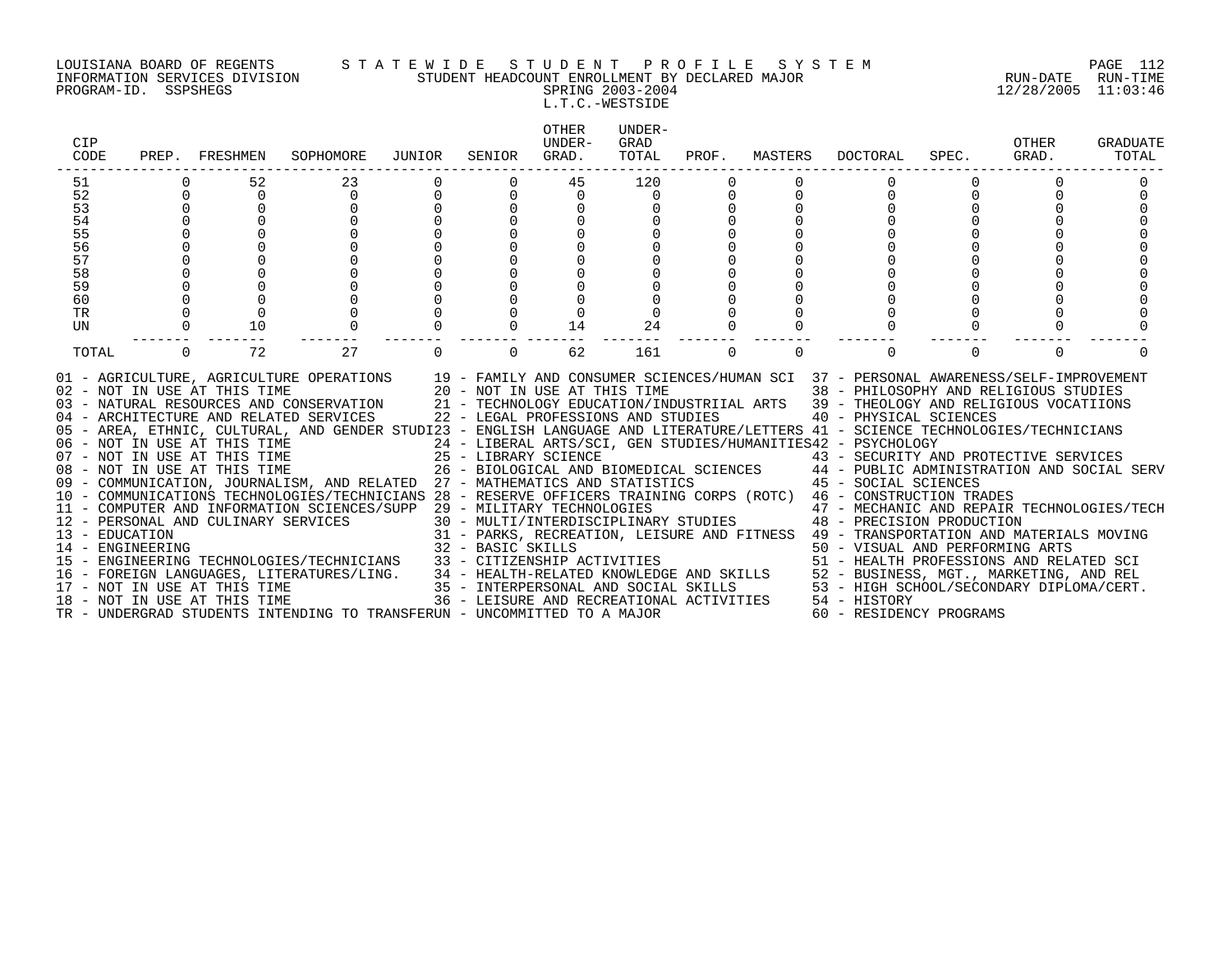### LOUISIANA BOARD OF REGENTS S T A T E W I D E S T U D E N T P R O F I L E S Y S T E M PAGE 113 INFORMATION SERVICES DIVISION STUDENT HEADCOUNT ENROLLMENT BY DECLARED MAJOR RUN-DATE RUN-TIME PROGRAM-ID. SSPSHEGS SPRING 2003-2004 12/28/2005 11:03:46 L.T.C.-YOUNG MEMORIAL

| $\mathtt{CIP}$<br>$\texttt{CODE}$ |                      | PREP. FRESHMEN           | SOPHOMORE               | JUNIOR               | SENIOR             | OTHER<br>UNDER-<br>GRAD. | UNDER-<br>${\tt GRAD}$<br>TOTAL | PROF.                | MASTERS              | <b>DOCTORAL</b> | SPEC.                | OTHER<br>GRAD. | <b>GRADUATE</b><br>TOTAL |
|-----------------------------------|----------------------|--------------------------|-------------------------|----------------------|--------------------|--------------------------|---------------------------------|----------------------|----------------------|-----------------|----------------------|----------------|--------------------------|
| 01                                | $\mathbf 0$          | 0                        | 0                       | 0                    | $\mathbf 0$        | $\mathbf 0$              | 0                               | $\mathbf 0$          | $\mathsf 0$          | 0               | $\mathsf 0$          | 0              | 0                        |
| 02                                | $\mathsf 0$          | $\overline{0}$           | 0                       | $\mathbf 0$          | $\mathbf 0$        | $\mathbf 0$              | 0                               | $\mathbf 0$          | $\mathbf 0$          | $\mathsf{O}$    | $\mathbf 0$          | $\Omega$       | 0                        |
| 03                                | $\mathbf 0$          | 0                        | $\mathbf 0$             | $\Omega$             | $\Omega$           | $\mathbf 0$              | 0                               | $\Omega$             | $\Omega$             | $\Omega$        | $\Omega$             | C              | 0                        |
| 04                                | $\Omega$             | $\Omega$                 | 0                       | $\Omega$             | O                  | 0                        | $\Omega$                        | $\Omega$             | $\Omega$             | O               | O                    |                | O                        |
| 05                                | $\Omega$             | O                        | $\mathbf 0$             | 0                    | ∩                  | $\Omega$                 | U                               | $\Omega$             | ∩                    | ი<br>N          | ∩                    |                | Λ                        |
| 06<br>07                          | $\Omega$<br>$\Omega$ | O<br>∩                   | $\Omega$<br>$\Omega$    | $\Omega$<br>$\Omega$ | $\Omega$<br>∩      | $\Omega$<br>$\Omega$     | $\Omega$<br>$\Omega$            | $\Omega$<br>$\Omega$ | ∩                    |                 | $\Omega$<br>∩        |                | ი                        |
| 08                                | $\Omega$             | $\Omega$                 | $\Omega$                | $\Omega$             | ∩                  | $\Omega$                 | U                               | $\Omega$             | $\Omega$             | N               | $\Omega$             |                |                          |
| 09                                | 0                    | 0                        | $\mathbf 0$             | $\Omega$             | ∩                  | 0                        | 0                               | $\Omega$             | $\Omega$             | O               | $\Omega$             |                |                          |
| 10                                | $\Omega$             | $\Omega$                 | $\Omega$                | $\Omega$             | ∩                  | $\Omega$                 | $\Omega$                        | $\Omega$             | $\Omega$             | O               | $\Omega$             |                |                          |
| 11                                | $\Omega$             | $\Omega$                 | $\mathbf 0$             | $\Omega$             | ∩                  | O                        | $\Omega$                        | $\Omega$             | $\Omega$             | U               | $\Omega$             |                | ⋂                        |
| 12                                | $\Omega$             | $\Omega$                 | $\Omega$                | $\Omega$             | ∩                  | O                        | $\Omega$                        | $\Omega$             | $\Omega$             | N               | $\Omega$             |                |                          |
| 13                                | $\Omega$             | $\Omega$                 | $\mathbf 0$             | $\Omega$             | $\Omega$           | $\Omega$                 | $\Omega$                        | $\Omega$             | $\Omega$             | O               | $\Omega$             |                |                          |
| 14                                | $\Omega$             | U                        | $\Omega$                | $\Omega$             | ∩                  | $\Omega$                 | $\Omega$                        | $\Omega$             | $\Omega$             | U               | $\Omega$             |                | Λ                        |
| 15                                | $\Omega$             | 6                        | 9                       | $\Omega$             | $\Omega$           | 0                        | 15                              | $\Omega$             | $\Omega$             | O               | $\Omega$             |                | Ω                        |
| 16                                | $\Omega$             | O                        | $\mathbf 0$             | $\Omega$             | ∩                  | $\Omega$                 | 0                               | $\Omega$             | $\Omega$             | O               | ∩                    |                | ⋂                        |
| 17                                | $\Omega$             | $\Omega$                 | 0                       | $\Omega$             | $\Omega$           | $\Omega$                 | $\Omega$                        | $\Omega$             | $\Omega$             | O               | $\Omega$             |                |                          |
| 18                                | $\Omega$             | O                        | $\mathbf 0$             | O                    | ∩                  | $\Omega$                 | $\Omega$                        | $\Omega$             | $\Omega$             | O               | $\Omega$             |                |                          |
| 19                                | $\Omega$             | $\Omega$                 | $\Omega$                | $\Omega$             | ∩                  | $\Omega$                 | $\Omega$                        | $\Omega$             | $\Omega$             | O               | $\Omega$             |                |                          |
| 20                                | $\Omega$             | U                        | $\Omega$                | $\Omega$             | ∩                  | U                        | $\Omega$                        | $\Omega$             | $\Omega$             | N               | ∩                    |                | ∩                        |
| $21\,$                            | $\Omega$             | O<br>O                   | 0                       | $\Omega$<br>O        | ∩<br>O             | $\Omega$<br>$\Omega$     | $\Omega$<br>$\Omega$            | $\Omega$<br>$\Omega$ | $\Omega$             | O<br>O          | $\Omega$             |                |                          |
| 22<br>23                          | 0<br>$\Omega$        | O                        | 0<br>$\mathbf 0$        | 0                    | ∩                  | $\Omega$                 | O                               | $\Omega$             | 0<br>$\Omega$        | O               | 0<br>$\Omega$        |                |                          |
| 24                                | $\Omega$             | $\Omega$                 | $\Omega$                | $\Omega$             | $\Omega$           | $\Omega$                 | $\Omega$                        | $\Omega$             | $\Omega$             | O               | $\Omega$             |                | ⋂                        |
| 25                                | $\Omega$             | $\Omega$                 | $\Omega$                | $\Omega$             | ∩                  | $\Omega$                 | $\Omega$                        | $\Omega$             | $\Omega$             | N               | ∩                    |                |                          |
| 26                                | $\Omega$             | $\Omega$                 | $\Omega$                | $\Omega$             | ∩                  | $\Omega$                 | $\Omega$                        | $\Omega$             | $\Omega$             | O               | $\Omega$             |                |                          |
| 27                                | $\Omega$             | O                        | 0                       | $\Omega$             | ∩                  | $\Omega$                 | 0                               | $\Omega$             | $\Omega$             | O               | $\Omega$             |                |                          |
| 28                                | $\Omega$             | O                        | $\Omega$                | O                    | ∩                  | O                        | U                               | $\Omega$             | $\Omega$             | N               | $\Omega$             |                |                          |
| 29                                | $\Omega$             | $\Omega$                 | $\mathbf 0$             | $\Omega$             | O                  | $\Omega$                 | $\Omega$                        | $\Omega$             | $\Omega$             | O               | $\Omega$             |                |                          |
| 30                                | $\Omega$             | ∩                        | $\Omega$                | $\Omega$             | ∩                  | $\Omega$                 | U                               | $\Omega$             | $\Omega$             | N               | ∩                    |                |                          |
| 31                                | $\Omega$             | $\Omega$                 | $\Omega$                | $\Omega$             | ∩                  | $\Omega$                 | U                               | $\Omega$             | $\Omega$             | ∩               | $\Omega$             |                | ⋂                        |
| 32                                | $\Omega$             | ∩                        | $\Omega$                | $\Omega$             | ∩                  | O                        | U                               | $\Omega$             | $\Omega$             | ∩               | $\Omega$             |                |                          |
| 33                                | $\Omega$             | O                        | 0                       | 0                    | $\Omega$           | 0                        | U                               | $\Omega$             | $\Omega$             | ი               | $\Omega$             |                | ⋂                        |
| 34                                | $\Omega$             | O                        | $\mathbf 0$             | $\Omega$             | ∩                  | $\Omega$                 | $\Omega$                        | $\Omega$             | $\Omega$             | O               | $\Omega$             |                |                          |
| 35<br>36                          | $\Omega$<br>$\Omega$ | $\Omega$<br>$\Omega$     | $\Omega$<br>$\mathbf 0$ | O<br>$\Omega$        | ∩<br>∩             | $\Omega$<br>$\Omega$     | U<br>$\Omega$                   | $\Omega$<br>$\Omega$ | $\Omega$<br>$\Omega$ | O               | ∩<br>$\Omega$        |                |                          |
| 37                                | $\Omega$             | U                        | $\Omega$                | $\Omega$             | ∩                  | $\Omega$                 | $\Omega$                        | $\Omega$             | $\Omega$             | U               | $\Omega$             |                |                          |
| 38                                | $\Omega$             | U                        | $\Omega$                | $\Omega$             | ∩                  | U                        | U                               | $\Omega$             | $\Omega$             | N               | ∩                    |                | ∩                        |
| 39                                | $\Omega$             | O                        | $\mathbf 0$             | $\Omega$             | O                  | $\Omega$                 | $\Omega$                        | $\Omega$             | $\Omega$             | O               | $\Omega$             |                |                          |
| 40                                | $\Omega$             | $\Omega$                 | 0                       | O                    | O                  | $\Omega$                 | U                               | $\Omega$             | $\Omega$             | ი               | $\Omega$             |                |                          |
| 41                                | $\Omega$             | O                        | $\mathbf 0$             | 0                    | ∩                  | $\Omega$                 | O                               | $\Omega$             | $\Omega$             | O               | $\Omega$             |                |                          |
| 42                                | $\Omega$             | O                        | $\mathbf 0$             | $\Omega$             | $\Omega$           | $\Omega$                 | $\Omega$                        | $\Omega$             | $\Omega$             | O               | $\Omega$             |                | Λ                        |
| 43                                | $\Omega$             | U                        | $\Omega$                | $\Omega$             | ∩                  | $\cap$                   | $\Omega$                        | $\Omega$             | $\Omega$             | N               | ∩                    |                |                          |
| 44                                | $\Omega$             | U                        | $\Omega$                | $\Omega$             | ∩                  | $\Omega$                 | $\Omega$                        | $\Omega$             | $\Omega$             | U               | ∩                    |                |                          |
| 45                                | <sup>0</sup>         | O                        | $\mathbf 0$             | O                    | O                  | 0                        | $\Omega$                        | <sup>0</sup>         | $\Omega$             | O               | O                    |                |                          |
| 46                                | $\Omega$             |                          | 13                      | O                    | ∩                  | $\Omega$                 | 17                              | $\Omega$             | 0                    | O               | $\Omega$             |                |                          |
| 47                                | $\Omega$             | 8                        | 1                       | <sup>0</sup>         | O                  | 1                        | 10                              | $\Omega$             | $\Omega$             | O               | ∩                    |                | ⋂                        |
| 48                                | $\Omega$             | 8                        | $\Omega$                | ∩                    | ∩                  | $\Omega$                 | 8                               | $\Omega$             | $\cap$               | ∩               |                      |                | ⋂                        |
| 49<br>50                          | $\Omega$<br>$\Omega$ | $\mathbf{1}$<br>$\Omega$ | 21<br>$\Omega$          | $\Omega$<br>$\cap$   | $\Omega$<br>$\cap$ | $\mathbf 0$<br>$\Omega$  | 22<br>$\Omega$                  | $\Omega$<br>$\Omega$ | $\Omega$<br>$\Omega$ | 0<br>$\Omega$   | $\Omega$<br>$\Omega$ | ∩<br>$\Omega$  | <sup>0</sup><br>$\Omega$ |
|                                   |                      |                          |                         |                      |                    |                          |                                 |                      |                      |                 |                      |                |                          |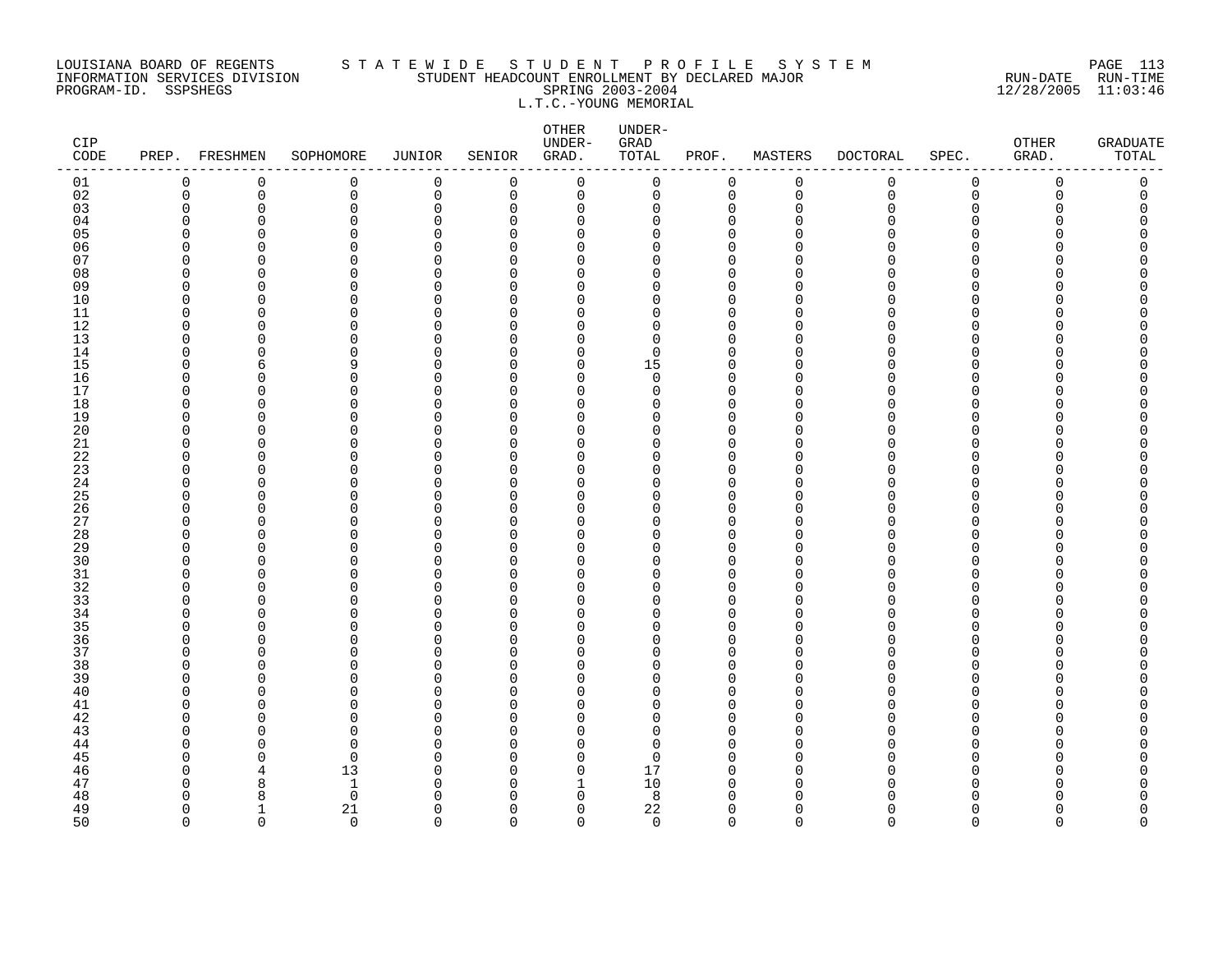### LOUISIANA BOARD OF REGENTS S T A T E W I D E S T U D E N T P R O F I L E S Y S T E M PAGE 114 INFORMATION SERVICES DIVISION STUDENT HEADCOUNT ENROLLMENT BY DECLARED MAJOR RUN-DATE RUN-TIME PROGRAM-ID. SSPSHEGS SPRING 2003-2004 12/28/2005 11:03:46 L.T.C.-YOUNG MEMORIAL

| <b>CIP</b><br>CODE | PREP.       | FRESHMEN                                                                                            | SOPHOMORE                                                                                                                                                                                                                                                                                                                                                                                                                                                                                                                                                                                                                                                                                     | JUNIOR   | SENIOR                                                                                                                                                                           | <b>OTHER</b><br>UNDER-<br>GRAD. | UNDER-<br>GRAD<br>TOTAL | PROF.    | MASTERS  | DOCTORAL                                                                                                                                                                                                                                                                                                                                                                                                                                                                                                                                                    | SPEC.    | OTHER<br>GRAD. | GRADUATE<br>TOTAL |
|--------------------|-------------|-----------------------------------------------------------------------------------------------------|-----------------------------------------------------------------------------------------------------------------------------------------------------------------------------------------------------------------------------------------------------------------------------------------------------------------------------------------------------------------------------------------------------------------------------------------------------------------------------------------------------------------------------------------------------------------------------------------------------------------------------------------------------------------------------------------------|----------|----------------------------------------------------------------------------------------------------------------------------------------------------------------------------------|---------------------------------|-------------------------|----------|----------|-------------------------------------------------------------------------------------------------------------------------------------------------------------------------------------------------------------------------------------------------------------------------------------------------------------------------------------------------------------------------------------------------------------------------------------------------------------------------------------------------------------------------------------------------------------|----------|----------------|-------------------|
| 51                 |             | 38                                                                                                  | 0                                                                                                                                                                                                                                                                                                                                                                                                                                                                                                                                                                                                                                                                                             |          |                                                                                                                                                                                  | 31                              | 69                      |          |          |                                                                                                                                                                                                                                                                                                                                                                                                                                                                                                                                                             |          |                |                   |
| 52                 | $\mathbf 0$ | 58                                                                                                  | 41                                                                                                                                                                                                                                                                                                                                                                                                                                                                                                                                                                                                                                                                                            |          | $\Omega$                                                                                                                                                                         | 22                              | 121                     | 0        |          |                                                                                                                                                                                                                                                                                                                                                                                                                                                                                                                                                             | $\Omega$ |                |                   |
| 53                 | $\mathbf 0$ | $\Omega$                                                                                            |                                                                                                                                                                                                                                                                                                                                                                                                                                                                                                                                                                                                                                                                                               |          |                                                                                                                                                                                  | $\mathbf 0$                     | $\Omega$                |          |          |                                                                                                                                                                                                                                                                                                                                                                                                                                                                                                                                                             |          |                |                   |
| 54                 |             |                                                                                                     |                                                                                                                                                                                                                                                                                                                                                                                                                                                                                                                                                                                                                                                                                               |          |                                                                                                                                                                                  |                                 |                         |          |          |                                                                                                                                                                                                                                                                                                                                                                                                                                                                                                                                                             |          |                |                   |
| 55                 |             |                                                                                                     |                                                                                                                                                                                                                                                                                                                                                                                                                                                                                                                                                                                                                                                                                               |          |                                                                                                                                                                                  |                                 |                         |          |          |                                                                                                                                                                                                                                                                                                                                                                                                                                                                                                                                                             |          |                |                   |
| 56                 |             |                                                                                                     |                                                                                                                                                                                                                                                                                                                                                                                                                                                                                                                                                                                                                                                                                               |          |                                                                                                                                                                                  |                                 |                         |          |          |                                                                                                                                                                                                                                                                                                                                                                                                                                                                                                                                                             |          |                |                   |
| 57                 |             |                                                                                                     |                                                                                                                                                                                                                                                                                                                                                                                                                                                                                                                                                                                                                                                                                               |          |                                                                                                                                                                                  |                                 |                         |          |          |                                                                                                                                                                                                                                                                                                                                                                                                                                                                                                                                                             |          |                |                   |
| 58                 |             |                                                                                                     |                                                                                                                                                                                                                                                                                                                                                                                                                                                                                                                                                                                                                                                                                               |          |                                                                                                                                                                                  |                                 |                         |          |          |                                                                                                                                                                                                                                                                                                                                                                                                                                                                                                                                                             |          |                |                   |
| 59<br>60           |             |                                                                                                     |                                                                                                                                                                                                                                                                                                                                                                                                                                                                                                                                                                                                                                                                                               |          |                                                                                                                                                                                  |                                 |                         |          |          |                                                                                                                                                                                                                                                                                                                                                                                                                                                                                                                                                             |          |                |                   |
| TR                 |             |                                                                                                     |                                                                                                                                                                                                                                                                                                                                                                                                                                                                                                                                                                                                                                                                                               |          |                                                                                                                                                                                  |                                 |                         |          |          |                                                                                                                                                                                                                                                                                                                                                                                                                                                                                                                                                             |          |                |                   |
| UN                 | 9           | 151                                                                                                 | 16                                                                                                                                                                                                                                                                                                                                                                                                                                                                                                                                                                                                                                                                                            |          | <sup>n</sup>                                                                                                                                                                     | 429                             | 605                     |          |          |                                                                                                                                                                                                                                                                                                                                                                                                                                                                                                                                                             |          |                |                   |
|                    |             |                                                                                                     |                                                                                                                                                                                                                                                                                                                                                                                                                                                                                                                                                                                                                                                                                               |          |                                                                                                                                                                                  |                                 |                         |          |          |                                                                                                                                                                                                                                                                                                                                                                                                                                                                                                                                                             |          |                |                   |
| TOTAL              | 9           | 274                                                                                                 | 101                                                                                                                                                                                                                                                                                                                                                                                                                                                                                                                                                                                                                                                                                           | $\Omega$ | $\Omega$                                                                                                                                                                         | 483                             | 867                     | $\Omega$ | $\Omega$ |                                                                                                                                                                                                                                                                                                                                                                                                                                                                                                                                                             | $\Omega$ | $\Omega$       |                   |
| 13 - EDUCATION     |             | 02 - NOT IN USE AT THIS TIME<br>08 - NOT IN USE AT THIS TIME<br>12 - PERSONAL AND CULINARY SERVICES | 01 - AGRICULTURE, AGRICULTURE OPERATIONS 19 - FAMILY AND CONSUMER SCIENCES/HUMAN SCI 37 - PERSONAL AWARENESS/SELF-IMPROVEMENT<br>03 - NATURAL RESOURCES AND CONSERVATION<br>04 - ARCHITECTURE AND RELATED SERVICES<br>05 - AREA, ETHNIC, CULTURAL, AND GENDER STUDI23 - ENGLISH LANGUAGE AND LITERATURE/LETTERS 41 - SCIENCE TECHNOLOGIES/TECHNICIANS<br>06 - NOT IN USE AT THIS TIME<br>07 - NOT IN USE AT THIS TIME<br>09 - COMMUNICATION, JOURNALISM, AND RELATED 27 - MATHEMATICS AND STATISTICS 45 - SOCIAL SCIENCES<br>10 - COMMUNICATIONS TECHNOLOGIES/TECHNICIANS 28 - RESERVE OFFICERS TRAINING CORPS (ROTC) 46 - CONSTRUCTION TRADES<br>11 - COMPUTER AND INFORMATION SCIENCES/SUPP |          | 20 - NOT IN USE AT THIS TIME<br>22 - LEGAL PROFESSIONS AND STUDIES<br>25 - LIBRARY SCIENCE<br>29 - MILITARY TECHNOLOGIES                                                         |                                 |                         |          |          | 38 - PHILOSOPHY AND RELIGIOUS STUDIES<br>21 - TECHNOLOGY EDUCATION/INDUSTRIIAL ARTS 39 - THEOLOGY AND RELIGIOUS VOCATIIONS<br>40 - PHYSICAL SCIENCES<br>24 - LIBERAL ARTS/SCI, GEN STUDIES/HUMANITIES42 - PSYCHOLOGY<br>43 - SECURITY AND PROTECTIVE SERVICES<br>26 - BIOLOGICAL AND BIOMEDICAL SCIENCES 44 - PUBLIC ADMINISTRATION AND SOCIAL SERV<br>47 - MECHANIC AND REPAIR TECHNOLOGIES/TECH<br>30 - MULTI/INTERDISCIPLINARY STUDIES 48 - PRECISION PRODUCTION<br>31 - PARKS, RECREATION, LEISURE AND FITNESS 49 - TRANSPORTATION AND MATERIALS MOVING |          |                |                   |
| 14 - ENGINEERING   |             |                                                                                                     | 15 - ENGINEERING TECHNOLOGIES/TECHNICIANS                                                                                                                                                                                                                                                                                                                                                                                                                                                                                                                                                                                                                                                     |          | 32 - BASIC SKILLS<br>33 - CITIZENSHIP ACTIVITIES<br>34 - HEALTH-RELATED KNOWLEDGE AND SKILLS<br>35 - INTERPERSONAL AND SOCIAL SKILLS<br>36 - LEISURE AND RECREATIONAL ACTIVITIES |                                 |                         |          |          | 50 - VISUAL AND PERFORMING ARTS<br>51 - HEALTH PROFESSIONS AND RELATED SCI                                                                                                                                                                                                                                                                                                                                                                                                                                                                                  |          |                |                   |
|                    |             |                                                                                                     | 16 - FOREIGN LANGUAGES, LITERATURES/LING.                                                                                                                                                                                                                                                                                                                                                                                                                                                                                                                                                                                                                                                     |          |                                                                                                                                                                                  |                                 |                         |          |          | 52 - BUSINESS, MGT., MARKETING, AND REL                                                                                                                                                                                                                                                                                                                                                                                                                                                                                                                     |          |                |                   |
|                    |             | 17 - NOT IN USE AT THIS TIME                                                                        |                                                                                                                                                                                                                                                                                                                                                                                                                                                                                                                                                                                                                                                                                               |          |                                                                                                                                                                                  |                                 |                         |          |          | 53 - HIGH SCHOOL/SECONDARY DIPLOMA/CERT.                                                                                                                                                                                                                                                                                                                                                                                                                                                                                                                    |          |                |                   |
|                    |             | 18 - NOT IN USE AT THIS TIME                                                                        | TR - UNDERGRAD STUDENTS INTENDING TO TRANSFERUN - UNCOMMITTED TO A MAJOR                                                                                                                                                                                                                                                                                                                                                                                                                                                                                                                                                                                                                      |          |                                                                                                                                                                                  |                                 |                         |          |          | 54 - HISTORY                                                                                                                                                                                                                                                                                                                                                                                                                                                                                                                                                |          |                |                   |
|                    |             |                                                                                                     |                                                                                                                                                                                                                                                                                                                                                                                                                                                                                                                                                                                                                                                                                               |          |                                                                                                                                                                                  |                                 |                         |          |          | 60 - RESIDENCY PROGRAMS                                                                                                                                                                                                                                                                                                                                                                                                                                                                                                                                     |          |                |                   |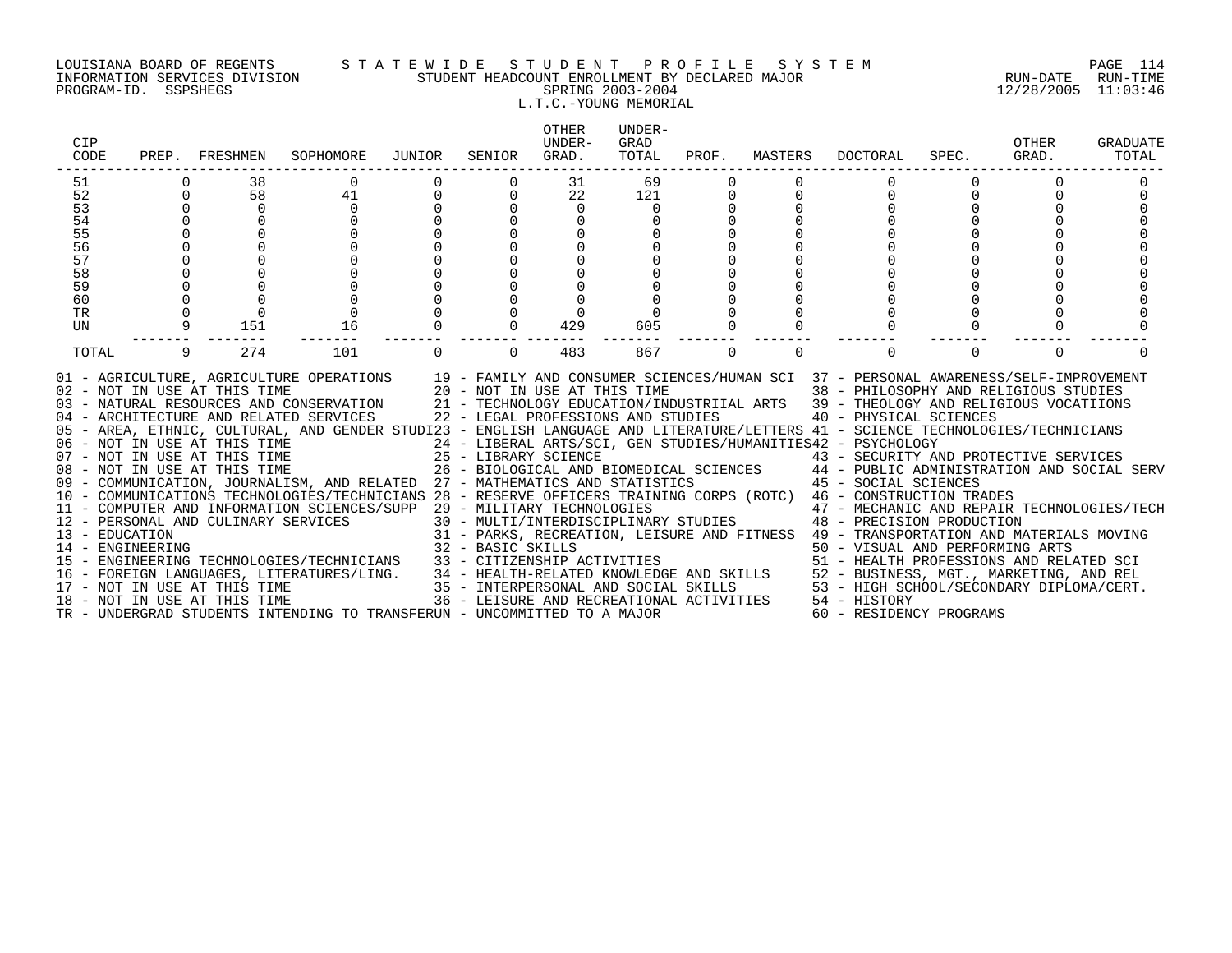### LOUISIANA BOARD OF REGENTS S T A T E W I D E S T U D E N T P R O F I L E S Y S T E M PAGE 115 INFORMATION SERVICES DIVISION STUDENT HEADCOUNT ENROLLMENT BY DECLARED MAJOR RUN-DATE RUN-TIME PROGRAM-ID. SSPSHEGS SPRING 2003-2004 12/28/2005 11:03:46 L.T.C.-SABINE VALLEY

| CIP<br>CODE |                      | PREP. FRESHMEN       | SOPHOMORE            | <b>JUNIOR</b>        | SENIOR               | OTHER<br>UNDER-<br>GRAD. | UNDER-<br>GRAD<br>TOTAL | PROF.                      | MASTERS       | <b>DOCTORAL</b> | SPEC.                        | OTHER<br>GRAD. | <b>GRADUATE</b><br>TOTAL |
|-------------|----------------------|----------------------|----------------------|----------------------|----------------------|--------------------------|-------------------------|----------------------------|---------------|-----------------|------------------------------|----------------|--------------------------|
| 01          | 0                    | 0                    | 0                    | $\mathbf 0$          | 0                    | $\mathbf 0$              | 0                       | 0                          | $\mathbf 0$   | 0               | $\mathsf 0$                  | 0              | $\mathsf 0$              |
| 02          | $\mathbf 0$          | 0                    | 0                    | 0                    | 0                    | 0                        | 0                       | $\mathbf 0$                | $\mathbf 0$   | 0               | 0                            | 0              | 0                        |
| 03          | $\mathbf 0$          | 0                    | $\mathbf 0$          | $\mathbf 0$          | $\Omega$             | $\mathbf 0$              | 0                       | $\mathbf 0$                | $\Omega$      | Λ               | $\Omega$                     | U              | 0                        |
| 04          | $\Omega$<br>$\Omega$ | $\Omega$<br>$\Omega$ | $\Omega$             | $\cap$<br>$\Omega$   | $\Omega$<br>$\Omega$ | $\Omega$                 | $\Omega$                | $\Omega$                   | ∩             |                 | <sup>n</sup><br>$\Omega$     |                | O                        |
| 05<br>06    | $\Omega$             | ∩                    | 0<br>$\Omega$        | $\Omega$             | U                    | $\mathbf 0$<br>0         | 0<br>0                  | $\mathbf 0$<br>$\mathbf 0$ |               |                 | <sup>n</sup>                 |                |                          |
| 07          | $\Omega$             | ∩                    | $\Omega$             | $\cap$               | <sup>n</sup>         | $\Omega$                 | 0                       | $\Omega$                   |               |                 | <sup>n</sup>                 |                |                          |
| 08          | $\Omega$             | ∩                    | $\Omega$             | $\cap$               | <sup>n</sup>         | $\Omega$                 | 0                       | $\Omega$                   | ∩             |                 | $\Omega$                     |                |                          |
| 09          | $\mathbf 0$          | $\Omega$             | 0                    | $\Omega$             | $\Omega$             | $\mathbf 0$              | 0                       | $\mathbf 0$                | O             |                 | $\Omega$                     |                |                          |
| 10          | $\mathbf 0$          | $\Omega$             | 0                    | $\Omega$             | U                    | $\mathbf 0$              | 0                       | $\Omega$                   | O             |                 | <sup>n</sup>                 |                |                          |
| 11          | $\mathbf 0$          | 19                   | 15                   | $\Omega$             | $\Omega$             | $\mathbf{1}$             | 35                      | $\mathbf 0$                | ∩             |                 | <sup>n</sup>                 |                | Ω                        |
| 12          | $\Omega$             | $\Omega$             | $\Omega$             | $\cap$               | $\Omega$             | $\Omega$                 | $\Omega$                | $\Omega$                   | ∩             |                 | U                            |                |                          |
| 13          | $\mathbf 0$          | $\mathbf 0$          | $\mathbf 0$          | $\Omega$             | $\Omega$             | $\mathbf 0$              | 0                       | $\mathbf 0$                | $\Omega$      |                 | $\Omega$                     |                |                          |
| 14          | $\Omega$<br>$\Omega$ | 0<br>∩               | $\Omega$<br>$\Omega$ | $\Omega$<br>O        | U<br><sup>n</sup>    | $\Omega$<br>$\Omega$     | 0<br>O                  | $\mathbf 0$<br>$\Omega$    | ∩             |                 | <sup>n</sup><br><sup>n</sup> |                |                          |
| 15<br>16    | $\Omega$             | $\Omega$             | $\Omega$             | $\Omega$             | <sup>n</sup>         | $\Omega$                 | 0                       | $\Omega$                   | ∩             |                 | <sup>n</sup>                 |                | Ω                        |
| 17          | $\Omega$             | ∩                    | 0                    | $\cap$               | <sup>n</sup>         | $\mathbf 0$              | 0                       | $\Omega$                   | ∩             |                 | $\Omega$                     |                |                          |
| 18          | 0                    | $\Omega$             | 0                    | 0                    | $\Omega$             | 0                        | 0                       | $\mathbf 0$                | ∩             |                 | $\Omega$                     |                |                          |
| 19          | $\Omega$             | ∩                    | $\Omega$             | $\Omega$             | U                    | 0                        | 0                       | $\mathbf 0$                | ∩             |                 | $\Omega$                     |                |                          |
| 20          | $\Omega$             | ∩                    | $\Omega$             | $\Omega$             | <sup>n</sup>         | $\Omega$                 | 0                       | $\Omega$                   | ∩             |                 | <sup>n</sup>                 |                |                          |
| $21\,$      | $\Omega$             | ∩                    | $\Omega$             | $\cap$               | U                    | $\Omega$                 | 0                       | $\Omega$                   | $\cap$        |                 | $\Omega$                     |                |                          |
| 22          | 0                    | O                    | 0                    | O                    | <sup>0</sup>         | 0                        | 0                       | 0                          | ∩             |                 | $\Omega$                     |                |                          |
| 23          | $\Omega$             | ∩                    | 0                    | $\Omega$             | <sup>n</sup>         | $\Omega$                 | 0                       | $\Omega$                   | O             |                 | <sup>n</sup>                 |                |                          |
| 24<br>25    | $\Omega$<br>$\Omega$ | ∩<br>∩               | $\Omega$<br>$\Omega$ | $\Omega$<br>$\cap$   | $\Omega$<br>U        | $\mathbf 0$<br>$\Omega$  | 0<br>0                  | $\mathbf 0$<br>$\Omega$    | ∩<br>∩        |                 | $\Omega$<br>U                |                | Ω                        |
| 26          | 0                    | $\Omega$             | 0                    | $\Omega$             | $\Omega$             | 0                        | 0                       | 0                          | $\Omega$      |                 | $\Omega$                     |                |                          |
| 27          | $\Omega$             | ∩                    | $\Omega$             | $\Omega$             | U                    | $\Omega$                 | 0                       | $\mathbf 0$                | ∩             |                 | <sup>n</sup>                 |                | O                        |
| 28          | $\Omega$             | $\Omega$             | $\Omega$             | O                    | <sup>n</sup>         | $\Omega$                 | 0                       | $\Omega$                   |               |                 | $\Omega$                     |                |                          |
| 29          | $\Omega$             | $\Omega$             | $\Omega$             | $\Omega$             | <sup>n</sup>         | $\Omega$                 | 0                       | $\Omega$                   | ∩             |                 | $\Omega$                     |                |                          |
| 30          | $\Omega$             | $\Omega$             | $\Omega$             | $\Omega$             | <sup>n</sup>         | $\Omega$                 | $\Omega$                | $\Omega$                   | O             |                 | $\Omega$                     |                |                          |
| 31          | 0                    | O                    | 0                    | $\Omega$             | $\Omega$             | $\Omega$                 | 0                       | 0                          | ∩             |                 | $\Omega$                     |                | O                        |
| 32          | $\Omega$             | U                    | $\Omega$             | $\Omega$             | U                    | $\Omega$                 | 0                       | $\mathbf 0$                | ∩             |                 | <sup>n</sup>                 |                |                          |
| 33          | $\Omega$             | ∩                    | $\Omega$             | $\Omega$             | <sup>n</sup>         | $\Omega$                 | 0                       | $\Omega$                   | ∩<br>$\Omega$ |                 | <sup>n</sup>                 |                |                          |
| 34<br>35    | $\Omega$<br>$\Omega$ | $\Omega$<br>$\Omega$ | $\Omega$<br>$\Omega$ | $\Omega$<br>$\Omega$ | $\Omega$<br>$\Omega$ | $\mathbf 0$<br>0         | 0<br>0                  | $\mathbf 0$<br>$\mathbf 0$ | O             |                 | $\Omega$<br>$\Omega$         |                |                          |
| 36          | $\Omega$             | ∩                    | $\Omega$             | $\Omega$             | U                    | $\Omega$                 | 0                       | $\mathbf 0$                | $\Omega$      |                 | $\Omega$                     |                |                          |
| 37          | $\Omega$             | U                    | $\Omega$             | $\Omega$             | $\Omega$             | $\mathbf 0$              | 0                       | $\mathbf 0$                | $\Omega$      |                 | $\Omega$                     |                |                          |
| 38          | 0                    | $\Omega$             | $\Omega$             | $\Omega$             | <sup>n</sup>         | $\Omega$                 | 0                       | $\Omega$                   | ∩             |                 | <sup>n</sup>                 |                |                          |
| 39          | $\Omega$             | $\Omega$             | 0                    | $\Omega$             | $\Omega$             | 0                        | 0                       | $\mathbf 0$                | $\Omega$      |                 | $\Omega$                     |                |                          |
| 40          | $\Omega$             | $\Omega$             | 0                    | $\Omega$             | <sup>n</sup>         | $\Omega$                 | 0                       | $\mathbf 0$                | ∩             |                 | $\Omega$                     |                |                          |
| 41          | $\Omega$             | U                    | $\Omega$             | O                    | <sup>n</sup>         | $\Omega$                 | 0                       | $\Omega$                   | ∩             |                 | <sup>n</sup>                 |                |                          |
| 42          | 0                    | $\Omega$             | 0                    | $\Omega$             | $\Omega$             | $\mathbf 0$              | 0                       | $\Omega$                   | $\cap$        |                 | $\Omega$                     |                | Ω                        |
| 43          | $\Omega$             | $\Omega$             | $\Omega$             | $\Omega$             | U                    | $\Omega$                 | O                       | $\Omega$                   | O             |                 | <sup>n</sup>                 |                |                          |
| 44          | $\Omega$<br>$\Omega$ | $\Omega$<br>U        | 0<br>$\Omega$        | $\Omega$<br>$\Omega$ | $\Omega$<br>U        | $\Omega$<br>$\Omega$     | 0                       | 0                          | ∩<br>∩        |                 | $\Omega$<br>$\Omega$         |                | O                        |
| 45<br>46    | $\Omega$             | ∩                    | $\Omega$             | $\cap$               | <sup>n</sup>         | $\Omega$                 | 0<br>0                  | $\mathbf 0$<br>$\Omega$    | ∩             |                 | <sup>n</sup>                 |                |                          |
| 47          | $\Omega$             | 7                    | 2                    | O                    | U                    | $\Omega$                 | 9                       | $\mathbf 0$                | $\Omega$      |                 | <sup>n</sup>                 |                |                          |
| 48          | $\Omega$             | 7                    | 2                    | O                    | $\Omega$             | $\Omega$                 | 9                       | 0                          | O             |                 | <sup>n</sup>                 |                |                          |
| 49          | $\Omega$             | $\Omega$             | $\mathbf 0$          | $\Omega$             | $\Omega$             | $\Omega$                 | 0                       | $\mathbf 0$                | $\Omega$      |                 | <sup>n</sup>                 |                | O                        |
| 50          | $\Omega$             | $\Omega$             | $\Omega$             | $\Omega$             | $\Omega$             | $\Omega$                 | $\Omega$                | $\Omega$                   | $\Omega$      | $\Omega$        | $\Omega$                     | $\Omega$       | 0                        |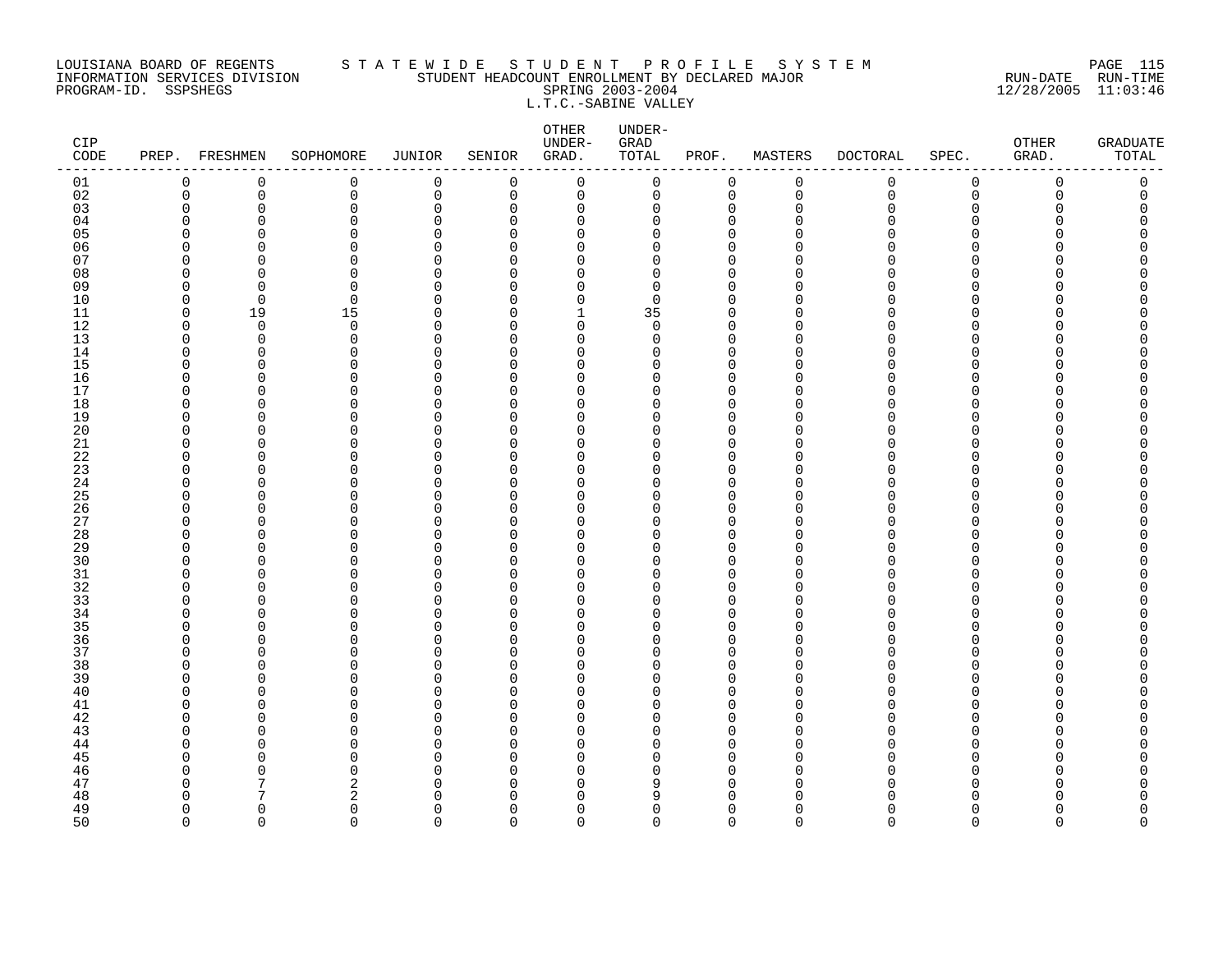### LOUISIANA BOARD OF REGENTS S T A T E W I D E S T U D E N T P R O F I L E S Y S T E M PAGE 116 INFORMATION SERVICES DIVISION STUDENT HEADCOUNT ENROLLMENT BY DECLARED MAJOR RUN-DATE RUN-TIME PROGRAM-ID. SSPSHEGS SPRING 2003-2004 12/28/2005 11:03:46 L.T.C.-SABINE VALLEY

| CIP<br>CODE      |          | PREP. FRESHMEN               | SOPHOMORE                                                                                                                                                                                                                                                                                                                                             | JUNIOR | SENIOR                       | <b>OTHER</b><br>UNDER-<br>GRAD. | UNDER-<br>GRAD<br>TOTAL            |          | PROF. MASTERS | DOCTORAL                                                                                                                                                                                                                                                      | SPEC.  | OTHER<br>GRAD. | <b>GRADUATE</b><br>TOTAL |
|------------------|----------|------------------------------|-------------------------------------------------------------------------------------------------------------------------------------------------------------------------------------------------------------------------------------------------------------------------------------------------------------------------------------------------------|--------|------------------------------|---------------------------------|------------------------------------|----------|---------------|---------------------------------------------------------------------------------------------------------------------------------------------------------------------------------------------------------------------------------------------------------------|--------|----------------|--------------------------|
| 51               |          |                              | 0                                                                                                                                                                                                                                                                                                                                                     |        | 0                            | $\Omega$                        | $\Omega$                           |          |               |                                                                                                                                                                                                                                                               |        |                |                          |
| 52               | $\Omega$ | 48                           | 15                                                                                                                                                                                                                                                                                                                                                    |        | $\Omega$                     | 0                               | 63                                 |          |               |                                                                                                                                                                                                                                                               |        |                |                          |
| 53               | $\Omega$ | $\Omega$                     | $\Omega$                                                                                                                                                                                                                                                                                                                                              |        |                              |                                 | $\Omega$                           |          |               |                                                                                                                                                                                                                                                               |        |                |                          |
| 54               |          |                              |                                                                                                                                                                                                                                                                                                                                                       |        |                              |                                 |                                    |          |               |                                                                                                                                                                                                                                                               |        |                |                          |
| 55               |          |                              |                                                                                                                                                                                                                                                                                                                                                       |        |                              |                                 |                                    |          |               |                                                                                                                                                                                                                                                               |        |                |                          |
| 56               |          |                              |                                                                                                                                                                                                                                                                                                                                                       |        |                              |                                 |                                    |          |               |                                                                                                                                                                                                                                                               |        |                |                          |
| 57               |          |                              |                                                                                                                                                                                                                                                                                                                                                       |        |                              |                                 |                                    |          |               |                                                                                                                                                                                                                                                               |        |                |                          |
| 58<br>59         |          |                              |                                                                                                                                                                                                                                                                                                                                                       |        |                              |                                 |                                    |          |               |                                                                                                                                                                                                                                                               |        |                |                          |
| 60               |          |                              |                                                                                                                                                                                                                                                                                                                                                       |        |                              |                                 |                                    |          |               |                                                                                                                                                                                                                                                               |        |                |                          |
| TR               |          |                              |                                                                                                                                                                                                                                                                                                                                                       |        |                              |                                 |                                    |          |               |                                                                                                                                                                                                                                                               |        |                |                          |
| UN               |          | 28                           |                                                                                                                                                                                                                                                                                                                                                       |        |                              |                                 | 28                                 |          |               |                                                                                                                                                                                                                                                               |        |                |                          |
|                  |          |                              |                                                                                                                                                                                                                                                                                                                                                       |        |                              |                                 |                                    |          |               |                                                                                                                                                                                                                                                               |        |                |                          |
| TOTAL            | $\Omega$ | 109                          | 34                                                                                                                                                                                                                                                                                                                                                    |        | $\Omega$                     | 1                               | 144                                | $\Omega$ | $\Omega$      |                                                                                                                                                                                                                                                               | $\cap$ | $\Omega$       |                          |
|                  |          | 02 - NOT IN USE AT THIS TIME | 01 - AGRICULTURE, AGRICULTURE OPERATIONS 19 - FAMILY AND CONSUMER SCIENCES/HUMAN SCI 37 - PERSONAL AWARENESS/SELF-IMPROVEMENT<br>03 - NATURAL RESOURCES AND CONSERVATION<br>04 - ARCHITECTURE AND RELATED SERVICES<br>05 - AREA, ETHNIC, CULTURAL, AND GENDER STUDI23 - ENGLISH LANGUAGE AND LITERATURE/LETTERS 41 - SCIENCE TECHNOLOGIES/TECHNICIANS |        | 20 - NOT IN USE AT THIS TIME |                                 | 22 - LEGAL PROFESSIONS AND STUDIES |          |               | 38 - PHILOSOPHY AND RELIGIOUS STUDIES<br>21 - TECHNOLOGY EDUCATION/INDUSTRIIAL ARTS 39 - THEOLOGY AND RELIGIOUS VOCATIIONS<br>40 - PHYSICAL SCIENCES<br>24 - LIBERAL ARTS/SCI, GEN STUDIES/HUMANITIES42 - PSYCHOLOGY<br>43 - SECURITY AND PROTECTIVE SERVICES |        |                |                          |
|                  |          |                              | 08 - NOT IN USE AT THIS TIME $26$ - BIOLOGICAL AND BIOMEDICAL SCIENCES $44$ - PUBLIC ADMINISTRATION AND SOCIAL SERV<br>09 - COMMUNICATION, JOURNALISM, AND RELATED 27 - MATHEMATICS AND STATISTICS 45 - SOCIAL SCIENCES                                                                                                                               |        |                              |                                 |                                    |          |               |                                                                                                                                                                                                                                                               |        |                |                          |
|                  |          |                              | 10 - COMMUNICATIONS TECHNOLOGIES/TECHNICIANS 28 - RESERVE OFFICERS TRAINING CORPS (ROTC) 46 - CONSTRUCTION TRADES                                                                                                                                                                                                                                     |        |                              |                                 |                                    |          |               |                                                                                                                                                                                                                                                               |        |                |                          |
|                  |          |                              | 11 - COMPUTER AND INFORMATION SCIENCES/SUPP 29 - MILITARY TECHNOLOGIES                                                                                                                                                                                                                                                                                |        |                              |                                 |                                    |          |               | 47 - MECHANIC AND REPAIR TECHNOLOGIES/TECH                                                                                                                                                                                                                    |        |                |                          |
|                  |          |                              | 12 - PERSONAL AND CULINARY SERVICES                                                                                                                                                                                                                                                                                                                   |        |                              |                                 |                                    |          |               | 30 - MULTI/INTERDISCIPLINARY STUDIES 48 - PRECISION PRODUCTION                                                                                                                                                                                                |        |                |                          |
| 13 - EDUCATION   |          |                              |                                                                                                                                                                                                                                                                                                                                                       |        |                              |                                 |                                    |          |               | 31 - PARKS, RECREATION, LEISURE AND FITNESS 49 - TRANSPORTATION AND MATERIALS MOVING                                                                                                                                                                          |        |                |                          |
| 14 - ENGINEERING |          |                              |                                                                                                                                                                                                                                                                                                                                                       |        | 32 - BASIC SKILLS            |                                 |                                    |          |               | 50 - VISUAL AND PERFORMING ARTS                                                                                                                                                                                                                               |        |                |                          |
|                  |          |                              | 15 - ENGINEERING TECHNOLOGIES/TECHNICIANS                                                                                                                                                                                                                                                                                                             |        |                              |                                 |                                    |          |               | 33 - CITIZENSHIP ACTIVITIES<br>34 - HEALTH-RELATED KNOWLEDGE AND SKILLS<br>35 - INTERPERSONAL AND SOCIAL SKILLS<br>36 - LEISURE AND RECREATIONAL ACTIVITIES<br>36 - LEISURE AND RECREATIONAL ACTIVITIES<br>36 - LEISURE AND RECREATIONAL                      |        |                |                          |
|                  |          |                              | 16 - FOREIGN LANGUAGES, LITERATURES/LING.                                                                                                                                                                                                                                                                                                             |        |                              |                                 |                                    |          |               |                                                                                                                                                                                                                                                               |        |                |                          |
|                  |          | 17 - NOT IN USE AT THIS TIME |                                                                                                                                                                                                                                                                                                                                                       |        |                              |                                 |                                    |          |               |                                                                                                                                                                                                                                                               |        |                |                          |
|                  |          | 18 - NOT IN USE AT THIS TIME |                                                                                                                                                                                                                                                                                                                                                       |        |                              |                                 |                                    |          |               |                                                                                                                                                                                                                                                               |        |                |                          |
|                  |          |                              | TR - UNDERGRAD STUDENTS INTENDING TO TRANSFERUN - UNCOMMITTED TO A MAJOR                                                                                                                                                                                                                                                                              |        |                              |                                 |                                    |          |               | 60 - RESIDENCY PROGRAMS                                                                                                                                                                                                                                       |        |                |                          |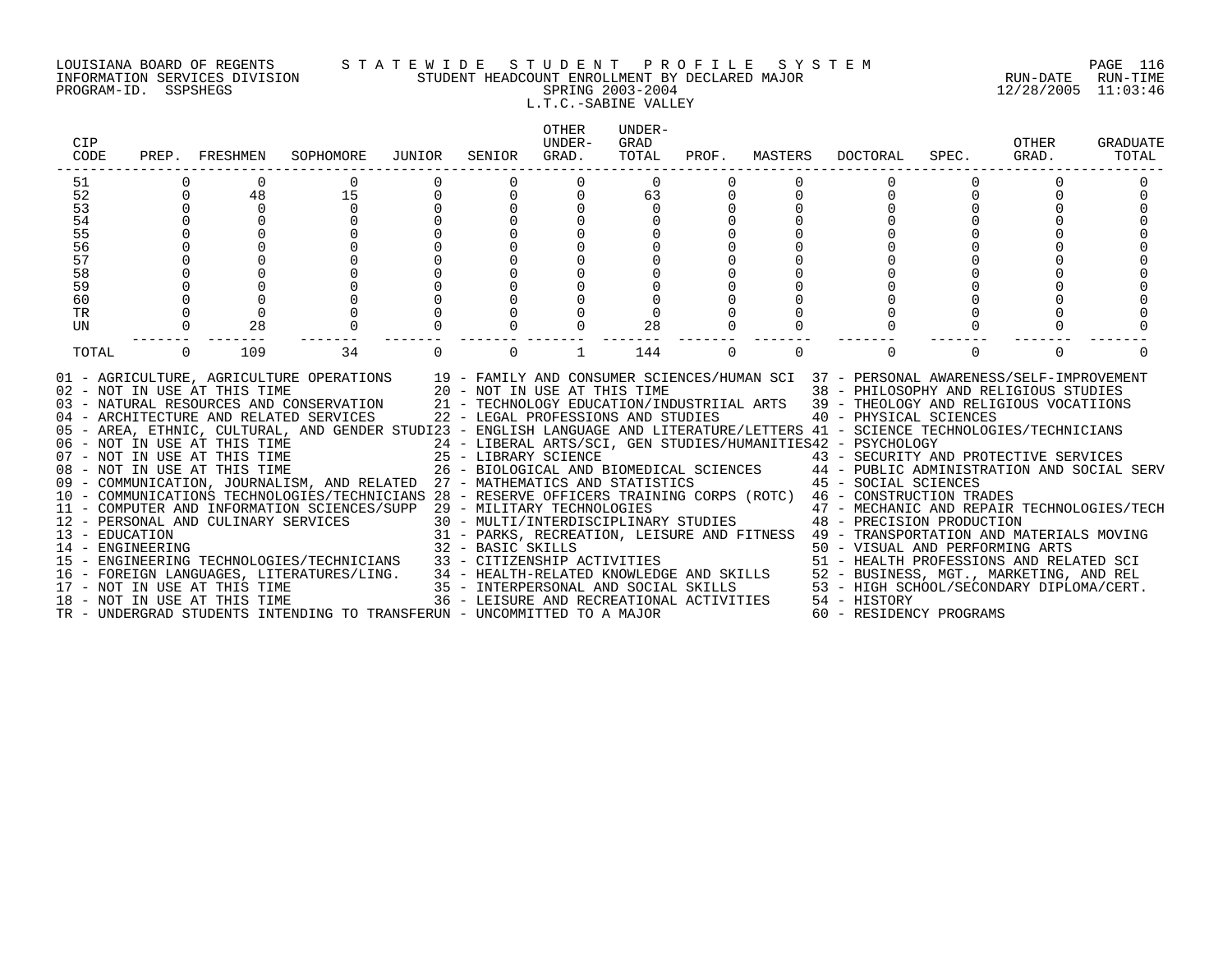### LOUISIANA BOARD OF REGENTS S T A T E W I D E S T U D E N T P R O F I L E S Y S T E M PAGE 117 INFORMATION SERVICES DIVISION STUDENT HEADCOUNT ENROLLMENT BY DECLARED MAJOR RUN-DATE RUN-TIME PROGRAM-ID. SSPSHEGS SPRING 2003-2004 12/28/2005 11:03:46 L.T.C.-SHELBY JACKSON

| CIP<br>CODE |             | PREP. FRESHMEN           | SOPHOMORE               | JUNIOR        | SENIOR                   | OTHER<br>UNDER-<br>GRAD. | UNDER-<br>${\tt GRAD}$<br>TOTAL | PROF.              | MASTERS                  | <b>DOCTORAL</b> | SPEC.                    | OTHER<br>GRAD. | <b>GRADUATE</b><br>TOTAL |
|-------------|-------------|--------------------------|-------------------------|---------------|--------------------------|--------------------------|---------------------------------|--------------------|--------------------------|-----------------|--------------------------|----------------|--------------------------|
| 01          | 0           | $\mathbf 0$              | $\mathbf 0$             | $\mathbf 0$   | $\mathbf 0$              | $\mathbf 0$              | 0                               | $\mathbf 0$        | $\mathbf 0$              | 0               | $\mathbf 0$              | 0              | 0                        |
| 02          | $\mathbf 0$ | 0                        | $\mathbf 0$             | $\mathbf 0$   | $\mathbf 0$              | $\mathbf 0$              | 0                               | $\mathbf{0}$       | $\mathbf 0$              | 0               | $\mathbf 0$              | 0              | 0                        |
| 03          | $\Omega$    | $\Omega$                 | $\mathbf 0$             | $\Omega$      | $\Omega$                 | 0                        | 0                               | $\Omega$           | $\Omega$                 | $\mathbf 0$     | $\Omega$                 | U              | 0                        |
| 04          | U           | <sup>0</sup>             | $\Omega$                | $\Omega$      | $\Omega$                 | 0                        | 0                               | $\cap$             | $\Omega$                 | O               | $\Omega$                 |                | Λ                        |
| 05          | O           | <sup>n</sup>             | $\Omega$                |               | $\Omega$                 | $\Omega$                 | $\Omega$                        | $\cap$             | n                        | U               | $\Omega$                 |                |                          |
| 06<br>07    | U           | <sup>n</sup>             | $\Omega$<br>$\Omega$    | O<br>∩        | $\Omega$<br>∩            | $\Omega$<br>$\Omega$     | $\Omega$                        | n<br>$\cap$        | ∩                        | U<br>U          | $\Omega$                 |                | N                        |
|             | O<br>O      | <sup>n</sup><br>$\Omega$ |                         | $\Omega$      | $\Omega$                 | $\Omega$                 | $\Omega$<br>0                   | $\cap$             | <sup>0</sup><br>$\Omega$ | U               | <sup>0</sup><br>$\Omega$ |                |                          |
| 08<br>09    | O           | $\Omega$                 | 0<br>$\Omega$           | ∩             | $\Omega$                 | 0                        | $\Omega$                        | $\cap$             | $\Omega$                 | O               | $\Omega$                 |                |                          |
| 10          | $\Omega$    | $\Omega$                 | $\Omega$                | O             | $\Omega$                 | $\Omega$                 | $\Omega$                        | n                  | $\Omega$                 | $\Omega$        | $\Omega$                 |                | Λ                        |
| 11          | $\mathbf 0$ | 13                       | 4                       | ∩             | $\Omega$                 | 4                        | 21                              | $\cap$             | $\mathbf 0$              | U               | $\Omega$                 |                |                          |
| 12          | $\Omega$    | $\Omega$                 | 0                       | O             | <sup>0</sup>             | $\mathbf 0$              | 0                               | $\Omega$           | $\Omega$                 | O               | $\Omega$                 |                |                          |
| 13          | O           | 0                        | $\mathbf 0$             | $\Omega$      | ∩                        | $\mathbf 0$              | 0                               | $\cap$             | $\Omega$                 | O               | $\Omega$                 |                |                          |
| 14          | O           | $\Omega$                 | $\Omega$                | O             | $\Omega$                 | 0                        | $\Omega$                        | $\cap$             | $\Omega$                 | O               | $\Omega$                 |                |                          |
| 15          | U           | $\Omega$                 | $\Omega$                | O             | $\Omega$                 | $\Omega$                 | <sup>0</sup>                    | U                  | $\Omega$                 | U               | $\Omega$                 |                | ⋂                        |
| 16          | O           | $\Omega$                 | $\Omega$                | $\Omega$      | $\Omega$                 | 0                        | $\Omega$                        | $\Omega$           | $\Omega$                 | O               | $\Omega$                 |                | Λ                        |
| 17          | O           | <sup>0</sup>             | 0                       | ∩             | $\Omega$                 | 0                        | $\Omega$                        | $\cap$             | $\Omega$                 | O               | $\Omega$                 |                | Ω                        |
| 18          | U           | ∩                        | $\Omega$                | N             | $\Omega$                 | $\Omega$                 | $\Omega$                        | $\cap$             | $\Omega$                 | O               | $\Omega$                 |                |                          |
| 19          | O           | $\Omega$                 | $\Omega$                | $\Omega$      | $\Omega$                 | 0                        | $\Omega$                        | $\cap$             | $\Omega$                 | O               | $\Omega$                 |                | ⋂                        |
| 20          | U           | <sup>n</sup>             | ∩                       | O             | $\cap$                   | $\Omega$                 | $\Omega$                        | $\cap$             | $\Omega$                 | U               | $\cap$                   |                |                          |
| $21\,$      | O           | $\Omega$                 | $\mathbf 0$             | $\Omega$      | $\Omega$                 | 0                        | $\Omega$                        | $\Omega$           | $\Omega$                 | O               | $\Omega$                 |                |                          |
| 22          | n           | n                        | $\Omega$                | O             | ∩                        | 0                        | $\Omega$                        | $\cap$             | $\Omega$                 | O               | $\Omega$                 |                |                          |
| 23          | O           | <sup>0</sup>             | $\Omega$                | O             | $\Omega$                 | $\Omega$                 | $\Omega$                        | U                  | $\Omega$                 | O               | $\Omega$                 |                |                          |
| 24          | U           | <sup>n</sup>             | $\Omega$                | ∩             | $\Omega$                 | 0                        | $\Omega$                        | $\cap$             | $\Omega$                 | O               | $\Omega$                 |                |                          |
| 25          | U           | U                        | $\Omega$                | ∩<br>$\Omega$ | $\Omega$                 | $\Omega$                 | $\Omega$                        | $\cap$<br>$\Omega$ | $\Omega$                 | U               | $\Omega$                 |                |                          |
| 26<br>27    | 0<br>O      | 0<br><sup>n</sup>        | $\mathbf 0$<br>$\Omega$ |               | $\Omega$<br><sup>0</sup> | 0<br>0                   | 0<br>$\Omega$                   | $\Omega$           | $\mathbf 0$<br>$\Omega$  | 0<br>O          | 0<br>$\Omega$            |                | Ω                        |
| 28          | O           | $\Omega$                 | $\Omega$                | O             | $\Omega$                 | $\Omega$                 | $\Omega$                        | $\cap$             | $\Omega$                 | O               | $\Omega$                 |                | ⋂                        |
| 29          | U           | U                        | $\Omega$                | ∩             | $\Omega$                 | 0                        | $\Omega$                        | $\cap$             | $\Omega$                 | U               | $\Omega$                 |                | ⋂                        |
| 30          | U           | <sup>n</sup>             | $\Omega$                | O             | $\Omega$                 | 0                        | $\Omega$                        | $\cap$             | $\Omega$                 | U               | $\Omega$                 |                |                          |
| 31          | O           | $\Omega$                 | $\mathbf 0$             | $\Omega$      | $\Omega$                 | 0                        | 0                               | $\Omega$           | $\Omega$                 | 0               | $\Omega$                 |                | Λ                        |
| 32          | O           | O                        | $\Omega$                | O             | $\Omega$                 | 0                        | $\Omega$                        | $\Omega$           | $\Omega$                 | O               | $\Omega$                 |                | Ω                        |
| 33          | U           | <sup>0</sup>             | $\Omega$                | $\Omega$      | ∩                        | $\Omega$                 | <sup>0</sup>                    | $\cap$             | $\Omega$                 | O               | $\Omega$                 |                |                          |
| 34          | O           | U                        | $\Omega$                | O             | $\Omega$                 | $\Omega$                 | $\Omega$                        | $\cap$             | $\Omega$                 | O               | $\Omega$                 |                |                          |
| 35          | U           | <sup>n</sup>             | $\Omega$                | ∩             | $\Omega$                 | 0                        | U                               | n                  | $\Omega$                 | U               | $\Omega$                 |                |                          |
| 36          | $\Omega$    | <sup>n</sup>             | $\Omega$                |               | $\Omega$                 | $\Omega$                 | $\Omega$                        | U                  | $\Omega$                 | $\Omega$        | $\Omega$                 |                |                          |
| 37          | O           | <sup>0</sup>             | $\Omega$                | N             | <sup>0</sup>             | $\Omega$                 | 0                               | n                  | $\Omega$                 | O               | $\Omega$                 |                |                          |
| 38          | U           | U                        | ∩                       | ∩             | $\Omega$                 | $\Omega$                 | U                               | U                  | $\Omega$                 | U               | $\Omega$                 |                |                          |
| 39          | O           | $\Omega$                 | $\Omega$                | O             | $\Omega$                 | 0                        | $\Omega$                        | $\cap$             | $\Omega$                 | O               | $\Omega$                 |                |                          |
| 40          | U           | ∩                        | $\Omega$                | N             | $\Omega$                 | $\Omega$                 | $\Omega$                        | $\cap$             | $\Omega$                 | U               | $\Omega$                 |                |                          |
| 41          | O           | $\Omega$                 | $\Omega$                | O             | $\Omega$                 | $\Omega$                 | $\Omega$                        | $\cap$             | $\Omega$                 | O               | $\Omega$                 |                | Λ                        |
| 42          | n           | <sup>0</sup>             | $\Omega$                | O             | $\Omega$                 | 0                        | 0                               | $\cap$             | 0                        | O               | $\Omega$                 |                |                          |
| 43          | n           | U                        | $\Omega$                |               | $\Omega$                 | $\Omega$                 | $\Omega$                        | $\cap$             | $\Omega$                 | U               | $\Omega$                 |                |                          |
| 44          | U           | <sup>0</sup>             | $\Omega$                | ∩             | $\Omega$                 | $\Omega$                 | 0                               | $\cap$             | $\Omega$                 | O               | $\Omega$                 |                | ⋂                        |
| 45          | U<br>n      | ∩<br>O                   | $\Omega$<br>$\Omega$    | N<br>O        | $\Omega$                 | $\Omega$<br>0            | $\Omega$<br>$\Omega$            | n<br>n             | $\Omega$<br>$\Omega$     | U<br>O          | $\Omega$<br><sup>0</sup> |                | Ω                        |
| 46<br>47    | O           | 9                        | $\Omega$                | N             | $\Omega$<br>∩            | 3                        | 12                              | $\cap$             | $\Omega$                 | O               | $\Omega$                 |                | Ω                        |
| 48          | O           | 9                        | $\Omega$                | ∩             | $\Omega$                 | 7                        | 16                              | $\cap$             | $\Omega$                 | O               | $\Omega$                 |                | ი                        |
| 49          | $\Omega$    | $\Omega$                 | $\Omega$                | $\Omega$      | $\Omega$                 | $\mathbf 0$              | $\mathbf 0$                     | $\Omega$           | $\Omega$                 | 0               | $\Omega$                 | U              | 0                        |
| 50          | $\Omega$    | $\Omega$                 | $\Omega$                | $\Omega$      | $\Omega$                 | $\Omega$                 | $\Omega$                        | $\Omega$           | $\Omega$                 | $\Omega$        | $\Omega$                 | $\Omega$       | $\Omega$                 |
|             |             |                          |                         |               |                          |                          |                                 |                    |                          |                 |                          |                |                          |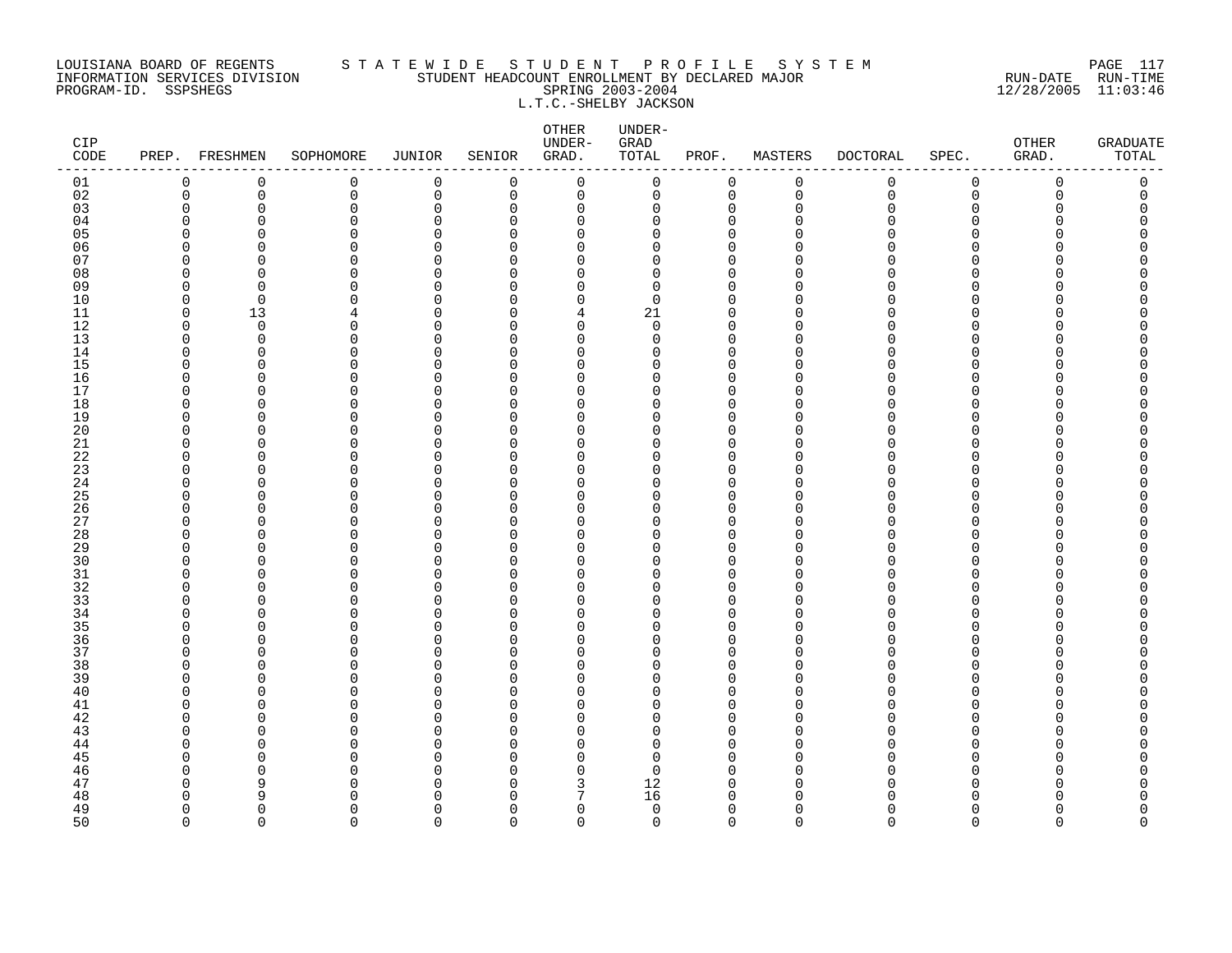### LOUISIANA BOARD OF REGENTS S T A T E W I D E S T U D E N T P R O F I L E S Y S T E M PAGE 118 INFORMATION SERVICES DIVISION STUDENT HEADCOUNT ENROLLMENT BY DECLARED MAJOR RUN-DATE RUN-TIME PROGRAM-ID. SSPSHEGS SPRING 2003-2004 12/28/2005 11:03:46 L.T.C.-SHELBY JACKSON

| CIP<br>CODE      | PREP.       | FRESHMEN                            | SOPHOMORE                                                                                                                                                                                                                                                                                                                                                                                                             | JUNIOR | SENIOR                                                                                     | OTHER<br>UNDER-<br>GRAD. | UNDER-<br>GRAD<br>TOTAL | PROF.    | MASTERS  | DOCTORAL                                                                                                                                                                                                                                                      | SPEC.    | OTHER<br>GRAD. | <b>GRADUATE</b><br>TOTAL |
|------------------|-------------|-------------------------------------|-----------------------------------------------------------------------------------------------------------------------------------------------------------------------------------------------------------------------------------------------------------------------------------------------------------------------------------------------------------------------------------------------------------------------|--------|--------------------------------------------------------------------------------------------|--------------------------|-------------------------|----------|----------|---------------------------------------------------------------------------------------------------------------------------------------------------------------------------------------------------------------------------------------------------------------|----------|----------------|--------------------------|
| 51               |             | 20                                  |                                                                                                                                                                                                                                                                                                                                                                                                                       |        |                                                                                            |                          | 29                      |          |          |                                                                                                                                                                                                                                                               |          |                |                          |
| 52               | $\mathbf 0$ | 19                                  |                                                                                                                                                                                                                                                                                                                                                                                                                       |        | 0                                                                                          | 15                       | 37                      |          |          |                                                                                                                                                                                                                                                               |          |                |                          |
| 53               |             | $\Omega$                            |                                                                                                                                                                                                                                                                                                                                                                                                                       |        |                                                                                            | $\Omega$                 |                         |          |          |                                                                                                                                                                                                                                                               |          |                |                          |
| 54               |             |                                     |                                                                                                                                                                                                                                                                                                                                                                                                                       |        |                                                                                            |                          |                         |          |          |                                                                                                                                                                                                                                                               |          |                |                          |
| 55               |             |                                     |                                                                                                                                                                                                                                                                                                                                                                                                                       |        |                                                                                            |                          |                         |          |          |                                                                                                                                                                                                                                                               |          |                |                          |
| 56               |             |                                     |                                                                                                                                                                                                                                                                                                                                                                                                                       |        |                                                                                            |                          |                         |          |          |                                                                                                                                                                                                                                                               |          |                |                          |
| 57               |             |                                     |                                                                                                                                                                                                                                                                                                                                                                                                                       |        |                                                                                            |                          |                         |          |          |                                                                                                                                                                                                                                                               |          |                |                          |
| 58               |             |                                     |                                                                                                                                                                                                                                                                                                                                                                                                                       |        |                                                                                            |                          |                         |          |          |                                                                                                                                                                                                                                                               |          |                |                          |
| 59<br>60         |             |                                     |                                                                                                                                                                                                                                                                                                                                                                                                                       |        |                                                                                            |                          |                         |          |          |                                                                                                                                                                                                                                                               |          |                |                          |
| TR               |             |                                     |                                                                                                                                                                                                                                                                                                                                                                                                                       |        |                                                                                            |                          |                         |          |          |                                                                                                                                                                                                                                                               |          |                |                          |
| UN               |             | 27                                  |                                                                                                                                                                                                                                                                                                                                                                                                                       |        |                                                                                            |                          | 35                      |          |          |                                                                                                                                                                                                                                                               |          |                |                          |
|                  |             |                                     |                                                                                                                                                                                                                                                                                                                                                                                                                       |        |                                                                                            |                          |                         |          |          |                                                                                                                                                                                                                                                               |          |                |                          |
| TOTAL            |             | 97                                  |                                                                                                                                                                                                                                                                                                                                                                                                                       |        | $\Omega$                                                                                   | 45                       | 150                     | $\Omega$ | $\Omega$ | $\Omega$                                                                                                                                                                                                                                                      | $\Omega$ | $\Omega$       |                          |
|                  |             | 02 - NOT IN USE AT THIS TIME        | 01 - AGRICULTURE, AGRICULTURE OPERATIONS 19 - FAMILY AND CONSUMER SCIENCES/HUMAN SCI 37 - PERSONAL AWARENESS/SELF-IMPROVEMENT<br>03 - NATURAL RESOURCES AND CONSERVATION<br>04 - ARCHITECTURE AND RELATED SERVICES<br>05 - AREA, ETHNIC, CULTURAL, AND GENDER STUDI23 - ENGLISH LANGUAGE AND LITERATURE/LETTERS 41 - SCIENCE TECHNOLOGIES/TECHNICIANS<br>06 - NOT IN USE AT THIS TIME<br>07 - NOT IN USE AT THIS TIME |        | 20 - NOT IN USE AT THIS TIME<br>22 - LEGAL PROFESSIONS AND STUDIES<br>25 - LIBRARY SCIENCE |                          |                         |          |          | 38 - PHILOSOPHY AND RELIGIOUS STUDIES<br>21 - TECHNOLOGY EDUCATION/INDUSTRIIAL ARTS 39 - THEOLOGY AND RELIGIOUS VOCATIIONS<br>40 - PHYSICAL SCIENCES<br>24 - LIBERAL ARTS/SCI, GEN STUDIES/HUMANITIES42 - PSYCHOLOGY<br>43 - SECURITY AND PROTECTIVE SERVICES |          |                |                          |
|                  |             | 08 - NOT IN USE AT THIS TIME        |                                                                                                                                                                                                                                                                                                                                                                                                                       |        |                                                                                            |                          |                         |          |          | 26 - BIOLOGICAL AND BIOMEDICAL SCIENCES 44 - PUBLIC ADMINISTRATION AND SOCIAL SERV                                                                                                                                                                            |          |                |                          |
|                  |             |                                     | 09 - COMMUNICATION, JOURNALISM, AND RELATED 27 - MATHEMATICS AND STATISTICS                                                                                                                                                                                                                                                                                                                                           |        |                                                                                            |                          |                         |          |          | 45 - SOCIAL SCIENCES                                                                                                                                                                                                                                          |          |                |                          |
|                  |             |                                     | 10 - COMMUNICATIONS TECHNOLOGIES/TECHNICIANS 28 - RESERVE OFFICERS TRAINING CORPS (ROTC) 46 - CONSTRUCTION TRADES                                                                                                                                                                                                                                                                                                     |        |                                                                                            |                          |                         |          |          |                                                                                                                                                                                                                                                               |          |                |                          |
|                  |             |                                     | 11 - COMPUTER AND INFORMATION SCIENCES/SUPP 29 - MILITARY TECHNOLOGIES                                                                                                                                                                                                                                                                                                                                                |        |                                                                                            |                          |                         |          |          | 47 - MECHANIC AND REPAIR TECHNOLOGIES/TECH                                                                                                                                                                                                                    |          |                |                          |
| 13 - EDUCATION   |             | 12 - PERSONAL AND CULINARY SERVICES |                                                                                                                                                                                                                                                                                                                                                                                                                       |        |                                                                                            |                          |                         |          |          | 30 - MULTI/INTERDISCIPLINARY STUDIES 48 - PRECISION PRODUCTION                                                                                                                                                                                                |          |                |                          |
| 14 - ENGINEERING |             |                                     |                                                                                                                                                                                                                                                                                                                                                                                                                       |        | 32 - BASIC SKILLS                                                                          |                          |                         |          |          | 31 - PARKS, RECREATION, LEISURE AND FITNESS 49 - TRANSPORTATION AND MATERIALS MOVING                                                                                                                                                                          |          |                |                          |
|                  |             |                                     | 15 - ENGINEERING TECHNOLOGIES/TECHNICIANS                                                                                                                                                                                                                                                                                                                                                                             |        |                                                                                            |                          |                         |          |          | 50 - VISUAL AND PERFORMING ARTS                                                                                                                                                                                                                               |          |                |                          |
|                  |             |                                     | 16 - FOREIGN LANGUAGES, LITERATURES/LING.                                                                                                                                                                                                                                                                                                                                                                             |        |                                                                                            |                          |                         |          |          |                                                                                                                                                                                                                                                               |          |                |                          |
|                  |             | 17 - NOT IN USE AT THIS TIME        |                                                                                                                                                                                                                                                                                                                                                                                                                       |        |                                                                                            |                          |                         |          |          |                                                                                                                                                                                                                                                               |          |                |                          |
|                  |             | 18 - NOT IN USE AT THIS TIME        |                                                                                                                                                                                                                                                                                                                                                                                                                       |        |                                                                                            |                          |                         |          |          | 33 – CITIZENSHIP ACTIVITIES<br>34 – HEALTH-RELATED KNOWLEDGE AND SKILLS<br>35 – INTERPERSONAL AND SOCIAL SKILLS<br>36 – INTERPERSONAL AND SOCIAL SKILLS<br>36 – LEISURE AND RECREATIONAL ACTIVITIES<br>36 – LEISURE AND RECREATIONAL ACT                      |          |                |                          |
|                  |             |                                     | TR - UNDERGRAD STUDENTS INTENDING TO TRANSFERUN - UNCOMMITTED TO A MAJOR                                                                                                                                                                                                                                                                                                                                              |        |                                                                                            |                          |                         |          |          | 60 - RESIDENCY PROGRAMS                                                                                                                                                                                                                                       |          |                |                          |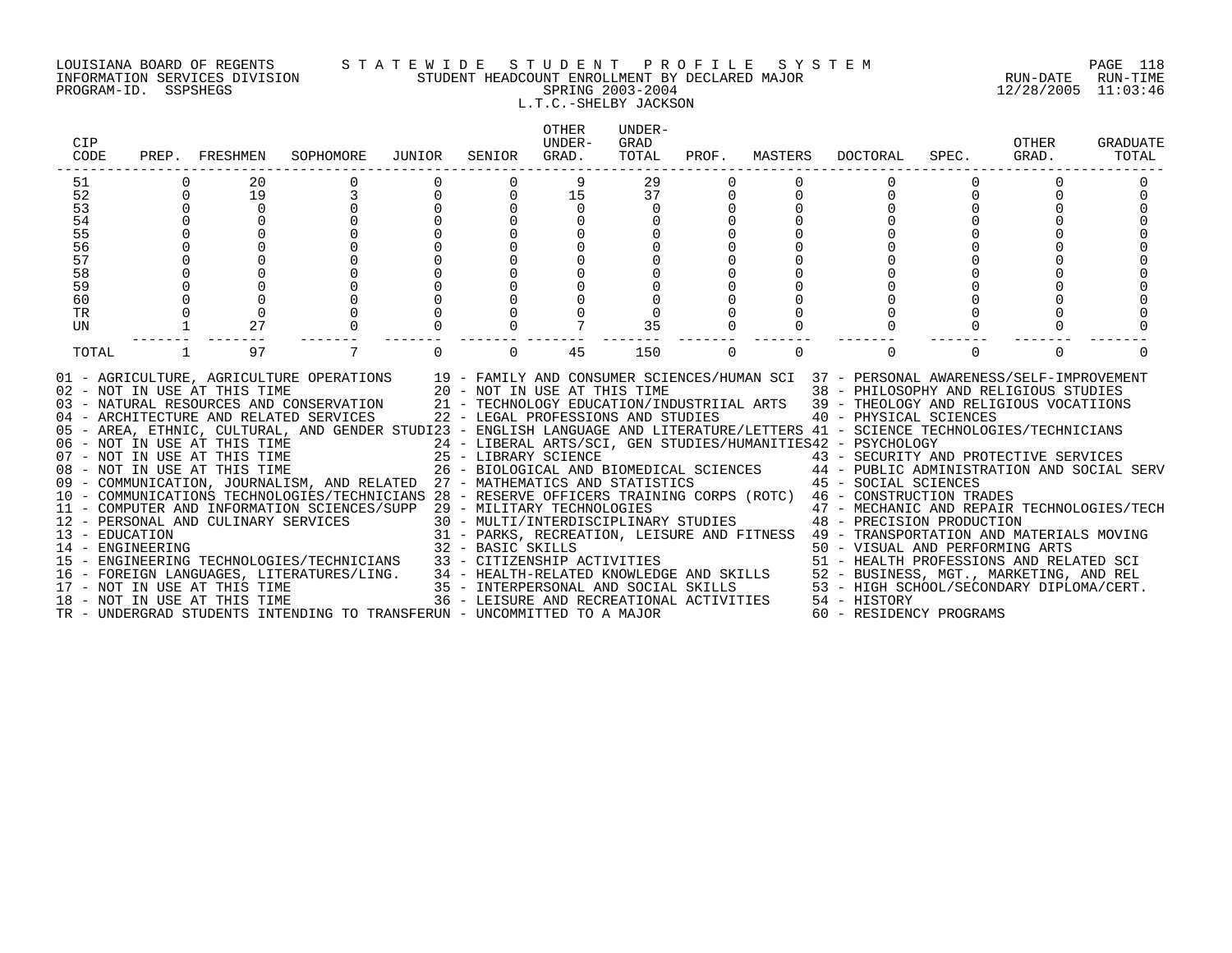### LOUISIANA BOARD OF REGENTS S T A T E W I D E S T U D E N T P R O F I L E S Y S T E M PAGE 119 INFORMATION SERVICES DIVISION STUDENT HEADCOUNT ENROLLMENT BY DECLARED MAJOR RUN-DATE RUN-TIME PROGRAM-ID. SSPSHEGS SPRING 2003-2004 12/28/2005 11:03:46 L.T.C.-SHREVEPORT BOSSIER

| CIP<br>$\texttt{CODE}$ |                      | PREP. FRESHMEN     | SOPHOMORE               | <b>JUNIOR</b>      | SENIOR               | ${\small \texttt{OTHER}}$<br>UNDER-<br>GRAD. | UNDER-<br>GRAD<br>TOTAL | PROF.                | MASTERS            | <b>DOCTORAL</b> | SPEC.                    | OTHER<br>GRAD. | <b>GRADUATE</b><br>TOTAL |
|------------------------|----------------------|--------------------|-------------------------|--------------------|----------------------|----------------------------------------------|-------------------------|----------------------|--------------------|-----------------|--------------------------|----------------|--------------------------|
| 01                     | 0                    | 0                  | 0                       | 0                  | $\mathbf 0$          | 0                                            | 0                       | 0                    | $\mathsf 0$        | 0               | $\mathsf 0$              | $\mathbf 0$    | $\mathsf 0$              |
| 02                     | $\mathbf 0$          | 0                  | 0                       | 0                  | $\mathbf 0$          | 0                                            | 0                       | $\mathbf 0$          | $\mathbf 0$        | 0               | 0                        | 0              | 0                        |
| 03                     | $\Omega$             | $\mathbf 0$        | $\mathbf 0$             | 0                  | $\Omega$             | $\Omega$                                     | 0                       | $\mathbf 0$          | $\Omega$           | Λ               | $\Omega$                 | Λ              | 0                        |
| 04                     | U                    | $\Omega$           | $\Omega$                | C                  | ∩                    | $\Omega$                                     | $\Omega$                | $\Omega$             | n                  |                 | <sup>n</sup>             |                |                          |
| 05<br>06               | O<br>U               | U<br>∩             | $\Omega$<br>$\Omega$    | O<br>O             | ∩<br>∩               | $\Omega$<br>$\Omega$                         | $\Omega$<br>$\Omega$    | $\Omega$<br>$\Omega$ | n                  |                 | $\Omega$<br>$\cap$       |                |                          |
| 07                     | n                    | U                  | $\Omega$                | ∩                  | ∩                    | $\Omega$                                     | $\Omega$                | $\Omega$             | ∩                  |                 | U                        |                |                          |
| 08                     | n                    | $\Omega$           | $\Omega$                | ∩                  | ∩                    | $\Omega$                                     | 0                       | $\Omega$             | n                  |                 | <sup>n</sup>             |                |                          |
| 09                     | O                    | $\Omega$           | $\Omega$                | O                  | $\Omega$             | $\Omega$                                     | $\Omega$                | $\Omega$             | ∩                  |                 | $\Omega$                 |                |                          |
| 10                     | $\Omega$             | 13                 | 6                       | O                  | ∩                    | 1                                            | 20                      | $\Omega$             | n                  |                 | $\Omega$                 |                |                          |
| 11                     | $\Omega$             | 2                  | 1                       | $\Omega$           | $\Omega$             | $\mathbf 0$                                  | 3                       | $\Omega$             | $\cap$             |                 | $\cap$                   |                |                          |
| 12                     | $\Omega$             | 58                 | 51                      | O                  | ∩                    | 7                                            | 116                     | $\Omega$             | n                  |                 | U                        |                |                          |
| 13                     | O                    | $\Omega$           | $\mathbf 0$             | C                  | ∩                    | $\Omega$                                     | $\mathbf 0$             | $\Omega$             | $\cap$             |                 | $\Omega$                 |                |                          |
| 14                     | $\Omega$             | $\mathbf 0$        | $\mathbf 0$             | ∩                  | ∩                    | 0                                            | 0                       | $\Omega$             | $\Omega$           |                 | <sup>n</sup>             |                |                          |
| 15                     | $\cap$               | 13                 | 11                      | C                  | ∩                    | $\Omega$                                     | 24                      | $\Omega$             | $\cap$             |                 | $\Omega$                 |                |                          |
| 16                     | O                    | $\mathbf 0$        | $\mathbf 0$             | $\Omega$           | $\Omega$             | $\Omega$                                     | 0                       | $\Omega$             | U                  |                 | $\Omega$                 |                |                          |
| 17                     | O                    | $\Omega$           | $\Omega$                | C                  | ∩                    | $\Omega$                                     | $\Omega$                | $\Omega$             | n                  |                 | U                        |                |                          |
| 18                     | O                    | $\Omega$           | $\mathbf 0$             | ∩                  | O                    | $\Omega$                                     | $\Omega$                | $\Omega$             | U                  |                 | $\Omega$                 |                |                          |
| 19                     | U                    | U                  | $\Omega$                | ∩                  | ∩                    | $\Omega$                                     | $\Omega$                | $\Omega$             | ∩                  |                 | <sup>n</sup>             |                |                          |
| 20                     | $\cap$<br>U          | U<br>$\Omega$      | $\Omega$<br>$\Omega$    | O<br>$\Omega$      | ∩<br>∩               | $\Omega$<br>$\Omega$                         | $\Omega$                | $\Omega$<br>$\Omega$ | $\cap$<br>$\Omega$ |                 | $\Omega$<br><sup>n</sup> |                |                          |
| 21<br>22               | O                    | O                  | $\Omega$                | ∩                  | O                    | $\Omega$                                     | 0<br>O                  | $\Omega$             | ∩                  |                 | $\Omega$                 |                |                          |
| 23                     | O                    | O                  | $\mathbf 0$             | C                  | ∩                    | $\Omega$                                     | $\Omega$                | $\Omega$             | $\cap$             |                 | $\Omega$                 |                |                          |
| 24                     | U                    | U                  | $\Omega$                |                    | ∩                    | $\Omega$                                     | $\Omega$                | $\Omega$             | $\cap$             |                 | $\Omega$                 |                |                          |
| 25                     | U                    | U                  | $\Omega$                | O                  | ∩                    | Λ                                            | U                       | $\Omega$             | ∩                  |                 | <sup>n</sup>             |                |                          |
| 26                     | O                    | U                  | $\Omega$                | C                  | ∩                    | $\Omega$                                     | O                       | $\Omega$             | U                  |                 | $\Omega$                 |                |                          |
| 27                     | O                    | O                  | 0                       | ∩                  | O                    | $\Omega$                                     | 0                       | $\Omega$             | ∩                  |                 | $\Omega$                 |                |                          |
| 28                     | U                    | U                  | $\Omega$                | C                  | ∩                    | O                                            | O                       | $\Omega$             |                    |                 | <sup>n</sup>             |                |                          |
| 29                     | U                    | U                  | $\Omega$                | O                  | ∩                    | 0                                            | U                       | $\Omega$             | n                  |                 | <sup>n</sup>             |                |                          |
| 30                     | n                    | U                  | $\Omega$                | ∩                  | ∩                    | U                                            | U                       | $\Omega$             | n                  |                 | U                        |                |                          |
| 31                     | O                    | O                  | $\mathbf 0$             | C                  | $\Omega$             | 0                                            | O                       | $\Omega$             | U                  |                 | $\Omega$                 |                |                          |
| 32                     | n                    | U                  | $\Omega$                | ∩                  | ∩                    | $\Omega$                                     | $\Omega$                | $\Omega$             | n                  |                 | <sup>n</sup>             |                |                          |
| 33                     | U                    | U                  | $\Omega$                |                    | ∩                    | U                                            | U                       | $\Omega$             | n<br>n             |                 | <sup>n</sup>             |                |                          |
| 34<br>35               | U<br>U               | U<br>U             | $\Omega$<br>$\Omega$    | ∩<br>C             | ∩<br>∩               | $\Omega$<br>U                                | $\Omega$<br>U           | $\Omega$<br>$\Omega$ | n                  |                 | <sup>n</sup><br>U        |                |                          |
| 36                     | O                    | $\Omega$           | $\mathbf 0$             | $\Omega$           | $\Omega$             | $\Omega$                                     | 0                       | $\Omega$             | $\Omega$           |                 | $\mathbf 0$              |                |                          |
| 37                     | O                    | U                  | $\Omega$                |                    | O                    | $\Omega$                                     | $\Omega$                | $\Omega$             | U                  |                 | <sup>n</sup>             |                |                          |
| 38                     | U                    | O                  | $\Omega$                | ∩                  | ∩                    | 0                                            | U                       | $\Omega$             | n                  |                 | <sup>n</sup>             |                |                          |
| 39                     | n                    | $\Omega$           | $\Omega$                | ∩                  | ∩                    | $\Omega$                                     | $\Omega$                | $\Omega$             | $\cap$             |                 | <sup>n</sup>             |                |                          |
| 40                     | U                    | U                  | $\Omega$                | C                  | ∩                    | U                                            | U                       | $\Omega$             | n                  |                 | <sup>n</sup>             |                |                          |
| 41                     | n                    | U                  | $\mathbf 0$             | O                  | ∩                    | O                                            | 0                       | $\Omega$             | n                  |                 | <sup>0</sup>             |                |                          |
| 42                     | U                    | U                  | $\Omega$                | O                  | O                    | 0                                            | $\Omega$                | $\Omega$             | U                  |                 | <sup>n</sup>             |                |                          |
| 43                     | U                    | U                  | $\Omega$                | O                  | ∩                    | ∩                                            | $\Omega$                | $\Omega$             | n                  |                 | <sup>n</sup>             |                |                          |
| 44                     | U                    | $\Omega$           | $\Omega$                | C                  | ∩                    | $\Omega$                                     | $\Omega$                | $\Omega$             | U                  |                 | <sup>n</sup>             |                |                          |
| 45                     | U                    | $\Omega$           | $\Omega$                | C                  | ∩                    | $\Omega$                                     | $\Omega$                | $\Omega$             | ∩                  |                 | <sup>n</sup>             |                |                          |
| 46                     | 0                    | 31                 | 9                       | C                  | ∩                    | $\Omega$                                     | 40                      | $\Omega$             | $\Omega$           |                 | <sup>n</sup>             |                |                          |
| 47                     | 0                    | 135                | 70                      | O                  | O                    | 4                                            | 209                     | $\Omega$             | $\Omega$           |                 | <sup>n</sup>             |                |                          |
| 48                     | $\Omega$             | 16                 | 13                      | ∩                  | ∩                    | $\mathbf{1}$                                 | 30                      | $\Omega$             | U                  |                 |                          |                |                          |
| 49<br>50               | $\Omega$<br>$\Omega$ | $\Omega$<br>$\cap$ | $\mathbf 0$<br>$\Omega$ | $\Omega$<br>$\cap$ | $\Omega$<br>$\Omega$ | $\mathbf 0$                                  | $\mathbf 0$             | $\Omega$<br>$\Omega$ | $\Omega$<br>$\cap$ | $\Omega$        | $\Omega$<br>$\cap$       | $\Omega$       | O<br>$\Omega$            |
|                        |                      |                    |                         |                    |                      | $\Omega$                                     | $\Omega$                |                      |                    |                 |                          |                |                          |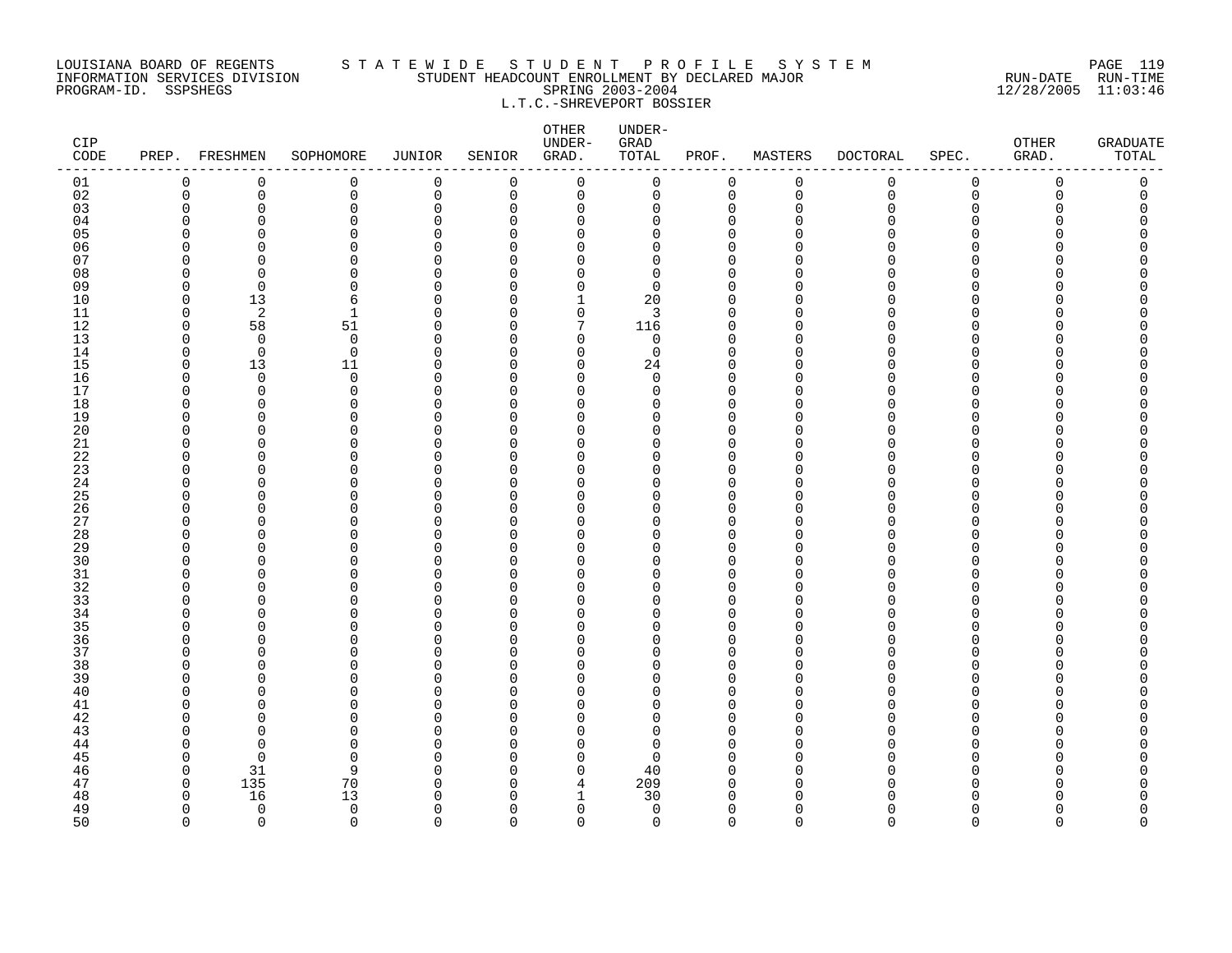### LOUISIANA BOARD OF REGENTS S T A T E W I D E S T U D E N T P R O F I L E S Y S T E M PAGE 120 INFORMATION SERVICES DIVISION STUDENT HEADCOUNT ENROLLMENT BY DECLARED MAJOR RUN-DATE RUN-TIME PROGRAM-ID. SSPSHEGS SPRING 2003-2004 12/28/2005 11:03:46 L.T.C.-SHREVEPORT BOSSIER

| CIP<br>CODE      | PREP.       | FRESHMEN                     | SOPHOMORE                                                                                                                                                                                                                                                                                                                                             | JUNIOR | SENIOR            | <b>OTHER</b><br>UNDER-<br>GRAD.                                    | UNDER-<br>GRAD<br>TOTAL | PROF.    | MASTERS  | DOCTORAL                                                                                                                                                                                                                                 | SPEC.    | OTHER<br>GRAD. | <b>GRADUATE</b><br>TOTAL |
|------------------|-------------|------------------------------|-------------------------------------------------------------------------------------------------------------------------------------------------------------------------------------------------------------------------------------------------------------------------------------------------------------------------------------------------------|--------|-------------------|--------------------------------------------------------------------|-------------------------|----------|----------|------------------------------------------------------------------------------------------------------------------------------------------------------------------------------------------------------------------------------------------|----------|----------------|--------------------------|
| 51               |             | 112                          | 60                                                                                                                                                                                                                                                                                                                                                    |        |                   |                                                                    | 176                     |          |          |                                                                                                                                                                                                                                          |          |                |                          |
| 52               | $\Omega$    | 47                           | 15                                                                                                                                                                                                                                                                                                                                                    | 0      |                   |                                                                    | 64                      |          |          |                                                                                                                                                                                                                                          |          |                |                          |
| 53               | $\Omega$    | $\Omega$                     | $\cap$                                                                                                                                                                                                                                                                                                                                                |        |                   |                                                                    |                         |          |          |                                                                                                                                                                                                                                          |          |                |                          |
| 54               | $\Omega$    | $\Omega$                     |                                                                                                                                                                                                                                                                                                                                                       |        |                   |                                                                    |                         |          |          |                                                                                                                                                                                                                                          |          |                |                          |
| 55               |             |                              |                                                                                                                                                                                                                                                                                                                                                       |        |                   |                                                                    |                         |          |          |                                                                                                                                                                                                                                          |          |                |                          |
| 56               |             |                              |                                                                                                                                                                                                                                                                                                                                                       |        |                   |                                                                    |                         |          |          |                                                                                                                                                                                                                                          |          |                |                          |
| 57               |             |                              |                                                                                                                                                                                                                                                                                                                                                       |        |                   |                                                                    |                         |          |          |                                                                                                                                                                                                                                          |          |                |                          |
| 58               |             |                              |                                                                                                                                                                                                                                                                                                                                                       |        |                   |                                                                    |                         |          |          |                                                                                                                                                                                                                                          |          |                |                          |
| 59               |             |                              |                                                                                                                                                                                                                                                                                                                                                       |        |                   |                                                                    |                         |          |          |                                                                                                                                                                                                                                          |          |                |                          |
| 60               | 0           | $\mathbf 0$                  |                                                                                                                                                                                                                                                                                                                                                       |        |                   |                                                                    |                         |          |          |                                                                                                                                                                                                                                          |          |                |                          |
| TR               | $\mathbf 0$ | $\mathbf 0$                  |                                                                                                                                                                                                                                                                                                                                                       |        |                   |                                                                    |                         |          |          |                                                                                                                                                                                                                                          |          |                |                          |
| UN               | $\mathbf 0$ | 52                           |                                                                                                                                                                                                                                                                                                                                                       |        |                   | 62                                                                 | 123                     |          |          |                                                                                                                                                                                                                                          |          |                |                          |
| TOTAL            | $\Omega$    | 479                          | 245                                                                                                                                                                                                                                                                                                                                                   | 0      | $\Omega$          | 81                                                                 | 805                     | $\Omega$ | $\Omega$ | $\Omega$                                                                                                                                                                                                                                 | $\Omega$ | $\Omega$       |                          |
|                  |             | 02 - NOT IN USE AT THIS TIME | 01 - AGRICULTURE, AGRICULTURE OPERATIONS 19 - FAMILY AND CONSUMER SCIENCES/HUMAN SCI 37 - PERSONAL AWARENESS/SELF-IMPROVEMENT<br>03 - NATURAL RESOURCES AND CONSERVATION<br>04 - ARCHITECTURE AND RELATED SERVICES<br>05 - AREA, ETHNIC, CULTURAL, AND GENDER STUDI23 - ENGLISH LANGUAGE AND LITERATURE/LETTERS 41 - SCIENCE TECHNOLOGIES/TECHNICIANS |        |                   | 20 - NOT IN USE AT THIS TIME<br>22 - LEGAL PROFESSIONS AND STUDIES |                         |          |          | 38 - PHILOSOPHY AND RELIGIOUS STUDIES<br>21 - TECHNOLOGY EDUCATION/INDUSTRIIAL ARTS 39 - THEOLOGY AND RELIGIOUS VOCATIIONS<br>40 - PHYSICAL SCIENCES<br>24 - LIBERAL ARTS/SCI, GEN STUDIES/HUMANITIES42 - PSYCHOLOGY                     |          |                |                          |
|                  |             |                              | 06 - NOT IN USE AT THIS TIME<br>07 - NOT IN USE AT THIS TIME                                                                                                                                                                                                                                                                                          |        |                   | 25 - LIBRARY SCIENCE                                               |                         |          |          | 43 - SECURITY AND PROTECTIVE SERVICES                                                                                                                                                                                                    |          |                |                          |
|                  |             |                              | 08 - NOT IN USE AT THIS TIME                                                                                                                                                                                                                                                                                                                          |        |                   |                                                                    |                         |          |          | 26 - BIOLOGICAL AND BIOMEDICAL SCIENCES 44 - PUBLIC ADMINISTRATION AND SOCIAL SERV                                                                                                                                                       |          |                |                          |
|                  |             |                              | 09 - COMMUNICATION, JOURNALISM, AND RELATED 27 - MATHEMATICS AND STATISTICS                                                                                                                                                                                                                                                                           |        |                   |                                                                    |                         |          |          | 45 - SOCIAL SCIENCES                                                                                                                                                                                                                     |          |                |                          |
|                  |             |                              | 10 - COMMUNICATIONS TECHNOLOGIES/TECHNICIANS 28 - RESERVE OFFICERS TRAINING CORPS (ROTC) 46 - CONSTRUCTION TRADES                                                                                                                                                                                                                                     |        |                   |                                                                    |                         |          |          |                                                                                                                                                                                                                                          |          |                |                          |
|                  |             |                              | 11 - COMPUTER AND INFORMATION SCIENCES/SUPP                                                                                                                                                                                                                                                                                                           |        |                   | 29 - MILITARY TECHNOLOGIES                                         |                         |          |          | 47 - MECHANIC AND REPAIR TECHNOLOGIES/TECH                                                                                                                                                                                               |          |                |                          |
|                  |             |                              | 12 - PERSONAL AND CULINARY SERVICES                                                                                                                                                                                                                                                                                                                   |        |                   |                                                                    |                         |          |          | 30 - MULTI/INTERDISCIPLINARY STUDIES 48 - PRECISION PRODUCTION                                                                                                                                                                           |          |                |                          |
| 13 - EDUCATION   |             |                              |                                                                                                                                                                                                                                                                                                                                                       |        |                   |                                                                    |                         |          |          | 31 - PARKS, RECREATION, LEISURE AND FITNESS 49 - TRANSPORTATION AND MATERIALS MOVING                                                                                                                                                     |          |                |                          |
| 14 - ENGINEERING |             |                              |                                                                                                                                                                                                                                                                                                                                                       |        | 32 - BASIC SKILLS |                                                                    |                         |          |          | 50 - VISUAL AND PERFORMING ARTS                                                                                                                                                                                                          |          |                |                          |
|                  |             |                              | 15 - ENGINEERING TECHNOLOGIES/TECHNICIANS                                                                                                                                                                                                                                                                                                             |        |                   |                                                                    |                         |          |          |                                                                                                                                                                                                                                          |          |                |                          |
|                  |             |                              | 16 - FOREIGN LANGUAGES, LITERATURES/LING.                                                                                                                                                                                                                                                                                                             |        |                   |                                                                    |                         |          |          |                                                                                                                                                                                                                                          |          |                |                          |
|                  |             | 17 - NOT IN USE AT THIS TIME |                                                                                                                                                                                                                                                                                                                                                       |        |                   |                                                                    |                         |          |          |                                                                                                                                                                                                                                          |          |                |                          |
|                  |             | 18 - NOT IN USE AT THIS TIME |                                                                                                                                                                                                                                                                                                                                                       |        |                   |                                                                    |                         |          |          | 33 - CITIZENSHIP ACTIVITIES<br>34 - HEALTH-RELATED KNOWLEDGE AND SKILLS<br>35 - INTERPERSONAL AND SOCIAL SKILLS<br>36 - INTERPERSONAL AND SOCIAL SKILLS<br>36 - LEISURE AND RECREATIONAL ACTIVITIES<br>36 - LEISURE AND RECREATIONAL ACT |          |                |                          |
|                  |             |                              | TR - UNDERGRAD STUDENTS INTENDING TO TRANSFERUN - UNCOMMITTED TO A MAJOR                                                                                                                                                                                                                                                                              |        |                   |                                                                    |                         |          |          | 60 - RESIDENCY PROGRAMS                                                                                                                                                                                                                  |          |                |                          |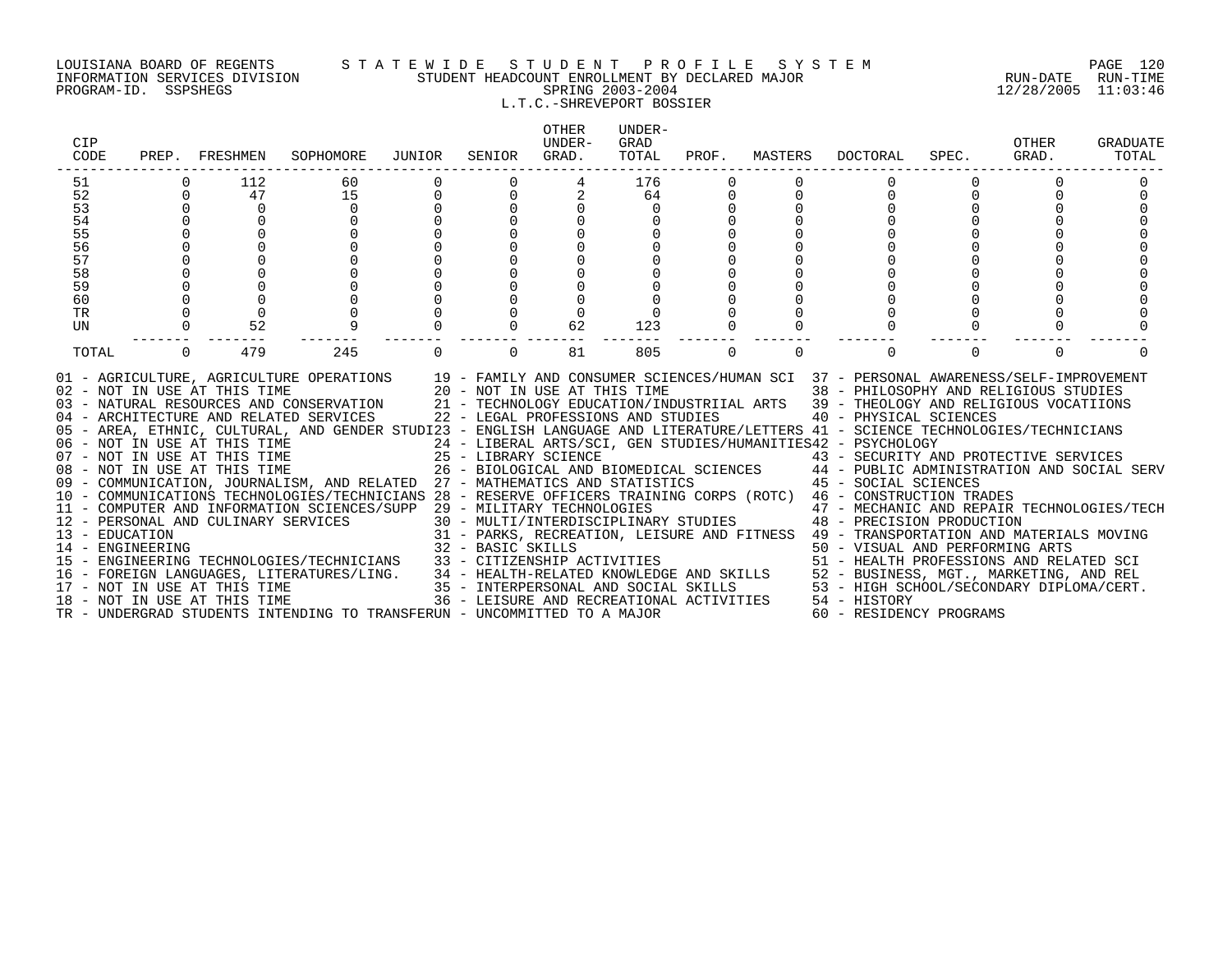### LOUISIANA BOARD OF REGENTS S T A T E W I D E S T U D E N T P R O F I L E S Y S T E M PAGE 121 INFORMATION SERVICES DIVISION STUDENT HEADCOUNT ENROLLMENT BY DECLARED MAJOR RUN-DATE RUN-TIME PROGRAM-ID. SSPSHEGS SPRING 2003-2004 12/28/2005 11:03:46 L.T.C.-SIDNEY COLLIER

| CIP<br>$\texttt{CODE}$ |                | PREP. FRESHMEN | SOPHOMORE     | JUNIOR      | SENIOR               | OTHER<br>UNDER-<br>GRAD. | UNDER-<br>GRAD<br>TOTAL | PROF.            | MASTERS              | DOCTORAL    | SPEC.                    | ${\small \texttt{OTHER}}$<br>GRAD. | <b>GRADUATE</b><br>TOTAL |
|------------------------|----------------|----------------|---------------|-------------|----------------------|--------------------------|-------------------------|------------------|----------------------|-------------|--------------------------|------------------------------------|--------------------------|
| 01                     | 0              | 0              | $\mathbf 0$   | 0           | $\mathbf 0$          | $\mathbf 0$              | 0                       | $\mathbf 0$      | $\mathbf 0$          | $\mathbf 0$ | $\mathbf 0$              | 0                                  | 0                        |
| 02                     | $\overline{0}$ | $\mathbf 0$    | $\mathbf 0$   | $\mathbf 0$ | $\mathbf 0$          | $\mathbf 0$              | 0                       | $\Omega$         | $\mathbf 0$          | $\mathbf 0$ | $\Omega$                 | $\Omega$                           | 0                        |
| 03                     | $\Omega$       | $\mathbf 0$    | $\mathbf{0}$  | $\Omega$    | $\Omega$             | 0                        | 0                       | $\cap$           | $\mathbf 0$          | $\Omega$    | $\Omega$                 |                                    | O                        |
| 04                     | n              | n              | $\Omega$      | N           | <sup>0</sup>         | 0                        | $\Omega$                | $\cap$           | ∩                    | O           | ∩                        |                                    | Ω                        |
| 0 <sub>5</sub>         | U              | ∩              | $\Omega$      |             | $\Omega$             | $\Omega$                 | <sup>0</sup>            | U                | n                    | O           |                          |                                    | Ω                        |
| 06                     | U              | O              | $\Omega$<br>∩ | N           | ∩                    | $\Omega$<br>$\Omega$     | $\Omega$<br>U           | $\cap$<br>$\cap$ | $\Omega$             | U           | ∩                        |                                    | ⋂                        |
| 07<br>08               | n<br>U         | n<br>n         |               | ∩           | ∩<br>∩               | $\Omega$                 |                         | n                | ∩<br>$\Omega$        | U<br>U      | ∩                        |                                    |                          |
| 09                     | U              |                | $\Omega$<br>∩ |             | ∩                    | $\Omega$                 | $\Omega$<br>$\Omega$    | n                | $\Omega$             | U           | <sup>0</sup><br>$\Omega$ |                                    |                          |
| 10                     | O              | $\Omega$       | $\Omega$      | U           | $\Omega$             | $\Omega$                 | $\Omega$                | U                | $\Omega$             | O           | $\Omega$                 |                                    | Λ                        |
| 11                     | $\Omega$       | 1              | ∩             | N           | <sup>0</sup>         | 3                        | 4                       | $\cap$           | $\Omega$             | U           | ∩                        |                                    |                          |
| 12                     | $\Omega$       | 79             |               | N           | $\Omega$             | 37                       | 123                     | n                | $\Omega$             | U           | <sup>0</sup>             |                                    |                          |
| 13                     | O              | $\mathbf 0$    | 0             | ∩           | $\Omega$             | 0                        | 0                       | U                | $\Omega$             | U           | ∩                        |                                    |                          |
| 14                     | U              | $\Omega$       | $\Omega$      |             | $\Omega$             | $\mathbf 0$              | $\Omega$                | $\cap$           | $\Omega$             | U           | $\Omega$                 |                                    |                          |
| 15                     | U              | <sup>n</sup>   | ∩             |             | $\Omega$             | $\Omega$                 | U                       | n                | $\Omega$             | U           | ∩                        |                                    |                          |
| 16                     | n              | n              | ∩             |             | $\Omega$             | $\Omega$                 | U                       | n                | $\Omega$             | ∩           | $\Omega$                 |                                    |                          |
| 17                     | O              | U              | $\Omega$      | ∩           | $\Omega$             | $\Omega$                 | <sup>0</sup>            | n                | $\Omega$             | U           | $\Omega$                 |                                    |                          |
| 18                     | U              |                | $\Omega$      |             | ∩                    | 0                        | O                       |                  | O                    | Ω           | ∩                        |                                    |                          |
| 19                     | n              |                | $\Omega$      |             | <sup>0</sup>         | 7                        | 8                       | U                | $\Omega$             | U           | $\Omega$                 |                                    |                          |
| 20                     | n              | ∩              | ∩             |             | ∩                    | O                        | U                       |                  | $\Omega$             | U           | n                        |                                    |                          |
| 21                     | n              | ∩              | $\Omega$      |             | ∩                    | $\Omega$                 | U                       | n                | $\Omega$             | U           | ∩                        |                                    |                          |
| 22                     | n              | ∩              | $\Omega$      |             | ∩                    | $\Omega$                 | U                       | ∩                | $\Omega$             | U           | ∩                        |                                    |                          |
| 23                     | $\cap$         | ∩              | $\Omega$      |             | $\Omega$             | $\Omega$                 | U                       |                  | $\Omega$             | U           | $\Omega$                 |                                    |                          |
| 24                     | O              | O              | $\Omega$      |             | <sup>0</sup>         | $\Omega$                 | <sup>0</sup>            | ∩                | $\Omega$             | U           | <sup>0</sup>             |                                    |                          |
| 25                     | n              | n              | ∩             |             | ∩                    | $\Omega$                 | ∩                       |                  | ∩                    | U           | ∩                        |                                    |                          |
| 26                     | O              | $\Omega$       | 0<br>∩        | N           | <sup>0</sup>         | 0                        | <sup>0</sup><br>U       | U                | $\Omega$<br>$\Omega$ | U           | $\Omega$<br>$\Omega$     |                                    | Ω                        |
| 27                     | n<br>U         | ∩              | ∩             |             | ∩<br>$\Omega$        | $\Omega$<br>$\Omega$     | U                       | n                | $\Omega$             | U<br>U      | $\Omega$                 |                                    |                          |
| 28<br>29               | n              | U              | ∩             |             | $\cap$               | $\Omega$                 | U                       | n                | $\Omega$             | U           | $\cap$                   |                                    |                          |
| 30                     | n              | ∩              | ∩             |             | ∩                    | $\Omega$                 | ∩                       |                  | $\Omega$             | ∩           | ∩                        |                                    |                          |
| 31                     | O              | <sup>0</sup>   | 0             | ∩           | <sup>0</sup>         | 0                        | <sup>0</sup>            | n                | <sup>0</sup>         | U           | $\Omega$                 |                                    | Ω                        |
| 32                     | n              | n              | $\Omega$      |             | <sup>0</sup>         | $\Omega$                 | <sup>0</sup>            | n                | $\Omega$             | U           | $\Omega$                 |                                    |                          |
| 33                     | n              | <sup>0</sup>   | $\Omega$      |             | $\Omega$             | $\Omega$                 | U                       | n                | $\Omega$             | U           | $\Omega$                 |                                    | ⋂                        |
| 34                     | n              | U              | $\Omega$      |             | ∩                    | $\Omega$                 | U                       | $\cap$           | $\Omega$             | U           | $\Omega$                 |                                    |                          |
| 35                     | n              | ∩              | ∩             |             | ∩                    | $\Omega$                 | U                       | n                | $\Omega$             | U           | $\Omega$                 |                                    |                          |
| 36                     | n              | ∩              | ∩             | ∩           | $\cap$               | $\Omega$                 | U                       | n                | $\Omega$             | U           | $\Omega$                 |                                    |                          |
| 37                     | O              | O              | $\Omega$      |             | $\Omega$             | $\Omega$                 | $\Omega$                | U                | $\Omega$             | O           | $\Omega$                 |                                    |                          |
| 38                     | n              | O              | O             |             | ∩                    | 0                        | O                       |                  | <sup>0</sup>         | U           | ∩                        |                                    |                          |
| 39                     | O              | <sup>n</sup>   | $\Omega$      |             | ∩                    | $\Omega$                 | O                       | U                | $\Omega$             | U           | <sup>0</sup>             |                                    |                          |
| 40                     | n              | ∩              | $\Omega$      |             | ∩                    | $\Omega$                 | <sup>0</sup>            | ∩                | $\Omega$             | U           | <sup>0</sup>             |                                    |                          |
| 41                     | U              | ∩              | ∩             |             | $\Omega$             | $\Omega$                 | U                       | U                | $\Omega$             | U           | $\Omega$                 |                                    |                          |
| 42                     | U              | $\cap$         | $\Omega$      |             | $\Omega$             | $\Omega$                 | $\Omega$                | U                | $\Omega$             | U           | $\Omega$                 |                                    |                          |
| 43                     | ∩              | ∩              | ∩             | ∩           | $\cap$               | $\Omega$                 | U                       | n                | $\Omega$             | ∩           | ∩                        |                                    |                          |
| 44                     | O              | $\Omega$       | $\Omega$      |             | $\Omega$             | $\Omega$                 | $\Omega$                | U                | $\Omega$             | N           | $\Omega$                 |                                    |                          |
| 45                     | n              | $\Omega$       | O             |             | ∩                    | 0                        | $\Omega$                |                  | $\Omega$             | U           | $\Omega$                 |                                    |                          |
| 46                     | O              | 11             | 3             |             | <sup>0</sup>         | 4                        | 18                      | n                | $\Omega$             | O           | ∩<br>∩                   |                                    |                          |
| 47<br>48               | O<br>U         | 26             | ∩             | ∩<br>r      | $\Omega$<br>$\Omega$ | 14                       | 47<br>26                |                  | $\Omega$<br>$\Omega$ | U<br>∩      |                          |                                    |                          |
| 49                     | $\Omega$       | 24<br>$\Omega$ | $\Omega$      | ∩           | $\Omega$             | 2<br>$\mathbf 0$         | $\mathbf 0$             | $\Omega$         | $\Omega$             | 0           | $\Omega$                 | U                                  | O                        |
| 50                     | $\Omega$       | $\Omega$       | $\cap$        | $\Omega$    | $\cap$               | $\Omega$                 | $\Omega$                | $\Omega$         | $\Omega$             | $\Omega$    | $\Omega$                 | $\Omega$                           | $\cap$                   |
|                        |                |                |               |             |                      |                          |                         |                  |                      |             |                          |                                    |                          |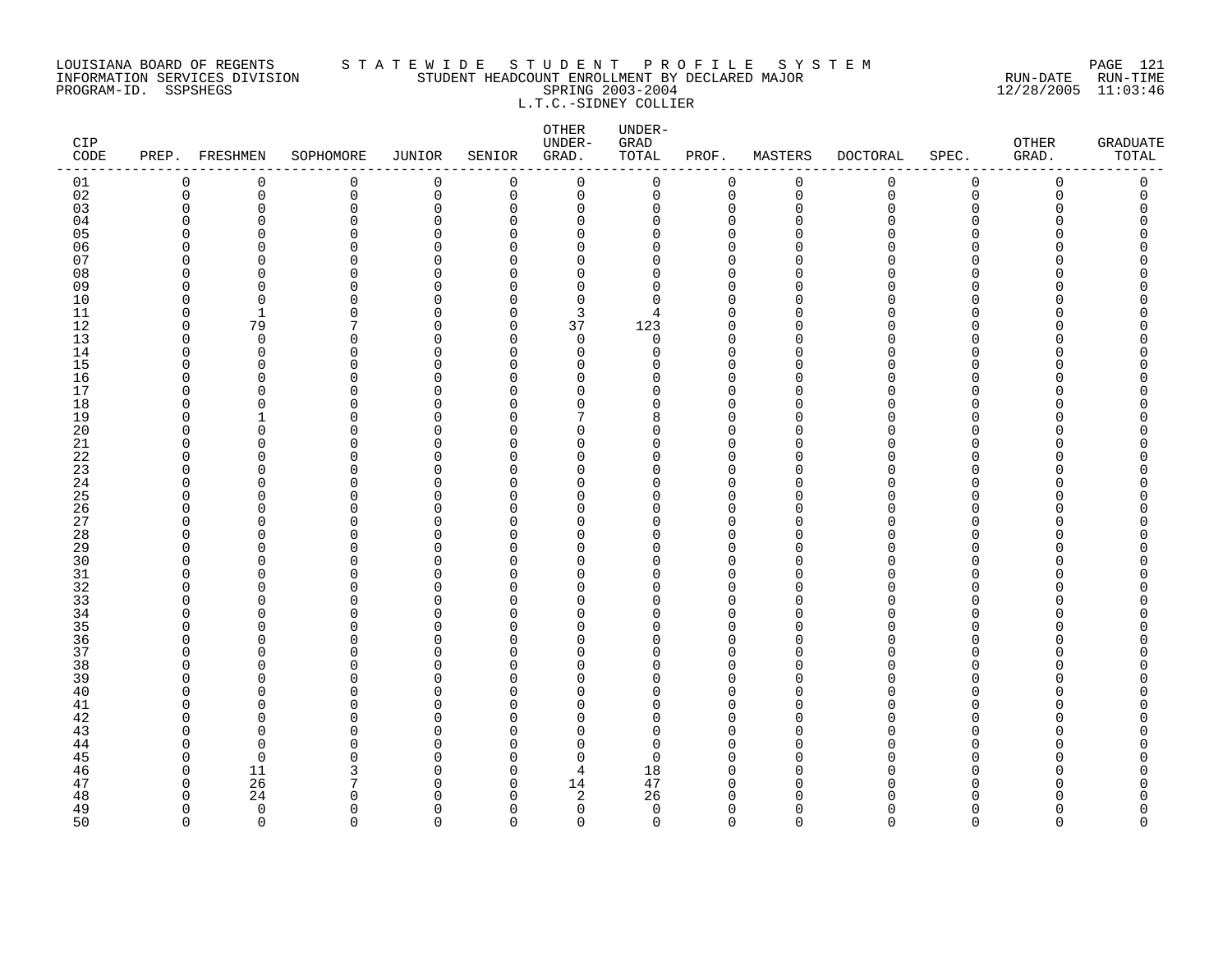### LOUISIANA BOARD OF REGENTS S T A T E W I D E S T U D E N T P R O F I L E S Y S T E M PAGE 122 INFORMATION SERVICES DIVISION STUDENT HEADCOUNT ENROLLMENT BY DECLARED MAJOR RUN-DATE RUN-TIME PROGRAM-ID. SSPSHEGS SPRING 2003-2004 12/28/2005 11:03:46 L.T.C.-SIDNEY COLLIER

| CIP<br>CODE      | PREP. | FRESHMEN                     | SOPHOMORE                                                                                                                                                                                                                                                                                                                                                                                                                                                                                                                                                                                                                                                                                                                                                        | JUNIOR | SENIOR               | <b>OTHER</b><br>UNDER-<br>GRAD.                                    | UNDER-<br>GRAD<br>TOTAL | PROF. | MASTERS  | <b>DOCTORAL</b>                                                                                                                                                                                                                                                | SPEC.    | OTHER<br>GRAD. | <b>GRADUATE</b><br>TOTAL |
|------------------|-------|------------------------------|------------------------------------------------------------------------------------------------------------------------------------------------------------------------------------------------------------------------------------------------------------------------------------------------------------------------------------------------------------------------------------------------------------------------------------------------------------------------------------------------------------------------------------------------------------------------------------------------------------------------------------------------------------------------------------------------------------------------------------------------------------------|--------|----------------------|--------------------------------------------------------------------|-------------------------|-------|----------|----------------------------------------------------------------------------------------------------------------------------------------------------------------------------------------------------------------------------------------------------------------|----------|----------------|--------------------------|
| 51               |       | 19                           |                                                                                                                                                                                                                                                                                                                                                                                                                                                                                                                                                                                                                                                                                                                                                                  |        |                      | 43                                                                 | 66                      |       |          |                                                                                                                                                                                                                                                                |          |                |                          |
| 52               |       | 5                            |                                                                                                                                                                                                                                                                                                                                                                                                                                                                                                                                                                                                                                                                                                                                                                  |        | $\Omega$             | 6                                                                  | 12                      |       |          |                                                                                                                                                                                                                                                                |          |                |                          |
| 53               |       |                              |                                                                                                                                                                                                                                                                                                                                                                                                                                                                                                                                                                                                                                                                                                                                                                  |        | $\Omega$             |                                                                    | $\Omega$                |       |          |                                                                                                                                                                                                                                                                |          |                |                          |
| 54               |       |                              |                                                                                                                                                                                                                                                                                                                                                                                                                                                                                                                                                                                                                                                                                                                                                                  |        | $\Omega$             |                                                                    |                         |       |          |                                                                                                                                                                                                                                                                |          |                |                          |
| 55               |       |                              |                                                                                                                                                                                                                                                                                                                                                                                                                                                                                                                                                                                                                                                                                                                                                                  |        |                      |                                                                    |                         |       |          |                                                                                                                                                                                                                                                                |          |                |                          |
| 56               |       |                              |                                                                                                                                                                                                                                                                                                                                                                                                                                                                                                                                                                                                                                                                                                                                                                  |        |                      |                                                                    |                         |       |          |                                                                                                                                                                                                                                                                |          |                |                          |
| 57               |       |                              |                                                                                                                                                                                                                                                                                                                                                                                                                                                                                                                                                                                                                                                                                                                                                                  |        |                      |                                                                    |                         |       |          |                                                                                                                                                                                                                                                                |          |                |                          |
| 58               |       |                              |                                                                                                                                                                                                                                                                                                                                                                                                                                                                                                                                                                                                                                                                                                                                                                  |        |                      |                                                                    |                         |       |          |                                                                                                                                                                                                                                                                |          |                |                          |
| 59               |       |                              |                                                                                                                                                                                                                                                                                                                                                                                                                                                                                                                                                                                                                                                                                                                                                                  |        |                      |                                                                    |                         |       |          |                                                                                                                                                                                                                                                                |          |                |                          |
| 60               |       |                              |                                                                                                                                                                                                                                                                                                                                                                                                                                                                                                                                                                                                                                                                                                                                                                  |        |                      |                                                                    |                         |       |          |                                                                                                                                                                                                                                                                |          |                |                          |
| TR               |       | $\mathbf 0$                  |                                                                                                                                                                                                                                                                                                                                                                                                                                                                                                                                                                                                                                                                                                                                                                  |        |                      |                                                                    |                         |       |          |                                                                                                                                                                                                                                                                |          |                |                          |
| UN               |       | 33                           |                                                                                                                                                                                                                                                                                                                                                                                                                                                                                                                                                                                                                                                                                                                                                                  |        |                      |                                                                    | 36                      |       |          |                                                                                                                                                                                                                                                                |          |                |                          |
| TOTAL            |       | 199                          | 22                                                                                                                                                                                                                                                                                                                                                                                                                                                                                                                                                                                                                                                                                                                                                               |        | $\Omega$             | 118                                                                | 340                     | 0     | $\Omega$ |                                                                                                                                                                                                                                                                | $\Omega$ | $\Omega$       |                          |
|                  |       | 02 - NOT IN USE AT THIS TIME | 01 - AGRICULTURE, AGRICULTURE OPERATIONS 19 - FAMILY AND CONSUMER SCIENCES/HUMAN SCI 37 - PERSONAL AWARENESS/SELF-IMPROVEMENT<br>03 - NATURAL RESOURCES AND CONSERVATION 21 - TECHNOLOGY EDUCATION/INDUSTRIIAL ARTS 39 - THEOLOGY AND RELIGIOUS VOCATIIONS<br>04 - ARCHITECTURE AND RELATED SERVICES<br>05 - AREA, ETHNIC, CULTURAL, AND GENDER STUDI23 - ENGLISH LANGUAGE AND LITERATURE/LETTERS 41 - SCIENCE TECHNOLOGIES/TECHNICIANS<br>06 - NOT IN USE AT THIS TIME<br>07 - NOT IN USE AT THIS TIME<br>08 - NOT IN USE AT THIS TIME<br>09 - COMMUNICATION, JOURNALISM, AND RELATED 27 - MATHEMATICS AND STATISTICS 45 - SOCIAL SCIENCES<br>10 - COMMUNICATIONS TECHNOLOGIES/TECHNICIANS 28 - RESERVE OFFICERS TRAINING CORPS (ROTC) 46 - CONSTRUCTION TRADES |        | 25 - LIBRARY SCIENCE | 20 - NOT IN USE AT THIS TIME<br>22 - LEGAL PROFESSIONS AND STUDIES |                         |       |          | 38 - PHILOSOPHY AND RELIGIOUS STUDIES<br>40 - PHYSICAL SCIENCES<br>24 - LIBERAL ARTS/SCI, GEN STUDIES/HUMANITIES42 - PSYCHOLOGY<br>43 - SECURITY AND PROTECTIVE SERVICES<br>26 - BIOLOGICAL AND BIOMEDICAL SCIENCES 44 - PUBLIC ADMINISTRATION AND SOCIAL SERV |          |                |                          |
|                  |       |                              | 11 - COMPUTER AND INFORMATION SCIENCES/SUPP 29 - MILITARY TECHNOLOGIES<br>12 - PERSONAL AND CULINARY SERVICES                                                                                                                                                                                                                                                                                                                                                                                                                                                                                                                                                                                                                                                    |        |                      |                                                                    |                         |       |          | 47 - MECHANIC AND REPAIR TECHNOLOGIES/TECH<br>30 - MULTI/INTERDISCIPLINARY STUDIES 48 - PRECISION PRODUCTION                                                                                                                                                   |          |                |                          |
| 13 - EDUCATION   |       |                              |                                                                                                                                                                                                                                                                                                                                                                                                                                                                                                                                                                                                                                                                                                                                                                  |        |                      |                                                                    |                         |       |          | 31 - PARKS, RECREATION, LEISURE AND FITNESS 49 - TRANSPORTATION AND MATERIALS MOVING                                                                                                                                                                           |          |                |                          |
| 14 - ENGINEERING |       |                              |                                                                                                                                                                                                                                                                                                                                                                                                                                                                                                                                                                                                                                                                                                                                                                  |        | 32 - BASIC SKILLS    |                                                                    |                         |       |          | 50 - VISUAL AND PERFORMING ARTS                                                                                                                                                                                                                                |          |                |                          |
|                  |       |                              | 15 - ENGINEERING TECHNOLOGIES/TECHNICIANS                                                                                                                                                                                                                                                                                                                                                                                                                                                                                                                                                                                                                                                                                                                        |        |                      |                                                                    |                         |       |          | 33 - CITIZENSHIP ACTIVITIES<br>34 - HEALTH-RELATED KNOWLEDGE AND SKILLS<br>35 - INTERPERSONAL AND SOCIAL SKILLS<br>36 - INTERPERSONAL AND SOCIAL SKILLS<br>36 - LEISURE AND RECREATIONAL ACTIVITIES<br>36 - LEISURE AND RECREATIONAL ACT                       |          |                |                          |
|                  |       |                              | 16 - FOREIGN LANGUAGES, LITERATURES/LING.                                                                                                                                                                                                                                                                                                                                                                                                                                                                                                                                                                                                                                                                                                                        |        |                      |                                                                    |                         |       |          |                                                                                                                                                                                                                                                                |          |                |                          |
|                  |       |                              | 17 - NOT IN USE AT THIS TIME<br>18 - NOT IN USE AT THIS TIME                                                                                                                                                                                                                                                                                                                                                                                                                                                                                                                                                                                                                                                                                                     |        |                      |                                                                    |                         |       |          |                                                                                                                                                                                                                                                                |          |                |                          |
|                  |       |                              |                                                                                                                                                                                                                                                                                                                                                                                                                                                                                                                                                                                                                                                                                                                                                                  |        |                      |                                                                    |                         |       |          |                                                                                                                                                                                                                                                                |          |                |                          |
|                  |       |                              | TR - UNDERGRAD STUDENTS INTENDING TO TRANSFERUN - UNCOMMITTED TO A MAJOR                                                                                                                                                                                                                                                                                                                                                                                                                                                                                                                                                                                                                                                                                         |        |                      |                                                                    |                         |       |          | 60 - RESIDENCY PROGRAMS                                                                                                                                                                                                                                        |          |                |                          |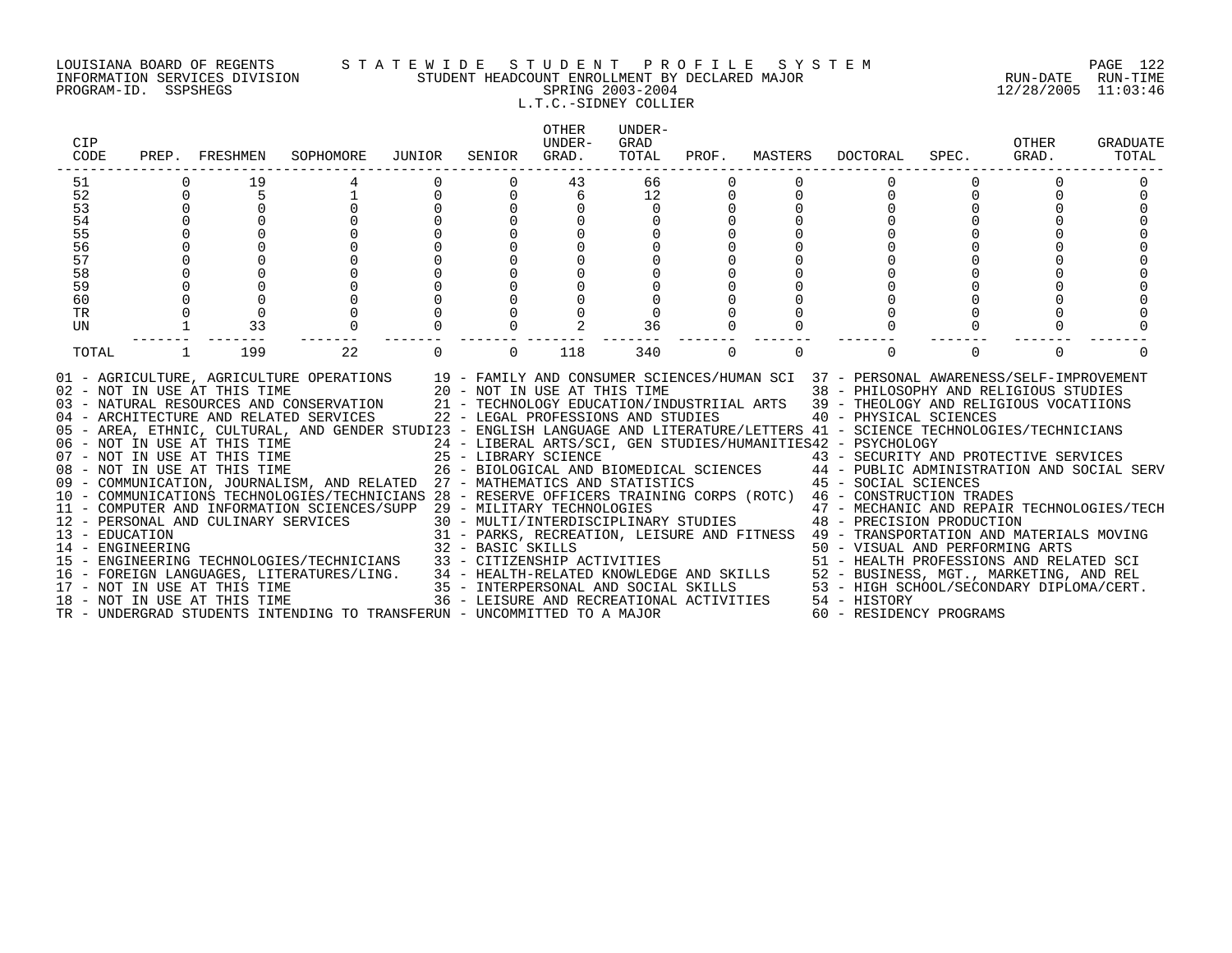### LOUISIANA BOARD OF REGENTS S T A T E W I D E S T U D E N T P R O F I L E S Y S T E M PAGE 123 INFORMATION SERVICES DIVISION STUDENT HEADCOUNT ENROLLMENT BY DECLARED MAJOR RUN-DATE RUN-TIME PROGRAM-ID. SSPSHEGS SPRING 2003-2004 12/28/2005 11:03:46 L.T.C.-SLIDELL

| CIP<br>$\texttt{CODE}$ |                      | PREP. FRESHMEN           | SOPHOMORE            | JUNIOR        | SENIOR               | OTHER<br>UNDER-<br>GRAD. | UNDER-<br>${\tt GRAD}$<br>TOTAL | PROF.                      | MASTERS              | <b>DOCTORAL</b> | SPEC.                | OTHER<br>GRAD. | <b>GRADUATE</b><br>TOTAL |
|------------------------|----------------------|--------------------------|----------------------|---------------|----------------------|--------------------------|---------------------------------|----------------------------|----------------------|-----------------|----------------------|----------------|--------------------------|
| 01                     | $\mathbf 0$          | 0                        | 0                    | 0             | 0                    | 5                        | 5                               | $\mathbf 0$                | $\mathbf 0$          | 0               | $\mathbf 0$          | 0              | 0                        |
| 02                     | $\mathbf 0$          | 0                        | 0                    | $\mathsf 0$   | $\mathbf 0$          | $\mathbf 0$              | 0                               | $\mathbf 0$                | $\mathbf 0$          | $\mathbf 0$     | $\mathbf 0$          | 0              | 0                        |
| 03                     | $\Omega$             | $\Omega$                 | 0                    | $\Omega$      | $\mathbf 0$          | $\mathbf 0$              | 0                               | $\mathbf 0$                | $\Omega$             | $\Omega$        | 0                    | O              | 0                        |
| 04                     | $\Omega$<br>$\Omega$ | <sup>n</sup><br>$\Omega$ | $\Omega$             | $\Omega$      | $\Omega$             | $\Omega$                 | 0                               | $\Omega$                   | n<br>$\cap$          | U               | $\Omega$             | ∩              | U                        |
| 05                     | n                    | <sup>0</sup>             | $\Omega$             | $\Omega$<br>O | $\Omega$             | $\Omega$                 | 0                               | $\Omega$                   | ∩                    | N<br>∩          | $\Omega$<br>$\Omega$ |                | C<br>Λ                   |
| 06<br>07               | ∩                    | <sup>n</sup>             | 0<br>$\Omega$        | O             | $\Omega$<br>$\Omega$ | 0<br>$\mathbf 0$         | 0<br>0                          | $\mathbf 0$<br>$\mathbf 0$ | ∩                    | ∩               | ∩                    |                | Ω                        |
| 08                     | $\Omega$             | $\Omega$                 | $\Omega$             | $\Omega$      | $\Omega$             | $\mathbf 0$              | 0                               | $\mathbf 0$                | $\Omega$             | ∩               | ∩                    |                | ⋂                        |
| 09                     | $\Omega$             | $\Omega$                 | $\Omega$             | $\Omega$      | $\Omega$             | $\Omega$                 | $\Omega$                        | $\Omega$                   | $\Omega$             |                 | $\Omega$             |                |                          |
| 10                     | $\Omega$             | $\Omega$                 | 0                    | $\Omega$      | $\mathbf 0$          | $\mathbf 0$              | 0                               | $\mathbf 0$                | $\cap$               | N               | 0                    |                |                          |
| 11                     | $\Omega$             | 3                        | 4                    | O             | $\Omega$             | 5                        | 12                              | $\mathbf 0$                | ∩                    | N               | $\Omega$             |                |                          |
| 12                     | $\cap$               |                          | 0                    | O             | $\Omega$             | 14                       | 15                              | $\mathbf 0$                | n                    |                 | ∩                    |                | ∩                        |
| 13                     | $\Omega$             | $\Omega$                 | $\Omega$             | $\Omega$      | $\Omega$             | $\mathbf 0$              | $\mathbf 0$                     | $\mathbf 0$                | $\cap$               |                 | $\Omega$             |                |                          |
| 14                     | $\Omega$             | <sup>n</sup>             | $\Omega$             | $\Omega$      | $\Omega$             | $\mathbf 0$              | 0                               | $\mathbf 0$                | $\Omega$             | ∩               | $\Omega$             | U              | Λ                        |
| 15                     | $\cap$               |                          | 0                    | $\Omega$      | $\Omega$             | 3                        | 4                               | $\overline{0}$             | O                    |                 | $\Omega$             |                | Λ                        |
| 16                     | $\Omega$             | $\Omega$                 | 0                    | O             | $\Omega$             | $\mathbf 0$              | 0                               | $\mathbf 0$                | ∩                    | N               | $\Omega$             |                | Λ                        |
| 17                     | n                    | $\Omega$                 | $\Omega$             | $\Omega$      | $\Omega$             | $\Omega$                 | 0                               | $\mathbf 0$                | $\Omega$             |                 | ∩                    |                | ⋂                        |
| 18                     | $\Omega$             | $\Omega$                 | $\Omega$             | $\Omega$      | $\Omega$             | $\Omega$                 | 0                               | $\Omega$                   | $\Omega$             |                 | $\Omega$             |                |                          |
| 19                     | O                    | $\Omega$                 | 0                    | O             | $\Omega$             | $\mathbf 0$              | 0                               | $\mathbf 0$                | $\Omega$             | N               | $\Omega$             |                | Λ                        |
| 20                     | O<br>$\cap$          | $\Omega$<br>$\Omega$     | $\Omega$             | $\Omega$      | $\Omega$             | $\mathbf 0$              | 0                               | $\mathbf 0$                | $\Omega$<br>$\Omega$ | ∩               | $\Omega$<br>∩        |                | ⋂                        |
| 21<br>22               | O                    | $\Omega$                 | $\Omega$<br>$\Omega$ | $\Omega$<br>O | $\Omega$<br>$\Omega$ | $\mathbf 0$<br>$\Omega$  | 0<br>0                          | $\mathbf 0$<br>$\Omega$    | $\Omega$             |                 | $\Omega$             |                |                          |
| 23                     | n                    | <sup>n</sup>             | $\Omega$             | $\Omega$      | $\Omega$             | $\Omega$                 | 0                               | $\mathbf 0$                | $\Omega$             |                 | $\Omega$             |                |                          |
| 24                     | $\cap$               | O                        | 0                    | O             | $\Omega$             | $\mathbf 0$              | 0                               | $\mathbf 0$                | $\Omega$             | N               | $\Omega$             |                |                          |
| 25                     | O                    | $\Omega$                 | $\Omega$             | O             | $\Omega$             | $\mathbf 0$              | 0                               | $\mathbf 0$                | n                    |                 | $\Omega$             |                | ⋂                        |
| 26                     | O                    | $\Omega$                 | $\Omega$             | $\Omega$      | $\Omega$             | $\mathbf 0$              | 0                               | $\mathbf 0$                | $\Omega$             | ∩               | ∩                    |                | Λ                        |
| 27                     | n                    | <sup>n</sup>             | $\Omega$             | $\Omega$      | $\Omega$             | $\mathbf 0$              | 0                               | $\mathbf 0$                | ∩                    |                 | $\Omega$             | U              | Λ                        |
| 28                     | O                    | $\Omega$                 | 0                    | $\Omega$      | $\Omega$             | $\mathbf 0$              | 0                               | $\overline{0}$             | $\cap$               |                 | $\Omega$             |                |                          |
| 29                     | ∩                    | <sup>0</sup>             | 0                    | 0             | $\Omega$             | 0                        | 0                               | $\mathbf 0$                | ∩                    |                 | $\Omega$             |                | ⋂                        |
| 30                     | ∩                    | <sup>n</sup>             | $\Omega$             | $\Omega$      | $\Omega$             | $\Omega$                 | 0                               | $\Omega$                   | $\Omega$             |                 | ∩                    |                |                          |
| 31                     | ∩                    | $\cap$                   | $\Omega$             | O             | $\Omega$             | $\Omega$                 | 0                               | $\Omega$                   | $\Omega$             |                 | ∩                    |                |                          |
| 32                     | n                    | <sup>n</sup>             | $\Omega$             | O             | $\Omega$             | $\Omega$                 | 0                               | $\mathbf 0$                | $\cap$               |                 | ∩                    |                |                          |
| 33                     | O                    | $\Omega$                 | 0                    | O             | $\Omega$             | $\mathbf 0$              | 0                               | $\Omega$                   | $\Omega$             |                 | $\Omega$             |                |                          |
| 34                     | n<br>∩               | $\Omega$<br>$\cap$       | $\Omega$             | 0<br>O        | $\Omega$             | 0                        | 0                               | $\mathbf 0$<br>$\Omega$    | $\Omega$<br>n        |                 | $\Omega$<br>∩        |                |                          |
| 35<br>36               | U                    | $\Omega$                 | $\Omega$<br>$\Omega$ | O             | $\Omega$<br>$\Omega$ | $\Omega$<br>$\mathbf 0$  | 0<br>0                          | $\mathbf 0$                | $\Omega$             | N               | $\Omega$             |                | ⋂                        |
| 37                     | $\cap$               | $\Omega$                 | 0                    | $\Omega$      | $\Omega$             | $\mathbf 0$              | 0                               | $\mathbf 0$                | $\Omega$             | N               | $\Omega$             |                |                          |
| 38                     | U                    | $\Omega$                 | $\Omega$             | 0             | $\Omega$             | $\mathbf 0$              | 0                               | $\mathbf 0$                | n                    |                 | $\Omega$             |                | Ω                        |
| 39                     | n                    | $\Omega$                 | $\Omega$             | $\Omega$      | $\Omega$             | $\mathbf 0$              | 0                               | $\mathbf 0$                | $\Omega$             | ∩               | ∩                    |                | ⋂                        |
| 40                     | n                    | $\cap$                   | $\Omega$             | O             | $\Omega$             | $\Omega$                 | 0                               | $\Omega$                   | $\Omega$             |                 | ∩                    |                |                          |
| 41                     | n                    | $\cap$                   | 0                    | $\Omega$      | $\Omega$             | $\Omega$                 | 0                               | $\Omega$                   | n                    |                 | $\Omega$             |                | Λ                        |
| $4\sqrt{2}$            | U                    | <sup>0</sup>             | 0                    | 0             | $\Omega$             | 0                        | 0                               | $\mathbf 0$                | ∩                    |                 | $\Omega$             |                |                          |
| 43                     | ∩                    | ∩                        | U                    | $\Omega$      | $\Omega$             | $\Omega$                 | 0                               | $\Omega$                   | U                    |                 | ∩                    |                | ⋂                        |
| 44                     | n                    | $\cap$                   | 0                    | O             | $\Omega$             | $\Omega$                 | 0                               | $\mathbf 0$                | ∩                    |                 | $\Omega$             |                |                          |
| 45                     | ∩                    | $\Omega$                 | $\Omega$             | O             | $\Omega$             | $\mathbf 0$              | 0                               | $\mathbf 0$                | ∩                    |                 | $\Omega$             |                |                          |
| 46                     | U                    | $\Omega$                 |                      | $\Omega$      | $\Omega$             | 3                        | 4                               | $\mathbf 0$                | $\Omega$             | U               | $\Omega$             |                |                          |
| 47                     | $\Omega$             | 18                       | 5                    | 0             | 0                    | 10                       | 33                              | $\mathbf 0$                | $\Omega$             | N               | $\Omega$             |                | Ω                        |
| 48                     | ∩                    | $\Omega$                 | U                    | U             | $\Omega$             | $\mathbf 0$              | $\Omega$                        | $\Omega$                   | U                    |                 |                      |                | ⋂                        |
| 49<br>50               | $\Omega$<br>$\cap$   | $\Omega$<br>$\cap$       | $\Omega$<br>$\Omega$ | O<br>$\Omega$ | $\Omega$<br>$\cap$   | $\mathbf 0$<br>$\Omega$  | 0<br>$\Omega$                   | $\mathbf 0$<br>$\Omega$    | $\Omega$<br>$\cap$   | U<br>$\Omega$   | $\Omega$<br>$\Omega$ | ∩<br>$\Omega$  | 0<br>$\Omega$            |
|                        |                      |                          |                      |               |                      |                          |                                 |                            |                      |                 |                      |                |                          |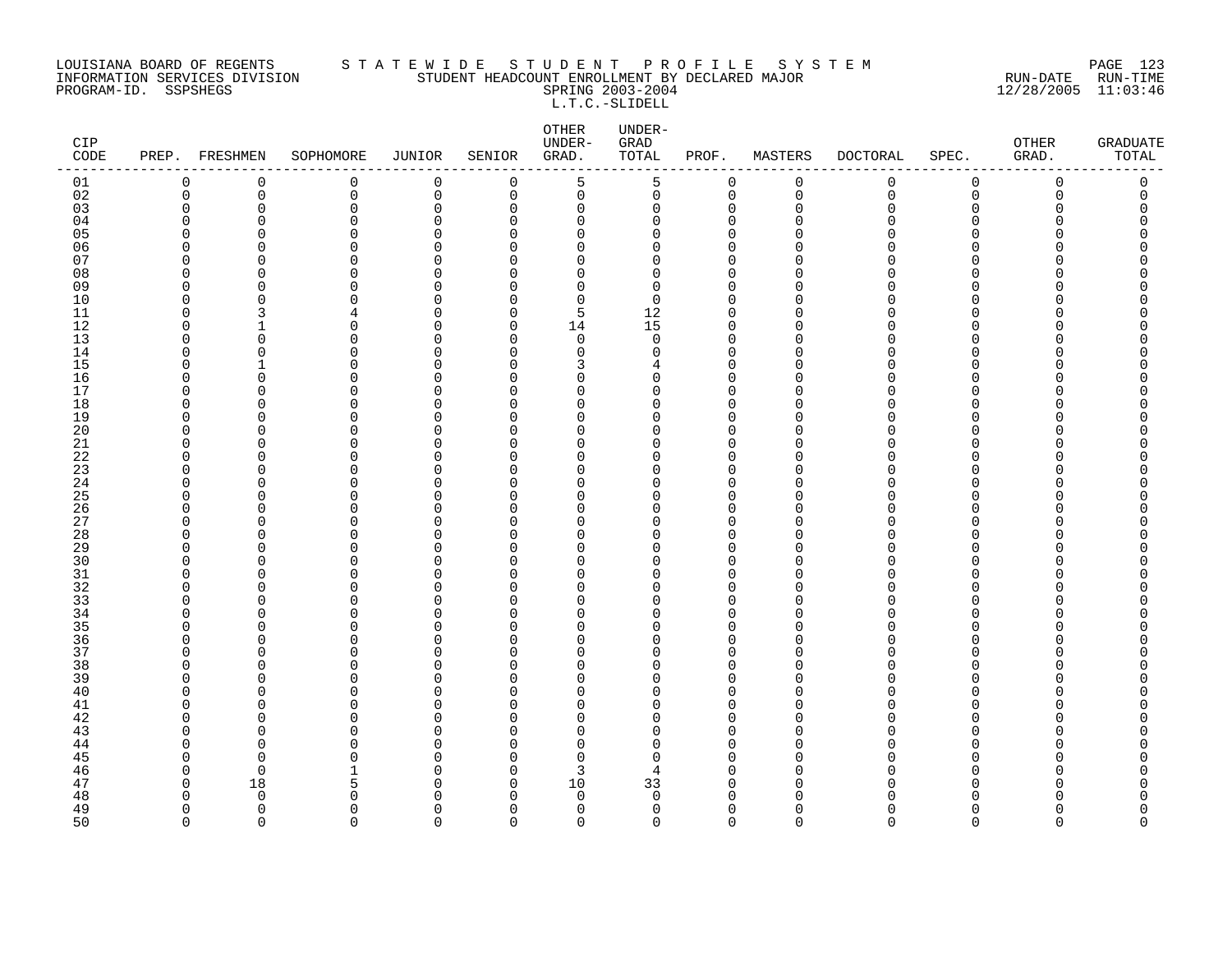### LOUISIANA BOARD OF REGENTS S T A T E W I D E S T U D E N T P R O F I L E S Y S T E M PAGE 124 INFORMATION SERVICES DIVISION STUDENT HEADCOUNT ENROLLMENT BY DECLARED MAJOR RUN-DATE RUN-TIME PROGRAM-ID. SSPSHEGS SPRING 2003-2004 12/28/2005 11:03:46

L.T.C.-SLIDELL

| <b>CIP</b><br>CODE |          | PREP. FRESHMEN               | SOPHOMORE                                                                                                                                                                                                                                                                                                                                                                                                             | JUNIOR   | SENIOR   | <b>OTHER</b><br>UNDER-<br>GRAD.                                    | UNDER-<br>GRAD<br>TOTAL | PROF.    | MASTERS  | DOCTORAL                                                                                                                                                                                                                           | SPEC.    | OTHER<br>GRAD. | <b>GRADUATE</b><br>TOTAL |
|--------------------|----------|------------------------------|-----------------------------------------------------------------------------------------------------------------------------------------------------------------------------------------------------------------------------------------------------------------------------------------------------------------------------------------------------------------------------------------------------------------------|----------|----------|--------------------------------------------------------------------|-------------------------|----------|----------|------------------------------------------------------------------------------------------------------------------------------------------------------------------------------------------------------------------------------------|----------|----------------|--------------------------|
| 51                 |          |                              |                                                                                                                                                                                                                                                                                                                                                                                                                       |          |          | 23                                                                 | 23                      |          |          |                                                                                                                                                                                                                                    |          |                |                          |
| 52                 | 0        |                              |                                                                                                                                                                                                                                                                                                                                                                                                                       | $\Omega$ |          | 9                                                                  | 16                      | 0        |          |                                                                                                                                                                                                                                    |          |                |                          |
| 53                 |          |                              |                                                                                                                                                                                                                                                                                                                                                                                                                       |          |          |                                                                    | $\Omega$                |          |          |                                                                                                                                                                                                                                    |          |                |                          |
| 54                 |          |                              |                                                                                                                                                                                                                                                                                                                                                                                                                       |          |          |                                                                    |                         |          |          |                                                                                                                                                                                                                                    |          |                |                          |
| 55                 |          |                              |                                                                                                                                                                                                                                                                                                                                                                                                                       |          |          |                                                                    |                         |          |          |                                                                                                                                                                                                                                    |          |                |                          |
| 56                 |          |                              |                                                                                                                                                                                                                                                                                                                                                                                                                       |          |          |                                                                    |                         |          |          |                                                                                                                                                                                                                                    |          |                |                          |
| 57                 |          |                              |                                                                                                                                                                                                                                                                                                                                                                                                                       |          |          |                                                                    |                         |          |          |                                                                                                                                                                                                                                    |          |                |                          |
| 58                 |          |                              |                                                                                                                                                                                                                                                                                                                                                                                                                       |          |          |                                                                    |                         |          |          |                                                                                                                                                                                                                                    |          |                |                          |
| 59                 |          |                              |                                                                                                                                                                                                                                                                                                                                                                                                                       |          |          |                                                                    |                         |          |          |                                                                                                                                                                                                                                    |          |                |                          |
| 60                 |          |                              |                                                                                                                                                                                                                                                                                                                                                                                                                       |          |          |                                                                    |                         |          |          |                                                                                                                                                                                                                                    |          |                |                          |
| <b>TR</b>          |          |                              |                                                                                                                                                                                                                                                                                                                                                                                                                       |          |          |                                                                    |                         |          |          |                                                                                                                                                                                                                                    |          |                |                          |
| UN                 |          |                              |                                                                                                                                                                                                                                                                                                                                                                                                                       |          |          | 16                                                                 | 18                      |          |          |                                                                                                                                                                                                                                    |          |                |                          |
| TOTAL              | $\Omega$ | 29                           | 13                                                                                                                                                                                                                                                                                                                                                                                                                    | $\Omega$ | $\Omega$ | 88                                                                 | 130                     | $\Omega$ | $\Omega$ |                                                                                                                                                                                                                                    | $\Omega$ | $\Omega$       |                          |
|                    |          | 02 - NOT IN USE AT THIS TIME | 01 - AGRICULTURE, AGRICULTURE OPERATIONS 19 - FAMILY AND CONSUMER SCIENCES/HUMAN SCI 37 - PERSONAL AWARENESS/SELF-IMPROVEMENT<br>03 - NATURAL RESOURCES AND CONSERVATION<br>04 - ARCHITECTURE AND RELATED SERVICES<br>05 - AREA, ETHNIC, CULTURAL, AND GENDER STUDI23 - ENGLISH LANGUAGE AND LITERATURE/LETTERS 41 - SCIENCE TECHNOLOGIES/TECHNICIANS<br>06 - NOT IN USE AT THIS TIME<br>07 - NOT IN USE AT THIS TIME |          |          | 20 - NOT IN USE AT THIS TIME<br>22 - LEGAL PROFESSIONS AND STUDIES |                         |          |          | 38 - PHILOSOPHY AND RELIGIOUS STUDIES<br>21 - TECHNOLOGY EDUCATION/INDUSTRIIAL ARTS 39 - THEOLOGY AND RELIGIOUS VOCATIIONS<br>40 - PHYSICAL SCIENCES<br>24 - LIBERAL ARTS/SCI, GEN STUDIES/HUMANITIES42 - PSYCHOLOGY               |          |                |                          |
|                    |          | 08 - NOT IN USE AT THIS TIME |                                                                                                                                                                                                                                                                                                                                                                                                                       |          |          |                                                                    |                         |          |          | 25 - LIBRARY SCIENCE                             43 - SECURITY AND PROTECTIVE SERVICES<br>26 - BIOLOGICAL AND BIOMEDICAL SCIENCES       44 - PUBLIC ADMINISTRATION AND SOCIAL SERV                                                 |          |                |                          |
|                    |          |                              | 09 - COMMUNICATION, JOURNALISM, AND RELATED 27 - MATHEMATICS AND STATISTICS                                                                                                                                                                                                                                                                                                                                           |          |          |                                                                    |                         |          |          | 45 - SOCIAL SCIENCES                                                                                                                                                                                                               |          |                |                          |
|                    |          |                              | 10 - COMMUNICATIONS TECHNOLOGIES/TECHNICIANS 28 - RESERVE OFFICERS TRAINING CORPS (ROTC) 46 - CONSTRUCTION TRADES                                                                                                                                                                                                                                                                                                     |          |          |                                                                    |                         |          |          |                                                                                                                                                                                                                                    |          |                |                          |
|                    |          |                              | 11 - COMPUTER AND INFORMATION SCIENCES/SUPP 29 - MILITARY TECHNOLOGIES                                                                                                                                                                                                                                                                                                                                                |          |          |                                                                    |                         |          |          | 29 - MILITARY TECHNOLOGIES<br>30 - MULTI/INTERDISCIPLINARY STUDIES<br>48 - PRECISION PRODUCTION                                                                                                                                    |          |                |                          |
|                    |          |                              | 12 - PERSONAL AND CULINARY SERVICES                                                                                                                                                                                                                                                                                                                                                                                   |          |          |                                                                    |                         |          |          |                                                                                                                                                                                                                                    |          |                |                          |
| 13 - EDUCATION     |          |                              |                                                                                                                                                                                                                                                                                                                                                                                                                       |          |          |                                                                    |                         |          |          | 31 - PARKS, RECREATION, LEISURE AND FITNESS 49 - TRANSPORTATION AND MATERIALS MOVING                                                                                                                                               |          |                |                          |
| 14 - ENGINEERING   |          |                              |                                                                                                                                                                                                                                                                                                                                                                                                                       |          |          |                                                                    |                         |          |          |                                                                                                                                                                                                                                    |          |                |                          |
|                    |          |                              | 15 - ENGINEERING TECHNOLOGIES/TECHNICIANS                                                                                                                                                                                                                                                                                                                                                                             |          |          |                                                                    |                         |          |          |                                                                                                                                                                                                                                    |          |                |                          |
|                    |          |                              | 16 - FOREIGN LANGUAGES, LITERATURES/LING.                                                                                                                                                                                                                                                                                                                                                                             |          |          |                                                                    |                         |          |          | 31 - PARKS, RECREATION, LEISUNG AND ACTIVITY 50 - VISUAL AND PERFORMAND MELATED SCI<br>32 - BASIC SKILLS 51 - HEALTH PROFESSIONS AND RELATED SCI<br>34 - HEALTH-RELATED KNOWLEDGE AND SKILLS 52 - BUSINESS, MGT., MARKETING, AND R |          |                |                          |
|                    |          | 17 - NOT IN USE AT THIS TIME |                                                                                                                                                                                                                                                                                                                                                                                                                       |          |          |                                                                    |                         |          |          |                                                                                                                                                                                                                                    |          |                |                          |
|                    |          | 18 - NOT IN USE AT THIS TIME |                                                                                                                                                                                                                                                                                                                                                                                                                       |          |          |                                                                    |                         |          |          |                                                                                                                                                                                                                                    |          |                |                          |
|                    |          |                              | TR - UNDERGRAD STUDENTS INTENDING TO TRANSFERUN - UNCOMMITTED TO A MAJOR                                                                                                                                                                                                                                                                                                                                              |          |          |                                                                    |                         |          |          |                                                                                                                                                                                                                                    |          |                |                          |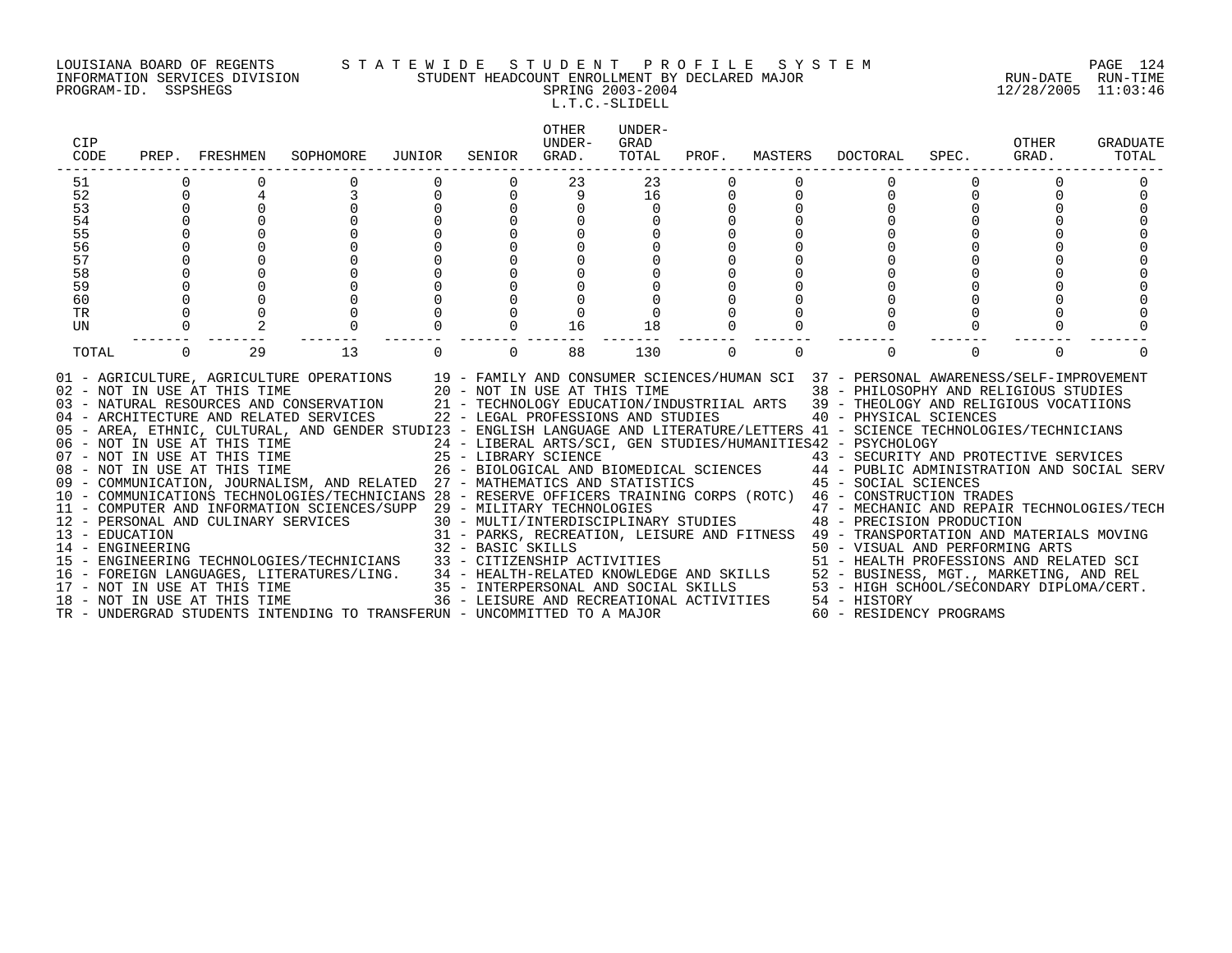### LOUISIANA BOARD OF REGENTS S T A T E W I D E S T U D E N T P R O F I L E S Y S T E M PAGE 125 INFORMATION SERVICES DIVISION STUDENT HEADCOUNT ENROLLMENT BY DECLARED MAJOR RUN-DATE RUN-TIME PROGRAM-ID. SSPSHEGS SPRING 2003-2004 12/28/2005 11:03:46 SOWELA

| CIP<br>$\texttt{CODE}$ |              | PREP. FRESHMEN | SOPHOMORE | JUNIOR      | SENIOR      | ${\small \texttt{OTHER}}$<br>UNDER-<br>GRAD. | UNDER-<br>GRAD<br>TOTAL | PROF.                   | MASTERS     | <b>DOCTORAL</b> | SPEC.       | OTHER<br>GRAD. | GRADUATE<br>TOTAL |
|------------------------|--------------|----------------|-----------|-------------|-------------|----------------------------------------------|-------------------------|-------------------------|-------------|-----------------|-------------|----------------|-------------------|
| 01                     | $\mathbf 0$  | 0              | 0         | 0           | 0           | $\mathbf 0$                                  | $\mathbf 0$             | $\mathbf 0$             | $\mathbf 0$ | 0               | $\mathbf 0$ | $\mathbf 0$    | 0                 |
| 02                     | $\mathbf{0}$ | $\mathbf 0$    | 0         | $\mathbf 0$ | $\mathbf 0$ | $\mathbf 0$                                  | $\mathbf 0$             | $\mathbf 0$             | $\mathbf 0$ | $\mathbf 0$     | $\mathbf 0$ | 0              | 0                 |
| 03                     |              | $\Omega$       | 0         | $\mathbf 0$ | $\Omega$    | $\mathbf 0$                                  | 0                       | $\mathbf 0$             | $\cap$      | $\Omega$        | $\Omega$    |                | $\Omega$          |
| 04                     |              | $\Omega$       | 0         | $\mathbf 0$ | 0           | 0                                            | 0                       | $\mathbf 0$             | ∩           | U               | $\Omega$    |                | O                 |
| 0 <sub>5</sub>         |              | $\Omega$       | $\Omega$  | $\mathbf 0$ | $\Omega$    | $\mathbf 0$                                  | 0                       | $\mathbf 0$             | n           |                 | ∩           |                |                   |
| 06                     |              | ∩              | 0         | $\Omega$    | $\Omega$    | $\Omega$                                     | 0                       | $\Omega$                | ∩           |                 | ∩           |                |                   |
| 07                     |              | $\Omega$       | 0         | $\Omega$    | $\Omega$    | $\mathbf 0$                                  | 0                       | $\Omega$                |             |                 | ∩           |                |                   |
| 08                     |              | $\cap$         | 0         | $\Omega$    | $\Omega$    | $\mathbf 0$                                  | $\Omega$                | $\mathbf 0$             |             |                 | ∩           |                |                   |
| 09                     |              | $\Omega$       | U         | $\Omega$    | $\Omega$    | 0                                            | $\Omega$                | $\Omega$                |             |                 |             |                |                   |
| 10                     |              | $\Omega$       | U         | $\cap$      | $\Omega$    | $\Omega$                                     | $\Omega$                | $\Omega$                |             |                 | ∩           |                |                   |
| 11                     | -1           | 165            | $\Omega$  | $\Omega$    | 0           | 0                                            | 166                     | $\mathbf 0$             | U           |                 | ∩           |                |                   |
| 12                     | 3            | 23             | 0         | $\Omega$    | $\Omega$    | $\mathbf 0$                                  | 26                      | $\mathbf 0$             | n           |                 | ∩           |                |                   |
| 13                     | $\Omega$     | 51             | U         | $\Omega$    | $\Omega$    | 0                                            | 51                      | $\mathbf 0$             | ∩           |                 | ∩           |                |                   |
| 14                     | $\cap$       | $\Omega$       | $\Omega$  | $\cap$      | $\Omega$    | $\Omega$                                     | $\Omega$                | $\Omega$                | $\cap$      |                 | ∩           |                |                   |
| 15                     | 8            | 347            | $\Omega$  | 0           | $\Omega$    | $\mathbf 0$                                  | 355                     | $\mathbf 0$             | U           |                 | O           |                |                   |
| 16                     | $\cap$       | $\Omega$       | 0         | O           | $\Omega$    | $\mathbf 0$                                  | $\Omega$                | $\mathbf 0$             | n           |                 | ∩           |                |                   |
| 17                     |              | $\mathbf 0$    | 0         | $\Omega$    | $\Omega$    | $\mathbf 0$                                  | 0                       | $\mathbf 0$             | ∩           |                 | ∩           |                |                   |
| 18                     |              | $\Omega$       | $\Omega$  | $\Omega$    | $\Omega$    | $\mathbf 0$                                  | 0                       | $\Omega$                | U           |                 |             |                |                   |
| 19                     |              | <sup>0</sup>   | 0         | O           | $\Omega$    | 0                                            | O                       | 0                       | ∩           |                 | ∩           |                |                   |
| $20\,$                 |              | $\Omega$       | $\Omega$  | O           | $\Omega$    | $\Omega$                                     | 0                       | $\Omega$                | n           |                 | ∩           |                |                   |
| 21                     |              | $\cap$         | U         | O           | $\Omega$    | $\mathbf 0$                                  | 0                       | $\mathbf 0$             | $\cap$      |                 | ∩           |                |                   |
| 22                     |              | <sup>0</sup>   | U         | $\Omega$    | $\Omega$    | 0                                            | O                       | $\Omega$                |             |                 |             |                |                   |
| 23                     |              | $\Omega$       | U         | O           | $\Omega$    | 0                                            | O                       | $\Omega$                | n           |                 | ∩           |                |                   |
| 24                     |              | ∩              | ∩         | O           | $\Omega$    | 0                                            | O                       | $\mathbf 0$             | n           |                 | ∩           |                |                   |
| 25                     |              |                | $\Omega$  | $\Omega$    | $\Omega$    | $\mathbf 0$                                  | O                       | $\Omega$                |             |                 | $\Omega$    |                |                   |
|                        |              | O              | U         | 0           | $\Omega$    |                                              |                         |                         | ∩           |                 | ∩           |                |                   |
| 26                     |              | ∩              | U         | $\Omega$    | $\Omega$    | 0<br>$\Omega$                                | 0<br>U                  | $\mathbf 0$<br>$\Omega$ | n           |                 |             |                |                   |
| 27                     |              |                | U         |             | $\Omega$    |                                              |                         |                         | n           |                 | ∩           |                |                   |
| 28<br>29               |              | ∩              | 0         | O<br>O      | $\Omega$    | $\mathbf 0$                                  | O<br>O                  | $\Omega$                |             |                 | $\Omega$    |                |                   |
|                        |              |                |           |             |             | 0                                            |                         | $\mathbf 0$             | ∩           |                 | ∩           |                |                   |
| 30                     |              | $\cap$         | U<br>U    | O<br>U      | $\Omega$    | $\mathbf 0$                                  | 0<br>U                  | $\mathbf 0$             | ∩           |                 | ∩           |                |                   |
| 31                     |              | ∩              | U         | U           | $\Omega$    | $\Omega$                                     |                         | $\mathbf 0$             | ∩           |                 | ∩           |                |                   |
| 32                     |              | ∩              |           |             | $\Omega$    | $\Omega$                                     | O                       | $\Omega$                |             |                 |             |                |                   |
| 33                     |              |                | 0         | C           | $\Omega$    | $\mathbf 0$                                  | 0                       | $\Omega$                | ∩           |                 | ∩<br>∩      |                |                   |
| 34                     |              | ∩              | U         | O           | $\Omega$    | 0                                            | 0                       | $\mathbf 0$             |             |                 |             |                |                   |
| 35                     |              | ∩              | ∩         | U           | $\Omega$    | $\Omega$                                     | U                       | $\Omega$                |             |                 |             |                |                   |
| 36                     |              | $\Omega$       | $\Omega$  | 0           | $\Omega$    | $\mathbf 0$                                  | 0                       | $\mathbf 0$             | U           |                 | $\Omega$    |                |                   |
| 37                     |              | ∩              | O         | O           | $\Omega$    | 0                                            | 0                       | $\mathbf 0$             | ∩           |                 | ∩           |                |                   |
| 38                     |              |                | U         | $\Omega$    | $\Omega$    | $\mathbf 0$                                  | O                       | $\Omega$                |             |                 |             |                |                   |
| 39                     |              | $\cap$         | U         | O           | $\Omega$    | $\mathbf 0$                                  | 0                       | $\Omega$                | n           |                 |             |                |                   |
| 40                     |              | O              | 0         | O           | $\Omega$    | 0                                            | O                       | $\Omega$                | n           |                 |             |                |                   |
| 41                     |              | $\Omega$       | $\Omega$  | O           | $\Omega$    | 0                                            | 0                       | $\Omega$                | ∩           |                 | ∩           |                |                   |
| 42                     |              | $\Omega$       | U         | O           | $\Omega$    | $\mathbf 0$                                  | $\Omega$                | $\mathbf 0$             | n           |                 | ∩           |                |                   |
| 43                     |              | 84             | ∩         | $\cap$      | $\Omega$    | $\mathbf 0$                                  | 87                      | $\mathbf 0$             | ∩           |                 | ∩           |                |                   |
| 44                     |              | $\Omega$       | U         | O           | $\Omega$    | 0                                            | $\Omega$                | $\mathbf 0$             | ∩           |                 | ∩           |                |                   |
| 45                     |              | $\Omega$       | U         | O           | $\Omega$    | $\mathbf 0$                                  | 0                       | $\mathbf 0$             | U           |                 | ∩           |                |                   |
| 46                     | -1           | 33             | $\Omega$  | $\Omega$    | $\Omega$    | $\mathbf 0$                                  | 34                      | $\Omega$                | $\cap$      |                 | $\cap$      |                |                   |
| 47                     | 10           | 156            | U         | $\Omega$    | $\Omega$    | 0                                            | 166                     | 0                       | U           |                 | ∩           |                |                   |
| 48                     | 6            | 61             | U         | C           | $\Omega$    | $\Omega$                                     | 67                      | $\Omega$                |             |                 |             |                |                   |
| 49                     | $\Omega$     | $\overline{0}$ | 0         | U           | $\Omega$    | $\Omega$                                     | $\mathbf 0$             | $\mathbf 0$             | $\Omega$    | N               | ∩           |                | O                 |
| 50                     | 7            | 79             | $\Omega$  | $\cap$      | $\cap$      | $\Omega$                                     | 86                      | $\Omega$                | $\Omega$    | $\Omega$        | $\cap$      | ∩              | $\Omega$          |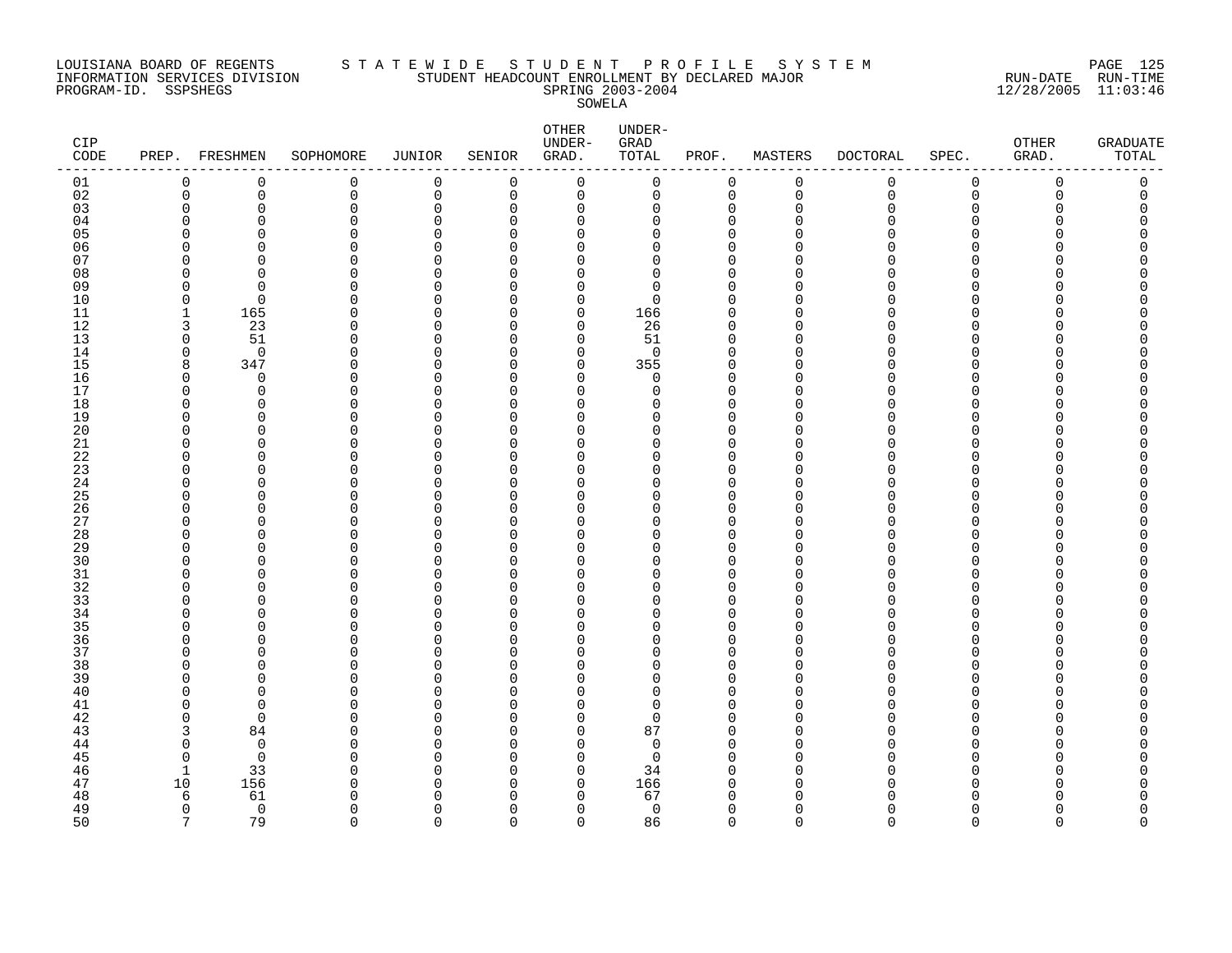#### LOUISIANA BOARD OF REGENTS S T A T E W I D E S T U D E N T P R O F I L E S Y S T E M PAGE 126 INFORMATION SERVICES DIVISION STUDENT HEADCOUNT ENROLLMENT BY DECLARED MAJOR RUN-DATE RUN-TIME

### PROGRAM-ID. SSPSHEGS SPRING 2003-2004 12/28/2005 11:03:46 SOWELA

| CIP<br>CODE |    | PREP. FRESHMEN               | SOPHOMORE                                                                                                                                                                                                                                                                                                                                                                                                                                                                                                                                                                                                                                                                                                                                                                                                                                                                                                                                                                                                                                                                                                                                                                                 | JUNIOR                               | SENIOR | <b>OTHER</b><br>UNDER-<br>GRAD. | UNDER-<br>GRAD<br>TOTAL | PROF.       | MASTERS  | DOCTORAL                                                                                                                                                                           | SPEC.    | OTHER<br>GRAD. | GRADUATE<br>TOTAL |
|-------------|----|------------------------------|-------------------------------------------------------------------------------------------------------------------------------------------------------------------------------------------------------------------------------------------------------------------------------------------------------------------------------------------------------------------------------------------------------------------------------------------------------------------------------------------------------------------------------------------------------------------------------------------------------------------------------------------------------------------------------------------------------------------------------------------------------------------------------------------------------------------------------------------------------------------------------------------------------------------------------------------------------------------------------------------------------------------------------------------------------------------------------------------------------------------------------------------------------------------------------------------|--------------------------------------|--------|---------------------------------|-------------------------|-------------|----------|------------------------------------------------------------------------------------------------------------------------------------------------------------------------------------|----------|----------------|-------------------|
| 51          |    | 127                          |                                                                                                                                                                                                                                                                                                                                                                                                                                                                                                                                                                                                                                                                                                                                                                                                                                                                                                                                                                                                                                                                                                                                                                                           |                                      |        |                                 | 127                     |             |          |                                                                                                                                                                                    |          |                |                   |
| 52          | 6  | 217                          | $\mathbf{0}$                                                                                                                                                                                                                                                                                                                                                                                                                                                                                                                                                                                                                                                                                                                                                                                                                                                                                                                                                                                                                                                                                                                                                                              | $\begin{matrix} 0 \\ 0 \end{matrix}$ |        |                                 | 223                     |             |          | $\Omega$                                                                                                                                                                           |          |                |                   |
| 53          |    | $\overline{0}$               |                                                                                                                                                                                                                                                                                                                                                                                                                                                                                                                                                                                                                                                                                                                                                                                                                                                                                                                                                                                                                                                                                                                                                                                           |                                      |        |                                 | $\Omega$                |             |          |                                                                                                                                                                                    |          |                |                   |
| 54          |    |                              |                                                                                                                                                                                                                                                                                                                                                                                                                                                                                                                                                                                                                                                                                                                                                                                                                                                                                                                                                                                                                                                                                                                                                                                           |                                      |        |                                 |                         |             |          |                                                                                                                                                                                    |          |                |                   |
| 55          |    |                              |                                                                                                                                                                                                                                                                                                                                                                                                                                                                                                                                                                                                                                                                                                                                                                                                                                                                                                                                                                                                                                                                                                                                                                                           |                                      |        |                                 |                         |             |          |                                                                                                                                                                                    |          |                |                   |
| 56          |    |                              |                                                                                                                                                                                                                                                                                                                                                                                                                                                                                                                                                                                                                                                                                                                                                                                                                                                                                                                                                                                                                                                                                                                                                                                           |                                      |        |                                 |                         |             |          |                                                                                                                                                                                    |          |                |                   |
| 57          |    |                              |                                                                                                                                                                                                                                                                                                                                                                                                                                                                                                                                                                                                                                                                                                                                                                                                                                                                                                                                                                                                                                                                                                                                                                                           |                                      |        |                                 |                         |             |          |                                                                                                                                                                                    |          |                |                   |
| 58          |    |                              |                                                                                                                                                                                                                                                                                                                                                                                                                                                                                                                                                                                                                                                                                                                                                                                                                                                                                                                                                                                                                                                                                                                                                                                           |                                      |        |                                 |                         |             |          |                                                                                                                                                                                    |          |                |                   |
| 59          |    |                              |                                                                                                                                                                                                                                                                                                                                                                                                                                                                                                                                                                                                                                                                                                                                                                                                                                                                                                                                                                                                                                                                                                                                                                                           |                                      |        |                                 |                         |             |          |                                                                                                                                                                                    |          |                |                   |
| 60          |    |                              |                                                                                                                                                                                                                                                                                                                                                                                                                                                                                                                                                                                                                                                                                                                                                                                                                                                                                                                                                                                                                                                                                                                                                                                           |                                      |        |                                 |                         |             |          |                                                                                                                                                                                    |          |                |                   |
| TR          |    |                              |                                                                                                                                                                                                                                                                                                                                                                                                                                                                                                                                                                                                                                                                                                                                                                                                                                                                                                                                                                                                                                                                                                                                                                                           |                                      |        |                                 |                         |             |          |                                                                                                                                                                                    |          |                |                   |
| UN          |    | 180                          |                                                                                                                                                                                                                                                                                                                                                                                                                                                                                                                                                                                                                                                                                                                                                                                                                                                                                                                                                                                                                                                                                                                                                                                           |                                      |        |                                 | 180<br>-------          | $\Omega$    |          |                                                                                                                                                                                    |          |                |                   |
| TOTAL       | 45 | 1,523                        | $\mathbf 0$                                                                                                                                                                                                                                                                                                                                                                                                                                                                                                                                                                                                                                                                                                                                                                                                                                                                                                                                                                                                                                                                                                                                                                               |                                      |        | $\Omega$                        | 1,568                   | $\mathbf 0$ | $\Omega$ | $\Omega$                                                                                                                                                                           | $\Omega$ | $\Omega$       |                   |
|             |    | 08 - NOT IN USE AT THIS TIME | 01 - AGRICULTURE, AGRICULTURE OPERATIONS 19 - FAMILY AND CONSUMER SCIENCES/HUMAN SCI 37 - PERSONAL AWARENESS/SELF-IMPROVEMENT<br>02 - NOT IN USE AT THIS TIME 20 - NOT IN USE AT THIS TIME 38 - PHILOSOPHY AND RELIGIOUS STUDIES<br>03 - NATURAL RESOURCES AND CONSERVATION 21 - TECHNOLOGY EDUCATION/INDUSTRIIAL ARTS 39 - THEOLOGY AND RELIGIOUS VOCATIIONS<br>04 - ARCHITECTURE AND RELATED SERVICES 22 - LEGAL PROFESSIONS AND STUDIES<br>05 - AREA, ETHNIC, CULTURAL, AND GENDER STUDI23 - ENGLISH LANGUAGE AND LITERATURE/LETTERS 41 - SCIENCE TECHNOLOGIES/TECHNICIANS<br>06 - NOT IN USE AT THIS TIME $24$ - LIBERAL ARTS/SCI, GEN STUDIES/HUMANITIES42 - PSYCHOLOGY<br>$07$ - NOT IN USE AT THIS TIME $25$ - LIBRARY SCIENCE<br>09 - COMMUNICATION, JOURNALISM, AND RELATED 27 - MATHEMATICS AND STATISTICS 45 - SOCIAL SCIENCES<br>10 - COMMUNICATIONS TECHNOLOGIES/TECHNICIANS 28 - RESERVE OFFICERS TRAINING CORPS (ROTC) 46 - CONSTRUCTION TRADES<br>11 - COMPUTER AND INFORMATION SCIENCES/SUPP 29 - MILITARY TECHNOLOGIES 47 - MECHANIC AND REPAIR TECHNOLOGIES/TECH<br>12 - PERSONAL AND CULINARY SERVICES 30 - MULTI/INTERDISCIPLINARY STUDIES 48 - PRECISION PRODUCTION |                                      |        |                                 |                         |             |          | 40 - PHYSICAL SCIENCES<br>25 - LIBRARY SCIENCE<br>26 - BIOLOGICAL AND BIOMEDICAL SCIENCES<br>26 - BIOLOGICAL AND BIOMEDICAL SCIENCES<br>27 - PUBLIC ADMINISTRATION AND SOCIAL SERV |          |                |                   |
|             |    |                              | FENGATION<br>13 - EDUCATION<br>14 - ENGINEERING<br>14 - ENGINEERING<br>14 - ENGINEERING<br>15 - ENGINEERING<br>15 - ENGINEERING<br>15 - ENGINEERING<br>16 - FOREIGN LANGUAGES, LITERATURES/LING.<br>16 - FOREIGN LANGUAGES, LITERATURES/LING.<br>1                                                                                                                                                                                                                                                                                                                                                                                                                                                                                                                                                                                                                                                                                                                                                                                                                                                                                                                                        |                                      |        |                                 |                         |             |          |                                                                                                                                                                                    |          |                |                   |
|             |    |                              |                                                                                                                                                                                                                                                                                                                                                                                                                                                                                                                                                                                                                                                                                                                                                                                                                                                                                                                                                                                                                                                                                                                                                                                           |                                      |        |                                 |                         |             |          |                                                                                                                                                                                    |          |                |                   |
|             |    |                              |                                                                                                                                                                                                                                                                                                                                                                                                                                                                                                                                                                                                                                                                                                                                                                                                                                                                                                                                                                                                                                                                                                                                                                                           |                                      |        |                                 |                         |             |          |                                                                                                                                                                                    |          |                |                   |
|             |    |                              |                                                                                                                                                                                                                                                                                                                                                                                                                                                                                                                                                                                                                                                                                                                                                                                                                                                                                                                                                                                                                                                                                                                                                                                           |                                      |        |                                 |                         |             |          |                                                                                                                                                                                    |          |                |                   |
|             |    |                              |                                                                                                                                                                                                                                                                                                                                                                                                                                                                                                                                                                                                                                                                                                                                                                                                                                                                                                                                                                                                                                                                                                                                                                                           |                                      |        |                                 |                         |             |          |                                                                                                                                                                                    |          |                |                   |
|             |    |                              | TR - UNDERGRAD STUDENTS INTENDING TO TRANSFERUN - UNCOMMITTED TO A MAJOR                                                                                                                                                                                                                                                                                                                                                                                                                                                                                                                                                                                                                                                                                                                                                                                                                                                                                                                                                                                                                                                                                                                  |                                      |        |                                 |                         |             |          | 60 - RESIDENCY PROGRAMS                                                                                                                                                            |          |                |                   |
|             |    |                              |                                                                                                                                                                                                                                                                                                                                                                                                                                                                                                                                                                                                                                                                                                                                                                                                                                                                                                                                                                                                                                                                                                                                                                                           |                                      |        |                                 |                         |             |          |                                                                                                                                                                                    |          |                |                   |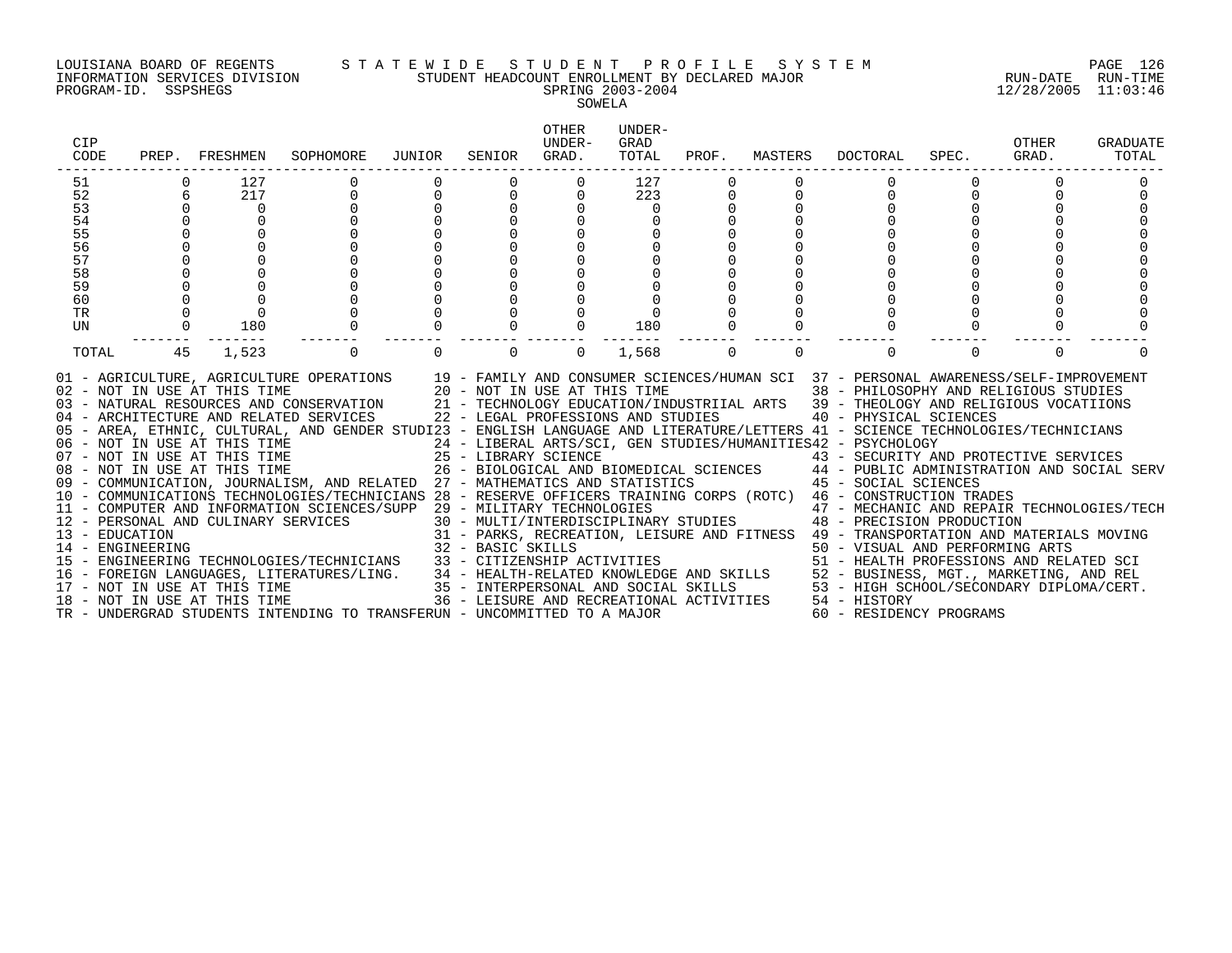### LOUISIANA BOARD OF REGENTS S T A T E W I D E S T U D E N T P R O F I L E S Y S T E M PAGE 127 INFORMATION SERVICES DIVISION STUDENT HEADCOUNT ENROLLMENT BY DECLARED MAJOR RUN-DATE RUN-TIME PROGRAM-ID. SSPSHEGS SPRING 2003-2004 12/28/2005 11:03:46 L.T.C.-SULLIVAN

| CIP<br>$\texttt{CODE}$ |             | PREP. FRESHMEN | SOPHOMORE            | JUNIOR               | SENIOR               | ${\small \texttt{OTHER}}$<br>UNDER-<br>GRAD. | UNDER-<br>GRAD<br>TOTAL | PROF.                      | MASTERS            | <b>DOCTORAL</b> | SPEC.         | OTHER<br>GRAD. | <b>GRADUATE</b><br>TOTAL |
|------------------------|-------------|----------------|----------------------|----------------------|----------------------|----------------------------------------------|-------------------------|----------------------------|--------------------|-----------------|---------------|----------------|--------------------------|
| 01                     | $\mathbf 0$ | 0              | 0                    | $\mathsf 0$          | $\mathbf 0$          | $\mathbf 0$                                  | 0                       | 0                          | $\mathsf 0$        | 0               | $\mathsf 0$   | 0              | 0                        |
| 02                     | 0           | 0              | 0                    | $\mathbf 0$          | 0                    | 0                                            | 0                       | $\mathbf 0$                | $\mathbf 0$        | 0               | $\mathbf 0$   | 0              | 0                        |
| 03                     | O           | $\Omega$       | 0                    | $\Omega$             | $\mathbf 0$          | 0                                            | 0                       | $\mathbf 0$                | $\Omega$           | O               | 0             | O              | $\Omega$                 |
| 04                     | ∩           | $\cap$         | $\Omega$             | $\cap$               | $\Omega$             | $\Omega$                                     | O                       | $\Omega$                   | n                  |                 | ∩             |                | Λ                        |
| 05                     | n           | $\cap$         | $\Omega$             | $\Omega$             | $\Omega$             | $\Omega$                                     | 0                       | $\mathbf 0$                | n                  |                 | $\Omega$      |                | O                        |
| 06                     |             | Λ              | $\Omega$             | $\cap$               | $\Omega$             | $\mathbf 0$                                  | 0                       | $\mathbf 0$                | ∩                  |                 | $\Omega$      |                | Λ                        |
| 07                     | n           | ∩<br>U         | 0<br>$\Omega$        | $\Omega$<br>$\Omega$ | O<br>$\Omega$        | 0<br>$\Omega$                                | 0<br>0                  | 0<br>$\mathbf 0$           | n                  |                 | ∩<br>∩        |                | ⋂<br>⋂                   |
| 08<br>09               | $\Omega$    | $\Omega$       | $\Omega$             | $\Omega$             | $\Omega$             | $\mathbf 0$                                  | 0                       | $\mathbf 0$                | $\Omega$           |                 | $\Omega$      |                |                          |
| 10                     | $\Omega$    | $\Omega$       | 0                    | $\Omega$             | $\Omega$             | $\mathbf 0$                                  | $\mathbf 0$             | $\mathbf 0$                | $\Omega$           | ∩               | $\Omega$      |                |                          |
| 11                     | $\Omega$    | 53             | 18                   | $\Omega$             | $\Omega$             | $\mathbf 0$                                  | 71                      | $\mathbf 0$                | $\Omega$           | ∩               | $\Omega$      |                | Λ                        |
| 12                     | $\Omega$    | $\Omega$       | 0                    | $\Omega$             | $\Omega$             | $\Omega$                                     | 0                       | $\Omega$                   | $\Omega$           |                 | ∩             |                |                          |
| 13                     | U           | $\Omega$       | $\Omega$             | O                    | $\Omega$             | $\Omega$                                     | $\mathbf 0$             | $\Omega$                   | $\Omega$           |                 | $\Omega$      |                |                          |
| 14                     | ∩           | <sup>n</sup>   | $\Omega$             | O                    | O                    | $\Omega$                                     | 0                       | $\mathbf 0$                | $\Omega$           |                 | $\Omega$      |                | ⋂                        |
| 15                     | n           | $\cap$         | ∩                    | $\cap$               | $\Omega$             | $\Omega$                                     | 0                       | $\Omega$                   |                    |                 | $\Omega$      |                |                          |
| 16                     | n           | $\Omega$       | $\Omega$             | O                    | $\Omega$             | $\mathbf 0$                                  | 0                       | $\mathbf 0$                | n                  |                 | $\Omega$      |                | Λ                        |
| 17                     |             | ∩              | $\Omega$             | O                    | $\Omega$             | $\Omega$                                     | O                       | $\Omega$                   | ∩                  |                 | ∩             |                |                          |
| 18                     | U           | ∩              | $\Omega$             | O                    | $\Omega$             | 0                                            | 0                       | $\mathbf 0$                | U                  |                 | $\Omega$      |                |                          |
| 19                     |             | ∩              | $\Omega$             | U                    | U                    | $\Omega$                                     | 0                       | $\mathbf 0$                | ∩                  |                 | $\Omega$      |                |                          |
| 20                     |             | $\cap$         | $\Omega$             | $\cap$               | $\Omega$             | $\Omega$                                     | 0                       | $\Omega$                   | $\cap$             |                 | $\Omega$      |                | Λ                        |
| 21                     | U           | $\Omega$       | $\Omega$             | O                    | $\Omega$             | $\mathbf 0$                                  | 0                       | $\Omega$                   | $\cap$             |                 | ∩             |                |                          |
| 22                     | n           | O              | $\Omega$             | O                    | $\Omega$             | 0                                            | 0                       | $\Omega$                   | ∩                  |                 | O             |                |                          |
| 23<br>24               | ∩<br>n      | ∩<br>$\cap$    | $\Omega$<br>$\Omega$ | O<br>O               | O<br>$\Omega$        | 0<br>$\mathbf 0$                             | 0<br>0                  | $\mathbf 0$<br>$\mathbf 0$ | $\cap$<br>$\Omega$ | ∩               | $\Omega$<br>∩ |                |                          |
| 25                     |             | $\cap$         | U                    | O                    | $\Omega$             | $\Omega$                                     | 0                       | $\Omega$                   | n                  |                 | ∩             |                | ∩                        |
| 26                     | U           | $\Omega$       | $\Omega$             | $\Omega$             | $\Omega$             | $\mathbf 0$                                  | 0                       | $\mathbf 0$                | $\Omega$           |                 | $\Omega$      |                |                          |
| 27                     | ∩           | U              | $\Omega$             | O                    | $\Omega$             | 0                                            | 0                       | 0                          | ∩                  |                 | O             |                | Ω                        |
| 28                     | n           | Λ              | $\Omega$             | $\Omega$             | $\Omega$             | $\Omega$                                     | 0                       | $\Omega$                   | n                  |                 | ∩             |                |                          |
| 29                     | n           | <sup>n</sup>   | $\Omega$             | O                    | $\Omega$             | $\mathbf 0$                                  | 0                       | $\mathbf 0$                | ∩                  |                 | ∩             |                | ⋂                        |
| 30                     | ∩           | $\cap$         | ∩                    | $\cap$               | $\Omega$             | $\Omega$                                     | 0                       | $\Omega$                   | $\cap$             |                 | ∩             |                |                          |
| $31\,$                 | U           | $\Omega$       | $\Omega$             | $\Omega$             | $\Omega$             | $\mathbf 0$                                  | 0                       | $\mathbf 0$                | $\Omega$           |                 | $\Omega$      |                |                          |
| 32                     |             | ∩              | 0                    | O                    | U                    | 0                                            | 0                       | $\mathbf 0$                | $\cap$             |                 | ∩             |                |                          |
| 33                     |             | n              | $\Omega$             | O                    | $\Omega$             | $\mathbf 0$                                  | 0                       | $\Omega$                   | $\cap$             |                 | ∩             |                |                          |
| 34                     | n           | <sup>n</sup>   | $\Omega$             | O                    | $\Omega$             | $\mathbf 0$                                  | 0                       | $\Omega$                   | $\Omega$           |                 | ∩             |                |                          |
| 35                     |             | ∩              | U                    | U                    | U                    | $\Omega$                                     | $\Omega$                | $\Omega$                   | n                  |                 | ∩             |                |                          |
| 36                     | n           | $\Omega$       | 0                    | O                    | $\Omega$             | $\mathbf 0$                                  | 0                       | $\mathbf 0$                | ∩                  |                 | $\Omega$      |                | Ω                        |
| 37                     |             |                | 0                    | O                    | $\Omega$             | 0                                            | 0                       | $\mathbf 0$                | U                  |                 | $\Omega$      |                |                          |
| 38                     |             | ∩              | 0                    | O                    | $\Omega$             | $\mathbf 0$                                  | 0                       | $\Omega$                   | n<br>$\cap$        |                 | ∩             |                | ⋂                        |
| 39                     |             | ∩              | $\Omega$<br>$\Omega$ | O<br>U               | $\Omega$<br>$\Omega$ | $\Omega$                                     | 0<br>$\Omega$           | $\mathbf 0$<br>$\Omega$    | $\cap$             |                 | ∩<br>∩        |                |                          |
| 40<br>41               |             | ∩<br>O         | 0                    | $\Omega$             | $\Omega$             | $\Omega$<br>$\mathbf 0$                      | 0                       | $\Omega$                   | n                  |                 | O             |                |                          |
| 42                     |             | <sup>0</sup>   | 0                    | O                    | $\Omega$             | 0                                            | 0                       | $\mathbf 0$                | ∩                  |                 | $\Omega$      |                | ⋂                        |
| 43                     |             | ∩              | U                    | $\cap$               | $\Omega$             | $\Omega$                                     | 0                       | $\Omega$                   | n                  |                 | ∩             |                |                          |
| 44                     |             | $\Omega$       | U                    | O                    | $\Omega$             | $\Omega$                                     | 0                       | $\Omega$                   | n                  |                 | ∩             |                |                          |
| 45                     |             | $\Omega$       | 0                    | U                    | U                    | $\Omega$                                     | $\Omega$                | $\Omega$                   | ∩                  |                 | ∩             |                |                          |
| 46                     |             | 55             | 0                    | O                    | $\Omega$             | $\mathbf 0$                                  | 55                      | $\Omega$                   | $\Omega$           |                 | $\Omega$      |                |                          |
| 47                     | ∩           | 67             | 8                    | O                    | $\Omega$             | 0                                            | 75                      | 0                          | $\Omega$           |                 | ∩             |                | ⋂                        |
| 48                     |             | 45             | U                    | n                    | $\Omega$             | $\Omega$                                     | 45                      | $\Omega$                   | ∩                  |                 |               |                | ⋂                        |
| 49                     | ∩           | $\mathbf 0$    | $\Omega$             | O                    | $\Omega$             | $\Omega$                                     | $\mathbf 0$             | $\mathbf 0$                | $\Omega$           | U               | $\Omega$      | U              | O                        |
| 50                     | $\cap$      | $\Omega$       | $\Omega$             | $\cap$               | $\cap$               | $\Omega$                                     | $\Omega$                | $\Omega$                   | $\cap$             | $\Omega$        | $\Omega$      | $\Omega$       | $\Omega$                 |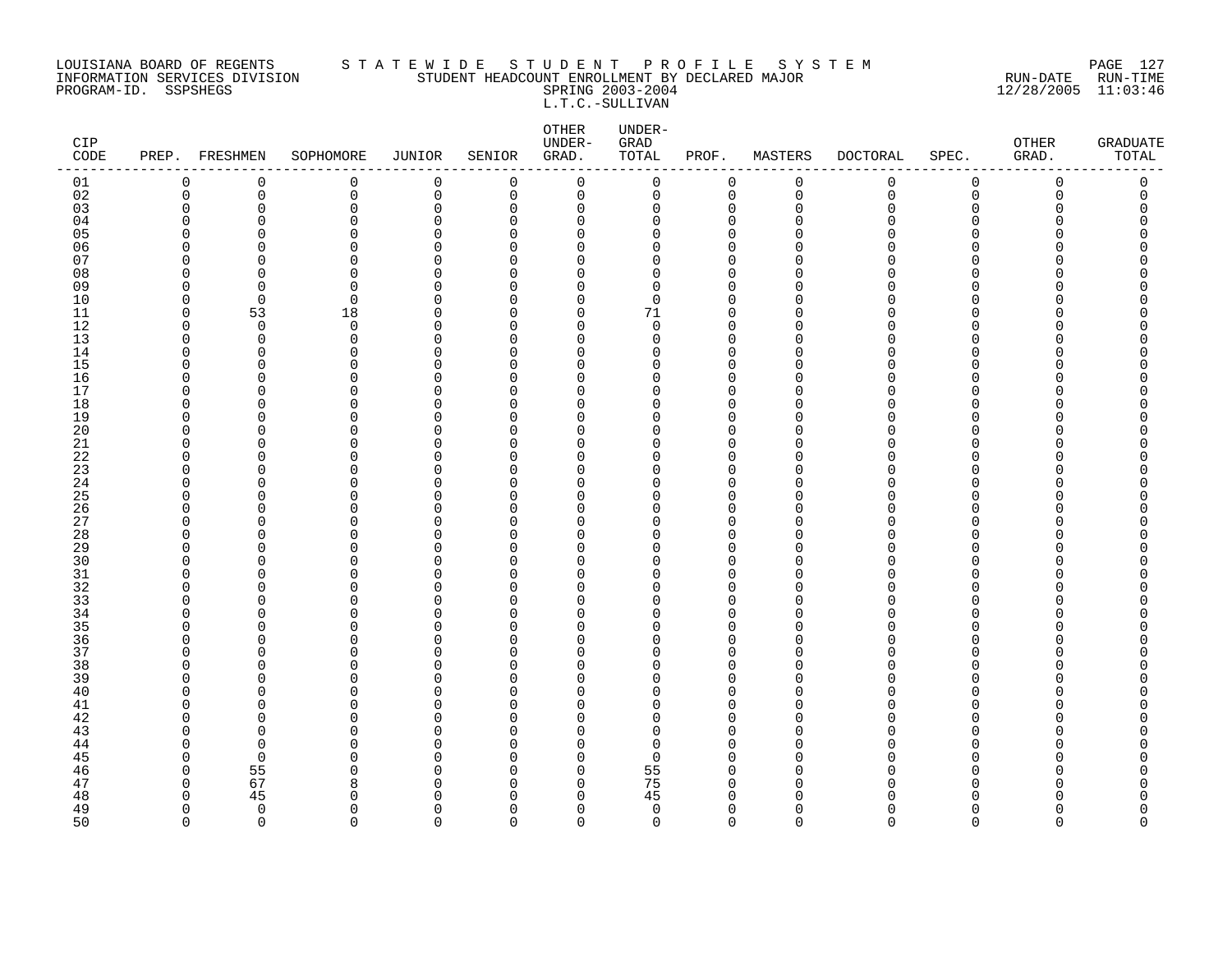### LOUISIANA BOARD OF REGENTS S T A T E W I D E S T U D E N T P R O F I L E S Y S T E M PAGE 128 INFORMATION SERVICES DIVISION STUDENT HEADCOUNT ENROLLMENT BY DECLARED MAJOR RUN-DATE RUN-TIME PROGRAM-ID. SSPSHEGS SPRING 2003-2004 12/28/2005 11:03:46

# L.T.C.-SULLIVAN

| 52<br>156<br>104<br>51<br>52<br>52<br>12<br>$\Omega$<br>64<br>$\Omega$<br>53<br>$\Omega$<br>$\Omega$<br>$\cap$<br>54<br>$\Omega$<br>$\Omega$<br>55<br>56<br>57<br>58<br>59<br>$\overline{0}$<br>60<br>TR<br>$\Omega$<br>$\Omega$<br>UN<br>209<br>215<br>$\Omega$<br>92<br>$\Omega$<br>TOTAL<br>585<br>$\Omega$<br>681<br>$\Omega$<br>$\Omega$<br>$\Omega$<br>$\Omega$<br>$\Omega$<br>01 - AGRICULTURE, AGRICULTURE OPERATIONS 19 - FAMILY AND CONSUMER SCIENCES/HUMAN SCI 37 - PERSONAL AWARENESS/SELF-IMPROVEMENT<br>02 - NOT IN USE AT THIS TIME $20 - NOT$ IN USE AT THIS TIME $03 - NATURAL$ RESOURCES AND CONSERVATION $21 - TECHNOLOGY$ EDUCATION/IND<br>38 - PHILOSOPHY AND RELIGIOUS STUDIES<br>21 - TECHNOLOGY EDUCATION/INDUSTRIIAL ARTS 39 - THEOLOGY AND RELIGIOUS VOCATIIONS<br>22 - LEGAL PROFESSIONS AND STUDIES<br>40 - PHYSICAL SCIENCES<br>04 - ARCHITECTURE AND RELATED SERVICES<br>05 - AREA, ETHNIC, CULTURAL, AND GENDER STUDI23 - ENGLISH LANGUAGE AND LITERATURE/LETTERS 41 - SCIENCE TECHNOLOGIES/TECHNICIANS<br>06 - NOT IN USE AT THIS TIME<br>07 - NOT IN USE AT THIS TIME<br>08 - NOT IN USE AT THIS TIME<br>08 - NOT IN USE AT THIS TIME<br>08 - NOT IN USE AT THIS TIME<br>26 - BIOLOGICAL AND BIOMEDICAL SCIENCES 44 - PUBLIC ADMI<br>07 - NOT IN USE AT THIS TIME 25 - LIBRARY SCIENCE 43 - SECURITY AND PROTECTIVE SERVICES<br>08 - NOT IN USE AT THIS TIME 26 - BIOLOGICAL AND BIOMEDICAL SCIENCES 44 - PUBLIC ADMINISTRATION AND SOCIAL SERV<br>09 - COMMUNICATION, JO<br>10 - COMMUNICATIONS TECHNOLOGIES/TECHNICIANS 28 - RESERVE OFFICERS TRAINING CORPS (ROTC) 46 - CONSTRUCTION TRADES<br>11 - COMPUTER AND INFORMATION SCIENCES/SUPP 29 - MILITARY TECHNOLOGIES<br>47 - MECHANIC AND REPAIR TECHNOLOGIES/TECH<br>29 - MILITARY TECHNOLOGIES<br>30 - MULTI/INTERDISCIPLINARY STUDIES<br>948 - PRECISION PRODUCTION<br>11 - COMPUTER AND INFORMATION SOLENOZZ, 2000 - MULTI/INTERDI<br>12 - PERSONAL AND CULINARY SERVICES<br> | CIP<br>CODE | PREP. FRESHMEN | SOPHOMORE | JUNIOR | SENIOR | OTHER<br>UNDER-<br>GRAD. | UNDER-<br>GRAD<br>TOTAL | PROF. | MASTERS | DOCTORAL | SPEC. | OTHER<br>GRAD. | <b>GRADUATE</b><br>TOTAL |
|------------------------------------------------------------------------------------------------------------------------------------------------------------------------------------------------------------------------------------------------------------------------------------------------------------------------------------------------------------------------------------------------------------------------------------------------------------------------------------------------------------------------------------------------------------------------------------------------------------------------------------------------------------------------------------------------------------------------------------------------------------------------------------------------------------------------------------------------------------------------------------------------------------------------------------------------------------------------------------------------------------------------------------------------------------------------------------------------------------------------------------------------------------------------------------------------------------------------------------------------------------------------------------------------------------------------------------------------------------------------------------------------------------------------------------------------------------------------------------------------------------------------------------------------------------------------------------------------------------------------------------------------------------------------------------------------------------------------------------------------------------------------------------------------------------------------------------------------------------------------------------------------------------------------------------------------------------------------|-------------|----------------|-----------|--------|--------|--------------------------|-------------------------|-------|---------|----------|-------|----------------|--------------------------|
|                                                                                                                                                                                                                                                                                                                                                                                                                                                                                                                                                                                                                                                                                                                                                                                                                                                                                                                                                                                                                                                                                                                                                                                                                                                                                                                                                                                                                                                                                                                                                                                                                                                                                                                                                                                                                                                                                                                                                                        |             |                |           |        |        |                          |                         |       |         |          |       |                |                          |
| 16 - FOREIGN LANGUAGES, LITERATURES/LING. 34 - HEALTH-RELATED KNOWLEDGE AND SKILLS 52 - BUSINESS, MGT., MARKETING, AND REL<br>17 - NOT IN USE AT THIS TIME 1990 15 - INTERPERSONAL AND SOCIAL SKILLS 53 - HIGH SCHOOL/SECONDARY D                                                                                                                                                                                                                                                                                                                                                                                                                                                                                                                                                                                                                                                                                                                                                                                                                                                                                                                                                                                                                                                                                                                                                                                                                                                                                                                                                                                                                                                                                                                                                                                                                                                                                                                                      |             |                |           |        |        |                          |                         |       |         |          |       |                | $\Omega$                 |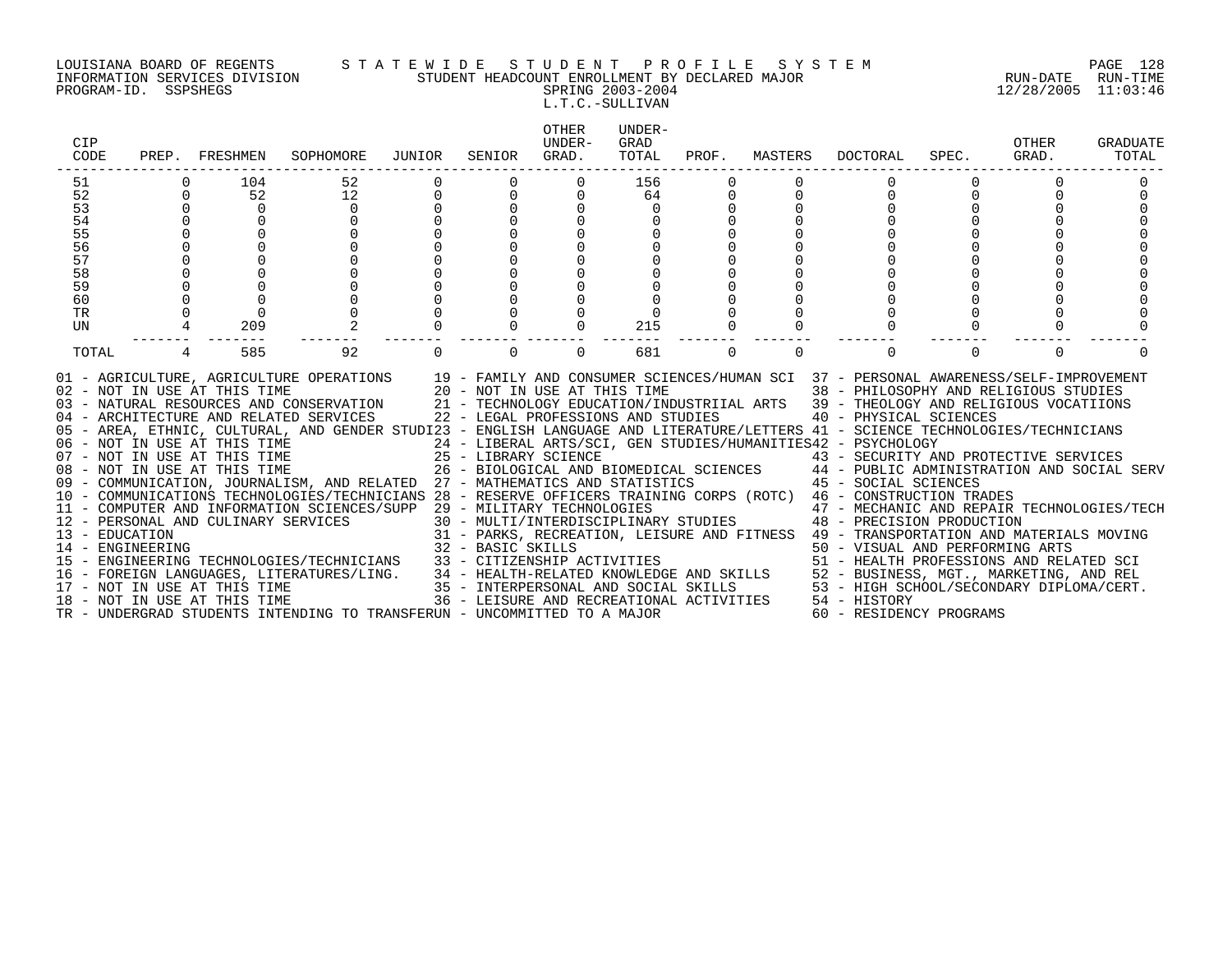### LOUISIANA BOARD OF REGENTS S T A T E W I D E S T U D E N T P R O F I L E S Y S T E M PAGE 129 INFORMATION SERVICES DIVISION STUDENT HEADCOUNT ENROLLMENT BY DECLARED MAJOR RUN-DATE RUN-TIME PROGRAM-ID. SSPSHEGS SPRING 2003-2004 12/28/2005 11:03:46 L.T.C.-T.H. HARRIS

| CIP<br>$\texttt{CODE}$ |             | PREP. FRESHMEN | SOPHOMORE            | JUNIOR                   | SENIOR               | ${\small \texttt{OTHER}}$<br>UNDER-<br>GRAD. | UNDER-<br>GRAD<br>TOTAL      | PROF.                | MASTERS     | <b>DOCTORAL</b> | SPEC.         | OTHER<br>GRAD. | <b>GRADUATE</b><br>TOTAL |
|------------------------|-------------|----------------|----------------------|--------------------------|----------------------|----------------------------------------------|------------------------------|----------------------|-------------|-----------------|---------------|----------------|--------------------------|
| 01                     | 0           | 0              | 0                    | $\mathbf 0$              | $\mathbf 0$          | $\mathbf 0$                                  | 0                            | 0                    | $\mathbf 0$ | $\mathbf 0$     | 0             | $\mathbf 0$    | 0                        |
| 02                     | $\mathbf 0$ | 0              | 0                    | $\mathbf 0$              | 0                    | $\mathbf 0$                                  | 0                            | $\mathbf 0$          | $\mathbf 0$ | $\mathbf 0$     | $\mathsf 0$   | $\mathbf 0$    | 0                        |
| 03                     | $\Omega$    | 0              | 0                    | 0                        | $\mathbf 0$          | 0                                            | 0                            | $\mathbf 0$          | $\Omega$    | Λ               | $\Omega$      | Ω              |                          |
| 04                     |             | U              | $\Omega$             | $\Omega$                 | $\Omega$             | 0                                            | <sup>0</sup>                 | $\Omega$             |             |                 | U             |                |                          |
| 05                     |             | U              | 0                    | $\Omega$                 | $\Omega$             | $\Omega$                                     | 0                            | $\Omega$             |             |                 | U             |                |                          |
| 06                     |             | ∩              | $\Omega$<br>$\Omega$ | $\Omega$<br>$\Omega$     | $\Omega$<br>$\Omega$ | $\Omega$                                     | $\Omega$<br>$\Omega$         | $\Omega$<br>$\Omega$ |             |                 | $\Omega$<br>U |                |                          |
| 07<br>08               |             | O              | $\Omega$             | $\Omega$                 | $\Omega$             | 0<br>$\Omega$                                | 0                            | $\Omega$             |             |                 | U             |                |                          |
| 09                     | ∩           | ∩              | 0                    | $\Omega$                 | $\Omega$             | 0                                            | 0                            | 0                    | n           |                 | O             |                |                          |
| 10                     | $\Omega$    | $\Omega$       | 0                    | $\Omega$                 | $\Omega$             | 0                                            | 0                            | $\Omega$             |             |                 | U             |                |                          |
| 11                     | $\Omega$    | 17             | 21                   | $\Omega$                 | $\Omega$             | 5                                            | 43                           | $\mathbf 0$          | $\Omega$    |                 | $\Omega$      |                |                          |
| 12                     | $\Omega$    | 8              | 9                    | $\Omega$                 | $\Omega$             | $\Omega$                                     | 17                           | $\Omega$             | ∩           |                 | U             |                |                          |
| 13                     | O           | $\mathbf 0$    | $\mathbf 0$          | $\Omega$                 | $\mathbf 0$          | $\mathbf 0$                                  | $\mathsf{O}$                 | $\mathbf 0$          | $\Omega$    |                 | $\Omega$      |                |                          |
| 14                     | ∩           | 4              | 28                   | $\Omega$                 | $\Omega$             | 0                                            | 32                           | $\mathbf 0$          | O           |                 | U             |                |                          |
| 15                     |             | 6              | 7                    | $\Omega$                 | $\Omega$             | 0                                            | 13                           | $\Omega$             |             |                 | U             |                |                          |
| 16                     |             | O              | 0                    | $\Omega$                 | $\Omega$             | 0                                            | $\mathbf 0$                  | $\mathbf 0$          | ∩           |                 | U             |                |                          |
| 17                     | ∩           | U              | $\Omega$             | $\Omega$                 | $\Omega$             | $\Omega$                                     | $\Omega$                     | $\Omega$             | ∩           |                 | U             |                |                          |
| 18                     |             | O              | 0                    | 0                        | $\mathbf 0$          | 0                                            | 0                            | $\Omega$             | ∩           |                 | 0             |                |                          |
| 19                     |             | O              | $\Omega$             | <sup>0</sup>             | $\Omega$             | 0                                            | 0                            | 0                    |             |                 | U             |                |                          |
| 20                     |             | U              | $\Omega$             | $\Omega$                 | $\Omega$             | 0                                            | 0                            | $\Omega$             |             |                 | U             |                |                          |
| 21<br>22               | ∩           | U<br>U         | ∩<br>$\Omega$        | $\Omega$<br>$\Omega$     | $\Omega$<br>$\Omega$ | $\Omega$<br>$\Omega$                         | <sup>0</sup><br><sup>0</sup> | $\Omega$<br>$\Omega$ | ∩<br>∩      |                 | U<br>U        |                |                          |
| 23                     | ∩           | U              | $\Omega$             | $\Omega$                 | $\Omega$             | $\Omega$                                     | $\Omega$                     | $\Omega$             | ∩           |                 | $\Omega$      |                |                          |
| 24                     | ∩           | O              | $\Omega$             | $\Omega$                 | $\Omega$             | 0                                            | 0                            | 0                    | O           |                 | U             |                |                          |
| 25                     |             | O              | $\Omega$             | $\Omega$                 | $\Omega$             | 0                                            | <sup>0</sup>                 | $\Omega$             |             |                 | U             |                |                          |
| 26                     |             | O              | $\Omega$             | $\Omega$                 | $\Omega$             | 0                                            | O                            | $\Omega$             | $\Omega$    |                 | $\Omega$      |                |                          |
| 27                     | ∩           | U              | $\Omega$             | $\Omega$                 | $\Omega$             | 0                                            | <sup>0</sup>                 | $\mathbf 0$          | ∩           |                 | O             |                |                          |
| 28                     |             | U              | U                    | $\Omega$                 | $\Omega$             | $\Omega$                                     | $\Omega$                     | $\Omega$             |             |                 | $\cap$        |                |                          |
| 29                     |             | O              | $\Omega$             | $\Omega$                 | $\mathbf 0$          | 0                                            | 0                            | $\mathbf 0$          |             |                 | $\Omega$      |                |                          |
| 30                     |             | U              | $\Omega$             | <sup>0</sup>             | $\Omega$             | $\Omega$                                     | <sup>0</sup>                 | $\Omega$             |             |                 | U             |                |                          |
| 31                     | ∩           | O              | $\Omega$             | $\Omega$                 | $\Omega$             | 0                                            | 0                            | $\mathbf 0$          |             |                 | $\Omega$      |                |                          |
| 32                     |             | U              | $\Omega$             | $\Omega$                 | $\Omega$             | 0                                            | 0                            | $\Omega$             |             |                 | U             |                |                          |
| 33                     |             |                | $\Omega$             | $\Omega$                 | $\Omega$             | $\Omega$                                     | $\Omega$                     | $\Omega$             |             |                 | $\Omega$      |                |                          |
| 34                     |             | U              | $\Omega$             | $\Omega$                 | 0                    | 0                                            | $\Omega$                     | $\Omega$             | ∩           |                 | $\Omega$      |                |                          |
| 35                     | ∩           | O<br>U         | O<br>0               | <sup>0</sup><br>$\Omega$ | $\Omega$<br>$\Omega$ | $\Omega$<br>0                                | 0<br>0                       | $\Omega$<br>0        | ∩           |                 | U<br>$\Omega$ |                |                          |
| 36<br>37               |             |                | $\Omega$             | $\Omega$                 | $\Omega$             | 0                                            | 0                            | $\Omega$             | $\Omega$    |                 | U             |                |                          |
| 38                     |             | U              | $\Omega$             | $\Omega$                 | $\Omega$             | $\Omega$                                     | $\Omega$                     | $\Omega$             |             |                 | U             |                |                          |
| 39                     |             | $\Omega$       | $\Omega$             | $\Omega$                 | $\Omega$             | 0                                            | 0                            | $\Omega$             | ∩           |                 | U             |                |                          |
| 40                     | ∩           | $\mathbf 0$    | 0                    | <sup>0</sup>             | $\Omega$             | 0                                            | 0                            | $\Omega$             | ∩           |                 | $\Omega$      |                |                          |
| 41                     | ∩           | 20             | 29                   | 0                        | $\Omega$             | 0                                            | 49                           | $\Omega$             | ∩           |                 | O             |                |                          |
| 42                     |             | $\mathbf 0$    | 0                    | $\Omega$                 | $\Omega$             | 0                                            | 0                            | $\mathbf 0$          |             |                 | U             |                |                          |
| 43                     |             | $\Omega$       | 0                    | $\Omega$                 | $\Omega$             | $\Omega$                                     | $\Omega$                     | $\Omega$             |             |                 | U             |                |                          |
| 44                     |             | $\Omega$       | $\Omega$             | $\Omega$                 | $\Omega$             | $\Omega$                                     | $\Omega$                     | $\Omega$             |             |                 | $\Omega$      |                |                          |
| 45                     |             | $\mathbf 0$    | 0                    | $\Omega$                 | $\mathbf 0$          | $\mathbf 0$                                  | 0                            | $\Omega$             | ∩           |                 | O             |                |                          |
| 46                     |             | 13             | 13                   | 0                        | $\Omega$             | $\mathbf 0$                                  | 26                           | $\Omega$             | $\Omega$    |                 | U             |                |                          |
| 47                     | $\cap$      | 39             | 80                   | $\Omega$                 | 0                    | 10                                           | 129                          | 0                    | ∩           |                 | U             |                |                          |
| 48                     |             | 24             | 24                   | C                        | $\Omega$             | $\overline{2}$                               | 50                           | $\Omega$             |             |                 |               |                |                          |
| 49                     | ∩           | $\mathbf 0$    | $\mathbf 0$          | $\Omega$                 | $\Omega$             | $\mathbf 0$                                  | $\mathbf 0$                  | $\mathbf 0$          | $\Omega$    |                 | O             | n              | Λ<br>$\cap$              |
| 50                     | $\cap$      | $\Omega$       | $\Omega$             | $\cap$                   | $\cap$               | $\Omega$                                     | $\Omega$                     | $\Omega$             | $\cap$      | U               | $\cap$        | $\cap$         |                          |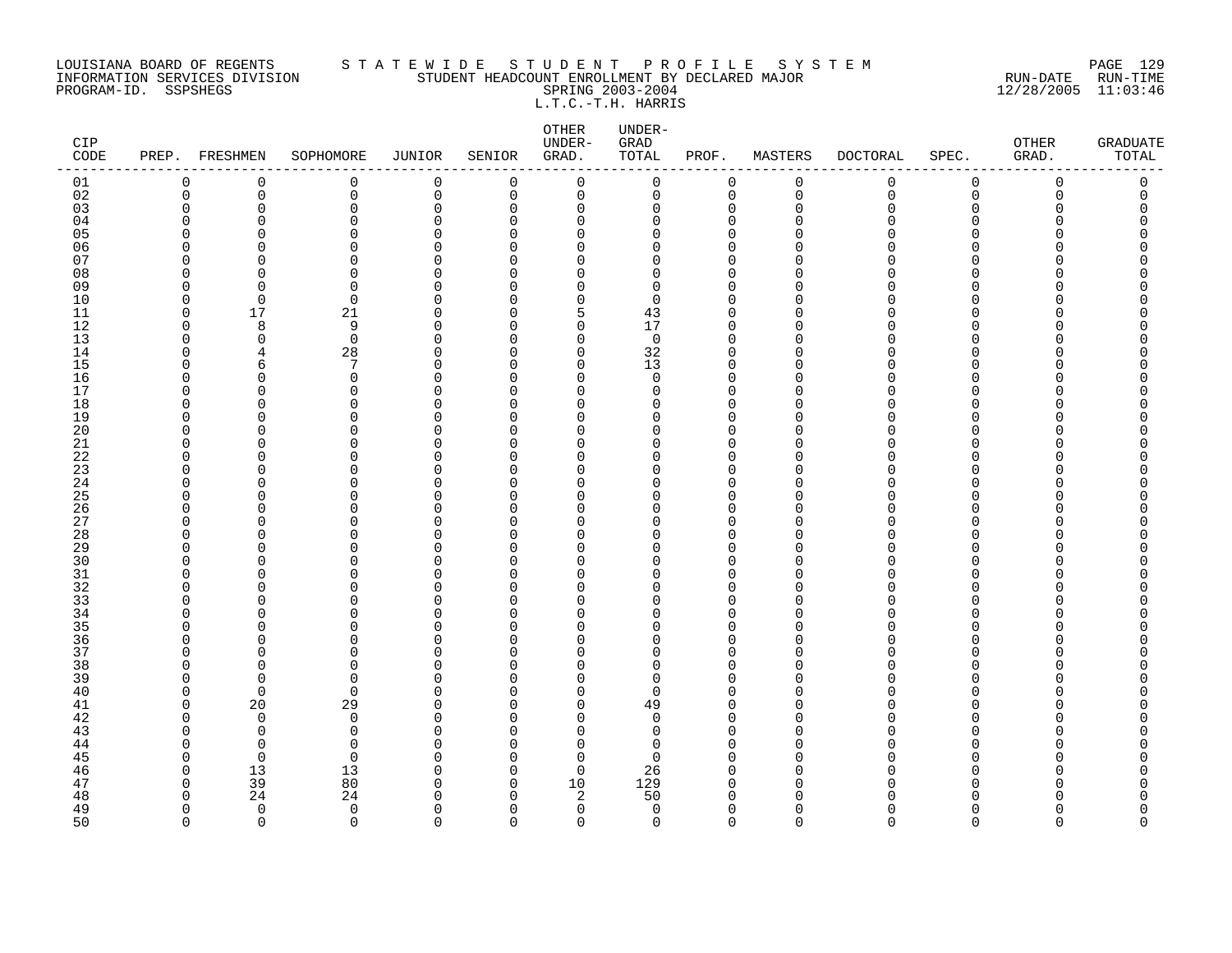### LOUISIANA BOARD OF REGENTS S T A T E W I D E S T U D E N T P R O F I L E S Y S T E M PAGE 130 INFORMATION SERVICES DIVISION STUDENT HEADCOUNT ENROLLMENT BY DECLARED MAJOR RUN-DATE RUN-TIME PROGRAM-ID. SSPSHEGS SPRING 2003-2004 12/28/2005 11:03:46 L.T.C.-T.H. HARRIS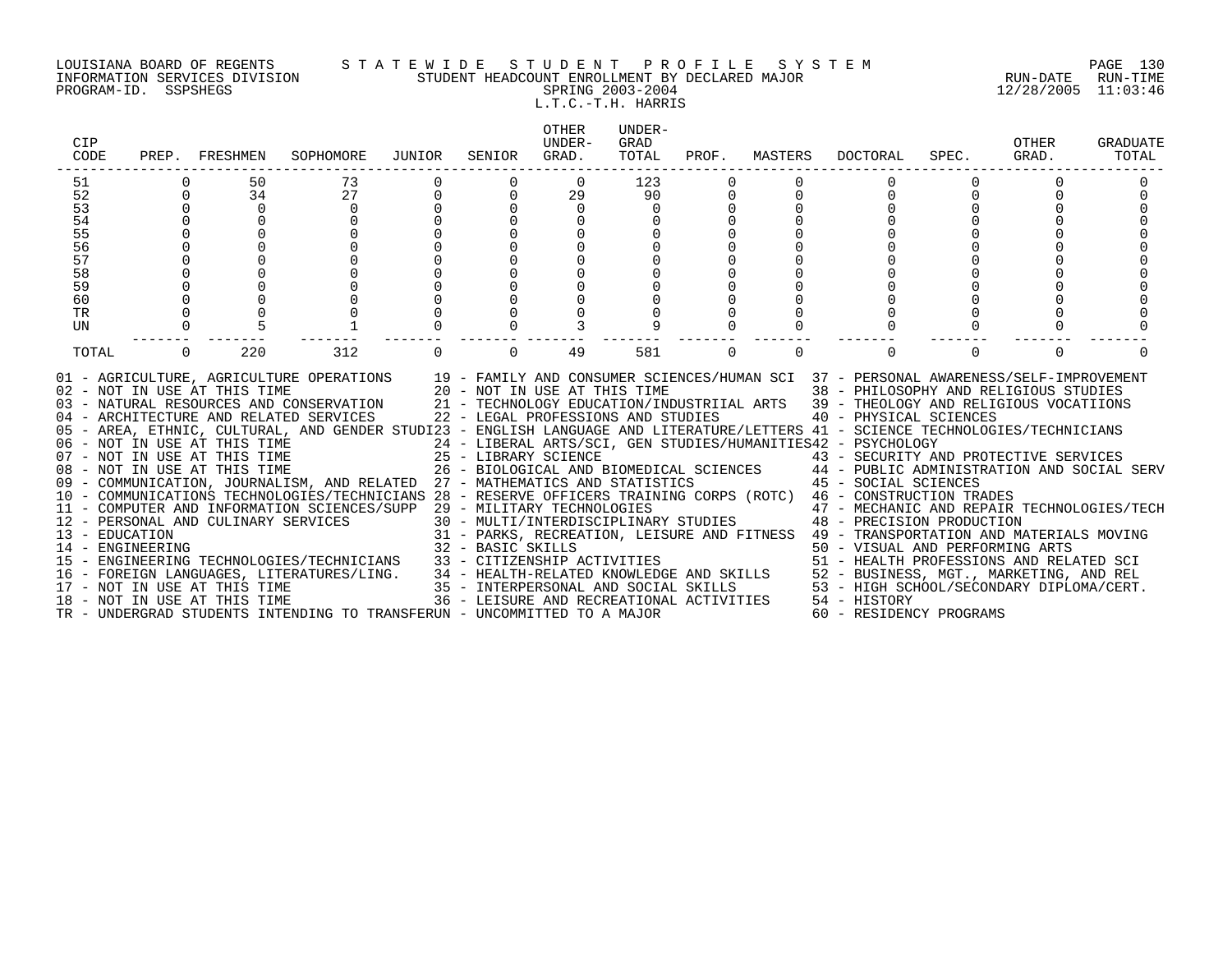### LOUISIANA BOARD OF REGENTS S T A T E W I D E S T U D E N T P R O F I L E S Y S T E M PAGE 131 INFORMATION SERVICES DIVISION STUDENT HEADCOUNT ENROLLMENT BY DECLARED MAJOR RUN-DATE RUN-TIME PROGRAM-ID. SSPSHEGS SPRING 2003-2004 12/28/2005 11:03:46 L.T.C.-TALLULAH/M. SURLES

| CIP<br>CODE |                         | PREP. FRESHMEN | SOPHOMORE            | <b>JUNIOR</b>        | SENIOR               | ${\small \texttt{OTHER}}$<br>UNDER-<br>GRAD. | UNDER-<br>GRAD<br>TOTAL | PROF.                   | MASTERS                 | <b>DOCTORAL</b> | SPEC.         | OTHER<br>GRAD. | <b>GRADUATE</b><br>TOTAL |
|-------------|-------------------------|----------------|----------------------|----------------------|----------------------|----------------------------------------------|-------------------------|-------------------------|-------------------------|-----------------|---------------|----------------|--------------------------|
| 01          | 0                       | 0              | 0                    | $\mathbf 0$          | 0                    | $\mathbf 0$                                  | $\mathsf{O}$            | 0                       | $\mathsf 0$             | 0               | 0             | $\mathsf 0$    | 0                        |
| 02          | $\mathbf 0$             | 0              | 0                    | 0                    | 0                    | 0                                            | 0                       | 0                       | $\mathbf 0$             | 0               | 0             | $\mathbf 0$    | 0                        |
| 03          | $\mathbf 0$             | $\Omega$       | 0                    | $\mathbf 0$          | 0                    | 0                                            | 0                       | 0                       | $\mathbf 0$             | ∩               | 0             | $\Omega$       | $\Omega$                 |
| 04<br>05    | $\Omega$                | ∩<br>∩         | $\Omega$<br>$\Omega$ | $\Omega$<br>$\Omega$ | $\Omega$<br>$\Omega$ | $\Omega$<br>$\Omega$                         | $\Omega$<br>$\Omega$    | $\Omega$<br>$\mathbf 0$ | $\Omega$<br>$\Omega$    |                 | O             | U              |                          |
| 06          | $\Omega$<br>$\Omega$    | U              | $\Omega$             | $\Omega$             | ∩                    | $\Omega$                                     | 0                       | $\mathbf 0$             | $\cap$                  |                 | $\Omega$<br>U | $\cap$         |                          |
| 07          | $\Omega$                | ∩              | 0                    | $\Omega$             | $\Omega$             | $\Omega$                                     | $\Omega$                | $\mathbf 0$             | ∩                       |                 | U             | n              |                          |
| 08          | $\Omega$                | ∩              | $\Omega$             | $\Omega$             | $\Omega$             | $\Omega$                                     | 0                       | $\mathbf 0$             | ∩                       |                 | U             | $\cap$         |                          |
| 09          | $\Omega$                | $\Omega$       | $\Omega$             | $\Omega$             | $\Omega$             | 0                                            | $\Omega$                | $\mathbf 0$             | $\Omega$                |                 | O             | $\cap$         |                          |
| 10          | $\mathbf 0$             | $\Omega$       | $\Omega$             | $\Omega$             | ∩                    | $\Omega$                                     | $\mathbf 0$             | $\mathbf 0$             | $\Omega$                |                 | $\Omega$      | U              |                          |
| 11          | $\mathbf 0$             | 22             | 4                    | $\Omega$             | $\Omega$             | 3                                            | 29                      | $\mathbf 0$             | $\Omega$                | ∩               | $\Omega$      | $\Omega$       |                          |
| 12          | $\Omega$                | $\Omega$       | 0                    | $\Omega$             | $\Omega$             | $\Omega$                                     | $\Omega$                | $\Omega$                | ∩                       |                 | $\Omega$      | n              |                          |
| 13          | $\Omega$                | $\Omega$       | $\Omega$             | $\Omega$             | $\Omega$             | $\Omega$                                     | $\Omega$                | $\mathbf 0$             | $\Omega$                |                 | $\Omega$      | $\cap$         |                          |
| 14<br>15    | $\Omega$<br>$\Omega$    | ∩<br>$\Omega$  | $\Omega$<br>$\Omega$ | $\Omega$<br>$\Omega$ | $\Omega$<br>$\Omega$ | $\Omega$<br>$\Omega$                         | $\Omega$<br>$\Omega$    | $\mathbf 0$<br>$\Omega$ | $\Omega$<br>$\Omega$    |                 | $\Omega$<br>U | n<br>U         |                          |
| 16          | $\Omega$                | $\Omega$       | $\Omega$             | $\Omega$             | 0                    | $\Omega$                                     | $\Omega$                | $\mathbf 0$             | $\Omega$                |                 | O             | $\Omega$       |                          |
| 17          | $\Omega$                | O              | $\Omega$             | $\Omega$             | 0                    | $\Omega$                                     | $\Omega$                | $\Omega$                | ∩                       |                 | U             |                |                          |
| 18          | $\Omega$                | ∩              | $\Omega$             | $\Omega$             | $\Omega$             | $\Omega$                                     | U                       | $\mathbf 0$             | $\Omega$                |                 | U             | n              |                          |
| 19          | $\Omega$                | ∩              | $\Omega$             | $\Omega$             | ∩                    | $\Omega$                                     | $\Omega$                | $\mathbf 0$             | $\Omega$                |                 | U             | $\cap$         |                          |
| 20          | $\Omega$                | $\Omega$       | $\Omega$             | $\Omega$             | $\Omega$             | $\Omega$                                     | $\Omega$                | $\Omega$                | $\Omega$                | ∩               | U             | U              |                          |
| 21          | $\Omega$                | $\Omega$       | 0                    | $\Omega$             | 0                    | $\Omega$                                     | $\Omega$                | $\mathbf 0$             | ∩                       |                 | $\Omega$      | $\Omega$       |                          |
| 22          | $\Omega$                | O              | $\Omega$             | $\Omega$             | $\Omega$             | $\Omega$                                     | $\Omega$                | $\mathbf 0$             | $\Omega$                |                 | U             |                |                          |
| 23          | $\Omega$                | $\Omega$       | 0                    | $\Omega$             | $\Omega$             | $\Omega$                                     | $\Omega$                | $\mathbf 0$             | $\Omega$                | ∩               | $\Omega$      | O              |                          |
| 24          | $\Omega$                | U              | $\Omega$             | $\Omega$             | $\Omega$<br>$\Omega$ | $\Omega$                                     | $\Omega$<br>U           | $\mathbf 0$             | $\Omega$                |                 | U             | $\cap$         |                          |
| 25<br>26    | $\Omega$<br>$\Omega$    | ∩<br>$\Omega$  | U<br>$\Omega$        | $\Omega$<br>$\Omega$ | $\Omega$             | $\Omega$<br>$\Omega$                         | $\Omega$                | $\Omega$<br>$\mathbf 0$ | ∩<br>$\Omega$           |                 | U<br>O        | U<br>$\cap$    |                          |
| 27          | $\Omega$                | ∩              | 0                    | $\Omega$             | $\Omega$             | 0                                            | $\Omega$                | $\mathbf 0$             | $\Omega$                |                 | <sup>0</sup>  | n              |                          |
| 28          | $\Omega$                | Ω              | $\Omega$             | $\Omega$             | $\Omega$             | $\Omega$                                     | O                       | $\mathbf 0$             | $\Omega$                |                 | U             |                |                          |
| 29          | $\Omega$                | ∩              | $\Omega$             | $\Omega$             | $\Omega$             | $\Omega$                                     | $\Omega$                | $\mathbf 0$             | $\Omega$                |                 | U             | $\cap$         |                          |
| 30          | $\Omega$                | ∩              | $\Omega$             | $\Omega$             | $\Omega$             | $\Omega$                                     | U                       | $\Omega$                | ∩                       |                 | U             | n              |                          |
| 31          | $\mathbf 0$             | $\Omega$       | 0                    | $\Omega$             | $\Omega$             | 0                                            | O                       | $\mathbf 0$             | $\Omega$                |                 | O             | $\Omega$       |                          |
| 32          | $\Omega$                | O              | 0                    | $\Omega$             | 0                    | $\Omega$                                     | 0                       | 0                       | $\Omega$                |                 | U             | n              |                          |
| 33          | $\Omega$                | Ω              | $\Omega$             | $\Omega$             | $\Omega$             | $\Omega$                                     | $\Omega$                | $\Omega$                | $\Omega$                | ∩               | U             | U              |                          |
| 34          | $\Omega$                | ∩              | $\Omega$             | $\Omega$             | $\Omega$             | $\Omega$                                     | $\Omega$                | $\mathbf 0$             | ∩                       |                 | <sup>n</sup>  | $\cap$         |                          |
| 35<br>36    | $\Omega$<br>$\mathbf 0$ | ∩<br>$\Omega$  | $\Omega$<br>0        | $\Omega$<br>$\Omega$ | $\Omega$<br>0        | $\Omega$<br>0                                | U<br>0                  | $\Omega$<br>0           | $\Omega$<br>$\mathbf 0$ | ∩               | U<br>$\Omega$ | $\Omega$       |                          |
| 37          | $\Omega$                | U              | $\Omega$             | $\Omega$             | $\Omega$             | $\Omega$                                     | $\Omega$                | $\mathbf 0$             | $\Omega$                | ∩               | U             | n              |                          |
| 38          | $\Omega$                | ∩              | $\Omega$             | $\Omega$             | $\Omega$             | $\Omega$                                     | O                       | $\mathbf 0$             | $\Omega$                |                 | U             | U              |                          |
| 39          | $\Omega$                | ∩              | $\Omega$             | $\Omega$             | $\Omega$             | $\Omega$                                     | $\Omega$                | $\mathbf 0$             | $\Omega$                |                 | $\Omega$      | $\cap$         |                          |
| 40          | $\Omega$                | ∩              | $\Omega$             | $\Omega$             | $\Omega$             | $\Omega$                                     | $\Omega$                | $\Omega$                | $\Omega$                |                 | U             |                |                          |
| 41          | $\Omega$                | O              | 0                    | $\Omega$             | 0                    | $\Omega$                                     | 0                       | $\mathbf 0$             | $\Omega$                |                 | O             | U              |                          |
| 42          | $\Omega$                | N              | $\Omega$             | $\Omega$             | $\Omega$             | $\Omega$                                     | $\Omega$                | $\mathbf 0$             | $\Omega$                |                 | U             |                |                          |
| 43          | $\Omega$                | ∩              | 0                    | $\Omega$             | $\Omega$             | $\Omega$                                     | $\Omega$                | $\mathbf 0$             | ∩                       |                 | U             | n              |                          |
| 44          | $\Omega$                | ∩              | $\Omega$             | $\Omega$             | $\Omega$             | $\Omega$                                     | $\Omega$                | $\mathbf 0$             | $\Omega$                |                 | U             | $\cap$         |                          |
| 45          | $\Omega$                | n              | 0                    | $\Omega$             | $\Omega$             | $\Omega$                                     | $\Omega$                | $\Omega$                | $\Omega$                |                 | U             |                |                          |
| 46<br>47    | $\Omega$<br>$\Omega$    | $\Omega$<br>3  | $\Omega$<br>2        | $\Omega$<br>$\Omega$ | $\Omega$<br>$\Omega$ | $\Omega$<br>1                                | $\Omega$<br>6           | $\mathbf 0$<br>0        | $\Omega$<br>∩           | ∩               | U<br>U        | n              |                          |
| 48          | $\Omega$                | 10             | 7                    | C                    | $\Omega$             | 4                                            | 21                      | $\Omega$                | ∩                       |                 |               |                |                          |
| 49          | $\Omega$                | $\Omega$       | $\Omega$             | $\Omega$             | $\Omega$             | $\Omega$                                     | $\mathbf 0$             | $\mathbf 0$             | $\Omega$                | ∩               | U             | $\cap$         | O                        |
| 50          | $\Omega$                | $\cap$         | $\Omega$             | $\Omega$             | $\Omega$             | $\Omega$                                     | $\Omega$                | $\Omega$                | $\cap$                  | $\Omega$        | $\Omega$      | $\Omega$       | $\Omega$                 |
|             |                         |                |                      |                      |                      |                                              |                         |                         |                         |                 |               |                |                          |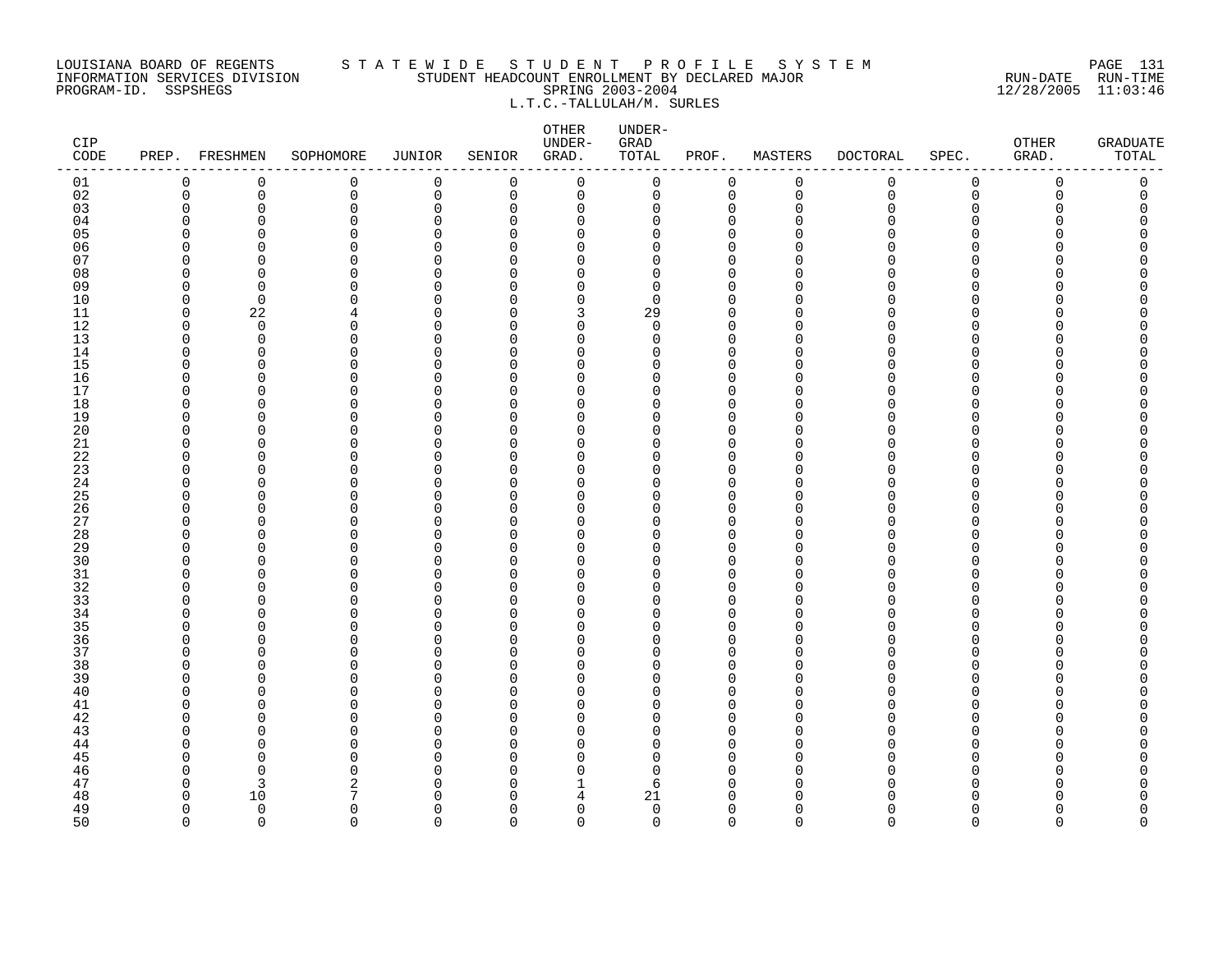### LOUISIANA BOARD OF REGENTS S T A T E W I D E S T U D E N T P R O F I L E S Y S T E M PAGE 132 INFORMATION SERVICES DIVISION STUDENT HEADCOUNT ENROLLMENT BY DECLARED MAJOR RUN-DATE RUN-TIME PROGRAM-ID. SSPSHEGS SPRING 2003-2004 12/28/2005 11:03:46 L.T.C.-TALLULAH/M. SURLES

| CIP<br>CODE                        | PREP.    | FRESHMEN                                                            | SOPHOMORE                                                                                                                                                                                                                                                                                                                                                                                                                                                                                                                                                                                                                                                                                                                                                                                                                                                    | JUNIOR | SENIOR   | <b>OTHER</b><br>UNDER-<br>GRAD.                                                                                          | UNDER-<br>GRAD<br>TOTAL | PROF. | MASTERS  | DOCTORAL                                                                                                                                                                                                                                                                                                                                                                                                                                                                                                                                                                                                                                                                                                             | SPEC.    | OTHER<br>GRAD. | <b>GRADUATE</b><br>TOTAL |
|------------------------------------|----------|---------------------------------------------------------------------|--------------------------------------------------------------------------------------------------------------------------------------------------------------------------------------------------------------------------------------------------------------------------------------------------------------------------------------------------------------------------------------------------------------------------------------------------------------------------------------------------------------------------------------------------------------------------------------------------------------------------------------------------------------------------------------------------------------------------------------------------------------------------------------------------------------------------------------------------------------|--------|----------|--------------------------------------------------------------------------------------------------------------------------|-------------------------|-------|----------|----------------------------------------------------------------------------------------------------------------------------------------------------------------------------------------------------------------------------------------------------------------------------------------------------------------------------------------------------------------------------------------------------------------------------------------------------------------------------------------------------------------------------------------------------------------------------------------------------------------------------------------------------------------------------------------------------------------------|----------|----------------|--------------------------|
| 51                                 |          | 11                                                                  |                                                                                                                                                                                                                                                                                                                                                                                                                                                                                                                                                                                                                                                                                                                                                                                                                                                              |        |          |                                                                                                                          | 52                      |       |          |                                                                                                                                                                                                                                                                                                                                                                                                                                                                                                                                                                                                                                                                                                                      |          |                |                          |
| 52                                 | $\Omega$ | 43                                                                  | 9                                                                                                                                                                                                                                                                                                                                                                                                                                                                                                                                                                                                                                                                                                                                                                                                                                                            |        | 0        | 21                                                                                                                       | 73                      |       |          |                                                                                                                                                                                                                                                                                                                                                                                                                                                                                                                                                                                                                                                                                                                      |          |                |                          |
| 53                                 | $\cap$   | $\Omega$                                                            |                                                                                                                                                                                                                                                                                                                                                                                                                                                                                                                                                                                                                                                                                                                                                                                                                                                              |        | $\Omega$ | $\Omega$                                                                                                                 |                         |       |          |                                                                                                                                                                                                                                                                                                                                                                                                                                                                                                                                                                                                                                                                                                                      |          |                |                          |
| 54                                 |          |                                                                     |                                                                                                                                                                                                                                                                                                                                                                                                                                                                                                                                                                                                                                                                                                                                                                                                                                                              |        | $\Omega$ |                                                                                                                          |                         |       |          |                                                                                                                                                                                                                                                                                                                                                                                                                                                                                                                                                                                                                                                                                                                      |          |                |                          |
| 55                                 |          |                                                                     |                                                                                                                                                                                                                                                                                                                                                                                                                                                                                                                                                                                                                                                                                                                                                                                                                                                              |        |          |                                                                                                                          |                         |       |          |                                                                                                                                                                                                                                                                                                                                                                                                                                                                                                                                                                                                                                                                                                                      |          |                |                          |
| 56                                 |          |                                                                     |                                                                                                                                                                                                                                                                                                                                                                                                                                                                                                                                                                                                                                                                                                                                                                                                                                                              |        |          |                                                                                                                          |                         |       |          |                                                                                                                                                                                                                                                                                                                                                                                                                                                                                                                                                                                                                                                                                                                      |          |                |                          |
| 57                                 |          |                                                                     |                                                                                                                                                                                                                                                                                                                                                                                                                                                                                                                                                                                                                                                                                                                                                                                                                                                              |        |          |                                                                                                                          |                         |       |          |                                                                                                                                                                                                                                                                                                                                                                                                                                                                                                                                                                                                                                                                                                                      |          |                |                          |
| 58                                 |          |                                                                     |                                                                                                                                                                                                                                                                                                                                                                                                                                                                                                                                                                                                                                                                                                                                                                                                                                                              |        |          |                                                                                                                          |                         |       |          |                                                                                                                                                                                                                                                                                                                                                                                                                                                                                                                                                                                                                                                                                                                      |          |                |                          |
| 59                                 |          |                                                                     |                                                                                                                                                                                                                                                                                                                                                                                                                                                                                                                                                                                                                                                                                                                                                                                                                                                              |        |          |                                                                                                                          |                         |       |          |                                                                                                                                                                                                                                                                                                                                                                                                                                                                                                                                                                                                                                                                                                                      |          |                |                          |
| 60                                 |          |                                                                     |                                                                                                                                                                                                                                                                                                                                                                                                                                                                                                                                                                                                                                                                                                                                                                                                                                                              |        |          |                                                                                                                          |                         |       |          |                                                                                                                                                                                                                                                                                                                                                                                                                                                                                                                                                                                                                                                                                                                      |          |                |                          |
| TR                                 | $\Omega$ | $\mathbf 0$                                                         |                                                                                                                                                                                                                                                                                                                                                                                                                                                                                                                                                                                                                                                                                                                                                                                                                                                              |        |          |                                                                                                                          |                         |       |          |                                                                                                                                                                                                                                                                                                                                                                                                                                                                                                                                                                                                                                                                                                                      |          |                |                          |
| UN                                 | 9        | 205                                                                 |                                                                                                                                                                                                                                                                                                                                                                                                                                                                                                                                                                                                                                                                                                                                                                                                                                                              |        |          | 15                                                                                                                       | 231                     |       |          |                                                                                                                                                                                                                                                                                                                                                                                                                                                                                                                                                                                                                                                                                                                      |          |                |                          |
| TOTAL                              | 9        | 294                                                                 | 63                                                                                                                                                                                                                                                                                                                                                                                                                                                                                                                                                                                                                                                                                                                                                                                                                                                           |        | $\Omega$ | 46                                                                                                                       | 412                     | 0     | $\Omega$ | $\Omega$                                                                                                                                                                                                                                                                                                                                                                                                                                                                                                                                                                                                                                                                                                             | $\Omega$ | $\Omega$       |                          |
| 13 - EDUCATION<br>14 - ENGINEERING |          | 02 - NOT IN USE AT THIS TIME<br>12 - PERSONAL AND CULINARY SERVICES | 01 - AGRICULTURE, AGRICULTURE OPERATIONS 19 - FAMILY AND CONSUMER SCIENCES/HUMAN SCI 37 - PERSONAL AWARENESS/SELF-IMPROVEMENT<br>03 - NATURAL RESOURCES AND CONSERVATION 21 - TECHNOLOGY EDUCATION/INDUSTRIIAL ARTS 39 - THEOLOGY AND RELIGIOUS VOCATIIONS<br>04 - ARCHITECTURE AND RELATED SERVICES<br>05 - AREA, ETHNIC, CULTURAL, AND GENDER STUDI23 - ENGLISH LANGUAGE AND LITERATURE/LETTERS 41 - SCIENCE TECHNOLOGIES/TECHNICIANS<br>06 - NOT IN USE AT THIS TIME<br>07 - NOT IN USE AT THIS TIME<br>08 - NOT IN USE AT THIS TIME<br>09 - COMMUNICATION, JOURNALISM, AND RELATED 27 - MATHEMATICS AND STATISTICS 45 - SOCIAL SCIENCES<br>10 - COMMUNICATIONS TECHNOLOGIES/TECHNICIANS 28 - RESERVE OFFICERS TRAINING CORPS (ROTC) 46 - CONSTRUCTION TRADES<br>11 - COMPUTER AND INFORMATION SCIENCES/SUPP<br>15 - ENGINEERING TECHNOLOGIES/TECHNICIANS |        |          | 20 - NOT IN USE AT THIS TIME<br>22 - LEGAL PROFESSIONS AND STUDIES<br>25 - LIBRARY SCIENCE<br>29 - MILITARY TECHNOLOGIES |                         |       |          | 38 - PHILOSOPHY AND RELIGIOUS STUDIES<br>40 - PHYSICAL SCIENCES<br>24 - LIBERAL ARTS/SCI, GEN STUDIES/HUMANITIES42 - PSYCHOLOGY<br>43 - SECURITY AND PROTECTIVE SERVICES<br>26 - BIOLOGICAL AND BIOMEDICAL SCIENCES 44 - PUBLIC ADMINISTRATION AND SOCIAL SERV<br>47 - MECHANIC AND REPAIR TECHNOLOGIES/TECH<br>30 - MULTI/INTERDISCIPLINARY STUDIES 48 - PRECISION PRODUCTION<br>31 - PARKS, RECREATION, LEISURE AND FITNESS 49 - TRANSPORTATION AND MATERIALS MOVING<br>32 - BASIC SKILLS<br>33 - CITIZENSHIP ACTIVITIES<br>34 - HEALTH-RELATED KNOWLEDGE AND SKILLS<br>35 - INTERPERSONAL AND SOCIAL SKILLS<br>35 - INTERPERSONAL AND SOCIAL SKILLS<br>35 - INTERPERSONAL AND SOCIAL SKILLS<br>35 - HEALTH SCHOOL |          |                |                          |
|                                    |          |                                                                     | 16 - FOREIGN LANGUAGES, LITERATURES/LING.                                                                                                                                                                                                                                                                                                                                                                                                                                                                                                                                                                                                                                                                                                                                                                                                                    |        |          |                                                                                                                          |                         |       |          |                                                                                                                                                                                                                                                                                                                                                                                                                                                                                                                                                                                                                                                                                                                      |          |                |                          |
|                                    |          | 17 - NOT IN USE AT THIS TIME                                        |                                                                                                                                                                                                                                                                                                                                                                                                                                                                                                                                                                                                                                                                                                                                                                                                                                                              |        |          |                                                                                                                          |                         |       |          |                                                                                                                                                                                                                                                                                                                                                                                                                                                                                                                                                                                                                                                                                                                      |          |                |                          |
|                                    |          | 18 - NOT IN USE AT THIS TIME                                        |                                                                                                                                                                                                                                                                                                                                                                                                                                                                                                                                                                                                                                                                                                                                                                                                                                                              |        |          |                                                                                                                          |                         |       |          |                                                                                                                                                                                                                                                                                                                                                                                                                                                                                                                                                                                                                                                                                                                      |          |                |                          |
|                                    |          |                                                                     | TR - UNDERGRAD STUDENTS INTENDING TO TRANSFERUN - UNCOMMITTED TO A MAJOR                                                                                                                                                                                                                                                                                                                                                                                                                                                                                                                                                                                                                                                                                                                                                                                     |        |          |                                                                                                                          |                         |       |          | 60 - RESIDENCY PROGRAMS                                                                                                                                                                                                                                                                                                                                                                                                                                                                                                                                                                                                                                                                                              |          |                |                          |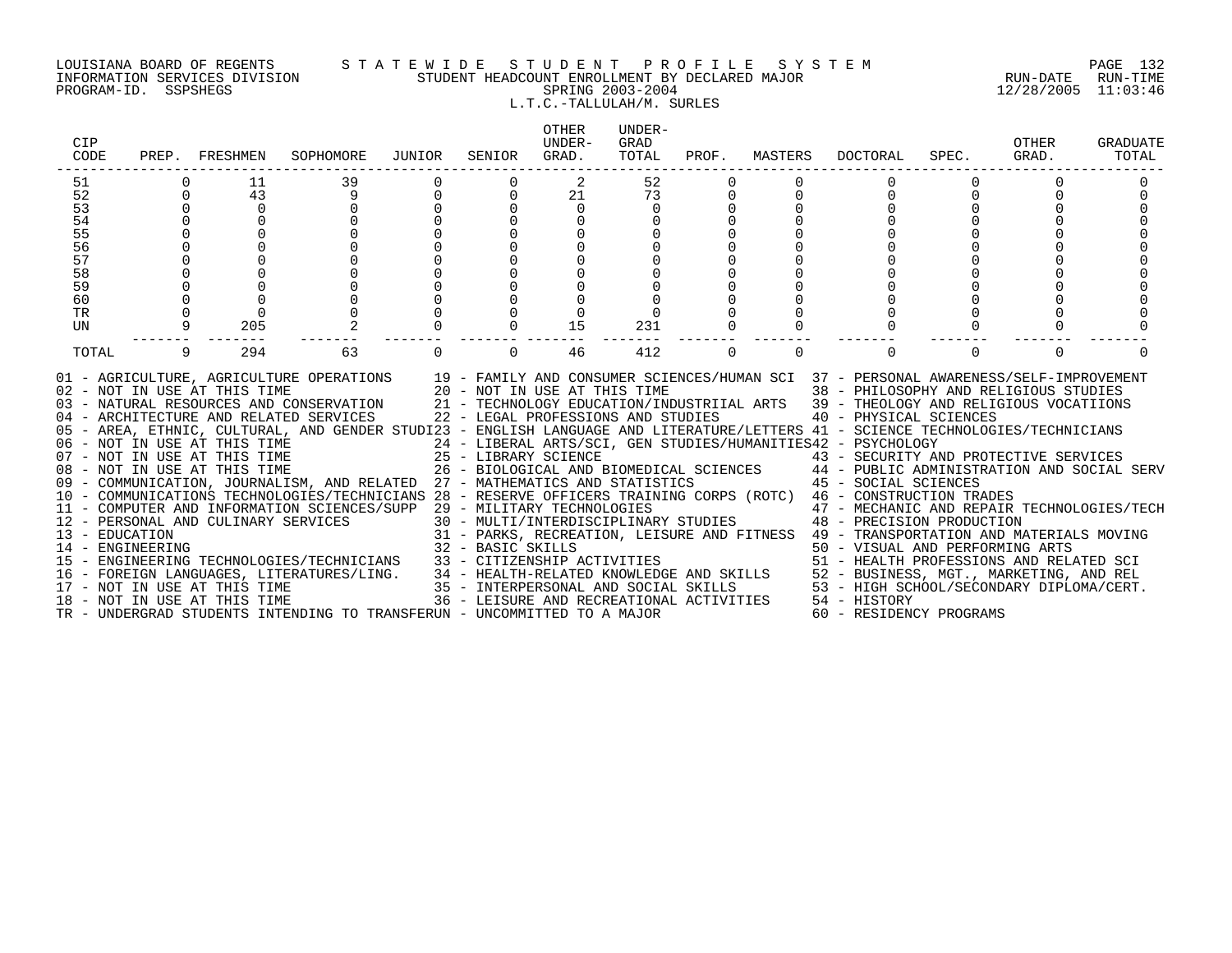### LOUISIANA BOARD OF REGENTS S T A T E W I D E S T U D E N T P R O F I L E S Y S T E M PAGE 133 INFORMATION SERVICES DIVISION STUDENT HEADCOUNT ENROLLMENT BY DECLARED MAJOR RUN-DATE RUN-TIME PROGRAM-ID. SSPSHEGS SPRING 2003-2004 12/28/2005 11:03:46 L.T.C.-TECHE AREA

| CIP<br>$\texttt{CODE}$ |          | PREP. FRESHMEN | SOPHOMORE     | <b>JUNIOR</b> | SENIOR               | OTHER<br>UNDER-<br>GRAD. | UNDER-<br>GRAD<br>TOTAL | PROF.                      | MASTERS     | <b>DOCTORAL</b> | SPEC.                | OTHER<br>GRAD. | <b>GRADUATE</b><br>TOTAL |
|------------------------|----------|----------------|---------------|---------------|----------------------|--------------------------|-------------------------|----------------------------|-------------|-----------------|----------------------|----------------|--------------------------|
| 01                     | 0        | 0              | 0             | 0             | 0                    | $\mathsf 0$              | 0                       | 0                          | $\mathbf 0$ | $\mathsf 0$     | $\mathsf 0$          | 0              | 0                        |
| 02                     | 0        | 0              | 0             | 0             | 0                    | 0                        | 0                       | $\mathbf 0$                | $\mathbf 0$ | $\mathbf 0$     | $\mathbf 0$          | 0              | 0                        |
| 03                     | $\Omega$ | $\Omega$       | 0             | $\Omega$      | $\Omega$             | $\mathbf 0$              | 0                       | $\mathbf 0$                | $\Omega$    | O               | $\Omega$             | U              | C                        |
| 04                     | n        | <sup>n</sup>   | $\Omega$      | O             | $\Omega$             | $\mathbf 0$              | 0                       | $\mathbf 0$                | n           | N               | ∩                    |                | Λ                        |
| 05                     |          | Ω              | $\Omega$      | $\cap$        | $\Omega$             | $\Omega$                 | 0                       | $\Omega$                   |             |                 | ∩                    |                | Λ                        |
| 06                     |          | O              | $\Omega$      | O             | $\Omega$             | 0                        | 0                       | $\mathbf 0$                |             |                 | $\Omega$             |                | Ω                        |
| 07                     | U        | ∩<br>n         | $\Omega$      | $\Omega$      | $\Omega$             | $\Omega$                 | 0                       | $\Omega$                   | n           |                 | ∩<br>∩               |                |                          |
| 08<br>09               | ∩        | <sup>n</sup>   | $\Omega$<br>0 | O<br>O        | $\Omega$<br>$\Omega$ | $\Omega$<br>$\Omega$     | 0<br>0                  | $\Omega$<br>$\mathbf 0$    | ∩           |                 | ∩                    |                |                          |
| 10                     | $\cap$   | $\Omega$       | 0             | $\Omega$      | $\Omega$             | $\mathbf 0$              | $\mathbf 0$             | $\Omega$                   | $\cap$      |                 | $\Omega$             |                |                          |
| 11                     | $\Omega$ | 12             | 36            | 0             | 0                    | 13                       | 61                      | 0                          | $\Omega$    |                 | ∩                    |                |                          |
| 12                     | $\Omega$ | $\Omega$       | 0             | $\Omega$      | $\Omega$             | $\mathbf 0$              | $\Omega$                | $\Omega$                   | U           |                 | ∩                    |                |                          |
| 13                     | U        | $\Omega$       | 0             | O             | $\Omega$             | $\mathbf 0$              | 0                       | $\mathbf 0$                | n           |                 | $\Omega$             |                |                          |
| 14                     | n        | n              | $\Omega$      | O             | $\Omega$             | $\Omega$                 | $\mathbf 0$             | $\mathbf 0$                | ∩           |                 | $\cap$               |                |                          |
| 15                     | n        | 9              | 14            | 0             | $\Omega$             | 3                        | 26                      | $\Omega$                   | U           |                 | ∩                    |                | ⋂                        |
| 16                     | ∩        | <sup>0</sup>   | 0             | $\Omega$      | $\Omega$             | $\mathbf 0$              | 0                       | $\mathbf 0$                | n           |                 | ∩                    |                |                          |
| 17                     | ∩        | $\Omega$       | 0             | $\Omega$      | $\Omega$             | 0                        | 0                       | $\mathbf 0$                | n           |                 | ∩                    |                |                          |
| 18                     | n        | $\mathbf 0$    | 0             | $\Omega$      | $\Omega$             | $\mathbf 0$              | $\mathbf 0$             | $\Omega$                   |             |                 | ∩                    |                |                          |
| 19                     | $\Omega$ | 31             | 31            | 0             | $\Omega$             | 8                        | 70                      | 0                          | $\cap$      |                 | $\Omega$             |                |                          |
| 20                     | ∩        | $\mathbf 0$    | 0             | O             | $\Omega$             | 0                        | 0                       | $\Omega$                   | n           |                 | ∩                    |                |                          |
| $2\sqrt{1}$            | U        | $\Omega$       | $\Omega$      | O             | $\Omega$             | $\Omega$                 | $\Omega$                | $\Omega$                   | $\cap$      |                 | ∩                    |                |                          |
| 22                     | ∩        | U              | $\Omega$      | O             | $\Omega$             | $\Omega$                 | 0                       | 0                          | ∩           |                 | ∩                    |                |                          |
| 23                     |          | n              | $\Omega$      | $\cap$        | $\Omega$             | $\Omega$                 | 0                       | $\Omega$                   | $\cap$      |                 | $\Omega$             |                |                          |
| 24                     |          | O              | $\Omega$      | 0             | 0                    | 0                        | 0                       | 0                          | n           |                 | O                    |                |                          |
| 25                     | ∩        | O              | 0             | O             | $\Omega$             | $\Omega$                 | 0                       | $\Omega$                   | n           |                 | ∩                    |                |                          |
| 26<br>27               |          | $\Omega$<br>∩  | $\Omega$<br>0 | O<br>U        | $\Omega$<br>$\Omega$ | 0<br>$\Omega$            | 0<br>0                  | $\mathbf 0$<br>$\mathbf 0$ | ∩           |                 | $\Omega$<br>$\Omega$ |                |                          |
| $2\,8$                 |          | O              | $\Omega$      | $\Omega$      | $\Omega$             | $\mathbf 0$              | 0                       | $\Omega$                   |             |                 | ∩                    |                |                          |
| 29                     |          | O              | 0             | O             | $\Omega$             | 0                        | 0                       | $\Omega$                   | n           |                 | ∩                    |                |                          |
| 30                     |          |                | U             | O             | $\Omega$             | $\Omega$                 | O                       | $\Omega$                   | n           |                 | ∩                    |                |                          |
| 31                     | ∩        | ∩              | $\Omega$      | O             | $\Omega$             | $\Omega$                 | 0                       | $\Omega$                   |             |                 | ∩                    |                |                          |
| 32                     |          | Λ              | $\Omega$      | O             | $\Omega$             | $\mathbf 0$              | 0                       | $\Omega$                   | n           |                 | ∩                    |                |                          |
| 33                     |          | O              | O             | O             | $\Omega$             | 0                        | 0                       | $\Omega$                   | ∩           |                 | ∩                    |                |                          |
| 34                     | ∩        | ∩              | 0             | O             | $\Omega$             | 0                        | 0                       | $\mathbf 0$                | ∩           |                 | ∩                    |                |                          |
| 35                     |          | O              | $\Omega$      | O             | $\Omega$             | 0                        | 0                       | $\mathbf 0$                | U           |                 | $\Omega$             |                |                          |
| 36                     |          | Ω              | $\Omega$      | $\Omega$      | $\Omega$             | $\mathbf 0$              | 0                       | $\Omega$                   | U           |                 | $\Omega$             |                |                          |
| 37                     | n        | $\Omega$       | $\Omega$      | 0             | $\mathbf 0$          | 0                        | 0                       | $\mathbf 0$                | $\Omega$    |                 | $\Omega$             |                |                          |
| 38                     |          | O              | 0             | O             | $\Omega$             | $\Omega$                 | 0                       | $\Omega$                   | ∩           |                 |                      |                |                          |
| 39                     | ∩        | O              | $\Omega$      | O             | $\Omega$             | 0                        | 0                       | $\mathbf 0$                | $\Omega$    |                 | $\Omega$             |                |                          |
| 40                     | ∩        | ∩              | $\Omega$      | O             | U                    | $\Omega$                 | 0                       | $\mathbf 0$                | n           |                 | ∩                    |                |                          |
| 41                     |          | Ω              | $\Omega$      | O             | $\Omega$             | $\Omega$                 | 0                       | $\Omega$                   | n           |                 | ∩                    |                |                          |
| 42                     |          | O              | $\Omega$      | O             | $\Omega$             | 0                        | 0                       | $\Omega$                   | $\Omega$    |                 | ∩                    |                |                          |
| 43                     |          | n              | 0             | O             | $\Omega$             | $\Omega$                 | 0                       | $\Omega$                   | n           |                 | ∩                    |                |                          |
| 44                     | ∩        | $\Omega$       | 0             | O             | $\Omega$             | $\Omega$                 | 0                       | $\Omega$                   | ∩<br>n      |                 | $\Omega$<br>$\Omega$ |                | ⋂                        |
| 45                     | n        | $\Omega$       | $\Omega$      | O             | $\Omega$<br>$\Omega$ | $\Omega$                 | $\Omega$                | $\Omega$<br>$\Omega$       | U           |                 | ∩                    |                |                          |
| 46<br>47               | ∩        | 13<br>33       | 10<br>30      | 0<br>O        | $\Omega$             | 3<br>3                   | 26<br>66                | $\mathbf 0$                | $\cap$      |                 | n                    |                | Ω                        |
| 48                     | ∩        | 6              | 15            | $\Omega$      | $\Omega$             | 0                        | 21                      | 0                          | ∩           |                 | ∩                    |                |                          |
| 49                     | $\Omega$ | $\Omega$       | $\mathbf 0$   | $\Omega$      | $\Omega$             | $\mathbf 0$              | $\mathbf 0$             | $\mathbf 0$                | $\Omega$    | U               | $\Omega$             |                | O                        |
| 50                     | $\Omega$ | $\Omega$       | $\Omega$      | $\Omega$      | $\Omega$             | $\Omega$                 | $\Omega$                | $\Omega$                   | $\Omega$    | $\Omega$        | $\Omega$             | $\Omega$       | $\Omega$                 |
|                        |          |                |               |               |                      |                          |                         |                            |             |                 |                      |                |                          |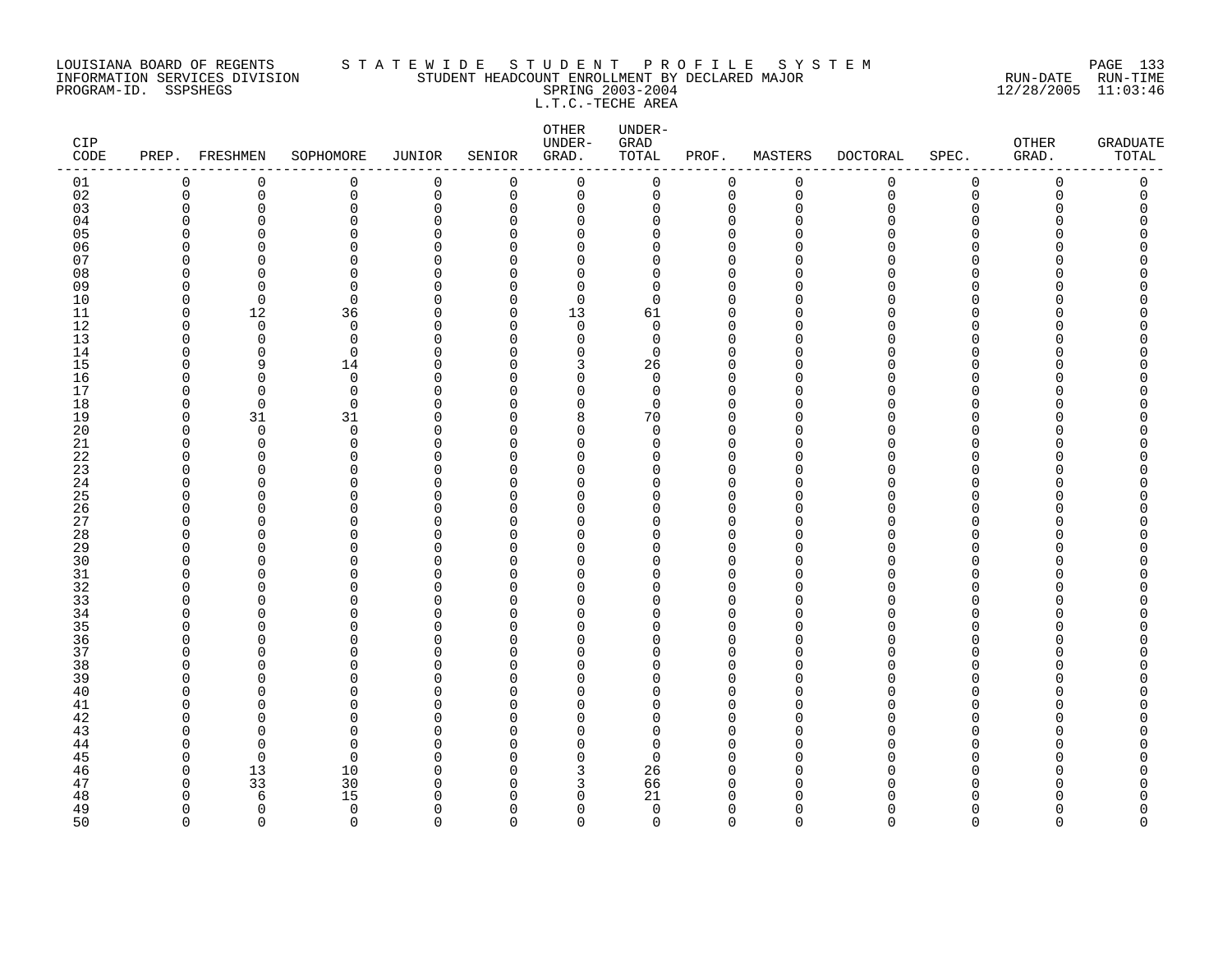### LOUISIANA BOARD OF REGENTS S T A T E W I D E S T U D E N T P R O F I L E S Y S T E M PAGE 134 INFORMATION SERVICES DIVISION STUDENT HEADCOUNT ENROLLMENT BY DECLARED MAJOR RUN-DATE RUN-TIME PROGRAM-ID. SSPSHEGS SPRING 2003-2004 12/28/2005 11:03:46 L.T.C.-TECHE AREA

| CIP<br>CODE                        | PREP.       | FRESHMEN                     | SOPHOMORE                                                                                                                                                                                                                                                                                                                                                                                                                                                                                                                                                                                                                                                                                                                                                                                                                                                                              | JUNIOR | SENIOR            | <b>OTHER</b><br>UNDER-<br>GRAD.                                    | UNDER-<br>GRAD<br>TOTAL | PROF.    | MASTERS  | DOCTORAL                                                                                                                                                                                                                                                                                                                                                                                                                                                                                                                                                                                                                                                                                                                                                                             | SPEC.    | <b>OTHER</b><br>GRAD. | GRADUATE<br>TOTAL |
|------------------------------------|-------------|------------------------------|----------------------------------------------------------------------------------------------------------------------------------------------------------------------------------------------------------------------------------------------------------------------------------------------------------------------------------------------------------------------------------------------------------------------------------------------------------------------------------------------------------------------------------------------------------------------------------------------------------------------------------------------------------------------------------------------------------------------------------------------------------------------------------------------------------------------------------------------------------------------------------------|--------|-------------------|--------------------------------------------------------------------|-------------------------|----------|----------|--------------------------------------------------------------------------------------------------------------------------------------------------------------------------------------------------------------------------------------------------------------------------------------------------------------------------------------------------------------------------------------------------------------------------------------------------------------------------------------------------------------------------------------------------------------------------------------------------------------------------------------------------------------------------------------------------------------------------------------------------------------------------------------|----------|-----------------------|-------------------|
| 51                                 |             |                              | 25                                                                                                                                                                                                                                                                                                                                                                                                                                                                                                                                                                                                                                                                                                                                                                                                                                                                                     |        |                   | 3                                                                  | 35                      |          |          |                                                                                                                                                                                                                                                                                                                                                                                                                                                                                                                                                                                                                                                                                                                                                                                      |          |                       |                   |
| 52                                 | $\mathbf 0$ | 46                           | 34                                                                                                                                                                                                                                                                                                                                                                                                                                                                                                                                                                                                                                                                                                                                                                                                                                                                                     |        | $\mathbf 0$       | 11                                                                 | 91                      |          |          |                                                                                                                                                                                                                                                                                                                                                                                                                                                                                                                                                                                                                                                                                                                                                                                      | $\Omega$ |                       |                   |
| 53                                 | 0           | $\mathbf 0$                  | $\mathbf 0$                                                                                                                                                                                                                                                                                                                                                                                                                                                                                                                                                                                                                                                                                                                                                                                                                                                                            |        |                   | 0                                                                  | 0                       |          |          |                                                                                                                                                                                                                                                                                                                                                                                                                                                                                                                                                                                                                                                                                                                                                                                      |          |                       |                   |
| 54                                 | $\mathbf 0$ |                              |                                                                                                                                                                                                                                                                                                                                                                                                                                                                                                                                                                                                                                                                                                                                                                                                                                                                                        |        |                   |                                                                    |                         |          |          |                                                                                                                                                                                                                                                                                                                                                                                                                                                                                                                                                                                                                                                                                                                                                                                      |          |                       |                   |
| 55<br>56                           | 0           |                              |                                                                                                                                                                                                                                                                                                                                                                                                                                                                                                                                                                                                                                                                                                                                                                                                                                                                                        |        |                   |                                                                    |                         |          |          |                                                                                                                                                                                                                                                                                                                                                                                                                                                                                                                                                                                                                                                                                                                                                                                      |          |                       |                   |
| 57                                 |             |                              |                                                                                                                                                                                                                                                                                                                                                                                                                                                                                                                                                                                                                                                                                                                                                                                                                                                                                        |        |                   |                                                                    |                         |          |          |                                                                                                                                                                                                                                                                                                                                                                                                                                                                                                                                                                                                                                                                                                                                                                                      |          |                       |                   |
| 58                                 |             |                              |                                                                                                                                                                                                                                                                                                                                                                                                                                                                                                                                                                                                                                                                                                                                                                                                                                                                                        |        |                   |                                                                    |                         |          |          |                                                                                                                                                                                                                                                                                                                                                                                                                                                                                                                                                                                                                                                                                                                                                                                      |          |                       |                   |
| 59                                 |             |                              |                                                                                                                                                                                                                                                                                                                                                                                                                                                                                                                                                                                                                                                                                                                                                                                                                                                                                        |        |                   |                                                                    |                         |          |          |                                                                                                                                                                                                                                                                                                                                                                                                                                                                                                                                                                                                                                                                                                                                                                                      |          |                       |                   |
| 60                                 |             |                              |                                                                                                                                                                                                                                                                                                                                                                                                                                                                                                                                                                                                                                                                                                                                                                                                                                                                                        |        |                   |                                                                    |                         |          |          |                                                                                                                                                                                                                                                                                                                                                                                                                                                                                                                                                                                                                                                                                                                                                                                      |          |                       |                   |
| TR                                 |             |                              |                                                                                                                                                                                                                                                                                                                                                                                                                                                                                                                                                                                                                                                                                                                                                                                                                                                                                        |        |                   |                                                                    |                         |          |          |                                                                                                                                                                                                                                                                                                                                                                                                                                                                                                                                                                                                                                                                                                                                                                                      |          |                       |                   |
| UN                                 |             | 26                           |                                                                                                                                                                                                                                                                                                                                                                                                                                                                                                                                                                                                                                                                                                                                                                                                                                                                                        |        |                   |                                                                    | 29                      |          |          |                                                                                                                                                                                                                                                                                                                                                                                                                                                                                                                                                                                                                                                                                                                                                                                      |          |                       |                   |
| TOTAL                              |             | 183                          | 195                                                                                                                                                                                                                                                                                                                                                                                                                                                                                                                                                                                                                                                                                                                                                                                                                                                                                    |        | $\Omega$          | 46                                                                 | 425                     | $\Omega$ | $\Omega$ | $\Omega$                                                                                                                                                                                                                                                                                                                                                                                                                                                                                                                                                                                                                                                                                                                                                                             | $\Omega$ | $\Omega$              |                   |
| 13 - EDUCATION<br>14 - ENGINEERING |             | 18 - NOT IN USE AT THIS TIME | 01 - AGRICULTURE, AGRICULTURE OPERATIONS 19 - FAMILY AND CONSUMER SCIENCES/HUMAN SCI 37 - PERSONAL AWARENESS/SELF-IMPROVEMENT<br>02 - NOT IN USE AT THIS TIME<br>03 - NATURAL RESOURCES AND CONSERVATION<br>04 - ARCHITECTURE AND RELATED SERVICES<br>05 - AREA, ETHNIC, CULTURAL, AND GENDER STUDI23 - ENGLISH LANGUAGE AND LITERATURE/LETTERS 41 - SCIENCE TECHNOLOGIES/TECHNICIANS<br>06 - NOT IN USE AT THIS TIME<br>07 - NOT IN USE AT THIS TIME<br>08 - NOT IN USE AT THIS TIME<br>09 - COMMUNICATION, JOURNALISM, AND RELATED 27 - MATHEMATICS AND STATISTICS<br>10 - COMMUNICATIONS TECHNOLOGIES/TECHNICIANS 28 - RESERVE OFFICERS TRAINING CORPS (ROTC) 46 - CONSTRUCTION TRADES<br>11 - COMPUTER AND INFORMATION SCIENCES/SUPP 29 - MILITARY TECHNOLOGIES<br>12 - PERSONAL AND CULINARY SERVICES<br>TR - UNDERGRAD STUDENTS INTENDING TO TRANSFERUN - UNCOMMITTED TO A MAJOR |        | 32 - BASIC SKILLS | 20 - NOT IN USE AT THIS TIME<br>22 - LEGAL PROFESSIONS AND STUDIES |                         |          |          | 38 - PHILOSOPHY AND RELIGIOUS STUDIES<br>21 - TECHNOLOGY EDUCATION/INDUSTRIIAL ARTS 39 - THEOLOGY AND RELIGIOUS VOCATIIONS<br>40 - PHYSICAL SCIENCES<br>24 - LIBERAL ARTS/SCI, GEN STUDIES/HUMANITIES42 - PSYCHOLOGY<br>25 - LIBRARY SCIENCE<br>26 - BIOLOGICAL AND BIOMEDICAL SCIENCES<br>27 - MATHEMATICS AND STATISTICS<br>27 - MATHEMATICS AND STATISTICS<br>27 - RESERVE AND SOCIAL SERV<br>27 - RESERVE AND SOCIAL SERV<br>27 - RESERVE AND SOCIAL SERVE AND<br>29 - MILITARY TECHNOLOGIES<br>30 - MULTI/INTERDISCIPLINARY STUDIES<br>48 - PRECISION PRODUCTION<br>31 - PARKS, RECREATION, LEISURE AND FITNESS 49 - TRANSPORTATION AND MATERIALS MOVING<br>50 - VISUAL AND PERFORMING ARTS<br>36 - LEISURE AND RECREATIONAL ACTIVITIES 54 - HISTORY<br>60 - RESIDENCY PROGRAMS |          |                       |                   |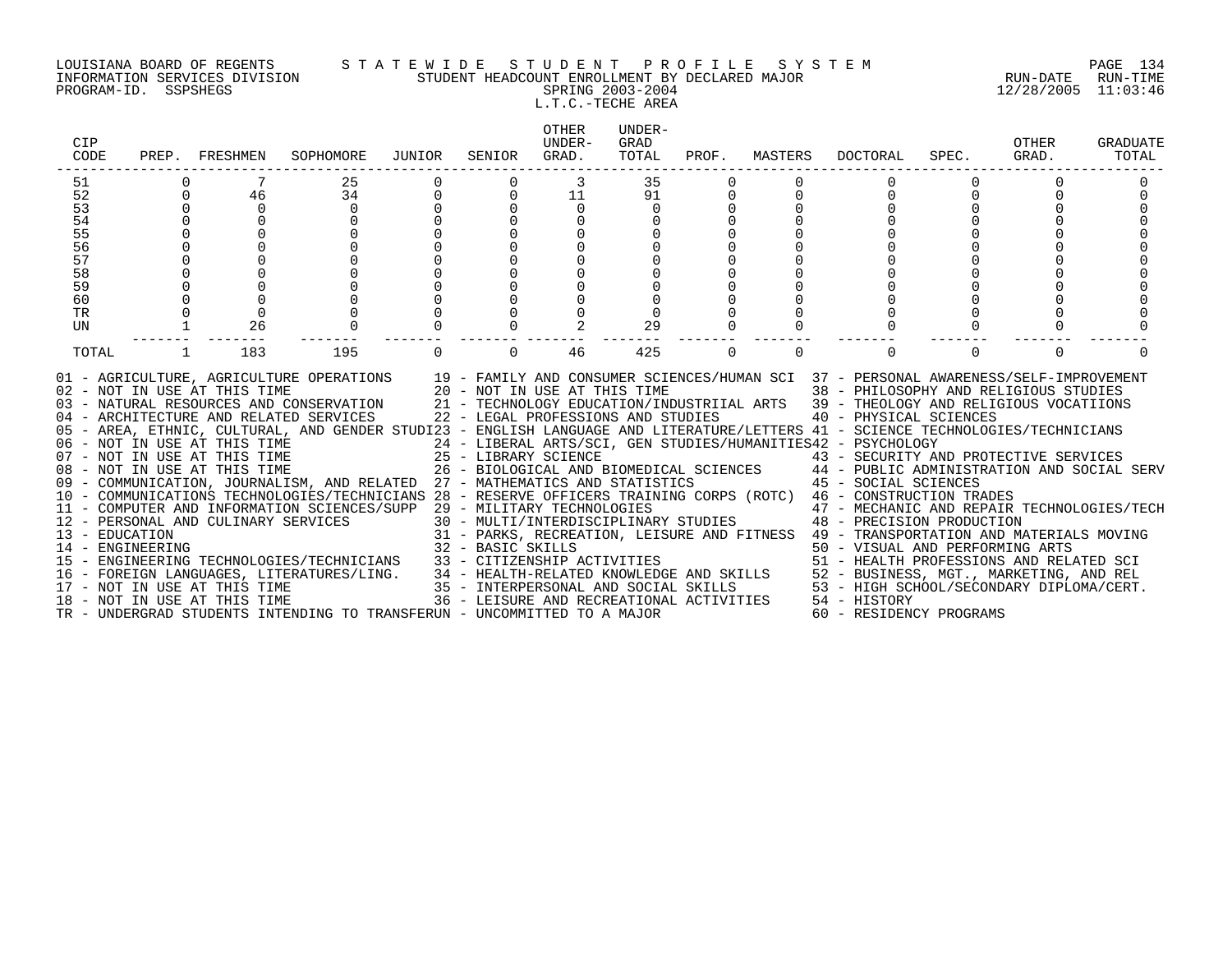### LOUISIANA BOARD OF REGENTS S T A T E W I D E S T U D E N T P R O F I L E S Y S T E M PAGE 135 INFORMATION SERVICES DIVISION STUDENT HEADCOUNT ENROLLMENT BY DECLARED MAJOR RUN-DATE RUN-TIME PROGRAM-ID. SSPSHEGS SPRING 2003-2004 12/28/2005 11:03:46 UNIVERSITY OF LA. SYSTEM TOTALS

| CIP<br>CODE | PREP.         | FRESHMEN        | SOPHOMORE            | JUNIOR          | SENIOR               | OTHER<br>UNDER-<br>GRAD. | UNDER-<br>GRAD<br>TOTAL | PROF.                | MASTERS              | <b>DOCTORAL</b>      | SPEC.           | OTHER<br>GRAD.    | <b>GRADUATE</b><br>TOTAL |
|-------------|---------------|-----------------|----------------------|-----------------|----------------------|--------------------------|-------------------------|----------------------|----------------------|----------------------|-----------------|-------------------|--------------------------|
| 01          | $\Omega$      | 117             | 99                   | 104             | 148                  | $\overline{4}$           | 472                     | $\mathbf 0$          | $\mathbf 0$          | $\mathbf 0$          | $\mathbf 0$     | $\Omega$          | 0                        |
| 02          | $\Omega$      | $\Omega$        | $\Omega$             | $\Omega$        | $\Omega$             | $\mathbf 0$              | $\mathbf 0$             | $\Omega$             | $\mathbf 0$          | $\Omega$             | $\Omega$        | $\Omega$          | $\Omega$                 |
| 03          | $\Omega$<br>∩ | 69              | 46                   | 77              | 118<br>204           | 2                        | 312                     | $\Omega$<br>$\Omega$ | $\mathbf 0$          | $\Omega$<br>$\Omega$ | $\Omega$<br>∩   |                   | $\mathbf 0$              |
| 04<br>05    |               | 146<br>$\Omega$ | 144<br>$\mathbf 0$   | 104<br>$\Omega$ | $\Omega$             | 4<br>$\Omega$            | 602<br>$\Omega$         | $\Omega$             | 5<br>10              | 14                   | ∩               |                   | 5<br>24                  |
| 06          |               | $\Omega$        | $\Omega$             | $\Omega$        | $\Omega$             | 0                        | $\Omega$                | $\Omega$             | $\mathbf 0$          | $\Omega$             | ∩               |                   | $\mathbf 0$              |
| 07          |               | ∩               | $\Omega$             | ∩               | $\Omega$             | $\Omega$                 | ∩                       | $\cap$               | $\Omega$             | ∩                    | ∩               |                   | $\Omega$                 |
| 08          |               | $\Omega$        | $\Omega$             | $\Omega$        | $\Omega$             | $\Omega$                 | $\Omega$                | ∩                    | $\Omega$             |                      | ∩               |                   | $\Omega$                 |
| 09          | ∩             | 476             | 413                  | 385             | 475                  | $\mathbf{1}$             | 1,750                   | $\Omega$             | 77                   | ∩                    | $\cap$          |                   | 77                       |
| 10          |               | $\Omega$        | $\mathbf 0$          | $\Omega$        | $\Omega$             | 0                        | $\Omega$                | $\Omega$             | $\overline{0}$       | $\Omega$             | $\cap$          |                   | $\mathbf 0$              |
| 11          | U             | 548             | 368                  | 244             | 475                  | 0                        | 1,635                   | $\Omega$             | 187                  | 66                   | ∩               | U                 | 253                      |
| 12          | 0             | 62              | 48                   | 31              | 56                   | $\mathbf 0$              | 197                     | $\Omega$             | $\Omega$             | $\Omega$             | $\Omega$        | $\Omega$          | 0                        |
| 13<br>14    | 4<br>$\Omega$ | 2,307<br>611    | 2,025<br>440         | 1,733<br>338    | 2,524<br>786         | 10<br>15                 | 8,603<br>2,190          | $\Omega$<br>$\Omega$ | 3,009<br>485         | 123<br>120           | 122<br>$\Omega$ | 19<br>$\Omega$    | 3,273<br>605             |
| 15          | <sup>0</sup>  | 442             | 393                  | 353             | 469                  | 2                        | 1,659                   | $\Omega$             | 33                   | $\Omega$             | $\Omega$        | <sup>n</sup>      | 33                       |
| 16          | $\Omega$      | 16              | 32                   | 30              | 42                   | $\Omega$                 | 120                     | $\Omega$             | 10                   | $\cap$               | $\cap$          |                   | 10                       |
| 17          |               | $\Omega$        | $\mathbf 0$          | $\Omega$        | $\Omega$             | $\mathbf 0$              | $\mathbf 0$             | $\Omega$             | $\mathbf 0$          |                      | ∩               |                   | $\mathbf 0$              |
| 18          | ∩             | $\Omega$        | $\mathbf 0$          | $\Omega$        | $\Omega$             | $\mathbf 0$              | $\Omega$                | $\Omega$             | $\overline{0}$       |                      | ∩               |                   | $\mathbf 0$              |
| 19          |               | 231             | 278                  | 279             | 477                  | 1                        | 1,267                   | $\Omega$             | 27                   |                      | ∩               |                   | 28                       |
| 20          |               | $\Omega$        | $\Omega$             | $\Omega$        | $\Omega$             | $\Omega$                 | $\Omega$                |                      | $\mathbf 0$          |                      | ∩               |                   | $\mathbf 0$              |
| 21          | O             | $\Omega$        | $\Omega$             | $\Omega$        | $\Omega$             | $\Omega$                 | $\Omega$                | $\Omega$             | $\Omega$             | ∩                    | ∩               |                   | $\mathbf 0$              |
| 22          | <sup>0</sup>  | 161             | 111                  | 59              | 75                   | $\mathbf 0$              | 406                     | $\cap$<br>$\cap$     | $\Omega$             | $\Omega$             | ∩<br>$\cap$     |                   | $\mathbf 0$              |
| 23<br>24    | $\Omega$<br>0 | 119<br>1,704    | 174<br>811           | 171<br>891      | 285<br>1,685         | 2<br>16                  | 751<br>5,107            | $\Omega$             | 215<br>11            | 46<br>0              | ∩               | ∩                 | 262                      |
| 25          | $\Omega$      | ∩               | $\Omega$             | $\overline{0}$  | $\Omega$             | 0                        | $\Omega$                | $\Omega$             | $\mathbf 0$          | $\Omega$             | ∩               |                   | 11<br>$\mathbf 0$        |
| 26          | 4             | 1,112           | 624                  | 458             | 732                  | 8                        | 2,938                   | $\Omega$             | 162                  | 19                   | ∩               | <sup>n</sup>      | 181                      |
| 27          | -1            | 38              | 31                   | 38              | 93                   | 1                        | 202                     | $\Omega$             | 76                   | 19                   | ∩               |                   | 95                       |
| 28          | <sup>0</sup>  | $\Omega$        | $\Omega$             | $\Omega$        | $\Omega$             | $\Omega$                 | $\Omega$                | $\Omega$             | $\mathbf 0$          | $\Omega$             | ∩               |                   | 0                        |
| 29          | U             | $\Omega$        | $\Omega$             | $\Omega$        | $\Omega$             | $\Omega$                 | $\Omega$                | $\cap$               | $\Omega$             | ∩                    | ∩               |                   | $\mathbf 0$              |
| 30          | ∩             | $\Omega$        | $\Omega$             | $\Omega$        | $\Omega$             | $\Omega$                 | $\Omega$                | $\Omega$             | 65                   |                      | ∩               |                   | 74                       |
| 31          | O             | 181             | 101                  | 88              | 166                  | 0                        | 536                     | $\Omega$             | 75                   |                      | $\Omega$        | Λ                 | 75                       |
| 32          |               | $\Omega$        | $\Omega$<br>$\Omega$ | $\Omega$<br>∩   | $\Omega$             | 0<br>$\Omega$            | $\Omega$                | $\Omega$             | $\Omega$             |                      | ∩<br>∩          |                   | $\mathbf 0$              |
| 33<br>34    |               | $\Omega$<br>∩   | $\Omega$             | ∩               | $\Omega$<br>$\Omega$ | $\Omega$                 | $\Omega$<br>U           | $\cap$               | $\Omega$<br>$\Omega$ |                      | ∩               |                   | $\Omega$                 |
| 35          |               |                 | $\Omega$             |                 | $\cap$               | $\Omega$                 | ∩                       |                      | $\Omega$             |                      | ∩               |                   |                          |
| 36          |               | ∩               | $\Omega$             |                 | $\cap$               | $\Omega$                 | $\Omega$                |                      | $\Omega$             |                      | ∩               |                   |                          |
| 37          |               | ∩               | $\Omega$             |                 | $\Omega$             | $\Omega$                 | $\Omega$                |                      | $\Omega$             |                      | $\cap$          |                   |                          |
| 38          | ∩             | 8               | 5                    |                 | 5                    | $\Omega$                 | 25                      |                      | $\Omega$             |                      |                 |                   |                          |
| 39          | ∩             | $\Omega$        | $\Omega$             | $\mathbf 0$     | $\Omega$             | $\Omega$                 | $\Omega$                | $\Omega$             | $\Omega$             |                      | ∩               |                   | $\Omega$                 |
| 40          | 2             | 172             | 108                  | 92              | 173                  | $\mathbf 0$              | 547                     | $\Omega$             | 67                   | ∩                    | ∩               |                   | 67                       |
| 41          | $\Omega$      | $\Omega$        | $\Omega$             | $\mathbf{1}$    | 1                    | $\Omega$                 | 2                       | $\Omega$             | $\Omega$             | ∩                    | $\cap$          |                   | $\mathbf 0$              |
| 42          | 2<br>U        | 632<br>685      | 458                  | 432<br>420      | 626                  | 4<br>$\Omega$            | 2,154<br>2,121          | $\Omega$<br>$\cap$   | 318<br>73            | 30<br>∩              | 37<br>$\cap$    | <sup>n</sup><br>U | 385                      |
| 43<br>44    | $\Omega$      | 156             | 524<br>168           | 170             | 492<br>248           | $\mathbf 0$              | 742                     | $\Omega$             | 165                  | ∩                    | $\Omega$        | <sup>n</sup>      | 73<br>165                |
| 45          |               | 289             | 312                  | 309             | 497                  | 2                        | 1,409                   | $\Omega$             | 25                   |                      | ∩               |                   | 25                       |
| 46          |               | $\Omega$        | $\Omega$             | $\Omega$        | $\Omega$             | $\Omega$                 | $\Omega$                |                      | $\mathbf 0$          |                      | ∩               |                   | $\mathbf 0$              |
| 47          |               | $\Omega$        | $\Omega$             | $\Omega$        | $\Omega$             | $\Omega$                 | O                       |                      | $\Omega$             |                      |                 |                   | $\Omega$                 |
| 48          |               | ∩               | $\Omega$             | ∩               | $\cap$               | ∩                        |                         |                      | $\cap$               |                      |                 |                   |                          |
| 49          |               | 49              | 45                   | 54              | 106                  | 1                        | 255                     |                      | $\Omega$             |                      | ∩               |                   | $\Omega$                 |
| 50          | $\cap$        | 533             | 481                  | 374             | 651                  | 8                        | 2,047                   | $\Omega$             | 95                   | $\Omega$             | $\Omega$        | $\cap$            | 95                       |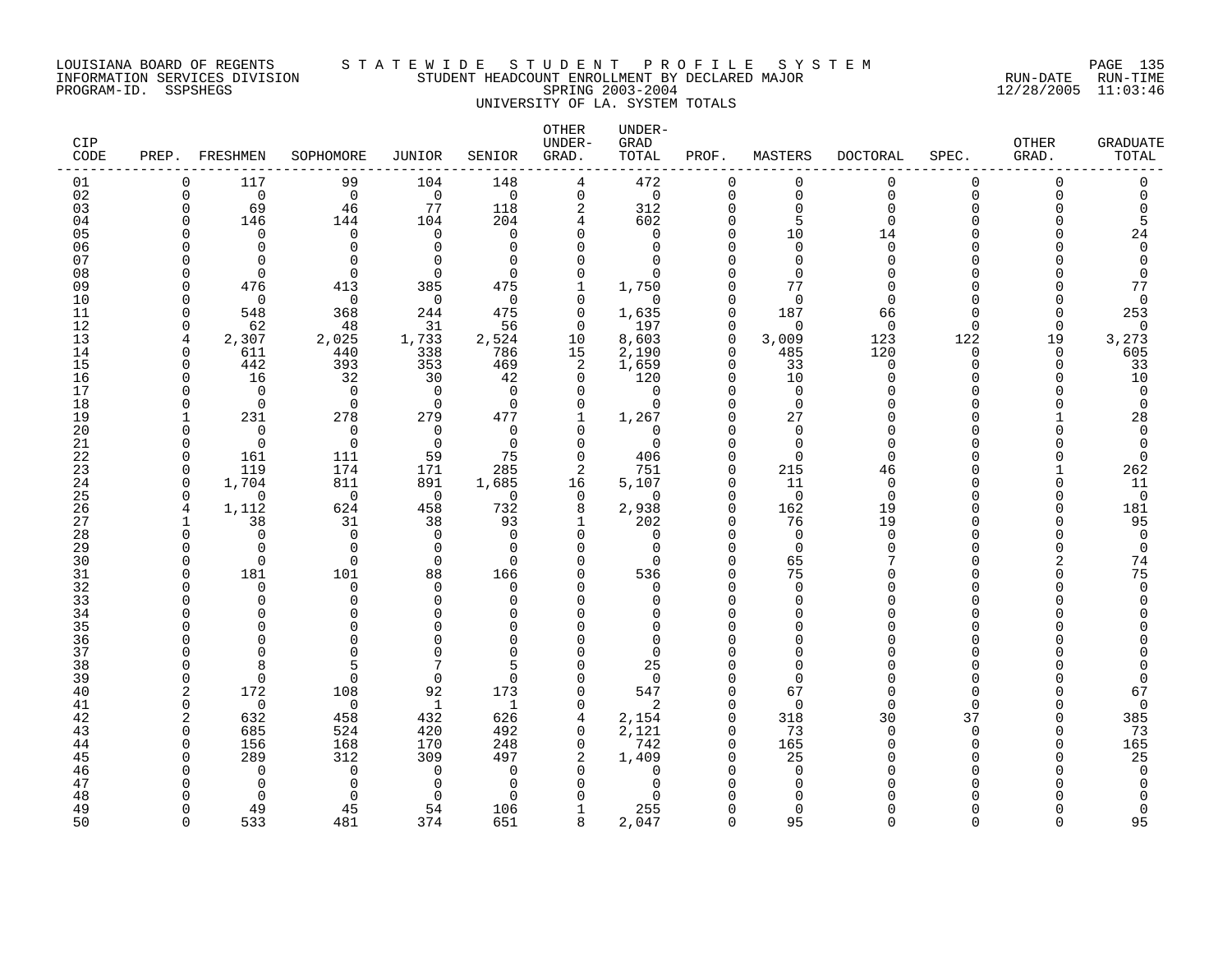### LOUISIANA BOARD OF REGENTS S T A T E W I D E S T U D E N T P R O F I L E S Y S T E M PAGE 136 INFORMATION SERVICES DIVISION STUDENT HEADCOUNT ENROLLMENT BY DECLARED MAJOR RUN-DATE RUN-TIME PROGRAM-ID. SSPSHEGS SPRING 2003-2004 12/28/2005 11:03:46 UNIVERSITY OF LA. SYSTEM TOTALS

## OTHER UNDER-CIP UNDER- GRAD OTHER GRADUATE CODE PREP. FRESHMEN SOPHOMORE JUNIOR SENIOR GRAD. TOTAL PROF. MASTERS DOCTORAL SPEC. GRAD. TOTAL ------------------------------------------------------------------------------------------------------------------------------------ 51 4 3,892 2,504 1,977 2,815 42 11,234 387 579 76 1 6 1,049 52 1 2,796 2,602 2,400 3,496 19 11,314 0 740 18 0 2 760<br>53 0 0 0 0 0 0 0 0 0 0 0 54 0 104 143 127 169 1 544 0 106 0 0 0 106 55 0 0 0 0 0 0 0 0 0 0 0 0 0 56 0 0 0 0 0 0 0 0 0 0 0 0 0 57 0 0 0 0 0 0 0 0 0 0 0 0 0 58 0 0 0 0 0 0 0 0 0 0 0 0 0 59 0 0 0 0 0 0 0 0 0 0 0 0 0 60 0 0 0 0 0 0 0 0 0 0 0 0 0 TR 0 154 64 30 31 0 279 0 0 0 0 0 0 UN 420 2,806 868 209 638 1,023 5,964 0 258 0 1 2,145 2,404 ------- ------- ------- ------- ------- ------- ------- ------- ------- ------- ------- ------- ------- TOTAL 439 20,616 14,420 11,985 18,758 1,166 67,384 387 6,873 538 161 2,176 10,135 01 - AGRICULTURE, AGRICULTURE OPERATIONS 19 - FAMILY AND CONSUMER SCIENCES/HUMAN SCI 37 - PERSONAL AWARENESS/SELF-IMPROVEMENT 02 - NOT IN USE AT THIS TIME 20 - NOT IN USE AT THIS TIME 38 - PHILOSOPHY AND RELIGIOUS STUDIES 03 - NATURAL RESOURCES AND CONSERVATION 21 - TECHNOLOGY EDUCATION/INDUSTRIIAL ARTS 39 - THEOLOGY AND RELIGIOUS VOCATIIONS<br>04 - ARCHITECTURE AND RELATED SERVICES 22 - LEGAL PROFESSIONS AND STUDIES 05 - AREA, ETHNIC, CULTURAL, AND GENDER STUDI23 - ENGLISH LANGUAGE AND LITERATURE/LETTERS 41 - SCIENCE TECHNOLOGIES/TECHNICIANS 06 – NOT IN USE AT THIS TIME 24 – LIBERAL ARTS/SCI, GEN STUDIES/HUMANITIES42 – PSYCHOLOGY<br>07 – NOT IN USE AT THIS TIME 25 – LIBRARY SCIENCE 43 – SECURITY AN 08 - NOT IN USE AT THIS TIME 26 - BIOLOGICAL AND BIOMEDICAL SCIENCES 44 - PUBLIC ADMINISTRATION AND SOCIAL SERV 09 - COMMUNICATION, JOURNALISM, AND RELATED 27 - MATHEMATICS AND STATISTICS 45 - SOCIAL SCIENCES 10 - COMMUNICATIONS TECHNOLOGIES/TECHNICIANS 28 - RESERVE OFFICERS TRAINING CORPS (ROTC) 46 - CONSTRUCTION TRADES 11 - COMPUTER AND INFORMATION SCIENCES/SUPP 29 - MILITARY TECHNOLOGIES 47 - MECHANIC AND REPAIR TECHNOLOGIES/TECH 12 - PERSONAL AND CULINARY SERVICES 30 - MULTI/INTERDISCIPLINARY STUDIES 48 - PRECISION PRODUCTION 13 - EDUCATION 31 - PARKS, RECREATION, LEISURE AND FITNESS 49 - TRANSPORTATION AND MATERIALS MOVING 14 - ENGINEERING 32 - BASIC SKILLS 50 - VISUAL AND PERFORMING ARTS 15 - ENGINEERING TECHNOLOGIES/TECHNICIANS 33 - CITIZENSHIP ACTIVITIES 51 - HEALTH PROFESSIONS AND RELATED SCI 16 - FOREIGN LANGUAGES, LITERATURES/LING. 34 - HEALTH-RELATED KNOWLEDGE AND SKILLS 52 - BUSINESS, MGT., MARKETING, AND REL 17 - NOT IN USE AT THIS TIME 35 - INTERPERSONAL AND SOCIAL SKILLS 53 - HIGH SCHOOL/SECONDARY DIPLOMA/CERT. 18 - NOT IN USE AT THIS TIME 36 - LEISURE AND RECREATIONAL ACTIVITIES 54 - HISTORY TR - UNDERGRAD STUDENTS INTENDING TO TRANSFERUN - UNCOMMITTED TO A MAJOR 60 - RESIDENCY PROGRAMS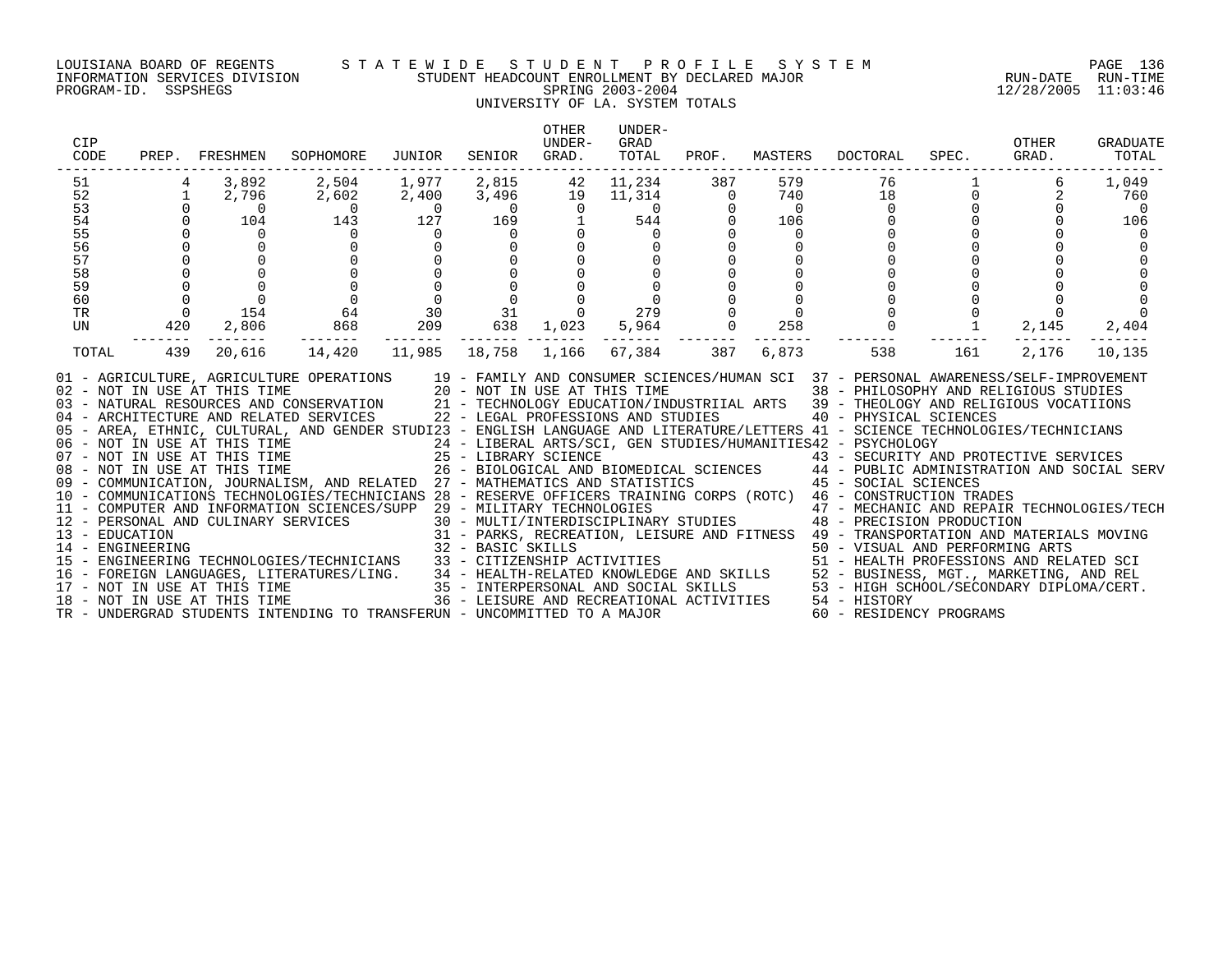### LOUISIANA BOARD OF REGENTS S T A T E W I D E S T U D E N T P R O F I L E S Y S T E M PAGE 137 INFORMATION SERVICES DIVISION STUDENT HEADCOUNT ENROLLMENT BY DECLARED MAJOR RUN-DATE RUN-TIME PROGRAM-ID. SSPSHEGS SPRING 2003-2004 12/28/2005 11:03:46 L.S.U. SYSTEM TOTALS

| CIP<br>CODE | PREP. FRESHMEN |                      | SOPHOMORE            | JUNIOR          | SENIOR               | OTHER<br>UNDER-<br>GRAD. | UNDER-<br>GRAD<br>TOTAL | PROF.                      | MASTERS                 | <b>DOCTORAL</b> | SPEC.                | OTHER<br>GRAD.       | <b>GRADUATE</b><br>TOTAL |
|-------------|----------------|----------------------|----------------------|-----------------|----------------------|--------------------------|-------------------------|----------------------------|-------------------------|-----------------|----------------------|----------------------|--------------------------|
| 01          | 0              | 131                  | 156                  | 149             | 188                  | $\mathbf 0$              | 624                     | $\mathbf 0$                | 103                     | 87              | 0                    | $\mathbf 0$          | 190                      |
| 02          | $\Omega$       | $\Omega$             | $\Omega$             | $\Omega$        | $\Omega$             | $\Omega$                 | $\mathbf 0$             | $\Omega$                   | $\Omega$                | $\Omega$        | $\Omega$             | $\Omega$             | $\mathbf 0$              |
| 03<br>04    | $\Omega$<br>∩  | 29<br>180            | 36<br>172            | 62<br>169       | 82<br>285            | 0<br>$\Omega$            | 209<br>806              | $\mathbf 0$<br>0           | 75<br>133               | 25<br>$\Omega$  | $\Omega$<br>O        | $\Omega$<br>$\Omega$ | 100<br>133               |
| 05          | ∩              | 4                    | 2                    | 4               | 8                    | $\Omega$                 | 18                      | $\Omega$                   | $\mathbf 0$             | $\Omega$        | U                    | $\cap$               | 0                        |
| 06          |                | $\Omega$             | $\mathbf 0$          | $\Omega$        | $\Omega$             | $\Omega$                 | 0                       | $\Omega$                   | $\Omega$                | $\Omega$        | U                    |                      | <sup>0</sup>             |
| 07          |                | $\Omega$             | $\Omega$             | ∩               | $\Omega$             | $\Omega$                 | $\Omega$                | $\Omega$                   | $\Omega$                | $\Omega$        | ∩                    |                      |                          |
| 08          | U              | $\Omega$             | $\Omega$             | $\Omega$        | $\Omega$             | $\Omega$                 | $\Omega$                | $\Omega$                   | $\Omega$                | $\Omega$        | U                    |                      | $\Omega$                 |
| 09          | ∩              | 509                  | 486                  | 416             | 512                  | 0                        | 1,923                   | $\Omega$                   | 55                      | 15              | U                    |                      | 70                       |
| 10          | U              | $\mathbf 0$          | $\mathbf 0$          | $\mathbf 0$     | $\Omega$             | $\Omega$                 | 0                       | $\Omega$                   | $\Omega$                | $\mathbf 0$     | U                    | n                    | $\mathbf 0$              |
| 11          | ∩<br>U         | 354<br>$\Omega$      | 221                  | 184             | 270<br>$\Omega$      | 18<br>$\mathbf 0$        | 1,047<br>0              | $\Omega$<br>$\Omega$       | 116<br>$\mathbf 0$      | 54<br>$\Omega$  | $\Omega$<br>$\Omega$ | $\cap$<br>$\Omega$   | 170                      |
| 12<br>13    | U              | 694                  | 0<br>830             | 0<br>888        | 1,226                | 39                       | 3,677                   | $\Omega$                   | 768                     | 410             | 30                   | $\Omega$             | 0<br>1,208               |
| 14          | U              | 879                  | 813                  | 746             | 1,221                | 0                        | 3,659                   | $\mathbf 0$                | 495                     | 314             | $\Omega$             | $\Omega$             | 809                      |
| 15          | ∩              | $\Omega$             | $\mathbf 0$          | $\Omega$        | $\Omega$             | $\Omega$                 | $\Omega$                | $\Omega$                   | 34                      | $\mathbf 0$     | $\Omega$             | $\cap$               | 34                       |
| 16          | ∩              | 27                   | 22                   | 40              | 74                   | $\Omega$                 | 163                     | $\Omega$                   | 49                      | 43              | $\Omega$             |                      | 92                       |
| 17          | ∩              | $\Omega$             | $\mathbf 0$          | $\Omega$        | $\mathbf 0$          | $\Omega$                 | $\mathbf 0$             | $\Omega$                   | $\mathbf 0$             | $\mathbf 0$     | U                    |                      | $\mathbf 0$              |
| 18          | U              | $\Omega$             | $\mathbf 0$          | $\Omega$        | $\Omega$             | $\Omega$                 | 0                       | $\Omega$                   | $\Omega$                | $\Omega$        | O                    |                      | $\mathbf 0$              |
| 19<br>20    | U              | 11<br>$\Omega$       | 28<br>$\Omega$       | 49<br>$\Omega$  | 72<br>$\Omega$       | 0<br>$\Omega$            | 160<br>0                | $\mathbf 0$<br>$\Omega$    | 16<br>$\Omega$          | 19<br>$\Omega$  | U<br>∩               |                      | 35<br>0                  |
| 21          | ∩              | $\Omega$             | $\Omega$             | $\Omega$        | $\Omega$             | $\Omega$                 | $\Omega$                | $\Omega$                   | $\Omega$                | $\Omega$        | U                    |                      | $\Omega$                 |
| 22          | <sup>n</sup>   | 27                   | 32                   | 4               | 6                    | 16                       | 85                      | 686                        | $\Omega$                | $\Omega$        | U                    | $\cap$               | 686                      |
| 23          | $\cap$         | 180                  | 253                  | 350             | 381                  | $\Omega$                 | 1,164                   | $\Omega$                   | 111                     | 86              | U                    | $\Omega$             | 197                      |
| 24          | 11             | 751                  | 571                  | 806             | 1,317                | 53                       | 3,509                   | 0                          | 51                      | 0               | U                    | $\Omega$             | 51                       |
| 25          | $\Omega$       | $\Omega$             | $\Omega$             | $\overline{0}$  | $\Omega$             | $\Omega$                 | $\Omega$                | $\Omega$                   | 178                     | $\Omega$        | U                    | $\Omega$             | 178                      |
| 26<br>27    | 2<br>0         | 907<br>24            | 764<br>29            | 629<br>41       | 873<br>91            | 0<br>$\Omega$            | 3,175<br>185            | $\mathbf 0$<br>$\mathbf 0$ | 50<br>57                | 166<br>61       | O<br>U               | $\Omega$<br>$\Omega$ | 216<br>118               |
| 28          | ∩              | $\Omega$             | $\Omega$             | $\Omega$        | $\Omega$             | $\Omega$                 | $\Omega$                | $\Omega$                   | $\Omega$                | $\Omega$        | O                    | n                    | 0                        |
| 29          | ∩              | $\Omega$             | $\Omega$             | $\Omega$        | $\Omega$             | $\Omega$                 | $\mathbf 0$             | $\Omega$                   | $\Omega$                | $\cap$          | U                    |                      | $\mathbf 0$              |
| 30          | $\cap$         | 32                   | 37                   | 34              | 44                   | $\Omega$                 | 147                     | $\Omega$                   | 25                      |                 | U                    |                      | 25                       |
| 31          | ∩              | 0                    | 0                    | $\Omega$        | 0                    | $\Omega$                 | 0                       | $\Omega$                   | 0                       | ∩               | U                    |                      | 0                        |
| 32          |                | $\Omega$             | $\mathbf 0$          | ∩               | $\Omega$             | $\Omega$                 | 0                       | $\Omega$                   | $\Omega$                |                 | U                    |                      | $\Omega$                 |
| 33<br>34    |                | $\Omega$<br>$\Omega$ | $\Omega$<br>$\Omega$ | ∩<br>∩          | $\Omega$<br>$\Omega$ | Λ<br>$\Omega$            | O<br>0                  | $\Omega$<br>$\Omega$       | $\Omega$<br>$\Omega$    | $\Omega$<br>∩   | ∩<br>U               |                      |                          |
| 35          |                | $\Omega$             | $\Omega$             | ∩               | $\Omega$             | $\Omega$                 | $\Omega$                | $\Omega$                   | $\Omega$                |                 | U                    |                      |                          |
| 36          |                | $\Omega$             | $\Omega$             | $\cap$          | $\Omega$             | $\Omega$                 | 0                       | $\Omega$                   | $\Omega$                | $\cap$          | U                    |                      |                          |
| 37          | $\Omega$       | $\Omega$             | $\mathbf 0$          | $\Omega$        | $\Omega$             | $\Omega$                 | 0                       | $\Omega$                   | $\Omega$                | $\Omega$        | 0                    |                      | $\Omega$                 |
| 38          | ∩              | 28                   | 27                   | 40              | 63                   | $\Omega$                 | 158                     | $\Omega$                   | 11                      | ∩               | U                    | n                    | 11                       |
| 39          | U              | $\Omega$             | $\mathbf 0$          | $\Omega$        | $\Omega$             | $\Omega$                 | $\mathbf 0$             | $\Omega$                   | $\Omega$                | $\Omega$        | U                    | $\Omega$             | $\overline{0}$           |
| 40          | ∩<br>∩         | 115                  | 89                   | 100<br>$\Omega$ | 153<br>$\Omega$      | $\Omega$                 | 457                     | $\mathbf 0$<br>$\Omega$    | 104                     | 292             | $\Omega$<br>$\Omega$ | $\Omega$<br>$\Omega$ | 396                      |
| 41<br>42    | U              | $\Omega$<br>344      | $\mathbf 0$<br>352   | 417             | 495                  | $\Omega$<br>$\Omega$     | $\Omega$<br>1,608       | $\Omega$                   | $\mathbf 0$<br>$\Omega$ | $\Omega$<br>118 | 11                   | $\Omega$             | 0<br>129                 |
| 43          | ∩              | 191                  | 116                  | 61              | 47                   | 59                       | 474                     | $\Omega$                   | $\Omega$                | $\Omega$        | $\Omega$             | $\cap$               | $\Omega$                 |
| 44          | U              | $\mathbf 0$          | $\mathbf 0$          | $\mathbf 0$     | $\Omega$             | 0                        | $\mathbf 0$             | $\Omega$                   | 389                     | 16              | $\Omega$             | $\Omega$             | 405                      |
| 45          |                | 395                  | 503                  | 638             | 798                  | 0                        | 2,334                   | $\Omega$                   | 185                     | 187             | U                    | n                    | 372                      |
| 46          |                | <sup>0</sup>         | $\Omega$             | ∩               | $\Omega$             | U                        | O                       | $\Omega$                   | $\Omega$                | $\Omega$        | U                    |                      | 0                        |
| 47          |                | ∩                    | $\Omega$             |                 | $\Omega$             | U                        | O                       | $\Omega$                   | $\Omega$                | ∩               | ∩                    |                      | <sup>0</sup>             |
| 48<br>49    | ∩              | $\Omega$             | $\Omega$<br>$\Omega$ | $\Omega$        | ∩<br>$\Omega$        | $\Omega$                 | U<br>0                  | $\cap$<br>$\Omega$         | $\Omega$                | $\Omega$        | U                    |                      | ∩<br>$\Omega$            |
| 50          | $\Omega$       | 261                  | 312                  | 295             | 506                  | $\Omega$                 | 1,374                   | $\Omega$                   | 349                     | 107             | $\Omega$             | $\Omega$             | 456                      |
|             |                |                      |                      |                 |                      |                          |                         |                            |                         |                 |                      |                      |                          |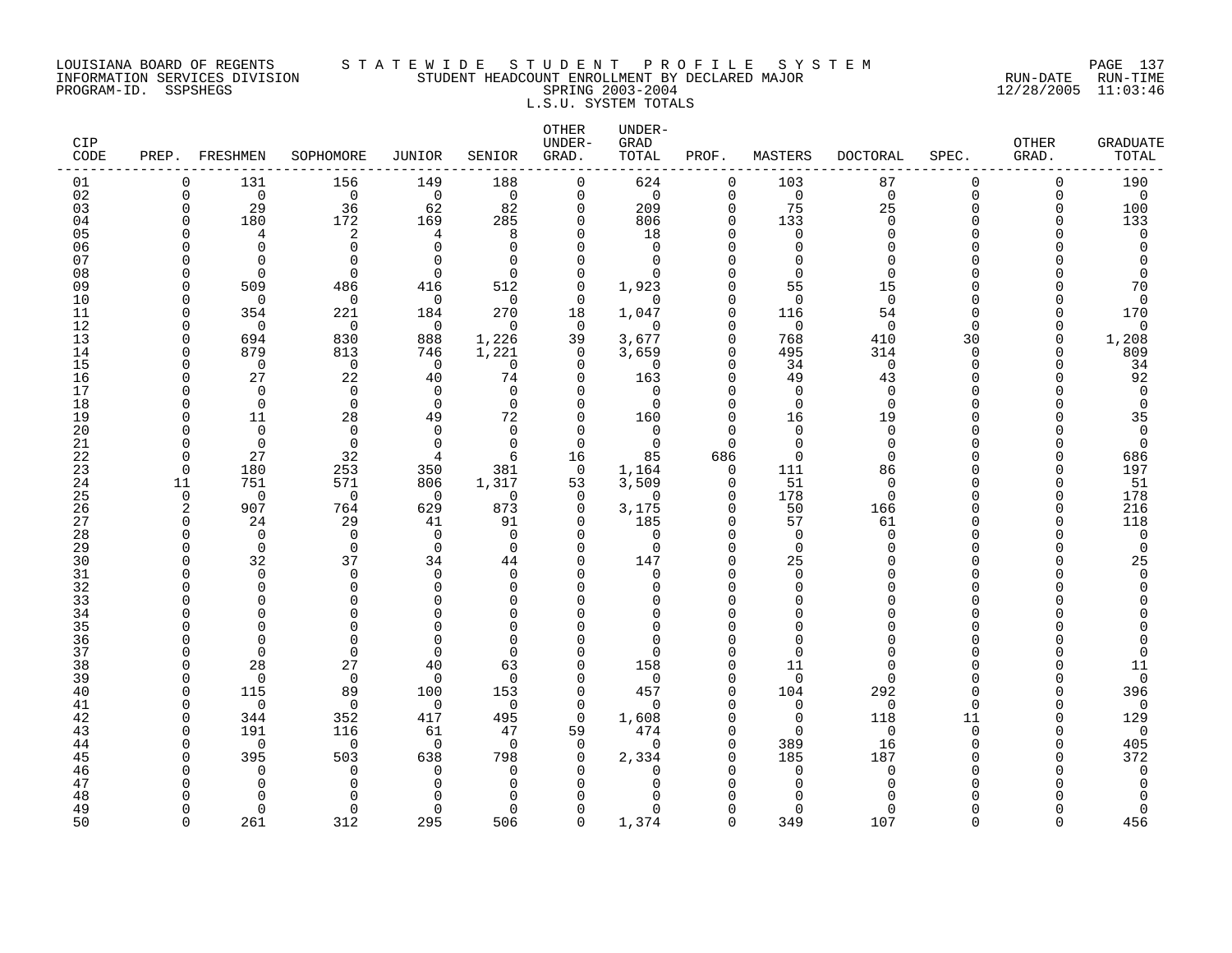### LOUISIANA BOARD OF REGENTS S T A T E W I D E S T U D E N T P R O F I L E S Y S T E M PAGE 138 INFORMATION SERVICES DIVISION STUDENT HEADCOUNT ENROLLMENT BY DECLARED MAJOR RUN-DATE RUN-TIME PROGRAM-ID. SSPSHEGS SPRING 2003-2004 12/28/2005 11:03:46 L.S.U. SYSTEM TOTALS

| CIP<br>CODE |                | PREP. FRESHMEN                                                                                | SOPHOMORE                                                                                                                                                                                                                                                                                                                                                                                                                                                                                                                                                                                                                                                                                                                                                                              | JUNIOR                              | SENIOR         | OTHER<br>UNDER-<br>GRAD. | UNDER-<br>GRAD<br>TOTAL            |                | PROF. MASTERS  | DOCTORAL                                            | SPEC.             | OTHER<br>GRAD. | <b>GRADUATE</b><br>TOTAL |
|-------------|----------------|-----------------------------------------------------------------------------------------------|----------------------------------------------------------------------------------------------------------------------------------------------------------------------------------------------------------------------------------------------------------------------------------------------------------------------------------------------------------------------------------------------------------------------------------------------------------------------------------------------------------------------------------------------------------------------------------------------------------------------------------------------------------------------------------------------------------------------------------------------------------------------------------------|-------------------------------------|----------------|--------------------------|------------------------------------|----------------|----------------|-----------------------------------------------------|-------------------|----------------|--------------------------|
| 51          | 5              | 1,207                                                                                         | 654                                                                                                                                                                                                                                                                                                                                                                                                                                                                                                                                                                                                                                                                                                                                                                                    | 296                                 | 272            | 270                      | 2,704                              | 324            | 148            | 51                                                  |                   |                | 523                      |
| 52          | $\overline{0}$ | 1,847                                                                                         | 2,165                                                                                                                                                                                                                                                                                                                                                                                                                                                                                                                                                                                                                                                                                                                                                                                  | 2,157                               | 2,740          | 67                       | 8,976                              | $\overline{0}$ | 1,299          | 96                                                  | $\mathbf 0$       | 0              | 1,395                    |
| 53          |                |                                                                                               | $\begin{array}{c} 0 \\ 112 \end{array}$                                                                                                                                                                                                                                                                                                                                                                                                                                                                                                                                                                                                                                                                                                                                                | $\begin{array}{c}0\\164\end{array}$ | $\overline{0}$ | $\mathbf 0$              | $rac{1}{2}$                        | $\mathbf 0$    | $\overline{0}$ | $\overline{0}$                                      | $0 \qquad \qquad$ |                | - 0                      |
| 54          |                |                                                                                               |                                                                                                                                                                                                                                                                                                                                                                                                                                                                                                                                                                                                                                                                                                                                                                                        |                                     | 240            | $\mathbf 0$              |                                    |                | 60             | 30                                                  |                   |                | 90                       |
| 55<br>56    |                |                                                                                               | $\overline{0}$                                                                                                                                                                                                                                                                                                                                                                                                                                                                                                                                                                                                                                                                                                                                                                         | $\overline{0}$                      | $\overline{0}$ |                          | $\mathbf 0$                        |                | $\mathbf 0$    | $\mathbf 0$                                         |                   |                |                          |
| 57          |                |                                                                                               |                                                                                                                                                                                                                                                                                                                                                                                                                                                                                                                                                                                                                                                                                                                                                                                        |                                     |                |                          |                                    |                |                |                                                     |                   |                |                          |
| 58          |                |                                                                                               |                                                                                                                                                                                                                                                                                                                                                                                                                                                                                                                                                                                                                                                                                                                                                                                        |                                     |                |                          |                                    |                |                |                                                     |                   |                |                          |
| 59          |                | $\begin{bmatrix} 1 & 0 & 1 \\ 0 & 0 & 0 \\ 0 & 0 & 0 \\ 0 & 0 & 0 \\ 0 & 0 & 0 \end{bmatrix}$ |                                                                                                                                                                                                                                                                                                                                                                                                                                                                                                                                                                                                                                                                                                                                                                                        |                                     |                |                          |                                    |                |                |                                                     |                   |                |                          |
| 60          | $\Omega$       | $\overline{0}$                                                                                |                                                                                                                                                                                                                                                                                                                                                                                                                                                                                                                                                                                                                                                                                                                                                                                        |                                     |                |                          |                                    |                |                |                                                     |                   |                |                          |
| TR          | $\overline{0}$ | 892                                                                                           |                                                                                                                                                                                                                                                                                                                                                                                                                                                                                                                                                                                                                                                                                                                                                                                        |                                     |                |                          | 1,600 0                            |                | $\overline{0}$ |                                                     |                   |                |                          |
| UN          | 58             | 2,281                                                                                         |                                                                                                                                                                                                                                                                                                                                                                                                                                                                                                                                                                                                                                                                                                                                                                                        |                                     |                |                          | 5,675                              | 44             | 413            | $\begin{matrix}0&&&&0\\ &&&0\\ 16&&&&0\end{matrix}$ |                   | 1,812          | 2,293                    |
| TOTAL       | 76             | 12,386                                                                                        |                                                                                                                                                                                                                                                                                                                                                                                                                                                                                                                                                                                                                                                                                                                                                                                        |                                     |                |                          | 46,513 1,054                       |                | 5,274          | 2,193                                               | 49                | 1,812          | 10,382                   |
|             |                |                                                                                               | 01 - AGRICULTURE, AGRICULTURE OPERATIONS 19 - FAMILY AND CONSUMER SCIENCES/HUMAN SCI 37 - PERSONAL AWARENESS/SELF-IMPROVEMENT<br>02 - NOT IN USE AT THIS TIME 20 - NOT IN USE AT THIS TIME 38 - PHILOSOPHY AND RELIGIOUS STUDIES<br>03 - NATURAL RESOURCES AND CONSERVATION 21 - TECHNOLOGY EDUCATION/INDUSTRIIAL ARTS 39 - THEOLOGY AND RELIGIOUS VOCATIIONS<br>04 - ARCHITECTURE AND RELATED SERVICES<br>05 - AREA, ETHNIC, CULTURAL, AND GENDER STUDI23 - ENGLISH LANGUAGE AND LITERATURE/LETTERS 41 - SCIENCE TECHNOLOGIES/TECHNICIANS<br>06 - NOT IN USE AT THIS TIME<br>24 - LIBERAL ARTS/SCI, GEN STUDIES/HUMANITIES42 - ESTCHOLOGY<br>25 - LIBRARY SCIENCE<br>26 - BIOLOGICAL AND BIOMEDICAL SCIENCES<br>26 - BIOLOGICAL AND BIOMEDICAL SCIENCES<br>26 - BIOLOGICAL AND BIOMED |                                     |                |                          | 22 - LEGAL PROFESSIONS AND STUDIES |                |                | 40 - PHYSICAL SCIENCES                              |                   |                |                          |
|             |                |                                                                                               |                                                                                                                                                                                                                                                                                                                                                                                                                                                                                                                                                                                                                                                                                                                                                                                        |                                     |                |                          |                                    |                |                |                                                     |                   |                |                          |
|             |                |                                                                                               |                                                                                                                                                                                                                                                                                                                                                                                                                                                                                                                                                                                                                                                                                                                                                                                        |                                     |                |                          |                                    |                |                |                                                     |                   |                |                          |
|             |                |                                                                                               |                                                                                                                                                                                                                                                                                                                                                                                                                                                                                                                                                                                                                                                                                                                                                                                        |                                     |                |                          |                                    |                |                |                                                     |                   |                |                          |
|             |                |                                                                                               | 10 - COMMUNICATIONS TECHNOLOGIES/TECHNICIANS 28 - RESERVE OFFICERS TRAINING CORPS (ROTC) 46 - CONSTRUCTION TRADES                                                                                                                                                                                                                                                                                                                                                                                                                                                                                                                                                                                                                                                                      |                                     |                |                          |                                    |                |                |                                                     |                   |                |                          |
|             |                |                                                                                               |                                                                                                                                                                                                                                                                                                                                                                                                                                                                                                                                                                                                                                                                                                                                                                                        |                                     |                |                          |                                    |                |                |                                                     |                   |                |                          |
|             |                |                                                                                               |                                                                                                                                                                                                                                                                                                                                                                                                                                                                                                                                                                                                                                                                                                                                                                                        |                                     |                |                          |                                    |                |                |                                                     |                   |                |                          |
|             |                |                                                                                               |                                                                                                                                                                                                                                                                                                                                                                                                                                                                                                                                                                                                                                                                                                                                                                                        |                                     |                |                          |                                    |                |                |                                                     |                   |                |                          |
|             |                |                                                                                               |                                                                                                                                                                                                                                                                                                                                                                                                                                                                                                                                                                                                                                                                                                                                                                                        |                                     |                |                          |                                    |                |                |                                                     |                   |                |                          |
|             |                |                                                                                               |                                                                                                                                                                                                                                                                                                                                                                                                                                                                                                                                                                                                                                                                                                                                                                                        |                                     |                |                          |                                    |                |                |                                                     |                   |                |                          |
|             |                |                                                                                               |                                                                                                                                                                                                                                                                                                                                                                                                                                                                                                                                                                                                                                                                                                                                                                                        |                                     |                |                          |                                    |                |                |                                                     |                   |                |                          |
|             |                |                                                                                               |                                                                                                                                                                                                                                                                                                                                                                                                                                                                                                                                                                                                                                                                                                                                                                                        |                                     |                |                          |                                    |                |                |                                                     |                   |                |                          |
|             |                |                                                                                               | 10 - COMPUTER AND INFORMATION SCIENCES/TECHNICIANS 28 - RESERVE OFFICERS TRAINING CORPS (ROTC) 46 - DOMENTION TRAINING TO THE SERVER AND CULINARY SERVICES<br>12 - PERSONAL AND CULINARY SERVICES 30 - MULTIARY TECHNOLOGIES<br>13                                                                                                                                                                                                                                                                                                                                                                                                                                                                                                                                                     |                                     |                |                          |                                    |                |                |                                                     |                   |                |                          |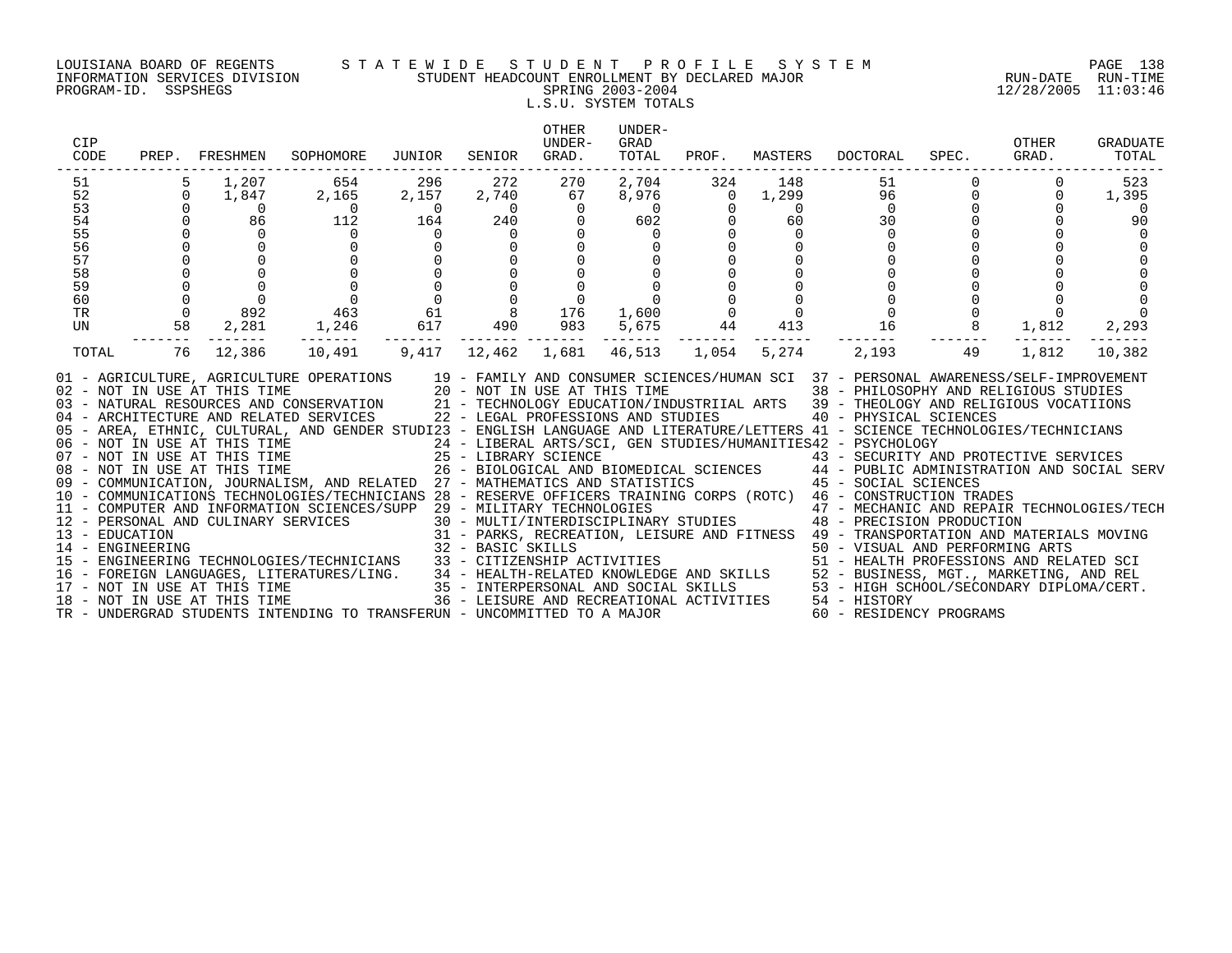### LOUISIANA BOARD OF REGENTS S T A T E W I D E S T U D E N T P R O F I L E S Y S T E M PAGE 139 INFORMATION SERVICES DIVISION STUDENT HEADCOUNT ENROLLMENT BY DECLARED MAJOR RUN-DATE RUN-TIME PROGRAM-ID. SSPSHEGS SPRING 2003-2004 12/28/2005 11:03:46 SOUTHERN U. SYSTEM TOTALS

| <b>CIP</b><br>CODE | PREP.       | FRESHMEN                 | SOPHOMORE           | JUNIOR               | SENIOR               | OTHER<br>UNDER-<br>GRAD. | UNDER-<br>GRAD<br>TOTAL      | PROF.                   | MASTERS              | <b>DOCTORAL</b> | SPEC.    | OTHER<br>GRAD. | <b>GRADUATE</b><br>TOTAL |
|--------------------|-------------|--------------------------|---------------------|----------------------|----------------------|--------------------------|------------------------------|-------------------------|----------------------|-----------------|----------|----------------|--------------------------|
| 01                 | $\Omega$    | 18                       | 23                  | 14                   | 13                   | $\mathbf 0$              | 68                           | 0                       | 0                    | $\mathbf 0$     | 0        | 0              | 0                        |
| 02                 | $\mathbf 0$ | $\overline{0}$           | $\mathbf 0$         | $\mathsf 0$          | $\mathbf 0$          | $\mathbf 0$              | $\mathbf 0$                  | $\mathbf 0$             | $\mathbf 0$          | $\Omega$        | 0        | $\mathbf 0$    | $\mathbf 0$              |
| 03                 | $\Omega$    | 9                        | 11                  | 5                    | 10                   | $\mathbf 0$              | 35                           | $\mathbf{0}$            | 14                   | ∩               | $\Omega$ | $\Omega$       | 14                       |
| 04                 | $\cap$      | 53                       | 30                  | 25                   | 34                   | $\Omega$                 | 142                          | $\Omega$                | $\Omega$             |                 | U        |                | $\Omega$                 |
| 05                 | C           | $\Omega$<br><sup>0</sup> | $\mathbf 0$<br>0    | $\Omega$<br>$\Omega$ | $\Omega$             | $\Omega$<br>$\Omega$     | $\mathbf 0$<br>0             | $\Omega$<br>$\mathbf 0$ | $\Omega$<br>$\Omega$ |                 | U        |                |                          |
| 06<br>07           | C           | $\Omega$                 | 0                   | $\cap$               | $\Omega$<br>$\Omega$ | $\Omega$                 | $\Omega$                     | $\Omega$                | $\Omega$             |                 |          |                |                          |
| 08                 | ∩           | $\Omega$                 | $\mathbf 0$         | $\Omega$             | $\Omega$             | $\Omega$                 | $\Omega$                     | $\Omega$                | $\Omega$             |                 |          |                | $\Omega$                 |
| 09                 | $\Omega$    | 65                       | 62                  | 83                   | 85                   | 0                        | 295                          | $\mathbf 0$             | 21                   |                 | U        |                | 22                       |
| 10                 | O           | $\overline{0}$           | $\mathbf 0$         | $\mathbf 0$          | $\Omega$             | 0                        | $\mathbf 0$                  | $\mathbf 0$             | $\mathbf 0$          |                 | U        | $\Omega$       | $\mathbf 0$              |
| 11                 | $\Omega$    | 155                      | 167                 | 142                  | 238                  | 0                        | 702                          | $\Omega$                | 98                   | ∩               | U        | 4              | 102                      |
| 12                 | $\Omega$    | 10                       | 5                   | $\mathbf 0$          | $\Omega$             | $\Omega$                 | 15                           | $\Omega$                | $\Omega$             | ∩               | U        | $\Omega$       | $\mathbf 0$              |
| 13                 | $\Omega$    | 166                      | 233                 | 219                  | 378                  | $\Omega$                 | 996                          | $\Omega$                | 403                  | 45              | $\Omega$ | 20             | 468                      |
| 14                 | $\Omega$    | 132                      | 109                 | 115                  | 231                  | 1                        | 588                          | $\mathbf 0$             | 37                   | ∩               | U        | $\Omega$       | 37                       |
| 15                 | $\Omega$    | 64                       | 71                  | 26                   | 43                   | 0                        | 204                          | $\mathbf{0}$            | $\mathbf 0$          | ∩               | U        | $\Omega$       | $\Omega$                 |
| 16                 | C           | 1                        | 3                   | 2                    | 6                    | 0                        | 12                           | $\mathbf 0$             | $\Omega$             |                 | U        |                |                          |
| 17                 |             | $\Omega$                 | 0                   | $\Omega$             | $\Omega$             | $\Omega$                 | $\Omega$                     | $\Omega$                | ∩                    |                 |          |                |                          |
| 18                 | C           | $\Omega$                 | $\Omega$            | $\mathbf 0$          | $\Omega$             | $\Omega$                 | $\Omega$                     | $\Omega$                | $\Omega$             |                 |          |                |                          |
| 19                 | ∩           | 15                       | 24                  | 35                   | 103                  | 1                        | 178                          | $\mathbf 0$             | $\Omega$             |                 | U        |                |                          |
| 20<br>21           | ∩           | $\Omega$<br>$\Omega$     | $\mathbf 0$         | $\Omega$<br>$\Omega$ | $\Omega$<br>$\Omega$ | $\Omega$                 | $\mathbf 0$                  | $\Omega$<br>$\Omega$    | $\Omega$<br>$\Omega$ |                 | U        |                | $\Omega$                 |
| 22                 | ∩           | 3                        | 0<br>$\overline{2}$ | $\Omega$             | $\Omega$             | 0<br>$\Omega$            | $\mathbf 0$<br>5             | 409                     | $\Omega$             |                 | ∩        |                | 409                      |
| 23                 | $\Omega$    | 16                       | 14                  | 16                   | 25                   | $\Omega$                 | 71                           | $\Omega$                | $\Omega$             |                 | U        |                | 1                        |
| 24                 | $\Omega$    | 554                      | 387                 | 14                   | 74                   | 0                        | 1,029                        | 0                       | $\mathbf 0$          |                 | U        | n              | 0                        |
| 25                 | $\Omega$    | $\Omega$                 | 0                   | $\mathbf 0$          | $\Omega$             | $\Omega$                 | $\mathbf 0$                  | $\Omega$                | $\Omega$             |                 |          |                | $\mathbf 0$              |
| 26                 | $\Omega$    | 155                      | 119                 | 107                  | 183                  | 0                        | 564                          | 0                       | 21                   |                 | U        |                | 32                       |
| 27                 | $\Omega$    | 9                        | 9                   | 9                    | 30                   | $\Omega$                 | 57                           | $\Omega$                | 12                   |                 | U        |                | 14                       |
| 28                 | C           | $\Omega$                 | 0                   | $\Omega$             | $\Omega$             | $\Omega$                 | $\Omega$                     | $\Omega$                | $\mathbf 0$          |                 | U        | $\cap$         | $\mathbf 0$              |
| 29                 |             | ∩                        | $\Omega$            | $\cap$               | $\Omega$             | $\Omega$                 | $\Omega$                     | $\Omega$                | $\mathbf 0$          |                 | U        |                | $\mathbf 0$              |
| 30                 |             | U                        | $\Omega$            | U                    | $\Omega$             | $\Omega$                 | $\Omega$                     | $\Omega$                | 11                   |                 | U        |                | 11                       |
| 31                 |             | $\Omega$                 | $\Omega$            | $\cap$               | $\Omega$             | $\Omega$                 | U                            | $\Omega$                | $\Omega$             |                 | U        |                | $\Omega$                 |
| 32                 |             | U                        | $\Omega$            | $\cap$               | $\Omega$             | ∩                        | $\Omega$                     | $\Omega$                | $\Omega$             |                 | U        |                |                          |
| 33                 |             | O                        | 0                   | U                    | O                    | 0                        | 0                            | 0                       | 0                    |                 | U        |                |                          |
| 34                 |             | ∩                        | $\Omega$            | U<br>U               | $\Omega$             | $\Omega$                 | <sup>0</sup>                 | 0<br>$\Omega$           | $\Omega$             |                 |          |                |                          |
| 35<br>36           |             | ∩                        | O<br>$\Omega$       | ∩                    | $\Omega$<br>$\Omega$ | $\Omega$<br>$\Omega$     | <sup>0</sup><br><sup>0</sup> | $\Omega$                | $\Omega$<br>$\Omega$ |                 | U        |                |                          |
| 37                 |             | $\Omega$                 | $\Omega$            | ∩                    | $\Omega$             | $\Omega$                 | <sup>0</sup>                 | $\Omega$                | $\Omega$             |                 | U        |                |                          |
| 38                 |             | $\Omega$                 | 0                   | $\cap$               | $\Omega$             | $\Omega$                 | $\Omega$                     | $\Omega$                | $\Omega$             |                 | U        |                |                          |
| 39                 | ∩           | $\Omega$                 | $\Omega$            | $\Omega$             | $\Omega$             | $\Omega$                 | $\Omega$                     | $\Omega$                | $\Omega$             |                 | U        |                | $\Omega$                 |
| 40                 | ∩           | 24                       | 41                  | 27                   | 68                   | $\Omega$                 | 160                          | $\Omega$                |                      |                 |          |                | 12                       |
| 41                 | ∩           | $\Omega$                 | $\mathbf 0$         | $\mathbf 0$          | $\Omega$             | $\Omega$                 | $\Omega$                     | $\Omega$                | $\Omega$             |                 |          |                | $\mathbf 0$              |
| 42                 | $\Omega$    | 98                       | 73                  | 108                  | 179                  | 0                        | 458                          | $\mathbf 0$             | 0                    | ∩               | U        |                | 3                        |
| 43                 | $\Omega$    | 105                      | 109                 | 105                  | 193                  | 0                        | 512                          | $\mathbf 0$             | 62                   | ∩               | U        |                | 69                       |
| 44                 | $\Omega$    | 46                       | 67                  | 96                   | 196                  | 0                        | 405                          | $\mathbf 0$             | 459                  | 26              | U        | 8              | 493                      |
| 45                 | ∩           | 57                       | 65                  | 61                   | 113                  | $\Omega$                 | 296                          | $\Omega$                | 73                   | ∩               | ∩        |                | 73                       |
| 46                 |             | $\Omega$                 | $\Omega$            | $\Omega$             | $\Omega$             | $\Omega$                 | $\overline{0}$               | $\Omega$                | $\Omega$             |                 | U        |                | $\Omega$                 |
| 47                 | C           | 31                       | 15                  | ∩                    | $\Omega$             | $\Omega$                 | 46                           | $\Omega$                | $\Omega$             |                 |          |                |                          |
| 48                 | ∩           | $\Omega$                 | $\mathbf 0$         | $\cap$               | $\Omega$             | $\Omega$                 | $\Omega$                     | $\Omega$<br>$\Omega$    | $\Omega$             |                 |          |                |                          |
| 49<br>50           | $\cap$      | $\Omega$<br>64           | $\Omega$<br>46      | $\Omega$<br>35       | $\Omega$<br>46       | 0<br>$\Omega$            | $\Omega$<br>191              | $\Omega$                | $\Omega$<br>$\cap$   |                 |          | $\cap$         | $\mathbf 0$<br>$\Omega$  |
|                    |             |                          |                     |                      |                      |                          |                              |                         |                      |                 |          |                |                          |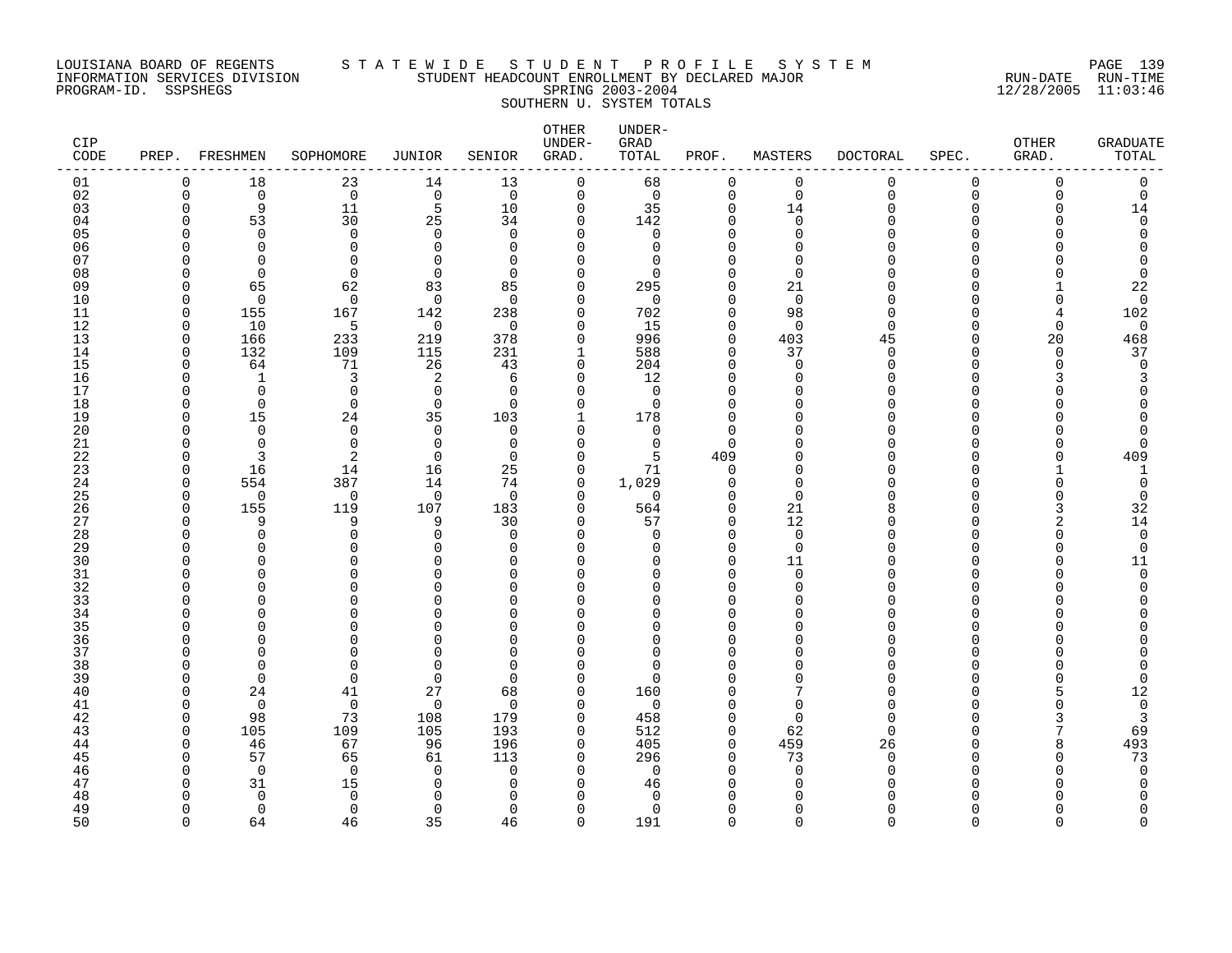### LOUISIANA BOARD OF REGENTS S T A T E W I D E S T U D E N T P R O F I L E S Y S T E M PAGE 140 INFORMATION SERVICES DIVISION STUDENT HEADCOUNT ENROLLMENT BY DECLARED MAJOR RUN-DATE RUN-TIME PROGRAM-ID. SSPSHEGS SPRING 2003-2004 12/28/2005 11:03:46 SOUTHERN U. SYSTEM TOTALS

| CIP<br>CODE |                            | PREP. FRESHMEN | SOPHOMORE                                                                                                                                                                                                                                                                                                                                                                                                                                                                                                                                                                                                                                                                                                                                                                                                                                                                                                                                                                                                                    | JUNIOR         | SENIOR                                 | <b>OTHER</b><br>UNDER-<br>GRAD. | UNDER-<br>GRAD<br>TOTAL |                     |                 | PROF. MASTERS DOCTORAL                                                                                                                                                                                                                                                                | SPEC.                | OTHER<br>GRAD. | <b>GRADUATE</b><br>TOTAL |
|-------------|----------------------------|----------------|------------------------------------------------------------------------------------------------------------------------------------------------------------------------------------------------------------------------------------------------------------------------------------------------------------------------------------------------------------------------------------------------------------------------------------------------------------------------------------------------------------------------------------------------------------------------------------------------------------------------------------------------------------------------------------------------------------------------------------------------------------------------------------------------------------------------------------------------------------------------------------------------------------------------------------------------------------------------------------------------------------------------------|----------------|----------------------------------------|---------------------------------|-------------------------|---------------------|-----------------|---------------------------------------------------------------------------------------------------------------------------------------------------------------------------------------------------------------------------------------------------------------------------------------|----------------------|----------------|--------------------------|
| 51<br>52    | $\Omega$                   | 674<br>405     | 594<br>357                                                                                                                                                                                                                                                                                                                                                                                                                                                                                                                                                                                                                                                                                                                                                                                                                                                                                                                                                                                                                   | 238<br>341     | 518<br>542                             | $\overline{0}$<br>$\Omega$      | 2,024<br>1,645          | $\mathbf 0$<br>0    | 192<br>$\Omega$ | 16<br>$\Omega$                                                                                                                                                                                                                                                                        | $\Omega$<br>$\Omega$ | 25<br>8        | 233<br>8                 |
| 53          | $\Omega$                   | $\Omega$       | $\overline{0}$                                                                                                                                                                                                                                                                                                                                                                                                                                                                                                                                                                                                                                                                                                                                                                                                                                                                                                                                                                                                               | $\overline{0}$ | $\begin{array}{c} 0 \\ 51 \end{array}$ | $\Omega$                        | $\Omega$                |                     |                 |                                                                                                                                                                                                                                                                                       |                      |                |                          |
| 54          | $\Omega$                   | 8              | 10                                                                                                                                                                                                                                                                                                                                                                                                                                                                                                                                                                                                                                                                                                                                                                                                                                                                                                                                                                                                                           | 11             |                                        | $\Omega$                        | 80                      |                     |                 |                                                                                                                                                                                                                                                                                       |                      |                |                          |
| 55          | $\Omega$                   | $\Omega$       | $\Omega$                                                                                                                                                                                                                                                                                                                                                                                                                                                                                                                                                                                                                                                                                                                                                                                                                                                                                                                                                                                                                     | $\mathbf 0$    | $\Omega$                               |                                 | $\Omega$                |                     |                 |                                                                                                                                                                                                                                                                                       |                      |                |                          |
| 56<br>57    | $\mathbf 0$<br>$\mathbf 0$ |                |                                                                                                                                                                                                                                                                                                                                                                                                                                                                                                                                                                                                                                                                                                                                                                                                                                                                                                                                                                                                                              |                | $\mathbf 0$                            |                                 |                         |                     |                 |                                                                                                                                                                                                                                                                                       |                      |                |                          |
| 58          | 0                          |                |                                                                                                                                                                                                                                                                                                                                                                                                                                                                                                                                                                                                                                                                                                                                                                                                                                                                                                                                                                                                                              |                | $\mathsf{O}$<br>$\mathsf{O}$           |                                 |                         |                     |                 |                                                                                                                                                                                                                                                                                       |                      |                |                          |
| 59          |                            |                |                                                                                                                                                                                                                                                                                                                                                                                                                                                                                                                                                                                                                                                                                                                                                                                                                                                                                                                                                                                                                              |                | $\mathbf 0$                            |                                 |                         |                     |                 |                                                                                                                                                                                                                                                                                       |                      |                |                          |
| 60          | $\mathbf 0$                |                |                                                                                                                                                                                                                                                                                                                                                                                                                                                                                                                                                                                                                                                                                                                                                                                                                                                                                                                                                                                                                              |                | $\overline{0}$                         |                                 |                         | $\mathsf{O}\xspace$ |                 |                                                                                                                                                                                                                                                                                       |                      |                |                          |
| TR          | $\mathbf 0$                | $\Omega$       |                                                                                                                                                                                                                                                                                                                                                                                                                                                                                                                                                                                                                                                                                                                                                                                                                                                                                                                                                                                                                              |                | $\Omega$                               | 0                               |                         |                     |                 |                                                                                                                                                                                                                                                                                       |                      |                |                          |
| UN          | $\overline{0}$             | 1,013          | 279                                                                                                                                                                                                                                                                                                                                                                                                                                                                                                                                                                                                                                                                                                                                                                                                                                                                                                                                                                                                                          | 123            | 83                                     | 96                              | 1,594                   |                     |                 |                                                                                                                                                                                                                                                                                       |                      | 588            | 594                      |
| TOTAL       | $\overline{0}$             | 3,950          | 2,925                                                                                                                                                                                                                                                                                                                                                                                                                                                                                                                                                                                                                                                                                                                                                                                                                                                                                                                                                                                                                        | 1,957          | 3,442                                  | 98                              | 12,372                  | 409                 | 1,410           | 95                                                                                                                                                                                                                                                                                    | 6                    | 680            | 2,600                    |
|             |                            |                | 01 - AGRICULTURE, AGRICULTURE OPERATIONS 19 - FAMILY AND CONSUMER SCIENCES/HUMAN SCI 37 - PERSONAL AWARENESS/SELF-IMPROVEMENT<br>04 - ARCHITECTURE AND RELATED SERVICES 22 - LEGAL PROFESSIONS AND STUDIES<br>05 - AREA, ETHNIC, CULTURAL, AND GENDER STUDI23 - ENGLISH LANGUAGE AND LITERATURE/LETTERS 41 - SCIENCE TECHNOLOGIES/TECHNICIANS<br>06 - NOT IN USE AT THIS TIME<br>07 - NOT IN USE AT THIS TIME<br>08 - NOT IN USE AT THIS TIME<br>08 - NOT IN USE AT THIS TIME<br>08 - NOT IN USE AT THIS TIME<br>26 - BIOLOGICAL AND F<br>07 - NOT IN USE AT THIS TIME<br>25 - LIBRARY SCIENCE<br>26 - BIOLOGICAL AND BIOMEDICAL SCIENCES<br>26 - BIOLOGICAL AND BIOMEDICAL SCIENCES<br>26 - BIOLOGICAL AND BIOMEDICAL SCIENCES<br>26 - BIOLOGICAL AND BIOMEDICAL SCIENCES<br>26 - B<br>11 - COMPUTER AND INFORMATION SCIENCES/SUPP 29 - MILITARY TECHNOLOGIES<br>11 - COMPUTER AND INFORMATION CONTRICTS 30 - MULTI/INTERDI<br>12 - PERSONAL AND CULINARY SERVICES 31 - PARKS, RECREA<br>14 - ENGINEERING 32 - BASIC SKILLS |                |                                        |                                 |                         |                     |                 | 40 - PHYSICAL SCIENCES<br>24 - LIBERAL ARTS/SCI, GEN STUDIES/HUMANITIES42 - PSYCHOLOGY<br>29 - MILITARY TECHNOLOGIES<br>30 - MULTI/INTERDISCIPLINARY STUDIES<br><br>48 - PRECISION PRODUCTION<br>31 - PARKS, RECREATION, LEISURE AND FITNESS 49 - TRANSPORTATION AND MATERIALS MOVING |                      |                |                          |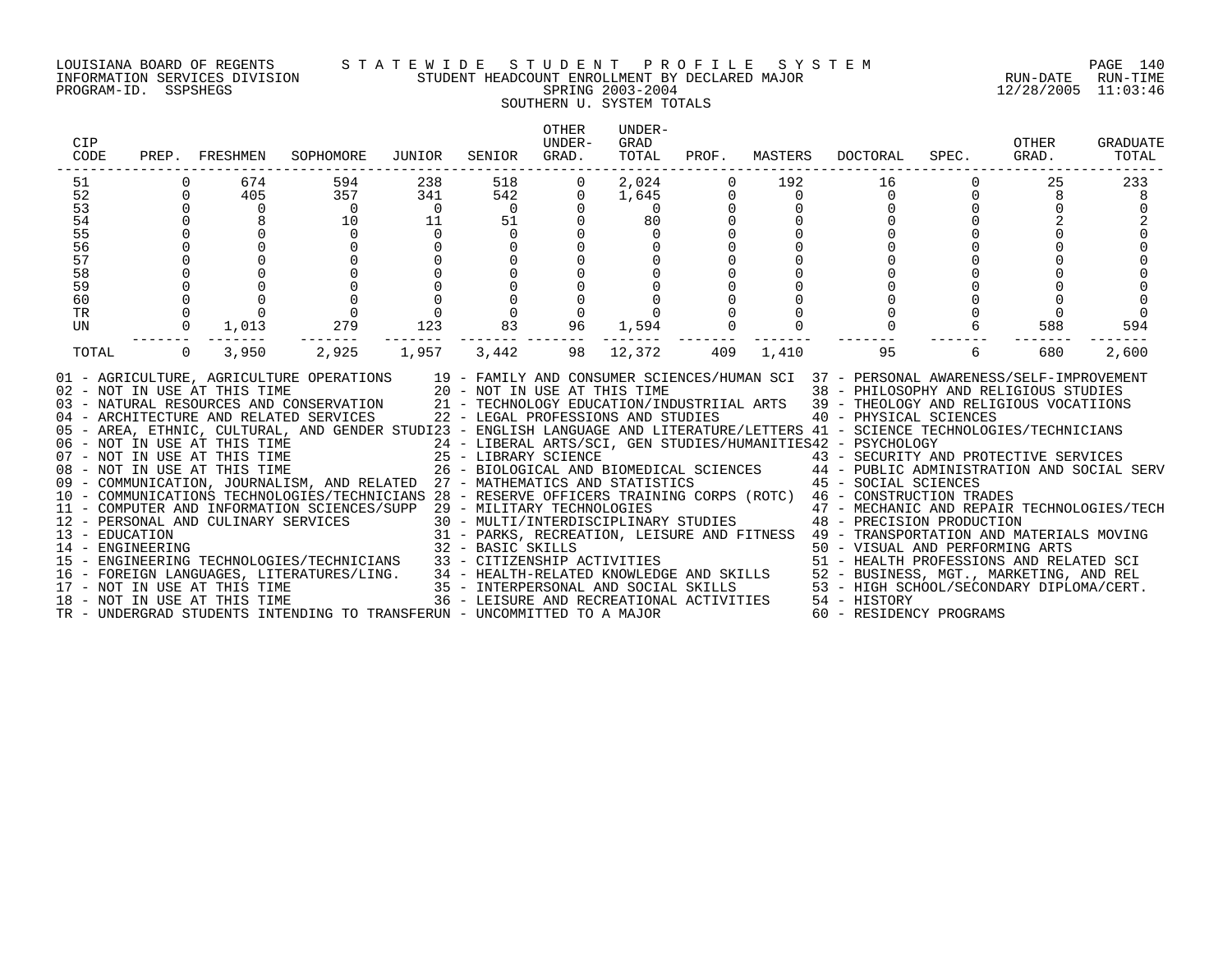### LOUISIANA BOARD OF REGENTS S T A T E W I D E S T U D E N T P R O F I L E S Y S T E M PAGE 141 INFORMATION SERVICES DIVISION STUDENT HEADCOUNT ENROLLMENT BY DECLARED MAJOR RUN-DATE RUN-TIME PROGRAM-ID. SSPSHEGS SPRING 2003-2004 12/28/2005 11:03:46 L.C.T.C.S. TOTALS

| CIP<br>CODE |                      | PREP. FRESHMEN | SOPHOMORE         | <b>JUNIOR</b> | SENIOR        | OTHER<br>UNDER-<br>GRAD. | UNDER-<br>GRAD<br>TOTAL | PROF.                | MASTERS     | <b>DOCTORAL</b> | SPEC.                | OTHER<br>GRAD. | <b>GRADUATE</b><br>TOTAL |
|-------------|----------------------|----------------|-------------------|---------------|---------------|--------------------------|-------------------------|----------------------|-------------|-----------------|----------------------|----------------|--------------------------|
| 01          | $\mathbf 0$          | 24             | 18                | 0             | 0             | 78                       | 120                     | 0                    | $\mathbf 0$ | 0               | 0                    | 0              | 0                        |
| 02          | $\mathbf 0$          | $\Omega$       | $\mathbf 0$       | $\mathbf 0$   | $\mathbf 0$   | $\mathbf 0$              | $\mathbf 0$             | $\mathbf 0$          | $\mathbf 0$ | $\Omega$        | $\Omega$             | $\Omega$       | 0                        |
| 03          | $\mathbf 0$          | 8              | 3                 | $\Omega$      | $\Omega$      | $\mathbf{1}$             | 12                      | $\Omega$             | $\Omega$    | $\Omega$        | $\Omega$             | Ω              | O                        |
| 04          | $\Omega$             | $\Omega$       | 0                 | $\Omega$      | <sup>0</sup>  | $\mathbf 0$              | 0                       | $\Omega$             | ∩           |                 | $\Omega$             |                | O                        |
| 05          | ∩                    | U              | 0                 | O             | U             | $\Omega$                 | 0                       | $\Omega$             |             |                 | U                    |                |                          |
| 06          | $\cap$               | U              | $\Omega$          | $\Omega$      | n             | $\mathbf 0$              | 0                       | $\Omega$             |             |                 | <sup>n</sup>         |                |                          |
| 07          | ∩                    | ∩              | $\Omega$          | $\cap$        | n             | $\Omega$                 | $\Omega$                | $\Omega$             |             |                 | U                    |                |                          |
| 08          | $\Omega$             | $\Omega$       | $\Omega$          | $\Omega$      | $\Omega$      | $\Omega$                 | $\Omega$                | $\Omega$             |             |                 | $\Omega$             |                |                          |
| 09          | $\mathbf 0$          | 108            | 52                | $\Omega$      | 0             | 44                       | 204                     | 0                    |             |                 | $\Omega$             |                |                          |
| 10          | $\mathbf 0$          | 109            | 105               | O             | $\Omega$      | 26                       | 240                     | $\Omega$             |             |                 | <sup>n</sup>         |                |                          |
| 11          | 2                    | 1,002          | 559               | $\Omega$      | 0             | 362                      | 1,925                   | 0                    | ∩           |                 | <sup>n</sup>         |                |                          |
| 12          | 3                    | 519            | 292               | $\Omega$      | $\Omega$      | 227                      | 1,041                   | $\Omega$             | O           |                 | <sup>n</sup>         |                |                          |
| 13          | $\mathbf 0$          | 721            | 293               | $\Omega$      | $\mathbf 0$   | 223                      | 1,237                   | $\mathbf 0$          | ∩           |                 | $\Omega$             |                |                          |
| 14          | $\mathbf 0$          | 4              | 28                | $\Omega$      | $\Omega$      | $\Omega$                 | 32                      | $\mathbf 0$          | ∩           |                 | $\cap$               |                |                          |
| 15          | 9                    | 1,140          | 473               | $\Omega$      | 0             | 337                      | 1,959                   | $\Omega$             |             |                 | <sup>n</sup>         |                |                          |
| 16          | $\mathbf 0$          | 47             | 18                | $\Omega$      | 0             | 34                       | 99                      | 0                    | ∩           |                 | <sup>n</sup>         |                |                          |
| 17          | $\Omega$             | $\Omega$       | $\mathbf 0$       | $\Omega$      | $\Omega$      | 0                        | 0                       | $\Omega$             | ∩           |                 | <sup>n</sup>         |                |                          |
| 18          | $\mathbf 0$          | $\Omega$       | $\mathbf 0$       | O             | $\mathbf 0$   | $\Omega$                 | $\mathbf 0$             | $\Omega$             |             |                 | $\Omega$<br>$\Omega$ |                |                          |
| 19          | $\Omega$<br>$\Omega$ | 180            | 208               | $\Omega$      | $\Omega$      | 159                      | 547                     | $\Omega$             |             |                 | $\cap$               |                |                          |
| 20<br>21    |                      | $\Omega$       | 0                 | $\Omega$      | $\Omega$      | $\mathbf 0$              | $\mathbf 0$             | $\Omega$             |             |                 | <sup>n</sup>         |                |                          |
| 22          | $\Omega$<br>0        | $\Omega$<br>96 | $\mathbf 0$<br>47 | U<br>0        | $\Omega$<br>0 | $\mathbf 0$              | $\mathbf 0$<br>186      | $\Omega$<br>$\Omega$ |             |                 | $\Omega$             |                |                          |
|             | $\mathbf 0$          | $\Omega$       | $\mathbf 0$       | $\Omega$      | $\Omega$      | 43<br>$\mathbf 0$        |                         | $\Omega$             |             |                 | $\Omega$             |                |                          |
| 23<br>24    | 7                    | 4,103          | 1,688             | $\Omega$      | $\mathbf 0$   | 561                      | 0<br>6,359              | 0                    | O           |                 | $\Omega$             |                |                          |
| 25          | $\Omega$             | $\Omega$       | $\mathbf 0$       | $\Omega$      | $\Omega$      | $\Omega$                 | 0                       | $\Omega$             |             |                 | U                    |                |                          |
| 26          | $\Omega$             | 2              | $\mathbf{1}$      | $\Omega$      | $\Omega$      | $\Omega$                 | 3                       | $\Omega$             | ∩           |                 | $\Omega$             |                |                          |
| 27          | $\Omega$             | $\Omega$       | 0                 | 0             | U             | $\Omega$                 | 0                       | $\Omega$             |             |                 | $\Omega$             |                |                          |
| 28          | $\Omega$             | O              | $\Omega$          | O             | <sup>n</sup>  | $\Omega$                 | 0                       | $\Omega$             |             |                 | <sup>n</sup>         |                |                          |
| 29          | $\Omega$             | O              | 0                 | U             | <sup>n</sup>  | 0                        | 0                       | $\Omega$             |             |                 | <sup>n</sup>         |                |                          |
| 30          | ∩                    | ∩              | $\Omega$          | $\Omega$      | n             | $\Omega$                 | $\Omega$                | $\Omega$             |             |                 | $\Omega$             |                |                          |
| 31          | $\Omega$             | U              | $\Omega$          | O             | $\Omega$      | $\Omega$                 | 0                       | $\Omega$             | ∩           |                 | $\Omega$             |                |                          |
| 32          | $\Omega$             | U              | $\Omega$          | O             | n             | $\Omega$                 | 0                       | $\Omega$             |             |                 | $\Omega$             |                |                          |
| 33          | O                    | O              | 0                 | O             | $\Omega$      | $\Omega$                 | 0                       | $\Omega$             | ∩           |                 | $\Omega$             |                |                          |
| 34          | ∩                    | O              | $\Omega$          | U             | U             | $\Omega$                 | 0                       | $\Omega$             | ∩           |                 | <sup>n</sup>         |                |                          |
| 35          | ∩                    | U              | $\Omega$          | C             | U             | $\Omega$                 | O                       | $\Omega$             |             |                 | <sup>n</sup>         |                |                          |
| 36          | $\Omega$             | U              | 0                 | U             | <sup>n</sup>  | $\Omega$                 | 0                       | $\Omega$             | ∩           |                 | $\Omega$             |                |                          |
| 37          | $\Omega$             |                | $\Omega$          | O             | <sup>n</sup>  | $\Omega$                 | 0                       | $\Omega$             |             |                 | $\Omega$             |                |                          |
| 38          | $\Omega$             | U              | $\Omega$          | U             | <sup>n</sup>  | $\Omega$                 | $\Omega$                | $\Omega$             |             |                 | $\Omega$             |                |                          |
| 39          | <sup>0</sup>         | $\Omega$       | 0                 | 0             | <sup>0</sup>  | 0                        | 0                       | $\Omega$             |             |                 | <sup>n</sup>         |                |                          |
| 40          | $\Omega$             | $\Omega$       | $\Omega$          | O             | $\Omega$      | $\mathbf 0$              | O                       | $\Omega$             |             |                 | <sup>n</sup>         |                |                          |
| 41          | $\Omega$             | 42             | 31                | 0             | $\Omega$      | 68                       | 141                     | $\Omega$             |             |                 | <sup>n</sup>         |                |                          |
| 42          | $\Omega$             | $\Omega$       | $\mathbf 0$       | $\Omega$      | $\Omega$      | $\mathbf 0$              | $\mathbf 0$             | $\Omega$             | O           |                 | $\Omega$             |                |                          |
| 43          | $\overline{4}$       | 693            | 325               | $\Omega$      | $\Omega$      | 151                      | 1,173                   | $\Omega$             | ∩           |                 | U                    |                |                          |
| 44          | $\Omega$             | $\Omega$       | $\mathbf 0$       | $\Omega$      | $\Omega$      | $\Omega$                 | $\Omega$                | $\Omega$             | ∩           |                 | $\Omega$             |                |                          |
| 45          | $\Omega$             | $\Omega$       | $\mathbf 0$       | 0             | 0             | 0                        | 0                       | $\Omega$             |             |                 | $\Omega$             |                |                          |
| 46          | -1                   | 368            | 149               | O             | $\Omega$      | 49                       | 567                     | $\Omega$             |             |                 | <sup>n</sup>         |                |                          |
| 47          | 10                   | 1,298          | 671               | 0             | 0             | 358                      | 2,337                   | 0                    | ∩           |                 | <sup>n</sup>         |                |                          |
| 48          | 6                    | 654            | 228               | ∩             | $\Omega$      | 189                      | 1,077                   | $\Omega$             |             |                 |                      |                |                          |
| 49          | $\Omega$             | 111            | 22                | $\Omega$      | $\Omega$      | $\mathbf 0$              | 133                     | $\mathbf 0$          | O           |                 | $\Omega$             |                | O                        |
| 50          | 10                   | 408            | 175               | $\cap$        | $\Omega$      | 173                      | 766                     | $\Omega$             | $\Omega$    | $\cap$          | $\cap$               | $\cap$         | $\Omega$                 |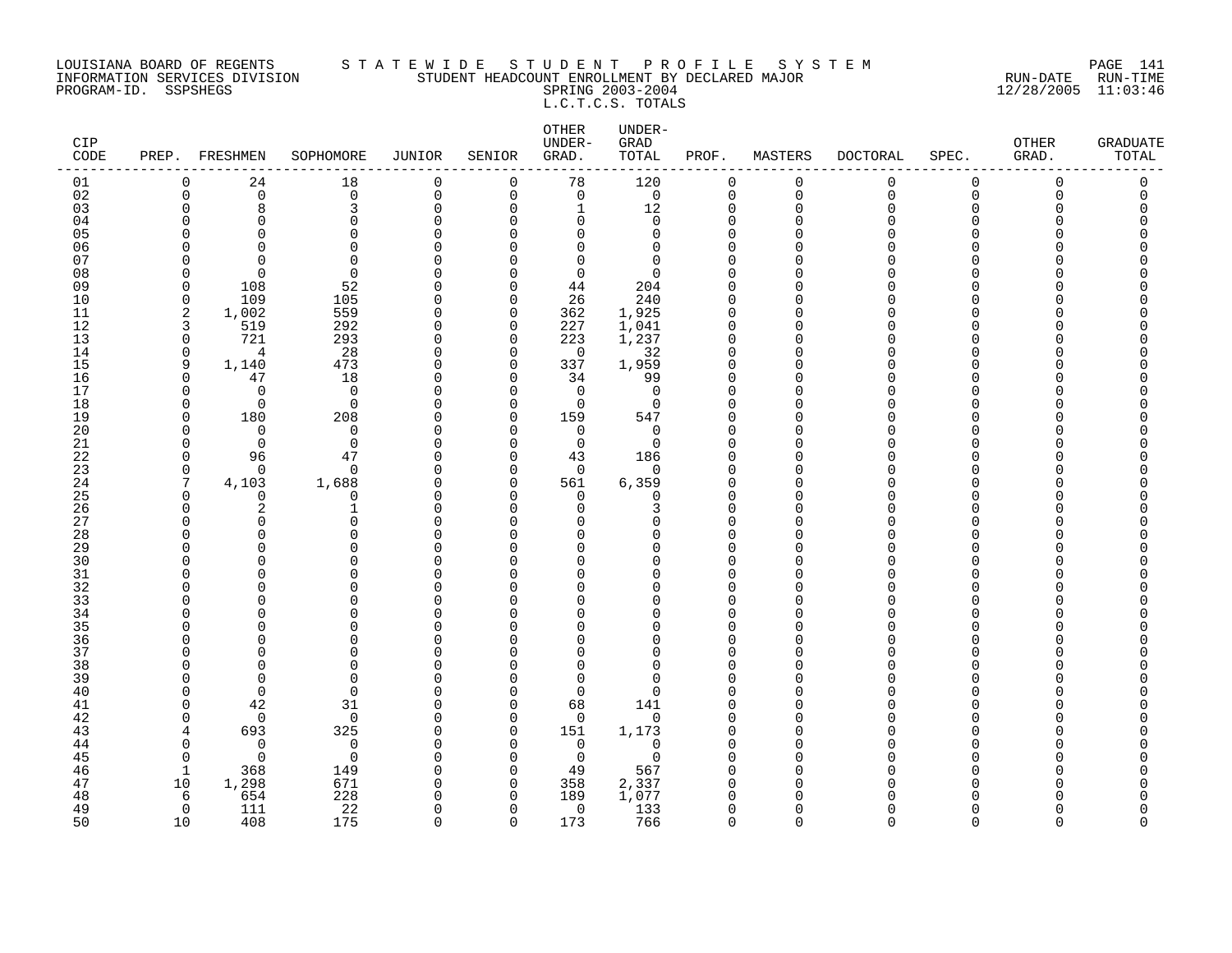### LOUISIANA BOARD OF REGENTS S T A T E W I D E S T U D E N T P R O F I L E S Y S T E M PAGE 142 INFORMATION SERVICES DIVISION STUDENT HEADCOUNT ENROLLMENT BY DECLARED MAJOR RUN-DATE RUN-TIME PROGRAM-ID. SSPSHEGS SPRING 2003-2004 12/28/2005 11:03:46 L.C.T.C.S. TOTALS

| CIP<br>CODE                        | PREP.       | FRESHMEN                                                     | SOPHOMORE                                                                                                                                                                                                                                                                                                                                                                                                                                                                                                                                                                                                                                                                                                                                                                                                                                                                                                                                                                                                                                                                                                                                                                                                                                                                                                                     | JUNIOR      | SENIOR         | OTHER<br>UNDER-<br>GRAD. | UNDER-<br>GRAD<br>TOTAL            | PROF. | MASTERS  | DOCTORAL                                                                                                                                                                                                                                                                                                                                                                | SPEC.    | OTHER<br>GRAD. | GRADUATE<br>TOTAL |
|------------------------------------|-------------|--------------------------------------------------------------|-------------------------------------------------------------------------------------------------------------------------------------------------------------------------------------------------------------------------------------------------------------------------------------------------------------------------------------------------------------------------------------------------------------------------------------------------------------------------------------------------------------------------------------------------------------------------------------------------------------------------------------------------------------------------------------------------------------------------------------------------------------------------------------------------------------------------------------------------------------------------------------------------------------------------------------------------------------------------------------------------------------------------------------------------------------------------------------------------------------------------------------------------------------------------------------------------------------------------------------------------------------------------------------------------------------------------------|-------------|----------------|--------------------------|------------------------------------|-------|----------|-------------------------------------------------------------------------------------------------------------------------------------------------------------------------------------------------------------------------------------------------------------------------------------------------------------------------------------------------------------------------|----------|----------------|-------------------|
| 51                                 | 12          | 5,950                                                        | 3,096                                                                                                                                                                                                                                                                                                                                                                                                                                                                                                                                                                                                                                                                                                                                                                                                                                                                                                                                                                                                                                                                                                                                                                                                                                                                                                                         |             | $\overline{0}$ | 2,350                    | 11,408                             |       |          |                                                                                                                                                                                                                                                                                                                                                                         |          |                |                   |
| 52                                 | 9           | 3,436                                                        | 1,683                                                                                                                                                                                                                                                                                                                                                                                                                                                                                                                                                                                                                                                                                                                                                                                                                                                                                                                                                                                                                                                                                                                                                                                                                                                                                                                         | $\mathbf 0$ | $\overline{0}$ | 1,057                    | 6,185                              |       | 0        | $\mathbf{0}$                                                                                                                                                                                                                                                                                                                                                            | $\Omega$ |                |                   |
| 53                                 | $\Omega$    | $\Omega$                                                     |                                                                                                                                                                                                                                                                                                                                                                                                                                                                                                                                                                                                                                                                                                                                                                                                                                                                                                                                                                                                                                                                                                                                                                                                                                                                                                                               |             | $\Omega$       | $\Omega$                 |                                    |       |          |                                                                                                                                                                                                                                                                                                                                                                         |          |                |                   |
| 54                                 |             |                                                              |                                                                                                                                                                                                                                                                                                                                                                                                                                                                                                                                                                                                                                                                                                                                                                                                                                                                                                                                                                                                                                                                                                                                                                                                                                                                                                                               |             |                |                          |                                    |       |          |                                                                                                                                                                                                                                                                                                                                                                         |          |                |                   |
| 55                                 |             |                                                              |                                                                                                                                                                                                                                                                                                                                                                                                                                                                                                                                                                                                                                                                                                                                                                                                                                                                                                                                                                                                                                                                                                                                                                                                                                                                                                                               |             |                |                          |                                    |       |          |                                                                                                                                                                                                                                                                                                                                                                         |          |                |                   |
| 56                                 |             |                                                              |                                                                                                                                                                                                                                                                                                                                                                                                                                                                                                                                                                                                                                                                                                                                                                                                                                                                                                                                                                                                                                                                                                                                                                                                                                                                                                                               |             |                |                          |                                    |       |          |                                                                                                                                                                                                                                                                                                                                                                         |          |                |                   |
| 57                                 |             |                                                              |                                                                                                                                                                                                                                                                                                                                                                                                                                                                                                                                                                                                                                                                                                                                                                                                                                                                                                                                                                                                                                                                                                                                                                                                                                                                                                                               |             |                |                          |                                    |       |          |                                                                                                                                                                                                                                                                                                                                                                         |          |                |                   |
| 58                                 |             |                                                              |                                                                                                                                                                                                                                                                                                                                                                                                                                                                                                                                                                                                                                                                                                                                                                                                                                                                                                                                                                                                                                                                                                                                                                                                                                                                                                                               |             |                |                          |                                    |       |          |                                                                                                                                                                                                                                                                                                                                                                         |          |                |                   |
| 59                                 |             |                                                              |                                                                                                                                                                                                                                                                                                                                                                                                                                                                                                                                                                                                                                                                                                                                                                                                                                                                                                                                                                                                                                                                                                                                                                                                                                                                                                                               |             |                |                          |                                    |       |          |                                                                                                                                                                                                                                                                                                                                                                         |          |                |                   |
| 60                                 | $\mathbf 0$ |                                                              |                                                                                                                                                                                                                                                                                                                                                                                                                                                                                                                                                                                                                                                                                                                                                                                                                                                                                                                                                                                                                                                                                                                                                                                                                                                                                                                               |             |                |                          |                                    |       |          |                                                                                                                                                                                                                                                                                                                                                                         |          |                |                   |
| TR                                 | $\Omega$    |                                                              | $\overline{0}$                                                                                                                                                                                                                                                                                                                                                                                                                                                                                                                                                                                                                                                                                                                                                                                                                                                                                                                                                                                                                                                                                                                                                                                                                                                                                                                |             | $\overline{0}$ | 512                      | 512                                |       |          |                                                                                                                                                                                                                                                                                                                                                                         |          |                |                   |
| UN                                 | 535         | 6,210                                                        | 788                                                                                                                                                                                                                                                                                                                                                                                                                                                                                                                                                                                                                                                                                                                                                                                                                                                                                                                                                                                                                                                                                                                                                                                                                                                                                                                           |             | $\overline{0}$ | 3,758                    | 11,291                             |       |          |                                                                                                                                                                                                                                                                                                                                                                         |          |                |                   |
| TOTAL                              | 608         | 27,233                                                       | 10,953                                                                                                                                                                                                                                                                                                                                                                                                                                                                                                                                                                                                                                                                                                                                                                                                                                                                                                                                                                                                                                                                                                                                                                                                                                                                                                                        | $\Omega$    |                | 0, 10, 760               | 49,554                             | 0     | $\Omega$ | $\Omega$                                                                                                                                                                                                                                                                                                                                                                | $\Omega$ | $\Omega$       |                   |
| 13 - EDUCATION<br>14 - ENGINEERING |             | 02 - NOT IN USE AT THIS TIME<br>18 - NOT IN USE AT THIS TIME | 01 - AGRICULTURE, AGRICULTURE OPERATIONS 19 - FAMILY AND CONSUMER SCIENCES/HUMAN SCI 37 - PERSONAL AWARENESS/SELF-IMPROVEMENT<br>20 - NOT IN USE AT THIS TIME<br>03 - NATURAL RESOURCES AND CONSERVATION 21 - TECHNOLOGY EDUCATION/INDUSTRIIAL ARTS 39 - THEOLOGY AND RELIGIOUS VOCATIIONS<br>04 - ARCHITECTURE AND RELATED SERVICES<br>05 - AREA, ETHNIC, CULTURAL, AND GENDER STUDI23 - ENGLISH LANGUAGE AND LITERATURE/LETTERS 41 - SCIENCE TECHNOLOGIES/TECHNICIANS<br>06 - NOT IN USE AT THIS TIME                          24 - LIBERAL ARTS/SCI, GEN STUDIES/HUMANITIES42 - PSYCHOLOGY<br>07 - NOT IN USE AT THIS TIME                   25 - LIBRARY SCIENCE                        43 - SECURITY AI<br>08 - NOT IN USE AT THIS TIME<br>09 - COMMUNICATION, JOURNALISM, AND RELATED 27 - MATHEMATICS AND STATISTICS 45 - SOCIAL SCIENCES<br>10 - COMMUNICATIONS TECHNOLOGIES/TECHNICIANS 28 - RESERVE OFFICERS TRAINING CORPS (ROTC) 46 - CONSTRUCTION TRADES<br>11 - COMPUTER AND INFORMATION SCIENCES/SUPP 29 - MILITARY TECHNOLOGIES<br>12 - PERSONAL AND CULINARY SERVICES<br>14 - ENGINEERING TECHNOLOGIES/TECHNICIANS 33 - CITIZENSHIP ACTIVITIES<br>16 - FOREIGN LANGUAGES, LITERATURES/LING. 34 - HEALTH-RELATED KNOWLEDGE AND SKILLS 52 - BUSINESS, MGT., MARKETING, AND REL<br>17 - NOT IN USE AT THIS TIME |             |                |                          | 22 - LEGAL PROFESSIONS AND STUDIES |       |          | 38 - PHILOSOPHY AND RELIGIOUS STUDIES<br>40 - PHYSICAL SCIENCES<br>43 - SECURITY AND PROTECTIVE SERVICES<br>26 - BIOLOGICAL AND BIOMEDICAL SCIENCES 44 - PUBLIC ADMINISTRATION AND SOCIAL SERV<br>47 - MECHANIC AND REPAIR TECHNOLOGIES/TECH<br>30 - MULTI/INTERDISCIPLINARY STUDIES 48 - PRECISION PRODUCTION<br>36 - LEISURE AND RECREATIONAL ACTIVITIES 54 - HISTORY |          |                |                   |
|                                    |             |                                                              | TR - UNDERGRAD STUDENTS INTENDING TO TRANSFERUN - UNCOMMITTED TO A MAJOR                                                                                                                                                                                                                                                                                                                                                                                                                                                                                                                                                                                                                                                                                                                                                                                                                                                                                                                                                                                                                                                                                                                                                                                                                                                      |             |                |                          |                                    |       |          | 60 - RESIDENCY PROGRAMS                                                                                                                                                                                                                                                                                                                                                 |          |                |                   |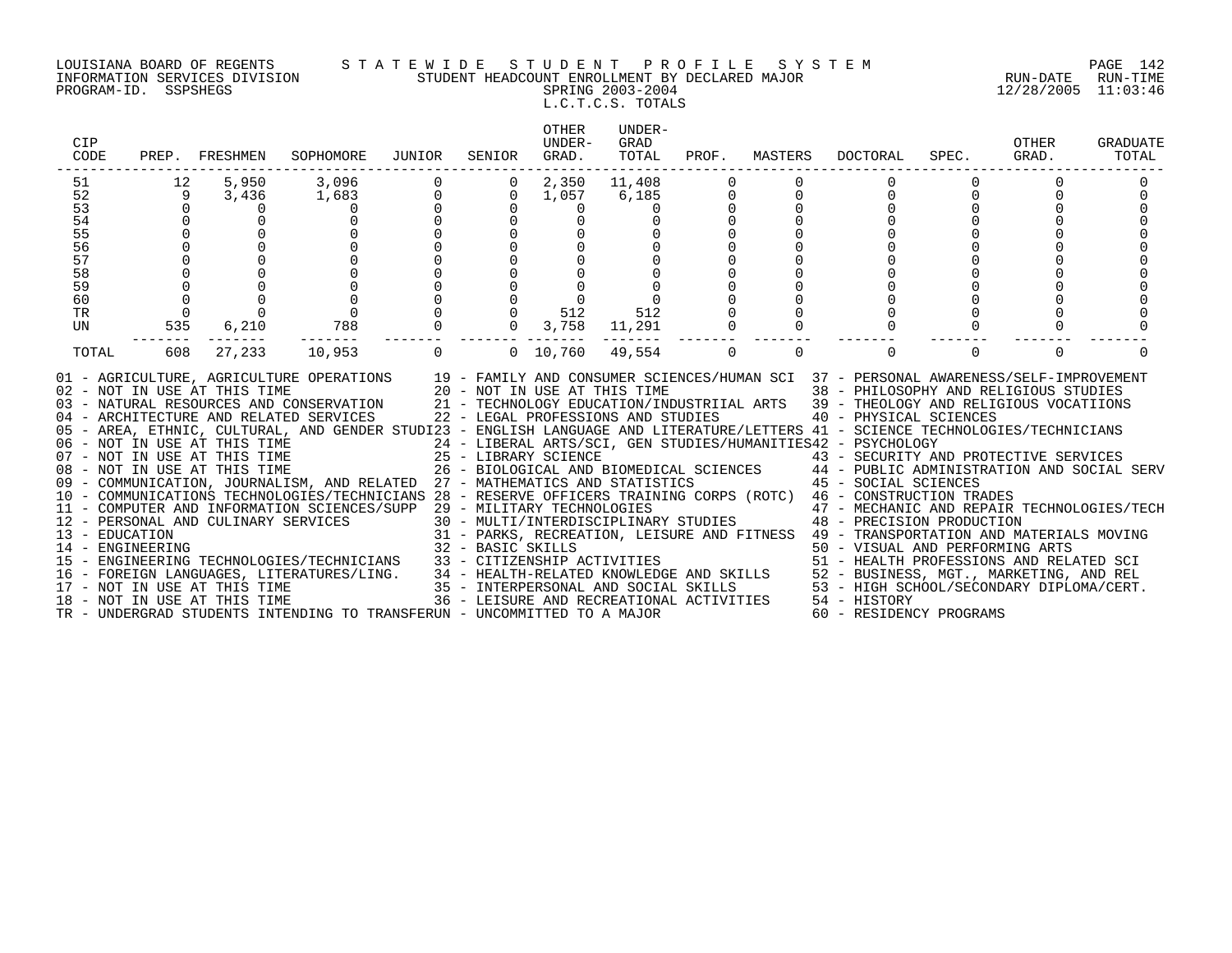### LOUISIANA BOARD OF REGENTS S T A T E W I D E S T U D E N T P R O F I L E S Y S T E M PAGE 143 INFORMATION SERVICES DIVISION STUDENT HEADCOUNT ENROLLMENT BY DECLARED MAJOR RUN-DATE RUN-TIME PROGRAM-ID. SSPSHEGS SPRING 2003-2004 12/28/2005 11:03:46 PUBLIC INSTITUTIONAL TOTALS

| CIP<br>CODE | PREP.                | FRESHMEN        | SOPHOMORE          | JUNIOR             | SENIOR          | OTHER<br>UNDER-<br>GRAD. | UNDER-<br>GRAD<br>TOTAL | PROF.                   | MASTERS         | <b>DOCTORAL</b> | SPEC.                | OTHER<br>GRAD. | GRADUATE<br>TOTAL  |
|-------------|----------------------|-----------------|--------------------|--------------------|-----------------|--------------------------|-------------------------|-------------------------|-----------------|-----------------|----------------------|----------------|--------------------|
| 01          | 0                    | 290             | 296                | 267                | 349             | 82                       | 1,284                   | $\mathbf 0$             | 103             | 87              | 0                    | $\mathbf 0$    | 190                |
| 02          | $\Omega$             | $\Omega$        | $\mathbf 0$        | $\overline{0}$     | $\Omega$        | $\Omega$                 | $\Omega$                | $\Omega$                | $\Omega$        | $\Omega$        | $\Omega$             | $\Omega$       | $\mathbf 0$        |
| 03          | $\Omega$             | 115             | 96                 | 144                | 210             | 3                        | 568                     | $\Omega$                | 89              | 25              | $\Omega$             | $\Omega$       | 114                |
| 04<br>05    | C                    | 379<br>4        | 346                | 298                | 523<br>8        | 4                        | 1,550                   | $\mathbf 0$<br>$\Omega$ | 138<br>10       | $\Omega$        | $\Omega$<br>$\Omega$ |                | 138                |
| 06          |                      | $\Omega$        | 2<br>0             | 4<br>$\Omega$      | $\Omega$        | $\Omega$                 | 18<br>$\Omega$          | 0                       | 0               | 14<br>$\Omega$  | U                    |                | 24<br>$\mathbf 0$  |
| 07          |                      | ∩               | $\Omega$           | $\Omega$           | $\Omega$        | 0                        | $\Omega$                | $\Omega$                | $\Omega$        | $\Omega$        | U                    |                | $\Omega$           |
| 08          | $\Omega$             | $\Omega$        | $\Omega$           | 0                  | $\Omega$        | $\mathbf 0$              | $\Omega$                | $\mathbf 0$             | $\Omega$        | $\Omega$        | O                    |                | <sup>0</sup>       |
| 09          | $\mathbf 0$          | 1,158           | 1,013              | 884                | 1,072           | 45                       | 4,172                   | $\mathbf 0$             | 153             | 15              | U                    |                | 169                |
| 10          | $\Omega$             | 109             | 105                | $\Omega$           | $\Omega$        | 26                       | 240                     | $\Omega$                | $\Omega$        | $\Omega$        | U                    |                | $\Omega$           |
| 11          | 2                    | 2,059           | 1,315              | 570                | 983             | 380                      | 5,309                   | $\mathbf 0$             | 401             | 120             | U                    |                | 525                |
| 12          | 3                    | 591             | 345                | 31                 | 56              | 227                      | 1,253                   | $\Omega$                | $\Omega$        | $\Omega$        | $\Omega$             | $\Omega$       | $\Omega$           |
| 13<br>14    | 4<br>$\Omega$        | 3,888<br>1,626  | 3,381<br>1,390     | 2,840<br>1,199     | 4,128<br>2,238  | 272<br>16                | 14,513<br>6,469         | $\Omega$<br>$\Omega$    | 4,180<br>1,017  | 578<br>434      | 152<br>$\Omega$      | 39<br>$\Omega$ | 4,949<br>1,451     |
| 15          | 9                    | 1,646           | 937                | 379                | 512             | 339                      | 3,822                   | $\mathbf 0$             | 67              | 0               | O                    | $\Omega$       | 67                 |
| 16          | $\Omega$             | 91              | 75                 | 72                 | 122             | 34                       | 394                     | $\mathbf 0$             | 59              | 43              | U                    |                | 105                |
| 17          |                      | $\Omega$        | $\Omega$           | $\Omega$           | $\Omega$        | $\Omega$                 | $\Omega$                | $\Omega$                | $\Omega$        | $\Omega$        | U                    |                | <sup>0</sup>       |
| 18          | ∩                    | $\Omega$        | $\mathbf 0$        | $\Omega$           | $\Omega$        | $\Omega$                 | $\Omega$                | $\Omega$                | $\Omega$        | $\Omega$        | O                    |                | $\Omega$           |
| 19          |                      | 437             | 538                | 363                | 652             | 161                      | 2,152                   | $\Omega$                | 43              | 19              | O                    |                | 63                 |
| 20          |                      | $\Omega$        | $\Omega$           | $\Omega$           | $\Omega$        | $\Omega$                 | $\Omega$                | $\Omega$                | $\Omega$        | $\Omega$        | U                    |                | $\Omega$           |
| 21          |                      | $\Omega$        | $\Omega$           | $\Omega$           | $\Omega$        | $\Omega$                 | $\Omega$                | $\Omega$                | $\Omega$        | $\Omega$        | $\Omega$             | ∩<br>$\Omega$  | $\Omega$           |
| 22<br>23    | $\Omega$<br>$\Omega$ | 287<br>315      | 192<br>441         | 63<br>537          | 81<br>691       | 59<br>2                  | 682<br>1,986            | 1,095<br>$\Omega$       | $\Omega$<br>326 | $\Omega$<br>132 | U<br>$\Omega$        |                | 1,095<br>460       |
| 24          | 18                   | 7,112           | 3,457              | 1,711              | 3,076           | 630                      | 16,004                  | 0                       | 62              | 0               | O                    |                | 62                 |
| 25          | $\Omega$             | $\Omega$        | 0                  | 0                  | $\Omega$        | $\Omega$                 | $\Omega$                | 0                       | 178             | $\Omega$        | U                    |                | 178                |
| 26          | 6                    | 2,176           | 1,508              | 1,194              | 1,788           | 8                        | 6,680                   | $\mathbf 0$             | 233             | 193             | O                    | 3              | 429                |
| 27          |                      | 71              | 69                 | 88                 | 214             |                          | 444                     | 0                       | 145             | 80              | O                    |                | 227                |
| 28          |                      | $\Omega$        | 0                  | $\Omega$           | $\Omega$        | $\Omega$                 | $\mathbf 0$             | $\Omega$                | $\Omega$        | $\Omega$        | $\Omega$             |                | $\Omega$           |
| 29          |                      | $\Omega$        | $\Omega$           | $\Omega$           | $\Omega$        | $\Omega$                 | $\Omega$                | $\mathbf 0$             | $\Omega$        | U               | U                    |                | $\Omega$           |
| 30          | $\cap$<br>$\cap$     | 32              | 37                 | 34<br>88           | 44              | $\Omega$<br>$\Omega$     | 147                     | $\Omega$<br>$\Omega$    | 101<br>75       |                 | $\cap$<br>$\Omega$   |                | 110                |
| 31<br>32    |                      | 181<br>$\Omega$ | 101<br>$\Omega$    | $\Omega$           | 166<br>$\Omega$ | $\Omega$                 | 536<br>$\Omega$         | $\Omega$                | $\Omega$        |                 | U                    |                | 75<br>$\Omega$     |
| 33          |                      | $\Omega$        | $\Omega$           | $\cap$             | $\Omega$        |                          | $\Omega$                | 0                       | $\Omega$        |                 | O                    |                |                    |
| 34          |                      | $\Omega$        | $\Omega$           | $\cap$             | $\Omega$        | O                        | ∩                       | 0                       | $\Omega$        |                 | U                    |                |                    |
| 35          |                      | ∩               | $\Omega$           |                    | ∩               |                          |                         | U                       | $\Omega$        |                 | U                    |                |                    |
| 36          |                      | ∩               | $\Omega$           | $\Omega$           | $\Omega$        | $\Omega$                 | <sup>n</sup>            | $\Omega$                | $\Omega$        | U               | O                    |                |                    |
| 37          |                      | $\Omega$        | $\Omega$           | $\Omega$           | $\Omega$        | $\Omega$                 | U                       | $\Omega$                | $\Omega$        |                 | U                    |                |                    |
| 38          |                      | 36              | 32                 | 47                 | 68              | $\Omega$                 | 183                     | $\Omega$                | 11              | U               | U<br>$\Omega$        |                | 11                 |
| 39<br>40    |                      | $\Omega$<br>311 | $\mathbf 0$<br>238 | $\mathbf 0$<br>219 | $\Omega$<br>394 | $\Omega$<br>$\Omega$     | $\Omega$<br>1,164       | $\Omega$<br>$\Omega$    | $\Omega$<br>178 | $\Omega$<br>292 | $\Omega$             |                | $\mathbf 0$<br>475 |
| 41          | $\Omega$             | 42              | 31                 | $\mathbf{1}$       | $\mathbf{1}$    | 68                       | 143                     | $\Omega$                | $\Omega$        | $\Omega$        | $\Omega$             |                | $\Omega$           |
| 42          | 2                    | 1,074           | 883                | 957                | 1,300           | 4                        | 4,220                   | 0                       | 318             | 148             | 48                   | 3              | 517                |
| 43          | 4                    | 1,674           | 1,074              | 586                | 732             | 210                      | 4,280                   | $\mathbf 0$             | 135             | 0               | $\Omega$             |                | 142                |
| 44          | $\Omega$             | 202             | 235                | 266                | 444             | 0                        | 1,147                   | $\mathbf 0$             | 1,013           | 42              | O                    | 8              | 1,063              |
| 45          | $\Omega$             | 741             | 880                | 1,008              | 1,408           | 2                        | 4,039                   | $\Omega$                | 283             | 187             | U                    |                | 470                |
| 46          |                      | 368             | 149                | $\Omega$           | 0               | 49                       | 567                     | $\Omega$                | $\Omega$        | $\Omega$        | U                    |                | $\Omega$           |
| 47          | 10                   | 1,329           | 686                | $\Omega$           | $\Omega$        | 358                      | 2,383                   | O<br>U                  | $\Omega$<br>∩   | U               | N                    |                |                    |
| 48<br>49    | 6<br>$\Omega$        | 654<br>160      | 228<br>67          | $\Omega$<br>54     | $\Omega$<br>106 | 189<br>$\mathbf{1}$      | 1,077<br>388            | U                       | $\Omega$        | U               | U                    |                | $\Omega$           |
| 50          | 10                   | 1,266           | 1,014              | 704                | 1,203           | 181                      | 4,378                   | U                       | 444             | 107             | $\cap$               |                | 551                |
|             |                      |                 |                    |                    |                 |                          |                         |                         |                 |                 |                      |                |                    |